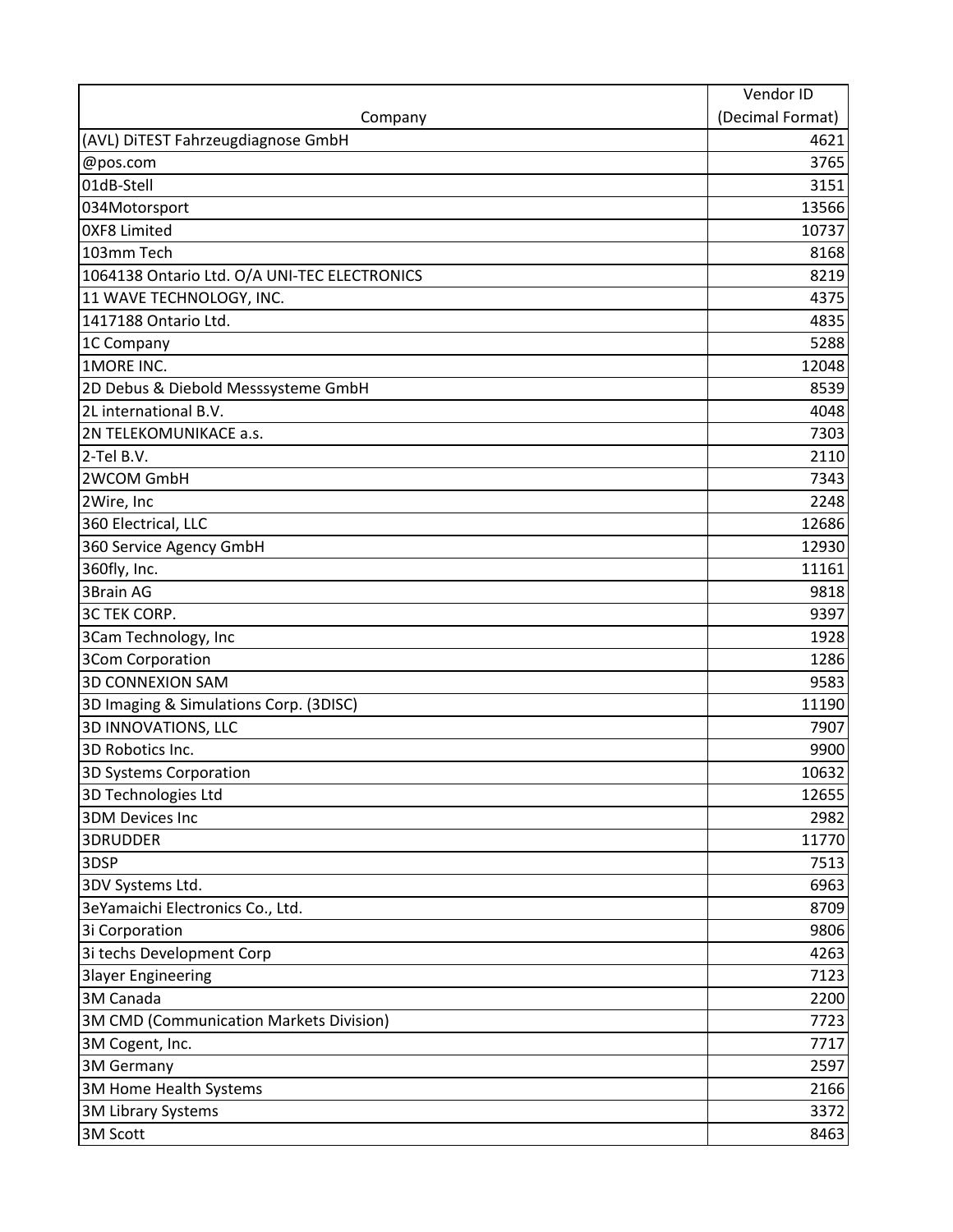| 3Pea Technologies, Inc.                     | 3637  |
|---------------------------------------------|-------|
| 3Shape A/S                                  | 6303  |
| 3T B.V.                                     | 11721 |
| 4G Systems GmbH                             | 6485  |
| 4iiii Innovations Inc.                      | 10009 |
| <b>4Links Limited</b>                       | 10728 |
| 4MOD Technology                             | 10244 |
| <b>4RF Limited</b>                          | 13487 |
| 64seconds, Inc.                             | 12215 |
| 77 Elektronika Kft.                         | 11175 |
| 8086 Consultancy                            | 12657 |
| 89 North, Inc.                              | 12070 |
| <b>8D TECHNOLOGIES INC.</b>                 | 8845  |
| 8devices                                    | 9599  |
| 90meter Solutions, Inc.                     | 12086 |
| A & G Souzioni Digitali                     | 4757  |
| A & R Cambridge Ltd.                        | 9668  |
| A C S Co., Ltd.                             | 9454  |
| A Global Partner Corporation                | 3689  |
| A W Electronics, Inc.                       | 2266  |
| A&D Company, Limited                        | 3516  |
| A&E Office Machines Inc.                    | 13288 |
| <b>A&amp;T Corporation</b>                  | 11849 |
| A. Eberle GmbH & Co. KG                     | 6910  |
| A. K. Barns Ltd.                            | 2333  |
| A.B.O. Co., Ltd.                            | 6871  |
| A.E.B. Industriale S.r.l.                   | 9553  |
| A.E.B. S.R.L.                               | 3972  |
| A.R. Hungary, Inc.                          | 6994  |
| A.T. Cross                                  | 2081  |
| A.T. WORKS, Inc.                            | 4670  |
| a.tron3d GmbH                               | 9965  |
| A.U. Physics Enterprises                    | 8389  |
| A7 Engineering, Inc.                        | 5849  |
| AACOM CORPORATION                           | 4025  |
| <b>AADI AS</b>                              | 9638  |
| <b>AAI Corporation</b>                      | 6545  |
| Aardvark                                    | 3181  |
| Aaronia AG                                  | 12146 |
| Aashima Technology B.V.                     | 1750  |
| Aastra Broadband                            | 3902  |
| Aastra Telecom Inc.                         | 9022  |
| <b>AB Circle Limited</b>                    | 12714 |
| abatec group AG                             | 10371 |
| ABB / Drives                                | 7156  |
| <b>ABB AS, Division Automation Products</b> | 7632  |
| <b>ABB Automation Products AB</b>           | 2070  |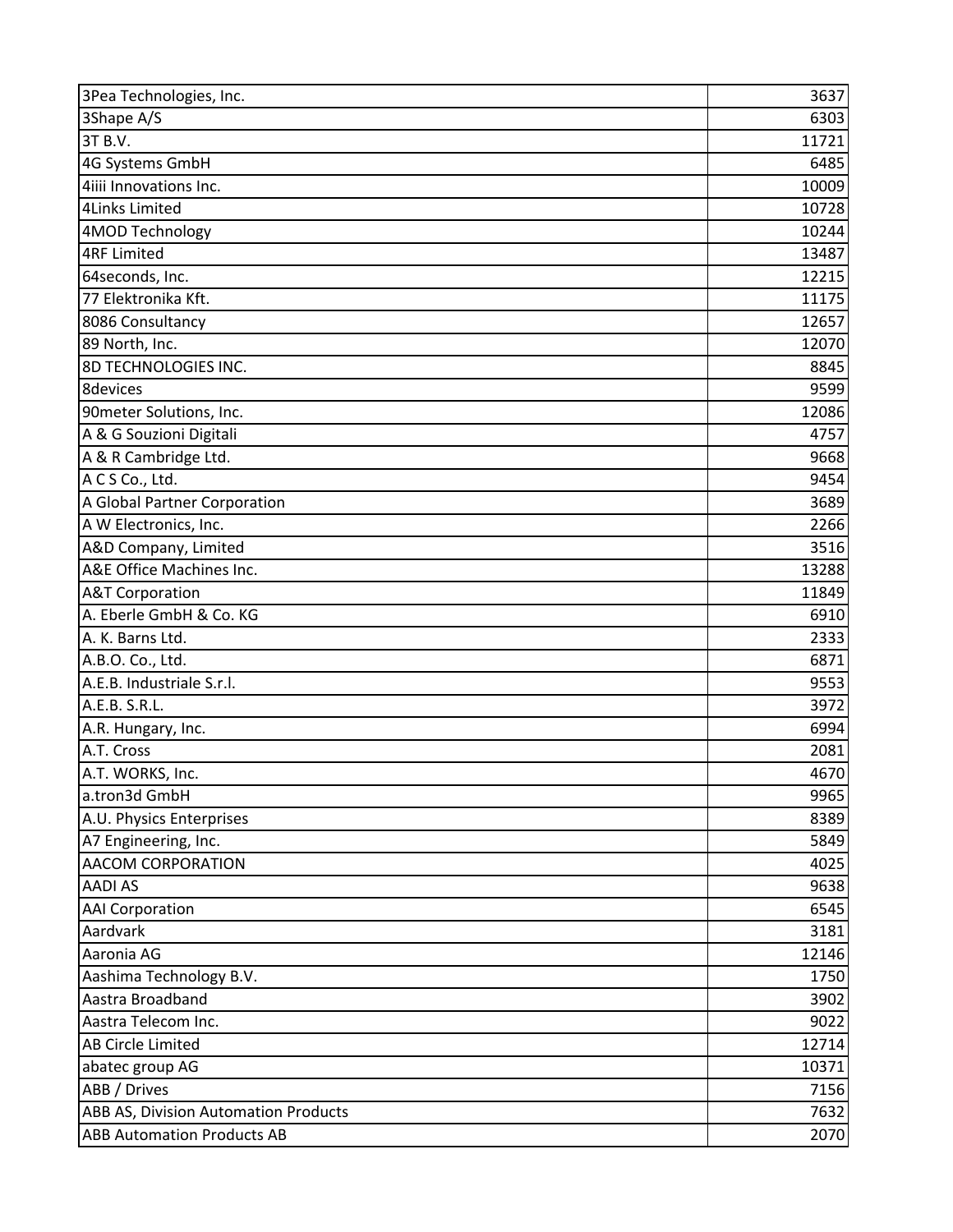| <b>ABB Inc. Totalflow Division</b>                         | 6409  |
|------------------------------------------------------------|-------|
| <b>ABB India Limited</b>                                   | 11250 |
| <b>ABB Low Voltage Products</b>                            | 8610  |
| ABB S.p.A., Low Voltage Products Division                  | 8668  |
| <b>ABB STOTZ-KONTAKT GmbH</b>                              | 5243  |
| <b>ABB Switzerland Ltd.</b>                                | 5684  |
| <b>Abbott Diabetes Care</b>                                | 6753  |
| <b>ABC PCB Sarl</b>                                        | 9375  |
| <b>ABCD Aging Biorhythms and Computer Diagnostics GmbH</b> | 5069  |
| Abera System Corp                                          | 1927  |
| ABI Electronics Ltd.                                       | 6356  |
| <b>Abilis Systems</b>                                      | 7078  |
| ABILITY ENTERPRISE CO., LTD.                               | 5145  |
| <b>Abionic SA</b>                                          | 12412 |
| <b>ABIT Computer Corporation</b>                           | 3777  |
| <b>ABIT Corporation</b>                                    | 1886  |
| abKey ptd ltd.                                             | 5438  |
| <b>ABL Electronics Corporation</b>                         | 1940  |
| Ablaze Systems LLC                                         | 6373  |
| Able Communications, Inc.                                  | 1837  |
| AbleNet Inc.                                               | 8262  |
| <b>Ableton AG</b>                                          | 10626 |
| AboCom Systems, Inc.                                       | 1976  |
| Abon Touchsystems Inc.                                     | 7643  |
| ABOV Semiconductor Co., Ltd.                               | 6697  |
| AboveTech, Inc.                                            | 3803  |
| <b>ABS Group AB</b>                                        | 8689  |
| <b>Absolute USA</b>                                        | 10972 |
| Abtivan Corporation (GTR Simulator)                        | 12773 |
| <b>ACACIA</b>                                              | 2095  |
| acam-messelectronic GmbH                                   | 6478  |
| <b>ACARD Technology Corp.</b>                              | 1656  |
| AcBel Polytech Inc.                                        | 12335 |
| <b>ACC Microelectronics</b>                                | 1252  |
| ACCARIO Inc.                                               | 7328  |
| <b>ACCEL CORP.</b>                                         | 4067  |
| Accel Semiconductor Corp.                                  | 7338  |
| <b>Accell Corporation</b>                                  | 5364  |
| <b>ACCEMIC GmbH &amp; CO. KG</b>                           | 7521  |
| Acces I/O Products, Inc.                                   | 5637  |
| ACCESS CO., LTD.                                           | 4077  |
| Access Computech Pvt Ltd                                   | 13561 |
| <b>Access Network Technology Limited</b>                   | 10568 |
| <b>Access Solutions</b>                                    | 3536  |
| Accessible Technologies, Inc.                              | 9885  |
| Accesstek Inc.                                             | 5664  |
| <b>AccFast Technology Corp.</b>                            | 5933  |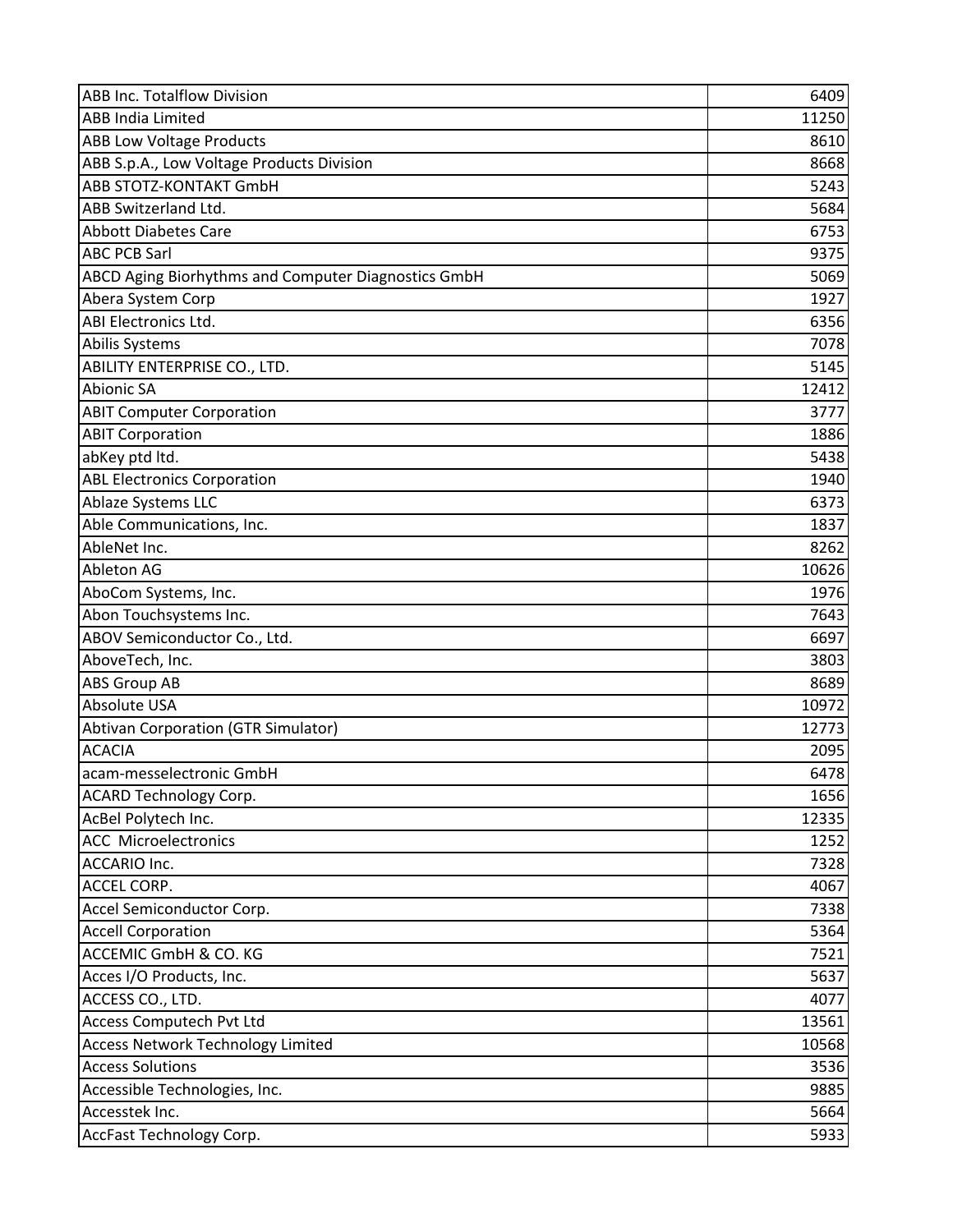| Accton Technology Co., Ltd.                    | 2120  |
|------------------------------------------------|-------|
| <b>Accton Technology Corporation</b>           | 2106  |
| Accu-Automation Corp.                          | 3700  |
| ACCUCOMM, INC.                                 | 10219 |
| Accumetrics Associates, Inc.                   | 10392 |
| Accuphase Laboratories, Inc.                   | 8685  |
| Accurate Technologies, Inc.                    | 1978  |
| Accuri Instruments, Inc.                       | 6290  |
| Accurite Technologies, Inc.                    | 2357  |
| AccuSport International, Inc.                  | 6338  |
| Accusys, Inc.                                  | 5055  |
| <b>Accutron Limited</b>                        | 6189  |
| AccuVein LLC                                   | 8046  |
| <b>ACD Gruppe</b>                              | 8373  |
| <b>ACDC Limited</b>                            | 13015 |
| ACE Antenna, Advanced Technology R&D Team.     | 6635  |
| Ace Cad Enterprise Co., Ltd.                   | 1120  |
| <b>ACE ELECTRONIQUE</b>                        | 7105  |
| Ace Karaoke Corp.                              | 8799  |
| Aceeca Limited                                 | 4766  |
| <b>ACELLA</b>                                  | 8758  |
| Acer Advanced Labs, Inc.                       | 1180  |
| <b>Acer Netxus Incorporated</b>                | 2017  |
| <b>Acer NeWeb Corporation</b>                  | 2407  |
| Acer Semiconductor America, Inc.               | 1646  |
| Acer, Inc.                                     | 1282  |
| Acer, Inc.(2)                                  | 1070  |
| Aces Electronics Co., Ltd.                     | 7347  |
| Acetek Technology Co., Ltd.                    | 3859  |
| AceZone ApS                                    | 13469 |
| <b>ACI Analytical Control Instruments GmbH</b> | 9446  |
| ACK Co., Ltd.                                  | 8143  |
| Ackerman Computer Sciences                     | 3178  |
| Acksys                                         | 5675  |
| Aclima Inc.                                    | 10273 |
| <b>Acom Data</b>                               | 3554  |
| ACON, Advanced-Connectek, Inc.                 | 1314  |
| <b>ACORDE TECHNOLOGIES</b>                     | 9431  |
| Acoustic Arc Technology Holding Limited        | 12353 |
| ACR Braendli & Voegeli AG                      | 11152 |
| Acromag Inc.                                   | 9855  |
| Acron Precision Industrial Co., Ltd.           | 6544  |
| Acroname Inc.                                  | 9471  |
| Across Techno, Inc.                            | 6285  |
| Acrox Technologies Co., Ltd.                   | 3938  |
| Acsys Technologies Ltd.                        | 9620  |
| <b>ACT</b>                                     | 13530 |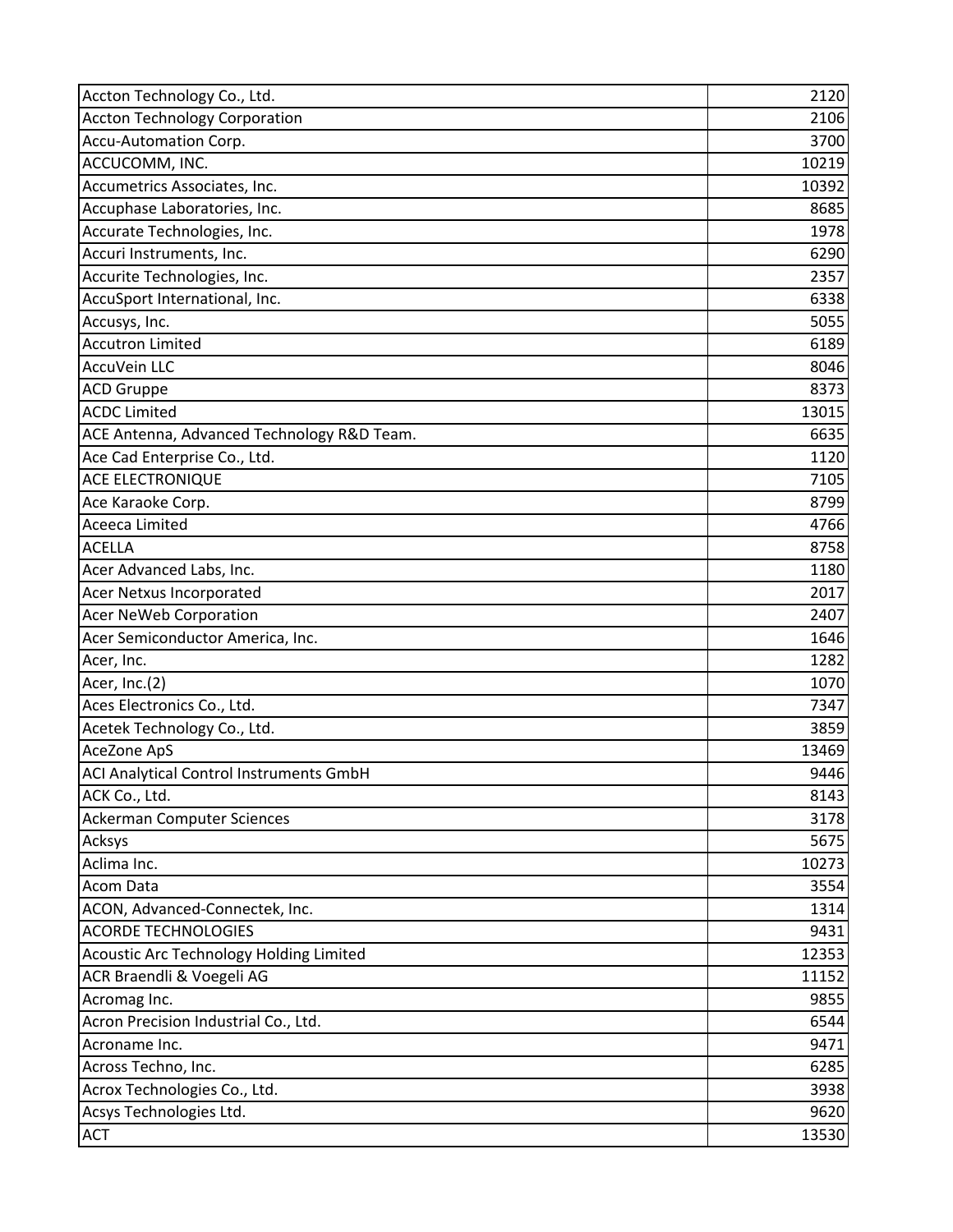| Act Labs, Ltd.                           | 1564  |
|------------------------------------------|-------|
| <b>ACTC</b>                              | 1301  |
| <b>Acterna Germany GmbH</b>              | 5518  |
| Actia Do Brasil Ind. E. Com. Ltda.       | 2837  |
| Actigraph, LLC                           | 5759  |
| <b>ACTIKEY S.A.</b>                      | 4312  |
| Actimo Inc.                              | 6920  |
| Action Electronics Co., Ltd.             | 6721  |
| Action Industries (M) SDN BHD            | 11715 |
| Action Star Technology Co., Ltd.         | 2101  |
| Action Technology (SZ) Co., Ltd.         | 7951  |
| Actions Microelectronics Co., Ltd.       | 7649  |
| Actions Semiconductor Co., Ltd.          | 4310  |
| Actiontec Electronics, Inc.              | 5736  |
| actionXL, Inc.                           | 8036  |
| <b>ACTISYS Corporation</b>               | 2500  |
| ACTIVCARD, INC.                          | 2499  |
| ACTIVE CO., LTD.                         | 3674  |
| <b>Active Company</b>                    | 2697  |
| <b>Active Mind Technology</b>            | 10505 |
| <b>Active Technologies SRL</b>           | 5700  |
| Active Wire, Inc.                        | 2132  |
| <b>Activis Polska</b>                    | 5579  |
| Activision                               | 5168  |
| <b>Acton Research Corporation</b>        | 1607  |
| Actronika SAS                            | 13480 |
| Acute Technology Inc.                    | 10876 |
| AD Information & Communications Co., Ltd | 6012  |
| AD Semiconductor Co., Ltd.               | 8530  |
| Adafruit Industries LLC                  | 9114  |
| <b>Adam Hall Group</b>                   | 12647 |
| <b>Adam Tech</b>                         | 5437  |
| <b>Adams IT Services</b>                 | 4306  |
| Adaptec, Inc.                            | 1011  |
| Adaptertek Technology Co., Ltd.          | 11329 |
| Adapt-IP Company                         | 10990 |
| Adaptive I/O Technologies, Inc.          | 8589  |
| Adaptive Networks, Inc.                  | 2676  |
| ADATA Technology Co., Ltd.               | 4703  |
| <b>Adaxys Solutions AG</b>               | 8133  |
| <b>ADC Corporation</b>                   | 4916  |
| <b>Addasound Denmark A/S</b>             | 11568 |
| <b>Addatel ApS</b>                       | 2610  |
| ADDER TECHNOLOGY LTD.                    | 8657  |
| Addison Technology Europe B.V.           | 2311  |
| <b>Additel Corporation</b>               | 11801 |
| <b>Addmaster Corporation</b>             | 3332  |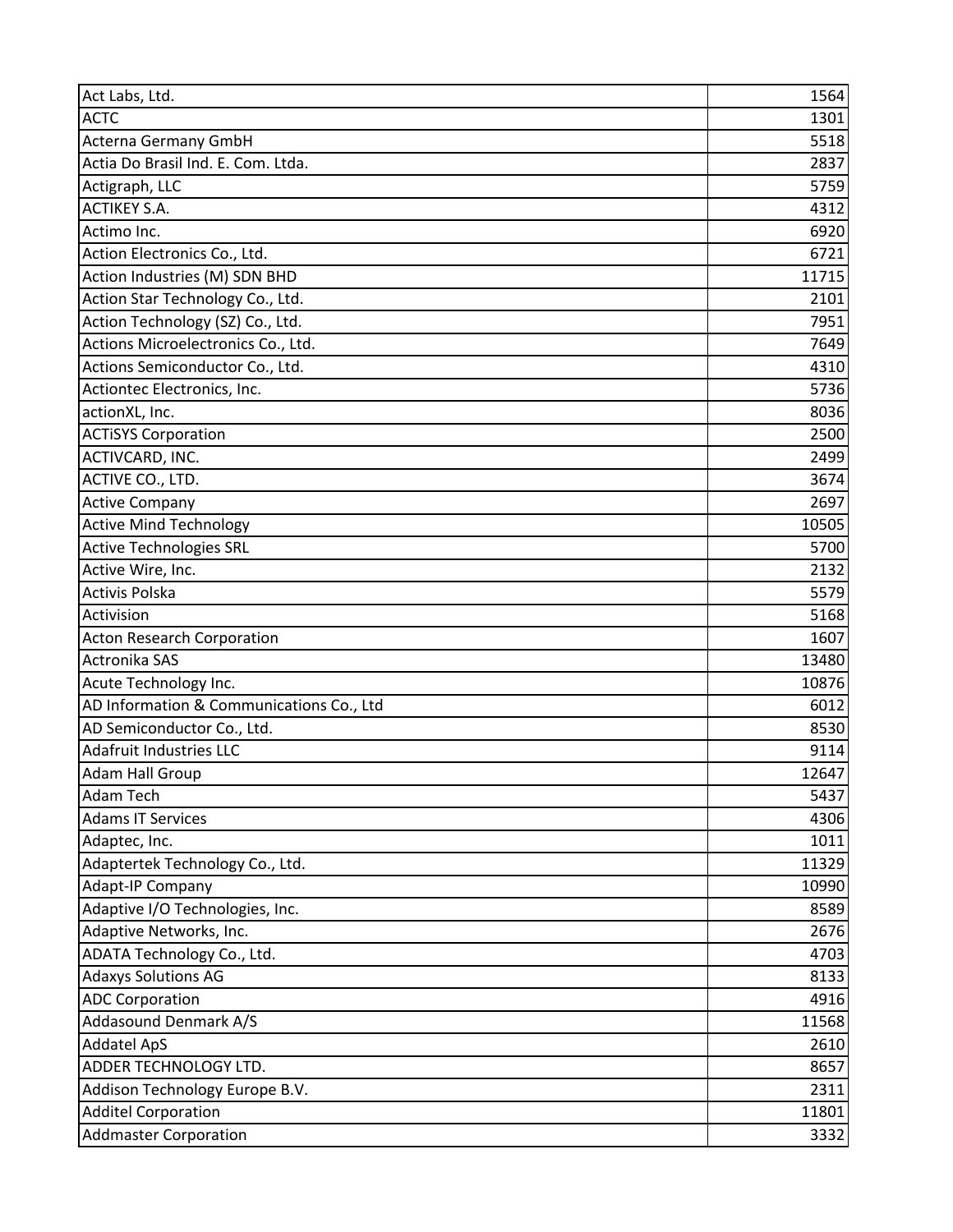| <b>ADDMM LLC</b>                           | 7201  |
|--------------------------------------------|-------|
| Add-On Technology Co., Ltd.                | 3453  |
| Addonics Technologies Corp.                | 2527  |
| Addonics Technologies, Inc.                | 3062  |
| Addvalue Communications Pte Ltd.           | 4943  |
| ADESSO/Kbtek America Inc.                  | 2172  |
| AdHawk Microsystems Inc.                   | 12988 |
| ADI Systems Inc.                           | 1058  |
| adidas International                       | 7894  |
| <b>Adigal LLC</b>                          | 12009 |
| ADInstruments Ltd.                         | 1772  |
| Adirondack Digital Imaging Systems, Inc.   | 7492  |
| <b>Adirondack Optics</b>                   | 4457  |
| Adirondack Wire & Cable                    | 2422  |
| ADLink Technology Inc.                     | 2915  |
| <b>Admesy BV</b>                           | 9167  |
| Adobe Systems, Inc.                        | 1113  |
| Adomax Technology Co., Ltd.                | 1575  |
| adp corporation                            | 7380  |
| adp Gauselmann GmbH                        | 8425  |
| <b>ADPlaus Technology Limited</b>          | 10643 |
| <b>ADS ANKER GmbH</b>                      | 1658  |
| ADS Technologies, Inc.                     | 1761  |
| <b>ADTEC CORPORATION</b>                   | 3739  |
| ADTEK SYSTEM SCIENCE CO., LTD.             | 4445  |
| ADVANCE Co., Ltd.                          | 10765 |
| <b>Advance Data Technology Corporation</b> | 5670  |
| <b>Advance Modules</b>                     | 5477  |
| <b>Advanced Anaesthesia Specialists</b>    | 10140 |
| Advanced Analog Technology, Inc.           | 12666 |
| Advanced Analogic Technologies, Inc.       | 3736  |
| <b>Advanced Bionics</b>                    | 9641  |
| Advanced Card Systems Ltd.                 | 1839  |
| ADVANCED CHIP EXPRESS INC.                 | 7503  |
| Advanced Connection Technology Inc.        | 6053  |
| Advanced Digital Broadcast Ltd.            | 2953  |
| <b>Advanced Electronic Designs</b>         | 5996  |
| ADVANCED ELECTRONICS LTD.                  | 7462  |
| <b>Advanced Energy</b>                     | 13539 |
| Advanced Engineering Services Co., Ltd.    | 7997  |
| Advanced Flash Memory Card Technology Ltd. | 5337  |
| Advanced Gravis Computer Ltd.              | 1064  |
| <b>Advanced Input Devices</b>              | 1437  |
| Advanced Logic Technology (ALT)            | 3476  |
| <b>Advanced Measurement Technology</b>     | 2605  |
| Advanced Media, Inc.                       | 10983 |
| Advanced Medical Electronics Corp.         | 7388  |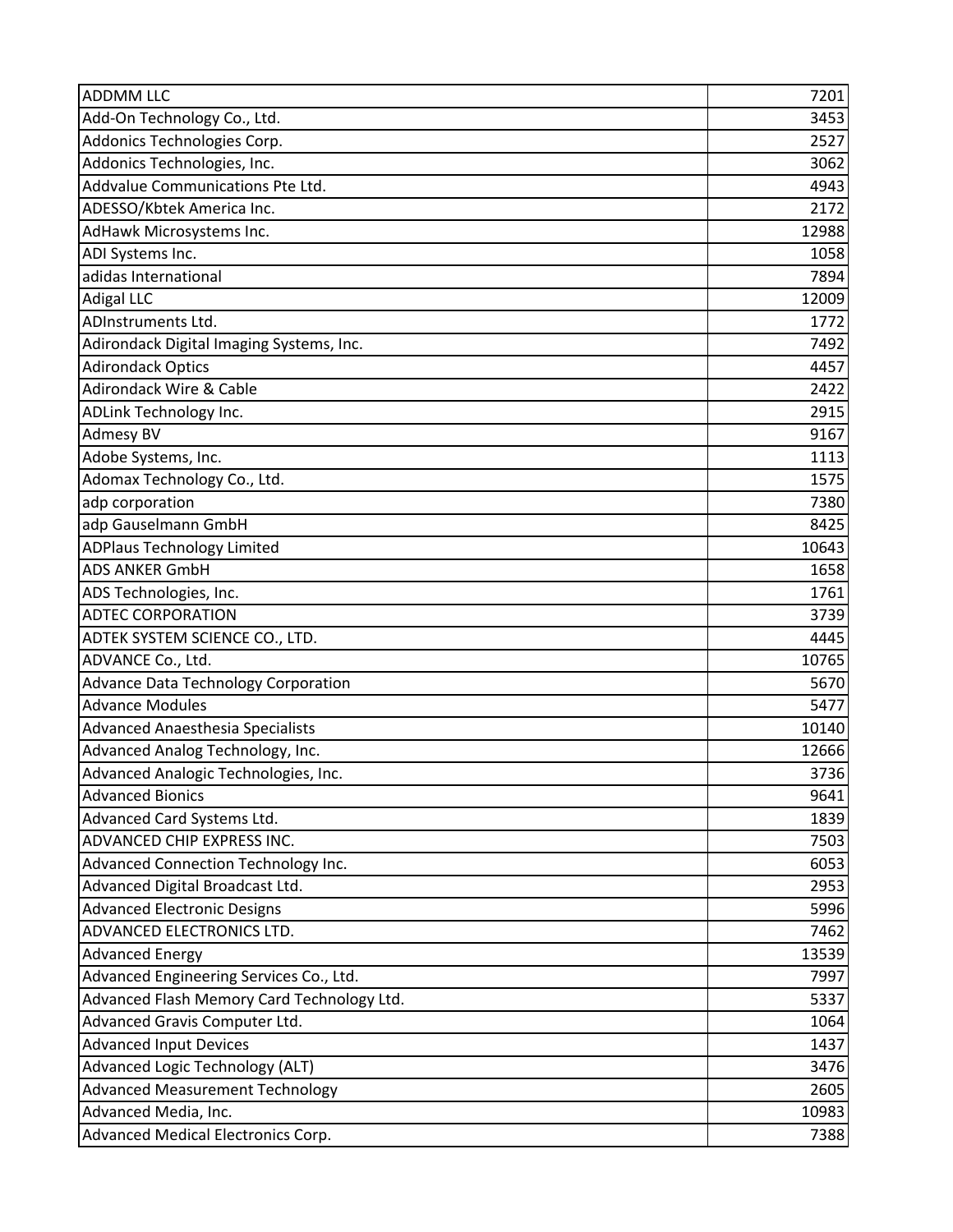| <b>Advanced Micro Devices</b>              | 1080  |
|--------------------------------------------|-------|
| Advanced Mobile Telecom Co., Ltd.          | 7883  |
| Advanced Multi Tech Pte. Ltd.              | 9110  |
| <b>Advanced Peripheral Laboratories</b>    | 1145  |
| Advanced Peripherals Technologies, Inc.    | 6076  |
| <b>Advanced Printing Systems</b>           | 6868  |
| Advanced Product Design & Mfg. Inc.        | 5521  |
| Advanced Programming Concepts, Inc.        | 2853  |
| <b>ADVANCED RELAY CORP.</b>                | 8202  |
| <b>Advanced Research Corporation</b>       | 5428  |
| <b>Advanced Silicon SA</b>                 | 9753  |
| Advanced Simulation Technology Inc.        | 10230 |
| Advanced Technetix, Inc.                   | 6867  |
| <b>Advanced Technical Group</b>            | 4999  |
| Advanced Technology (UK) PLC               | 4701  |
| Advanced Thermal Solutions, Inc.           | 6956  |
| Advanced Tracking Technologies, Inc.       | 6174  |
| Advanet Inc.                               | 3431  |
| <b>ADVANSEE</b>                            | 9716  |
| Advantech Co., Ltd.                        | 6153  |
| ADVANTECH EQUIPMENT CORP.                  | 4533  |
| <b>Advantest Corporation</b>               | 10149 |
| <b>Advion BioSystems</b>                   | 9479  |
| <b>AEG Power Solutions GmbH</b>            | 11053 |
| <b>AEM Performance Electronics</b>         | 9297  |
| AEPTEC Microsystems, Inc.                  | 5427  |
| Aerocool Advanced Technologies Corporation | 11927 |
| Aerocrine                                  | 9624  |
| Aeroflex                                   | 3129  |
| <b>Aeroflex Weinschel</b>                  | 9706  |
| Aeromax Technology Co., Ltd.               | 10285 |
| Aeronix, Inc.                              | 7715  |
| Aeroscout Ltd. (Stanley Healthcare)        | 11087 |
| <b>Aerosonic Corporation</b>               | 5893  |
| Aerospace Information Corporation Limited  | 4125  |
| Aerotech Inc.                              | 5662  |
| AerotechTelub AB                           | 5768  |
| <b>AESP</b>                                | 1142  |
| Aessent Technology Ltd.                    | 9283  |
| Aetas Systems Inc.                         | 8162  |
| <b>AETHRA</b>                              | 1625  |
| AeVee Laboratories LLC                     | 9680  |
| Aevoe Inc. (Moshi)                         | 10283 |
| Afa Technologies, Inc.                     | 5540  |
| Afag Automation AG                         | 10234 |
| <b>AFG Elektronik GmbH</b>                 | 3396  |
| <b>AFG-Engineering GmbH</b>                | 5433  |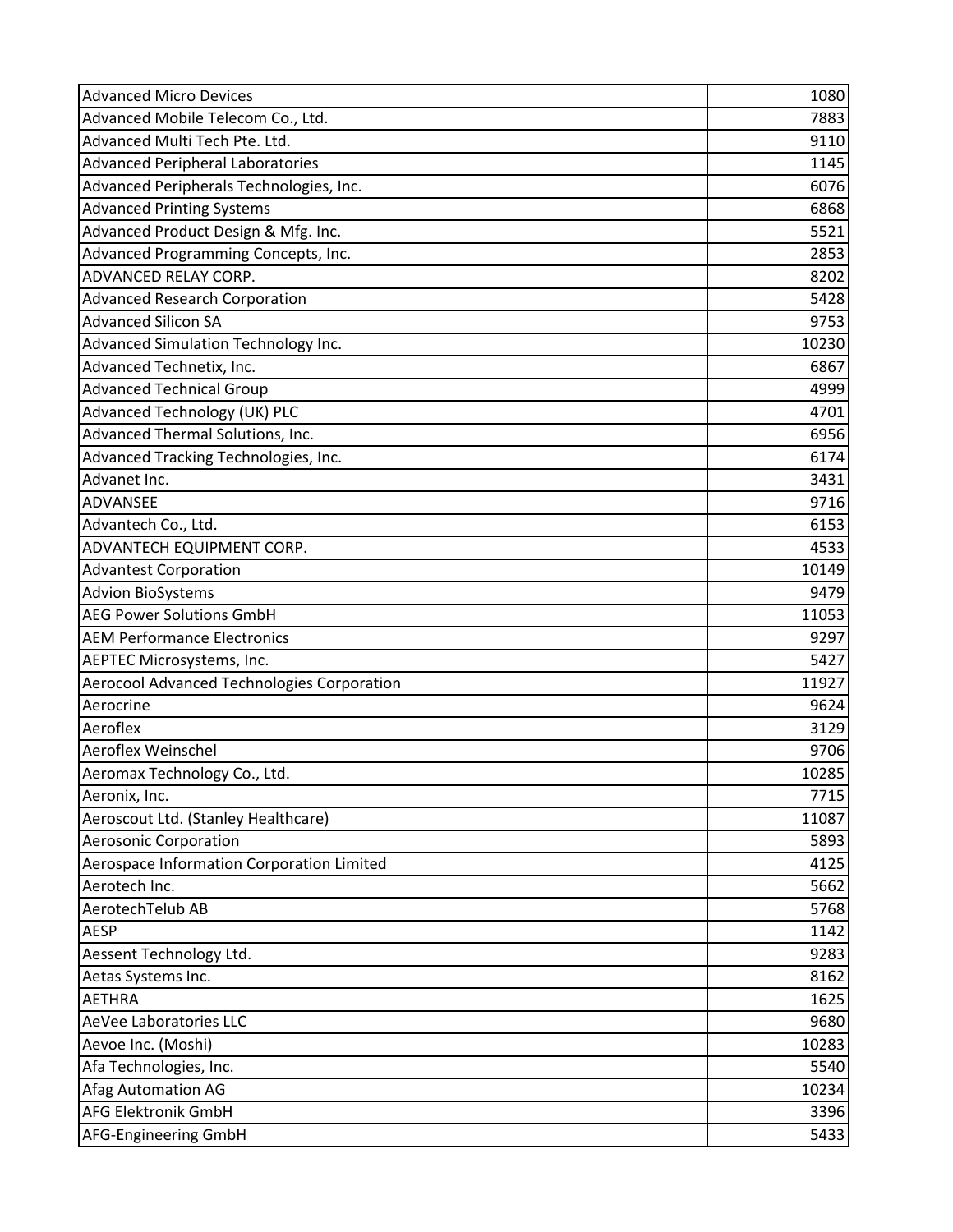| <b>Afit Corporation</b>                  | 7190  |
|------------------------------------------|-------|
| <b>AFL Noyes</b>                         | 10511 |
| AFO Co., Ltd.                            | 9590  |
| A-FOUR TECH CO., LTD.                    | 2522  |
| AFP Imaging Corp.                        | 3114  |
| a-freak Inc.                             | 13430 |
| AgaMatrix, Inc.                          | 6132  |
| <b>Agecodagis SARL</b>                   | 8662  |
| <b>Agere Systems</b>                     | 1093  |
| Agere Systems Netherland BV              | 3406  |
| AGFA NDT, Krautkramer Ultrasonic Systems | 4879  |
| <b>AGFA-Gevaert NV</b>                   | 1725  |
| <b>AGFEO</b>                             | 2574  |
| Agile Display Solutions Co., Ltd.        | 12909 |
| Agile Innovative Ltd                     | 12299 |
| Agilent Technologies, Inc.               | 2391  |
| AgileTV                                  | 6445  |
| AHA INC. Co., Ltd.                       | 10055 |
| Ai Electronic Industry Co., Ltd.         | 10253 |
| <b>AIAIAI ApS</b>                        | 12453 |
| Aichi Micro Intelligent Corporation      | 3825  |
| Aichi Tokei Denki Co., Ltd.              | 4854  |
| Aidensi Giken                            | 3898  |
| Aides Technology Co., Ltd.               | 10552 |
| <b>Aidonic Corporation</b>               | 2776  |
| AIJI System Co., Ltd.                    | 4001  |
| Ailipu Technology Co., Ltd.              | 13028 |
| <b>AIM GmbH</b>                          | 5683  |
| AIM Infrarot-Module GmbH                 | 6087  |
| <b>AIM SRL</b>                           | 4556  |
| AiM Touch Technology Co., Ltd.           | 10330 |
| <b>AIMEX Corporation</b>                 | 2524  |
| Aimgene Technology Co., Ltd              | 314   |
| Aimtron Technology Corp.                 | 3494  |
| AIN COMM. TECHNOLOGY CO., LTD.           | 4861  |
| AIOI Systems, USA Corp.                  | 5668  |
| Aipermon GmbH & Co. KG                   | 7417  |
| AIPHONE Co., LTD                         | 11626 |
| <b>AIPTEK International Inc.</b>         | 2250  |
| Air Techniques, Inc.                     | 4066  |
| Air2U Inc.                               | 4880  |
| Aira Inc.                                | 12974 |
| <b>Airborn Connectors</b>                | 1313  |
| Airconn Bel Technology                   | 12669 |
| Airconnect Solutions (Asia) Ltd.         | 5651  |
| Airgo Networks Inc.                      | 5674  |
| AirLink Communications, Inc.             | 6776  |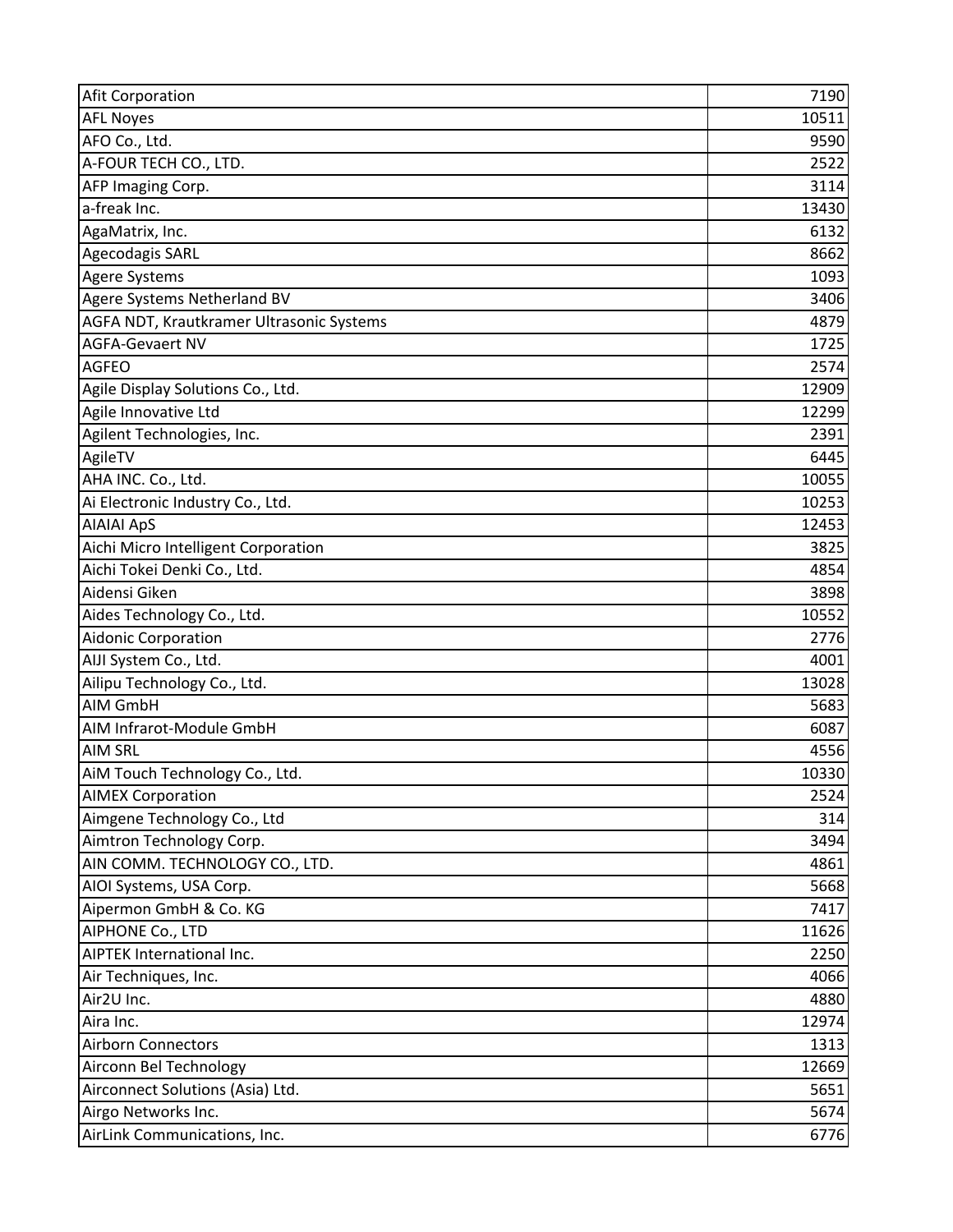| AirMagnet Inc.                                                             | 8291  |
|----------------------------------------------------------------------------|-------|
| AirNetix, LLC                                                              | 10741 |
| Airo Wireless Media Inc.                                                   | 6843  |
| AirPrime Inc.                                                              | 3901  |
| Airspan Networks                                                           | 7315  |
| AirSpeak Inc.                                                              | 3379  |
| AIRSTAR Inc.                                                               | 5584  |
| <b>AIRTIES WIRELESS NETWORKS</b>                                           | 7898  |
| AirVast Technology Inc.                                                    | 4682  |
| Airviz Inc.                                                                | 11118 |
| AISIN AW CO., LTD.                                                         | 10269 |
| <b>AISIN CORPORATION</b>                                                   | 6976  |
| Aisino Wincor Manufacturing (Shanghai) Co., Ltd.                           | 11916 |
| aitronic GmbH                                                              | 5787  |
| Aiwa Co., Ltd.                                                             | 1655  |
| AIWA COMPANY LTD. - Love Harmony (LH)                                      | 10461 |
| AJA VIDEO SYSTEMS INC.                                                     | 8042  |
| A-JET Technology Co., LTD.                                                 | 6882  |
| Ak Modul Bus Computer GmbH                                                 | 2604  |
| AKAI professional M.I. Corp.                                               | 2536  |
| AKAR GAME LTD.                                                             | 10029 |
| AKASA (ASIA) CORP.                                                         | 9918  |
| Akashi Corporation                                                         | 4921  |
| AKATSUKI ELECTRIC MFG. CO., LTD.                                           | 4093  |
| Akatsuki Electronic work & study Corp.                                     | 2861  |
| AKIYAMA S.A. - Industria e Comercio de Equipamentos Eletronicos e Sistemas | 12486 |
| Akizuki Denshi Tsusho Co., Ltd.                                            | 10832 |
| Aktina Medical Corp.                                                       | 10115 |
| AL Tech, Inc.                                                              | 6385  |
| Alacer Biomedica Industria Eletronica Ltda.                                | 9196  |
| Aladdin Software Security R.D.                                             | 9436  |
| Alara Inc.                                                                 | 3219  |
| Alaris, Inc.                                                               | 1568  |
| Alarm.com, Inc.                                                            | 10333 |
| Alation Systems, Inc.                                                      | 2320  |
| <b>ALBAHITH TECHNOLOGIES</b>                                               | 6968  |
| ALBUMteam, Ltd.                                                            | 7897  |
| <b>ALCATech GmbH</b>                                                       | 3756  |
| <b>ALCATEL BUSINESS SYSTEMS</b>                                            | 4599  |
| <b>Alcatel Microelectronics</b>                                            | 1764  |
| <b>Alcatel Mobile Phones</b>                                               | 1331  |
| Alcatel-Lucent                                                             | 7594  |
| Alco Digital Devices Limited                                               | 6420  |
| Alcohol Countermeasure Systems Corp.                                       | 10422 |
| Alcohol Monitoring Systems, Inc.                                           | 8083  |
| <b>Alcolizer Technology</b>                                                | 8351  |
| Alcomp. Inc.                                                               | 9303  |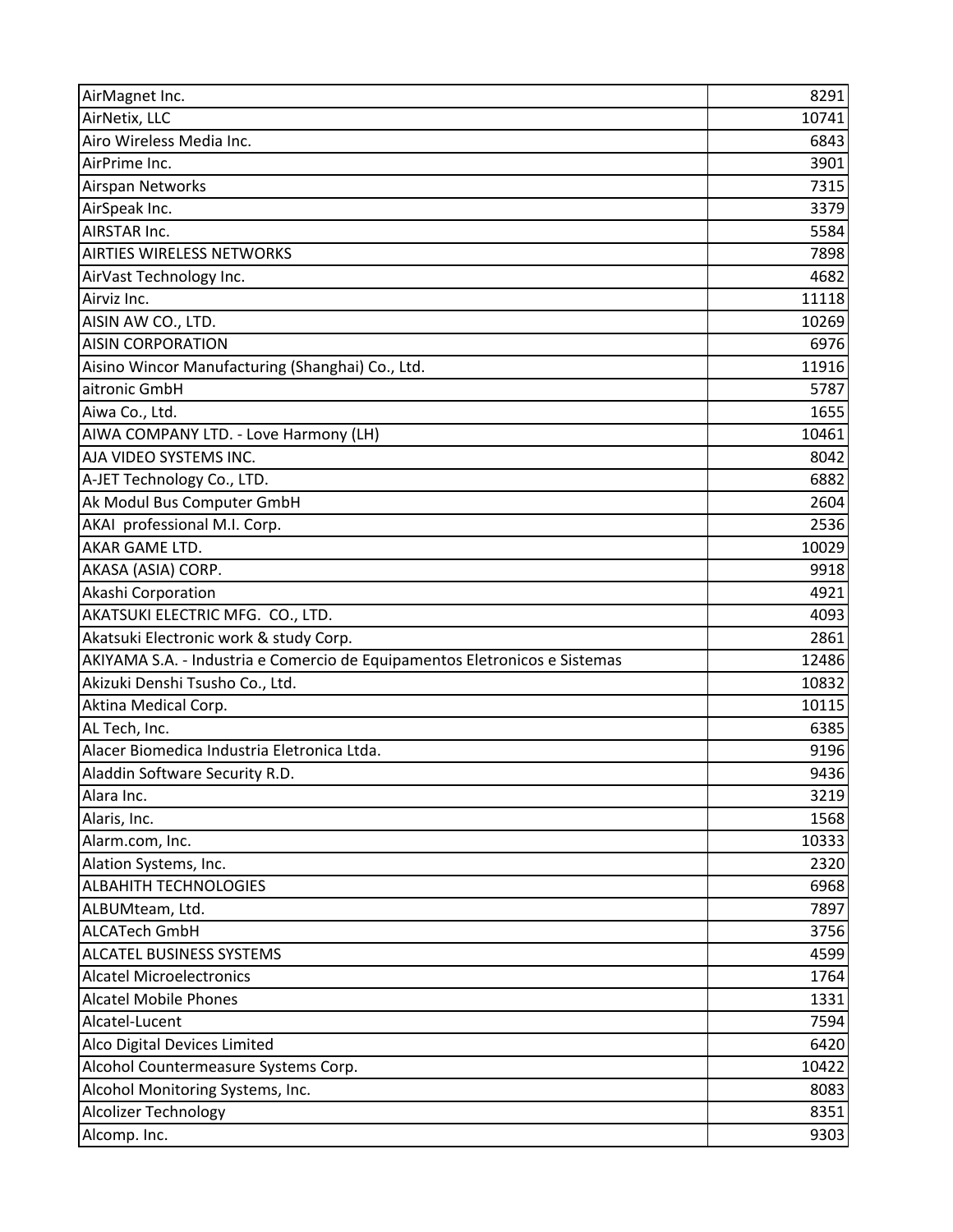| <b>Alcon Labs</b>                             | 3758  |
|-----------------------------------------------|-------|
| Alcor Micro, Corp.                            | 1423  |
| Alcorlink Corp.                               | 11491 |
| Alcorn McBride, Inc.                          | 7400  |
| <b>Alden SAS</b>                              | 12871 |
| <b>ALE</b>                                    | 6949  |
| ALE International S.A.S.                      | 12800 |
| <b>ALECTRONIC LIMITED</b>                     | 7187  |
| ALEREON, INC.                                 | 5084  |
| <b>ALESIS</b>                                 | 5042  |
| Alexon Co., Ltd.                              | 1697  |
| ALF, Inc.                                     | 4620  |
| <b>ALFA Network Inc.</b>                      | 12797 |
| Alfadata Computer Corp.                       | 1949  |
| <b>ALFANUCLEAR S.A.</b>                       | 4912  |
| AlfaPlus Semiconductor, Inc.                  | 8765  |
| Alfatest Ind. e Com. Produtos Eletronicos S/A | 10582 |
| Alfons Haar Maschinenbau GmbH & Co. KG        | 8132  |
| ALGE-TIMING GmbH & Co                         | 3146  |
| Algo Communication Products Ltd.              | 3007  |
| ALGO System. Co                               | 9439  |
| ALGOLTEK, INC.                                | 9636  |
| <b>ALGOTEX SRL</b>                            | 4957  |
| <b>ALi Corporation</b>                        | 1026  |
| Alibaba Cloud Computing Ltd.                  | 10709 |
| Alienware Corporation                         | 6268  |
| <b>ALIGN Corporation Limited</b>              | 10840 |
| Align Technology Inc.                         | 11949 |
| ALIPHCOM, INC.                                | 8047  |
| ALKERIA s.r.l.                                | 10619 |
| ALL LINK CONN. TECHNOLOGY CORP.               | 9576  |
| All Ring Tech Co., Ltd.                       | 4705  |
| All Star International Trading                | 10762 |
| ALLBEST ELECTRONICS TECHNOLOGY CO., LTD.      | 11281 |
| <b>ALLDATA LLC</b>                            | 11828 |
| <b>Allegion PLC</b>                           | 12945 |
| Allegro MicroSystems, LLC                     | 12824 |
| Allen + Heath Ltd.                            | 8944  |
| <b>ALLFLEX EUROPE</b>                         | 9701  |
| <b>Alliance Distribution</b>                  | 2781  |
| Alliance Material Co., Ltd.                   | 8469  |
| <b>Allied Cable Corporation</b>               | 2022  |
| <b>ALLIED PANELS</b>                          | 7163  |
| <b>Allied Telesis Inc</b>                     | 1993  |
| Allied Telesis K.K.                           | 3242  |
| Allied Vision Technologies GmbH               | 6834  |
| Allion Labs, Inc.                             | 2787  |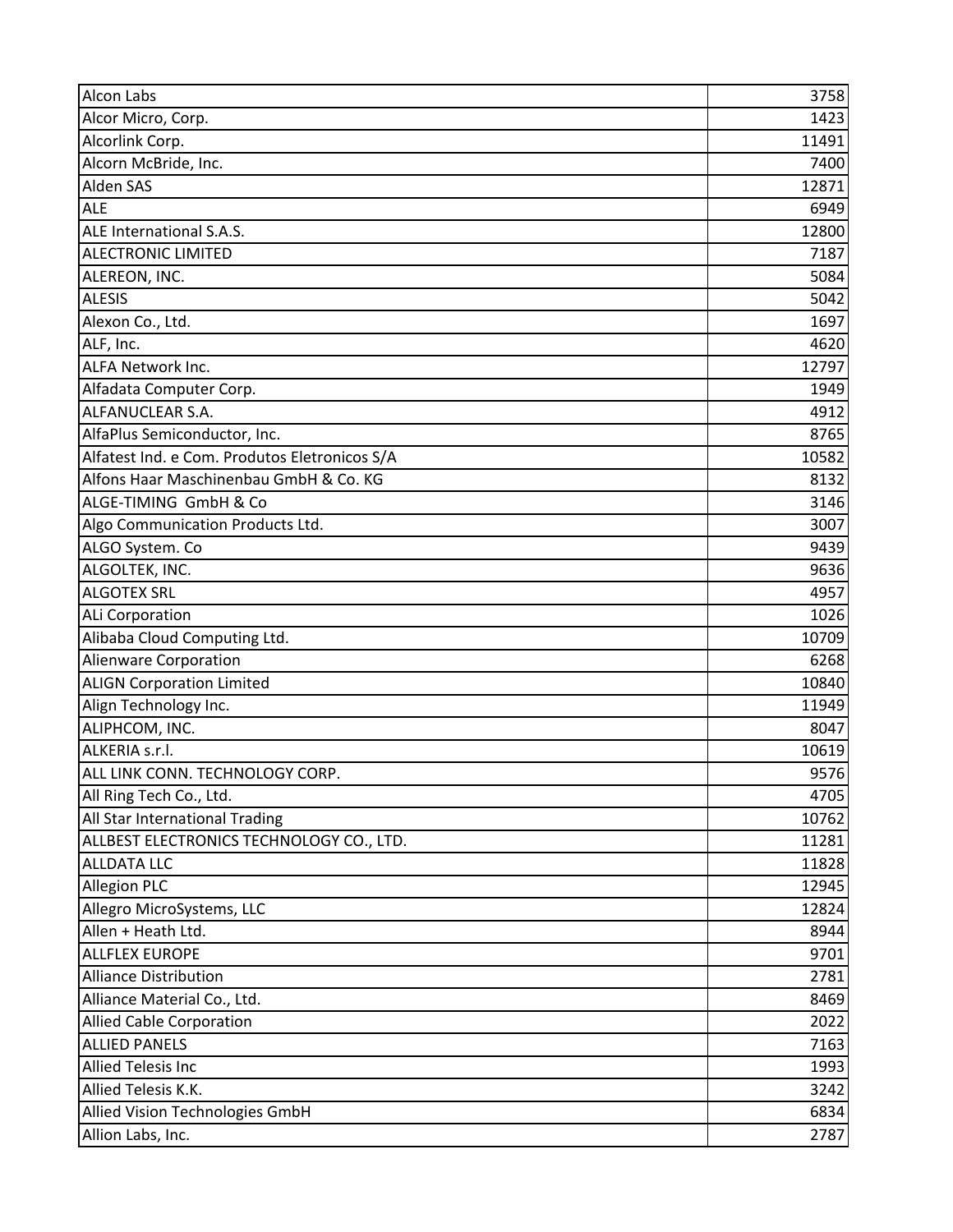| <b>Allnic Audio</b>                      | 10962 |
|------------------------------------------|-------|
| Allophonic Electronics L.t.d.            | 2825  |
| AllSpirit Co., Ltd.                      | 1728  |
| All-Systems Electronics Pty. Ltd.        | 5210  |
| ALLTOP TECHNOLOGY CO., LTD.              | 5488  |
| ALLTRAX, Inc.                            | 9172  |
| Allwinner Technology Co., Ltd.           | 7994  |
| Allystar Technology (Shenzhen) Co., Ltd. | 12234 |
| <b>ALM Co</b>                            | 12819 |
| ALO audio                                | 13099 |
| Alogic Corporation Pty Ltd               | 13032 |
| Aloka Co., Ltd.                          | 2004  |
| Alorium Technology, LLC                  | 12989 |
| <b>Alpes DEIS</b>                        | 3879  |
| Alpha and Omega Semiconductor Limited    | 12315 |
| Alpha Data Corp.                         | 3639  |
| Alpha Data Parallel Systems              | 11518 |
| Alpha Imaging Technology Corp.           | 4429  |
| Alpha Networks Inc.                      | 5298  |
| ALPHA PROJECT Co., Ltd.                  | 3473  |
| Alpha Technologies                       | 10409 |
| ALPHAMEDIA CO., LTD.                     | 8747  |
| Alphamosaic Ltd.                         | 5444  |
| alphaNUCLEAR Inc.                        | 8465  |
| ALPHA-SAT TECHNOLOGY LIMITED             | 7444  |
| AlphaSmart, Inc.                         | 2078  |
| AlphaTheta Corporation                   | 11123 |
| ALPINE ELECTRONICS, INC.                 | 7320  |
| AlpnaCom                                 | 6623  |
| ALPS ALPINE CO., LTD.                    | 1102  |
| Alps Electric Inc.                       | 1075  |
| Alps Electric Ireland Ltd.               | 1164  |
| <b>Alstom Grid SAS</b>                   | 9485  |
| ALT LLC                                  | 12855 |
| Alta Data Technologies LLC               | 12564 |
| <b>ALTAIR SEMICONDUCTOR</b>              | 8559  |
| Altec Computersysteme GmbH               | 2464  |
| Altec Lansing Technologies, Inc.         | 1234  |
| <b>Altek Corporation</b>                 | 5180  |
| Altera                                   | 2555  |
| Alti-2 Inc.                              | 7113  |
| Altia Systems Inc.                       | 11155 |
| <b>Altierre Corporation</b>              | 8838  |
| Altium Limited                           | 7052  |
| AltoCrypt                                | 12536 |
| Altotec Hard- und Software GmbH          | 4326  |
| <b>ALTRA</b>                             | 1319  |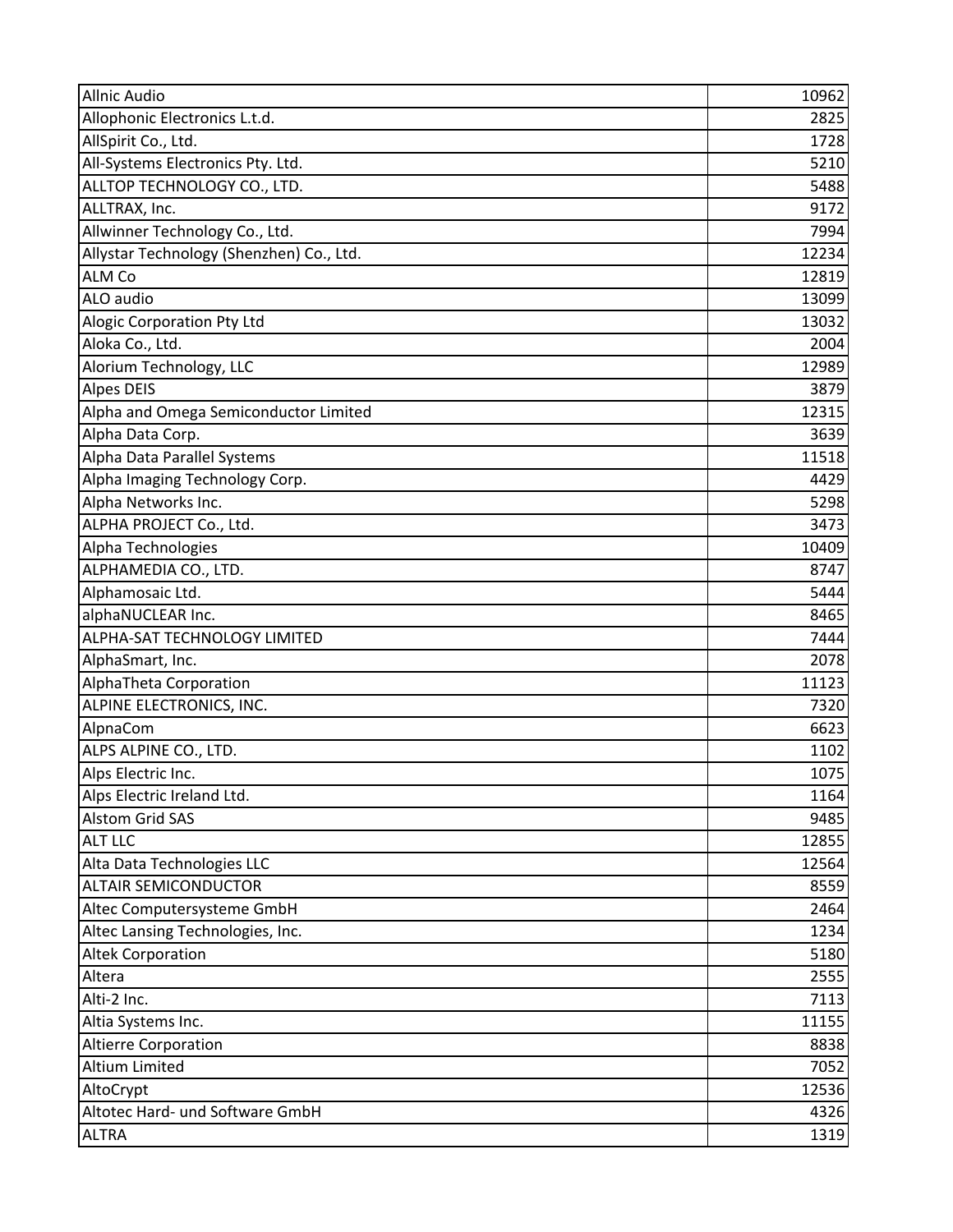| Altronic, Inc.                                      | 5702  |
|-----------------------------------------------------|-------|
| Altronic, LLC                                       | 12665 |
| Alva B.V.                                           | 1712  |
| Alvarion Ltd.                                       | 6905  |
| Alverix Inc.                                        | 7885  |
| Always "On" UPS Systems Inc.                        | 5196  |
| AM Group Corp.                                      | 3647  |
| AMAC Tek Co., Ltd.                                  | 4978  |
| <b>AMANO Company Limited</b>                        | 13540 |
| <b>AMANO Corporation</b>                            | 3655  |
| Amaranthine, LLC                                    | 8163  |
| A-Max Technology Macao Commercial Offshore Co. Ltd. | 5073  |
| amaxa GmbH                                          | 5591  |
| Amazon Fulfillment Services, Inc.                   | 11750 |
| AmbiCom, Inc.                                       | 3925  |
| Ambient Technologies, Inc.                          | 2141  |
| Ambiq Micro, Inc.                                   | 10988 |
| AMBIR TECHNOLOGY, INC.                              | 8428  |
| Ambit Microsystems Corporation                      | 2994  |
| Ambu A/S                                            | 8339  |
| AMCO TEC International Inc.                         | 4172  |
| AME Optimedia Technology Co. Ltd.                   | 1726  |
| AMECO TECHNOLOGIES (SHENZHEN) CO., LTD.             | 8523  |
| Amer.com                                            | 2721  |
| America Hears, LLC.                                 | 5361  |
| American Anko Co.                                   | 4980  |
| American Arium                                      | 3216  |
| American Biometric Company                          | 2345  |
| American Computer & Digital Components              | 3454  |
| American Crystal Group Trading (Shenzhen) Co., Ltd. | 12213 |
| American DJ Supply                                  | 9947  |
| American Future Technology                          | 13314 |
| <b>American Magnetics</b>                           | 2698  |
| American Master Import 26, Inc.                     | 6775  |
| <b>American Megatrends</b>                          | 1131  |
| <b>American Messaging Services LLC</b>              | 9630  |
| American Microsystems Inc.                          | 1328  |
| American Microsystems, Ltd.                         | 2955  |
| American Portwell Technology, Inc.                  | 13411 |
| <b>American Power Conversion</b>                    | 1309  |
| American Printing House for the Blind               | 10871 |
| American Technology Corp.                           | 5913  |
| <b>American Thermal Instruments</b>                 | 8697  |
| AMETEK DENMARK A/S                                  | 8098  |
| Amfit, Inc.                                         | 7231  |
| AMGOO Telecom Co., Ltd.                             | 11010 |
| AMI International, Inc.                             | 10065 |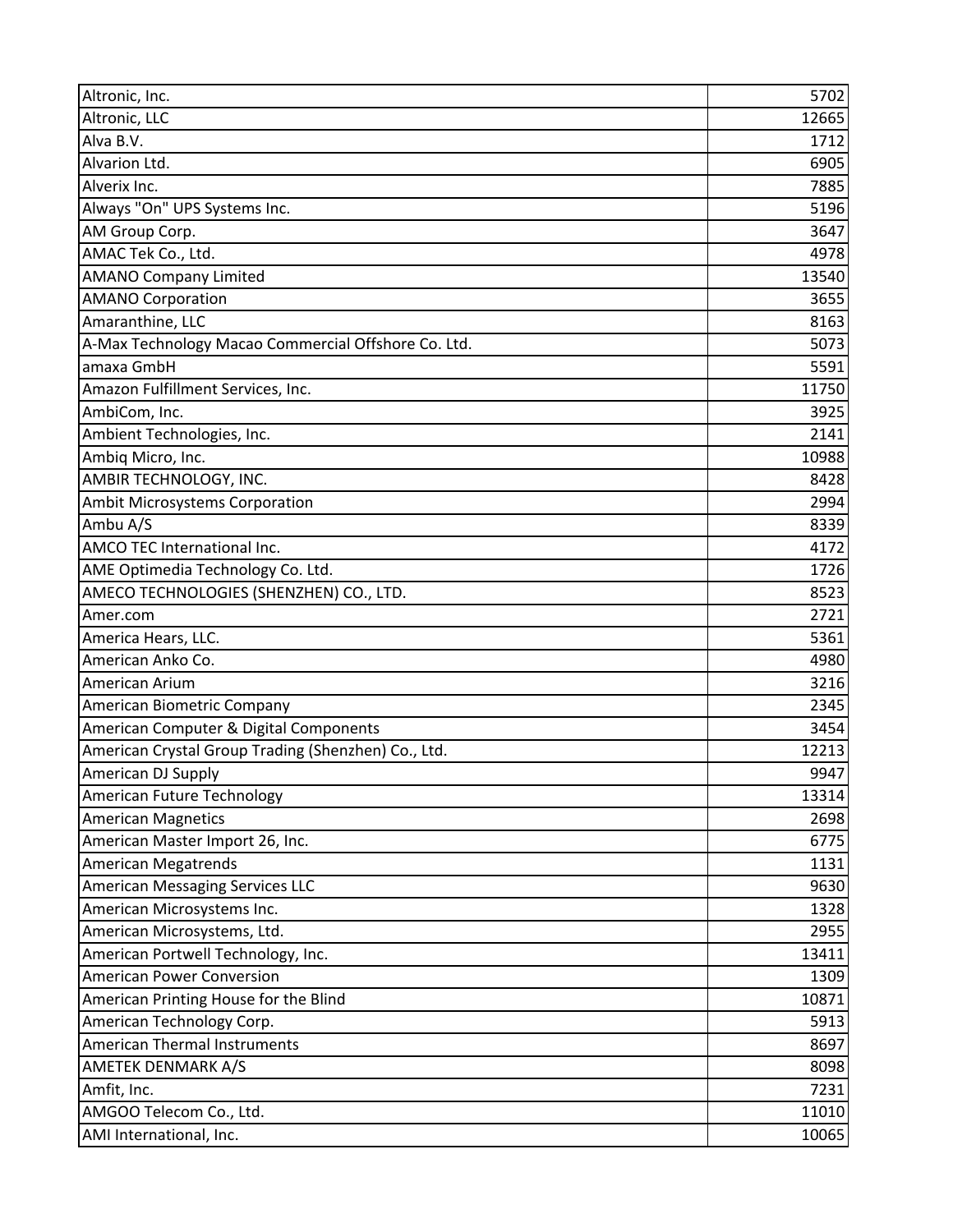| AMI Semiconductor Inc.                         | 3810  |
|------------------------------------------------|-------|
| Amiable Technologies, Inc.                     | 2037  |
| <b>AMICCOM Electronics Corporation</b>         | 11018 |
| <b>AMICON Ltd.</b>                             | 8226  |
| Amicro Semiconductor Co., Ltd.                 | 12436 |
| <b>AMICUS WIRELESS</b>                         | 7811  |
| Amigo Technology Co., Ltd.                     | 3760  |
| Amimon Ltd.                                    | 8906  |
| Amirix Systems Inc.                            | 5569  |
| <b>AMITEK</b>                                  | 9493  |
| Amkor Technology                               | 5278  |
| Amlogic, Inc.                                  | 7054  |
| amnimo Inc.                                    | 13453 |
| AMO GmbH                                       | 13557 |
| Amoi Electronics Co., Ltd.                     | 5652  |
| <b>AMONTEC</b>                                 | 7653  |
| AMP/Tycoelectronics                            | 1124  |
| <b>AMPAK Technology Inc.</b>                   | 11092 |
| Ampere Inc.                                    | 6079  |
| <b>Amphenol Advanced Sensors</b>               | 11466 |
| Amphenol Aorora Technology (Huizhou) Co., Ltd. | 11079 |
| Amphenol AssembleTech (Xiamen) Co., Ltd.       | 8494  |
| <b>Amphenol Corporation</b>                    | 3274  |
| Amphenol East Asia Ltd.                        | 6693  |
| Amphenol KAE                                   | 7393  |
| Amphenol LTW Technology Co., Ltd.              | 12222 |
| Amphenol ShouhMin Industry (ShenZhen) Co., Ltd | 7989  |
| Amphenol-Data Telecom                          | 5826  |
| Amphenol-Tuchel Electronics GmbH               | 6677  |
| Amplex                                         | 3284  |
| AMS Limited, Integrated Systems                | 5003  |
| <b>AMS Neve Ltd</b>                            | 12676 |
| AMS-TAOS                                       | 9868  |
| Amstore CD Production Ltd.                     | 8455  |
| AMT Co., Ltd.                                  | 7283  |
| <b>AMTI</b>                                    | 8045  |
| AmTRAN Technology Co., Ltd.                    | 1908  |
| <b>Amulet Hotkey</b>                           | 5107  |
| Amuseway Korea Co., Ltd.                       | 10753 |
| AMX Corp.                                      | 4156  |
| AnaJet                                         | 9700  |
| Analog & Digital Microelectronics Limited      | 13170 |
| Analog Devices Canada Ltd.                     | 4368  |
| Analog Devices, Inc.                           | 1110  |
| Analog Devices, Inc. - Test Technology Group   | 7136  |
| Analog Devices, Inc. Development Tools         | 1611  |
| <b>Analogic Corporation</b>                    | 8844  |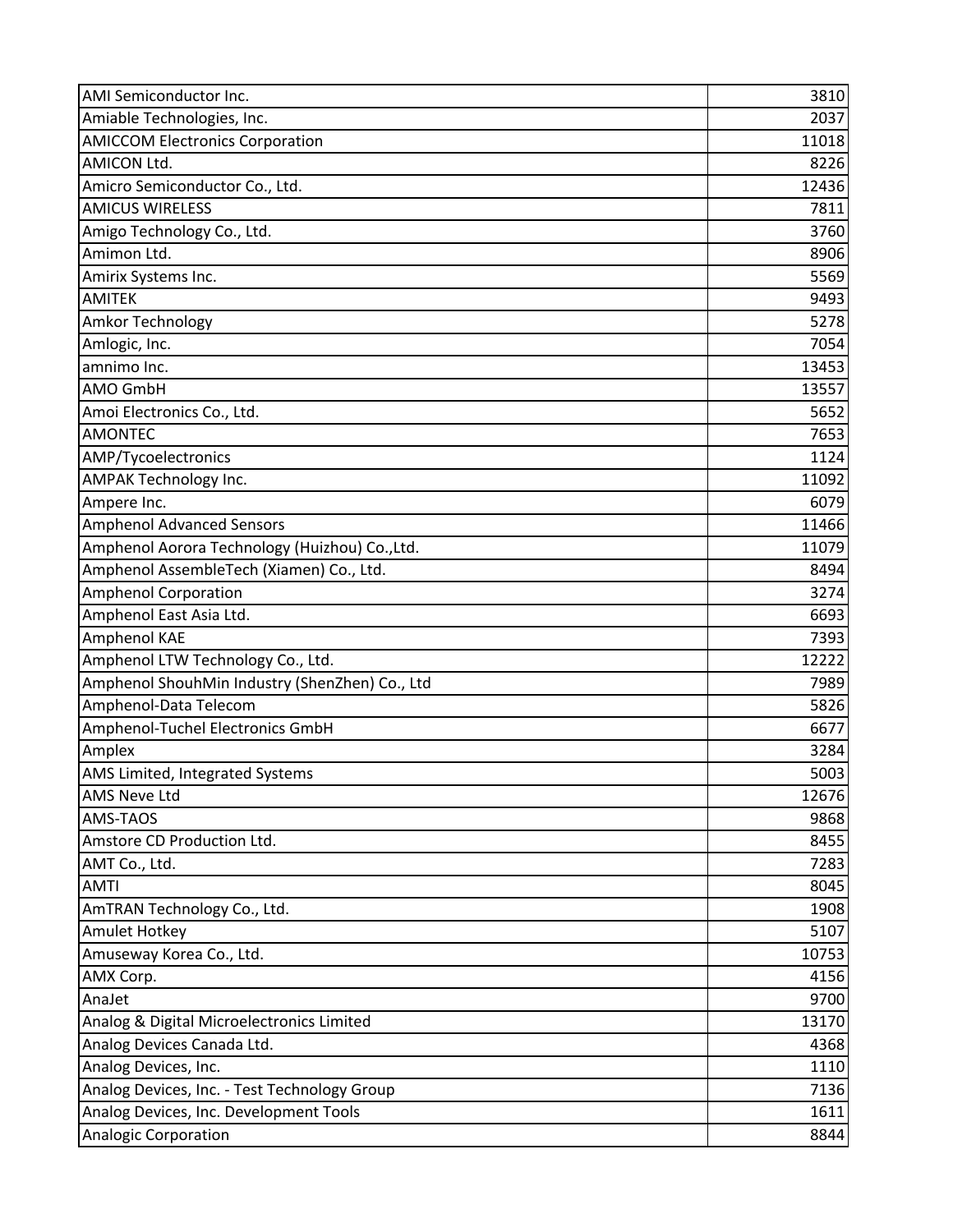| Analogix Semiconductor, Inc.                | 7977  |
|---------------------------------------------|-------|
| Analytik Jena AG                            | 3535  |
| ANAM S&T Co., Ltd.                          | 1365  |
| Anaren Inc.                                 | 11821 |
| Anasphere, Inc.                             | 9249  |
| ANA-U GmbH                                  | 9504  |
| ANCA Pty. Ltd.                              | 5155  |
| Anchor C&C Co., Ltd.                        | 1541  |
| Anchor Chips Inc.                           | 1351  |
| <b>ANCOT CORPORATION</b>                    | 4604  |
| Andamiro Co., Ltd.                          | 3375  |
| Andatek Technology, Ltd.                    | 6758  |
| ANDERS ELECTRONICS PLC                      | 7849  |
| <b>ANDES TECHNOLOGY CORPORATION</b>         | 7420  |
| Andigilog, Inc.                             | 6224  |
| ANDO ELECTRIC CO., LTD.                     | 5063  |
| Andon Health Co., Ltd.                      | 11824 |
| And-Or Logic                                | 3435  |
| <b>Andor Technology</b>                     | 4974  |
| <b>Andrea Electronics</b>                   | 2216  |
| <b>ANDREAS STIHL AG &amp; Co. KG</b>        | 7875  |
| Andrew Pargeter & Associates                | 3031  |
| <b>Andrew Telecommunication Product SRL</b> | 7239  |
| Andromium Inc.                              | 11848 |
| Andros Incorporated                         | 6089  |
| Anedio, LLC                                 | 9370  |
| Anewin                                      | 9038  |
| ANEX SYSTEM LTD.                            | 6403  |
| AnexTEK Global Inc.                         | 6201  |
| <b>Anfatec Instruments</b>                  | 9879  |
| Angekis Technology Co., Ltd                 | 13564 |
| Angelbird Technologies GmbH                 | 10193 |
| Anhuan (Heyuan) Electronic Co., Ltd.        | 13387 |
| Anhui Dongke Semiconductor Co., Ltd.        | 13433 |
| <b>ANIMA Corporation</b>                    | 6847  |
| Animated Lighting LC                        | 5352  |
| <b>ANIMATICS CORP.</b>                      | 5892  |
| Animation Technologies Inc.                 | 4349  |
| Animeta Systems Inc.                        | 4736  |
| Animo Limited                               | 2268  |
| Anite Telecoms Inc.                         | 9496  |
| Anjet Technology Corporation LTD.           | 12134 |
| Anker Innovations Limited                   | 10522 |
| Anko Electronic Co., Ltd.                   | 1519  |
| ANLOGIC INFOTECH CO., LTD                   | 13164 |
| ANM OPTO LIMITED                            | 10023 |
| Annabooks                                   | 1261  |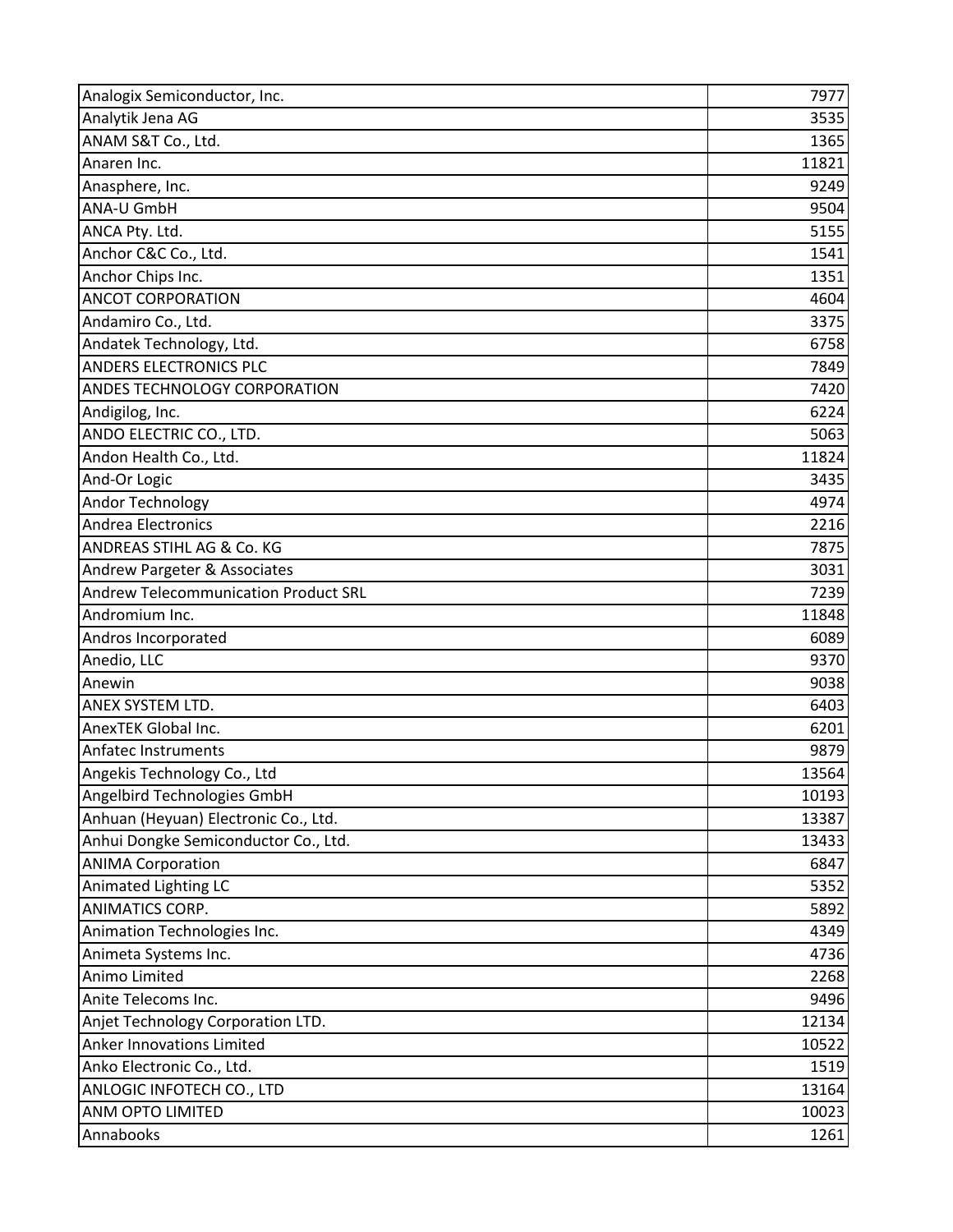| <b>Annecy Electronique</b>                | 4122  |
|-------------------------------------------|-------|
| <b>AnotherBrain SAS</b>                   | 12707 |
| Anoto AB                                  | 7777  |
| <b>Anritsu Corporation</b>                | 2907  |
| ANRITSU METER CO., LTD.                   | 5529  |
| Ansync Inc.                               | 5727  |
| Antelope Audio                            | 9189  |
| <b>Antex Electronics</b>                  | 4665  |
| <b>ANTLIA SA</b>                          | 10319 |
| <b>Antlion Audio</b>                      | 12182 |
| <b>Anton Paar GmbH</b>                    | 8714  |
| Anton/Bauer, Inc.                         | 9301  |
| <b>Antona Corporation</b>                 | 1639  |
| Antonio Precise Products Manufactory Ltd. | 7382  |
| <b>ANUBIS ELECTRONIC GmbH</b>             | 5557  |
| <b>ANXA Limited Hong Kong</b>             | 10187 |
| <b>AnyDATA Corporation</b>                | 5845  |
| Anysmart Technologies Co., Ltd.           | 11388 |
| <b>ANYWIRE CORPORATION</b>                | 10487 |
| A-One Co., Ltd.                           | 10116 |
| AONEPROTECH Co., Ltd.                     | 4064  |
| Aopen Inc.                                | 4095  |
| Aoptix Technologies, Inc.                 | 10170 |
| <b>AOS Technologies AG</b>                | 8427  |
| <b>AP Instruments</b>                     | 5105  |
| Apacer Technology Inc.                    | 4101  |
| <b>APACEWAVE TECHNOLOGIES</b>             | 8265  |
| APDM, INC.                                | 8783  |
| <b>APE GmbH</b>                           | 9264  |
| APE Technology Ltd.                       | 12249 |
| Apex Digital Inc.                         | 6630  |
| Apexone Microelectronics Inc.             | 5593  |
| <b>APG Cash Drawer</b>                    | 1989  |
| Aphex, LLC                                | 10256 |
| APICAL INSTRUMENTS, INC.                  | 7448  |
| <b>APIM INFORMATIQUE</b>                  | 5383  |
| APIS Device, Inc.                         | 7959  |
| Aplix IP Holdings Corporation             | 9462  |
| <b>APLUX Communications Ltd.</b>          | 3734  |
| ApniCure, Inc.                            | 8684  |
| Apogee Electronics Corporation            | 3168  |
| Apogee Instruments, Inc.                  | 4700  |
| Apollo Electrical Technology Co., Ltd.    | 10467 |
| APOLLO GIKEN Co., Ltd.                    | 11986 |
| Appairent Technologies, Inc.              | 4905  |
| <b>Apparent Corporation</b>               | 10048 |
| Appareo Systems, LLC                      | 12098 |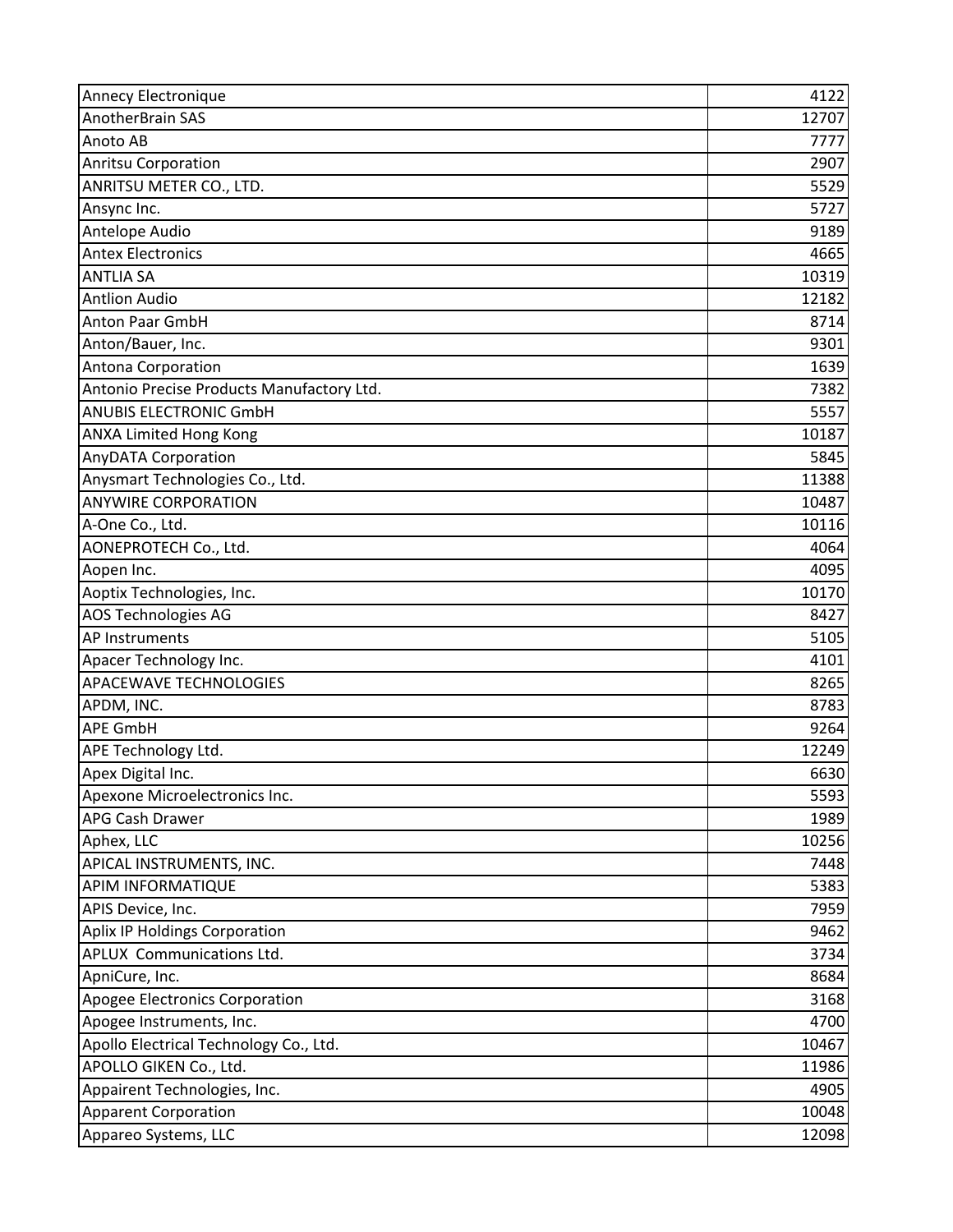| <b>Appcentrix LLC</b>                         | 13295 |
|-----------------------------------------------|-------|
| <b>Appcessori Corporation</b>                 | 12268 |
| <b>Appian Graphics</b>                        | 3077  |
| applause.elfmimi.jp                           | 8975  |
| Apple                                         | 1452  |
| Appliances Corp.                              | 5300  |
| <b>Application Corporation</b>                | 4995  |
| <b>Applied Cytometry Systems</b>              | 2716  |
| Applied Data Systems, Inc.                    | 6315  |
| Applied Diabetes Research, Inc.               | 4030  |
| <b>Applied Materials</b>                      | 9536  |
| <b>Applied Microsystems</b>                   | 3215  |
| Applied Precision Inc.                        | 1829  |
| Applied Printed Electronics Research, LLC     | 6985  |
| Applied Radar, Inc.                           | 8210  |
| <b>Applied Research Associates</b>            | 10290 |
| Applied Scientific Instrumentation Inc.       | 2854  |
| Applied Security Inc.                         | 9998  |
| Applied Signal Technology, Inc.               | 2644  |
| Applied Systems Engineering, Inc.             | 7656  |
| <b>Applied Technical Systems</b>              | 9291  |
| Applied Technologies Associates               | 12323 |
| <b>Applied Vision Corporation</b>             | 10482 |
| <b>Applied Vision Systems Corporation</b>     | 7066  |
| AppliedMicro                                  | 8874  |
| Applikon Biotechnology B.V.                   | 12135 |
| <b>APPOTECH LIMITED</b>                       | 6408  |
| Appside                                       | 5078  |
| APPSware Wireless LLC dba Apriva              | 5543  |
| AppWorld S. de R.L. de C.V.                   | 11435 |
| APR, LLC                                      | 9944  |
| Apres Health & Fitness                        | 6068  |
| Apria Technology                              | 7192  |
| <b>APRICO A/S</b>                             | 7771  |
| Apricorn                                      | 2436  |
| Aprilis, Inc.                                 | 5847  |
| APSI (Asia Pacific Satellite Industry)        | 6694  |
| APT Technologies Inc.                         | 2176  |
| Aptec Instruments                             | 1946  |
| Aptina Imaging Corporation                    | 8443  |
| Aptio Products Inc.                           | 2002  |
| <b>Aptiv Consumer Connectivity</b>            | 10646 |
| Aptiv Electrical Centers (Shanghai) Co., Ltd. | 11336 |
| Aptiv Services US, LLC                        | 11966 |
| aptpod, Inc.                                  | 12978 |
| AquaCube Inc.                                 | 5619  |
| <b>AQuantia Corp</b>                          | 11978 |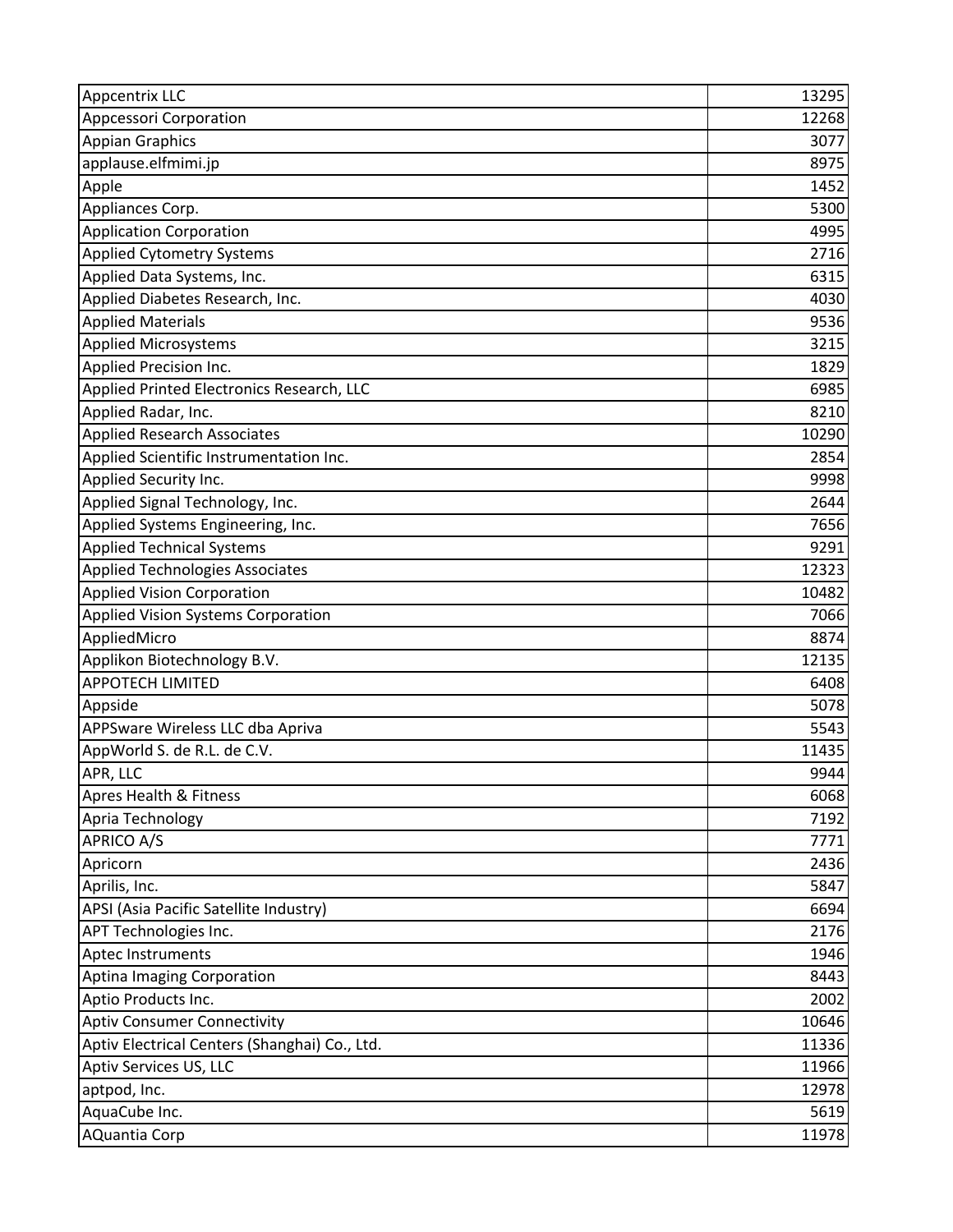| AquaScan A/S                                                | 9027  |
|-------------------------------------------------------------|-------|
| <b>AquaSensors LLC</b>                                      | 5698  |
| Ara Hub Design Inc.                                         | 10710 |
| Araneus Information Systems Oy                              | 4824  |
| Arasan Chip Systems Inc.                                    | 2010  |
| Arashi Vision Inc.                                          | 11802 |
| Arbiter Systems, Inc.                                       | 5163  |
| ARCA TECHNOLOGIES, LTD.                                     | 2819  |
| <b>ArcBotics LLC</b>                                        | 10178 |
| ARCCRA Technology Co., Ltd.                                 | 10720 |
| Arcelik A.S.                                                | 7603  |
| Archisite, Inc.                                             | 11240 |
| <b>ARCHOS SA</b>                                            | 3705  |
| Archtek Telecom Co.                                         | 4232  |
| <b>ARCoptix S.A</b>                                         | 7070  |
| <b>ARCUS</b> corporation                                    | 13255 |
| Arcus Technology Inc.                                       | 5513  |
| Arcus-EDS GmbH                                              | 7176  |
| ARDUC Co., Ltd.                                             | 5414  |
| Arduino SA                                                  | 9025  |
| Ardware Ltd.                                                | 6269  |
| Areca Technology Corporation                                | 11887 |
| ARESCOM                                                     | 2549  |
| ARESIS d.o.o.                                               | 6743  |
| ArgoCraft Co., Ltd.                                         | 2242  |
| Argolis BV                                                  | 4558  |
| <b>Argon Technology Corporation</b>                         | 9609  |
| Argosy Research Inc.                                        | 2112  |
| ARGOX INFORMATION CO., LTD.                                 | 5732  |
| <b>ARGtek Communication Inc.</b>                            | 8755  |
| ARGUS-SPECTRUM                                              | 11193 |
| Ariadne's Thread (USA), Inc. dba Immerex                    | 11312 |
| Arial Phone L.L.C.                                          | 2783  |
| Ariba Technology Co., LTD.                                  | 11973 |
| ARICENT TECHNOLOGIES (HOLDINGS) LTD.                        | 7530  |
| ARIDIAN TECHNOLOGY COMPANY INC.                             | 9148  |
| <b>Ariel Corporation</b>                                    | 1798  |
| Aries Manufacturing - a division of Boss Tech Products Inc. | 11903 |
| Arima Communications Corp.                                  | 6901  |
| Arintech Co., Ltd.                                          | 4412  |
| <b>ARION Technology Inc.</b>                                | 6219  |
| <b>Aristocrat Technologies</b>                              | 4716  |
| <b>Ariston Technologies</b>                                 | 1822  |
| Arizona Cooperative Power                                   | 3377  |
| Ark Semiconductor Corp. Ltd.                                | 13478 |
| <b>ARKAMI</b>                                               | 10177 |
| ARK-DESIGN Co., Ltd.                                        | 7500  |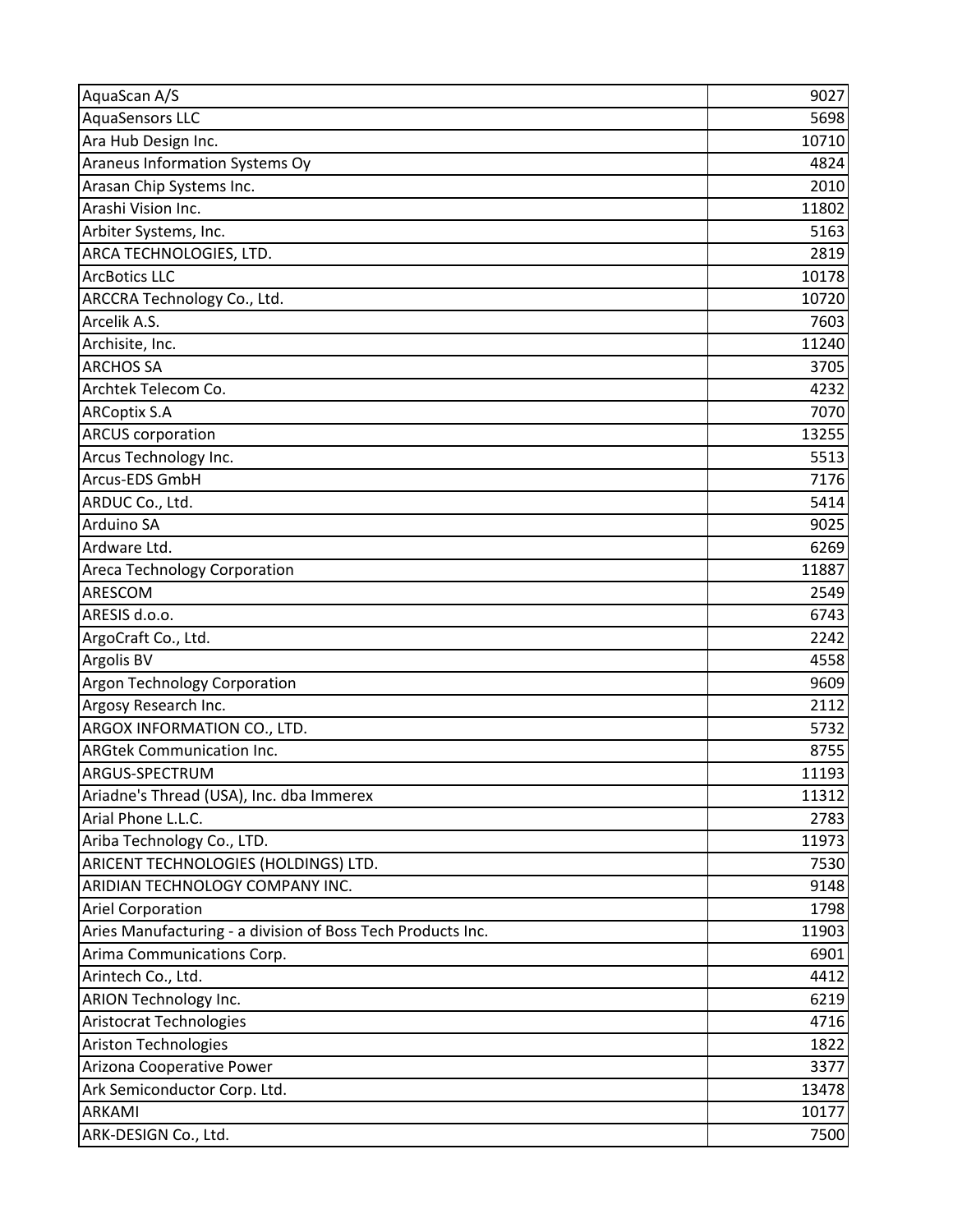| <b>Arkham Technology</b>                                 | 9757  |
|----------------------------------------------------------|-------|
| <b>Arkino Corporation Limited</b>                        | 6748  |
| Arkmicro Technologies Inc.                               | 6380  |
| ARKRAY, Inc.                                             | 3835  |
| ArkSigner Yazilim ve Don. San. Tic.A.S                   | 13238 |
| Arlec Australia Limited                                  | 4221  |
| <b>ARM Ltd</b>                                           | 3368  |
| Armatura LLC                                             | 13513 |
| <b>ARMELIN WIDGET CORPORATION</b>                        | 7636  |
| <b>ARMOUR GROUP PLC.</b>                                 | 7982  |
| Armoya Yuksek Teknoloji A.S.                             | 12075 |
| ARMSTEL, Inc.                                            | 9260  |
| arnotec GmbH                                             | 6889  |
| Aron Digital Inc.                                        | 3556  |
| <b>ARP Corporation</b>                                   | 11007 |
| Arpage AG                                                | 8787  |
| Array Comm, Inc.                                         | 3348  |
| <b>Array Corporation</b>                                 | 4311  |
| <b>ARRIS International</b>                               | 2497  |
| Arrow Strong Electronics CO. LTD                         | 2736  |
| ARS Technologies Ltd.                                    | 1823  |
| Art Beijing Science and Technology Development Co., Ltd. | 12387 |
| Art Haven 9 Co., Ltd                                     | 3280  |
| Art of Technology AG                                     | 8085  |
| <b>ART SPA</b>                                           | 11851 |
| <b>ARTAFLEX</b>                                          | 7377  |
| Artec                                                    | 3688  |
| <b>Artec Design</b>                                      | 10787 |
| <b>ARTEK Inc.</b>                                        | 5993  |
| ARTERY Technology Co., Ltd.                              | 11836 |
| Artesyn Technologies Inc.                                | 6709  |
| Arthrex, Inc.                                            | 12764 |
| <b>ARTIMI</b>                                            | 5895  |
| Artinchip Technology Co., Ltd.                           | 13251 |
| Artiphon Inc.                                            | 13488 |
| Artiza Networks, Inc.                                    | 9057  |
| ARTMUKOREA Co., Ltd.                                     | 13383 |
| ARTRAY CO., LTD.                                         | 4801  |
| <b>ARTRONICS CO. LTD</b>                                 | 2804  |
| <b>ARTURIA</b>                                           | 7285  |
| Artvision Technologies Inc.                              | 10305 |
| Aruba Networks                                           | 9766  |
| Arun Microelectronics Ltd.                               | 13149 |
| Aruze Gaming America, Inc.                               | 12752 |
| Arvel Corp.                                              | 3529  |
| <b>ARVOO Engineering BV</b>                              | 8092  |
| <b>ARYGON Technologies AG</b>                            | 8186  |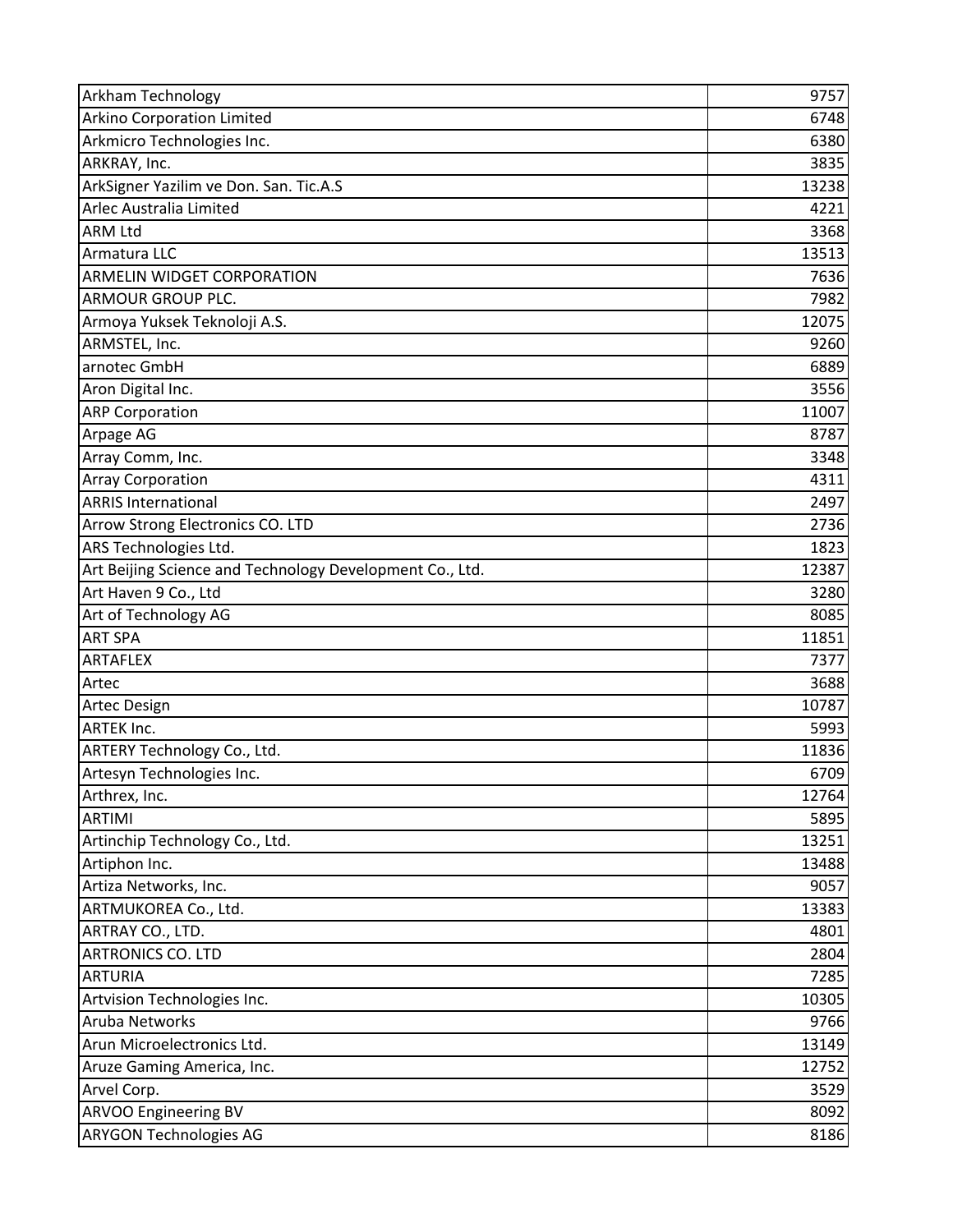| ASAHI ELECTRIC CO., LTD.                   | 4590  |
|--------------------------------------------|-------|
| Asahi Electronics Laboratory               | 11653 |
| Asahi Engineering Co., Ltd.                | 2516  |
| ASAHI GLASS CO., LTD.                      | 5868  |
| Asahi Kasei Microdevices Corporation       | 1366  |
| ASAHI SANGYO CO., LTD.                     | 9098  |
| Asahi Seiko Co., Ltd.                      | 4781  |
| ASAHI SPECTRA CO., LTD.                    | 3800  |
| Asaka Riken Co., Ltd                       | 6454  |
| Asante' Technologies, Inc.                 | 2323  |
| ASAP International Co., Ltd.               | 7520  |
| Ascalade Communications Inc.               | 6277  |
| Ascend Geo, LLC                            | 8086  |
| Ascensia Diabetes Care                     | 6777  |
| Ascension Technology Corp.                 | 8674  |
| <b>ASCII Corporation</b>                   | 2889  |
| <b>ASCII Solutions, Inc.</b>               | 4693  |
| Ascom (Schweiz) AG                         | 6025  |
| Ascom Powerline Communications Ltd.        | 3704  |
| Ascom Telecommunications Ltd.              | 3467  |
| Ascon Co., Ltd.                            | 8723  |
| Ascon Tecnologic                           | 11500 |
| Ascor Inc.                                 | 3392  |
| <b>ASCOT GmbH</b>                          | 10778 |
| ASD Inc.                                   | 10001 |
| ASEC CO., LTD.                             | 4132  |
| ASELSAN Elektronik Sanayi ve Ticaret. A.S. | 8151  |
| <b>ASEQ INSTRUMENTS</b>                    | 8418  |
| Asetek A/S                                 | 9267  |
| Ashcroft Inc.                              | 9814  |
| Ashida Sound Co., Ltd.                     | 13006 |
| Ashling Microsystems Ltd.                  | 2923  |
| ASI DataMyte, Inc.                         | 7265  |
| Asia Expert International Co., Limited     | 13194 |
| Asia Optical International Ltd.            | 11915 |
| Asia Pacifc Microsystems, Inc.             | 5506  |
| Asia Tai Technology (Dongguan) Co., Ltd.   | 6809  |
| Asia Vital Components Co., Ltd.            | 4746  |
| ASIACORP INTERNATIONAL LTD.                | 6682  |
| Asiamajor Inc.                             | 5220  |
| Asiatelco Technologies Co.                 | 10447 |
| Asicen Technology Corp.                    | 5944  |
| ASICS World Services Ltd.                  | 5622  |
| ASITEQ Co., Ltd.                           | 6689  |
| <b>ASIX Electronics Corporation</b>        | 2965  |
| ASIX s.r.o.                                | 42496 |
| <b>ASK ASA</b>                             | 1644  |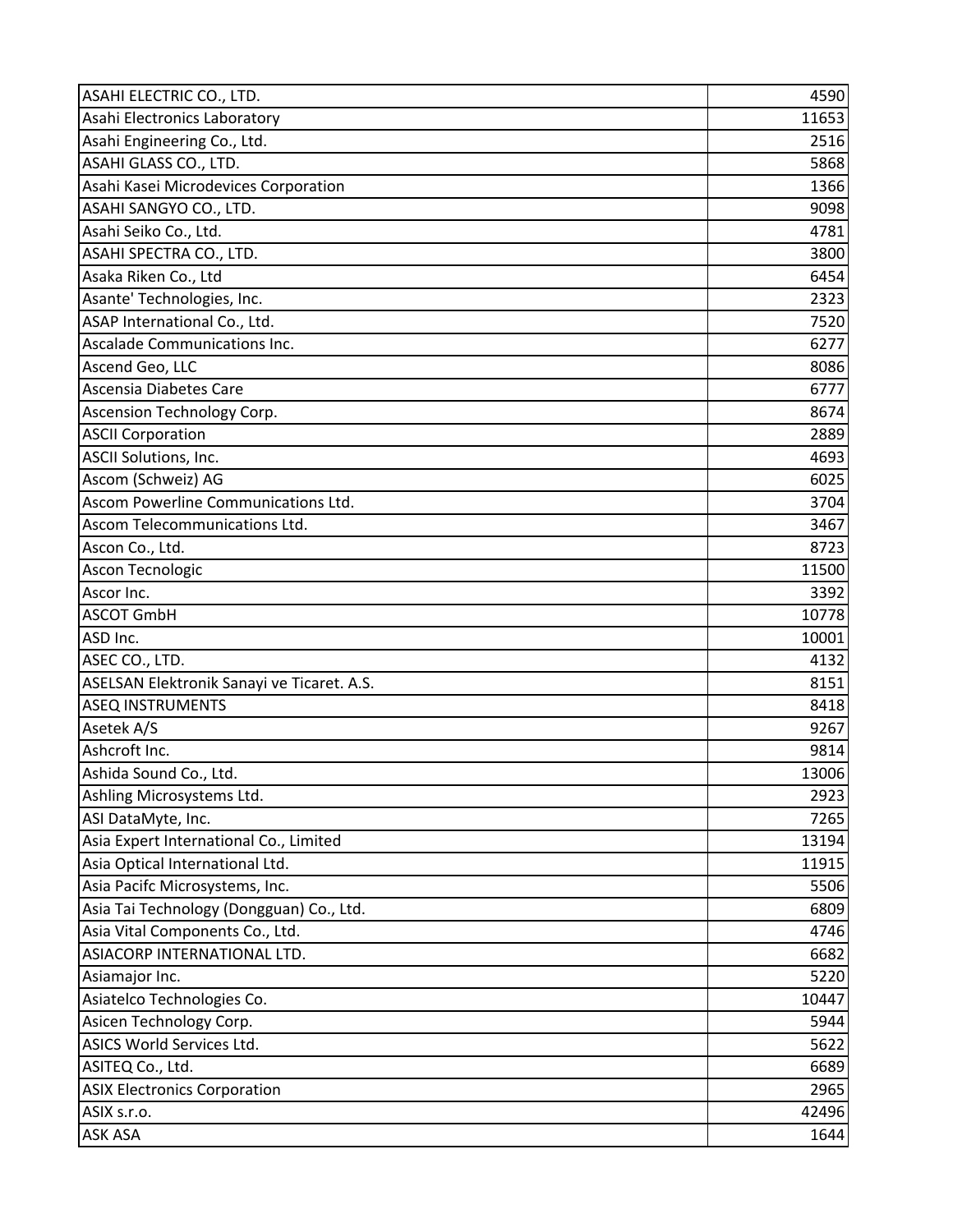| <b>ASK SA</b>                                 | 8147  |
|-----------------------------------------------|-------|
| <b>ASKA Corporation</b>                       | 4094  |
| ASKA Technologies Inc.                        | 3413  |
| <b>Askey Computer Corporation</b>             | 1690  |
| ASMedia Technology Inc.                       | 5964  |
| ASmobile Communication Inc.                   | 6563  |
| Asoka USA Corporation                         | 4144  |
| ASolid Technology Co., Ltd.                   | 9385  |
| Aspect Microsystems Corp.                     | 11926 |
| <b>ASPEED Technology Inc.</b>                 | 8773  |
| Aspen Touch Solutions, Inc.                   | 5110  |
| ASR Microelectronics (Shanghai) Co., Ltd.     | 11980 |
| ASRock Inc.                                   | 9934  |
| <b>ASSA ABLOY AB</b>                          | 9556  |
| Assem Technology Co., Ltd.                    | 11061 |
| Assembly Tech. Co., Ltd.                      | 5307  |
| Assistive Technology Engineering Lab          | 3449  |
| Assistive Technology, Inc.                    | 3004  |
| Associated Controls (Australia) Pty., Limited | 8701  |
| <b>AST Research</b>                           | 1048  |
| Asterisk Inc.                                 | 13212 |
| Astoria Networks GmbH                         | 7956  |
| Astralink Technology Pte Ltd                  | 5999  |
| <b>Astro Gaming</b>                           | 39046 |
| <b>Astro Gaming - OBSOLETE</b>                | 9886  |
| Astro HQ LLC                                  | 12364 |
| ASTRO MACHINE CORP.                           | 6660  |
| Astrodesign, Inc.                             | 2941  |
| Astro-Med, Inc.                               | 2586  |
| Astron Clinica Ltd.                           | 6054  |
| Astron Electronics Co., Ltd.                  | 3340  |
| ASTRON INTERNATIONAL CORP.                    | 7310  |
| Astronics Advanced Electronic Systems Corp.   | 10313 |
| Astrosys International Limited                | 5881  |
| Asulab SA                                     | 2283  |
| ASUS Computers Inc.                           | 1158  |
| Asuscom Network, Inc.                         | 1845  |
| ASUSTek Computer Inc.                         | 2821  |
| ASWAN ELEC. SALES CO., LTD.                   | 11837 |
| Asylum Research                               | 2974  |
| AT KidSystems Inc.                            | 5982  |
| AT Sciences, LLC                              | 10408 |
| AT system                                     | 3115  |
| AT&T                                          | 12820 |
| AT&T Paradyne                                 | 1127  |
| ATANS Technology Inc.                         | 11274 |
| Atari VCS, LLC                                | 12880 |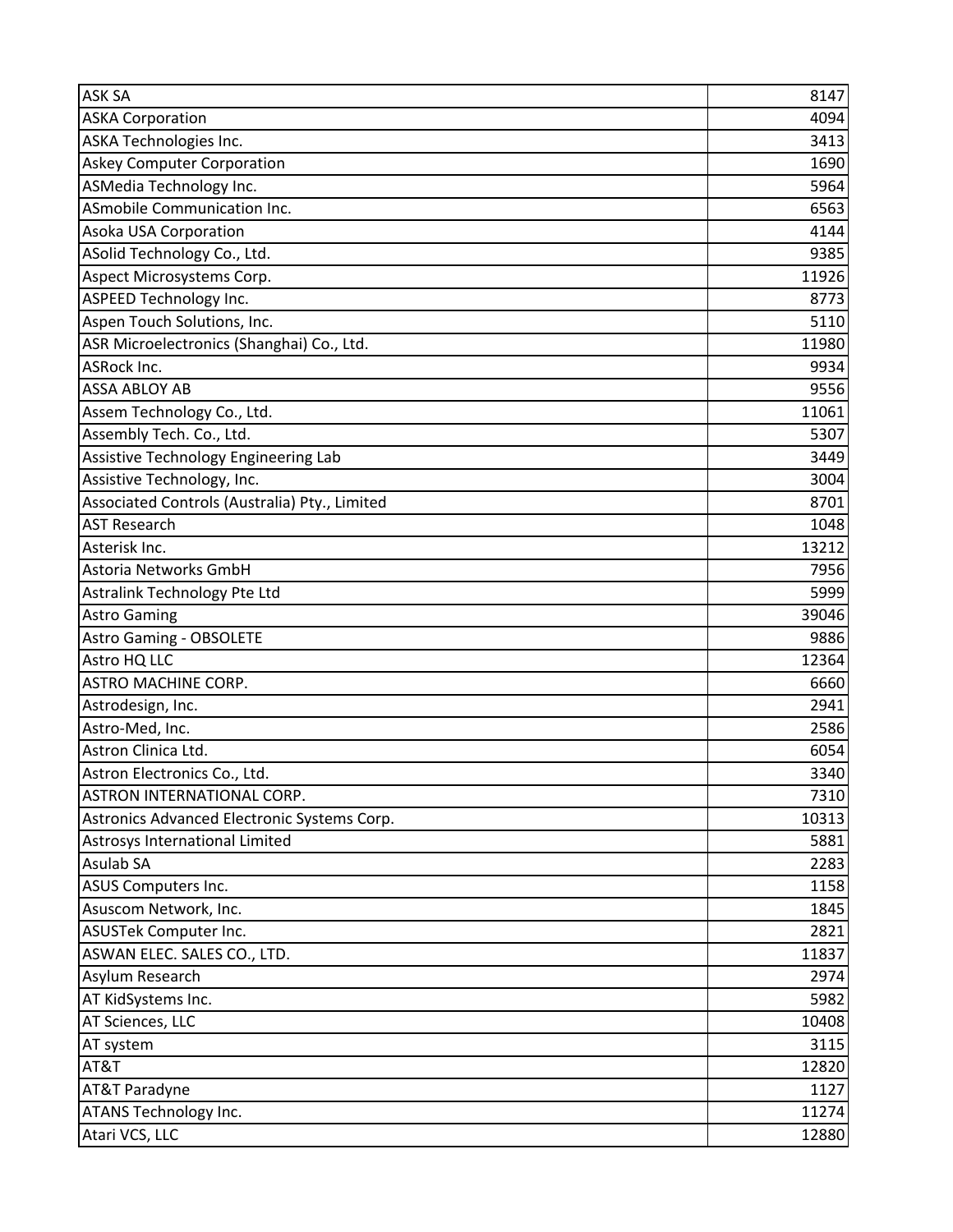| <b>ATAUCE</b>                        | 7495  |
|--------------------------------------|-------|
| ATC-NY                               | 9945  |
| <b>ATE Systems</b>                   | 10884 |
| A-Tec Subsystem, Inc.                | 2164  |
| <b>ATECH FLASH TECHNOLOGY</b>        | 4528  |
| Atech Totalsolution Co., Ltd.        | 2456  |
| <b>ATEECS</b>                        | 9565  |
| <b>ATEK Products, LLC</b>            | 8897  |
| <b>Atelier Vision Corporation</b>    | 11109 |
| <b>ATEN GMBH</b>                     | 1315  |
| <b>ATEN International Co. Ltd.</b>   | 1367  |
| ATERGI TECHNOLOGY CO., LTD.          | 7026  |
| Atest-Gaz A. M. Pachole sp. j.       | 10348 |
| Athena Smartcard Solutions Inc.      | 3523  |
| ATI Technologies, Inc.               | 1320  |
| <b>ATL Technology</b>                | 4004  |
| ATLab Inc.                           | 5102  |
| <b>Atlantic Coast Telesys</b>        | 4137  |
| <b>Atlantic Zeiser GmbH</b>          | 7414  |
| <b>Atlas Copco</b>                   | 10814 |
| AtlasIED                             | 12088 |
| ATL-SD Co., Ltd.                     | 11071 |
| <b>ATM Computer</b>                  | 3072  |
| ATM ComputerSysteme GmbH             | 12830 |
| <b>Atmel Corporation</b>             | 1003  |
| Atmel-TEMIC Semiconductor GmbH       | 1753  |
| ATMOS Medizin Technik GmbH & Co. KG  | 9244  |
| <b>ATOLL Electronique</b>            | 9704  |
| <b>Atomos Global Pty Ltd</b>         | 13397 |
| AtomPalm, Inc                        | 12918 |
| Atomynet, Inc.                       | 6419  |
| ATOP ELECTRONICS CO., LTD.           | 5995  |
| <b>Atos Worldline</b>                | 10060 |
| <b>ATP Electronics Inc.</b>          | 5295  |
| ATP Industries Group Ltd.            | 11143 |
| <b>Atracsys LLC</b>                  | 7298  |
| <b>ATREE Inc.</b>                    | 6999  |
| A-Trend Technology Co., Ltd.         | 1436  |
| <b>ATRON electronic GmbH</b>         | 10310 |
| Atrust Computer Corp.                | 10797 |
| <b>ATSKY</b>                         | 2936  |
| ATSUMI ELECTRIC CO., LTD.            | 7379  |
| <b>ATT Nussbaum Pruftechnik GmbH</b> | 12260 |
| Attack IQ, Inc.                      | 12949 |
| Attainment Company, Inc.             | 8527  |
| Attero Tech, LLC                     | 8333  |
| <b>ATTO Corporation</b>              | 7146  |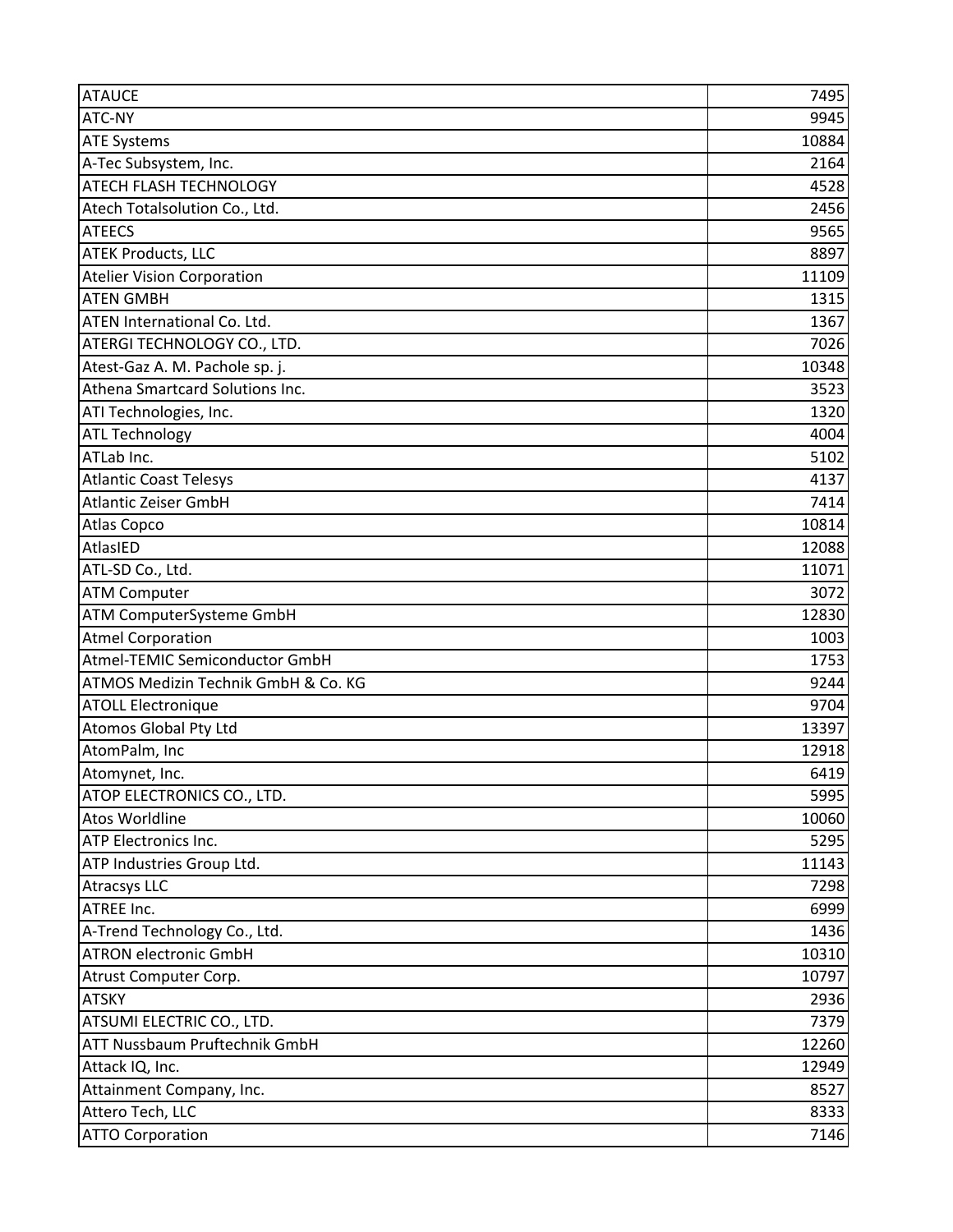| ATTO Technology, Inc.                             | 1629  |
|---------------------------------------------------|-------|
| <b>AU Optronics Corporation</b>                   | 10147 |
| Aubit, Ltd.                                       | 3207  |
| <b>Auctor Corporation</b>                         | 1549  |
| Audeze                                            | 13097 |
| Audience, A Knowles Company                       | 11325 |
| <b>Audient Limited</b>                            | 9992  |
| Audientes                                         | 11397 |
| Audinate                                          | 12312 |
| Audio Alchemy                                     | 11102 |
| Audio Ape Inc                                     | 12099 |
| Audio Dev AB                                      | 5554  |
| Audio International, Inc.                         | 2969  |
| Audio Partnership                                 | 8936  |
| <b>Audio Precision</b>                            | 5092  |
| Audio Research Corp.                              | 8764  |
| Audio Technology Switzerland SA                   | 5023  |
| Audio Tuning Vertriebs GmbH                       | 10098 |
| AudioCodes                                        | 13360 |
| AudioControl                                      | 5317  |
| Audiolink Co., Ltd                                | 11740 |
| Audiomatica srl                                   | 9687  |
| AudioProbe Inc.                                   | 9056  |
| AudioScience                                      | 4695  |
| Audiotec Fischer GmbH                             | 11855 |
| Audio-Technica Corp.                              | 2313  |
| <b>AUDIS SARL</b>                                 | 9970  |
| <b>Audisoft Technologies</b>                      | 6158  |
| Audivo GmbH                                       | 2492  |
| Audyssey Laboratories, Inc.                       | 7301  |
| Auer Signal GmbH                                  | 12757 |
| Auerswald GmbH & Co. KG                           | 2495  |
| Aukey Technology Co., Ltd.                        | 12105 |
| Auma Riester GmbH & Co. KG                        | 10976 |
| <b>Aureal Semiconductor</b>                       | 1877  |
| Aurora Networks, Inc.                             | 9645  |
| <b>Aurora Photonics</b>                           | 6342  |
| Aurora Scientific Inc.                            | 8141  |
| Aurora SFC Systems, Inc.                          | 9368  |
| <b>AUROTECH ultrasound AS</b>                     | 12496 |
| <b>AUROX Ltd.</b>                                 | 7946  |
| <b>Australian National University</b>             | 7938  |
| Australian Simulation Control Systems Pty., Ltd.  | 7395  |
| Austriamicrosystems AG                            | 4901  |
| Aute (Zhongshan) Electronics Technology Co., Ltd. | 12140 |
| Autel Robotics Co., Ltd.                          | 12151 |
| <b>Auterion AG</b>                                | 12677 |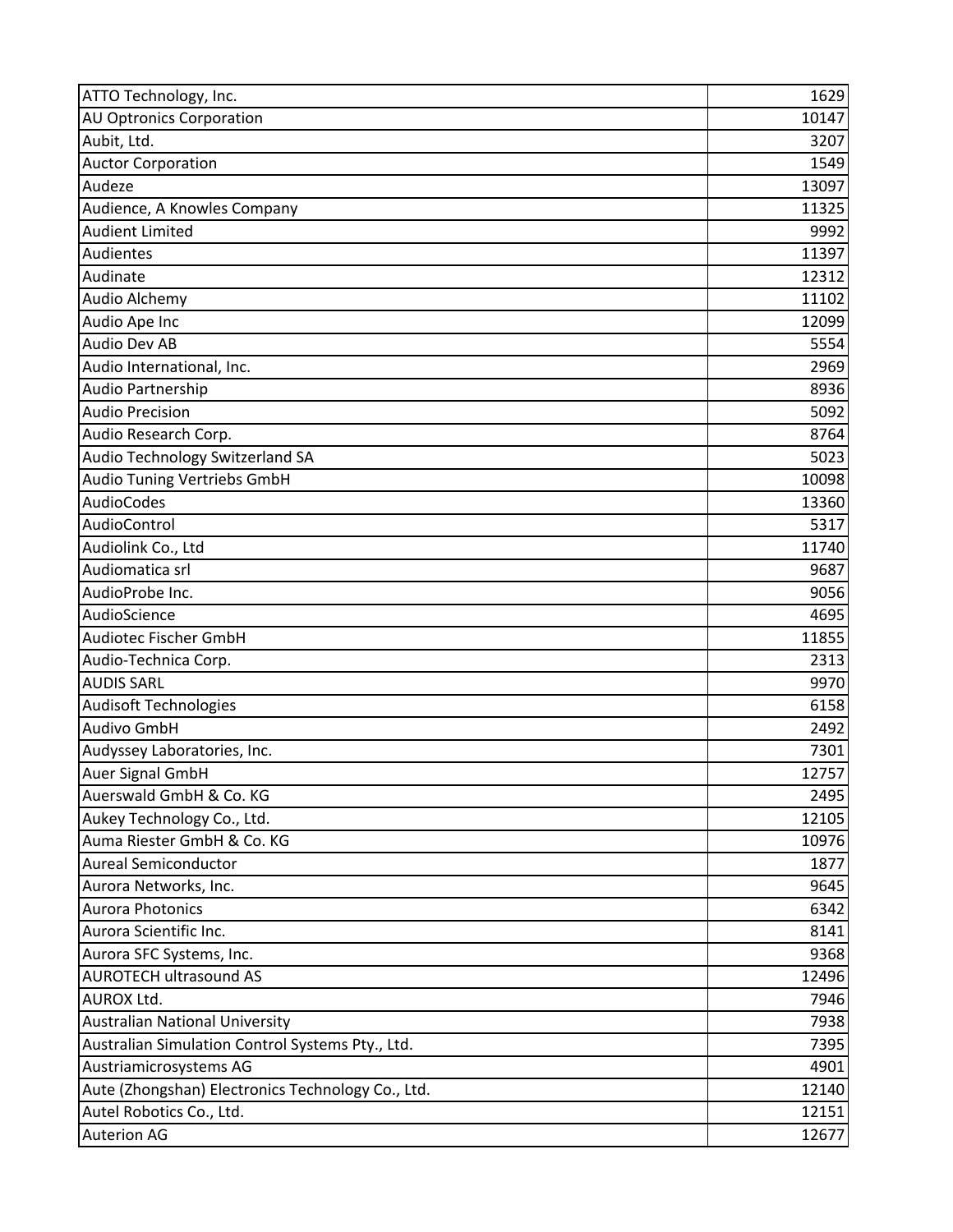| Authenex, Inc.                                  | 4318  |
|-------------------------------------------------|-------|
| AuthenTec, Inc.                                 | 2303  |
| <b>Authentik Systems</b>                        | 12593 |
| AuthenTrend Technology Inc.                     | 12731 |
| Auto Enginuity, L.L.C.                          | 6816  |
| AutoAI (Dalian) Technology Co., Ltd.            | 12873 |
| AutoChips Inc.                                  | 11233 |
| Autocom Diagnostic Partner AB                   | 13215 |
| Autocue Ltd.                                    | 4804  |
| Autodesk Inc.                                   | 10883 |
| <b>AutoHotBox</b>                               | 9811  |
| Autoliv Romania S.R.L.                          | 10145 |
| <b>Automation Electronics Inc.</b>              | 11228 |
| Automotive Data Solutions, Inc.                 | 10059 |
| AutoNavi Software Co., Ltd.                     | 11386 |
| Autonics Co., Ltd.                              | 4338  |
| <b>AUTONICS Corporation</b>                     | 9377  |
| Autotronic Controls Corp.                       | 8361  |
| AutoXray Inc.                                   | 5452  |
| AVA Enterprises, Inc. and Affiliates            | 11444 |
| <b>AVA Group A/S</b>                            | 9670  |
| AVAD K.K.                                       | 13136 |
| Avago Technologies Inc.                         | 1150  |
| Avago Technologies, Pte.                        | 6447  |
| <b>Avail Corporation</b>                        | 4091  |
| <b>AVAL DATA CORPORATION</b>                    | 6384  |
| Aval Nagasaki Corp.                             | 6180  |
| Avantes B.V.                                    | 6546  |
| <b>Avantree Corporation</b>                     | 12145 |
| Avaya                                           | 3486  |
| <b>AVC Technology</b>                           | 4106  |
| Avconn Precise Connector Co., Ltd.              | 9165  |
| Avedis Zildjian Company                         | 8346  |
| <b>Avegant Corporation</b>                      | 11331 |
| A-VEKT K.K.                                     | 11459 |
| Avent, Inc                                      | 13473 |
| Avenues in Leather                              | 5633  |
| Aveo Technology Corp.                           | 6257  |
| AVer Information Inc.                           | 9588  |
| Averatec, Inc.                                  | 4641  |
| Avermedia                                       | 1832  |
| AVerMedia MicroSystems                          | 2687  |
| AVerMedia Technologies, Inc.                    | 1994  |
| <b>Avery Dennison Deutschland GmbH</b>          | 4846  |
| Avery Design Systems, Inc.                      | 8981  |
| <b>Avery Weigh-Tronix</b>                       | 2818  |
| <b>AVEST-SYSTEMS Private Unitary Enterprise</b> | 10401 |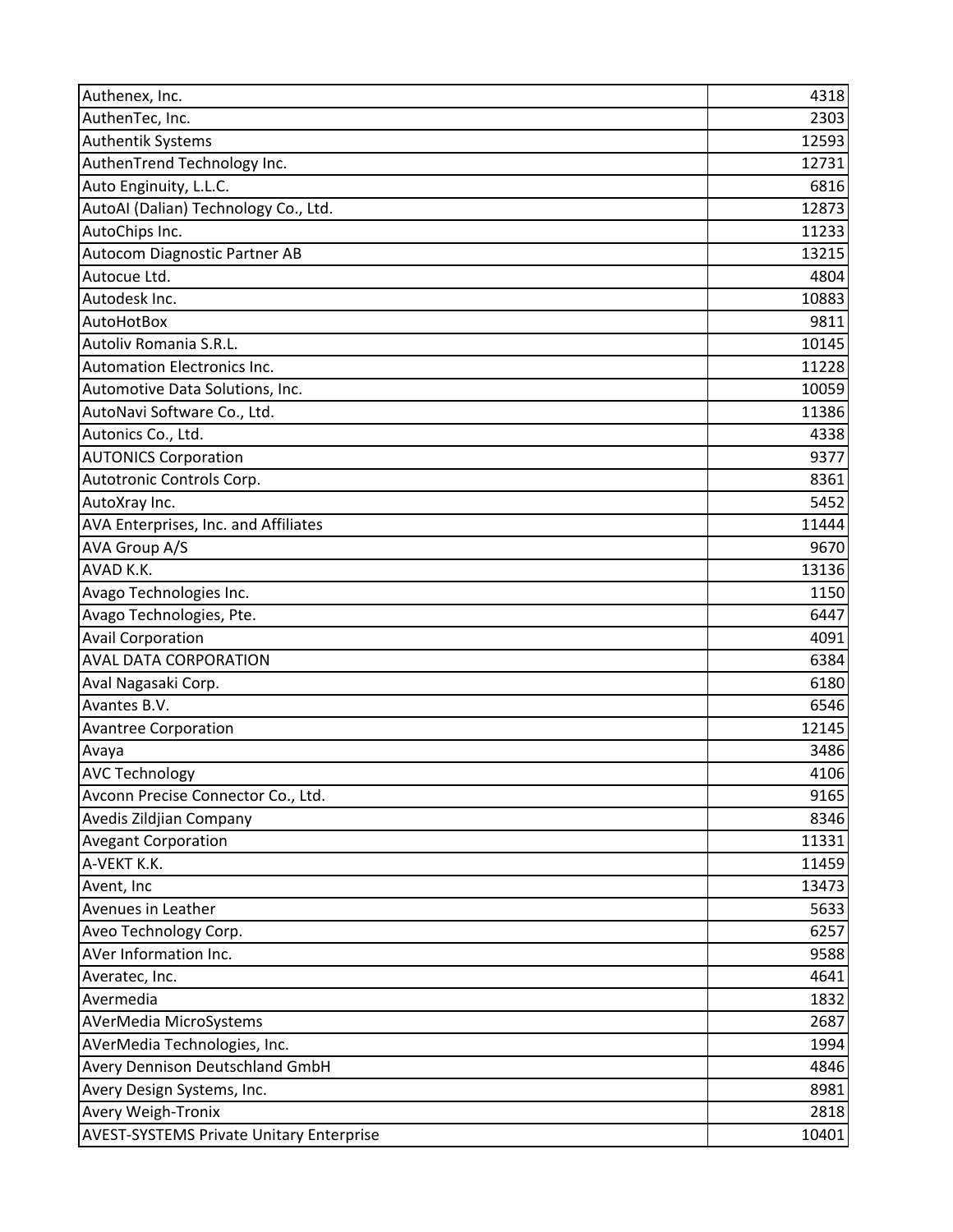| AVEX Technologies, Inc.                   | 5695  |
|-------------------------------------------|-------|
| Avicenna Instruments, LLC                 | 9356  |
| <b>AVICLink Corporation</b>               | 5359  |
| Avid Electronics Corp.                    | 1325  |
| Avid Identification Systems, Inc.         | 11969 |
| AVID Technologies, Inc.                   | 9584  |
| <b>AVID Technology</b>                    | 2831  |
| Avionica, Inc.                            | 5866  |
| Avionics Interface Technologies           | 9286  |
| Avision, Inc.                             | 1592  |
| <b>Avista Corporation</b>                 | 11441 |
| <b>Avistar Communications Corporation</b> | 5346  |
| Avitech International Corp.               | 9164  |
| <b>AVIWEST</b>                            | 10215 |
| AVIXE Technology (China) Ltd.             | 7109  |
| <b>AVL List GmbH</b>                      | 13213 |
| AVLAB Technology, Inc.                    | 3414  |
| <b>AVM GmbH</b>                           | 1404  |
| <b>AVMAP SRL</b>                          | 8059  |
| Avnera                                    | 5901  |
| Avnet                                     | 8959  |
| <b>Avocent Corporation</b>                | 1572  |
| Avocor Technologies USA, Inc              | 13485 |
| Avolites Ltd.                             | 2777  |
| Avtec, Inc.                               | 4903  |
| <b>AVTECH Corporation</b>                 | 10119 |
| <b>AVTOR Ltd</b>                          | 5583  |
| Award Software International              | 1042  |
| AWare, Inc.                               | 9213  |
| Axalto                                    | 2419  |
| Axciton Systems, Inc.                     | 4784  |
| <b>Axell Corporation</b>                  | 3779  |
| <b>AXELSPACE Corporation</b>              | 8608  |
| Axeon Limited                             | 5142  |
| Axes System sp. Z.o.o.                    | 10579 |
| <b>Axess AG</b>                           | 5362  |
| Axesstel, Inc.                            | 5926  |
| Axicon Auto ID LTD                        | 5922  |
| <b>Axiom Manufacturing</b>                | 7222  |
| Axiomatic Technologies Corp.              | 6880  |
| AXIOMTEK Co., Ltd.                        | 4491  |
| Axiotron, Inc.                            | 7159  |
| <b>Axis Communications AB</b>             | 1938  |
| Axon Systems Inc.                         | 6173  |
| Axona Limited                             | 5597  |
| <b>AXSionics AG</b>                       | 6898  |
| Axsun Technologies, Inc.                  | 4963  |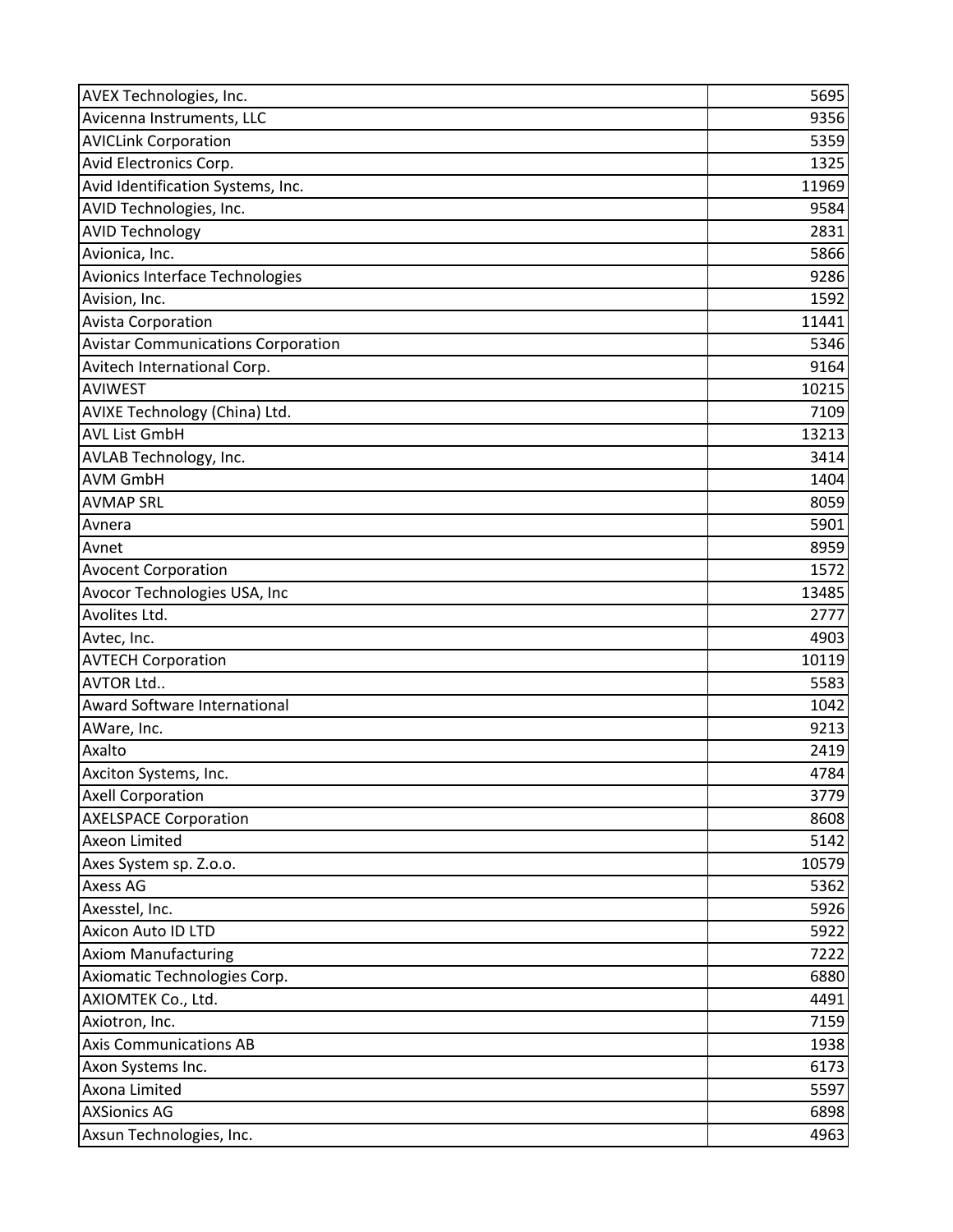| Axxion Group Corp.                                  | 5120  |
|-----------------------------------------------------|-------|
| <b>Aydin Displays</b>                               | 12917 |
| Ayuttha Technology Corp.                            | 4895  |
| Azatrax                                             | 9823  |
| <b>Azimut Production Association JSC</b>            | 8188  |
| <b>AZIO Corporation</b>                             | 5904  |
| Azio Ltd.                                           | 3509  |
| <b>AZKOYEN</b>                                      | 7117  |
| AZOTEQ (PTY) LTD.                                   | 8528  |
| Aztech Systems Ltd                                  | 1289  |
| Azure Computing, Inc.                               | 13546 |
| AzureWave Technologies, Inc.                        | 5075  |
| Azuri Technologies Ltd                              | 10605 |
| Azusatekuno                                         | 9911  |
| <b>B &amp; P Automation Dynamics Ltd</b>            | 11532 |
| <b>B &amp; W Group</b>                              | 6581  |
| B & W Tek Inc.                                      | 5795  |
| <b>B&amp;B Electronics</b>                          | 2134  |
| <b>B&amp;B Exporting Limited</b>                    | 11100 |
| <b>B&amp;K Precision Corporation</b>                | 12577 |
| B. Braun Medical, Inc.                              | 12645 |
| B.G. Technologies, Inc.                             | 3878  |
| <b>B.U.G., Inc.</b>                                 | 1992  |
| B2C2, Inc.                                          | 2807  |
| <b>BAANTO</b>                                       | 9299  |
| <b>Backyard Brains</b>                              | 11891 |
| Bad Elf, LLC                                        | 10749 |
| <b>Bad Rabby Designs</b>                            | 10040 |
| <b>BAE SYSTEMS AUSTRALIA LIMITED</b>                | 7335  |
| <b>BAE SYSTEMS CANADA INC.</b>                      | 3237  |
| <b>Bae Systems IEWS</b>                             | 6627  |
| <b>BAE Systems Tactical Systems</b>                 | 13497 |
| <b>BAFO/Quality Computer Accessories</b>            | 1398  |
| Baidu Online Network Technology (Beijing) Co., Ltd. | 10581 |
| <b>Baikal Electronics JSC</b>                       | 10965 |
| <b>Baker Hughes Production Quest</b>                | 8902  |
| <b>Bakker IT Services BV</b>                        | 3303  |
| BalanceMaster, Inc.                                 | 10687 |
| <b>Balboa Instruments</b>                           | 6811  |
| Baldor UK Ltd.                                      | 4783  |
| Baldwin Boxall Communication Ltd.                   | 7689  |
| <b>Ballard Technology</b>                           | 8517  |
| <b>Ballracing Developments Ltd.</b>                 | 3780  |
| <b>Balluff GmbH</b>                                 | 8197  |
| Bally Gaming, Inc.                                  | 2324  |
| <b>Balsang Corporation Inc.</b>                     | 13202 |
| <b>Baltech AG</b>                                   | 5037  |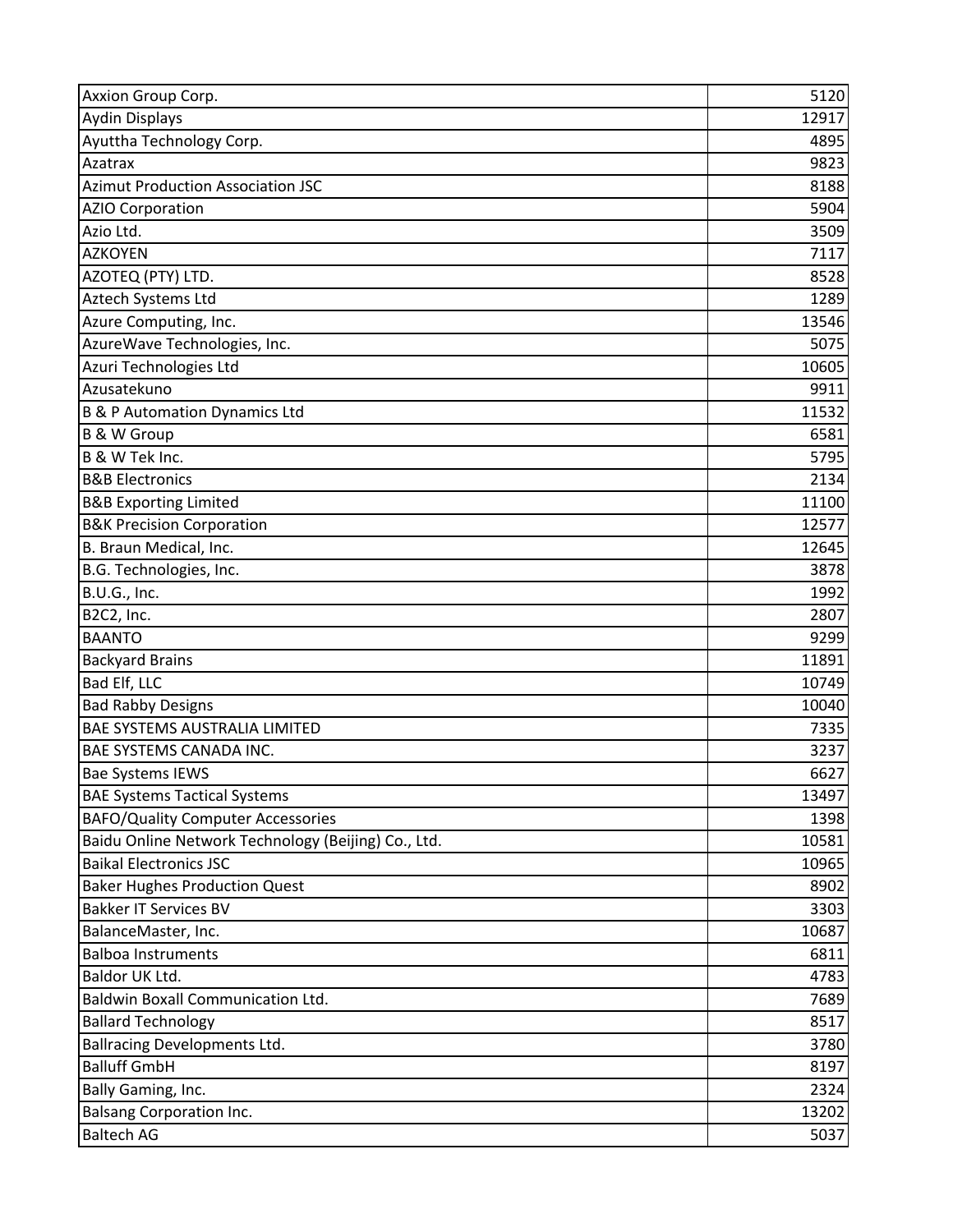| <b>BANCOR S.R.L.</b>                             | 4383  |
|--------------------------------------------------|-------|
| BancTec, Inc.                                    | 7610  |
| Bandai Co., Ltd.                                 | 2450  |
| BandLab Machines Pte. Ltd.                       | 12084 |
| BandRich Inc.                                    | 6797  |
| Bang & Olufsen A/S                               | 9464  |
| BANK25 Co., Ltd.                                 | 4391  |
| <b>Banner Engineering</b>                        | 9792  |
| <b>Bantam Interactive Technologies</b>           | 4454  |
| Baolian Industry Co., Ltd.                       | 12990 |
| <b>BAP IMAGE SYSTEMS</b>                         | 5363  |
| <b>BAP Precision Ltd.</b>                        | 9315  |
| <b>BARACODA</b>                                  | 5963  |
| <b>Barclays</b>                                  | 10235 |
| <b>Barco</b>                                     | 1536  |
| <b>Bardac Corporation</b>                        | 9991  |
| Bare Conductive Ltd.                             | 10862 |
| <b>Barloworld Scientific Limited</b>             | 7213  |
| <b>Barnes and Noble</b>                          | 8320  |
| Baromtec Co.                                     | 2729  |
| Barrett Communications Pty. Ltd.                 | 11267 |
| Barron Associates, Inc.                          | 8090  |
| Barron McCann Technology Ltd.                    | 9509  |
| <b>Barrot Technology Limted</b>                  | 13306 |
| <b>Bartec</b>                                    | 2195  |
| Bartec Auto ID Ltd.                              | 6633  |
| Barun Electronics Co. Ltd.                       | 2431  |
| Basis Software, Inc.                             | 8893  |
| <b>Basler AG</b>                                 | 9846  |
| <b>Basler Electric</b>                           | 6093  |
| <b>Bassett Electronic Systems Limited</b>        | 9905  |
| <b>Batronix Elektronik</b>                       | 6578  |
| Battlespace Simulations, Inc.                    | 11581 |
| Baumann Electronic Controls, LLC                 | 8641  |
| <b>Baumer Optronic GmbH</b>                      | 10277 |
| BAUT Co., Ltd.                                   | 12513 |
| <b>Bay Associates</b>                            | 2553  |
| BBK ELECTRONICS CORPORATION LIMITED              | 7430  |
| <b>BBPOS Limited</b>                             | 11369 |
| <b>BBWM Corp.</b>                                | 5219  |
| BCInet, Inc.                                     | 9225  |
| Bcom Electronics, Inc.                           | 2400  |
| <b>BCS Automotive Interface Solutions US LLC</b> | 13074 |
| <b>BD Consumer Healthcare</b>                    | 13650 |
| <b>B-DeltaCom</b>                                | 7900  |
| <b>BDMICRO LLC</b>                               | 12770 |
| <b>BDP Semiconductors Ltd.</b>                   | 8571  |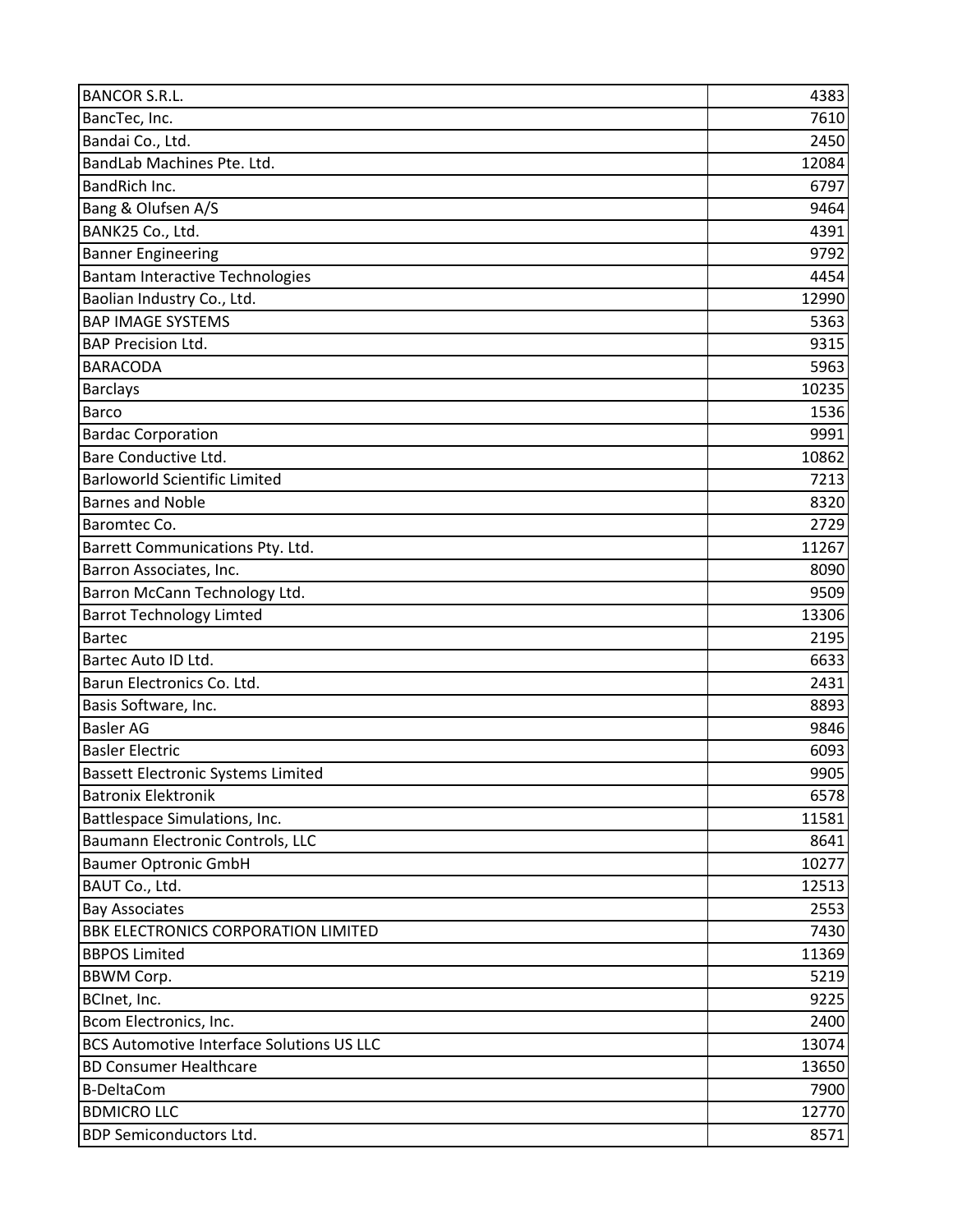| <b>BDR Technologies Ltd.</b>                            | 8605  |
|---------------------------------------------------------|-------|
| BDStar (Chongqing) Auto Electronic Co., Ltd.            | 12025 |
| <b>BDX</b>                                              | 11050 |
| Be Incorporated                                         | 1956  |
| <b>BEA SA</b>                                           | 8545  |
| Beacon Hill Innovations Ltd.                            | 13230 |
| <b>Beam Communications</b>                              | 9313  |
| Beamex Oy Ab                                            | 5449  |
| Beartooth Radio, Inc.                                   | 11324 |
| <b>Beats Electronics LLC</b>                            | 10507 |
| Beauty Up Co., Ltd.                                     | 8067  |
| <b>BEB Industrie-Elektronik AG</b>                      | 4436  |
| bebro electronic GmbH                                   | 7587  |
| Beceem Communications Inc.                              | 6543  |
| <b>Beck IPC GmbH</b>                                    | 6115  |
| Becker-Antriebe GmbH                                    | 9784  |
| <b>Beckhoff Gmbh</b>                                    | 2424  |
| Beckman Coulter, Inc.                                   | 2741  |
| Beckwith Electric Co., Inc.                             | 8154  |
| <b>Bed Check Corporation</b>                            | 5857  |
| <b>BEDA Precision</b>                                   | 7678  |
| <b>BEE SYSTEMS LLC</b>                                  | 48869 |
| BEEVC-Electronic Systems, LDA                           | 10697 |
| BEFS Co., Ltd.                                          | 11239 |
| <b>Behavior Tech Computer Corporation</b>               | 1134  |
| Behringer Spezielle Studiotechnik GmbH                  | 5015  |
| Beijer Automotive BV                                    | 11956 |
| <b>Beijer Electronics AB</b>                            | 5535  |
| BeiJie Electronics Technology Co., Ltd                  | 11803 |
| Beijing 7invensun Science & Technolgy Co., Ltd.         | 12308 |
| Beijing ANTVR Technology Co., LTD                       | 11560 |
| Beijing ASL Technology Co., Ltd                         | 13372 |
| Beijing ASU Tech Co., Ltd.                              | 11387 |
| Beijing Baofengmojing Technologies Co. Ltd              | 11561 |
| Beijing Big Moment Technology Co., Limited              | 13119 |
| Beijing Bonxeon Technology Co., Ltd.                    | 9566  |
| Beijing Casue Technology Co., Ltd.                      | 10874 |
| Beijing Chiplight IC Design Co., Ltd.                   | 8955  |
| Beijing Chushifengmang Technology Development Co., Ltd. | 12343 |
| Beijing Daming Wuzhou Science & Technology Co., Ltd.    | 34857 |
| Beijing Deng Hong Technology Co., Ltd.                  | 6662  |
| Beijing Dilusense Technology Corporation                | 13441 |
| Beijing ESWIN Computing Technology Co., Ltd             | 13394 |
| Beijing G & D Card Systems Co., Ltd.                    | 7122  |
| Beijing Guanghexincheng Technology Co., Ltd.            | 12417 |
| Beijing Hi-tech Wealth Software Technology Co.          | 3612  |
| Beijing Huaqi Information Digital Technology Co., Ltd.  | 5496  |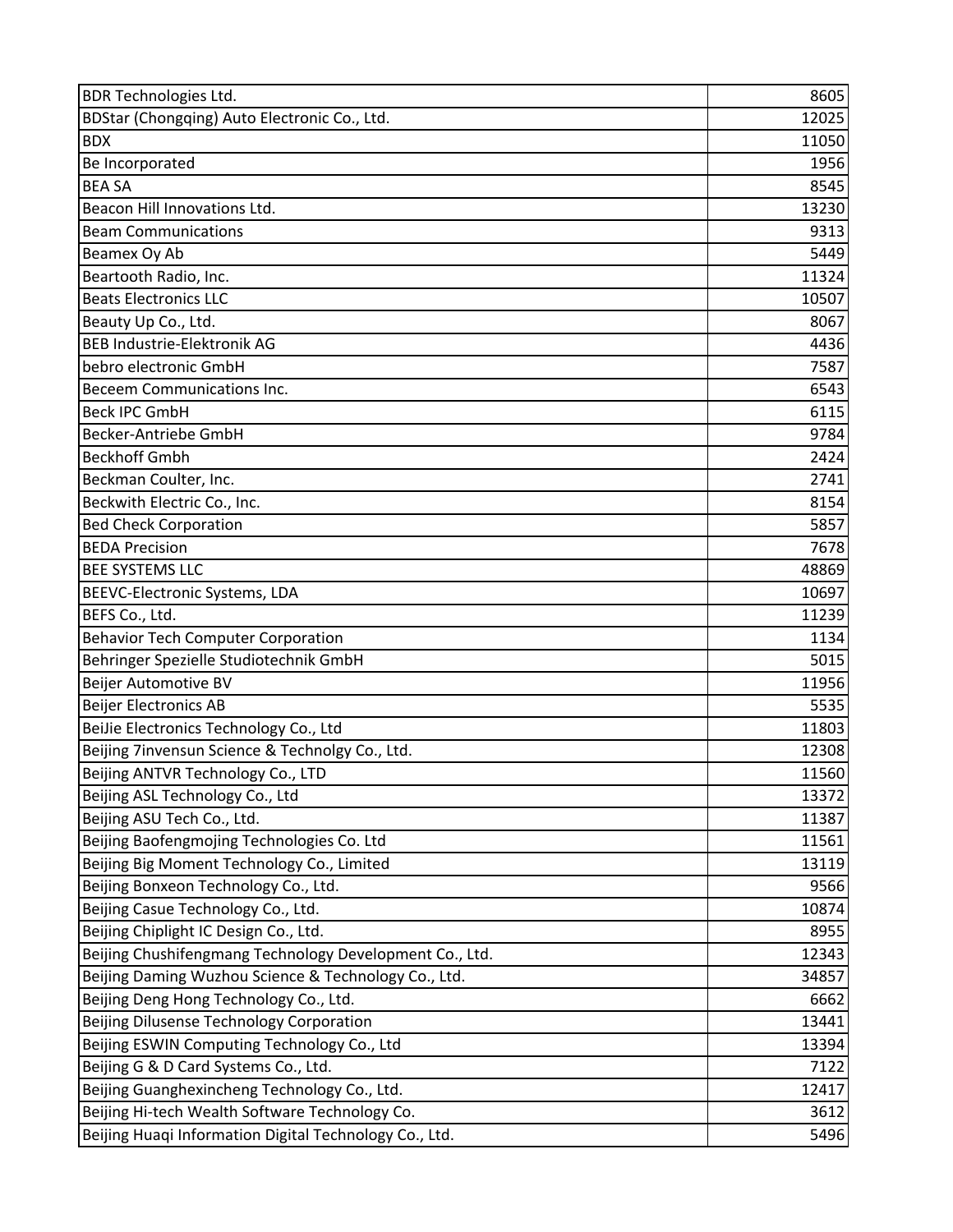| Beijing Inspiry Technology Co., Ltd.                  | 12703 |
|-------------------------------------------------------|-------|
| Beijing InvisPower Technology Co., Ltd.               | 13085 |
| Beijing JingHuiJiaDe Tech. Co., Ltd.                  | 4687  |
| Beijing Jingyunmake Technology Co., Ltd.              | 13284 |
| Beijing Jinke XinAn Technology Co., Ltd.              | 10367 |
| BeiJing JinKeLianXin Data Technology CO., LTD         | 13434 |
| Beijing Kingrich Medical Technology Co., Ltd.         | 10940 |
| Beijing Lanxum Computer Technology Co., Ltd.          | 12745 |
| Beijing LLVision Technology Co. LTD                   | 11785 |
| Beijing MIIIW Technology Co., Ltd.                    | 12356 |
| Beijing MOPS Technology Co., Ltd.                     | 9486  |
| Beijing Novel-Super Media Investment Co., Ltd.        | 7868  |
| Beijing OnMicro Electronics Co., Ltd.                 | 12994 |
| Beijing Pico Technology Co., Ltd.                     | 11584 |
| Beijing PixelAuth Technology Ltd.                     | 12042 |
| Beijing Puppy Robotics Co., Ltd.                      | 12865 |
| Beijing Qunli Tiancheng Network Technology Company    | 12014 |
| Beijing SHENQI Technology Co., Ltd.                   | 11084 |
| Beijing Sigmachip Co., Ltd.                           | 7247  |
| Beijing Solin Technology Co., Ltd.                    | 13004 |
| Beijing SoundPlus Technology Co. Ltd                  | 13349 |
| Beijing Stone New Technology Industry Co., Ltd.       | 9927  |
| Beijing Techshino Technology Co., Ltd.                | 29535 |
| Beijing TianYu Communication Equipment Co., Ltd.      | 9443  |
| Beijing Tiertime Technology Co., Ltd.                 | 18245 |
| Beijing Total Information Technology Inc              | 13281 |
| Beijing Uphoton Optoelectronics Development Co., Ltd. | 13197 |
| Beijing Watertek Information Technology Co., Ltd.     | 5170  |
| Beijing Winmage Science & Technology Ltd.             | 12822 |
| Beijing Zero Zero Infinity Technology Co., Ltd.       | 12976 |
| Beijing Zhijiu Technology Co., Ltd.                   | 5334  |
| <b>BEKA Elektronik</b>                                | 7299  |
| <b>Beken Corporation</b>                              | 9639  |
| Bel Canto Design, Ltd.                                | 9798  |
| <b>Bel Stewart</b>                                    | 4717  |
| Belcarra Technologies Corp.                           | 5612  |
| Belkin Electronic (Changzhou) Co., Ltd.               | 8205  |
| Belkin International, Inc.                            | 1293  |
| Belkin Research & Development                         | 1388  |
| <b>Bell Fruit Games</b>                               | 6330  |
| <b>Bella Corporation</b>                              | 4320  |
| BELLING Co., Ltd.                                     | 7733  |
| Bellingham + Stanley Limited                          | 10839 |
| Bellwave                                              | 4351  |
| Bellwether Electronic Corp.                           | 10875 |
| Bellwood International, Inc.                          | 6664  |
| Bematech Ind. Com. Equip. Elect. S.A.                 | 2843  |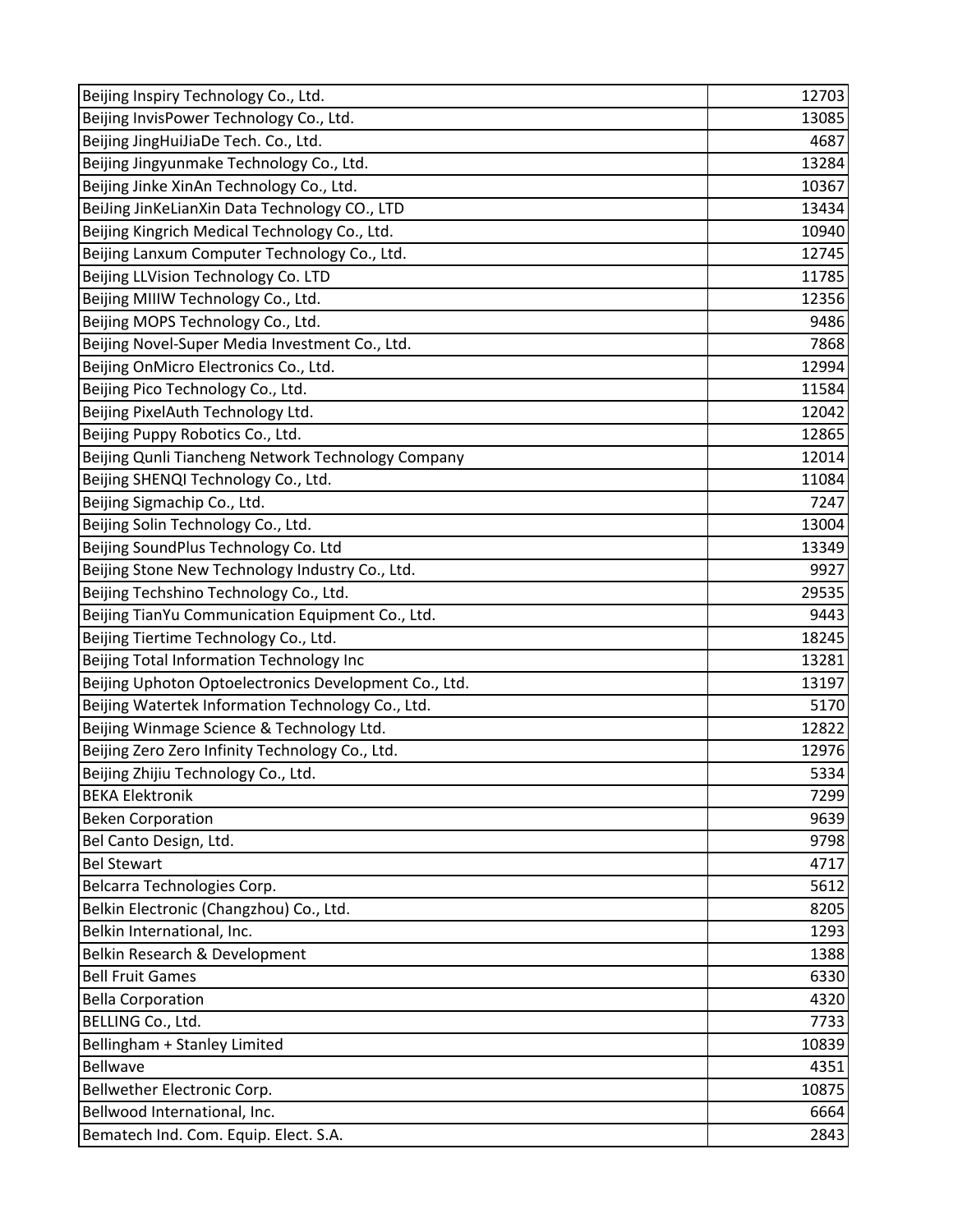| Benchmark Drives GmbH & Co. KG                     | 10890 |
|----------------------------------------------------|-------|
| <b>Benica Corporation</b>                          | 6559  |
| Benimatsu Co., Limited                             | 13272 |
| <b>BenQ Corporation</b>                            | 1189  |
| <b>BEN-RI ELECTRONICA S.A.</b>                     | 7467  |
| <b>BENSON MEDICAL INSTRUMENTS</b>                  | 8557  |
| Bensussen Deutsch & Associates, Inc. (BDA)         | 8406  |
| <b>Benwin</b>                                      | 2670  |
| Berger Elektronik GmbH                             | 8851  |
| BeRiver Electronics Co., Ltd.                      | 5689  |
| Berkash Enterprise                                 | 6802  |
| <b>Berkeley Varitronics Systems</b>                | 2518  |
| Berkshire Products, Inc.                           | 3224  |
| Berlinger & Co. AG                                 | 13450 |
| Bernecker + Rainer Industrie-Elektronik Ges.m.b.H. | 7084  |
| Berthold Technologies GmbH & Co. KG                | 8227  |
| <b>BES Technology Group</b>                        | 4039  |
| Best Buy China Ltd.                                | 6655  |
| Best Case and Accessories, Inc.                    | 11748 |
| <b>Best Data Products</b>                          | 2014  |
| Best Integration Technology Co., Ltd.              | 11023 |
| BESTMEDIA CD-Recordable GmbH & Co. KG              | 9849  |
| Bestronic Industry Co., Ltd.                       | 6128  |
| Betamek Electronics (M) Sdn Bhd                    | 12986 |
| Better Holdings (HK) Limited                       | 4823  |
| Better Light, Inc.                                 | 5441  |
| BETTER MANAGE INVESTMENTS LIMITED                  | 9882  |
| <b>Beurer GmbH</b>                                 | 12618 |
| beyerdynamic GmbH & Co. KG                         | 11856 |
| Beyond LSI, Inc.                                   | 4407  |
| Beyond Music Industrial Co., Ltd.                  | 9664  |
| Beyond Question Learning Technologies, Inc.        | 7826  |
| Beyondwiz Co., Ltd.                                | 6692  |
| <b>Beyonics Technology Limited</b>                 | 8503  |
| BF1 Systems Ltd.                                   | 10535 |
| <b>BFO Mobility GmbH</b>                           | 12712 |
| BG Systems, Inc.                                   | 7125  |
| <b>BIAMP SYSTEMS</b>                               | 10470 |
| <b>Bien-Air Dental</b>                             | 12120 |
| <b>BIFIT</b>                                       | 9120  |
| Biforst Technology Inc.                            | 6568  |
| Big Dutchman (Skandinavien) A/S                    | 5282  |
| <b>Big Sky Laser</b>                               | 6112  |
| <b>BigBen Interactive Limited</b>                  | 5227  |
| Bihl+Wiedemann GmbH                                | 13253 |
| Bilcare Technologies Singapore Pte. Ltd.           | 8573  |
| Billion Bright (HK) Corporation Limited            | 3158  |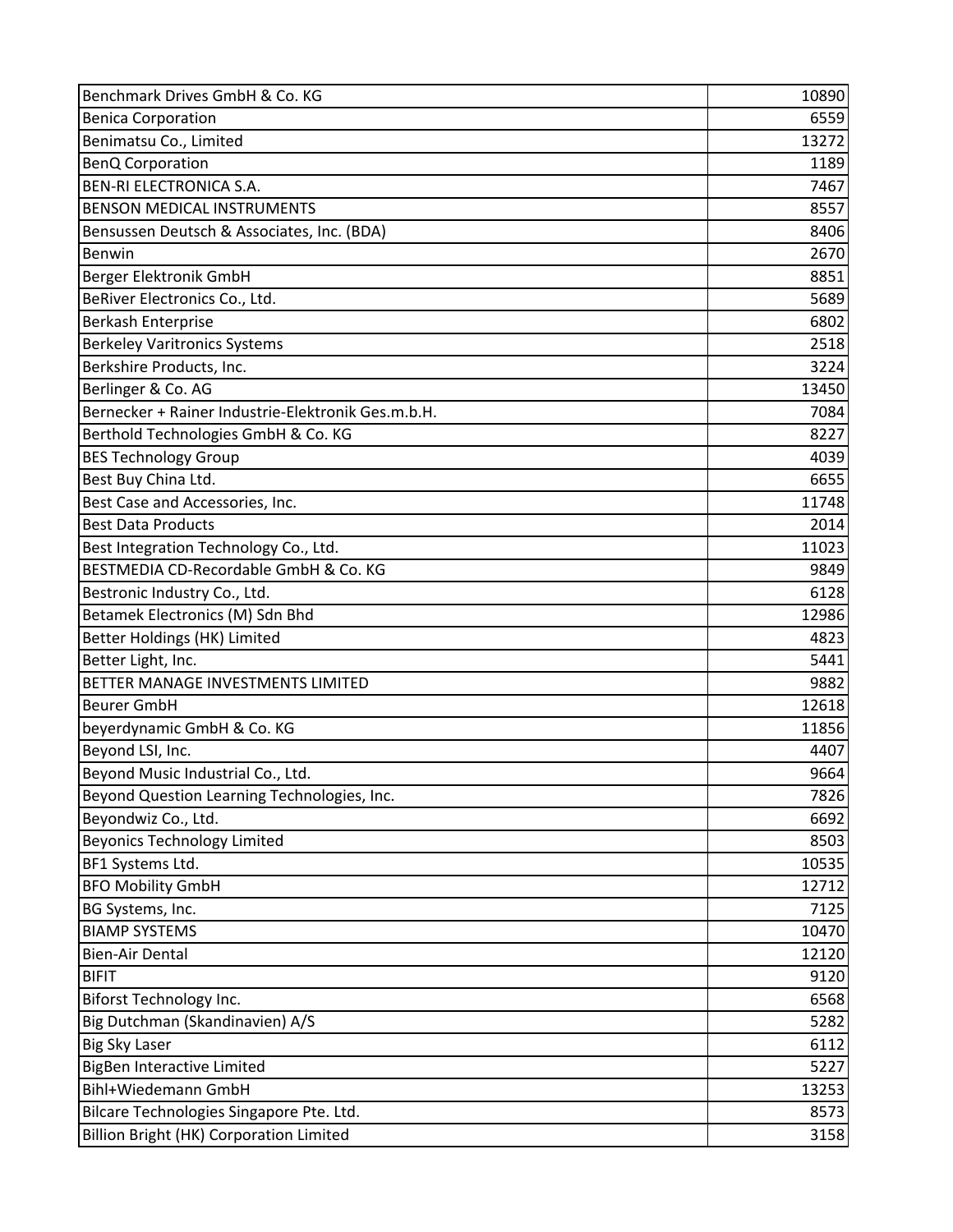| Billion Electric Co., Ltd                                   | 1968  |
|-------------------------------------------------------------|-------|
| Billionton Systems, Inc.                                    | 2269  |
| Bin Fu Electronics (Shenzhen) Co., Ltd.                     | 12921 |
| Bin Niao (Beijing) Technology Co., Ltd.                     | 12799 |
| <b>Binary Acoustic Technology</b>                           | 5532  |
| Binatone Electronics Int. Ltd.                              | 10705 |
| Binstead Systems Ltd.                                       | 4142  |
| <b>Bioanalytical Systems</b>                                | 6446  |
| Biocomfort Diagnostics GmbH & Co. KG                        | 7363  |
| <b>BioControl A/S</b>                                       | 6652  |
| Biocryptodisk Sdn Bhd                                       | 7995  |
| BIO-key International, Inc.                                 | 10595 |
| BioLink Technologies International, Inc.                    | 2392  |
| Biolog Device Co., Ltd.                                     | 12973 |
| Bio-logic Systems Corp.                                     | 4473  |
| <b>BIOMATIQUES IDENTIFICATION SOLUTIONS PRIVATE LIMITED</b> | 10339 |
| <b>Bio-Med Devices Inc.</b>                                 | 9251  |
| <b>Bio-Medical Research</b>                                 | 10723 |
| bioMerieux, Inc.                                            | 11922 |
| <b>Biometric Access Corporation</b>                         | 2988  |
| <b>Biometric Associates</b>                                 | 7416  |
| <b>BIOMETRIKA</b>                                           | 3139  |
| <b>Bionopoly LLC</b>                                        | 5602  |
| Biopac Systems Inc.                                         | 2430  |
| Biopia Co., Ltd.                                            | 3993  |
| Bioptigen Inc.                                              | 7277  |
| <b>Bio-Rad Laboratories</b>                                 | 1556  |
| <b>Bio-Rad Laboratories Deeside</b>                         | 5630  |
| <b>BIOS Corporation</b>                                     | 6487  |
| Biosign                                                     | 3633  |
| Biosonix                                                    | 13233 |
| Biostar Microtech Int'l Corp.                               | 1275  |
| biostep GmbH                                                | 7804  |
| <b>Biosystems LLC</b>                                       | 5192  |
| <b>BioTillion, LLC</b>                                      | 9379  |
| <b>BIOTRONIK GmbH &amp; Co.</b>                             | 2226  |
| BiovenTus, LLC                                              | 10529 |
| <b>Bird Electronic Corporation</b>                          | 5154  |
| <b>BirdBrain Technologies LLC</b>                           | 9044  |
| <b>BISON ELECTRONICS INC.</b>                               | 22918 |
| <b>Bit Cauldron Corporation</b>                             | 8895  |
| Bit Trade One, Ltd.                                         | 8938  |
| bit4id srl                                                  | 9693  |
| Bitatek CO., LTD                                            | 11918 |
| <b>BitifEye Digital Test Solutions GmbH</b>                 | 9184  |
| Bitmain Technologies Inc.                                   | 12465 |
| <b>Bitmanufaktur GmbH</b>                                   | 9062  |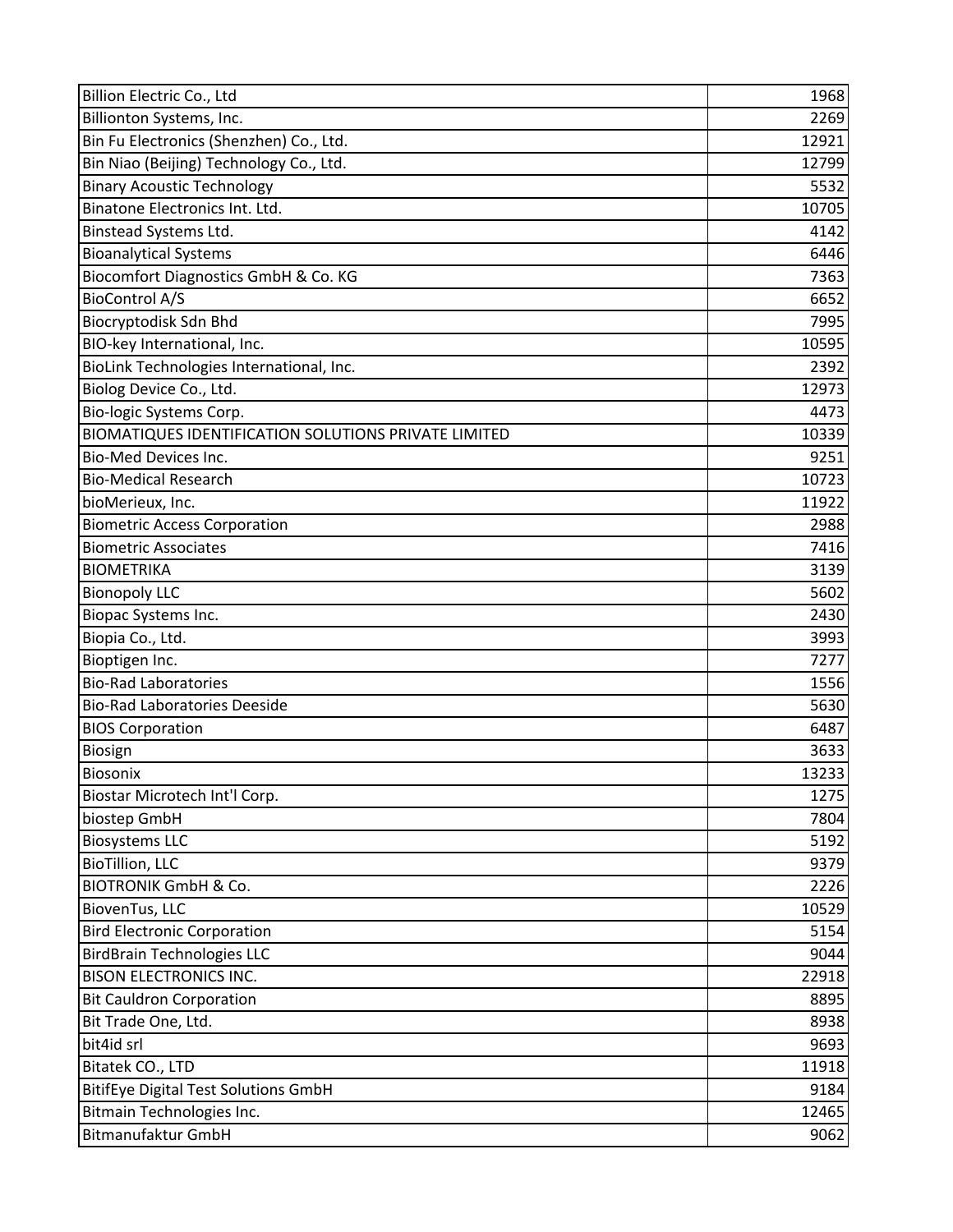| <b>Bitran Corporation</b>              | 2404       |
|----------------------------------------|------------|
| BITS CO., LTD.                         | 5330       |
| Bittium USA Inc.                       | 8446       |
| BittWare Inc.                          | 9512       |
| <b>BITwave PTE LTD.</b>                | 11051      |
| <b>Bitwire Corp.</b>                   | 5408       |
| Bitwise Systems, Inc.                  | 4027       |
| Biwin Storage Technology Co., Ltd.     | 12357      |
| Bixolon Co., Ltd.                      | 5380       |
| BizConn International Corp.            | 4456       |
| Bizerba GmbH & Co. KG                  | 4530       |
| Bizlink Technology, Inc.               | 1732       |
| <b>Bkav Corporation</b>                | 10796      |
| <b>BKS TEC CORP.</b>                   | 13506      |
| <b>BKtel Communications GmbH</b>       | 8762       |
| <b>Black Box Corporation</b>           | 12890      |
| Black Diamond Advanced Technology, LLC | 10836      |
| <b>Black Diamond Video</b>             | 10368      |
| <b>Black Lion Audio</b>                | 13040      |
| Black Sesame Technologies Co., Ltd.    | 13333      |
| <b>BlackBerry Limited</b>              | 4042       |
| Blackbird Technologies Inc.            | 8587       |
| <b>BlackBox Biometrics, Inc.</b>       | 10948      |
| Blackey Inc.                           | 13125      |
| <b>BLACKMAGIC DESIGN PTY.</b>          | 7899       |
| Blackspot Interactive Ltd.             | 6161       |
| <b>Blackstar Amplification Ltd.</b>    | 10196      |
| Blancco Technology Group IP Oy         | 12754      |
| blank                                  | 1010101010 |
| blank                                  | 12668      |
| <b>Blazepoint Limited</b>              | 5081       |
| <b>Bleile Datentechnik GmbH</b>        | 5549       |
| <b>Blendology Limited</b>              | 9933       |
| BLITZ Co., Ltd.                        | 9711       |
| <b>BlockGuard Limited</b>              | 12716      |
| <b>BLOCKMASTER AB</b>                  | 7674       |
| Bloomberg L.P.                         | 4488       |
| <b>Bloonn Srl</b>                      | 9329       |
| <b>Blu Controls</b>                    | 10039      |
| Blu5 View Pte. Ltd.                    | 11574      |
| <b>Blue Chip Technology Limited</b>    | 8129       |
| <b>Blue Goji</b>                       | 9892       |
| Blue Ocean Smart System (Nanjing) Ltd  | 13270      |
| <b>Blue Orb</b>                        | 6908       |
| Blue Sky Labs, Inc.                    | 3025       |
| <b>BlueAnt Wireless</b>                | 7830       |
| <b>BlueberryE GmbH</b>                 | 11378      |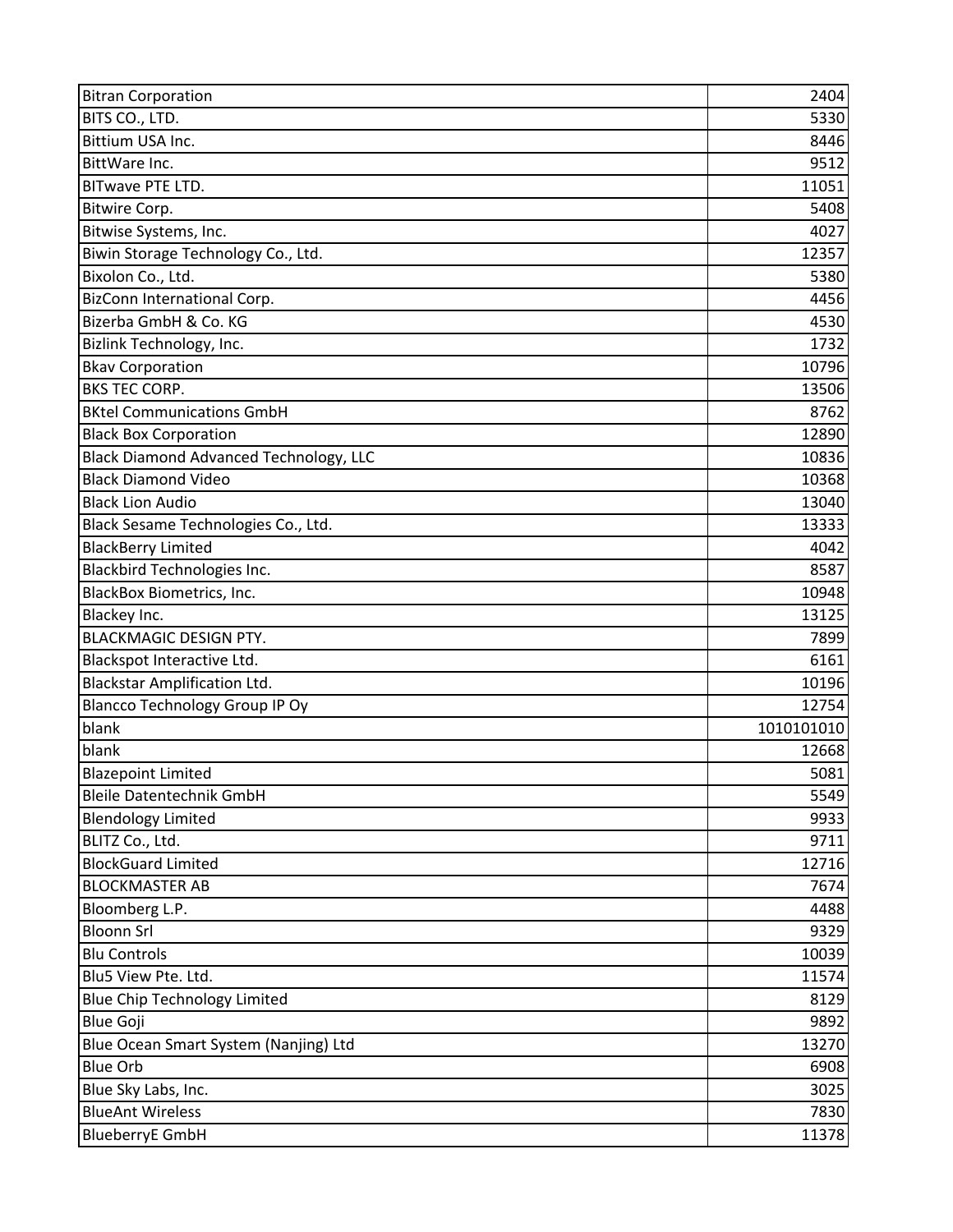| <b>Bluebird Soft Inc.</b>                              | 6858  |
|--------------------------------------------------------|-------|
| Bluefish Technologies Pty Ltd.                         | 10139 |
| Bluegiga Technologies Oy                               | 9304  |
| BluePacket Communications Co., Ltd.                    | 10041 |
| <b>Blues Wireless Inc.</b>                             | 12452 |
| Bluetechnix                                            | 9112  |
| Bluetop Technology Co., Ltd.                           | 6547  |
| <b>BlueTree Wireless Data</b>                          | 5900  |
| BlueView Technologies, Inc.                            | 5894  |
| Bluevision, Ltd.                                       | 12785 |
| Blue-White Industries, Ltd.                            | 12326 |
| <b>Bluink Ltd</b>                                      | 10942 |
| <b>BLUTRONICS S.R.L.</b>                               | 6926  |
| BLX IC Design Corp., Ltd.                              | 9830  |
| <b>BMC Messsysteme GmbH</b>                            | 2506  |
| <b>BMF CORPORATION</b>                                 | 3347  |
| <b>BMS International Beheer N.V.</b>                   | 4180  |
| <b>BMT Messtechnik GmbH</b>                            | 11351 |
| <b>BNB SAS</b>                                         | 13577 |
| <b>BOBE Industrie-Elektronik</b>                       | 5514  |
| Boca Design, Inc.                                      | 2596  |
| Boca Global, Inc.                                      | 2111  |
| Boca Research, Inc.                                    | 2181  |
| Boca Systems Inc.                                      | 2627  |
| Bodatong Technology (Shenzhen) Co., Ltd.               | 7373  |
| <b>Bodelin Technologies</b>                            | 6571  |
| BodyMedia, Inc.                                        | 4600  |
| Boeckeler Instruments, Inc.                            | 7450  |
| <b>BOEHNKE + PARTNER GmbH Steuerungssysteme</b>        | 8680  |
| <b>Bohle AG</b>                                        | 8374  |
| Bokam Engineering, Inc.                                | 8561  |
| Bolton Engineering, Inc.                               | 2771  |
| Bombardier Transportation GmbH, TCMS Development Ctr 2 | 9903  |
| BOMTECH ELECTRONICS CO., LTD.                          | 11743 |
| Bonig und Kallenback oHG                               | 1859  |
| Bonsai Lab, Inc.                                       | 11318 |
| Bonso Electronic Ltd.                                  | 4834  |
| Bontempi-Farfisa Sigma S.p.A.                          | 7014  |
| Bonutti Research                                       | 8579  |
| <b>BOOKHAM INC.</b>                                    | 8166  |
| Boom Collaboration, LLC                                | 13512 |
| Boone Cable Works & Electronics                        | 5533  |
| <b>Boonton Electronics</b>                             | 7349  |
| Booyco Electronics (Pty) Ltd.                          | 9093  |
| <b>Booz Allen Hamilton</b>                             | 12015 |
| Bor                                                    | 10372 |
| <b>Boreal Genomics</b>                                 | 8807  |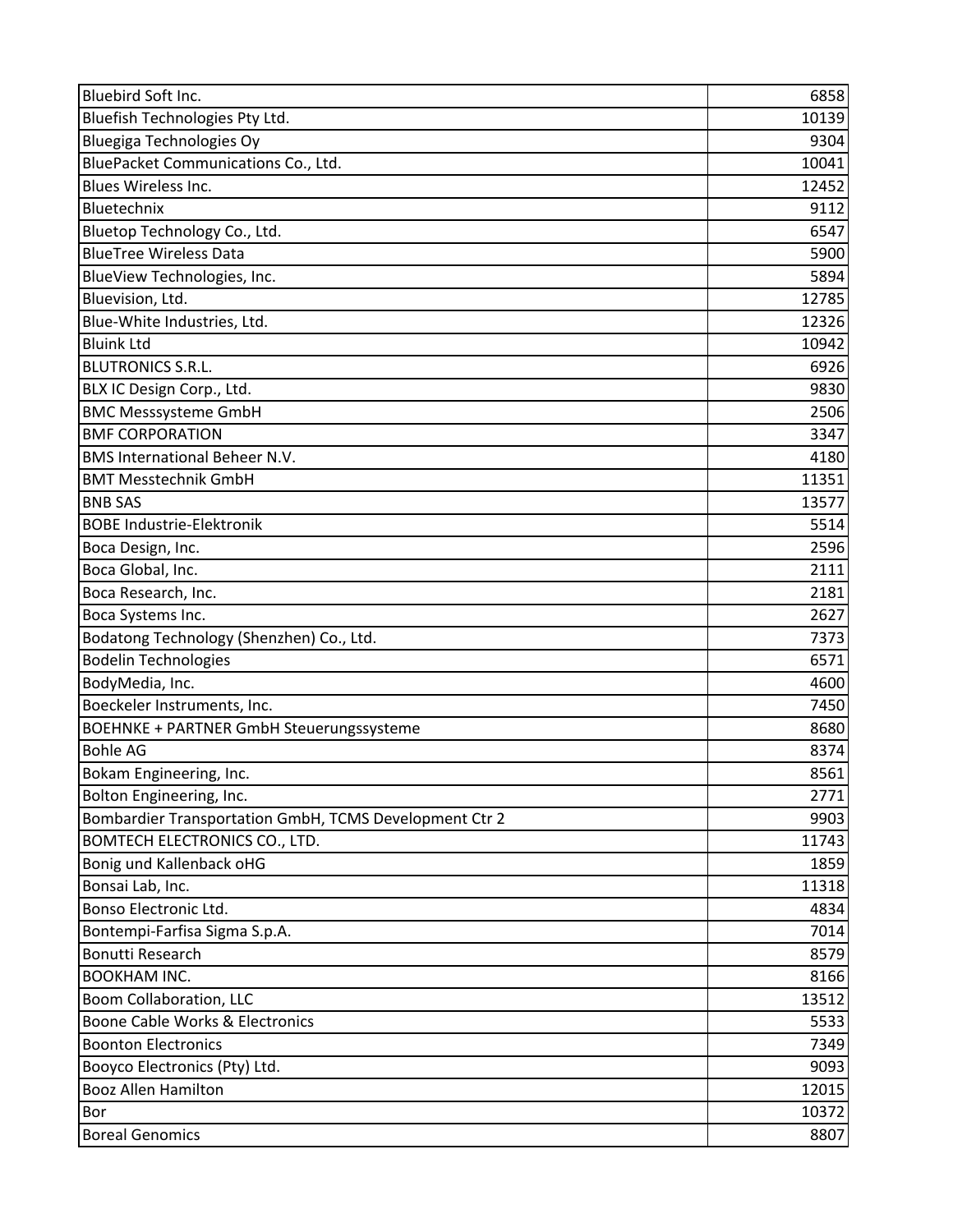| Bormann EDV + Zubehoer GmbH                    | 2332  |
|------------------------------------------------|-------|
| Borgs Hong Kong Limited                        | 11446 |
| <b>Bosch Automotive Service Solutions</b>      | 4702  |
| <b>Bosch Security Systems</b>                  | 4806  |
| Bosch Sicherheitssysteme Engineering GmbH      | 10127 |
| <b>Bose Corporation</b>                        | 1447  |
| Bossa Nova Robotics, Inc.                      | 9330  |
| <b>Boston Acoustics</b>                        | 1789  |
| boud                                           | 11650 |
| Bouffalo Lab (Nanjing) Co., Ltd.               | 13467 |
| <b>Boulder Creek Engineering</b>               | 1945  |
| <b>Boule Medical AB</b>                        | 9296  |
| <b>Boundary Devices</b>                        | 12310 |
| Bourns, Inc.                                   | 3673  |
| Bowe Bell & Howell                             | 5122  |
| <b>Bowery Farming</b>                          | 13519 |
| <b>Boxlight</b>                                | 12454 |
| Bozhou BoTong Information Technology Co., Ltd. | 11377 |
| <b>BP Microsystems</b>                         | 5305  |
| b-plus technologies GmbH                       | 11103 |
| <b>BPT Enterprises</b>                         | 2034  |
| <b>Brady Corporation</b>                       | 3630  |
| <b>Braebon Medical Corporation</b>             | 9116  |
| Braemar Inc.                                   | 1768  |
| <b>BRAGI GmbH</b>                              | 11384 |
| Brain Magic Inc.                               | 13605 |
| <b>Brain Products GmbH</b>                     | 4355  |
| <b>BRAIN VISION SYSTEMS (BVS)</b>              | 8857  |
| <b>Brainboxes Limited</b>                      | 1489  |
| <b>Brainchild</b>                              | 4973  |
| Brainchip, Inc.                                | 12848 |
| BrainMaster Technologies, Inc.                 | 2754  |
| <b>Brains Corporation</b>                      | 6496  |
| BrainScope Company, Inc.                       | 11807 |
| <b>BRAINTREE COMMUNICATIONS</b>                | 4035  |
| Braintronics B.V.                              | 2240  |
| Brainvision Inc.                               | 6676  |
| BRAINZSQUARE CO., LTD.                         | 8353  |
| <b>BRAND GMBH + CO KG</b>                      | 12292 |
| <b>Brand Innovators</b>                        | 3228  |
| Braster S.A.                                   | 12133 |
| Bravilor Bonamat B.V.                          | 12738 |
| <b>Breas Medical AB</b>                        | 7599  |
| Bren-Tronics, Inc.                             | 11771 |
| Brentwood Medical Technology Corp.             | 1628  |
| Bretford Manufacturing Inc.                    | 10351 |
| Brian Moore Guitars, Inc.                      | 5837  |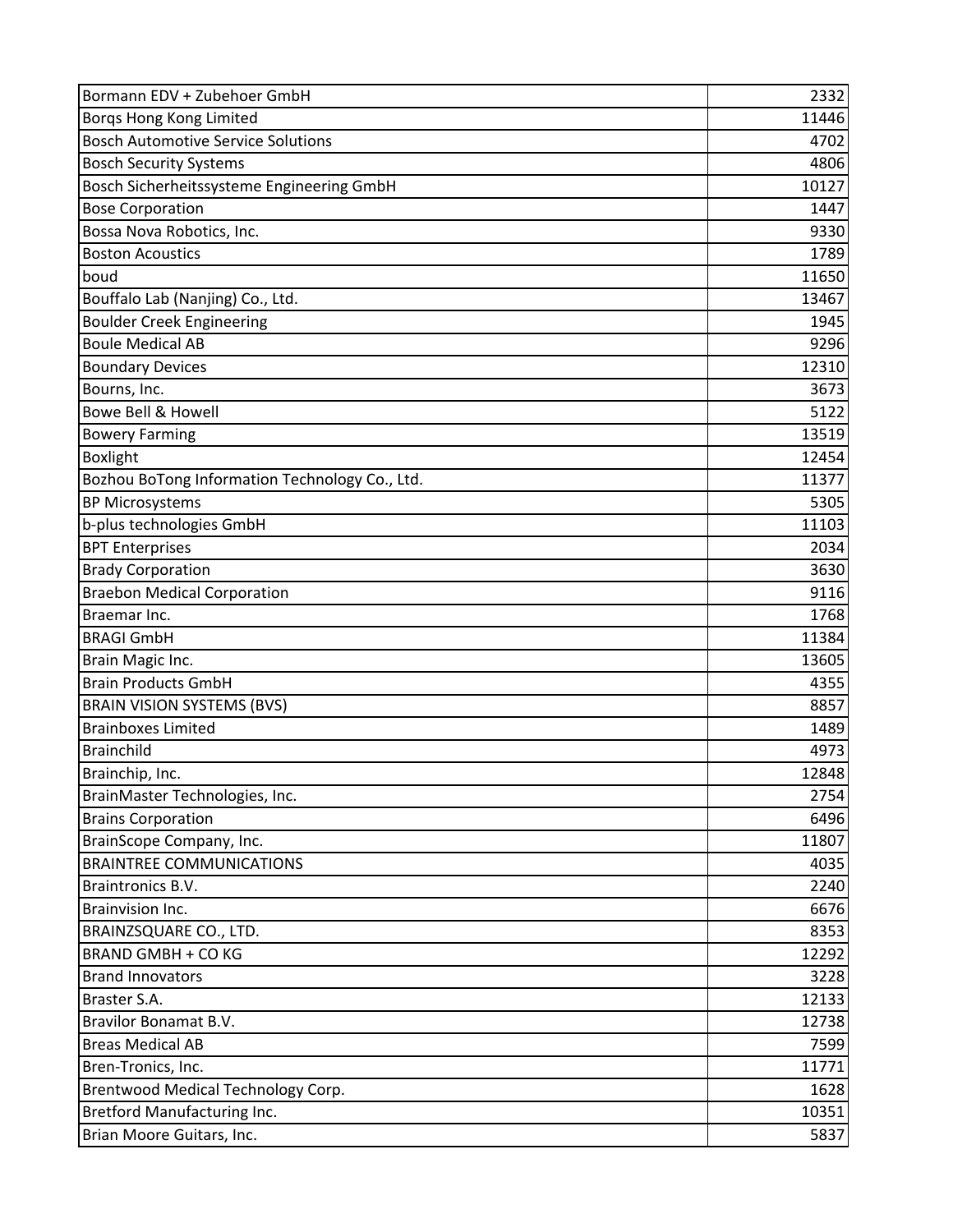| Bridge Information Co., Ltd.               | 1543  |
|--------------------------------------------|-------|
| Bridge Publications, Inc.                  | 9473  |
| Bridge Semiconductor Corp.                 | 10258 |
| BridgeCo, AG                               | 5393  |
| Bridgekey Corp.                            | 4664  |
| <b>BRIDGEPORT INSTRUMENTS, LLC</b>         | 8100  |
| Bridgestone Cycle Co., Ltd.                | 7307  |
| Brigates Microelectronics Co., Ltd         | 13362 |
| Bright Computech Co., Ltd.                 | 5218  |
| Bright Star Engineering Inc.               | 7806  |
| <b>BRIGHTCOM TECHNOLOGIES LTD.</b>         | 4360  |
| <b>Brightsight BV</b>                      | 9836  |
| <b>BrightSign LLC</b>                      | 10359 |
| Brightwell Dispenses Ltd.                  | 5388  |
| Brilliance Semiconductor Inc.              | 1433  |
| <b>Brita GmbH</b>                          | 12573 |
| Brite Semiconductor (Shanghai) Corporation | 10354 |
| <b>Britelite Enterprises</b>               | 10590 |
| Broadcast System & Design ApS              | 5965  |
| <b>Broadcom Limited</b>                    | 2652  |
| <b>Broadcom WLAN</b>                       | 17175 |
| BroadLogic, Inc.                           | 2087  |
| BroadMAX Technologies, Inc.                | 3273  |
| <b>Broadsound Corporation</b>              | 10607 |
| Broadway Semiconductor, Inc.               | 10903 |
| Broadway System, Inc.                      | 9919  |
| Broadxent Pte. Ltd.                        | 6857  |
| Broadxent, Inc.                            | 2162  |
| Bromax Communications, Inc.                | 2875  |
| Brookfield Engineering Laboratories Inc.   | 10259 |
| Brookhaven Instruments Corp.               | 9569  |
| Brookman Technology, Inc.                  | 12212 |
| Brooks Automation, Inc.                    | 8422  |
| <b>Brooktree Corporation</b>               | 1198  |
| Brother Industries, Ltd.                   | 1273  |
| Bruel & Kjaer Sound & Vibration Meas. A/S  | 4836  |
| <b>Bruker Biospin</b>                      | 3517  |
| <b>Bruker Nano GmbH</b>                    | 8811  |
| <b>Brunel University</b>                   | 10727 |
| <b>Brunner Elektronik AG</b>               | 9659  |
| <b>Bruxton Corporation</b>                 | 5810  |
| <b>Bryce Office Systems</b>                | 3050  |
| <b>Brydge Technologies LLC</b>             | 12661 |
| <b>BRYSTON LTD.</b>                        | 7605  |
| BS-CONN Electronic Technology Co., LTD     | 13355 |
| BSH Bosch und Siemens Hausgerate GmbH      | 10278 |
| <b>BSkyBLTD.</b>                           | 10197 |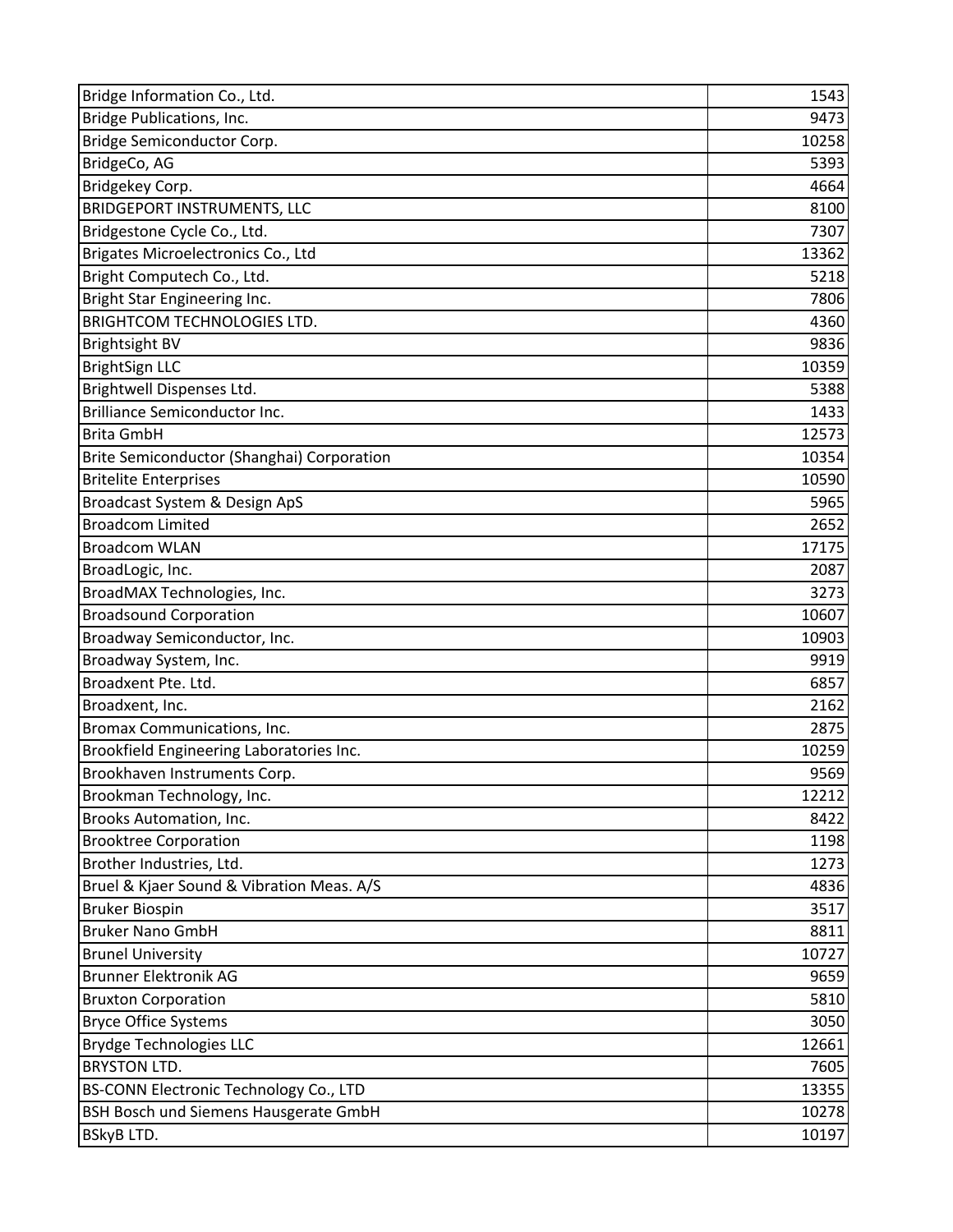| <b>BSquare Corporation</b>               | 2390  |
|------------------------------------------|-------|
| <b>BSQUARE Slicon Valley</b>             | 2566  |
| <b>BST International GmbH</b>            | 7757  |
| <b>BSUN Electronics Co., Ltd.</b>        | 10799 |
| BTBL Co., Ltd.                           | 12723 |
| BTC Secu Co., Ltd.                       | 5771  |
| <b>BTICINO</b>                           | 7588  |
| <b>BTS Technology, Inc</b>               | 13568 |
| Buckhorn Technology Inc. Shanghai, China | 12490 |
| <b>Buerkert Werke GmbH</b>               | 8878  |
| <b>BUFFALO INC.</b>                      | 1041  |
| <b>BUFFALO KOKUYO SUPPLY INC.</b>        | 7640  |
| Buffalo Memory Co., Ltd.                 | 11284 |
| <b>Bugeye Technologies, Inc</b>          | 13429 |
| Bundesdruckerei GmbH                     | 7767  |
| <b>Burgundy Electric, LLC</b>            | 7699  |
| Bury Sp. z o. o.                         | 8382  |
| Busch-Jaeger-Elektro GmbH                | 5212  |
| <b>Business Navigator</b>                | 2714  |
| <b>Business Security OL AB</b>           | 8880  |
| <b>Buslink</b>                           | 3247  |
| <b>Bustec Production Ltd.</b>            | 4778  |
| <b>Butterfly Communications</b>          | 1303  |
| <b>Butterfly Media</b>                   | 5143  |
| Butterfly Network Inc.                   | 11988 |
| <b>Buxco Research Systems</b>            | 5443  |
| <b>BUZZ-VC</b>                           | 3295  |
| Bytech Industry Inc.                     | 1795  |
| <b>BW Technologies Ltd.</b>              | 4562  |
| <b>BYD Auto Industry Company Limited</b> | 13326 |
| <b>BYD COMPANY LIMITED</b>               | 7569  |
| <b>BYK-Gardner GmbH</b>                  | 10353 |
| Byos Inc.                                | 13050 |
| Byrne Electrical Specialists, Inc.       | 12066 |
| <b>Byte Paradigm sprl</b>                | 7364  |
| <b>BYTE TOOLS INC.</b>                   | 5928  |
| <b>Bytec Group Limited</b>               | 9444  |
| <b>C&amp;A Marketing</b>                 | 9647  |
| C&C Technic Taiwan Co., Ltd.             | 1966  |
| C&H Technologies, Inc.                   | 1831  |
| C.B. Kaymich & Co Limited                | 12094 |
| <b>C.D.N. CORPORATION</b>                | 7558  |
| C.E.T.W.I.N System Solutions Sweden AB   | 8314  |
| C.G. Development Ltd.                    | 7012  |
| C.R.D.E. (Cahors Group)                  | 9522  |
| C3PO, S.L.                               | 1923  |
| C8 MediSensor                            | 9555  |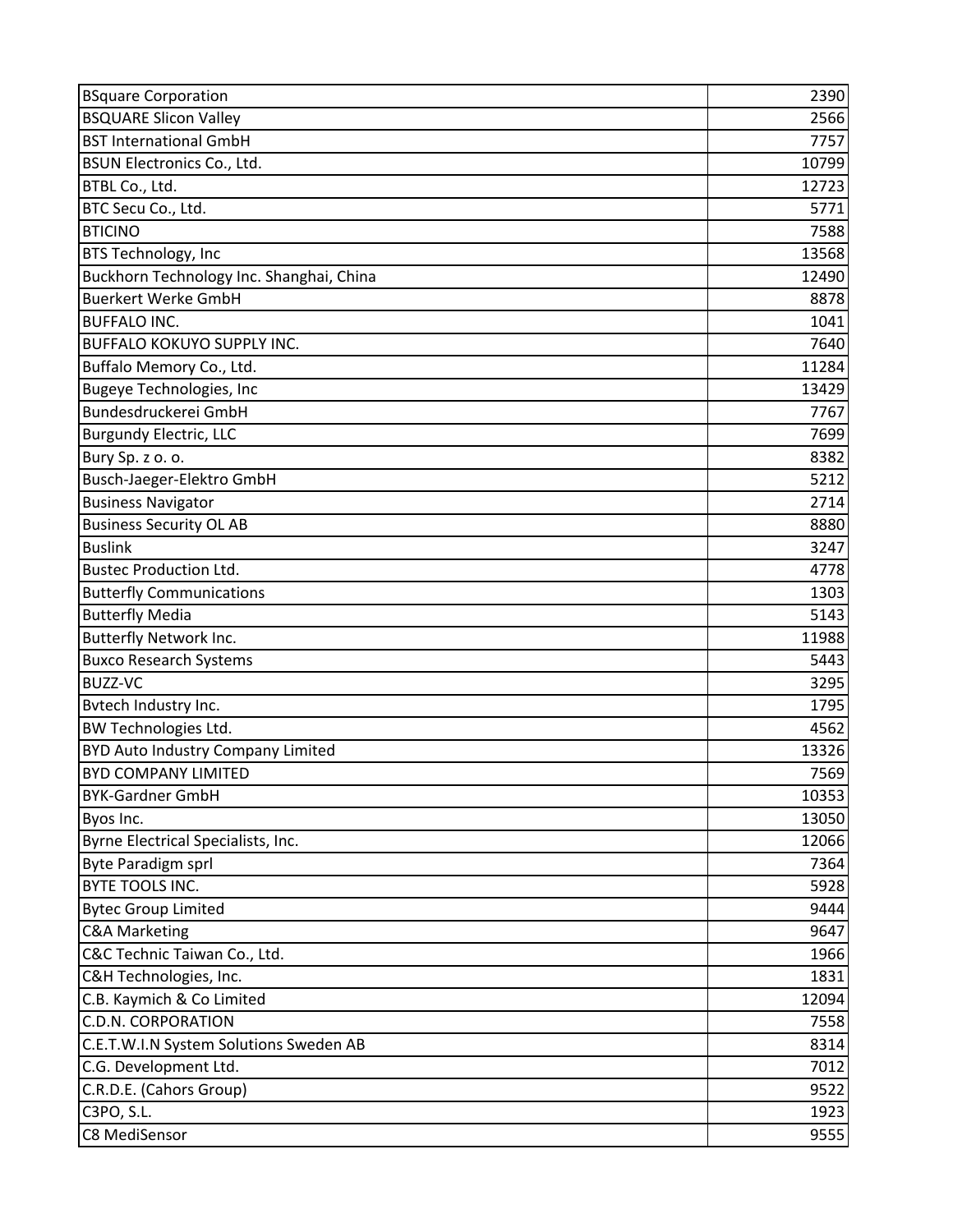| Cab Produkttechnik                                 | 2437  |
|----------------------------------------------------|-------|
| Cabin Industrial Co., Ltd.                         | 3615  |
| Cable Matters Inc.                                 | 11221 |
| Cable System International                         | 1291  |
| Cable Technology Corp.                             | 11619 |
| <b>Cable Television Laboratories</b>               | 2381  |
| Cableplus Industrial Co., Ltd.                     | 4591  |
| CABLEPLUS LTD.                                     | 4321  |
| Cables To Go                                       | 4266  |
| Cables To Go International Manufacturing Co., Ltd. | 4810  |
| <b>Cables Unlimited</b>                            | 4813  |
| Cabletech Electronics (Hong Kong) Co., Ltd.        | 10360 |
| <b>CACE Technologies</b>                           | 51918 |
| CacheVision                                        | 2921  |
| CACTUS TECHNOLOGIES, LIMITED                       | 8426  |
| Cadac Electronics plc.                             | 3312  |
| Cadence Design Systems, Inc.                       | 1369  |
| Cadex Electronics Inc.                             | 8044  |
| Cadillac Jack Inc.                                 | 5947  |
| Cadmus Payment Solutions Ltd.                      | 7401  |
| Cadwell Laboratories, Inc.                         | 10176 |
| CAEN S.P.A.                                        | 8673  |
| <b>CAERE</b>                                       | 2298  |
| Cairn Research Ltd.                                | 5483  |
| CAL TEST ELECTRONICS, INC.                         | 9893  |
| Calcivis Ltd                                       | 12169 |
| CalComp                                            | 1932  |
| Cal-Comp Electronics & Communications              | 7976  |
| Cal-Comp Electronics (Thailand) Public Co., Ltd.   | 4593  |
| CalDigit, Inc.                                     | 8584  |
| Calibration Technologies, Inc.                     | 13184 |
| California Instruments                             | 5666  |
| California Micro Devices                           | 3541  |
| <b>Caliper LifeSciences</b>                        | 6188  |
| Calix                                              | 10904 |
| Callify Communications & Software Ltd.             | 3085  |
| Callpod, Inc.                                      | 8337  |
| Callserve Communications Ltd.                      | 3564  |
| CAM2 Technologies, LLC dba: Czitek                 | 11508 |
| Cambo Fotografische Industrie B.V.                 | 12082 |
| Cambridge Heart, Inc.                              | 2261  |
| Cambridge Research Systems Ltd.                    | 2145  |
| CAMBRIDGE SEMICONDUCTOR LTD.                       | 7544  |
| Cambridge Silicon Radio Ltd.                       | 2578  |
| Cambrionix Ltd                                     | 11481 |
| Camgian Microsystems                               | 9960  |
| Cami Research Inc.                                 | 5809  |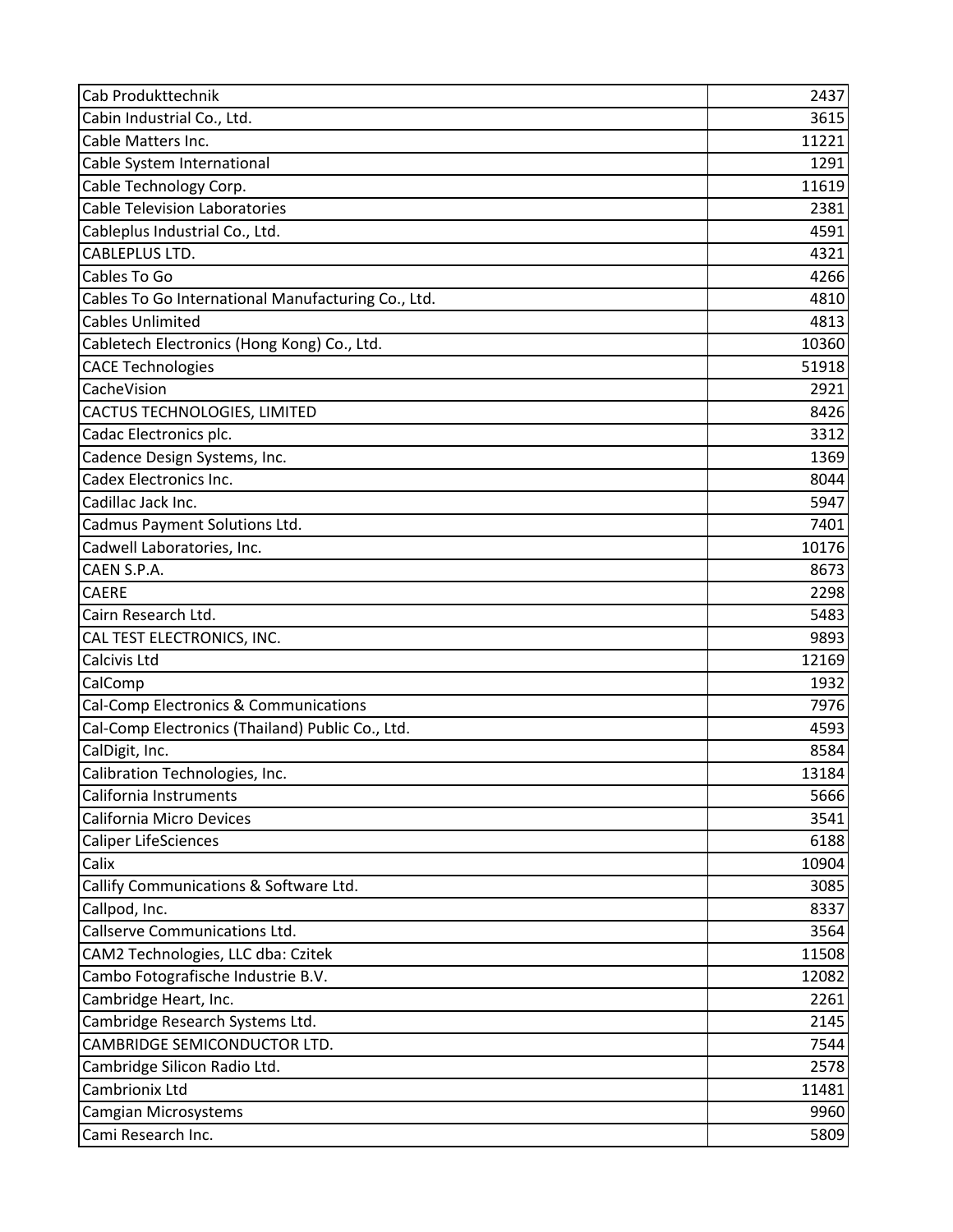| Camille Bauer AG                                    | 6535  |
|-----------------------------------------------------|-------|
| Camozzi spa                                         | 10032 |
| Campbell Scientific Inc.                            | 7865  |
| Camtel Technology Corp.                             | 1896  |
| Canadian Automotive Instruments Ltd.                | 9474  |
| Canadian Bank Note Company, Limited                 | 5186  |
| Canas Co., Ltd.                                     | 5025  |
| Canberra Industries                                 | 2143  |
| Cando Corporation                                   | 8327  |
| Candy Technology Co., Ltd.                          | 2704  |
| CANESTA, INC.                                       | 8500  |
| Canfield Scientific, Inc.                           | 6755  |
| CANMAX Technology Ltd.                              | 3436  |
| Canon Computer Systems, Inc.                        | 1980  |
| <b>Canon Development Americas</b>                   | 1324  |
| Canon Electronic Business Machines (H.K.) Co., Ltd. | 11343 |
| CANON ELECTRONICS INC.                              | 4227  |
| CANON FINETECH INC.                                 | 2739  |
| CANON IMAGING SYSTEMS INC.                          | 5942  |
| Canon Inc.                                          | 1193  |
| Canon India Private Limited                         | 8062  |
| Canon Korea Business Solutions Inc.                 | 6346  |
| Canopus Co., Ltd.                                   | 1520  |
| Canopy Co.                                          | 10688 |
| CANOR, spol. s.r.o.                                 | 13578 |
| Canova Tech                                         | 10674 |
| CANVASBIO CO., LTD                                  | 11760 |
| Canyon Semiconductor                                | 10817 |
| CAO Group, Inc.                                     | 6852  |
| <b>CAPAZ GmbH</b>                                   | 7331  |
| Capella Microsystems Inc.                           | 8287  |
| Capetronic (Kaohsiung) Corp.                        | 1176  |
| Capetronic Kaohsiung Corp.                          | 1169  |
| Capistrano Labs, Inc.                               | 7566  |
| Capsule Technologies, Inc.                          | 12469 |
| CAR MATE MFG. CO., LTD.                             | 11753 |
| <b>CARALLON LIMITED</b>                             | 6021  |
| Cardiac Insight, Inc.                               | 11024 |
| CARDIN ELETTRONICA S.p.A.                           | 9916  |
| Cardinal Components Inc.                            | 4193  |
| Cardinal Health UK 232 Ltd.                         | 4615  |
| Cardinal Health, Inc.                               | 5456  |
| Cardinal Scale Manufacturing Company                | 6978  |
| Cardio Control NV                                   | 52290 |
| CARDIO SISTEMAS COML. INDL. LTDA.                   | 4162  |
| CardioGrip Corporation                              | 9989  |
| Cardiorobotics, Inc.                                | 8357  |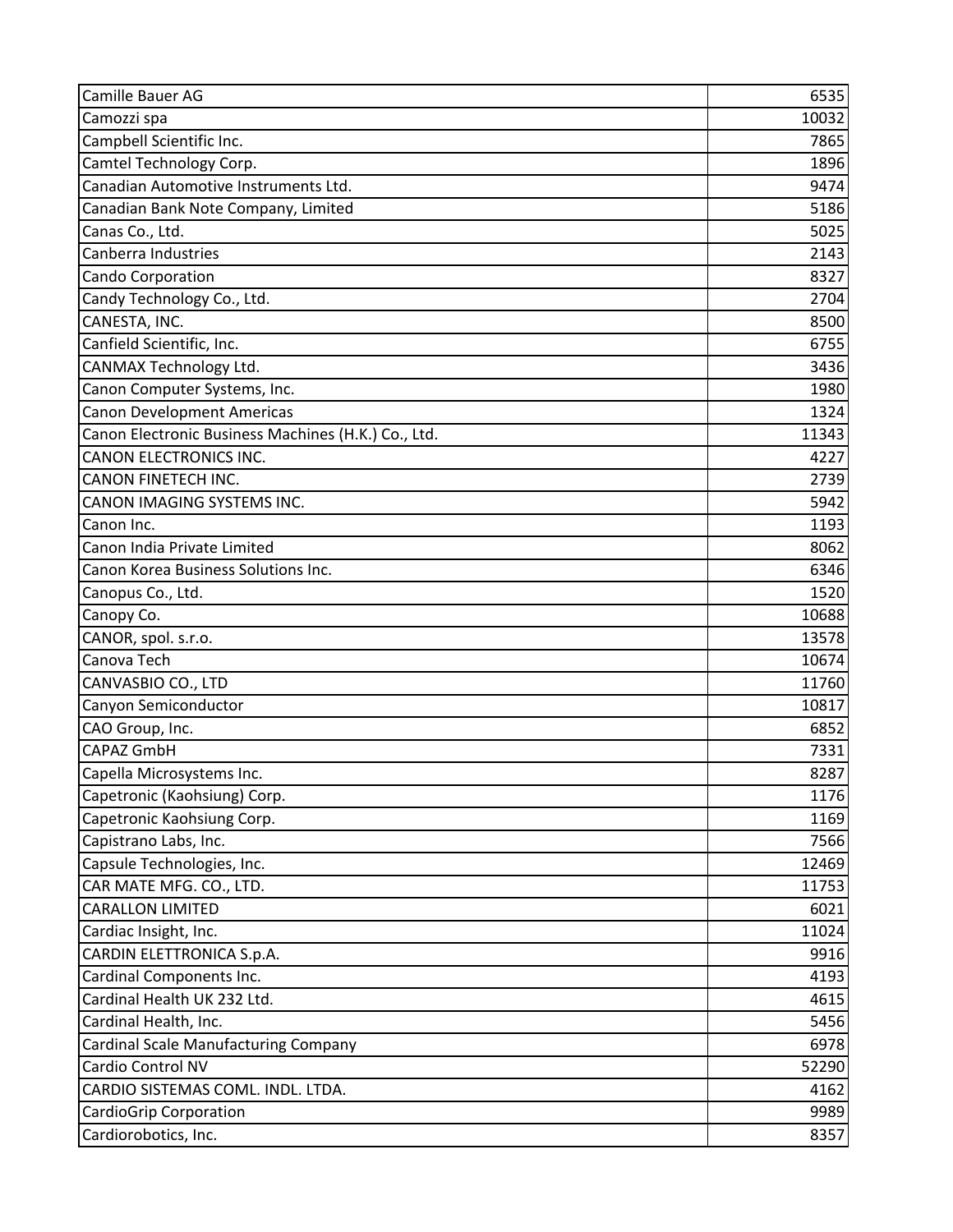| Cardo Systems Inc.                            | 9861  |
|-----------------------------------------------|-------|
| Cardreader, Inc.                              | 8421  |
| CardScan Inc.                                 | 2288  |
| <b>CAREL SPA</b>                              | 10236 |
| carina system co., ltd.                       | 8464  |
| <b>Carl Valentin GmbH</b>                     | 8178  |
| Carl Zeiss                                    | 5175  |
| Carl Zeiss Jena GmbH                          | 1880  |
| Carlo Gavazzi                                 | 8506  |
| Carmanah Signs                                | 9643  |
| Carotron, Inc.                                | 10701 |
| Carré Technologies Inc (Hexoskin)             | 12760 |
| <b>Carroll Touch</b>                          | 1686  |
| Carrot Systems Inc.                           | 2504  |
| Carter Duncan Corp.                           | 11852 |
| CARTS, LLC                                    | 2802  |
| <b>CAS Corporation</b>                        | 3852  |
| CasaTools, LLC                                | 8095  |
| Casco Products Corp.                          | 10912 |
| CaseMetro LLC                                 | 12923 |
| Casemic Electronic Technology                 | 13458 |
| Cashmaster International Limited              | 11295 |
| Cashway Technology Co., Ltd.                  | 10239 |
| Casio Computer Co., Ltd.                      | 1999  |
| CASIO HITACHI Mobile Communications Co., Ltd. | 6503  |
| <b>Cast Lighting Limited</b>                  | 3210  |
| <b>CAST Navigation LLC</b>                    | 10081 |
| CAST, INC.                                    | 5823  |
| castAR, Inc.                                  | 11872 |
| CastleNet Technology Inc.                     | 2984  |
| Castles Technology Co. Ltd.                   | 3238  |
| Castlewood Systems                            | 2123  |
| Cat Technologies Ltd.                         | 7387  |
| Catalyst Enterprises, Inc.                    | 9224  |
| <b>CATC</b>                                   | 1059  |
| Caterpillar Inc.                              | 5981  |
| Cathay Tri-Tech., Inc.                        | 7242  |
| CATHEXIS INNOVATIONS INC.                     | 7589  |
| CB Sciences, Inc.                             | 3625  |
| CBF Systems, Inc.                             | 8272  |
| CBN Inc.                                      | 10527 |
| CC Systems AB                                 | 7362  |
| C-C-C Group PLC                               | 1868  |
| <b>CCL/ITRI</b>                               | 1100  |
| CCP Co., Ltd.                                 | 3821  |
| CCSI/HESSO                                    | 2286  |
| <b>CCTEC - Codigo CTECnologia</b>             | 12191 |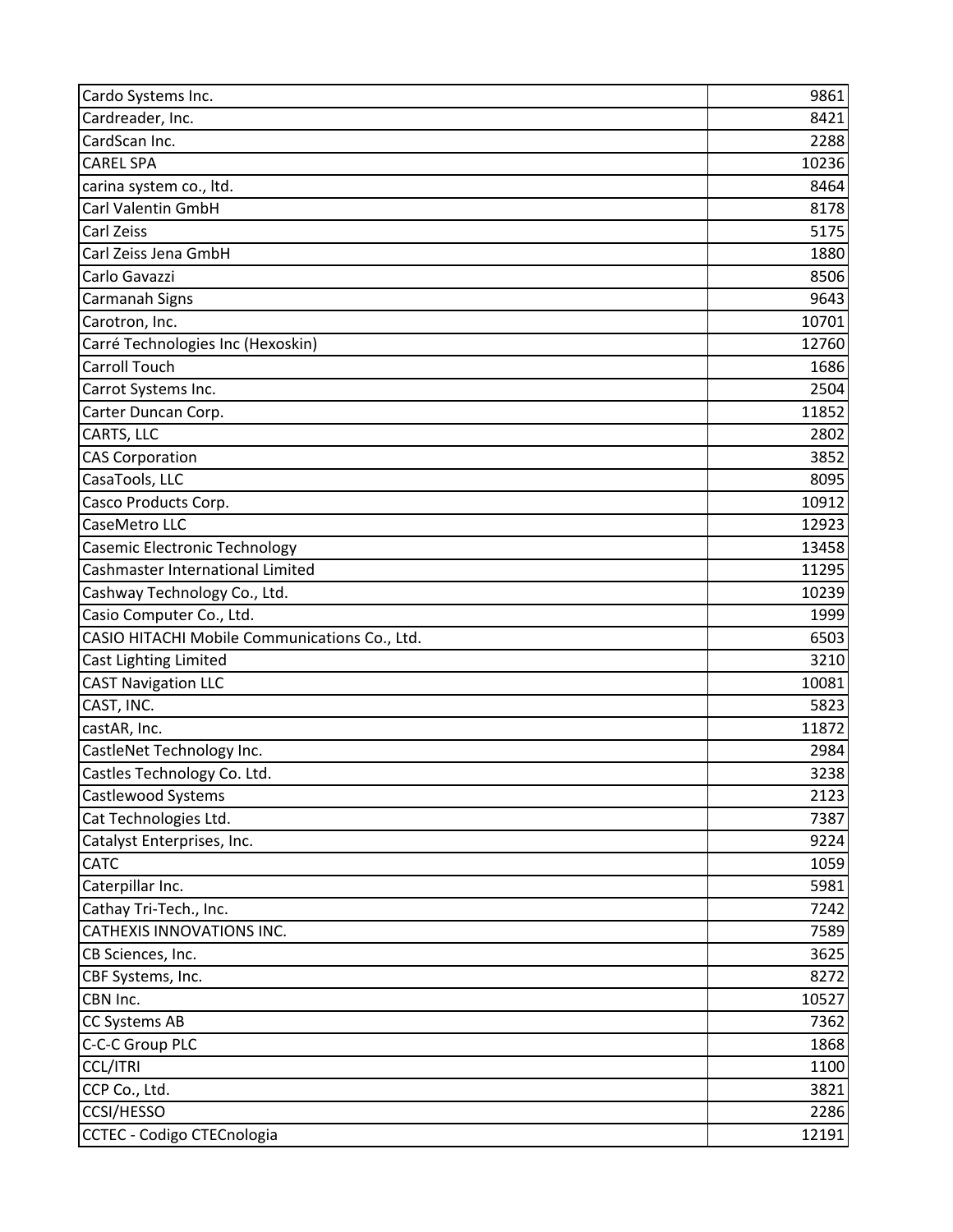| <b>CCV Deutschland GmbH</b>                            | 7226  |
|--------------------------------------------------------|-------|
| CDC Point S.p.A.                                       | 4768  |
| CDEX CORP.                                             | 10786 |
| CDS electronics bv                                     | 3417  |
| CDSG                                                   | 3728  |
| CE LINK LIMITED                                        | 8341  |
| CE+T s.a.                                              | 7102  |
| Cear, Inc.                                             | 13133 |
| CEC TELECOM CO., LTD.                                  | 8392  |
| <b>Cedar Audio Limited</b>                             | 3974  |
| CEFLA S.C.R.L.                                         | 6551  |
| <b>CE-Infosys GmbH</b>                                 | 9452  |
| CEIVA Logic, Inc.                                      | 6029  |
| Celeno Communications (Israel) Ltd.                    | 13278 |
| Celeraise Investments Ltd.                             | 5658  |
| <b>Celestix Networks PTE LTD</b>                       | 3254  |
| <b>CELESTRON</b>                                       | 6580  |
| CELIZION, Inc.                                         | 9619  |
| CelleBrite Mobile Synchronization                      | 6179  |
| CELLIENT CO., LTD.                                     | 9874  |
| Cellink Co., Ltd.                                      | 3317  |
| CELLMETRIC LTD.                                        | 7260  |
| Cellon Communications Technology (Shenzhen) Co., Ltd.  | 10299 |
| <b>Cellon International</b>                            | 4399  |
| CELLSYSTEM CO., LTD                                    | 6232  |
| Celltrix Technology Co., Ltd.                          | 2485  |
| Celluon, Inc.                                          | 6589  |
| <b>Cellvic Corporation</b>                             | 5068  |
| Cellvision Systems, Inc.                               | 1881  |
| Cellwise Holding Co., Ltd.                             | 10573 |
| Celrun Co., Ltd.                                       | 7727  |
| Cembre S.p.A.                                          | 13401 |
| CEMTROL, INC.                                          | 12557 |
| CEN LINK CO., LTD.                                     | 7845  |
| CenDyne, Inc.                                          | 3752  |
| Cenix Digicom Co., Ltd.                                | 3670  |
| Centerm Information Co., Ltd.                          | 11078 |
| Centers for Disease Control & Prevention (CDC)         | 7856  |
| Centice                                                | 6220  |
| <b>Centillium Communications Corporation</b>           | 1827  |
| CentLand inc.                                          | 2489  |
| <b>Centon Electronics</b>                              | 4381  |
| Central Engineering Co., Ltd.                          | 12442 |
| Central System Research Co., Ltd.                      | 3321  |
| CEntrance, Inc.                                        | 7175  |
| Centre for Advanced Transport Engineering and Research | 10802 |
| Centre for Development of Advanced Computing (C-DAC)   | 10381 |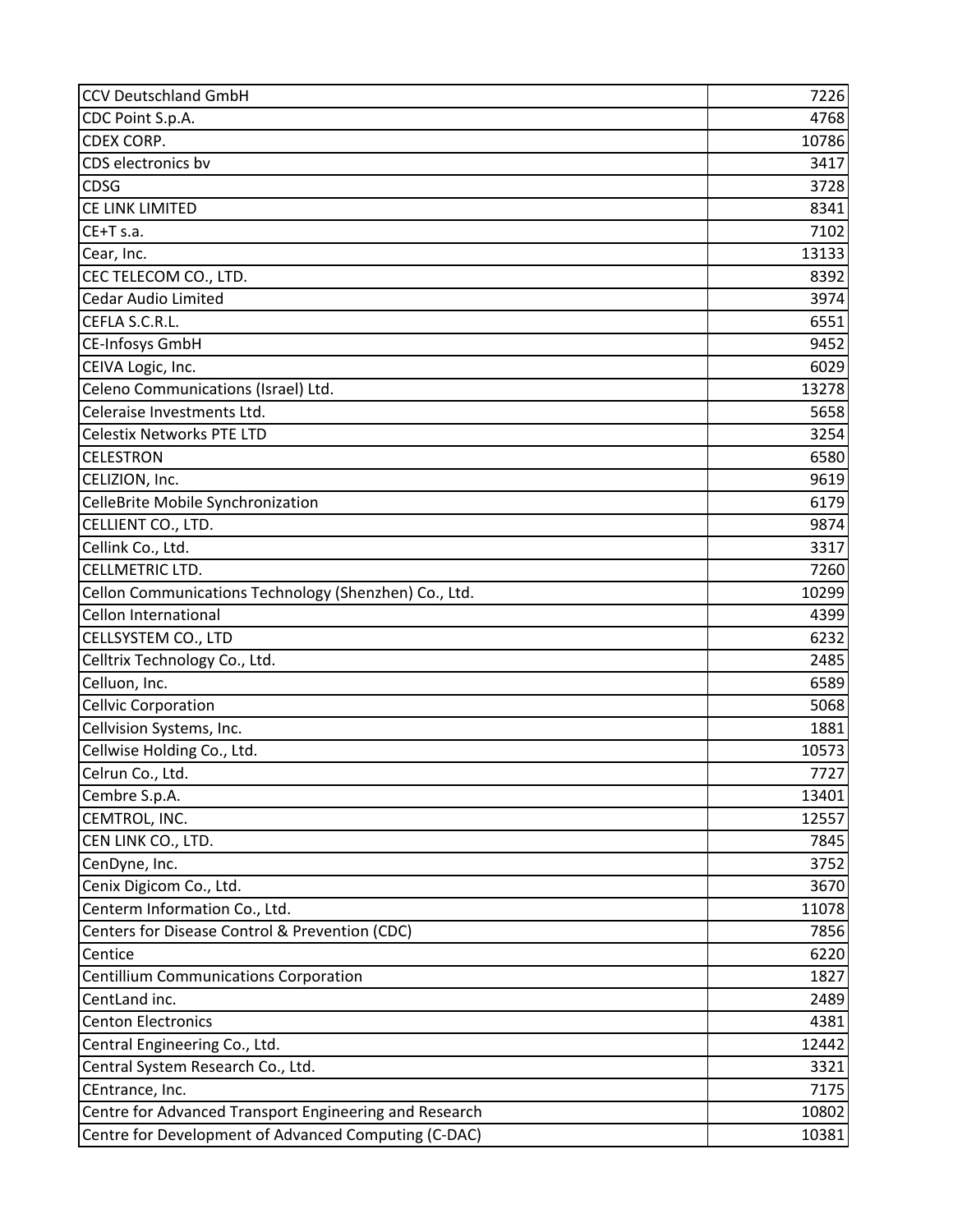| <b>Centrepoint Technologies</b>                     | 5448  |
|-----------------------------------------------------|-------|
| Centro De Tecnologia de las Comunicaciones, S.A.    | 3978  |
| Centurion Systems (Pty) Ltd.                        | 6217  |
| Centurion, Inc.                                     | 4045  |
| <b>Century Corporation</b>                          | 2039  |
| Century Semiconductor USA, Inc.                     | 2594  |
| CENTURY SYSTEMS Co., Ltd.                           | 7955  |
| Cepa Taiwan Ltd.                                    | 12080 |
| <b>CERA</b>                                         | 10733 |
| <b>CERN</b>                                         | 5462  |
| Certicom Corp.                                      | 1942  |
| Certifiable Innovations                             | 4031  |
| CESI Technology Co., Ltd.                           | 8317  |
| Cesscom Co., Ltd.                                   | 3214  |
| <b>CESYS GmbH</b>                                   | 4344  |
| <b>CETA Testsysteme GmbH</b>                        | 10548 |
| <b>CETIM</b>                                        | 8299  |
| Ceton Corp.                                         | 9266  |
| <b>CETRTA POT</b>                                   | 9660  |
| <b>Cetus Engineering</b>                            | 6011  |
| CEVA DSP ltd.                                       | 12287 |
| CGS                                                 | 8126  |
| C-guys Inc.                                         | 5610  |
| <b>CH Products</b>                                  | 1678  |
| Chain Tay Technology Co., Ltd.                      | 4594  |
| Chain-In Electronic Co., Ltd.                       | 9481  |
| Chakra Energetics Ltd.                              | 10344 |
| Chaney Instrument Co.                               | 9408  |
| Chang Yang Electronics Company Ltd.                 | 7996  |
| Changchun FAW Yanfeng Visteon Electronics Co., Ltd. | 12749 |
| Changrime Telecom Co., Ltd.                         | 4010  |
| Changsha Hotone Audio Co., Ltd.                     | 34031 |
| Changsha JingJia Microelectronics Co., LTD.         | 11944 |
| Changsha Sunvote Limited                            | 12144 |
| Changshu Hengji Technology Co., LTD                 | 12397 |
| Changzhou Comp Electronic Co., Ltd.                 | 12128 |
| Changzhou Lemi Electronic Co., Ltd.                 | 12415 |
| Changzhou Shinco Automotive Electronics Co., Ltd.   | 11322 |
| Changzhou Traful Electronic Co., Ltd.               | 10014 |
| Changzhou Wistar Electronics Co., Ltd               | 12229 |
| Changzhou Wujin BEST Electronic Cables Co., Ltd.    | 8181  |
| Changzhou Xinchao Technologies, Inc.                | 8408  |
| Changzhoushi Wujin Miqi East Electronics Co., Ltd.  | 10446 |
| Channaa                                             | 6609  |
| <b>Channel Islands Audio</b>                        | 9994  |
| Chant Sincere Co., Ltd                              | 3170  |
| Chao Zhou Kai Yuan Electric Co., Ltd.               | 7002  |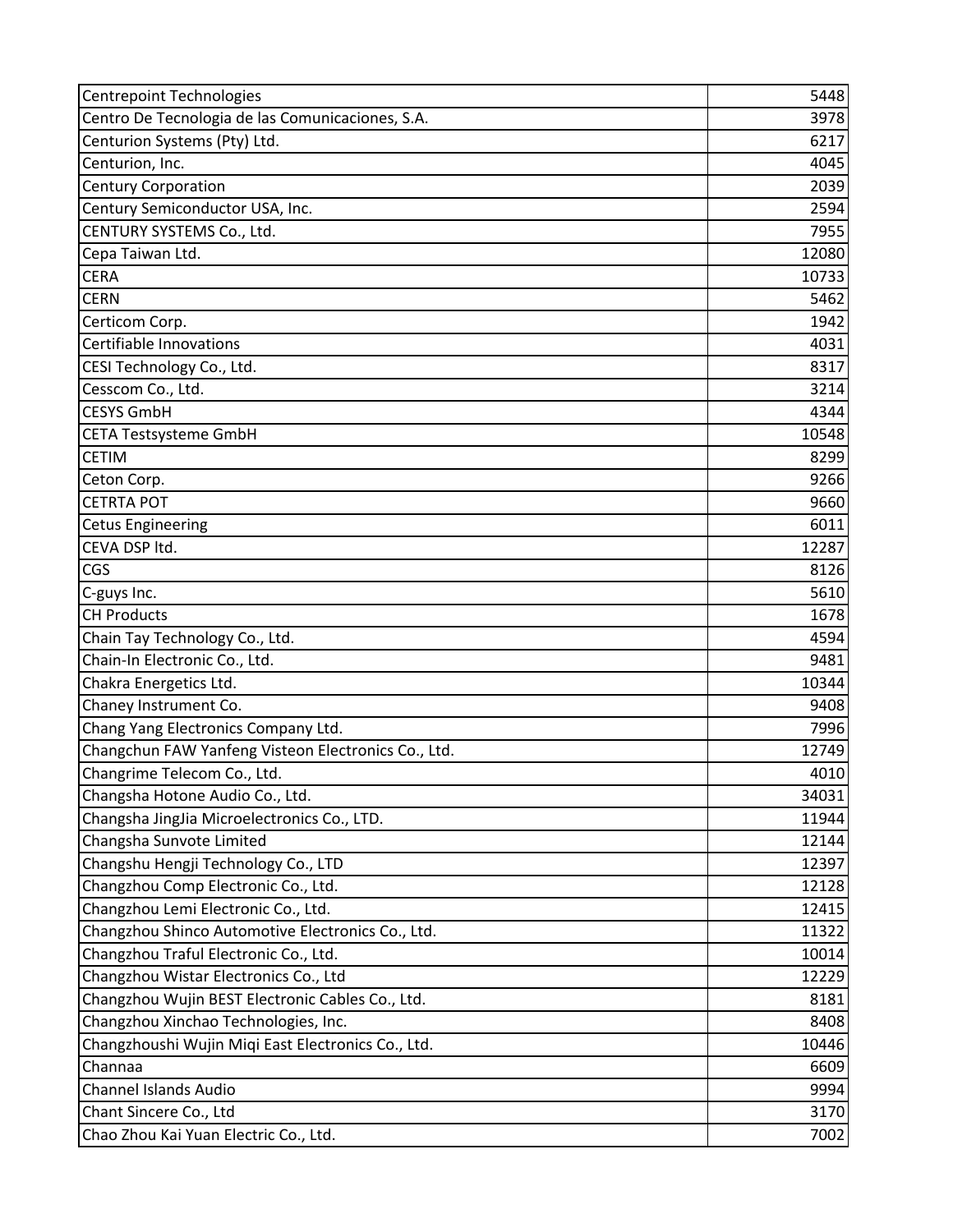| Chaplet Systems, Inc.                                       | 1850  |
|-------------------------------------------------------------|-------|
| CHAPP INC.                                                  | 9416  |
| Charder Electronic Co., Ltd.                                | 7193  |
| <b>Charismathics GmbH</b>                                   | 6631  |
| <b>Charles Novacroft Direct Limited</b>                     | 10207 |
| Charm Sciences Inc.                                         | 11229 |
| <b>Charon Technologies LLC</b>                              | 10500 |
| <b>Chart Industries</b>                                     | 10855 |
| CHASE GLORY INDUSTRIAL LTD.                                 | 8157  |
| Chase Peabody and Associates, Inc.                          | 7839  |
| Chatsworth Data Corporation                                 | 7248  |
| <b>CHAUVIN ARNOUX</b>                                       | 8567  |
| CheckSum, LLC                                               | 10856 |
| Chee Chen Hi-Technology Co., Ltd.                           | 3484  |
| <b>Cheesecote Mountain Camac</b>                            | 4729  |
| Cheetah Hi-Tech, Inc.                                       | 10087 |
| Cheetah-Medical Ltd.                                        | 8894  |
| Chemtronics Co., Ltd                                        | 13347 |
| Chemyx Inc.                                                 | 10211 |
| ChengDu Aich Technology Co., Ltd                            | 13500 |
| Chengdu Convenientpower Semiconductor Co., LTD              | 12636 |
| Chengdu CORPRO Technology Co., Ltd                          | 13521 |
| Chengdu Lightning Chip Microelectronics Technology Co. Ltd. | 13018 |
| Chengdu Mercury Microelectronics Technology Co., Ltd        | 13283 |
| Chengdu SynSense Technology Co., LTD.                       | 13181 |
| Chengdu TD Tech Ltd                                         | 13414 |
| ChengFong International Limited                             | 10918 |
| Chengyi Semiconductors (Shanghai) Co., Ltd.                 | 11198 |
| Chengyinghulian Technology (Beijing) Inc.                   | 12418 |
| Chenrol Electric Wire & Cable Co., Ltd.                     | 5368  |
| CHEN-SOURCE INC.                                            | 2537  |
| Cherng Weei Technology Corp.                                | 7241  |
| <b>CHERRY</b>                                               | 1130  |
| Chesen Electronics Corp.                                    | 2689  |
| <b>Cheshire Engineering Corporation</b>                     | 5400  |
| Chest M.I., Incorporated                                    | 6187  |
| Chestnut Hill Sound Inc.                                    | 6462  |
| CHH Electronics Ltd.                                        | 4714  |
| CHI MEI COMMUNICATION SYSTEMS, INC.                         | 4657  |
| Chi Mei Optoelectronics Corporation                         | 8335  |
| CHI SHING COMPUTER ACCESSORIES CO., LTD.                    | 4087  |
| Chia Shin Technology Corp.                                  | 1560  |
| Chiaro Technology Ltd.                                      | 12419 |
| <b>CHIC TECHNOLOGY CORP</b>                                 | 1534  |
| Chicony Electronics Co., Ltd.                               | 1266  |
| Chief Land Electronic Co., Ltd.                             | 4003  |
| Chikuma Seiki Co., Ltd.                                     | 11337 |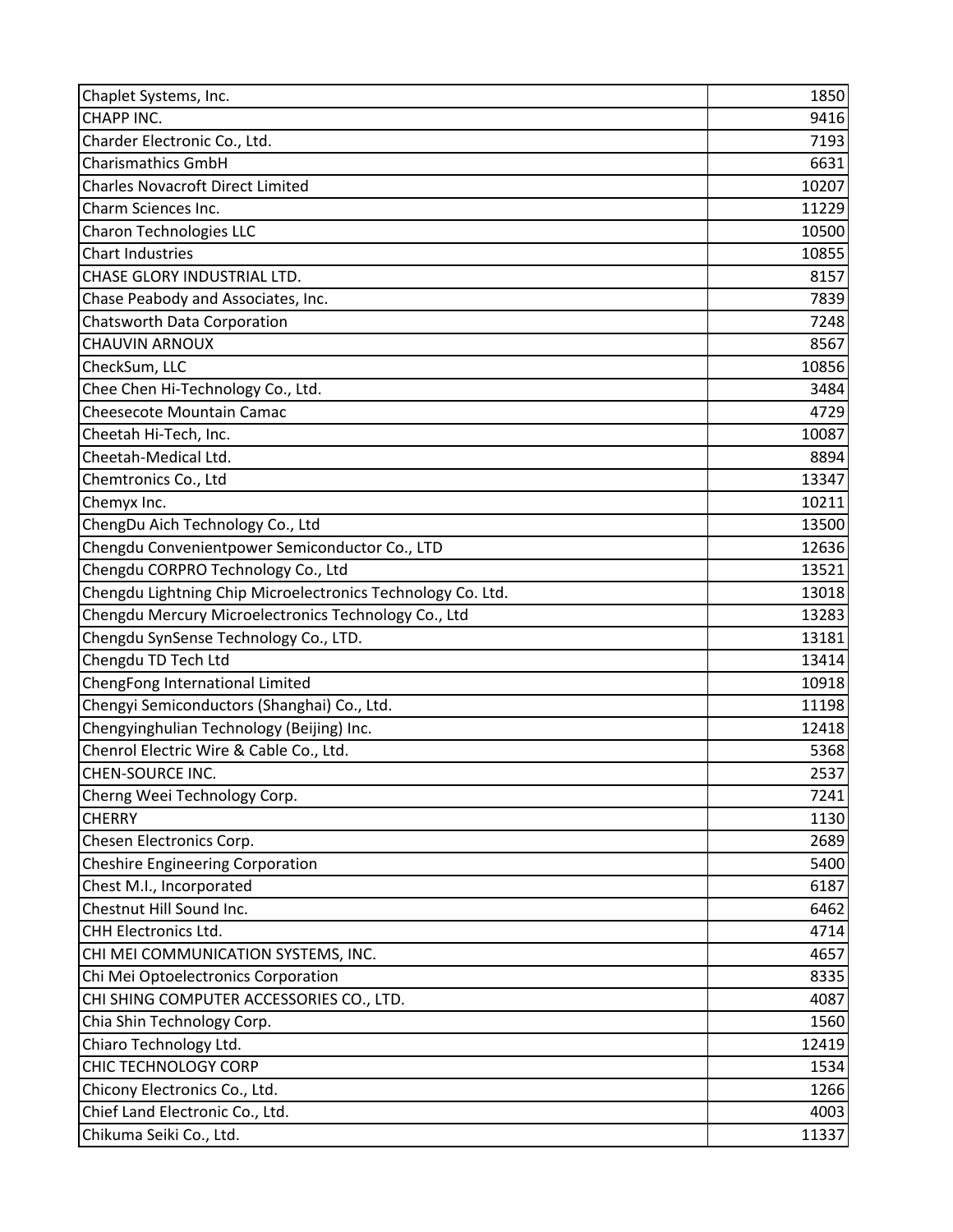| Chin Shong Enterprise Co., Ltd.                                              | 4191  |
|------------------------------------------------------------------------------|-------|
| China Aviation Optical-Electrical Precision Electronics (Shenzhen) Co., Ltd. | 12119 |
| China Daheng Group Inc Beijing Image Vision Tech Branc                       | 11170 |
| China Electronics Technology Instruments Co., Ltd.                           | 13209 |
| China Hualu Group Co., Ltd.                                                  | 11083 |
| CHINA HUAXU GOLDEN CARD CO., LTD.                                            | 6091  |
| China Integrated Circuit Design Corp., Ltd.                                  | 5751  |
| China IWNCOMM Co., Ltd.                                                      | 5204  |
| China Mobile Group Device Co., Ltd.                                          | 10478 |
| China Telecommunication Technology Labs                                      | 7080  |
| China Telecommunication Technology Labs - Terminals                          | 7666  |
| China Tsp Inc                                                                | 11483 |
| Chinachip Technology Limited                                                 | 9229  |
| Chin-Ban Electronics (Hong Kong) Co., Ltd.                                   | 8519  |
| Ching Tai Electric Wire & Cable Co., Ltd.                                    | 3714  |
| <b>CHINO Corporation</b>                                                     | 4346  |
| Chinon Corporation                                                           | 10532 |
| Chipcon                                                                      | 4512  |
| CHIPMAST TECHNOLOGY CO., LTD.                                                | 9585  |
| CHIPNUTS TECHNOLOGY INC.                                                     | 5919  |
| Chipone Technology (Beijing) Co., Ltd.                                       | 10926 |
| Chippo Technologies                                                          | 2975  |
| <b>Chips and Technologies</b>                                                | 1056  |
| Chipsbrand Microelectronics (HK) Co., Ltd.                                   | 6518  |
| Chipsbrand Technologies (HK) Co., Limited                                    | 7741  |
| Chipsea Technologies (Shenzhen) Corp                                         | 11712 |
| ChipsWork Microelectronics Corp.                                             | 8652  |
| ChipX                                                                        | 5706  |
| CHIRON TECHNOLOGY LTD.                                                       | 7754  |
| <b>CHIRSON LTD.</b>                                                          | 7574  |
| Chiyoda Electronics Co., Ltd.                                                | 10662 |
| <b>Chloride Power Protection</b>                                             | 4234  |
| <b>CHOIS Technology</b>                                                      | 3772  |
| <b>ChoiSauce Designs LLC</b>                                                 | 13413 |
| Chong Tsi Su Enterprise Co., Ltd                                             | 2097  |
| Chongqing BingWei Science and Technology Co., Ltd.                           | 12585 |
| Chongqing CYIT Communication Technologies Co., Ltd.                          | 8990  |
| ChongQing Lihua Technology Co., Ltd.                                         | 12396 |
| <b>Chord Electronics Limited</b>                                             | 9311  |
| Chou Chin Industrial Co., Ltd.                                               | 4107  |
| Christ Elektronik GmbH                                                       | 7378  |
| Christie Digital Systems Canada Inc.                                         | 9187  |
| Chroma ate Inc.                                                              | 2665  |
| CHROMA-Q                                                                     | 12502 |
| <b>Chromatic Research</b>                                                    | 1195  |
| <b>CHRONIX Inc.</b>                                                          | 4131  |
| ChronoLogic Pty. Ltd.                                                        | 3797  |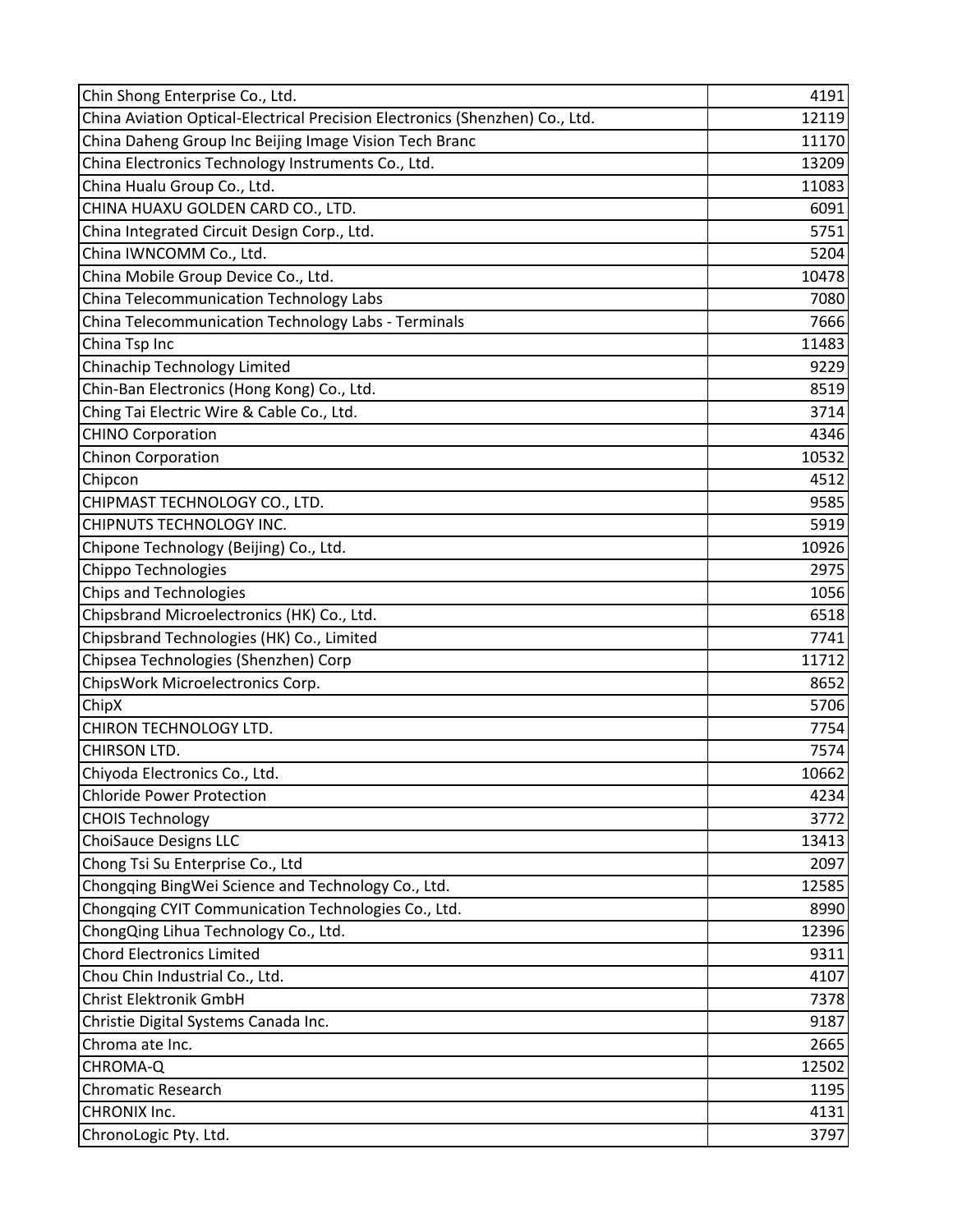| Chrontel, Inc.                                | 1593  |
|-----------------------------------------------|-------|
| Chrysalis Development                         | 3889  |
| Chu Yuen Enterprise Co., Ltd.                 | 4164  |
| Chubu Electric Co., Ltd.                      | 12384 |
| CHUFON Technology Co., Ltd.                   | 4581  |
| Chumtronix N.V.                               | 2490  |
| Chung Fu Chen Yeh Enterprise Corporation      | 3508  |
| Chung Nam Electronics Co. Ltd.                | 3333  |
| Chung Young Digital Corp., Ltd.               | 6883  |
| Chunghsin International Electronics Co., Ltd. | 11335 |
| CHUNGHWA PICTURE TUBES, LTD.                  | 8775  |
| Chuntex (CTX)                                 | 1688  |
| CHUO ELECTRIC WORKS CO., LTD.                 | 5299  |
| CHUO ELECTRONICS CO., LTD.                    | 7874  |
| Chuo-Engineering Ltd.                         | 3023  |
| <b>Churchill Navigation</b>                   | 11545 |
| Chyau Yuan Technology Co., Ltd.               | 5100  |
| Chyron Corp.                                  | 5618  |
| CIB Security Inc                              | 11776 |
| <b>CiDELEC</b>                                | 10624 |
| Ciegus Ltd.                                   | 9632  |
| CIMA SPA con socio unico                      | 11682 |
| Cimcore                                       | 5049  |
| CIM-USA Inc.                                  | 5038  |
| <b>Cinch Connectors</b>                       | 1290  |
| Cinea Inc.                                    | 6367  |
| Cine-tal Systems, Inc.                        | 7716  |
| <b>CINTEL FRANCE</b>                          | 6322  |
| <b>Cinterion Wireless Modules GmbH</b>        | 7725  |
| Cion Technology Corporation                   | 6213  |
| CipherLab Co., Ltd.                           | 9237  |
| Ciponic Technology Co., Ltd.                  | 2100  |
| Circad Design Ltd.                            | 5406  |
| Circuit Assembly Corp.                        | 2038  |
| Circuit Design, Inc.                          | 5031  |
| <b>Cirque Corporation</b>                     | 1160  |
| Cirrus Logic Inc.                             | 1065  |
| Cirrus Research plc                           | 11066 |
| <b>CIS Corporation</b>                        | 10994 |
| Cisco Systems(2)                              | 1748  |
| Cisco Systems, Inc.                           | 1446  |
| Cisco-Linksys, LLC                            | 5041  |
| Cista System Corporation                      | 10659 |
| <b>CIT Engineering NV</b>                     | 5541  |
| CITEL Technologies, Ltd.                      | 1887  |
| Citius Systems, Inc                           | 12363 |
| CITIZEN SYSTEMS JAPAN CO., LTD.               | 7568  |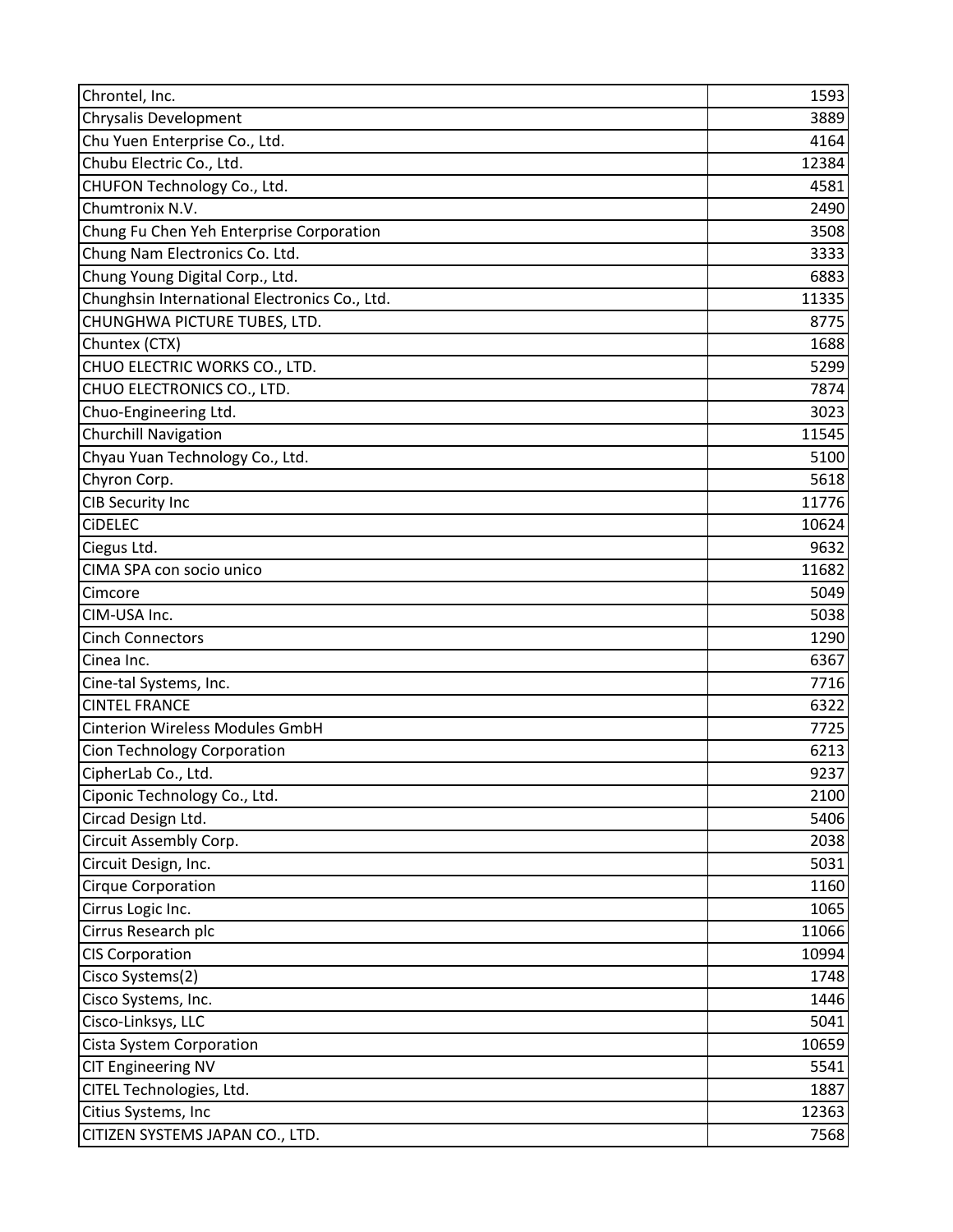| CITIZEN SYSTEMS JAPAN CO., LTD. - Imaging Device | 4931  |
|--------------------------------------------------|-------|
| Citizen Watch Co., Ltd.                          | 2237  |
| Citron Electronic Co., Ltd.                      | 6077  |
| <b>Citron GmbH</b>                               | 1716  |
| City Electronics Ltd.                            | 2510  |
| City University of Hong Kong                     | 1396  |
| <b>CJM</b>                                       | 5568  |
| <b>CJSC Nordavind</b>                            | 11380 |
| <b>CKD Corporation</b>                           | 11781 |
| CKD NIKKI DENSO CO., LTD                         | 9302  |
| CKM Electronics Co., Ltd.                        | 8998  |
| Clarion (Malaysia) Sdn. Bhd.                     | 11805 |
| Clarisys Incorporated                            | 3320  |
| Clarkspur Design, Inc.                           | 2863  |
| Clas Ohlson AB                                   | 11817 |
| Clavia Digital Musical Instruments AB            | 4092  |
| Clear Pulse Co., Ltd.                            | 8950  |
| <b>Clear Signal Solutions</b>                    | 12202 |
| Clear-Com                                        | 12889 |
| <b>ClearCube Technology</b>                      | 2662  |
| <b>CLEARJET GmbH</b>                             | 3367  |
| <b>Clearly Superior Technologies</b>             | 5223  |
| <b>ClearOne Communications</b>                   | 5230  |
| <b>Clemens GmbH</b>                              | 6148  |
| Clemex Technologies Inc.                         | 2981  |
| Cleverscope Ltd.                                 | 7745  |
| CLEVO CO.                                        | 12506 |
| Cleware GmbH                                     | 3408  |
| ClickTech LLC                                    | 8182  |
| Clientron Corp.                                  | 13395 |
| CliniComp International Inc.                     | 8278  |
| Clinton Electronics Corp.                        | 2054  |
| <b>Clinton Instrument Company</b>                | 11110 |
| Clinx Science Instruments Co., Ltd.              | 12430 |
| <b>Clipsal Integrated Systems</b>                | 5738  |
| <b>CLIQ LIMITED</b>                              | 6047  |
| <b>CLIXUP LLC</b>                                | 9761  |
| Clixxun GmbH                                     | 6329  |
| Closed Loop Design, LLC                          | 11402 |
| Cloud Engines, Inc.                              | 8670  |
| Cloud9 Technologies LLC                          | 11394 |
| Cloudminds (ShenZhen) Holdings Co., Ltd.         | 12153 |
| Cloudwalk                                        | 12968 |
| CLOVER Electronics Co., Ltd.                     | 5316  |
| <b>Clover Network</b>                            | 10483 |
| Clovertech Inc.                                  | 4776  |
| Club 3D BV                                       | 11548 |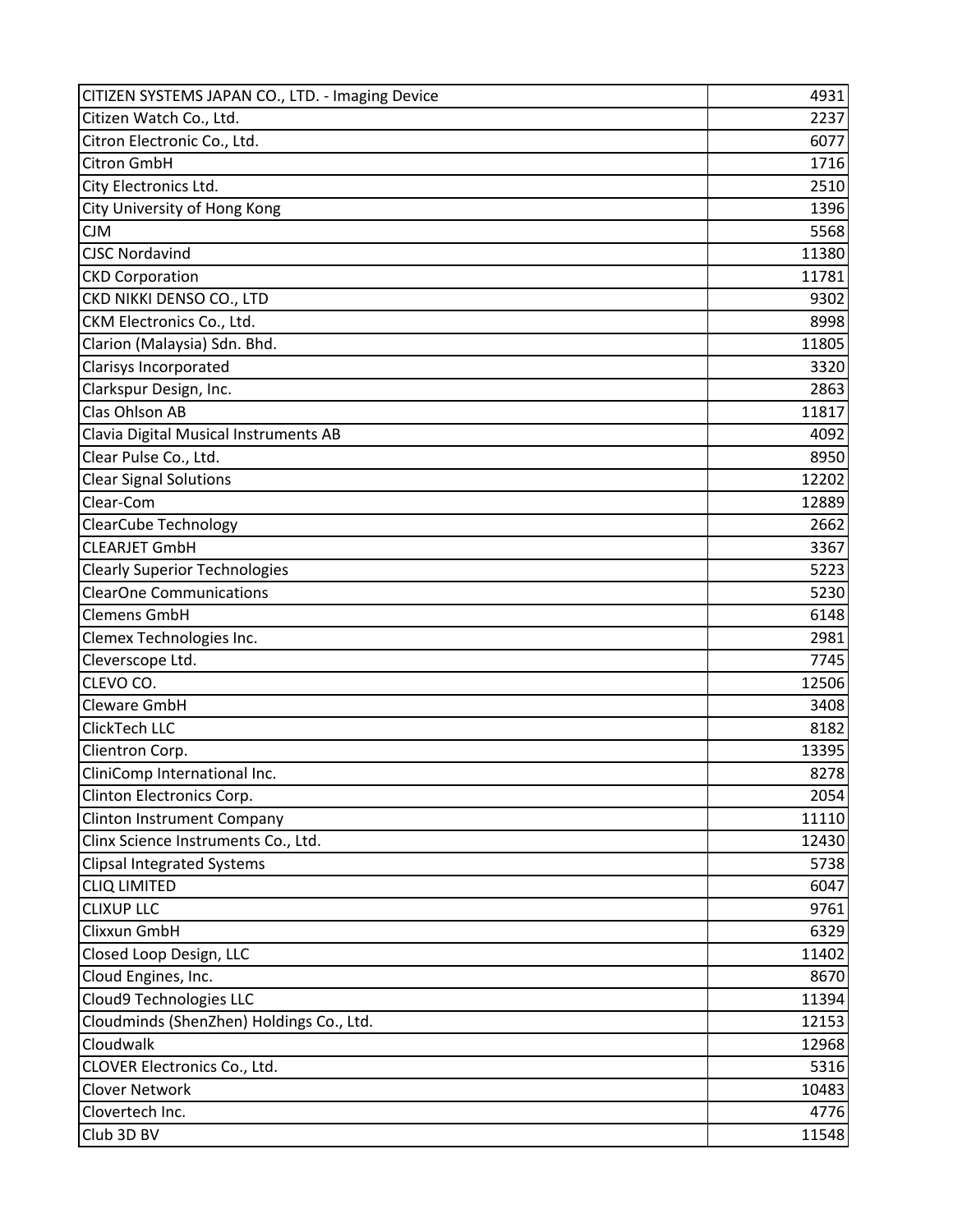| <b>Club Electronics</b>              | 9529  |
|--------------------------------------|-------|
| <b>Clubbhouse Inventions LLC</b>     | 8370  |
| Clyde Broadcast Products Ltd.        | 11438 |
| <b>C-MAP SRL</b>                     | 3282  |
| <b>CMD AG</b>                        | 4006  |
| <b>CMD Technology</b>                | 1107  |
| <b>CME</b>                           | 9615  |
| C-MEDIA ELECTRONICS INC.             | 3468  |
| CMITECH Co., Ltd.                    | 9412  |
| CML MICROCIRCUITS (UK) LTD           | 5959  |
| CMO America; dba ZipKord Solutions   | 11636 |
| CMOTECH CO., LTD.                    | 5848  |
| <b>CMS PRODUCTS</b>                  | 7708  |
| CNB Technology Inc.                  | 6613  |
| CNF Inc.                             | 1619  |
| CNOGA MEDICAL LTD.                   | 9109  |
| <b>CNPLUS</b>                        | 10788 |
| <b>Coactive Networks</b>             | 3212  |
| Coagent Enterprise Limited           | 11305 |
| coaXmedia                            | 3352  |
| Cobalt Digital, Inc.                 | 10128 |
| Cobalt Technologies Co., Ltd.        | 6258  |
| COBB Tuning, Inc.                    | 6788  |
| Cobolt AB                            | 9692  |
| <b>Cobra Electronics Corporation</b> | 5471  |
| <b>COBY COMMUNICATIONS, LIMITED</b>  | 7796  |
| Cochlear Ltd.                        | 9528  |
| COCHLEAR TECHNOLOGY CENTRE BELGIUM   | 7986  |
| Codan Limited                        | 9076  |
| <b>Code Corporation</b>              | 4602  |
| Code Mercenaries                     | 1984  |
| Code Red Technologies, Ltd.          | 8637  |
| Codethink Limited                    | 10173 |
| <b>Codex Digital Limited</b>         | 10264 |
| Codonics, Inc.                       | 4434  |
| <b>COGELEC</b>                       | 6460  |
| Cogency Semiconductor Inc.           | 3930  |
| Coges S.p.A.                         | 9010  |
| <b>Cognex Corporation</b>            | 5191  |
| Cognitive Solutions, Inc.            | 6208  |
| Coherent Inc.                        | 3405  |
| Coherix, Inc                         | 12555 |
| Coin Mechanisms Inc.                 | 5127  |
| <b>COINT Multimedia Systems</b>      | 2540  |
| Cojali S.L. ES-B13210489             | 11236 |
| COLLEX COMMUNICATION CORP.           | 5387  |
| <b>Collins Medical</b>               | 2784  |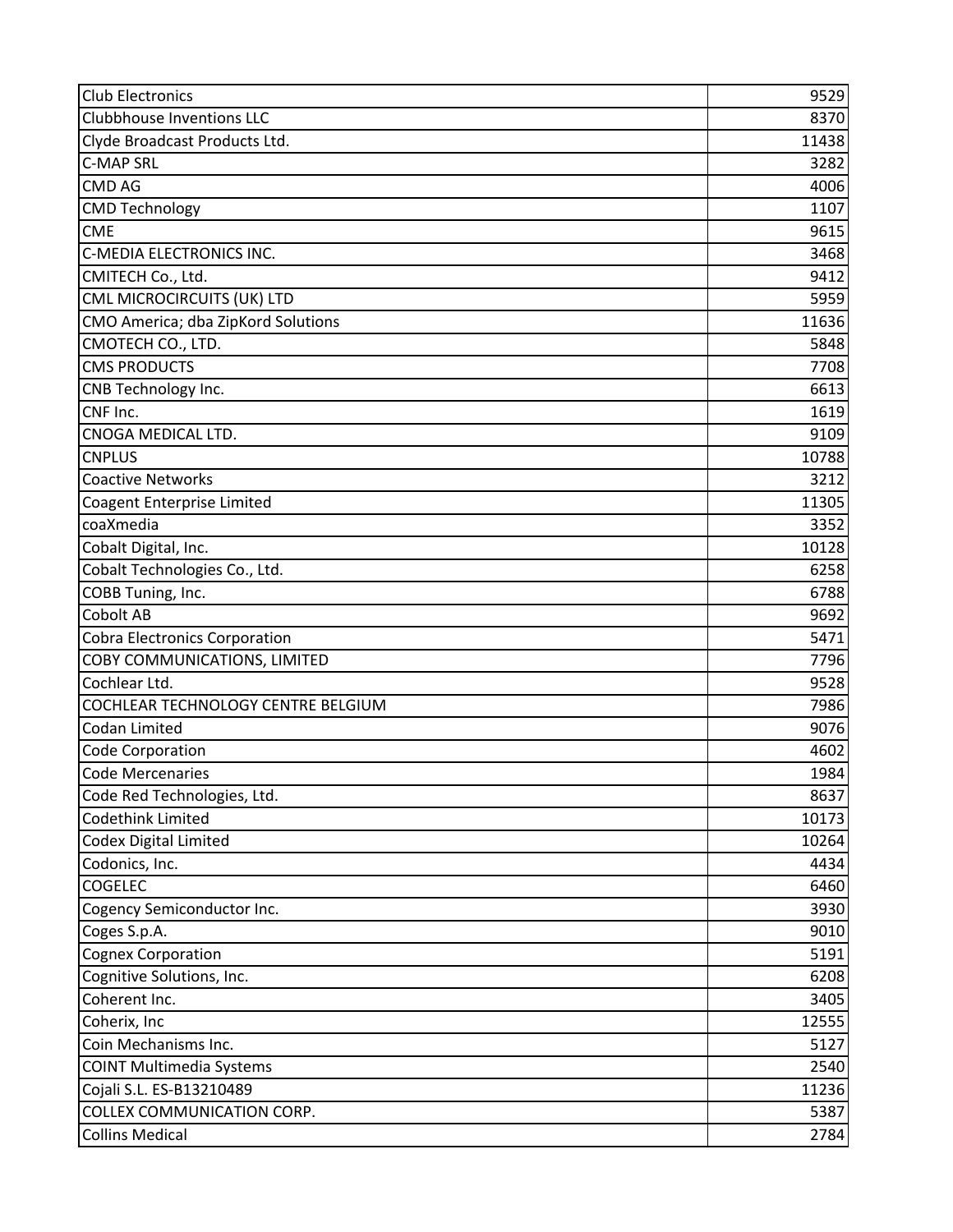| Cologne Chip AG                             | 2393  |
|---------------------------------------------|-------|
| Color Kinetics Inc.                         | 2841  |
| Color Sentinel Systems, LLC                 | 11662 |
| Color Vision Inc.                           | 2140  |
| Colorado Circuitworks, Inc.                 | 3285  |
| <b>COLORFUL</b>                             | 12108 |
| Colorimetry Research, Inc.                  | 10137 |
| <b>Colorix SA</b>                           | 11115 |
| Colortrac Ltd.                              | 5260  |
| <b>Colourfull Creations</b>                 | 3338  |
| <b>COM DEV Wireless</b>                     | 3041  |
| COM ONE                                     | 2515  |
| COM21, Inc.                                 | 1516  |
| <b>COMAIDE Corporation</b>                  | 2664  |
| COMAP, spol. s r. o.                        | 7369  |
| Comarch S.A.                                | 11616 |
| <b>Comarco Wireless</b>                     | 4732  |
| Comark Ltd.                                 | 5128  |
| Comart System Co., Ltd.                     | 5172  |
| Comax Technology Inc.                       | 4145  |
| Combinova AB                                | 2576  |
| Comcast                                     | 10556 |
| Comcraft                                    | 10489 |
| Comda Advanced Technology Corporation       | 1911  |
| <b>Comex Electronics AB</b>                 | 9273  |
| <b>Comfort Audio AB</b>                     | 10345 |
| Comio Communication Co., Ltd.               | 11346 |
| <b>Comjet Information System</b>            | 3081  |
| COMLINK ELECTRONICS CO., LTD.               | 7795  |
| <b>Commend International GmbH</b>           | 11059 |
| <b>COMMIT Incorporated</b>                  | 6996  |
| Commodore International Corporation         | 7089  |
| Commscope                                   | 8462  |
| Commtech, Inc.                              | 11952 |
| Communications & Power Industries           | 6620  |
| Communications Laboratories, Inc. (Comlabs) | 8388  |
| Comneon GmbH Co., Ohg.                      | 5401  |
| Comodo                                      | 4277  |
| Comoss Electronic Co., Ltd.                 | 1805  |
| COMOTA Co., Ltd.                            | 10614 |
| Compact Light System Norway A/S             | 4780  |
| Compal Broadband Networks, Inc.             | 9581  |
| COMPAL COMMUNICATIONS, INC.                 | 4633  |
| Compal Electronics, Inc.                    | 1207  |
| Companion Worlds, Inc.                      | 7121  |
| <b>Compaq Computer Corporation</b>          | 1183  |
| COMPASS SYSTEMS CORP.                       | 7832  |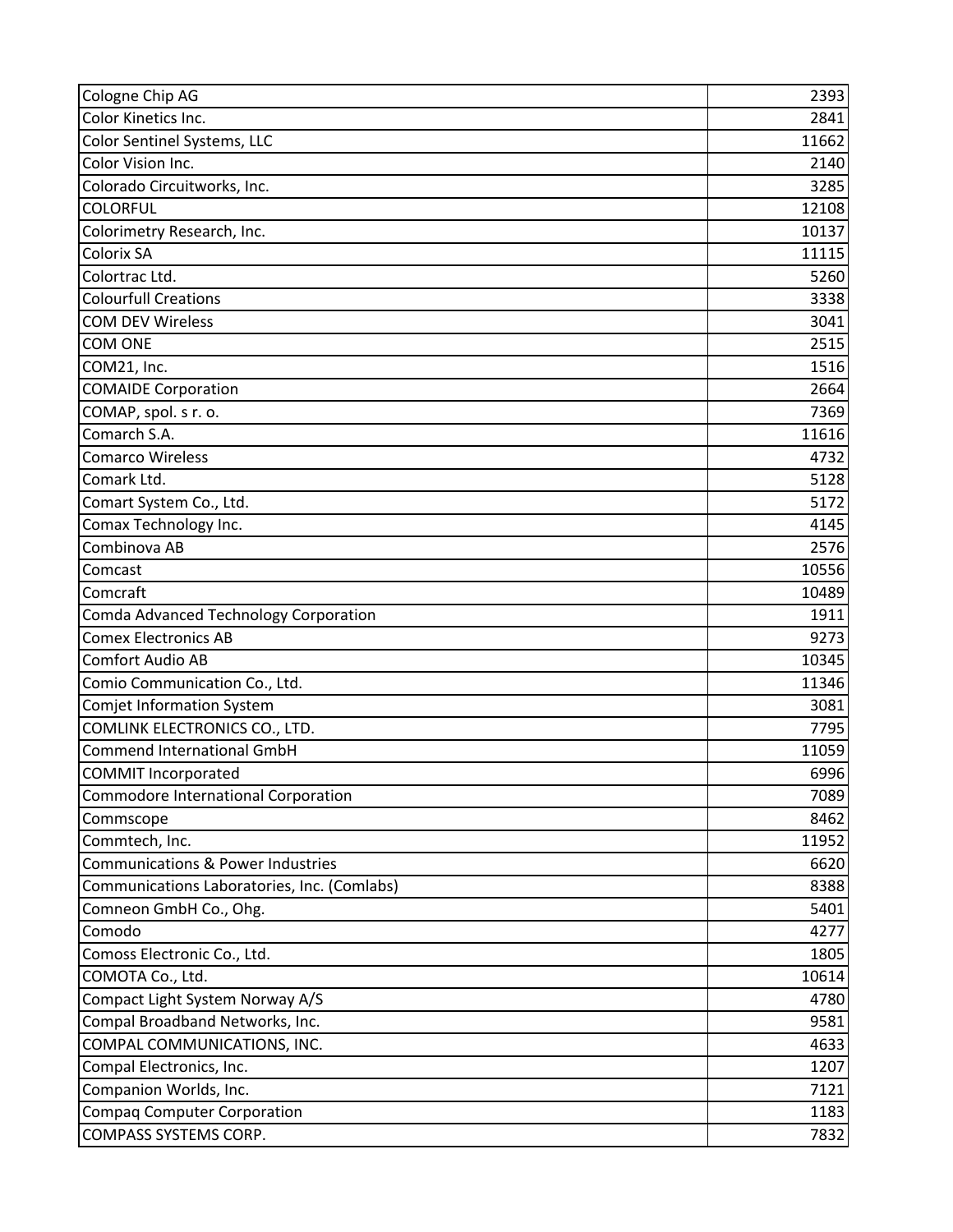| Compass, s.r.l.                                | 8953  |
|------------------------------------------------|-------|
| Compix Incorporated                            | 6363  |
| Complex Micro Interconnection Co., Ltd.        | 4181  |
| Component User Industry Co., Ltd.              | 13447 |
| <b>COMPRION GmbH</b>                           | 5343  |
| Compro Technology Inc.                         | 4374  |
| Compuapps                                      | 2009  |
| <b>Compucable Corporation</b>                  | 3318  |
| <b>Compucat Research Pty Limited</b>           | 5116  |
| Compunow Trading Corp.                         | 8502  |
| Compupack Technology Co., Ltd.                 | 8659  |
| Compuprint                                     | 4334  |
| CompUSA Inc.                                   | 5634  |
| CompuSoft A/S                                  | 5931  |
| <b>COMPUSULT LIMITED</b>                       | 7457  |
| <b>Computational Systems Incorporated</b>      | 4247  |
| <b>COMPUTechnic AG</b>                         | 3177  |
| Computer & Entertainment, Inc.                 | 5620  |
| <b>Computer Network Technology</b>             | 4364  |
| Computerprox Corp.                             | 6344  |
| COMPUTEX Co., Ltd.                             | 2636  |
| Computone Corp.                                | 2931  |
| CompuTrend Systems, Inc.                       | 1361  |
| CompX Fort                                     | 7233  |
| Comtech EF Data                                | 4059  |
| COMTECH SYSTEMS, INC                           | 3354  |
| <b>Comtrol Corporation</b>                     | 2169  |
| Comtrue Inc.                                   | 12230 |
| <b>ComTrue Technology Corporation (Taiwan)</b> | 3811  |
| COMVOX AUDIO CO., LTD.                         | 9795  |
| Comvurgent                                     | 2892  |
| Concept 2                                      | 6052  |
| <b>Concept Development</b>                     | 2615  |
| Concept Telecom Ltd                            | 3175  |
| <b>Conceptual Systems</b>                      | 1898  |
| CONCH ELECTRONIC CO., LTD.                     | 7145  |
| Concord Camera Corp.                           | 2992  |
| Concraft Holding Co., Ltd.                     | 7843  |
| Condalo GmbH                                   | 7611  |
| <b>Conduent Business Solutions France</b>      | 13260 |
| C-One Technology Corp.                         | 4146  |
| ConectL                                        | 4206  |
| <b>CONET Solutions GmbH</b>                    | 12095 |
| <b>Conexant Systems LLC</b>                    | 1394  |
| <b>CONITEC DATENSYSTEME GmbH</b>               | 7186  |
| Connect One, Ltd.                              | 6897  |
| Connect Tech Inc.                              | 1808  |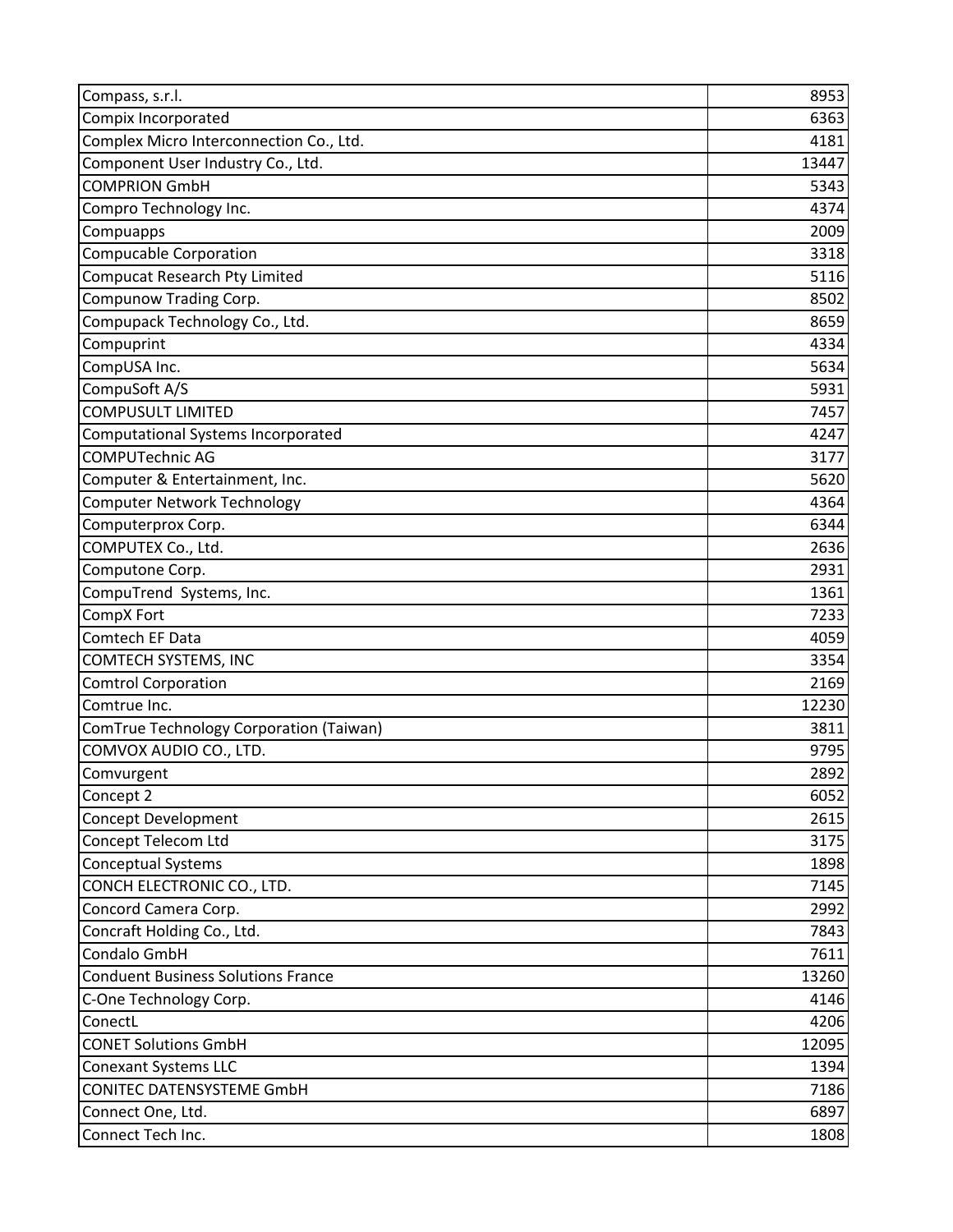| Connectix Corp.                            | 1144  |
|--------------------------------------------|-------|
| CONNFLY ELECTRONIC CO., LTD.               | 8712  |
| <b>Conrad Electronic GmbH</b>              | 6042  |
| Consero                                    | 1826  |
| Constance Technology Co., Ltd.             | 2290  |
| <b>CONSULTRONICS EUROPE LTD.</b>           | 5929  |
| Consultronics Ltd.                         | 2192  |
| <b>Contac Cable Industrial Limited</b>     | 7118  |
| Contec Co., Ltd.                           | 1742  |
| Contech Research, Inc.                     | 2468  |
| Conteck Co., Ltd.                          | 4018  |
| Contek Electronics Co., Ltd.               | 3537  |
| <b>Contemporary Controls</b>               | 3339  |
| <b>Contemporary Research Corporation</b>   | 12424 |
| Continental Automotive Systems Inc.        | 7738  |
| Continental Automotive Trading UK Ltd.     | 4696  |
| <b>Continental Trading GmbH</b>            | 7855  |
| Contour Design, Inc.                       | 2867  |
| Control Development, Inc.                  | 4959  |
| Control Devices Australia Pty., Ltd.       | 8247  |
| <b>Control Express Finland OY</b>          | 8858  |
| Control Gaging, Inc.                       | 6596  |
| Control iD                                 | 12342 |
| Control Instruments Development (Pty) Ltd. | 5677  |
| <b>Control Laser Corporation</b>           | 12547 |
| <b>Control Microsystems</b>                | 6247  |
| <b>Control Module</b>                      | 12428 |
| CONTROL SOLUTIONS, INC.                    | 8549  |
| Control Technology Inc.                    | 6584  |
| Controlled Speed Engineering Ltd.          | 5691  |
| <b>Controller Technologies Corporation</b> | 3116  |
| Convergence Instruments                    | 2649  |
| <b>Convergent Design</b>                   | 13163 |
| Conwise Technology Co., Ltd.               | 3678  |
| Cool Control (S.D.) Ltd.                   | 10668 |
| Cooler Master Co., Ltd.                    | 9494  |
| COOLIT SYSTEMS, INC.                       | 7661  |
| Coolnection Technology Co., Ltd.           | 5001  |
| Coolsand Technologies (Hong Kong) Ltd.     | 7684  |
| Coolstf.com                                | 5292  |
| Cooper - Atkins Corporation                | 5594  |
| Cooper Industries                          | 9759  |
| Cooper Security Ltd.                       | 5125  |
| <b>COOPER WIRELESS</b>                     | 8789  |
| cooyou.org                                 | 12540 |
| <b>Copartner Technology Corporation</b>    | 1937  |
| Copley Controls Corp.                      | 6103  |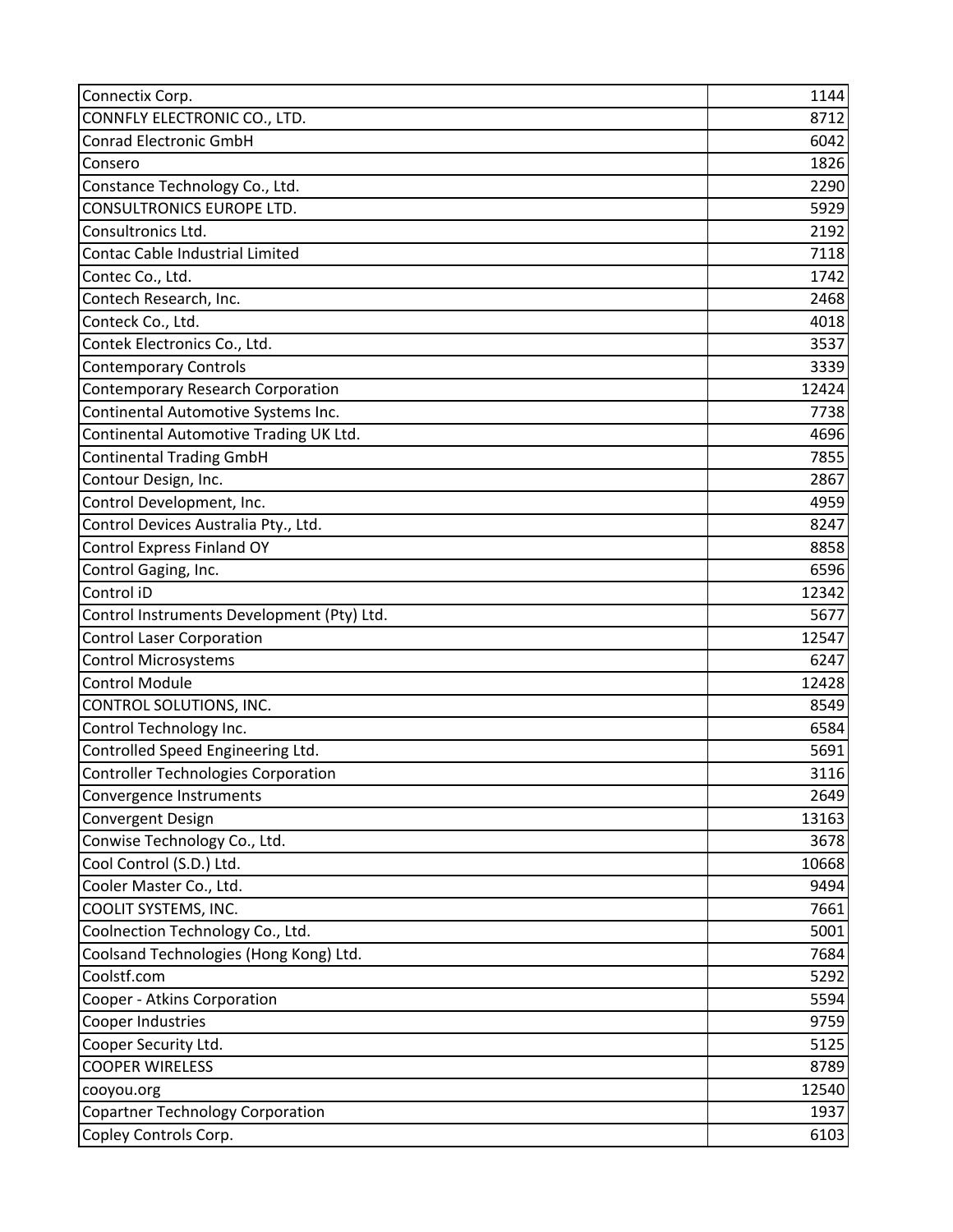| CopyPro, Inc.                                        | 5563  |
|------------------------------------------------------|-------|
| Corbett Life Science                                 | 49336 |
| Core Micro Technology Inc.                           | 7799  |
| Core Technology, Inc.                                | 2671  |
| Core Valley Co., Ltd.                                | 4086  |
| Corega Inc.                                          | 1962  |
| Corega Taiwan, Inc.                                  | 6341  |
| Coregate Inc.                                        | 8753  |
| <b>Corel Corporation</b>                             | 2906  |
| CoreLogic, Inc.                                      | 25452 |
| Corepro Entertainment                                | 3834  |
| Cores Inc.                                           | 4704  |
| CORESMA                                              | 4444  |
| <b>Coretex Corporation</b>                           | 1890  |
| Corevalley Co., Ltd.                                 | 5111  |
| Corigine, Inc.                                       | 11409 |
| <b>Cornerstone Peripherals Technology</b>            | 2171  |
| Cornice, Inc.                                        | 6123  |
| <b>Corning Optical Communications LLC</b>            | 9679  |
| Coronado Electronics, Inc.                           | 10991 |
| CoroWare, Inc.                                       | 11222 |
| Corp. Wakuto System Products                         | 12258 |
| <b>Correlant Communications</b>                      | 3863  |
| Correlator.com                                       | 2229  |
| <b>CORSAIR MEMORY INC.</b>                           | 6940  |
| <b>CORTEX TECHNOLOGY APS</b>                         | 8732  |
| Cortron Inc.                                         | 12969 |
| COSMED S.r.l.                                        | 4625  |
| Cosmic Byte                                          | 13576 |
| Cosmic Circuits Pvt. Ltd.                            | 10069 |
| COSMO CO., LTD.                                      | 9604  |
| COSMO ELECTRONICS CO., LTD.                          | 8602  |
| Cosmo Techs Co., Ltd.                                | 3121  |
| COSMODOG, LTD.                                       | 3799  |
| COSMOS WEB CO., LTD.                                 | 8103  |
| Costar Electronics Inc.                              | 1552  |
| Coulomb Electronics Ltd.                             | 5589  |
| Covadis S.A.                                         | 2434  |
| Covaris, Inc.                                        | 9411  |
| <b>COVIDENCE A/S</b>                                 | 7585  |
| Covidien Energy-based Devices                        | 4708  |
| <b>Covidien Respiratory and Monitoring Solutions</b> | 5051  |
| Cowbell Engineering Co., Ltd.                        | 13363 |
| Cowon Systems, Inc.                                  | 3617  |
| Coyote System                                        | 10627 |
| Cozumo, Inc.                                         | 10966 |
| <b>CP Technologies</b>                               | 5178  |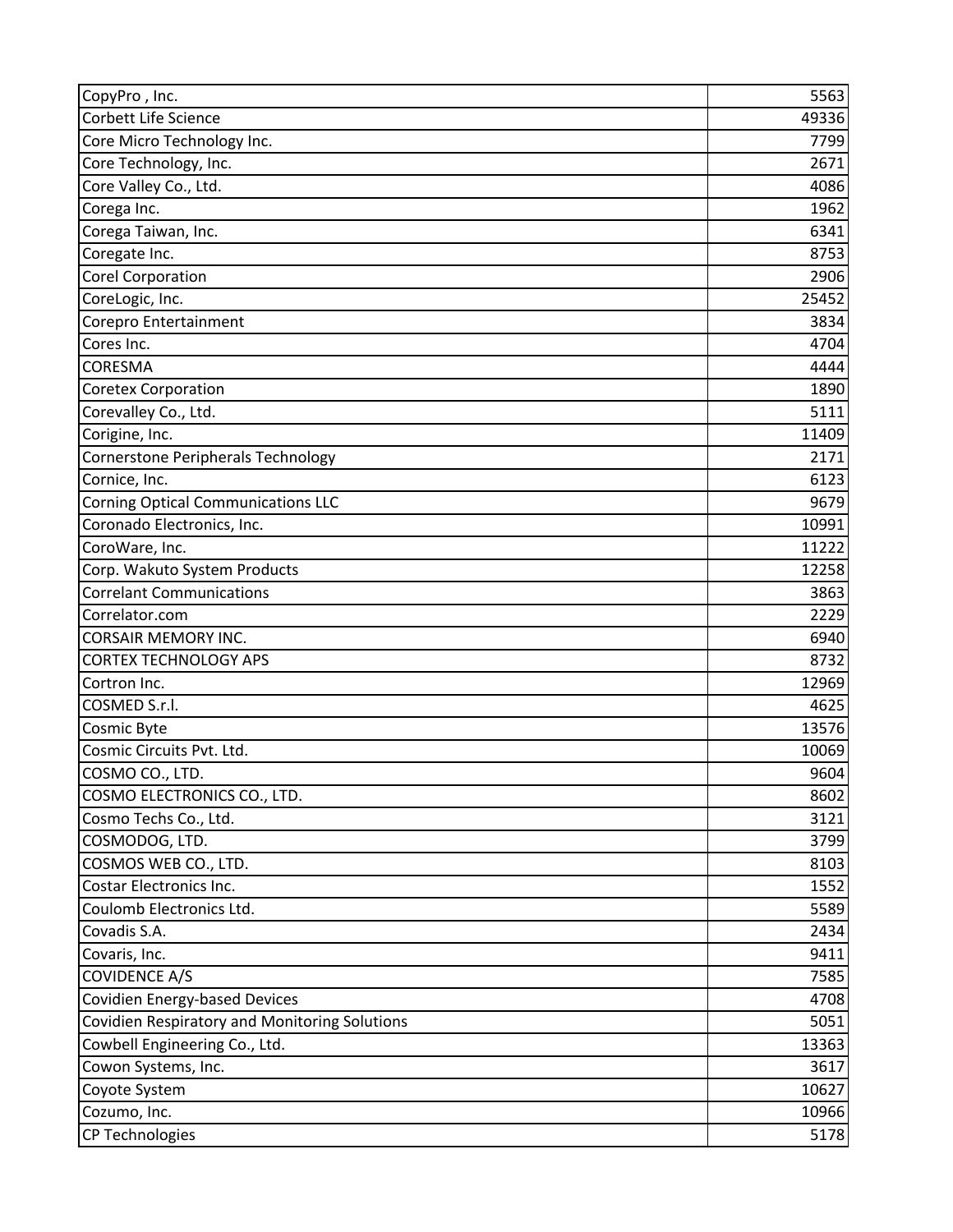| CPI GmbH                                            | 5005  |
|-----------------------------------------------------|-------|
| CPR Tools, Inc.                                     | 7143  |
| Cracol Developments Ltd.                            | 6917  |
| CradlePoint, Inc.                                   | 9085  |
| Cranborne Audio Ltd.                                | 12858 |
| <b>Crave Innovations</b>                            | 9746  |
| CRE Technology Co., Ltd.                            | 4465  |
| Creaform Inc. (Ametek Ultra Precision Technologies) | 11364 |
| <b>CREALOGIX E-Banking AG</b>                       | 9154  |
| CreamWare GmbH                                      | 4359  |
| <b>Creative bits Solutions</b>                      | 11440 |
| <b>Creative Labs</b>                                | 1054  |
| Creative PD Solution Corp.                          | 12795 |
| Creative Product Design Pty., Ltd.                  | 9534  |
| Creatix Polymedia GmbH                              | 5728  |
| CREATOR (CHINA) TECH CO., LTD.                      | 9176  |
| CREATZ Inc.                                         | 9252  |
| Credo Semiconductor, Inc.                           | 12432 |
| Cree, Inc.                                          | 10512 |
| Crenova, Ltd.                                       | 12534 |
| <b>Crescent Heart Software</b>                      | 1322  |
| <b>Crescentec Corporation</b>                       | 2354  |
| Crest Technology Inc.                               | 8675  |
| Cresta Technology Inc.                              | 8109  |
| Crestron Electronics, Inc.                          | 5310  |
| CRESYN CO., LTD.                                    | 7667  |
| Crevis Co., Ltd.                                    | 7890  |
| Crewave Co., Ltd.                                   | 3611  |
| CRI Middleware Co., Ltd.                            | 12958 |
| Cristie Electronics Ltd.                            | 1348  |
| CRITICAL LINK, LLC                                  | 7928  |
| Cross electronics, inc.                             | 2743  |
| Cross Match Technologies, Inc.                      | 2059  |
| CROSS S&T Inc.                                      | 4536  |
| Cross the Road Electronics, LLC                     | 10698 |
| <b>CROSSLINK GmbH</b>                               | 6722  |
| <b>Crossware Associates</b>                         | 4945  |
| <b>Crowcon Detection Instruments Limited</b>        | 9141  |
| CRS ELECTRONIC CO., LTD.                            | 4075  |
| <b>Crucial Technology</b>                           | 1502  |
| CrucialTec Co., Ltd.                                | 9953  |
| CryLaS - Crystal Laser Systems GmbH                 | 11600 |
| Cryos Technologies Inc.                             | 12295 |
| Cryptek Inc.                                        | 5829  |
| Cryptera A/S                                        | 9574  |
| <b>Crypto Control Limited</b>                       | 10706 |
| <b>Cryptocard Corporation</b>                       | 4601  |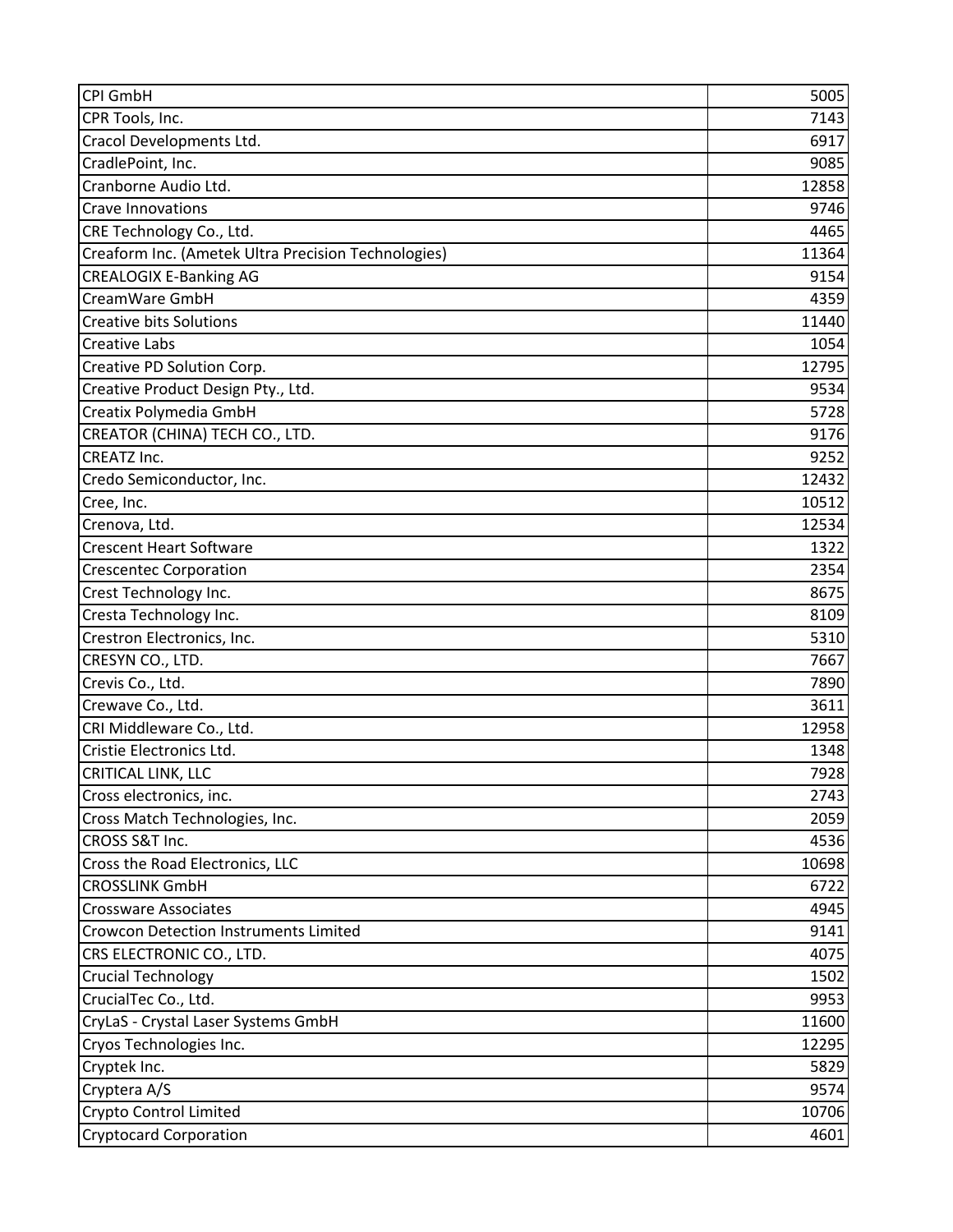| Cryptotronix                                                                | 12294 |
|-----------------------------------------------------------------------------|-------|
| Cryptsoft Pty. Ltd.                                                         | 7422  |
| <b>Crystal Semiconductor</b>                                                | 1135  |
| Crystal Technology, Inc.                                                    | 5831  |
| Crystalfontz America, Inc.                                                  | 8763  |
| C'S GLORY ENTERPRISE CO., LTD.                                              | 3730  |
| c-scape                                                                     | 6540  |
| CSE Co., Ltd.                                                               | 5224  |
| <b>CSEM</b>                                                                 | 2130  |
| CSI Wireless Inc.                                                           | 5643  |
| CSI, Inc.                                                                   | 3423  |
| <b>CSIRO Marine &amp; Atmospheric Research</b>                              | 6402  |
| <b>CSIRO-TIP</b>                                                            | 3839  |
| CSL Wire & Plug (Shen Zhen) Company                                         | 3848  |
| <b>CSM GmbH</b>                                                             | 4171  |
| C-Smartlink Information Technology Co., Ltd.                                | 11604 |
| CSR, Inc.                                                                   | 7582  |
| CSSN, Inc. dba Card Scanning Solutions                                      | 6308  |
| <b>CTC Analytics AG</b>                                                     | 7916  |
| C-THRU MUSIC Ltd.                                                           | 7447  |
| CTI Co., Ltd.                                                               | 3059  |
| <b>CTI Electronics Corporation</b>                                          | 2289  |
| CTI INFORMATION CENTER CO., LTD.                                            | 10091 |
| CTI PRODUCTS, Inc.                                                          | 8286  |
| <b>CTK Corporation</b>                                                      | 5293  |
| CTL Inc.                                                                    | 2862  |
| CTO S.p.A.                                                                  | 4678  |
| <b>CTS ELECTRONICS</b>                                                      | 4406  |
| <b>Cubic Defence NZ Limited</b>                                             | 7115  |
| <b>Cue Network Corporation</b>                                              | 1849  |
| CUI Inc.                                                                    | 12403 |
| Culti Co., Ltd.                                                             | 10250 |
| <b>Cummins Engine Company</b>                                               | 2814  |
| Cumtenn Intelligent Information Science and Technology (Zhejiang) Co., Ltd. | 13064 |
| <b>CUPRIS Ltd.</b>                                                          | 12876 |
| Curitel Communications, Inc.                                                | 4204  |
| Current Designs, Inc.                                                       | 6171  |
| <b>Current Electronics Inc.</b>                                             | 6951  |
| Current Stone Co., Ltd.                                                     | 4012  |
| Current Works, Inc.                                                         | 2185  |
| Cursor Controls Ltd.                                                        | 1922  |
| <b>Curtis Computer Products</b>                                             | 1179  |
| Curtis Instruments, Inc.                                                    | 8097  |
| Custom Computer Services, Inc.                                              | 9221  |
| <b>Custom Engineering SPA</b>                                               | 3540  |
| Cute Mobile Corp.                                                           | 5654  |
| cv cryptovision GmbH                                                        | 12779 |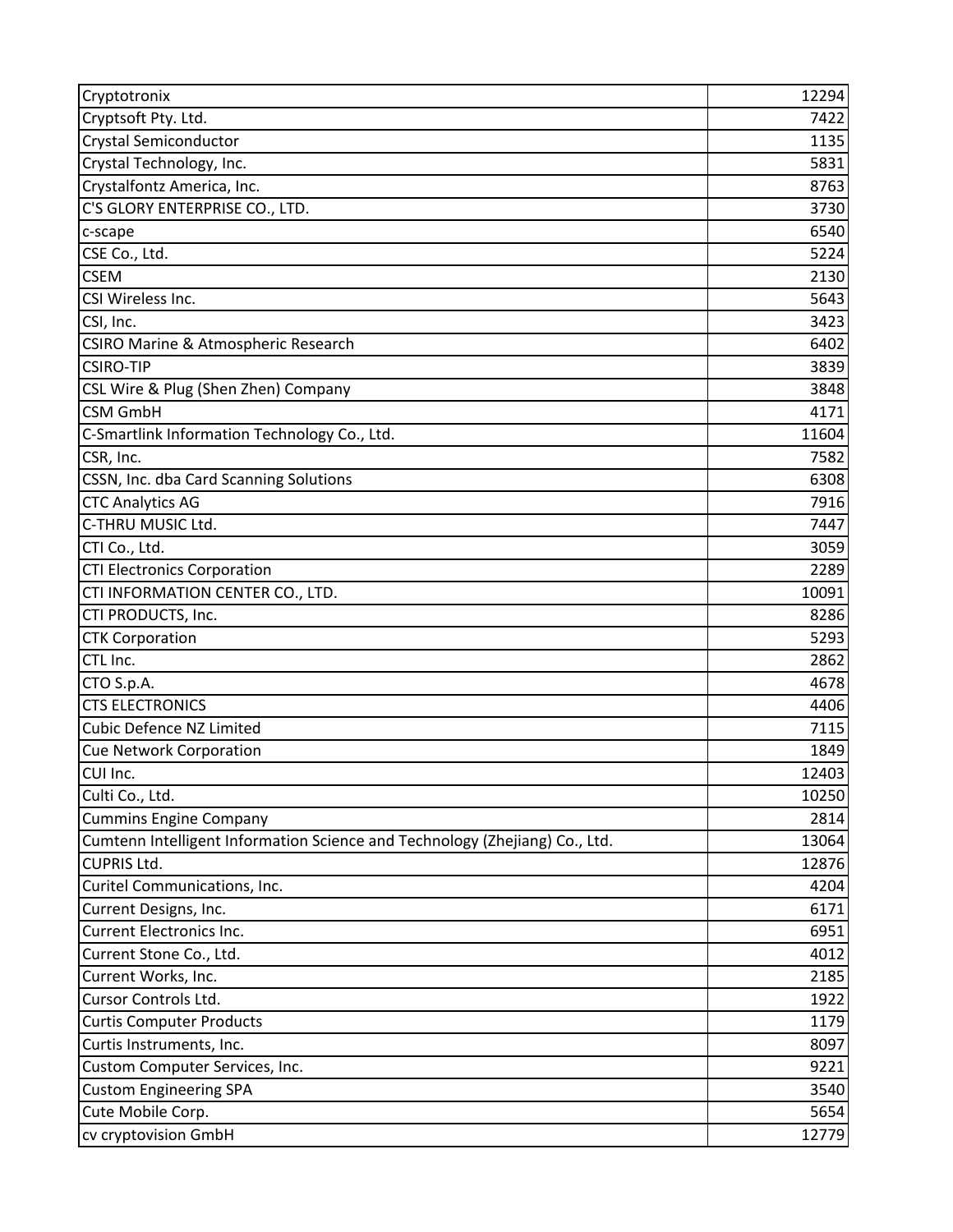| CVC Networks Co., Ltd.                           | 2983  |
|--------------------------------------------------|-------|
| <b>CviLux Corporation</b>                        | 3991  |
| Cvitek Co. Ltd.                                  | 13126 |
| <b>CVRx</b>                                      | 9508  |
| <b>CWAV</b>                                      | 2217  |
| CY&S Industrial Co., Ltd.                        | 1833  |
| Cyan Technology Ltd.                             | 6981  |
| Cyanogen Inc.                                    | 11108 |
| <b>CYBELEC SA</b>                                | 8827  |
| <b>Cyber Acoustics</b>                           | 13201 |
| Cyber Innovate, Inc.                             | 2251  |
| Cyber Medical Imaging, Inc, d.b.a. XDR Radiology | 13328 |
| Cyber Power Systems, Inc.                        | 1892  |
| <b>Cyber Solid Laboratory</b>                    | 4149  |
| Cyber Sport Pty., Ltd.                           | 8012  |
| <b>CYBERBANK CORP.</b>                           | 3992  |
| Cyberboard A/S                                   | 3095  |
| Cyberdata Corp.                                  | 2003  |
| Cyberith GmbH                                    | 11174 |
| CyberPak Co.                                     | 6090  |
| cyberPIXIE, Inc.                                 | 3097  |
| CYBER-RAIN, INC.                                 | 8054  |
| <b>CYBERSCAN TECH. INC.</b>                      | 4418  |
| Cybershoes                                       | 12756 |
| CyberTAN Technology Inc.                         | 4763  |
| Cybertech bv                                     | 4438  |
| Cyberware                                        | 2598  |
| <b>Cybex Computer Products Corporation</b>       | 2571  |
| Cybiko Inc.                                      | 2918  |
| <b>Cyclone Industries Limited</b>                | 9573  |
| CYD Electronics (Shenzhen) Co., Ltd.             | 11691 |
| Cydle Corp.                                      | 9155  |
| Cygnetron, Inc.                                  | 6864  |
| Cygnion Corp.                                    | 1090  |
| Cylink                                           | 3203  |
| Cylite Pty Ltd                                   | 12172 |
| <b>CYNOVE</b>                                    | 6107  |
| CyOne Security AG                                | 13271 |
| Cypher Labs LLC                                  | 10104 |
| Cypherix (Pty) Ltd.                              | 5070  |
| <b>Cyplex Corporation</b>                        | 10428 |
| <b>Cypress Control</b>                           | 12380 |
| <b>Cypress Semiconductor</b>                     | 1204  |
| <b>Cypress Semiconductor GmbH</b>                | 6762  |
| Cypress Technology Co., Ltd.                     | 9034  |
| <b>Cyrix Corporation</b>                         | 1587  |
| Cyrus Audio LTD                                  | 12616 |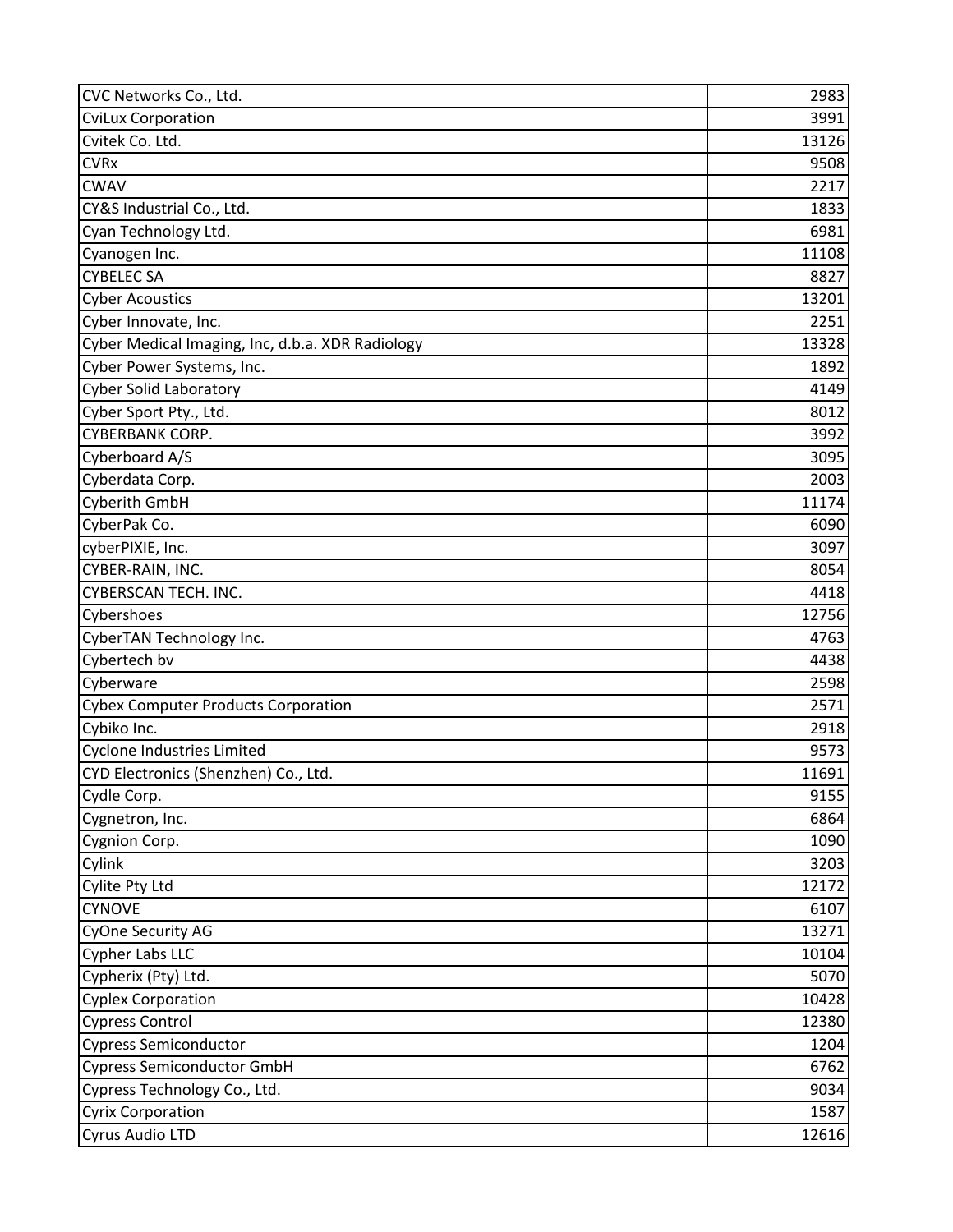| <b>Cytec Corporation</b>               | 1668  |
|----------------------------------------|-------|
| Cytechinfo Inc.                        | 1518  |
| Cytek Biosciences, Inc.                | 11717 |
| Cytiva Sweden AB                       | 18697 |
| Cyto Pulse Sciences, Inc               | 6366  |
| cytonome                               | 10761 |
| Cyverse Corp.                          | 3308  |
| <b>CyWee Group Limited</b>             | 10335 |
| CZ.NIC, z.s.p.o.                       | 12450 |
| D & M Holdings, Inc.                   | 5454  |
| D. O. Tel Co., Ltd.                    | 6605  |
| D.P. Industries B.V.                   | 13262 |
| D+H Mechatronic AG                     | 8792  |
| <b>DA FACT</b>                         | 9218  |
| Dabi Atlante                           | 9946  |
| Daco Scientific Limited                | 7418  |
| <b>DACTRON INC.</b>                    | 2960  |
| Dacuda AG                              | 10063 |
| D'Addario & Company, Inc.              | 13376 |
| <b>DA-DESIGN OY</b>                    | 7372  |
| DADT Holdings, LLC                     | 9426  |
| DAE-A Mediatech Co., Ltd.              | 5207  |
| Daesung Eltec., Ltd                    | 11292 |
| DAEWOO ELECTRONIC COMPONENTS CO., LTD. | 6832  |
| Daewoo Electronics Co Ltd              | 1745  |
| Daewoo Electronics Co., Ltd.           | 1264  |
| DAEWOO ELECTRONICS CORPORATION         | 7652  |
| Daewoo Teletech Co., Ltd.              | 1194  |
| Dah Kun Co., Ltd.                      | 3381  |
| DaHeng Connections Co., Ltd.           | 12839 |
| DAI NIPPON PRINTING CO., LTD.          | 5202  |
| Daiichi Co., Ltd.                      | 8417  |
| Dai-ichi Dentsu Ltd.                   | 11430 |
| Daiichi Electronics                    | 9498  |
| DAIICHI PARTS (HK) CO., LTD.           | 8206  |
| Daikin Denshi Kogyo Co., Ltd.          | 6749  |
| DailyCare BioMedical Inc.              | 8805  |
| Daimler AG                             | 9697  |
| <b>DAINIPPON SCREEN</b>                | 3371  |
| Daisen Electronic Industrial Co., Ltd. | 3631  |
| Daisy Technology                       | 3579  |
| Daiwoo Electronics Co., LTD            | 11612 |
| Dajac, Inc.                            | 7635  |
| Daktronics Inc.                        | 5564  |
| Dalian Bon Auto Electronic Co., Ltd.   | 12606 |
| Dalian Zonewin Electronics Co., Ltd.   | 10844 |
| DALLAB (M) SDN BHD (587734-A)          | 5458  |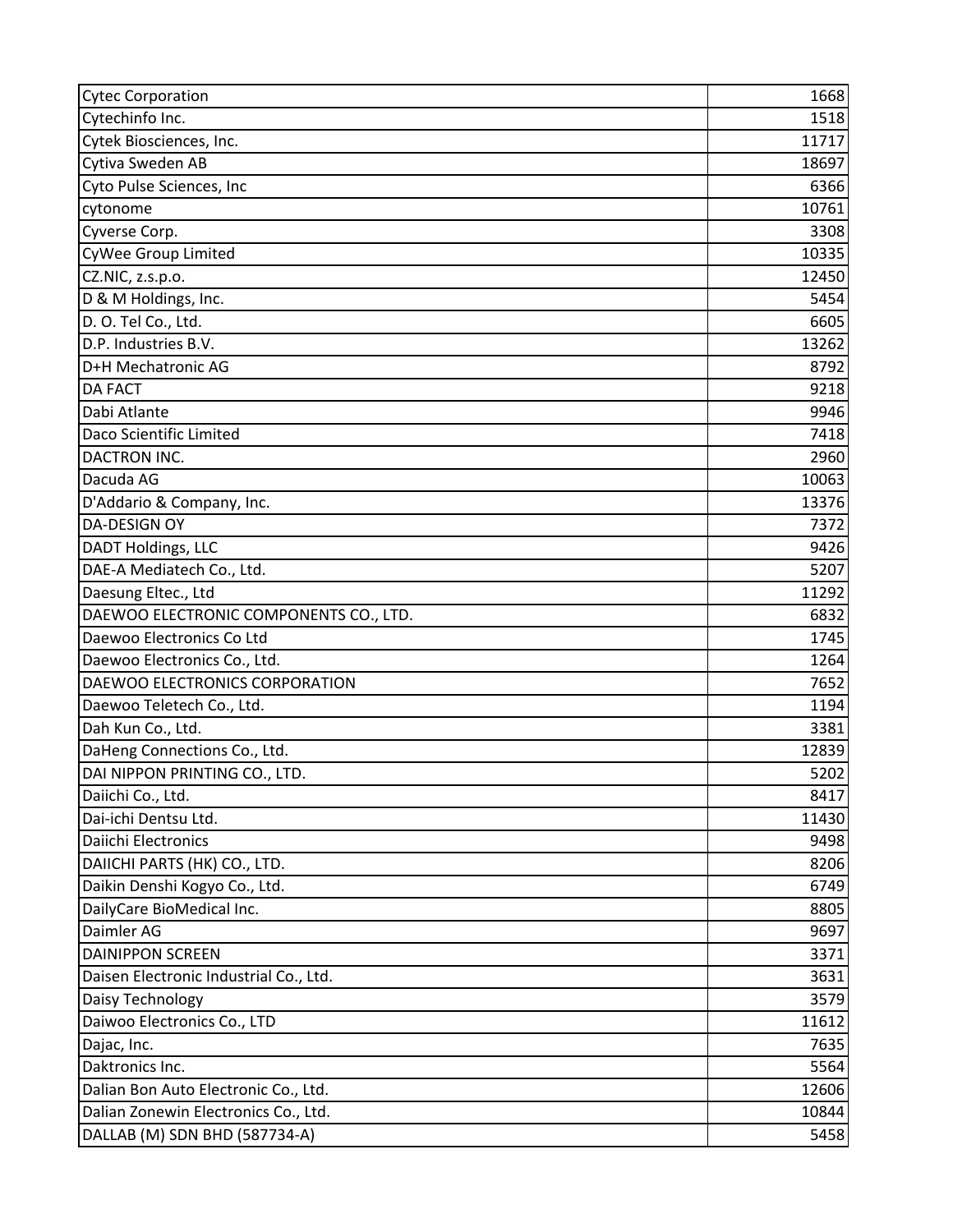| DALLANTBANK, INC.                         | 4548  |
|-------------------------------------------|-------|
| <b>Dallas Semiconductor</b>               | 1274  |
| Dallmeier electronic GmbH                 | 4811  |
| Damage Control Engineering                | 12386 |
| Damalini AB                               | 8235  |
| Damm Cellular Systems A/S                 | 12775 |
| Damotech Inc.                             | 3071  |
| Danaher Sensors and Controls              | 6597  |
| Danam Communications Inc.                 | 3602  |
| Danatronics, Corp.                        | 9082  |
| Dane-Elec Corp. USA                       | 6512  |
| Danelec Marine A/S                        | 11705 |
| Danfoss A/S                               | 7750  |
| Danfoss Drives A/S                        | 4941  |
| Danfoss Turbocor Compressors Inc.         | 10179 |
| Danger Research                           | 3488  |
| Dangi Internet Electronics S.L.           | 11983 |
| DANI Instruments S.p.A.                   | 6995  |
| Daniels Electronics Ltd.                  | 6450  |
| Dansk Automat Expert A/S                  | 6221  |
| Dantec Dynamics A/S                       | 8744  |
| Danville Signal Processing, Inc.          | 10067 |
| DAP Technologies Ltd.                     | 8194  |
| DAQ SYSTEM Co., Ltd.                      | 9978  |
| DAQ Systems                               | 5036  |
| <b>DAQRI LLC</b>                          | 12137 |
| Darfon Electronics Corp.                  | 3426  |
| DARIM VISION CO.                          | 7499  |
| <b>Darkglass Electronics</b>              | 12198 |
| DarklingX, LLC                            | 9812  |
| Darlitech International Co., Ltd.         | 6472  |
| Dartcom                                   | 2958  |
| Daruma Telecomunicacoes e Informatica S/A | 9144  |
| DAS Companies, Inc.                       | 12072 |
| Das Keyboard - Metadot                    | 9456  |
| DASAN Networks, Inc.                      | 5709  |
| DASANELECTRON CO., LTD                    | 11937 |
| <b>DASCOM</b>                             | 10343 |
| Dascom Europe GmbH                        | 8401  |
| Dash Navigation, Inc.                     | 7384  |
| Dashine Electronics Co, Ltd               | 11820 |
| DashLogic Inc.                            | 10222 |
| DAT H.K. LIMITED                          | 6754  |
| Data Broadcasting Corp.                   | 1002  |
| Data Conversion Systems Ltd.              | 7820  |
| Data Device Corporation                   | 19932 |
| DATA DISPLAY AG                           | 5937  |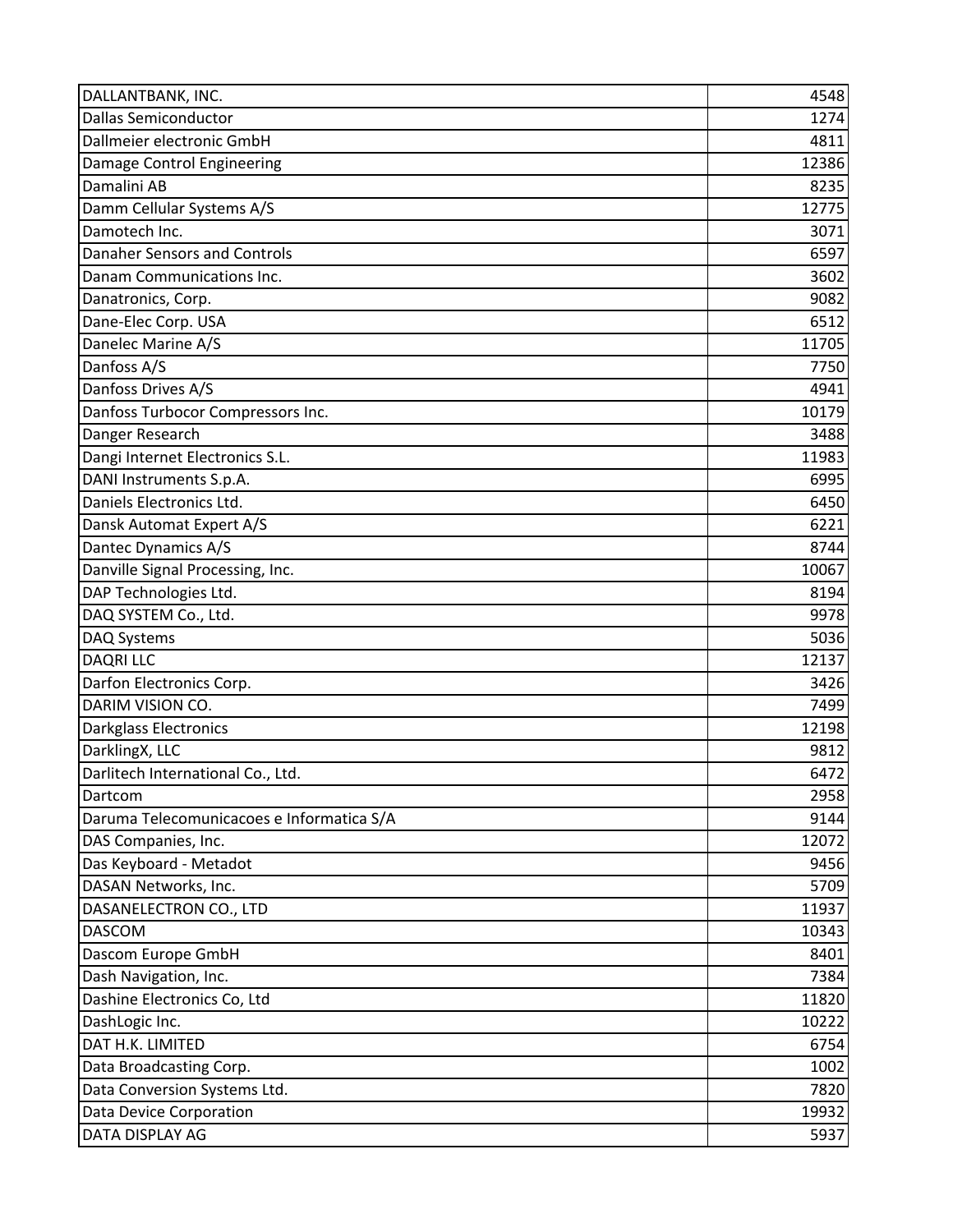| Data Drive Thru, Inc.                  | 6820  |
|----------------------------------------|-------|
| Data East Corporation                  | 4274  |
| Data Electronics (Aust) Pty, Ltd.      | 1855  |
| Data Encryption Systems Ltd            | 2778  |
| Data Link Co., Ltd.                    | 4373  |
| Data Locker Inc.                       | 8970  |
| <b>DATA MODUL</b>                      | 7374  |
| Data Ray Corp.                         | 3663  |
| Data Ray Inc.                          | 5682  |
| Data System Co., Ltd.                  | 2609  |
| DATA SYSTEM TECHNOLOGY CO., LTD.       | 3749  |
| Data Transfer & Communications Ltd.    | 9030  |
| Data Transit                           | 2086  |
| Data Translation, Inc.                 | 2151  |
| Data Transmission Network Corp.        | 2471  |
| Datacard Group                         | 2599  |
| Datadesk Technologies Inc.             | 2569  |
| Datafab Systems Inc.                   | 1988  |
| DATAFIELD INDIA PVT.LTD.               | 7616  |
| Datafield Industries (HK) Ltd          | 11787 |
| Dataflex Design Communications Limited | 3941  |
| <b>Datakey Electronics</b>             | 6494  |
| Datalaster                             | 4229  |
| Datalink Electronics Ltd.              | 10003 |
| Datalogic Mobile Inc.                  | 7618  |
| Datalogic S.p.A.                       | 2060  |
| Datalogic srl                          | 1529  |
| <b>Datalux Corporation</b>             | 5241  |
| <b>Datamax Corporation</b>             | 2827  |
| <b>DATAPAQ</b>                         | 4648  |
| <b>DATAPATH LTD</b>                    | 11382 |
| Dataplus Supplies, Inc.                | 4038  |
| Dataq Instruments, Inc.                | 1667  |
| <b>Dataring Systems</b>                | 4447  |
| <b>DATASOFT Systems GmbH</b>           | 4250  |
| <b>Datastor Technology</b>             | 1773  |
| Datastor Technology Co., Ltd.          | 4972  |
| DATATEC CO., LTD.                      | 7355  |
| <b>DATATON AB</b>                      | 9685  |
| Datatronics Technology, Inc            | 5923  |
| Datel Electronics Ltd.                 | 7194  |
| Datelink Technology Co., Ltd.          | 3549  |
| DATEQ BV                               | 8945  |
| <b>DATNET KFT</b>                      | 7597  |
| <b>DATONG PLC</b>                      | 9455  |
| Datron World Communications, Inc.      | 8780  |
| Dave Smith Instruments                 | 8395  |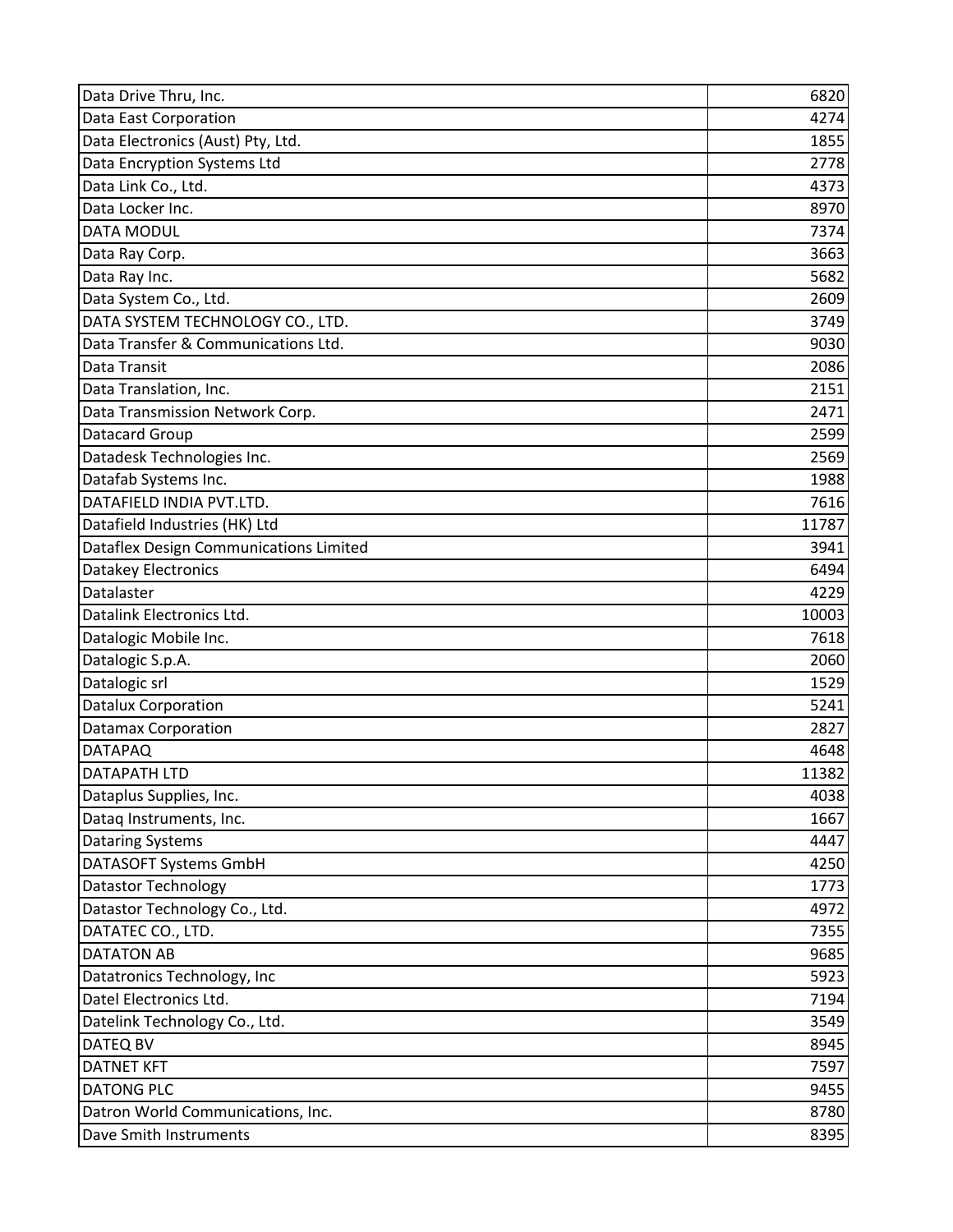| Davicom Semiconductor, Inc.      | 2630  |
|----------------------------------|-------|
| David Electronics Company, Ltd.  | 2015  |
| Davis AS                         | 1524  |
| Davis Instruments                | 7047  |
| Daylight Solutions, Inc.         | 8102  |
| Daytone Electronics Co., Ltd.    | 12936 |
| Dazzle Multimedia                | 2000  |
| D-Box Technologies               | 5577  |
| DCG Systems, Inc.                | 9350  |
| DCOM Enterprise Co., Ltd.        | 2386  |
| DCP Microdevelopments Limited    | 8877  |
| D'Crypt Pte Ltd.                 | 4626  |
| DDL CO., LTD.                    | 7171  |
| ddm hopt + schuler GmbH & Co. KG | 7990  |
| DDS, Inc.                        | 4186  |
| <b>DDTIC Corporation Ltd.</b>    | 6681  |
| <b>DDUSB Technology</b>          | 9435  |
| De La Rue Systems Automatizacao  | 4667  |
| <b>DECATHLON SA</b>              | 10302 |
| Decicon Incorporated             | 1387  |
| <b>DECIMATOR DESIGN PTY LTD.</b> | 8543  |
| Decto, Inc.                      | 11317 |
| Deep Sea Electronics Plc         | 7056  |
| Deep Vision Inc.                 | 12685 |
| DeepSpar                         | 11026 |
| DeFelsko Corporation             | 5581  |
| Defense Distributed              | 13173 |
| Defibtech, LLC                   | 6911  |
| Definium Technologies Pty Ltd    | 12205 |
| <b>DEICY CORPORATION</b>         | 2763  |
| DEIF A/S                         | 8703  |
| deister electronic GmbH          | 7438  |
| Dekart s.r.l.                    | 6686  |
| Dekati Ltd.                      | 12761 |
| DEKTEC Digital Video B.V.        | 4759  |
| DeLaval International AB         | 11516 |
| <b>Delcom Engineering</b>        | 4037  |
| <b>DELCOP LLC</b>                | 7292  |
| Delfin Technologies Ltd.         | 5661  |
| Delkin Devices, Inc.             | 4189  |
| Dell Inc.                        | 16700 |
| DeLorme Publishing Inc.          | 4451  |
| Delphi Corporation               | 3654  |
| Delphin Technology AG            | 8155  |
| Delsy Electronic Components AG   | 3560  |
| DelSys Inc.                      | 9394  |
| Delta Computer Systems, Inc.     | 10151 |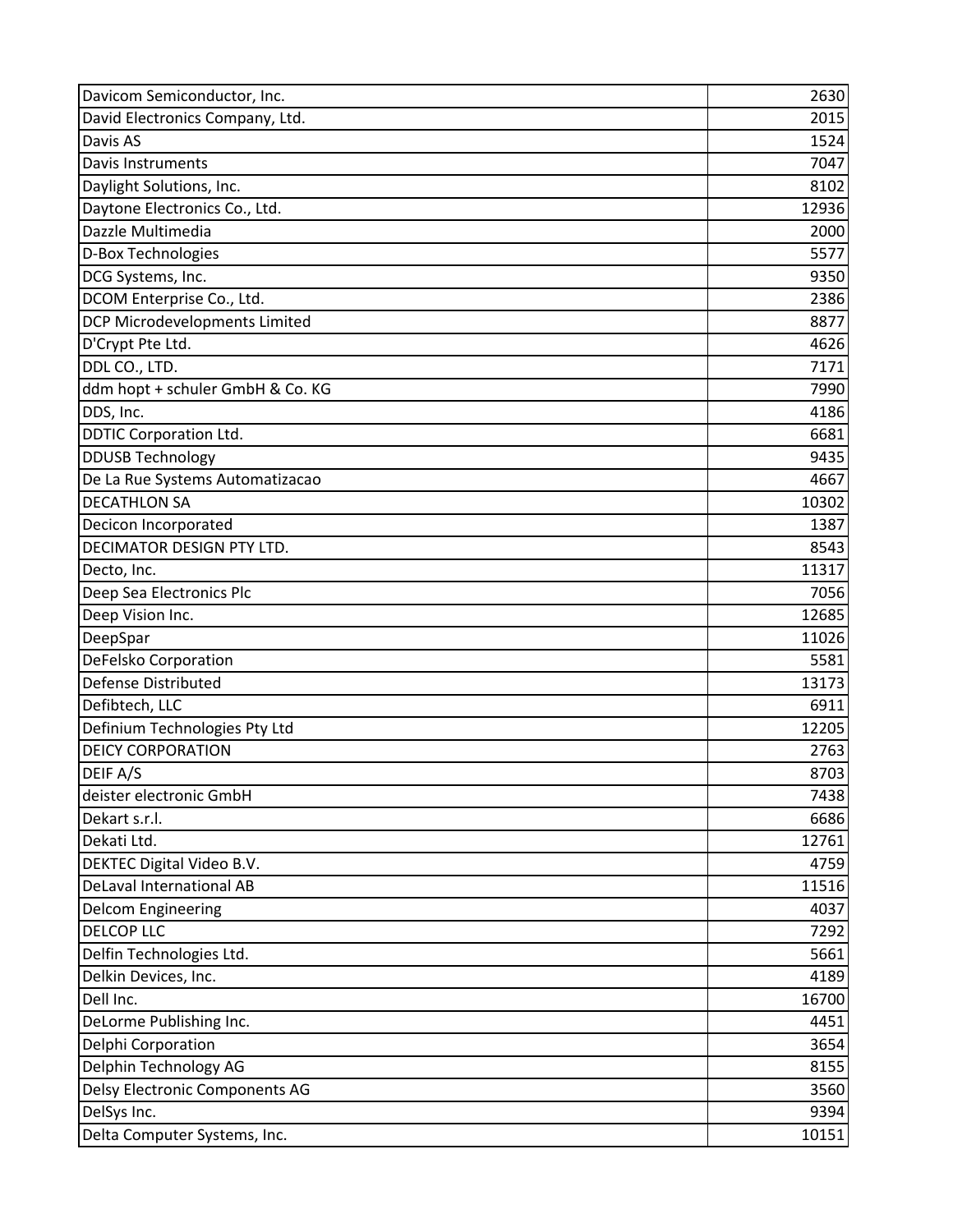| <b>Delta Controls</b>                       | 10638 |
|---------------------------------------------|-------|
| Delta Dansk Elektronik, Lys & Akustik       | 10869 |
| <b>DELTA DORE</b>                           | 8101  |
| Delta Electronics Inc.                      | 1501  |
| Delta Industrie Service                     | 6013  |
| Delta Innovation Technology Co., Ltd.       | 12750 |
| Delta Tau Data Systems, Inc.                | 2722  |
| Deltatee Enterprises Ltd.                   | 9106  |
| <b>Deltronic Labs</b>                       | 9217  |
| Deltronics                                  | 5020  |
| Delux Technology Co., Ltd.                  | 9055  |
| Denali Software, Inc.                       | 5174  |
| Denchi Power Ltd.                           | 11088 |
| Dengen Automation Co., Ltd.                 | 6060  |
| Dengineer Co., Ltd.                         | 34931 |
| DEN-ON INSTRUMENTS CO., LTD                 | 13419 |
| Denron Inc.                                 | 1408  |
| Dension Audio Systems Ltd.                  | 4619  |
| <b>Densitron Technologies PLC</b>           | 4116  |
| <b>Denso Corporation</b>                    | 1901  |
| Denso Ten Limited                           | 6617  |
| Dent Instruments, Inc.                      | 6267  |
| Dental Imaging Technology Corporation       | 11640 |
| Dental Wings Inc.                           | 9140  |
| DENTALL Co., Ltd.                           | 12316 |
| Denter System Co., Ltd.                     | 1681  |
| Dentium                                     | 12720 |
| Dentrix Dental Systems, Inc.                | 5328  |
| Dentsply Int'l - Gendex Dental Division     | 3558  |
| Denver Instrument Company                   | 3904  |
| Deodeo Corporation                          | 3583  |
| <b>Department of Defense</b>                | 5626  |
| Depo Electronics Limited                    | 11830 |
| Deptrum HK Limited                          | 12881 |
| DePuy Synthes                               | 12888 |
| Der An Electric Wire & Cable Co. Ltd.       | 3128  |
| <b>Derelek</b>                              | 3498  |
| <b>DERMALOG Identification Systems GmbH</b> | 8122  |
| Desan Wire Co., Ltd.                        | 6865  |
| <b>Deschutes Corporation</b>                | 2063  |
| Descuentos y Electronicos AVA               | 7325  |
| Design Of Systems On Silicon, S.A. (DS2)    | 3819  |
| Design Pool Limited                         | 11549 |
| DesignTech International, Inc.              | 2961  |
| <b>DESKO GmbH</b>                           | 6850  |
| DESMA Co., Ltd.                             | 5261  |
| <b>DESTURA S.R.L.</b>                       | 7429  |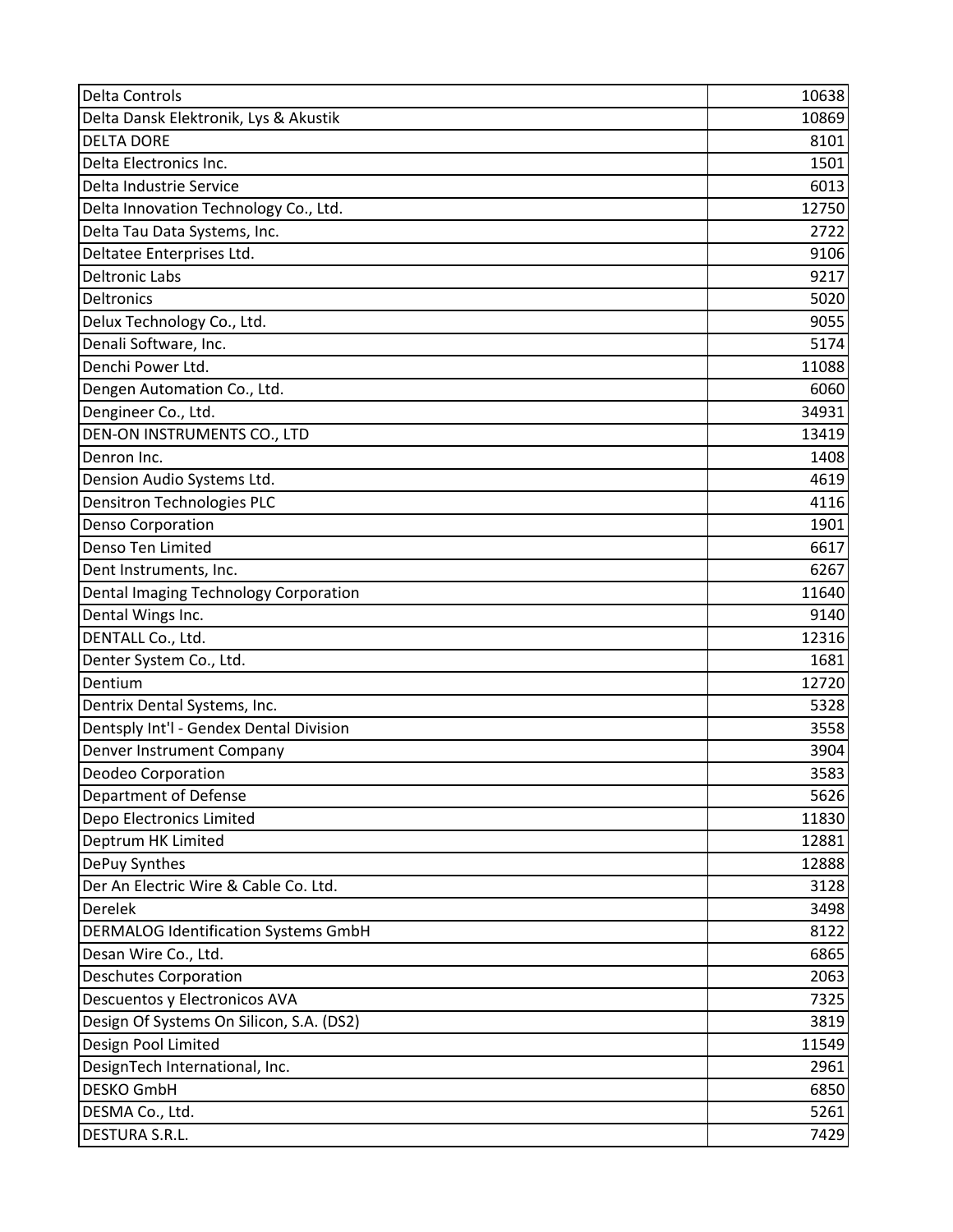| DETAS TECHNOLOGY LTD.                            | 8232  |
|--------------------------------------------------|-------|
| detectomat GmbH                                  | 8195  |
| <b>DeTeWe</b>                                    | 2156  |
| <b>Detto Corporation</b>                         | 3192  |
| Deutsche Montan Technologie GmbH                 | 4697  |
| DeVaSys                                          | 2751  |
| Dev-Audio Pty. Ltd. (Dev-Audio)                  | 8722  |
| Develco Elektronik                               | 2724  |
| Develer S.r.l.                                   | 9430  |
| DevGuru                                          | 7426  |
| DEVI A/S                                         | 6972  |
| <b>DEVIALET SAS</b>                              | 10452 |
| <b>Device Drivers Limited</b>                    | 4996  |
| <b>DEVICE FUNCTIONS</b>                          | 8077  |
| Device-Alab                                      | 12101 |
| DeVilbiss Healthcare LLC                         | 10338 |
| Devlin Electronics Ltd.                          | 5950  |
| devolo AG                                        | 4153  |
| DEWESOFT d.o.o.                                  | 7405  |
| Dexatek Technology Ltd.                          | 7449  |
| DexCom                                           | 8867  |
| <b>Dexin Corporation</b>                         | 4815  |
| Dexin Corporation, Ltd.                          | 1522  |
| Dexter Research Center, Inc.                     | 10356 |
| Dexxon Groupe                                    | 6557  |
| Dezhou HongJu Communication Technology Co., Ltd. | 5694  |
| <b>DFI</b>                                       | 3955  |
| DFI Inc.                                         | 1104  |
| DFU Technology Ltd.                              | 10888 |
| DGStation Co., Ltd.                              | 4761  |
| DGT Sp. z o.o.                                   | 7095  |
| <b>DH</b> electronics GmbH                       | 2326  |
| DHEF INC.                                        | 8591  |
| Diablo Technologies Inc.                         | 7861  |
| DiabloSport, Inc.                                | 7840  |
| Diagnosis S.A.                                   | 12441 |
| Diagnostic Instruments, Inc.                     | 6514  |
| Diagnostic Systems Associates Inc.               | 9623  |
| Dialog Semiconductor (UK) Ltd                    | 11727 |
| <b>Dialog Semiconductor GmbH</b>                 | 5558  |
| Dialog4 System Engineering Gmbh.                 | 2258  |
| <b>Dialogic Corp</b>                             | 1461  |
| <b>Dialogic Corporation</b>                      | 1821  |
| Diasonic Technology Co., Ltd.                    | 3499  |
| <b>DIATECNIC</b>                                 | 2562  |
| <b>Diatrend Corporation</b>                      | 2653  |
| <b>DIBCOM</b>                                    | 4280  |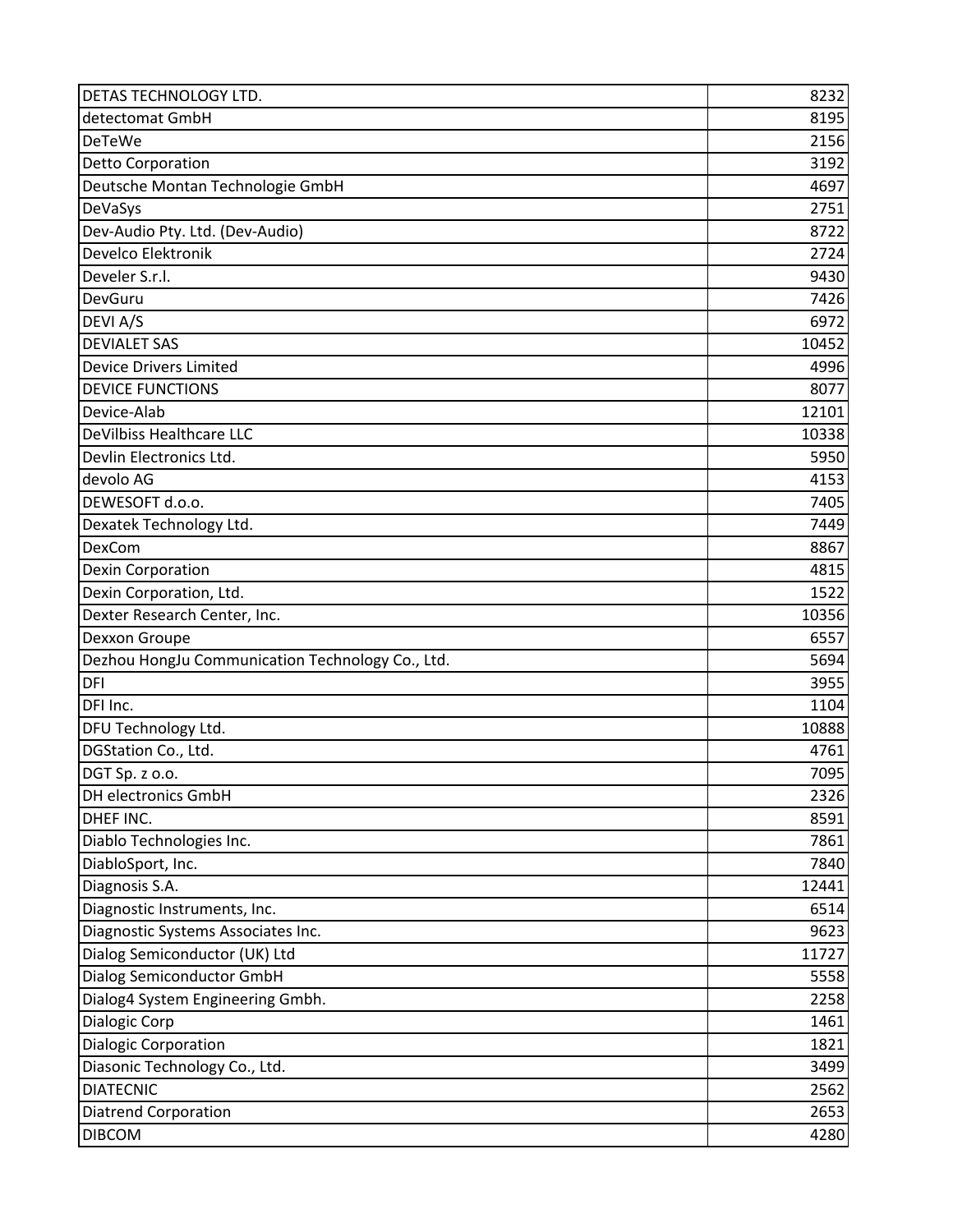| DICE ELECTRONICS, LLC                            | 8279  |
|--------------------------------------------------|-------|
| DICESVA S.L.                                     | 4437  |
| <b>DICKSON Company</b>                           | 4786  |
| DICOM, spol. s r.o.                              | 7541  |
| DiCon Fiberoptics, Inc.                          | 9410  |
| DictaNet Software AG                             | 6992  |
| Dictaphone Corp.                                 | 1364  |
| Diebold Financial Equipment Co., Ltd.            | 10672 |
| Diebold Nixdorf                                  | 12156 |
| Diebold, Inc.                                    | 1012  |
| Digalog Systems Inc.                             | 13524 |
| Digby's Bitpile, Inc. D.B.A. D Bit               | 4942  |
| Digen Co., Ltd.                                  | 11159 |
| DIGENT CO., Ltd.                                 | 5104  |
| Digi International                               | 1232  |
| Digi International Inc.                          | 1477  |
| Digianswer A/S                                   | 2301  |
| DIGIBIO TECHNOLOGY CORP.                         | 6178  |
| Digibras Industria do Brasil S.A                 | 9339  |
| <b>DIGICO UK Limited</b>                         | 9856  |
| Digicom Spa                                      | 1953  |
| DIGIDENT LTD.                                    | 2648  |
| <b>DIGIDESIGN</b>                                | 3514  |
| DIGIFRIENDS CO., LTD.                            | 6307  |
| <b>DIGIGRAM</b>                                  | 2476  |
| Digilent Inc.                                    | 5187  |
| DigiLife Technology Inc.                         | 3497  |
| Diginfo Technology Corporation                   | 5862  |
| Digisafe Pte. Ltd.                               | 5021  |
| <b>DIGIT MOBILE INC.</b>                         | 9190  |
| Digital 14 Oy                                    | 13594 |
| Digital Act Inc.                                 | 10148 |
| Digital Ally Inc.                                | 7944  |
| Digital Art System                               | 6244  |
| Digital Arts, Inc.                               | 38550 |
| <b>Digital Audio Corporation</b>                 | 3101  |
| Digital Audio Labs, Inc.                         | 3240  |
| Digital Authentication Technologies, Inc.        | 6167  |
| Digital Business Process (dba: The Neat Company) | 8004  |
| Digital Check Corp                               | 8796  |
| DIGITAL CHINA NETWORKS (BEIJING) LIMITED         | 7889  |
| Digital Control Incorporated                     | 13432 |
| Digital Cube                                     | 5812  |
| Digital Depth, Inc                               | 12241 |
| <b>Digital Design Corporation</b>                | 11332 |
| digital design GmbH                              | 6879  |
| <b>DIGITAL DEVICES UG</b>                        | 9134  |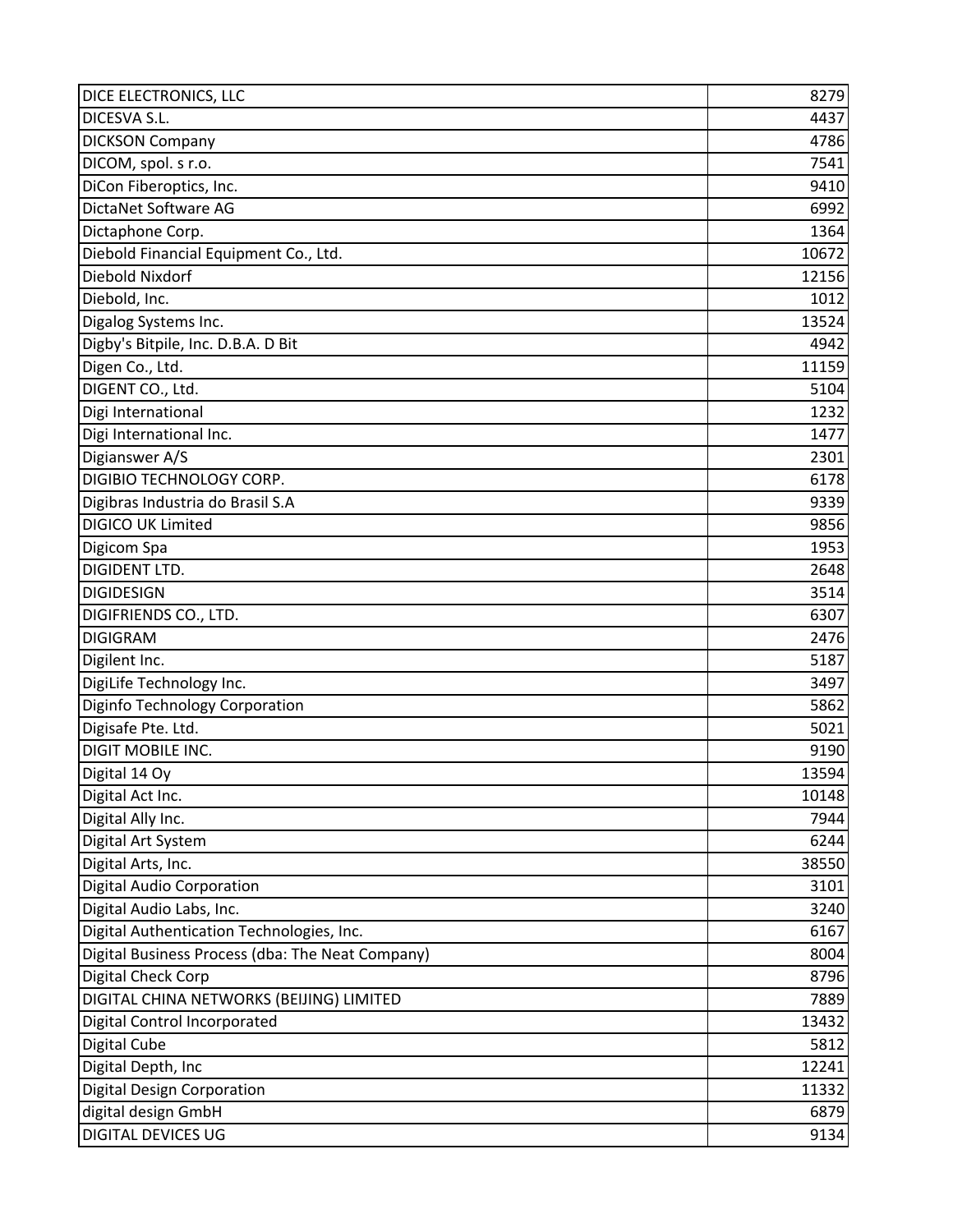| Digital Divide Systems Ltd.                            | 11959 |
|--------------------------------------------------------|-------|
| Digital Dream Co. Europe Ltd.                          | 4483  |
| Digital Drilling Data Systems, LLC                     | 9702  |
| Digital Equipment Corp.                                | 1184  |
| Digital Foci, Inc.                                     | 9541  |
| <b>Digital Force Technologies</b>                      | 7366  |
| <b>Digital Home Corporation</b>                        | 1285  |
| <b>DIGITAL IMAGING SYSTEMS GmbH</b>                    | 7204  |
| <b>Digital Imaging Technology</b>                      | 8535  |
| Digital Info Technology Pte. Ltd.                      | 6593  |
| Digital Information Technologies Corporation           | 8105  |
| Digital Information Technology Studies (Shenzhen) Ltd. | 9442  |
| Digital Ink, Inc.                                      | 2822  |
| <b>Digital Innovations</b>                             | 4123  |
| <b>Digital Lumens</b>                                  | 9004  |
| Digital Matter Pty Ltd.                                | 9357  |
| Digital Peripheral Solutions Inc.                      | 6149  |
| Digital Rapids Corp.                                   | 8547  |
| Digital Silo Pty Ltd (OctoWallet)                      | 12545 |
| <b>Digital Stream Corporation</b>                      | 1870  |
| Digital STREAM Technology, Inc.                        | 3822  |
| Digital Surgery Systems, Inc.                          | 12826 |
| <b>Digital Systems Associates</b>                      | 1212  |
| Digital-3, LLC.                                        | 2203  |
| DigiTalks INC.                                         | 10257 |
| DigitalPersona, Inc.                                   | 1466  |
| digitalway co., ltd.                                   | 2735  |
| digital-X, Inc.                                        | 1299  |
| DigiTech                                               | 2517  |
| DigiTech Systems Co., Ltd.                             | 5660  |
| Digitek Spa                                            | 5264  |
| Digi-Tek, Inc.                                         | 2043  |
| Digitel Co. LTD                                        | 2441  |
| DIGITFAB INTERNATIONAL CO., LTD.                       | 4825  |
| Digitron Instrumentation Ltd.                          | 8511  |
| <b>DIGITTRADE GmbH</b>                                 | 10279 |
| <b>DILANO GmbH</b>                                     | 6665  |
| <b>Dimension Engineering LLC</b>                       | 9867  |
| Dimentor                                               | 4083  |
| DiMoto                                                 | 7761  |
| Dinging Technology Co., Ltd.                           | 4284  |
| Dingo Incorporated                                     | 5235  |
| Diodes Incorporated                                    | 4989  |
| DioGraphy Inc.                                         | 2194  |
| <b>DIONEX CORPORATION</b>                              | 3945  |
| Dionex Softron GmbH                                    | 2452  |
| Diostech Co., Ltd.                                     | 7455  |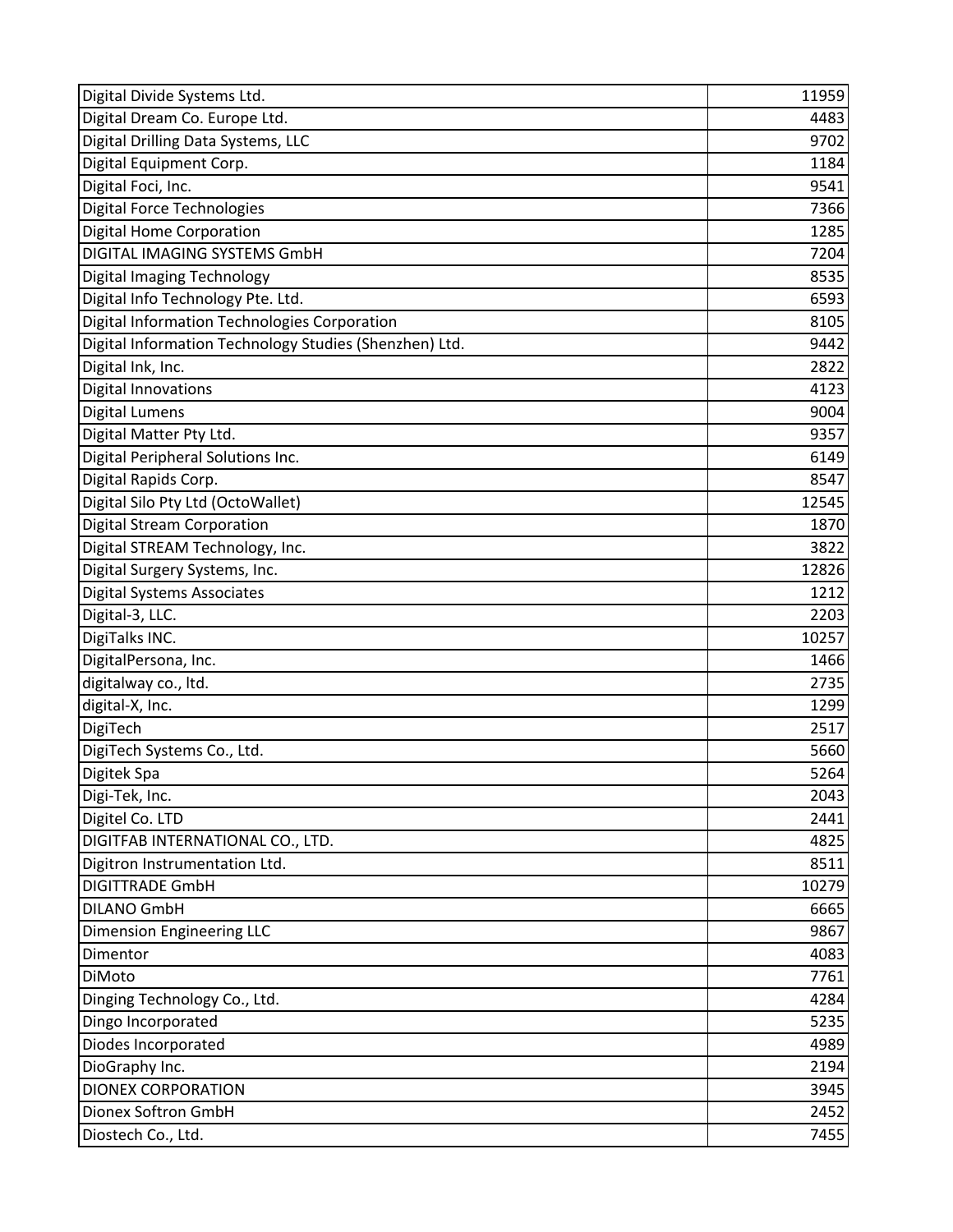| Dipl. - Ing. H. Horstmann GmbH                      | 10346 |
|-----------------------------------------------------|-------|
| Dipl.-Ing. Stefan Kunde                             | 2971  |
| Direct Access Technology, Inc.                      | 4053  |
| <b>Directed Electronics</b>                         | 6166  |
| DirecTV Broadband                                   | 2089  |
| DIRECTV, Inc.                                       | 7829  |
| Disc Soft Ltd.                                      | 9649  |
| Discera, Inc.                                       | 8112  |
| DISK KING Technology Co., Ltd.                      | 6851  |
| Diskware Co., Ltd.                                  | 4534  |
| <b>DISPLAX</b>                                      | 8814  |
| DisplayLink (UK) Ltd.                               | 6121  |
| DisplayPort (VESA)                                  | 65281 |
| Disruptive Ltd.                                     | 8866  |
| <b>Disruptive Products Inc</b>                      | 13219 |
| <b>DITECT Corporation</b>                           | 10224 |
| Ditron S.R.L.                                       | 9538  |
| DIVERSIFIED TECHNICAL SYSTEMS, INC.                 | 7353  |
| Divio                                               | 1701  |
| DiZiC Co., Ltd.                                     | 9276  |
| DJ Sound Electronics, LLC / BiZi Inc.               | 11096 |
| DJ Techtools (Golden Sol Music LLC. Is Holding Co.) | 9600  |
| DJI Technology Co., Ltd.                            | 11427 |
| DJO, LLC                                            | 9210  |
| DKL TECHNOLOGY (SHENZHEN) CO., LTD.                 | 9887  |
| D-Link Corporation                                  | 8193  |
| <b>DLoG GmbH</b>                                    | 6658  |
| DLP Design, Inc.                                    | 7267  |
| DMA Korea Co., Ltd                                  | 3691  |
| D-MAX Technology Co., Ltd.                          | 5967  |
| DMC Co., Ltd.                                       | 2810  |
| <b>DME</b> Corporation                              | 6281  |
| <b>DMS</b>                                          | 5788  |
| DMX, LLC dba Mood Media                             | 11883 |
| <b>DMZ Connection</b>                               | 12823 |
| DNA-Technology                                      | 6554  |
| DnC Tech., Inc.                                     | 3948  |
| Dnova Corporation                                   | 1835  |
| Doble Engineering Co.                               | 5685  |
| Doblet Inc.                                         | 10907 |
| Document Capture Technologies, Inc.                 | 7628  |
| Docuport WC                                         | 6365  |
| dog hunter AG                                       | 10755 |
| DOGAWIST - Investment GmbH                          | 11634 |
| DOK (HK) Trading Limited                            | 9130  |
| DOKING ELECTRONIC TECHNOLOGY CO., LTD.              | 7645  |
| Dolby Laboratories Inc.                             | 3463  |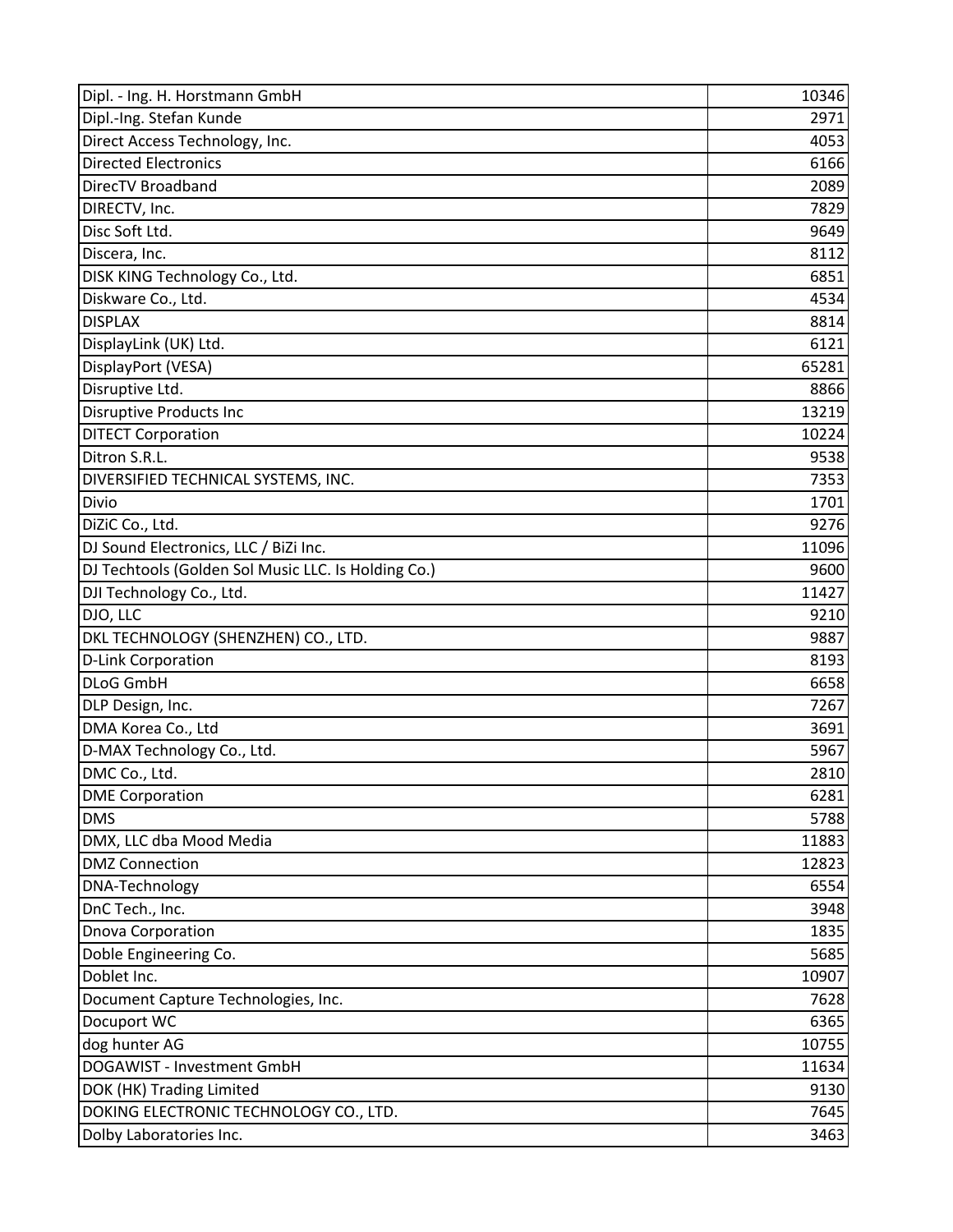| Dolch Computer Systems                               | 5044  |
|------------------------------------------------------|-------|
| <b>Dollar Connection Ltd.</b>                        | 10575 |
| Dolphin Interactive                                  | 3020  |
| Dolsonmuse Electronic Co., Ltd                       | 12589 |
| <b>Domain Surgical</b>                               | 9698  |
| Domain Technologies, Inc.                            | 1819  |
| DOME Imaging Systems, Inc                            | 3045  |
| DOMEX TECHNOLOGY CORPORATION                         | 3276  |
| <b>DOMMEL GmbH</b>                                   | 10433 |
| DOM-Sicherheitstechnik GmbH & Co. KG                 | 8801  |
| Don Alan Pty. Ltd.                                   | 4432  |
| Donbass Soft Ltd. & Co. KG                           | 9721  |
| Dong Guan Ankuoxin Precision Electronics Co., Ltd.   | 12429 |
| DONG GUAN BOYAO TECHNOLOGY Co., Ltd                  | 13498 |
| Dong Guan Cita Intelligent Technology Co., Ltd.      | 12147 |
| Dong Guan City Wanhong Electric Co., Ltd.            | 8493  |
| DONG GUAN EBEN ELECTRONIC CO., LTD                   | 11539 |
| Dong Guan Fei Tai Electronic CO., LTD.               | 11737 |
| DONG GUAN JALINK ELECTRONICES CO., LTD               | 4506  |
| Dong Guan JingHe Electronics Technology Co., Ltd     | 11671 |
| Dong Guan LM-Link Precise Electronic Co., Ltd.       | 11869 |
| Dong Guan Posh Shine Electronic Technology Co., LTD  | 12488 |
| Dong Guan Shinko Wire Co., Ltd.                      | 3161  |
| Dong Guan Vigoo Electronics Co., Ltd                 | 12447 |
| Dong Guan Yongmeikang Hardware Technology Co., Ltd.  | 12117 |
| Dong Yang E&P Inc.                                   | 12541 |
| Dongbu HiTek                                         | 8478  |
| DongDo Electronics Co., Ltd.                         | 12085 |
| Dongfeng Electric Drive Systems Co., Ltd.            | 13398 |
| Donggguan Yuhua Electronic Co., Ltd.                 | 11455 |
| Dongguan Allpass Electronic Co., Ltd.                | 11390 |
| Dongguan Aohai Technology Co., Ltd.                  | 12913 |
| Dongguan Arin Electronics Technology Co., Ltd.       | 11265 |
| Dongguan Arun Industrial CO., Ltd.                   | 12228 |
| Dongguan Automedia Electronic Tech Co., Ltd          | 13560 |
| Dongguan Automilink Electronics Technology Co., Ltd. | 12905 |
| Dongguan Baolaipo Communication Technology Co., Ltd. | 12226 |
| DongGuan BlueFinger Electronics Co., LTD.            | 13471 |
| Dongguan Changtuo Hardware Technology Co., Ltd.      | 11700 |
| DongGuan ChaoTong Electronics Co., Ltd.              | 13061 |
| Dongguan ChengXiang Industrial Co., Ltd.             | 11191 |
| Dongguan ChingLung Wire & Cable Co., Ltd.            | 5804  |
| Dongguan Chuangduan Electronics CO., LTD             | 13481 |
| Dongguan City Chenyang Electronics Co., Ltd.         | 12633 |
| DONGGUAN CITY C-XUN ELECTRONIC CO., LTD.             | 11482 |
| DongGuan City DHE Wire & Cable Co., Ltd.             | 10441 |
| Dongguan City Fuze Electronic Co., Ltd.              | 12493 |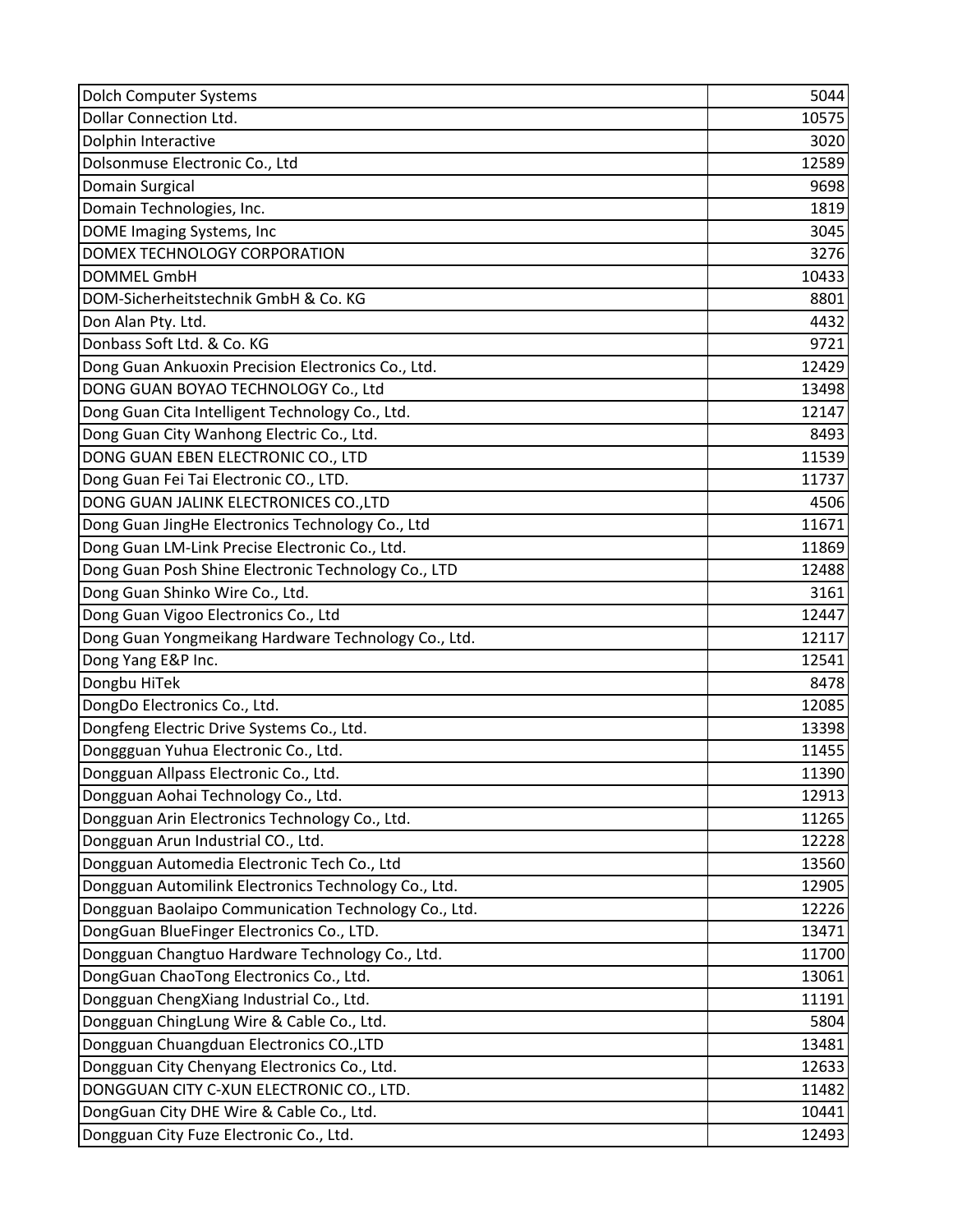| DongGuan City GuangJie Electronic Technology Co., LTD     | 12121 |
|-----------------------------------------------------------|-------|
| Dongguan City Haorun Precision Electronic Co., Ltd        | 13370 |
| Dongguan City Jianghan Electronics Co., Ltd.              | 11062 |
| DongGuan City JianNuo Electronics Co., Ltd.               | 11266 |
| Dongguan City Jieshuai Electronic Co., Ltd.               | 12362 |
| DongGuan City Lian Zhi Electronic Technology Co. Ltd.     | 10088 |
| Dongguan City Qingda Electronic Co., Ltd.                 | 11644 |
| Dongguan City Qirui Electronics Co., Ltd.                 | 9243  |
| Dongguan City Sanji Electronics Co., Ltd.                 | 11035 |
| DongGuan City Shangjie Electronic Co., Ltd.               | 10111 |
| Dongguan City Xuming Electronics Co., Ltd                 | 12305 |
| DongGuan CJ TOUCH Electronic Co., Ltd.                    | 9400  |
| Dongguan CPO Electronic Co., Ltd.                         | 10175 |
| Dongguan DaTang Industrial Investment Co., Ltd.           | 9366  |
| Dongguan Digi-in Digital Technology Co., Ltd.             | 10530 |
| DongGuan Elinke Industrial Co., Ltd.                      | 9651  |
| Dongguan Evermax Electronics Technology Co., Ltd.         | 11090 |
| Dongguan Evervictory Electronic Co., Ltd.                 | 11529 |
| Dongguan Feilian Photoelectric Technology Co., Ltd        | 13451 |
| Dongguan Flysonic Electronics Co., Ltd                    | 12467 |
| Dongguan Fulun Electronics Co., Limited                   | 12965 |
| Dongguan Fuzhida Electronic Technology Limited            | 9123  |
| Dongguan Goldconn Precision Electronics Co., Ltd.         | 8073  |
| Dongguan Goodlink Electronic Technology Co., Ltd.         | 13195 |
| DongGuan Greatek Electronics Technology Co., LTD          | 11697 |
| Dongguan Green Power One Co., Ltd.                        | 12581 |
| Dongguan Guangduan Electronics Limited Company            | 12821 |
| Dongguan Guanshang Electronics Co., Ltd.                  | 7046  |
| Dongguan Guneetal Wire & Cable Co., Ltd.                  | 6517  |
| Dongguan Haitai Precision Electronic Technology Co Ltd    | 10673 |
| Dongguan Hanker Electronic Technology Co., Ltd.           | 11599 |
| Dongguan Hellen Electronic Technology LTD                 | 13200 |
| Dongguan Hengmin Electronic Technology Co., Ltd.          | 13058 |
| Dongguan HengYue Communication Technology Co., Ltd.       | 11957 |
| Dongguan Honghan Electronic Technology Co., Ltd.          | 12499 |
| Dongguan Hongwei Electronics Co., Ltd                     | 11595 |
| DongGuan Hongweixiang Electronic Technology Co., Ltd.     | 11496 |
| Dongguan Hope Electronic Co., Ltd.                        | 13008 |
| Dongguan Huachang Electronics Co., Ltd.                   | 12834 |
| Dongguan Huaya Plastic & Metal Co., Ltd.                  | 12634 |
| Dongguan Huayimei Precision Technology Co., Ltd.          | 12952 |
| Dongguan Huiyan Electronic Co., Ltd.                      | 12199 |
| Dongguan HuiYuan Electronic Hardware Technology Co., Ltd. | 13289 |
| DongGuan HYX Industrial Co., Ltd.                         | 9742  |
| Dongguan Init Technology Co., Ltd.                        | 5979  |
| Dongguan IRice Electronics Development Co., Ltd.          | 12193 |
| Dongguan Jianke Electronic Technology Co., LTD.           | 13408 |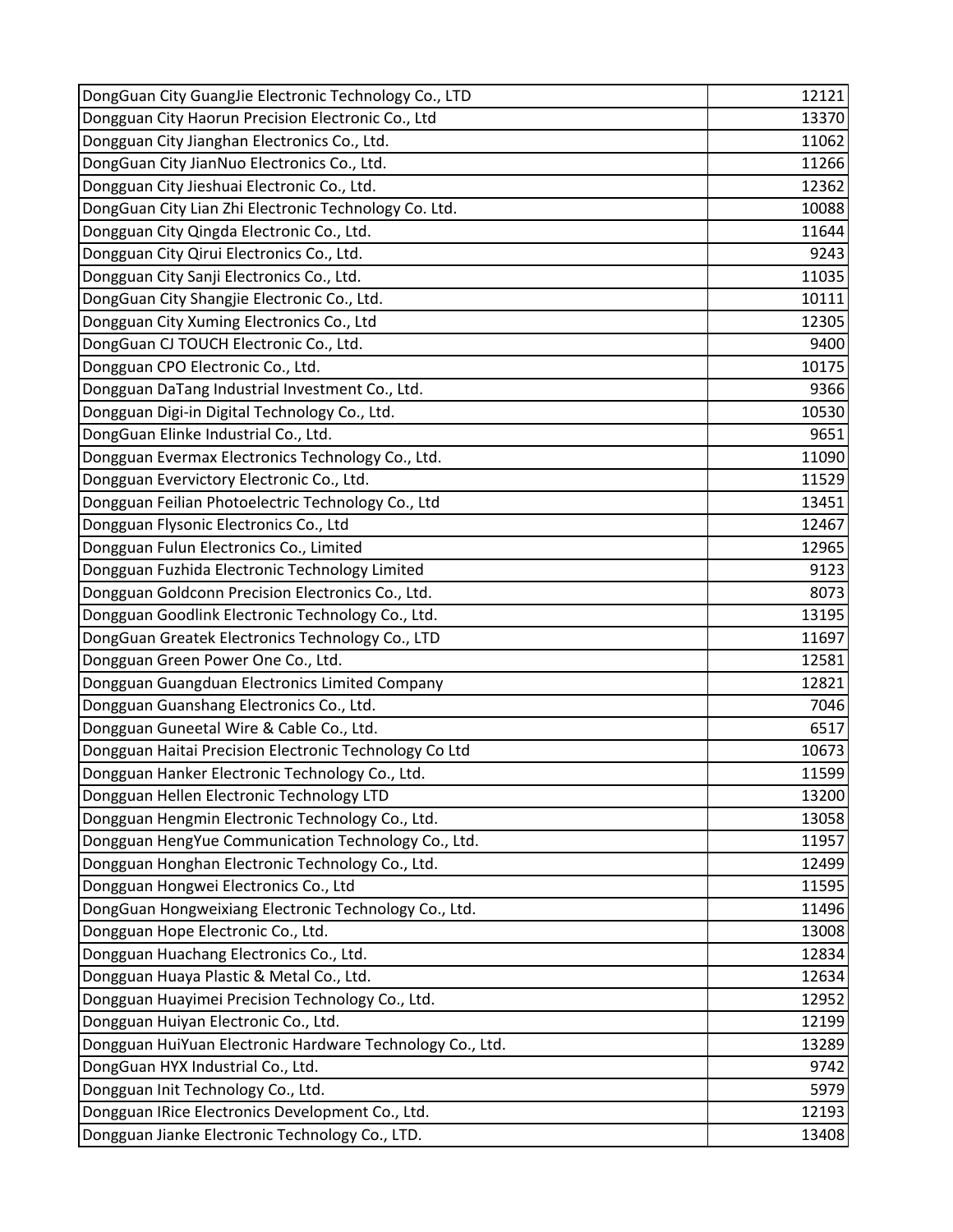| Dongguan Jiexun Electronics Technology Co., Ltd        | 13551 |
|--------------------------------------------------------|-------|
| Dongguan JingFeng Electronics Technology Co., Ltd      | 11642 |
| Dongguan Jingxiao Electronic Co., Ltd.                 | 12868 |
| Dongguan Jinyue Electronics Co., Ltd.                  | 9714  |
| Dongguan Kaisheng Electronics Co., Ltd.                | 13438 |
| Dongguan KaiWin Electronics Co., Ltd.                  | 11238 |
| Dongguan Kalian Electronic Technology Co., Ltd.        | 13102 |
| Dongguan Kangbang Electronics Co., Ltd.                | 11499 |
| Dongguan Kechenda Electronic Technology Co., Ltd.      | 10725 |
| Dongguan Kingtron Electronics Technology Co., Ltd.     | 11718 |
| DongGuan LeeConn Electronic Technology Co., Ltd        | 12445 |
| DongGuan LianGang Optoelectronic Technology Co., Ltd.  | 10791 |
| DONGGUAN LICHENG ELECTRONICS CO., LTD.                 | 9174  |
| Dongguan Linoya Wire & Cable Co., Ltd                  | 8492  |
| DongGuan LinSong precision electronics CO., LTD        | 11810 |
| Dongguan LiXiangXing Electronics Technology Co., Ltd.  | 12887 |
| DongGuan LongTao Electronic Co., Ltd.                  | 9575  |
| Dongguan Lontion Industrial Co., Ltd.                  | 11992 |
| Dongguan Mankind Plastic Electronics Co., Ltd          | 11585 |
| Dongguan Manson Wire And Cable Ltd                     | 13206 |
| Dongguan Mingbang Electronics Co., Ltd.                | 13002 |
| Dongguan Mingchuan Electronic Technology Co., Ltd.     | 12717 |
| Dongguan Mingji Electronics Technology Group Co., Ltd. | 12864 |
| Dongguan NB Power Electronic Limited                   | 12737 |
| DONGGUAN NOONE TECHNOLOGY CO., LTD                     | 12127 |
| Dongguan Oulian Electronic Technology Co., Ltd         | 13386 |
| Dongguan PCBA Digital Technology Co., LTD.             | 12621 |
| Dongguan Platintek Electronics Company Limited         | 13534 |
| DONGGUAN POLIXIN ELECTRIC CO., LTD.                    | 11208 |
| DongGuan Potec Electric Industrial Co., Ltd.           | 8982  |
| Dongguan Puxu Industrial Co., Ltd.                     | 11450 |
| DONGGUAN Rakecorp Co., Ltd.                            | 10238 |
| DONGGUAN RONGDEKANG ELECTRONIC TECHNOLOGY CO., LTD.    | 11841 |
| Dongguan Rongdian Electronics Co., Ltd.                | 13012 |
| Dongguan Sheng Kun Electronics Co., Ltd.               | 12293 |
| Dongguan Shun Wei Electronics Industry Co., Ltd.       | 13025 |
| Dongguan Shunhui Electronic Co., Ltd.                  | 8221  |
| Dongguan Sig Electronics Co., Ltd.                     | 13445 |
| Dongguan Sineng Electronic Technology Co., Ltd.        | 10536 |
| Dongguan Sino Syncs Industrial Co., Ltd.               | 11201 |
| Dong-Guan Sintai Optical Co., Ltd.                     | 4282  |
| Dongguan Sixpure Intelligent Technology Co., Ltd.      | 13366 |
| Dongguan Suntes Electronics Technology Co., Ltd.       | 11677 |
| DONGGUAN SYNCONN PRECISION INDUSTRY CO. LTD.           | 9355  |
| Dongguan Taishen Precision Hardware Co., Ltd.          | 12898 |
| Dongguan Taitron Electronic Limited                    | 13484 |
| Dongguan Team Force Electronic Co., Ltd                | 11654 |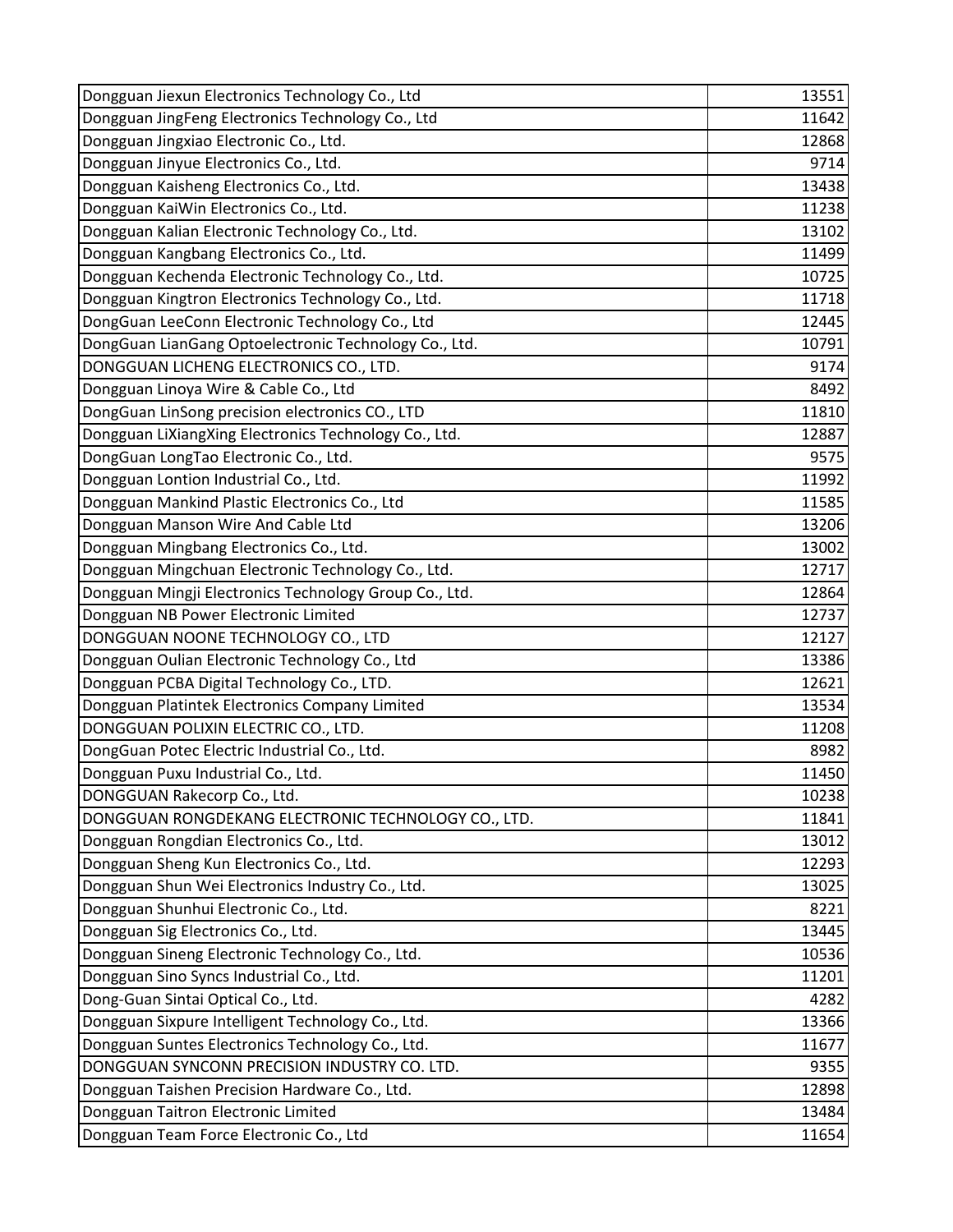| Dongguan Teconn Electronics Technology Co., Ltd.        | 8627  |
|---------------------------------------------------------|-------|
| Dongguan Tian Pu Jialiya Electronic Technology          | 12629 |
| Dongguan Tianqi Electronic Technology Co., Ltd.         | 12360 |
| DongGuan Togran Electronic Co., Ltd.                    | 9741  |
| Dongguan Tongju Electronics Co., Ltd.                   | 12529 |
| Dongguan Turnmax Electronic Co., Ltd.                   | 12689 |
| Dongguan Tyjin Electronics Co., Ltd                     | 13409 |
| Dongguan ULT-unite electronic technology co., LTD       | 11219 |
| Dongguan Vast Electronics Co., Ltd                      | 10474 |
| Dongguan Wanggao Industry Co., Ltd.                     | 12603 |
| Dongguan Weike Electronic Technology Co., Ltd.          | 12483 |
| DONGGUAN WELLINK ELECTRONIC CO., LTD.                   | 11542 |
| Dongguan Wisechamp Electronic Co., Ltd.                 | 9593  |
| Dongguan Xcomm Electronic Tech Co., Ltd.                | 12026 |
| Dongguan XCOSO Electronic Tech CO., Ltd.                | 13216 |
| Dongguan Xianshuo Precision Electronics Co., Ltd.       | 11374 |
| Dongguan Xinganhui Electronic Technology Co., Ltd.      | 13180 |
| Dongguan Xingke Jiexin Electronics. LTD                 | 12349 |
| Dongguan Xinpurui Electronic Technology Co., Ltd.       | 13313 |
| Dongguan Xunguang Electronics Co., Ltd.                 | 13228 |
| Dongguan XunYue Electronics Co., Ltd.                   | 13044 |
| Dongguan Yangming Precision of Plastic Metal Elec Co Lt | 6078  |
| Dongguan Yangzhi Precision Hardware Co., Ltd.           | 13193 |
| Dongguan Yecheng Electronic Technology Co., Ltd.        | 12807 |
| DONGGUAN YELLOW KNIFE Industrial Co., Ltd.              | 11195 |
| Dongguan Yifeng Precision Electronics Co., Ltd.         | 12481 |
| DongGuan Yihong Precision Technology Co., Ltd.          | 12358 |
| Dongguan YiQin Electronics Co., Ltd                     | 11602 |
| Dongguan Yitai Electronics Co., Ltd.                    | 13327 |
| DongGuan YongHao Electronics Co., LTD                   | 11890 |
| Dongguan Youbolian Intelligent Technology Co., Ltd.     | 12464 |
| Dongguan Youjiemei Electronic Co., Ltd                  | 13549 |
| Dongguan YTCONN Electronics Technology Co., Ltd.        | 12769 |
| DongGuan Yu Lian Electronic Industrial CO., LTD.        | 13440 |
| Dongguan Yubao Electronic Co., Ltd.                     | 12093 |
| Dongguan Yudianming Communication Technology Co., Ltd   | 12124 |
| Dongguan Yulian Electronic Industrial Co., Ltd.         | 11021 |
| Dongguan YuQiu Electronic Co., Ltd.                     | 6185  |
| Dongguan Yushuo Electronics Co., Ltd                    | 13431 |
| Dongguan Zhanxin Electronic Technology Co., Ltd.        | 13225 |
| Dongguan Zhaobang Electronic Technology Co., Ltd.       | 12130 |
| Dongguan Zhuoyue Electronic Technology Co., Ltd.        | 12325 |
| Dongguanshi Qitaiprecision Moulds Co., Ltd.             | 11941 |
| <b>Dooin Electronics</b>                                | 1197  |
| Doowon Co., LTD                                         | 3586  |
| DORMA TIME + ACCESS GmbH                                | 8120  |
| <b>DORNIER-LTF GmbH</b>                                 | 9567  |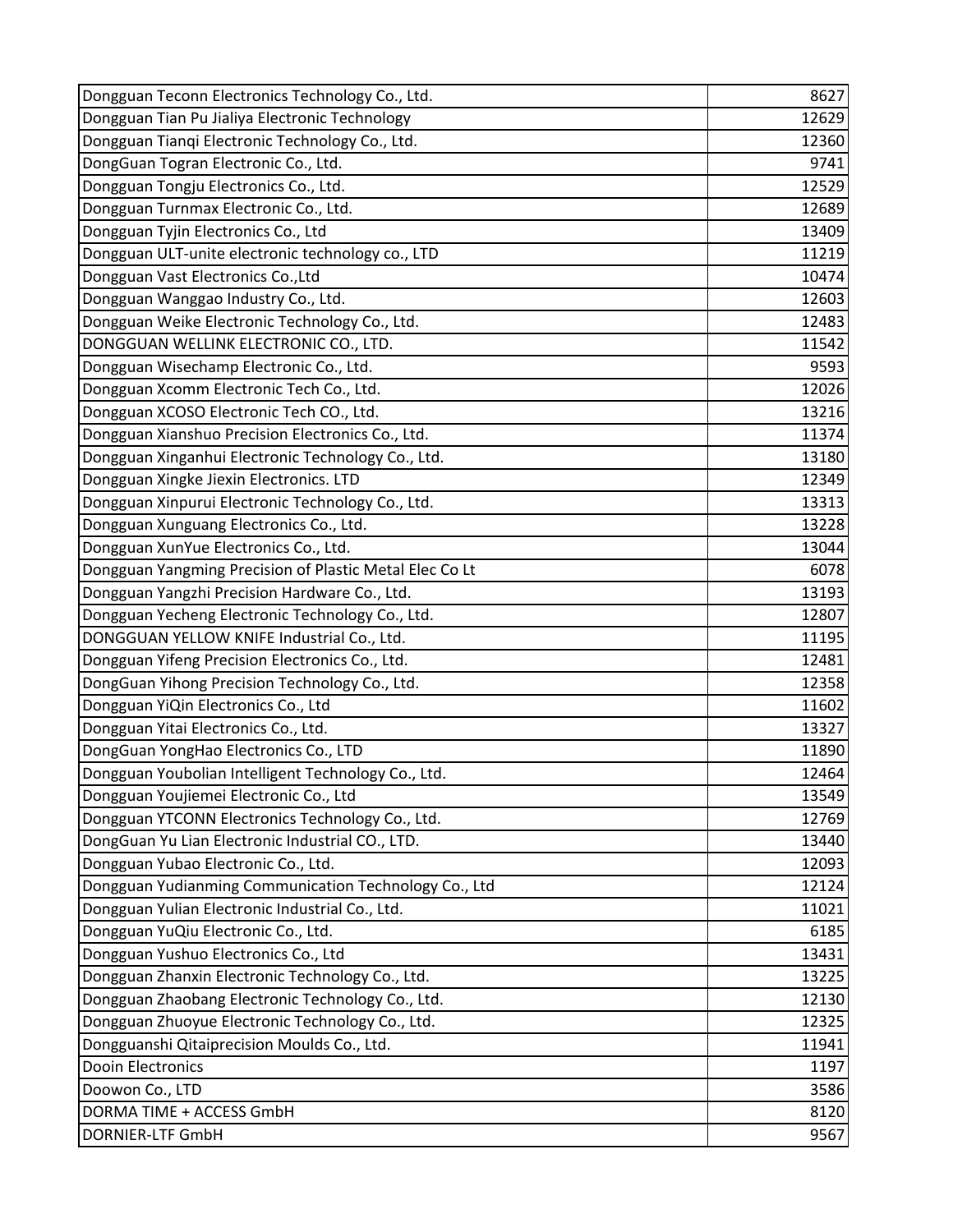| Doro AB                                  | 11075 |
|------------------------------------------|-------|
| Dorset Identification b.v.               | 12394 |
| DOSCH&AMAND Research GmbH&CoKG           | 11809 |
| <b>DOSHISHA CORPORATION</b>              | 6138  |
| <b>DOT HILL SYSTEMS</b>                  | 8460  |
| DotLine GmbH                             | 12512 |
| Dotop Technology, Inc.                   | 2041  |
| Double Power Technology Inc.             | 10190 |
| Double Robotics, Inc.                    | 11340 |
| Double Top Technology Ltd.               | 6760  |
| Double-H Technology Co., Ltd.            | 2027  |
| Dowling Software                         | 10675 |
| DP Audio Video LLC                       | 13525 |
| DP Computers Pte. Ltd.                   | 3969  |
| <b>DPA Microphones</b>                   | 11621 |
| D-Parts Mobilphon und Zuebhor GmbH       | 12758 |
| DQ Technology, Inc.                      | 3964  |
| Dr. Bott KG                              | 4628  |
| Dr. Fritz Faulhaber GmbH & Co. KG        | 11149 |
| Dr. G. Schuhfried GmbH                   | 2236  |
| Dr. Gal Ben-David                        | 5865  |
| Dr. Gerhard Schmidt GmbH                 | 2986  |
| DR. JOHANNES HEIDENHAIN GmbH             | 4241  |
| Dr. Neuhaus Telekommunikation GmbH       | 2107  |
| DRACAL Technologies Inc.                 | 10395 |
| <b>DRAEGER MEDICAL</b>                   | 7779  |
| Drager Medizintechnik Gmbh.              | 2193  |
| <b>DRAGON JOY LIMITED</b>                | 7490  |
| Dragon State Ltd.                        | 3201  |
| DRAGONCHIP LTD.                          | 4573  |
| Drapho Electronics Technology Co., Ltd.  | 11001 |
| DrayTek Corp.                            | 1653  |
| DREAM LINK LTD.                          | 7476  |
| Dream Multimedia GmbH                    | 8149  |
| Dream SAS                                | 9349  |
| Dreams Come True Co., Ltd.               | 3444  |
| DreamSecurity                            | 8999  |
| dresden elektronik ingenieurtechnik gmbh | 7409  |
| DResearch Digital Media Systems GmbH     | 4676  |
| Drew Technologies Inc.                   | 6369  |
| DriveCam Video Systems                   | 3551  |
| Drivven, Inc.                            | 8951  |
| Drobo, Inc.                              | 6585  |
| DRS Data & Imaging Systems, Inc.         | 8509  |
| DRS Power & Control Technologies, Inc.   | 10779 |
| DRS Signal Solutions Inc.                | 6489  |
| <b>DRS Tactical Systems</b>              | 7300  |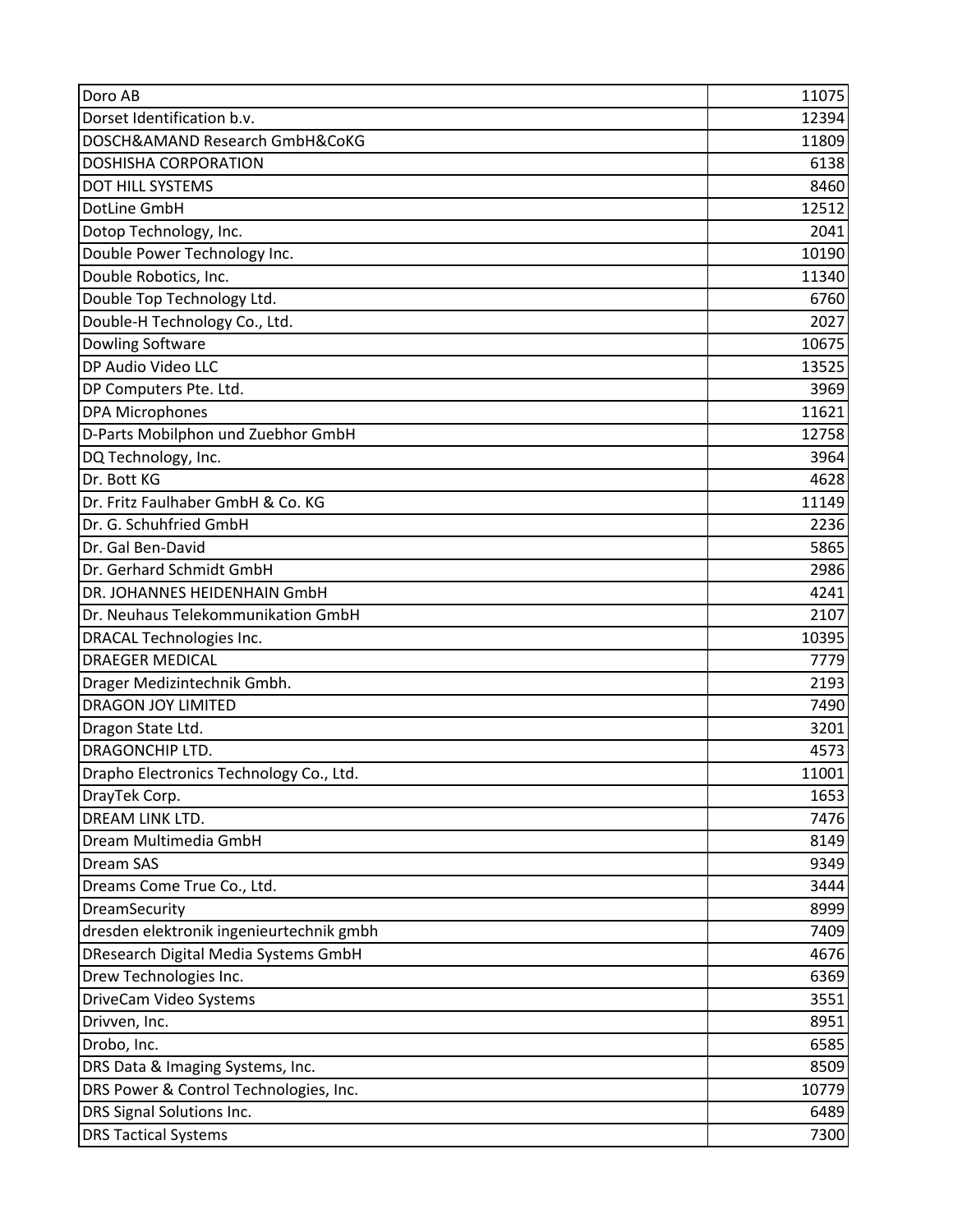| DRS-RSTA, Inc.                              | 9650  |
|---------------------------------------------|-------|
| Drum Workshop, Inc.                         | 13425 |
| <b>DS Global</b>                            | 13569 |
| <b>DSEA A/S</b>                             | 5013  |
| <b>DSI Datotech</b>                         | 3828  |
| DSM - Messtechnik GmbH                      | 6176  |
| <b>DSP Design Limited</b>                   | 8088  |
| DSP Group, Ltd.                             | 5255  |
| DSP Research Inc.                           | 4240  |
| dSPACE GmbH                                 | 4327  |
| <b>DSPecialists GmbH</b>                    | 19526 |
| <b>DST CONTROL AB</b>                       | 13388 |
| Dt&C (Digital Technology and Certification) | 8840  |
| DTC Communications, Inc                     | 6350  |
| <b>D-tect Systems</b>                       | 9819  |
| D-TEG Security Co., Ltd.                    | 13100 |
| DTEN Inc.                                   | 13598 |
| DTI sa                                      | 2657  |
| <b>DTM Print GmbH</b>                       | 12728 |
| Dtron Co., Ltd.                             | 5717  |
| DTS, Inc.                                   | 11505 |
| d'TV                                        | 1051  |
| duagon AG                                   | 6914  |
| DualCor Technologies, Inc.                  | 5763  |
| Duali Inc.                                  | 7602  |
| <b>DUALO</b>                                | 10629 |
| DuckyChannel International Co., Ltd.        | 12851 |
| Duerkopp Adler AG                           | 10164 |
| Duerr Dental GmbH & Co., KG                 | 4894  |
| <b>Dukane Corporation</b>                   | 10251 |
| DUPLO SEIKO CORPORATION                     | 5470  |
| Dura Micro, Inc.                            | 3083  |
| <b>DURAG GmbH</b>                           | 7945  |
| Durand Interstellar, Inc.                   | 3912  |
| DURAPOWER TECHNOLOGY LTD.                   | 4671  |
| Durob BV                                    | 13392 |
| <b>Dutronics</b>                            | 7988  |
| DVICO Inc.                                  | 4073  |
| DVS Korea Co., Ltd.                         | 5729  |
| Dwyer Instruments, Inc.                     | 8383  |
| DX Antenna Co., Ltd.                        | 10369 |
| DXG Technology Corp.                        | 3428  |
| DxO Labs Corp.                              | 11151 |
| <b>Dyden Corporation</b>                    | 11352 |
| Dymo Corporation                            | 2338  |
| Dyna Image Corporation                      | 13460 |
| Dynabook Inc.                               | 12531 |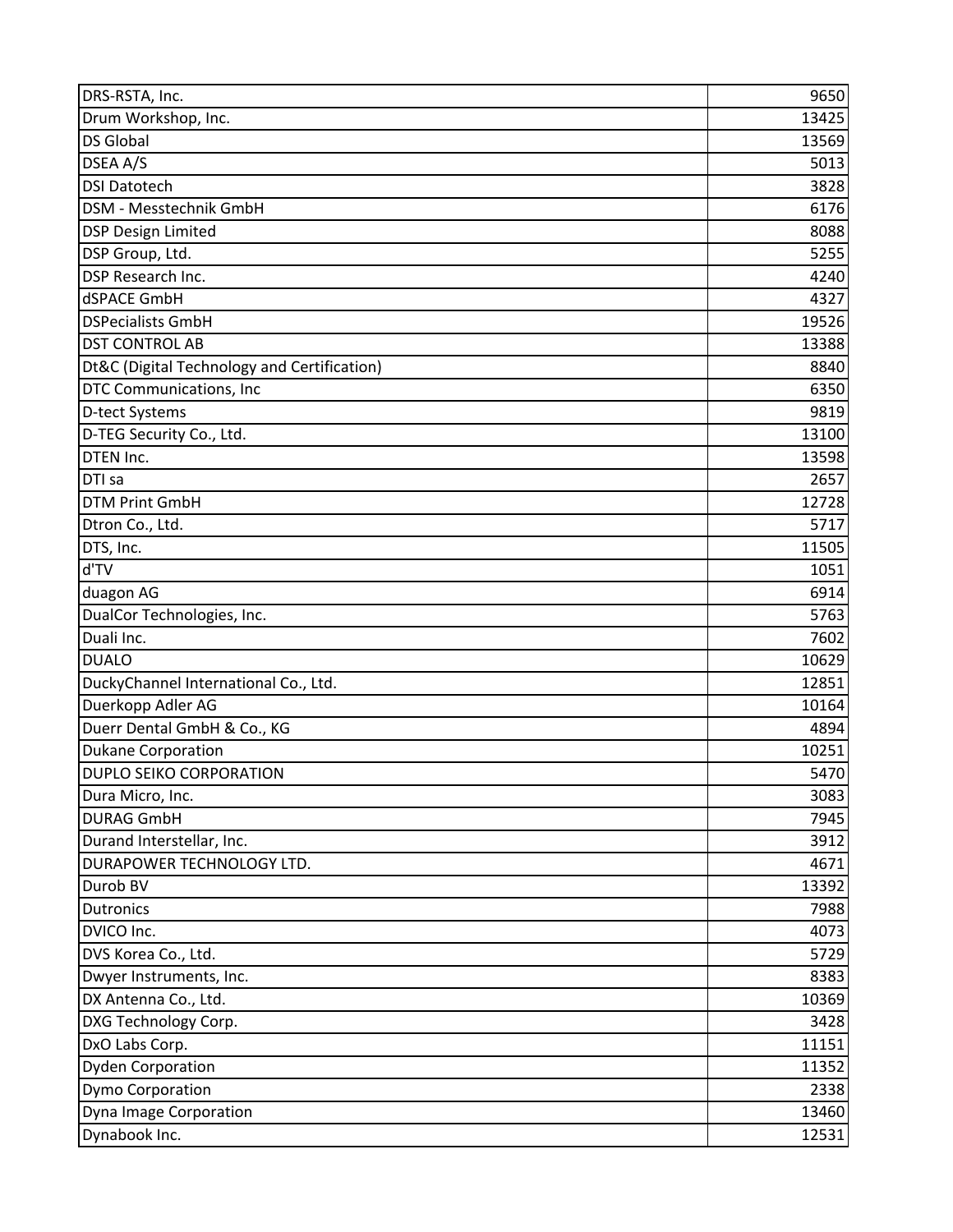| DynaColor Inc.                                           | 12516 |
|----------------------------------------------------------|-------|
| DynaGen Technologies Inc.                                | 9877  |
| Dynalith Systems Co., Ltd.                               | 6793  |
| Dynalloy, Inc.                                           | 7681  |
| DYNAMIC INNOVATIONS LIMITED                              | 7527  |
| Dynamic System Electronics Corp.                         | 4853  |
| DynamicNakedAudio Inc.                                   | 2358  |
| Dynapoint, Inc.                                          | 5323  |
| <b>Dynapro Systems</b>                                   | 1616  |
| Dynastream Innovations Inc.                              | 4047  |
| Dynaudio A/S, Denmark                                    | 11693 |
| <b>Dynavox Systems LLC</b>                               | 3717  |
| <b>Dynex Technologies</b>                                | 4798  |
| Dynjab Technologies Pty. Ltd.                            | 6455  |
| Dynojet Research, Inc.                                   | 4278  |
| <b>Dynon Instruments</b>                                 | 5027  |
| DyOcean                                                  | 3229  |
| Dyson Technology Ltd                                     | 13269 |
| <b>Dytran Instruments</b>                                | 11786 |
| E & D Co., Ltd.                                          | 3692  |
| <b>E INK CORPORATION</b>                                 | 3126  |
| E.D. Bullard Company                                     | 9854  |
| E.D.P. SRL                                               | 5722  |
| e.Digital                                                | 3127  |
| E.E.P.D.                                                 | 8818  |
| E.M.S. S.R.L.                                            | 9780  |
| E.U CONNECTOR(M) SDN BHD.                                | 4862  |
| E28 (Shanghai) Ltd.                                      | 4770  |
| e3C Inc.                                                 | 6324  |
| <b>E4D Technologies LLC</b>                              | 11886 |
| e9 Inc.                                                  | 2213  |
| EA, Elektro-Automatik GmbH & Co. KG                      | 9006  |
| <b>EADS AIRBUS FRANCE</b>                                | 3407  |
| <b>EADS Deutschland GmbH</b>                             | 7926  |
| <b>EADS Secure Networks</b>                              | 7822  |
| <b>EAE electronics GmbH</b>                              | 2646  |
| Eagle Acoustics Manufacturing LLC, dba Trulli Audio      | 12993 |
| Eagle Technology                                         | 59905 |
| Eagletron Inc.                                           | 3125  |
| Earth Computer Technologies, Inc.                        | 6298  |
| Easepower Microelectronics Technology (Suzhou) Co., Ltd. | 12089 |
| <b>EASICS NV</b>                                         | 2651  |
| East Port Technology Co., Ltd.                           | 6742  |
| East Press Co., Ltd.                                     | 4023  |
| <b>Eastern Partner Limited</b>                           | 12900 |
| EASTERN TIMES TECHNOLOGY CO., LTD.                       | 7351  |
| Easthome Industrial Co., Ltd.                            | 4192  |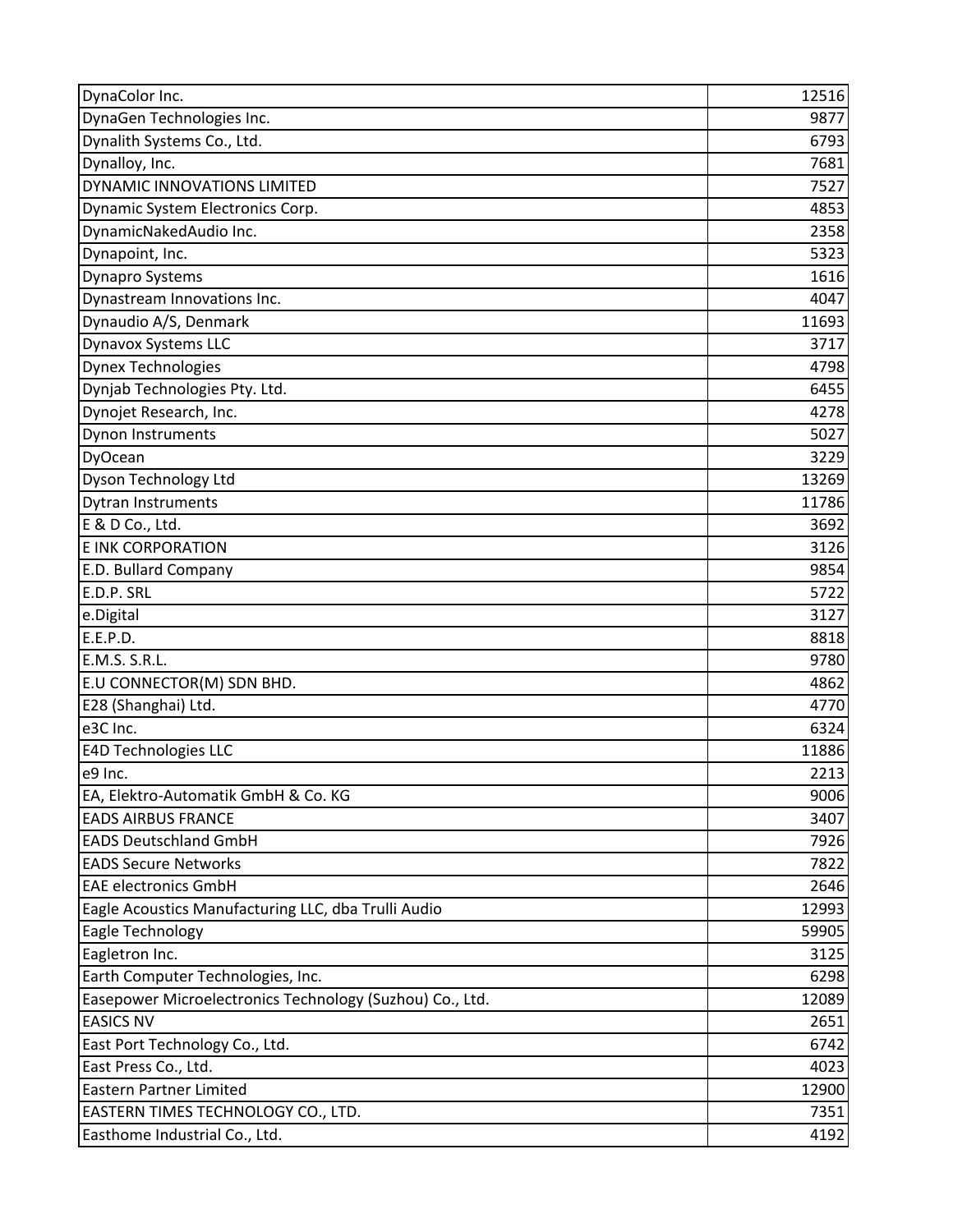| Eastman Kodak Company                             | 1034  |
|---------------------------------------------------|-------|
| <b>EASUN REYROLLE LIMITED</b>                     | 8230  |
| <b>Easy Digital Concept</b>                       | 4201  |
| Easybotics LLC                                    | 10212 |
| Easycubed                                         | 12404 |
| EASYPASS INDUSTRIAL CO., LTD.                     | 4353  |
| <b>EATON</b>                                      | 1123  |
| <b>EB Neuro SPA</b>                               | 6218  |
| <b>EBARA CORPORATION</b>                          | 11353 |
| EBARA REFRIGERATION EQUIPMENT & SYSTEMS CO., LTD. | 11509 |
| ebee smart technologies GmbH                      | 13175 |
| Eberspaecher Electronics GmbH & Co. KG            | 8258  |
| EBI Systems, Inc.                                 | 2068  |
| ebro Electronic GmbH & Co. KG                     | 6586  |
| <b>EBTRON INC.</b>                                | 7972  |
| <b>EC Engineering, LLC</b>                        | 3355  |
| ECARX (Hubei) Tech Co., Ltd.                      | 13550 |
| <b>ECCO Safety Group</b>                          | 11523 |
| <b>Echelon Corporation</b>                        | 2336  |
| <b>Echo Speech Corporation</b>                    | 1039  |
| <b>Echometer Company</b>                          | 9392  |
| <b>ECI Telecom Ltd</b>                            | 3017  |
| Eckelmann AG                                      | 12407 |
| Eclatkey Semiconductor Technology Company Limited | 11659 |
| Ecler Laboratorio de Electroacustica S.A.         | 5676  |
| E-CMOS Corp.                                      | 1279  |
| <b>ECO Chemie</b>                                 | 1965  |
| Ecolab, Inc.                                      | 12097 |
| e-con Systems India Private Limited               | 9568  |
| e-CONN ELECTRONIC CO., LTD.                       | 3313  |
| Econoburn LLC                                     | 11245 |
| EcoTech, Inc.                                     | 10417 |
| <b>Ecotronics Limited</b>                         | 9200  |
| ECOUS Corp.                                       | 9881  |
| ECT Inc.                                          | 3832  |
| <b>ECTRON CORPORATION</b>                         | 9884  |
| EcuTek International Ltd.                         | 11223 |
| ED Co., Ltd.                                      | 6080  |
| EDA Inc.                                          | 1723  |
| <b>EDAG Engineering GmbH</b>                      | 9975  |
| <b>EDANIS Elektronik AG</b>                       | 7488  |
| eDAQ Pty., Ltd.                                   | 8974  |
| EDAS, Inc.                                        | 8498  |
| ED-CONTRIVE Co., Ltd.                             | 8362  |
| <b>EDDYFI EUROPE</b>                              | 12611 |
| EDEC Co., Ltd.                                    | 3163  |
| EDEC PROGRESS CO., LTD.                           | 10977 |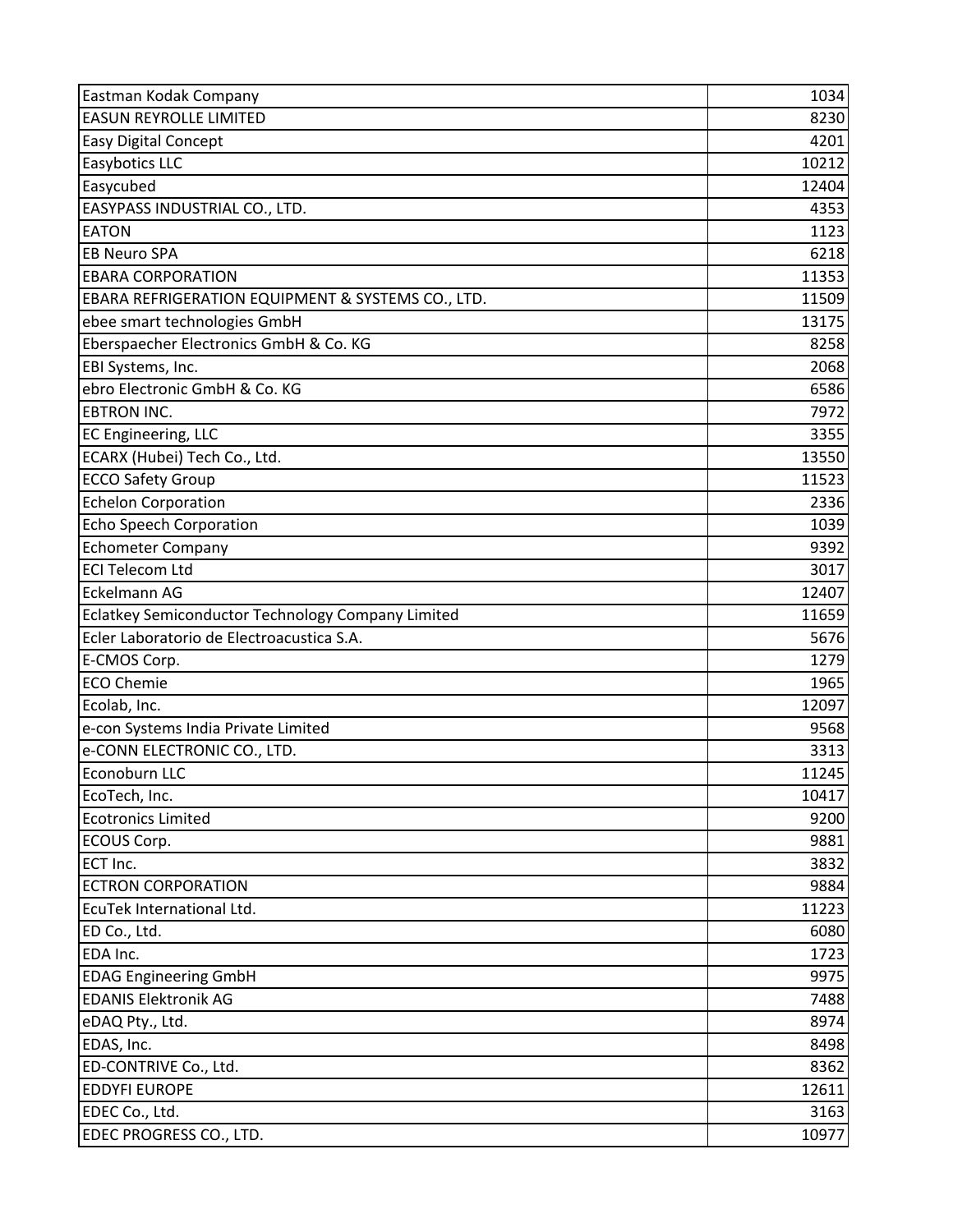| <b>Eden Innovations</b>                     | 9713  |
|---------------------------------------------|-------|
| <b>EDGE I&amp;D</b>                         | 11148 |
| <b>Edge Products</b>                        | 5958  |
| EDGE Tech Corp.                             | 8882  |
| EdgeQ Inc.                                  | 13185 |
| EDIC Systems Inc.                           | 10857 |
| Edifier International Limited               | 11673 |
| EDIMAX TECHNOLOGY CO., LTD.                 | 7392  |
| eDimensional, Inc.                          | 7606  |
| Edinburgh Instruments Ltd.                  | 9005  |
| e-distribuzione Spa                         | 10982 |
| Edixia                                      | 6750  |
| <b>EDM Corporation</b>                      | 9968  |
| <b>Educational Insights</b>                 | 5410  |
| Eduplayer Co., Ltd.                         | 8660  |
| <b>EDU-SCIENCE (H.K.) LIMITED</b>           | 2551  |
| Edutor Technologies India Private Limited   | 8943  |
| Edwards Ltd.                                | 9677  |
| <b>EDX Epi-Scan Corp</b>                    | 4881  |
| EE Tools, Inc.                              | 3962  |
| <b>EEH Datalink Gmbh</b>                    | 1548  |
| eemagine Medical Imaging Solutions GmbH     | 10838 |
| <b>EES Technik fur Musik</b>                | 2117  |
| eEver Technology, Inc.                      | 7758  |
| <b>EFFICERE TECHNOLOGIES</b>                | 7641  |
| Efficient Networks, Inc.                    | 1660  |
| Effinet Systems, Inc.                       | 13155 |
| EFI TECHNOLOGY s.r.l.                       | 8995  |
| <b>EFILive Limited</b>                      | 12523 |
| E-Filliate, Inc.                            | 13092 |
| EFJohnson                                   | 7633  |
| eflow Inc.                                  | 10587 |
| eFortune Technology Corp.                   | 6822  |
| EFull Tech. Corp. Ltd.                      | 5714  |
| eGalax Inc.                                 | 3823  |
| Egan Teamboard Inc.                         | 9744  |
| <b>EGEMEN Bilgisayar Muh ve San LTD STI</b> | 6405  |
| eGenium S.r.l.                              | 4860  |
| EGGCYTE, INC.                               | 11453 |
| <b>Eggtronic Engineering SPA</b>            | 12861 |
| Egis Technology, Inc.                       | 7290  |
| EGO SYStems Inc.                            | 2706  |
| eHome TV, Inc. DBA Fuze3 Technologies       | 3833  |
| ei Corporation                              | 3080  |
| Eicon Tech.                                 | 1167  |
| EIDEN Co., Ltd.                             | 10558 |
| EIFELWERK Butler Systeme GmbH               | 9703  |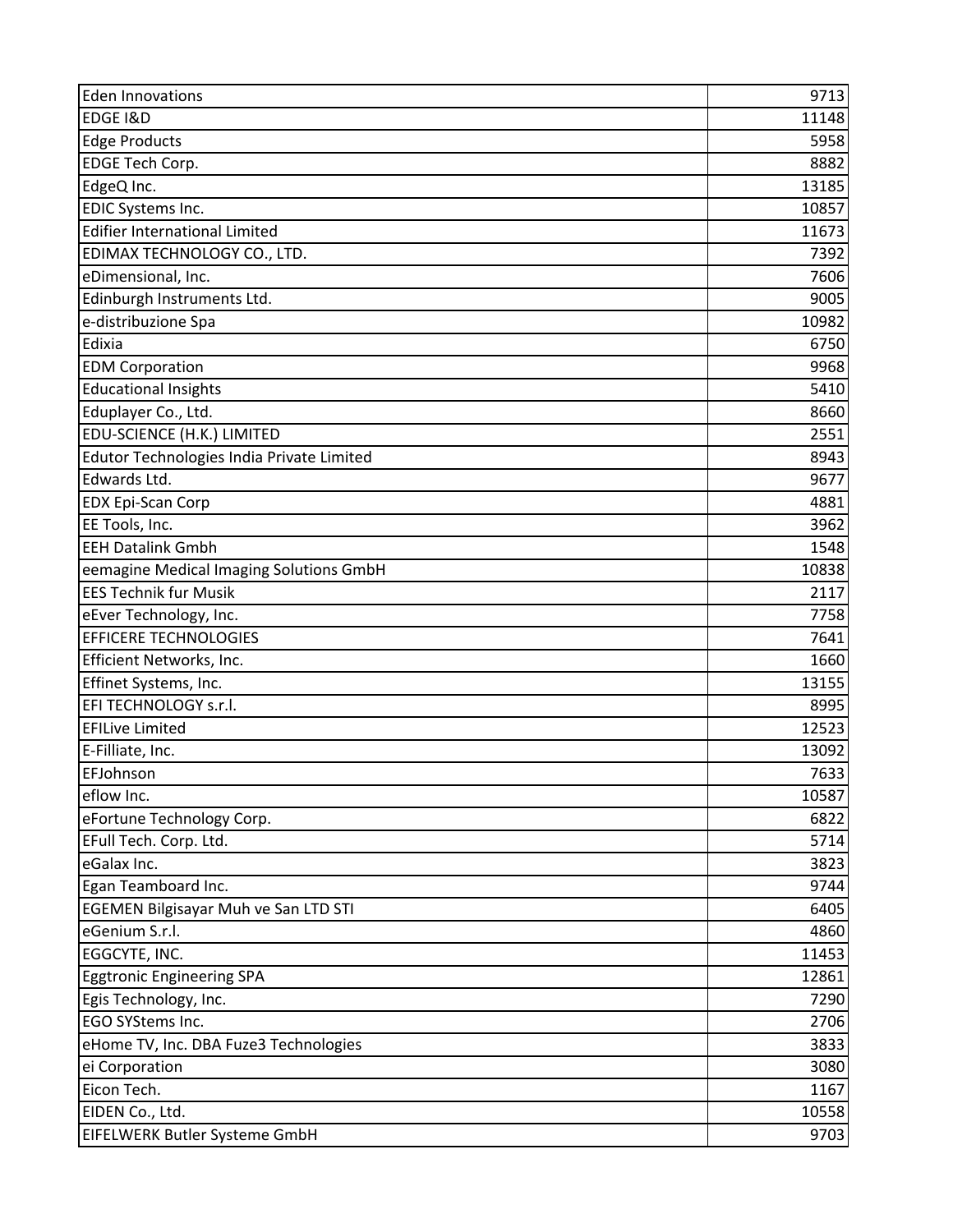| Eigenlabs Ltd.                            | 8505  |
|-------------------------------------------|-------|
| Eiger M & C CO., LTD.                     | 3001  |
| Eight Amps, LLC                           | 13150 |
| Eintech Co., Ltd.                         | 5309  |
| <b>EISST Limited</b>                      | 9756  |
| EIT, Inc.                                 | 8251  |
| Eitech Co., Ltd.                          | 8246  |
| <b>EIZO Corporation</b>                   | 1389  |
| <b>EIZO NANAO CORPORATION</b>             | 1088  |
| EIZO Nanao Technologies Inc.              | 1511  |
| Eizoken Inc.                              | 5811  |
| EK Japan Co., Ltd.                        | 12023 |
| Ekahau                                    | 11657 |
| <b>EKE-Electronics Ltd.</b>               | 4605  |
| Ekin Teknoloji Sanayi ve Ticaret A.S.     | 12382 |
| EKO Instruments Co., Ltd.                 | 8846  |
| EKOMINI INC.                              | 8322  |
| Ekosur S.A.                               | 10819 |
| <b>EKS Oy</b>                             | 4439  |
| <b>EKS-ELEKTRONIKSERVICE GmbH</b>         | 6927  |
| <b>EK-TEAM GmbH</b>                       | 7219  |
| <b>El Gato Software LLC</b>               | 4057  |
| El Paso Communication Systems, Inc.       | 12842 |
| El Pusk Co., Ltd.                         | 4939  |
| EL.MO. S.P.A.                             | 8025  |
| <b>ELAD SRL</b>                           | 5921  |
| Elan Digital Systems Ltd.                 | 8705  |
| <b>ELAN Microelectronics Corportation</b> | 1267  |
| ELAP S.p.A.                               | 8702  |
| ElaraTek LTD.                             | 10185 |
| <b>Elastic Networks</b>                   | 3344  |
| <b>Elatec GmbH</b>                        | 2520  |
| <b>ELBIO</b>                              | 3720  |
| Elbit Systems of America-Night Vision LLC | 13456 |
| Elcoa Industria e Comercio Ltda           | 11187 |
| ELCOM s.r.o.                              | 7458  |
| <b>ELCON Systemtechnik GmbH</b>           | 3511  |
| Elcoteg Design Center Oy                  | 6407  |
| <b>Elcus Electronic Company JSC</b>       | 10480 |
| <b>ELDAT GmbH</b>                         | 5466  |
| Eldim                                     | 1097  |
| E-Lead Electronic Co., Ltd.               | 11982 |
| Elecom Co., Ltd.                          | 1390  |
| Elecs Industry Co., Ltd.                  | 13339 |
| <b>ELECTION SYSTEMS &amp; Software</b>    | 5934  |
| Electric Connector Technology Co., Ltd.   | 11234 |
| <b>Electrical Energy Limited, LLC</b>     | 12437 |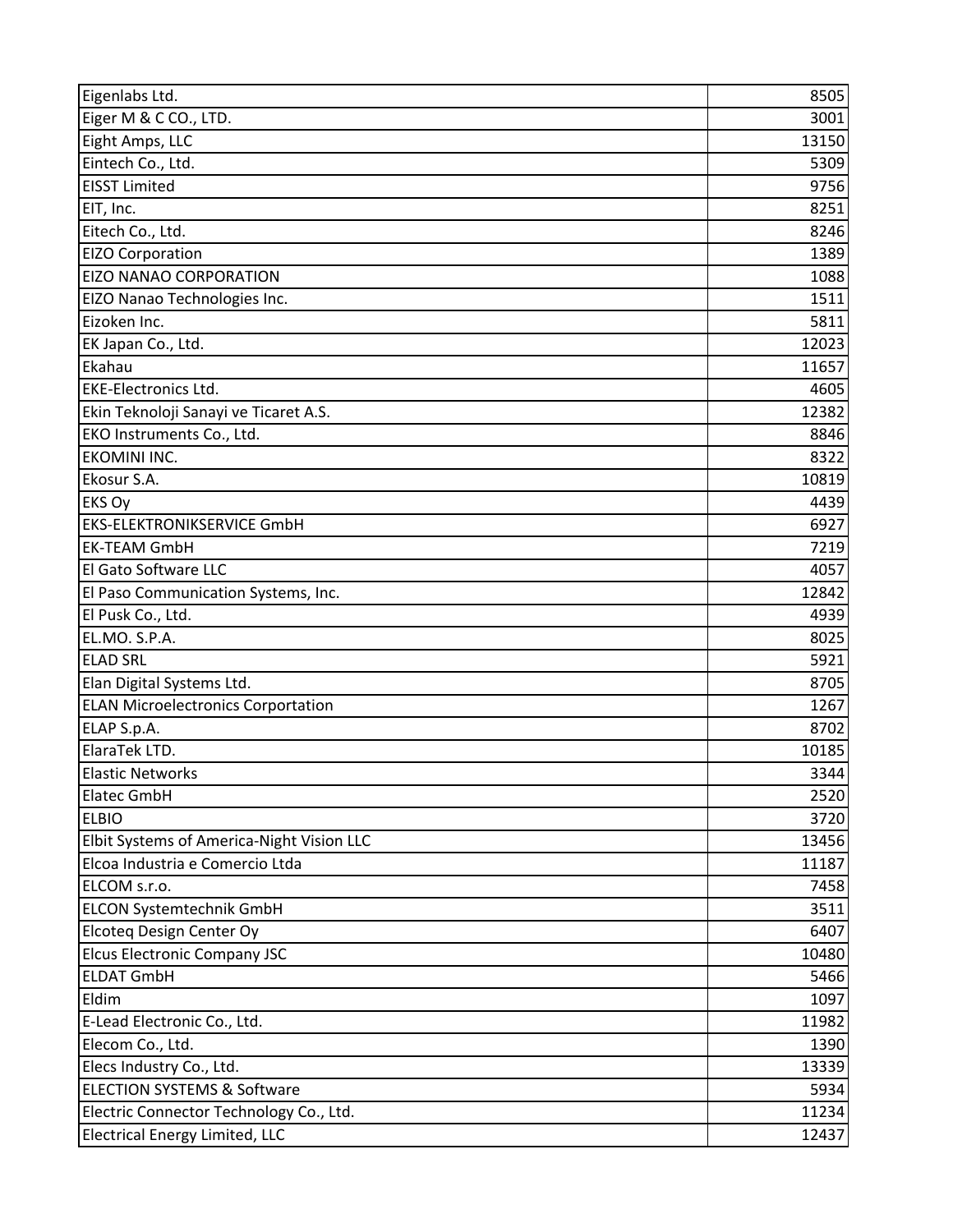| Electrical Geodesics, Inc.                           | 2152  |
|------------------------------------------------------|-------|
| Electric-Spin                                        | 7415  |
| <b>ELECTRIM CORPORATION</b>                          | 5225  |
| ELECTROBYTE di GARAVAGLIA MATTIA                     | 7506  |
| <b>ELECTROCOMPANIET AS</b>                           | 9909  |
| ElectroCraft                                         | 13114 |
| Electrogamez USA Inc.                                | 10454 |
| <b>ELECTROLINE</b>                                   | 4501  |
| Electrolux Laundry Systems Sweden AB                 | 10485 |
| Electrone Americas Ltd., Co.                         | 7135  |
| <b>ELECTRONIC ARTS</b>                               | 8612  |
| <b>ELECTRONIC ASSEMBLY GmbH</b>                      | 11689 |
| Electronic Design Inc.                               | 10808 |
| Electronic Engineering Solutions S.L.                | 6853  |
| <b>Electronic Equipment BV</b>                       | 11598 |
| <b>Electronic Sports</b>                             | 6601  |
| Electronic Systems Technology, Inc.                  | 10506 |
| <b>Electronic Theatre Controls</b>                   | 5333  |
| Electronic Trade Solutions Ltd.                      | 4252  |
| Electronic Warfare Associates, Inc. (EWA)            | 2846  |
| Electronica Mecanica Y Control S.A.                  | 4832  |
| ELECTRONICA MECHATRONIC SYSTEMS (I) PVT. LTD.        | 7474  |
| Electronica Steren, S.A. de C.V.                     | 11363 |
| Electronics and Telecommunication Research Institute | 5973  |
| Electronics Development Corp.                        | 8217  |
| Electronics For Imaging, Inc.                        | 9808  |
| Electronique Bluewave Inc                            | 12116 |
| Electrophysics Corp.                                 | 4730  |
| ELECTRO-SYSTEM Co., Ltd.                             | 3460  |
| Electrox                                             | 7034  |
| ElecVision Inc.                                      | 1506  |
| <b>Elegant Invention</b>                             | 9663  |
| ELEKTRINA d.o.o., podjetje za razvoj elektronike     | 6757  |
| <b>Elektron Music Machines AB</b>                    | 6453  |
| Elektron Technology UK Limited                       | 10625 |
| Elelux International Ltd.                            | 3716  |
| <b>Elements Srl</b>                                  | 13603 |
| ELENTEC CO., LTD.                                    | 4090  |
| <b>ELESTA GmbH</b>                                   | 6502  |
| Elesys Inc.                                          | 1673  |
| Elettromedia SRL                                     | 12786 |
| Elevation Lab, Inc.                                  | 11879 |
| Eleven Engineering Inc.                              | 10584 |
| ELGA LabWater (VWS UK LTD)                           | 6717  |
| ELGIN S.A.                                           | 12263 |
| <b>ELGO Batscale AG</b>                              | 12692 |
| Elias Technology, Inc.                               | 4563  |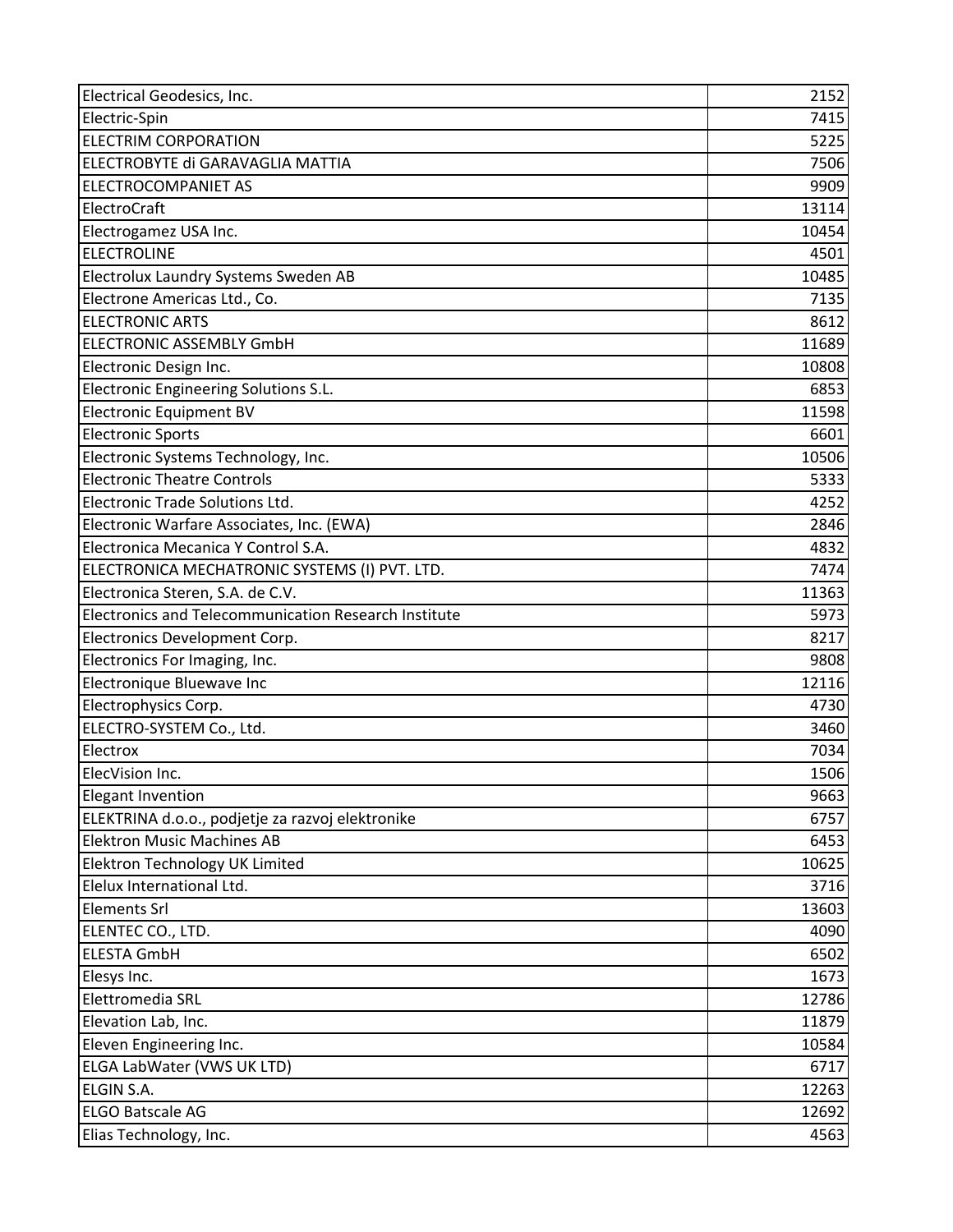| Elinchrom S.A.                                      | 10924 |
|-----------------------------------------------------|-------|
| E-Link Technology Co., Ltd.                         | 12167 |
| ELIONIX INC.                                        | 12656 |
| Elite Co., Ltd.                                     | 6980  |
| Elite Semiconductor Memory Technology Inc. (ESMT)   | 6339  |
| <b>Elitegroup Computer Systems</b>                  | 1020  |
| ELITRONIC s.r.o.                                    | 4330  |
| Elka International Ltd.                             | 3044  |
| Elkat Electronics (M) SDN. BHD.                     | 2949  |
| ELLAB A/S                                           | 4150  |
| Ellex Medical Pty Ltd.                              | 10849 |
| ellipsis INC.                                       | 7598  |
| <b>Elliptic Laboratories AS</b>                     | 10247 |
| <b>Ellisys</b>                                      | 5376  |
| Elmak Ltd.                                          | 6321  |
| Elmeg GmbH & Co., Ltd.                              | 2018  |
| <b>ELMEX COMPANY Ltd.</b>                           | 3836  |
| ELMO COMPANY, LIMITED                               | 2465  |
| <b>ELMO Motion Control Ltd.</b>                     | 8760  |
| Elmos Co., Ltd.                                     | 6533  |
| ELNEC s.r.o.                                        | 5011  |
| <b>Elo Touch Solutions</b>                          | 1255  |
| <b>ELPRO-BUCHS AG</b>                               | 6990  |
| Elprosys Sp. Z.o.o.                                 | 10303 |
| Elprotronic Inc.                                    | 5269  |
| <b>Elquest Corporation</b>                          | 8034  |
| <b>ELSA</b>                                         | 1399  |
| ELSA Japan Inc.                                     | 5806  |
| ELSAGDATAMAT S.P.A.                                 | 8484  |
| <b>ELSE Ltd.</b>                                    | 4869  |
| <b>ELSIST Srl</b>                                   | 10308 |
| <b>Elster Group</b>                                 | 7209  |
| Eltech Solutions Inc.                               | 3298  |
| ELTRONIC SOLUTION A/S                               | 7876  |
| <b>ELV Elektronik AG</b>                            | 6383  |
| ELVES Automotive Co., Ltd                           | 11358 |
| Elyctis                                             | 11128 |
| Elysia-raytest GmbH                                 | 11571 |
| ELZET80 Mikrocomputer Giesler & Danne GmbH & Co. KG | 9675  |
| <b>EM MICROELECTRONIC - Marin SA</b>                | 13237 |
| eM Technics Co., Ltd.                               | 3731  |
| eMachines, inc                                      | 4108  |
| Emagic Soft-und Hardware Gmbh                       | 2154  |
| eMagin Corporation                                  | 5697  |
| <b>EmbCodeAB</b>                                    | 9041  |
| embedded brains GmbH                                | 9389  |
| Embedded Intelligence, Inc.                         | 11124 |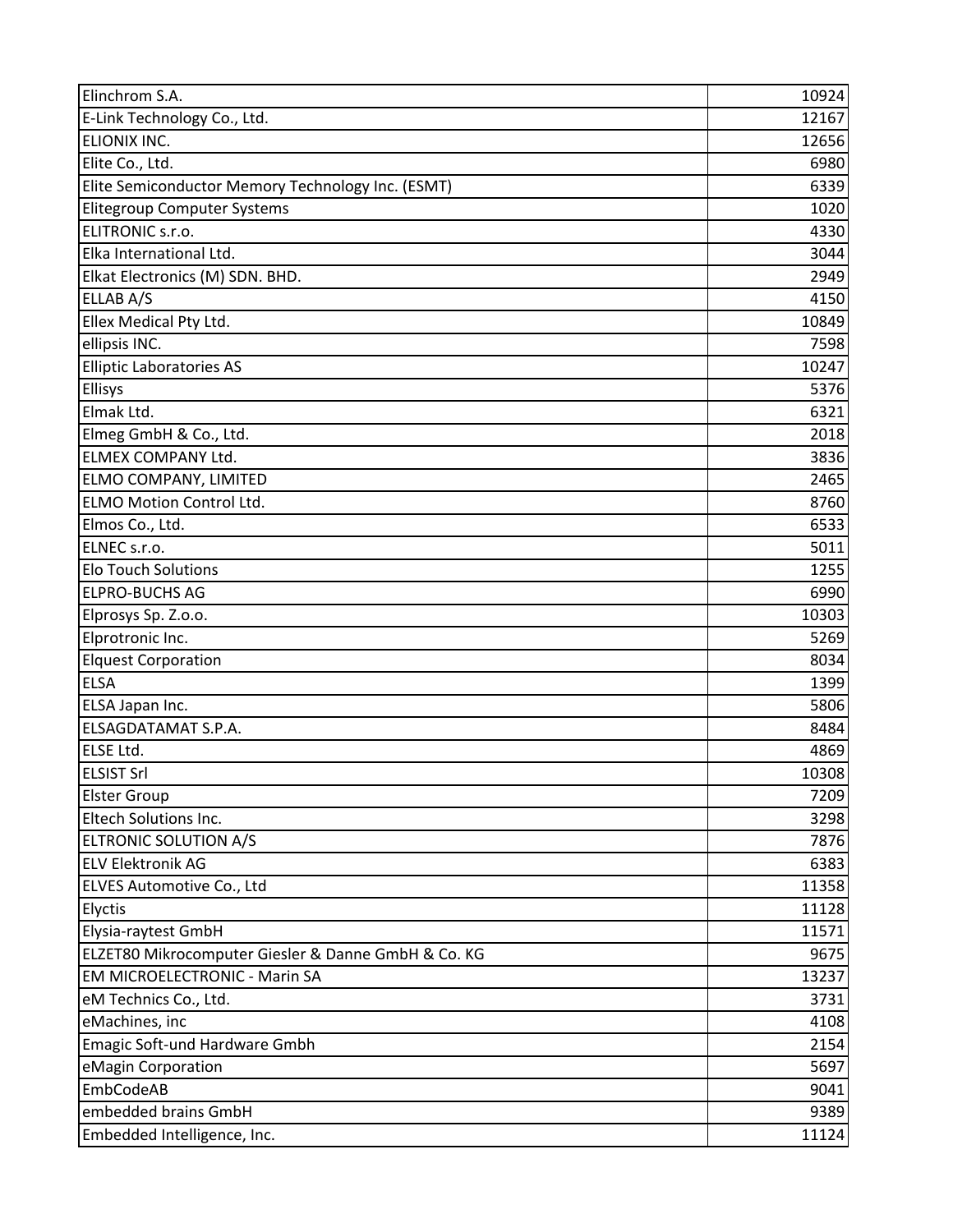| <b>Embedded Micro</b>                       | 10717 |
|---------------------------------------------|-------|
| Embedded Wireless Technology Co. Ltd.       | 2930  |
| EmbeddedFusion Ltd.                         | 7075  |
| <b>Embedia Technologies Corporation</b>     | 9815  |
| <b>EMBED-IT</b>                             | 10463 |
| <b>Ember Corporation</b>                    | 7076  |
| Embla                                       | 4535  |
| Embrava Pty Ltd                             | 11277 |
| <b>EMC Corporation</b>                      | 7039  |
| <b>EMC, Electronic Music Components</b>     | 11003 |
| <b>EMCON Emanation Control Limited</b>      | 7486  |
| eMDee Technology, Inc.                      | 6673  |
| e-MDT Co., Ltd.                             | 3807  |
| eMegaTech International Corp.               | 3434  |
| Emerging Technology (Holdings) Ltd.         | 10623 |
| EmergiTech, Inc                             | 11463 |
| Emerico Sdn Bhd                             | 13316 |
| Emerson                                     | 7129  |
| <b>Emerson Automation Solutions</b>         | 8616  |
| EMH - Energie-Messtechnik GmbH              | 8261  |
| <b>EMI STOP CORP.</b>                       | 9147  |
| <b>EMIC CORPORATION</b>                     | 8771  |
| <b>Emine Technology Company</b>             | 1778  |
| Eminence Enterprise Co., Ltd.               | 3173  |
| <b>EMKA Technologies</b>                    | 6508  |
| <b>EMKO ELEKTRONIK SAN. VE TIC. AS</b>      | 9891  |
| <b>Emlid Limited</b>                        | 12338 |
| Emoco                                       | 12055 |
| <b>EMOTIQ</b> srl                           | 11366 |
| <b>EMOTIV SYSTEMS INC.</b>                  | 8609  |
| Emotiva Audio Corp.                         | 8430  |
| e-MOVE Technology Co., Ltd.                 | 7053  |
| Empathy Co., Ltd.                           | 11729 |
| <b>EMPEG Ltd</b>                            | 2127  |
| Empia Technology, Inc.                      | 60186 |
| <b>Empirical Systems</b>                    | 4692  |
| <b>EMPIRISOFT CORPORATION</b>               | 5969  |
| EMRight Technology Co., Ltd.                | 11368 |
| EMS (European) LTD.                         | 6603  |
| <b>EMS Aviation</b>                         | 7742  |
| <b>EMS Dr. Thomas Wuensche</b>              | 4822  |
| <b>EMS Security Group Ltd.</b>              | 11437 |
| emsys Embedded Systems GmbH                 | 3268  |
| <b>Emsyscon Solutions</b>                   | 13130 |
| <b>EMTEC Elektronische Messtechnik GmbH</b> | 7282  |
| emtrion GmbH                                | 9963  |
| E-MU Systems, Inc., d.b.a. E-MU/ENSONIQ     | 3534  |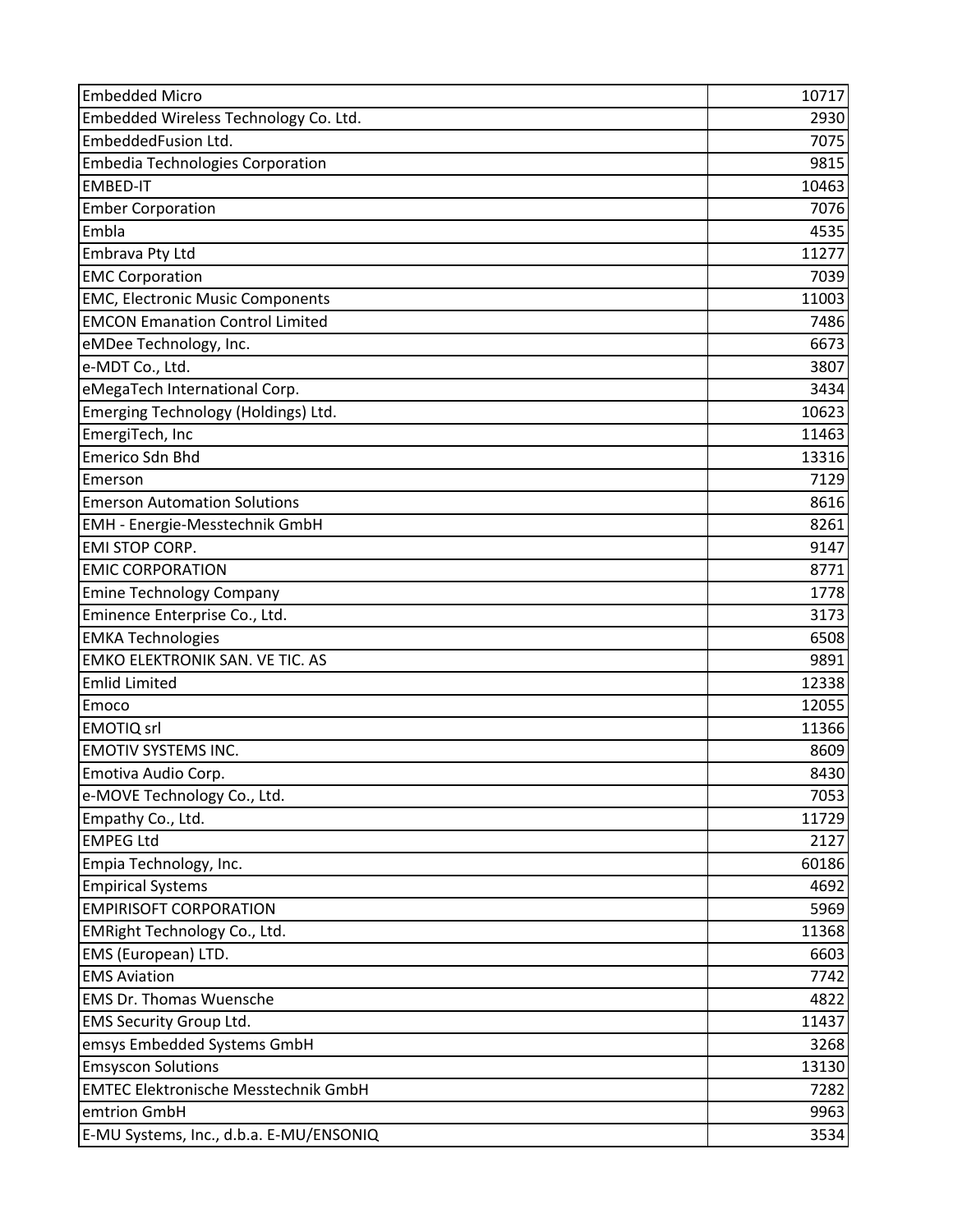| <b>EMULEX Corporation</b>                      | 10827 |
|------------------------------------------------|-------|
| <b>EMUS</b>                                    | 13542 |
| Emutec Inc.                                    | 6139  |
| emz - Hanauer GmbH & Co KGaA                   | 9277  |
| Enatel                                         | 12203 |
| Enblink Co., Ltd.                              | 10899 |
| Encentuate Pte. Ltd.                           | 4577  |
| <b>ENCIRIS TECHNOLOGIES</b>                    | 7572  |
| Enclustra GmbH                                 | 8266  |
| <b>Encore Electronics</b>                      | 8253  |
| <b>Endor AG</b>                                | 3767  |
| EndPoints Inc.                                 | 1000  |
| <b>ENDRA Inc.</b>                              | 7591  |
| Endress + Hauser                               | 5962  |
| <b>ENE Technology Inc.</b>                     | 3314  |
| Enegate Co., Ltd.                              | 9546  |
| <b>ENENSYS Technologies</b>                    | 5974  |
| <b>ENERGEAR Co., Ltd</b>                       | 11846 |
| Energizer Holdings, Inc.                       | 6983  |
| <b>Energy Micro AS</b>                         | 9540  |
| Energyfull & Hi-Top International Ltd.         | 3854  |
| EnerLab, LLC                                   | 10745 |
| <b>ENERMAX TECHNOLOGY CORPORATION</b>          | 10586 |
| Enfora, Inc.                                   | 7884  |
| Enforce Device Inc.                            | 7345  |
| Eng Resource Inc                               | 3369  |
| <b>Engel Engineering Services GmbH</b>         | 12487 |
| Engineea Remote Technologies S.L.              | 9719  |
| Engineered Audio, LLC.                         | 4510  |
| <b>Engineering Spirit</b>                      | 2189  |
| <b>Enginuity Communications</b>                | 8514  |
| ENHANCED VIDEO DEVICES, INC.                   | 8318  |
| <b>Enhanced Vision</b>                         | 8236  |
| ENJsoft Co., Ltd.                              | 9614  |
| Enova Technology Corp.                         | 7772  |
| <b>Enovate Medical LLC</b>                     | 12052 |
| EnovateIT Inc.                                 | 8737  |
| <b>Enovation Controls, LLC</b>                 | 11048 |
| enRoute Co., Ltd.                              | 11735 |
| <b>ENSPERT Inc.</b>                            | 9778  |
| ENSU (Shanghai) Electronic Technology CO., LTD | 13588 |
| Ensure Technologies, Inc.                      | 2600  |
| <b>Ensurity Technologies Private Limited</b>   | 12425 |
| <b>Ensyc Technologies</b>                      | 6335  |
| Enter Tech Co., Ltd                            | 5907  |
| ENTERY INDUSTRIAL CO., LTD.                    | 7650  |
| <b>Entner Electronics KEG</b>                  | 6747  |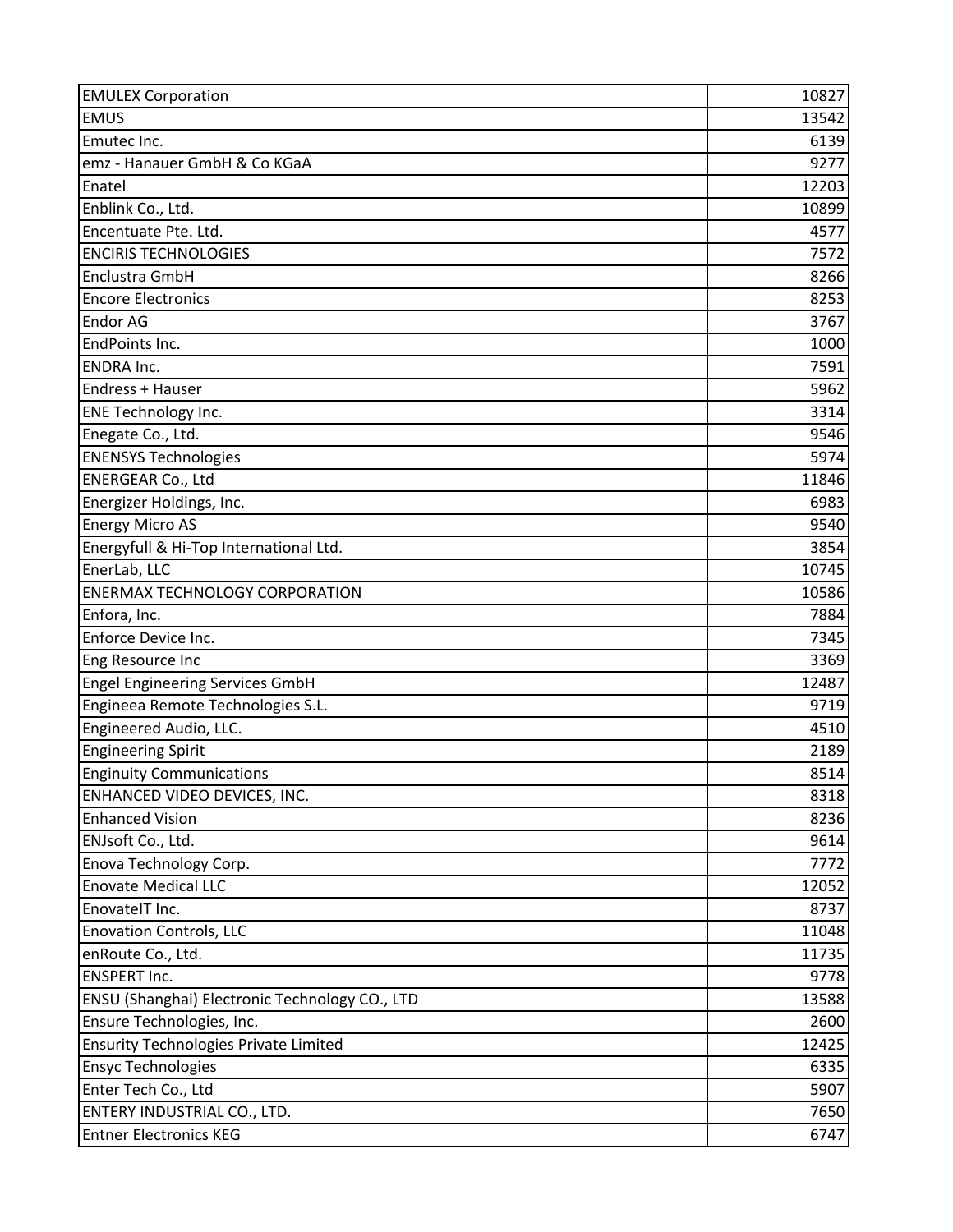| <b>Entone Technologies</b>                              | 3679  |
|---------------------------------------------------------|-------|
| Entourage Systems, Inc.                                 | 8804  |
| Entrega Technologies Inc.                               | 1645  |
| Enustech, Inc.                                          | 6136  |
| Envara                                                  | 4906  |
| <b>Environics Oy</b>                                    | 9151  |
| <b>Environmental Systems Corporation</b>                | 8726  |
| Envision Interface Engineering, LLC                     | 8769  |
| Envision Peripherals, Inc.                              | 1526  |
| <b>Envoy Medical Corporation</b>                        | 3569  |
| Enzytek Technology Inc.                                 | 7203  |
| Eone Inc.                                               | 3358  |
| EOS S.r.l.                                              | 10648 |
| ePadLink                                                | 1247  |
| <b>EPCOS</b>                                            | 7911  |
| E-Pen InMotion Inc.                                     | 3681  |
| Epic Tech, LLC                                          | 11833 |
| Epicenter, Inc.                                         | 6814  |
| <b>Epilog Corporation</b>                               | 5203  |
| Epiphan Systems Inc.                                    | 11127 |
| <b>Epiq Solutions</b>                                   | 12194 |
| EPO Science & Technology Inc.                           | 4649  |
| ePoint Technology                                       | 6198  |
| Epos Development Ltd.                                   | 6284  |
| EPOX COMPUTER CO., LTD.                                 | 4007  |
| <b>Eppendorf AG</b>                                     | 9890  |
| e-Practical Solutions                                   | 7707  |
| Epsilon Electronics, Inc dba Power Acoustik Electronics | 8312  |
| <b>Epson America</b>                                    | 1392  |
| Epson Imaging Technology Center                         | 1016  |
| eQ-3 Entwicklung GmbH                                   | 6943  |
| <b>Equinox Payments</b>                                 | 9941  |
| equinux AG                                              | 7468  |
| Equipment Systems & Devices                             | 5028  |
| Era Optoelectronics Inc.                                | 9067  |
| <b>Erae Electronics</b>                                 | 5673  |
| eratech                                                 | 4299  |
| <b>ERCO Leuchten GmbH</b>                               | 5435  |
| <b>Erebus Limited</b>                                   | 4691  |
| <b>ERGODEX Corp.</b>                                    | 5635  |
| Ergotest Innovation A.S.                                | 9837  |
| Ergotron, Inc.                                          | 6932  |
| Ergowerx Int'l LLC/Smartfish Technologies               | 7480  |
| Erich Jaeger GmbH                                       | 2845  |
| <b>Ericsson AB</b>                                      | 3035  |
| Ericsson Austrian, AG                                   | 1066  |
| Ericsson Inc.                                           | 2282  |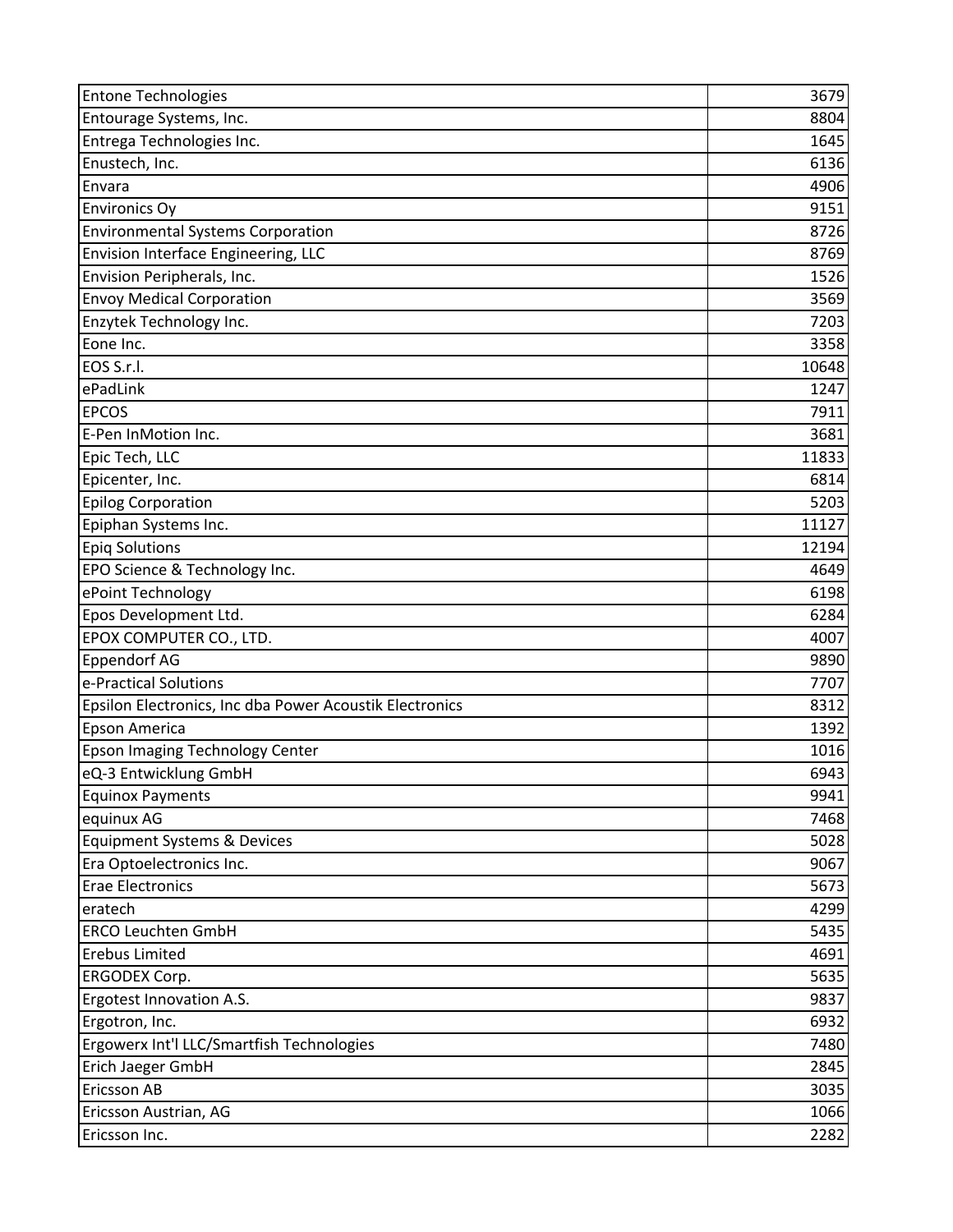| <b>Eridon Corporation</b>             | 5851  |
|---------------------------------------|-------|
| Ernie Ball, Inc.                      | 9086  |
| Ernst Reiner GmbH & Co. KG            | 3971  |
| <b>ES Gear Ltd.</b>                   | 11896 |
| ESA Elektroschaltanlagen Grimma GmbH  | 11015 |
| <b>ESA MESSTECHNIK GMBH</b>           | 2114  |
| ESA, Inc.                             | 5567  |
| <b>Esaote/Pie Medical Equipment</b>   | 4937  |
| <b>Eschenbach Optik GmbH</b>          | 10811 |
| Escherlogic Inc.                      | 4928  |
| Escort Data Logging Systems Ltd.      | 8481  |
| Escort, Inc.                          | 8931  |
| esd electronics gmbh                  | 2740  |
| <b>ESE Corporate</b>                  | 5639  |
| <b>ESEC SA</b>                        | 3880  |
| E-SEEK Inc.                           | 10406 |
| Esel International Company Ltd.       | 3253  |
| ES-Experts, Ltd.                      | 9791  |
| <b>Eshed Robotec</b>                  | 2545  |
| <b>ESI Audiotechnik GmbH</b>          | 9587  |
| <b>ESI Motion</b>                     | 11097 |
| <b>Eskape Labs</b>                    | 2040  |
| <b>Esko-Graphics</b>                  | 4467  |
| e-Smart Systems Pvt. Ltd.             | 11423 |
| eSOL Co., Ltd.                        | 4255  |
| esonic Co., Ltd.                      | 8592  |
| <b>ESPACE SERVICES MULTIMEDIAS</b>    | 8583  |
| Esperanto Technologies, Inc.          | 12667 |
| <b>Espressif Incorporated</b>         | 12346 |
| <b>ESPROS Photonics AG</b>            | 9982  |
| ESS Technology, Inc.                  | 1173  |
| Esselte Leitz GmbH & Co. KG           | 10398 |
| Essential Products, Inc.              | 11799 |
| <b>Essential Reality LLC</b>          | 3455  |
| <b>Essilor International</b>          | 5024  |
| <b>EssNet Interactive AB</b>          | 5566  |
| <b>Esterline Mason</b>                | 6389  |
| <b>ESTIC CORPORATION</b>              | 13264 |
| e-supplies Co., Ltd.                  | 9069  |
| ET&T                                  | 1636  |
| ETA Chips, Co.                        | 6913  |
| ETA S.A. Manufacture Horlogere Suisse | 5775  |
| ETANI ELECTRONICS CO., LTD.           | 6958  |
| E-Tech, Inc.                          | 2066  |
| Eten Information Systems Co., Ltd.    | 4198  |
| Ethentica Inc.                        | 1605  |
| <b>Etherstack Limited</b>             | 10044 |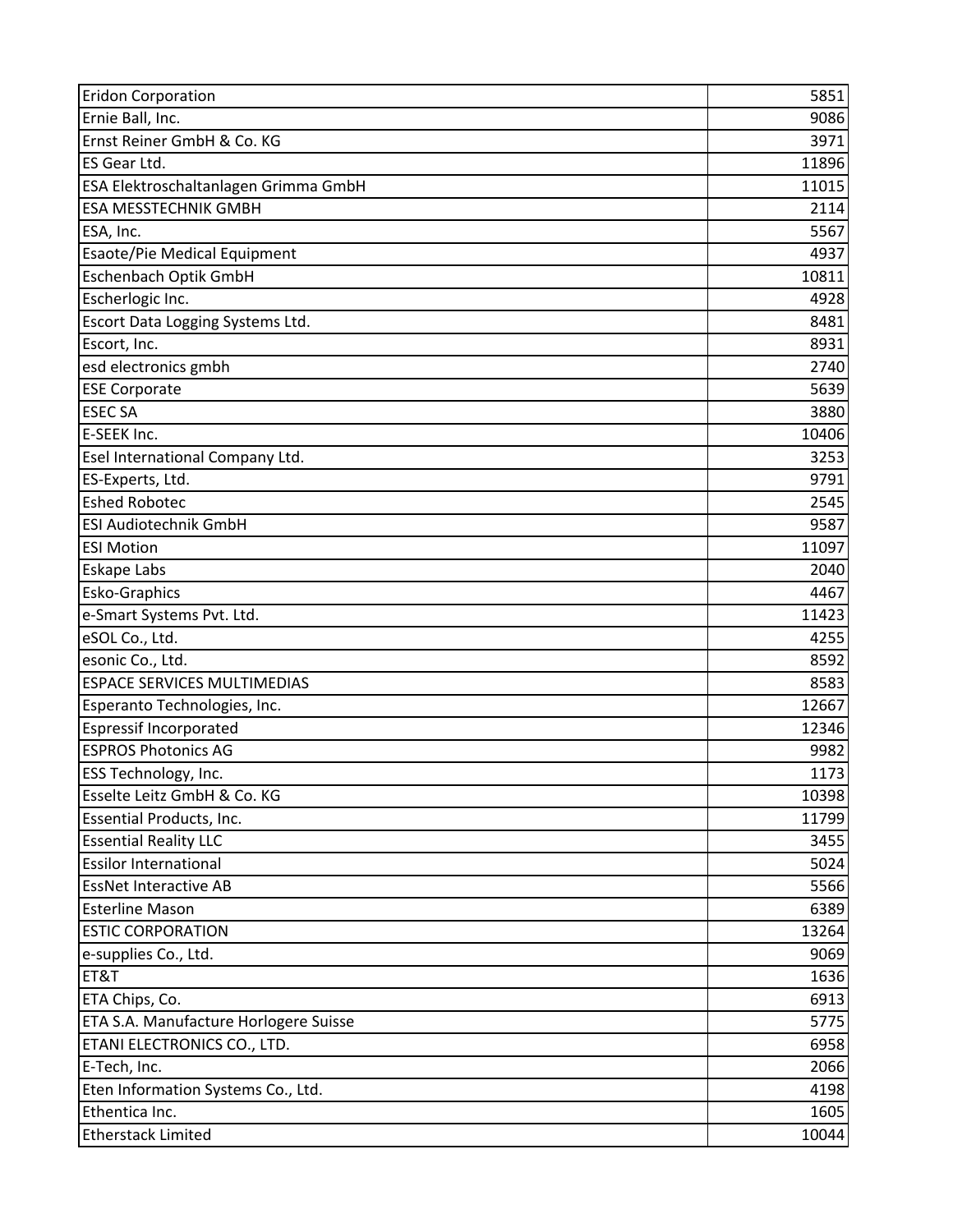| Ethicon Endo-Surgery, Inc.                   | 4949  |
|----------------------------------------------|-------|
| Ethics Organization of Computer Software     | 4396  |
| Etoms Electronics Corp.                      | 4140  |
| <b>Etronics Corp.</b>                        | 4336  |
| <b>Etrovision Technology</b>                 | 6259  |
| <b>Ettus Research LLC</b>                    | 9472  |
| eTurboTouch Technology Inc.                  | 8889  |
| <b>EUCHNER GmbH &amp; Co. KG</b>             | 5507  |
| Euclideon Pty. Ltd.                          | 11288 |
| Eule Industrie- & Datentechnik GmbH & Co. KG | 2491  |
| Eumitcom Technology Inc.                     | 3420  |
| <b>EURESYS S.A.</b>                          | 2820  |
| <b>EURINTEL</b>                              | 7766  |
| Euro Games Technology Ltd.                   | 13466 |
| <b>EUROAVIONICS GmbH &amp; Co. KG</b>        | 8630  |
| euroBRAILLE                                  | 10412 |
| Euro-CB Phils. Inc.                          | 8623  |
| Eurochannels Holding B.V.                    | 6216  |
| <b>Eurofins Digital Testing Belgium</b>      | 1710  |
| <b>EUROICC</b>                               | 11981 |
| <b>EUROIMMUN AG</b>                          | 10135 |
| <b>EURONOVATE SA</b>                         | 10194 |
| <b>Europe Net Srl</b>                        | 11025 |
| Eurosmart                                    | 5784  |
| Eurosoft (UK) Ltd.                           | 5500  |
| <b>EUROTECH</b>                              | 7534  |
| Eutectics Inc.                               | 3709  |
| <b>Eutronsec Spa</b>                         | 1853  |
| Evation.com                                  | 2710  |
| <b>EVATRONIX SA</b>                          | 5262  |
| <b>EVC</b> electronic GmbH                   | 7061  |
| Event Electronics, LLC                       | 2885  |
| Eventide, Inc.                               | 6930  |
| <b>Ever Bright Wire Factory</b>              | 5880  |
| <b>EVer Electronics Corp.</b>                | 1865  |
| Ever Great Electric Wire and Cable Co., Ltd. | 4423  |
| <b>EVER Sp. Z.o.o.</b>                       | 11857 |
| Ever Win International Corp.                 | 11140 |
| Everactive, Inc.                             | 13122 |
| <b>Everbee Networks</b>                      | 5311  |
| Everest Display Inc.                         | 7245  |
| Evergreen Systems International              | 1514  |
| <b>Evermore Innovations</b>                  | 6253  |
| Evermuch Technology Co., Ltd.                | 2058  |
| Evernew Wire & Cable Co., Ltd.               | 8784  |
| EverPro Technologies Company, Ltd.           | 11028 |
| Evertop Wire Cable Co.                       | 6295  |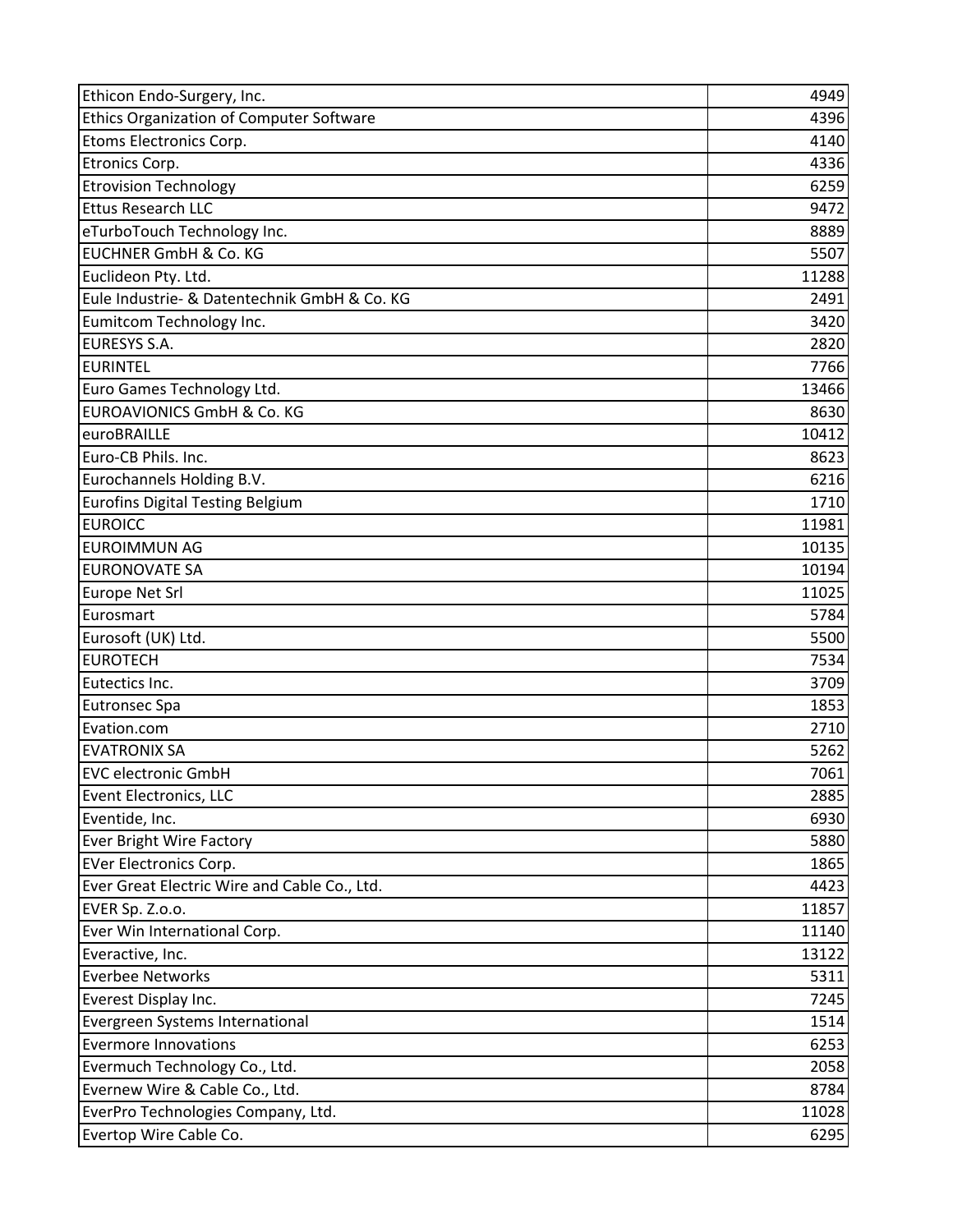| Evertz Microsystems Ltd.                               | 2102  |
|--------------------------------------------------------|-------|
| EVI, Inc.                                              | 2790  |
| <b>Evoko Unlimited AB</b>                              | 10742 |
| Evolis                                                 | 3913  |
| Evollve Inc.                                           | 11649 |
| <b>Evoluent LLC</b>                                    | 6780  |
| Evolution Electronics Ltd.                             | 2637  |
| Evolution Technologies, Inc.                           | 4856  |
| <b>Evolve Communications</b>                           | 4316  |
| EVTD Inc.                                              | 9880  |
| eWBM Co., Ltd.                                         | 12575 |
| <b>EX COMPANY LIMITED</b>                              | 6393  |
| <b>EXAKTIME INC.</b>                                   | 7361  |
| <b>Exar Corporation</b>                                | 1250  |
| <b>EXAR CORPORATION - JAPAN</b>                        | 8015  |
| Excalibur                                              | 11550 |
| Excel Cell Electronic Co., Ltd.                        | 1806  |
| <b>Excelitas Technologies Corporation</b>              | 6534  |
| Exelis, Inc.                                           | 8009  |
| <b>EXELYS LLC</b>                                      | 8586  |
| <b>EXEO SYSTEMS</b>                                    | 7565  |
| Exfo Electro-Optical Engineering Inc.                  | 6345  |
| Exito Electronics Co., Ltd.                            | 4523  |
| <b>EXMAN ELECTRIC</b>                                  | 8438  |
| Exo Imaging, Inc.                                      | 13317 |
| <b>EXO LABS INC.</b>                                   | 10757 |
| EXPAN Electronics Co., Ltd.                            | 3841  |
| <b>Expert Magnetics Corp.</b>                          | 2917  |
| Explore Microelectronics Inc.                          | 6010  |
| <b>Express Way Limited</b>                             | 9214  |
| Expressive                                             | 11796 |
| Exputer Systems, Inc.                                  | 2950  |
| EXSUSS, Inc.                                           | 8808  |
| Extended Systems, Inc.                                 | 2281  |
| Extending Wire & Cable Co., Ltd.                       | 5206  |
| <b>Extenex Corporation</b>                             | 3231  |
| Extranet Systems Inc.                                  | 7157  |
| Extraordinary Technologies Pty. Ltd.-Trading as Halcro | 5381  |
| <b>Extreme Speed</b>                                   | 4442  |
| <b>Extron Design Services</b>                          | 6979  |
| <b>Extron Electronics</b>                              | 7394  |
| Exvision, Inc.                                         | 11210 |
| ExWAY Inc.                                             | 3014  |
| exxact GmbH                                            | 7755  |
| Eye Communication Systems, Inc                         | 2420  |
| Eye-Fi, Inc.                                           | 11510 |
| <b>Eyelock LLC</b>                                     | 10865 |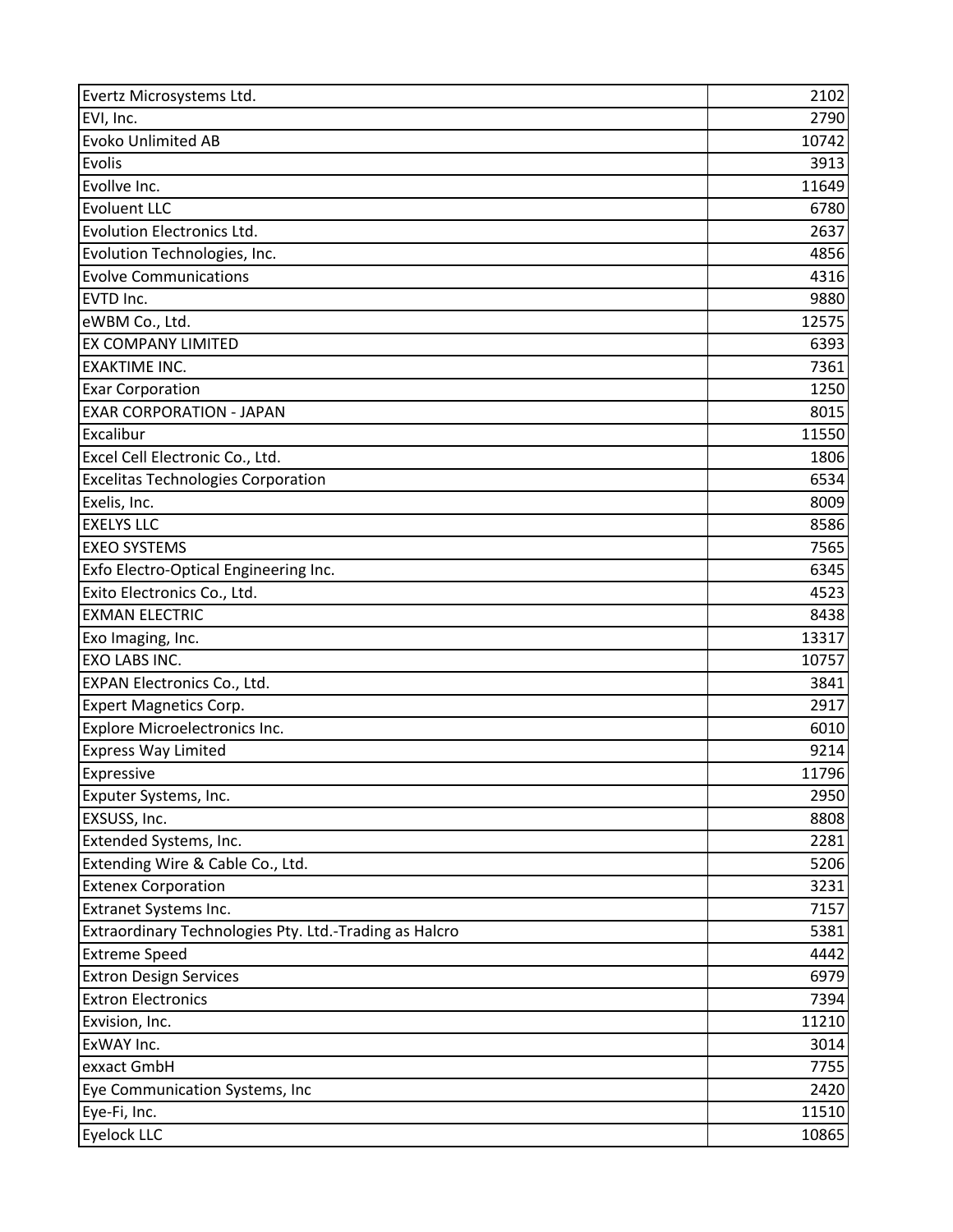| EyeSeeTec GmbH                           | 12985 |
|------------------------------------------|-------|
| <b>EYESPYFX</b>                          | 4546  |
| EyeTalk Systems, Inc.                    | 6964  |
| EyeTech Digital Systems, Inc.            | 11935 |
| eYs3D Microelectronics, Co.              | 13368 |
| <b>EZ PROTOTYPES</b>                     | 7232  |
| EzKEY Corp.                              | 1304  |
| EZMAX CO., LTD.                          | 4082  |
| eZono AG                                 | 13310 |
| <b>EZPnP Technologies Corp.</b>          | 5112  |
| EZQuest, Inc.                            | 11769 |
| F&D Feinwerk-Und Drucktechnik GmbH       | 7790  |
| F. Hoffmann-La Roche AG                  | 5946  |
| F.J. Tieman BV                           | 1944  |
| F <sub>3</sub> Inc.                      | 6205  |
| <b>F5CS LTD</b>                          | 13051 |
| Fa. Hydrotechnik                         | 3185  |
| <b>FAAC SpA</b>                          | 8915  |
| Facebook, Inc.                           | 11974 |
| <b>FACTS Engineering LLC</b>             | 4948  |
| <b>Fairbanks Scales</b>                  | 2919  |
| <b>Fairchild Imaging</b>                 | 6541  |
| <b>Fairchild Semiconductor</b>           | 1913  |
| Fairhaven Health                         | 9652  |
| <b>FAIRLIGHT ESP</b>                     | 2487  |
| Fairphone B.V.                           | 10981 |
| Fairy Devices Inc.                       | 13000 |
| <b>Falco Electronics Mexico</b>          | 4738  |
| <b>FALCOM GmbH</b>                       | 3988  |
| Fallbrook Technologies, Inc.             | 9810  |
| <b>FAMAR FUEGUINA S.A.</b>               | 11588 |
| FAMAS SYSTEM S.P.A.                      | 8736  |
| FandF Co., Ltd.                          | 8991  |
| <b>FANUC CORPORATION</b>                 | 13148 |
| Far Touch Inc.                           | 4561  |
| <b>FARADAY Technology Corp.</b>          | 2310  |
| <b>Farallon Comunications</b>            | 1022  |
| Fargo Electronics, Inc.                  | 2480  |
| <b>FARO Technologies INC.</b>            | 2826  |
| Farreach Electronic Technology Co., Ltd. | 12700 |
| Farsharp Imaging Technology Corp.        | 5266  |
| <b>FarSite Communications Limited</b>    | 6909  |
| Fascinating Electronics, Inc.            | 4863  |
| Fashionow Co. Ltd.                       | 6164  |
| <b>FASL LLC.</b>                         | 4969  |
| Fasstech                                 | 3959  |
| Fast And Safe Technology Co., Ltd.       | 8898  |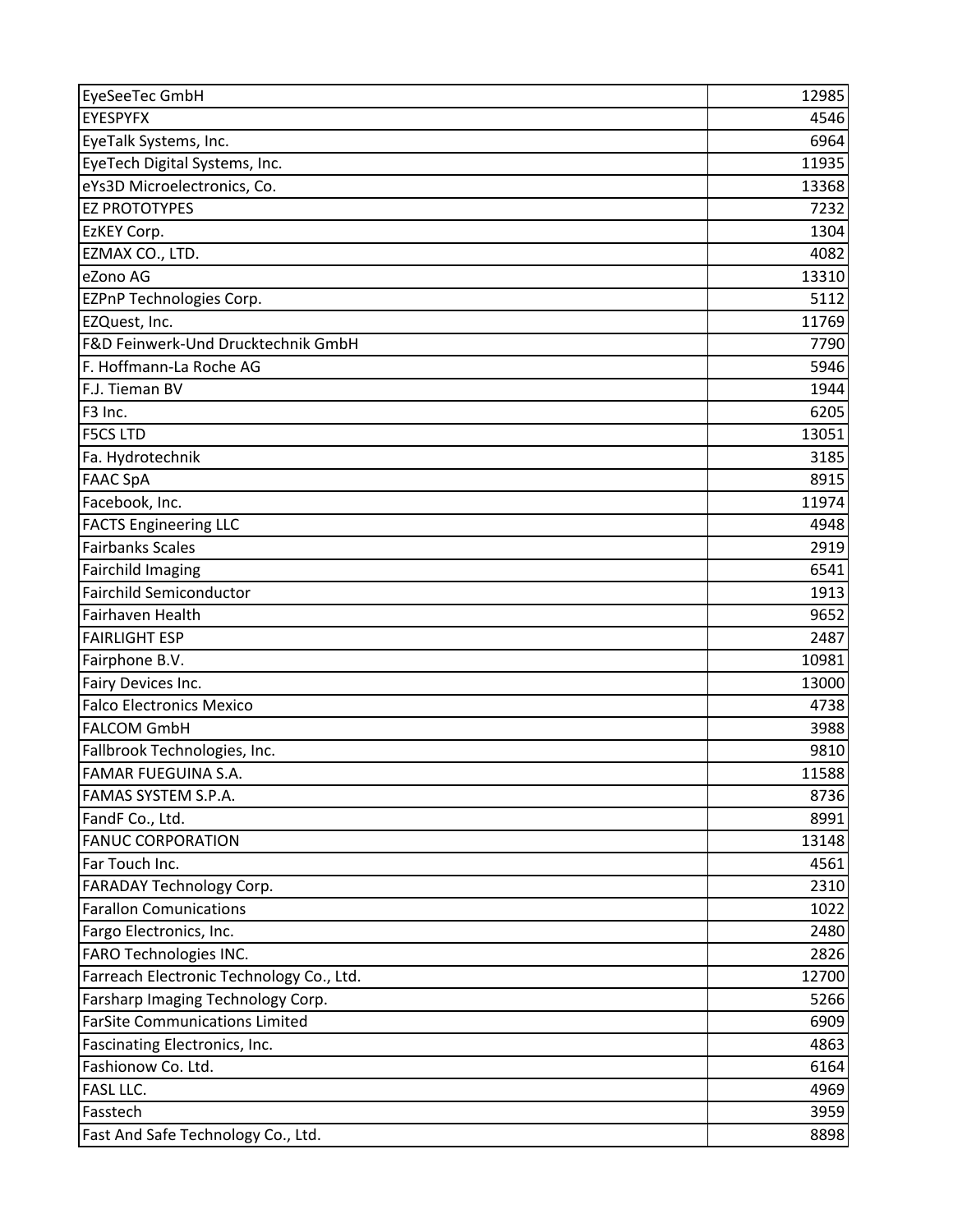| Fast Forward Video, Inc.                          | 8234  |
|---------------------------------------------------|-------|
| <b>Fastec Imaging Corporation</b>                 | 9612  |
| <b>FASTLITE</b>                                   | 10438 |
| FastPoint Technologies, Inc.                      | 2128  |
| FastSOC Microelectroincs Co., Ltd.                | 12401 |
| FastVDO Inc.                                      | 7124  |
| Fastwel Group Ltd.                                | 11767 |
| <b>FASY SPA</b>                                   | 7399  |
| FATAR, S.r.l.                                     | 5781  |
| <b>FATEK Automation Corporation</b>               | 12515 |
| Faurecia Clarion Electronics (Fengcheng) Co., Ltd | 12789 |
| Faurecia Clarion Electronics Co., Ltd.            | 1288  |
| <b>Faurecia Clarion Electronics Europe SAS</b>    | 12651 |
| Faxitron Bioptics LLC (a Hologic Company)         | 12810 |
| faytech AG                                        | 13381 |
| <b>FCI Electronics</b>                            | 1300  |
| <b>FCNT Limited</b>                               | 12526 |
| <b>FDI Matelec</b>                                | 4210  |
| <b>FDK CORPORATION</b>                            | 4833  |
| Feature Integration Technology Inc.               | 11330 |
| FEC Inc.                                          | 4635  |
| <b>Federal Signal Corporation</b>                 | 7794  |
| Federal Signal Vama S.A.                          | 7023  |
| <b>Feedback Instruments Ltd</b>                   | 3374  |
| Feeling Technology Corp.                          | 7511  |
| FEELS Electronics Co., Ltd.                       | 12359 |
| FEI Electron Optics B.V.                          | 3903  |
| Feig Electronic GmbH                              | 2737  |
| Feitian Technologies Co., Ltd.                    | 2414  |
| <b>Felix Meier GmbH</b>                           | 8626  |
| Fellowes Inc.                                     | 2525  |
| <b>FEMTO Messtechnik GmbH</b>                     | 8687  |
| Fender Musical Instruments Corp.                  | 7896  |
| Feng Shin Cable Co. Ltd.                          | 3343  |
| Fengfan (Suzhou) Audio Technology Co., Ltd.       | 11623 |
| FENGHUA KINGSUN CO., LTD.                         | 8384  |
| Fengshun Peiying Electro-Acoustic Co., Ltd.       | 10726 |
| Ferguson Beauregard                               | 7352  |
| FERMAX ELECTRONICA S.A.U.                         | 10082 |
| Fermionic Design Private Limited                  | 13544 |
| Fervian Technologies Limited                      | 8989  |
| <b>FES LLC</b>                                    | 7753  |
| Festo AG & Co. KG                                 | 7721  |
| Festo Didactic Ltd/Ltée                           | 2989  |
| <b>FEV SA</b>                                     | 12076 |
| <b>FFC Limited</b>                                | 1515  |
| FFF SMART LIFE CONNECTED CORPORATION              | 10122 |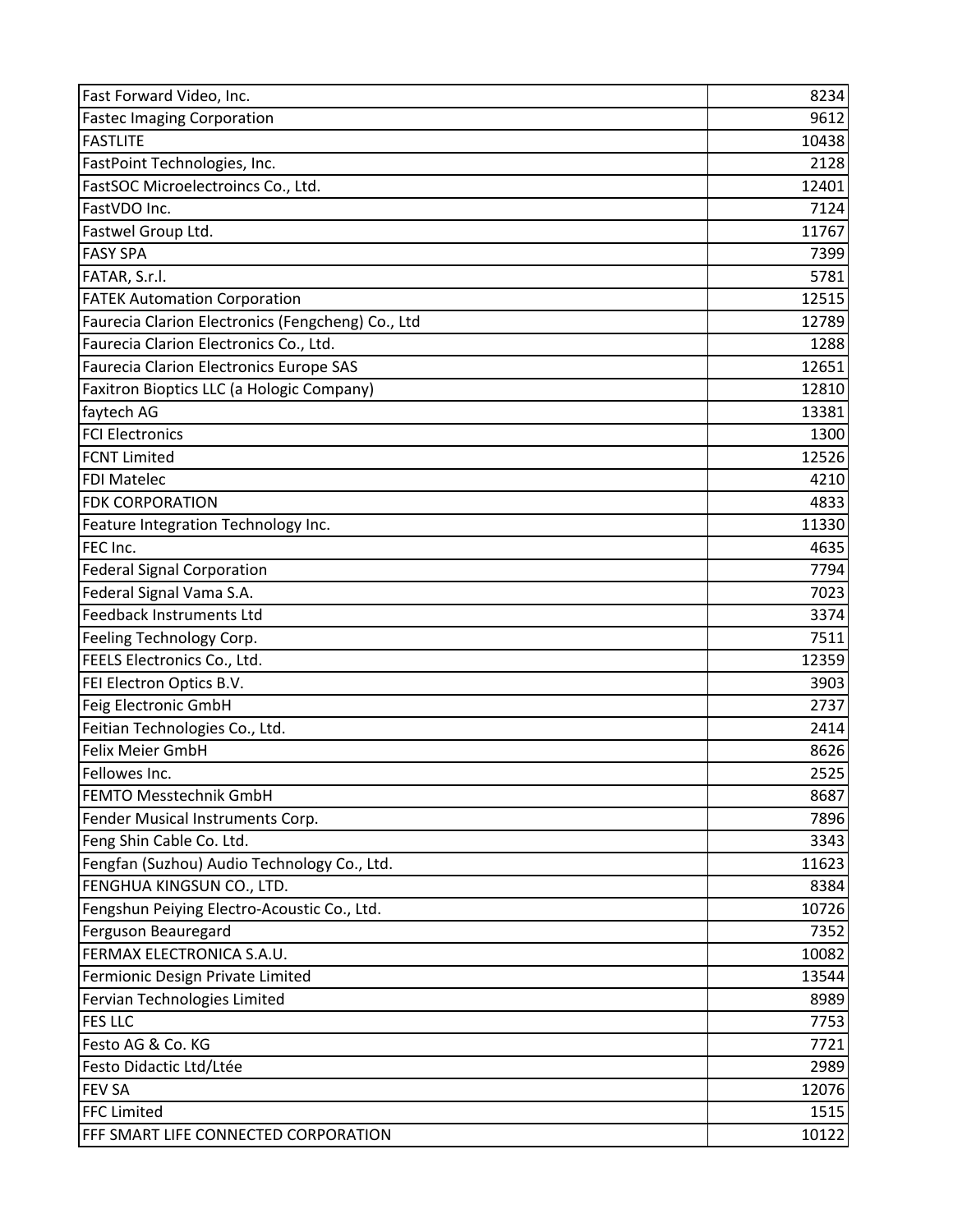| FHC., Inc. Frederick Haer & Co.                     | 4089  |
|-----------------------------------------------------|-------|
| <b>FHLP</b>                                         | 2042  |
| Fiberplex Technologies, LLC                         | 10528 |
| <b>FIBERPRO INC.</b>                                | 8485  |
| Fibocom Wireless Inc.                               | 11447 |
| <b>FICOSA</b>                                       | 9737  |
| Fidelica Microsystems, Inc.                         | 3293  |
| Field and Company LLC, dba Leef USA                 | 10923 |
| <b>FIELDSERVER TECHNOLOGIES</b>                     | 3370  |
| <b>FIGMENT DESIGN LABORATORIES</b>                  | 8289  |
| FiiO Electronics Technology Co., Ltd.               | 10610 |
| <b>Filanet Corporation</b>                          | 2147  |
| Filco Co., Ltd.                                     | 12029 |
| Filmetrics, Inc.                                    | 4461  |
| FILTRONIC DEFENCE LIMITED                           | 7295  |
| <b>FIME</b>                                         | 10813 |
| Fimet                                               | 2065  |
| findtheDOT                                          | 3137  |
| <b>Fine Instruments Corporation</b>                 | 5512  |
| Fine Intelligence Group inc.                        | 12932 |
| Fine Triumph Technology Corp., Ltd.                 | 12252 |
| FineArch Inc.                                       | 6397  |
| FinePoint Innovations, Inc.                         | 3722  |
| Finetooling Technology (Guangzhou) Co., Ltd.        | 13399 |
| Finger Lakes Instrumentation, LLC                   | 3864  |
| Finger System Inc.                                  | 4254  |
| <b>FINGERPRINT CARDS AB</b>                         | 4261  |
| Fingerworks, Inc.                                   | 3735  |
| Finggal Link Co., Ltd                               | 13177 |
| <b>Finisar Corporation</b>                          | 7537  |
| <b>FINSECUR</b>                                     | 8148  |
| FIP Formatura Iniezione Polimeri an Aliaxis Company | 11861 |
| Fire International Ltd.                             | 4754  |
| Firecomms Ltd.                                      | 7381  |
| <b>FirePower Systems</b>                            | 1186  |
| First Cable Line, Inc.                              | 3527  |
| First Design System Inc.                            | 11822 |
| First International Computer, Inc.                  | 1457  |
| <b>First International Digital</b>                  | 2725  |
| First Light Imaging SA                              | 12207 |
| <b>First Person Gaming</b>                          | 1780  |
| First Silicon Solutions, Inc.                       | 3302  |
| Firstbeat Technologies Ltd.                         | 10085 |
| FirstPaper, LLC                                     | 7836  |
| fischertechnik GmbH                                 | 8733  |
| Fischer-Zoth GmbH                                   | 6683  |
| <b>Fishcamp Engineering</b>                         | 6279  |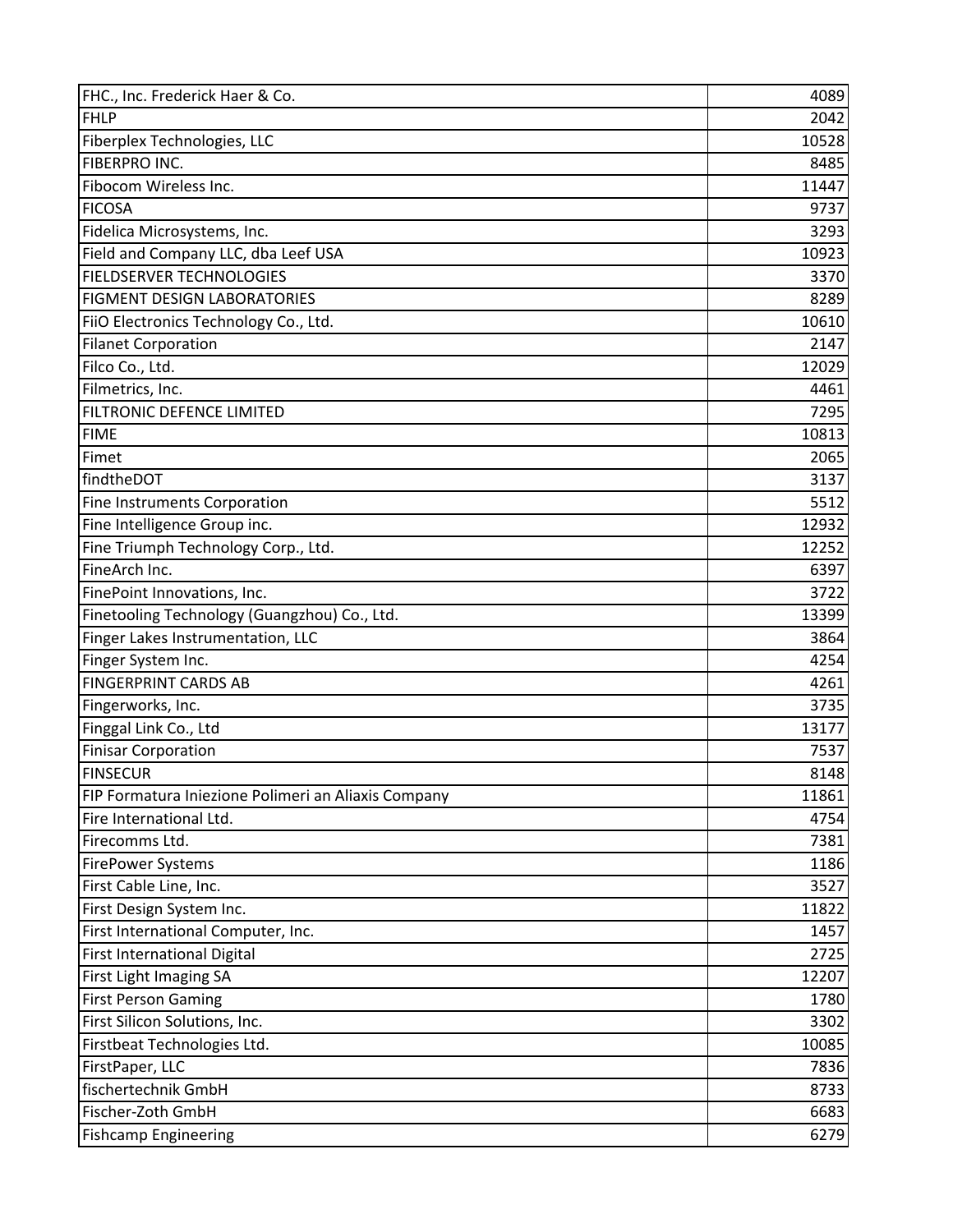| Fisher and Paykel Healthcare Limited        | 7258  |
|---------------------------------------------|-------|
| Fishman                                     | 9959  |
| Fiso Technologies, Inc.                     | 4803  |
| <b>FITBIT</b>                               | 9863  |
| Fitcom, inc.                                | 3390  |
| Fitilink Integrated Technology, Inc.        | 6371  |
| <b>Fitness Expert</b>                       | 5590  |
| FitSense Technology, Inc.                   | 6435  |
| <b>FitzSimons Automation</b>                | 3251  |
| <b>Flarion Technologies</b>                 | 4753  |
| FLASH SUPPORT GROUP, INC.                   | 4923  |
| FlashPoint Technology, Inc.                 | 1413  |
| Flastar Technology Co., Ltd.                | 9261  |
| <b>FlatFrog Laboratories AB</b>             | 9653  |
| FLEETWOOD ELECTRONICS LTD.                  | 7250  |
| Flex                                        | 12220 |
| Flexcore                                    | 8435  |
| FLEXIM - Flexible Industriemesstechnik GmbH | 11112 |
| Flexion Systems Ltd.                        | 1779  |
| Flexiworld Technologies, Inc.               | 5525  |
| <b>Flexocard GmbH</b>                       | 8033  |
| FLEX-P INDUSTRIES SDN.BHD.                  | 3876  |
| <b>FlexRadio Systems</b>                    | 8594  |
| Flextronics Digital Design Japan, LTD.      | 7421  |
| Flextronics R & D (Shenzhen) Co., Ltd.      | 7800  |
| Flight Link Inc.                            | 3626  |
| Flight System Consulting Inc.               | 10533 |
| Flipkart Internet Pvt. Ltd.                 | 10901 |
| <b>FLIR Advanced Imaging Systems</b>        | 9979  |
| <b>FLIR Explosives</b>                      | 1818  |
| FLIR Integrated Imaging Solutions           | 7696  |
| Flir Systems                                | 2507  |
| Flirc                                       | 8352  |
| <b>FLOM Corporation</b>                     | 8826  |
| Florida Probe, Inc.                         | 2460  |
| FLOVEL CO., LTD.                            | 5306  |
| Floyd Bell Inc                              | 13591 |
| <b>Fluid Audio</b>                          | 12290 |
| FLUID COMPONENTS INTERNATIONAL LLC          | 8721  |
| Fluid Imaging Technologies, Inc             | 6539  |
| Fluke                                       | 3966  |
| FluxData Incorporated                       | 11047 |
| <b>Flyability SA</b>                        | 13532 |
| <b>Flying Pig Systems</b>                   | 3248  |
| Flymaster Avionics, LDA                     | 10850 |
| Flysky RC Model Co., Ltd.                   | 10318 |
| <b>Flytec AG</b>                            | 10385 |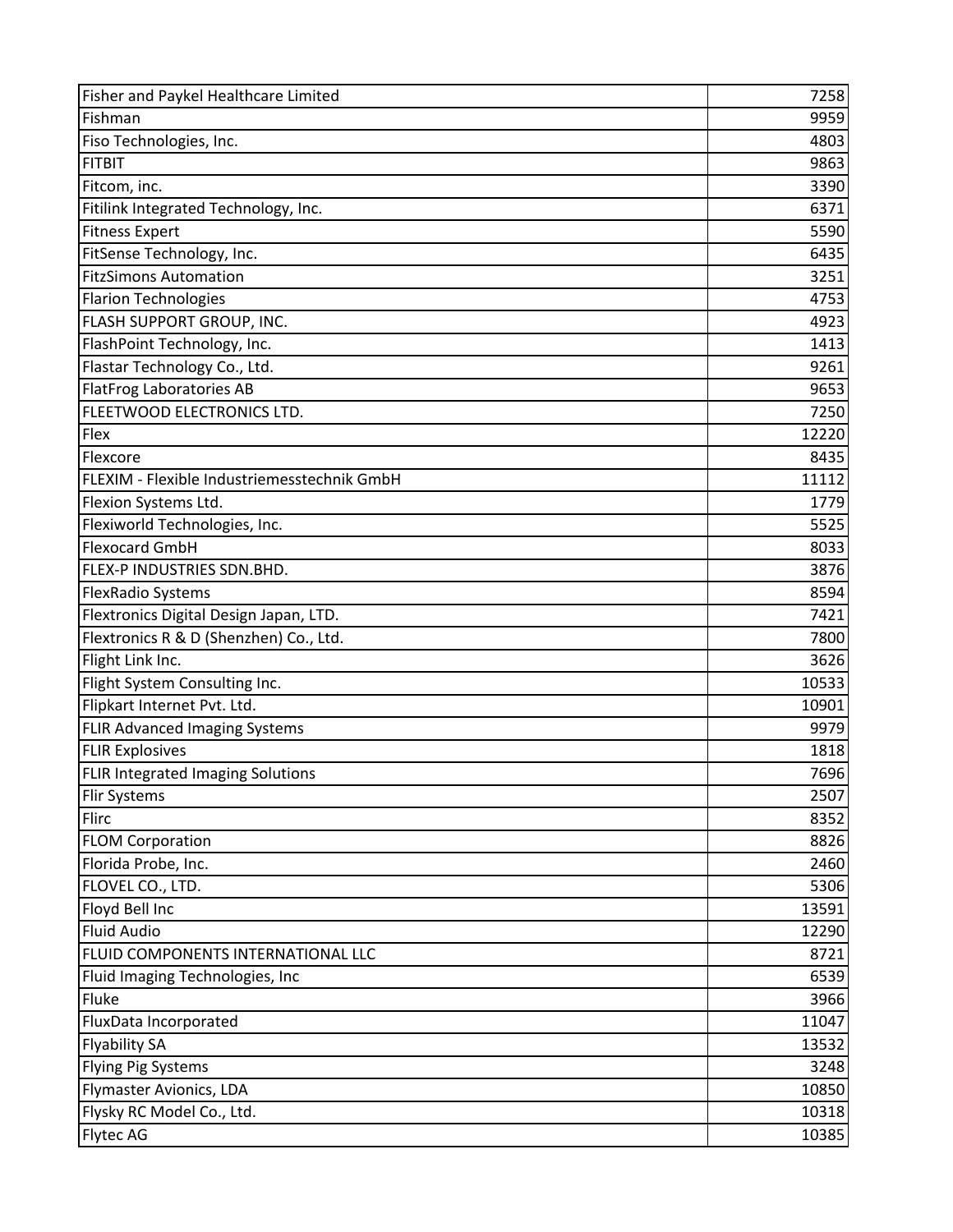| <b>Fnatic Gear Pty Ltd</b>                            | 12046 |
|-------------------------------------------------------|-------|
| foc.us                                                | 10935 |
| FocalTech Systems, Ltd.                               | 10248 |
| <b>Focus Electronics</b>                              | 1458  |
| <b>Focus Enhancements</b>                             | 5681  |
| Focused Test, Inc.                                    | 7198  |
| Focusrite Audio Engineering Ltd                       | 4661  |
| <b>Fomtex Corporation</b>                             | 3316  |
| Fong Kai Industrial Co., Ltd.                         | 1597  |
| Foot Levelers, Inc.                                   | 9981  |
| Force Control Industries Inc.                         | 4902  |
| <b>Force Dimension LLC</b>                            | 5201  |
| FORCOM Technology Co., LTD.                           | 13059 |
| Ford Motor Co.                                        | 7108  |
| Foreign Trade Corporation dba. Technocel              | 11942 |
| Formac GmbH                                           | 6141  |
| Formats Unlimited, Inc.                               | 5911  |
| FORMER ENGINEERING SERVICE CO., LTD.                  | 9799  |
| FORMOSA TELETEK CORPORATION                           | 4851  |
| Formosa21 Inc.                                        | 5242  |
| Forschungszentrum Karlsruhe GmbH                      | 5214  |
| <b>Forsis GmbH</b>                                    | 7891  |
| FORTAT SKYMARK INDUSTRIAL COMPANY                     | 7359  |
| Forte Technologies, Inc.                              | 1237  |
| Fortebio Inc.                                         | 9501  |
| Fortemedia, Inc.                                      | 5004  |
| Forth Dimension Displays Ltd.                         | 6636  |
| Fortify Technologies, LLC                             | 11308 |
| Fortinet, Inc.                                        | 8871  |
| FORTREND TAIWAN SCIENTIFIC CORP.                      | 8413  |
| Fortress U&T Ltd.                                     | 1964  |
| Fortune Advanced Technology Co., Ltd.                 | 12190 |
| Fortune Electronics & Plastic (International) Ltd.    | 2602  |
| Fortune Ship Technology (HK) Limited                  | 11034 |
| Forum Trading Ltd. (UK)                               | 3438  |
| Forvus Research Inc.                                  | 3152  |
| Forward Electronics Co., Ltd.                         | 1916  |
| Forware Spain S.L.                                    | 8907  |
| <b>Fosfomatic Technology LLC</b>                      | 11416 |
| Foshan Nanhai Saga Audio Equipment Co., Ltd.          | 10947 |
| Foshan Yami Electric Ltd.                             | 11704 |
| <b>Foss Tecator AB</b>                                | 1731  |
| Fossil                                                | 3687  |
| Foster Flight, Inc.                                   | 6019  |
| Fostex Company a division of Foster Electric Co., Ltd | 4121  |
| FotoFinder Systems GmbH                               | 13144 |
| Fotonation                                            | 6170  |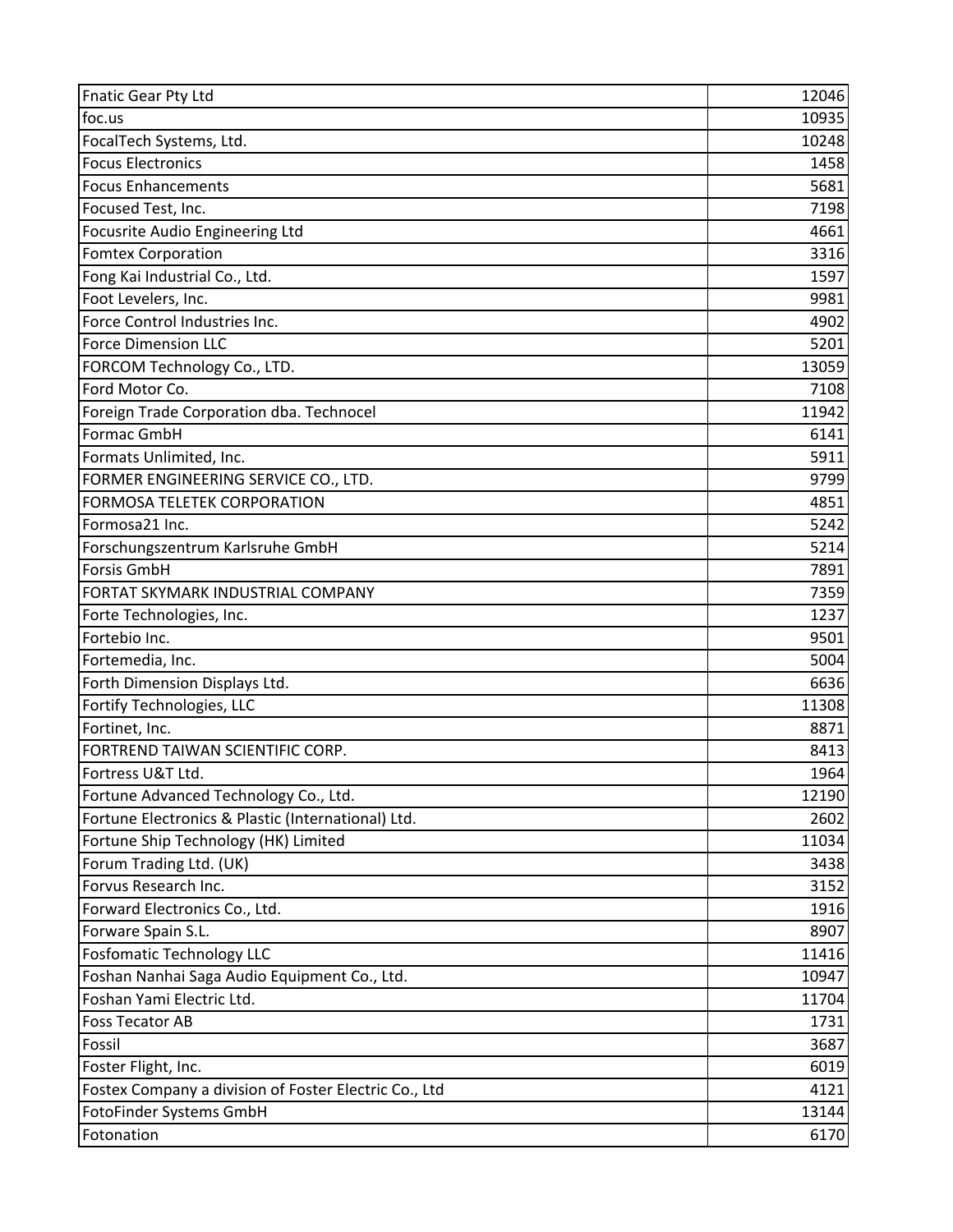| 1456<br>7948<br>10789<br>10649<br>13131<br>11580<br>Foveon Inc.<br>4063<br>1161<br>Foxda Technology Industrial (Shenzhen) Co., Ltd.<br>4721<br>1756<br>1480<br>FOXPRO Inc.<br>10160<br>12724<br><b>FPGA Information</b><br>3217<br>6347<br>9318<br>8471<br>1079<br>12972<br>8977<br>2308<br>5860<br>2482<br>8108<br>13121<br>Fraunhofer IBMT<br>7469<br>10167<br>Frauscher Sensortechnik GmbH<br>12787<br>9035<br>1963<br>3918<br>12817<br>4793<br>1061<br>5538<br>1647<br>2924<br>4960<br>9914<br>12309<br>10853<br>Freeway Electronic Wire & Cable (Dongguan) Co., Ltd.<br>4188<br>6410<br><b>Fremont Micro Devices Corporation</b><br>13523<br>7516 | Founder International Co., Ltd.               | 13010 |
|--------------------------------------------------------------------------------------------------------------------------------------------------------------------------------------------------------------------------------------------------------------------------------------------------------------------------------------------------------------------------------------------------------------------------------------------------------------------------------------------------------------------------------------------------------------------------------------------------------------------------------------------------------|-----------------------------------------------|-------|
|                                                                                                                                                                                                                                                                                                                                                                                                                                                                                                                                                                                                                                                        | Fountain Technologies, Inc                    |       |
|                                                                                                                                                                                                                                                                                                                                                                                                                                                                                                                                                                                                                                                        | Fourier Systems Ltd.                          |       |
|                                                                                                                                                                                                                                                                                                                                                                                                                                                                                                                                                                                                                                                        | <b>Fourstar Group</b>                         |       |
|                                                                                                                                                                                                                                                                                                                                                                                                                                                                                                                                                                                                                                                        | Fourtec Technologies Ltd.                     |       |
|                                                                                                                                                                                                                                                                                                                                                                                                                                                                                                                                                                                                                                                        | Fourth Logic Incorporated                     |       |
|                                                                                                                                                                                                                                                                                                                                                                                                                                                                                                                                                                                                                                                        | FOVE, Inc.                                    |       |
|                                                                                                                                                                                                                                                                                                                                                                                                                                                                                                                                                                                                                                                        |                                               |       |
|                                                                                                                                                                                                                                                                                                                                                                                                                                                                                                                                                                                                                                                        | Foxconn / Hon Hai                             |       |
|                                                                                                                                                                                                                                                                                                                                                                                                                                                                                                                                                                                                                                                        |                                               |       |
|                                                                                                                                                                                                                                                                                                                                                                                                                                                                                                                                                                                                                                                        | Foxlink Image Technology Co., Ltd.            |       |
|                                                                                                                                                                                                                                                                                                                                                                                                                                                                                                                                                                                                                                                        | Foxlink/Cheng Uei Precision Industry Co., Ltd |       |
|                                                                                                                                                                                                                                                                                                                                                                                                                                                                                                                                                                                                                                                        |                                               |       |
|                                                                                                                                                                                                                                                                                                                                                                                                                                                                                                                                                                                                                                                        | FPChip                                        |       |
|                                                                                                                                                                                                                                                                                                                                                                                                                                                                                                                                                                                                                                                        |                                               |       |
| 4331                                                                                                                                                                                                                                                                                                                                                                                                                                                                                                                                                                                                                                                   | Fr. Sauter AG                                 |       |
|                                                                                                                                                                                                                                                                                                                                                                                                                                                                                                                                                                                                                                                        | Fractal Audio Systems, LLC                    |       |
|                                                                                                                                                                                                                                                                                                                                                                                                                                                                                                                                                                                                                                                        | Frama AG                                      |       |
|                                                                                                                                                                                                                                                                                                                                                                                                                                                                                                                                                                                                                                                        | <b>Framatome Connectors USA</b>               |       |
|                                                                                                                                                                                                                                                                                                                                                                                                                                                                                                                                                                                                                                                        | Framework Computer Inc                        |       |
|                                                                                                                                                                                                                                                                                                                                                                                                                                                                                                                                                                                                                                                        | Francotyp-Postalia GmbH                       |       |
|                                                                                                                                                                                                                                                                                                                                                                                                                                                                                                                                                                                                                                                        | Frank Audiodata                               |       |
|                                                                                                                                                                                                                                                                                                                                                                                                                                                                                                                                                                                                                                                        | Franklin Electric Co., Inc.                   |       |
|                                                                                                                                                                                                                                                                                                                                                                                                                                                                                                                                                                                                                                                        | Franklin Electronic Publishers                |       |
|                                                                                                                                                                                                                                                                                                                                                                                                                                                                                                                                                                                                                                                        | Franklin Technology Inc.                      |       |
|                                                                                                                                                                                                                                                                                                                                                                                                                                                                                                                                                                                                                                                        | Fraunhofer FEP                                |       |
|                                                                                                                                                                                                                                                                                                                                                                                                                                                                                                                                                                                                                                                        |                                               |       |
|                                                                                                                                                                                                                                                                                                                                                                                                                                                                                                                                                                                                                                                        | Fraunhofer IMS                                |       |
|                                                                                                                                                                                                                                                                                                                                                                                                                                                                                                                                                                                                                                                        |                                               |       |
|                                                                                                                                                                                                                                                                                                                                                                                                                                                                                                                                                                                                                                                        | Free Software Initiative of Japan             |       |
|                                                                                                                                                                                                                                                                                                                                                                                                                                                                                                                                                                                                                                                        | <b>FREEBOX SA</b>                             |       |
|                                                                                                                                                                                                                                                                                                                                                                                                                                                                                                                                                                                                                                                        | Freecom Technologies                          |       |
|                                                                                                                                                                                                                                                                                                                                                                                                                                                                                                                                                                                                                                                        | Freedom Scientific                            |       |
|                                                                                                                                                                                                                                                                                                                                                                                                                                                                                                                                                                                                                                                        | Freedy/KOMATECH                               |       |
|                                                                                                                                                                                                                                                                                                                                                                                                                                                                                                                                                                                                                                                        | Freehand Systems, Inc.                        |       |
|                                                                                                                                                                                                                                                                                                                                                                                                                                                                                                                                                                                                                                                        | Freescale Semiconductor Hong Kong Limited     |       |
|                                                                                                                                                                                                                                                                                                                                                                                                                                                                                                                                                                                                                                                        | Freescale Semiconductor, Inc.                 |       |
|                                                                                                                                                                                                                                                                                                                                                                                                                                                                                                                                                                                                                                                        | Freescale Semiconductor, Inc. - Sigmatel      |       |
|                                                                                                                                                                                                                                                                                                                                                                                                                                                                                                                                                                                                                                                        | FreeSystems Pte Ltd                           |       |
|                                                                                                                                                                                                                                                                                                                                                                                                                                                                                                                                                                                                                                                        | <b>FREETRON COM LTD.</b>                      |       |
|                                                                                                                                                                                                                                                                                                                                                                                                                                                                                                                                                                                                                                                        | Freetronics Pty Ltd.                          |       |
|                                                                                                                                                                                                                                                                                                                                                                                                                                                                                                                                                                                                                                                        | freeVoice AG                                  |       |
|                                                                                                                                                                                                                                                                                                                                                                                                                                                                                                                                                                                                                                                        | FreeWave Technologies, Inc.                   |       |
|                                                                                                                                                                                                                                                                                                                                                                                                                                                                                                                                                                                                                                                        |                                               |       |
|                                                                                                                                                                                                                                                                                                                                                                                                                                                                                                                                                                                                                                                        | Freewide Inc.                                 |       |
|                                                                                                                                                                                                                                                                                                                                                                                                                                                                                                                                                                                                                                                        |                                               |       |
|                                                                                                                                                                                                                                                                                                                                                                                                                                                                                                                                                                                                                                                        | Fresco Logic Inc.                             |       |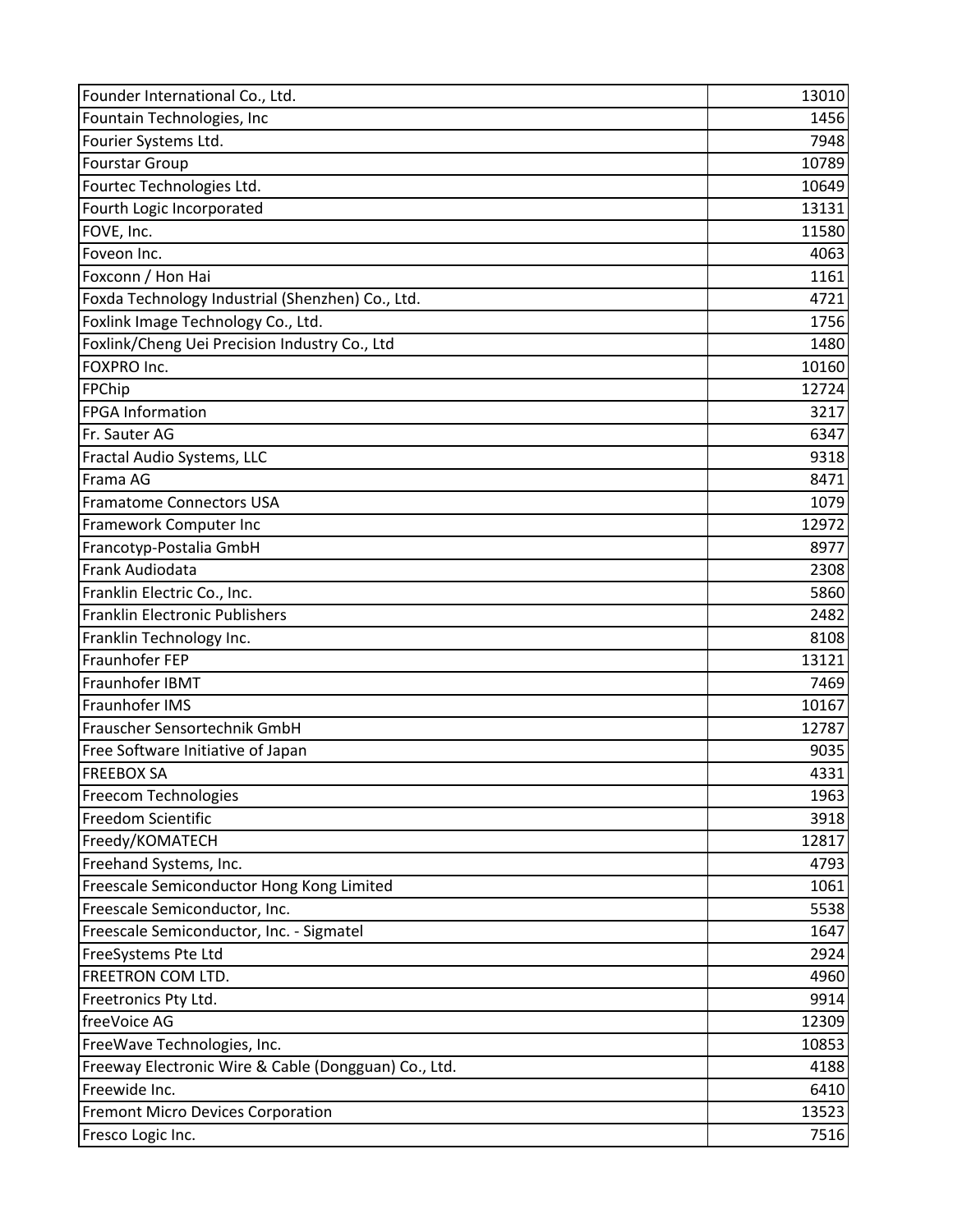| <b>Fresenius Medical Care Deutschland GmbH</b>     | 8900  |
|----------------------------------------------------|-------|
| <b>FRESENIUS VIAL</b>                              | 8400  |
| Friedrich Leutert GmbH & Co. KG                    | 9060  |
| Fritz Gegauf AG                                    | 3427  |
| Fritz Kübler GmbH                                  | 13106 |
| <b>Fronius International GmbH</b>                  | 4126  |
| Front-End Technology, Inc.                         | 9751  |
| <b>Frontier Design Group</b>                       | 5723  |
| Frontier Information Enterprise, Inc.              | 5864  |
| Frontier Silicon Ltd.                              | 4260  |
| Frontline Test Equipment, Inc.                     | 5843  |
| <b>Fructel AB</b>                                  | 9654  |
| FRWD Technologies Ltd.                             | 6737  |
| Ftech Co., Ltd.                                    | 5340  |
| <b>FTK Corporation</b>                             | 10450 |
| FTS Forest Technology Systems Ltd.                 | 8727  |
| <b>FUEL3D Technologies Limited</b>                 | 10820 |
| Fueltech Ind. & Com. Prod. Elet. Ltda.             | 7262  |
| Fuerda IOV Shenzhen Co., Ltd.                      | 13071 |
| Fugoo Inc.                                         | 10510 |
| <b>Fuji Ceramics Corporation</b>                   | 11701 |
| Fuji Data System Co., Ltd.                         | 3598  |
| Fuji Electric Co., Ltd.                            | 1509  |
| Fuji Electric Device Technology Co., Ltd.          | 7200  |
| Fuji Film Microdevices Co. Ltd.                    | 1442  |
| Fuji Photo Film USA                                | 6844  |
| FUJI TECOM INC.                                    | 11114 |
| Fuji Yusoki Kogyo Co., Ltd.                        | 12944 |
| Fujian LANDI Commercial Equipment Co., Ltd.        | 9969  |
| Fujian Newland Auto-ID Tech. Co., Ltd.             | 7851  |
| Fujian Newland Payment Technology Co., Ltd.        | 12995 |
| Fujian Star-net Communication Co., Ltd.            | 8298  |
| Fujian START Computer Equipment Co., Ltd.          | 7107  |
| Fujian Witsi Microelectronics Technology Co., Ltd. | 9773  |
| FUJIFILM AXIA CO., LTD.                            | 4566  |
| FUJIFILM Business Innovation Corp.                 | 1360  |
| <b>FUJIFILM Corporation</b>                        | 1227  |
| FUJIFILM Imaging Systems Co., Ltd.                 | 11093 |
| FUJIFILM RECORDING MEDIA GmbH                      | 7445  |
| Fujikura Ltd., Fiber Optic System Division         | 4675  |
| Fujikura Solutions Ltd.                            | 12612 |
| Fujikura/DDK                                       | 1281  |
| <b>FUJINON CORPORATION</b>                         | 6480  |
| Fujitsu Australia Limited                          | 6977  |
| <b>Fujitsu Component Limited</b>                   | 1072  |
| <b>Fujitsu Computer Products of America</b>        | 2174  |
| Fujitsu Denso Ltd.                                 | 3595  |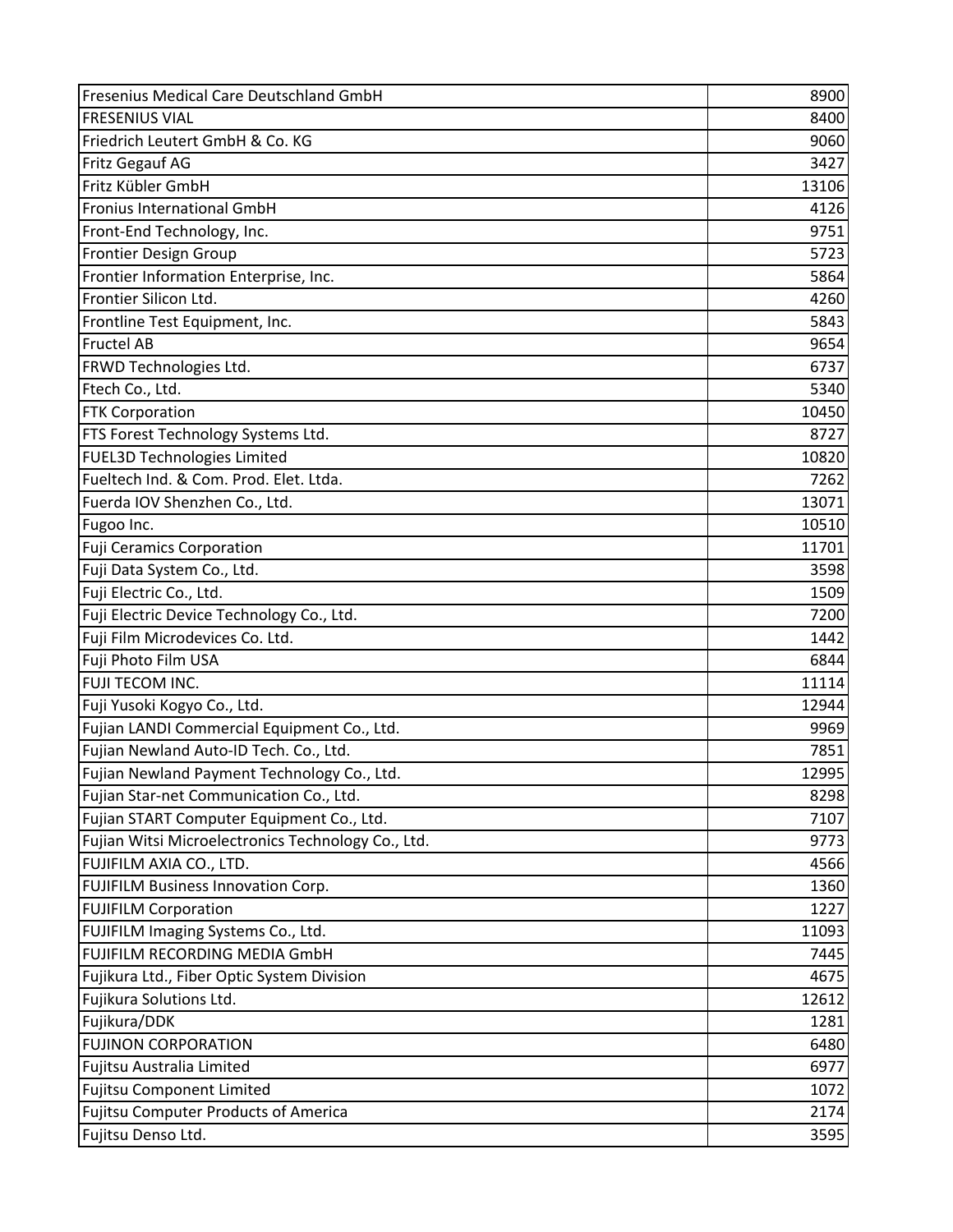| Fujitsu Devices Inc.                             | 2319  |
|--------------------------------------------------|-------|
| Fujitsu Electronics Europe GmbH                  | 8021  |
| <b>Fujitsu General Limited</b>                   | 2234  |
| Fujitsu Laboratories of America, Inc.            | 1708  |
| <b>Fujitsu Limited</b>                           | 12210 |
| Fujitsu LSI Technology Ltd.                      | 5906  |
| Fujitsu Ltd.                                     | 1221  |
| Fujitsu Media Devices Limited                    | 2635  |
| Fujitsu Microelectronics, Inc.                   | 1354  |
| Fujitsu Personal Systems, Inc.                   | 1031  |
| Fujitsu Technology Solutions GmbH                | 3064  |
| <b>Fujitsu-ICL Computers</b>                     | 1030  |
| Fujitsu-ICL Systems, Inc.                        | 1269  |
| FUJIWORK Co., Ltd.                               | 8581  |
| Fukasawa Co.                                     | 7236  |
| Fukko System Co., Ltd.                           | 4627  |
| FUKOKU INDUSTRY CO., LTD.                        | 5181  |
| FUKUDA CO., LTD.                                 | 9105  |
| FUKUDA DENSHI CO., LTD.                          | 4112  |
| Fulhua Microelectronics Corp.                    | 5121  |
| Full Conductor Electric Appliance Manufacturer   | 5369  |
| FULL DER CO., LTD.                               | 3394  |
| <b>FULL ELECTRONIC system</b>                    | 9142  |
| Full Enterprise Corp.                            | 1856  |
| Full in Hope Co., Ltd.                           | 10316 |
| Full Rise Electronic Co., Ltd.                   | 3567  |
| FullAudio, Inc.                                  | 2661  |
| Fullcom Technology Corp.                         | 4552  |
| Fullconn Industry Inc.                           | 9340  |
| Fullink Technology Co., Ltd                      | 11232 |
| <b>Fullpower Technologies</b>                    | 9492  |
| FulScience Automotive Electronics Co., Ltd.      | 13455 |
| Fun Technology Innovation Inc                    | 13353 |
| Funai Electric Co., Ltd.                         | 3868  |
| <b>Fundacion Tekniker</b>                        | 9505  |
| Fundamental Software Incorporated                | 5124  |
| <b>Funke Digital TV</b>                          | 9203  |
| <b>Funkwerk Security Communications GmbH</b>     | 9860  |
| Fuging Qunli Optoelectronic Technology Co., Ltd. | 13261 |
| Furan Electronic Technology Co., Ltd.            | 12563 |
| Furui Precise Component (Kunshan) Co., Ltd       | 3130  |
| Furukawa Co., Ltd.                               | 12077 |
| Furuno Electric Co., Ltd.                        | 3815  |
| Fussen Technology Co., Ltd.                      | 11429 |
| <b>Futaba Corporation</b>                        | 4104  |
| Futek Electronics, Co., Ltd.                     | 3891  |
| Futiro                                           | 7077  |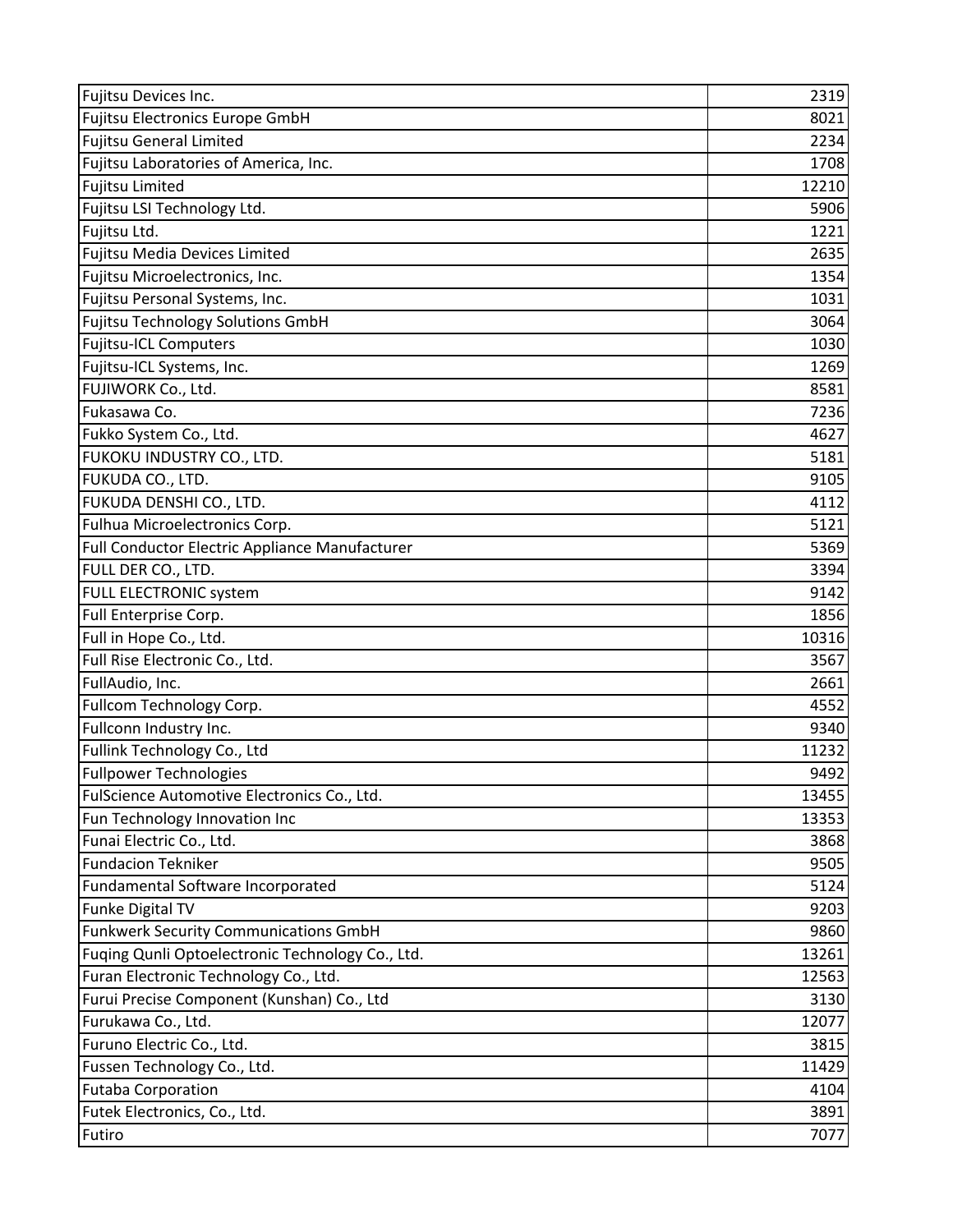| Futronic Technology Co., Ltd.                          | 5265  |
|--------------------------------------------------------|-------|
| <b>FUTURE DESIGNS, INC.</b>                            | 9238  |
| <b>Future Internet</b>                                 | 3957  |
| Future Networks, Inc.                                  | 2656  |
| Future Techno Designs PVT. LTD.                        | 1558  |
| Future Technology Co., Ltd                             | 3733  |
| Future Technology Devices International Limited        | 1027  |
| <b>FUTURE UNIVERSITY HAKODATE</b>                      | 9922  |
| Future Wave, Inc.                                      | 6400  |
| FUTURE WAVES PTE Ltd.                                  | 7259  |
| FUTURECOM SYSTEMS GROUP INC.                           | 5976  |
| FutureDial, Inc.                                       | 8487  |
| Futurelogic Inc.                                       | 5877  |
| Futurepath Electronics Technology (Dongguan) Co., Ltd. | 11889 |
| <b>FuturePlus Systems</b>                              | 1272  |
| Futurex, L.P.                                          | 13555 |
| FUW YNG ELECTRONICS COMPANY LTD                        | 3009  |
| Fuzhou Dongxiang Zhihe Technology Co., Ltd.            | 6449  |
| <b>FXI Technologies AS</b>                             | 10061 |
| G.i.N. mbH                                             | 2479  |
| G.Mate, Inc.                                           | 3710  |
| G.SKILL Int'l Enterprice Co., Ltd.                     | 10458 |
| G.T. trading Srl                                       | 7090  |
| g.tec medical engineering GmbH                         | 5436  |
| G.Tech Technology Ltd.                                 | 6785  |
| G2 Touch Co., Ltd.                                     | 10900 |
| <b>G7 Productivity Systems</b>                         | 6331  |
| <b>G7 Solutions</b>                                    | 3520  |
| Gain Technology Corp.                                  | 2559  |
| Gaitmat II                                             | 3310  |
| GALA, Inc.                                             | 10436 |
| <b>Galaxy Far East Corp</b>                            | 6226  |
| <b>Galil Motion Control</b>                            | 1715  |
| <b>GALILEO ENGINEERING SRL</b>                         | 8174  |
| Gallagher Group Limited                                | 10201 |
| Gallant Computer, Inc.                                 | 1790  |
| <b>GALTRONICS</b>                                      | 3804  |
| Galvion                                                | 11888 |
| <b>Game Mechanisms LLC</b>                             | 7160  |
| GAMEPARK, Inc.                                         | 3766  |
| GamePop Inc.                                           | 10735 |
| Gamesman Ltd.                                          | 9206  |
| <b>GAMING PARTNERS INTERNATIONAL</b>                   | 6466  |
| Gammadata Instrument AB                                | 8588  |
| Gammaflux L.P.                                         | 9749  |
| Gamry Instruments, Inc.                                | 3032  |
| Gan Zhou DPT-Technology Co., Ltd.                      | 10559 |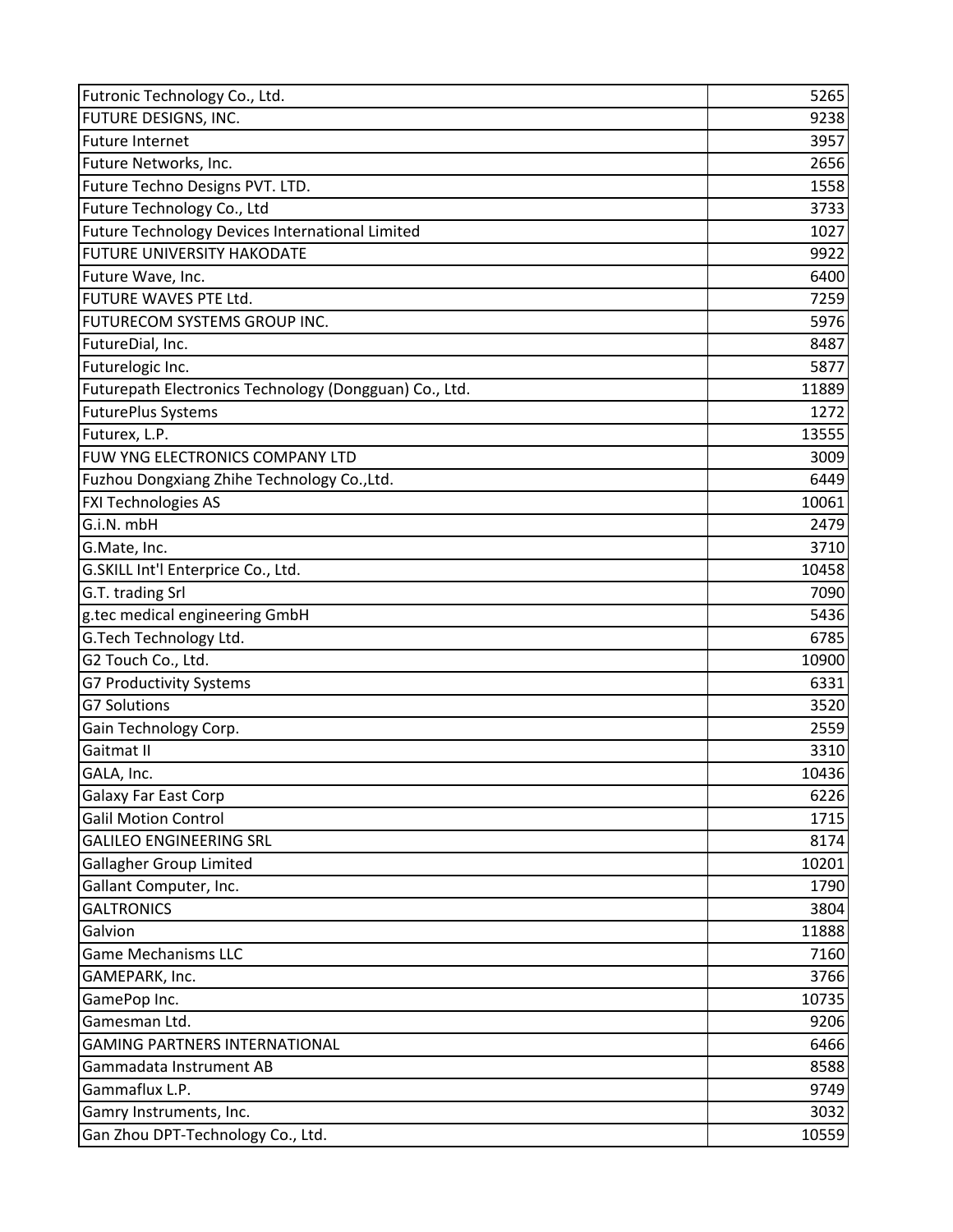| Gandalf Technologies Ltd.                | 1178  |
|------------------------------------------|-------|
| Gantner Pigeon Systems GmbH              | 5095  |
| Garear Taiwan Co., Ltd.                  | 3512  |
| Garmin International                     | 2334  |
| GarTech Enterprises, Inc.                | 8972  |
| <b>Gasmet Technologies OY</b>            | 9694  |
| <b>GASTEC CORPORATION</b>                | 7197  |
| GateHouse A/S                            | 3712  |
| Gatekeeper Systems Inc.                  | 6336  |
| Gateway 2000                             | 1091  |
| <b>Gateworks Corporation</b>             | 11243 |
| Gato Audio                               | 9948  |
| Gavita International BV                  | 12351 |
| Gazogiken Co., Ltd.                      | 9859  |
| <b>GBC Scientific Equipment</b>          | 6713  |
| GBM Connector Co., Ltd.                  | 4300  |
| <b>GBS Laboratories, LLC</b>             | 7816  |
| <b>GC Corporation</b>                    | 7624  |
| <b>GC Protronics</b>                     | 2085  |
| G-Card Technology Co., Ltd.              | 3995  |
| GCC Technologies, Inc.                   | 2007  |
| <b>GCI Technologies Corp.</b>            | 9159  |
| G-coder Systems AB                       | 7330  |
| <b>GCOMM CORPORATION</b>                 | 10370 |
| <b>GCS General Control Systems GmbH</b>  | 4377  |
| GCT Semiconductor, Inc.                  | 4214  |
| GD-Broadband                             | 10288 |
| G-Design Technology                      | 4924  |
| <b>GDSYSTEMS</b>                         | 2302  |
| <b>GE</b>                                | 5360  |
| <b>GE Healthcare</b>                     | 6401  |
| <b>GE Healthcare Life Sciences</b>       | 4909  |
| <b>GE MDS</b>                            | 9220  |
| <b>GE Medical Systems Lunar</b>          | 1488  |
| <b>GE Multilin</b>                       | 11684 |
| GE Yokogawa Medical Systems, Ltd.        | 3568  |
| Gean Sen Electronic Co., Ltd.            | 4737  |
| GeBE Elektronik und Feinwerktechnik GmbH | 6619  |
| <b>GECO Incorporated</b>                 | 11081 |
| Geehy Semiconductor Co., Ltd.            | 12619 |
| Gefen Inc.                               | 7879  |
| <b>GELOGIC</b>                           | 7367  |
| <b>GEMAC mbH</b>                         | 3357  |
| <b>Gemalto SA</b>                        | 2278  |
| Gembird Electronics Ltd.                 | 9166  |
| Gemini 2000 Ltd.                         | 5012  |
| Gemini Industries, Inc.                  | 5442  |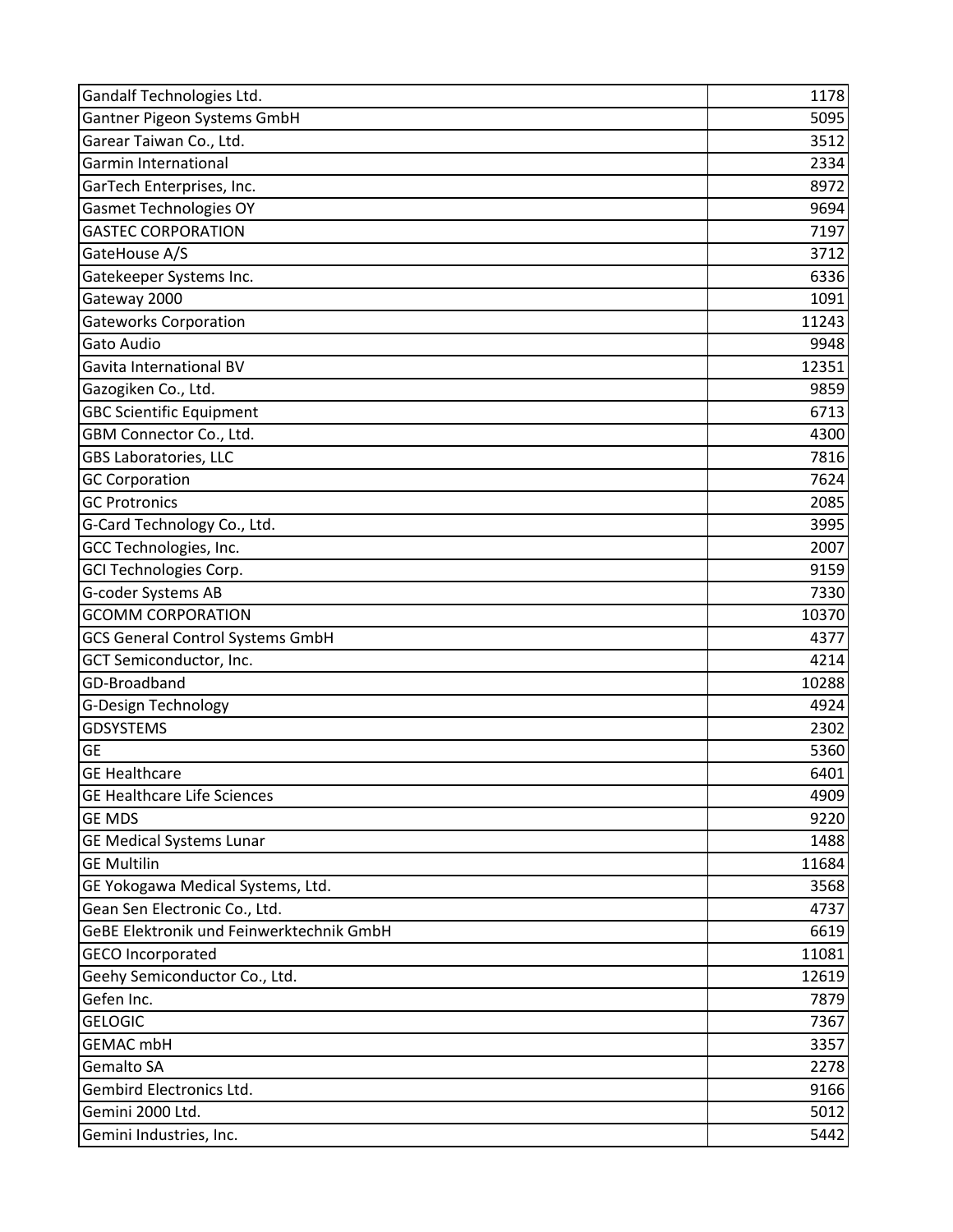| <b>GEMIT GmbH</b>                                       | 6106  |
|---------------------------------------------------------|-------|
| Gemlight Computer Ltd.                                  | 5314  |
| Gem-Med, S.L.                                           | 6986  |
| <b>GEMSTAR TECHOLOGY DEVELOPMENT LIMITED</b>            | 2374  |
| Gemtek Technology Co., Ltd.                             | 5545  |
| Gener8, Inc.                                            | 8006  |
| <b>General Atomics</b>                                  | 5955  |
| General Atomics Aeronautical Systems Inc.               | 12405 |
| General Cybernetics Inc.                                | 2215  |
| <b>General Digital Corporation</b>                      | 13014 |
| <b>General Dynamics</b>                                 | 6678  |
| <b>General Dynamics Canada</b>                          | 5733  |
| <b>General Dynamics Mission Systems</b>                 | 7833  |
| General Dynamics SATCOM Technologies, State College Fac | 6870  |
| <b>General Dynamics UK Limited</b>                      | 8040  |
| General Engine Management Systems Ltd.                  | 7006  |
| <b>General Imaging Company</b>                          | 6942  |
| General Information Systems Ltd.                        | 3866  |
| General Instrument Corp.                                | 2448  |
| <b>General Meters Corporation</b>                       | 3003  |
| General Microsystems Sdn Bhd                            | 9188  |
| General Touch Technology Co., Ltd.                      | 3580  |
| <b>General Wireless Operations Inc</b>                  | 2233  |
| Generalplus Technology Inc.                             | 6975  |
| Genesis Microchip Inc.                                  | 4791  |
| Genesis Technology USA, Inc.                            | 8613  |
| Genesys Logic, Inc.                                     | 1507  |
| <b>Genicom LP</b>                                       | 2057  |
| Genlyte Controls                                        | 4760  |
| <b>GENNUM CORPORATION</b>                               | 3872  |
| <b>Genoa Technology</b>                                 | 1009  |
| <b>Genrad Ads</b>                                       | 1544  |
| Gentec-EO                                               | 6869  |
| Gentle Hongkong Enterprise Limited                      | 12574 |
| <b>GeNUA mbH</b>                                        | 8541  |
| Genuine Technologies Co., Ltd.                          | 6195  |
| GENUSION, Inc.                                          | 10540 |
| GEO Semiconductor Inc.                                  | 10750 |
| Geo Studio Technology                                   | 7937  |
| Geocast Network Systems, Inc.                           | 2681  |
| Geodesic Designs, Inc.                                  | 2272  |
| GEOMC Co., Ltd.                                         | 6801  |
| Geophysical Technology, Inc.                            | 12427 |
| Georgia Technology Corp.                                | 5205  |
| Geosense Inc.                                           | 10350 |
| <b>GEOTATE</b>                                          | 7915  |
| <b>GEOTEST AG</b>                                       | 7837  |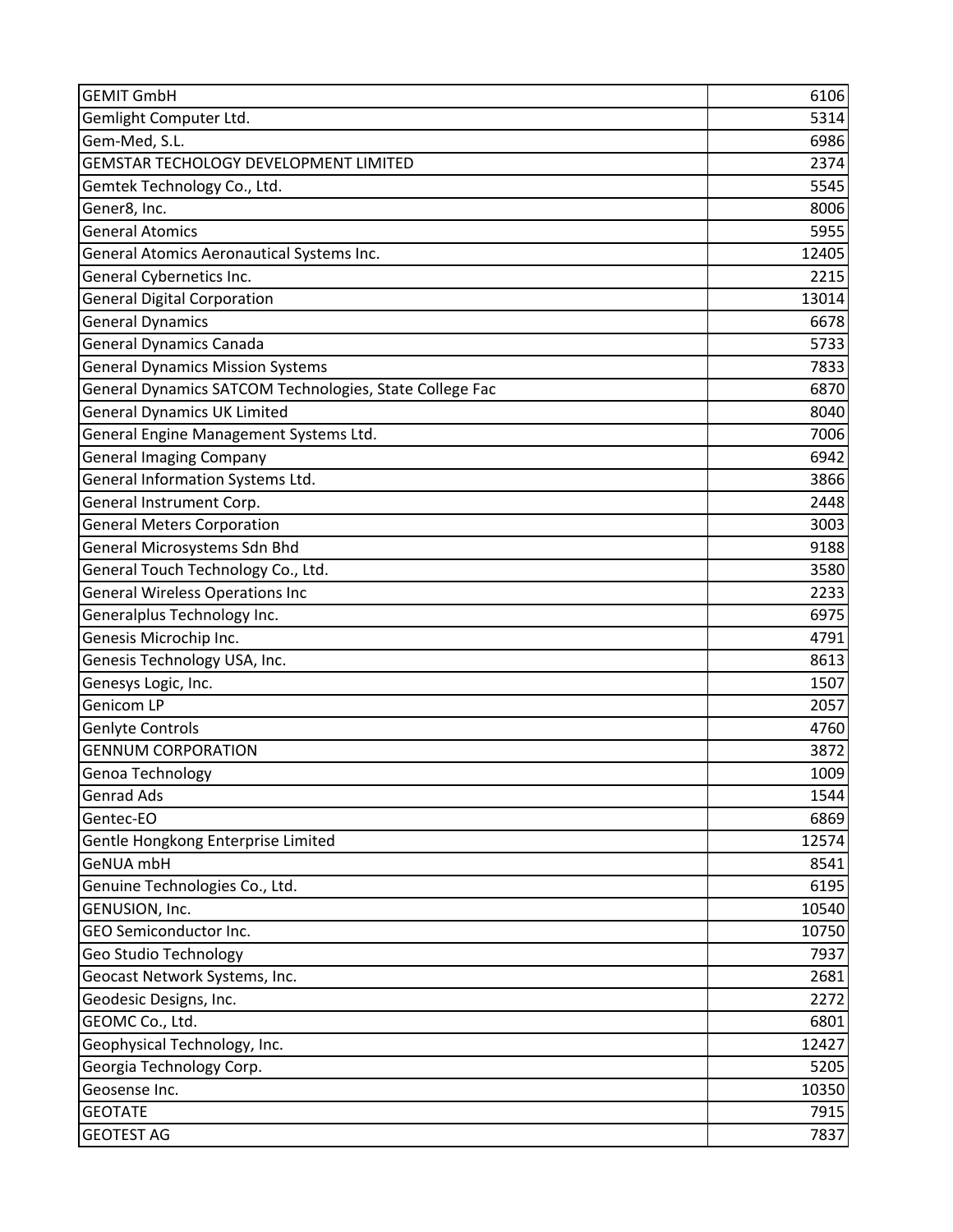| <b>Geratherm Respiratory GmbH</b>                 | 7243  |
|---------------------------------------------------|-------|
| Gerber Scientific Products, Inc.                  | 2135  |
| Gerd Bar GmbH                                     | 9747  |
| <b>Germaneers GmbH</b>                            | 10017 |
| <b>GERSTEL GmbH &amp; Co. KG</b>                  | 5972  |
| Gesytec GmbH                                      | 3596  |
| <b>GET Group NA</b>                               | 13348 |
| GETA ELECTRONICS (DONG GUAN) CO., LTD.            | 7687  |
| Getac Technology Corp.                            | 11183 |
| <b>Getemed GmbH</b>                               | 2170  |
| <b>GETT Geratetechnik GmbH</b>                    | 8741  |
| <b>Geutebrueck GmbH</b>                           | 4632  |
| <b>GEWA music GmbH</b>                            | 9342  |
| <b>GEWI GmbH</b>                                  | 6162  |
| gfai tech GmbH                                    | 12273 |
| <b>GFMesstechnik GmbH</b>                         | 8242  |
| GfS-Hofheim                                       | 4579  |
| <b>GHEO SA</b>                                    | 10189 |
| <b>GHI Electronics, LLC</b>                       | 7071  |
| GHI International Ltd.                            | 12941 |
| GHL Matthias Gross GmbH & Co. KG                  | 10188 |
| <b>GI CORPORATION</b>                             | 8833  |
| GI Therapies Pty Ltd.                             | 10237 |
| Giant Electronics Ltd.                            | 4049  |
| <b>GIANTS Software GmbH</b>                       | 13325 |
| <b>Gibson Innovations</b>                         | 11373 |
| <b>GIE Sesam-Vitale</b>                           | 6137  |
| Giesecke & Devrient GmbH                          | 4185  |
| <b>GIGABYTE Communications Inc.</b>               | 6063  |
| Giga-Byte Technology Co., Ltd.                    | 1044  |
| GigaDevice Semiconductor (Beijing) Inc.           | 10473 |
| Gigahertz-Optik GmbH                              | 3145  |
| <b>Gigaset Communications GmbH</b>                | 7813  |
| Gigaset Digital Technology (Shenzhen) Co., Ltd.   | 11131 |
| Gigastorage Corp.                                 | 4462  |
| GigaSysNet                                        | 3373  |
| GIGA-TMS, INC.                                    | 5735  |
| Gigatronik Ingolstadt GmbH                        | 10520 |
| Gilat Satellite Networks Ltd.                     | 2617  |
| GILSON S.A.S.                                     | 8144  |
| <b>GIMASI SA</b>                                  | 12566 |
| Ginga Software, Inc.                              | 6291  |
| Gingy Technology Inc.                             | 11733 |
| Gionee Communication Equipment Co., Ltd. ShenZhen | 10013 |
| GIRD Systems, Inc.                                | 12352 |
| <b>GIROPTIC</b>                                   | 11095 |
| <b>Given Imaging</b>                              | 49420 |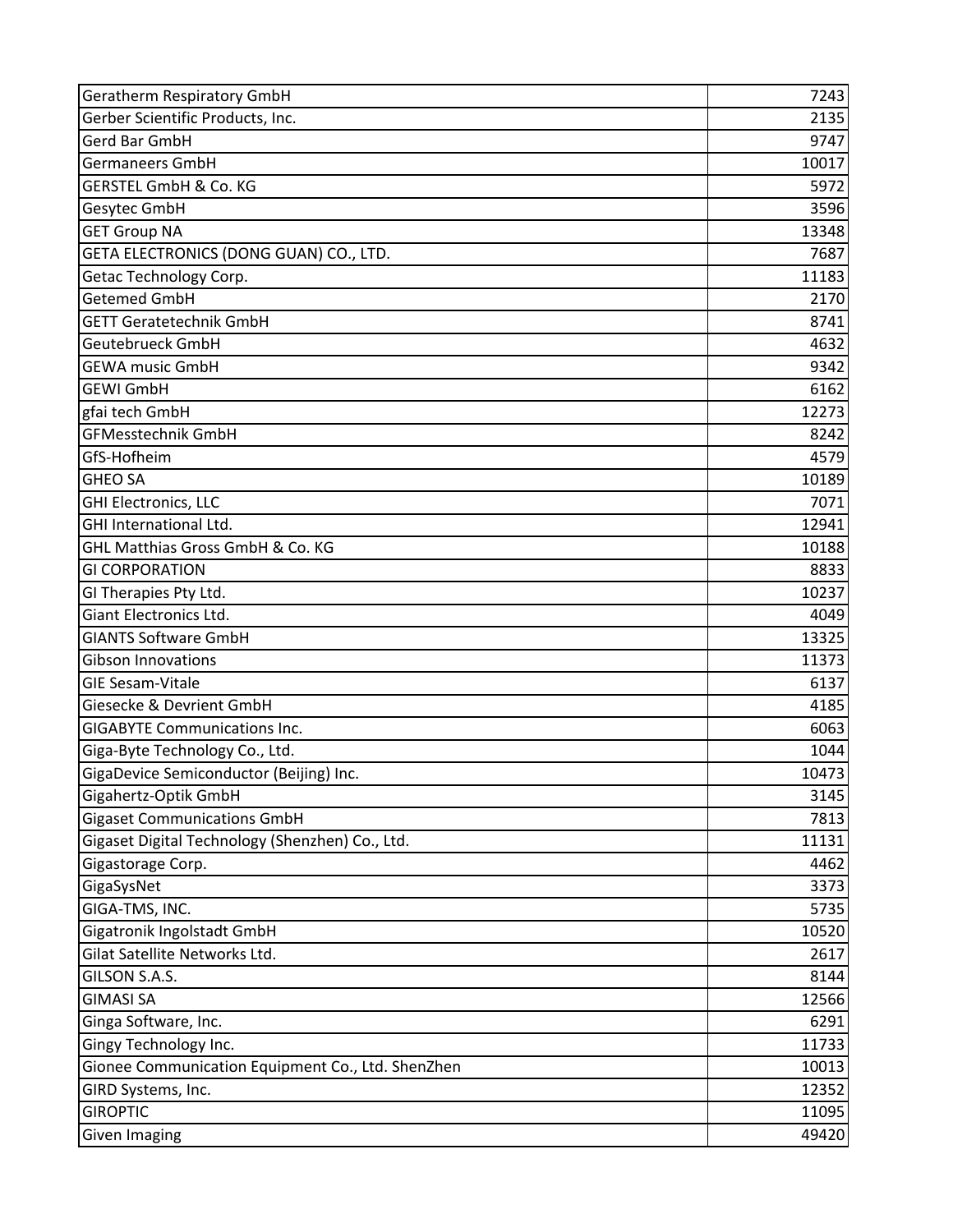| Gizmondo Europe Ltd.                        | 5476  |
|---------------------------------------------|-------|
| GL Communications Inc.                      | 5580  |
| GL Sciences Inc.                            | 5555  |
| GL Solutions Inc.                           | 10636 |
| Gleaming Reality (Wuxi) Technology Co., Ltd | 13080 |
| Glenair, Inc.                               | 11160 |
| Glensound Electronics Ltd.                  | 10628 |
| GlideTV Inc.                                | 8350  |
| <b>Global Connector Technology</b>          | 11676 |
| Global Display Solutions S.P.A.             | 5159  |
| <b>Global Distribution GmbH</b>             | 9901  |
| Global Fire Equipment S.A.                  | 11294 |
| Global Geo Supplies, Inc.                   | 9247  |
| Global Health Labs, Inc                     | 13483 |
| Global Industrial Services, Ltd.            | 8850  |
| <b>Global Inkjet Systems</b>                | 9907  |
| Global Life Sciences Solutions USA LLC      | 13068 |
| Global Marketing Alliance, Inc.             | 5572  |
| Global Mixed-mode Technology Inc.           | 10153 |
| <b>Global Optics Limited</b>                | 11559 |
| Global Payment Technologies, Inc.           | 6215  |
| Global Safety & Security Solutions OY       | 5871  |
| <b>Global Scanning</b>                      | 3311  |
| Global Silicon Ltd.                         | 6504  |
| Global Sun Technology Inc.                  | 3470  |
| <b>GLOBAL TRAFFIC TECHNOLOGIES, LLC</b>     | 8577  |
| Global Unichip Corp.                        | 6766  |
| GLOBAL VIEW CO. LTD.                        | 3862  |
| <b>Global Village Communication</b>         | 1339  |
| GLOBAL VR, Inc.                             | 6839  |
| GlobalMedia Group, LLC                      | 4522  |
| <b>GLOBALSAT TECHNOLOGY CORPORATION</b>     | 5994  |
| Globe Wireless, Inc.                        | 2563  |
| GLOBEMASTER TECHNOLOGIES CO., LTD.          | 7682  |
| GlobespanVirata, Inc.                       | 2325  |
| Globlink Technology Inc.                    | 2705  |
| Gloria Music Corp.                          | 9321  |
| GLORY AZ System Co., Ltd.                   | 4500  |
| <b>GLORY LTD.</b>                           | 3156  |
| Glory Mark Electronic Ltd.                  | 1622  |
| Glosel Co., Ltd.                            | 13208 |
| Glosys Inc.                                 | 11798 |
| Glotrex Co., Ltd.                           | 2858  |
| Glovane Co., Ltd                            | 6260  |
| Glovic Electronics Corp.                    | 4852  |
| <b>Glyph Production Technologies</b>        | 10471 |
| <b>GM Global Technology Operations LLC</b>  | 10928 |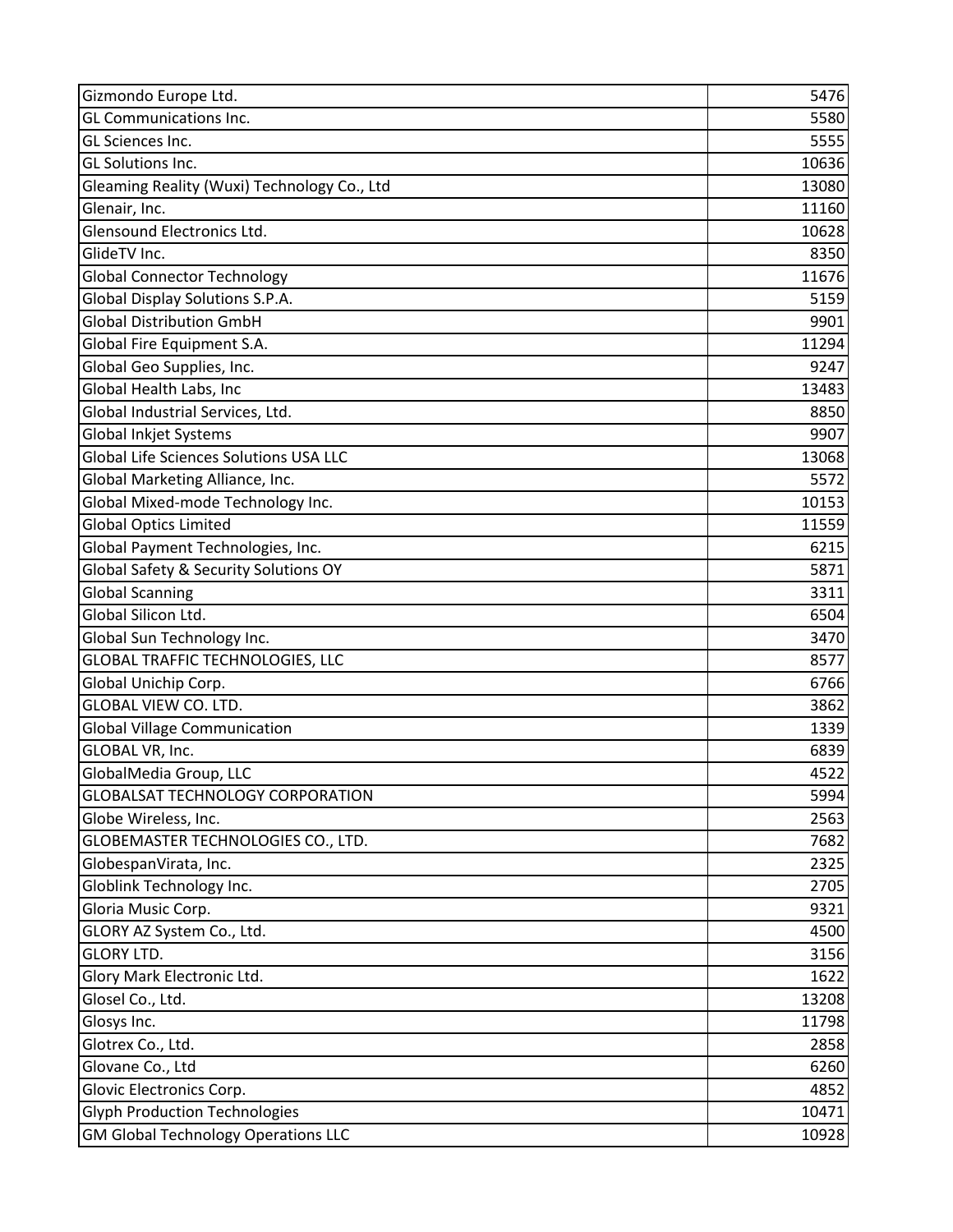| <b>GM INSTRUMENTS LTD.</b>                           | 8050  |
|------------------------------------------------------|-------|
| G-Max Technology Co., Ltd.                           | 8667  |
| <b>GMC-I Gossen-Metrawatt GmbH</b>                   | 7383  |
| GMG TECH. Co., Ltd.                                  | 10430 |
| <b>GMK Electronic Design GmbH</b>                    | 1860  |
| <b>GMV SISTEMAS</b>                                  | 10057 |
| <b>GN Audio</b>                                      | 2830  |
| <b>GN OTOMETRICS</b>                                 | 972   |
| <b>GN Otometrics A/S</b>                             | 3123  |
| <b>GN ReSound</b>                                    | 5872  |
| GO engineering GmbH                                  | 10443 |
| GOAL Co., Ltd.                                       | 12813 |
| Gobex AS                                             | 6374  |
| Goclever Sp z o.o.                                   | 11020 |
| GODEX INTERNATIONAL CO., LTD.                        | 6495  |
| Godspeed Computer Corp.                              | 5764  |
| Goeasily Int'l Co., Ltd.                             | 8696  |
| GoerTek Inc.                                         | 11517 |
| GoFlight, Inc.                                       | 2547  |
| GoHubs, inc.                                         | 2337  |
| GOKO Imaging Devices Co., Ltd.                       | 12845 |
| Gold Cable (Zhongshan) Electronic Co., Ltd.          | 11813 |
| Golden Bridge Electech Inc.                          | 1680  |
| Golden Bright (Sichuan) Electronic Technology Co Ltd | 4370  |
| Golden Emperor International Ltd.                    | 9503  |
| Golden Profit Electronics Ltd.                       | 12939 |
| Golden Transmart International Co., Ltd.             | 10451 |
| Goldenconn Electronics Technology (Suzhou) Co., Ltd. | 11320 |
| Goldfinger                                           | 12767 |
| Goldfull Electronics & Telecommunications Corp.      | 1842  |
| <b>Goldmund International</b>                        | 10218 |
| Goldteck International Inc.                          | 2558  |
| Goldvish S.A.                                        | 7199  |
| GOMETRICS, S.L.                                      | 9470  |
| GONGNIU GROUP CO., LTD.                              | 11864 |
| Good Fancy Enterprise Co., Ltd.                      | 5087  |
| <b>Good Man Corporation</b>                          | 3886  |
| Good Mind Industries Co., Ltd.                       | 4709  |
| Good Technology, Inc.                                | 3646  |
| Good Way Technology Co., Ltd. & GWC technology Inc   | 1631  |
| GOOD WILL Instrument Co., Ltd.                       | 8580  |
| Good Work Systems                                    | 4245  |
| GOOD YEAR ELECTRONIC MFG. CO., LTD.                  | 8306  |
| GOODBETTERBEST Ltd.                                  | 9712  |
| Goodong Industry Co., Ltd.                           | 12882 |
| <b>GOOGFIT TECH LIMITED</b>                          | 12007 |
| Google Inc.                                          | 6353  |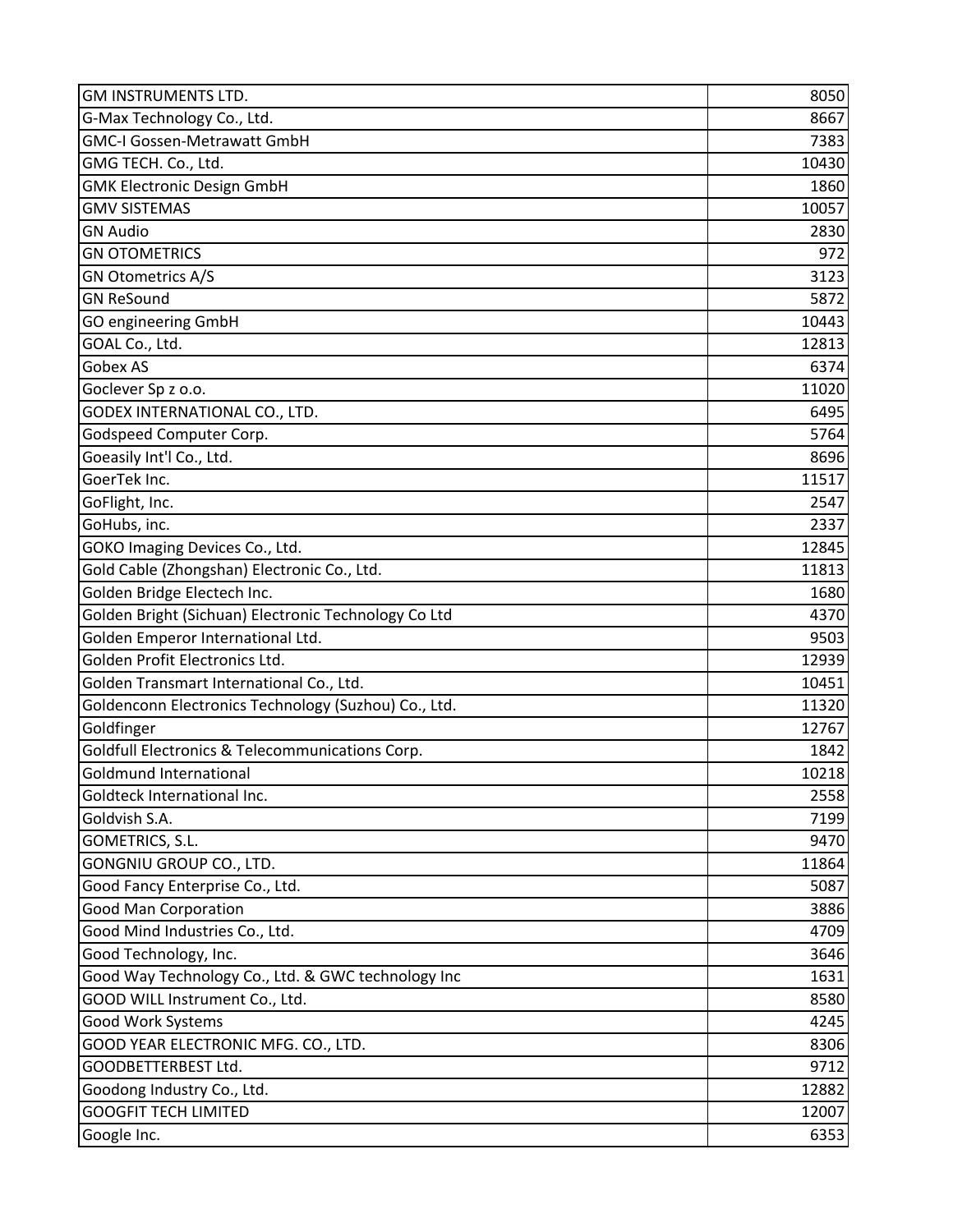| <b>Goossens Engineering</b>                     | 8825  |
|-------------------------------------------------|-------|
| <b>GOPEL electronic GmbH</b>                    | 2412  |
| Gopod Group Limited                             | 11521 |
| Goppa, LLC                                      | 13120 |
| GoPro                                           | 9842  |
| GOSUNCNWELINK TECHNOLOGY Co., LTD.              | 12378 |
| GoTrustID Inc.                                  | 12963 |
| <b>Gould Instrument Systems</b>                 | 4493  |
| Governors America Corp.                         | 9369  |
| <b>Gowin Semicondcutor Corporation</b>          | 13226 |
| Gowin Technology International Holdings Limited | 10678 |
| Goyatek Technology Inc.                         | 4631  |
| GP Electronics (HK) Limited                     | 10156 |
| <b>GPEG International</b>                       | 9468  |
| GPH Co., Ltd.                                   | 9263  |
| G-Printec, Inc.                                 | 12927 |
| GPSports Systems Pty., Ltd.                     | 10125 |
| GR Telecom Co., Ltd.                            | 8491  |
| Grabba International                            | 10771 |
| Grace Industries, Incorporated                  | 8624  |
| <b>Gradient Lens Corporation</b>                | 12500 |
| Gradiente Eletronica S.A.                       | 5491  |
| <b>Gradus Group</b>                             | 11489 |
| GRAF-SYTECO GmbH & Co. KG                       | 9926  |
| Grain Media, Inc.                               | 8855  |
| <b>Grandex International Corporation</b>        | 3759  |
| Grandprint (Beijing) Technology Co., LTD.       | 13562 |
| Grandstream Networks, Inc.                      | 11179 |
| <b>Grandtec Electronic Corp</b>                 | 5032  |
| <b>Grandtech Semiconductor Corporation</b>      | 1943  |
| Grand-tek Technology Co., Ltd.                  | 4235  |
| Granite Microsystems, Inc.                      | 1620  |
| <b>Granite River Labs</b>                       | 8831  |
| Granite River Labs Japan Ltd.                   | 11304 |
| <b>Grant Instruments</b>                        | 6110  |
| Grape Systems Inc.                              | 3403  |
| <b>Graphic Products</b>                         | 11772 |
| GRAPHICS TECHNOLOGY (HK) CO., LIMITED           | 9580  |
| GRAPHIN CO., LTD.                               | 6903  |
| Graphtec                                        | 2893  |
| <b>Grass Elektronik</b>                         | 10297 |
| <b>Grass Valley Group</b>                       | 3067  |
| Graviton Inc.                                   | 11924 |
| Grayhill Inc.                                   | 5720  |
| GRE America, Inc.                               | 3223  |
| <b>Great Computer Corporation</b>               | 3851  |
| GREAT LUSTRE (SPEEDY) CO., LTD.                 | 8359  |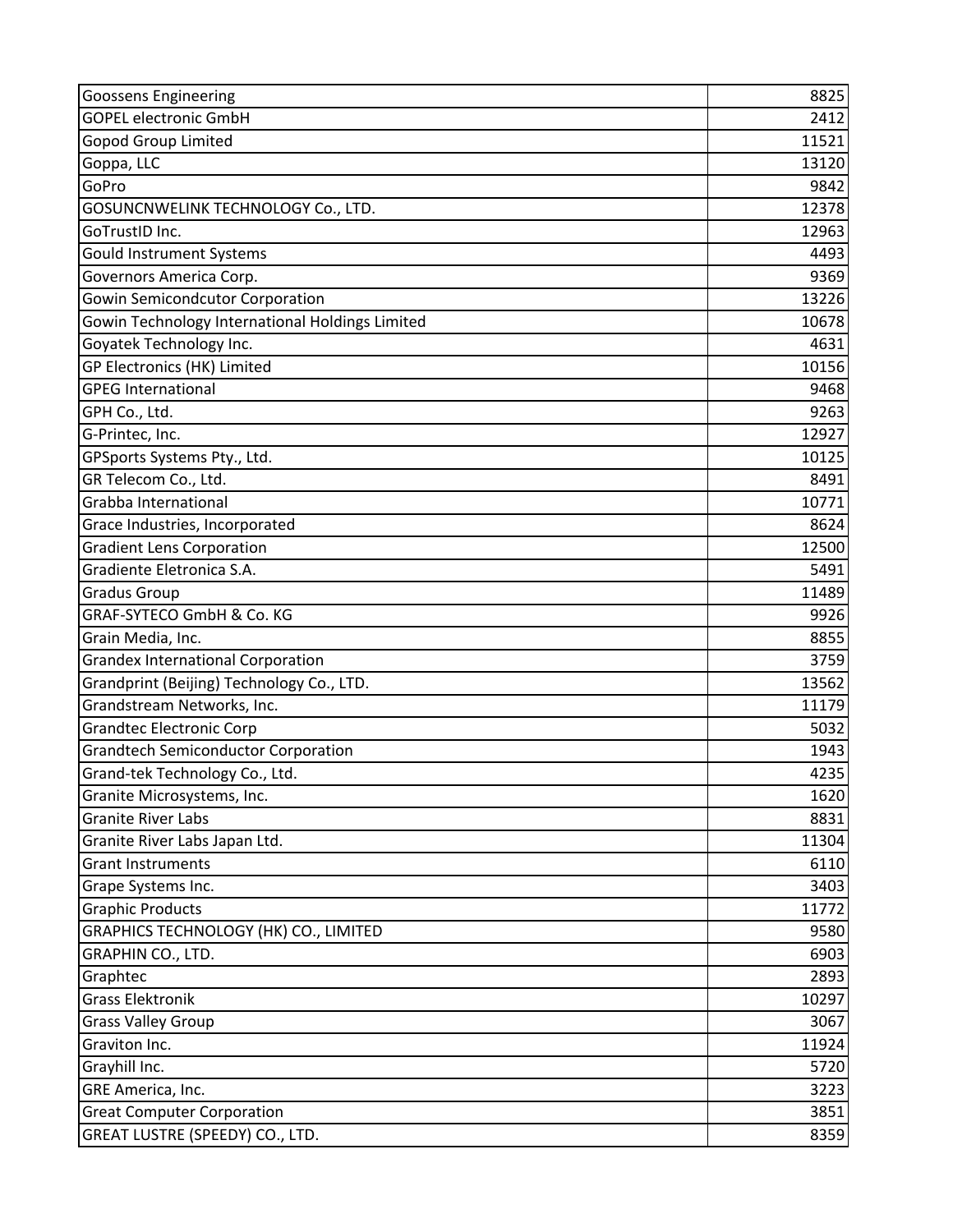| Great Pleasure Electronics Co. LTD.           | 5949  |
|-----------------------------------------------|-------|
| <b>Great River Technology</b>                 | 10324 |
| Greatbatch                                    | 7729  |
| <b>Greatcom AG</b>                            | 13529 |
| Greatland Electronics Taiwan Ltd.             | 1709  |
| Greatlink Electronics Taiwan Ltd.             | 1579  |
| <b>GREATSUN</b>                               | 2680  |
| Greektown Casino-Hotel, LLC                   | 11766 |
| Green Electronics Co., Ltd.                   | 2911  |
| Green Energy Options Ltd.                     | 9145  |
| Green Hills Software, Inc.                    | 3614  |
| Green House Co., Ltd.                         | 2667  |
| <b>Greenconn Corporation</b>                  | 9048  |
| <b>Greenfield Technology</b>                  | 11558 |
| Greenlee Textron, Inc.                        | 3213  |
| Greenliant Systems, Inc.                      | 5014  |
| GreenPeak Technologies NV                     | 7600  |
| Greentech Energy Solutions, Inc.              | 12370 |
| Greenwave Reality Pte. Ltd.                   | 9987  |
| Greenwood Engineering A/S                     | 4408  |
| GretagMacbeth AG                              | 2417  |
| <b>Grey Cell Systems</b>                      | 1467  |
| Grey Innovation Pty., Ltd.                    | 6067  |
| Grid Connect Inc.                             | 9046  |
| <b>Gridmark Limited</b>                       | 8399  |
| Grieshaber & Co. AG                           | 2201  |
| Griffin International Companies, Inc.         | 5769  |
| <b>Griffin Technology LLC</b>                 | 1917  |
| <b>Grimm Audio</b>                            | 9966  |
| GROOVE X, Inc.                                | 12840 |
| Grosvenor Technology Ltd.                     | 8963  |
| Group Dekko, Inc.                             | 11913 |
| Group Intellect Power Technology Limited      | 12592 |
| Group Sense Ltd.                              | 4446  |
| Groupics.com, Inc.                            | 5790  |
| <b>Grundig Business Systems GmbH</b>          | 5592  |
| Grupo CD World S.L.                           | 6497  |
| GrupoPIE Portugal, S.A.                       | 7987  |
| GS Elektromedizinische Gerate G. Stemple GmbH | 12509 |
| <b>GS Technical Support Center</b>            | 2614  |
| GS Yuasa International Ltd.                   | 12660 |
| <b>GSI Group</b>                              | 7827  |
| GSL Solutions, Inc.                           | 11101 |
| G-STAR Communications, Ltd.                   | 5273  |
| GT Information System Co., Ltd.               | 3781  |
| <b>GTECH Corporation</b>                      | 9467  |
| G-TECH Instruments Inc.                       | 12762 |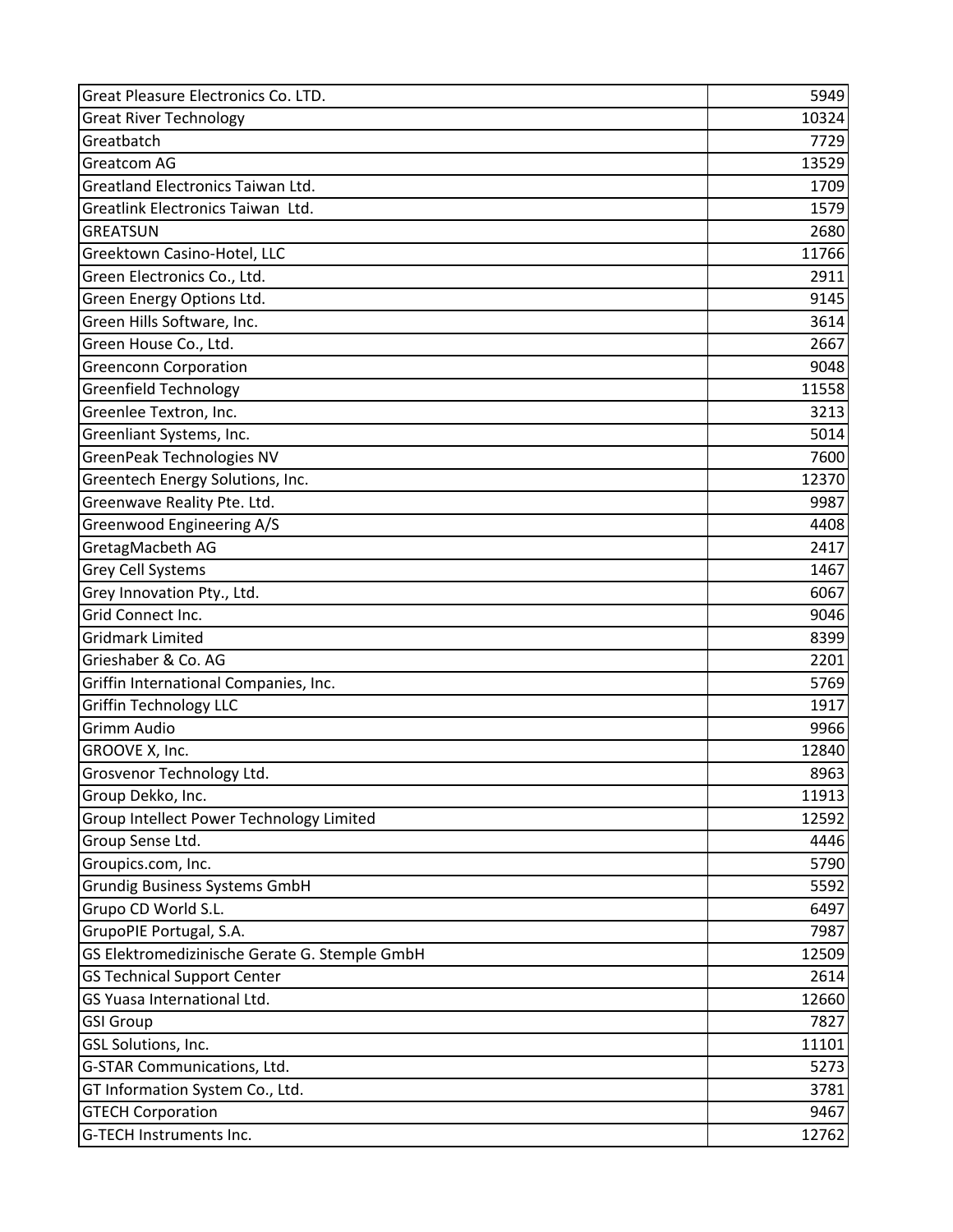| GTI Spindle Technology, Inc.                            | 10914 |
|---------------------------------------------------------|-------|
| Guangdong Bekey Technology Co., Ltd.                    | 13331 |
| Guangdong Fokine Technology Co., Ltd.                   | 13499 |
| GuangDong HuaZhan Electronics Co., Ltd.                 | 13351 |
| Guangdong Jinrun Electronics Co., Ltd.                  | 11894 |
| Guangdong Jinshengxin Industry Share Co., Ltd.          | 12520 |
| Guangdong Jiumutong Industry Co., Ltd.                  | 10275 |
| Guangdong King Link Industrial Co., Ltd.                | 11164 |
| GuangDong LDNIO Electronic Technology Co., Ltd.         | 12926 |
| Guangdong Lianqi Electronics Co., Ltd.                  | 13293 |
| Guangdong Matsunichi Communications Technology Co., Ltd | 4772  |
| Guangdong Mingji Hi-Tech Electronics Co., Ltd.          | 9577  |
| GuangDong OPPO Mobile Telecommunications Corp., Ltd.    | 8921  |
| GuangDong Quanjie Technology Co., Ltd.                  | 13035 |
| Guangdong Takstar Electronic Co., Ltd.                  | 12701 |
| Guangdong XKB Holding Co. Ltd                           | 13340 |
| GuangDong Ya Lian Technology Co., Ltd                   | 5546  |
| Guangdong Zhaoyi Industry Co., Ltd.                     | 13156 |
| Guangzhou Botao Information Technology Co., Ltd         | 11565 |
| GuangZhou Chief Tech Electronic Technology Co. Ltd.     | 3936  |
| Guangzhou FiiO Electronics Technology Co., Ltd.         | 13070 |
| Guangzhou Geoelectron Science & Technology Co., Ltd.    | 9640  |
| Guangzhou Haokai Electron Company Limited               | 12282 |
| Guangzhou Huabiao Technology Co., LTD                   | 13232 |
| Guangzhou HUAXIN Electronics Co., Ltd.                  | 12265 |
| Guangzhou Kingda Trading Co., Ltd.                      | 12385 |
| Guangzhou Liuhuan Information Technology Co., Ltd.      | 12729 |
| Guangzhou Liwei Electronics Co., Ltd.                   | 12236 |
| Guangzhou Long Do Co., Ltd                              | 11808 |
| <b>GuangZhou MingPing Electronics Technology</b>        | 11426 |
| Guangzhou Pingzhong Electronic Technology Co., Ltd.     | 8380  |
| Guangzhou Qichen Technology Co., Ltd.                   | 12587 |
| Guangzhou Shenghui Electronics Technology Co., Ltd.     | 13415 |
| Guangzhou Shi Rui Electronics Co., Ltd.                 | 8183  |
| Guangzhou Somic Digital & Electronic Technology Co, Ltd | 8440  |
| Guangzhou Sunrise Technology Co., Ltd                   | 13491 |
| Guangzhou SuperSound Information Technology Co., Ltd.   | 12709 |
| Guangzhou Tianhe Changjiang Communication Industrial Co | 8152  |
| Guangzhou Walkera Technology Co., Ltd.                  | 12166 |
| Guangzhou ZHIYUAN Electronics Co., Ltd.                 | 12392 |
| Guardion Health Sciences, Inc.                          | 12521 |
| Guardtec, Inc.                                          | 4276  |
| Guardware Systems Ltd.                                  | 2711  |
| Guidance Interactive Healthcare                         | 7164  |
| Guidance Software, Inc.                                 | 6590  |
| <b>Guidant Corporation</b>                              | 4751  |
| <b>Guided Ultrasonics Ltd</b>                           | 11196 |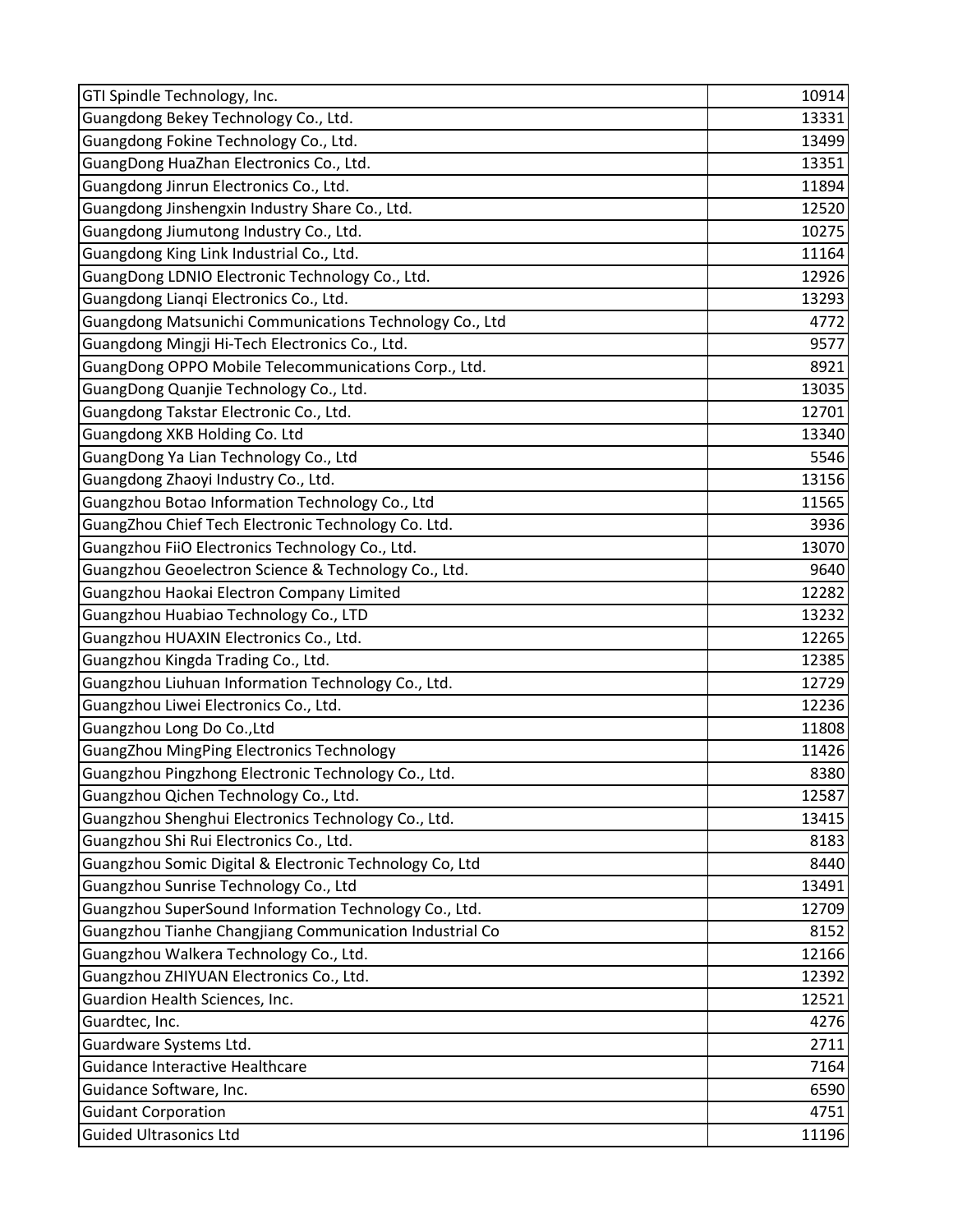| GuideTech                                             | 11968 |
|-------------------------------------------------------|-------|
| <b>Guillemot Corporation</b>                          | 1784  |
| Guizhou Huaxintong Semiconductor Technology Co., Ltd. | 12162 |
| Gulden Ophthalmics, Inc.                              | 11823 |
| Guntermann & Drunck GmbH                              | 3960  |
| <b>Gunz Limited</b>                                   | 1591  |
| GUOGUANG GROUP CO., LTD.                              | 10784 |
| GuoGuang Group Yueqing HongFa Electronic Co., Ltd.    | 12192 |
| <b>Guzik Technical Enterprises</b>                    | 4550  |
| <b>GVC Corporation</b>                                | 1401  |
| Gwo Jinn Industries Co., Ltd.                         | 6193  |
| Gyration, Inc.                                        | 3094  |
| <b>Gyrfalcon Technology Inc</b>                       | 12300 |
| H & S Instruments Inc.                                | 5188  |
| H. Schomaecker GmbH                                   | 9821  |
| H.D.T. S.R.L                                          | 11620 |
| H.R. Silvine Electronics Inc.                         | 3456  |
| H2 Developer Group                                    | 5222  |
| <b>H2I TECHNOLOGIES</b>                               | 4499  |
| <b>HAAG-STREIT AG</b>                                 | 6745  |
| Habana Labs Ltd.                                      | 13016 |
| <b>Hach Company</b>                                   | 5744  |
| HAEM Co., Ltd.                                        | 12586 |
| Haerbin DongLin Technology Co., Ltd.                  | 13242 |
| Hagenuk, GmbH                                         | 1733  |
| <b>HAGER CONTROLS SAS</b>                             | 7660  |
| HAGIWARA ELECTRIC Co., Ltd.                           | 6163  |
| Hagiwara Solutions Co., Ltd.                          | 1683  |
| <b>HAKKO Corporation</b>                              | 10950 |
| Hakko Electronics Co., Ltd.                           | 4814  |
| <b>Hakusan Corporation</b>                            | 4796  |
| Hakusan, Inc.                                         | 12038 |
| HAL Communications Corp.                              | 8812  |
| <b>Hal Corporation</b>                                | 2881  |
| Hale Microsystems                                     | 9328  |
| Hale Products, Inc.                                   | 10881 |
| Haliplex PTY Ltd.                                     | 6735  |
| <b>Halliburton Energy Services</b>                    | 4174  |
| Halo Microelectronics Co., Ltd                        | 13330 |
| Hama GmbH & Co., KG                                   | 5247  |
| Hamamatsu Photonics K.K.                              | 1633  |
| Hamamatsu TOA Electronics, Inc.                       | 6837  |
| HAMBURG (JIANGSU) CO., LTD.                           | 9028  |
| Hamilton Co.                                          | 2223  |
| Hammer Storage/Bell Microproducts                     | 5875  |
| Hampshire Company, Inc.                               | 2013  |
| HAN HUA CABLE & WIRE TECHNOLOGY (J.X.) CO., LTD.      | 7435  |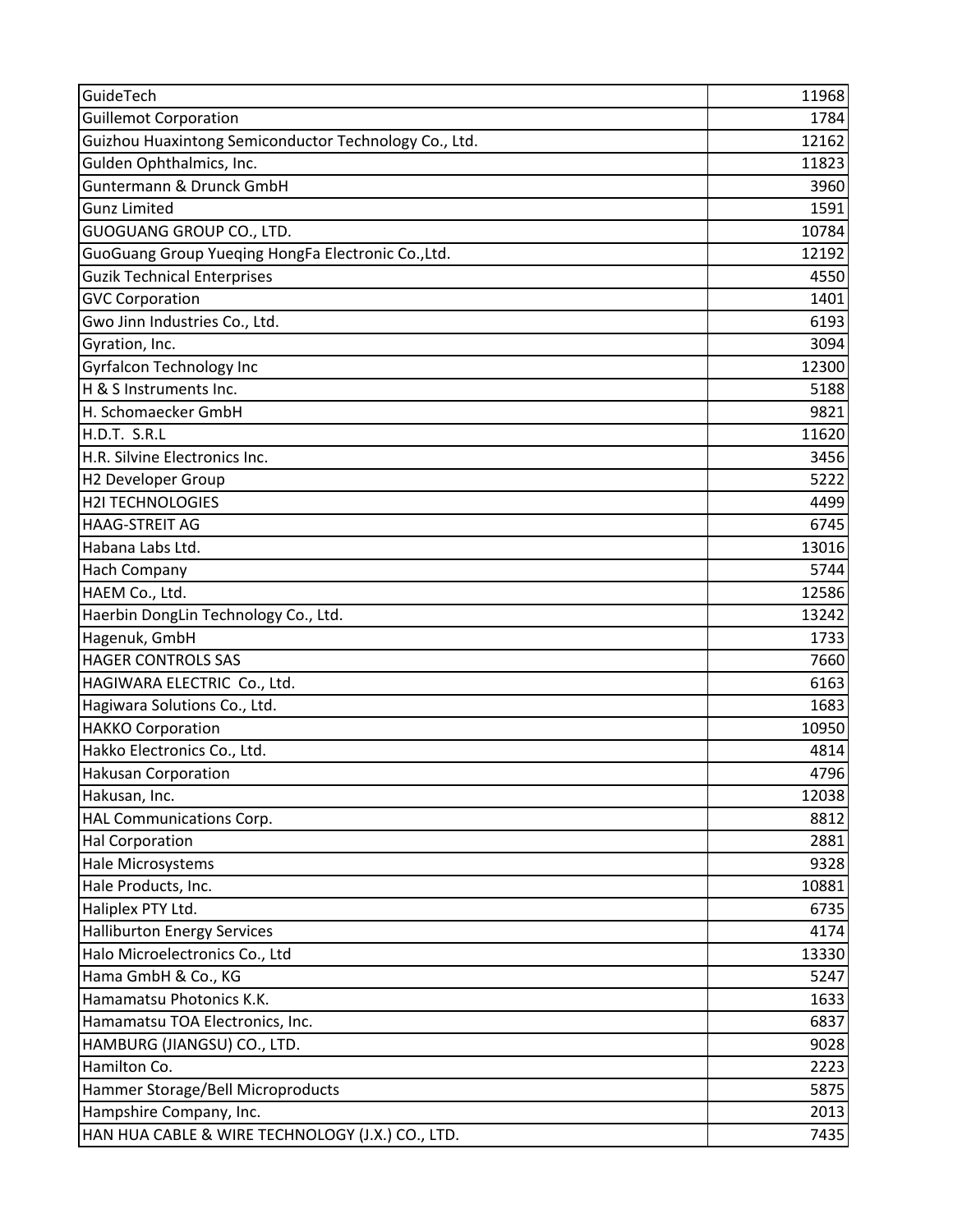| Hana Micron, Inc.                                         | 4411  |
|-----------------------------------------------------------|-------|
| <b>Hanchang System Corporation</b>                        | 4788  |
| Hand Held Products (Honeywell International Inc.)         | 1334  |
| HandEra, Inc.                                             | 5259  |
| <b>Handheld Entertainment</b>                             | 5039  |
| Handheld Scientific, Inc.                                 | 12457 |
| Hando Computer Co., Ltd                                   | 4343  |
| HANDSFULL TECHNOLOGY CORP.                                | 6043  |
| Handspring, Inc.                                          | 2093  |
| HANDY TECH ELEKTRONIK GmbH                                | 8164  |
| HANEX Co., Ltd.                                           | 4723  |
| Hang Zhou Silan Microelectronics Co. Ltd                  | 3100  |
| HanGo Electronics Co., Ltd.                               | 2406  |
| Hangzhou Hikvision Digital Technology Co., Ltd.           | 11231 |
| Hangzhou Inblockchain Technology Co., Ltd.                | 12479 |
| Hangzhou Riyue Electronics Co., Ltd.                      | 7120  |
| Hangzhou Sec-Chip Technology Co., Ltd.                    | 12409 |
| Hangzhou Synochip Data Security Technology Co., Ltd.      | 12112 |
| Hangzhou Taili Wireless Communication Equipment Co., Ltd. | 13602 |
| Hangzhou Vango Technologies, Inc.                         | 12860 |
| Hangzhou Xiaofu Technology Co., Ltd.                      | 12835 |
| Hangzhou Yaoxin Technology Co., Ltd.                      | 12698 |
| Hangzhou YiHeng Technologies Co., Ltd.                    | 6691  |
| Hangzhou Zero Zero Technology Co., Ltd.                   | 11456 |
| Hanhwa Hightech Co., Ltd.                                 | 12420 |
| <b>Hanil ProTech</b>                                      | 10635 |
| HANK ELECTRONICS CO., LTD                                 | 10885 |
| <b>Hankook Tire</b>                                       | 8282  |
| Hankson Co., LTD.                                         | 12114 |
| HANMEGA Co. LTD.                                          | 13034 |
| HANNA Instruments, Inc.                                   | 10159 |
| HannStar Display Corp.                                    | 8941  |
| Hannstar Electronics Corp.                                | 2183  |
| Hannstouch Solution Inc.                                  | 8371  |
| Hannto Technology Co., Ltd.                               | 12332 |
| <b>Hanool Robotics Corp</b>                               | 3226  |
| HANPIN ELECTRON CO., LTD.                                 | 8204  |
| HANRICO ANFU ELECTRONICS CO., LTD.                        | 10695 |
| Hans Eckes Hardware & Software                            | 8597  |
| HANSHIN INFORMATION TECHNOLOGY INC.                       | 8267  |
| HANSHIN TERMINAL CO., LTD.                                | 8275  |
| Hansol Electronics Inc.                                   | 3346  |
| Hansono                                                   | 13312 |
| HANTEL CO., LTD.                                          | 5623  |
| Hantle System Co., Ltd.                                   | 6085  |
| Hanwang Technology Co., LTD.                              | 2903  |
| HanWang Ugee Technology Co., Ltd.                         | 10429 |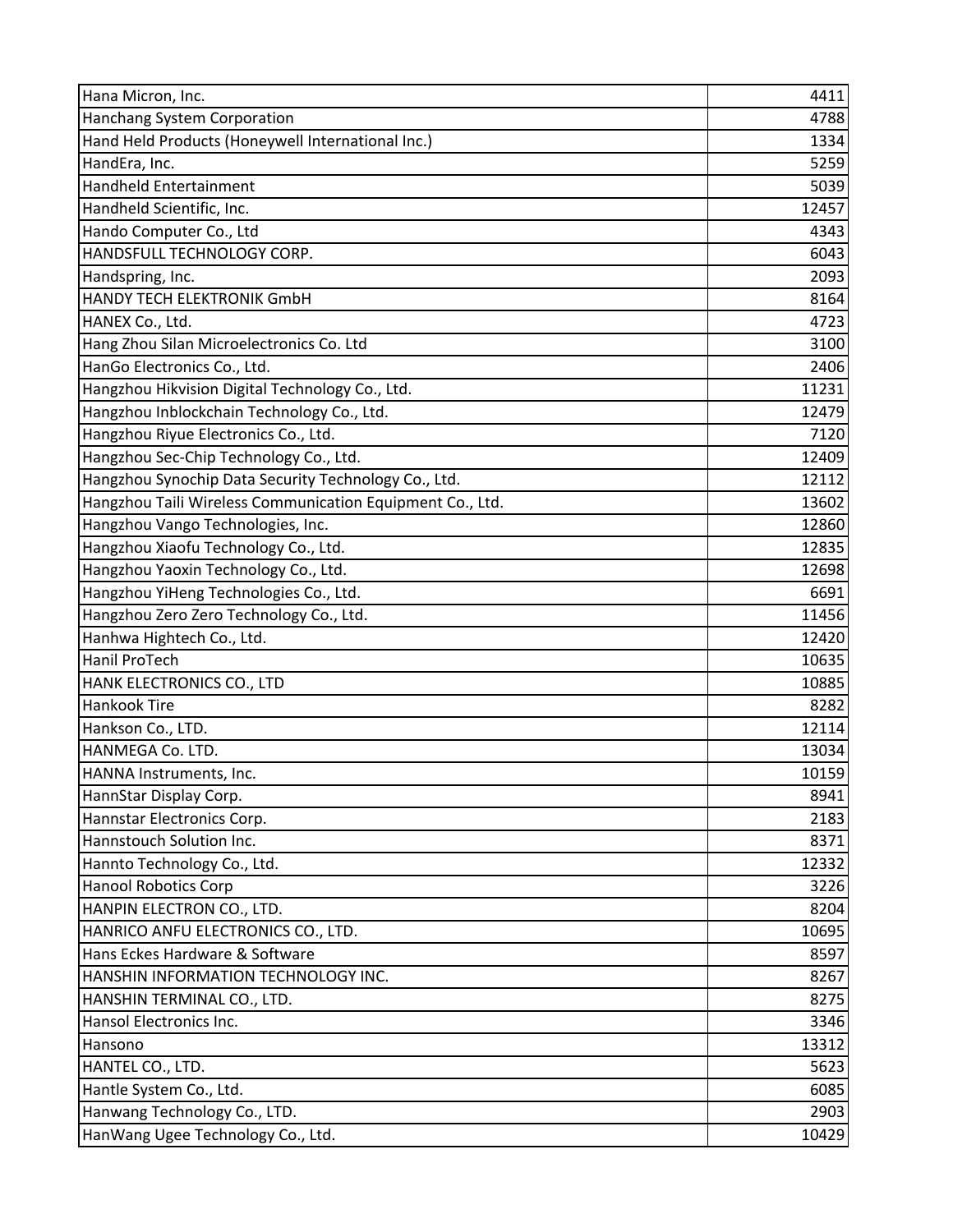| Hanwha Techwin                           | 2105  |
|------------------------------------------|-------|
| Haoyu (Hongkong) Limited                 | 13601 |
| <b>Happ Controls</b>                     | 1931  |
| <b>Haptix Creation Pte Ltd</b>           | 2493  |
| HaptX Incorporated                       | 12673 |
| Harbo Entertainment LLC                  | 10661 |
| HARDWARE & SOFTWARE TECHNOLOGY CO., LTD. | 10331 |
| Hardworks, Inc.                          | 6572  |
| HARLEY-DAVIDSON MOTOR COMPANY            | 9923  |
| Harman                                   | 4624  |
| Harman Becker Automotive Systems, GmbH   | 6799  |
| Harman Becker Automotive Systems, Inc.   | 6806  |
| Harman Kardon                            | 3787  |
| Harman Multimedia                        | 1532  |
| Harmonic Data Systems Ltd.               | 2353  |
| Harmonic Drive Systems Inc.              | 11688 |
| Harmonix Music Systems, Inc.             | 7085  |
| Harmony Microelectronic Inc.             | 6598  |
| HARNICS Co., LTD.                        | 11730 |
| <b>Harris Corporation</b>                | 6471  |
| <b>Harris RF Communication</b>           | 6565  |
| HARTING Electric GmbH & Co. KG           | 11165 |
| Harting Elektronik Inc.                  | 1268  |
| Harting, Inc. of North America           | 1711  |
| Hartmann GmbH                            | 5319  |
| <b>Harvard Bioscience</b>                | 8169  |
| <b>Harvard Photonix</b>                  | 10262 |
| Harvest Tec, Inc.                        | 12983 |
| HARWIN ASIA PTE. LTD.                    | 8385  |
| Hasbro, Inc.                             | 3078  |
| Hasco Int., Inc.                         | 1803  |
| HashFast Technologies LLC                | 10620 |
| HASHIMOTO Electronic Industry Co., Ltd.  | 6591  |
| <b>HASLER RAIL AG</b>                    | 7333  |
| Hasointech Co., Ltd.                     | 5062  |
| <b>Hatteland Display AS</b>              | 11790 |
| Hauppauge Computer Works, Inc.           | 8256  |
| Haurtian Wire & Cable Co., Ltd.          | 4016  |
| Haverford Systems, Inc.                  | 12866 |
| Hawking Technologies, Inc.               | 3686  |
| Hawk-Owl Systems                         | 10680 |
| <b>Hayes Microcomputer Products</b>      | 1284  |
| <b>HBM GmbH</b>                          | 4305  |
| <b>HCL Peripherals Limited</b>           | 1651  |
| <b>HCL Technologies Ltd.</b>             | 2371  |
| HD MEDICAL INC.                          | 7608  |
| <b>HDMI</b>                              | 65284 |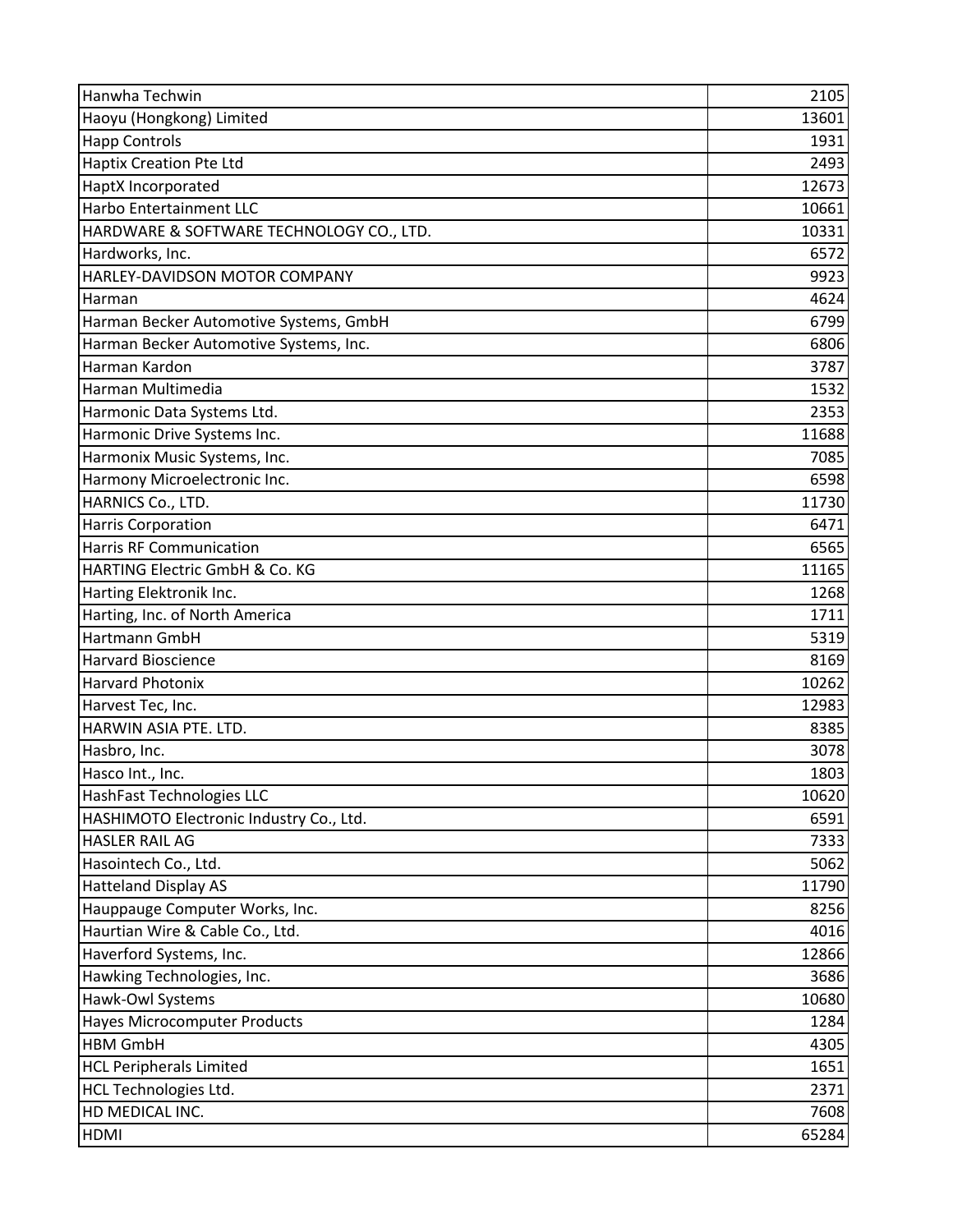| He Shan World Fair Electronics Technology Ltd. | 9087  |
|------------------------------------------------|-------|
| <b>Head Acoustics</b>                          | 2382  |
| Headplay, Inc.                                 | 7895  |
| Headsight                                      | 12746 |
| <b>Heartland Data Co.</b>                      | 7251  |
| <b>HeartMath LLC</b>                           | 3632  |
| Heartsine Technologies Ltd.                    | 5631  |
| Heber Ltd.                                     | 4022  |
| Hefei MacroSilicon Technology Co., Ltd.        | 13407 |
| <b>Hegel Music System AS</b>                   | 13536 |
| Heidelberger Druckmaschinen AG                 | 2584  |
| Heim Systems GmbH                              | 6035  |
| <b>Heimann Sensor GmbH</b>                     | 12967 |
| Heisei Technology Co., Ltd.                    | 1758  |
| HELIOS Electronic Design & Manufacture         | 8699  |
| Helioway Enterprises Co., Ltd                  | 11594 |
| Heliox Technologies, Inc.                      | 9518  |
| Helium Systems Inc.                            | 11765 |
| <b>Hella Gutmann Solutions</b>                 | 10774 |
| Helmholz GmbH & Co. KG                         | 9602  |
| Helmut Fischer GmbH + Co. KG                   | 5599  |
| <b>Helmut Hund GmbH</b>                        | 8017  |
| Helo Oy / Helo Ltd.                            | 7917  |
| Helvar                                         | 5867  |
| HEM Sp. z.o.o.                                 | 13110 |
| hema Elektronik GmbH                           | 2546  |
| Hemisphere West                                | 3301  |
| HemoCue AB                                     | 3785  |
| Henan Aerospace Jinsui Software Co., Ltd.      | 12884 |
| Henan CARVE Electronic Technology Co., Ltd.    | 13439 |
| Heng Yu Technology (HK) Ltd.                   | 3897  |
| Henge Docks, LLC                               | 10830 |
| Hengke Technology Industry Co., Ltd.           | 13508 |
| <b>HENGSTLER</b>                               | 7153  |
| <b>Heptagon Advanced Micro Optics</b>          | 11431 |
| <b>Herbert Retail Ltd</b>                      | 12269 |
| Hermes electronic GmbH                         | 9384  |
| <b>Hermstedt AG</b>                            | 4494  |
| <b>HERTZ SYSTEMTECHNIK GmbH</b>                | 7554  |
| HESS Cash Systems GmbH & Co. KG                | 10707 |
| <b>HETEC Datensysteme GmbH</b>                 | 5228  |
| Heusinkveld Engineering                        | 12471 |
| <b>Hewlett Packard Enterprise</b>              | 11464 |
| <b>Hex Technology Limited</b>                  | 11694 |
| Hexcal (Shanghai) Co., Ltd.                    | 12863 |
| Hexon Media Pte Ltd                            | 5397  |
| HHB Communications Ltd.                        | 4802  |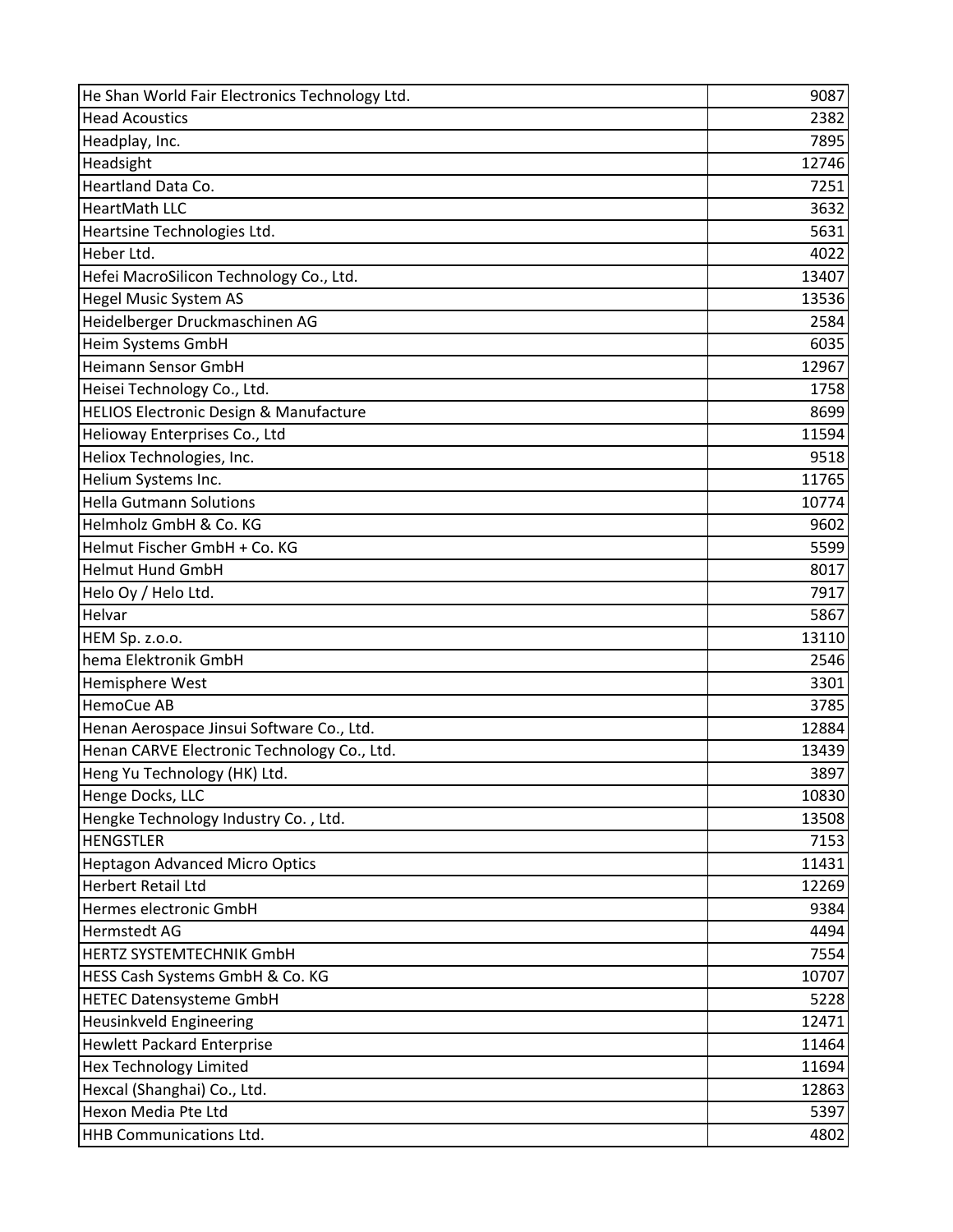| HIBEST Electronic (DongGuan) Co., Ltd.        | 7818  |
|-----------------------------------------------|-------|
| HiBy Information Technology Co., Ltd.         | 12987 |
| <b>HID</b>                                    | 6663  |
| <b>HID Global Corporation</b>                 | 1899  |
| HiDeep Inc.                                   | 10939 |
| <b>Hiden Analytical Limited</b>               | 12059 |
| <b>HIDEX OY</b>                               | 11186 |
| Hierstar (Suzhou)                             | 10379 |
| HiES Tech s.r.o.                              | 10267 |
| Hieyoung International (Hong Kong) Limited    | 11566 |
| <b>HiFiMAN Electronics</b>                    | 10758 |
| Higbie, LLC                                   | 10792 |
| <b>High Country Tek</b>                       | 11258 |
| <b>High Density Devices</b>                   | 9096  |
| High Leah Electronics, Inc.                   | 7396  |
| High Technology Laboratory s.r.l              | 2225  |
| High Top Precision Electronic Co., Ltd.       | 6893  |
| <b>HighAndes Limited</b>                      | 5416  |
| HighFinesse Laser and Electronic Systems GmbH | 12877 |
| Highpoint Technologies, Inc.                  | 3082  |
| <b>HighSpeed Surfing</b>                      | 3545  |
| HIGHVOLT Prueftechnik Dresden GmbH            | 7821  |
| <b>Highwater Designs Limited</b>              | 5835  |
| Hiitop Technology Limited                     | 10203 |
| HIJI HIGH-TECH CO., LTD.                      | 3292  |
| HIKARI Co., Ltd.                              | 7018  |
| HIKe Mobile Co., Ltd.                         | 10298 |
| Hillcrest Laboratories, Inc.                  | 7514  |
| Hilscher GmbH                                 | 6457  |
| <b>HILTI AG</b>                               | 10099 |
| Himax Technologies, Inc.                      | 8901  |
| HIMECS CO., LTD.                              | 4785  |
| HIN KUI MACHINE & METAL INDUSTRIAL CO., LTD.  | 7629  |
| <b>Hind Technology Group</b>                  | 9478  |
| <b>HINO ENGINEERING</b>                       | 13446 |
| <b>Hint Corporation</b>                       | 1206  |
| HIOKI E.E. CORPORATION                        | 4239  |
| Hip Hing Cable & Plug Mfy. Ltd.               | 6095  |
| Hip Interactive Inc.                          | 5990  |
| <b>HI-P Tech Corporation</b>                  | 4645  |
| HiperScan GmbH                                | 12561 |
| Hiragawa Electronics Industry Co., Ltd.       | 10143 |
| Hirakawa Hewtech Corp.                        | 3441  |
| <b>HIRATA Corporation</b>                     | 4984  |
| HIRATSUKA Engineering Co., Ltd.               | 11412 |
| Hiro                                          | 8140  |
| Hirose Electric Co., Ltd.                     | 2631  |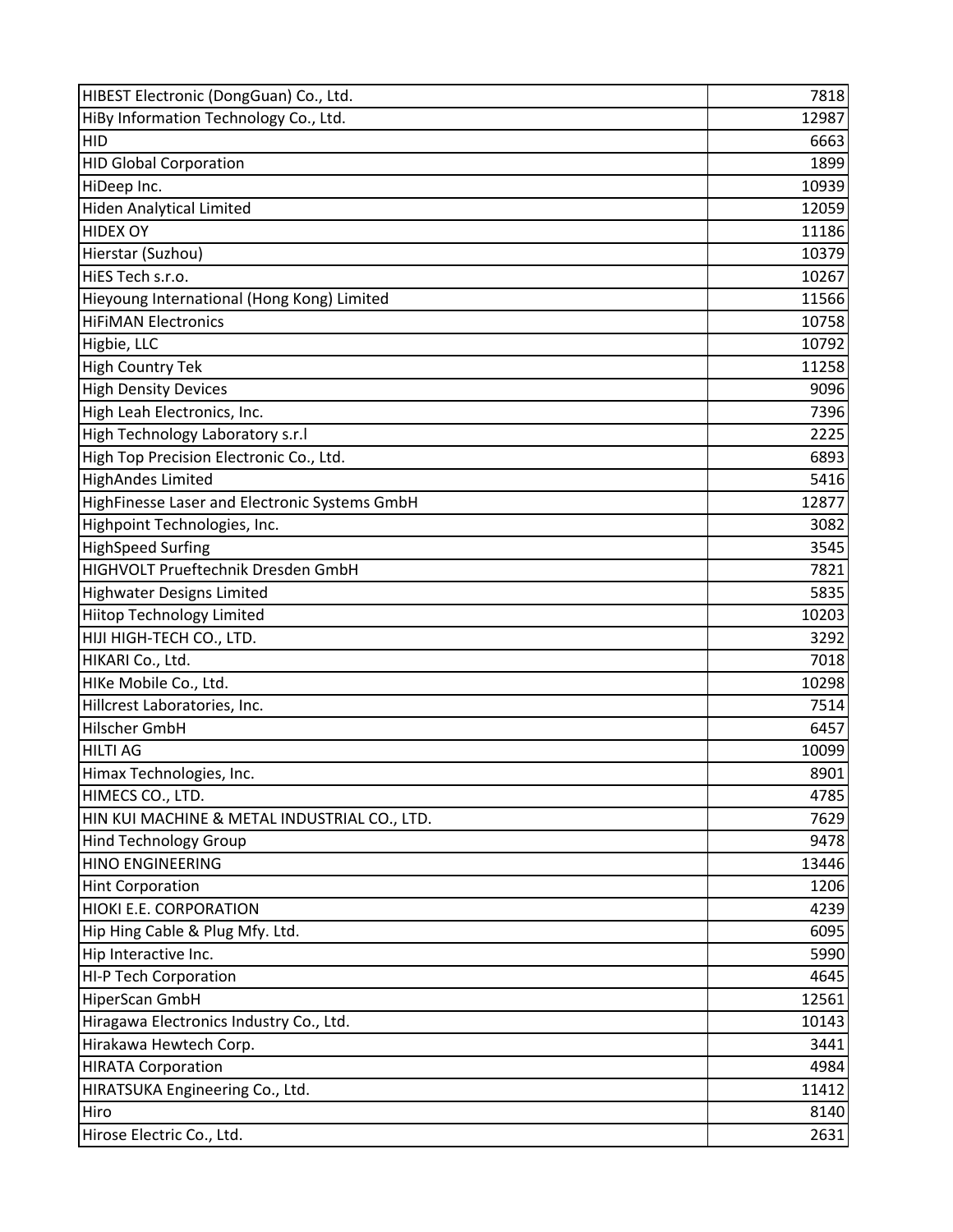| HIROTA SEISAKUSHO LTD.                          | 2459  |
|-------------------------------------------------|-------|
| HIROTECH, INC.                                  | 4256  |
| <b>Hirschmann Automation and Control GmbH</b>   | 5968  |
| Hirschmann Car Communication GmbH               | 7888  |
| HISATOMI ELECTRIC IND. CO., LTD.                | 8655  |
| <b>Hisense USA Corporation</b>                  | 12005 |
| HiSilicon (Shanghai) Technologies Co., LIMITED  | 13153 |
| Hismartech Co., Ltd.                            | 4807  |
| Hitachi Advanced Digital, Inc.                  | 5782  |
| Hitachi America Ltd.                            | 1283  |
| Hitachi Asahi Electronics Co., Ltd.             | 4166  |
| Hitachi Cable, Ltd.                             | 3824  |
| Hitachi Car Engineering Co., Ltd.               | 4365  |
| Hitachi Communication Technologies, Ltd.        | 4471  |
| Hitachi Computer Peripherals Co., Ltd.          | 4588  |
| Hitachi Device Engineering Ltd.                 | 1787  |
| HITACHI GLOBAL STORAGE TECHNOLOGIES             | 18801 |
| Hitachi High-Tech Analytical Science Finland Oy | 7683  |
| Hitachi High-Tech Science Corporation           | 5411  |
| Hitachi I E Systems Co., Ltd.                   | 5858  |
| Hitachi Information & Control Solutions, Ltd.   | 4653  |
| Hitachi Information Technology Co., Ltd.        | 2619  |
| Hitachi Koki Co., Ltd.                          | 7625  |
| Hitachi Kokusai Electric Inc.                   | 2377  |
| Hitachi Maxell Ltd.                             | 2136  |
| Hitachi ULSI Systems Co., Ltd.                  | 2871  |
| Hitachi Zosen Corporation                       | 7238  |
| Hitachi, Ltd.                                   | 1188  |
| <b>HITEC RCD KOREA</b>                          | 7706  |
| Hitech Industrial Co., Ltd.                     | 12678 |
| Hi-Tech Instruments, Inc.                       | 4387  |
| <b>HI-TECH Software</b>                         | 5925  |
| Hitel Italia S.P.A.                             | 6530  |
| <b>Hitex Development Tools</b>                  | 1600  |
| Hitex UK Ltd.                                   | 3325  |
| Hi-Touch Imaging Technologies Co., Ltd.         | 3350  |
| Hitron Technologies, Inc.                       | 3741  |
| Hit's Communications INC.                       | 3443  |
| HITTITE MICROWAVE CORP.                         | 7866  |
| Hivertec Inc.                                   | 3963  |
| Hivion Co., Ltd.                                | 6764  |
| <b>HK Gaming Limited</b>                        | 13027 |
| HKS Co., Ltd.                                   | 7498  |
| <b>HKW-Elektronik GmbH</b>                      | 5492  |
| HLDS (Hitachi-LG Data Storage, Inc.)            | 5422  |
| HMC INTERNATIONAL                               | 8391  |
| <b>HMD Global Oy</b>                            | 11780 |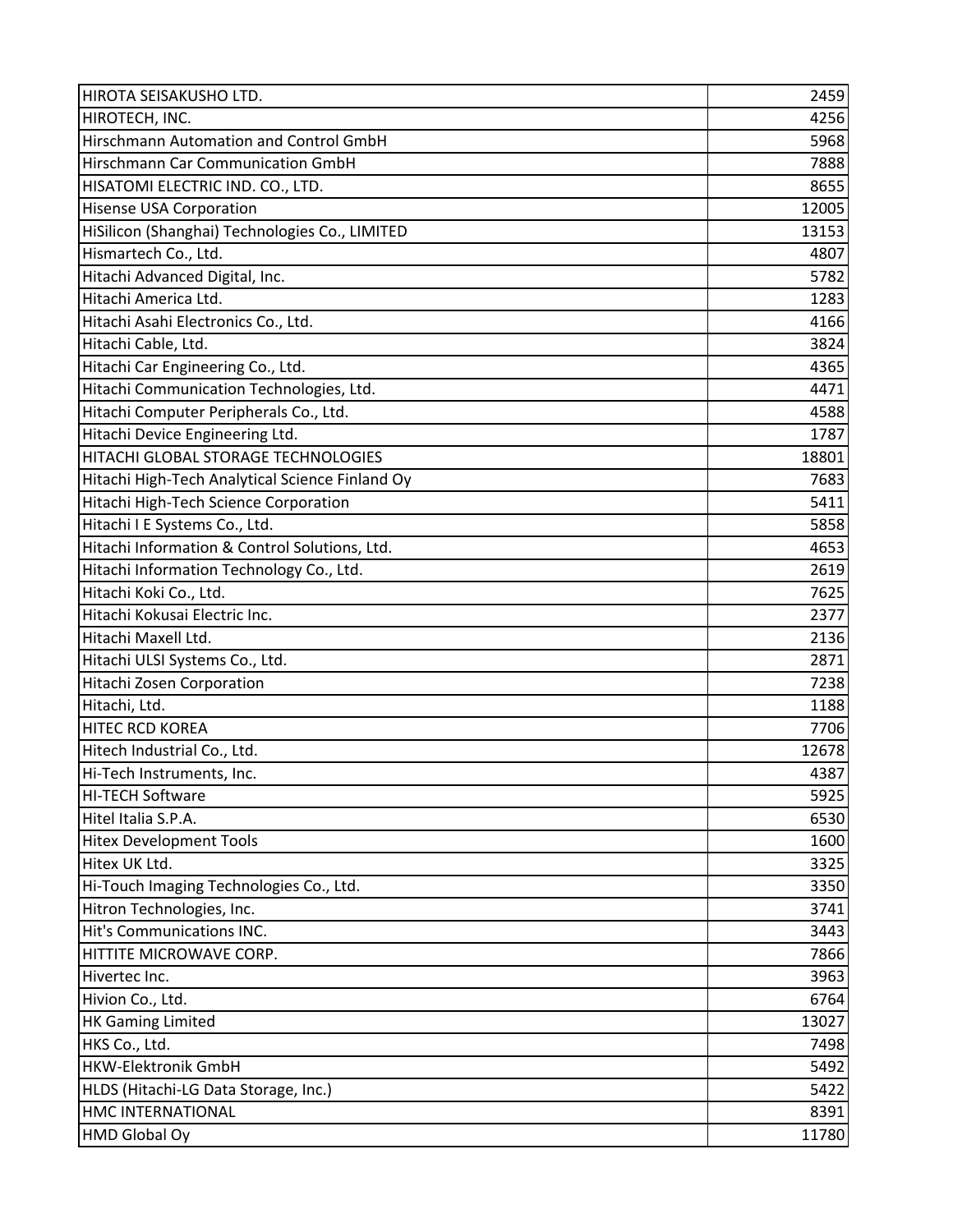| HMedia Technology Inc.                                  | 1825  |
|---------------------------------------------------------|-------|
| HMI Co., Ltd.                                           | 3411  |
| H-Mod, Inc.                                             | 4900  |
| HMS Industrial Networks AB                              | 9359  |
| <b>Hobart GmbH</b>                                      | 9986  |
| HODL TECH PTE LTD                                       | 13571 |
| Hoeft & Wessel AG                                       | 4520  |
| <b>Hoffman Engineering</b>                              | 6881  |
| Hoffmann + Krippner GmbH                                | 7296  |
| <b>Hoffmann SE</b>                                      | 13029 |
| <b>Hogahm Technology</b>                                | 8729  |
| Hohner Corp.                                            | 1661  |
| <b>Hokkaido Electronics Corporation</b>                 | 8038  |
| Hokkei Industries Co., Ltd.                             | 6719  |
| <b>Hokuto Denko Corporation</b>                         | 6199  |
| Hokuto Denshi Co., Ltd.                                 | 3892  |
| Hokuyo Automatic Co., Ltd.                              | 5585  |
| Hold-Key Electric Wire & Cable Co Ltd                   | 11755 |
| Holinail H.K. Limited                                   | 11182 |
| Holley Performance Products (CANADA) Inc.               | 10960 |
| Holly Lin International Technology Inc.                 | 3651  |
| <b>Holm Acoustics</b>                                   | 6382  |
| <b>HOLON Corporation</b>                                | 3412  |
| Holophase Incorporated                                  | 6251  |
| Holtek Semiconductor, Inc.                              | 1241  |
| Holy Stone Enterprise Co., Ltd.                         | 3801  |
| Holybro (H.K.) Limited                                  | 12642 |
| Holylite Microelectronics Corp.                         | 6982  |
| Holzworth Instrumentation LLC                           | 7091  |
| <b>Home Electronics</b>                                 | 8766  |
| Home Office PSDB                                        | 1960  |
| Home Phone Tunes Inc.                                   | 6825  |
| Home Server Technologies Inc.                           | 8582  |
| HomeChip Ltd.                                           | 9605  |
| Homoth Medizinelektronik                                | 7003  |
| Honda Tsushin Kogyo Co., Ltd                            | 3209  |
| Honey Bee (Hong Kong) Limited                           | 4779  |
| Honeywell Life Safety                                   | 5816  |
| Honeywell Scanning & Mobility                           | 3118  |
| Honeywell, Inc.                                         | 4268  |
| Hong Kong Applied Science and Technology Research Inst. | 5943  |
| Hong Ri Da Technology Company Limited                   | 11660 |
| Hong Shi Precision Corp.                                | 3661  |
| Hongkong Chenyang Electronic Co., Limited               | 11794 |
| Hongkong Derun Microelectronics Co., Ltd.               | 12649 |
| Hongkong Freeport Electronics Co., Limited              | 8220  |
| Hongkong Nano IC Technologies Co., Limited              | 12806 |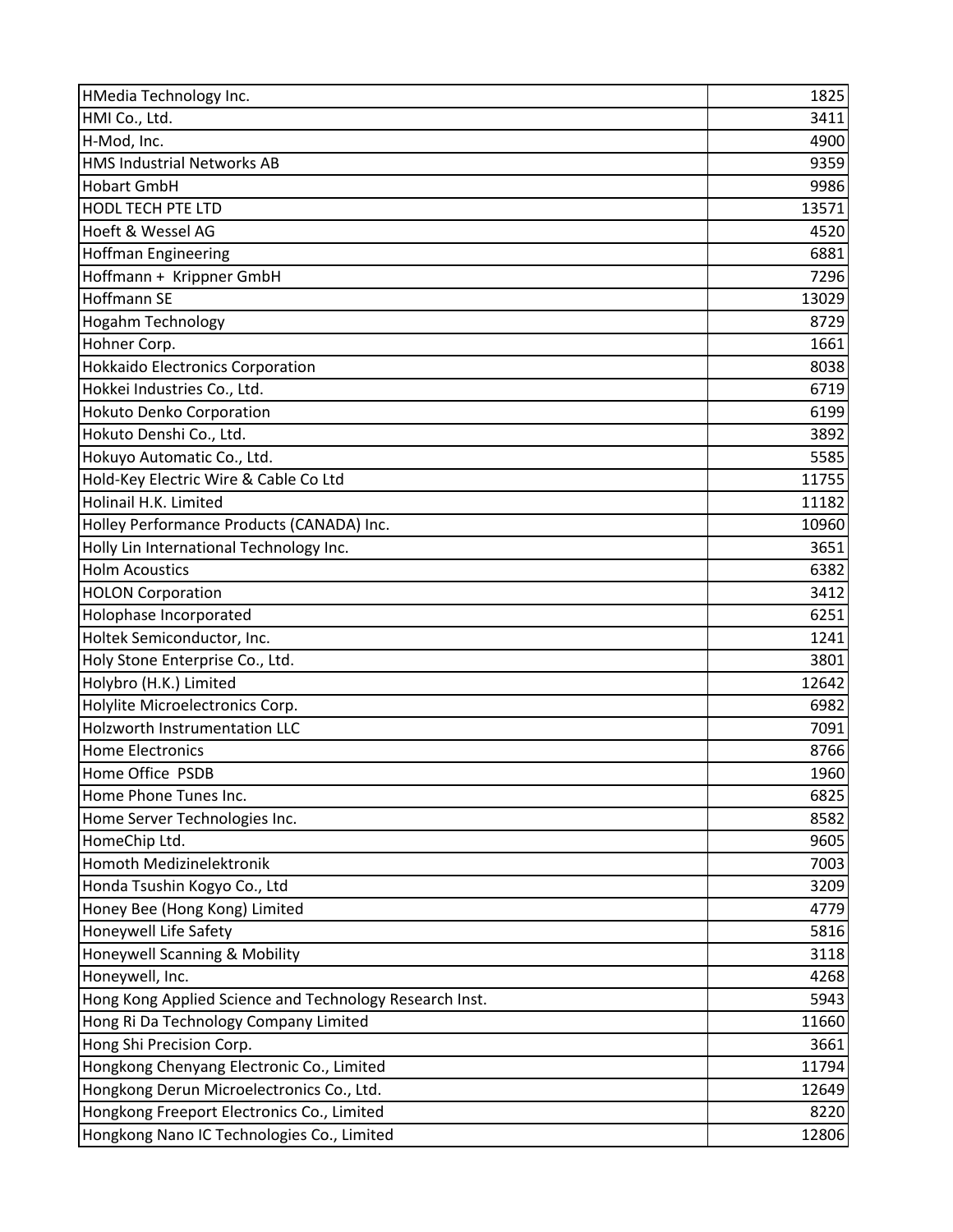| HONGKONG WEIDIDA ELECTRON LIMITED                  | 7305  |
|----------------------------------------------------|-------|
| Hongsheng Cables Technology Limited                | 13359 |
| Hongtech Electronics Co., Ltd.                     | 8264  |
| Honinn Technology Co., Ltd.                        | 12472 |
| Hon-Kwang Electric Co., Ltd.                       | 12200 |
| Honor Device Co., Ltd.                             | 13211 |
| Hopewin Electronic Material Co., Limited           | 12020 |
| Hoplite Industries, Inc.                           | 13545 |
| HORI CO., LTD.                                     | 3853  |
| HORIBA ITECH Co., Ltd.                             | 6659  |
| HORIBA, Ltd.                                       | 4603  |
| Horizon Navigation, Inc.                           | 5703  |
| Horizon Semiconductors Ltd.                        | 6165  |
| Hormann Funkwerk Kolleda GmbH                      | 7785  |
| <b>Horner APG</b>                                  | 7768  |
| Horng Technical Enterprise Co., Ltd.               | 5338  |
| Horng Tong Enterprise Co., Ltd.                    | 7465  |
| Horst Platz Beratungs und Vertriebs GmbH           | 10653 |
| HOSA TECHNOLOGY, INC.                              | 8156  |
| Hoshin Electronics Co., Ltd.                       | 9401  |
| Hoshino Metal Industries, Ltd.                     | 3418  |
| <b>Hosiden Corporation</b>                         | 1287  |
| HOSIN Global Electronics Co., Ltd.                 | 12893 |
| HOSIWELL TECHNOLOGY CO., LTD.                      | 9564  |
| HOST ENGINEERING, INC.                             | 8190  |
| HOSTNET CO.                                        | 5403  |
| Hostop Intelligent Technology (Shen Zhen) Co., Ltd | 12307 |
| Hotron Precision Electronic Ind. Corp.             | 8842  |
| House Ear Institute                                | 2987  |
| House of Marley, LLC                               | 13533 |
| Houwa System Design, k.k                           | 11706 |
| <b>Hovding Sverige AB</b>                          | 9674  |
| Hovercam                                           | 10388 |
| How Weih Precision Technology (Shenzhen) Co., Ltd. | 7965  |
| Howell Instruments, Inc.                           | 3204  |
| Howtek Devices Corp.                               | 4767  |
| HOWTEL CO., LTD.                                   | 4314  |
| HOYA CANDEO OPTRONICS CORPORATION                  | 7147  |
| Hoya Computer Co., Ltd.                            | 3576  |
| <b>HOYA Corporation</b>                            | 2583  |
| <b>HOYA CORPORATION Vision Care Company</b>        | 4167  |
| <b>HOYA Service Corporation</b>                    | 10542 |
| Hoya Xponent                                       | 7697  |
| Hoyt Monitor Technologies, LLC                     | 9844  |
| HP Inc.                                            | 1008  |
| <b>HP Tuners</b>                                   | 12766 |
| HPMicro Semiconductor Co., Ltd                     | 13495 |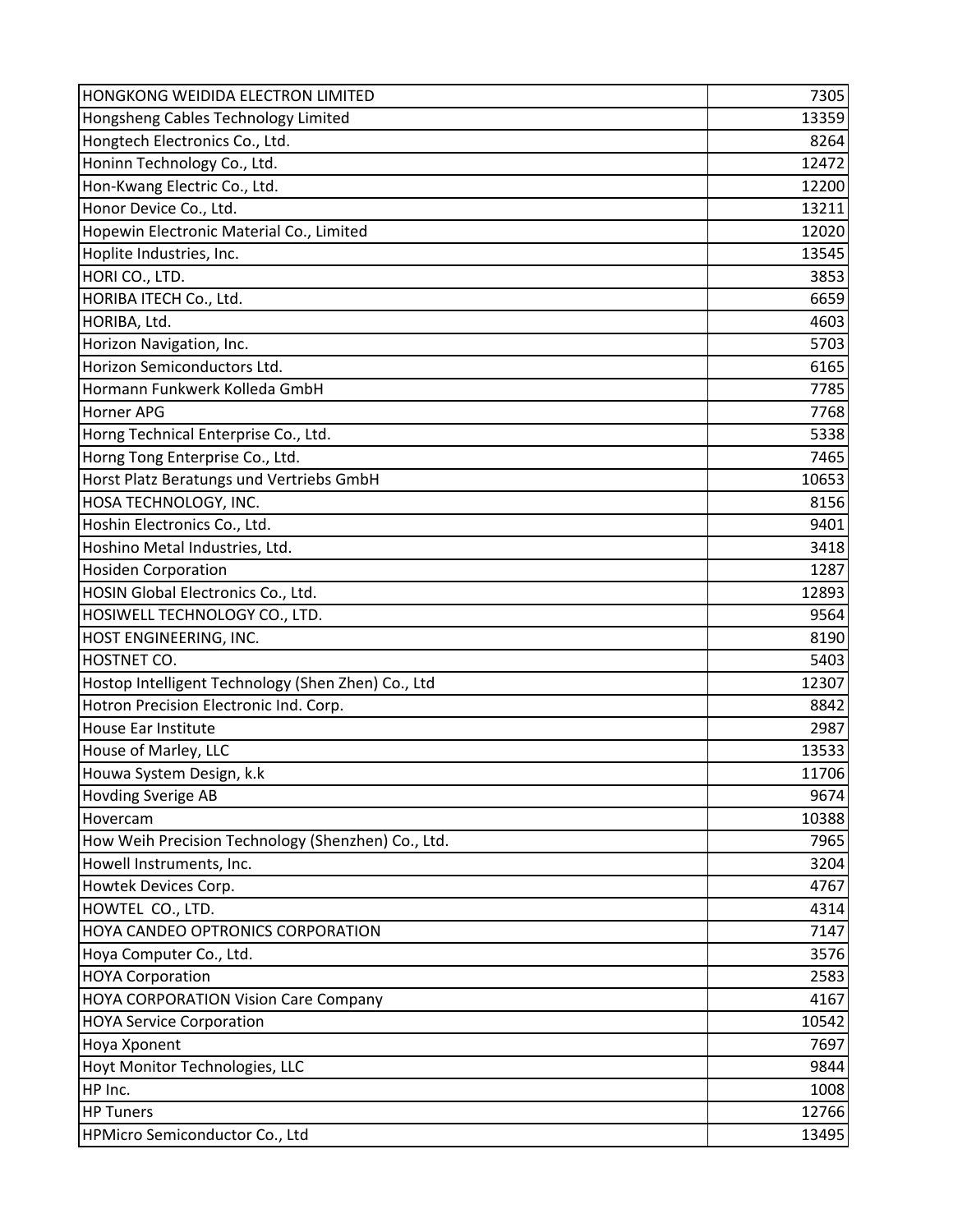| <b>HS Automatic ApS</b>                                         | 7022  |
|-----------------------------------------------------------------|-------|
| HSC CO., LTD                                                    | 12337 |
| HSD S.r.L                                                       | 1786  |
| Hsi-Chin Electronics Co., Ltd.                                  | 3698  |
| Hsin Chen Ent Co., Ltd.                                         | 4182  |
| H-Squared                                                       | 9482  |
| HST High Soft Tech GmbH                                         | 1692  |
| <b>HTC Corporation</b>                                          | 2996  |
| Hteck Corp.                                                     | 1997  |
| <b>HT-ITALIA</b>                                                | 6671  |
| <b>H-TRONIC GmbH</b>                                            | 8008  |
| Hua Cheng Technology                                            | 10300 |
| Hua Geng Technologies Inc.                                      | 2585  |
| Huada Semiconductor Corporation Limited                         | 11912 |
| Huajie IMI Technology Co., Ltd.                                 | 11707 |
| Hualon Microelectronics Corp.                                   | 1298  |
| Hualun Technology Co., Ltd. - L & K                             | 11310 |
| Huan Hsin Holdings Ltd.                                         | 1244  |
| HUATIANYUAN ELECTRONIC INDUSTRY CO., LTD.                       | 7665  |
| Huatune Technology (Shanghai) Co., Ltd.                         | 10722 |
| Huawei Device Co., Ltd.                                         | 8983  |
| Huawei Technologies Co., Ltd.                                   | 4817  |
| Huaya Microelectronics (HK) Ltd.                                | 8049  |
| Huayuan Semiconductor (Shenzhen) Limited Company                | 13186 |
| Hubbell Incorporated (Delaware), Wiring Device Kellems Division | 11940 |
| Hubei Dongjun Automotive Electronics Technology Co., Ltd        | 12466 |
| Hubei Yingtong Telecommunication Cable Inc.                     | 10822 |
| Huddly                                                          | 11225 |
| HUDSON SOFT CO., LTD.                                           | 4622  |
| Huge China Industrial Ltd.                                      | 6491  |
| Hugelent Telecommunication (SuZhou) Co., Ltd.                   | 4734  |
| Hughes Network Systems (HNS)                                    | 1693  |
| Hughski Limited                                                 | 10047 |
| Hugo Brennenstuhl GmbH & Co. KG                                 | 10407 |
| Hug-Witschi AG                                                  | 13007 |
| Hui Zhou Gaoshengda Technology Co., LTD                         | 12280 |
| Hui Zhou Kai Yue Electronics Co., Ltd                           | 11544 |
| <b>HUINTECH</b>                                                 | 9413  |
| Huizhou 10Moons Technology Development Co., Ltd.                | 7025  |
| Huizhou Artsun Industrial Company Limited                       | 13600 |
| HUIZHOU CHENG SHUO HARDWARE PLASTIC CO., LTD.                   | 11162 |
| Huizhou Dehong Technology Co., Ltd.                             | 11403 |
| Huizhou Desay SV Automotive Co., Ltd.                           | 11063 |
| Huizhou Foryou General Electronics Co., Ltd.                    | 11347 |
| HUIZHOU HUANGJI PRECISIONS FLEX ELECTRONICAL CO., LTD.          | 8563  |
| Huizhou Liangyu Industrial Co., Ltd.                            | 13079 |
| Huizhou Shenghua Industrial Co., Ltd.                           | 6194  |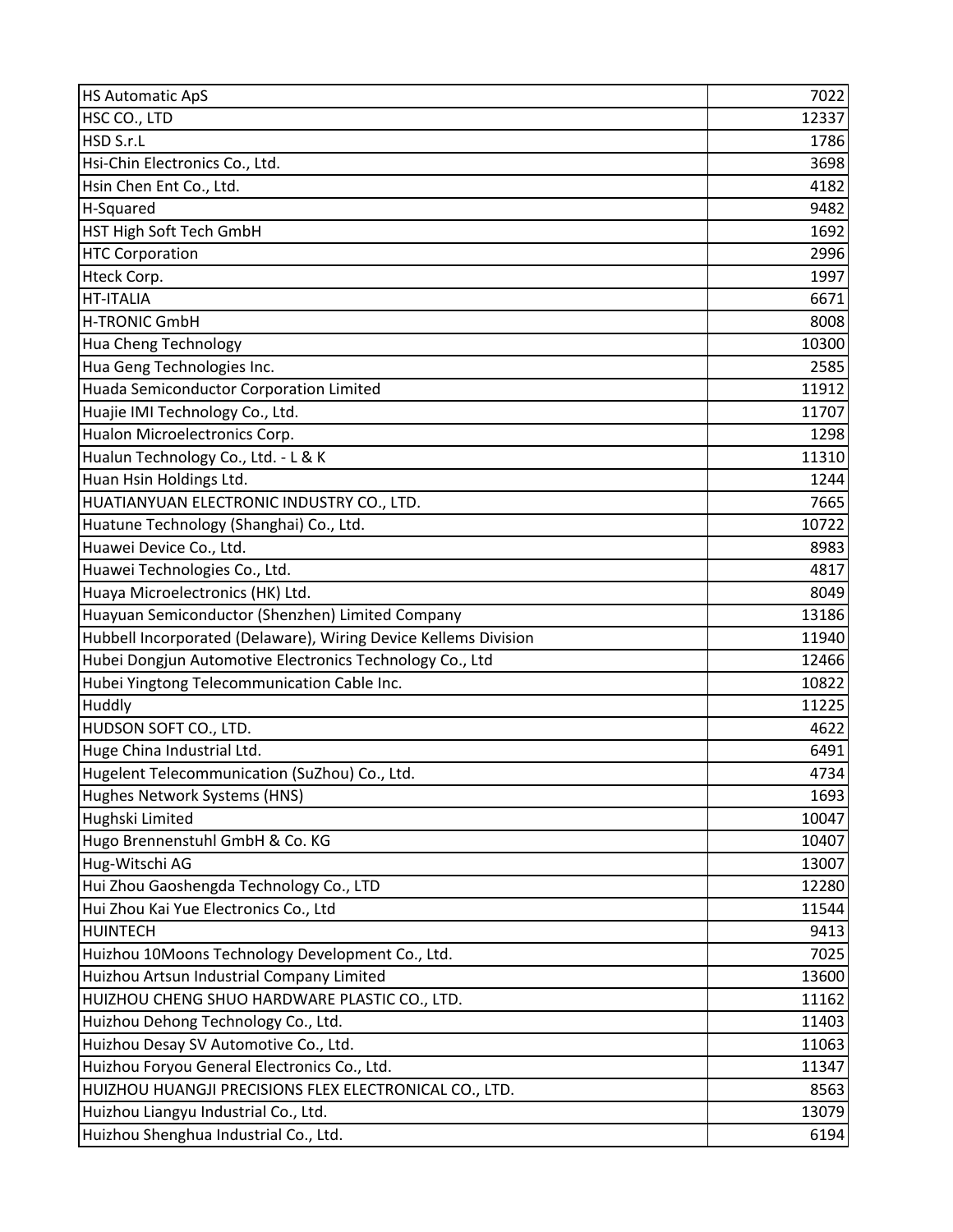| Huizhou Wealth Metal Micro Control Limited              | 11999 |
|---------------------------------------------------------|-------|
| Human Design Medical, LLC                               | 10580 |
| Human Systems Integration, Inc.                         | 13574 |
| HumanBeams Inc.                                         | 7451  |
| HUMANDATA LTD.                                          | 3975  |
| Humaneyes Technologies Ltd.                             | 12148 |
| Humanistic Robotics, Inc.                               | 10905 |
| Humanline Co., Ltd.                                     | 8717  |
| Humanplus                                               | 11664 |
| HUMANWARE LTD.                                          | 7281  |
| Humax Automotive Co., Ltd.                              | 11113 |
| HUMAX Co., Ltd.                                         | 3757  |
| Humen Xintai Electrical Wires Factory                   | 5628  |
| Humo Laboratory, Ltd.                                   | 6261  |
| HUMUS MOG CO., LTD.                                     | 4672  |
| Hunan Goke Microelectronics Co., Ltd.                   | 13111 |
| Hunan GreatWall Information Financial Equipment Co.Ltd. | 8301  |
| Hunan Linming Technology Co., Ltd.                      | 12829 |
| Hunan Ronghe Microelectronics Co., Ltd.                 | 11842 |
| Hunan Teamspower Electronics & Technology Co., Ltd.     | 5544  |
| HUNG TA H.T.ENTERPRISE CO., LTD.                        | 7751  |
| Hunt Engineering (UK) Ltd.                              | 5888  |
| <b>Hunter Associates</b>                                | 7561  |
| Hunter Engineering Co.                                  | 3604  |
| <b>Hunting Titan</b>                                    | 9932  |
| Huntleigh Healthcare Ltd.                               | 11339 |
| Huntron Inc.                                            | 6771  |
| Huntsville Microsystems, Inc.                           | 2264  |
| <b>HUROY</b>                                            | 9258  |
| <b>Husky Computers Limited</b>                          | 2191  |
| Hutchinson Technology Incorporated                      | 7313  |
| Hwasung Elecom Co., Ltd                                 | 12691 |
| Hwayoung RF Solution Inc.                               | 4927  |
| HYB D.O.O.                                              | 8065  |
| Hybrid Networks, Inc                                    | 3342  |
| <b>Hydac Electronic GmbH</b>                            | 11235 |
| HYDRO-BIOS APPARATEBAU GmbH                             | 12456 |
| Hydrometer GmbH                                         | 7294  |
| <b>Hydronix Limited</b>                                 | 6070  |
| <b>Hygiena LLC</b>                                      | 12792 |
| Hynetek Semiconductor Co., Ltd                          | 11929 |
| Hynix Semiconductor Inc.                                | 5596  |
| Hyowon Software                                         | 2211  |
| Hyper Stimulator International Pty Ltd.                 | 5559  |
| <b>Hypercel Corporation</b>                             | 12874 |
| Hypercom                                                | 5395  |
| Hyperkin Inc.                                           | 11812 |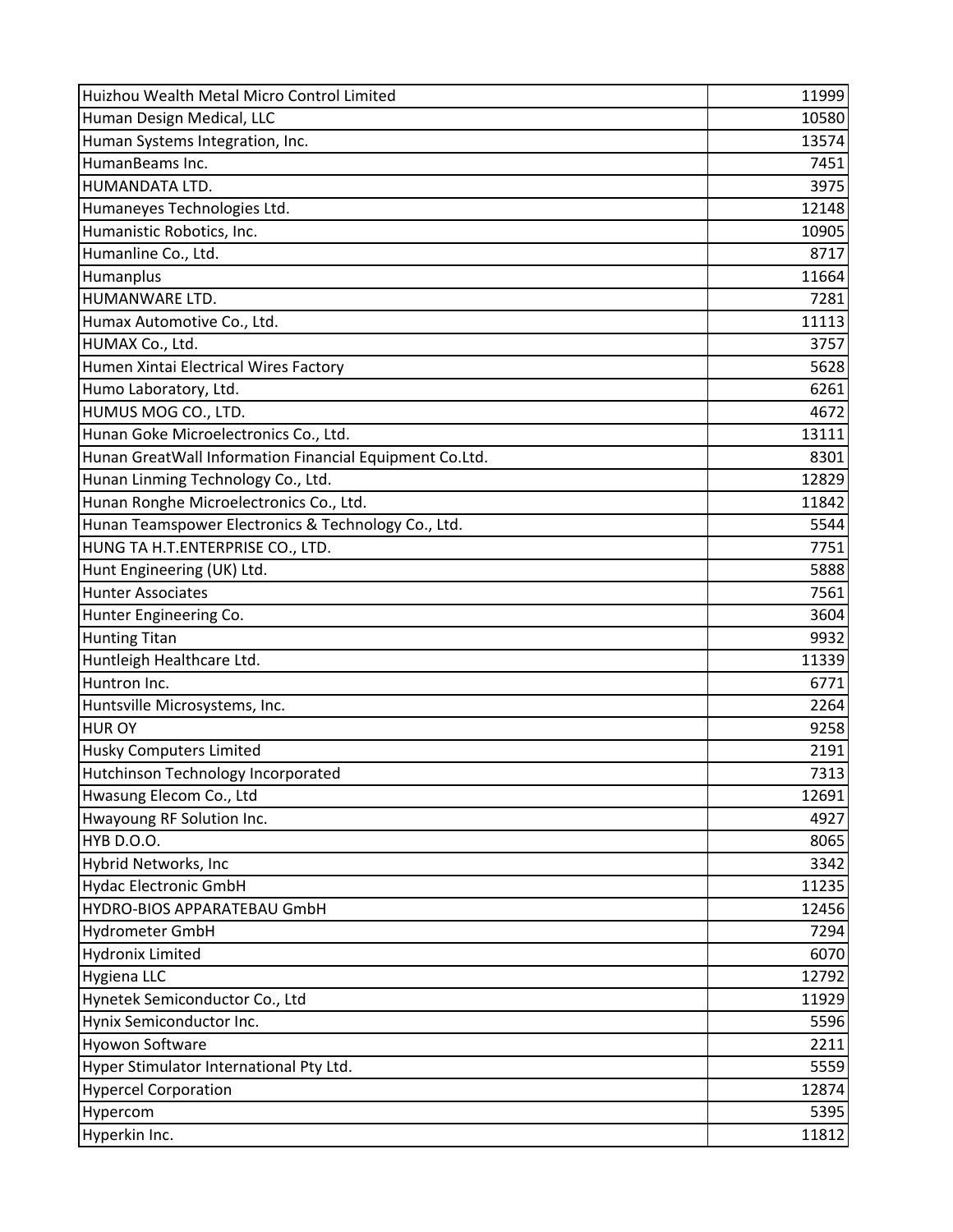| HYPERLABS, Inc.                                | 6006  |
|------------------------------------------------|-------|
| Hypersecu Information Systems, Inc.            | 11471 |
| <b>Hyperstone GmbH</b>                         | 6481  |
| Hypertec Ltd.                                  | 1243  |
| Hypex Electronics B.V.                         | 13406 |
| Hypower Microelectronics (Wuxi) Co., Ltd.      | 13510 |
| <b>Hysitron Incorporated</b>                   | 6815  |
| Hytera Communications Co., Ltd.                | 9099  |
| HYUN WON INC.                                  | 3996  |
| HYUNDAI Digital Technology Co., Ltd.           | 6399  |
| Hyundai Electronics America                    | 1077  |
| HYUNDAI Electronics Industries Co., Ltd.       | 1460  |
| HYUNDAI MOBIS Co., Ltd.                        | 11158 |
| HYUNDAI NETWORKS, INC.                         | 4258  |
| HYUNDAI PETATEL INC.                           | 8180  |
| HyunWoo Electronics Co., Ltd.                  | 9367  |
| HYUPJIN I & C CO, LTD.                         | 6240  |
| I & C Corporation                              | 2757  |
| I Bee, K.K.                                    | 6612  |
| I CAP Technologies, Inc.                       | 6192  |
| i Digital Galaxy Ltd.                          | 11699 |
| I Tech Solutions Co., Ltd.                     | 2833  |
| I Zone Technologies Co., Ltd.                  | 8324  |
| I&C Technology                                 | 7509  |
| I. AM. PLUS, LLC                               | 11408 |
| I.A.C. Geometrische Ingenieurs B.V.            | 1775  |
| I.C. Lercher GmbH & Co. KG                     | 10891 |
| I.C.E. Co., Ltd.                               | 9745  |
| I.C.Y. B.V.                                    | 7919  |
| I.E. Gesellschaft fuer Industrieelektronik mbH | 5297  |
| I.R.I.S.                                       | 2616  |
| I.S.V. Co., Ltd.                               | 7470  |
| i.Tech Dynamic Limited                         | 5085  |
| I/F - COM A/S                                  | 5098  |
| I/O Interconnect                               | 2632  |
| I/OMAGIC CORPORATION                           | 3826  |
| <b>I+ME ACTIA GmbH</b>                         | 4154  |
| i2Go.com, LLC                                  | 2370  |
| i <sub>2s</sub>                                | 10968 |
| i3micro technology ab                          | 6933  |
| IAG Group Limited                              | 9762  |
| <b>IAI Corporation</b>                         | 11485 |
| <b>IAR Systems</b>                             | 10028 |
| <b>IAV GmbH</b>                                | 5182  |
| iba AG                                         | 6553  |
| iBaby Labs, Inc                                | 11728 |
| IBCONN Technologies (Shenzhen) Co., Ltd.       | 10509 |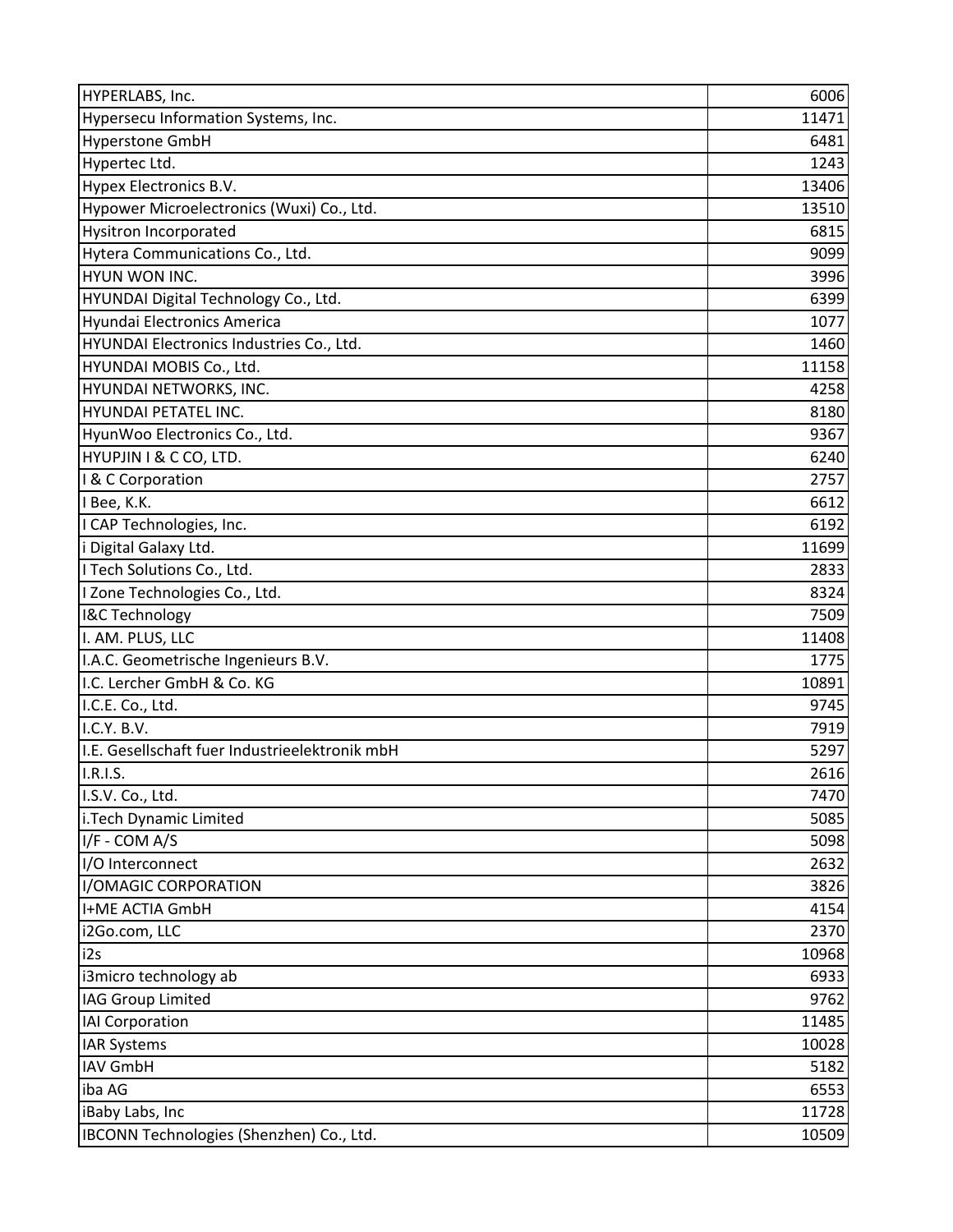| i-BEAD Co., Ltd.                                     | 6207  |
|------------------------------------------------------|-------|
| IBEX Technology Co., Ltd.                            | 5157  |
| I-BIT Corporation                                    | 5983  |
| i-BLADES, Inc.                                       | 11154 |
| <b>IBM Corporation</b>                               | 1203  |
| i-Bulldog Co., Ltd.                                  | 6059  |
| IC Intracom                                          | 8442  |
| IC Media Corporation                                 | 2339  |
| <b>IC Realtech</b>                                   | 11276 |
| iCableSystem Co., Ltd.                               | 3395  |
| iCache, Incorporated                                 | 7049  |
| ICAR VISION SYSTEMS S.L.                             | 9549  |
| Icare Finland Oy                                     | 8576  |
| iCatch Technology, Inc.                              | 10925 |
| ICC, Inc.                                            | 1512  |
| <b>ICCC</b>                                          | 3112  |
| ic-design Reinhard Gottinger GmbH                    | 6884  |
| Ice Technologies LLC, doing business as Ice Mobility | 12831 |
| <b>ICE Technology</b>                                | 2157  |
| Icera Inc.                                           | 6531  |
| ICHIRO.ORG                                           | 3149  |
| iClassmate Educational Technologies Co., Ltd.        | 11488 |
| <b>iCOGNIZE GmbH</b>                                 | 12546 |
| Icom Inc.                                            | 3110  |
| <b>ICOMM TELE LIMITED</b>                            | 8368  |
| iCompression Inc.                                    | 2732  |
| <b>ICON Health &amp; Fitness</b>                     | 8508  |
| ICON INTERNATIONAL DIGITAL LIMITED                   | 7427  |
| ICONAG - Intelligent Control AG                      | 3634  |
| Iconic Corporation                                   | 12113 |
| iControl Networks                                    | 9031  |
| ICOP Digital, Inc.                                   | 8131  |
| ICP DAS Co., Ltd.                                    | 7004  |
| ICP Entwicklungs GmbH                                | 11106 |
| ICP Systems b.v.                                     | 10427 |
| <b>iCRco</b>                                         | 5908  |
| iCreate Technologies Corporation                     | 4163  |
| Icron Technologies Corporation                       | 2205  |
| <b>ICS Electronics</b>                               | 4882  |
| icube Corp.                                          | 4712  |
| I-CUBE TECHNOLOGY Co., Ltd.                          | 10400 |
| ID Innovations Incorporated                          | 5450  |
| id Quantique                                         | 7644  |
| <b>ID Tech</b>                                       | 2765  |
| ID Technica Sales Co., Ltd.                          | 6500  |
| <b>ID Technologies</b>                               | 9309  |
| <b>ID2P TECHNOLOGIES, INC.</b>                       | 8002  |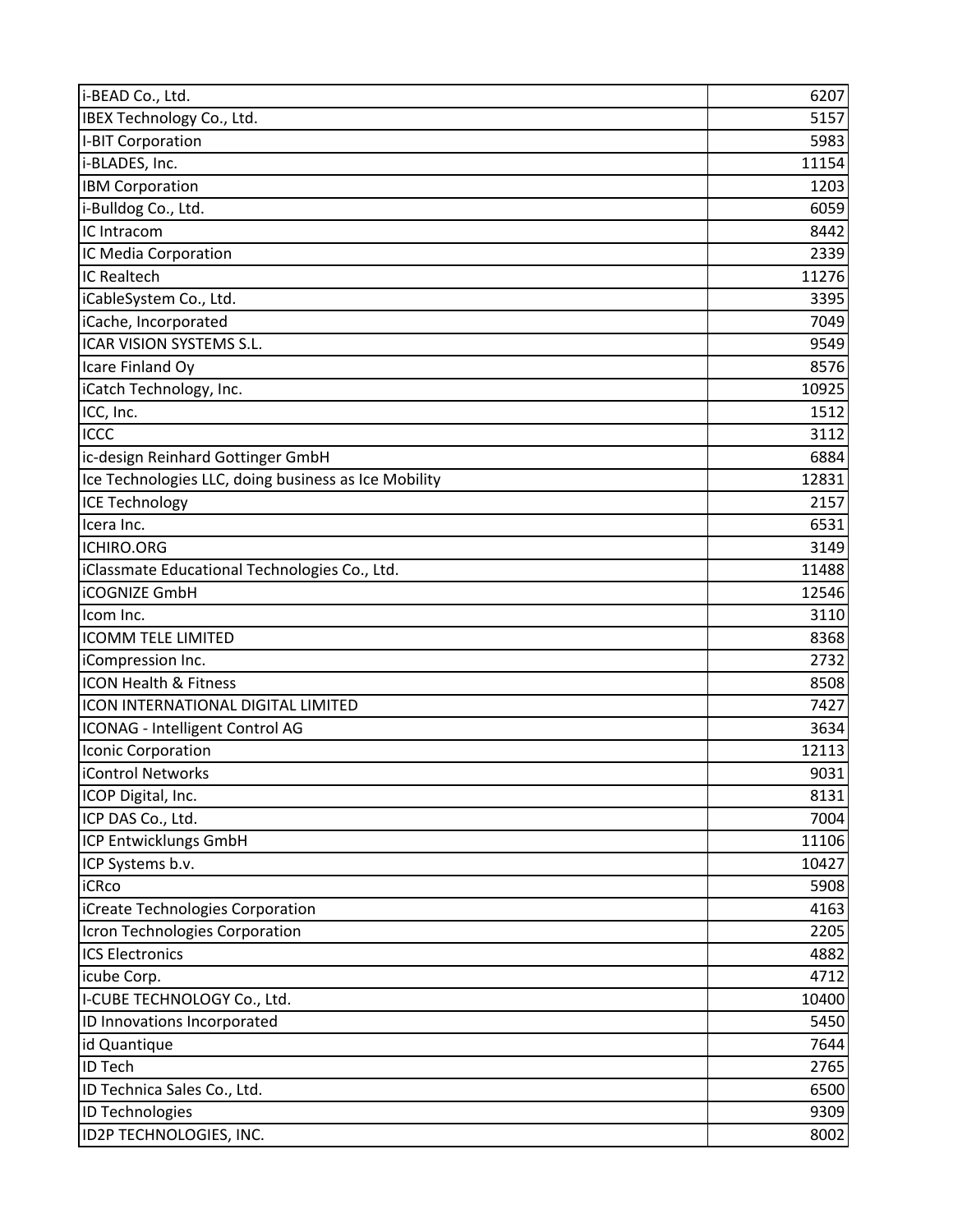| id3 Semiconductors                        | 2945  |
|-------------------------------------------|-------|
| Idaho Technology                          | 3052  |
| Idea Electronics Inc                      | 12178 |
| iDea USA Products Inc.                    | 10501 |
| <b>IDEA!</b>                              | 8930  |
| <b>IDEACOM TECHNOLOGY INC.</b>            | 7350  |
| <b>IDEAL Industries Inc.</b>              | 2908  |
| Idealens Technology (Chengdu) Co., Ltd.   | 11844 |
| <b>IdealTEK</b>                           | 5009  |
| <b>IDEC AUTO-ID SOLUTIONS CORPORATION</b> | 1694  |
| <b>IDEC IZUMI CORPORATION</b>             | 5183  |
| Idel Versandhandel GmbH                   | 13515 |
| <b>IDEMIA</b>                             | 8797  |
| Identcode Ltd.                            | 2745  |
| <b>IDENTICA S.A.</b>                      | 9314  |
| Identification International, Inc.        | 8363  |
| Identiv, Inc.                             | 1254  |
| Identix Incorporated                      | 3461  |
| Ideofy Inc.                               | 8191  |
| Idetech Europe S.A.                       | 5743  |
| <b>Idex ASA</b>                           | 9070  |
| <b>IDEX Health + Science LLC</b>          | 9820  |
| <b>IDEXX LABS</b>                         | 2693  |
| <b>IDONDEMAND INC.</b>                    | 8648  |
| <b>IDP</b>                                | 13589 |
| IDpendant GmbH                            | 7021  |
| iDream Technologies Pte Ltd               | 2306  |
| <b>IDS GmbH</b>                           | 11439 |
| IDS Imaging Development Systems GmbH      | 5129  |
| <b>IDS Innomic GmbH</b>                   | 3087  |
| <b>IDT DATA SYSTEM LIMITED</b>            | 4062  |
| <b>IDTRONIC GmbH</b>                      | 10413 |
| IDX Company, Ltd.                         | 3973  |
| IEI Integration Corp.                     | 10547 |
| <b>IER</b>                                | 5916  |
| ierise Inc.                               | 6412  |
| IES Co., Ltd.                             | 8497  |
| IES Elektronikentwicklung                 | 5432  |
| IF Link Electronics Co Limited            | 11695 |
| ifak system GmbH                          | 2252  |
| <b>IFAM GmbH Erfurt</b>                   | 9758  |
| iFixit                                    | 13420 |
| ifm electronic gmbh                       | 9776  |
| <b>IFN-Holding AG</b>                     | 12878 |
| iFory Limited                             | 13023 |
| <b>IFTEST AG</b>                          | 7627  |
| IGB Communication Co., Ltd.               | 5505  |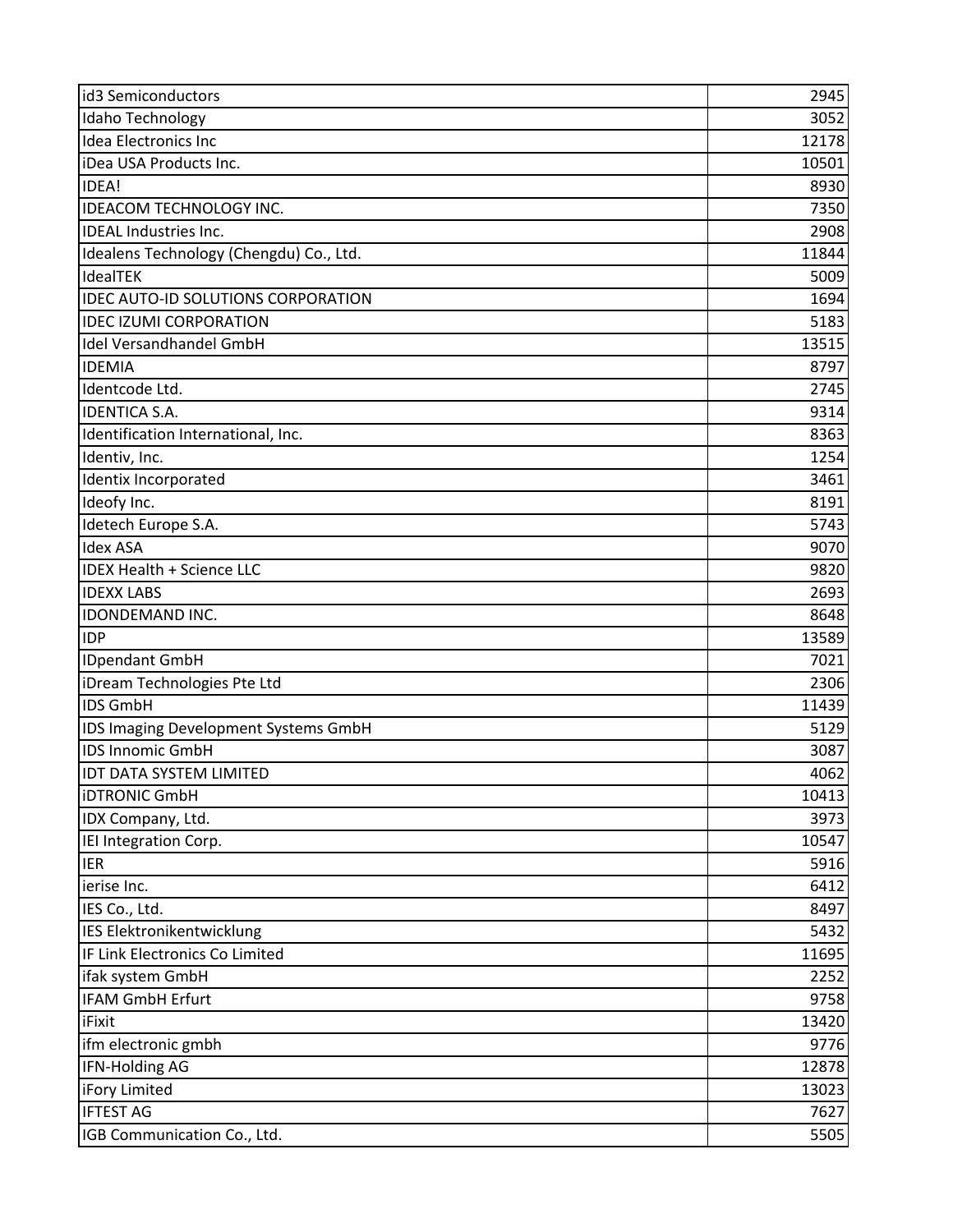| IG-Development                                                | 6235  |
|---------------------------------------------------------------|-------|
| IGEN International, Inc.                                      | 2990  |
| Ihara Electronic Industries Co., Ltd.                         | 6959  |
| <b>IHP GmbH Innovations for High Performance Microelectro</b> | 9162  |
| <b>IHSE GmbH</b>                                              | 12181 |
| liyama Corporation                                            | 1249  |
| lizuna Signal Processing Lab Inc.                             | 2870  |
| I-Jam Multi-Media, LLC                                        | 2678  |
| <b>IJET2L SRL</b>                                             | 12614 |
| IK MULTIMEDIA PRODUCTION srl                                  | 6499  |
| <b>i-KAIST</b>                                                | 10131 |
| Ikanos Communications Inc.                                    | 6687  |
| IKARIA Holdings, Inc.                                         | 8715  |
| Ikegami Tsushinki Co., Ltd.                                   | 5150  |
| iKey, Ltd.                                                    | 9990  |
| IKeyInfinity Inc.                                             | 5509  |
| iKingdom Corp. (d.b.a. iConnectivity)                         | 8993  |
| ILI TECHNOLOGY CORP.                                          | 8746  |
| <b>illunis LLC</b>                                            | 10956 |
| iluminage, Inc.                                               | 10240 |
| ILX Lightwave                                                 | 8158  |
| i'm S.p.A.                                                    | 10004 |
| IMAC Co., Ltd.                                                | 10867 |
| IMADA CO., LTD.                                               | 5138  |
| Image and Information Technology                              | 8601  |
| Image Computer Systems Limited                                | 7128  |
| Image Match Design Inc.                                       | 11073 |
| Imagek, Inc.                                                  | 2230  |
| ImageMap Inc.                                                 | 6101  |
| IMAGENICS Co., Ltd.                                           | 4342  |
| ImageQuest Co., Ltd.                                          | 4197  |
| Images Scientific Instruments Inc.                            | 7791  |
| ImageStream Internet Solutions Inc                            | 6391  |
| Imagetech Corporation                                         | 6423  |
| <b>IMAGICA Corp.</b>                                          | 4962  |
| Imaginant Inc.                                                | 8961  |
| Imagination Broadway Ltd                                      | 5345  |
| Imagination Technologies                                      | 5274  |
| Imaginative Design Operation Co. Ltd.                         | 3159  |
| Imagine Marketing Private Limited                             | 13236 |
| Imaging Devices, Inc.                                         | 4264  |
| Imaging Solutions Group of NY, Inc.                           | 10616 |
| Imaging Supersonic Laboratories Co., Ltd.                     | 5052  |
| Imaginova                                                     | 6230  |
| Imation Corp.                                                 | 1816  |
| <b>IMAX Corporation</b>                                       | 8819  |
| IMBEL - Industria de Material Belico do Brasil                | 10684 |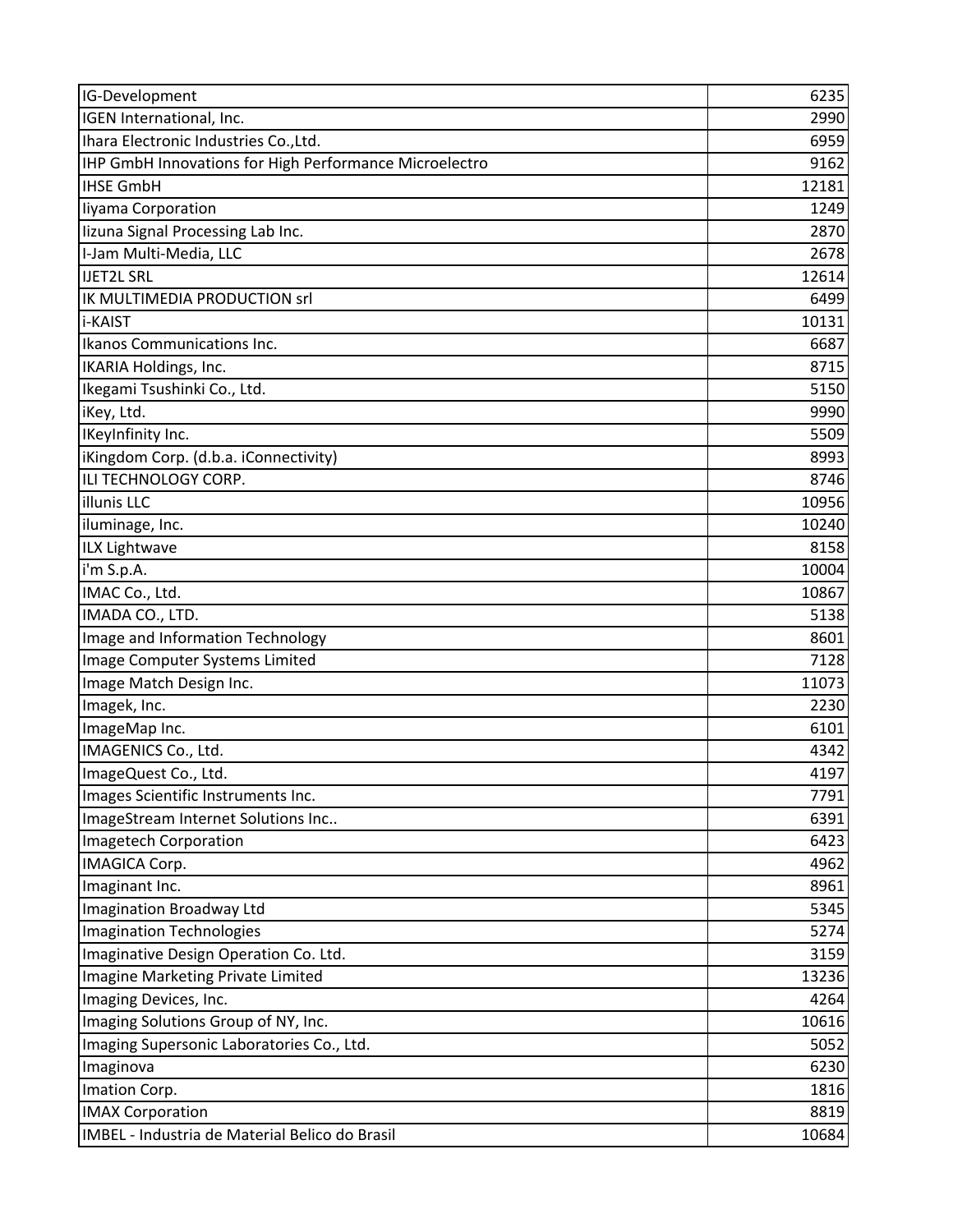| imc MessSysteme GmbH                      | 3359  |
|-------------------------------------------|-------|
| <b>IME SPA</b>                            | 12053 |
| <b>IMedia Semiconductor Corporation</b>   | 3970  |
| <b>IMERJ LTD.</b>                         | 9387  |
| iMetrikus Inc.                            | 5774  |
| IMEX Co., Ltd.                            | 12733 |
| IMI Hydronic Engineering International SA | 7931  |
| IML Ltd.                                  | 9160  |
| Immanuel Electronics Co., Ltd.            | 4179  |
| Immedia Semiconductor Inc.                | 9628  |
| Immersion Corporation                     | 1379  |
| Immersive Media                           | 11478 |
| IMM-Gruppe                                | 4918  |
| imo-elektronik GmbH                       | 4405  |
| <b>IMOGEN STUDIO</b>                      | 7932  |
| i-Money Technology Co., Ltd.              | 11723 |
| IMP, Inc.                                 | 1969  |
| Impact Instrumentation Inc.               | 4269  |
| <b>Impact Technologies</b>                | 1757  |
| <b>IMPAKT S.A.</b>                        | 13082 |
| Impeccable Instruments, LLC               | 3202  |
| IMPERA d.o.o.                             | 13527 |
| Imperx, Inc                               | 11698 |
| Impinj, Inc.                              | 7925  |
| IMPRINC Co., Ltd.                         | 12434 |
| Improvision Ltd.                          | 5160  |
| Impsys Digital Security AB                | 5113  |
| IMSTORAGE CO., LTD.                       | 7780  |
| ImTech, Inc.                              | 7819  |
| IMTRADEX Hoer-/Sprechsysteme GmbH         | 8886  |
| <b>IMV Corporation</b>                    | 12157 |
| In Focus Systems                          | 1420  |
| In2Games Limited                          | 5303  |
| <b>Inalways Corporation</b>               | 1910  |
| Inateck Technology Co., Ltd               | 13171 |
| <b>INCAA Computers BV</b>                 | 13565 |
| <b>INCAP GmbH</b>                         | 7974  |
| Incasolution Co., Ltd.                    | 9223  |
| In-Circuit GmbH                           | 7593  |
| Incite                                    | 1427  |
| INcoder Technology CO., Ltd.              | 4340  |
| InCOMM Technologies Co., Ltd.             | 8725  |
| Increment P Corporation                   | 2265  |
| <b>INDesign</b>                           | 2445  |
| InDevR Inc.                               | 8515  |
| Index Braille AB                          | 6248  |
| Indie Semiconductor                       | 11393 |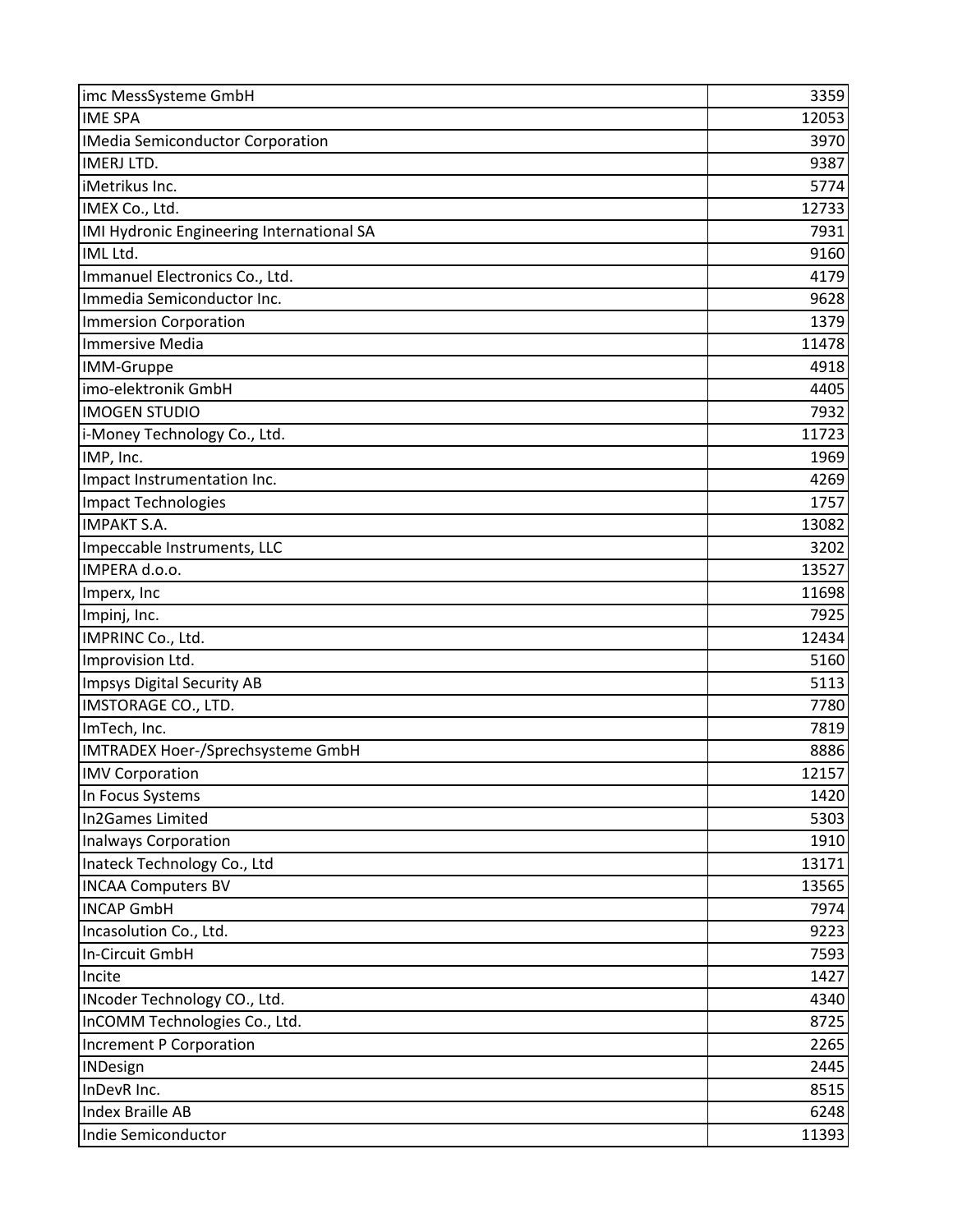| Indigita Corporation                     | 2075  |
|------------------------------------------|-------|
| <b>Individual Computers</b>              | 6360  |
| Indocomp Systems Inc.                    | 3706  |
| Indus Instruments                        | 1840  |
| Industrial Computing Ltd.                | 4389  |
| Industrial Control Communications, Inc.  | 7853  |
| Industrial Control Systems               | 3624  |
| Industrial Electronic Engineers, Inc.    | 1852  |
| Industrial Indexing Systems              | 9803  |
| Industrial Scientific Oldham SAS         | 9233  |
| Industrial Technology Research Institute | 6632  |
| Industrie Dial Face S.p.A.               | 6953  |
| Indutherm Erwaermungsanlagen GmbH        | 10227 |
| Ineda Systems Inc.                       | 10544 |
| Inepro BV                                | 7590  |
| InfiMed, Inc.                            | 2056  |
| Infineon Technologies                    | 1419  |
| Infineon-ADMtek Co., Ltd.                | 1958  |
| Infinilink Corporation                   | 2993  |
| <b>INFINIT GmbH</b>                      | 4492  |
| Infinite Communication Terminals Ltd.    | 3745  |
| Infinite Data Storage LTD                | 3079  |
| <b>Infinite Memories</b>                 | 8184  |
| Infinite Response, Inc.                  | 8304  |
| Infinite Technologies JLT                | 9001  |
| Infinite Z                               | 9662  |
| Infinitec Co., Ltd.                      | 5018  |
| Infinitegra, Inc.                        | 9608  |
| <b>Inflexis Corporation</b>              | 7950  |
| Inflight Peripherals Ltd                 | 12970 |
| Info Network Systems                     | 1873  |
| Infocrypt                                | 12208 |
| Infolibria                               | 2307  |
| INFOMARK Co., Ltd.                       | 6642  |
| Infomove Co., Ltd.                       | 4743  |
| Infonics Pty. Limited                    | 4820  |
| <b>INFORAD Ltd.</b>                      | 5358  |
| Information Systems Laboratories         | 3239  |
| Informtest                               | 6587  |
| infoSense Technology Inc.                | 8620  |
| Infosight Corp.                          | 5808  |
| Infotech Logistic, LLC                   | 6582  |
| Infoteria Pte. Ltd.                      | 12519 |
| Infotronic America, Inc.                 | 4139  |
| INFOTURE, INC.                           | 7228  |
| Infowave Software Inc.                   | 1734  |
| Infowize Technologies Corporation        | 5474  |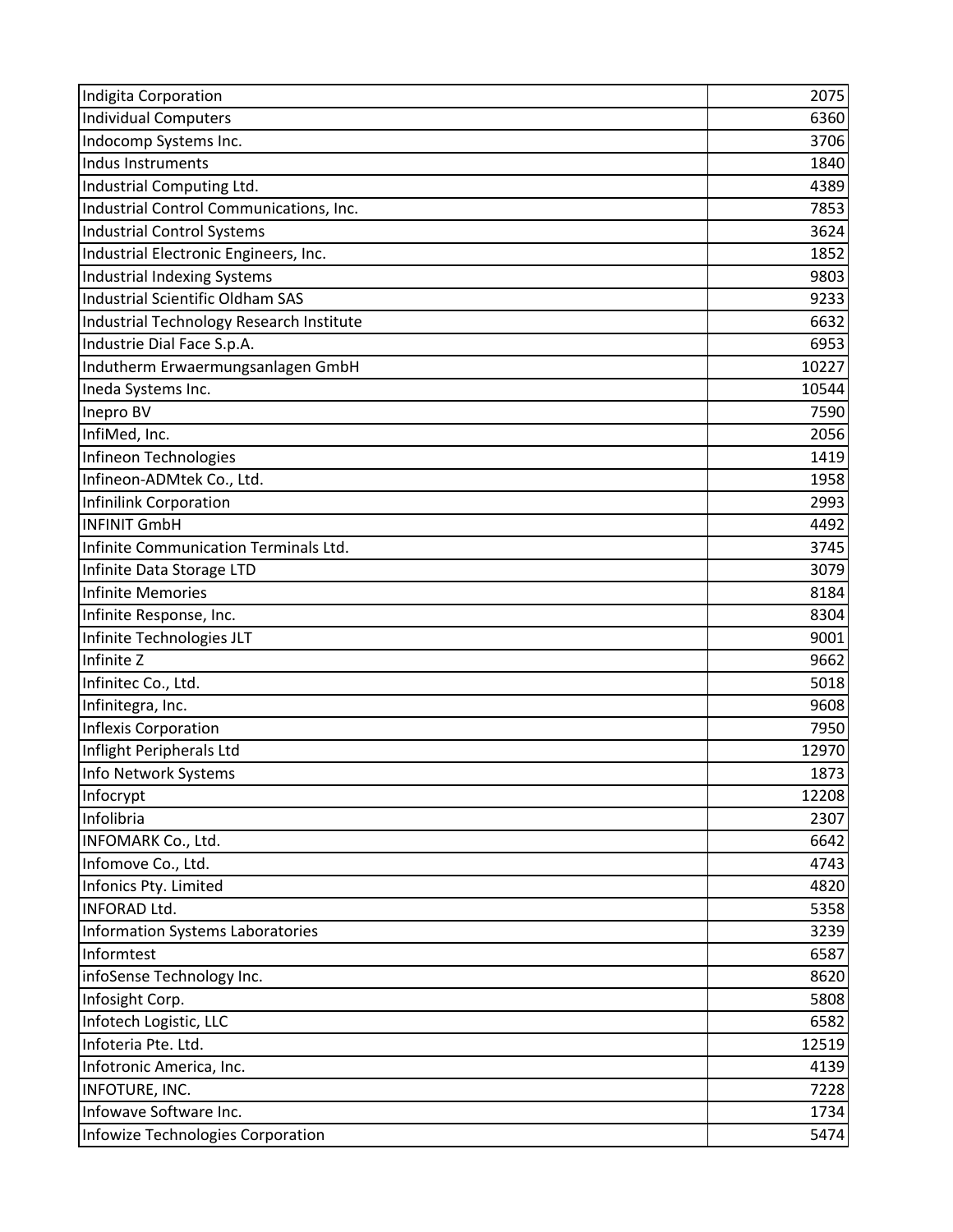| Infoxelle Co., Ltd.                                     | 8653  |
|---------------------------------------------------------|-------|
| Infrared Cameras Inc.                                   | 10921 |
| InfraRed Integrated Systems Ltd.                        | 7679  |
| Infratec Datentechnik GmbH                              | 8824  |
| Infron Teknolojik Sistemleri San. Ve Tic. Ltd. STI      | 9226  |
| <b>INGENICO</b>                                         | 2816  |
| Ingenient Technologies                                  | 6082  |
| Ingenieurbuero Chanda AG                                | 3657  |
| Ingenieurbuero Dietzsch und Thiele PartG                | 9954  |
| Ingersoll Rand Co.                                      | 7035  |
| Ingrid, Inc.                                            | 6542  |
| InHand Electronics, Inc.                                | 10174 |
| <b>INHECO GmbH</b>                                      | 13518 |
| Inhon Computer Co., Ltd.                                | 9996  |
| <b>INIM Electronics s.r.l.</b>                          | 10389 |
| <b>INIT GmbH</b>                                        | 9239  |
| Initio (HK) Corporation Limited                         | 5117  |
| InkControl, LLC                                         | 9912  |
| Inmarsat                                                | 8024  |
| <b>INMAX TECHNOLOGY CORP.</b>                           | 4549  |
| InMicro Technology Ltd.                                 | 12798 |
| inMusic Brands, Inc.                                    | 12245 |
| Inner Mongolia Yinan Science & Technology Dev. Co., Ltd | 11147 |
| Innerclock Holdings Pty Ltd.                            | 12946 |
| Innixim                                                 | 12028 |
| Inno Audio & Video (HK) Limited                         | 9779  |
| INNO INSTRUMENT., INC.                                  | 12214 |
| Innochips Co., Ltd.                                     | 3225  |
| Innocom, Inc.                                           | 3133  |
| InnoComm Mobile Technology Corp.                        | 8868  |
| Innodezign MauRitius Limited                            | 11396 |
| InnoDisk Corporation                                    | 6509  |
| InnoFaith beauty sciences B.V.                          | 6437  |
| Innofidei Inc.                                          | 7507  |
| Innoflight Tech., Ltd.                                  | 10868 |
| Innolab Pte. Ltd.                                       | 2219  |
| Innomax Technology Ltd.                                 | 6575  |
| InnoMedia, Inc.                                         | 1292  |
| INNOPLUS Co., Ltd.                                      | 4196  |
| Innopower Technology Corporation                        | 9272  |
| Innostor Co., Ltd.                                      | 8053  |
| InnoSync, Inc.                                          | 2365  |
| InnoSys Inc.                                            | 7838  |
| Innoteletek, Inc.                                       | 8649  |
| Innotrac Diagnostics OY                                 | 4366  |
| Innova Electronics Corp.                                | 5920  |
| <b>INNOVA S.A.</b>                                      | 7045  |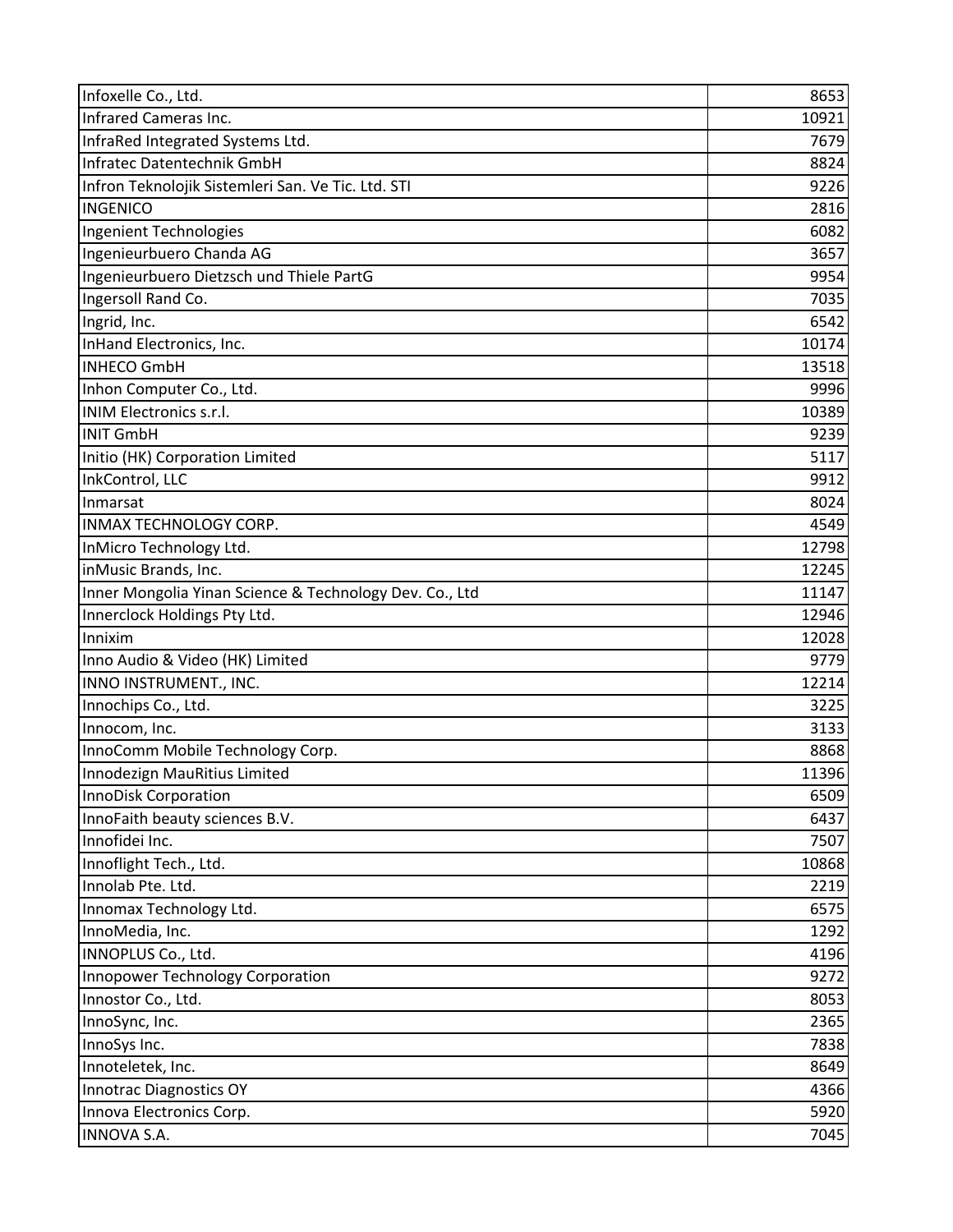| Innovation Farm, Inc.                                          | 13528 |
|----------------------------------------------------------------|-------|
| Innovation Spring Tech, Inc.                                   | 10993 |
| Innovative Developments LLC                                    | 10618 |
| Innovative Integration                                         | 1872  |
| Innovative Semiconductors, Inc.                                | 1068  |
| Innovative Technology Limited                                  | 6428  |
| InnoVISION Multimedia Limited                                  | 3782  |
| Innovision Technology Corporation Ltd.                         | 8468  |
| Innovonics, Inc.                                               | 3249  |
| Innov-X Systems Inc.                                           | 8708  |
| InnoWireless Co. Ltd.                                          | 5803  |
| inoage GmbH                                                    | 10399 |
| Inogeni Inc.                                                   | 10647 |
| Inomed Medizintechnik GmbH                                     | 6812  |
| Inora Technologies, Inc.                                       | 11107 |
| InoTec GmbH Organisationssysteme                               | 11212 |
| Inovatec S.p.A.                                                | 2502  |
| <b>Inovonics Corp</b>                                          | 11761 |
| <b>Inovys Corporation</b>                                      | 4136  |
| <b>INPHI CORPORATION</b>                                       | 7502  |
| Inprocomm, Inc.                                                | 4985  |
| Input Club                                                     | 12431 |
| Input/Output Inc.                                              | 2715  |
| Inputek                                                        | 9194  |
| INQ Mobile Limited                                             | 8980  |
| <b>INRO Consultants Inc.</b>                                   | 5646  |
| Inside Out Networks, a division of Digi International          | 5640  |
| Insight Technology Incorporated                                | 8432  |
| inSilicon                                                      | 1029  |
| In-Situ Inc.                                                   | 6628  |
| Insituware LLC                                                 | 13089 |
| <b>Inspire Medical Systems</b>                                 | 11242 |
| Inspired Instruments Inc.                                      | 8691  |
| Insta Elektro GmbH                                             | 4958  |
| Institut Dr. Foerster GmbH & Co. KG                            | 11477 |
| Institut fuer Rundfunktechnik                                  | 3241  |
| Institut of Microelectronic & Mechatronic Systems              | 1340  |
| Institute for Defense Analyses / Center for Computing Sciences | 11791 |
| Institute for Information Industry                             | 1580  |
| <b>Instrument Solutions</b>                                    | 2403  |
| Instrument Systems GmbH                                        | 4354  |
| Instrumentation Metrics, Inc.                                  | 2285  |
| Instytut Fotonowy Sp. Z o.o.                                   | 9125  |
| Insulet Corporation                                            | 7734  |
| Insyde Software Corp.                                          | 2847  |
| InSync Speech Technologies, Inc.                               | 6003  |
| In-System Design                                               | 1451  |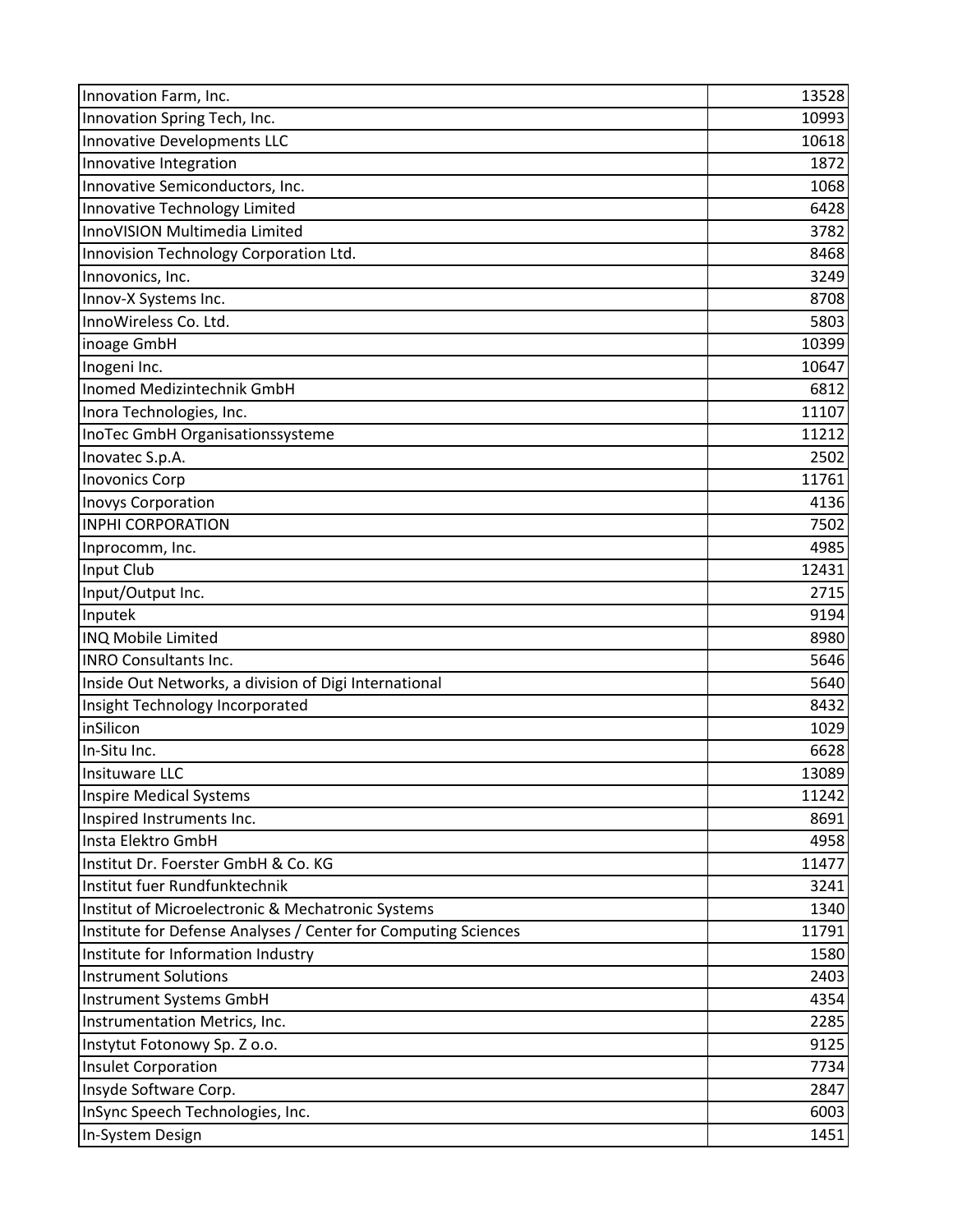| Intec, Inc.                                  | 4294  |
|----------------------------------------------|-------|
| INTECH ELECTRONICS CORP.                     | 9560  |
| <b>IN-TECH ELECTRONICS LIMITED</b>           | 4068  |
| Integral Memory Plc.                         | 9917  |
| <b>Integrated Biometrics</b>                 | 4415  |
| Integrated Circuit Systems Inc.              | 2668  |
| <b>Integrated Corporation</b>                | 9391  |
| Integrated Device Technology                 | 1062  |
| Integrated Digital Technologies, Inc. (IDTI) | 7140  |
| Integrated Intellectual Property Inc.        | 2446  |
| Integrated Memory Logic                      | 2280  |
| Integrated Silicon Solution, Inc             | 3546  |
| Integrated System Solution Corp.             | 4401  |
| Integrated Technology Corp.                  | 6838  |
| Integrated Telecom Express, Inc.             | 2454  |
| INTEGRATION ASSOCIATES INCORPORATED          | 6037  |
| Integrity Applications Ltd.                  | 10843 |
| Integrity Instruments Inc.                   | 4335  |
| Intek                                        | 6442  |
| Intel Corporation                            | 32902 |
| <b>INTELBANQ</b>                             | 7218  |
| Intellectual Property Group SA               | 10320 |
| Intellectual Property Library Company        | 6831  |
| Intellectual Ventures Laboratory             | 12036 |
| Intelligence Technology of CEC Co., Ltd.     | 13020 |
| Intelligent Automation (Zhuhai) Co., Ltd     | 11795 |
| Intelligent Computer Solutions               | 4637  |
| INTELLIGENT ENERGY, LTD.                     | 9755  |
| Intelligent Hearing Systems                  | 3748  |
| Intelligent Instrumentation                  | 1438  |
| Intelligent Mechatronic Systems              | 5807  |
| INTELLIGENT SYSTEMS CO., LTD.                | 3950  |
| Intelligo Technology Inc.                    | 13580 |
| Intelligraphics, Inc.                        | 5074  |
| IntelliTech International, Inc.              | 8919  |
| Intelliworxx Inc.                            | 2699  |
| Intellix Corp.                               | 2768  |
| <b>Intellon Corporation</b>                  | 2529  |
| Intelogis Inc                                | 1979  |
| Inter Action Corporation                     | 10141 |
| inTera Tecnologia                            | 7769  |
| <b>Interack Communications Inc.</b>          | 2119  |
| Interactive Computer Products, Inc.          | 4837  |
| Interactive Learning Technologies            | 6273  |
| Interactive Metronome                        | 3582  |
| Interactive Strength, Inc.                   | 13057 |
| Inter-Cable Systems, Inc.                    | 2330  |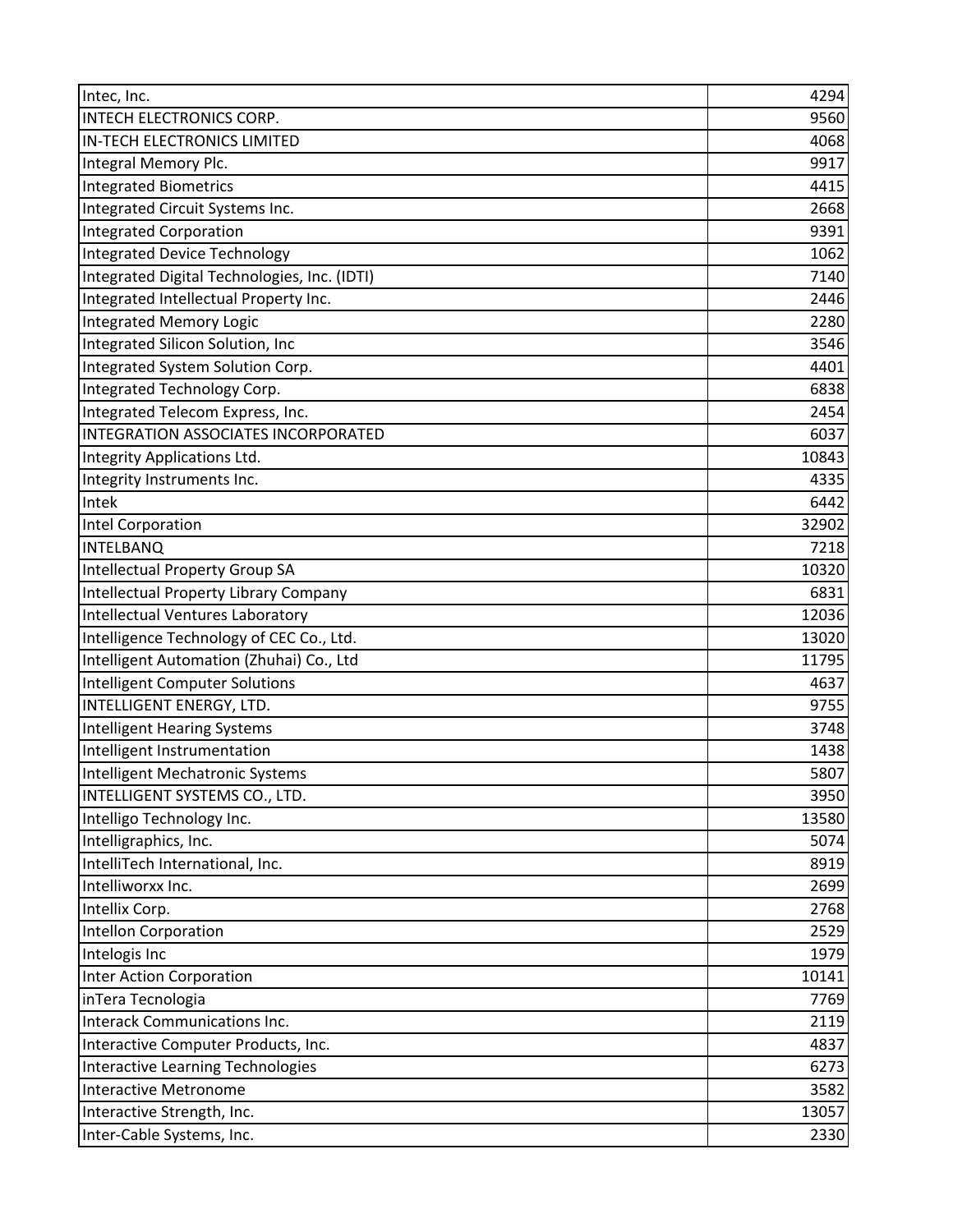| InterDigital Communications LLC                        | 7808  |
|--------------------------------------------------------|-------|
| Interface Corporation                                  | 1376  |
| <b>INTERFACE K.K.</b>                                  | 3290  |
| Interface Masters, Inc.                                | 5286  |
| Interflex Datensysteme GmbH                            | 3304  |
| Interisa Electronica                                   | 3124  |
| <b>Interlink Electronics</b>                           | 8522  |
| <b>INTERMAGIC CORP.</b>                                | 3270  |
| Intermec Technologies (S) Pte Ltd.                     | 1662  |
| Intermind Inc.                                         | 2611  |
| International Electronics Inc.                         | 5077  |
| International Game Technology                          | 2672  |
| International Manufacturing & Engineering Services Co. | 6863  |
| International Parts & Information Co., Ltd.            | 3613  |
| International Product Sourcing Group                   | 13378 |
| International Road Dynamics                            | 3909  |
| INTERNATIONAL TECHNIDYNE CORP.                         | 8082  |
| International Truck and Engine Corporation             | 7240  |
| Internet Security Co., Ltd                             | 3719  |
| Intersense                                             | 2708  |
| <b>Intersil Corporation</b>                            | 2474  |
| Intersoft Electronics N.V.                             | 3628  |
| <b>Interson Corporation</b>                            | 6433  |
| Intertek NSTL                                          | 2685  |
| Intertex Data AB                                       | 2857  |
| Inter-University Centre for Astronomy and Astrophysics | 12560 |
| Interval Research Corp.                                | 1811  |
| Interzeag Medical Technology                           | 2071  |
| <b>INTEVAC</b>                                         | 6718  |
| Intoto, Inc.                                           | 2767  |
| Intracom S.A.                                          | 3057  |
| Intrepid Control Systems, Inc.                         | 2364  |
| <b>IntriCon</b>                                        | 11006 |
| Intrinsix Corp.                                        | 1400  |
| INTRONIX TEST INSTURMENTS, INC.                        | 7947  |
| Intuicom, Inc.                                         | 12690 |
| <b>Intuity Medical</b>                                 | 9058  |
| Inuitive                                               | 10585 |
| <b>INUVIO</b>                                          | 9627  |
| <b>INVAIR Technologies AG</b>                          | 3870  |
| <b>INVECAS INC.</b>                                    | 11272 |
| <b>INVENCO GROUP LIMITED</b>                           | 11591 |
| Invensense Inc.                                        | 12525 |
| <b>Inventec Corporation</b>                            | 1335  |
| Inventec Multimedia & Telecom Corp.                    | 4337  |
| INVENTECH, INC.                                        | 5045  |
| <b>INVENTEL</b>                                        | 3919  |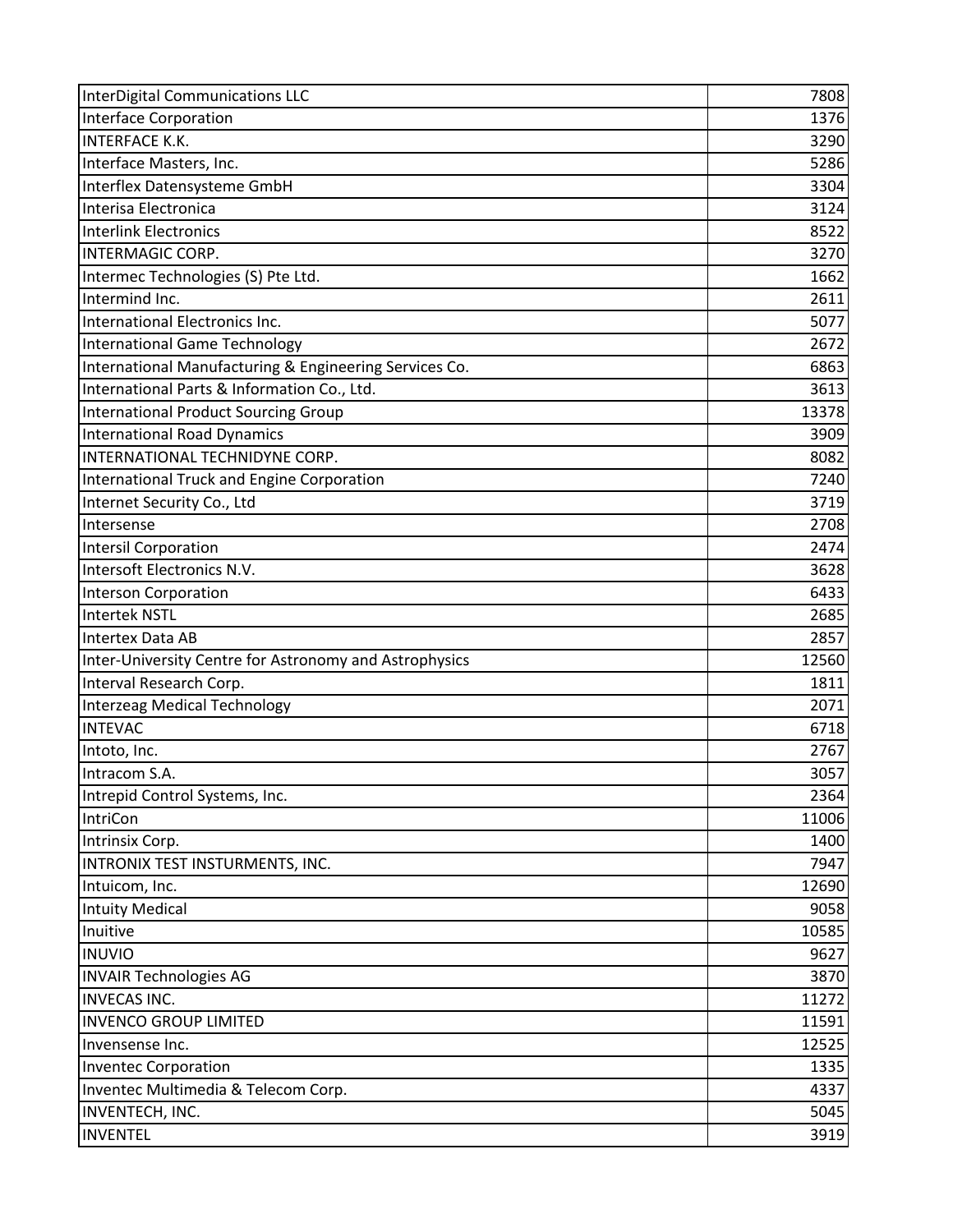| Inventure, Inc.                              | 7688  |
|----------------------------------------------|-------|
| Inverness Medical Innovations, Inc.          | 8068  |
| <b>INVIA</b>                                 | 7711  |
| <b>INVIBRO</b>                               | 13878 |
| Invisible Technologies, Inc.                 | 6317  |
| Invision Biometrics Ltd.                     | 9234  |
| IN-VISION Digital Imaging Optics GmbH        | 11680 |
| Inviso, Inc.                                 | 3322  |
| INVIX Co., Ltd.                              | 7631  |
| Invocon, Inc.                                | 4448  |
| Invoxia                                      | 9364  |
| InVue Security Products                      | 11168 |
| In-Win Development Inc.                      | 4319  |
| INwireless Co., Ltd                          | 6177  |
| InX8 Inc dba AKiTiO                          | 11493 |
| inXtron, Inc.                                | 3524  |
| I-O Conn (GuangDong) Technologies Co., Ltd   | 11658 |
| io Corporation                               | 7036  |
| I-O Data Device, Inc.                        | 1211  |
| <b>IO Display Systems</b>                    | 5167  |
| IO Systems Inc.                              | 1311  |
| lofy Corporation                             | 7368  |
| IOGEAR, Inc.                                 | 3495  |
| <b>IOI Technology Corporation</b>            | 3873  |
| ioLab Systems Inc.                           | 6588  |
| <b>IOLINE</b>                                | 4654  |
| Iomega Corporation                           | 1435  |
| Ion Science                                  | 8568  |
| Ionics EMS Inc.                              | 7180  |
| IonOptix Corp.                               | 7167  |
| Ionwerks, Inc.                               | 6305  |
| lotech, Inc.                                 | 1570  |
| IoTrust Co., Ltd.                            | 12104 |
| iOttie Inc.                                  | 13076 |
| <b>iOWA AB</b>                               | 9135  |
| IP LABS Inc.                                 | 9862  |
| IPACS Hans-Borchers-Gruentjens GbR ("IPACS") | 4735  |
| iPassion Technology Inc.                     | 6971  |
| <b>IPaxess</b>                               | 2874  |
| <b>IPC Information Systems</b>               | 5373  |
| IPD CO., LTD                                 | 11531 |
| <b>IPdrum AB</b>                             | 5940  |
| <b>IPE Music</b>                             | 9089  |
| I-PEX (Dai-ichi Seiko)                       | 10971 |
| IPextreme, Inc.                              | 5671  |
| IPFlex Inc.                                  | 5838  |
| <b>IPLAN Inc.</b>                            | 3764  |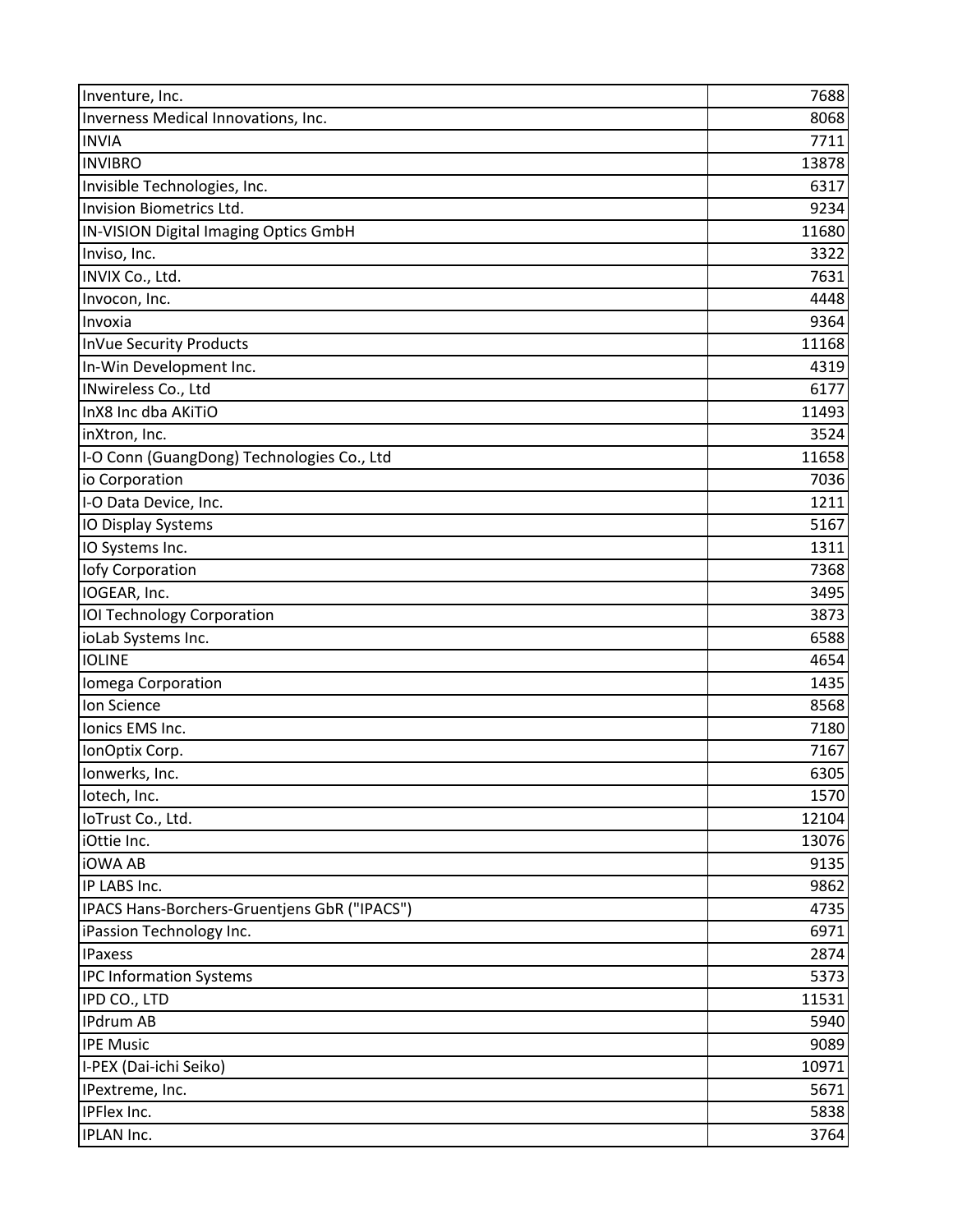| IPmental Inc.                           | 4272  |
|-----------------------------------------|-------|
| iProtoXi Oy                             | 10490 |
| iPulse Systems                          | 8348  |
| IPWireless, Inc.                        | 3011  |
| iQBio, Inc.                             | 6727  |
| iQue Ltd.                               | 5415  |
| iRex Technologies B.V.                  | 7787  |
| <b>IRIDIUM SATELLITE LLC</b>            | 7901  |
| <b>Iris Corporation Berhad</b>          | 5902  |
| <b>Iris Graphics</b>                    | 3093  |
| <b>IRIS ID</b>                          | 8837  |
| <b>Iris Power Engineering</b>           | 4904  |
| Irisbond Crowdbonding S.L.              | 13105 |
| Irisguard UK Ltd                        | 6470  |
| IRISO ELECTRONICS CO., LTD              | 11831 |
| IriTech, Inc.                           | 8035  |
| IRI-Ubiteq, Inc.                        | 5575  |
| iRiver                                  | 16642 |
| <b>IR-LINK</b>                          | 3899  |
| IRM Touch Inc.                          | 9161  |
| iRobot Corporation                      | 10150 |
| I-ROCKS TECHNOLOGY CO., LTD.            | 5285  |
| Ironkey Inc.                            | 6483  |
| Irphotonics                             | 9240  |
| Iruma Soft Co., Ltd.                    | 2053  |
| <b>Irvine Sensors Corporation</b>       | 9353  |
| ISA Co., Ltd.                           | 7801  |
| ISABELLENHUETTE Heusler GmbH KG         | 5046  |
| <b>ISAW Camera Inc</b>                  | 11291 |
| <b>ISBC Ltd.</b>                        | 11492 |
| <b>Isca Networks</b>                    | 9143  |
| <b>ISDG</b>                             | 2309  |
| ISDN*tek                                | 1669  |
| ise GmbH                                | 10759 |
| I-Sheng Electric Wire & Cable Co., Ltd. | 11169 |
| Ishii Hyoki Co., Ltd.                   | 7114  |
| Ishikawa Seisakusho, Ltd.               | 4474  |
| ishoni Networks                         | 3319  |
| Isis Distributed Systems, Inc.          | 1040  |
| <b>ISKN</b>                             | 11399 |
| Island Technology Co., Ltd.             | 8716  |
| isMedia Co., Ltd.                       | 7148  |
| iSoft Silicon, Inc.                     | 8244  |
| Isolcell Italia SpA                     | 5980  |
| <b>Isotopx Ltd</b>                      | 12929 |
| ISP Solution Co., Ltd.                  | 12030 |
| <b>ISRV Zrt.</b>                        | 13162 |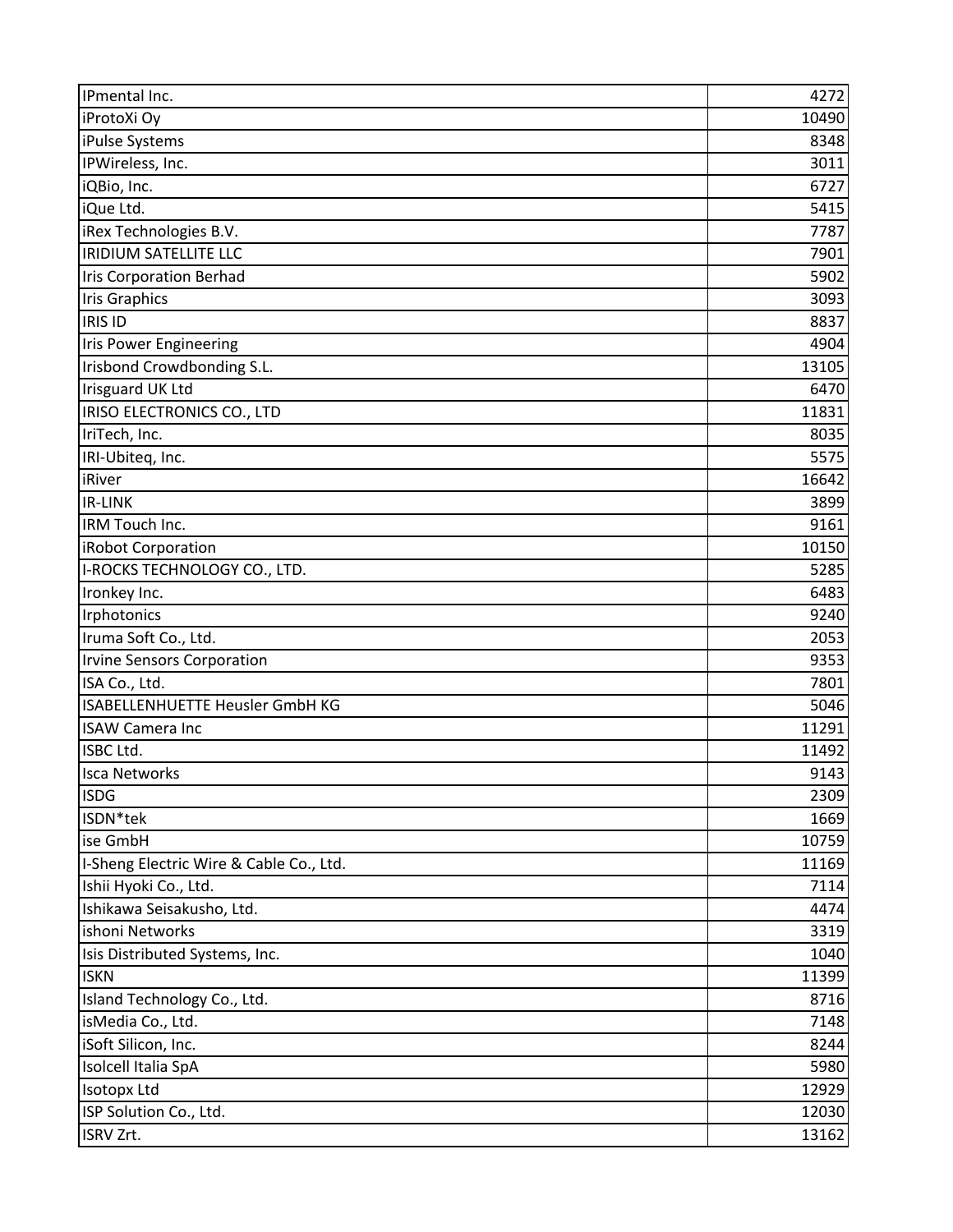| <b>ISS Incorporated</b>                              | 5351  |
|------------------------------------------------------|-------|
| <b>ISS Manufacturing Limited</b>                     | 7477  |
| IST - Integrated Service Technology Inc.             | 11157 |
| IST Electronics, Inc.                                | 4537  |
| iStorage Limited                                     | 11675 |
| <b>iSYSTEM Labs</b>                                  | 1785  |
| <b>ISZ</b>                                           | 4011  |
| IT CONCEPTS LLC                                      | 4920  |
| ITAC Systems, Inc.                                   | 1073  |
| Italdata Ingegneria Dell'Idea s.p.a.                 | 8719  |
| Itautec Philco S.A.                                  | 2262  |
| ITbook Technology Co., Ltd.                          | 13558 |
| <b>ITE Tech. Inc.</b>                                | 1165  |
| I-TEC hanshin Incorporated Company                   | 3022  |
| ITECH Electronic Co., Ltd.                           | 11975 |
| Items Technology Co., Ltd.                           | 6768  |
| ITES Co., Ltd.                                       | 11184 |
| <b>ITEST</b>                                         | 11768 |
| ITG Research & Development Center                    | 4816  |
| <b>ITHAKi</b>                                        | 11519 |
| ITM Inc.                                             | 5859  |
| ITOS Inc.                                            | 11469 |
| itplants ltd.                                        | 9487  |
| <b>ITRAN Communications Ltd.</b>                     | 2940  |
| Itron                                                | 11512 |
| <b>Itron Metering Solutions</b>                      | 8356  |
| Itron Technology Inc.                                | 6493  |
| <b>Itronics</b>                                      | 7428  |
| <b>Itronix Corporation</b>                           | 4569  |
| <b>ITT Cannon</b>                                    | 1233  |
| ITW Food Equipment Group, LLC dba Hobart Corporation | 4748  |
| <b>ITX E-Globaledge Corporation</b>                  | 2852  |
| <b>IVA Corporation</b>                               | 7256  |
| Ivanhoe (DE), Inc.                                   | 10913 |
| ivee                                                 | 9448  |
| iVina, Inc.                                          | 8504  |
| <b>IVL Technologies Ltd.</b>                         | 3424  |
| Ivoclar Vivadent AG                                  | 5275  |
| IWAKI CO., LTD.                                      | 7858  |
| iWall A/S                                            | 9295  |
| I-Ware Laboratory Co., Ltd.                          | 5750  |
| Iwatsu America Inc.                                  | 1004  |
| Iwatsu Electric Co., Ltd.                            | 2026  |
| <b>IWATSU TEST INSTRUMENTS CORPORATION</b>           | 5076  |
| i-WAVER                                              | 5135  |
| Iwaya Corporation                                    | 4689  |
| Iwill Corporation                                    | 3869  |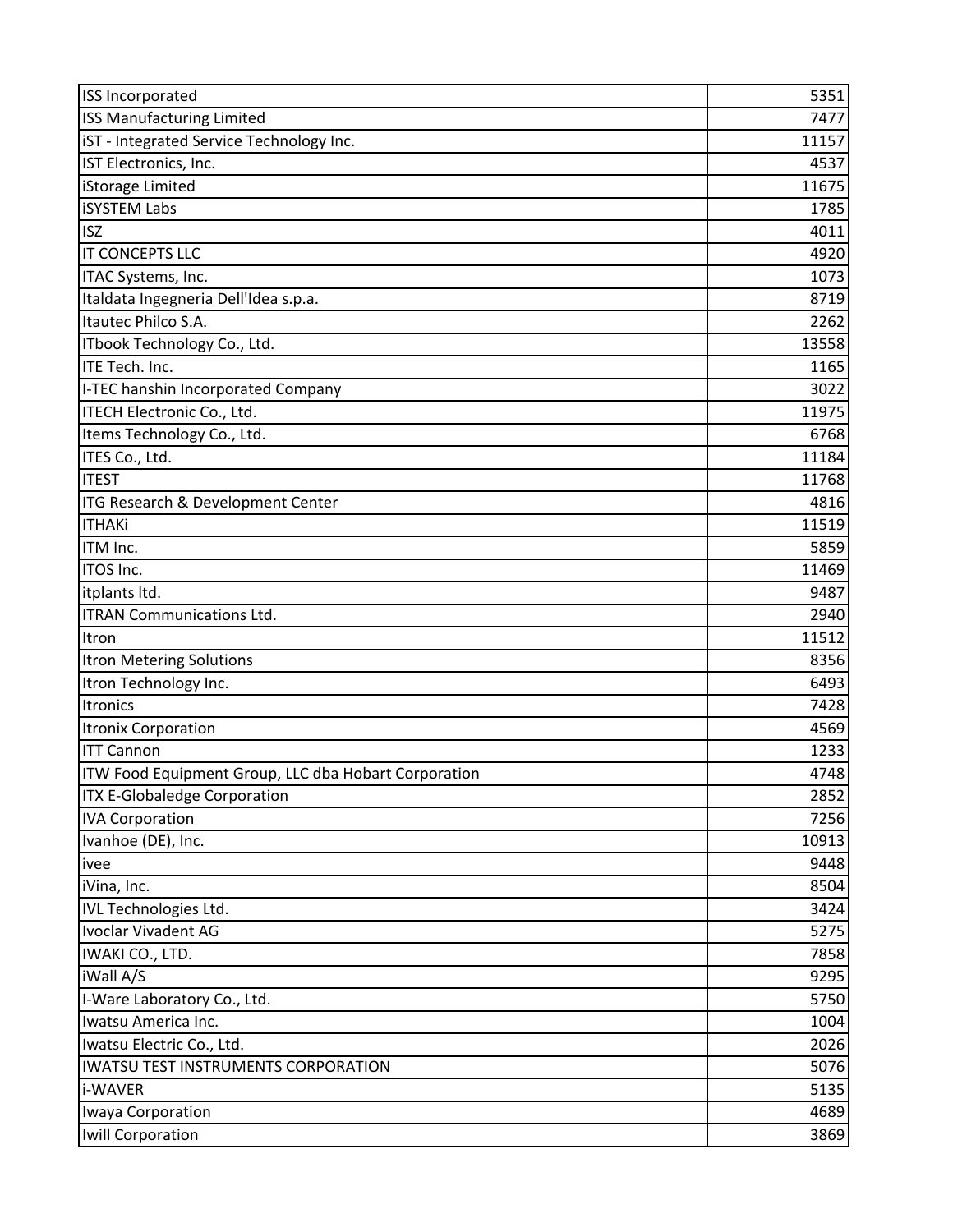| <b>iWOW Connections Pte Ltd</b>                | 3770  |
|------------------------------------------------|-------|
| <b>IWSCOPE Inc.</b>                            | 9257  |
| <b>IX Group</b>                                | 4938  |
| <b>IXI Technology</b>                          | 12311 |
| IXIMega Pte. Ltd.                              | 12444 |
| IXOS Ltd. Bvi                                  | 5321  |
| iXs Research Corporation                       | 4088  |
| Ixtra Tech Inc                                 | 11596 |
| <b>IXXAT Automation GmbH</b>                   | 2267  |
| J & C Technology Co., Ltd.                     | 7483  |
| J & D Tech Co., Ltd.                           | 8119  |
| <b>J&amp;J ENGINEERING INC.</b>                | 3753  |
| <b>J&amp;M Corporation</b>                     | 12336 |
| J. A. Woollam Co. Inc.                         | 6646  |
| J. Gordon Electronic Design, Inc.              | 2232  |
| J.FIT Co., Ltd.                                | 5149  |
| J.MORITA MFG. CORP.                            | 9108  |
| J.S.T. Mfg. Co., Ltd.                          | 2366  |
| Jaalaa, Inc.                                   | 5184  |
| Jabbla                                         | 12522 |
| Jablotron                                      | 5846  |
| JACO, INC.                                     | 7471  |
| JACS Solutions Inc.                            | 12843 |
| JADAK Technologies, Inc.                       | 6774  |
| Jadard Technology Inc.                         | 11867 |
| Jadmam Corporation dba: Boytone                | 11361 |
| Jaeger Messtechnik GmbH                        | 2108  |
| JAEIK Information & Communication Co., Ltd.    | 3594  |
| Jaguar International Corporation               | 4896  |
| Jaguar Land Rover                              | 11031 |
| <b>JAI</b>                                     | 5371  |
| JALCO CO., LTD.                                | 6039  |
| JAMER INDUSTRIES CO., LTD.                     | 5336  |
| Jangus Music, Inc. (dba Wi Digital Systems)    | 9561  |
| Janich & Klass Computertechnik GmbH            | 9211  |
| Janome Sewing Machine Co., Ltd.                | 2679  |
| JAPAN ADE LTD.                                 | 6854  |
| Japan Aviation Electronics Industry Ltd. (JAE) | 2702  |
| Japan Care Net Service Corporation             | 9100  |
| Japan Cash Machine Co., Ltd.                   | 2475  |
| Japan CBM Corporation                          | 2730  |
| Japan Digital Laboratory Co., Ltd.             | 2092  |
| Japan Display Inc.                             | 12296 |
| Japan Distributor Corporation                  | 3448  |
| Japan Gals Co., Ltd.                           | 5879  |
| JAPAN Kyastem Co., Ltd.                        | 6643  |
| Japan Lifeline Co., Ltd.                       | 10670 |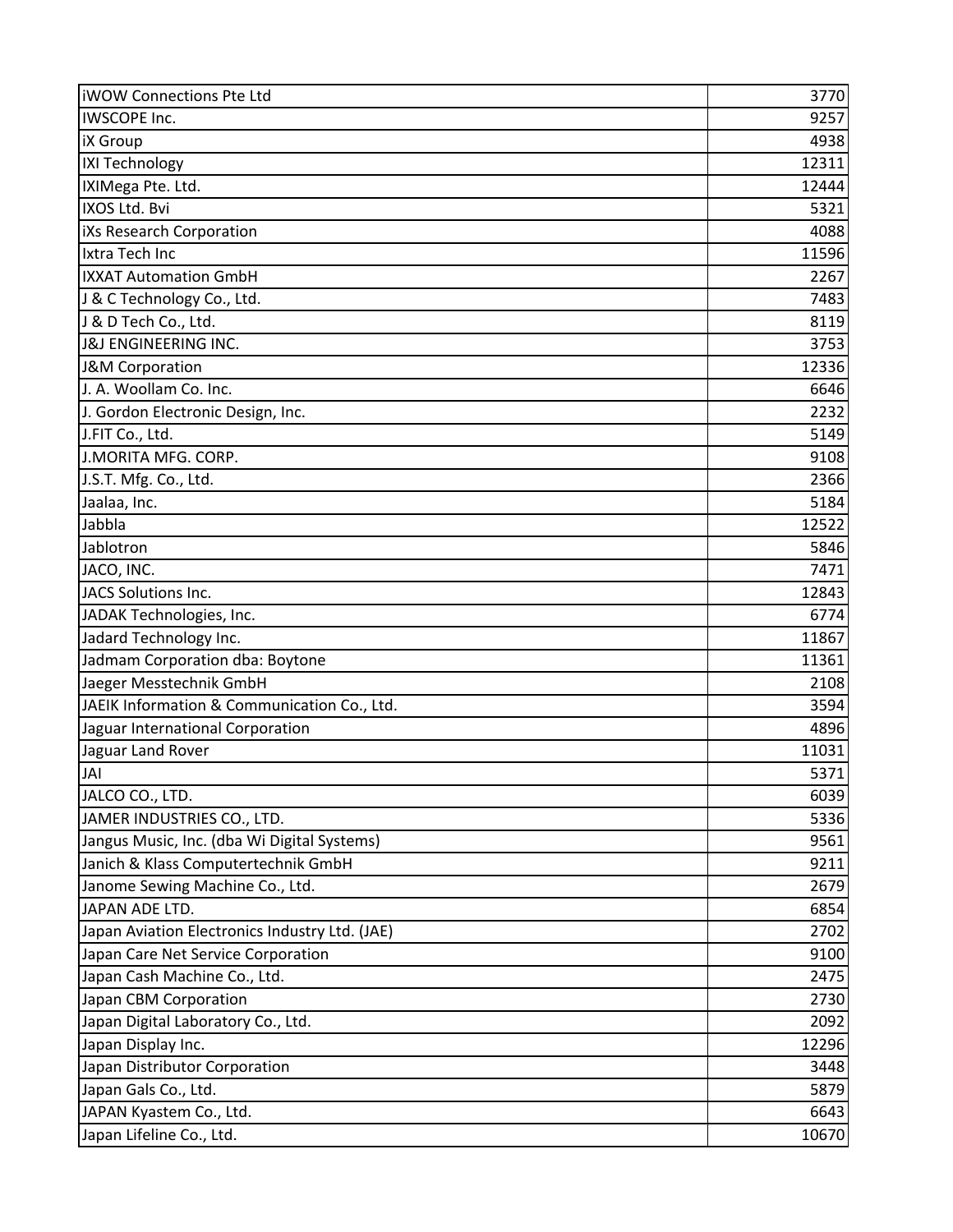| Japan Meditech Co., Ltd.              | 7814  |
|---------------------------------------|-------|
| Japan Midori Co., Ltd.                | 12361 |
| Japan Novel Corporation               | 5133  |
| JAPAN PRECISION INSTRUMENTS, INC.     | 4679  |
| Japan Probe Co., Ltd.                 | 8365  |
| Japan Radio Co., Ltd.                 | 4421  |
| Japan Remote Control Co., Ltd.        | 6836  |
| Japan Storage Battery Co., Ltd.       | 2368  |
| Japan System Design Co.               | 3742  |
| Japan System Development Co. Ltd.     | 2850  |
| Japan Tobacco Inc.                    | 12381 |
| Japan Touchscreen Distributions, Inc. | 4470  |
| JARGY CO. LTD.                        | 9341  |
| <b>JASCO Corporation</b>              | 3928  |
| <b>Jasco Products Company</b>         | 4925  |
| JASTEC CO., LTD.                      | 3986  |
| <b>JATON Corporation</b>              | 2173  |
| JAVAD GNSS, Inc.                      | 6726  |
| JayBird LLC                           | 10186 |
| Jazz Hipster Corporation              | 1537  |
| JBSignal Co.                          | 11033 |
| <b>JCM American Corporation</b>       | 9333  |
| JCM II, Inc.                          | 7662  |
| JCN Co., Ltd.                         | 3013  |
| JDCS SVAHA TECHNOLOGY CO., LTD        | 12109 |
| <b>JDD Enterprises</b>                | 7314  |
| <b>JDSU</b>                           | 7712  |
| Jean Co, Ltd.                         | 1540  |
| JEBSEE ELECTRONICS CO., LTD.          | 2642  |
| JEFF ROWLAND DESIGN GROUP, INC        | 9230  |
| Jefferson Audio Video Systems, Inc.   | 10472 |
| Jeil Data Systems Co., Ltd.           | 1926  |
| Jeilin Technology Corp., Ltd.         | 2425  |
| Jem Accessories Inc.                  | 12844 |
| Jenaer Antriebstechnik GmbH           | 5551  |
| JENOPTIK Laser, Optik, Systeme GmbH   | 6552  |
| Jeol USA, Inc.                        | 2677  |
| Jeppesen Sanderson Inc.               | 5030  |
| Jesmay Electronics Co., Ltd.          | 2542  |
| Jess Technology Co., Ltd.             | 3888  |
| Jess-Link International               | 3519  |
| Jess-Link Products Co., Ltd. (JPC)    | 1894  |
| Jet Power Technology Co., Ltd.        | 3843  |
| JETI Technische Instrumente GmbH      | 3180  |
| Jetmobile                             | 6629  |
| Jetway Information Co., Ltd.          | 5342  |
| Jeulin S.A.                           | 4055  |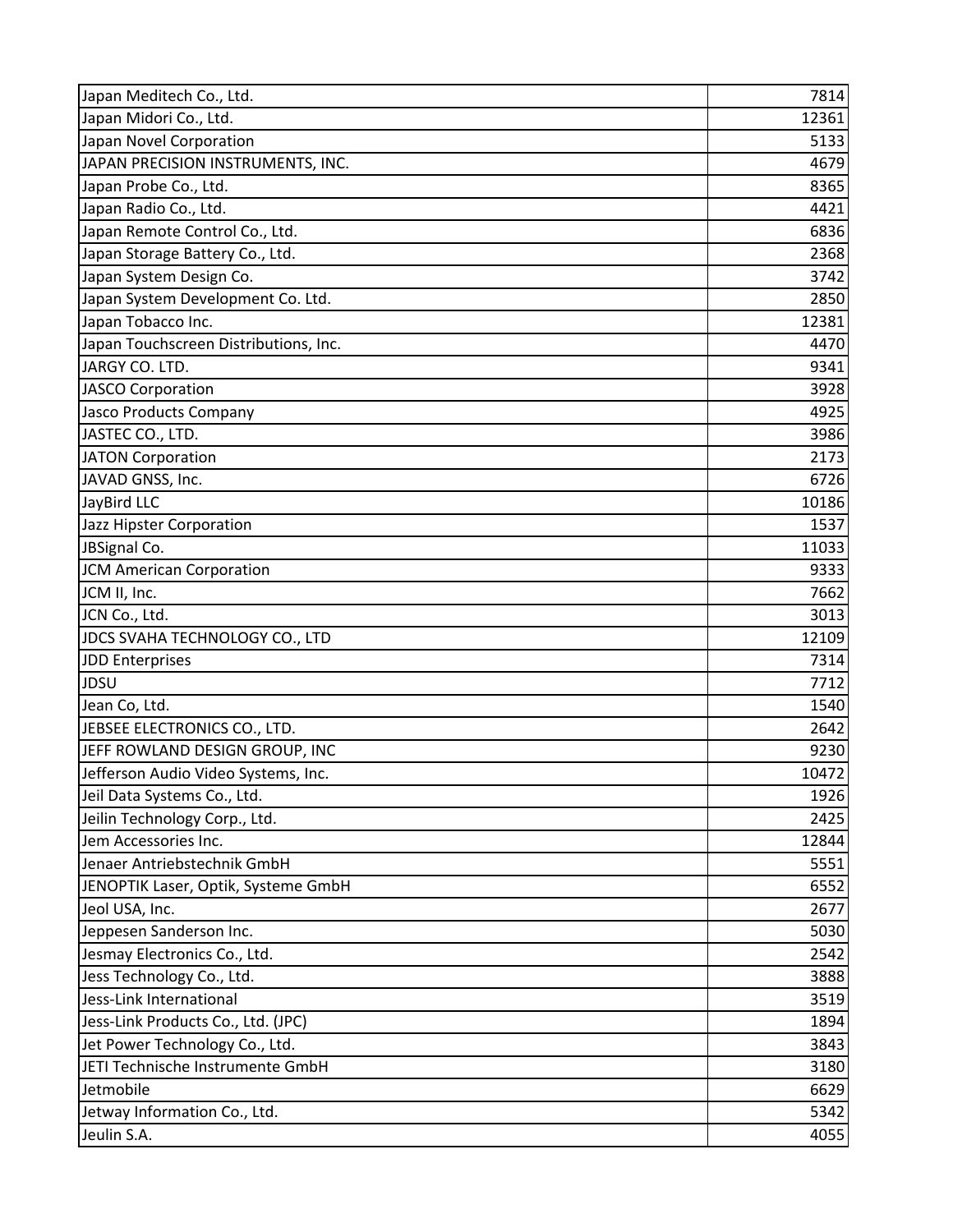| JFE Advantech Co., Ltd.                                 | 4829  |
|---------------------------------------------------------|-------|
| JGR Optics Inc.                                         | 10702 |
| Jhen Vei Electronic Co., Ltd.                           | 1903  |
| Jia Yang Electronics (Dongguan) Co., Ltd.               | 11948 |
| Jiafuh Metal & Plastic (ShenZhen) Co., Ltd.             | 8681  |
| Jian Duan Technology (Shenzhen) Co., Ltd                | 6885  |
| Jianduan Technology (Shenzhen) Co., Ltd.                | 12011 |
| Jiang Su Denseting Precision Technology Co., Ltd.       | 11745 |
| Jiangmen Kong Yue Jolimark Information Technology Ltd.  | 7072  |
| Jiangsu BDSTAR Navigation Electronic Co., Ltd.          | 11898 |
| JiangSu Dongda Integrated Circuits Sys. Eng. Tech. Co.  | 8000  |
| Jiangsu East Century Network Information Co., Ltd.      | 12083 |
| Jiangsu GuoGuang Electronic Information Technology Co., | 11674 |
| Jiangsu Jing Lian Electronic Technology Co., Ltd        | 11630 |
| Jiangsu Lewinsh Electronics Technology Co., Ltd.        | 12350 |
| Jiangsu Liankang Info Co., Ltd.                         | 12956 |
| Jiangsu Micron Electronic Technology Co., Ltd.          | 13039 |
| Jiangsu Shinco Digital Technology Co., Ltd.             | 7440  |
| Jiangsu Tenwei Electronic Co., Ltd.                     | 12231 |
| Jiangsu Toppower Automotive Electronics Co., Ltd.       | 11000 |
| Jiangsu Yinhe Electronics Co., Ltd.                     | 9938  |
| Jiangxi OMS Microelectronics Co., Ltd.                  | 13223 |
| Jiangxi Risheng Precision Hardware Co., Ltd.            | 13479 |
| Jiangxi Shinetech Optical Company Limited               | 12919 |
| Jiangxi SHIP Data Technology Co., Ltd.                  | 7923  |
| JIB Electronics Technology Co., Ltd.                    | 11321 |
| Jigeon Technologies Co., Ltd.                           | 9551  |
| Ji-Haw Industrial Co., Ltd                              | 1612  |
| Jining AVOVE Electronic Technology Co., Ltd.            | 13514 |
| JINQ CHERN ENTERPRISE CO., LTD.                         | 7073  |
| Jinxuan Electronics (Shenzhen) Co., Ltd                 | 13374 |
| Jireh Industries Ltd.                                   | 11526 |
| JITS TECHNOLOGY CO., LIMITED                            | 11433 |
| Jiuh Shiuh Precision Industry Co., Ltd.                 | 3518  |
| Jiuzhou Digital (Hong Kong) Limited                     | 10979 |
| JJ Keller & Associates Inc.                             | 7743  |
| JJL Technologies, LLC                                   | 4458  |
| JL Audio, Inc.                                          | 11220 |
| JL Cooper Electronics                                   | 1888  |
| JLQ Technology Co., Ltd.                                | 12783 |
| <b>JM Concept</b>                                       | 10292 |
| <b>JMBS Developpements</b>                              | 2133  |
| J-MEX Inc.                                              | 10165 |
| JMicron Technology Corp.                                | 5421  |
| JMTEK, LLC                                              | 3606  |
| JNC, Inc.                                               | 4478  |
| JNTC Co., Ltd.                                          | 11202 |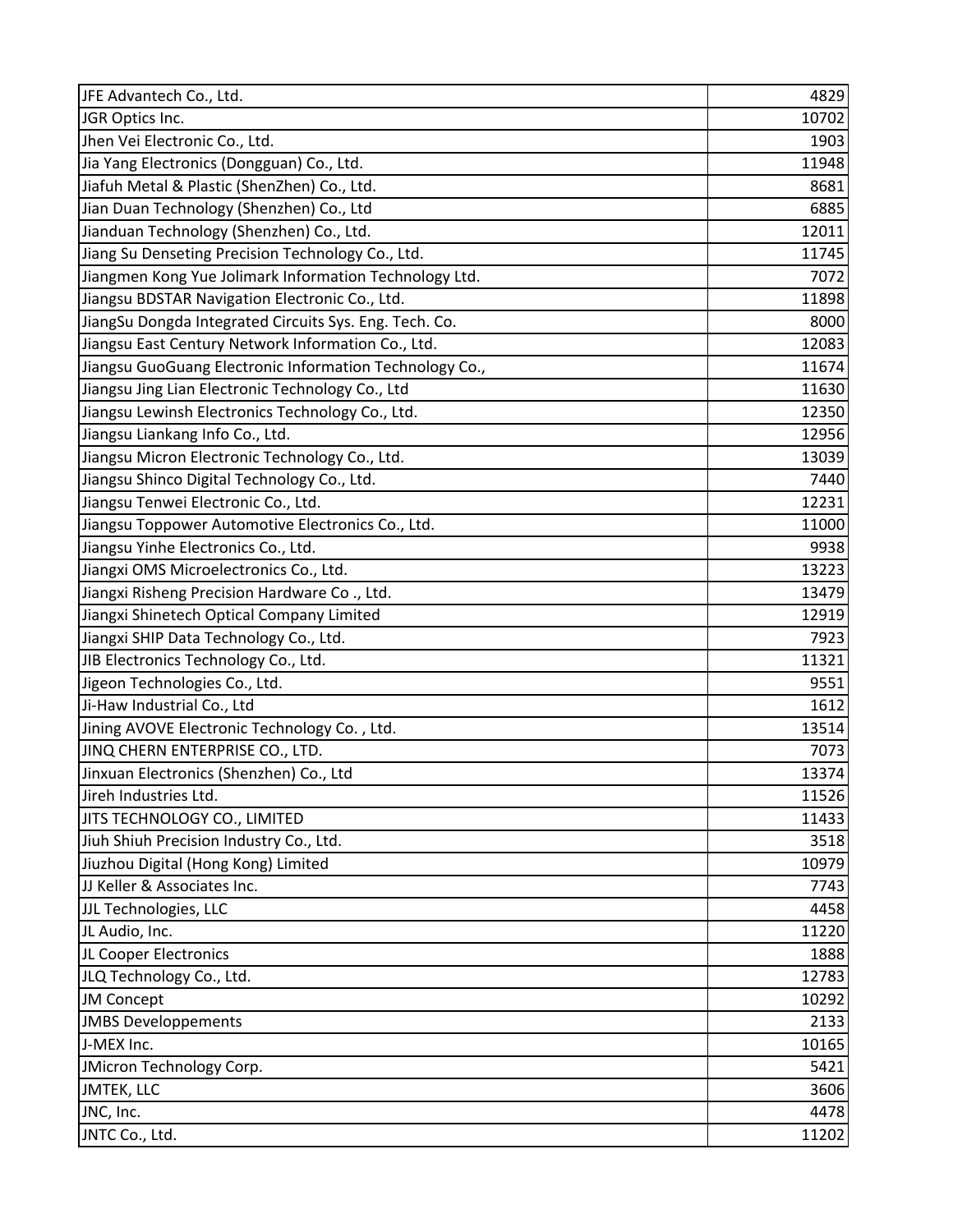| JOA Telecom Co., Ltd.                                  | 6886  |
|--------------------------------------------------------|-------|
| Joachim Koopmann Software                              | 2647  |
| Jobin Yvon, Inc.                                       | 3227  |
| JOBO AG                                                | 5820  |
| Jo-Dan International, Inc.                             | 2533  |
| Joellenbeck GmbH                                       | 6887  |
| Johnathon Freeman Technologies                         | 1707  |
| Johnson Component & Equipments Co., Ltd.               | 6830  |
| Johnson Controls, Inc. - Building Efficiency Business  | 9254  |
| Johnson Health Tech. Co., Ltd.                         | 12567 |
| Johnson Matthey PLC, Trading as Tracerco               | 2528  |
| Johnson Outdoors Marine Electronics, Inc.              | 8030  |
| Join Tek Corporation Co., Ltd.                         | 11904 |
| Join-Link International Technology (kunshan) Co., Ltd. | 12631 |
| Joinsoon Electronics Mfg. Co., Ltd.                    | 1551  |
| Joint Stock Company Research Centre "Module"           | 11370 |
| JOLANYEE Technology Co., Ltd.                          | 12043 |
| Jolla Ltd.                                             | 10545 |
| JOMESA Messsysteme GmbH                                | 9827  |
| <b>JOOHONG</b>                                         | 3300  |
| JORDAN VALLEY SEMICONDUCTORS LTD.                      | 7464  |
| Joritel International B.V.                             | 2036  |
| Jorjin Technologies Inc.                               | 13582 |
| Joulwatt Technology Co., Ltd                           | 13556 |
| Jow Tong Technology Co., Ltd.                          | 8424  |
| Jowit Company Limited                                  | 2977  |
| Joyan Tech Co., Ltd.                                   | 13285 |
| JoyLabz LLC                                            | 10854 |
| JOYNEXT GmbH                                           | 12056 |
| Joytech Computer Company Limited                       | 2999  |
| Joytech Europe Ltd.                                    | 5678  |
| Joytoto Co., Ltd.                                      | 6752  |
| JPC-MAIN SUPER Inc.                                    | 1582  |
| J-Phone East Co., Ltd.                                 | 3622  |
| JPK Systems Limited                                    | 3817  |
| JPL Telecom Ltd                                        | 13259 |
| JR Technik Co., Ltd.                                   | 11570 |
| JS Digitech, Inc.                                      | 3288  |
| JSB Tech Pte. Ltd.                                     | 9420  |
| JSC "Videofon MV"                                      | 6524  |
| JSC <satis-tl-94></satis-tl-94>                        | 8830  |
| JSC Engineering Centre Energoservice                   | 9822  |
| JSC TION SMART MICROCLIMATE                            | 11589 |
| JSC Yukon Advanced Optics Worldwide                    | 11590 |
| JSK Co., Ltd.                                          | 10747 |
| <b>JS-ROBOTICS</b>                                     | 6904  |
| JTEK Technology Corporation                            | 5067  |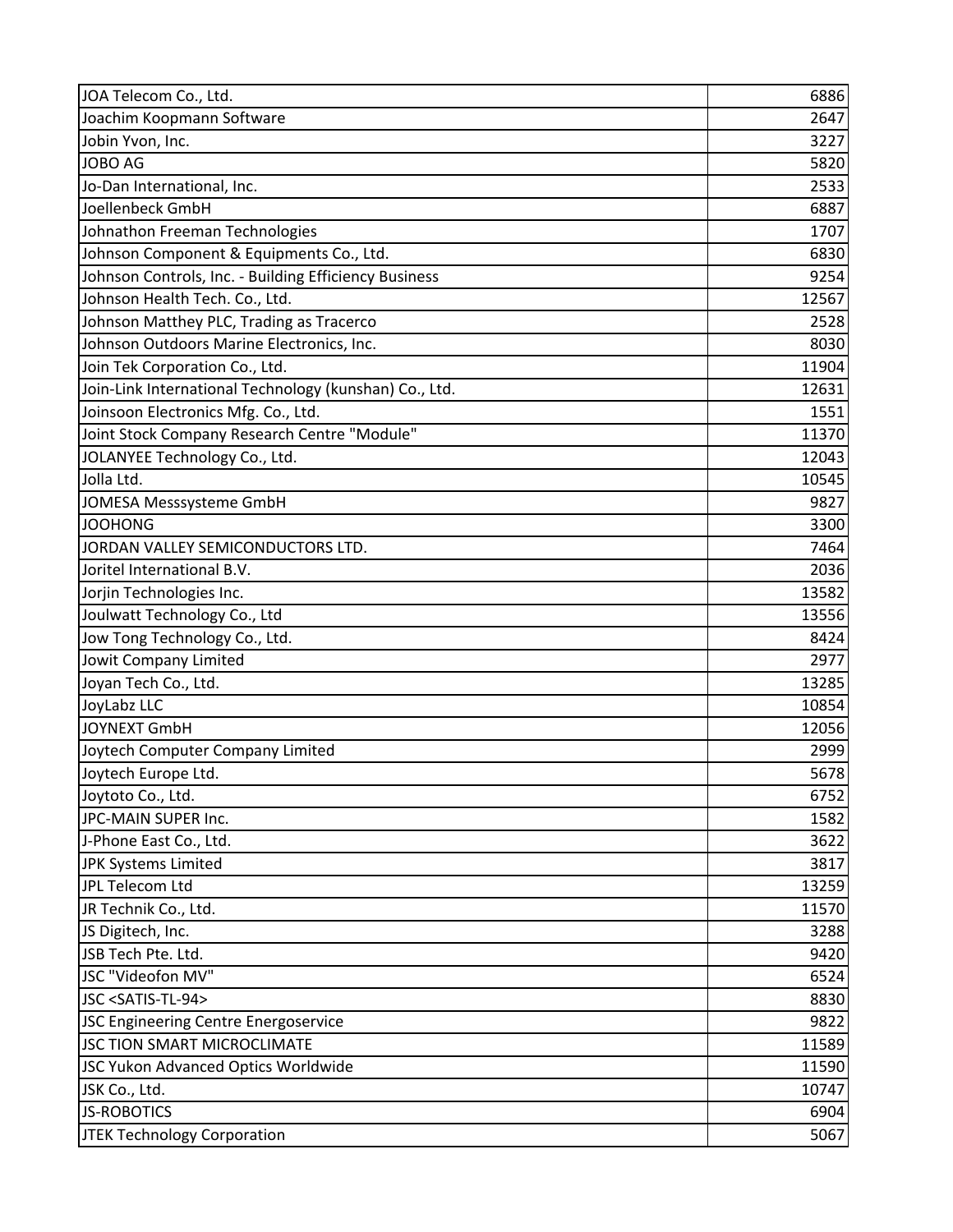| <b>JTEKT CORPORATION</b>               | 6723  |
|----------------------------------------|-------|
| <b>JTOUCH Corporation</b>              | 8303  |
| Juchin Technology (JIANGXI) Co., Ltd   | 11862 |
| Judd Test Welcome Email                | 13118 |
| Jue Hsun Ind. Corp.                    | 2253  |
| JUJO Electronics Corporation           | 1585  |
| <b>JUKI CORPORATION</b>                | 7979  |
| Julabo                                 | 9020  |
| Julia Corporation Limited              | 3656  |
| JUMO GmbH & Co. KG                     | 6970  |
| Jump Zone Network Products, Inc.       | 2815  |
| Jumplux Technology Co., Ltd.           | 11764 |
| Juneed (Shenzhen) Technology Co., Ltd. | 12539 |
| JUNE-ON Co., Ltd.                      | 8128  |
| Jung & Dusch GmbH                      | 2717  |
| Jung Myung Telecom Co., Ltd.           | 4393  |
| JUNGLE Inc                             | 4886  |
| Jungo                                  | 2521  |
| Jungsoft Co., Ltd.                     | 4638  |
| Juniper Systems, Inc.                  | 6422  |
| Jupiter Systems                        | 7680  |
| Just Connector Kunshan Co., Ltd.       | 10154 |
| JUST MAKE ELECTRONICS CO., LTD.        | 8682  |
| <b>Just Rams PLC</b>                   | 4685  |
| JUSTER CO., LTD.                       | 5189  |
| JV2R - MacWay                          | 8862  |
| <b>JVC KENWOOD Corporation</b>         | 8550  |
| JVCKENWOOD Nagaoka Corp.               | 1553  |
| JVIS USA, LLC                          | 11057 |
| JW Fishers Mfg.                        | 8879  |
| jwin Electronics Corp.                 | 8378  |
| J-Works, Inc.                          | 1987  |
| JyeTai Precision Industrial Co., Ltd.  | 5066  |
| Jyh Eng Technology Co., Ltd.           | 13345 |
| Jyh Woei Industrial Co., Ltd.          | 6640  |
| K.I. Technology Co. Ltd.               | 4582  |
| K.K. Rabbit                            | 9872  |
| K.K. Rocky                             | 6133  |
| K.S. Terminals Inc.                    | 7001  |
| K.S. Vector Co., Ltd.                  | 2416  |
| K.T.E.-Keter Technologies Europe       | 7942  |
| K2L GmbH                               | 6223  |
| KAB Enterprise Co., Ltd.               | 12126 |
| Kaba                                   | 6361  |
| <b>KABA MAS CORPORATION</b>            | 7446  |
| Kaetat Industrial Co., Ltd.            | 7287  |
| KAGA COMPONENTS CO., LTD.              | 6928  |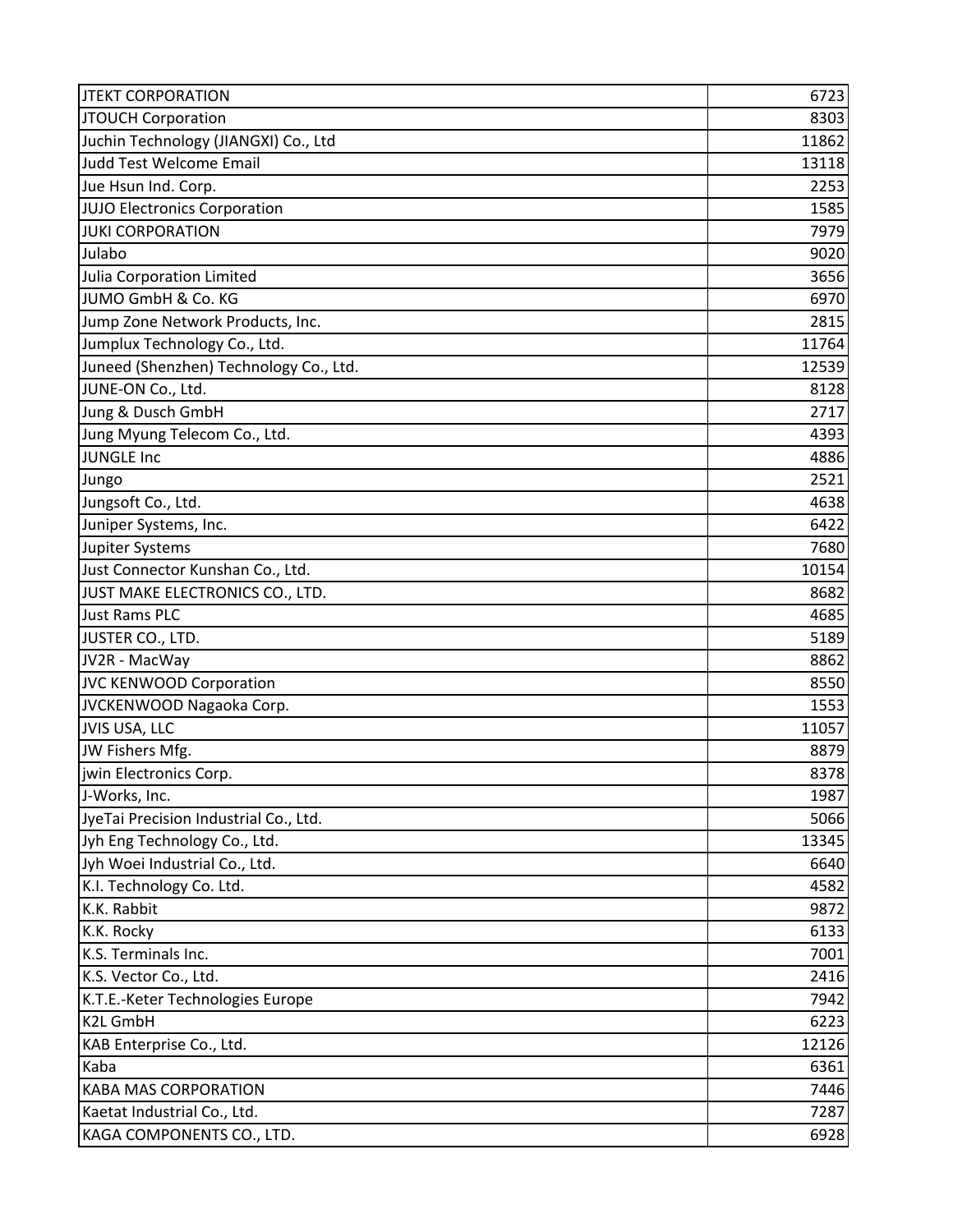| Kagwerks DBA SKT2 LLC                                      | 12857 |
|------------------------------------------------------------|-------|
| Kaibo Wire & Cable (Shenzhen) Co., Ltd.                    | 5089  |
| Kaicap Investments Ltd                                     | 12250 |
| KaiJet Technology International Limited, Inc. dba j5create | 11749 |
| <b>KAISE CORPORATION</b>                                   | 8776  |
| Kaizen Frogpad, LLC                                        | 4547  |
| Kalon Semiconductor, Inc.                                  | 6761  |
| Kalray                                                     | 12794 |
| Kamaya Electric Co., Ltd.                                  | 4472  |
| Kamedi GmbH                                                | 13049 |
| <b>KAMIYAMA Circuit Design Office</b>                      | 12687 |
| Kamstrup A/S                                               | 6056  |
| KANAI ELECTRONIC APPLIANCE Co., Ltd.                       | 11065 |
| Kanda Tsushin Kogyo Co., LTD                               | 3042  |
| KanDao Technology Co., Ltd.                                | 12931 |
| Kandou Bus SA                                              | 12160 |
| Kanex                                                      | 10772 |
| <b>Kanguru Solutions</b>                                   | 7709  |
| KangXiang Electronic Co., Ltd.                             | 9051  |
| Kanitech A/S                                               | 2197  |
| KANOMAX JAPAN INC.                                         | 5988  |
| Kansai Electric Co., Ltd.                                  | 1634  |
| KAO SHIN PRECISION INDUSTRY CO., LTD.                      | 3723  |
| <b>KAPELSE</b>                                             | 10567 |
| Kappa optronics GmbH                                       | 8490  |
| Kapsch TrafficCom AB                                       | 10425 |
| <b>KAPSYS</b>                                              | 7782  |
| Karl Storz GmbH & Co. KG                                   | 8817  |
| Karma Automotive                                           | 11838 |
| KarmelSonix                                                | 7548  |
| Kashimura Co., Ltd.                                        | 12002 |
| Katerra Inc                                                | 12856 |
| <b>KATHREIN-Werke KG</b>                                   | 7100  |
| Kato Tech Co., Ltd.                                        | 7179  |
| Katsuragawa Electric Co., Ltd.                             | 4936  |
| Katusha IT LLC                                             | 12695 |
| KaVo Dental GmbH                                           | 5760  |
| Kawai Musical Instruments Mfg. Co., Ltd.                   | 3924  |
| Kawamura Electric, Inc.                                    | 9227  |
| Kawasaki Heavy Industries, Ltd.                            | 8925  |
| Kawasaki Microelectronics America, Inc.                    | 1513  |
| <b>KAYSER-THREDE GMBH</b>                                  | 5550  |
| KB Kommutatcionnoy apparatury LTD.                         | 7261  |
| <b>KBM Electronic System Design</b>                        | 4286  |
| <b>KBS Industrieelektronik GmbH</b>                        | 11414 |
| K-byte (ACI Group)                                         | 5641  |
| KC Technology Inc.                                         | 1295  |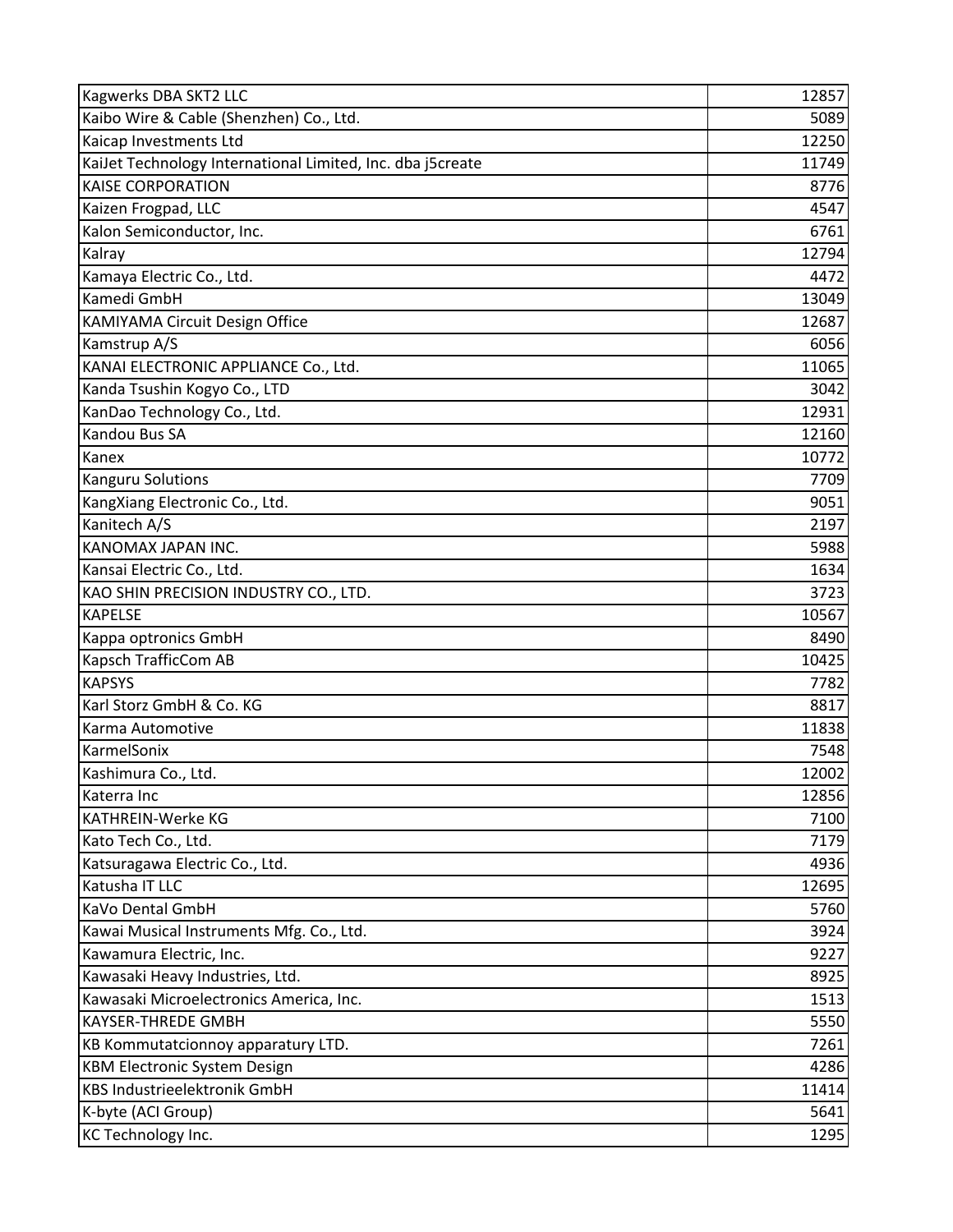| KCF Technologies, Inc.                      | 12961 |
|---------------------------------------------|-------|
| KCI Medical Products (UK) Ltd.              | 7150  |
| <b>KCodes Corporation</b>                   | 5527  |
| KCS Digital, Inc.                           | 8412  |
| <b>KDDI Technology Corporation</b>          | 10012 |
| KDE, Inc.                                   | 3668  |
| KDK Electric Wire (H.K.) Co., Ltd.          | 4414  |
| KDS USA, Inc.                               | 4333  |
| <b>KE Knestel Elektronik GmbH</b>           | 2780  |
| <b>KEBA AG</b>                              | 4490  |
| KEC Co., Ltd.                               | 8638  |
| Kechenda Plastic Electronic Factory         | 7556  |
| <b>KEE Action Sports (Hater Paintball)</b>  | 7975  |
| Kee Tat Manufactory Holdings Ltd.           | 13169 |
| Keeler USA (DBA of Accutome, Inc.)          | 13356 |
| KeeLog                                      | 6574  |
| Keen High Technologies (HK) Ltd.            | 6210  |
| Keen Top International Enterprise Co., Ltd. | 2296  |
| <b>Keenetic Limited</b>                     | 12727 |
| KeepKey, LLC                                | 11044 |
| KeeTouch Electronic Co., Ltd.               | 6829  |
| Keihin Corporation                          | 4646  |
| <b>Keil Software</b>                        | 1472  |
| Keisoku Giken Co., Ltd.                     | 1649  |
| Keisokugiken Corporation                    | 1985  |
| KEISOKUKI CENTER CO., LTD.                  | 10524 |
| Keithley Instruments                        | 1510  |
| <b>Kekz GmbH</b>                            | 13301 |
| Kellendonk Elektronik GmbH                  | 6522  |
| <b>Kemper Digital GmbH</b>                  | 4926  |
| <b>KEMPPI OY</b>                            | 8016  |
| Ken-A-Vision Manufacturing Company, Inc.    | 9373  |
| Kenetics Innovations Pte. Ltd., Singapore   | 6100  |
| Kenko Tokina Co., Ltd.                      | 13563 |
| Kensington                                  | 1149  |
| Kent Displays Inc.                          | 10516 |
| KENT WORLD CO., LTD.                        | 4771  |
| Kenton Electronics Limited                  | 6842  |
| Kenwin Industrial (HK) Ltd.                 | 6690  |
| <b>Kenwood Corporation</b>                  | 2856  |
| <b>Kenwood USA</b>                          | 1370  |
| Kern AG                                     | 6477  |
| Kernel                                      | 13143 |
| Kernel Productions, Inc.                    | 2218  |
| Keryx Technologies, Inc.                    | 3262  |
| KES Co., Ltd.                               | 6674  |
| Keshun Electronic Product Limited Company   | 12696 |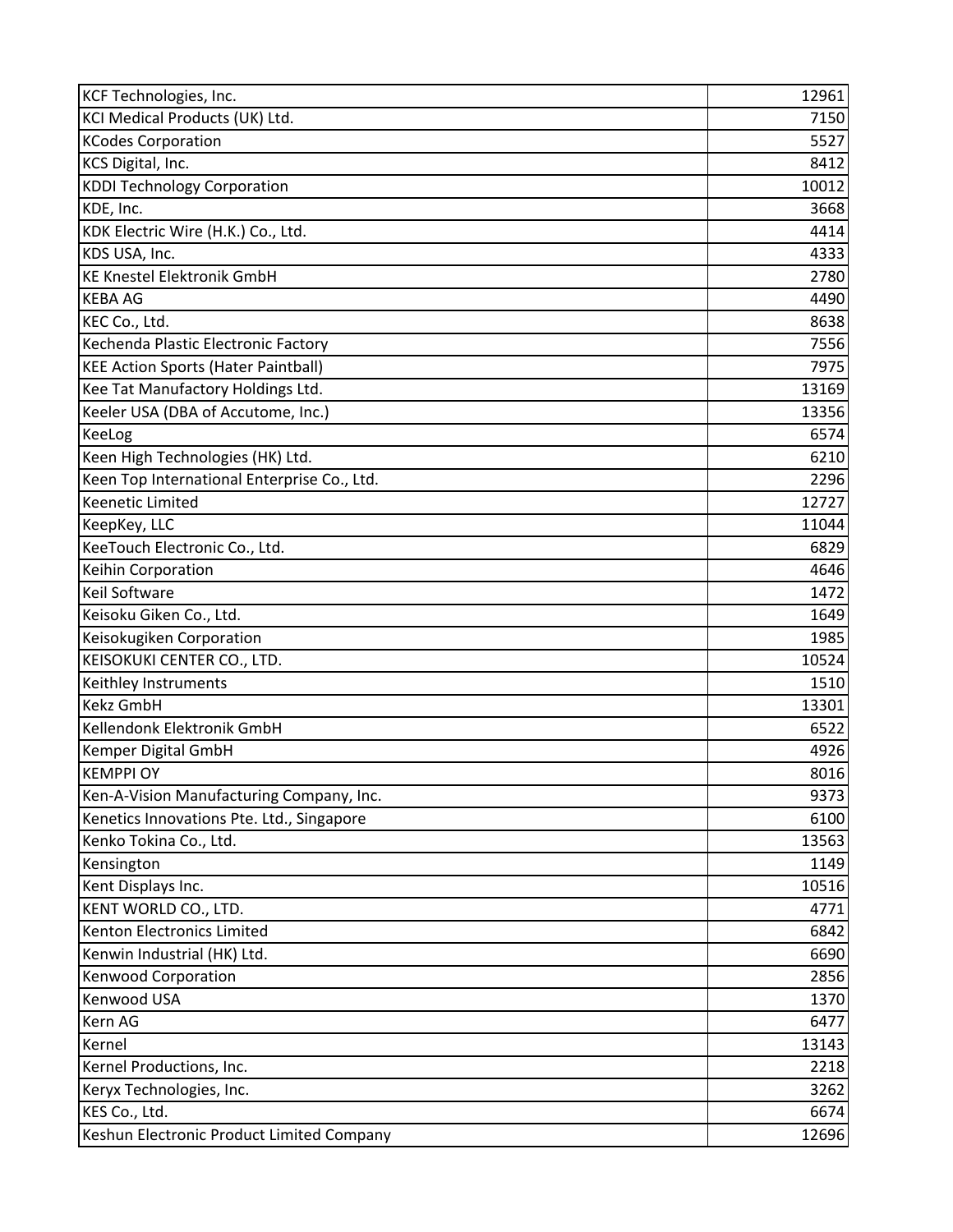| Kesumo, LLC                                    | 7992  |
|------------------------------------------------|-------|
| <b>KETEK</b>                                   | 8381  |
| KETEREX, Inc.                                  | 7321  |
| <b>Ketron SRL</b>                              | 5499  |
| Key Asic Inc.                                  | 10931 |
| <b>Key Ingredient Corporation</b>              | 8010  |
| Key Mouse Electronic Enterprise Co., Ltd.      | 1652  |
| <b>Key Soft Service</b>                        | 19283 |
| Key Technologies, Inc.                         | 8745  |
| <b>Key Technology Corporation</b>              | 3935  |
| Keyboard.io, Inc                               | 13462 |
| Keychron, Inc.                                 | 13364 |
| <b>Keyence Corporation</b>                     | 1824  |
| KeyGhost Ltd.                                  | 5244  |
| Keymark Technology Co., Ltd.                   | 5047  |
| Keymile AG                                     | 6094  |
| Keypair Co., Ltd.                              | 9720  |
| Keyprocessor BV                                | 11213 |
| Keysight Technologies Inc.                     | 10893 |
| Keysight Technologies, Inc. - AFM division     | 3711  |
| Keyspan                                        | 1741  |
| Keyssa Systems, Inc.                           | 12238 |
| Keytech Intelligent Technologies Limited       | 12279 |
| KeyTrak, Inc                                   | 13461 |
| KeyTronic Corp.                                | 1017  |
| KeyView                                        | 10172 |
| <b>KEYW</b>                                    | 11255 |
| KeyXentic Inc.                                 | 12150 |
| KFI Trading s.r.l.                             | 10102 |
| <b>KGS Corporation</b>                         | 4424  |
| <b>KHADAS</b>                                  | 13139 |
| KHOMP INDUSTRIA E COMERCIO LTDA                | 8558  |
| Kicker                                         | 9715  |
| KidBoard, Inc. dba KBGear Interactive          | 2126  |
| KIDS PREFERRED, LLC.                           | 7809  |
| KidzMouse, Inc.                                | 4223  |
| KIHOKU Electronic Co., Ltd.                    | 3910  |
| Kikusui Electronics Corporation                | 2878  |
| Kilodyne LLC                                   | 5526  |
| Kin Keung Electrical Mfg. Ltd.                 | 12003 |
| <b>Kinematics GmbH</b>                         | 11261 |
| Kinemetrics, Inc.                              | 7935  |
| Kinesis Corporation                            | 10730 |
| Kinetic Technologies, Inc.                     | 12954 |
| King Abdulaziz City for Science and Technology | 10776 |
| King Billion Electronics Co., Ltd.             | 5855  |
| King Chuang Tech & Electronic Co., Ltd.        | 6708  |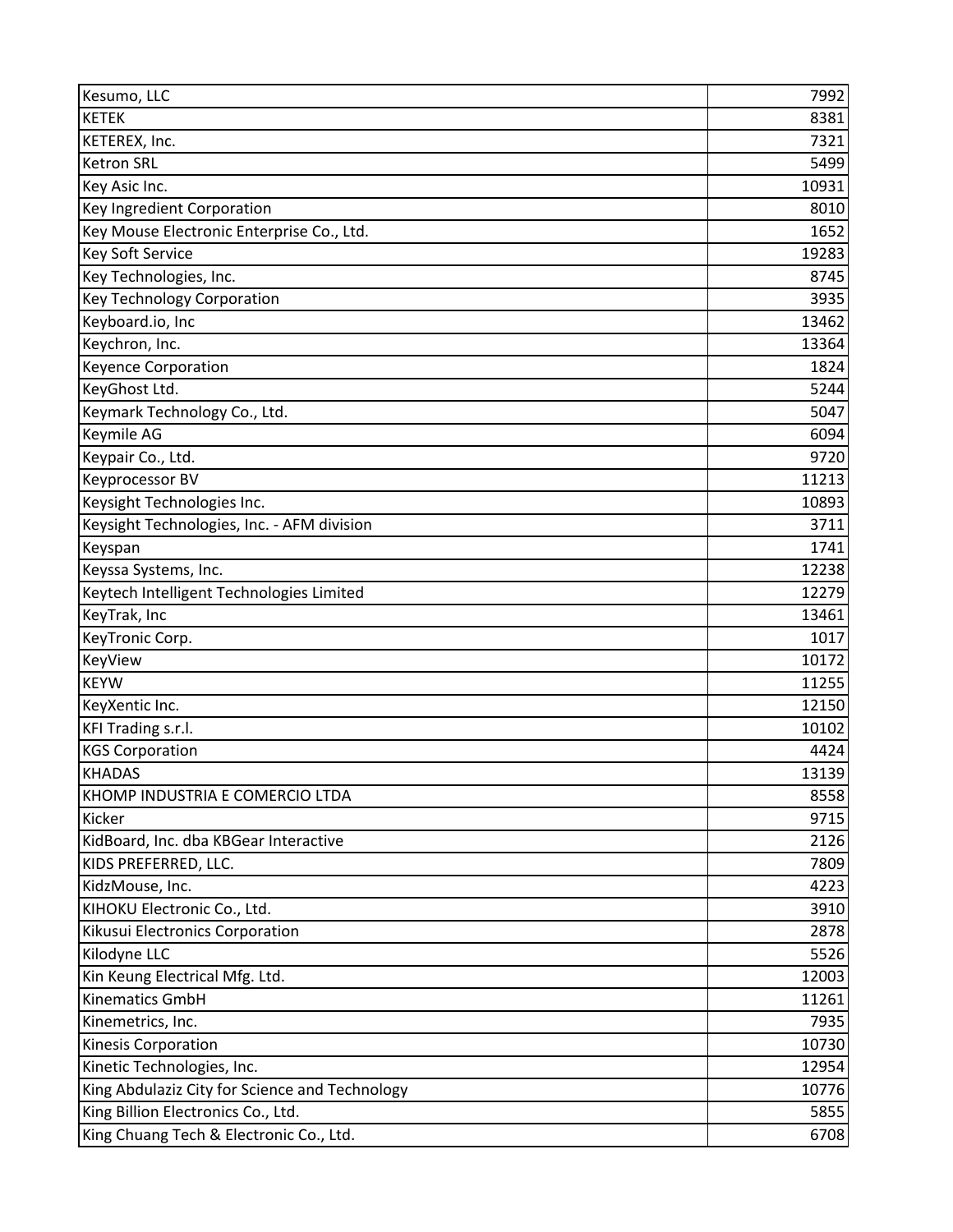| KING JIM CO., LTD.                                | 3466  |
|---------------------------------------------------|-------|
| <b>King Tester Corporation</b>                    | 3667  |
| KING TSUSHIN KOGYO CO., LTD.                      | 10261 |
| Kingfisher International                          | 6334  |
| Kingmax Digital Inc.                              | 5767  |
| Kingmax Technology Inc.                           | 1995  |
| Kingnet Technology Co., Ltd.                      | 3982  |
| Kingsignal Technology Co., Ltd.                   | 11530 |
| <b>Kingsis Corporation</b>                        | 12375 |
| Kingspan Environmental Ltd.                       | 9437  |
| Kingston Technology Company                       | 2385  |
| Kingtel Telecommunication Corp.                   | 2443  |
| Kinkei System Co., Ltd.                           | 5711  |
| KinnexA, Inc.                                     | 11039 |
| Kinova                                            | 8909  |
| Kinpo Electronics, Inc.                           | 3893  |
| Kintech Co., Ltd.                                 | 10596 |
| Kinyo Co., Ltd.                                   | 6396  |
| Kioxia Corporation                                | 12510 |
| Kirale Technologies SL                            | 11759 |
| Kirche Jesu Christi der Heiligen der Letzten Tage | 6907  |
| Kirin Techno-System Company, Limited              | 7224  |
| <b>KIRK telecom</b>                               | 3198  |
| <b>KIS Photo Mc Group</b>                         | 5991  |
| Kistler Instrumente AG                            | 5445  |
| <b>KITRIS AG</b>                                  | 10886 |
| Kiwi Instruments Corp.                            | 12935 |
| K-jump Health Co., Ltd.                           | 5199  |
| <b>KLA-Tencor</b>                                 | 7017  |
| <b>Klavis Technologies</b>                        | 8720  |
| Klein & Melgert Developments B.V.                 | 4386  |
| <b>Klever Electronics</b>                         | 13570 |
| <b>Klippel GmbH</b>                               | 1682  |
| Klipsch Audio                                     | 6325  |
| Km2Net                                            | 4946  |
| KMC Controls, Inc.                                | 11501 |
| KMJP CO., LTD.                                    | 3429  |
| KNC ONE GmbH - Research & Development             | 10604 |
| Kneron, Inc.                                      | 12849 |
| K'NEX Limited Partnership Group                   | 10810 |
| Knick Elektronische Messgerate GmbH & Co. KG      | 9287  |
| Knilink Technology Inc.                           | 3008  |
| Knobloch GmbH                                     | 5226  |
| KnowledgeTek, Inc.                                | 1371  |
| <b>Knowles Electronics LLC</b>                    | 3513  |
| <b>Knox Company</b>                               | 8153  |
| <b>KNP Technologies</b>                           | 2868  |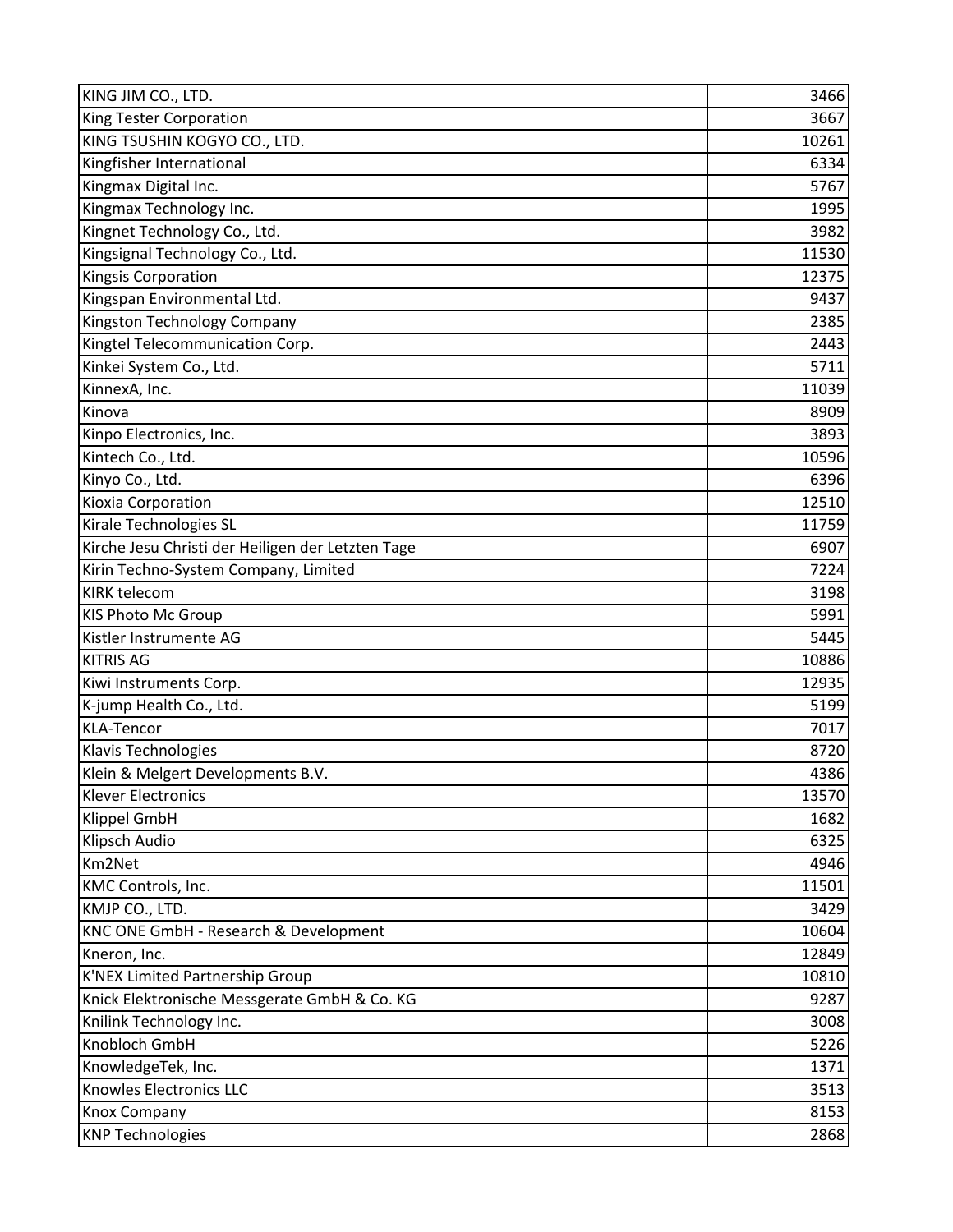| Knudsen Engineering Limited              | 2427  |
|------------------------------------------|-------|
| Kobe-Addtech Co., Ltd.                   | 5686  |
| KOBIAN CANADA INC.                       | 7731  |
| <b>KOBIL Systems GmbH</b>                | 3398  |
| Kobo Inc.                                | 8759  |
| <b>KoCo Connector AG</b>                 | 8852  |
| KOCOM CO., LTD                           | 3543  |
| Kodak Alaris                             | 10700 |
| Kodak Digital Product Center, Japan Ltd. | 1380  |
| Koden Electronics Co., Ltd               | 11681 |
| Koepruelue Engineering                   | 2202  |
| Koga Electronics Co.                     | 2764  |
| Kohler Co.                               | 7728  |
| KOHZU Precision Co., Ltd.                | 9853  |
| Koizumi Computer, Inc.                   | 2410  |
| KOKORO CO., LTD.                         | 8683  |
| Kokusai Electric Alpha Co., Ltd.         | 4567  |
| Kokuyo Co., Ltd.                         | 3895  |
| KOMATSU ELECTRONIC CO., LTD.             | 9428  |
| Komatsu Ltd.                             | 3131  |
| <b>Komax AG</b>                          | 7673  |
| Komplett Services AS                     | 13113 |
| Konami Digital Entertainment Co., Ltd.   | 7375  |
| Kondo Kagaku Co., Ltd.                   | 5724  |
| KONDOH SEISAKUSHO Co., Ltd.              | 9306  |
| <b>KONE Industrial Ltd.</b>              | 10010 |
| K-One Telecom Co., Ltd.                  | 3073  |
| Konekt, Inc.                             | 11507 |
| Konexx                                   | 3058  |
| <b>Konftel AB</b>                        | 10459 |
| Kongsberg Defence Communications AS      | 4161  |
| Kongsberg Maritime AS                    | 6304  |
| Konica Corporation                       | 1224  |
| KONICA MINOLTA TECHNOLOGY CENTER, INC.   | 1670  |
| Konica Minolta, Inc.                     | 4907  |
| Konica-Minolta                           | 3324  |
| Koninklijke Gazelle N.V.                 | 7246  |
| Kontron America, Inc.                    | 10000 |
| KONTRON EMBEDDED COMPUTERS GmbH          | 8331  |
| Kontron Medical AG                       | 3271  |
| <b>KONTRONIK GmbH</b>                    | 8632  |
| Koozyt, Inc.                             | 11553 |
| KOPEK PACIFIC LTD.                       | 3399  |
| Kopin Display Corporation                | 12480 |
| Kopis Mobile LLC                         | 12744 |
| Kore Technology Limited                  | 4385  |
| Korea Data Systems Co., Ltd.             | 1391  |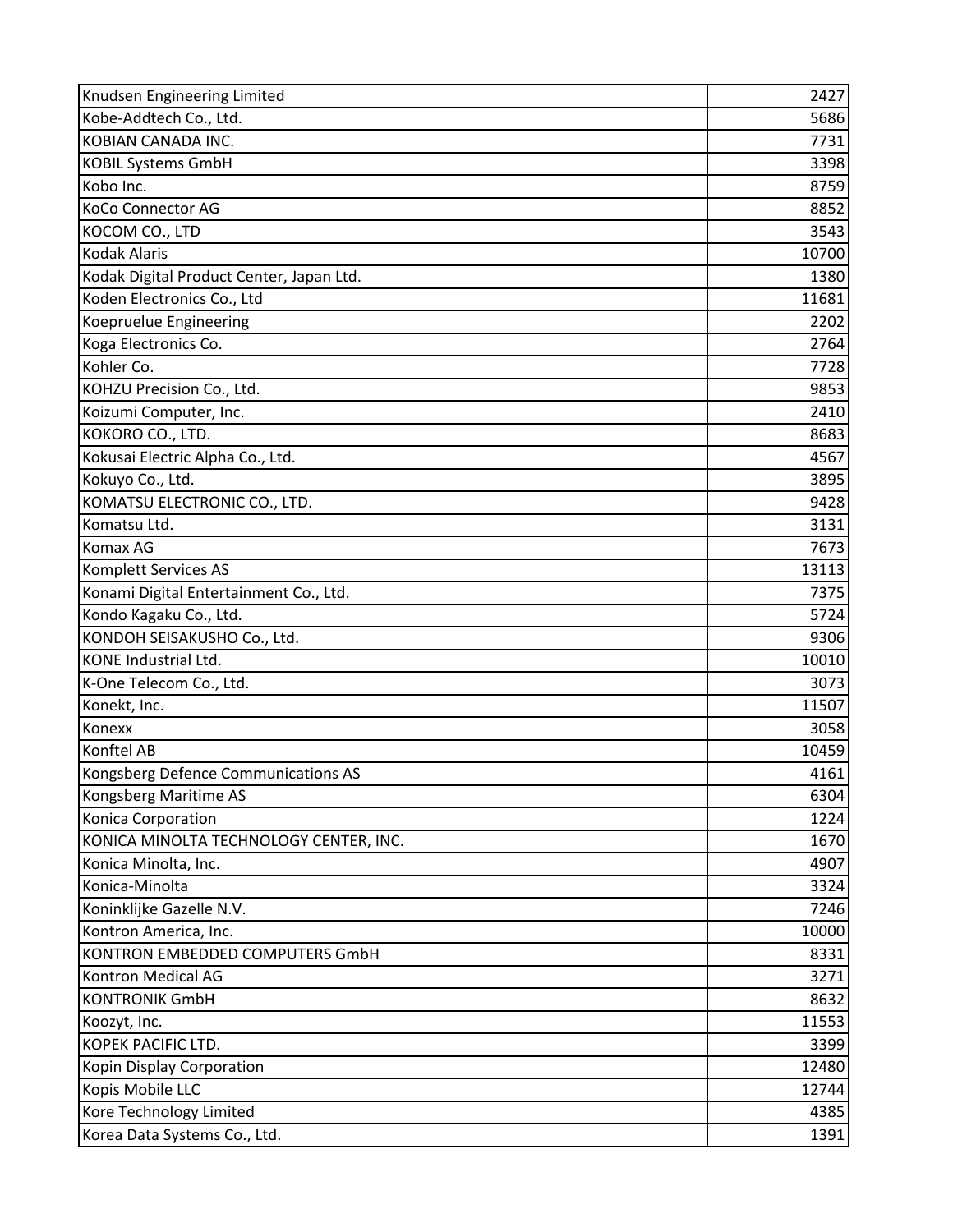| Korea eBook Inc.                                   | 3086  |
|----------------------------------------------------|-------|
| Korea Electric Terminal Co., Ltd.                  | 10718 |
| Korea Techtron Co., Ltd.                           | 6099  |
| KORG, Inc.                                         | 2372  |
| <b>KORR Medical Technologies</b>                   | 10800 |
| Kortek                                             | 10597 |
| Kortex International                               | 2048  |
| KORYO ELECTRONICS CO., LTD.                        | 9611  |
| Kosaka Laboratory Ltd.                             | 5354  |
| <b>Koss Corporation</b>                            | 9533  |
| KOSUGI GIKEN Co, Ltd.                              | 3956  |
| Kotec                                              | 9152  |
| KOUEI SYSTEM, LTD.                                 | 7971  |
| Kouwell Electronics Corp.                          | 2098  |
| KOUZIRO Co., Ltd.                                  | 9686  |
| KOWA COMPANY, LTD.                                 | 3805  |
| Koyo Electronics Industries Co., Ltd.              | 5130  |
| Koyo Trading Co., Ltd.                             | 8815  |
| Kozio, Inc.                                        | 8940  |
| <b>KPM Analytics</b>                               | 11278 |
| Kramer Electronics Ltd.                            | 7857  |
| Kratos Analytical Ltd.                             | 7041  |
| Krautkramer Japan Co., Ltd.                        | 6560  |
| <b>Kreton Corporation</b>                          | 7170  |
| Krisp Technologies, Inc.                           | 13400 |
| <b>KROHNE</b>                                      | 4848  |
| Kromek Group Plc.                                  | 10842 |
| Kronauer Music In Digital                          | 2376  |
| Kronegger GmbH                                     | 11557 |
| KRONIK ELEKTRONIK SANAYI VETICARET LIMITED SIRKETI | 7724  |
| Kronos                                             | 8772  |
| Kruglov Evgeniy Vladimirovich                      | 8677  |
| <b>Krypton Solutions</b>                           | 10621 |
| <b>KRYPTUS</b>                                     | 10180 |
| KSD Co., Ltd.                                      | 13060 |
| <b>K-SUN Corporation</b>                           | 5197  |
| KT System, Inc.                                    | 10804 |
| KT Tech Inc.                                       | 8470  |
| <b>K-Tec Electronics</b>                           | 2396  |
| KTEK Co., Ltd.                                     | 4557  |
| <b>KTF Technologies</b>                            | 5576  |
| <b>KTMicro Inc.</b>                                | 12722 |
| <b>K-Tronic SRL</b>                                | 11400 |
| <b>KTS GmbH</b>                                    | 8411  |
| Kuan Tech Enterprise Co., Ltd.                     | 1902  |
| Kuang Ying Computer Equipment Co., Ltd.            | 6394  |
| Kuantech (Cambodia) Corporation Limited            | 13091 |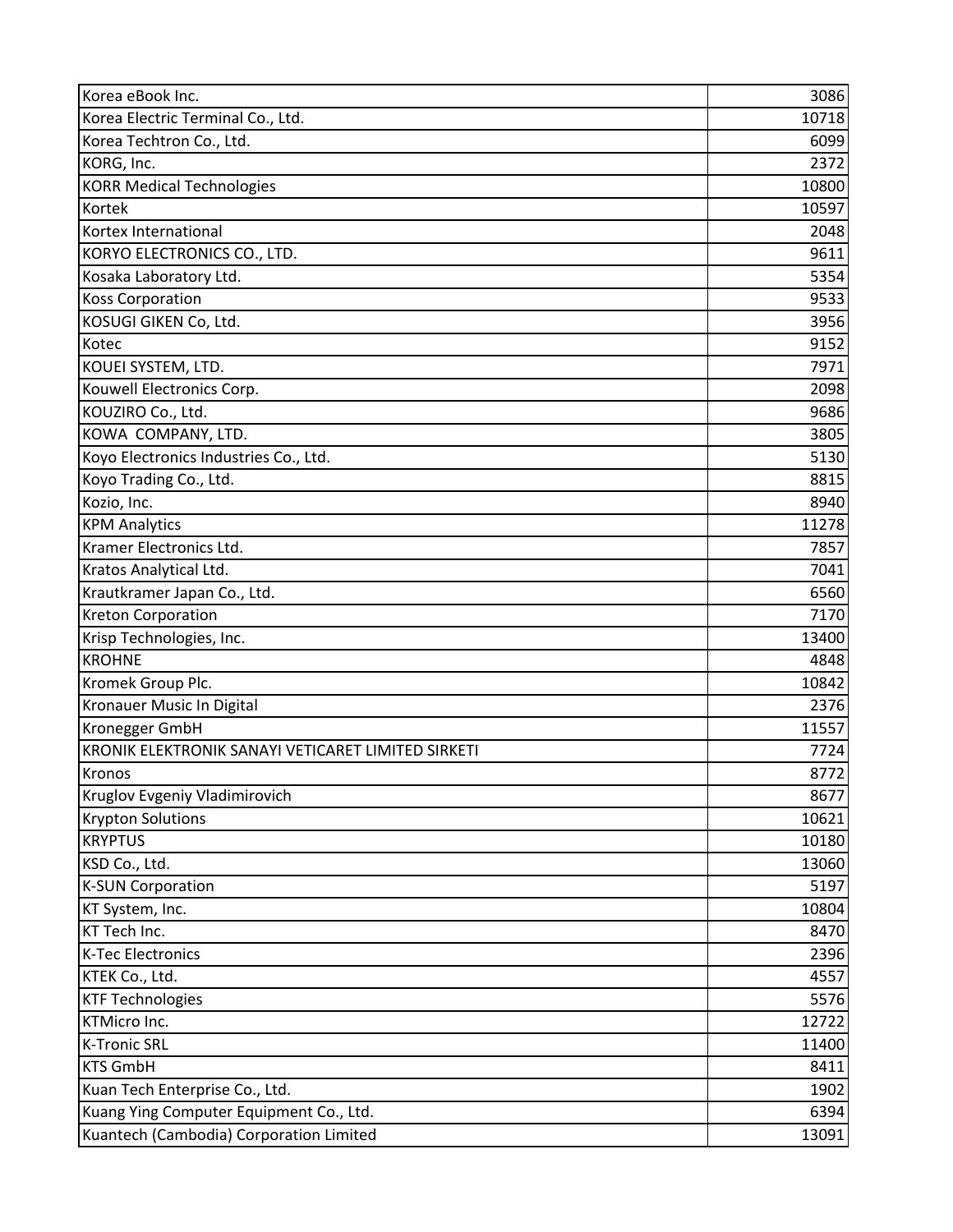| 4610<br><b>KUKA Roboter GmbH</b><br>8165<br>4328<br>3627<br>Kummler + Matter AG<br>10887<br>6993<br>7583<br>11702<br>KUNSHAN DLK Electronics Technology Co., Ltd.<br>11506<br>12411<br>5528<br>8979<br>13320<br>Kunshan Xintaili Precision Components Co., Ltd.<br>11877<br>3264<br>Kuraya-Sanseido Co., Ltd.<br>3060<br>2139<br>9475<br>Kurusugawa Electronics Incorporate<br>2942<br>8124<br>2773<br>3069<br>6443<br>4910<br>KWANG SUNG ELECTRONICS H.K. Co., Ltd.<br>6672<br>4668<br>7040<br>4301<br>1112<br>5284<br>1154<br>4484<br>KYOCERA ELCO Korea Co., Ltd.<br>9434<br>3208<br>KYODO COMMUNICATIONS & ELECTRONICS INC.<br>8027<br>8731<br>2801<br>11016<br>KYOEI ENGINEERING Co., Ltd.<br>KYOHRITSU ELECTRONIC INDUSTRY Co., Ltd.<br>6728<br>Kyokko Seiko Co., Ltd.<br>5636<br>4289<br>KYORITSU ELECTRIC CO., LTD.<br>7522<br><b>Kyoritsu Electric Corporation</b><br>4596<br>4844<br>Kyoritsu Radio Co., Ltd.<br>6577<br>7941 | <b>KUK Electronic AG</b>                                | 10019 |
|-----------------------------------------------------------------------------------------------------------------------------------------------------------------------------------------------------------------------------------------------------------------------------------------------------------------------------------------------------------------------------------------------------------------------------------------------------------------------------------------------------------------------------------------------------------------------------------------------------------------------------------------------------------------------------------------------------------------------------------------------------------------------------------------------------------------------------------------------------------------------------------------------------------------------------------------|---------------------------------------------------------|-------|
|                                                                                                                                                                                                                                                                                                                                                                                                                                                                                                                                                                                                                                                                                                                                                                                                                                                                                                                                         | KUK JE TONG SHIN CO., LTD.                              |       |
|                                                                                                                                                                                                                                                                                                                                                                                                                                                                                                                                                                                                                                                                                                                                                                                                                                                                                                                                         |                                                         |       |
|                                                                                                                                                                                                                                                                                                                                                                                                                                                                                                                                                                                                                                                                                                                                                                                                                                                                                                                                         | Kumahira Co., Ltd.                                      |       |
|                                                                                                                                                                                                                                                                                                                                                                                                                                                                                                                                                                                                                                                                                                                                                                                                                                                                                                                                         | Kumamoto Techno Corporation                             |       |
|                                                                                                                                                                                                                                                                                                                                                                                                                                                                                                                                                                                                                                                                                                                                                                                                                                                                                                                                         |                                                         |       |
|                                                                                                                                                                                                                                                                                                                                                                                                                                                                                                                                                                                                                                                                                                                                                                                                                                                                                                                                         | Kundisch GmbH & Co. KG                                  |       |
|                                                                                                                                                                                                                                                                                                                                                                                                                                                                                                                                                                                                                                                                                                                                                                                                                                                                                                                                         | KUNMING ELECTRONICS CO., LTD.                           |       |
|                                                                                                                                                                                                                                                                                                                                                                                                                                                                                                                                                                                                                                                                                                                                                                                                                                                                                                                                         | Kunshan 3e Electronics Co., Ltd.                        |       |
|                                                                                                                                                                                                                                                                                                                                                                                                                                                                                                                                                                                                                                                                                                                                                                                                                                                                                                                                         |                                                         |       |
|                                                                                                                                                                                                                                                                                                                                                                                                                                                                                                                                                                                                                                                                                                                                                                                                                                                                                                                                         | Kunshan Dragon & Dream Electronic Technology Co., Ltd.  |       |
|                                                                                                                                                                                                                                                                                                                                                                                                                                                                                                                                                                                                                                                                                                                                                                                                                                                                                                                                         | Kunshan Guoji Electronics Co., Ltd.                     |       |
|                                                                                                                                                                                                                                                                                                                                                                                                                                                                                                                                                                                                                                                                                                                                                                                                                                                                                                                                         | Kunshan Jiahua Electronics Co., Ltd.                    |       |
|                                                                                                                                                                                                                                                                                                                                                                                                                                                                                                                                                                                                                                                                                                                                                                                                                                                                                                                                         | Kunshan Q Technology International Limited              |       |
|                                                                                                                                                                                                                                                                                                                                                                                                                                                                                                                                                                                                                                                                                                                                                                                                                                                                                                                                         |                                                         |       |
|                                                                                                                                                                                                                                                                                                                                                                                                                                                                                                                                                                                                                                                                                                                                                                                                                                                                                                                                         | Kuon Yi Industrial Corp.                                |       |
|                                                                                                                                                                                                                                                                                                                                                                                                                                                                                                                                                                                                                                                                                                                                                                                                                                                                                                                                         |                                                         |       |
|                                                                                                                                                                                                                                                                                                                                                                                                                                                                                                                                                                                                                                                                                                                                                                                                                                                                                                                                         | <b>Kurt Manufacturing</b>                               |       |
|                                                                                                                                                                                                                                                                                                                                                                                                                                                                                                                                                                                                                                                                                                                                                                                                                                                                                                                                         | Kurth Electronic GmbH                                   |       |
|                                                                                                                                                                                                                                                                                                                                                                                                                                                                                                                                                                                                                                                                                                                                                                                                                                                                                                                                         |                                                         |       |
|                                                                                                                                                                                                                                                                                                                                                                                                                                                                                                                                                                                                                                                                                                                                                                                                                                                                                                                                         | Kurzweil Education Systems, Inc.                        |       |
|                                                                                                                                                                                                                                                                                                                                                                                                                                                                                                                                                                                                                                                                                                                                                                                                                                                                                                                                         | kuwatec, Inc.                                           |       |
|                                                                                                                                                                                                                                                                                                                                                                                                                                                                                                                                                                                                                                                                                                                                                                                                                                                                                                                                         | <b>KVASER AB</b>                                        |       |
|                                                                                                                                                                                                                                                                                                                                                                                                                                                                                                                                                                                                                                                                                                                                                                                                                                                                                                                                         | KVH Industries, Inc.                                    |       |
|                                                                                                                                                                                                                                                                                                                                                                                                                                                                                                                                                                                                                                                                                                                                                                                                                                                                                                                                         | <b>Kwang Jang Corporation</b>                           |       |
|                                                                                                                                                                                                                                                                                                                                                                                                                                                                                                                                                                                                                                                                                                                                                                                                                                                                                                                                         |                                                         |       |
|                                                                                                                                                                                                                                                                                                                                                                                                                                                                                                                                                                                                                                                                                                                                                                                                                                                                                                                                         | K-Won C & C Co., Ltd.                                   |       |
|                                                                                                                                                                                                                                                                                                                                                                                                                                                                                                                                                                                                                                                                                                                                                                                                                                                                                                                                         | KWorld Computer Co., Ltd.                               |       |
|                                                                                                                                                                                                                                                                                                                                                                                                                                                                                                                                                                                                                                                                                                                                                                                                                                                                                                                                         | Kycon Inc.                                              |       |
|                                                                                                                                                                                                                                                                                                                                                                                                                                                                                                                                                                                                                                                                                                                                                                                                                                                                                                                                         | <b>KYE Systems Corp.</b>                                |       |
|                                                                                                                                                                                                                                                                                                                                                                                                                                                                                                                                                                                                                                                                                                                                                                                                                                                                                                                                         | Kyerim Industrial Co.                                   |       |
|                                                                                                                                                                                                                                                                                                                                                                                                                                                                                                                                                                                                                                                                                                                                                                                                                                                                                                                                         | <b>Kyocera Corporation</b>                              |       |
|                                                                                                                                                                                                                                                                                                                                                                                                                                                                                                                                                                                                                                                                                                                                                                                                                                                                                                                                         | Kyocera Elco Corporation                                |       |
|                                                                                                                                                                                                                                                                                                                                                                                                                                                                                                                                                                                                                                                                                                                                                                                                                                                                                                                                         |                                                         |       |
|                                                                                                                                                                                                                                                                                                                                                                                                                                                                                                                                                                                                                                                                                                                                                                                                                                                                                                                                         | Kyocera Wireless Inc.                                   |       |
|                                                                                                                                                                                                                                                                                                                                                                                                                                                                                                                                                                                                                                                                                                                                                                                                                                                                                                                                         |                                                         |       |
|                                                                                                                                                                                                                                                                                                                                                                                                                                                                                                                                                                                                                                                                                                                                                                                                                                                                                                                                         | Kyodo Denshi Engineering Co., Ltd.                      |       |
|                                                                                                                                                                                                                                                                                                                                                                                                                                                                                                                                                                                                                                                                                                                                                                                                                                                                                                                                         | KYOEI Co., Ltd.                                         |       |
|                                                                                                                                                                                                                                                                                                                                                                                                                                                                                                                                                                                                                                                                                                                                                                                                                                                                                                                                         |                                                         |       |
|                                                                                                                                                                                                                                                                                                                                                                                                                                                                                                                                                                                                                                                                                                                                                                                                                                                                                                                                         |                                                         |       |
|                                                                                                                                                                                                                                                                                                                                                                                                                                                                                                                                                                                                                                                                                                                                                                                                                                                                                                                                         |                                                         |       |
|                                                                                                                                                                                                                                                                                                                                                                                                                                                                                                                                                                                                                                                                                                                                                                                                                                                                                                                                         | Kyokuto Electric Co., Ltd.                              |       |
|                                                                                                                                                                                                                                                                                                                                                                                                                                                                                                                                                                                                                                                                                                                                                                                                                                                                                                                                         |                                                         |       |
|                                                                                                                                                                                                                                                                                                                                                                                                                                                                                                                                                                                                                                                                                                                                                                                                                                                                                                                                         |                                                         |       |
|                                                                                                                                                                                                                                                                                                                                                                                                                                                                                                                                                                                                                                                                                                                                                                                                                                                                                                                                         | KYORITSU ELECTRICAL INSTRUMENTS WORKS, LTD. (R&D Center |       |
|                                                                                                                                                                                                                                                                                                                                                                                                                                                                                                                                                                                                                                                                                                                                                                                                                                                                                                                                         |                                                         |       |
|                                                                                                                                                                                                                                                                                                                                                                                                                                                                                                                                                                                                                                                                                                                                                                                                                                                                                                                                         | Kyosai Technos Co., Ltd.                                |       |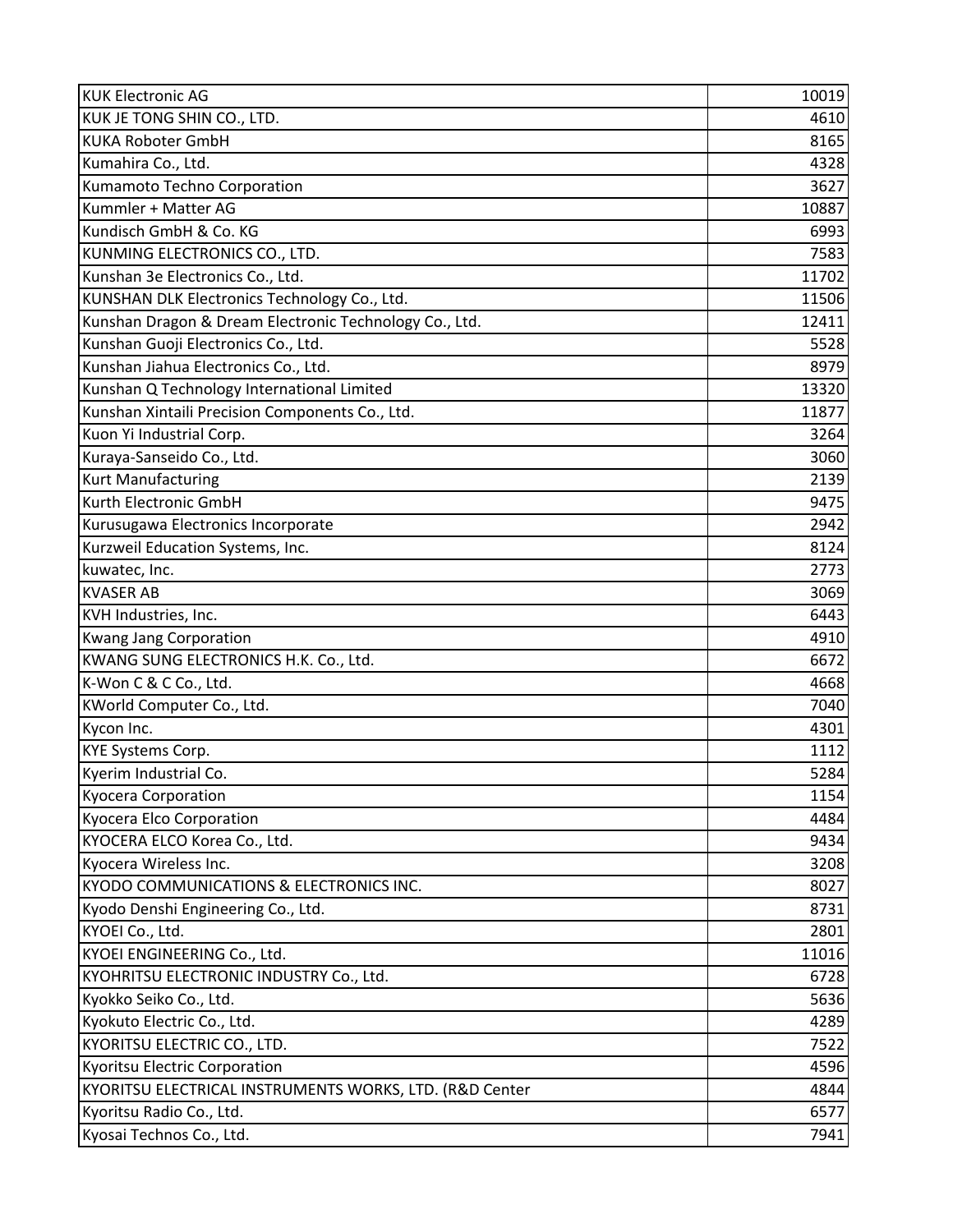| Kyoto Electronics Manufacturing Co., Ltd.        | 8176  |
|--------------------------------------------------|-------|
| KYOTO KAGAKU CO., LTD.                           | 7663  |
| Kyoto Micro Computer Co., LTD.                   | 3794  |
| Kyowa Electronic Instruments Co., Ltd.           | 2865  |
| Kyowa Electronics Co., Ltd.                      | 3773  |
| <b>KYUDEN TECHNOSYSTEMS CORPORATION</b>          | 7904  |
| Kyushu-Kyohan Co., Ltd.                          | 3221  |
| Kyusyu Ten Ltd.                                  | 4379  |
| L & K Precision Technology Co., Ltd.             | 5657  |
| L CARD Ltd.                                      | 10834 |
| L Lab Corporation Limited                        | 12505 |
| L&F Corporation                                  | 10964 |
| L&T Technology Services                          | 7647  |
| L&V Design                                       | 6355  |
| L.J. Technical Systems Ltd.                      | 3326  |
| L-3 Applied Signal & Image Technology            | 10021 |
| L-3 Communications                               | 4199  |
| L-3 Communications - Communications Systems West | 9764  |
| L3 Communications - Telemetry West               | 7443  |
| L-3 Communications Avionics Systems              | 10831 |
| L3 Systems                                       | 2035  |
| La Generale Multimedia                           | 4574  |
| <b>LAB REHAB PTE LTD.</b>                        | 7191  |
| Lab126                                           | 6473  |
| <b>LABAU Technology</b>                          | 7752  |
| Labo America, Inc.                               | 8934  |
| Laboratoires MXM                                 | 5574  |
| Labsphere                                        | 10496 |
| Labsystems                                       | 2024  |
| Labsystems Oy                                    | 2742  |
| Labtec Inc.                                      | 1650  |
| Labway Corporation                               | 1863  |
| Lacerta GmbH                                     | 12906 |
| LaCie                                            | 1439  |
| Lacroix Sofrel                                   | 11719 |
| Ladybug Technologies LLC                         | 6669  |
| <b>Laerdal Medical AS</b>                        | 6714  |
| Lafayette Instrument Company                     | 11783 |
| LAI GAMES USA LLC                                | 12832 |
| Laird Bochum GmbH                                | 7846  |
| <b>LAIRD TECHNOLOGIES</b>                        | 8099  |
| Lake Communications Ltd.                         | 2905  |
| Lake Shore Cryotronics, Inc.                     | 8121  |
| Lakeview Research                                | 2341  |
| <b>LAKS GmbH</b>                                 | 7436  |
| Lambda Acoustic                                  | 11345 |
| Lambda Systems Inc.                              | 6923  |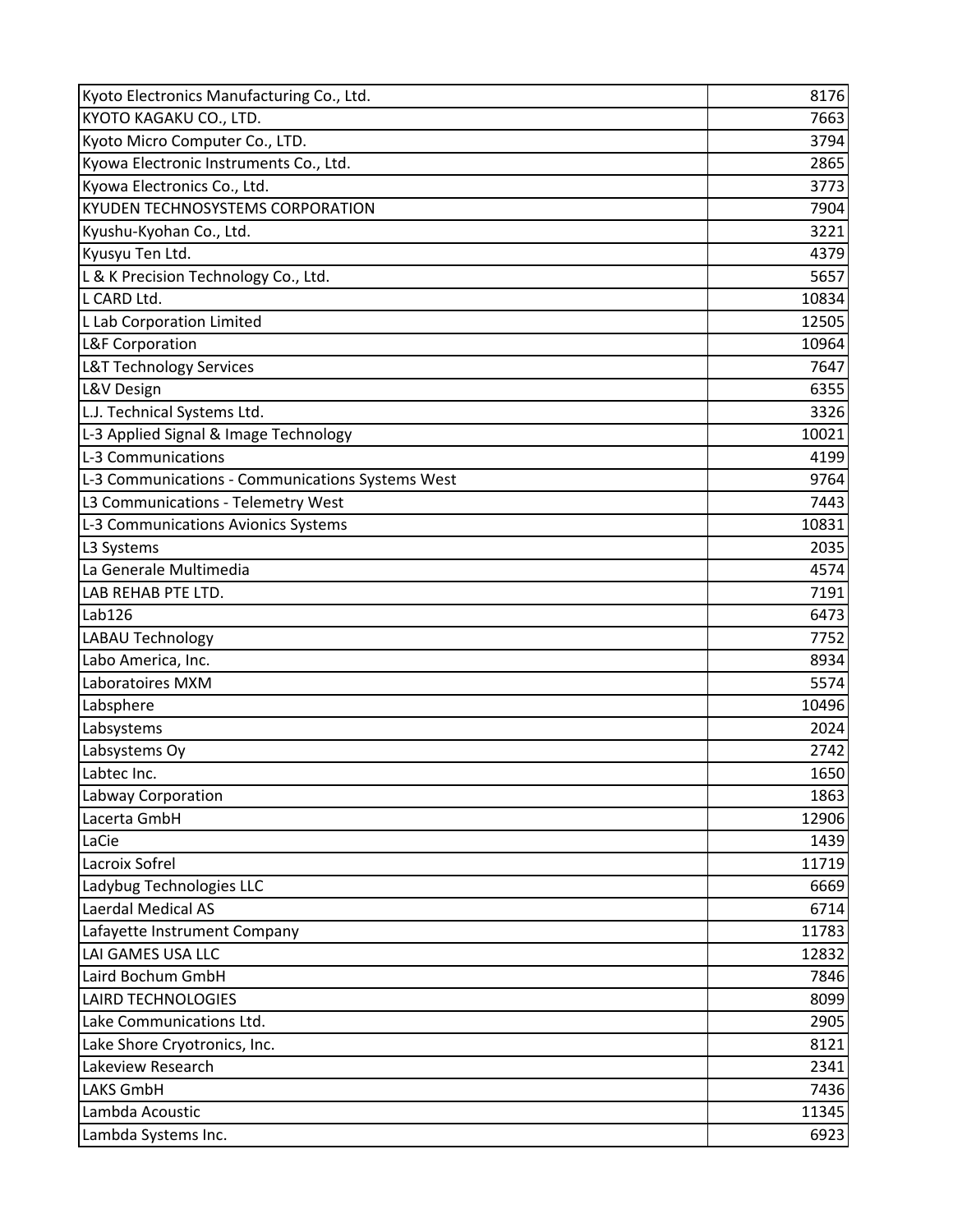| LAMBDA, INC.                        | 7586  |
|-------------------------------------|-------|
| Lamp Express USA, Inc.              | 5236  |
| <b>Lancer Corporation</b>           | 12473 |
| Land Instruments International Ltd. | 3490  |
| Landers Instruments                 | 5777  |
| Landis+Gyr AG                       | 12044 |
| <b>LANergy Limited</b>              | 3792  |
| LANKOM ELECTRONICS CO., LTD.        | 5086  |
| Lanmark Controls Inc.               | 9445  |
| Lanner Electronics Inc.             | 6702  |
| LanReady Technologies, Inc.         | 5287  |
| <b>Lansmont Corporation</b>         | 3967  |
| Lanterra Industrial Co., Ltd.       | 7184  |
| Lantos Technologies, Inc.           | 10642 |
| Lantronix                           | 5978  |
| LAONEX CO., LTD.                    | 8908  |
| Laplace Instruments Ltd             | 13369 |
| Laplace System Co., Ltd.            | 13229 |
| LapLink, Inc.                       | 1744  |
| Largan Digital                      | 3532  |
| <b>LARSEN &amp; BRUSGAARD</b>       | 4056  |
| Larson Davis, Inc.                  | 5539  |
| <b>LASAT Communications A/S</b>     | 1844  |
| Laser Argentina S.A.                | 11885 |
| <b>Laser Drive</b>                  | 7617  |
| Laser Technology, Inc.              | 9415  |
| Lathem Time Corp.                   | 5721  |
| Lattebox Co., Ltd.                  | 7371  |
| Lattice Semiconductor Corp          | 10945 |
| LatticeWork Inc.                    | 12556 |
| LAUDA DR.R.WOBSER GMBH & CO. KG     | 8419  |
| Launch Tech Co., Ltd.               | 12071 |
| LaunchPadOffice Inc.                | 5473  |
| LAUREL BANK MACHINES CO., LTD.      | 8134  |
| Lauterbach GmbH                     | 2199  |
| Lautsprecher Teufel GmbH            | 11458 |
| Lava Computer Mfg. Inc.             | 2723  |
| Laview Technology Ltd.              | 8916  |
| <b>Lavry Engineering</b>            | 4929  |
| Law Enforcement Associates, Inc.    | 9088  |
| LawMate International Co., Ltd.     | 10909 |
| Lawo AG                             | 11418 |
| Lawson Labs, Inc.                   | 1828  |
| Laxtha                              | 3871  |
| LBS PLUS Co., Ltd.                  | 7088  |
| <b>LCDVF LLC</b>                    | 9591  |
| <b>LCS Telegraphics</b>             | 1055  |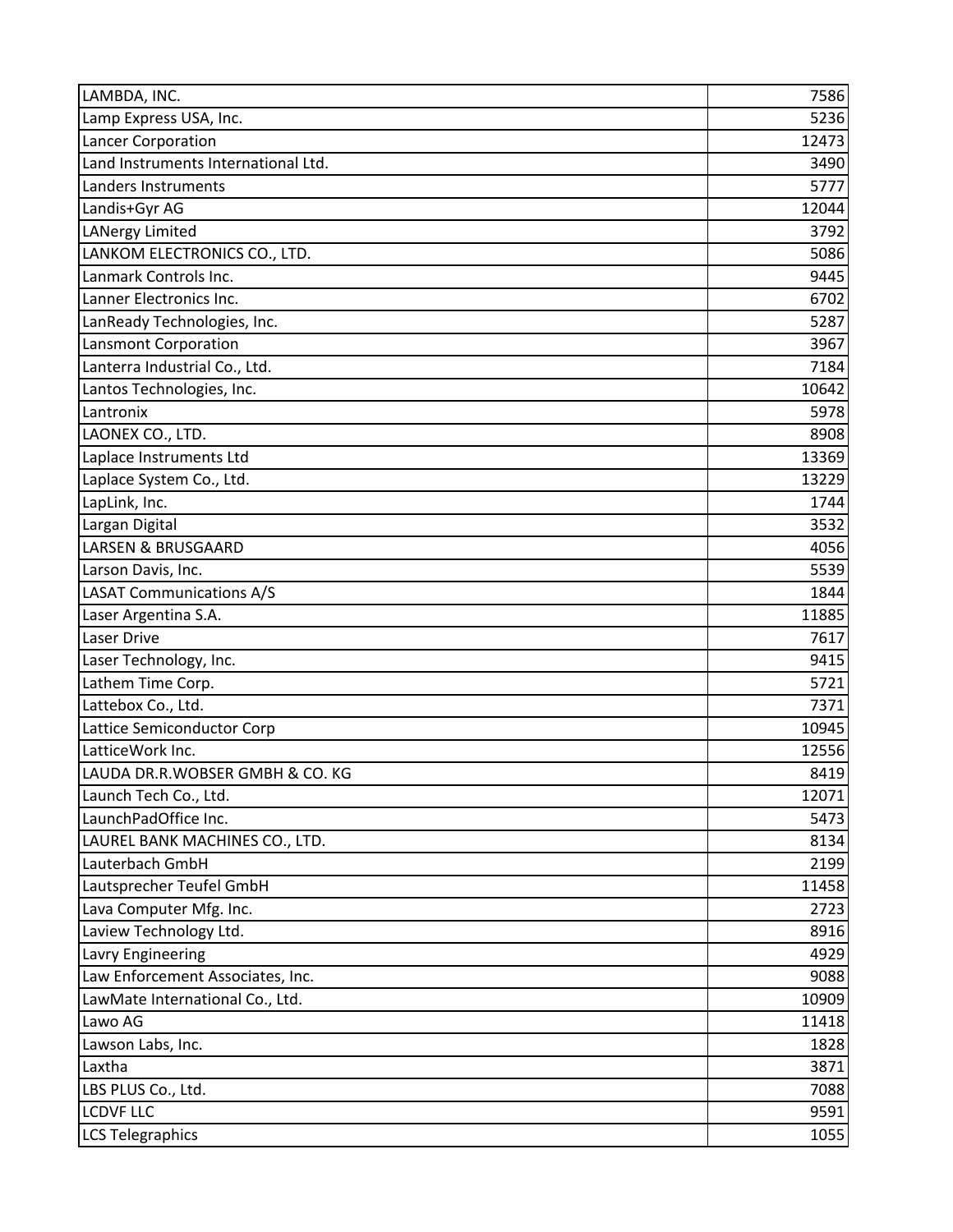| Le Prestique International (H.K.) Ltd.                  | 4908  |
|---------------------------------------------------------|-------|
| Le Shi Zhi Xin Electronic Technology (Tian Jin) Limited | 11022 |
| Le Touch (Shenzhen) Electronics Co., Ltd.               | 11578 |
| Lead Data Inc.                                          | 9797  |
| Leadchip Semiconductor                                  | 12576 |
| LEADER ELECTRONICS CORP.                                | 3934  |
| Leader Electronics Inc.                                 | 12158 |
| Leader Tech Manufacturer Co., Ltd                       | 3875  |
| Leading Edge Co., Ltd.                                  | 3977  |
| <b>LeadingSpect Corporation</b>                         | 3920  |
| Leadingui Co., Ltd.                                     | 10315 |
| Leadtek Research Inc.                                   | 1043  |
| Leadtrend                                               | 11328 |
| Lead-Type Precision Electronics Co., Ltd.               | 5211  |
| Leaf Imaging Ltd.                                       | 10254 |
| Leagtech Jiangxi Electronic Co., Ltd.                   | 11424 |
| Lean Horn Co.                                           | 3563  |
| <b>LEAP Motion</b>                                      | 10550 |
| Leapfrog Enterprises                                    | 3939  |
| Leapfrog Schoolhouse                                    | 25359 |
| Learning Curve Brands, Inc.                             | 8978  |
| <b>LECO CORPORATION</b>                                 | 2756  |
| <b>LeCroy Corporation</b>                               | 1535  |
| Lectra Systemes                                         | 3205  |
| Lectronic LLC                                           | 12883 |
| Lectrosonics, Inc.                                      | 4897  |
| LED Dental Inc.                                         | 12650 |
| Leda Media Products                                     | 1718  |
| LEDCO                                                   | 7714  |
| Leddartech Inc.                                         | 10481 |
| LEDGER                                                  | 11415 |
| Leema Acoustics                                         | 9396  |
| Legacy Electronics, Inc.                                | 6294  |
| <b>Legend Holdings Limited</b>                          | 3708  |
| Legend Silicon Corp.                                    | 7030  |
| LEGIC Identsystems Ltd.                                 | 10228 |
| Legrand                                                 | 7344  |
| LEIA Inc.                                               | 11306 |
| Leica Camera AG                                         | 6808  |
| Leica Geosystems AG                                     | 5821  |
| Leica Microsystems CMS GmbH                             | 5905  |
| Leiderdorp Instruments                                  | 1952  |
| <b>LEIFHEIT AG</b>                                      | 8749  |
| <b>LELTEK</b>                                           | 11237 |
| LEMKE ENG.                                              | 9634  |
| Lemobile Information Technology (Beijing) Co., Ltd.     | 11495 |
| Lencheng Electronics Co., Ltd                           | 11579 |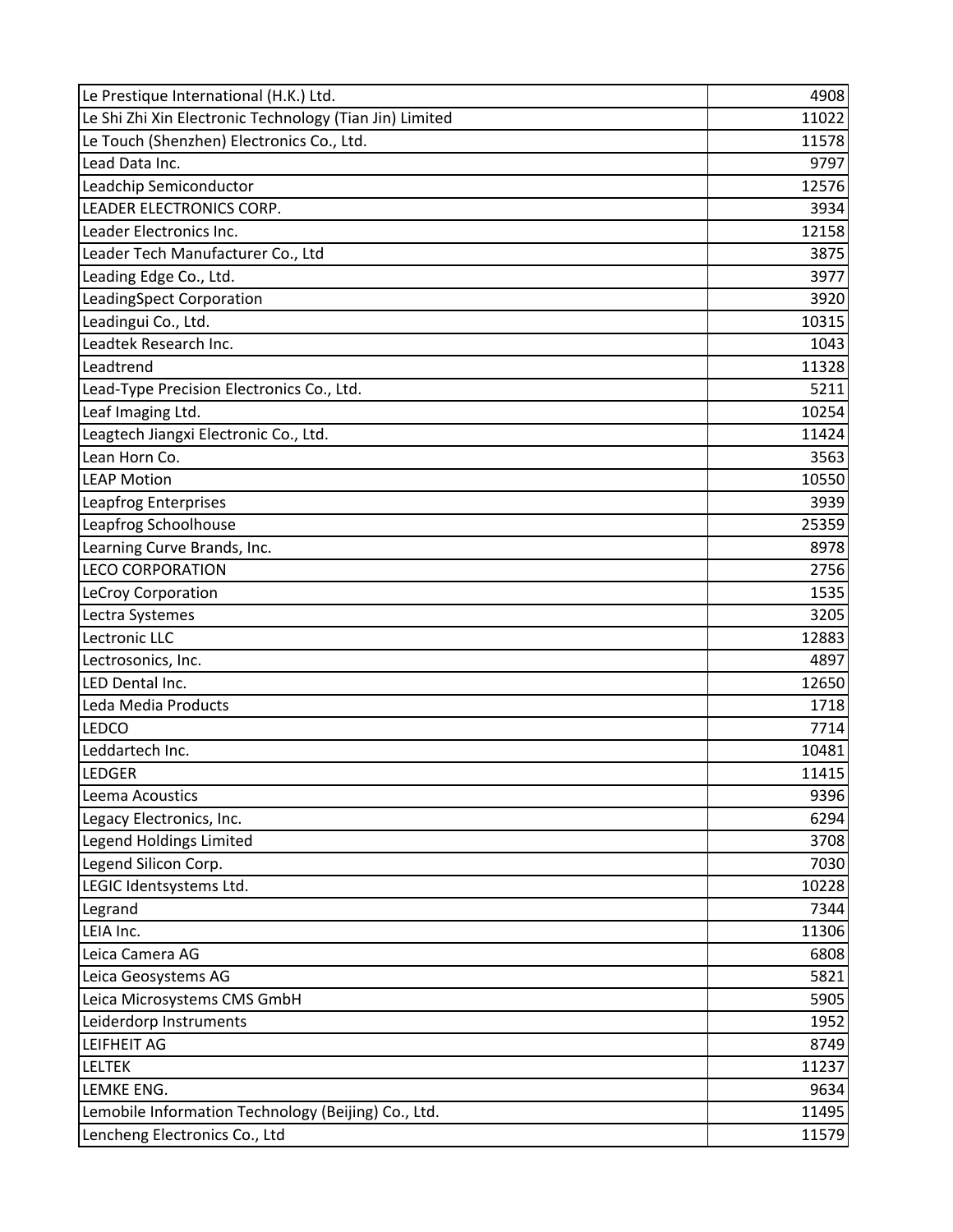| Lenjoy Technology Limited                   | 12177 |
|---------------------------------------------|-------|
| Lenovo                                      | 6127  |
| Lenovo Mobile Communication Technology Ltd. | 8198  |
| LENZE GmbH & Co KG                          | 2882  |
| <b>LEO BODNAR</b>                           | 7634  |
| Leo Hui Electric Wire & Cable Co., Ltd.     | 3378  |
| Leoco Corporation                           | 1727  |
| LEONI Cable (China) Co., Ltd.               | 12998 |
| Leopard Imaging Inc.                        | 10763 |
| Leopold Kostal GmbH & Co. KG                | 9236  |
| LeRain Technology Co., Ltd.                 | 13548 |
| Lernout + Hauspie (L + H)                   | 3107  |
| Leroy Automatique Industrielle              | 7623  |
| Lester Electrical                           | 10664 |
| LETech Co., Ltd.                            | 9871  |
| LET'S Corporation, Ltd.                     | 3445  |
| Leuze electronic GmbH & Co. KG              | 6525  |
| LEVEL Ltd.                                  | 10387 |
| Leviton Manufacturing                       | 5148  |
| Levon Limited                               | 5503  |
| Lew Engineering                             | 2167  |
| Lewis Techno Group                          | 13344 |
| Lewitt GmbH                                 | 10690 |
| Lexar Media, Inc.                           | 1500  |
| <b>LEXIBOOK LIMITED</b>                     | 10378 |
| Lexking Technology Co., Ltd.                | 9427  |
| Lexmark International Inc.                  | 1085  |
| Leybold Didactic GMBH                       | 3857  |
| Leybold Vacuum                              | 9705  |
| <b>LEYIO</b>                                | 8199  |
| Lezyne                                      | 11049 |
| LG CNS Co., Ltd.                            | 10606 |
| LG Display Co., Ltd.                        | 8146  |
| LG Electronics Inc.                         | 4100  |
| LG Electronics USA Inc.                     | 1086  |
| LG Industrial Systems Co., Ltd.             | 4361  |
| LG Innotek Co., Ltd.                        | 7540  |
| LG-Ericsson Co., Ltd                        | 7137  |
| <b>LGS</b>                                  | 7253  |
| LHI Technology (China) Co., Ltd.            | 3776  |
| <b>LHR Technologies</b>                     | 5910  |
| Li Creative Technologies, Inc.              | 7216  |
| Liang Tei Co., Ltd.                         | 1813  |
| LIANHE TECHNOLOGIES, INC.                   | 6849  |
| Liberty Instruments, Inc.                   | 3033  |
| Libratel Inc                                | 11991 |
| Libratone A/S                               | 10997 |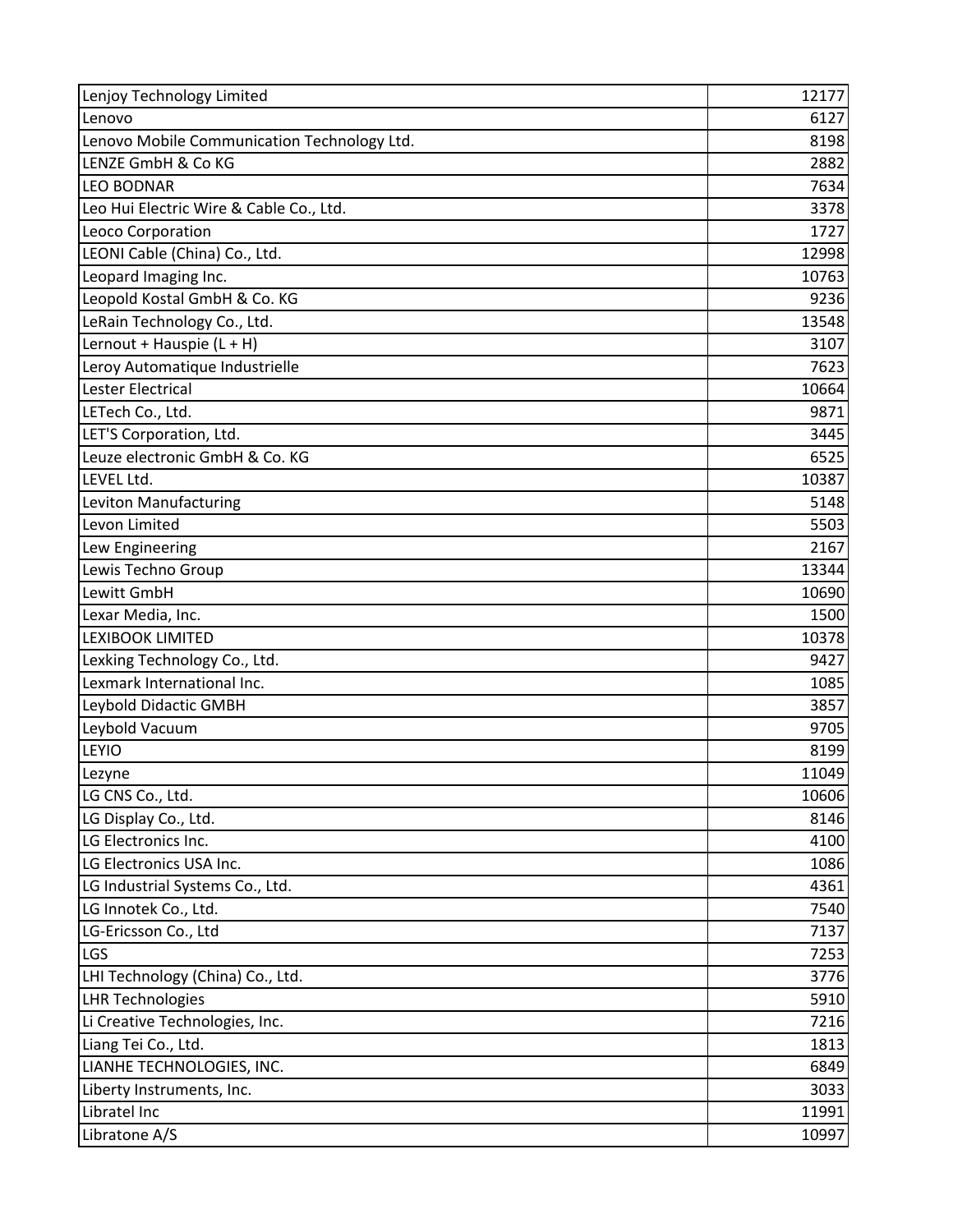| Librestream Technologies                        | 9545  |
|-------------------------------------------------|-------|
| LI-COR Biosciences, Inc.                        | 5385  |
| <b>Liebert Corporation</b>                      | 4271  |
| Lierda Science & Technology Group Co., Ltd.     | 13573 |
| Liesegang                                       | 2575  |
| LIEWENTHAL ELECTRONICS LTD.                     | 2570  |
| Life Robotics Inc.                              | 11475 |
| Life Technologies Corp.                         | 8832  |
| LifeScan                                        | 10086 |
| Lifesize, Inc.                                  | 11111 |
| Life-Tech, Inc.                                 | 2748  |
| Lifetime Memory Products                        | 3566  |
| Lifetouch, Inc.                                 | 5353  |
| Lifetron Co., Ltd.                              | 4211  |
| LifeWatch Technologies Ltd.                     | 11348 |
| <b>LIFODAS</b>                                  | 10046 |
| Light Blue Optics, Inc.                         | 8565  |
| Light Forge Gaming, LLC                         | 13472 |
| Light Harmonic                                  | 9506  |
| Lightcomm Technology Co., Ltd.                  | 11027 |
| LightFactor                                     | 11754 |
| <b>Lightspeed Aviation</b>                      | 10499 |
| <b>Lightsurf Technologies</b>                   | 2423  |
| Lightware Visual Engineering                    | 10095 |
| Lightwares                                      | 9113  |
| Lightwell Co., Ltd ZAX Division                 | 2824  |
| Lih Duo Intl. Co., Ltd.                         | 3662  |
| LIH TZU Electric Co., Ltd.                      | 1333  |
| Likom Technology Sdn. Bhd.                      | 1617  |
| Lin Shiung Enterprise Co., Ltd.                 | 2472  |
| Linak A/S                                       | 4819  |
| Linc Technology Corporation dba Data-Linc Group | 12796 |
| Lindemann Audiotechnik GmbH                     | 8965  |
| Line 6, Inc.                                    | 3649  |
| Line Media Research CO., LTD.                   | 2978  |
| Line Seiki Co., Ltd.                            | 10932 |
| LINE TECH INDUSTRIAL CO., LTD.                  | 4818  |
| <b>Lineage Power</b>                            | 8795  |
| Linear LLC                                      | 9834  |
| Linear Technology Corporation                   | 4722  |
| LinearX Systems Inc.                            | 5065  |
| Lineeye Co., Ltd.                               | 5876  |
| Linera                                          | 10252 |
| <b>Linfiny Corporation</b>                      | 12872 |
| LINFOS CO., LTD.                                | 5516  |
| Ling Yang Precision Co., Ltd. (HDSY)            | 12934 |
| <b>LINK GmbH</b>                                | 6034  |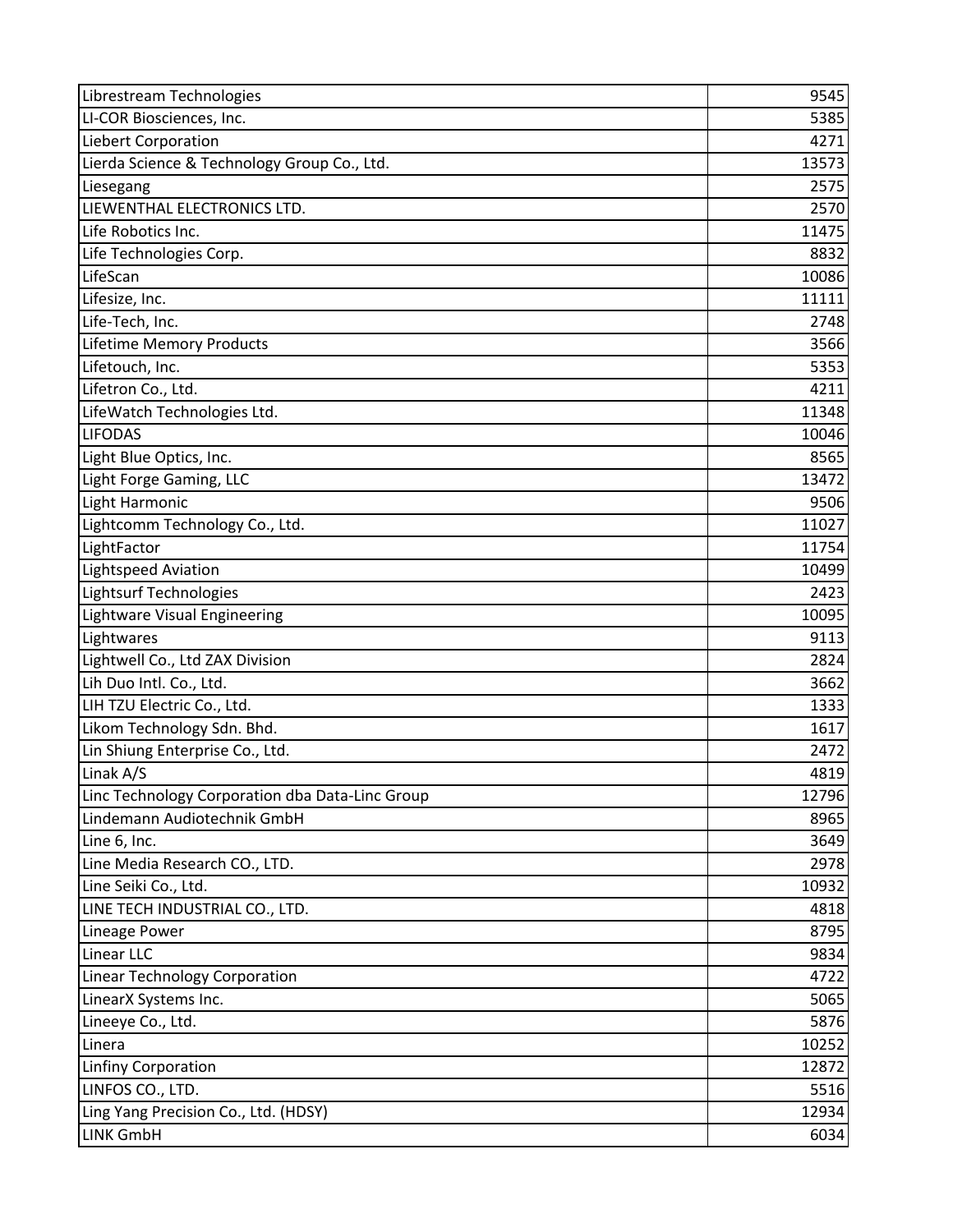| Link Instruments, Inc.                       | 3195  |
|----------------------------------------------|-------|
| Link World Electric Inc.                     | 5240  |
| Linkable Technology Co., Ltd.                | 12416 |
| Linkam Scientific Instruments Ltd.           | 5850  |
| Linkbit, Inc.                                | 8332  |
| LinkE Technologies (HengQin) Co., Ltd.       | 12632 |
| linked IP GmbH                               | 9015  |
| Linkiss Co., Ltd.                            | 6297  |
| LinkMTech Inc.                               | 11792 |
| Linksys                                      | 1915  |
| Linktec Technologies Co., Ltd.               | 8734  |
| Linktop Technology Co., Ltd.                 | 8973  |
| Linkup Systems Corporation                   | 2379  |
| LINKUP Technology Inc.                       | 12283 |
| Linkverse S.r.l.                             | 12242 |
| Linkwise Technology Com., Limited            | 13509 |
| LINO MANFROTTO + CO. S.P.A.                  | 8270  |
| LinTech GmbH Berlin                          | 6934  |
| Lintes Technology Co., Ltd.                  | 11037 |
| <b>Linux Automation GmbH</b>                 | 13303 |
| Linxee (Beijing) Technology LTD.             | 11534 |
| Lion Power Co., Ltd.                         | 7411  |
| Lion Semiconductor                           | 11815 |
| Liou Yuane International Ltd.                | 3619  |
| Lipman Electronic Engineering Ltd.           | 6458  |
| <b>LIPS Corporation</b>                      | 11762 |
| Liquid Audio                                 | 2560  |
| Liquid Instruments Pty. Ltd                  | 13282 |
| Lismore Instruments Limited                  | 6520  |
| Listen Technologies Corp.                    | 8728  |
| Lite Metals & Plastic (Shenzhen) Co., Ltd.   | 7074  |
| LITE STAR ELECTRONICS TECHNOLOGIES, CO. LTD. | 4607  |
| Liteconn Co., Ltd.                           | 10113 |
| LITEN UP TECHNOLOGIES INC.                   | 7609  |
| Lite-On IT Corp.                             | 3789  |
| LiteON Semiconductor Corp.                   | 3907  |
| Lite-On Technology Corp.                     | 1226  |
| LITEPOINT CORP.                              | 7266  |
| Liteye Systems, Inc.                         | 7981  |
| <b>LITRONIC</b>                              | 2277  |
| Littelfuse, Inc.                             | 1571  |
| Littfinski DatenTechnik (LDT)                | 7103  |
| Little Bird Electronics                      | 12554 |
| littleBits                                   | 11713 |
| Litton Systems Inc.                          | 2639  |
| Livescribe Inc.                              | 7419  |
| LiveWire Test Labs, Inc.                     | 7214  |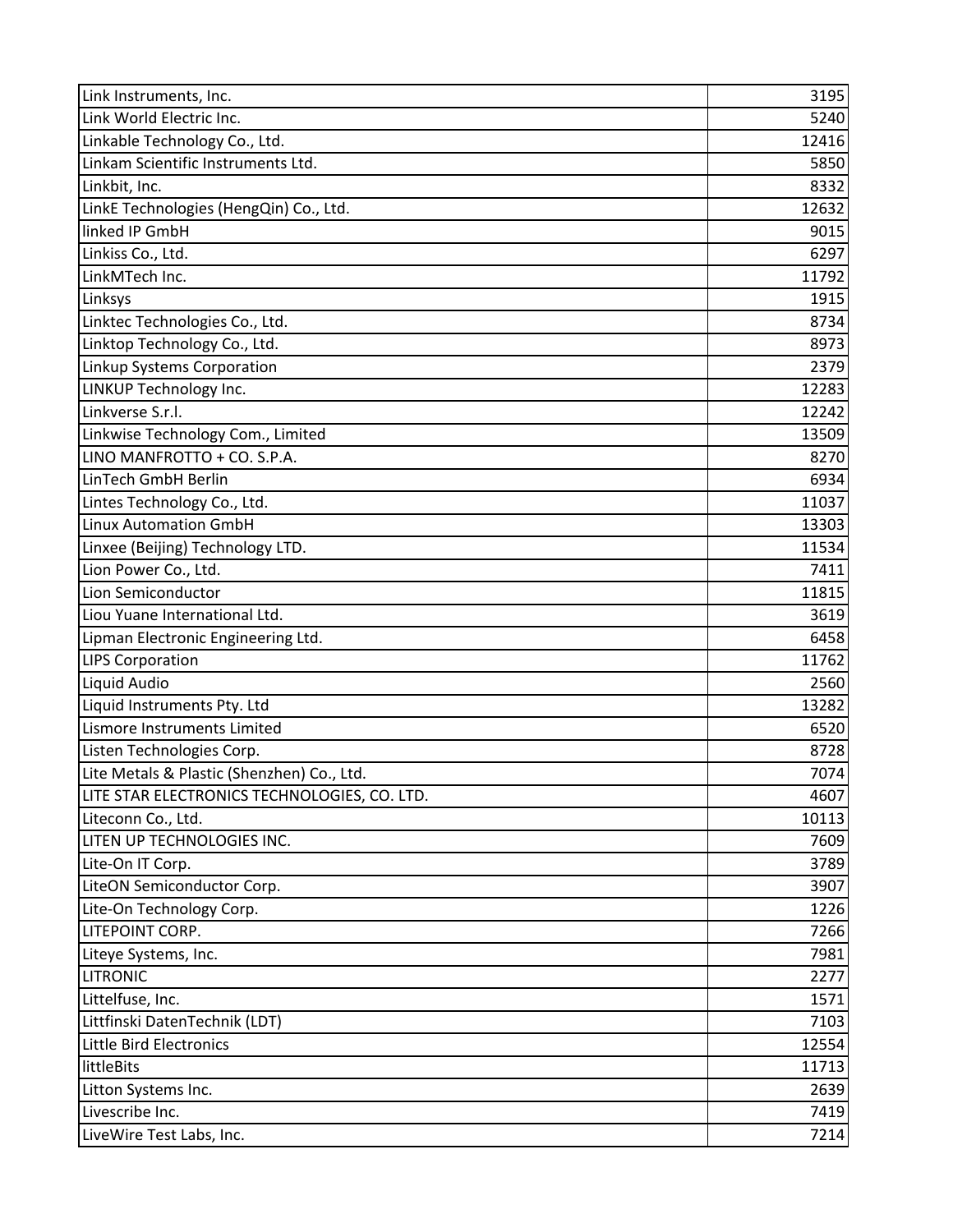| LivingLab Development Co., Ltd.                    | 8688  |
|----------------------------------------------------|-------|
| Livingston Products, Inc.                          | 6280  |
| <b>LIVV Brand IIc</b>                              | 11434 |
| LIWANLI Innovation Co., Ltd                        | 1996  |
| Liyang Sino Cable Electronics Co Ltd               | 12060 |
| Liyitec Incorporated                               | 5970  |
| Liyuh Technology Ltd.                              | 6276  |
| LKC Technologies, Inc.                             | 6364  |
| <b>LLC GlobalTest</b>                              | 7893  |
| Lloyd Research (Projects) Ltd.                     | 4867  |
| LM Technologies Ltd.                               | 8740  |
| <b>LN Systems Limited</b>                          | 6319  |
| LNT - Automation GmbH                              | 9310  |
| LOAD SYSTEMS INTERNATIONAL, INC.                   | 8231  |
| Loas Co., Ltd                                      | 3671  |
| Lockheed Martin - Maritime Systems & Sensors       | 7475  |
| Lockheed Martin Energy Research                    | 1220  |
| Lockheed Martin Missiles & Fire Control            | 5524  |
| Loctek Ergonomic Technology Corp.                  | 11613 |
| Lodam electronics                                  | 7126  |
| LOEC, INC.                                         | 8020  |
| Loewe Opta GmbH                                    | 8985  |
| Logic 3 International Limited                      | 2294  |
| Logic Controls, Inc.                               | 4008  |
| <b>LOGIC CORPORATION</b>                           | 3419  |
| Logic Meca Co., Ltd.                               | 2208  |
| Logic PD                                           | 9709  |
| Logic Way GmbH                                     | 9924  |
| Logical Solutions, Inc.                            | 5482  |
| LOGICDATA Electronics & Software Entwicklungs GmbH | 11895 |
| LOGICPACK CO., LTD.                                | 7032  |
| LOG-IN, Inc.                                       | 9895  |
| Logina                                             | 8338  |
| Logitec Corporation                                | 1929  |
| Logitech Europe S.A.                               | 1699  |
| Logitech Inc.                                      | 1133  |
| Logitek Electronic Systems, Inc.                   | 8150  |
| Logos Biosystems, Inc.                             | 11045 |
| LogTag Recorders Ltd.                              | 10746 |
| Logware GmbH                                       | 2030  |
| Loma Systems                                       | 12010 |
| LONDA-LINK TEK CO., LTD.                           | 13492 |
| Long Range Systems, Inc.                           | 8777  |
| Long Well Electronics Corp.                        | 2254  |
| LongCheng Electronic & Communication CO., LTD.     | 7542  |
| Longshine Electronics Corp.                        | 1909  |
| LongSung Technology (Shanghai) Co., Ltd.           | 11763 |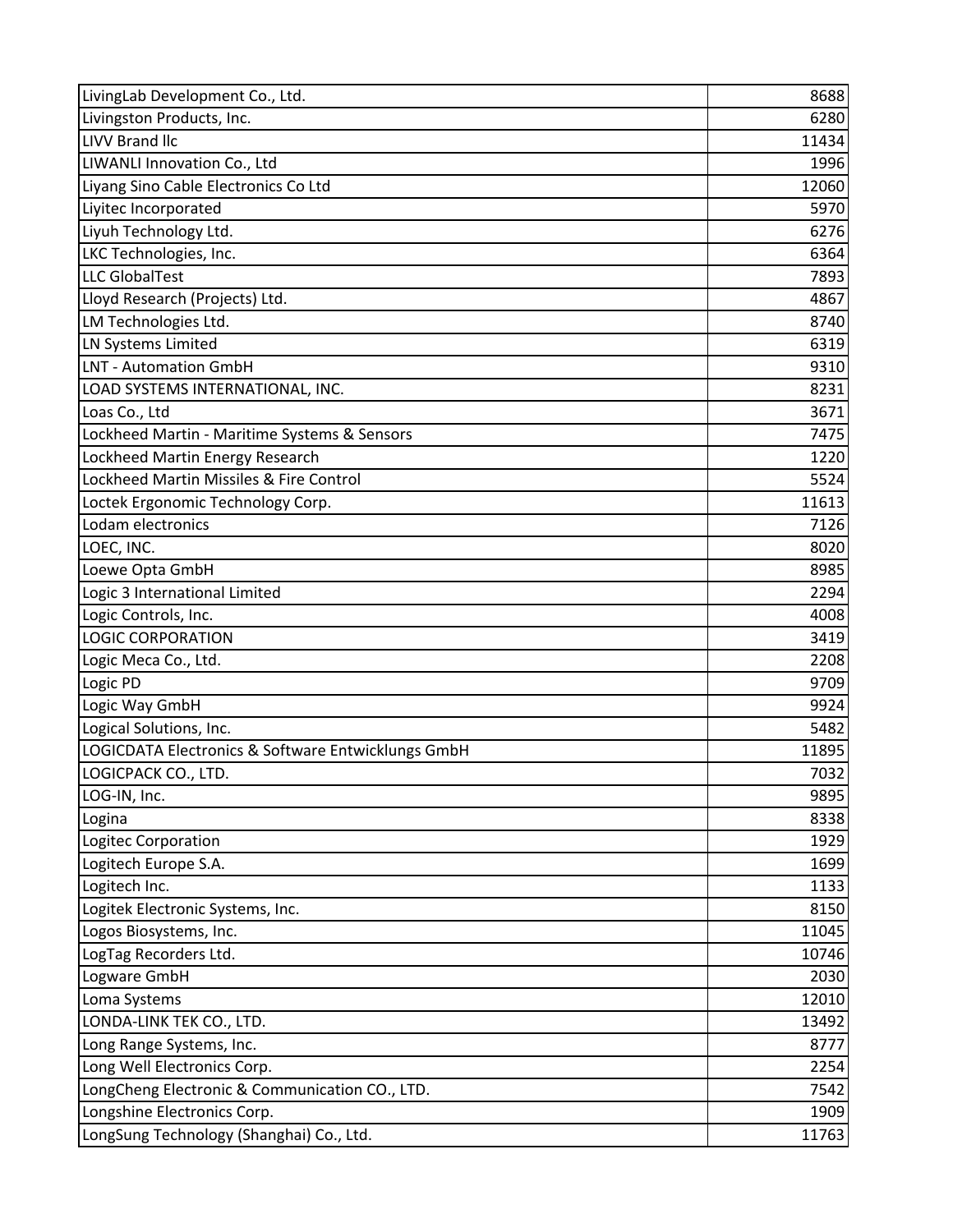| Longsys Electronics (HK) Co., Ltd.         | 8644  |
|--------------------------------------------|-------|
| Longwell Electronics/Longwell Company      | 1302  |
| LONTEX PIOTR LONDZIN                       | 10523 |
| Lontium Semiconductor Corporation          | 12129 |
| Look&Say co., Ltd.                         | 2629  |
| LOOPCOMM TECHNOLOGY, INC.                  | 9684  |
| Looxcie, Inc.                              | 8669  |
| Lorenz GmbH                                | 2568  |
| Lorom Industrial Co., Ltd.                 | 1846  |
| LOSTEAKA, Inc.                             | 6516  |
| Lotes Co., Ltd.                            | 4238  |
| LOUIS VUITTON MELLETIER                    | 13426 |
| Loupedeck Oy                               | 11970 |
| LOVEOX CO., LTD.                           | 11227 |
| Love's Travel Stops & Country Stores, Inc. | 13042 |
| Lowrance Electronics, Inc.                 | 5498  |
| Loyal Legend Limited                       | 4202  |
| Loyal Technology Corporation               | 4877  |
| Loyalty Founder Enterprise Co., Ltd.       | 4497  |
| <b>LPKF Laser &amp; Electronics AG</b>     | 4195  |
| <b>LRP</b> electronic GmbH                 | 11395 |
| LS Mtron Ltd.                              | 7217  |
| LSI JAPAN Co., Ltd                         | 2273  |
| LSI Logic Inc.                             | 1236  |
| <b>LTK International Limited</b>           | 3054  |
| LTW TECHNOLOGY CO., LTD.                   | 7952  |
| Lubelskie Fabryki Wag FAWAG S.A.           | 12171 |
| Lucas Holding bv                           | 9717  |
| Lucas-Nuelle GmbH                          | 5825  |
| Lucent Medical Systems, Inc.               | 10555 |
| Lucent Technologies                        | 3998  |
| Lucent Trans Electronics Co., Ltd.         | 10783 |
| <b>LUCI</b>                                | 12914 |
| <b>Lucid Designs</b>                       | 1084  |
| LucidPort Technology, Inc.                 | 5977  |
| LucidSound, Inc.                           | 12050 |
| Luciol Instruments                         | 2910  |
| Luckytech Technology Co., Ltd              | 2378  |
| Luff Technology Co., Ltd.                  | 7908  |
| LUFFT Mess-und Regeltechnik GmbH           | 9169  |
| Lugh Networks, Inc.                        | 3603  |
| Lumanate, Inc.                             | 4105  |
| Lumantek Co., Ltd.                         | 11244 |
| LumaSense Technologies A/S                 | 8410  |
| Lumberg Connect GmbH                       | 6779  |
| Lumberg, Inc.                              | 2361  |
| Lumenera Corporation                       | 5924  |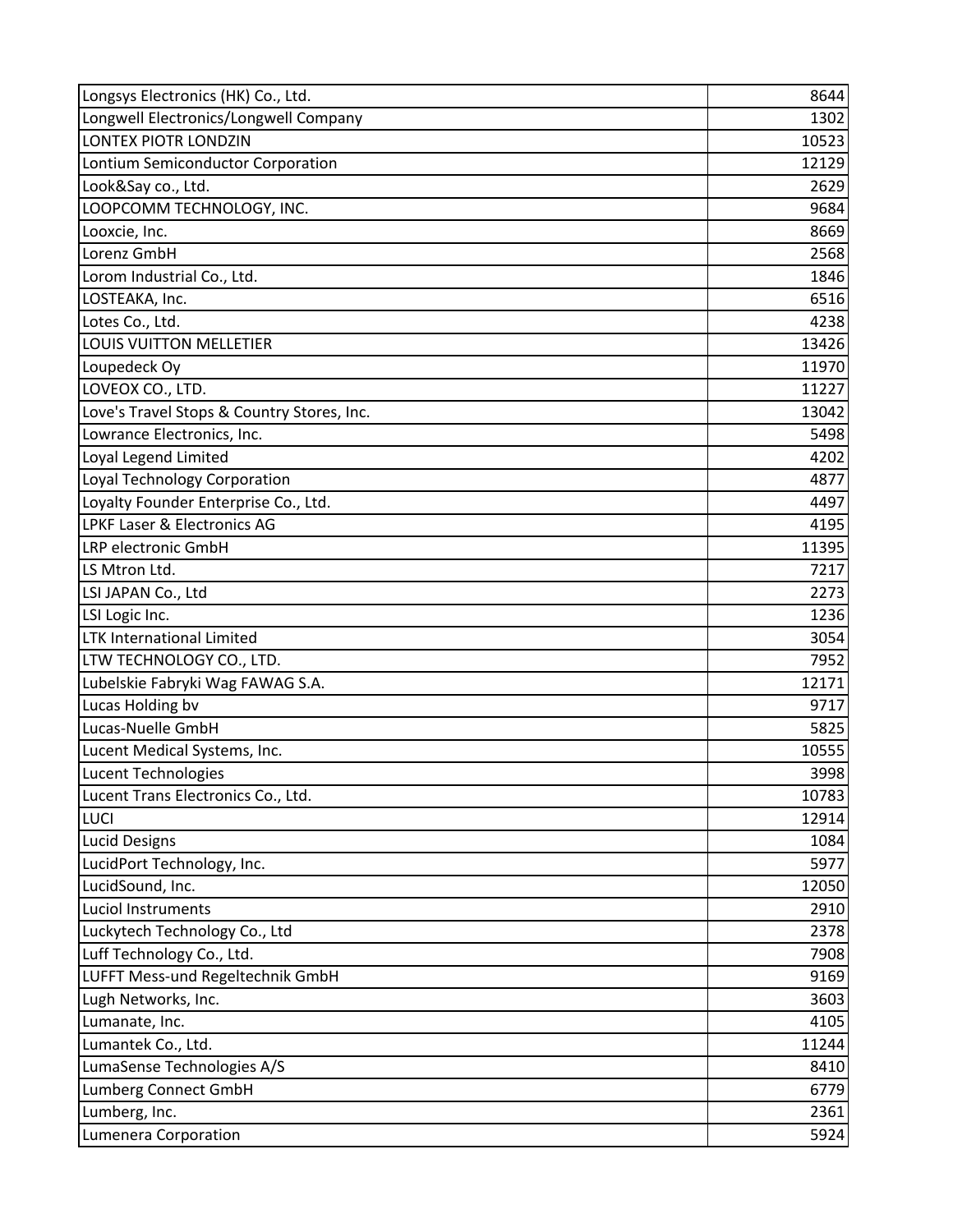| Lumenergi Inc.                                                 | 9961          |
|----------------------------------------------------------------|---------------|
| Lumex Ltd.                                                     | 5856          |
| Lumidigm, Inc.                                                 | 8110          |
| <b>Luminex Corporation</b>                                     | 1834          |
| Lumio Inc.                                                     | 8238          |
| Lumulabs d.o.o.                                                | 11624         |
| Luna Analytics, Inc.                                           | 3515          |
| Luna Innovations, Inc.                                         | 3635          |
| Lunatone Industrielle Elektronik GmbH                          | 6069          |
| Lunatronic                                                     | 3105          |
| Lung Hwa Electronics Co., Ltd.                                 | 6634          |
| Lusher Technologies                                            | 1765          |
| Lust Drivetronics GmbH                                         | 6197          |
| Lutron Electronics Inc.                                        | 7038          |
| <b>LUXMAN Corporation</b>                                      | 12885         |
| <b>LUXROBO</b>                                                 | 12254         |
| Luxshare-ICT                                                   | 8334          |
| Luxvisions Innotech Limited                                    | 12489         |
| LVI Low Vision International AB                                | 6404          |
| LXE, INC.                                                      | 7964          |
| LyconSys GmbH & Co. KG                                         | 7466          |
| Lynium L.L.C.                                                  | 2775          |
| Lynn Products, Inc.                                            | 3827          |
| Lynx Studio Technology, Inc.                                   | 9343          |
| Lyra Semiconductor Incorporated                                | 11608         |
| Lyrtech Inc.                                                   | 5152          |
| Lytech Technology Inc.                                         | 5707          |
| Lytro, Inc.                                                    | 9423          |
| Lyve Minds, Inc.                                               | 10631         |
| <b>LZAE LUMEL SA</b>                                           | 5687          |
| M and C System                                                 | 6835          |
| M Seven System Limited                                         | 9248          |
| M W Electronics                                                | 12219         |
| M.G.F.                                                         | 8661          |
| M.S.E. GmbH                                                    | 2084          |
| m.u.t - GmbH                                                   | 5571          |
| M@inNet Communication                                          | 3048          |
| <b>M2TECH SRL</b>                                              | 9372          |
| M3 Electronics, Inc.                                           | 5696          |
| M3 Mobile                                                      | 12341         |
| M31 Technology Corp.                                           | 10112         |
| M7Lab., Co., Ltd.                                              | 8268          |
| <b>M8TRIX TECH LLC</b>                                         | 11535         |
| MA Lighting Technology GmbH<br>MA'AGALIM COMPUTER SYSTEMS Ltd. | 11710<br>6036 |
| <b>MAATEL</b>                                                  | 5384          |
| <b>Mabtech Production</b>                                      | 12019         |
|                                                                |               |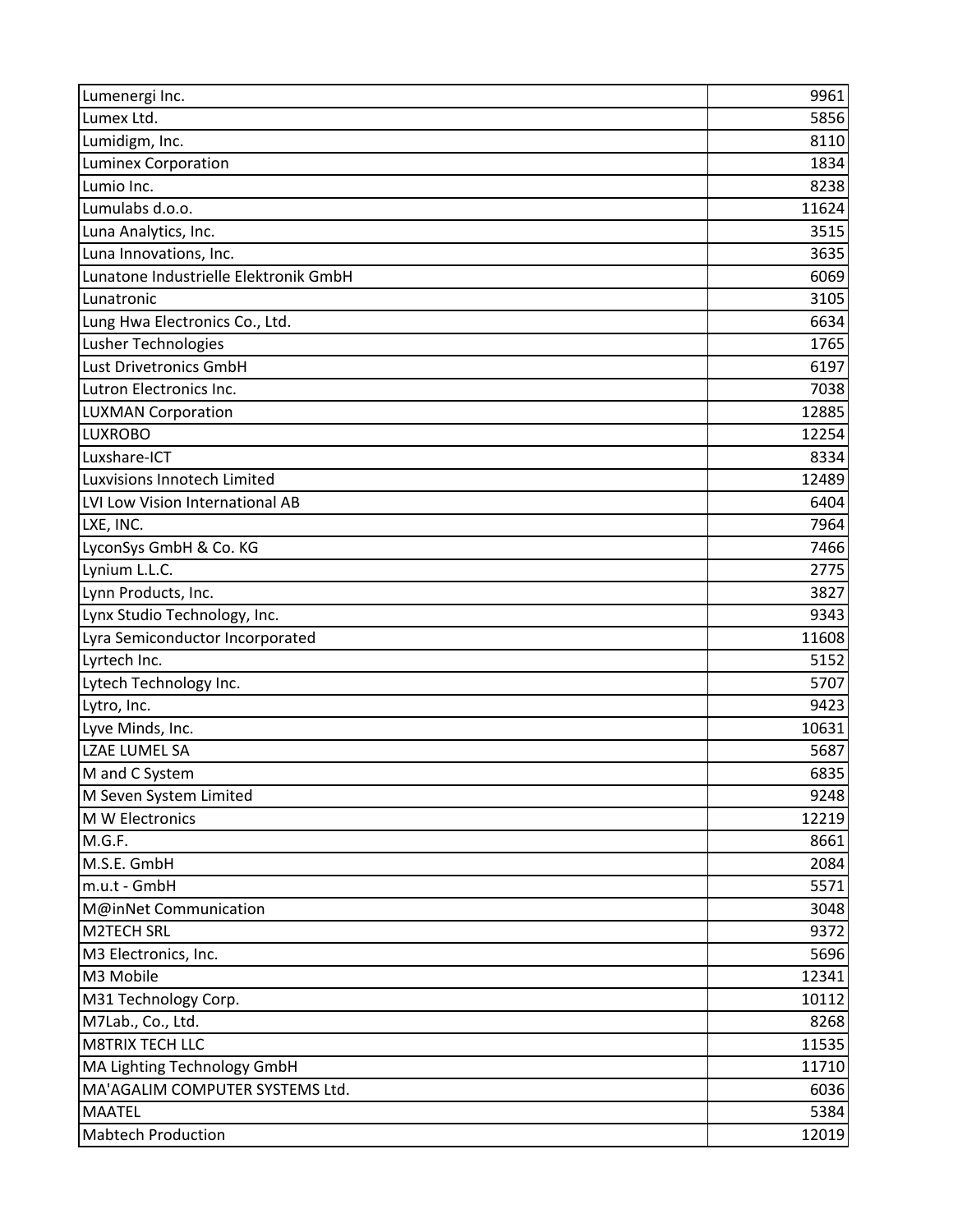| MAC SYSTEM CO., LTD.                | 4674  |
|-------------------------------------|-------|
| Macally (Mace Group, Inc.)          | 2222  |
| <b>Macraigor Systems LLC</b>        | 2220  |
| Macronix International Co., Ltd.    | 2129  |
| MacroSystem Digital Video AG        | 2789  |
| MACSEMA, INC                        | 3356  |
| <b>MACTek</b>                       | 4325  |
| Maction Technologies, Inc.          | 9409  |
| <b>Mad Catz Global Limited</b>      | 1848  |
| Mad City Labs, Inc.                 | 5481  |
| Madboy Audio International Oy       | 8967  |
| <b>MADENTEC LTD.</b>                | 5195  |
| Madrics Media GmbH Europe           | 5374  |
| <b>MADWAVES ApS</b>                 | 4065  |
| Maerzhaeuser Wetzlar GmbH & Co. KG. | 7316  |
| MAG Technology Co., Ltd.            | 1171  |
| Magellan Corp.                      | 2409  |
| <b>MAGELLAN GPS</b>                 | 7595  |
| Magellan Navigation, Inc.           | 4623  |
| Magenta Research Ltd.               | 9730  |
| Magic Control Technology Corp.      | 1809  |
| <b>Magicard Ltd</b>                 | 3103  |
| MagicEyes Digital Co., Ltd          | 6796  |
| Magicleap                           | 11349 |
| MagicPixel Inc.                     | 8064  |
| MagneMotion Inc.                    | 10938 |
| Magnescale Co., Ltd.                | 11936 |
| Magneti Marelli S.p.A Electr BL     | 11241 |
| Magnetox                            | 6086  |
| Magni Systems, Inc.                 | 4555  |
| <b>MAGO MOBILE LTD</b>              | 5961  |
| MagStor, Inc.                       | 12278 |
| MagTarget LLC                       | 12638 |
| Mag-Tek                             | 2049  |
| Magtrol, Inc.                       | 11215 |
| Mahr GmbH                           | 7560  |
| maintech GmbH                       | 12535 |
| <b>Majortech Corporation</b>        | 12565 |
| <b>MakerBot Industries</b>          | 9153  |
| Maki Manufacturing Co., Ltd.        | 7068  |
| <b>Makita Corporation</b>           | 11293 |
| Mako Technologies, LLC              | 2050  |
| Maktar, Inc.                        | 10930 |
| Malcom Co., Ltd.                    | 3360  |
| Malvern Instruments Ltd             | 6644  |
| Mamiya Digital Imaging Co., Ltd.    | 8834  |
| Mamiya-OP NEQUOS Co., Ltd.          | 10686 |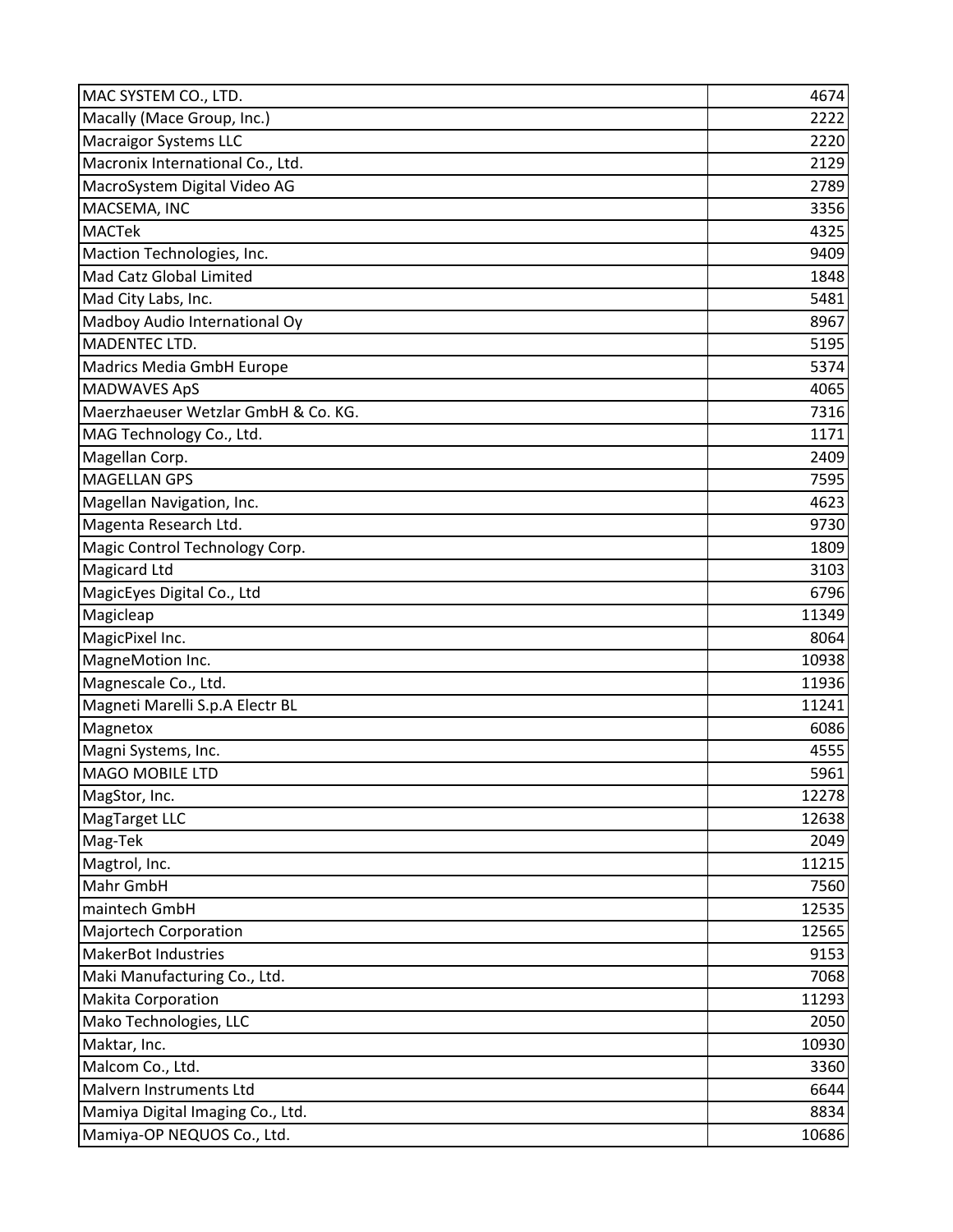| Man & Machine, Inc.                      | 7532  |
|------------------------------------------|-------|
| Man Boon Manufactory Ltd.                | 4308  |
| Management Company ATOL Ltd.             | 10514 |
| Mansella Ltd.                            | 3643  |
| <b>Mantech International</b>             | 7555  |
| MANTHAN SEMICONDUCTOR PVT. LTD.          | 7834  |
| Mantra Softech (India) Pvt Ltd           | 11279 |
| Manus Machinae B.V.                      | 13093 |
| Manutronics Vietnam Joint Stock Company  | 10895 |
| MAP Medizin-Technologie GmbH             | 4357  |
| Maples Micro System Corp                 | 9228  |
| Mapower Electronics Co. Ltd.             | 4413  |
| Marantz Japan, Inc.                      | 2963  |
| marco Systemanalyse und Entwicklung GmbH | 7675  |
| Marconi                                  | 3462  |
| Marconi Applied Technologies Ltd.        | 4051  |
| Marconi Data Systems                     | 3882  |
| <b>Marel EHF</b>                         | 9495  |
| Maretron                                 | 5494  |
| <b>MARIAN GbR</b>                        | 5185  |
| Mark of the Unicorn, Inc.                | 2045  |
| Marketcast                               | 2601  |
| Marking System Technology Co., Ltd.      | 12708 |
| <b>Markpoint AB</b>                      | 2350  |
| Markus Klotz GmbH                        | 11954 |
| MARPOSS S.p.A.                           | 3144  |
| Marquardt Mechatronik GmbH               | 10494 |
| Marquess Co., Limited                    | 8911  |
| Marquette Medical Systems, Inc.          | 1586  |
| <b>MARS ENGINEERING CORPORATION</b>      | 3858  |
| Mars Semiconductor Corp.                 | 3480  |
| <b>Marshall Amplification PLC</b>        | 10760 |
| Marshall Electronics, Inc.               | 6877  |
| Martin Lehmann GmbH & Co. KG             | 12355 |
| Martin Professional A/S                  | 4542  |
| MartinLogan Ltd.                         | 9459  |
| Martsoft Corp.                           | 5424  |
| Marubun Corp.                            | 1974  |
| Marunix Co., Ltd.                        | 2428  |
| Marunix Electron Limited                 | 9132  |
| Marushin-Denshi Co., Ltd.                | 4044  |
| MARVELL SEMICONDUCTOR, INC.              | 4742  |
| MARX CryptoTech LP                       | 3450  |
| <b>Masimo Corporation</b>                | 10502 |
| MASIMO LABORATORIES INC.                 | 8643  |
| Maspro Denkoh Corp.                      | 3345  |
| MassWorks                                | 2187  |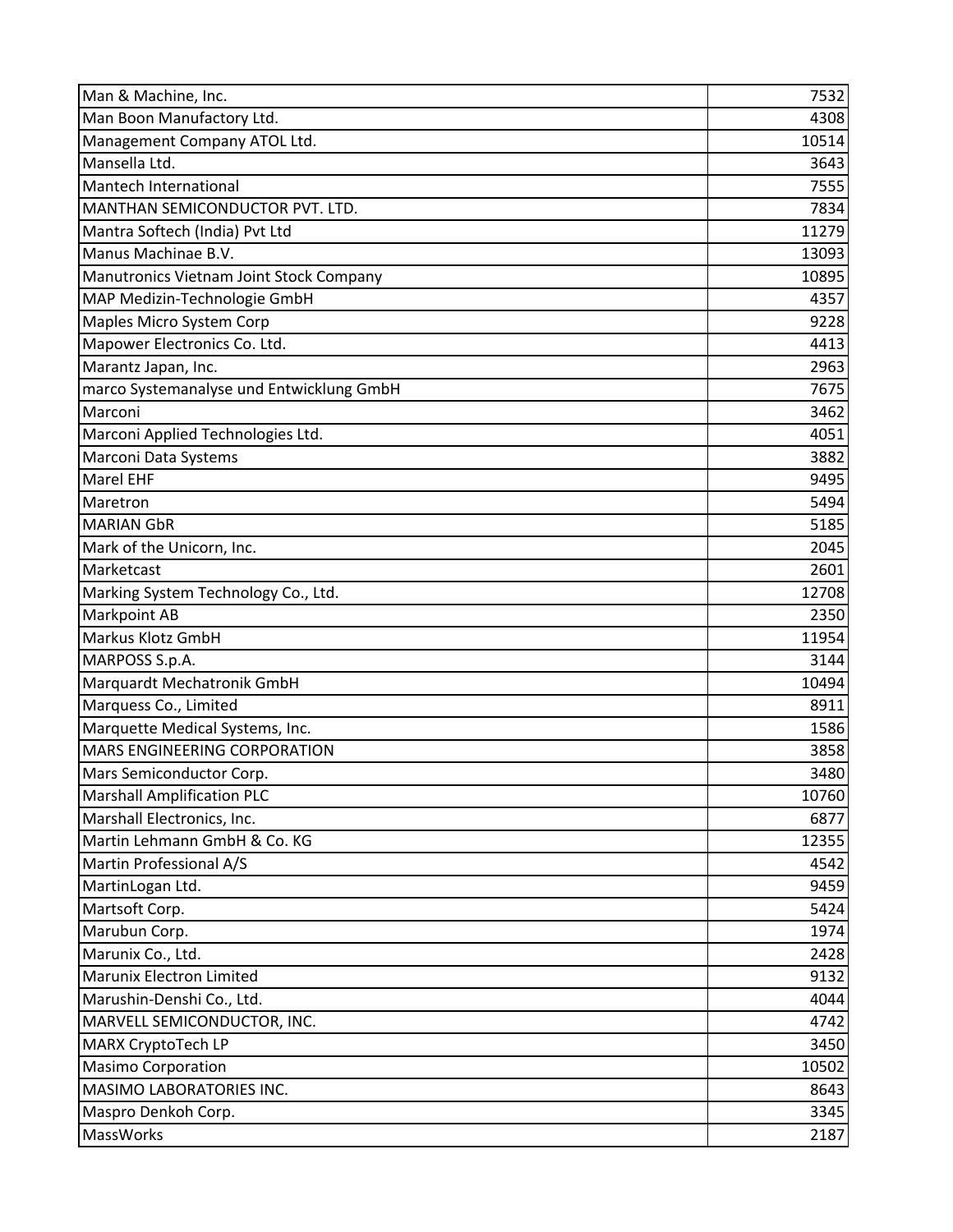| MasTech, Inc.                                          | 1889  |
|--------------------------------------------------------|-------|
| Master Hill Electric Wire and Cable Co., Ltd.          | 4398  |
| Mastertouch Solutions Electronics Co., Ltd.            | 8531  |
| MASTERVOLT INTERNATIONAL                               | 6756  |
| MasTouch Optoelectronics Technologies Co., Ltd.        | 8521  |
| Matchbeeper AB                                         | 8115  |
| Mathias Fuchss Software - Entwicklung                  | 8790  |
| Matica Technologies AG                                 | 10743 |
| Matin, Inc.                                            | 4724  |
| Matrix Audio Designs Inc.                              | 6529  |
| Matrix Design Group, LLC                               | 10565 |
| Matrix Electronics Co., Ltd                            | 12237 |
| Matrix Key Inc.                                        | 7905  |
| Matrix Multimedia Ltd.                                 | 4799  |
| <b>Matrix Orbital</b>                                  | 6973  |
| <b>Matrix Vision GmbH</b>                              | 5708  |
| <b>Matrox Electronic Systems</b>                       | 6378  |
| Matsumura Engineering Co., Ltd.                        | 11072 |
| Matsunichi Communication Holdings Limited              | 4782  |
| Matsunichi Information Technology (Shenzhen) Co., Ltd. | 5752  |
| Matsusada Precision Inc.                               | 4498  |
| Matsushita Kotobuki Electronics Industries America     | 1415  |
| MATT R.P.Traczynscy Sp.J.                              | 7083  |
| Mattel, Inc.                                           | 2067  |
| <b>Matthew Ward Solutions</b>                          | 4592  |
| Matuschek Messtechnik GmbH                             | 12251 |
| M-Audio                                                | 1891  |
| Maui Imaging, Inc.                                     | 11865 |
| Maui Innovative Peripherals                            | 2692  |
| <b>Maury Microwave</b>                                 | 9786  |
| MAVIN TECHNOLOGY INC.                                  | 8686  |
| Max Co., Ltd.                                          | 2798  |
| Maxi Switch, Inc.                                      | 1219  |
| MAXIAN Co., Ltd.                                       | 6461  |
| <b>Maxim Integrated Products</b>                       | 2922  |
| <b>Maximo Products LLC</b>                             | 5329  |
| Maxio Technology (Hangzhou) Ltd.                       | 12448 |
| MaxLinear, Inc.                                        | 13145 |
| maxon motor ag                                         | 9447  |
| MaxRise Inc.                                           | 7178  |
| MAXTEK, INC.                                           | 5898  |
| Maxtor                                                 | 3401  |
| <b>MaxVision Corporation</b>                           | 3299  |
| Maxwise Production Enterprise Ltd.                     | 5762  |
| MAYCOM Audio Systems b.v.                              | 3309  |
| Maycom Co., Ltd.                                       | 4216  |
| Mayekawa Mfg. Co., Ltd.                                | 10117 |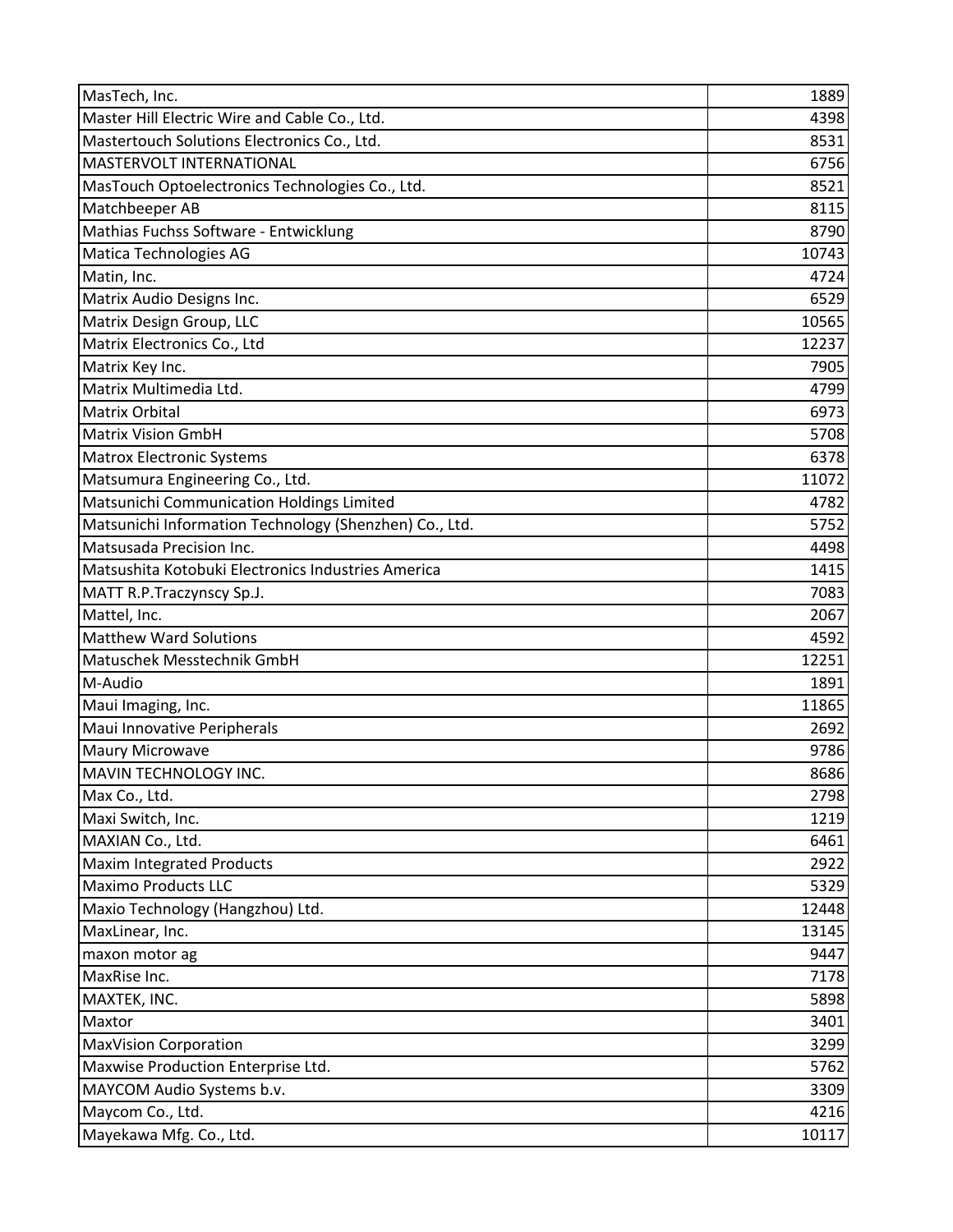| Mayflash Limited                            | 13279 |
|---------------------------------------------|-------|
| Mayo Clinic                                 | 8639  |
| Mbeware Inc.                                | 3021  |
| <b>MBio Diagnostics</b>                     | 12388 |
| MBit Wireless, Inc.                         | 10255 |
| Mbridge Systems, Inc.                       | 5997  |
| <b>MBS GmbH</b>                             | 5746  |
| McCarthy Music Corp.                        | 10970 |
| <b>MCCI Corporation</b>                     | 1038  |
| mce-systems Ltd.                            | 10382 |
| McIntosh Laboratory, Inc.                   | 11005 |
| MCK Communications, Inc.                    | 3699  |
| <b>Mcom As</b>                              | 2115  |
| MCS Logic Inc.                              | 5741  |
| MCS Micronic Computer Systeme GmbH          | 11314 |
| <b>MCT Elektronikladen</b>                  | 3184  |
| Mcube Technology Co., Ltd.                  | 7042  |
| <b>MD ELEKTRONIK GmbH</b>                   | 10744 |
| MDR Grup S.R.L.                             | 7887  |
| <b>MDS Gateways</b>                         | 2484  |
| MDS Technology Co., Ltd.                    | 7112  |
| ME4SURE, Inc.                               | 9833  |
| Meade Instruments Corp.                     | 5484  |
| Meadowlark Optics Incorporated              | 10402 |
| <b>Measurement Computing Corporation</b>    | 2523  |
| MEASUREMENT SPECIALTIES INC.                | 8293  |
| Measurement Systems Inc.                    | 5327  |
| MEC IMEX INC                                | 2159  |
| <b>MECANIQUE</b>                            | 6017  |
| Mecel AB                                    | 2165  |
| Mechatro Inc.                               | 6736  |
| <b>MECOS AG</b>                             | 13389 |
| MED Associates Inc., sue@med-associates.com | 4203  |
| <b>MEDAV GmbH</b>                           | 7144  |
| <b>MED-EL Medical Electronics</b>           | 9782  |
| Medeli Electronics Co, Ltd.                 | 2663  |
| <b>Media Engineering</b>                    | 9156  |
| Media Lab., Inc                             | 6661  |
| Media Phonics (Suisse) S.A.                 | 1474  |
| Media Systems Ltd.                          | 5607  |
| Mediachorus Inc.                            | 6266  |
| Mediacom Technologies Pte Ltd.              | 1791  |
| <b>Mediafour Corporation</b>                | 6202  |
| MEDIALINK-I, Inc.                           | 4868  |
| <b>Medialogic Corporation</b>               | 2395  |
| MEDIAN Inc.                                 | 6288  |
| MediaNet M. Hermsen                         | 10588 |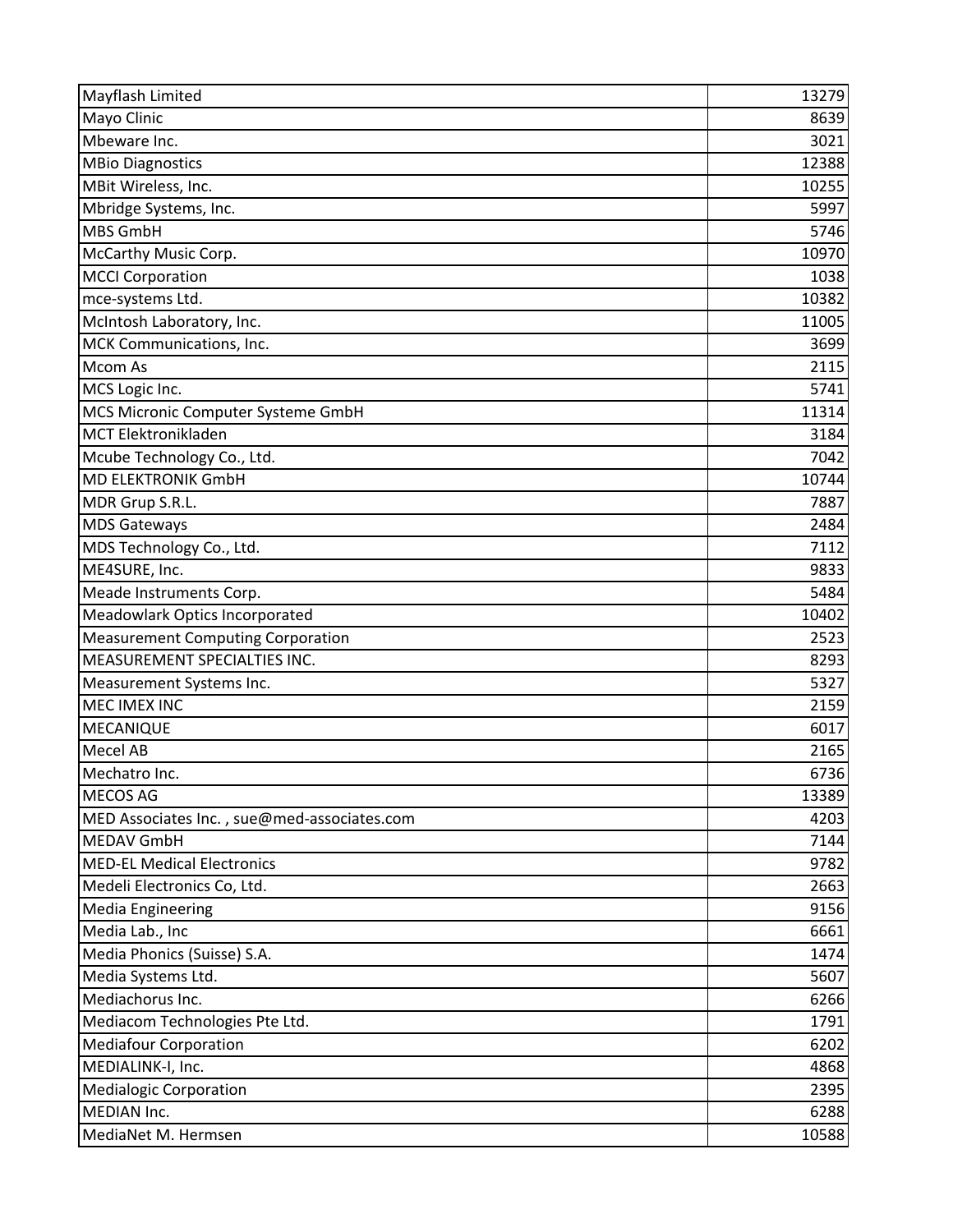| Medianix Semiconductor, Inc.               | 1463  |
|--------------------------------------------|-------|
| <b>MediaPhy Corporation</b>                | 6738  |
| <b>MediaPower Technology Corporation</b>   | 5144  |
| MediaQ                                     | 3539  |
| Mediatek Corp.                             | 4934  |
| MediaTek Inc.                              | 3725  |
| <b>Mediatronix BV</b>                      | 1959  |
| MediBeacon Inc.                            | 13013 |
| Medical Computer Systems, Ltd.             | 8441  |
| Medical Equipment Europe GmbH              | 9399  |
| <b>Medical Graphics Corporation</b>        | 3813  |
| Medical Intubation Technology Corp.        | 9707  |
| Medical Measurement Systems B.V.           | 1677  |
| Medicapture, Inc.                          | 4747  |
| Medicatec Inc.                             | 10557 |
| Medicom Innovation Partner a/s             | 10656 |
| Medicom-MTD                                | 8927  |
| Medicomp, Inc.                             | 7098  |
| <b>Medion AG</b>                           | 4371  |
| Medis Technologies Ltd.                    | 8136  |
| <b>Medit Corp</b>                          | 13078 |
| MediTECH Electronic GmbH                   | 9270  |
| Medmont Pty Ltd.                           | 5347  |
| MedRx Inc.                                 | 6314  |
| <b>MEDTRONIC</b>                           | 7563  |
| <b>Medtronic Functional Diagnostics</b>    | 2626  |
| <b>MEEM SL Ltd</b>                         | 11264 |
| <b>Meeteasy Technology Limited</b>         | 10941 |
| Mega & Game                                | 3474  |
| Mega World International Ltd.              | 1973  |
| <b>MegaChips Corporation</b>               | 1473  |
| Megadata (Europe) PLC                      | 6649  |
| Megaforce Company Ltd.                     | 4787  |
| Megatone systems and Technologies LTD.     | 7043  |
| <b>MEGATRON Elektronik AG &amp; Co.</b>    | 9671  |
| <b>Megavision Focus Sdn Bhd</b>            | 12223 |
| Megawin Technology Co., Ltd.               | 3690  |
| Megger                                     | 5194  |
| Meggitt (Orange County), Inc.              | 10936 |
| Mego Afek                                  | 7824  |
| MEGWARE Computer Vertrieb und Service GmbH | 11863 |
| Mei Shun He Electronic Limited             | 11870 |
| MEI, Inc.                                  | 3053  |
| Meilenstein GmbH                           | 2238  |
| MEILHAUS Electronic GmbH                   | 6916  |
| MEILU ELECTRONICS (SHENZHEN) CO., LTD.     | 3425  |
| Meinberg Funkuhren GmbH & Co. KG           | 6456  |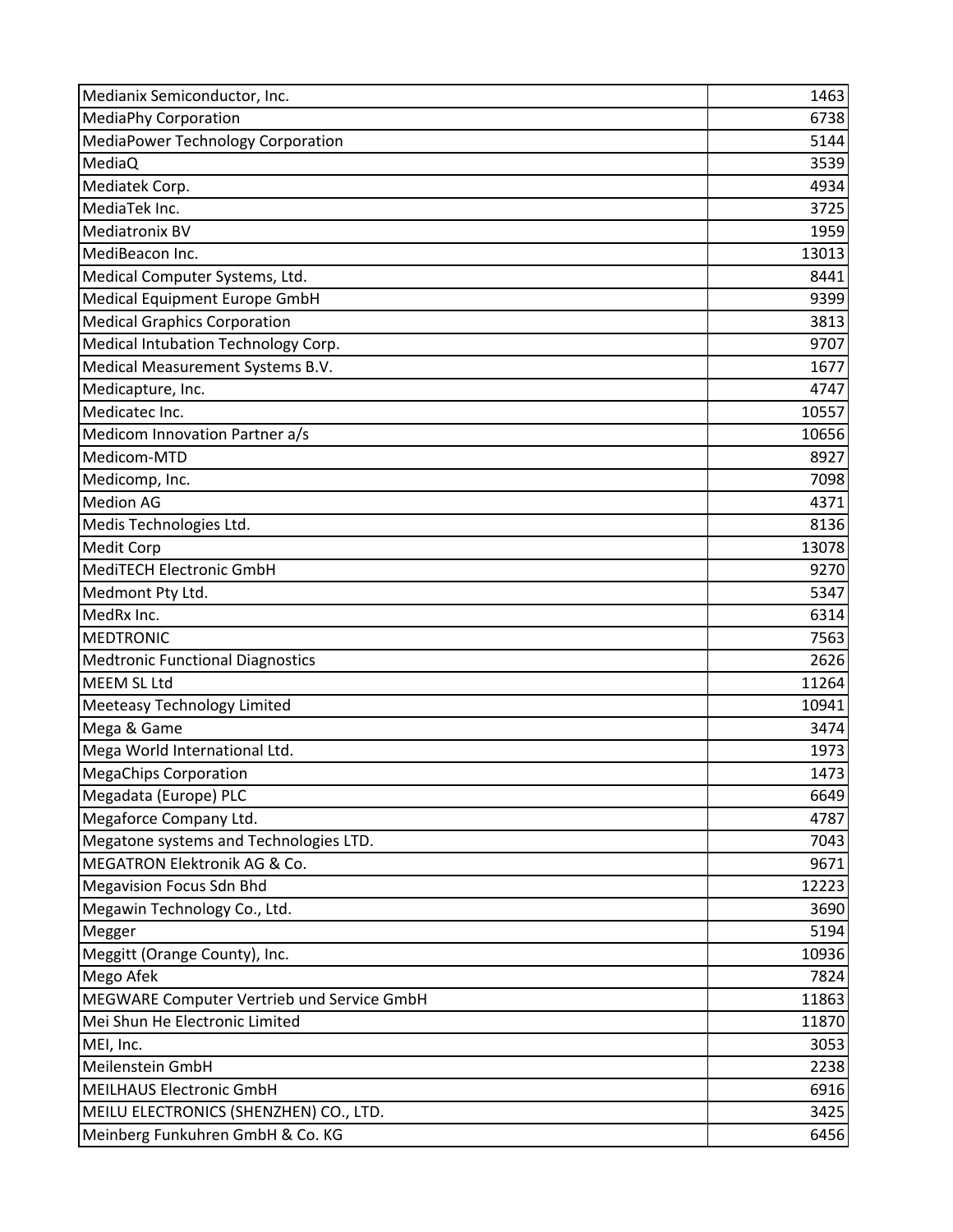| Meizhou DST Precision Industrial Co., Ltd.                | 12579 |
|-----------------------------------------------------------|-------|
| Meizu Technology Co., Ltd.                                | 10821 |
| <b>MELAG Medizintechnik oHG</b>                           | 9775  |
| <b>Melco Embroidery Systems</b>                           | 2972  |
| MeldCX Pty LTD.                                           | 13077 |
| Melec Inc.                                                | 5200  |
| MELFAS, INC.                                              | 5061  |
| Melon Technos Co., Ltd.                                   | 3243  |
| <b>MELTEC Systementwicklung</b>                           | 6782  |
| Memcorp Inc.                                              | 6117  |
| Memjet Labels, Inc.                                       | 9117  |
| Memorex Products, Inc.                                    | 4855  |
| <b>Memory Corporation</b>                                 | 2501  |
| Memory Devices Ltd.                                       | 6228  |
| MEMORY EXPERTS International Inc.                         | 4684  |
| <b>Memory Link</b>                                        | 2415  |
| <b>Memorysolution GmbH</b>                                | 7765  |
| MEMS CORE Co., Ltd.                                       | 13250 |
| <b>MEMUP</b>                                              | 8903  |
| MENICX International Co., Ltd.                            | 2006  |
| Mental Models, Inc.                                       | 2011  |
| Mentor Engineering, Inc.                                  | 3233  |
| MENTOR GmbH & Co. Praezisions-Bauteile KG                 | 8475  |
| <b>MEP TECH</b>                                           | 10469 |
| Mercedes-Benz Research & Development, North America, Inc. | 12699 |
| <b>MERCURY</b>                                            | 5936  |
| <b>Mercury Systems</b>                                    | 6684  |
| Mercury, Inc.                                             | 12596 |
| Mercusys Technologies Co., Limited                        | 11342 |
| Merge Technologies Inc.                                   | 2161  |
| MERIDIAN AUDIO LTD.                                       | 7354  |
| MERIDIAN SOFTWARE SYSTEMS LIMITED                         | 10608 |
| Meritech Co., Ltd.                                        | 6238  |
| Merrick Industries, Inc.                                  | 9691  |
| Mersive Technologies, Inc.                                | 12910 |
| <b>Mesa Imaging AG</b>                                    | 6866  |
| Mesheven Limited                                          | 13191 |
| MESSRING Systembau MSG GmbH                               | 10265 |
| <b>MESTEC Technologies</b>                                | 10655 |
| MESTEK, INC.                                              | 7402  |
| Meta Company                                              | 11514 |
| MetaGeek, LLC                                             | 7637  |
| Metalink Ltd.                                             | 6278  |
| <b>Metanetics Corporation</b>                             | 2380  |
| Metasoft S.C.                                             | 6411  |
| Metatronics                                               | 11461 |
| Metec GmbH                                                | 6066  |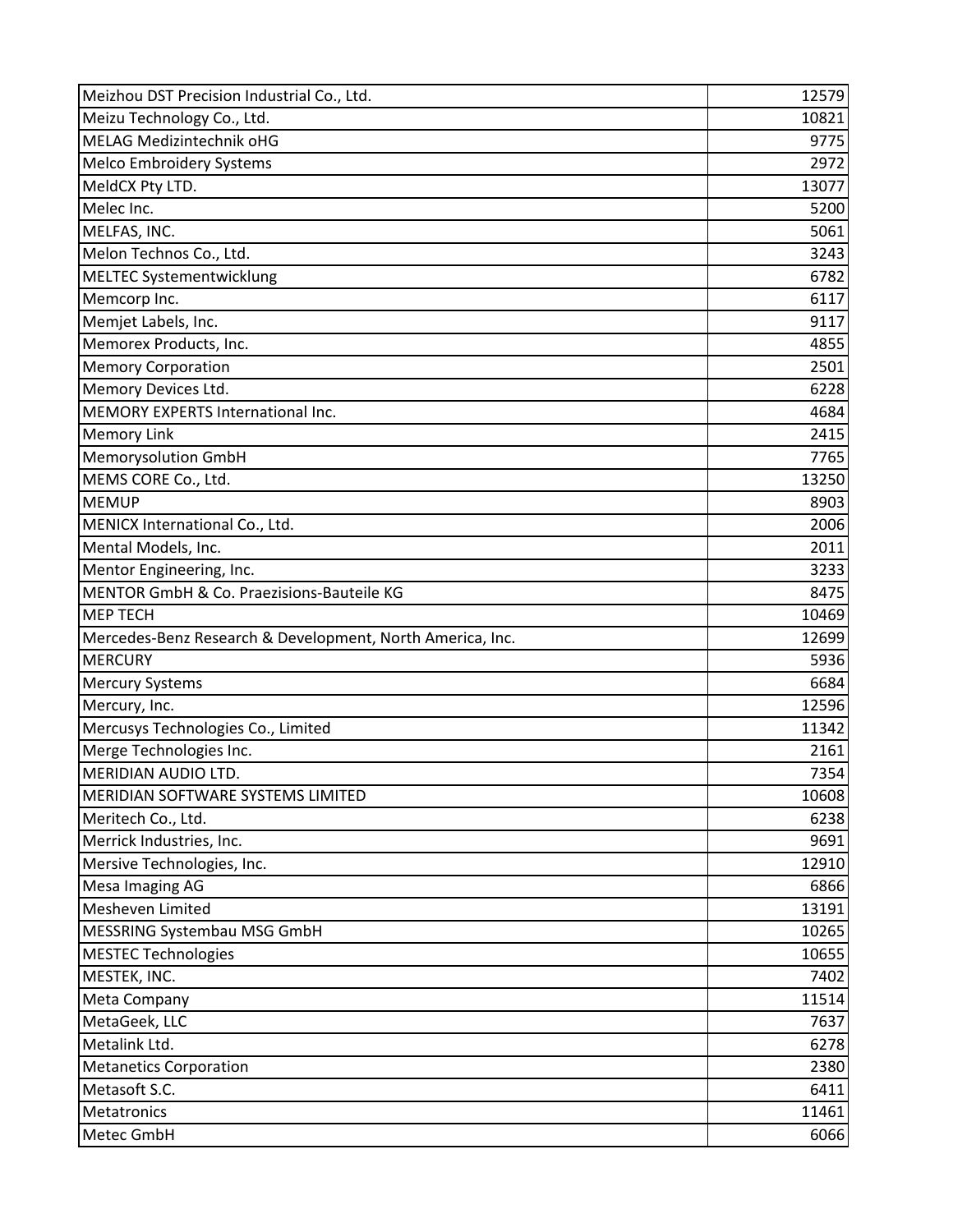| Meteca SA                             | 12562 |
|---------------------------------------|-------|
| METER Group, Inc                      | 11854 |
| <b>Metex Corporation</b>              | 3645  |
| Methode Electronics Far East Pte Ltd. | 1218  |
| Methode Electronics, Inc.             | 1589  |
| Metra Electronics Corp.               | 11042 |
| <b>METRAWARE</b>                      | 5147  |
| <b>METRICO WIRELESS INC.</b>          | 7332  |
| Metricom, Inc.                        | 2160  |
| Metrohm Ltd.                          | 2224  |
| METROLAB TECHNOLOGY SA                | 7162  |
| <b>Metronix GmbH</b>                  | 7063  |
| Metroptic Technologies Ltd.           | 6135  |
| <b>Metters Industries</b>             | 8910  |
| Mettler-Toledo (Albstadt) GmbH        | 3768  |
| Mevo Inc                              | 13081 |
| Mexmal Mayorista S.A. de C.V.         | 4054  |
| Meyers Technology                     | 5468  |
| MFP Korea, Inc.                       | 3446  |
| MG Industrieelektronik GmbH           | 6262  |
| MG Logic Pte Ltd.                     | 2074  |
| MGF Sviesos Konversija, UAB           | 11436 |
| MHL, LLC                              | 65282 |
| MHT S.p.A.                            | 5249  |
| <b>MIA Corporation</b>                | 9983  |
| Mibudenki Industrial Co., Ltd.        | 5896  |
| Michilin Prosperity Co., Ltd.         | 5221  |
| MICOM Communications Corp.            | 1346  |
| MICOMSOFT CO., LTD.                   | 6055  |
| Micran, Research & Production Company | 11120 |
| Micrel Semiconductor                  | 1421  |
| <b>MICRELEC</b>                       | 4348  |
| Micro Advantage Inc.                  | 4744  |
| Micro Application Laboratory Corp.    | 4441  |
| Micro Audiometrics Corp.              | 1196  |
| Micro Computer Control Corp.          | 3636  |
| Micro Emission Ltd.                   | 6954  |
| MICRO INNOVATIONS CORP.               | 8039  |
| Micro Macro Technologies              | 1223  |
| <b>Micro Plus</b>                     | 4060  |
| Micro Science Co., Ltd.               | 4660  |
| Micro Solutions, Inc.                 | 2761  |
| <b>Micro Systemation AB</b>           | 2588  |
| Micro Systems Inc.                    | 5605  |
| Micro Technology Co., Ltd.            | 4977  |
| Micro Tools Inc.                      | 5608  |
| MICRO VISION CO., LTD.                | 4706  |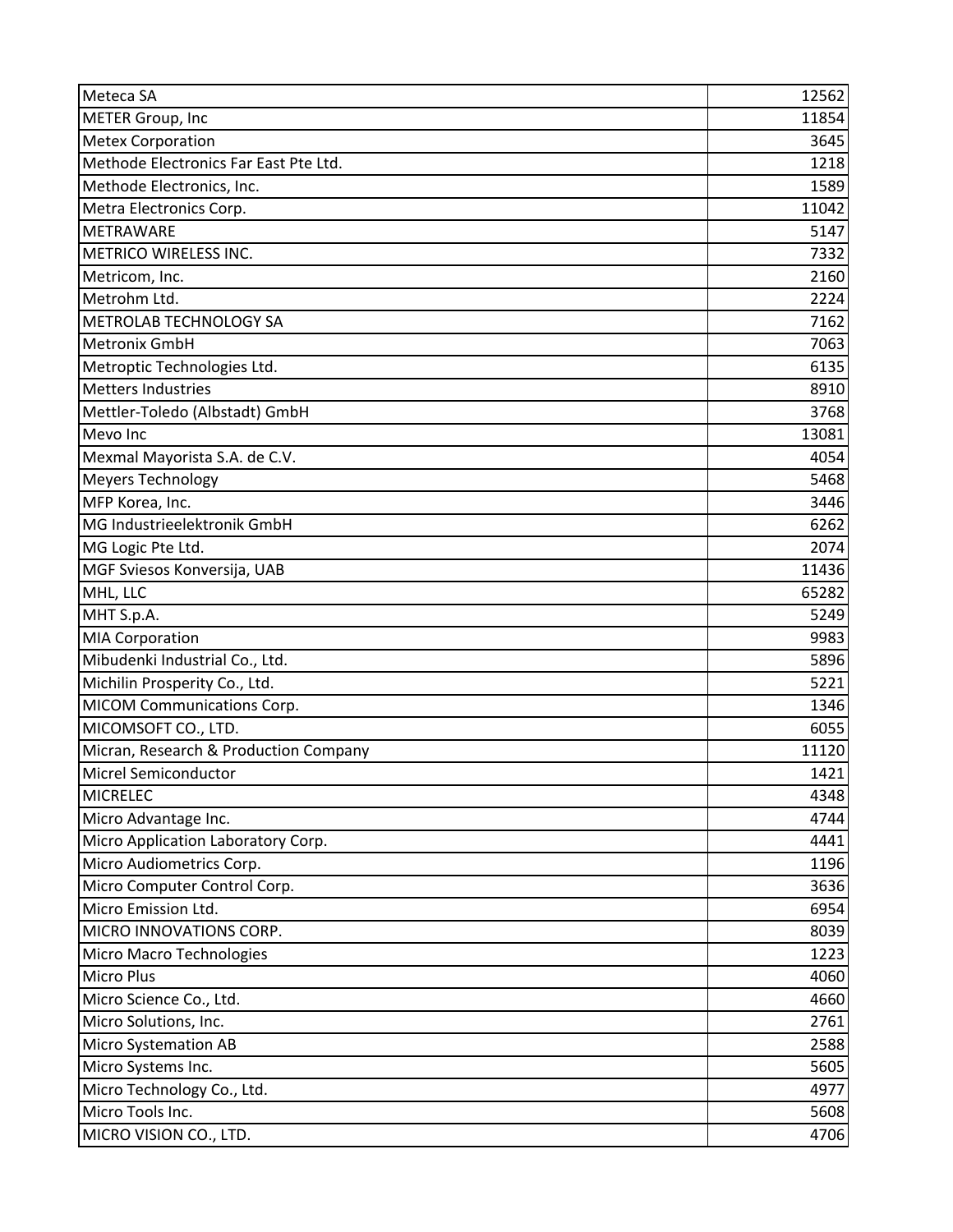| Microarray Microelectronics Corp., Ltd. | 12916 |
|-----------------------------------------|-------|
| MICROBIT 2.0 AB                         | 7739  |
| Microbus Designs Ltd.                   | 5464  |
| Microcabin Inc.                         | 11086 |
| Microchip Technology Inc.               | 1240  |
| Microchip-SMSC                          | 1060  |
| <b>Microcom Corporation</b>             | 10109 |
| MicroCraft                              | 1905  |
| Microcube Corp.                         | 3012  |
| MicroDatec GmbH                         | 2753  |
| MICRODIA Ltd.                           | 5425  |
| Microdowell SRL                         | 1885  |
| microdrones GmbH                        | 8329  |
| Microelectronics Technology Inc.        | 9449  |
| microEngineering Labs, Inc.             | 6214  |
| Microflip, Inc                          | 1871  |
| Microft Co., Ltd.                       | 2782  |
| MicroGate Systems Ltd.                  | 9752  |
| Microhard Systems Inc.                  | 8084  |
| Microjet Technology Co., Ltd.           | 6129  |
| <b>MICROLAB</b>                         | 2149  |
| Microlink Communications Inc.           | 4878  |
| <b>Microlink Corporation</b>            | 2548  |
| Microlink Systems                       | 4842  |
| Microlynx Systems Ltd.                  | 1730  |
| MicroMade Galka i Drozdz sp.j           | 5035  |
| <b>Micromap Corporation</b>             | 6654  |
| Micromax Informatics Ltd                | 10902 |
| Micromax International Corporation      | 11302 |
| Micromed Biotecnologia Ltda.            | 5350  |
| <b>Micron Electronics</b>               | 1174  |
| Micron Technology, Inc.                 | 1588  |
| Micronas GmbH                           | 1869  |
| Micronel AG                             | 12706 |
| <b>Micronet Corporation</b>             | 5475  |
| Micronics                               | 1069  |
| Micro-Nits Co., Ltd.                    | 6624  |
| MICRONIX CORPORATION                    | 5883  |
| Micronova srl.                          | 8026  |
| Micropi Elettronica                     | 4200  |
| Microplex Printware AG                  | 4669  |
| Microprocess Ingenierie                 | 1672  |
| MICRORISC S.R.O.                        | 7654  |
| Microscan Systems, Inc.                 | 6007  |
| Microscopes International, LLC          | 11993 |
| Microsemi Corporation (Phoenix)         | 10870 |
| Microsemi Semiconductor (US) Inc.       | 11270 |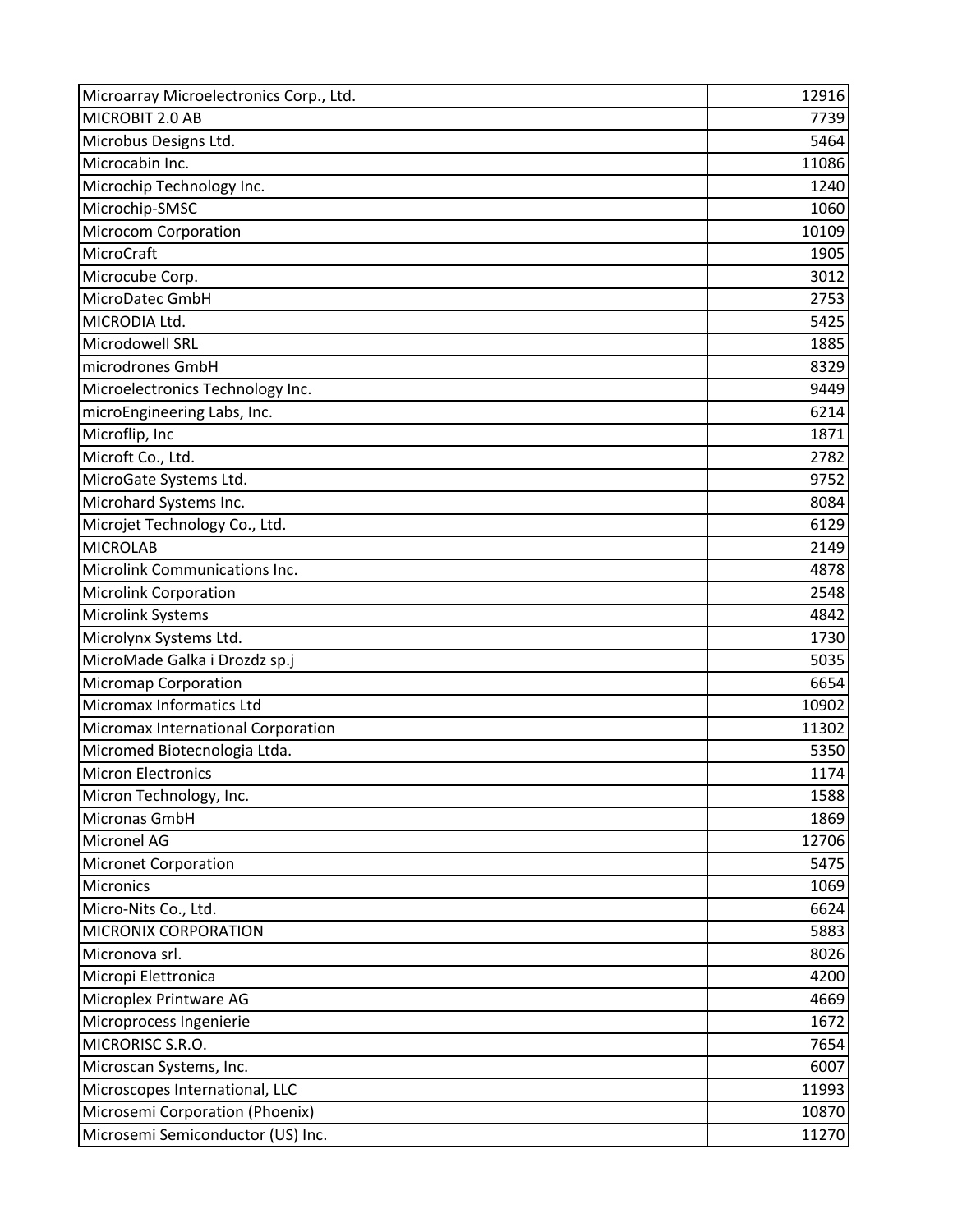| Microsemi, SOC Products Group                           | 5396  |
|---------------------------------------------------------|-------|
| <b>Microsoft Corporation</b>                            | 1118  |
| Microsoft Surface Hub                                   | 9317  |
| microsonic co., ltd.                                    | 11951 |
| MicroSpeed Inc                                          | 2439  |
| Micro-Star International Co., Ltd.                      | 3504  |
| <b>MicroStone Corporation</b>                           | 7424  |
| MicroStore, Inc.                                        | 1703  |
| MicroStrain, Inc.                                       | 6555  |
| Microsystems Development Technologies, Inc.             | 2957  |
| Microtech International, Inc.                           | 1967  |
| Microtech Laboratory Inc.                               | 10756 |
| Microtech System                                        | 9021  |
| Micro-Technica Co., Ltd.                                | 10933 |
| Microtek International Inc.                             | 1498  |
| Microtrac, Inc.                                         | 7067  |
| Microtronic AG                                          | 7685  |
| Microtune, Inc.                                         | 3917  |
| <b>MICROVISION</b>                                      | 5258  |
| Micro-Vu                                                | 3366  |
| Microwoo Electronic Technology Co., Limited             | 12475 |
| <b>MIDAS</b>                                            | 9888  |
| <b>MIDAS Elektronik GmbH</b>                            | 10233 |
| Midas Lab Inc.                                          | 4651  |
| MIDAS TECHNOLOGY                                        | 7655  |
| <b>Midian Production Distribution</b>                   | 1781  |
| MIDORI ANZEN CO., LTD.                                  | 8028  |
| MIDORIYA ELECTRIC CO., LTD.                             | 4222  |
| Midtronics, Inc.                                        | 6429  |
| <b>Midwest Microwave Solutions</b>                      | 9061  |
| MIGHT Co., Ltd.                                         | 7704  |
| Miglia Technology Ltd.                                  | 6387  |
| Mikkon Technology Limited                               | 6326  |
| Mikrap AG                                               | 4513  |
| Mikrodidakt AB                                          | 6320  |
| Mikroelektronika d.o.o                                  | 11708 |
| Mikrolab Entwicklungsgesellschaft fur Elektroniksysteme | 6936  |
| Mikrotikls S/A                                          | 11474 |
| MilDef AB                                               | 9765  |
| Millennia Systems, Inc.                                 | 2210  |
| Miller Electric Mfg. Co.                                | 9371  |
| Million Tech Dev. Ltd.                                  | 5693  |
| mils electronic GmbH & Co Kg                            | 6014  |
| Miltope Corp.                                           | 8957  |
| Mimaki Engineering Co., Ltd.                            | 2640  |
| Mimetics Inc.                                           | 10503 |
| Mimic Technologies Inc.                                 | 5302  |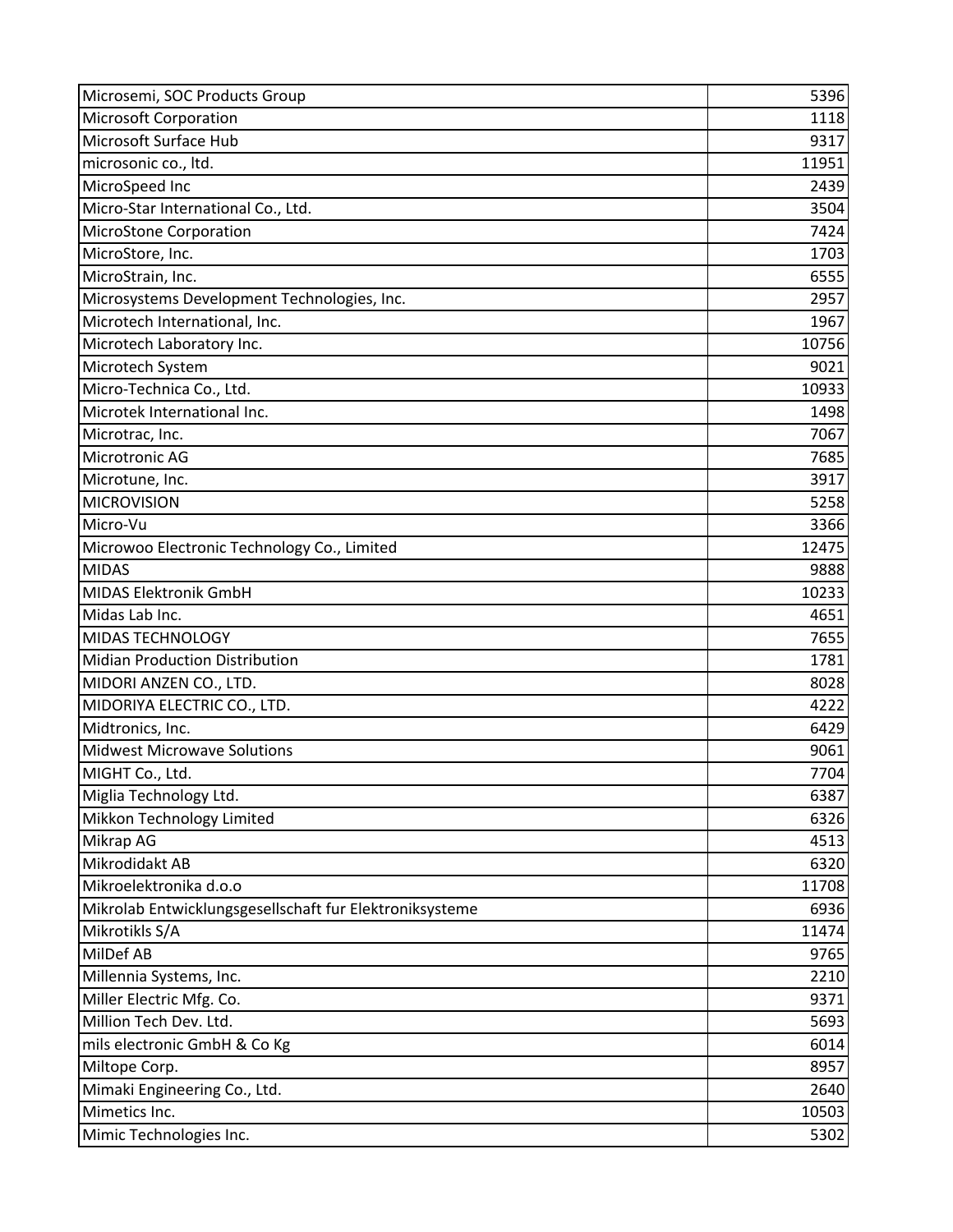| Mimoco                                | 9710  |
|---------------------------------------|-------|
| Min Aik Technology Co., Ltd.          | 4764  |
| Minato Electronics, Inc.              | 4081  |
| Mind Alive Inc.                       | 11984 |
| Mind Logic Co., Ltd.                  | 6688  |
| Mind Media BV                         | 9460  |
| Mindray DS USA, Inc.                  | 7288  |
| Mindready Solutions (NI) Ltd.         | 3666  |
| Minds At Work LLC                     | 2426  |
| MindShare, Inc.                       | 1246  |
| Mindspeed Technologies                | 4841  |
| Mindtech Limited                      | 5667  |
| Mindtell Inc.                         | 4120  |
| Mine Safety Appliances Co.            | 8933  |
| Minebea Technologies Taiwan Co., Ltd. | 8692  |
| MinebeaMitsumi Inc.                   | 9292  |
| MINELAB ELECTRONICS PTY LTD.          | 7278  |
| Ming Fortune Industry Co., Ltd.       | 1866  |
| MINGTECH CHINA CO., LTD.              | 9124  |
| Mini-Circuits                         | 8398  |
| <b>Minicom Advanced Systems</b>       | 7024  |
| miniDSP Ltd.                          | 10066 |
| Minolta Systems Laboratory, Inc.      | 2137  |
| Minton Optic Industry Co., Ltd.       | 2125  |
| Mintpass Co., Ltd.                    | 7882  |
| MintWave Co., Ltd.                    | 11714 |
| Minuendo AS                           | 13268 |
| Minwa Electronics Co., Ltd.           | 12185 |
| MIPI Debug                            | 65283 |
| MIPS TECHNOLOGIES                     | 3099  |
| MIPSABG Chipidea, Lda.                | 4656  |
| <b>MIPSYS</b>                         | 2076  |
| Mira Labs Inc.                        | 13274 |
| <b>MIRAD</b>                          | 2572  |
| MIRAENANOTECH                         | 10495 |
| Miranda Technologies Inc.             | 6744  |
| Mirics Semiconductor Ltd.             | 7671  |
| Mirion Technologies Inc.              | 7703  |
| Miris AB                              | 9889  |
| MIR-Medical International Research    | 5419  |
| Mirvo Toys, Inc.                      | 2023  |
| Misawa Homes Co., Ltd.                | 2985  |
| Miselu Inc.                           | 10593 |
| MisfitTech                            | 12641 |
| <b>MISUMI Corporation</b>             | 11661 |
| MISUZU INDUSTRIES CORPORATION         | 6921  |
| Mit System Co., Ltd.                  | 3786  |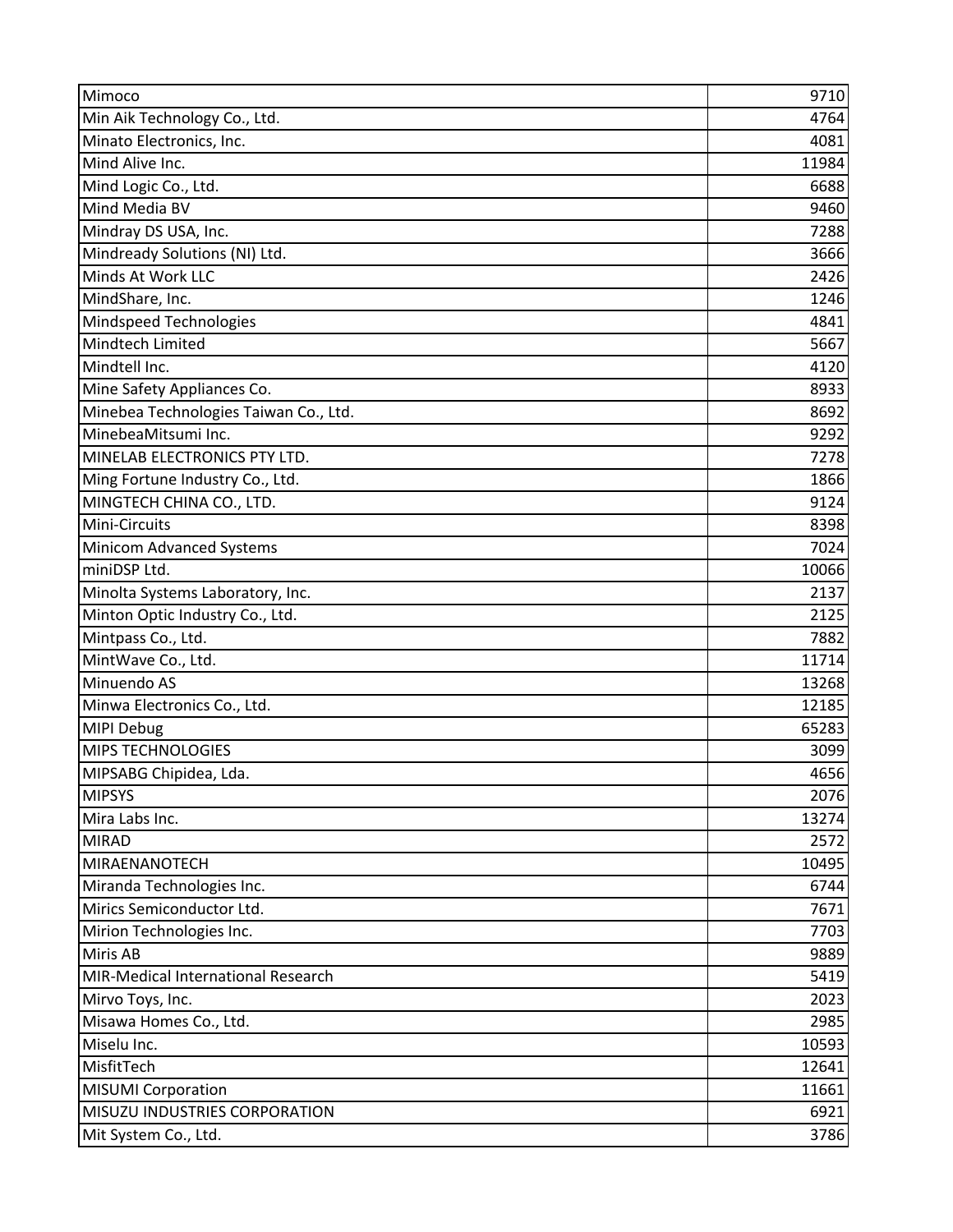| MITAC INTERNATIONAL CORP.                              | 4033  |
|--------------------------------------------------------|-------|
| <b>MITAC Technology Corporation</b>                    | 5553  |
| MITACHI CO., LTD.                                      | 9984  |
| Mitas Electronics, LLC                                 | 13063 |
| Mitec Systems, Inc.                                    | 2879  |
| Mitechno Co., Ltd.                                     | 3784  |
| <b>Mitel Corporation</b>                               | 1005  |
| MITEQ Inc.                                             | 6622  |
| <b>MITS Electronics</b>                                | 5132  |
| Mitsubishi Elec. Micro-Computer App. Software Co.      | 3437  |
| Mitsubishi Electric & Electronics US, Inc.             | 1106  |
| Mitsubishi Electric Corporation                        | 1747  |
| Mitsubishi Electric Engineering Co., Ltd.              | 4755  |
| Mitsubishi Electric India Private Limited              | 12277 |
| Mitsubishi Electric Power Products, Inc.               | 13098 |
| MITSUBISHI ELECTRIC SYSTEM & SERVICE CO., LTD.         | 10435 |
| MITSUBISHI HITACHI POWER SYSTEMS ENGINEERING CO., LTD. | 11142 |
| MITSUBISHI MATERIALS CORPORATION                       | 4259  |
| MITSUBISHI PRECISION CO., LTD.                         | 6227  |
| MITSUI & CO., LTD.                                     | 4843  |
| Mitsui Zosen Systems Research Inc.                     | 4237  |
| Mitsumi                                                | 1006  |
| Mitutoyo Corporation                                   | 4071  |
| Miura Systems Ltd                                      | 11738 |
| MIWA ELECTRIC CO., LTD.                                | 10444 |
| Miyachi Corporation                                    | 6252  |
| Miyama, Inc.                                           | 7622  |
| Miyoshi Corp.                                          | 3464  |
| MIYUKI ELEX CO., LTD.                                  | 5495  |
| Miyuki Giken Co., Ltd.                                 | 11136 |
| Mizco International, Inc.                              | 11405 |
| MIZOUE PROJECT JAPAN Corporation                       | 7096  |
| MJ RESEARCH, INC.                                      | 4079  |
| MJC Techno Co., Ltd.                                   | 10919 |
| MKD Technology Inc.                                    | 8048  |
| <b>MKNet Corporation</b>                               | 3341  |
| <b>MKS Instruments</b>                                 | 6861  |
| MKS Instruments - Technology for Productivity          | 8437  |
| ML Electronics Ltd.                                    | 2411  |
| MM - Manager Memory                                    | 2557  |
| <b>MMELECTRONICS</b>                                   | 3337  |
| MMGEAR Co., Ltd.                                       | 4828  |
| MNBT Co., Ltd.                                         | 6333  |
| MOAI ELECTRONICS CORPORATION                           | 5325  |
| MoBeam, Inc.                                           | 7551  |
| Mobelisk LLC                                           | 10911 |
| Mobii Systems (Pty) Ltd.                               | 8029  |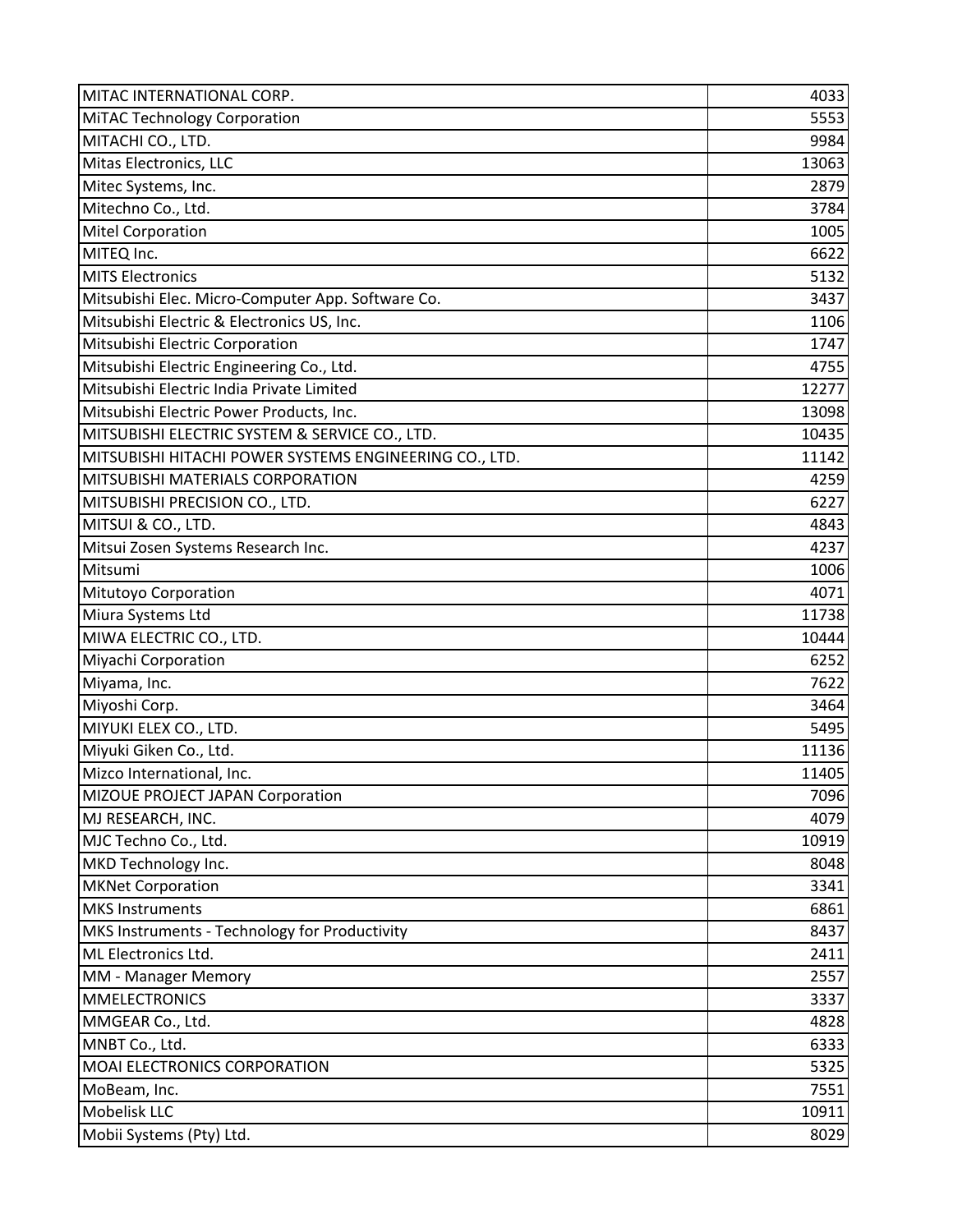| Mobile Action Technology Inc.                    | 3575  |
|--------------------------------------------------|-------|
| Mobile Devices Ingenierie                        | 9274  |
| Mobile Doctor Co., Ltd.                          | 5912  |
| Mobile Media Tech.                               | 4113  |
| <b>Mobile Outfitters</b>                         | 12886 |
| Mobile Peak Holdings, Ltd.                       | 9122  |
| MOBILE SYSTEM TECHNOLOGIES INC.                  | 7844  |
| Mobile Technologies Inc                          | 11840 |
| MobileAria                                       | 3842  |
| MobileDemand, LC                                 | 12975 |
| MobileEco Co., Ltd.                              | 10072 |
| <b>Mobility Electronics</b>                      | 1342  |
| MobilMAX Technology Inc.                         | 7524  |
| Mobiltex Data Ltd.                               | 7538  |
| <b>Mobilus Automotive Inc</b>                    | 11354 |
| <b>Mobilygen Corporation</b>                     | 6890  |
| Mobinnova Corp.                                  | 6906  |
| Mobitek Communication Corp.                      | 5621  |
| <b>Mobius Microsystems</b>                       | 8259  |
| <b>Mobix Labs</b>                                | 11479 |
| <b>MOBOTIX AG</b>                                | 7596  |
| Mocom Softeare GmbH & Co. KG                     | 1875  |
| MODACOM CO., LTD.                                | 7864  |
| MODAFUN, Inc.                                    | 7028  |
| Modern Marketing Concepts Inc.                   | 6638  |
| Modiotek Co., Ltd.                               | 7019  |
| MODMEN Co., Ltd.                                 | 6538  |
| Modu Ltd.                                        | 8072  |
| Modular Communication Systems, Inc.              | 6855  |
| ModusLink Global Solutions, Inc.                 | 8956  |
| Moeller                                          | 6282  |
| <b>Mofiria Corporation</b>                       | 9362  |
| Moixa Technology                                 | 10242 |
| Moji Vina Intelligent Grinding Devices Co., Ltd. | 12980 |
| <b>Molecular Devices LLC</b>                     | 2496  |
| <b>Molex LLC</b>                                 | 1071  |
| Momax Technology (HK) Ltd.                       | 12582 |
| Momentum Data System                             | 2144  |
| Momentum Microsystems                            | 1095  |
| Momentum US Inc.                                 | 1857  |
| Monarch Innovative Technologies Pvt. Ltd.        | 9689  |
| Mondo Systems                                    | 6376  |
| Mondokey Limited                                 | 10144 |
| <b>Money Controls</b>                            | 4207  |
| Monisys Limited                                  | 5632  |
| Monnit Corp.                                     | 9949  |
| Monolith Inc.                                    | 5791  |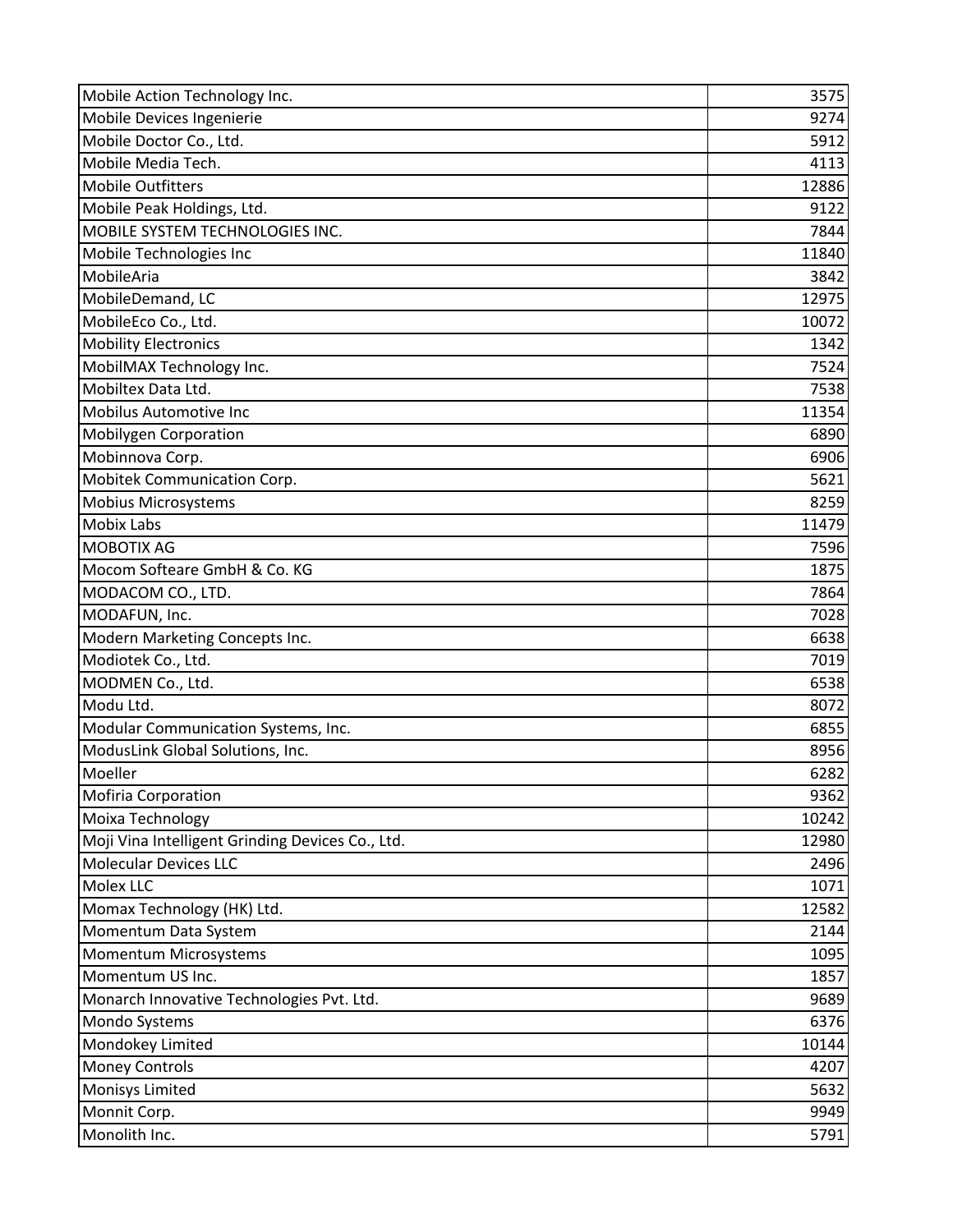| Monolithic Power Systems Inc.            | 11465 |
|------------------------------------------|-------|
| Monoprice, Inc.                          | 11814 |
| Monsoon Multimedia Inc.                  | 6430  |
| Monsoon Solutions, Inc.                  | 10937 |
| Monster                                  | 4553  |
| Montage Technology Co., Ltd.             | 7491  |
| Montalvo Systems                         | 7604  |
| Monterey International Corp.             | 1382  |
| <b>MONYA Corporation</b>                 | 4531  |
| Moog Inc.                                | 9813  |
| Moog Japan Ltd.                          | 6915  |
| MOOG Music Inc.                          | 9826  |
| Moore Industries International           | 7686  |
| mophie, LLC                              | 11216 |
| Moral Follow System Co., Ltd.            | 4914  |
| Moravian Instruments, Inc.               | 4935  |
| MoreDNA Technology Co., Ltd.             | 8473  |
| <b>Moreton Bay</b>                       | 2245  |
| Morgan Schaffer Inc.                     | 8820  |
| Morita Tech Co., Ltd.                    | 9489  |
| <b>Moritex Corporation</b>               | 13287 |
| Morning Star Digital Connector Co., Ltd. | 9973  |
| Morning Star Industrial Co., Ltd.        | 8074  |
| Morningstar FX Pte Ltd                   | 13083 |
| Morphy Planning & Co., Ltd               | 3070  |
| <b>Morse Micro</b>                       | 12891 |
| MORSON JAPAN Co., Ltd.                   | 12322 |
| Mortara Instrument, Inc.                 | 5617  |
| MOS Co., Ltd.                            | 10806 |
| MosArt Semiconductor Corp.               | 1578  |
| <b>Moschip Semiconductor Technology</b>  | 38672 |
| <b>MOSER BAER INDIA LIMITED</b>          | 7881  |
| MOST WELL Technology Corp.               | 11283 |
| Moswell Co., Ltd.                        | 10380 |
| <b>Moteurs LEROY SOMER</b>               | 7525  |
| Motic China Group Co., Ltd.              | 9007  |
| Motion Control i Västerås AB             | 6872  |
| Motion Control Systems, Inc.             | 9899  |
| Motion Control, Inc.                     | 10271 |
| Motion Lingo, LLC                        | 6255  |
| Motium Pty. Ltd.                         | 13522 |
| MOTO Development Group, Inc.             | 3076  |
| motomobile AG                            | 11392 |
| Motorola                                 | 1332  |
| Motorola BCS                             | 1970  |
| Motorola Electronics Taiwan Ltd.         | 1063  |
| Motorola GSG                             | 6413  |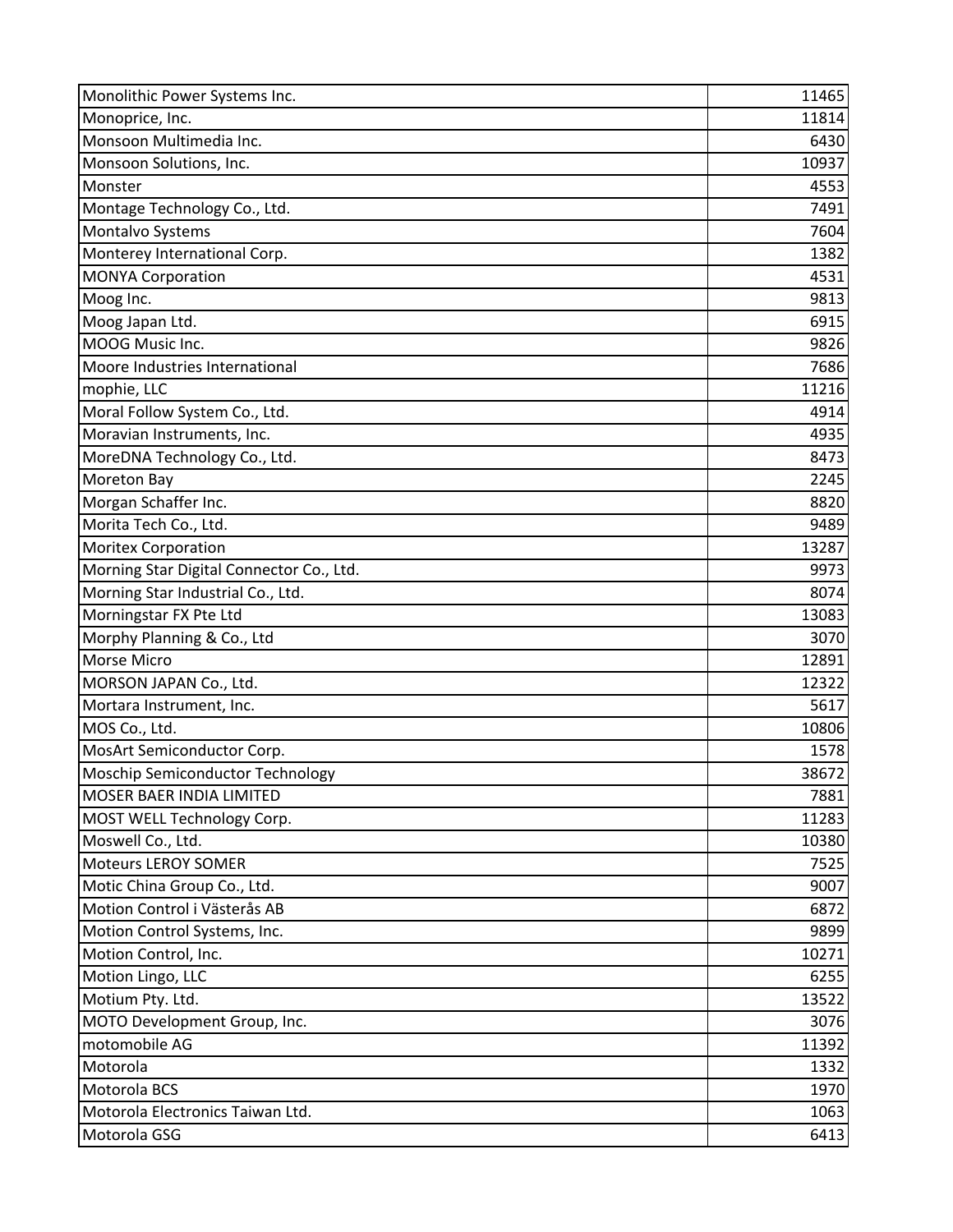| Motorola iDEN                             | 3140  |
|-------------------------------------------|-------|
| Motorola Mobility Inc.                    | 8888  |
| Motorola Semiconductor Products Sector/US | 1788  |
| <b>Motorola Solutions</b>                 | 3245  |
| <b>MOTORTECH GmbH</b>                     | 12154 |
| MotoSAT                                   | 4376  |
| MOTOSOFT b.v.                             | 7297  |
| Motrex Co., Ltd.                          | 13151 |
| motrona GmbH                              | 10016 |
| Movado Enterprise Co., Ltd.               | 2020  |
| Movidius Ltd.                             | 8274  |
| Movimento Group AB                        | 6030  |
| Movinto Fun AB                            | 9326  |
| Moxa Inc.                                 | 4362  |
| Moxi Digital, Inc.                        | 3380  |
| Moxtek, Inc                               | 10107 |
| MP3Car.com Inc                            | 6846  |
| <b>MPB Communications</b>                 | 7273  |
| <b>MPC Products</b>                       | 4875  |
| MPC Research Ltd.                         | 10613 |
| <b>MPEC Technology Limited</b>            | 9592  |
| <b>MPEDIA</b>                             | 8201  |
| <b>MPMAN</b>                              | 7342  |
| MPMan.com, Inc.                           | 2658  |
| MQP Electronics Ltd.                      | 5960  |
| <b>MRA Tek LLC</b>                        | 9682  |
| mrs GmbH                                  | 8135  |
| MS Solutions Co., Ltd.                    | 11930 |
| <b>MSHeli Srl</b>                         | 9995  |
| MSI.TOKYO, Inc.                           | 11527 |
| mSilica Inc.                              | 7695  |
| MSilicon Electronics, Inc.                | 5615  |
| <b>MSL Enterprises Corp.</b>              | 3751  |
| MStar Semiconductor, Inc.                 | 6944  |
| mStation                                  | 7701  |
| MSY Inc.                                  | 9930  |
| M-System Co., Ltd.                        | 4955  |
| M-Systems Flash Disk Pioneers             | 2284  |
| <b>Mtek Vision</b>                        | 2554  |
| MTHL PTY LTD                              | 12374 |
| <b>MTI Instruments</b>                    | 6653  |
| MTM Industrial Ltd.                       | 12836 |
| <b>MTS Systems Corporation</b>            | 3391  |
| <b>MTT Corporation</b>                    | 6318  |
| Much-In International Inc.                | 9616  |
| Mudita sp. z o.o.                         | 13072 |
| Muhanbit                                  | 11943 |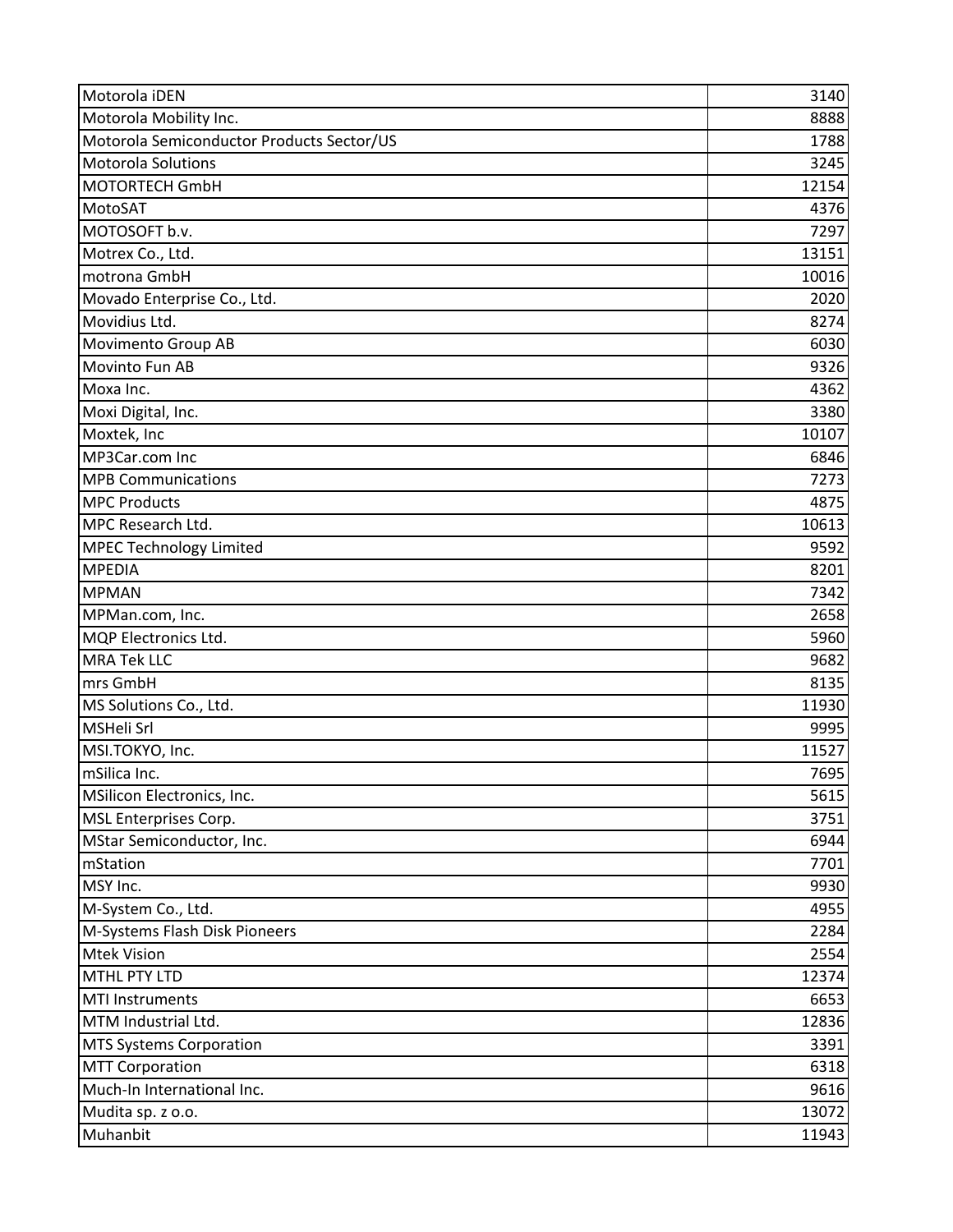| Muller & Sebastiani Elektronik GmbH                  | 2603  |
|------------------------------------------------------|-------|
| Multi Channel Systems MCS GmbH                       | 7718  |
| Multiclet Corp.                                      | 10833 |
| Multigig, Inc.                                       | 8800  |
| Multigon Industries                                  | 3089  |
| Multilane Inc.                                       | 13090 |
| MULTIMEDIA GAMES, INC.                               | 6057  |
| Multimedia Link, Inc.                                | 9838  |
| MULTIPLE ACCESS COMMUNICATIONS LTD.                  | 7536  |
| Multiplex Engineering Inc.                           | 6152  |
| MULTIPLEX Modellsport GmbH & Co. KG                  | 9696  |
| MULTIPORT Computer Vertriebs GmbH                    | 2317  |
| MultiSoft Systems Ltd.                               | 10764 |
| Multi-Tech Systems, Inc.                             | 1760  |
| Multivideo Labs, Inc.                                | 1192  |
| Mundo Reader SL                                      | 10823 |
| Murakami Color Research Laboratory                   | 11249 |
| MURATA MACHINERY, LTD.                               | 4420  |
| Murata Manufacturing Co., Ltd.                       | 2997  |
| Muro Co., Ltd                                        | 6332  |
| Musa srl                                             | 9079  |
| Musashi Co., Ltd.                                    | 6569  |
| Musashi Engineering Company Limited                  | 8854  |
| Musashi Engineering, Inc.                            | 9149  |
| <b>Muscle Corporation</b>                            | 4864  |
| MUSE Inc.                                            | 6618  |
| Musetel Co., Ltd.                                    | 4224  |
| Music King (Shang Hai) Cultural Development Co., Ltd | 13581 |
| Music Playground Inc.                                | 2909  |
| Musical Electronics Ltd.                             | 2894  |
| <b>Musical Fidelity</b>                              | 9648  |
| Musicbird                                            | 2418  |
| musicobo                                             | 6570  |
| <b>Musicus GmbH</b>                                  | 4752  |
| <b>Musitronics GmbH</b>                              | 3165  |
| Mustek Systems Inc.                                  | 1375  |
| <b>MUT</b>                                           | 8022  |
| <b>MUTEC GmbH</b>                                    | 10658 |
| <b>MUTECH LIMITED</b>                                | 8094  |
| Mutewatch AB                                         | 9406  |
| MUTOH EUROPE N.V.                                    | 3120  |
| MUTOH Industries Ltd.                                | 5479  |
| <b>Mutto Optronics Corporation</b>                   | 8390  |
| Mutualink, Inc.                                      | 8477  |
| Muve, Inc.                                           | 8043  |
| MV Circuit Design, Inc.                              | 7005  |
| <b>MVox Electronics</b>                              | 5486  |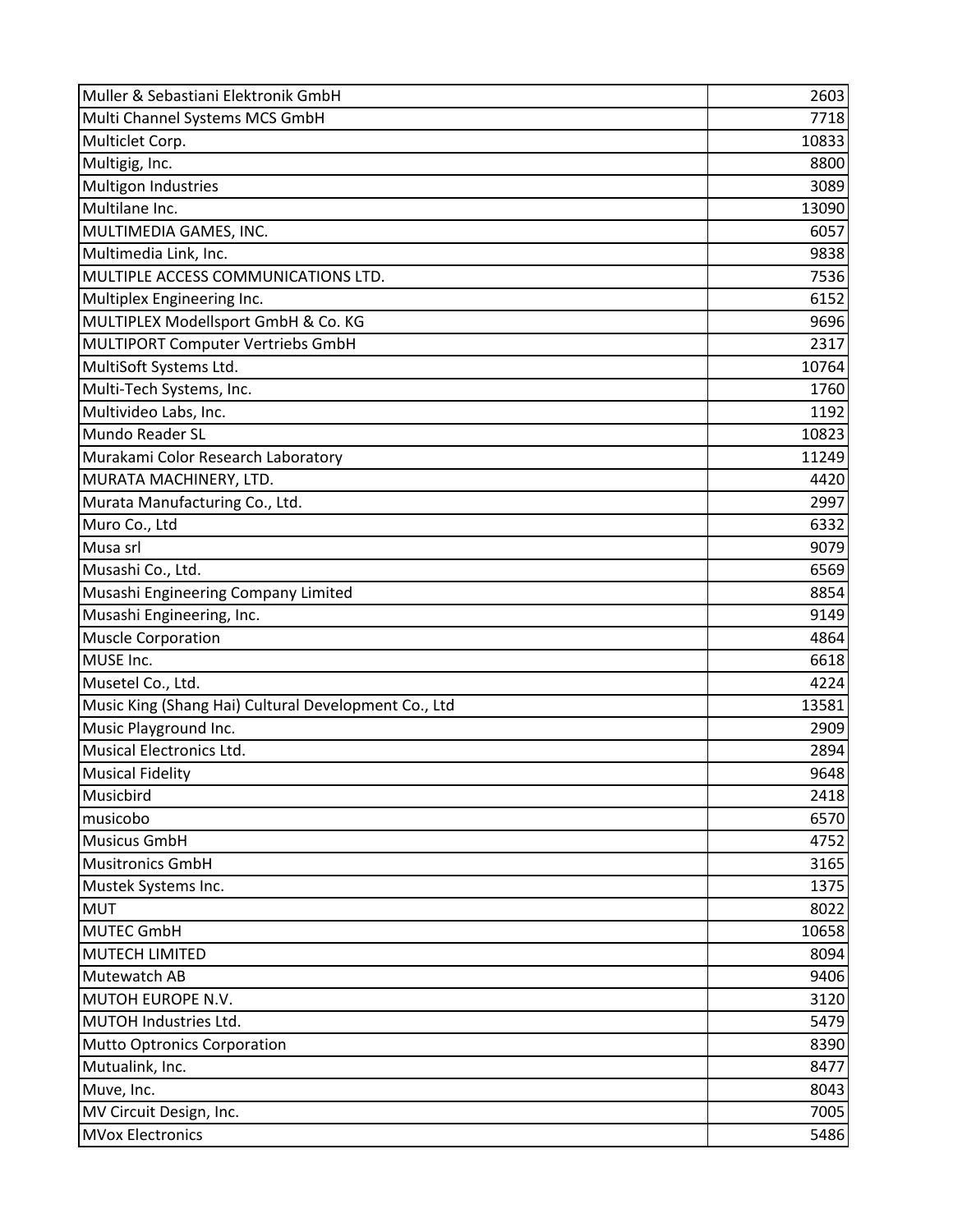| My3ia (Beijing) Technology Ltd.                       | 5176  |
|-------------------------------------------------------|-------|
| <b>MYACOM LTD</b>                                     | 3422  |
| MYCOM, INC.                                           | 5659  |
| MyGnar Inc D.B.A. Gnarbox Inc.                        | 12811 |
| MYLAPS B.V.                                           | 9857  |
| Mysher Technology Co., Ltd.                           | 11866 |
| mySkin, Inc.                                          | 10872 |
| Myson Century, Inc.                                   | 1231  |
| MYTECS Co., Ltd.                                      | 6924  |
| <b>MYTEK DIGITAL</b>                                  | 9678  |
| <b>MyTek Electronics Corp</b>                         | 12719 |
| <b>MYTRAK HEALTH SYSTEM INC.</b>                      | 8233  |
| MyungMin Systems, Inc.                                | 7886  |
| Myway Labs Co., Ltd.                                  | 6888  |
| N&S Services, Inc. dba XIM Technologies               | 9095  |
| N*ABLE Technologies, Inc (Data Book)                  | 1297  |
| N*ABLE Technologies, Inc.                             | 1714  |
| N.A.T. GmbH                                           | 8273  |
| N.V. Nederlandsche Apparatenfabriek "Nedap"           | 7842  |
| N2 Imaging Systems                                    | 10049 |
| NAAT Technology Corp.                                 | 4584  |
| <b>Nabtesco Corporation</b>                           | 11218 |
| NAC Image Technology Incorporated                     | 5237  |
| Nacon                                                 | 12933 |
| NAD Electronics International/A Div. of Lenbrook Ind. | 6062  |
| Nada Electronics, Ltd.                                | 4322  |
| NADEX Co., Ltd.                                       | 5158  |
| NaftEL Technologies LTD.                              | 2142  |
| Nagano Japan Radio Co., Ltd                           | 2927  |
| NAGANO KEIKI CO., LTD.                                | 11442 |
| Nagano Oki Electric Co., Ltd.                         | 2980  |
| Nagano Tectron Co., Ltd                               | 6343  |
| NAGATA ELECTRIC CO., LTD.                             | 10124 |
| <b>Nagravision SA</b>                                 | 11605 |
| Naim Audio Limited                                    | 10138 |
| Naito Densei Machida Mfg. Co., Ltd.                   | 4790  |
| NAKAJIMA ALL Co., Ltd.                                | 6175  |
| Nakamichi                                             | 2805  |
| Nakayo, Inc.                                          | 2109  |
| <b>NAKI INTERNATIONAL</b>                             | 4363  |
| <b>NAL Research Corporation</b>                       | 8215  |
| NALTEC, Inc.                                          | 3351  |
| Namco Limited                                         | 2970  |
| <b>Namirial SPA</b>                                   | 12073 |
| <b>NAMOS</b>                                          | 7949  |
| <b>Namsung Corporation</b>                            | 10748 |
| NAMUGA Co., Ltd.                                      | 8754  |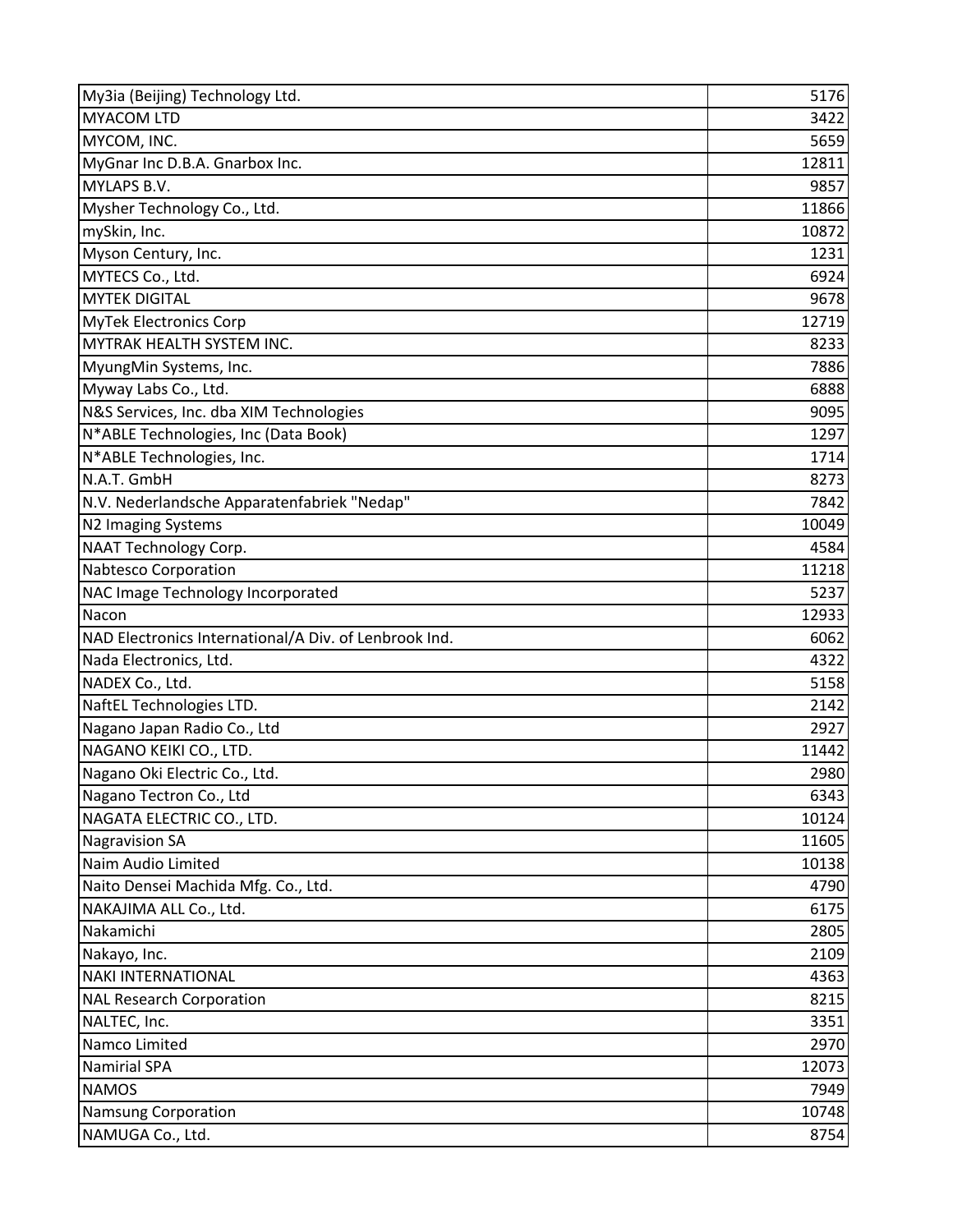| Nanaboshi Electric Mfg. Co., Ltd.                                    | 11834 |
|----------------------------------------------------------------------|-------|
| Nanchang BYD Electronics Co., Ltd.                                   | 12270 |
| Nanchang Haozhun Electronics Co., Ltd.                               | 11515 |
| Nanchang UniteTec Technology Co., Ltd.                               | 12511 |
| Nanjing Frentec Co., Ltd.                                            | 8774  |
| Nanjing Fujitsu Electronics Information Technology Co., Ltd          | 10633 |
| Nanjing Magewell Electronics Co., Ltd.                               | 10549 |
| Nanjing Magon Opto-Electrical Science & Technology Co.               | 8960  |
| Nanjing Qinheng Microelectronics Co., Ltd.                           | 6790  |
| Nanjing Semidrive Technology Ltd.                                    | 12915 |
| <b>NANO RIVER TECHNOLOGIES</b>                                       | 8280  |
| Nano TouchSystems co., Ltd.                                          | 11372 |
| <b>NANOBASE</b>                                                      | 7841  |
| NanoDrop Technologies, Inc.                                          | 7008  |
| NANOFORTI INC.                                                       | 7722  |
| Nanoport Technology, Inc.                                            | 11480 |
| NANOPTIX INC.                                                        | 3855  |
| <b>NANOSENSE</b>                                                     | 8229  |
| NanoSystem Solutions, Inc.                                           | 6424  |
| Nanotec Electronic GmbH & Co. KG                                     | 10543 |
| Nanoteq (Pty) Ltd.                                                   | 9635  |
| NanoTS Co., Ltd.                                                     | 11135 |
| Narda Safety Test Solutions GmbH                                     | 8079  |
| NAS Technologies Corp.                                               | 8449  |
| NASA / Johnson Space Center / EV2                                    | 7719  |
| Nash Industries (I) Pvt Ltd                                          | 12232 |
| National Company of Telecommunications & Information Security (NTIS) | 13276 |
| National Display Systems                                             | 4830  |
| NATIONAL HYBRID, INC.                                                | 7692  |
| National Instruments                                                 | 14627 |
| National Registry Inc.                                               | 1025  |
| National Rejectors, Inc. GmbH                                        | 5469  |
| National Semiconductor                                               | 1024  |
| <b>National Technical Systems</b>                                    | 1954  |
| Nationz Technologies Inc.                                            | 6645  |
| Native Instruments GmbH                                              | 6092  |
| <b>NATSU Corporation Limited</b>                                     | 2231  |
| Natural Point                                                        | 4893  |
| Natus Medical Incorproated                                           | 10210 |
| Nautilus Hyosung                                                     | 6773  |
| Nautilus Lifeline Ltd.                                               | 9483  |
| navAero AB                                                           | 10773 |
| Navajo Incorporated                                                  | 12289 |
| Naval Research Laboratory                                            | 8488  |
| NavCom Technology Inc.                                               | 7237  |
| <b>NAVENTO TECHNOLOGIES</b>                                          | 7142  |
| <b>NAVICO</b>                                                        | 7386  |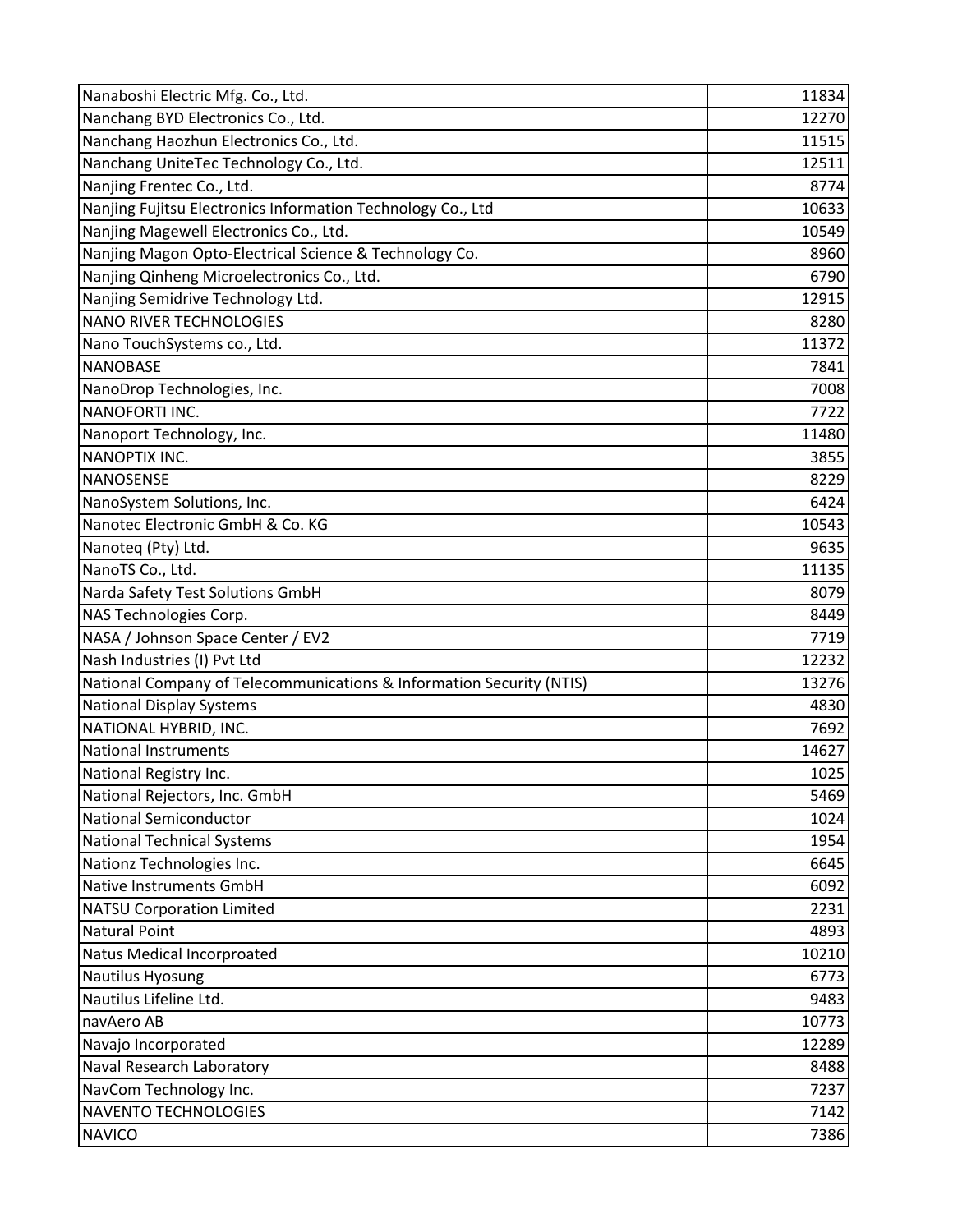| Navicron                                     | 9438  |
|----------------------------------------------|-------|
| NAVIgard                                     | 10386 |
| Navigil Ltd.                                 | 10411 |
| <b>NAVIGON AG</b>                            | 7210  |
| Navini Networks, Inc                         | 3136  |
| Navionics Inc.                               | 6301  |
| <b>NAVIsis Inc.</b>                          | 6952  |
| Navitas Semiconductor                        | 13315 |
| NAVIUS CO., LTD.                             | 4253  |
| Navman                                       | 5655  |
| NBS Payment Solutions, Inc.                  | 9407  |
| NCI/Newcomb Company, Inc.                    | 3929  |
| nCipher Security Ltd                         | 13410 |
| <b>NCP Engineering</b>                       | 2016  |
| <b>NCR Corporation</b>                       | 1028  |
| N-CRYPT, Inc.                                | 6733  |
| NCS Pearson, Inc.                            | 6900  |
| NDA Technologies, Inc.                       | 3206  |
| ndd Medizintechnik AG                        | 3840  |
| nDezign, Inc.                                | 6379  |
| NDI Technologies, Inc.                       | 9563  |
| <b>NDS Surgical Imaging, LLC</b>             | 5830  |
| NDS Technologies Israel Ltd.                 | 2595  |
| <b>Neatframe Limited</b>                     | 13178 |
| <b>NEATO ROBOTICS</b>                        | 8456  |
| <b>NEC Corporation</b>                       | 1033  |
| NEC Display Solutions, Ltd.                  | 2913  |
| NEC Electronics (Europe) GmbH                | 3244  |
| <b>NEC infrontia Corporation</b>             | 2734  |
| NEC Personal Computers, Ltd.                 | 13005 |
| NEC San-ei Instruments, Ltd.                 | 2461  |
| NEC-Mitsubishi Electric Visual Systems Corp. | 3990  |
| Needham's Electronics Inc                    | 3148  |
| Nektar Technology, Inc.                      | 9319  |
| Nekteck, Inc.                                | 11928 |
| NELS, Ltd.                                   | 9312  |
| Neltron Industrial Co., Ltd.                 | 3677  |
| Nemo-Q International AB                      | 6712  |
| Nemoto Kyorindo Co., Ltd.                    | 4559  |
| NEO ELECTRONICS (HK) CO., LIMITED            | 7439  |
| Neodio Technologies Corporation              | 2796  |
| Neodym Systems Inc.                          | 2791  |
| <b>NeoLAB Convergence</b>                    | 8658  |
| NeoMagic Inc.                                | 2513  |
| Neomitic Technologies S.A. de C.V.           | 9655  |
| Neon Technology, Inc.                        | 1294  |
| Neonode Technologies AB                      | 5430  |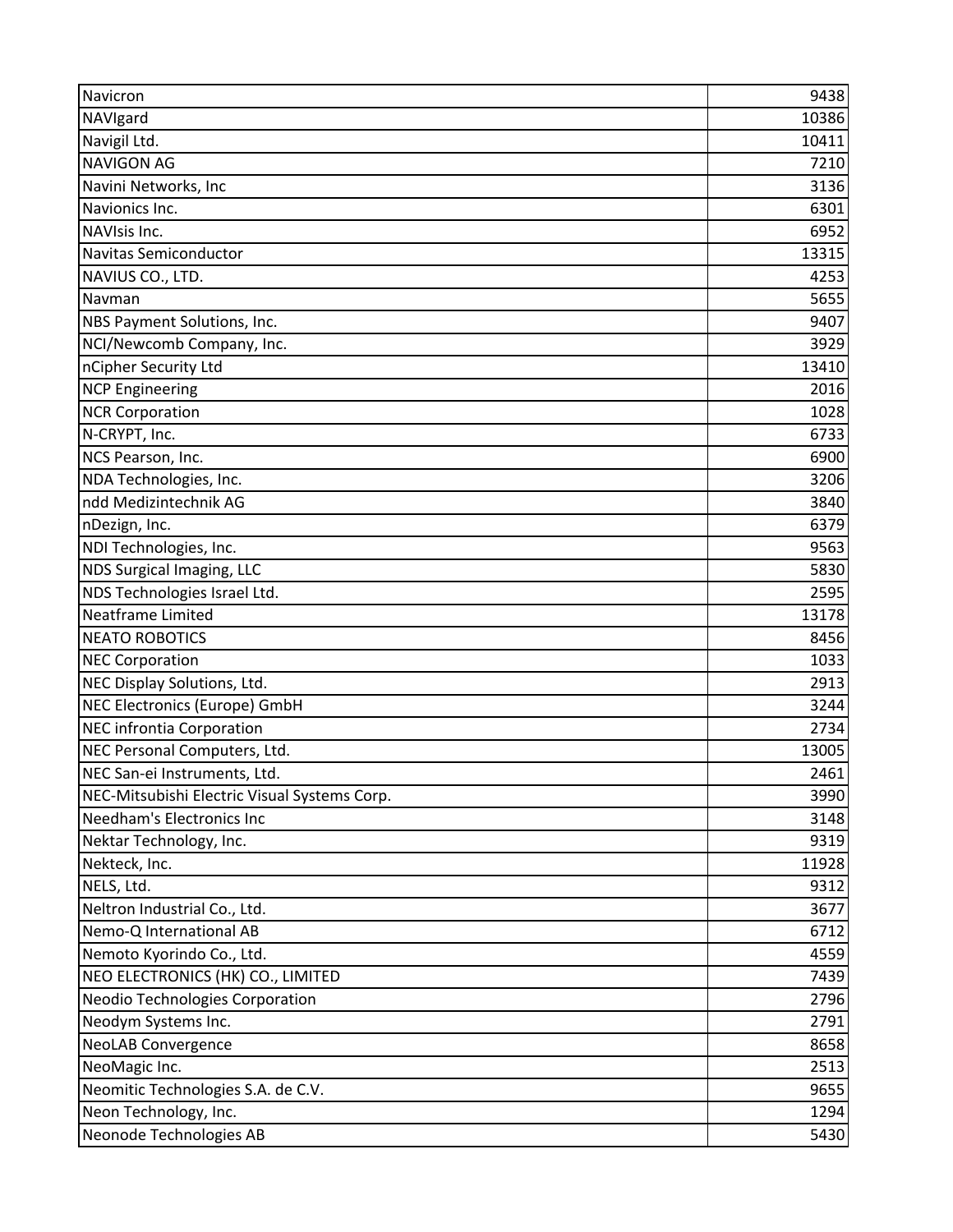| <b>NEONUMERIC</b>                       | 7713  |
|-----------------------------------------|-------|
| Neopost                                 | 2442  |
| <b>Neopost Technologies</b>             | 6286  |
| NEOPROT TECNOLOGIA EM INFORMATICA LTDA. | 9777  |
| NEOREX Co., Ltd.                        | 2964  |
| Neostar Technology Co., Ltd.            | 3642  |
| <b>NEOTECHKNO</b>                       | 7183  |
| <b>Neotion SA</b>                       | 12740 |
| <b>NEOWAVE</b>                          | 7693  |
| <b>NERA SATCOM ASA</b>                  | 2786  |
| <b>Neratec Solutions AG</b>             | 11056 |
| NESA International, Inc.                | 8316  |
| <b>Nestlabs</b>                         | 9316  |
| Net & Sys Co., Ltd.                     | 3572  |
| Net And Print Inc.                      | 11381 |
| Net Eyes, Inc.                          | 2046  |
| <b>NET GmbH</b>                         | 8433  |
| Net Insight AB                          | 6302  |
| Net Vision Co., Ltd.                    | 12195 |
| <b>Net-2Com Corporation</b>             | 6044  |
| Netac Technology Co., Ltd.              | 3544  |
| <b>NetAlly</b>                          | 11307 |
| <b>NETATMO</b>                          | 9690  |
| NetBotz, Inc.                           | 3965  |
| NetBurner, Inc.                         | 11873 |
| <b>NETCLEUS SYSTEMS Corporation</b>     | 8031  |
| Netcom Sicherheitstechnik GmbH          | 7835  |
| NetComm Ltd.                            | 8718  |
| Netcraft (Pty) Ltd.                     | 2590  |
| NETENRICH INC.                          | 5938  |
| NETGEAR, Inc.                           | 2118  |
| NetIndex Inc.                           | 4598  |
| <b>NetLogic Microsystems</b>            | 7141  |
| NetModule AG                            | 9284  |
| NETOPIA, INC.                           | 4109  |
| Netronix Inc.                           | 8069  |
| <b>NETSCOUT</b>                         | 12551 |
| Netstor Technology Co., Ltd.            | 11965 |
| Netsushin Co., Ltd.                     | 7459  |
| NETTALK.COM INC.                        | 8768  |
| NetUP Inc.                              | 11627 |
| Network Alchemy                         | 2998  |
| <b>Network Computing Devices (NCD)</b>  | 1751  |
| Network Security Technology Co.         | 3169  |
| Network Suginami Kokoto                 | 2008  |
| Network Technologies, Inc.              | 1879  |
| NetworkFab Corporation                  | 3533  |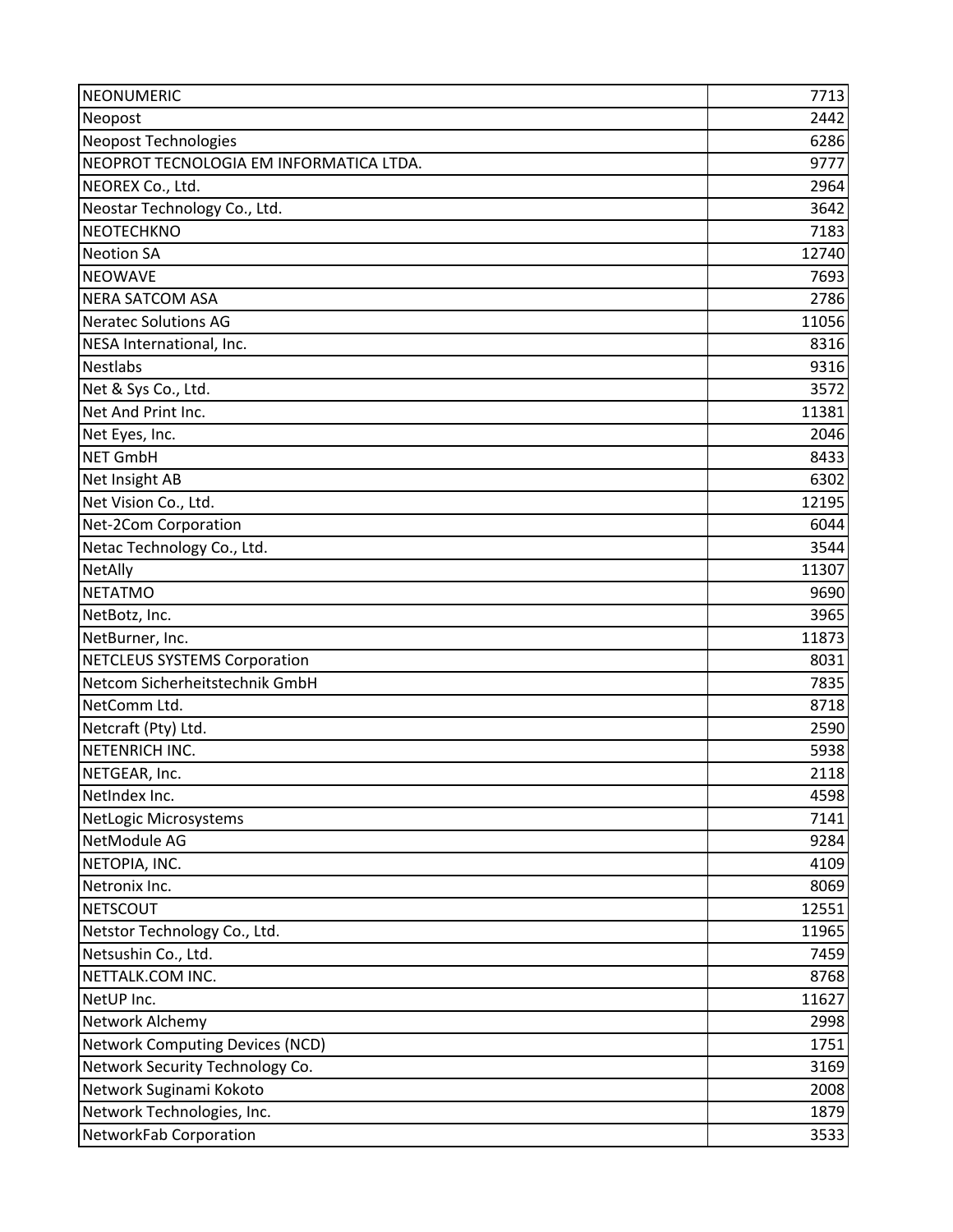| Neue ELSA GmbH                                             | 1484  |
|------------------------------------------------------------|-------|
| <b>Neuf Cegetel</b>                                        | 6931  |
| Neural Image Co., Ltd.                                     | 6955  |
| Neuralieve                                                 | 9052  |
| Neuralog, Inc.                                             | 2895  |
| <b>NEURICAM SPA</b>                                        | 5603  |
| NEURODIGITAL TECHNOLOGIES, S.L.                            | 12006 |
| NeuroHabilitation Corporation                              | 11995 |
| Neuromonics Inc.                                           | 9725  |
| Neuron                                                     | 2052  |
| NeuroSky, Inc.                                             | 10740 |
| Neurosmith                                                 | 2315  |
| Neurosoft, Inc.                                            | 2926  |
| Neurotec                                                   | 3601  |
| <b>Neusoft Corporation</b>                                 | 11356 |
| Neutronics Inc.                                            | 9656  |
| NEW AFA TECHNOLOGY CO., LTD                                | 2809  |
| New Concept Gaming Ltd.                                    | 8313  |
| New Cosmos Electric Co., Ltd.                              | 9320  |
| New Focus Lighting & Power Technology (Shanghai) Co., Ltd. | 12368 |
| New H3C Technologies Co., Ltd.                             | 5234  |
| New Image Co., Ltd.                                        | 6716  |
| New Imaging Technologies                                   | 11931 |
| New Index AS                                               | 6150  |
| New IT Project LLC                                         | 13154 |
| <b>New Matter</b>                                          | 11125 |
| New Media Corporation                                      | 1355  |
| New Media Life                                             | 6704  |
| New Motion International Co., Ltd                          | 1812  |
| New Motion Tec. Corp.                                      | 4529  |
| <b>New Scale Technologies</b>                              | 6359  |
| New Sensor Corporation dba Electro-Harmonix                | 12426 |
| New Technology Cable Ltd.                                  | 1599  |
| New World Technologies Inc.                                | 11178 |
| NewAE Technology Inc.                                      | 11070 |
| NewAge International, LLC                                  | 3933  |
| NEWCHIP S.r.l.                                             | 3287  |
| Newcom Inc Xiroku Division                                 | 5239  |
| Newcom Inc.                                                | 2666  |
| Newer Technology, Inc.                                     | 1738  |
| <b>NewHeights Software</b>                                 | 2864  |
| <b>Newly Corporation</b>                                   | 4134  |
| Newmen Technology Corp. Ltd.                               | 4809  |
| Newnex Technology Corp.                                    | 1271  |
| <b>Newport Corporation</b>                                 | 4173  |
| Newport Media, Inc.                                        | 7154  |
| NewSight                                                   | 6492  |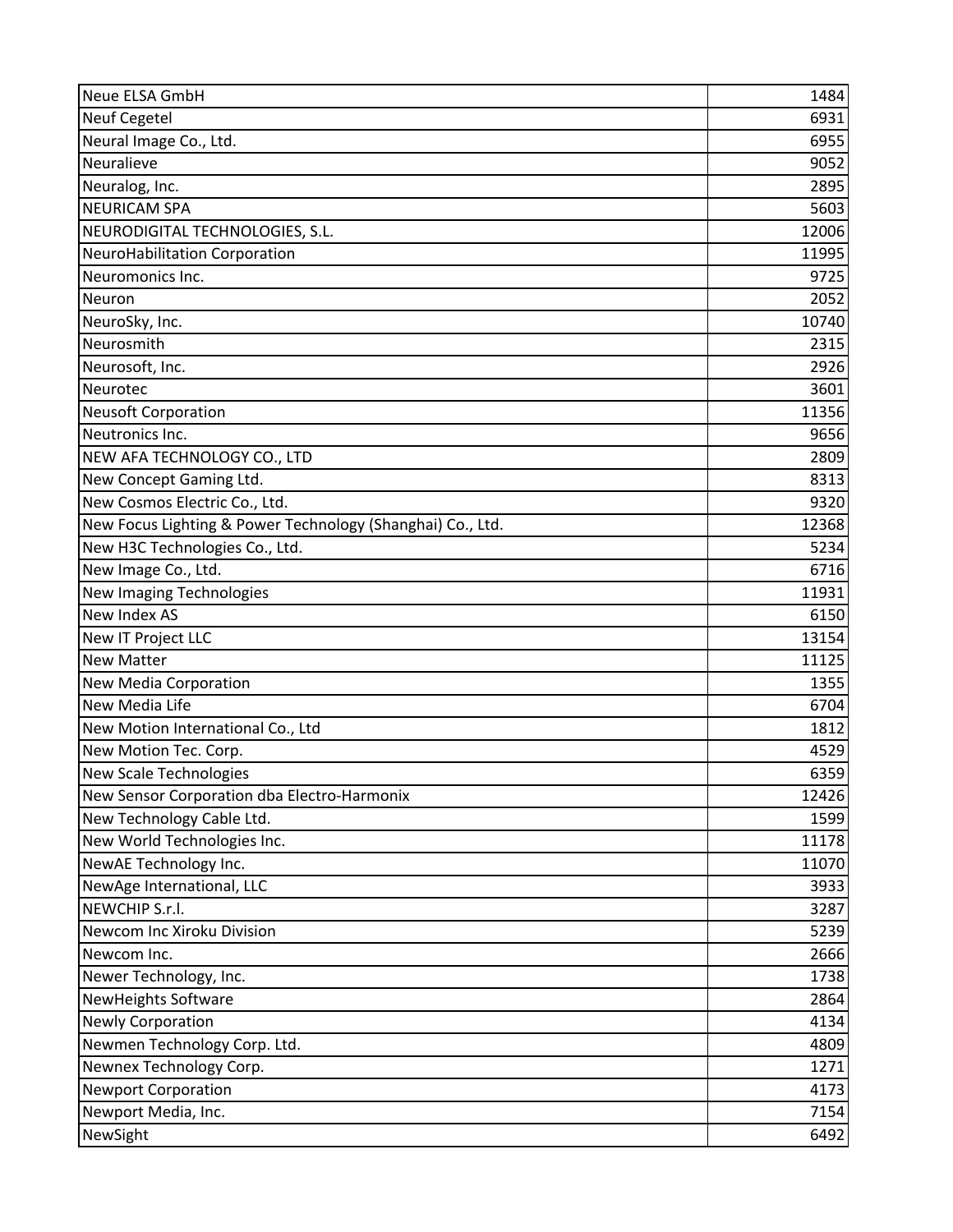| NewSoc Tech Limited                              | 10077 |
|--------------------------------------------------|-------|
| Newson Engineering NV                            | 5413  |
| Newtec Cy                                        | 10206 |
| NewTec GmbH                                      | 12847 |
| <b>Nexcelom Bioscience LLC</b>                   | 12671 |
| Nexell Co., Ltd.                                 | 9077  |
| <b>Nexight INC</b>                               | 13379 |
| Nexio Co., Ltd.                                  | 6256  |
| NEXO S.A.                                        | 11074 |
| Nexperia B.V.                                    | 12804 |
| <b>NEXS ELECTRONIC CORP.</b>                     | 7807  |
| <b>NEXT Biometrics</b>                           | 10637 |
| <b>Next Step Solutions Limited</b>               | 7991  |
| Next Thing Co.                                   | 11774 |
| Next! s.c. Slawomir Piela, Bartlomiej Dryja      | 10980 |
| Nextbit Systems, Inc.                            | 11327 |
| NEXTCELL INC.                                    | 3134  |
| NEXTCHIP Co, Ltd                                 | 13405 |
| NextComm, Inc.                                   | 2691  |
| Nextedge Labs, Inc.                              | 13358 |
| nextEDGE Technology, K.K.                        | 9026  |
| NextEngine, Inc.                                 | 4244  |
| <b>Nextorage Corporation</b>                     | 13172 |
| NextVPU (Shanghai) Co., Ltd.                     | 12303 |
| NextWave Broadband Inc.                          | 7370  |
| Nextway Co., Ltd.                                | 4690  |
| NextWindow Limited                               | 6438  |
| Nextys SA (TDK group company)                    | 13596 |
| Nexus Technology Inc.                            | 5814  |
| NEXVU TECHNOLOGIES, Inc.                         | 6621  |
| <b>NF Corporation</b>                            | 3402  |
| <b>NFUZD Technology Inc</b>                      | 11038 |
| n-gineric gmbh                                   | 9497  |
| NGK SPARK PLUG CO., LTD.                         | 11476 |
| NIAN YEONG ENTERPRISE CO., LTD.                  | 8172  |
| Nice Fountain Industrial Co., Ltd.               | 3577  |
| <b>Nice Systems</b>                              | 5800  |
| Nicety Technologies Inc.                         | 5537  |
| Nichiyu Giken Kogyo Co., Ltd.                    | 9469  |
| Nicolet Biomedical Inc., a Viasys Healthcare Co. | 14468 |
| Nida Corporation                                 | 3684  |
| <b>Nidec Nemicon Corporation</b>                 | 5391  |
| NIDEC SANKYO CORPORATION                         | 1914  |
| Nidec-Shimpo Corp.                               | 1998  |
| Nidek Co., Ltd.                                  | 2752  |
| Nielsen Media Research                           | 4975  |
| Nien-Yi Industrial Corp.                         | 3896  |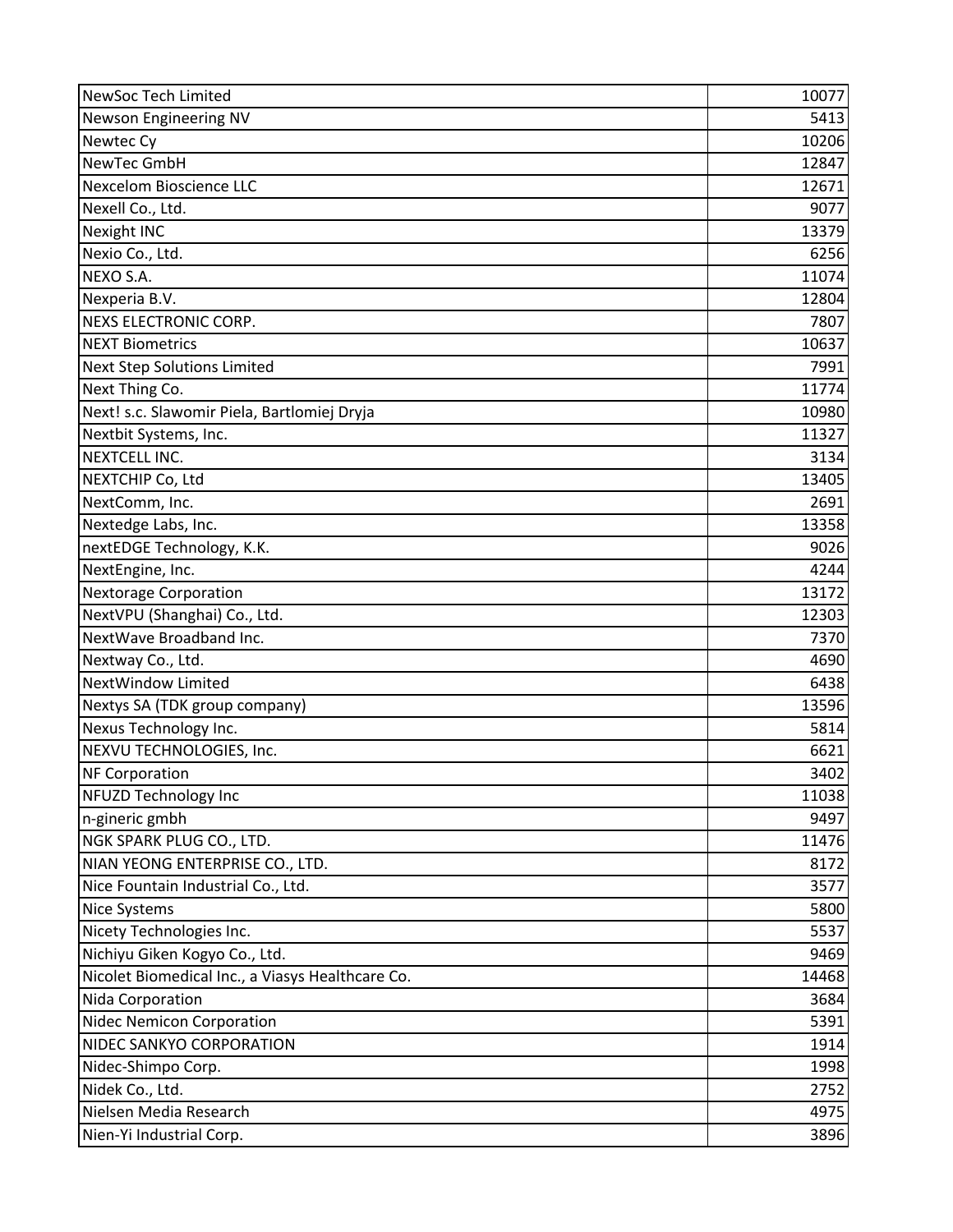| Nihon Computer Co., Ltd.                             | 3750  |
|------------------------------------------------------|-------|
| Nihon Culture-soft Service Co., Ltd.                 | 3384  |
| NIHON DEMPA KOGYO Co., Ltd.                          | 8835  |
| Nihon Dengyo Kosaku Co., Ltd.                        | 6417  |
| NIHON DENJI SOKKI CO., LTD.                          | 4021  |
| NIHON DENON CO., LTD.                                | 10639 |
| Nihon Kaiheiki Ind. Co., Ltd.                        | 5827  |
| Nihon Kohden Corporation                             | 1679  |
| Nihon Mechatronics Co., Ltd.                         | 11203 |
| NIHON UNICA CORPORATION                              | 6891  |
| Niigata Canotec Co., Inc.                            | 1432  |
| NIIGATA SEIMITSU CO., LTD.                           | 7087  |
| Niigata Tsushinki Co., Ltd                           | 13599 |
| Nike, Inc.                                           | 4524  |
| NIKETECH ELECTRONICS GROUP LIMITED                   | 9271  |
| Nikola Engineering Inc.                              | 9119  |
| Nikon Corporation                                    | 1200  |
| NIKON-TRIMBLE CO., LTD.                              | 5489  |
| NimbeLink                                            | 12739 |
| Nimble For Good PCB                                  | 13087 |
| Ningbo Aiyinmei Electroacoustic Technology Co., Ltd. | 12818 |
| Ningbo Alline Electronic Technology Co., Ltd.        | 12365 |
| Ningbo Deli Kebei Technology Co., Ltd.               | 12302 |
| NINGBO HENTEK DRAGON ELECTRONICS CO., LTD.           | 7432  |
| Ningbo Hua Gao Mdt InfoTech Ltd.                     | 12402 |
| Ningbo Jiatang Electronic Co., Ltd.                  | 9607  |
| Ningbo Kangda Electronic Co., Ltd.                   | 11938 |
| Ningbo Litesun Electronics Co., Ltd.                 | 12297 |
| Ningbo Mainning Electronics Co., Ltd.                | 12248 |
| Ningbo Prime Electronic Co., Ltd.                    | 11976 |
| Ningbo Rixing Electronics Co., Ltd.                  | 11064 |
| NINGBO SANDINRAYLI IMPORT & EXPORT CO., LTD          | 13198 |
| NingBo Schinrich Cable Manufacturing Co., Ltd.       | 12753 |
| NINGBO SHUNSHENG COMMUNICATION APPARATUS CO., LTD.   | 7557  |
| Ningbo Sunny Opotech Co., Ltd.                       | 9181  |
| Ningbo Yinzhou Shengke Electronics Co., Ltd.         | 11410 |
| Nintendo Co., Ltd.                                   | 1406  |
| Nintendo of America                                  | 5016  |
| NIO Corporation                                      | 4246  |
| NIPPON ANTENNA Co., Ltd.                             | 8884  |
| Nippon Chemi-Con Corp.                               | 5954  |
| Nippon Dics Co., Ltd.                                | 5043  |
| Nippon Electric Industry Co., Ltd.                   | 1769  |
| Nippon Electro-Sensory Devices Corporation           | 3491  |
| Nippon Kouatsu Electric Co., Ltd.                    | 12894 |
| Nippon Printer Engineering Inc.                      | 4177  |
| NIPPON PULSE MOTOR CO., LTD.                         | 6142  |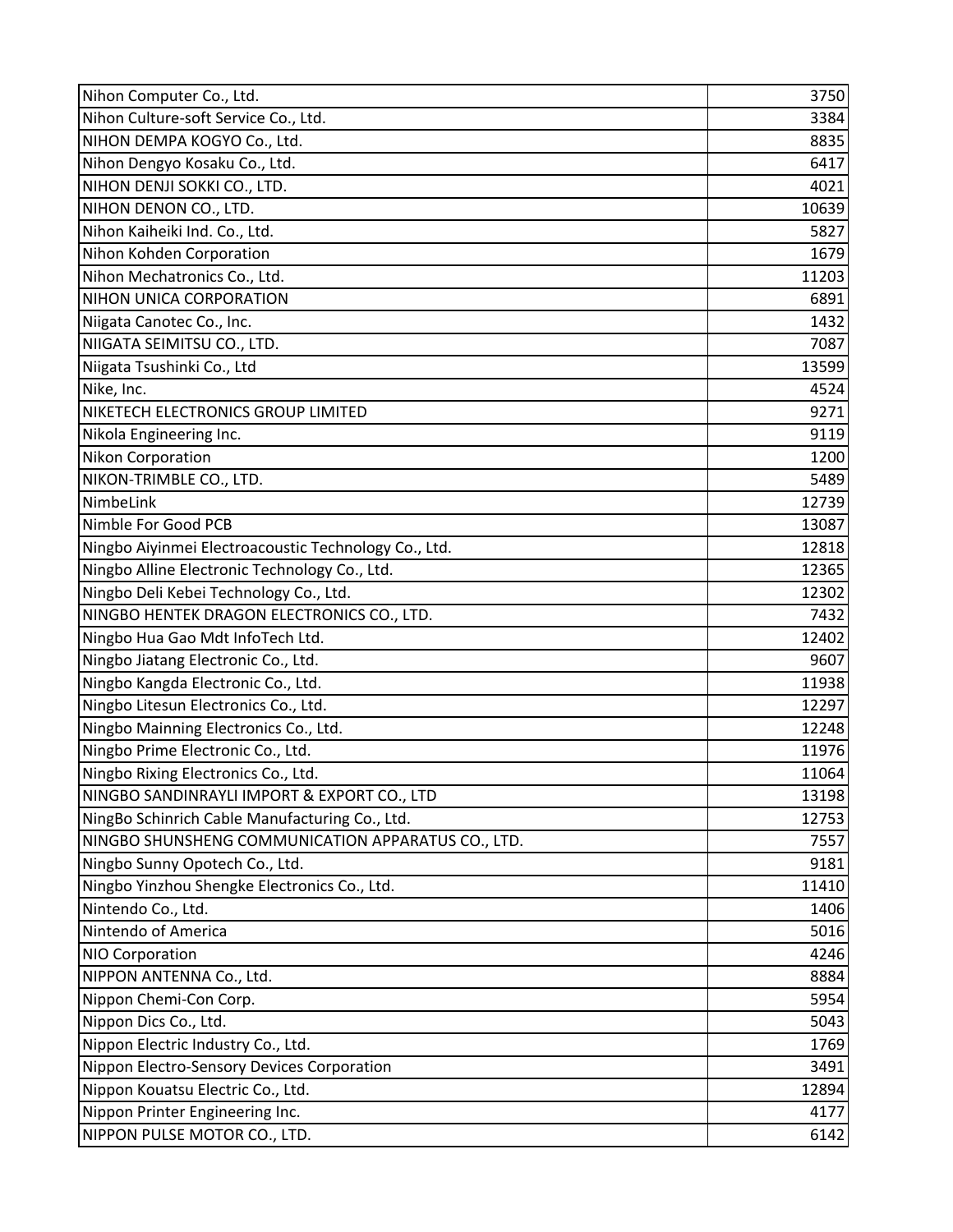| Nippon Seiki Co., Ltd.                                | 7523  |
|-------------------------------------------------------|-------|
| Nippon Systemware Co., Ltd.                           | 3587  |
| Nippon Techno Lab., Inc.                              | 11996 |
| Nippon Telegraph and Telephone Corp.                  | 2249  |
| Nippon Telesoft Co., Ltd.                             | 4745  |
| Nipro Diagnostics, Inc                                | 8001  |
| <b>NISCA Corporation</b>                              | 2498  |
| Nishitomo Co., Ltd.                                   | 3475  |
| Nissei Electric Co.                                   | 1566  |
| Nissha Printing Co., Ltd.                             | 2435  |
| Nisshin Electronics Co., Ltd.                         | 3570  |
| Nisshinbo Micro Devices Inc.                          | 12643 |
| Nissho Electronics Co., Ltd.                          | 5715  |
| <b>NISSIN ELECTRIC Corporation</b>                    | 11646 |
| <b>NISSIN INC.</b>                                    | 3028  |
| NITA, LLC                                             | 10076 |
| Nital Consulting Services, Inc.                       | 3906  |
| Nitero, Inc.                                          | 10602 |
| NITGen Co., Ltd.                                      | 2694  |
| <b>NITTA Corporation</b>                              | 11601 |
| Nivis, LLC                                            | 7227  |
| Nix Sensor Ltd.                                       | 10998 |
| Nixvue Systems PTE LTD                                | 3218  |
| NKC Co., Ltd.                                         | 9676  |
| <b>NKE Corporation</b>                                | 3066  |
| <b>NKK Corporation</b>                                | 1797  |
| NL Technology                                         | 5909  |
| nLighten Technologies (Shanghai) Co., Ltd.            | 8360  |
| N-LINE SYSTEM CO., LTD.                               | 4993  |
| <b>NLU Products, LLC</b>                              | 12925 |
| <b>NMB Technologies Corporation</b>                   | 1094  |
| No Climb Products Ltd.                                | 7169  |
| noax Technologies AG                                  | 7308  |
| Nobo Automotive Technologies Co., Ltd. Shanghai Plant | 13321 |
| Nod Inc.                                              | 11421 |
| Nohau Corporation                                     | 1418  |
| NOHMI BOSAI Ltd.                                      | 9828  |
| Noiseless Security A/S                                | 10975 |
| Nokia Corporation                                     | 1057  |
| Nokia Display Products                                | 1190  |
| <b>Nokia Monitors</b>                                 | 1157  |
| Nokia Siemens Networks                                | 9517  |
| Nokia Technologies                                    | 11365 |
| Nomad Goods, Inc.                                     | 12608 |
| Nomadio Inc.                                          | 6841  |
| Nomura Engineering Co., Ltd.                          | 13567 |
| NONIN MEDICAL INC.                                    | 7229  |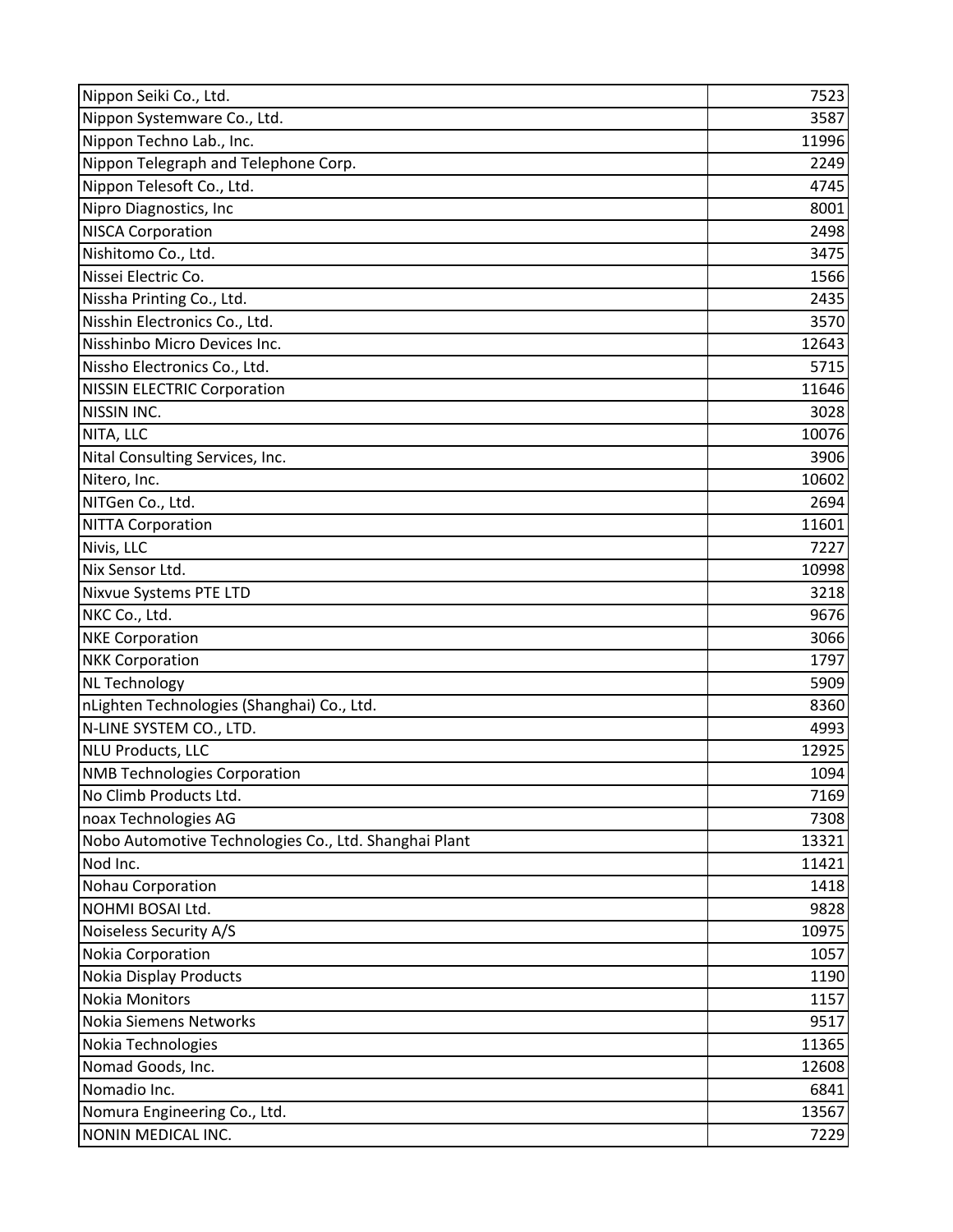| Non-Standard, TSG                         | 1874  |
|-------------------------------------------|-------|
| NooElec Inc.                              | 10795 |
| Noopl Inc                                 | 13418 |
| <b>Norand Corporation</b>                 | 1270  |
| <b>Norav Medical</b>                      | 12170 |
| <b>Norbit AS</b>                          | 8214  |
| Nordic ID                                 | 3589  |
| Nordic Semiconductor ASA                  | 6421  |
| NordNav Technologies AB                   | 5308  |
| Norel Systems Ltd.                        | 9527  |
| NORITAKE ITRON CORPORATION                | 3802  |
| Noritsu Koki Co., Ltd.                    | 5115  |
| NormSoft, Inc.                            | 5891  |
| Norsonic AS                               | 8912  |
| Nortech Systems                           | 7810  |
| <b>Nortel Networks</b>                    | 1117  |
| North American Pacific Industries, Corp.  | 4110  |
| North Shore Circuit Design L.L.P.         | 2793  |
| Northern Digital Inc.                     | 9202  |
| Northern Embedded Science                 | 2351  |
| NORTHROP GRUMMAN SPERRY MARINE            | 7963  |
| NorthStar Battery Company, LLC            | 11800 |
| Northstar Systems Corp.                   | 1259  |
| Northtronics Pty., Ltd.                   | 8743  |
| NOVA electronics, Inc.                    | 9268  |
| Nova Engineering, Inc.                    | 2239  |
| <b>NOVA GAMING</b>                        | 7906  |
| <b>NOVA Sensors</b>                       | 8063  |
| <b>Novar Controls</b>                     | 6536  |
| Novar GmbH                                | 3584  |
| Novasina AG                               | 10100 |
| Novasonics                                | 3565  |
| NovaTech, LLC                             | 10987 |
| Novatek Microelectronics Corp.            | 1539  |
| NovAtel Inc.                              | 2519  |
| Novatel Wireless, Inc.                    | 5136  |
| Novatron Oy                               | 7452  |
| NOVATUS, Inc.                             | 1603  |
| Novel Data Solutions (Suzhou) Corporation | 9883  |
| Noveltek Semiconductor Corp.              | 11132 |
| <b>Novexx Solutions GmbH</b>              | 11262 |
| Noviga                                    | 10691 |
| Novitec Co., Ltd.                         | 11008 |
| <b>NOVITUS SA</b>                         | 6696  |
| NOVO NORDISK A/S                          | 8445  |
| Novus Labs, LLC                           | 12672 |
| NOVUS PRODUTOS ELETRONICOS LTDA.          | 8260  |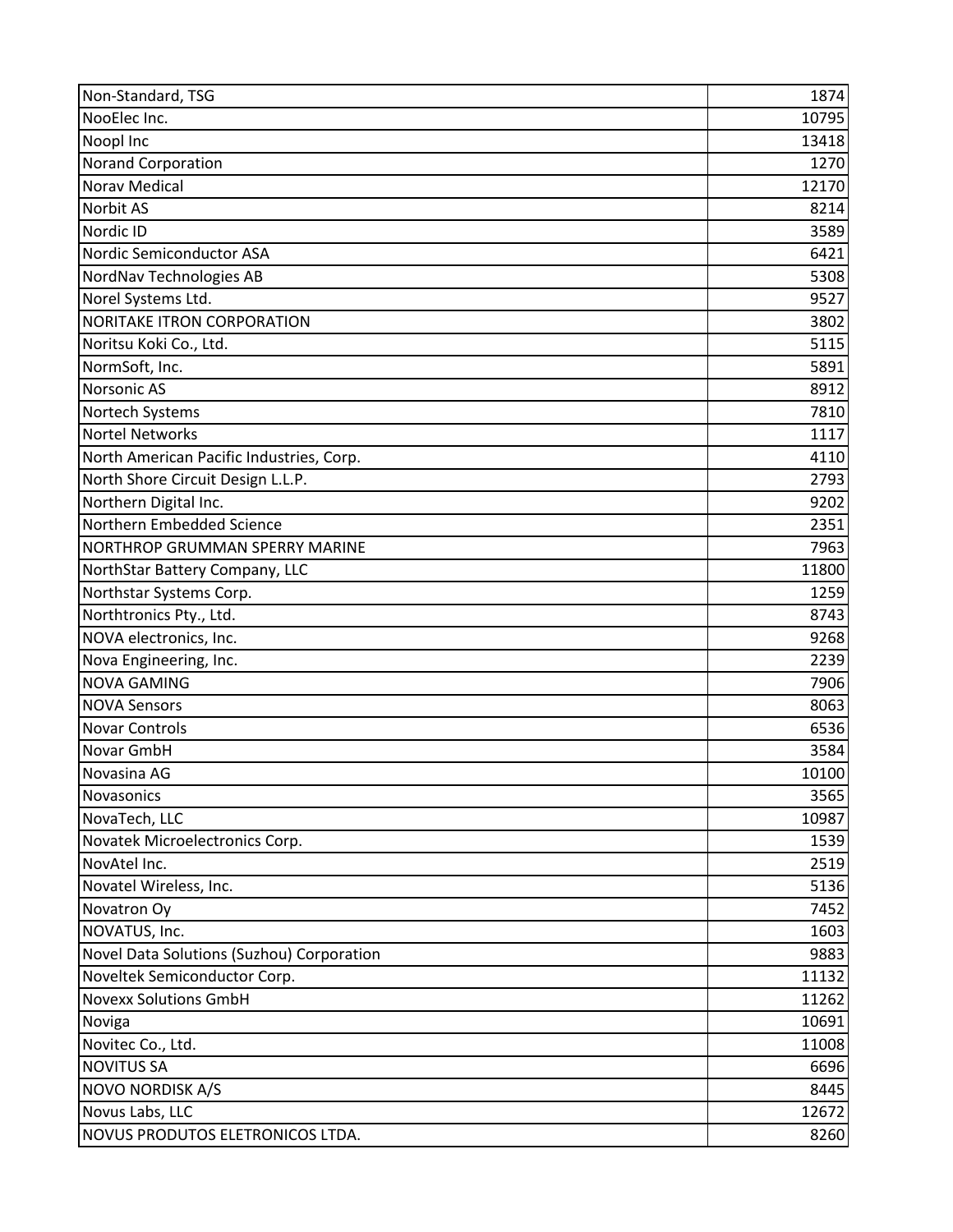| Now Technologies                        | 11797 |
|-----------------------------------------|-------|
| NowComputing, LLC                       | 10896 |
| <b>NOX Medical</b>                      | 7690  |
| Nozaki Insatsu Shigyo Co., Ltd.         | 4662  |
| NP System Development Co., Ltd.         | 11897 |
| NPP ELIKS America Inc. DBA T&M Atlantic | 9794  |
| NSC Sicherheitstechnik GmbH             | 12997 |
| <b>NSD Corporation</b>                  | 4345  |
| <b>NSI</b>                              | 3433  |
| NST Co., Ltd.                           | 2206  |
| Nsurt Technology (ShenZhen) Co., Ltd.   | 12869 |
| nSys Design Systems                     | 7494  |
| NT Ware Systemprogrammierung GmbH       | 5915  |
| <b>NTI Corporation</b>                  | 6699  |
| <b>NTLab</b>                            | 10752 |
| n-Trance Security Ltd.                  | 7009  |
| N-Trig                                  | 7062  |
| <b>NTS Telecom</b>                      | 5301  |
| NTT Advanced Technology Corporation     | 13021 |
| NTT DoCoMo, Inc.                        | 2620  |
| <b>NTT Electronics Corporation</b>      | 2072  |
| NTT R&D Laboratories                    | 10803 |
| NTT Sonority, inc.                      | 13541 |
| Nuand, LLC                              | 11504 |
| Nuark Co., Ltd.                         | 2886  |
| NUBYTECH INC.                           | 5939  |
| <b>Nucam Corporation</b>                | 4147  |
| Nuconn Technology Corp.                 | 6537  |
| NuConnex Technologies PTE LTD           | 3193  |
| NuCORE Technology, Inc.                 | 7867  |
| NUDIAN ELECTRON CO., LTD.               | 4032  |
| Nuheara Limited                         | 13427 |
| Nujira Ltd.                             | 9657  |
| <b>NU-LEC INDUSTRIES</b>                | 7252  |
| Numark Industries                       | 5604  |
| <b>NUMATA Corporation</b>               | 10442 |
| Numatic International Ltd.              | 8918  |
| Numato Systems Pvt. Ltd.                | 10777 |
| Number Five, Software                   | 21845 |
| Numesa, Inc.                            | 3900  |
| Numonics Corp.                          | 3477  |
| <b>Numsite Corporation</b>              | 6377  |
| Nuovations                              | 8803  |
| Nureva Inc.                             | 11572 |
| Nuribom                                 | 8704  |
| <b>NURVV LIMITED</b>                    | 12306 |
| NUTZ Corp.                              | 12595 |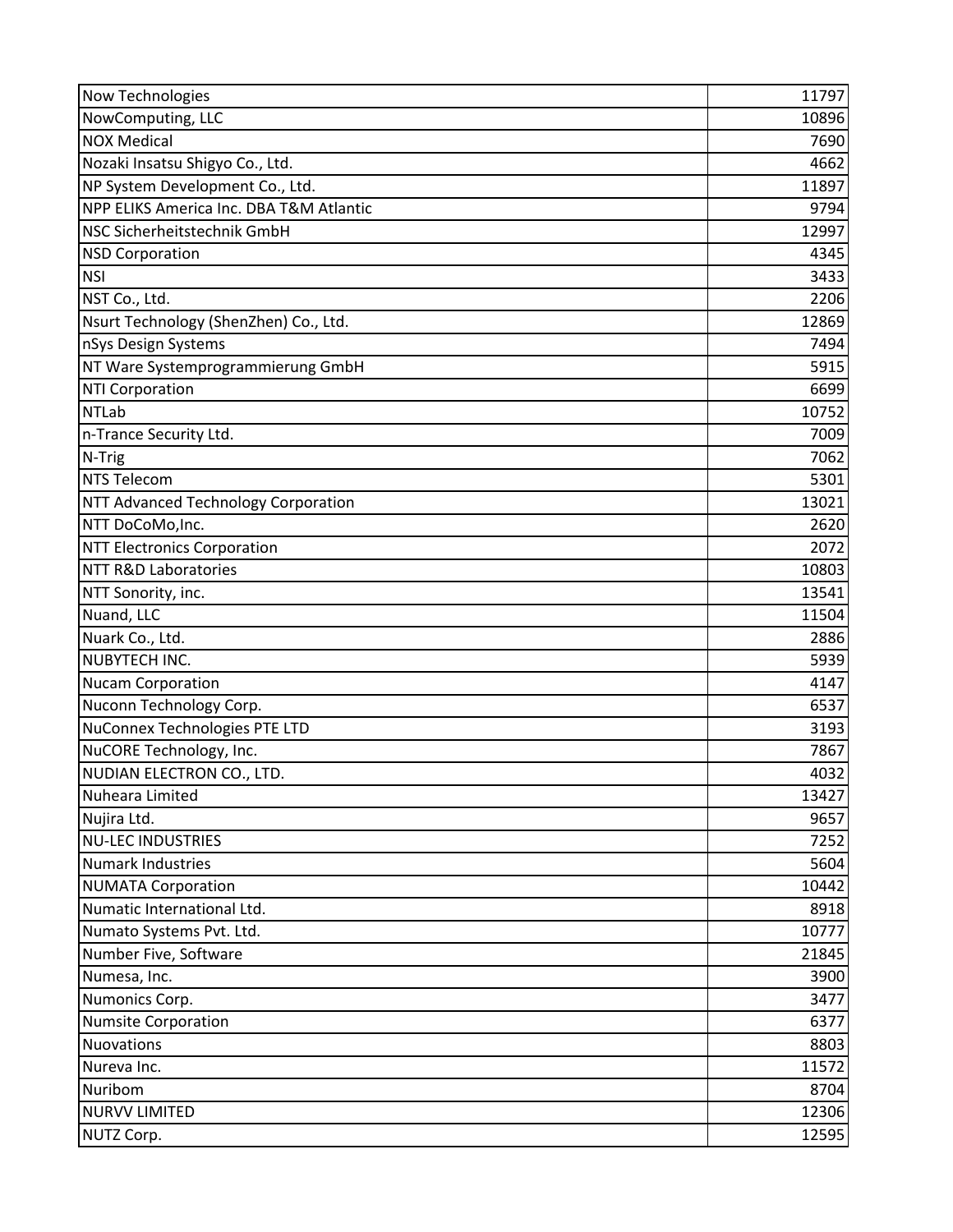| NuvoMedia, Inc.                      | 2451  |
|--------------------------------------|-------|
| Nuvoton Technology Corp.             | 1046  |
| <b>NV ADB TTV TECHNOLOGIES SA</b>    | 4613  |
| nVideon, Inc.                        | 10357 |
| <b>NVIDIA</b>                        | 2389  |
| NVIS, Inc.                           | 8041  |
| <b>NVS Technologies AG</b>           | 11058 |
| <b>NXP Semiconductors</b>            | 8137  |
| <b>NXT Plc</b>                       | 9204  |
| NXTV, Inc.                           | 3503  |
| nyantec GmbH                         | 13311 |
| NYKO Technologies, Inc.              | 4683  |
| <b>NZXT Corporation</b>              | 7793  |
| O.C. Trading, Inc. dba Maxwest       | 12637 |
| O2Micro, Inc.                        | 2967  |
| Oak Technology Ltd.                  | 2433  |
| Oak Technology, Inc                  | 1010  |
| Oakley Inc.                          | 5517  |
| Oasis Design, Inc.                   | 1377  |
| <b>Oasis Semiconductor</b>           | 3837  |
| Obbligato Objectives                 | 3164  |
| <b>Oberthur Technologies</b>         | 6772  |
| Object Co., Ltd.                     | 2090  |
| <b>Objective Solutions Sweden AB</b> | 10404 |
| Objet Geometries Ltd.                | 6989  |
| <b>Oblong Industries</b>             | 12090 |
| OBSERVATOR instruments b.v.          | 9361  |
| OBSIDIAN RESEARCH CORPORATION        | 10583 |
| <b>Obsidian Technology</b>           | 10782 |
| OCC (Zhuhai) Electronic Co., Ltd.    | 11192 |
| <b>Occam Robotics</b>                | 10334 |
| Occipital, Inc.                      | 10106 |
| Oce' Printing Systems GmbH           | 1641  |
| Oce' -Technologies B.V.              | 1807  |
| Ocean Optics, Inc.                   | 2457  |
| Ocean Sonics Ltd                     | 12776 |
| Ocean Tek Enterprise Co., Ltd.       | 11907 |
| Ocean Vision Environmental Research  | 12639 |
| OCT Co., Ltd.                        | 5833  |
| <b>Octagon Systems Corporation</b>   | 2686  |
| OCTAL-Engenharia de Sistemas S.A.    | 2012  |
| <b>OCTAX Microscience</b>            | 2947  |
| Octekconn Incorporation              | 6895  |
| <b>OCTRIAN</b>                       | 7698  |
| <b>OCULUS Optikgeraete GmbH</b>      | 3968  |
| <b>Oculus VR LLC</b>                 | 10291 |
| <b>OCZ Technology Group</b>          | 8678  |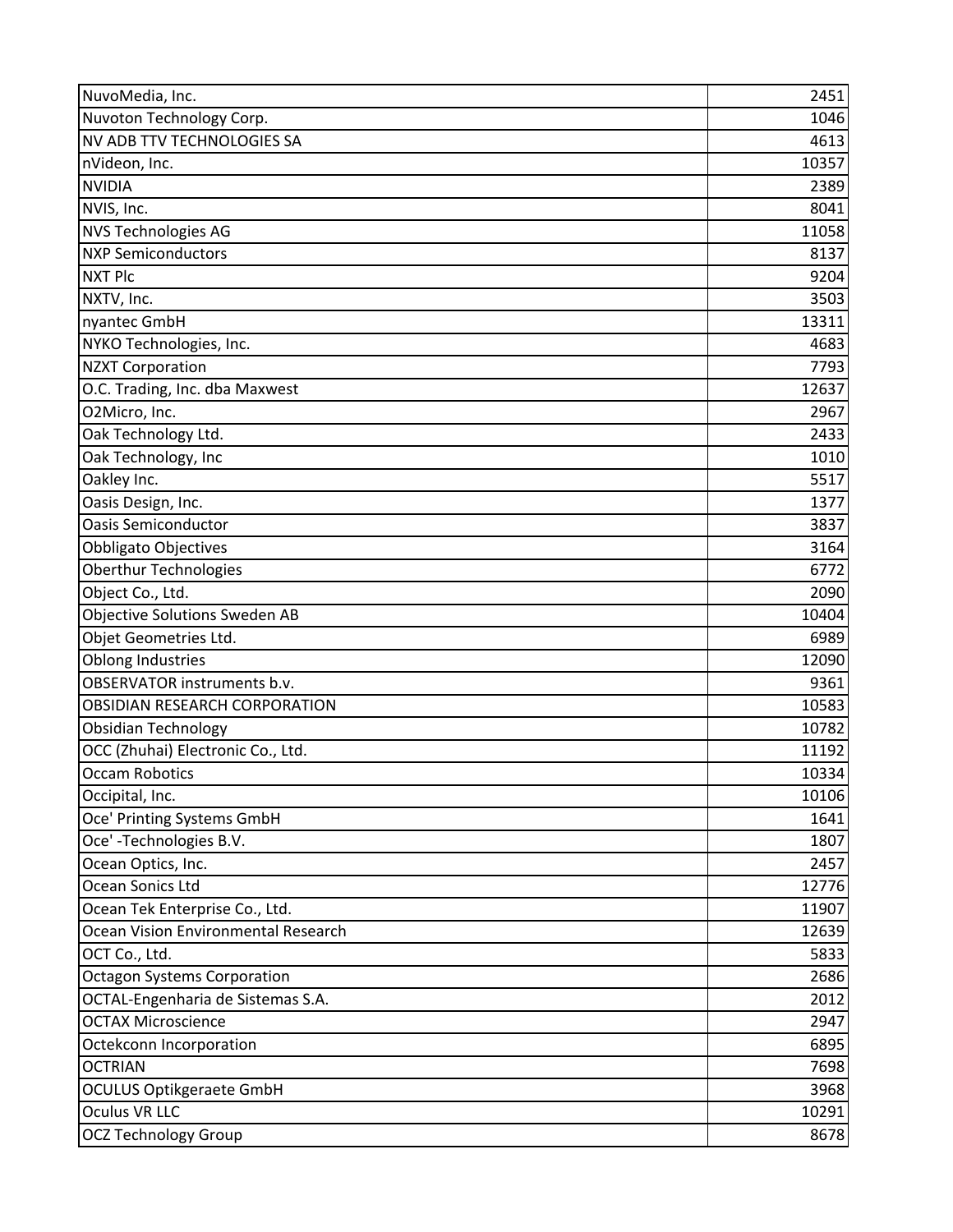| Odeon, Inc. dba Schiit Audio              | 12478 |
|-------------------------------------------|-------|
| Odin TeleSystems Inc.                     | 9790  |
| <b>Odirrus Limited</b>                    | 8480  |
| <b>ODOYO</b> International Limited        | 12622 |
| ODU-Steckverbindungssysteme GmbH & Co. KG | 1569  |
| ODU-USA, Inc.                             | 1685  |
| OEM Systems Co., Ltd.                     | 11722 |
| OeRSTED, Inc.                             | 3609  |
| <b>Oestling Markiersysteme GmbH</b>       | 6740  |
| <b>OFFCODE</b>                            | 7454  |
| Office Depot, Inc.                        | 6488  |
| OFF-NET SERVICE LIMITED                   | 8014  |
| OFI Testing Equipment, Inc.               | 9729  |
| Ofuji Technology                          | 2995  |
| Oga, Inc.                                 | 8767  |
| Ogi Systems Ltd. by A.A. Lab Systems      | 10650 |
| Ohden Co., Ltd.                           | 7323  |
| Ohio Semitronics, Inc.                    | 10651 |
| OHIRA GIKEN, IND. CO., LTD.               | 4849  |
| OHM ELECTRIC CO., LTD.                    | 3947  |
| OHM ELECTRONIC INC.                       | 11832 |
| OHMORI ELECTRIC INDUSTRIES CO., LTD.      | 8451  |
| O-JIN Corporation                         | 12264 |
| <b>OKB SAPR</b>                           | 6116  |
| Oki Electric Industry Co., Ltd.           | 1802  |
| OKI Peripheral Products Division          | 1724  |
| Oki Semiconductor                         | 1239  |
| OL'E Communications, Inc.                 | 2421  |
| <b>OLEDCOMM</b>                           | 12211 |
| <b>Oley Company Limited</b>               | 11622 |
| <b>OLHO tronic GmbH</b>                   | 9736  |
| Olidata SpA                               | 7958  |
| Olimex Ltd.                               | 5562  |
| <b>OLITEC</b>                             | 2275  |
| Olive Global Holding Pvt. Ltd.            | 8948  |
| Olivetti S.p.A                            | 2876  |
| Olorin AB                                 | 10908 |
| Oltrade LLC                               | 11046 |
| <b>OLYMPIA Telecom Vertriebs GmbH</b>     | 2367  |
| <b>OLYMPUS CORPORATION</b>                | 1972  |
| OM Digital Solutions Corporation          | 13218 |
| <b>OMAX Corporation</b>                   | 3138  |
| Omega Elektronik Sanayi ve Ticaret A.S.   | 9915  |
| Omega Engineering                         | 10866 |
| Omega Technology Inc.                     | 3775  |
| <b>Omega Well Monitoring</b>              | 3187  |
| <b>OMICRON electronics GmbH</b>           | 5485  |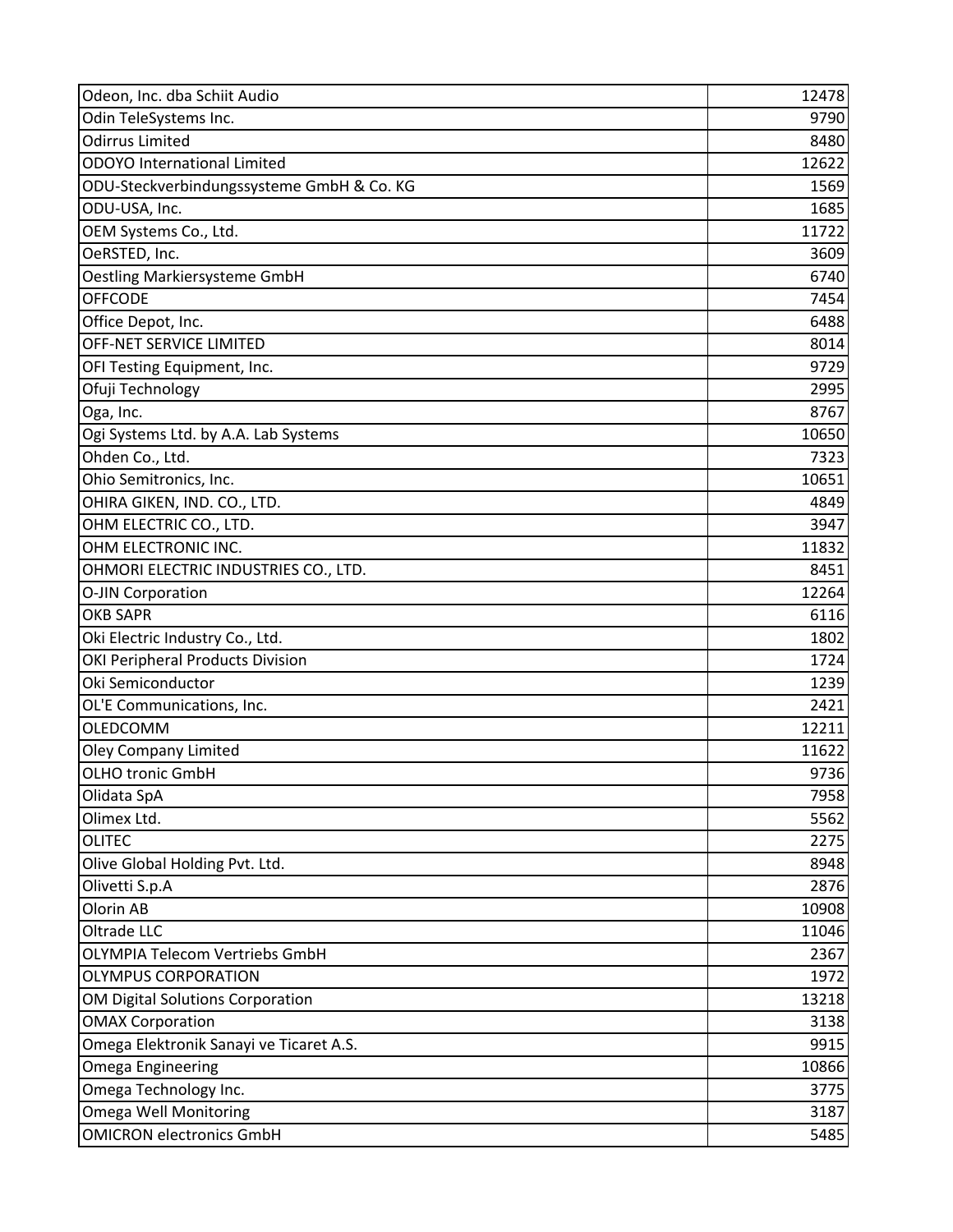| Ommo Technologies Inc.                                 | 13108 |
|--------------------------------------------------------|-------|
| Omnicharge Inc.                                        | 12132 |
| Omnidirectional Control Technology Inc.                | 2873  |
| <b>OMNIO Corporation</b>                               | 9101  |
| Omniprint Inc.                                         | 6311  |
| <b>Omnisec AG</b>                                      | 6236  |
| OmniVision Technologies, Inc.                          | 1449  |
| Omniware Inc.                                          | 9344  |
| <b>OMRON Corporation</b>                               | 1424  |
| <b>Omtronix Engineering Corp.</b>                      | 2944  |
| <b>ON Semiconductor</b>                                | 4183  |
| ON Semiconductor (System Solutions Co., Ltd)           | 2755  |
| On the Go Video, Inc.                                  | 8791  |
| ON TIM Technologies Ltd.                               | 8138  |
| On Track Innovations Ltd.                              | 4233  |
| OnAsset Intelligence Inc.                              | 10566 |
| On-Bright Electronics (Shanghai) Co., Ltd.             | 11449 |
| ONDA COMMUNICATION S.p.a.                              | 7912  |
| ONDEMAND LABORATORY CO., Ltd.                          | 12201 |
| One Network BV                                         | 13165 |
| <b>Onecell Technologies</b>                            | 8420  |
| OneClick Technologies Ltd.                             | 6929  |
| <b>ONE-O-ONE ISOLUTIONS</b>                            | 2606  |
| Onera B.V.                                             | 13041 |
| OneSail HK Ltd.                                        | 8414  |
| OneSpan                                                | 6724  |
| ONE-TOO                                                | 7341  |
| O-Network Engineering AB                               | 9734  |
| <b>OneVision Corporation</b>                           | 4367  |
| <b>ONKEN CORPORATION</b>                               | 8212  |
| <b>ONKYO Corporation</b>                               | 1862  |
| OnLive, INC.                                           | 9080  |
| <b>ONNTO Corp.</b>                                     | 1955  |
| Ono Sokki Co., Ltd.                                    | 5390  |
| onscreen24                                             | 2838  |
| <b>Onset Computer Corporation</b>                      | 3867  |
| OnSpec Electronic Inc.                                 | 21930 |
| OnStream b.v.                                          | 3349  |
| Onsu Data Telecommunication Technology (Shenzhen) Fty. | 5520  |
| On-Tech Industry Co., Ltd.                             | 3707  |
| OnTime tek Inc.                                        | 6051  |
| <b>Ontorix GmbH</b>                                    | 10296 |
| Ontrak Control Systems Inc.                            | 2567  |
| Onzo Ltd.                                              | 9290  |
| OO-ALC/TISMD-CAPRE                                     | 2811  |
| Ooma, Inc.                                             | 8810  |
| 000 "SMS-Soft"                                         | 10260 |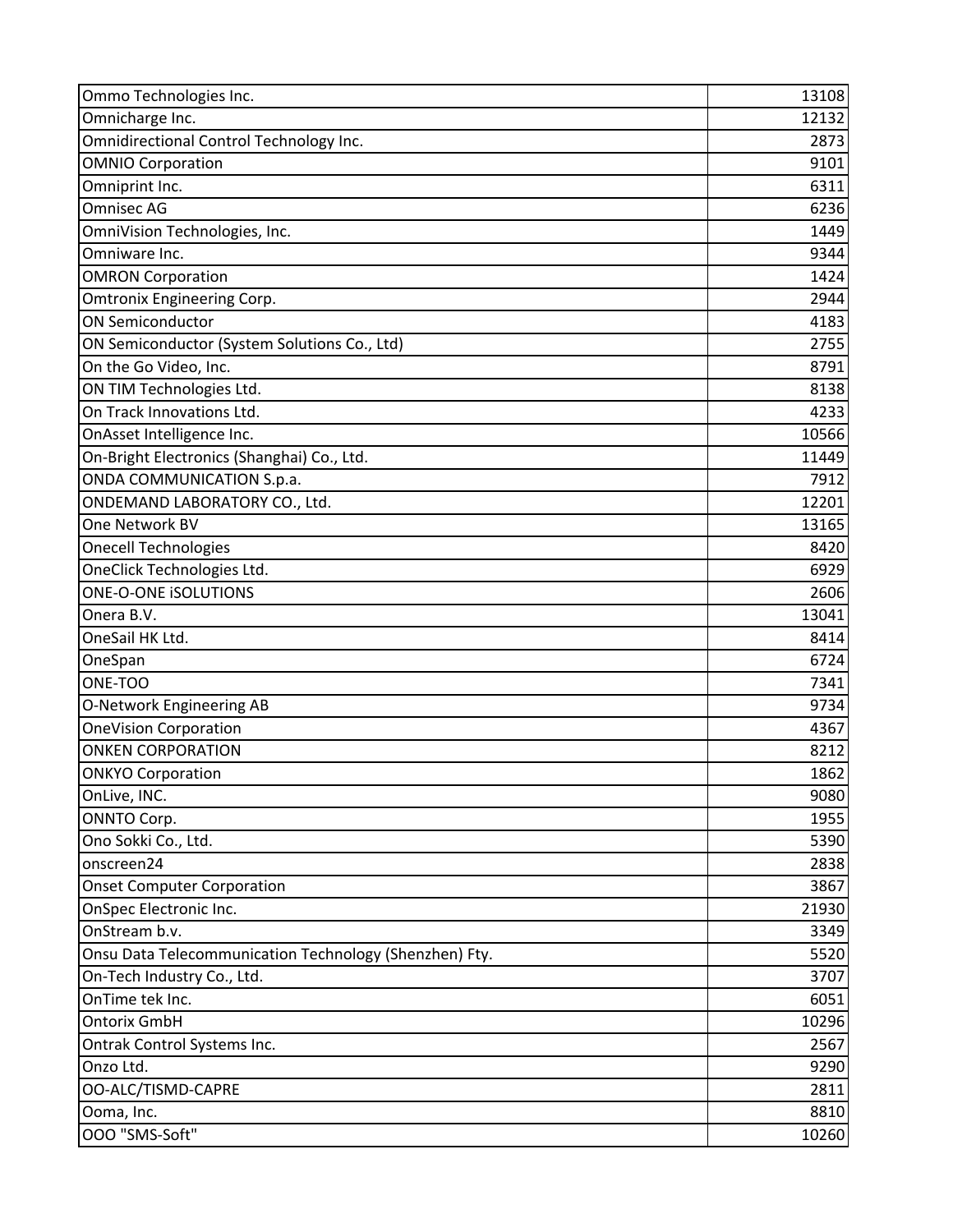| Opal Kelly Incorporated                 | 5407  |
|-----------------------------------------|-------|
| Opcode Systems Inc.                     | 1777  |
| <b>OPDICOM PTY LTD</b>                  | 6463  |
| O-Pen                                   | 6469  |
| Open Labs, Inc.                         | 5233  |
| OpenPattern                             | 8672  |
| <b>OPEX CORPORATION</b>                 | 7348  |
| <b>OPGAL</b>                            | 6918  |
| <b>OPHIR OPTRONICS LTD</b>              | 3027  |
| Opinionmeter International, Ltd.        | 5588  |
| <b>OPT Corporation</b>                  | 7149  |
| Optcom Co., Ltd.                        | 8611  |
| Optek Electronics Co., Ltd.             | 6009  |
| <b>Opteon Corporation</b>               | 3997  |
| OPTEX CO., LTD.                         | 5082  |
| Opti B. I. Communications, Ltd.         | 8277  |
| OPTi Inc.                               | 1019  |
| Opti Japan Corporation                  | 4707  |
| Optibelt GmbH                           | 12838 |
| Optical Imaging Inc.                    | 3278  |
| Opticis Co., Ltd.                       | 3256  |
| Opticon, Inc.                           | 2263  |
| Opticos srl                             | 9012  |
| OptiGene Limited                        | 9852  |
| OPTIKON 2000 S.P.A.                     | 3084  |
| <b>Optim Electronics</b>                | 3200  |
| Optimus Semiconductor Inc.              | 9617  |
| <b>Option NV</b>                        | 2800  |
| <b>Optionexist Limited</b>              | 4218  |
| Opti-Sciences, Inc.                     | 7730  |
| <b>Opto Engineering Srl</b>             | 12594 |
| Optoelectronics Co., Ltd.               | 1626  |
| <b>Optoma Corporation</b>               | 1374  |
| Optomotive, mehatronika d.o.o.          | 9197  |
| OPTOQUEST Co., Ltd.                     | 7943  |
| <b>Optotest Corporation</b>             | 12115 |
| OPTOVUE INC.                            | 9962  |
| Optris GmbH                             | 12853 |
| Optronic Laboratories, Inc.             | 3188  |
| OPWILL Technologies (Beijing) Co., Ltd. | 8892  |
| <b>OQO</b>                              | 5463  |
| Oracle                                  | 1138  |
| ORACOM CO., Ltd.                        | 3865  |
| ORANGE IT INC.                          | 9535  |
| <b>ORANGE LIV</b>                       | 13343 |
| Orange Micro, Inc.                      | 2914  |
| Orange PCS                              | 3037  |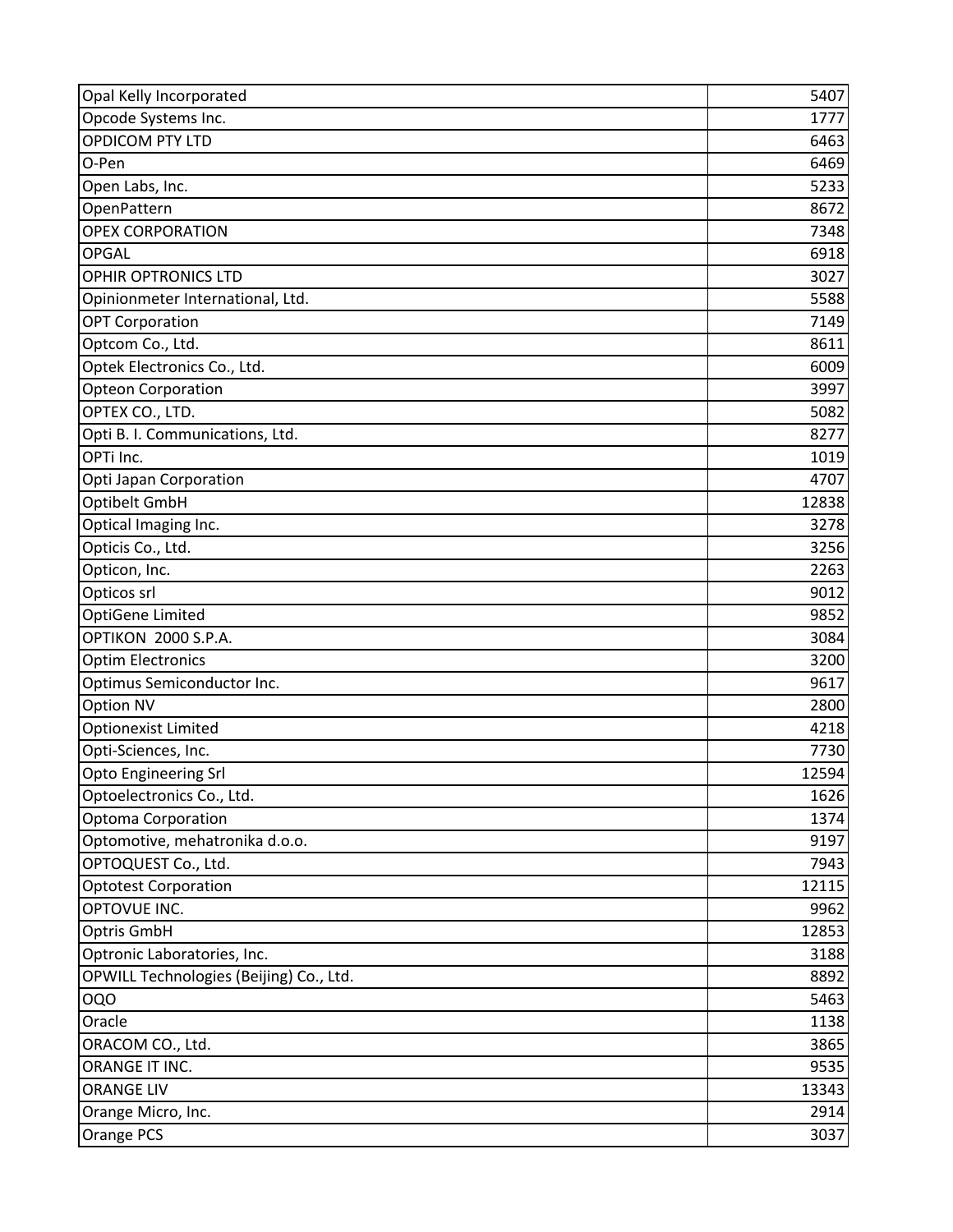| Orange Tree Technologies Ltd.              | 5725  |
|--------------------------------------------|-------|
| orangedental GmbH & Co. KG                 | 12999 |
| OrangeHouse Co., Ltd.                      | 4358  |
| Orangejazz LLC                             | 13373 |
| OrangeWare Corp.                           | 5253  |
| Orb Networks, Inc.                         | 8007  |
| Orban/CRL Systems, Inc.                    | 7783  |
| Orbbec 3D Tech. Int'l Inc.                 | 11205 |
| Orbit International Corp.                  | 13239 |
| Orbitsound Ltd                             | 10641 |
| ORBITVU sp. z. o. o                        | 8607  |
| ORC Manufacturing Co., Ltd.                | 9958  |
| Orga BV                                    | 10974 |
| ORGA Kartensysteme GmbH                    | 1920  |
| Organ Recovery Systems, Inc.               | 10050 |
| Orient Power Multimedia Ltd.               | 5556  |
| Orient Semiconductor Electronics, Ltd.     | 7158  |
| ORIENTAL MOTOR CO., LTD.                   | 6818  |
| Oriental R&D Co., Ltd.                     | 5582  |
| OrientNDT Co., Ltd.                        | 13033 |
| OrigaLys ElectroChem SAS                   | 12827 |
| Origgio Limited                            | 6237  |
| Origin Instruments Corporation             | 2709  |
| Origin Storage Limited                     | 12377 |
| Origin Technologies Limited                | 5817  |
| <b>Orion Diagnostica OY</b>                | 8937  |
| <b>Orion Electronics International</b>     | 3091  |
| Orion Technology Corp.                     | 5256  |
| O'RITE TECHNOLOGY Co., Ltd.                | 4888  |
| ORL                                        | 1584  |
| ORMEC SYSTEMS CORP.                        | 8778  |
| Ortek Technology, Inc.                     | 1444  |
| Ortho Neuro Technologies, Inc.             | 8823  |
| OrthoAccel Technologies, Inc.              | 10162 |
| <b>Orthodyne Electronics</b>               | 8269  |
| <b>ORTHOFIX</b>                            | 6113  |
| Ory Laboratory Ltd.                        | 10609 |
| Osaka Micro Computer, Inc.                 | 9523  |
| Osaki Electric Co., Ltd.                   | 6348  |
| OSASI Technos Inc. (Tokyo Headquarters)    | 7562  |
| Oscadi SAS                                 | 10848 |
| Oscium                                     | 9902  |
| Osens Sensor Technology (Zhuhai) Co., Ltd. | 13482 |
| <b>Ositech Communications Incorporated</b> | 2481  |
| Osma Limited                               | 12291 |
| OSMOOZE S.A.                               | 3291  |
| Osprey Video, Inc.                         | 12004 |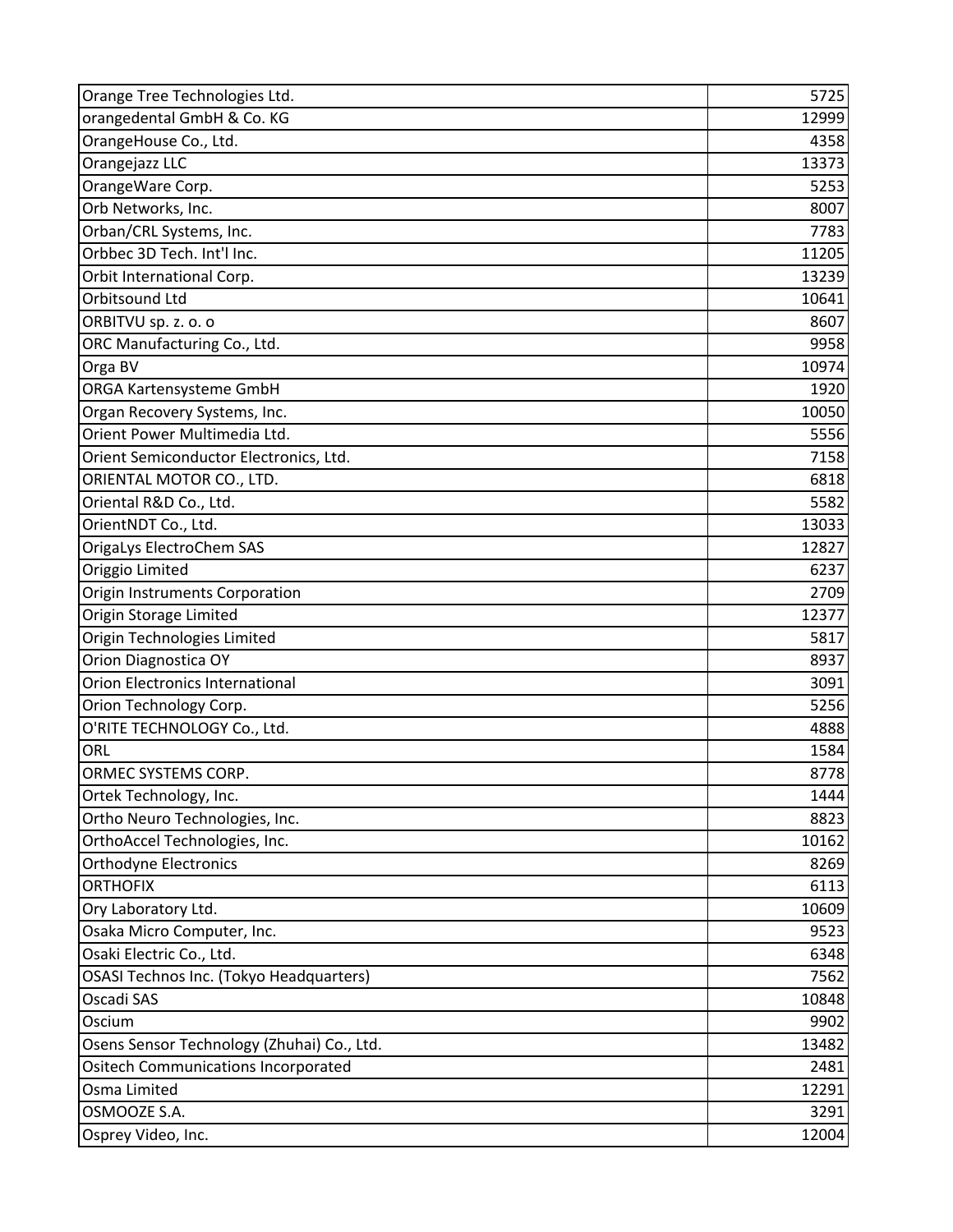| <b>OSRAM SYLVANIA</b>                         | 9733  |
|-----------------------------------------------|-------|
| <b>OSSIC Corporation</b>                      | 11587 |
| Osteosys Co., Ltd.                            | 6168  |
| OTAX Electronics (ShenZhen) Co., Ltd.         | 9275  |
| oTHE Technology Inc.                          | 8949  |
| <b>Other World Computing</b>                  | 7825  |
| Oticon A/S                                    | 6679  |
| Otis Instruments Inc.                         | 9809  |
| Otoichi Corporation                           | 6511  |
| OTOVATION, LLC                                | 8540  |
| <b>OTSO</b>                                   | 1836  |
| OTSUKA ELECTRONICS CO., LTD.                  | 4673  |
| Otter Products, Inc.                          | 12907 |
| <b>OTTO</b>                                   | 8872  |
| Ouman Oy                                      | 10084 |
| OUPIIN ENTERPRISE CO., LTD                    | 13174 |
| Ours Technology Inc.                          | 3744  |
| <b>OUTLINE ELECTRONICS LTD.</b>               | 7576  |
| Outstanding Technology Co., Ltd.              | 9977  |
| OUYA Inc.                                     | 10294 |
| <b>OVAL Corporation</b>                       | 8127  |
| <b>OVATION SYSTEMS LIMITED</b>                | 7317  |
| <b>OVERKIZ</b>                                | 11633 |
| OvisLink Corp.                                | 7029  |
| <b>OWANDY</b>                                 | 9381  |
| OWEN JOHN INDUSTRIES LTD.                     | 10754 |
| OWEN Ltd.                                     | 5461  |
| Owl Computing Technologies, Inc.              | 8116  |
| Owl Labs, Inc                                 | 11843 |
| <b>Owltech Corporation</b>                    | 12074 |
| OWOW Products B.V.                            | 11603 |
| Oxford Instruments (Medical Systems Division) | 1687  |
| Oxford Metrics plc                            | 12630 |
| <b>Oxford Nanopore Technologies</b>           | 10781 |
| Oxford Semiconductor Ltd.                     | 2344  |
| Oxigraf, Inc.                                 | 10080 |
| <b>OXIPULSE</b>                               | 9646  |
| Oxus Research S.A.                            | 1814  |
| OXYSEC s.r.l.                                 | 8750  |
| Oy Everon Ab                                  | 12476 |
| <b>OYO Instruments</b>                        | 2349  |
| OYO-ELECTRIC CO., LTD.                        | 4085  |
| Oz Software                                   | 3465  |
| OZMO, INC. DBA OZMO DEVICES                   | 8087  |
| P & A Technologies, Inc.                      | 8664  |
| P & E Microcomputer Systems, Inc.             | 4951  |
| P W Allen & Co.                               | 5405  |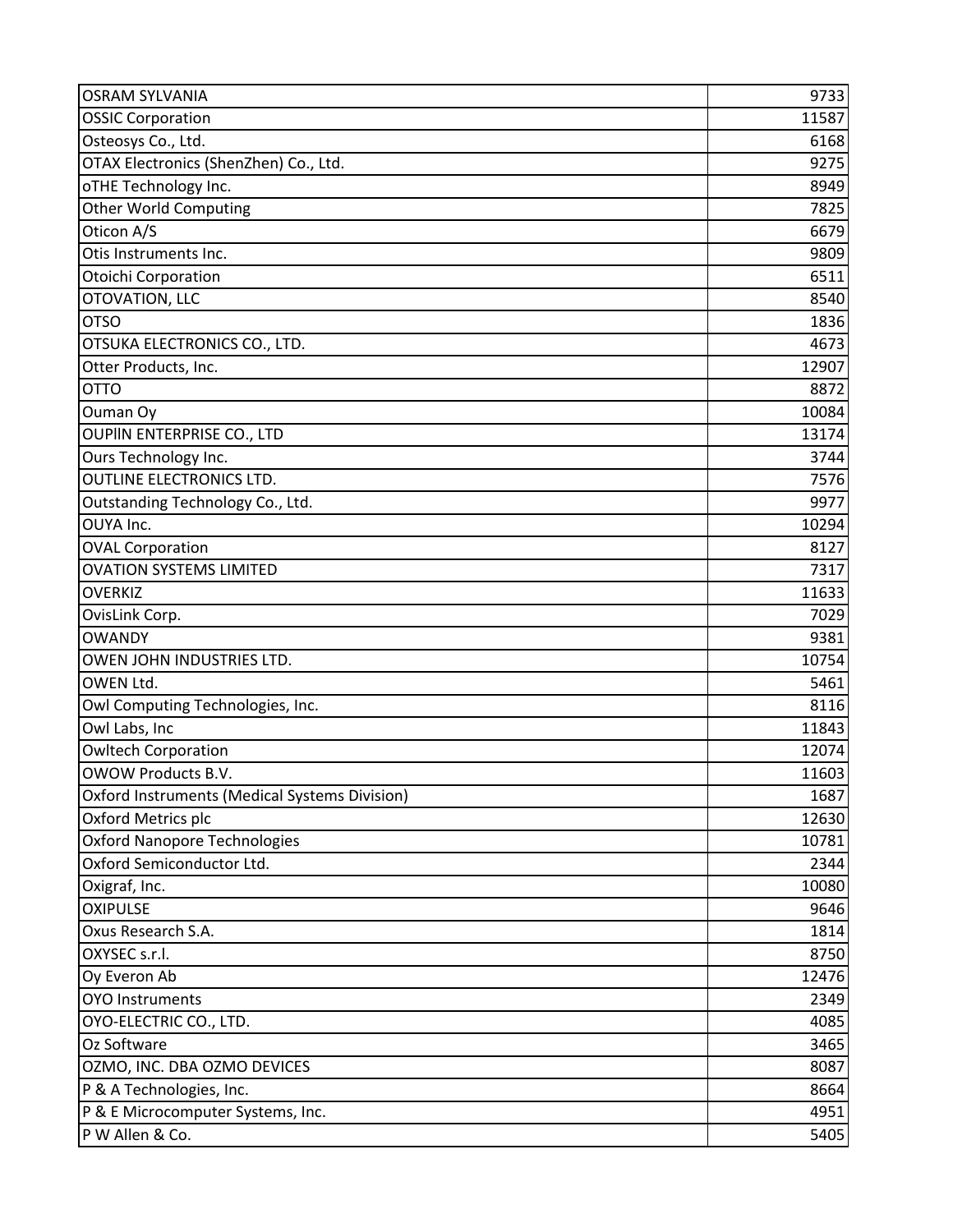| P. R. Glassel & Associates, Inc.             | 7482  |
|----------------------------------------------|-------|
| P2 Engineering Group, LLC                    | 9033  |
| Pace Anti-Piracy, Inc.                       | 2190  |
| Pace Micro Technology PLC                    | 3056  |
| <b>PACIFIC CORPORATION</b>                   | 5918  |
| Pacific Digital Corp.                        | 5609  |
| Pacific Electronic International, Inc.       | 1263  |
| Pacific Image Electronics Co., Ltd.          | 10337 |
| Pacific Instruments, Inc.                    | 5552  |
| <b>Pacific Micro Computing</b>               | 1125  |
| Pacific Northwest National Laboratory (PNNL) | 9045  |
| Pacom Systems Pty. Ltd.                      | 9910  |
| <b>PACOMP</b>                                | 5713  |
| Padcom Inc.                                  | 2660  |
| Padix Co., Ltd.                              | 1411  |
| PAH-RAN TECH., INC.                          | 2696  |
| PairGain Technologies                        | 2467  |
| Pak Heng Technology (Shenzhen) Co., Ltd.     | 6639  |
| Pakon                                        | 3847  |
| PAKSENSE, INC.                               | 9269  |
| Palconn Technology Co., Ltd.                 | 5510  |
| Palit Microsystems Ltd                       | 11540 |
| Palm Inc.                                    | 2096  |
| PALMAX Technology Co., Ltd.                  | 3260  |
| Palmer Environmental Ltd.                    | 8690  |
| PalmMicro Communications, Inc.               | 3252  |
| PalmSens BV                                  | 12298 |
| PalmSource Inc.                              | 5096  |
| PaloDEx Group Oy                             | 2624  |
| Palpilot International Corp.                 | 9851  |
| Paltronics, Inc.                             | 4795  |
| Pan International                            | 1201  |
| Pan Pacific Enterprise Co., Inc.             | 6608  |
| Pan Xin Precision Electronics Co., Ltd.      | 10519 |
| Pan-Asia Electronics Co., Ltd.               | 2851  |
| Panasonic Corporation                        | 1242  |
| Panasonic Electric Works Co., Ltd.           | 2438  |
| Panasonic Lighting Americas, Inc.            | 11643 |
| Panda Ocean Inc.                             | 10456 |
| Panduit Corp.                                | 6027  |
| Panduit-Atlona                               | 8405  |
| Pangolin                                     | 5726  |
| Panic Inc.                                   | 4913  |
| Panini S.P.A.                                | 4639  |
| PAN-INTERNATIONAL WIRE & CABLE (M) SDN BHD   | 2279  |
| Panjit International Inc.                    | 4940  |
| Panono GmbH                                  | 11226 |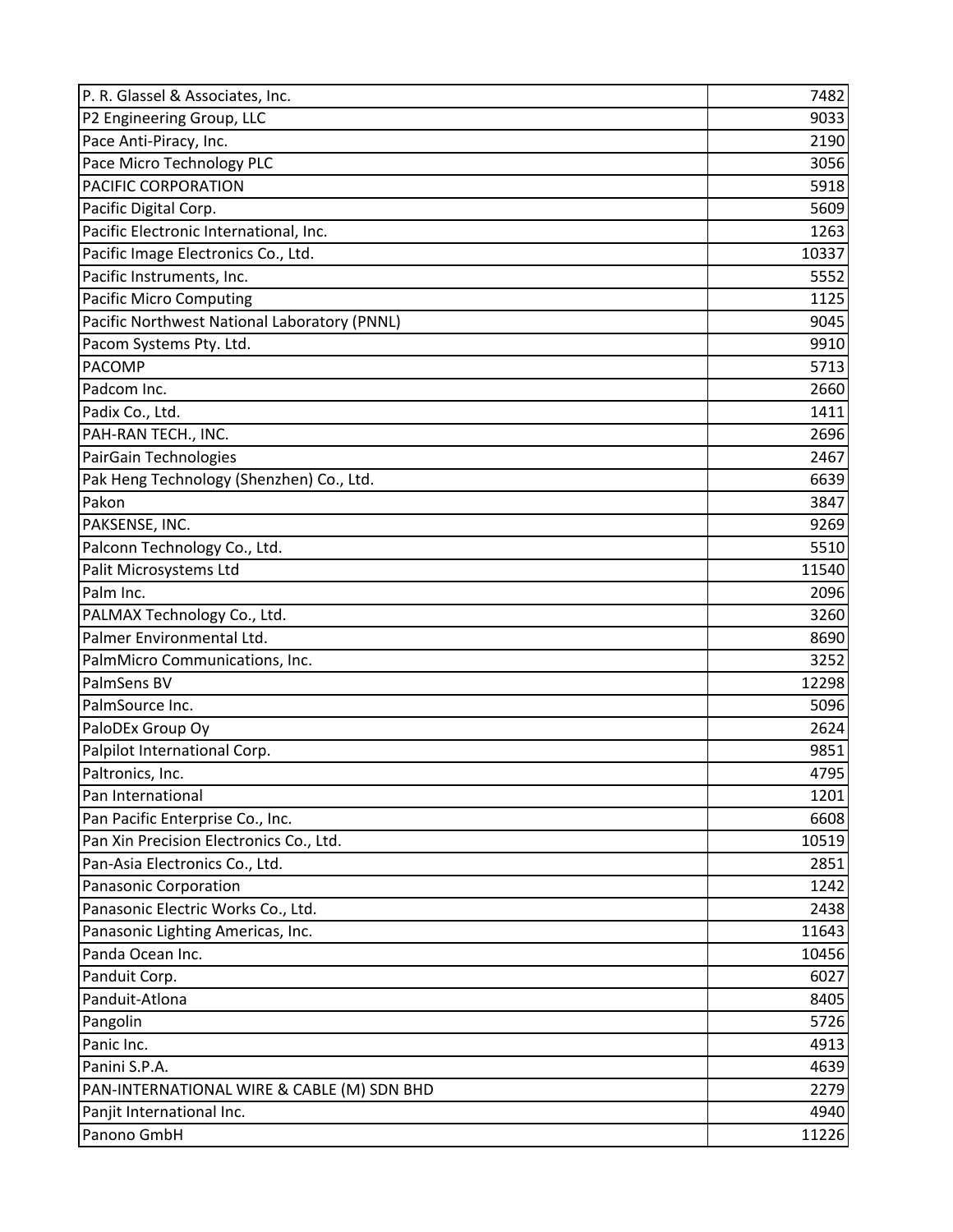| Panovel Technology Corporation                     | 9597  |
|----------------------------------------------------|-------|
| Panram International Corp.                         | 4586  |
| Pansignal Technology Inc.                          | 3727  |
| Panstrong Company Ltd.                             | 5271  |
| <b>Pantec Biosolutions AG</b>                      | 9293  |
| PANTECH CO., LTD.                                  | 4228  |
| Pantone, Inc.                                      | 5748  |
| <b>Panwest Corporation</b>                         | 2759  |
| Papilon Savunma Teknolojive Ticaret Anonim Sirketi | 13489 |
| PAR Technologies, Inc.                             | 2405  |
| PARA INDUSTRIAL CO., LTD.                          | 8376  |
| Parade Technologies, Inc.                          | 7584  |
| Paradigm Electronics Inc.                          | 6965  |
| Paradyne                                           | 1755  |
| Parallax, Inc.                                     | 5090  |
| Parallel Dice Co., Ltd.                            | 3737  |
| Parallel Technologies, Inc.                        | 3092  |
| Parallels, Inc.                                    | 8250  |
| Paramount Bed Holdings Co., Ltd.                   | 13043 |
| Paratronic S.A.                                    | 9441  |
| <b>PARKEON</b>                                     | 12175 |
| Parker Hannifin                                    | 4521  |
| Parker Vision Inc.                                 | 5869  |
| Paromed GmbH & Co KG                               | 12331 |
| Parraid, LLC                                       | 7515  |
| Parrot SA                                          | 6607  |
| Par-Tech Inc.                                      | 6151  |
| ParTech, Inc.                                      | 10877 |
| Parthus Technologies                               | 1801  |
| Particle Sizing Systems, an Entegris, Inc. Company | 12389 |
| <b>Partner Tech</b>                                | 1900  |
| <b>Pascher Instruments AB</b>                      | 8254  |
| <b>PASCO Scientific</b>                            | 2373  |
| Paten Wireless Technology Inc.                     | 4128  |
| PATEO CONNECT+ Technology (Shanghai) Corporation   | 11146 |
| PathPartner Technology Pvt. Ltd                    | 11746 |
| <b>PATLITE Corporation</b>                         | 6426  |
| <b>Patriot Memory</b>                              | 10200 |
| Pattern art laboratory Corp.                       | 13280 |
| <b>PAUL HARTMANN AG</b>                            | 10157 |
| PAX Computer Technology (Shenzhen) Co., Ltd.       | 12216 |
| Pax Instruments                                    | 11089 |
| Paxton Access Ltd.                                 | 4209  |
| PayPal, Inc.                                       | 10793 |
| <b>PAYPRINT SRL</b>                                | 8615  |
| Payter BV                                          | 7309  |
| PC Expert Tech. Co., Ltd.                          | 1771  |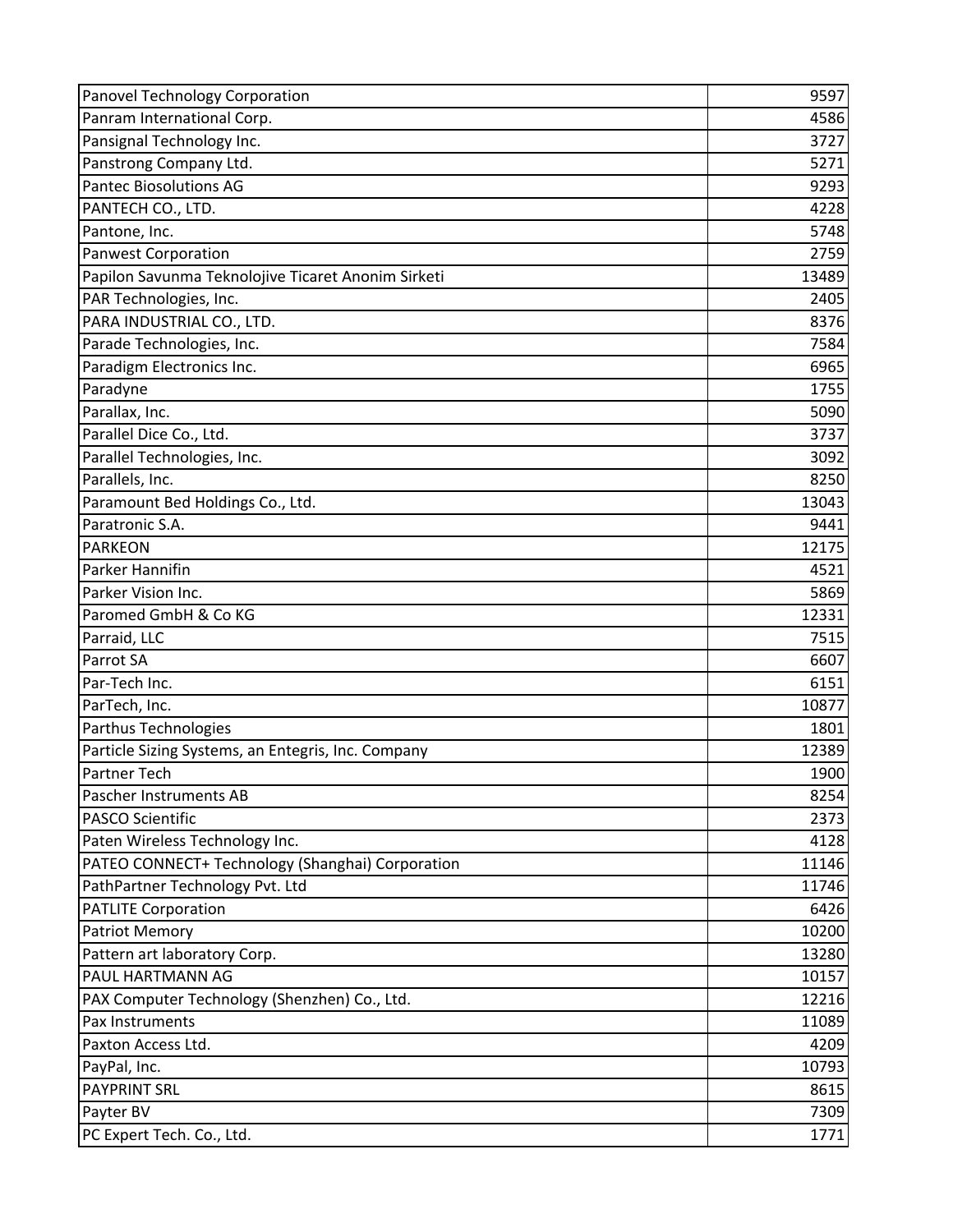| PC Worth Int'l Co., Ltd.                      | 8123  |
|-----------------------------------------------|-------|
| Pcally                                        | 2832  |
| PC-CRAFT Co., Ltd.                            | 4887  |
| PChome Online Inc.                            | 6008  |
| PCO AG                                        | 7346  |
| PC-Tel, Inc.                                  | 1257  |
| <b>PCTV Systems</b>                           | 8211  |
| PDM Electronic Co., Ltd.                      | 5048  |
| <b>PdMA Corporation</b>                       | 7094  |
| Peachtree Audio                               | 10693 |
| PEAK-System-Technik                           | 3186  |
| Pear Sports LLC                               | 10241 |
| <b>Peavey Electronics</b>                     | 5378  |
| Pebble Audio Oy                               | 10033 |
| PEBBLE ENTERTAINMENT GmbH                     | 7319  |
| PeCon GmbH                                    | 7235  |
| <b>PedalPax Corporation</b>                   | 5739  |
| Peekel Instruments B.V.                       | 4889  |
| Pegasus Technologies Ltd.                     | 3616  |
| <b>Pegatron Corporation</b>                   | 7501  |
| PEI Electronics, Inc.                         | 2150  |
| pei tel Communications GmbH                   | 11054 |
| PEIKER acustic GmbH & Co., KG                 | 8761  |
| peiker Consumer Electronics Evolution GmbH    | 12774 |
| Pelco                                         | 4970  |
| Peloton Interactive, Inc.                     | 12670 |
| Pen Generations, Inc.                         | 10917 |
| Pen Laboratory Inc.                           | 6840  |
| Pendo Technology China Corporation            | 11648 |
| Pendulum Instruments AB                       | 5355  |
| Penetek, Inc.                                 | 10513 |
| Penny & Giles Aerospace Ltd                   | 13294 |
| PennyLan                                      | 2413  |
| PENNYWISE PERIPHERALS PTY. LTD.               | 9175  |
| Pentair PLC                                   | 11150 |
| PentaMedia Co., Ltd.                          | 2618  |
| Pentel Co., Ltd. (Electronics Equipment Div.) | 3261  |
| Pentronic AB                                  | 9519  |
| PENTTECH Engineering Systems AB               | 3365  |
| People and Technology                         | 12438 |
| Pepper Jobs Limited                           | 12366 |
| Pepperl+Fuchs GmbH                            | 9121  |
| Pepperoni Light                               | 3297  |
| Peracom Networks, Inc.                        | 1381  |
| Peraso Technologies, Inc.                     | 10546 |
| Perception Digital Limited                    | 2726  |
| Perception Sensors and Instrumentation Ltd    | 11736 |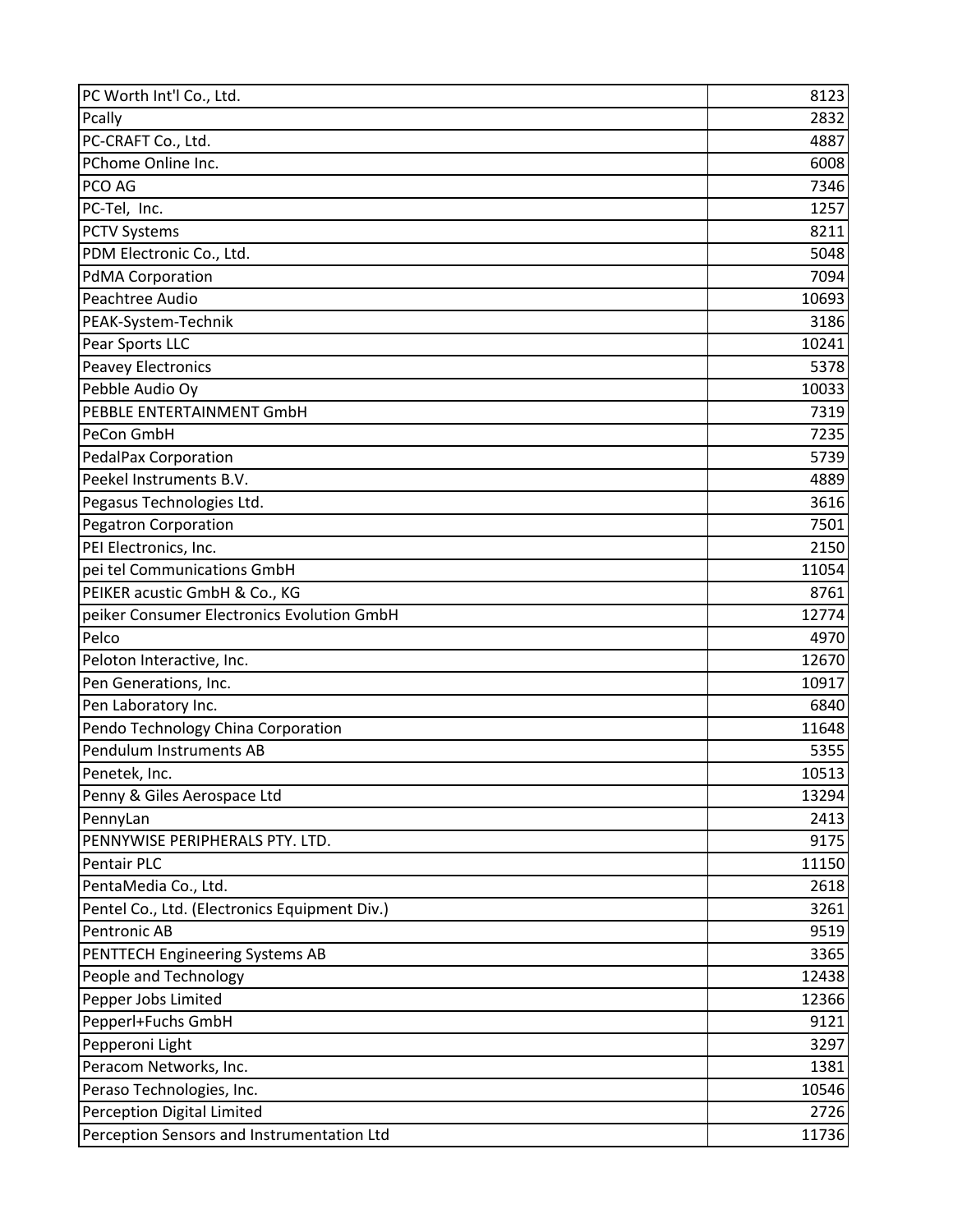| Peregrine Technology Co., Ltd.                             | 9193  |
|------------------------------------------------------------|-------|
| Perfect Fortune Electric Wire & Cable (ShenZhen) Co., Ltd. | 9323  |
| Perfect Technic Enterprise Co. LTD                         | 3019  |
| Performance Concepts, Inc.                                 | 2718  |
| Performance Designed Products, LLC                         | 3695  |
| PERI, Inc.                                                 | 11376 |
| Peripheral Dynamics Inc.                                   | 6310  |
| Perixx Computer GmbH                                       | 10879 |
| PerkinElmer Optoelectronics                                | 5040  |
| Perpetual Technologies, LLC                                | 2544  |
| Perreaux Industries Ltd.                                   | 9579  |
| PerSen Technologies, Inc.                                  | 5813  |
| Personable Inc.                                            | 9013  |
| Personal Communication Systems, Inc.                       | 2064  |
| Personal Information Systems Co., Ltd.                     | 3856  |
| Personal Media Corporation                                 | 6126  |
| Personal Telecom, Inc.                                     | 3590  |
| Pertech Inc.                                               | 1674  |
| Pertech Resources, Inc.                                    | 5169  |
| PERTO S.A.                                                 | 6845  |
| Pesa Switching Systems, Inc.                               | 5026  |
| PETER HIRT GmbH                                            | 12459 |
| Peter Huber Kaeltemaschinenbau GmbH                        | 9845  |
| Peterson Electro-Musical Products, Inc.                    | 9064  |
| Pettersson Elektronik AB                                   | 10365 |
| <b>Peyer Engineering</b>                                   | 5951  |
| Peyroutet Telecom                                          | 5889  |
| <b>PFU Limited</b>                                         | 1278  |
| Phase Matrix, Inc.                                         | 8510  |
| <b>Phase Metrics</b>                                       | 1528  |
| Phase One A/S                                              | 8923  |
| Phasespace, Inc.                                           | 4290  |
| <b>PHC Corporation</b>                                     | 12446 |
| Phihong Technology Co., Ltd.                               | 5440  |
| Philip Harris Education                                    | 5595  |
| Philip Morris Products S.A.                                | 10073 |
| Philips & Lite-ON Digital Solutions Corporation            | 7275  |
| Philips and Neusoft Medical System Co., Ltd.               | 8622  |
| Philips Consumer Lifestyle BV                              | 1137  |
| Philips Creative Display Solutions                         | 1397  |
| <b>Philips Healthcare</b>                                  | 9259  |
| Philips Medical Systems Ultrasound                         | 3894  |
| <b>Philips Monitors</b>                                    | 1362  |
| Philips Research Laboratories                              | 1465  |
| Philips Semiconductors, CICT                               | 1494  |
| <b>Philips Speech Processing</b>                           | 2321  |
| Phillips-Medisize                                          | 12793 |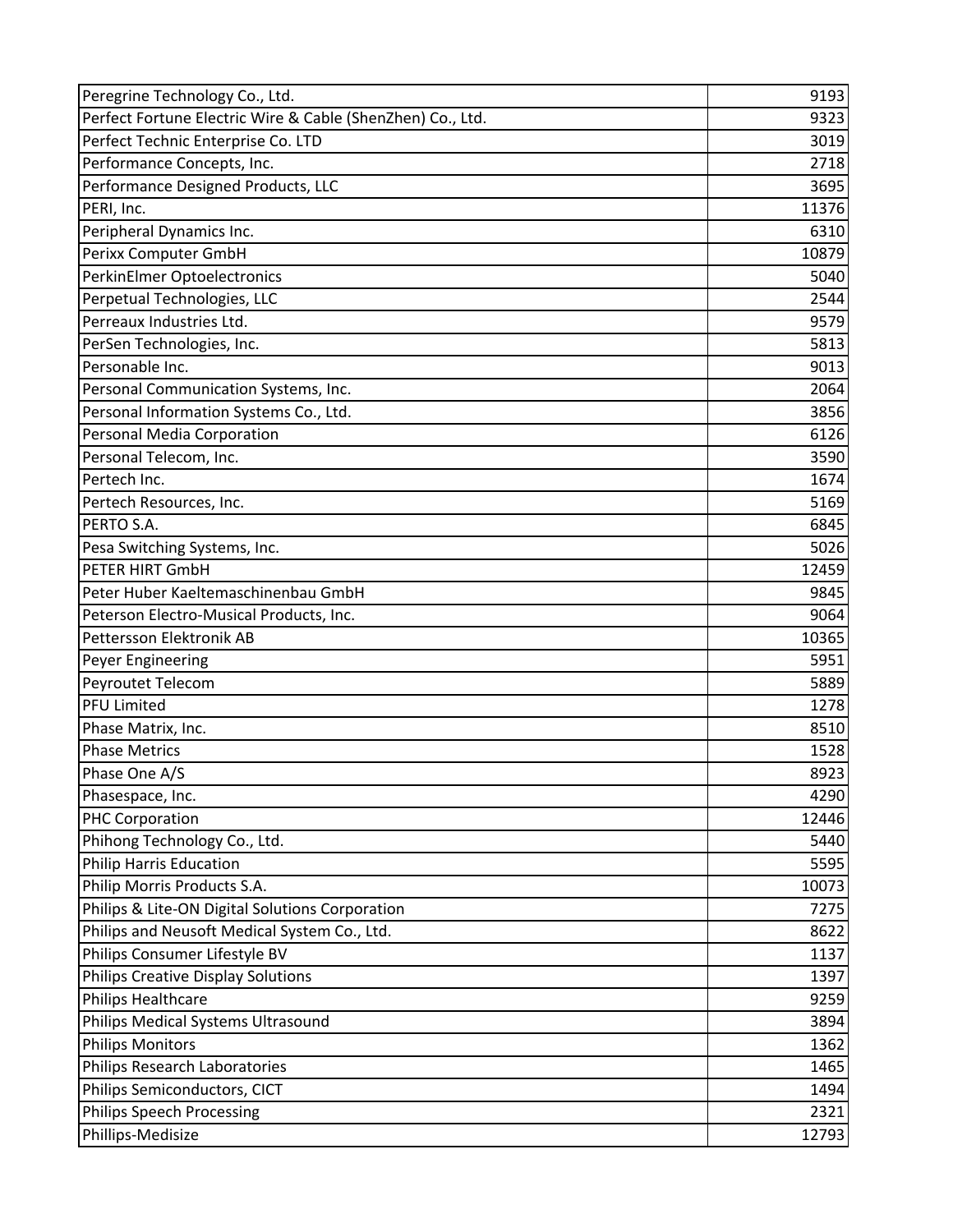| PHION Technology Inc.                      | 9043  |
|--------------------------------------------|-------|
| Phison Electronics Corp.                   | 5118  |
| PhoeniX . Incorporated                     | 2488  |
| Phoenix Avionics Systems, LLC              | 10600 |
| Phoenix Co., Ltd.                          | 4040  |
| Phoenix Contact GmbH & Co. KG              | 7059  |
| Phoenix Microelectronics (China) Co., Ltd. | 7479  |
| Phoenix Technologies Ltd.                  | 1050  |
| Phoenixtec Power Co., Ltd.                 | 1754  |
| Phogenix Imaging, LLC                      | 3791  |
| <b>Phonak Communications AG</b>            | 6159  |
| Phonic Corp.                               | 5899  |
| Phonic Ear, Inc. Frontrow Division         | 9180  |
| Phonol Inc.                                | 6362  |
| Phononic                                   | 11546 |
| Phorus                                     | 9667  |
| Photek Ltd.                                | 11251 |
| Photo Research, Inc.                       | 6155  |
| <b>Photobit Corporation</b>                | 2369  |
| PhotoFast Co., Ltd.                        | 10949 |
| Photometrics                               | 7954  |
| Photon Control Inc.                        | 7487  |
| Photon Inc.                                | 6957  |
| <b>PHOTON KINETICS</b>                     | 7460  |
| Photonic GesmbH & Co. KG                   | 9279  |
| PHOTOVOX srl                               | 7284  |
| <b>Photron Limited</b>                     | 10005 |
| PHX Inc.                                   | 9484  |
| <b>PHYLINKS LIMITED</b>                    | 7862  |
| <b>Physical Electronics</b>                | 4080  |
| Physik Instrumente (PI) GmbH & Co. KG      | 6770  |
| Physio-Control, Inc.                       | 2593  |
| PHYWORKS LTD.                              | 7878  |
| PI Engineering, Inc.                       | 1523  |
| Pickering Interfaces Limited               | 11230 |
| <b>Pickering Labs</b>                      | 12313 |
| Pico Instruments LLC                       | 6349  |
| Pico Technology Limited                    | 3305  |
| PICOCEL Co., Ltd.                          | 6427  |
| PICOCOM                                    | 13129 |
| Picoquant GmbH                             | 3597  |
| Picosecond Pulse Labs                      | 6231  |
| Picostar, Inc.                             | 2033  |
| Picotest Corp.                             | 5710  |
| Pictos Technologies, Inc.                  | 4347  |
| Pictronic GmbH                             | 10961 |
| Picturetel                                 | 2701  |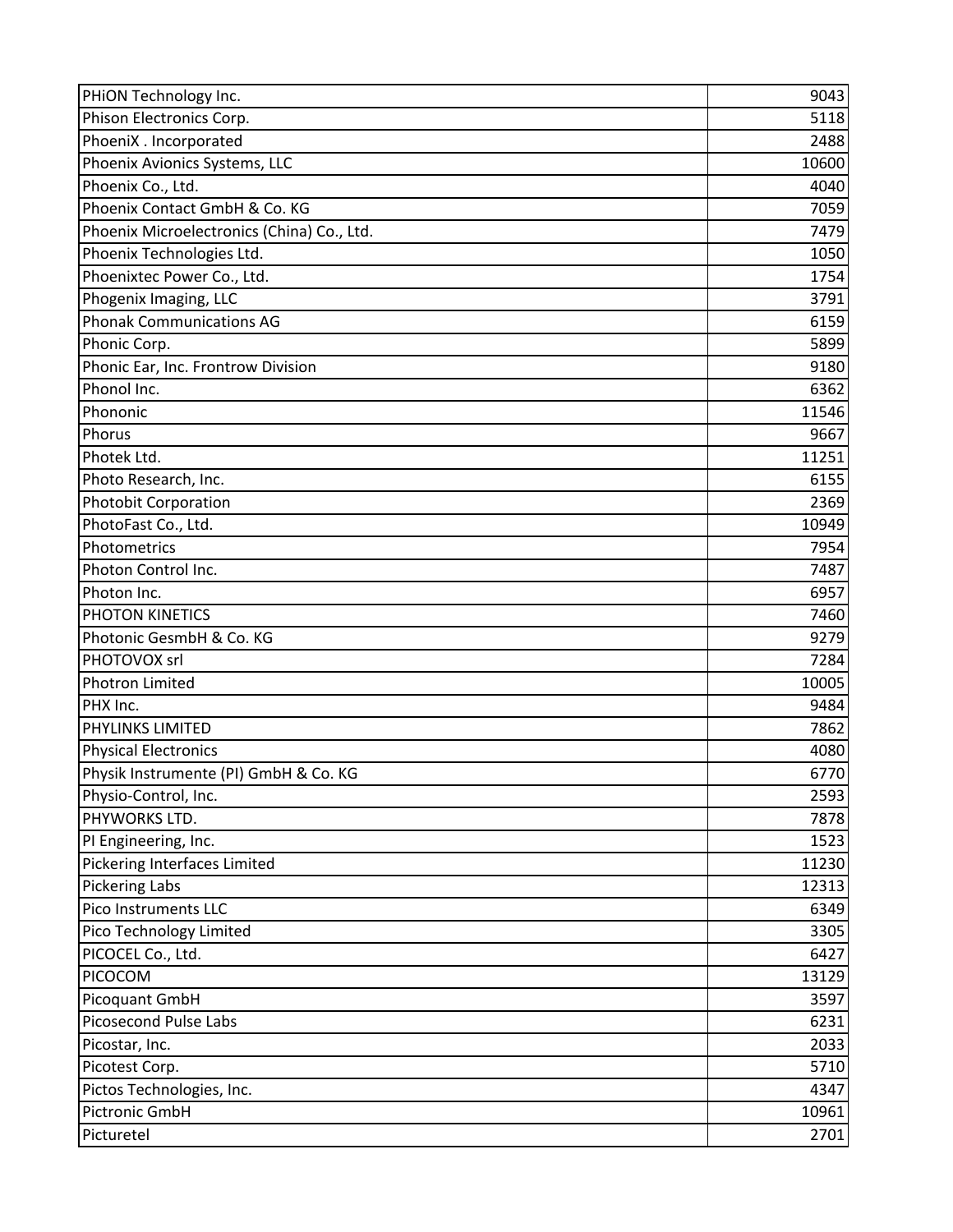| Pie Digital, Inc.                      | 8870  |
|----------------------------------------|-------|
| PIE SOFT LAB CORPORATION               | 8444  |
| Pigeon Point Systems                   | 4459  |
| PIGNOLO S.P.A.                         | 8023  |
| <b>PIKAONE</b>                         | 6114  |
| PIKRON s.r.o.                          | 5737  |
| PILLKEY HOLDING BV                     | 8474  |
| Pilot Electronic (China) Ltd.          | 9417  |
| PILZ GMBH & CO. KG                     | 5099  |
| Pimax Technology (Shanghai) Co., Ltd.  | 13476 |
| Pine-Tum Enterprise Co., Ltd.          | 5377  |
| Ping Xiang Tii Technologies Co Ltd     | 11606 |
| PingTouGe Semiconductor Co., Ltd.      | 12991 |
| Pinnacle                               | 8964  |
| Pinnacle Response Ltd.                 | 10734 |
| PINTSCH TIEFENBACH GmbH                | 10858 |
| Pinzan Electronics (Dongguan) Co., Ltd | 13584 |
| <b>Pioneer CBC</b>                     | 8822  |
| <b>Pioneer Corporation</b>             | 2276  |
| Pioneer Microsystems                   | 1746  |
| PIQX Imaging Pte. Ltd.                 | 9253  |
| Pirelli Cavi e Sistemi Telecom S.p.A.  | 4710  |
| <b>Pitney Bowes</b>                    | 3471  |
| Pitsco, Inc.                           | 8698  |
| Pittway Tecnologica Srl                | 9432  |
| Pivot International, Inc.              | 6250  |
| Pixart Imaging, Inc.                   | 2362  |
| Pixela (Shanghai) Co., Ltd.            | 7312  |
| Pixela Corporation                     | 1720  |
| <b>PixeLINK</b>                        | 6550  |
| PixelVision                            | 2287  |
| Pixelworks                             | 6425  |
| Pixera Corporation                     | 1353  |
| Pixim Inc.                             | 7621  |
| PixStream Incorporated                 | 1794  |
| PIXTREE, Inc.                          | 8640  |
| PKG, Inc.                              | 12816 |
| <b>PLANAR LLC</b>                      | 8742  |
| Planar Systems, Inc.                   | 4827  |
| Planet Innovation Pty Ltd (PI)         | 12484 |
| Planet Portal.com                      | 2328  |
| <b>PLANET Technology Corporation</b>   | 9606  |
| Planeta Informatica Ltda.              | 8619  |
| Planex Communications, Inc.            | 2019  |
| Planmeca Oy                            | 3914  |
| Plantronics, Inc.                      | 1151  |
| PlantSense                             | 7360  |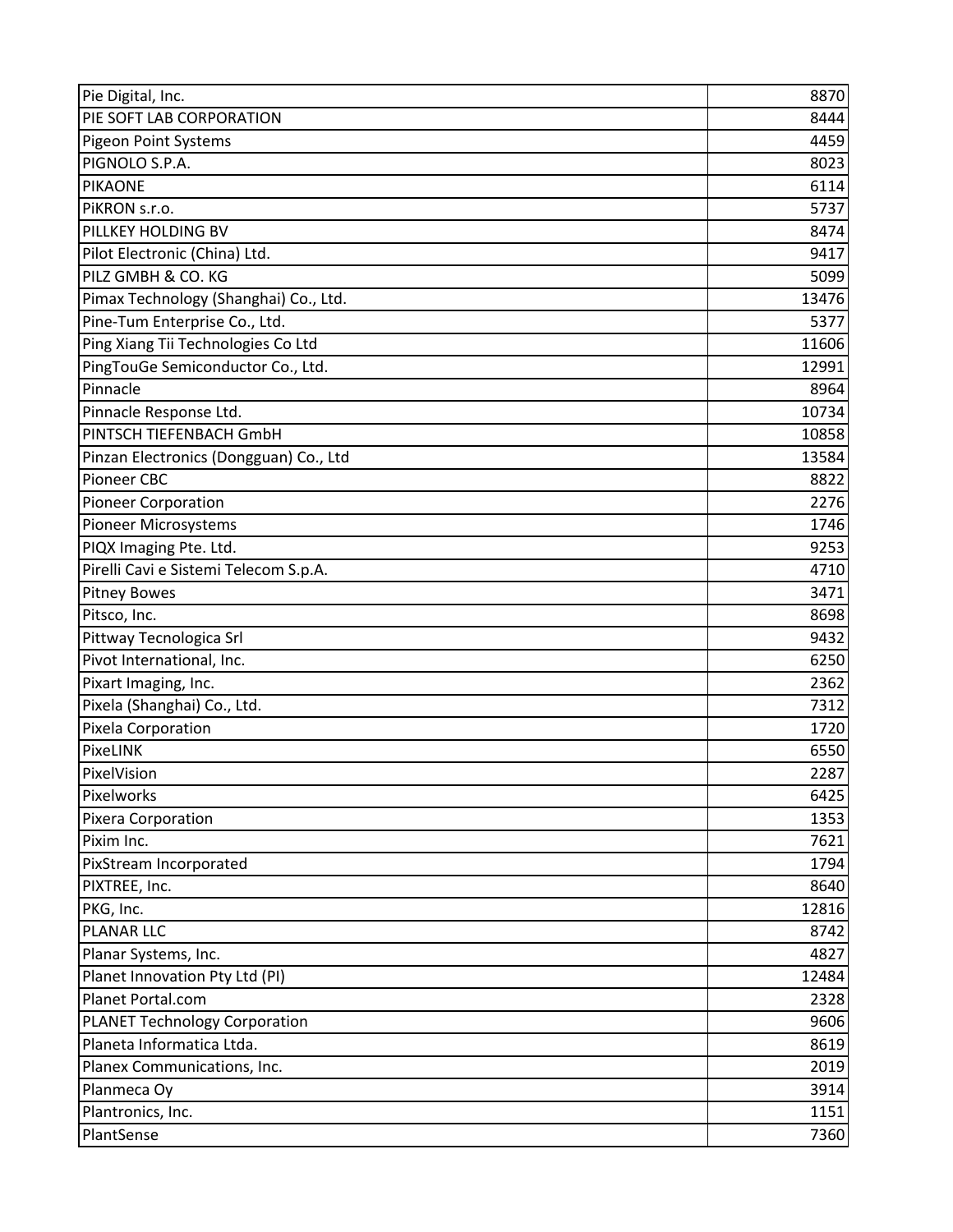| Plasmon                                  | 6675  |
|------------------------------------------|-------|
| Plastic Logic Ltd.                       | 6637  |
| Plastoform Industries Ltd.               | 8461  |
| Plastron Precision Co., Ltd.             | 6984  |
| plawa-feinwerktechnik GmbH & Co. KG      | 9158  |
| Playback Designs LLC                     | 9146  |
| Playmates Toys Inc.                      | 2968  |
| PlayMore Corporation                     | 3861  |
| PLDA                                     | 7552  |
| Plenom A/S                               | 10171 |
| Pleora Technologies Inc.                 | 10423 |
| <b>Plextor LLC</b>                       | 2363  |
| PLEXUS MULTIMEDIA PTE LTD                | 3230  |
| PLG                                      | 2387  |
| <b>PLIGG</b>                             | 9644  |
| pls Programmierbare Logik & Systeme GmbH | 9789  |
| PLUG AND JACK INDUSTRIAL INC.            | 4034  |
| Plug Power                               | 6950  |
| Plugable Technologies                    | 8752  |
| Plug-up                                  | 9601  |
| <b>PLUS Corporation</b>                  | 4917  |
| Plus-One I & T Inc.                      | 2951  |
| Plustek, Inc.                            | 1971  |
| PLX Technology, Inc.                     | 1317  |
| <b>PMC</b>                               | 6732  |
| PMC - Sierra                             | 10416 |
| PMDTechnologies                          | 7208  |
| PN Devices Int'l Limited                 | 10677 |
| PNI Sensor Corp.                         | 8447  |
| PNTelecom Co., Ltd.                      | 12081 |
| PNY Technologies Inc.                    | 5451  |
| Pocket Pyro, Inc.                        | 2890  |
| Pocket Radar Inc.                        | 11350 |
| Pocketec                                 | 4127  |
| PoE Texas                                | 12960 |
| Pogotec Inc.                             | 12000 |
| Poinchips                                | 2470  |
| Point Core SARL                          | 9163  |
| point electronic GmbH                    | 4380  |
| Point Of Pay Pty. Ltd.                   | 8466  |
| PointChips                               | 3829  |
| Pointmobile                              | 10824 |
| Poken SA                                 | 8130  |
| PoLabs                                   | 7619  |
| POLAR ELECTRO OY                         | 3492  |
| Polar Instruments Ltd                    | 3328  |
| Polara Engineering, Inc.                 | 9502  |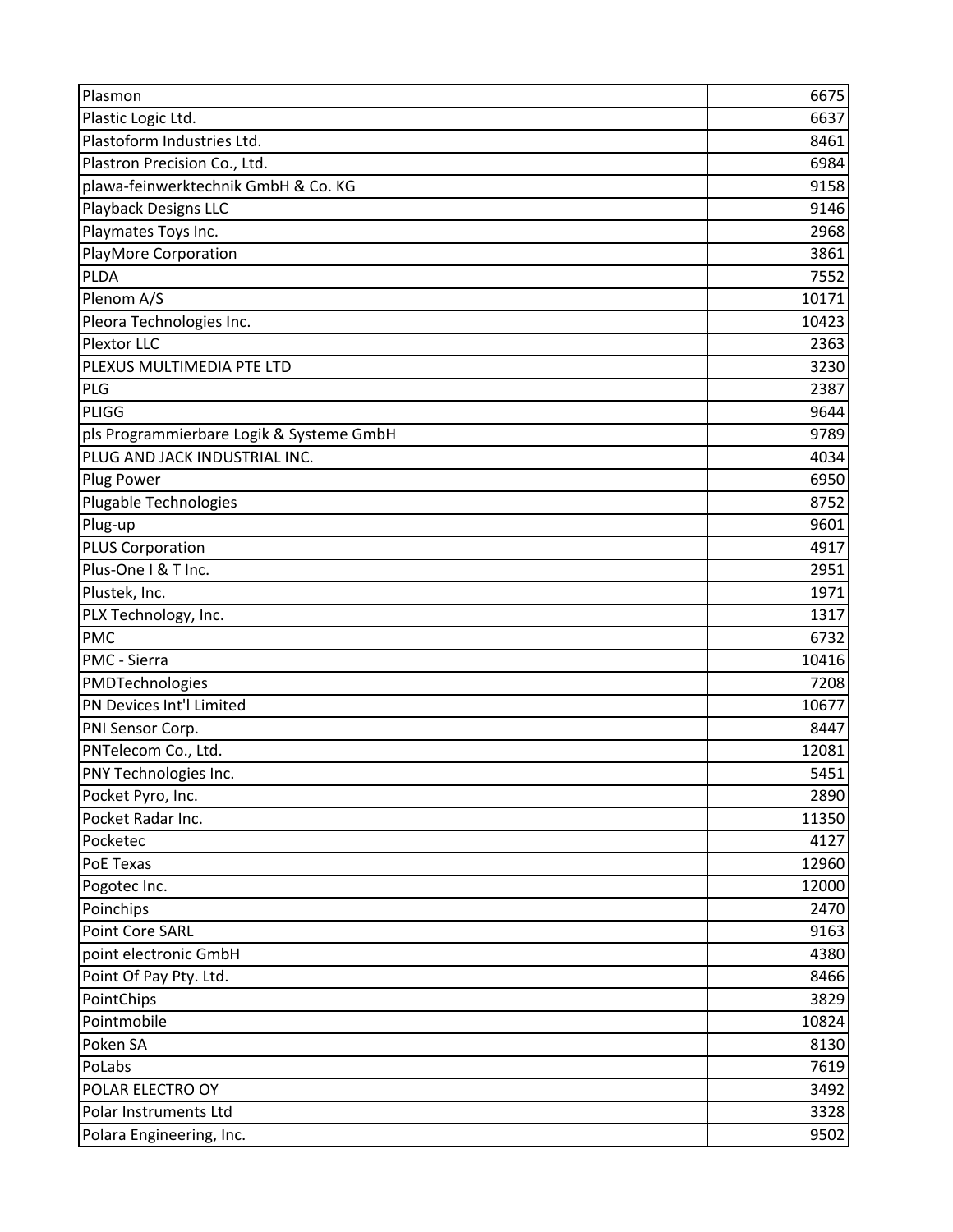| Polaris Inc                                   | 12304 |
|-----------------------------------------------|-------|
| Polaris-Labs Shenzhen Co., Ltd                | 11875 |
| <b>Polaroid Corporation</b>                   | 1350  |
| POLATIS INC.                                  | 7961  |
| Pole/Zero Acquisition, Inc.                   | 10955 |
| Polestar Tech. Corp.                          | 1867  |
| Polhemus Incorporated                         | 3908  |
| Pollin Electronic GmbH                        | 8724  |
| Pololu Corporation                            | 8187  |
| <b>Polostar Technology Corporation</b>        | 8654  |
| Polycom, Inc.                                 | 2397  |
| Polyera Corporation                           | 11180 |
| POLYMATECH CO., LTD.                          | 4084  |
| Polymax Precision Industry Co., Ltd.          | 6656  |
| Poly-Planar Group LLC                         | 11839 |
| PolyScience, a Division of Preston Industries | 13365 |
| PolySync Technologies, Inc.                   | 12391 |
| <b>Polyvision Corporation</b>                 | 4565  |
| PopcomNet Co., Ltd                            | 3039  |
| POPSPA (HK) LTD.                              | 9943  |
| Port Denshi Co., Ltd.                         | 4449  |
| Portable Peripheral Co., Ltd.                 | 2643  |
| PortalPlayer, Inc.                            | 2928  |
| <b>Portatec Corporation</b>                   | 2401  |
| PORTEK TECHNOLOGY CORPORATION                 | 6892  |
| <b>Portrait Displays</b>                      | 13504 |
| Portsmith                                     | 2394  |
| POS & Solution Company                        | 9425  |
| POSBRO Inc.                                   | 7792  |
| Posh Mfg. Ltd.                                | 2432  |
| Posiflex Technologies, Inc.                   | 3386  |
| <b>Positive Grid</b>                          | 10589 |
| Positivo Tecnologia S/A                       | 5730  |
| POSITRON PUBLIC SAFETY SYSTEMS                | 8055  |
| <b>POSLAB Technology Corporation</b>          | 11939 |
| POS-mate                                      | 12922 |
| Posnet Polska S.A.                            | 5156  |
| Postek Electronics Co., Ltd.                  | 10851 |
| Potrans International, Inc.                   | 1675  |
| POWA Technologies Ltd.                        | 10944 |
| Powell Industries, Inc.                       | 12395 |
| Power 7 Technologies Corp.                    | 6434  |
| <b>Power Design</b>                           | 13204 |
| Power Digital Card Co., Ltd.                  | 6156  |
| Power Electronics International, Inc.         | 10460 |
| Power Forest Technology Corporation           | 13182 |
| Power Integrations                            | 10289 |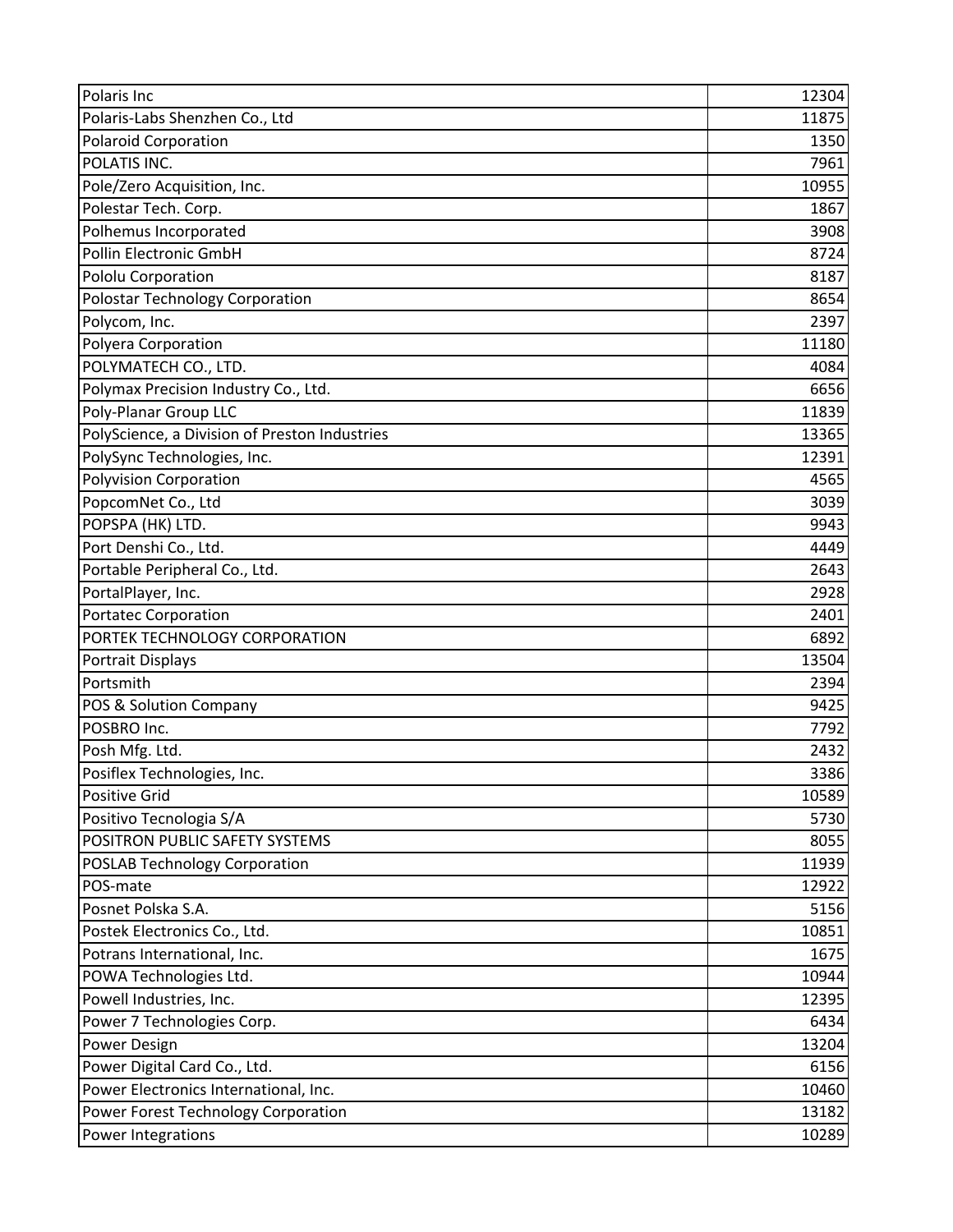| Power Monitors, Inc.                                    | 6459  |
|---------------------------------------------------------|-------|
| Power Probe, Inc.                                       | 10592 |
| Power Quotient International Co., Ltd.                  | 3538  |
| Power Sentry/Newpoint                                   | 3447  |
| Power System Electronic Technology Co., Ltd.            | 12451 |
| <b>Power Up Manufacturing</b>                           | 5431  |
| PowerArc                                                | 12682 |
| PowerCenter Technology Limited                          | 11404 |
| <b>PowerChord Limited</b>                               | 12321 |
| Powercom Co., Ltd.                                      | 3487  |
| PowerCom Technology Co., Ltd.                           | 3588  |
| Powertech Industrial Co., Ltd.                          | 1991  |
| <b>POWERVAR</b>                                         | 9084  |
| Powervar Inc. (UPS Products)                            | 16948 |
| Powervision Tech Inc.                                   | 13299 |
| PowerVision Technologies Inc.                           | 1483  |
| Powerware Corporation                                   | 1426  |
| Powerway Electronics Co., Ltd.                          | 10768 |
| Poynt Co.                                               | 11257 |
| PPHU "AWEX" RAFAL STANUCH                               | 9199  |
| PPST, Inc.                                              | 11511 |
| PQ Computing Ltd.                                       | 7921  |
| PR Electronics A/S                                      | 5389  |
| PRA Audio Systems, Inc.                                 | 11077 |
| Practical Automation, Inc.                              | 4609  |
| <b>Practical Engineering Incorporated</b>               | 5429  |
| Practical Micro Design, Inc.                            | 2835  |
| PRADOTEC Corporation Sdn. Bhd.                          | 9402  |
| Prairie Systems & Equip. Ltd. O/A Massload Technologies | 4885  |
| PRAIRIECOMM, INC.                                       | 3932  |
| PRASIMAX                                                | 10464 |
| PRECIA MOLEN                                            | 10195 |
| Precisa Instruments AG                                  | 5399  |
| <b>Precise Biometrics</b>                               | 2243  |
| <b>Precision Audio Device Lab Limited</b>               | 10539 |
| Precision Biometric India Pvt. Ltd.                     | 13196 |
| Precision Biometrics, Inc.                              | 13146 |
| <b>Precision MicroControl Corporation</b>               | 2104  |
| Precision MicroDynamics, Inc.                           | 2029  |
| Precision Photonics Corp.                               | 4872  |
| Precision Planting, LLC                                 | 12435 |
| Precision Squared Technology Corporation                | 3526  |
| Precision System Science Co., Ltd.                      | 8011  |
| precisionWave Corporation                               | 6000  |
| <b>Prediktor Medical AS</b>                             | 11273 |
| Preh KeyTec GmbH                                        | 1338  |
| <b>Premier Accessory Group</b>                          | 12339 |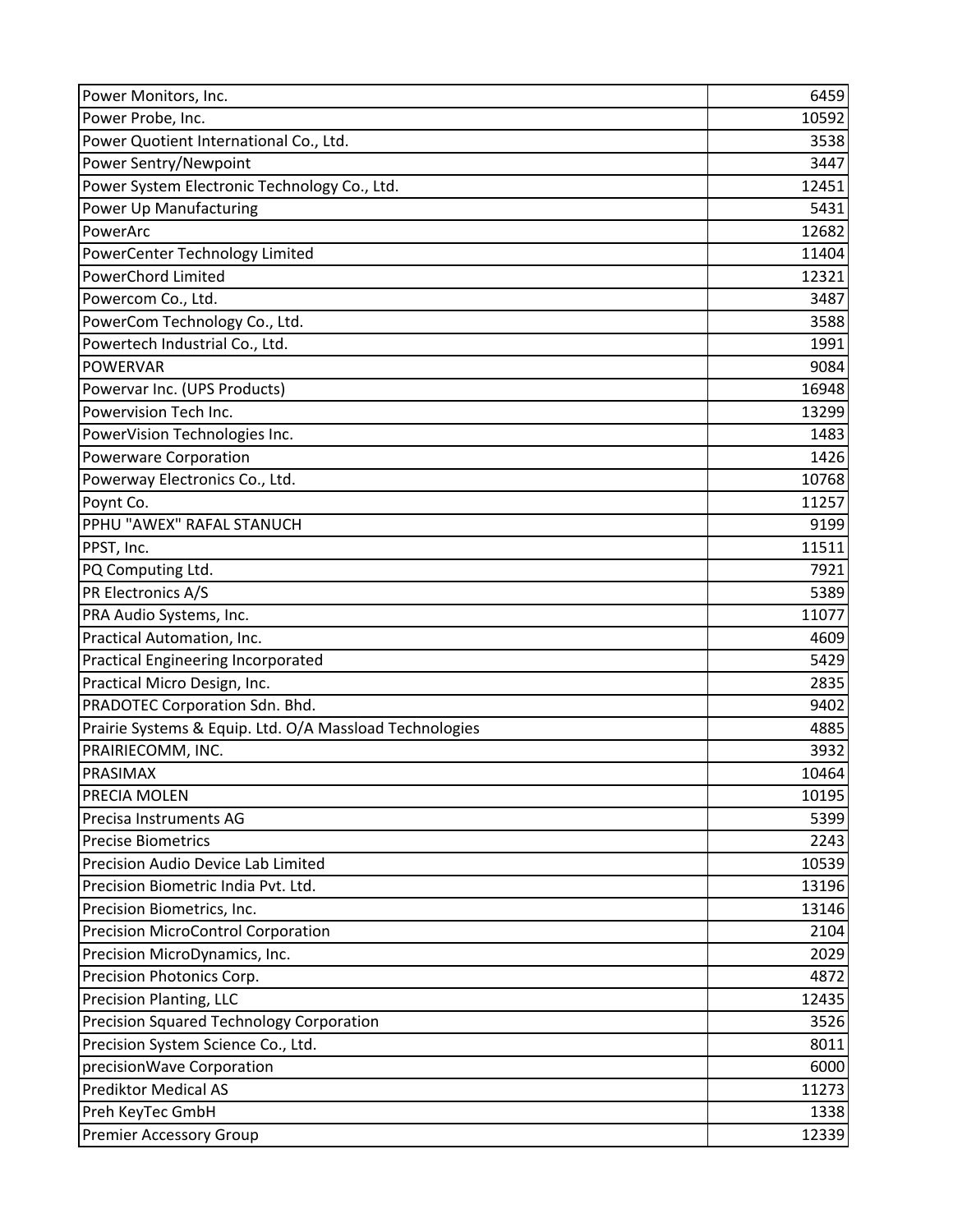| Premier Technologies, Inc.               | 3281  |
|------------------------------------------|-------|
| Premio, Inc.                             | 12828 |
| Premium Sound Solutions Sdn. Bhd.        | 11703 |
| PRENEU Co., LTD.                         | 13322 |
| Prentke Romich Company                   | 6026  |
| Presidium Instruments Pte. Ltd.          | 10268 |
| <b>PreSonus Audio Electronics</b>        | 6479  |
| Pressure Profile Systems, Inc.           | 5573  |
| Prestigio Plaza Ltd.                     | 10724 |
| Presto Technologies Inc.                 | 1933  |
| <b>Pretec Corporation</b>                | 1924  |
| Pretorian Manufacturing Ltd              | 3283  |
| Prevo Technologies, Inc.                 | 5761  |
| <b>Priferential Accessories Ltd</b>      | 11286 |
| <b>Primare AB</b>                        | 9380  |
| <b>Primax Electronics</b>                | 1121  |
| Prime Audio Inc.                         | 8546  |
| Prime Electronics & Satellitics, Inc.    | 4281  |
| Prime Sense Ltd.                         | 7463  |
| Prime Systems, Inc.                      | 2607  |
| Primera Technology Inc.                  | 3877  |
| <b>PRIMES GmbH</b>                       | 10083 |
| <b>Primetech Engineering Corporation</b> | 4475  |
| Primex Aerospace Co.                     | 2207  |
| <b>Princeton Graphic Systems</b>         | 1428  |
| Princeton Infrared Technologies, Inc.    | 11741 |
| Princeton Technology Corp.               | 4270  |
| Princeton Technology, Ltd.               | 4479  |
| Prinics Co., Ltd.                        | 11656 |
| <b>PRINK Srl</b>                         | 11188 |
| Printek, Inc.                            | 10882 |
| Printherm                                | 4812  |
| Printrbot, Inc.                          | 10612 |
| Printrex, Inc.                           | 6038  |
| Printronix Inc.                          | 5294  |
| Prior Scientific Instruments Ltd.        | 4315  |
| <b>PRISM</b>                             | 3383  |
| Prism Media Products Ltd.                | 2659  |
| Priva Design Services                    | 3887  |
| Privaris                                 | 6759  |
| Pro Design Electronic GmbH               | 9985  |
| Pro Gamersware GmbH                      | 13159 |
| PRO TECH COMMUNICATIONS INC.             | 3306  |
| PRO TUNE ELECTRONIC SYSTEMS              | 9793  |
| Pro-Active                               | 7220  |
| <b>PROCENTEC</b>                         | 7269  |
| <b>PROCEQ SA</b>                         | 6440  |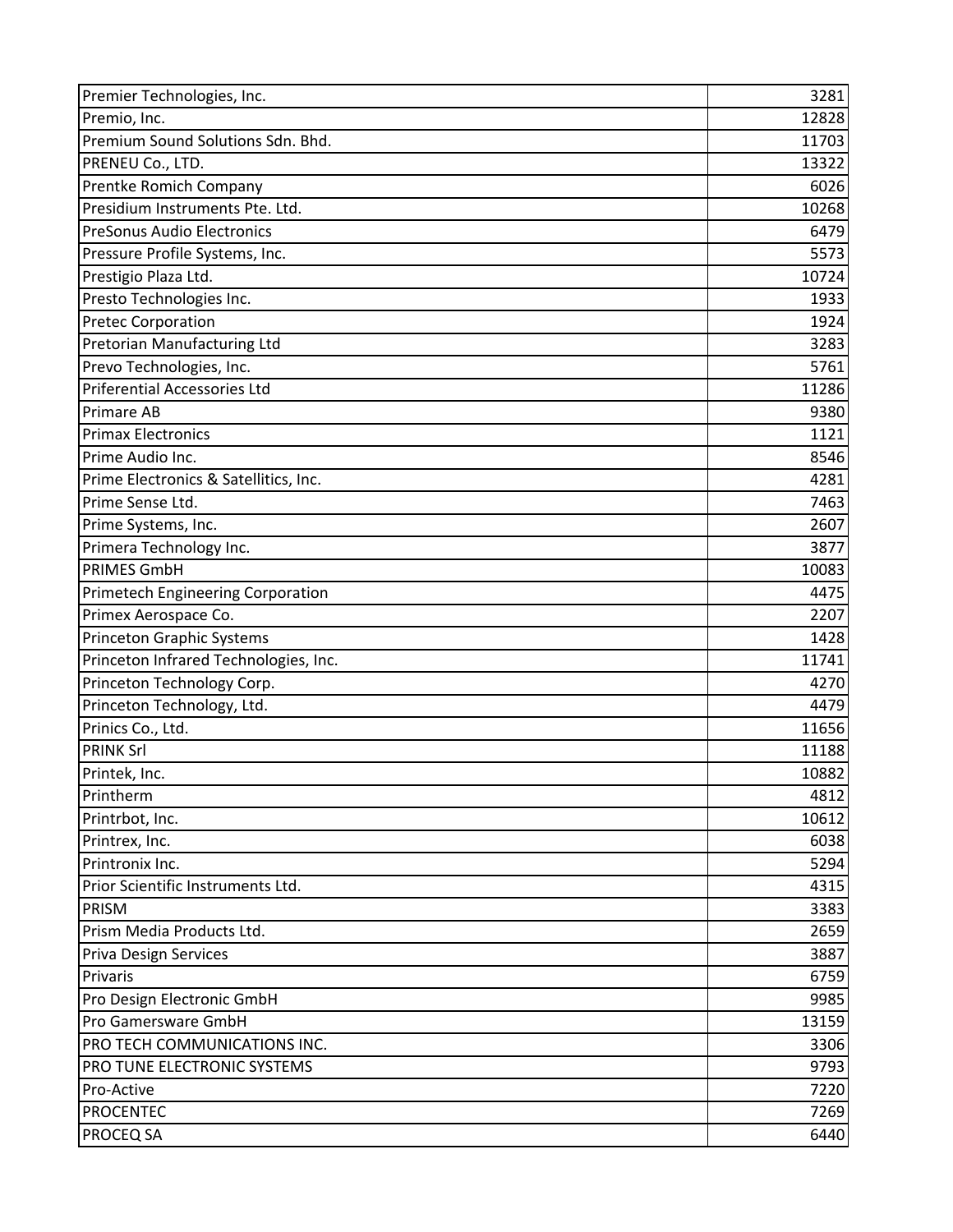| PROCES-DATA A/S                              | 7051  |
|----------------------------------------------|-------|
| Procomp Informatics Ltd.                     | 4720  |
| Proconn Technology Co., Ltd.                 | 6786  |
| prodaSafe GmbH                               | 7168  |
| Prodesign Semicondctor Co., Ltd              | 13396 |
| <b>Prodigy Technovations Pvt Ltd</b>         | 11462 |
| Product Works, LLC                           | 12225 |
| Production Resource Group, LLC               | 10349 |
| Production Technology Center Kyushuu         | 7406  |
| <b>Productivity Enhancement Products</b>     | 2255  |
| profichip GmbH                               | 12524 |
| <b>Profindustry GmbH</b>                     | 11383 |
| Profoto AB                                   | 10419 |
| Profound BV                                  | 8319  |
| Progeny Inc.                                 | 5229  |
| <b>Progind Srl</b>                           | 8207  |
| Programa Tools, Inc.                         | 2884  |
| Pro-Image Manufacturing Co., Ltd             | 1936  |
| Project Florida                              | 11041 |
| Project Lab                                  | 2829  |
| Project X51 Ltd                              | 12833 |
| Projectiondesign AS                          | 4485  |
| Prokord                                      | 12588 |
| Prolific Technology, Inc.                    | 1659  |
| <b>Prolink Microsystems Corporation</b>      | 5460  |
| PROMAX ELECTRONICA S.A.                      | 9383  |
| PRO-MECH CORPORATION                         | 5423  |
| Promega Corporation                          | 9157  |
| PROMETHEAN                                   | 3400  |
| <b>ProMinent Dosiertechnik GmbH</b>          | 4630  |
| <b>Promise Technology</b>                    | 1253  |
| Promotion & Display Technology Ltd.          | 3469  |
| Promotional Technologies International Corp. | 6803  |
| Promptus Communications, Inc.                | 1563  |
| <b>PROPACK</b>                               | 10075 |
| propagamma kommunikation                     | 2634  |
| Propellerhead Software AB                    | 9192  |
| <b>Proside Corporation</b>                   | 1358  |
| ProSign GmbH                                 | 11032 |
| Prosisa International LLC                    | 5663  |
| Prosisa Overseas LLC                         | 2494  |
| <b>ProSys Development Services</b>           | 9835  |
| <b>Protec Microsystems</b>                   | 2044  |
| Protec, Inc.                                 | 7031  |
| Pro-Tech                                     | 10363 |
| Protech Electronics & Technology Limited     | 11586 |
| Pro-Tech Services Inc.                       | 2934  |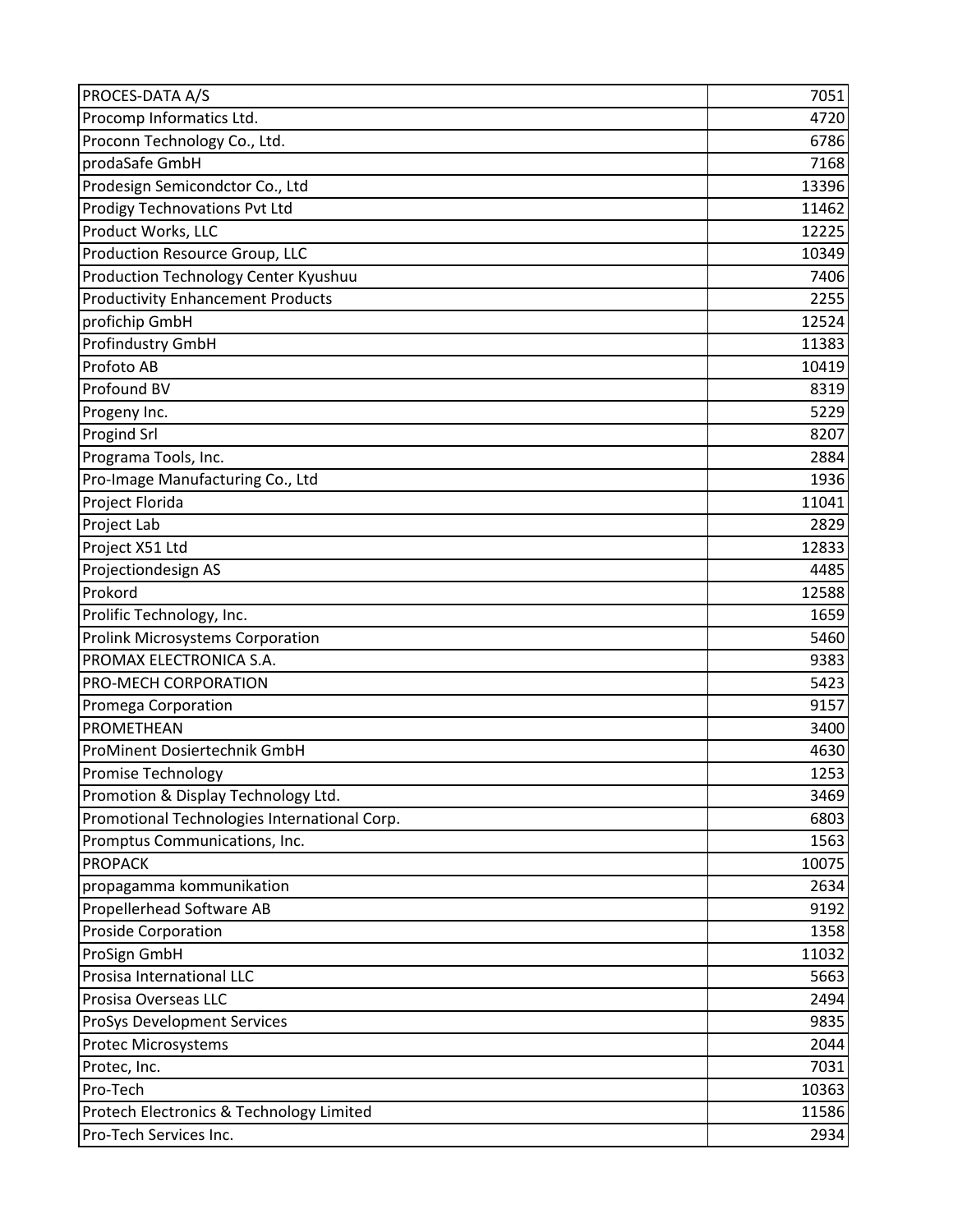| <b>PROTEI</b>                           | 10092 |
|-----------------------------------------|-------|
| Protein Solutions, Inc.                 | 2785  |
| <b>PROTEK DEVICES</b>                   | 7873  |
| Proteg LTDA                             | 3648  |
| Proteus Industries Inc.                 | 9521  |
| Protium Technologies, Inc.              | 8958  |
| Protomation B.V.                        | 12149 |
| Proton Electronic Ind.                  | 1372  |
| Protonex Technology Corporation         | 10986 |
| Protonic - Holland                      | 4390  |
| Protop International Inc.               | 11269 |
| Providence Enterprise Limited           | 9726  |
| Proview Technology (Shenzhen) Co., Ltd. | 7798  |
| Provo Craft                             | 8403  |
| Prox Dynamics AS                        | 9735  |
| ProXense, LLC                           | 20568 |
| Proxim CBU                              | 2244  |
| Proxima Corporation                     | 1462  |
| Proximiant                              | 9673  |
| Proximity Systems, Inc.                 | 13019 |
| PRT Manufacturing Ltd.                  | 3721  |
| Prueftechnik AG                         | 5508  |
| Prusa Research a.s.                     | 11417 |
| Prynt Corp.                             | 11297 |
| PS Audio                                | 9750  |
| PS Communications Ltd.                  | 2032  |
| PSi Printer Systems international GmbH  | 5914  |
| PSIA Corp.                              | 6306  |
| Psion Connect Ltd.                      | 2509  |
| Psion Teklogix Inc.                     | 4372  |
| <b>PSS Hong Kong Limited</b>            | 8646  |
| PST Eletronica LTDA                     | 11375 |
| Psychology Software Tools, Inc.         | 8806  |
| PT Doo Won Precision Indonesia          | 10328 |
| PT Phototechnics AG                     | 11567 |
| PTW Freiburg GmbH                       | 7939  |
| P-TWO INDUSTRIES, INC.                  | 7134  |
| PUBCOMPANY s.r.l.                       | 2503  |
| <b>PublicSolution GmbH</b>              | 7823  |
| <b>PULAX Corporation</b>                | 11137 |
| PULOON Technology Inc.                  | 8544  |
| Pulsafeeder Inc.                        | 5815  |
| Pulsar Informatics, Inc.                | 9358  |
| Pulsar Instruments Plc.                 | 11296 |
| Pulse Tracer, Inc.                      | 9557  |
| Pulse-Eight Limited                     | 9544  |
| PulseOn Oy                              | 13247 |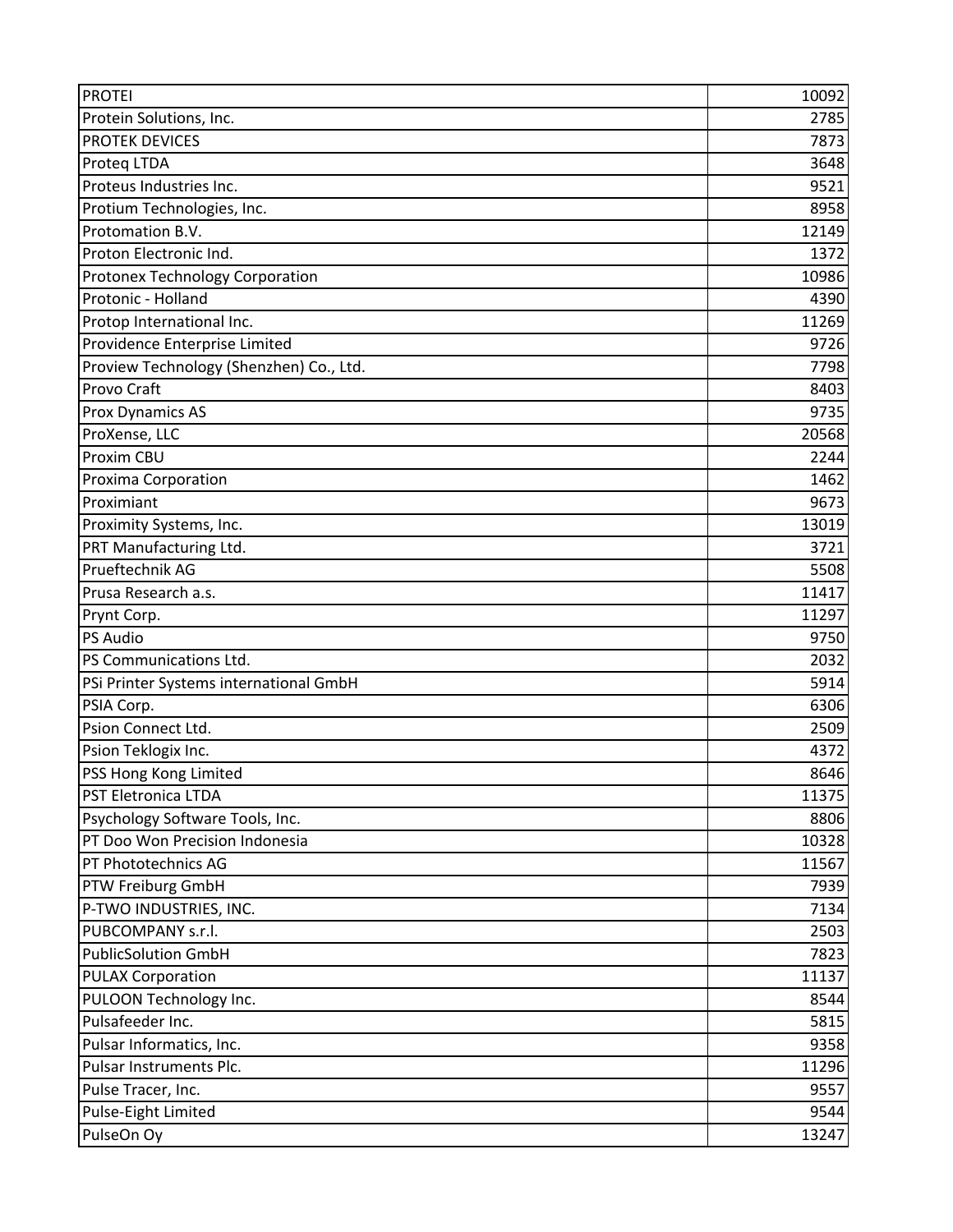| <b>PULSION Medical Systems AG</b>                     | 8856  |
|-------------------------------------------------------|-------|
| PULSTEC INDUSTRIAL CO., LTD.                          | 4762  |
| <b>PULSUS TECHNOLOGIES</b>                            | 8458  |
| Pumatronix Equipamentos Eletronicos Ltda.             | 9075  |
| Pure Digital Technologies                             | 5755  |
| <b>PURE TECHNOLOGIES</b>                              | 8080  |
| pureLiFi                                              | 12021 |
| Puretek Industrial Co., Ltd.                          | 3650  |
| Purism, SPC                                           | 12653 |
| Putercom Co., Ltd.                                    | 1800  |
| <b>PUZZLE LOGIC INC.</b>                              | 9009  |
| <b>Pyramid Solutions</b>                              | 11900 |
| PYS High-Tech Co., Ltd.                               | 11829 |
| Qanba USA, LLC                                        | 11298 |
| <b>QBit Semiconductor LTD</b>                         | 11985 |
| <b>Qbtech AB</b>                                      | 4652  |
| Qdac Inc.                                             | 10058 |
| <b>QED Environmental Systems Ltd</b>                  | 9081  |
| <b>QEES</b>                                           | 9866  |
| QformX                                                | 5680  |
| Qi Hardware, Inc.                                     | 8375  |
| Qianxun Spatial Intelligence (Zhejiang) Inc.          | 12950 |
| QiGO Inc                                              | 7133  |
| Qiku Internet Network Scientific (Shenzhen) Co., Ltd. | 11379 |
| Qingdao Haier Telecom Co., Ltd.                       | 8222  |
| Qingdao Hisense Communication Co., Ltd.               | 4251  |
| Qingdao NovelBeam Technology Co., Ltd.                | 12501 |
| Qingdao Yeelink Information Technology Co., Ltd.      | 13309 |
| Qisda Corporation                                     | 7493  |
| QIXING INDUSTRIAL (HK) CO.                            | 7517  |
| Qltouch Tech Co., Ltd.                                | 10317 |
| Qmadix                                                | 12039 |
| QMotions Inc.                                         | 5277  |
| QnAp iT                                               | 6436  |
| QNAP System Inc.                                      | 7172  |
| Qomo, LLC                                             | 12184 |
| Qorvo, Inc                                            | 11744 |
| QPICT, Inc.                                           | 3065  |
| Qpixel Technology, Inc.                               | 7097  |
| QPS, Inc.                                             | 2021  |
| <b>QRS Diagnostic</b>                                 | 9461  |
| QRS Music Technologies Inc.                           | 7736  |
| QSAN Technology, Inc.                                 | 11989 |
| QSC Audio Products, Inc.                              | 5718  |
| Q-Sense AB                                            | 5648  |
| <b>QSI Corporation</b>                                | 7268  |
| QSR Automations, Inc.                                 | 8694  |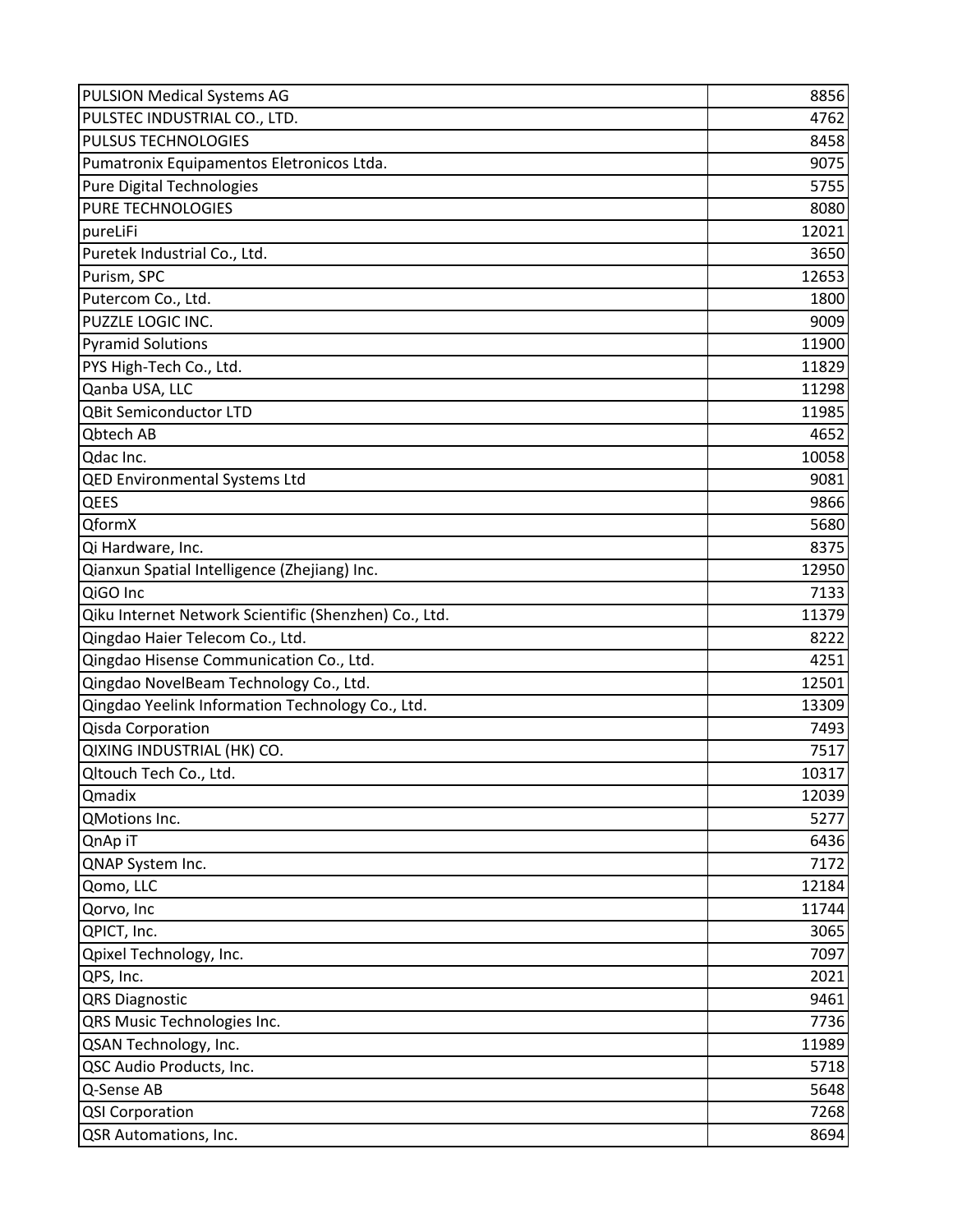| Qstik plc                                 | 7182  |
|-------------------------------------------|-------|
| Q-tag AG                                  | 9625  |
| <b>Qtronix Corp</b>                       | 1479  |
| <b>Qtul Enterprises</b>                   | 11019 |
| Quabbin Wire & Cable Co., INC.            | 1557  |
| <b>Quad Engineering Solutions LLC</b>     | 3984  |
| Quadzilla Performance Technologies, Inc.  | 6680  |
| Qualcomm Atheros, Inc.                    | 3315  |
| <b>QUALCOMM ENTERPRISE SERVICES</b>       | 8005  |
| Qualcomm, Inc                             | 1478  |
| QualCore Logic Inc                        | 2175  |
| Quality Thermistor, Inc.                  | 7677  |
| Quality Vision International, Inc.        | 6169  |
| <b>Qualnetics Corporation</b>             | 10105 |
| QUANCOM Informationssysteme GmbH          | 2684  |
| Quanser Consulting Inc.                   | 8671  |
| Quanta Computer Inc.                      | 1032  |
| Quanta Network Systems Inc.               | 3845  |
| Quanta Storage Inc.                       | 11247 |
| QuantaScope Biotech                       | 10133 |
| <b>Quantec Networks GmbH</b>              | 4058  |
| <b>Quantec SA</b>                         | 10373 |
| <b>QUANTEL LTD.</b>                       | 7212  |
| <b>Quantel Medical</b>                    | 6118  |
| Quantronix, Inc.                          | 7225  |
| Quanttus, Inc.                            | 10729 |
| Quantum Corp.                             | 2355  |
| <b>Quantum Corporation</b>                | 5487  |
| Quantum3D, Inc.                           | 3943  |
| Quartz Ingenierie                         | 1384  |
| Quatech, Inc.                             | 1565  |
| <b>Quatius Limited</b>                    | 10805 |
| Quatographic AG                           | 4155  |
| Queclink Wireless Solutions Co., Ltd.     | 12443 |
| Quellan, Inc.                             | 7050  |
| Quest Engineering & Development, Inc.     | 10669 |
| <b>QUEST Integrated</b>                   | 12568 |
| Quest International                       | 9618  |
| <b>Quest Payment Systems</b>              | 8946  |
| Quest Technologies                        | 4876  |
| <b>Questra Consulting</b>                 | 1425  |
| QuickShot Limited                         | 1407  |
| QuieTek Corp.                             | 8785  |
| Quintic Microelectronics (Wuxi) Co., Ltd. | 10984 |
| <b>Quixant Plc</b>                        | 12276 |
| Quorum Communications, Inc.               | 5614  |
| QVS                                       | 4726  |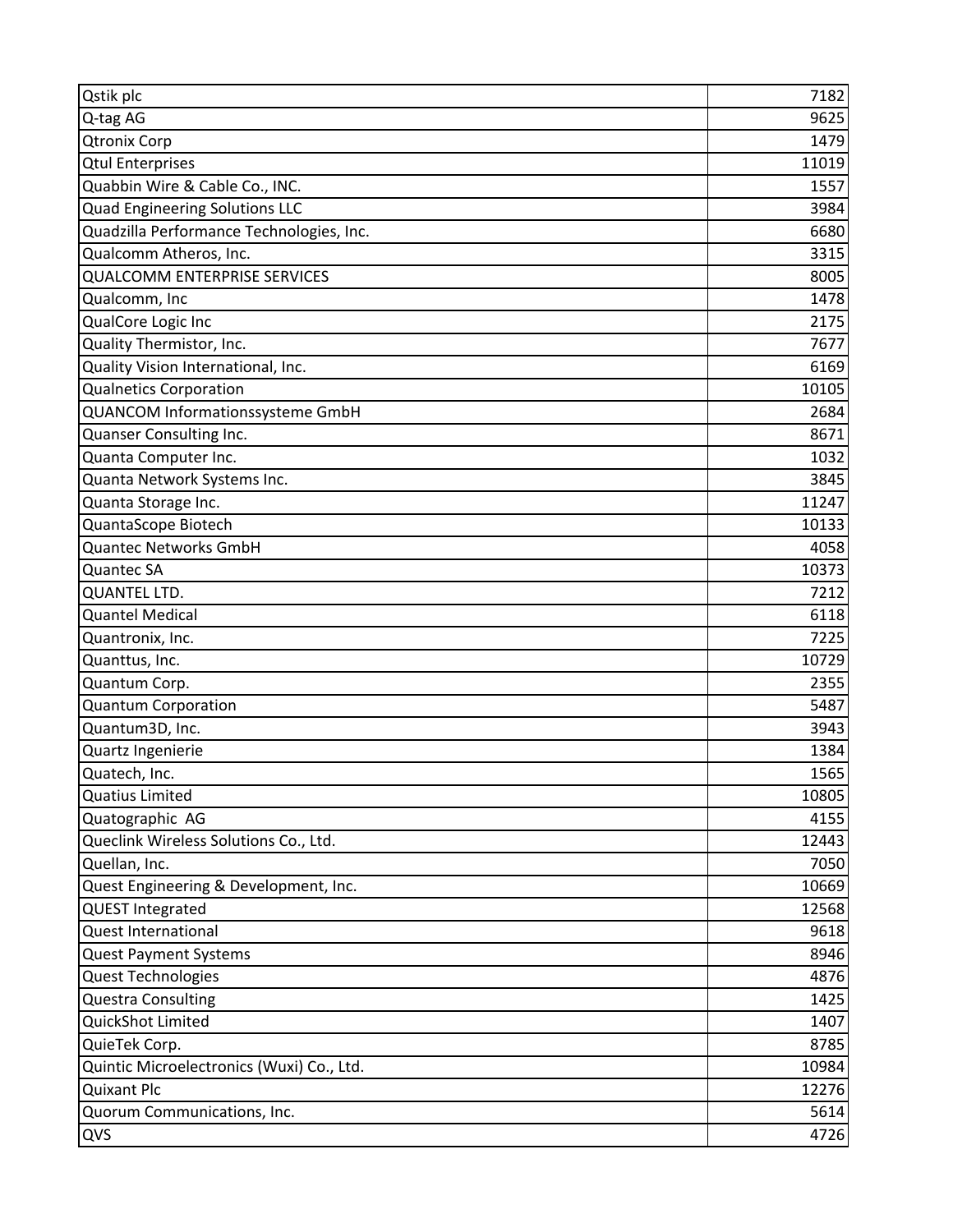| Qwizdom, Inc.                            | 7870  |
|------------------------------------------|-------|
| R & D Co., Ltd.                          | 2683  |
| R&D Center of Biometric Technology-BMSTU | 7485  |
| R. Hamilton & Co. Ltd.                   | 10508 |
| R. Stahl                                 | 10732 |
| R/D Tech Inc.                            | 4677  |
| RaaX Co., Ltd.                           | 7967  |
| <b>Rabbit House Corporation</b>          | 3029  |
| <b>Racal Acoustics Ltd</b>               | 12286 |
| Racal Data Group                         | 1409  |
| Racer Tech Co., Ltd                      | 13511 |
| Racewood Technology Co., Ltd.            | 3999  |
| RACEWOOD TELECOM CO., LTD.               | 5392  |
| RADA Electronic Industries Ltd.          | 6937  |
| RADAR-TRONIC KFT.                        | 6005  |
| <b>Radiant Networks Plc</b>              | 4919  |
| Radiant Systems, Inc.                    | 2005  |
| Radiant Technologies Inc.                | 5945  |
| Radiantech, Inc.                         | 5114  |
| Radica Games Ltd.                        | 3660  |
| Radical Research, Inc.                   | 4979  |
| <b>Radiient Technologies</b>             | 6484  |
| Radikal Technologies                     | 2613  |
| Radio Design Group, Inc.                 | 9894  |
| Radio Sound, Inc.                        | 11129 |
| Radio Systems Corporation                | 9000  |
| RADIODETECTION LTD.                      | 9920  |
| Radiometer Medical ApS                   | 6098  |
| RadioScape                               | 4758  |
| Radiotechnika Marketing Sp.zo.o          | 6212  |
| RadiSys Corporation                      | 1087  |
| Radius Co., Ltd.                         | 3132  |
| Radius Networks, Inc.                    | 12600 |
| Radsone Inc.                             | 12957 |
| RAE Systems Inc.                         | 8650  |
| Rafael Advanced Defense Systems Ltd.     | 8962  |
| RAFI GmbH & Co. KG                       | 1469  |
| RAIDON Technology Inc.                   | 11964 |
| RailComm                                 | 10564 |
| RAiO Technology Inc.                     | 4733  |
| <b>RAIORB INC.</b>                       | 12803 |
| Raising the Floor                        | 12559 |
| <b>RAISONANCE</b>                        | 5006  |
| Raleigh Technology Corporation           | 2331  |
| Ralink Technology, Corp.                 | 5263  |
| <b>Ralston Instruments</b>               | 10323 |
| RAMOS Technology Co., Ltd.               | 4138  |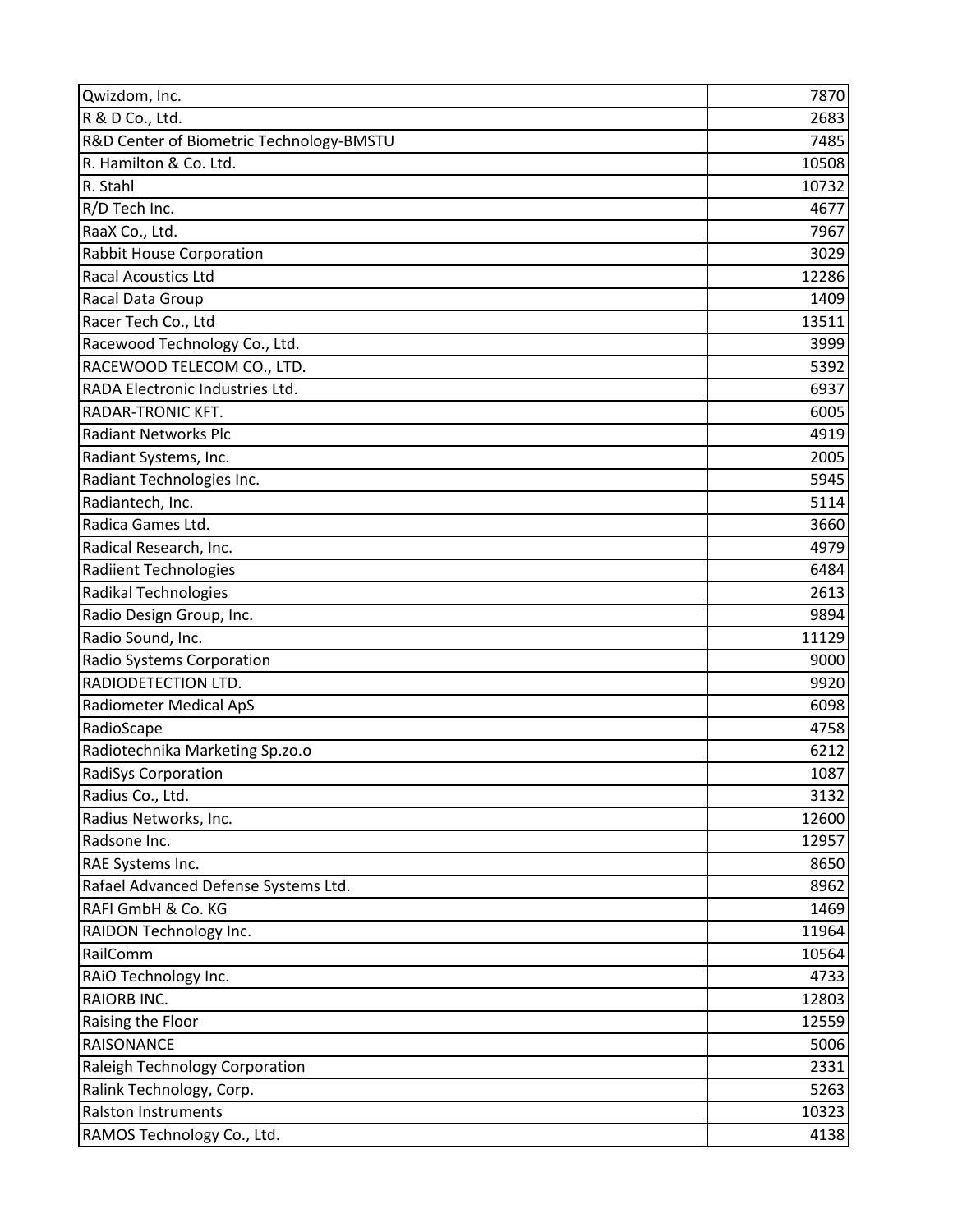| <b>RAMTEX Engineering ApS</b>        | 7177  |
|--------------------------------------|-------|
| Rancore Technologies Private Limited | 10361 |
| Rane Corporation                     | 7365  |
| Rapattoni Corporation                | 6104  |
| <b>RAPID BRIDGE LLC</b>              | 8003  |
| Rapid Conn (Shenzhen) Co., Ltd.      | 5453  |
| Rapid Power Co., Ltd.                | 12035 |
| Rapiscan Laboratories                | 13305 |
| Rapt Touch (Ireland) Ltd.            | 10630 |
| <b>Raptor Gaming Technology GmbH</b> | 6354  |
| Raptor Innovations International     | 7720  |
| Raritan Computer, Inc.               | 5341  |
| Rasotto S.N.C.                       | 6386  |
| Raspberry Pi (Trading) Limited       | 11914 |
| Rasteme Systems Co., Ltd.            | 6105  |
| Ratioplast-Optoelectronics GmbH      | 8739  |
| RATOC Systems, Inc.                  | 1412  |
| Rauland-Borg Corporation             | 5208  |
| Raven Industries                     | 9980  |
| Raven Systems Design, Inc.           | 9971  |
| Ravensburger Spieleverlag GmbH       | 9542  |
| Raydium Semiconductor Corporation    | 9094  |
| <b>RAYDON Corporation</b>            | 6323  |
| Rayence                              | 13448 |
| <b>RAYLASE AG</b>                    | 5984  |
| RayMX Microelectronics Corp.         | 13554 |
| Raynet Technologies Pte. Ltd.        | 9150  |
| Raysis Co., Ltd.                     | 4636  |
| Raytec Electronic Co., Ltd.          | 3644  |
| Raytek Corp.                         | 4248  |
| Raytheon Commercial Infrared         | 5459  |
| Raytheon Company                     | 8860  |
| Raytheon Systems Limited             | 6741  |
| Raytrix GmbH                         | 10577 |
| Razer (Asia-Pacific) Pte Ltd.        | 5426  |
| Razer Inc                            | 11597 |
| <b>RB GeneralEkonomik</b>            | 9280  |
| <b>RC GROUP (Holdings) Limited</b>   | 5985  |
| RCA DA AMAZONIA LTDA                 | 9629  |
| RCF S.p.a.                           | 9531  |
| RDC Semiconductor Co., Ltd.          | 3905  |
| <b>RDH2 Science</b>                  | 8782  |
| <b>RDM Corporation</b>               | 3610  |
| RDS Industries Inc.                  | 12324 |
| <b>REA Elektronik GmbH</b>           | 5586  |
| <b>Reakin Technology Corporation</b> | 5885  |
| Real 3D, Inc.                        | 2535  |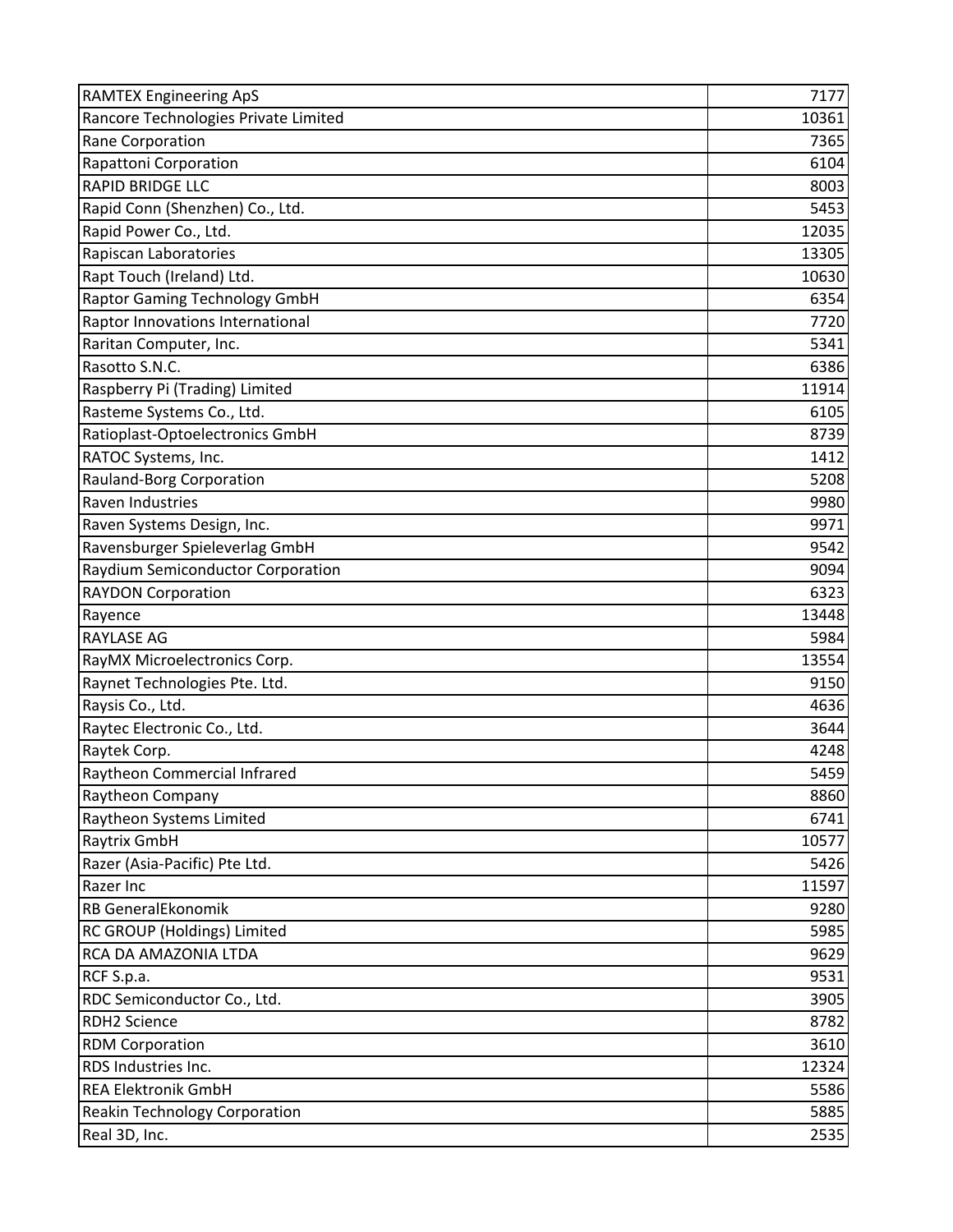| <b>REAL EAR A/S</b>                                | 8575  |
|----------------------------------------------------|-------|
| Real ID Technology Co., Ltd.                       | 6513  |
| Real Networks, Inc.                                | 6200  |
| Real Sport, Inc.                                   | 2836  |
| <b>Real Thoughts GmbH</b>                          | 5792  |
| Real Time Logic, Inc.                              | 5504  |
| RealChip Inc.                                      | 1941  |
| RealD                                              | 7828  |
| <b>Realfiction Aps</b>                             | 9078  |
| REALFLEET Co., Ltd.                                | 8160  |
| Realistic Interactive, Inc.                        | 3049  |
| Realm Systems Inc.                                 | 5146  |
| RealMedia Technology, Inc.                         | 1598  |
| <b>RealSimGear Inc</b>                             | 12982 |
| Realta Entertainment Group                         | 10410 |
| Realtek Semiconductor Corp.                        | 3034  |
| Realtek Semiconductor Corp., CPP Div.              | 1664  |
| Real-Time Essentials, Inc.                         | 4956  |
| RealVision Inc.                                    | 7152  |
| Realway Electronics Technology Limited             | 8416  |
| RECO Gesellschaft fur Industriefilterregelung mbH  | 10738 |
| Recon Instruments Inc.                             | 9507  |
| Record4Free.TV AG                                  | 8051  |
| Recording Industry Association of America (RIAA)   | 2179  |
| <b>Red Bird LLC</b>                                | 3329  |
| <b>RED DIGITAL CINEMA</b>                          | 7254  |
| Red Hat, Inc.                                      | 11043 |
| <b>Red Lion Controls LP</b>                        | 4151  |
| <b>Red Panda LLC</b>                               | 12904 |
| <b>Red Rapids</b>                                  | 8656  |
| Red Technologies, LLC                              | 12272 |
| <b>Red Wing Corporation</b>                        | 1508  |
| Redbird Flight Simulations, Inc.                   | 9245  |
| <b>RedE Innovations</b>                            | 9016  |
| <b>REDL GmbH</b>                                   | 10282 |
| <b>REDMERE TECHNOLOGY</b>                          | 7639  |
| <b>Redpay Secure Payments</b>                      | 6229  |
| Redpine Signals, Inc.                              | 5656  |
| RedRat Ltd.                                        | 4394  |
| <b>Redring AB</b>                                  | 8992  |
| RedSky Technologies Private Limited                | 12814 |
| Redsun Technology Corp.                            | 4014  |
| <b>Reed Electronics AG</b>                         | 12628 |
| Reel Stream LLC                                    | 6254  |
| Reference, LLC.                                    | 8076  |
| REFLEXdigital                                      | 10274 |
| Regal Beloit Canada ULC. dba Thomson Power Systems | 10985 |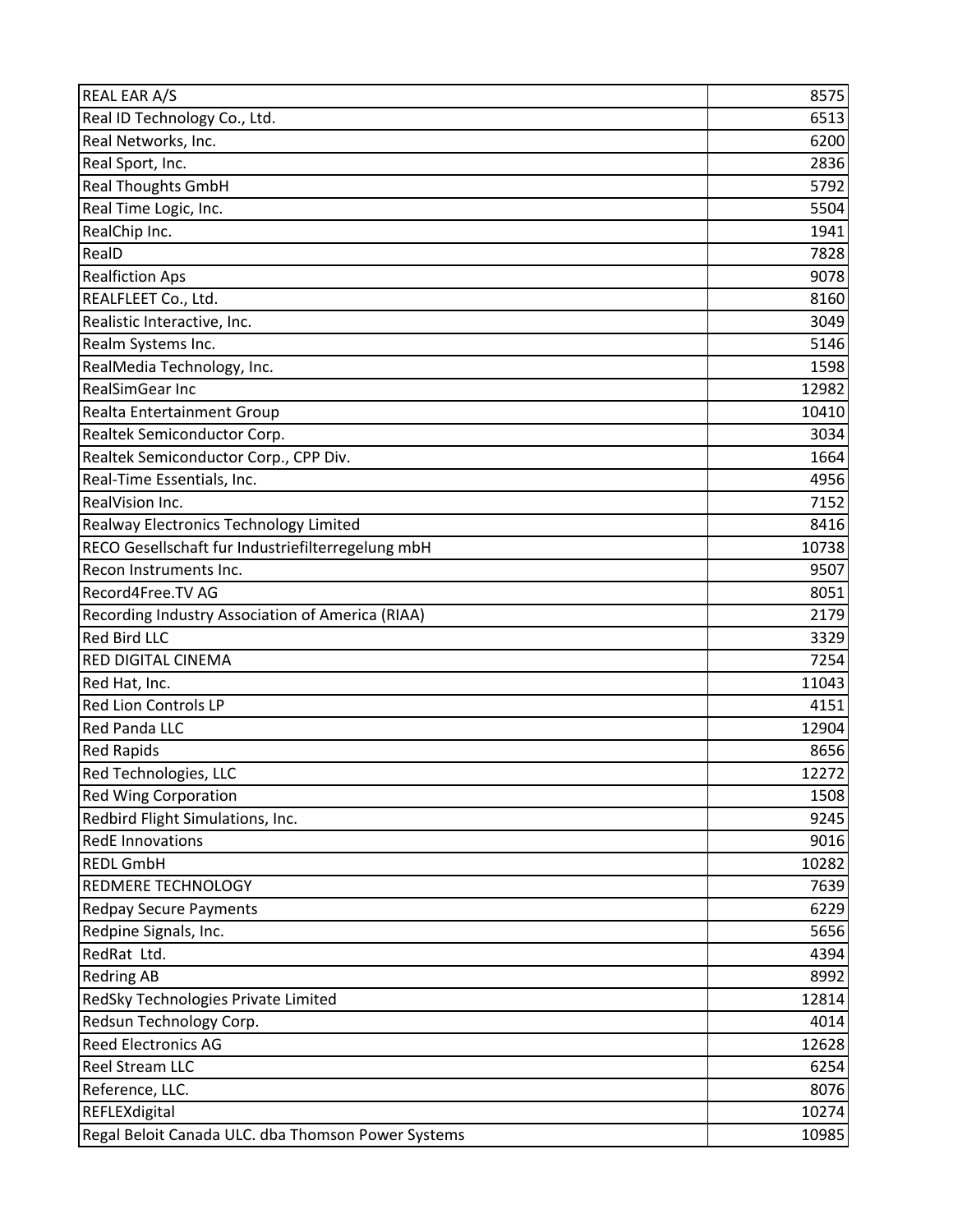| Regenersis (Glenrothes) Ltd.                           | 10025 |
|--------------------------------------------------------|-------|
| Regula Ltd.                                            | 7274  |
| Regulus Company Ltd.                                   | 11407 |
| Rehan Electronics Ltd.                                 | 10995 |
| Rehoboth Tech. Co., Ltd.                               | 7735  |
| Reichert, Inc.                                         | 10284 |
| Reid Heath Ltd.                                        | 11333 |
| Reign Com Ltd.                                         | 4102  |
| REINER Kartengeraete GmbH & Co.KG                      | 3147  |
| REINHARDT System- und Messelectronic GmbH              | 2622  |
| REJ Co., Ltd.                                          | 4551  |
| Relcom Inc.                                            | 12246 |
| Releon OOO                                             | 12971 |
| ReLia Diagnostic Systems, Inc.                         | 8896  |
| Reliable Controls Corporation                          | 7601  |
| <b>Reliance Communications LLC</b>                     | 13342 |
| ReliOn Inc.                                            | 8821  |
| <b>Relm Wireless</b>                                   | 7181  |
| <b>Relpol SA</b>                                       | 7775  |
| Relume Technologies, Inc.                              | 10229 |
| reMarkable AS                                          | 11997 |
| Remopro Technology Inc.                                | 5712  |
| <b>Remote Operations Solutions</b>                     | 8177  |
| Remote Technologies, Inc.                              | 5053  |
| Remotec Technology Ltd.                                | 2769  |
| <b>RENA GmbH</b>                                       | 7984  |
| Renaissance Learning Inc.                              | 3030  |
| Renaisser Technology Incorporation                     | 13067 |
| Renau Electronic Laboratories                          | 7081  |
| Renesas Electronics Corp.                              | 1115  |
| Renesas Technology Sales Co., Ltd.                     | 3000  |
| <b>REnex Technology Limited</b>                        | 4388  |
| <b>Renishaw PLC</b>                                    | 2103  |
| Rensselaer Polytechnic Institute                       | 6172  |
| Renu Electronics Pvt. Ltd.                             | 6961  |
| Republic Wireless, Inc.                                | 12704 |
| Reputed Industrial Company Limited                     | 5497  |
| Research & Development Center "ELVEES" OJSC            | 10525 |
| Research Industrial Systems IT-Engineering (RISE) GmbH | 9897  |
| <b>RESMED LTD.</b>                                     | 8285  |
| <b>Resodyn Corporation</b>                             | 10645 |
| RESOL - Elektronische Regelungen GmbH                  | 8175  |
| <b>Resolution Audio</b>                                | 8735  |
| Resolved Instruments Inc.                              | 11933 |
| Resonessence Labs                                      | 10739 |
| Resource Data Management                               | 6800  |
| Resource One Inc.                                      | 10576 |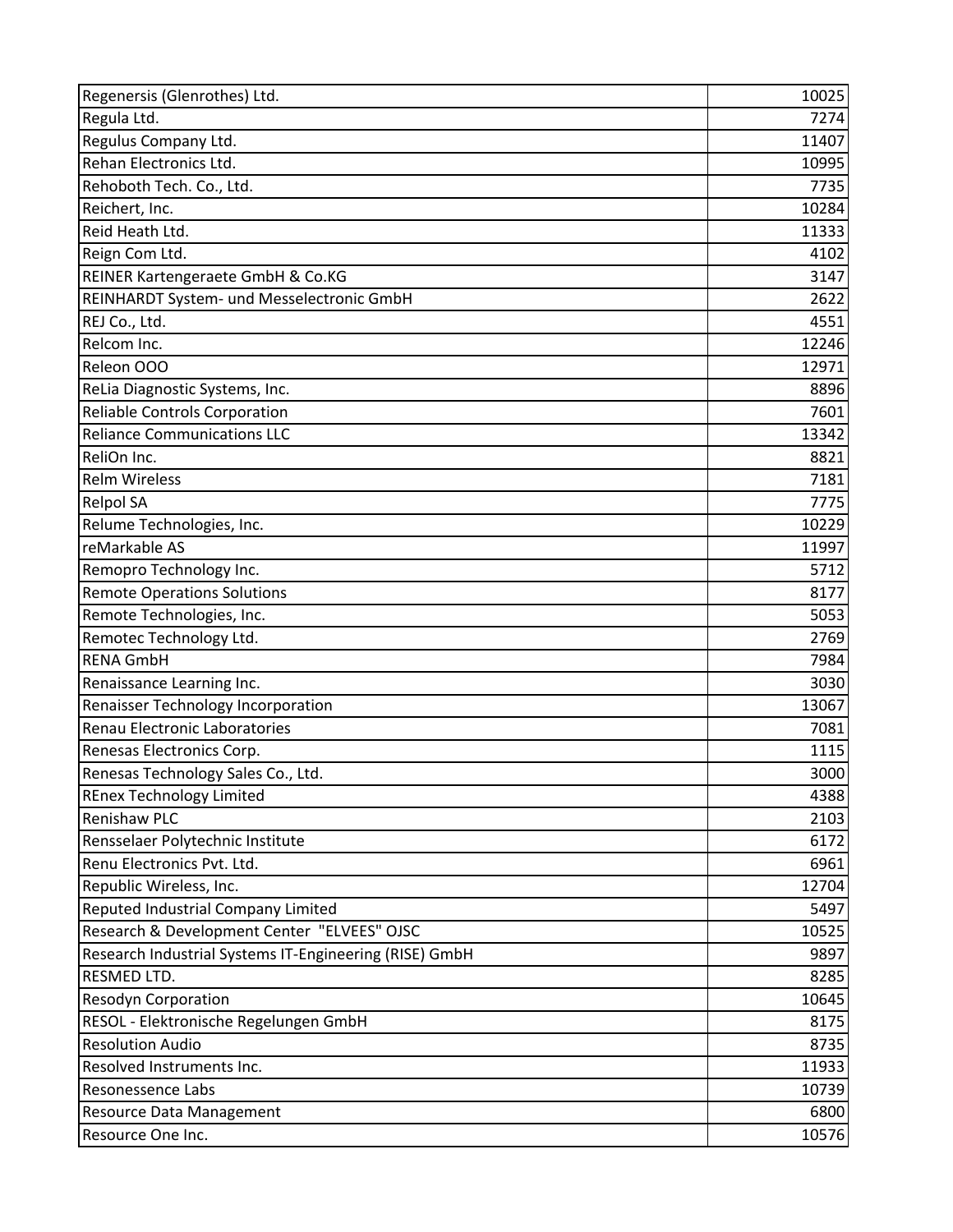| RESPIRONICS, INC.                           | 21061 |
|---------------------------------------------|-------|
| <b>Restar Castec Corporation</b>            | 1441  |
| <b>Resus Industries NV</b>                  | 10920 |
| <b>Retail Innovation HTT AB</b>             | 8453  |
| RETIA, a.s.                                 | 10321 |
| <b>REUDO Corporation</b>                    | 2082  |
| Revive Solutions, Inc                       | 12329 |
| Revolabs, Inc.                              | 10943 |
| Revolution Education Ltd.                   | 11119 |
| <b>REXON ELECTRONICS CORP.</b>              | 3174  |
| Rexon Technology Corp., Ltd                 | 2688  |
| Rextron Technology, Inc.                    | 2948  |
| <b>Reynolds Medical</b>                     | 1977  |
| RF Controls, LLC                            | 9807  |
| <b>RF Creations Ltd.</b>                    | 11197 |
| <b>RF DataTech</b>                          | 10246 |
| <b>RF Ideas</b>                             | 3111  |
| <b>RF Micro Devices</b>                     | 4858  |
| <b>RF Solutions Ltd.</b>                    | 2880  |
| <b>RF WINDOW</b>                            | 8472  |
| <b>RFL Electronics Inc.</b>                 | 9598  |
| RF-LINK SYSTEMS, INC.                       | 4857  |
| RFTECH CO., LTD.                            | 3555  |
| <b>RFTECH SRL</b>                           | 9171  |
| <b>RGB Lasersysteme GmbH</b>                | 10094 |
| <b>RGB Spectrum</b>                         | 7786  |
| <b>RHBT TECH Columbia</b>                   | 13088 |
| <b>RHENAC Systems GmbH</b>                  | 10967 |
| <b>RHESCA Company Limited</b>               | 5179  |
| RHK TECHNOLOGY, INC.                        | 7559  |
| Ricavision International Inc.               | 6045  |
| <b>Richard Woehr GmbH</b>                   | 9596  |
| RiCHIP Incorporated                         | 5927  |
| <b>Richnex Microelectronics Corporation</b> | 6556  |
| <b>Richtek Technology Corporation</b>       | 10703 |
| RichWave Technology Corp.                   | 8994  |
| Ricoh Company Ltd.                          | 1482  |
| RICOH ELEMEX CORPORATION                    | 12063 |
| RICOH IMAGING COMPANY, LTD.                 | 9723  |
| Ricoh Printing Systems, Ltd.                | 5054  |
| Ricolink Electronics Inc.                   | 12605 |
| Ricreations, Inc.                           | 5490  |
| Rigaku Corporation                          | 10184 |
| <b>Rightec Research</b>                     | 2178  |
| Righttag Inc.                               | 5515  |
| RigiSystems AG                              | 7918  |
| Rigol Technologies, Inc.                    | 6833  |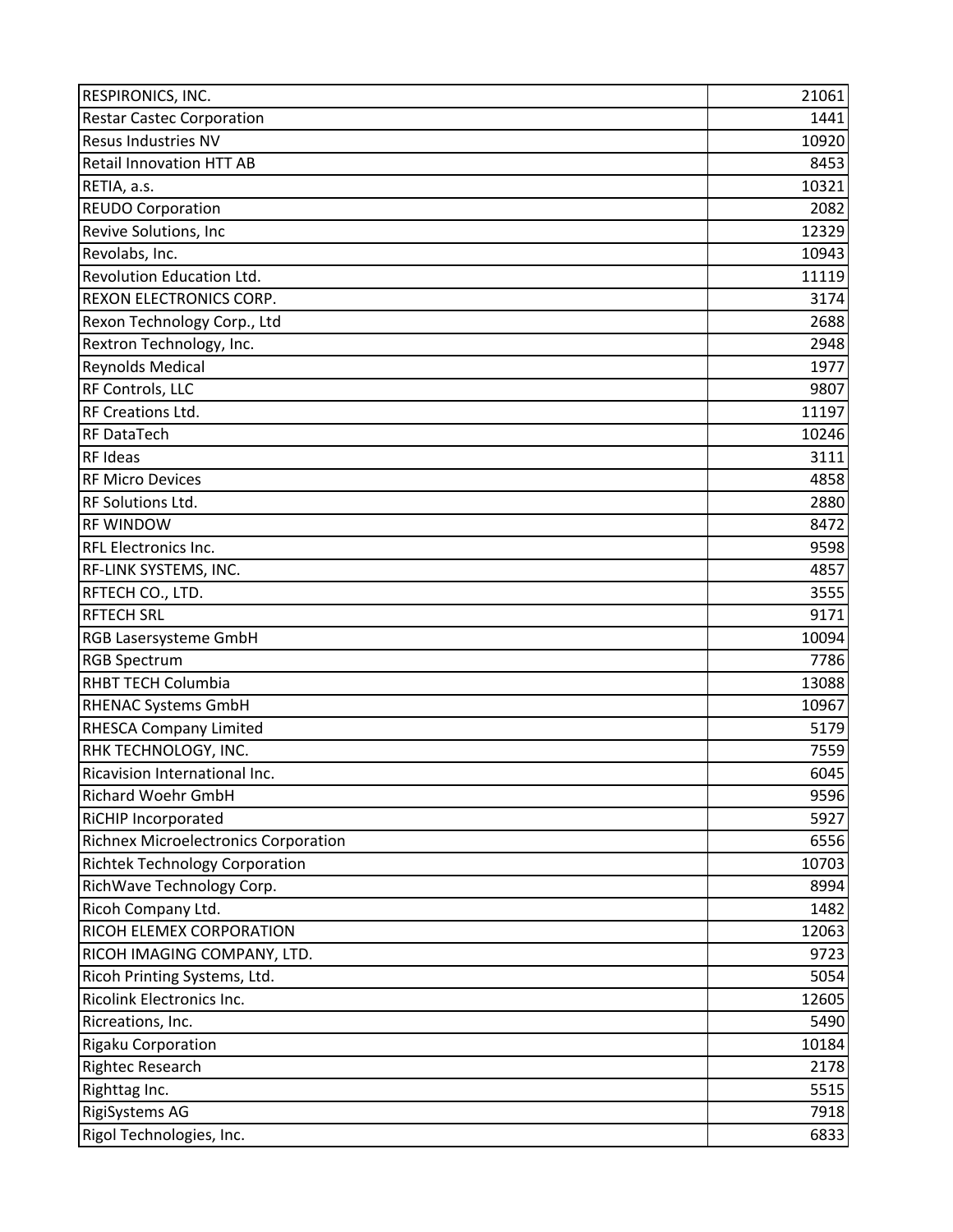| Riken Keiki Co., Ltd.                           | 9137  |
|-------------------------------------------------|-------|
| RIKEN KEIKI NARA MFG. Co., Ltd.                 | 10052 |
| <b>Rimage Corporation</b>                       | 3267  |
| Ring (Shenzhen) Co., Ltd.                       | 12780 |
| Ringway Tech (JiangSu) Co., Ltd.                | 6088  |
| Rion Co., Ltd.                                  | 3747  |
| Rioport.com Inc.                                | 2113  |
| <b>Ripmax Plc</b>                               | 3189  |
| <b>RISINTECH INC.</b>                           | 7165  |
| Riskema Informatica e Automacao Ltda.           | 6595  |
| RISO KAGAKU CORP.                               | 4756  |
| Risun Electric Information Technology Co., Ltd. | 9071  |
| Ritec                                           | 12627 |
| Ritech International Ltd.                       | 3931  |
| <b>Ritek Corporation</b>                        | 2855  |
| Ritronics Components (S) Pte. Ltd.              | 4097  |
| Rittal GmbH & Co. KG                            | 8075  |
| RITTO GmbH & Co. KG                             | 6573  |
| Rivotek Technology (JiangSu) Co., Ltd           | 13592 |
| RJS, Inc.                                       | 2935  |
| RKC INSTRUMENT INC.                             | 4953  |
| RKS, Inc.                                       | 10468 |
| RLC Electronic Systems, Inc.                    | 12180 |
| <b>RME GmbH</b>                                 | 10809 |
| RMI Laser, LLC                                  | 9491  |
| RNDPLUS Co., Ltd.                               | 9490  |
| Robatech AG                                     | 9559  |
| <b>Robert Bosch GmbH</b>                        | 4236  |
| Robert Bosch GmbH - Automotive Aftermarket      | 3232  |
| Robert Bosch GmbH - Chassis Systems Control     | 3954  |
| <b>Robert Bosch Tool Corporation</b>            | 10889 |
| Robkoo Information & Technologies Co., Ltd.     | 13502 |
| Robonik India Pvt. Ltd.                         | 6206  |
| RoboTech srl                                    | 6648  |
| ROBOTEQ INC.                                    | 8402  |
| RoboteX Inc.                                    | 9876  |
| RobotGroup                                      | 10306 |
| <b>ROBOTIKER</b>                                | 5747  |
| Robotis Co., Ltd.                               | 12125 |
| ROBOX S.P.A.                                    | 9858  |
| ROCCAT GmbH                                     | 7805  |
| ROCCAT STUDIO GmbH                              | 7336  |
| Rock Data Services Ltd.                         | 5653  |
| Rockchip Electronics Co., Ltd.                  | 8711  |
| <b>Rocket Gaming Systems</b>                    | 6873  |
| RocketChips, Inc.                               | 2550  |
| RocketPod, Inc.                                 | 3531  |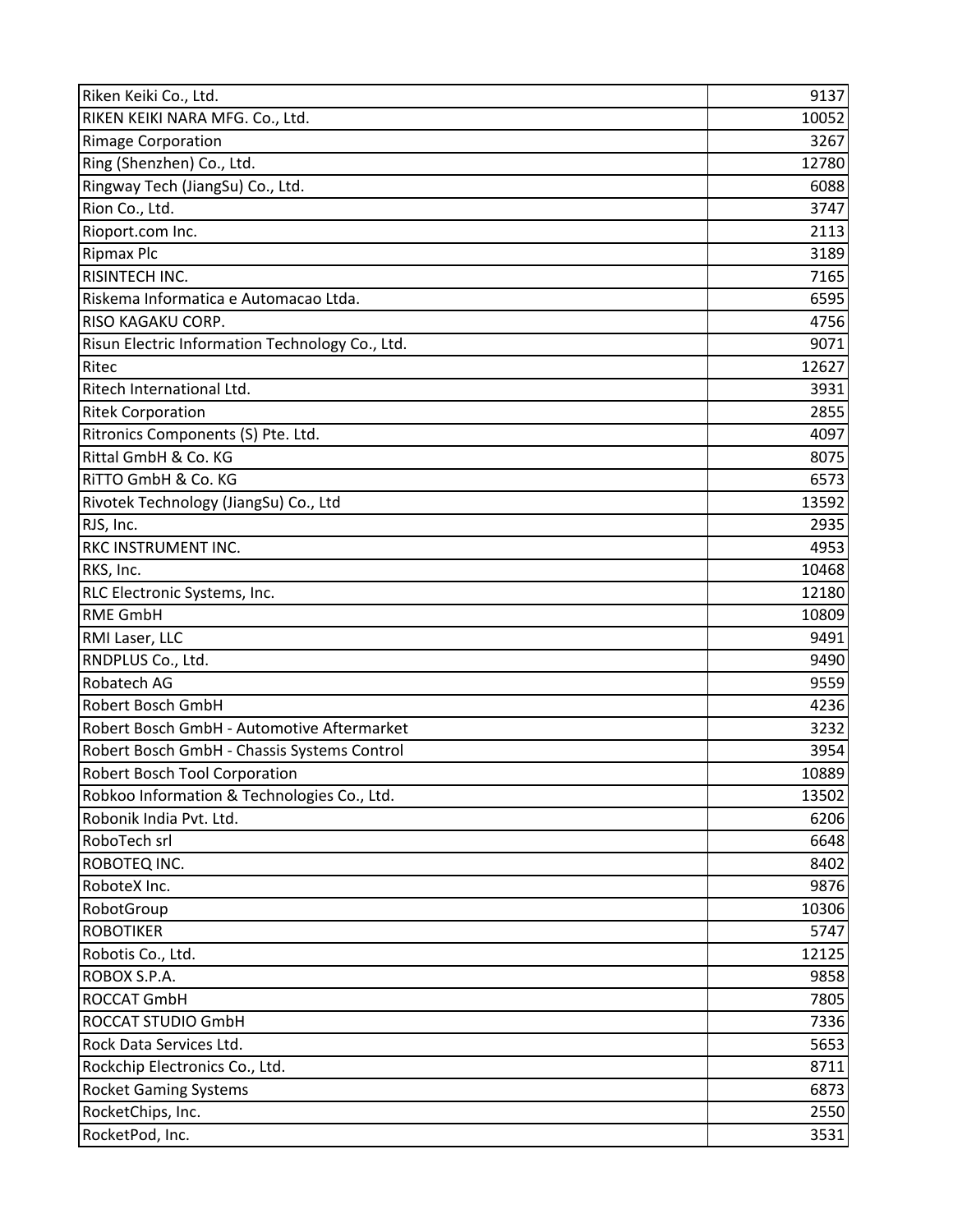| <b>Rockford Corporation</b>                   | 4583  |
|-----------------------------------------------|-------|
| Rockwell Automation, Inc.                     | 5312  |
| <b>Rockwell Collins</b>                       | 7173  |
| RØDE                                          | 6647  |
| <b>ROFIN-SINAR LASER GMBH</b>                 | 7933  |
| ROGER Dariusz Wensker Grzegorz Wensker S.P.j. | 9191  |
| Rohde & Schwarz GmbH & Co. KG                 | 2733  |
| ROHM Co. Ltd.                                 | 2155  |
| ROHM Co., Ltd.                                | 1205  |
| <b>ROI Computer AG</b>                        | 4575  |
| Rojone Pty Ltd                                | 3362  |
| <b>Roke Manor Research Limited</b>            | 4275  |
| <b>ROL Ergo AB</b>                            | 10785 |
| <b>Roland Corporation</b>                     | 1410  |
| <b>Roland DG Corporation</b>                  | 2933  |
| <b>ROLI Ltd.</b>                              | 10996 |
| Rolling Wireless S.a.r.l.                     | 13304 |
| RongTong Info & Tech Co., Ltd.                | 8192  |
| Roper International Ltd.                      | 2148  |
| ROPEX Industrie-Elektronik GmbH               | 11224 |
| <b>ROSAND Technologies</b>                    | 9997  |
| Rosemount Aerospace, Inc.                     | 12143 |
| Rosen Technology and Research Center GmbH     | 8057  |
| Rosenberger Hochfrequenztechnik               | 11029 |
| Ross Video                                    | 3796  |
| Rosun Technologies, Inc.                      | 2429  |
| <b>ROTH + WEBER GmbH</b>                      | 8596  |
| ROUND Co., Ltd.                               | 4595  |
| Rowley Associates Ltd.                        | 4891  |
| Royal Information Electronics Co., Ltd.       | 1542  |
| RoyalTek Company Ltd.                         | 5402  |
| RPA Electronics Design, LLC                   | 3051  |
| <b>RPM Systems Corporation</b>                | 2388  |
| <b>RPO</b>                                    | 8788  |
| R-Quest Technologies, LLC                     | 5627  |
| <b>RRC power solutions GmbH</b>               | 8863  |
| RSA Security Inc.                             | 5601  |
| <b>RSEAT LTD</b>                              | 12152 |
| <b>RSI Systems</b>                            | 1878  |
| <b>RSscan International NV</b>                | 10426 |
| RST Instruments Ltd.                          | 9906  |
| <b>RT Corporation</b>                         | 11122 |
| RT Systems (Pty) Ltd.                         | 9209  |
| RT Systems Inc.                               | 8448  |
| RTD Embedded Technologies, Inc.               | 10807 |
| RTI International                             | 11486 |
| <b>RTS Automation GmbH</b>                    | 6249  |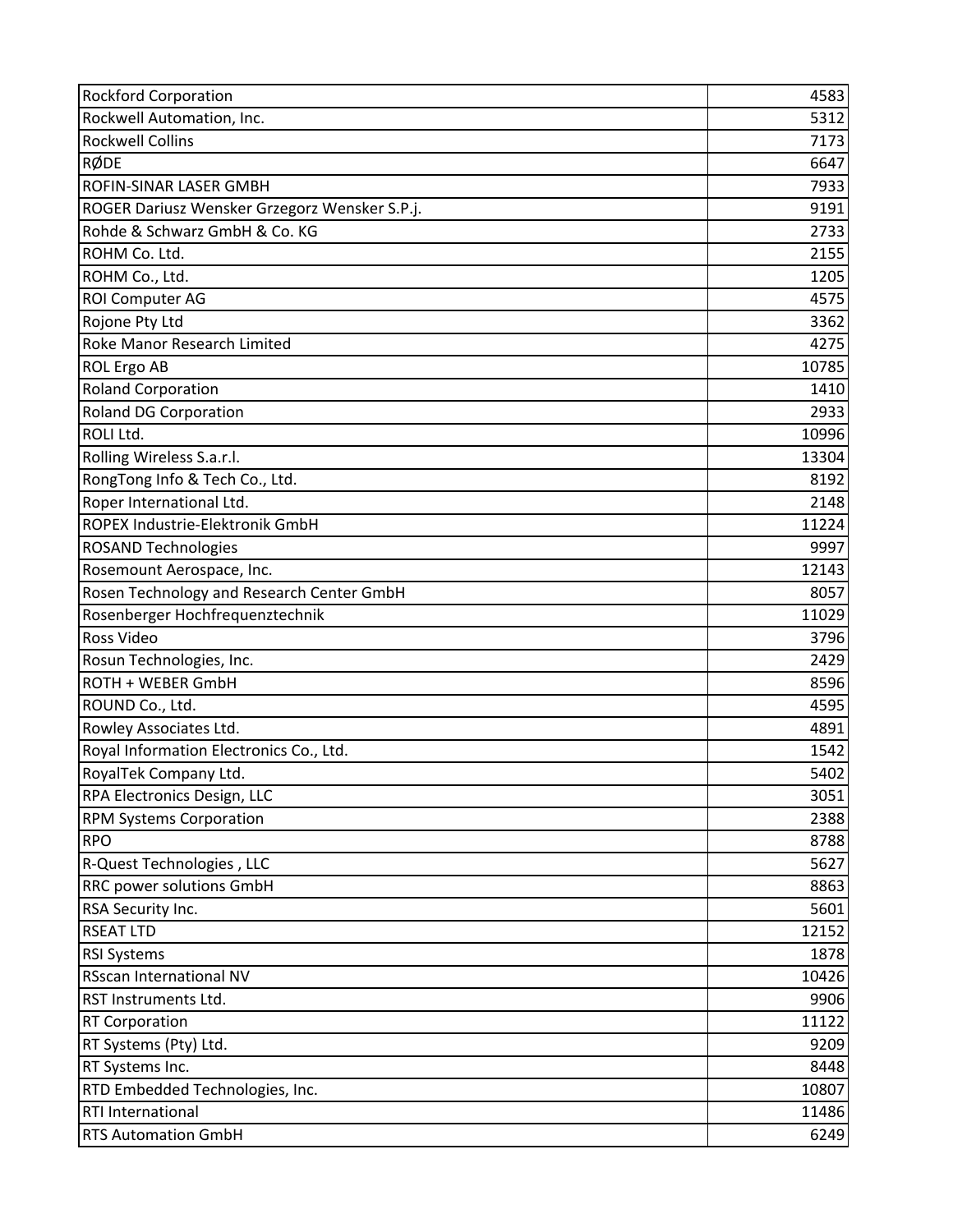| RTW GmbH & Co. KG                              | 9972  |
|------------------------------------------------|-------|
| RTX Telecom A/S                                | 3482  |
| Rubin Informatikai Zrt.                        | 9118  |
| Ruetz Technologies                             | 6358  |
| Ruffy Controls Inc.                            | 10959 |
| <b>Running Electronics LLC</b>                 | 13382 |
| <b>Rupert Neve Designs, LLC</b>                | 12837 |
| Russia's Institute of Radionavigation and Time | 9524  |
| ruwido austria GmbH                            | 4507  |
| RWA (Hong Kong) Limited                        | 9724  |
| Rylo Inc                                       | 11892 |
| Ryoko Electric Co., Ltd.                       | 4884  |
| RyuSyo Industrial Co., Ltd.                    | 5822  |
| Ryvor Corp.                                    | 5870  |
| S & S Research                                 | 1471  |
| S Net Media Inc.                               | 10202 |
| S. & A.S. LTD.                                 | 8828  |
| S. Goers IT-Solutions                          | 5447  |
| S.CAM Co., Ltd.                                | 5348  |
| S.E. Technologies Limited                      | 10873 |
| S.I.C.E.S. S.r.I.                              | 10681 |
| S.J. Electronics Co., Ltd                      | 6370  |
| S.R.N. Corporation                             | 7614  |
| S++ Simulation Services                        | 5409  |
| S1nn GmbH & Co. KG                             | 11052 |
| S3 Incorporated                                | 1053  |
| <b>SA VALIDY</b>                               | 7408  |
| Saab AB                                        | 6204  |
| Sabine, Inc.                                   | 4873  |
| SABRENT                                        | 11679 |
| Sadel spA                                      | 13265 |
| SAE MAGNETICS (HK) LTD.                        | 7859  |
| SAFA MEDIA CO., LTD.                           | 3327  |
| Safe Valley Inc.                               | 4273  |
| SafeBoot International B.V.                    | 6731  |
| SafeLine Sweden AB                             | 10064 |
| SafeLogic Inc.                                 | 12613 |
| SafeNet B.V.                                   | 3653  |
| SafeNet China Ltd.                             | 2274  |
| SafeNet Data Security (Israel) Ltd.            | 1321  |
| SafeNet, Inc.                                  | 1209  |
| SaferZone Co., Ltd.                            | 9718  |
| SafeTech Ltd.                                  | 9378  |
| Safetrust Inc                                  | 12001 |
| Safety Innovations, Inc.                       | 10358 |
| Sage Electronic Engineering LLC                | 9054  |
| <b>SAGE INSTRUMENTS</b>                        | 5010  |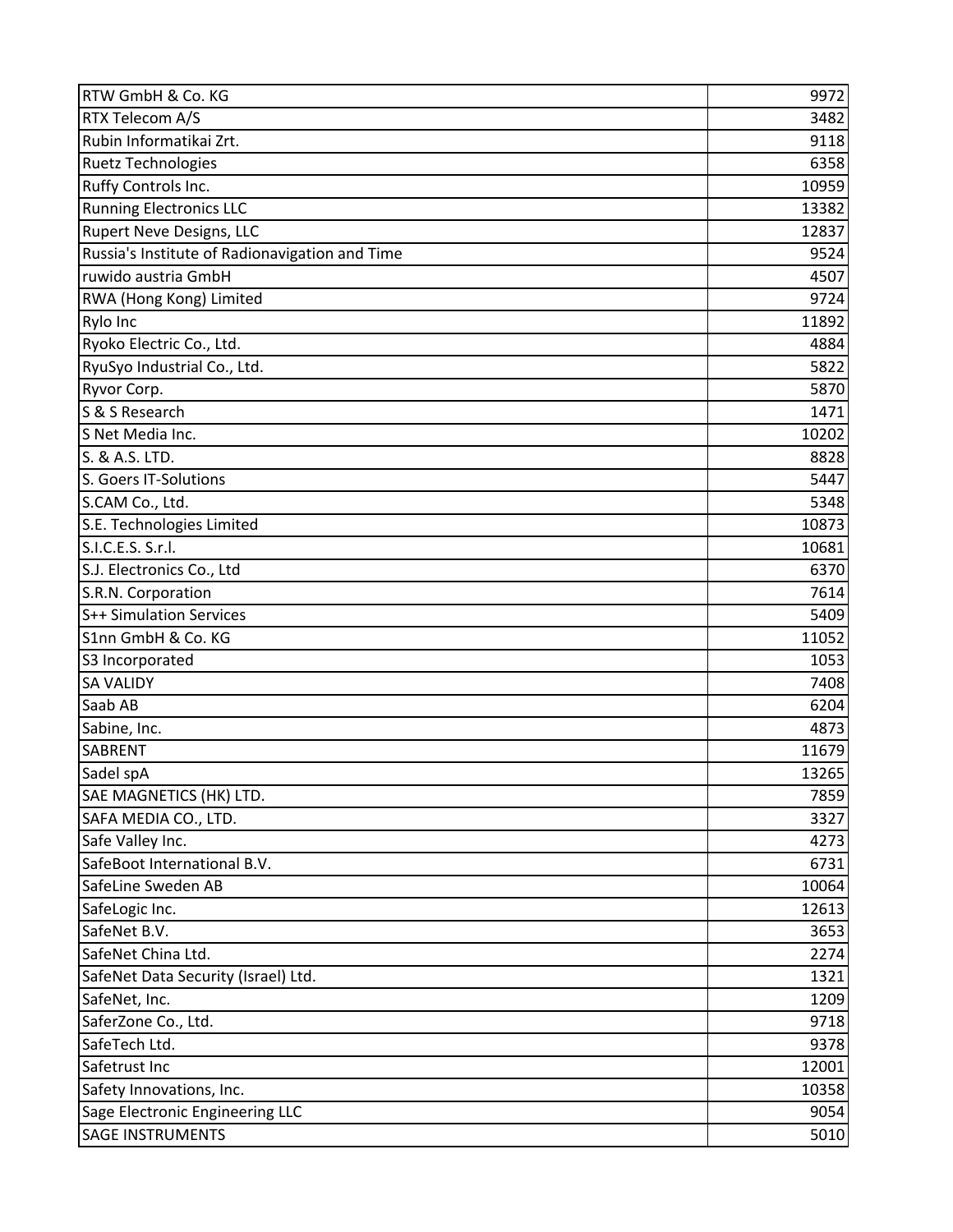| Sage Microelectronics Corp.            | 10517 |
|----------------------------------------|-------|
| <b>SAGEM Denmark</b>                   | 3220  |
| <b>Sagem Mobiles</b>                   | 7747  |
| Sagem Orga GmbH                        | 6767  |
| Sagem SA                               | 1947  |
| Sagemcom Broadband SAS                 | 8679  |
| Sagio A/S                              | 9128  |
| Sagutech Microsystems                  | 5796  |
| Saia-Burgess Controls Ltd.             | 5007  |
| SAIC/IISBU                             | 5457  |
| Saiko Systems Ltd.                     | 9740  |
| Saint Bitts LLC                        | 12533 |
| Saint Technology Corp.                 | 3763  |
| SAKAI Medical Co., Ltd.                | 6452  |
| Saka-Techno Science Co., Ltd.          | 4509  |
| Sakura Finetek USA, Inc.               | 5257  |
| Salcomp Plc                            | 6859  |
| Saleae LLC                             | 8617  |
| SALICRU, S.A.                          | 11878 |
| <b>Salient Systems Corporation</b>     | 4455  |
| Salix Technology Co., Ltd.             | 4443  |
| Salon Transcripts, Inc.                | 9976  |
| Salto Systems S.L.                     | 12414 |
| Saluda Medical                         | 12892 |
| Samil CTS Co., Ltd.                    | 10696 |
| Samjin. Co., Ltd.                      | 13134 |
| <b>Sammy Corporation</b>               | 5029  |
| Samphone Electronic Co., Ltd.          | 4103  |
| Sampo Corporation                      | 3109  |
| Sampo Technology Corp.                 | 1445  |
| Samson Electric Wire Co., Ltd.         | 3620  |
| Samson Technologies Corp.              | 6048  |
| SAMSUNG DIGITAL IMAGING CO., LTD.      | 8107  |
| Samsung Electro-Mechanics Co.          | 1373  |
| <b>Samsung Electronics America</b>     | 1402  |
| Samsung Electronics Co., Ltd.          | 1256  |
| Samsung Electronics Research Institute | 6102  |
| Samsung Info. Systems America Inc.     | 1049  |
| Samsung Info. Systems America Inc.(2)  | 1076  |
| Samsung Medison Co., Ltd.              | 10034 |
| <b>Samsung SDS</b>                     | 3788  |
| Samsung Semiconductor, Inc.            | 1170  |
| <b>Samsung SmartThings</b>             | 11953 |
| SAMTACK INC.                           | 7456  |
| Samtec                                 | 5645  |
| Samtec GmbH                            | 3951  |
| <b>SAMx</b>                            | 2402  |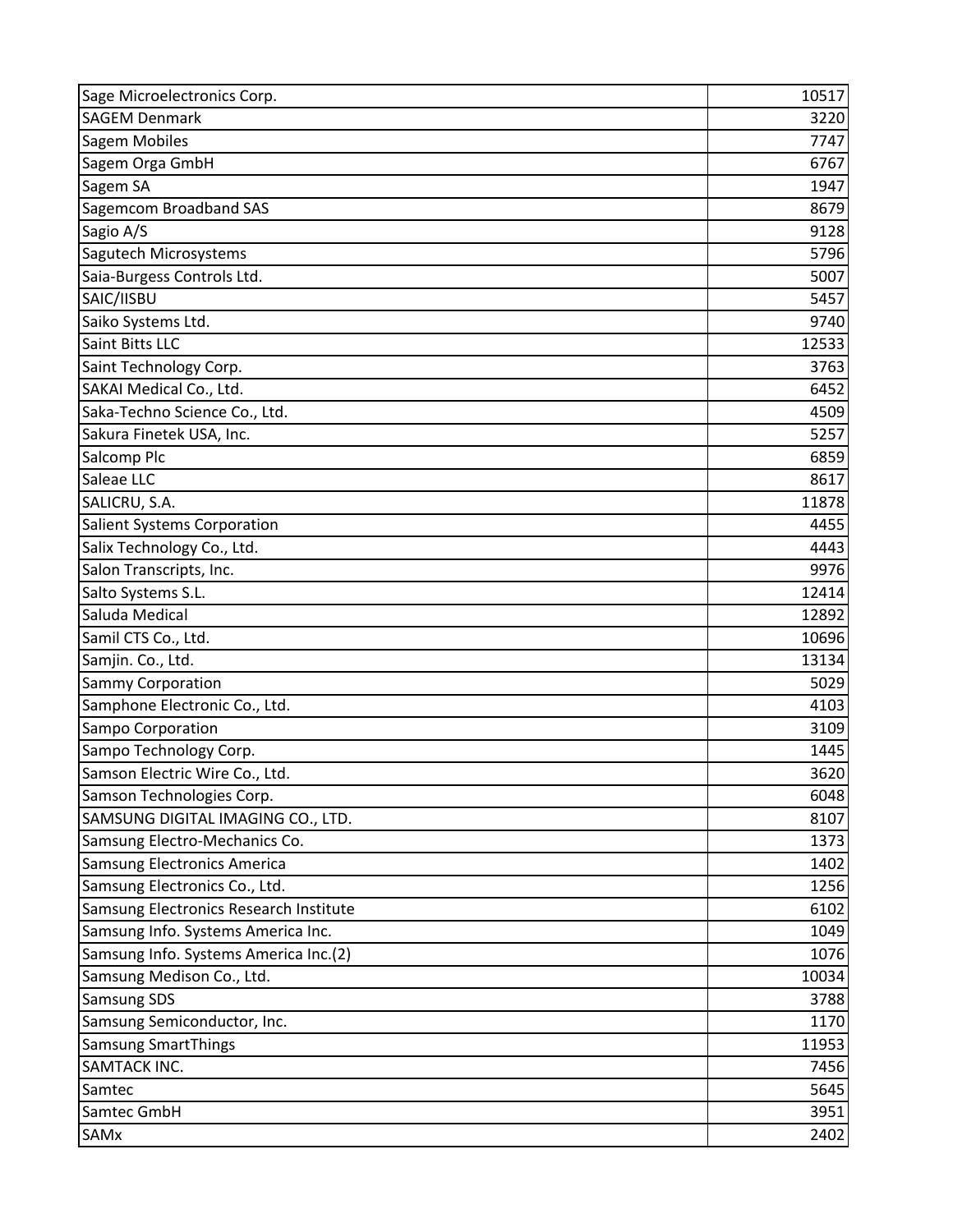| SamYoung Electronics Co., Ltd                         | 6765  |
|-------------------------------------------------------|-------|
| San Chieh Manufacturing Ltd.                          | 4205  |
| San Shih Electrical Enterprise Co. Ltd.               | 1934  |
| SAN SHING ELECTRONICS CO., LTD                        | 4026  |
| Sanblaze Technology, Inc.                             | 5165  |
| SANDBOX Co., Ltd                                      | 6739  |
| SANDBRIDGE TECHNOLOGIES, INC.                         | 8372  |
| Sandel Arionics Inc.                                  | 3849  |
| Sanden Advanced Technology Corporation                | 11460 |
| Sanden Retail Systems Corporation                     | 7962  |
| Sandia National Laboratories                          | 10801 |
| Sandio Technology Corp.                               | 6602  |
| Sandmartin Company Ltd.                               | 1961  |
| Sanei Electric Co., Ltd.                              | 4403  |
| Sanei Electric Inc.                                   | 4293  |
| SANEI HYTECHS Co., Ltd.                               | 6263  |
| San-Eisha, Ltd.                                       | 10713 |
| Sanford L.P.                                          | 6096  |
| Sanho Corporation                                     | 13210 |
| SANKEN ELECTRIC CO., LTD.                             | 10287 |
| Sanko Electronics Co., Ltd.                           | 6183  |
| Sanmei Electronics Co., Ltd.                          | 12644 |
| Sanmina-SCI                                           | 5897  |
| Sanmos Microelectronics Corp.                         | 4544  |
| Sanmu Communication Technology (H.K.) Ltd.            | 8496  |
| Sanofi-Aventis Deutschland GmbH                       | 10561 |
| Sanovas                                               | 10272 |
| Santa Barbara Instrument Group (SBIG)                 | 3479  |
| Santa Electronic Inc.                                 | 4477  |
| <b>SANTEC CORPORATION</b>                             | 9256  |
| <b>Sanvita Medical Corporation</b>                    | 13096 |
| Sanwa Denshi                                          | 2674  |
| SANWA ELECTRIC INSTRUMENT CO., LTD.                   | 4525  |
| Sanwa Electronic Instrument Co. Ltd.                  | 5956  |
| SANWA KAGAKU KENKYUSHO CO., LTD.                      | 8986  |
| Sanwa Newtec Co., Ltd.                                | 5699  |
| Sanwa Supply Inc.                                     | 3485  |
| Sanwin (Hong Kong) Electronic Technology Co., Limited | 10120 |
| SANYO DENKI CO., LTD.                                 | 9621  |
| Sanyo Electric Co. Ltd.                               | 1140  |
| Sanyo Information Business Co., Ltd.                  | 1139  |
| Sanyo Technosound Co., Ltd.                           | 2025  |
| SANYO TECNICA Co., Ltd.                               | 3387  |
| SAPHYMO                                               | 10280 |
| Sapien Design                                         | 1416  |
| Sapphire Technology Limited                           | 11906 |
| Sariana LLC (dba SATECHI)                             | 12558 |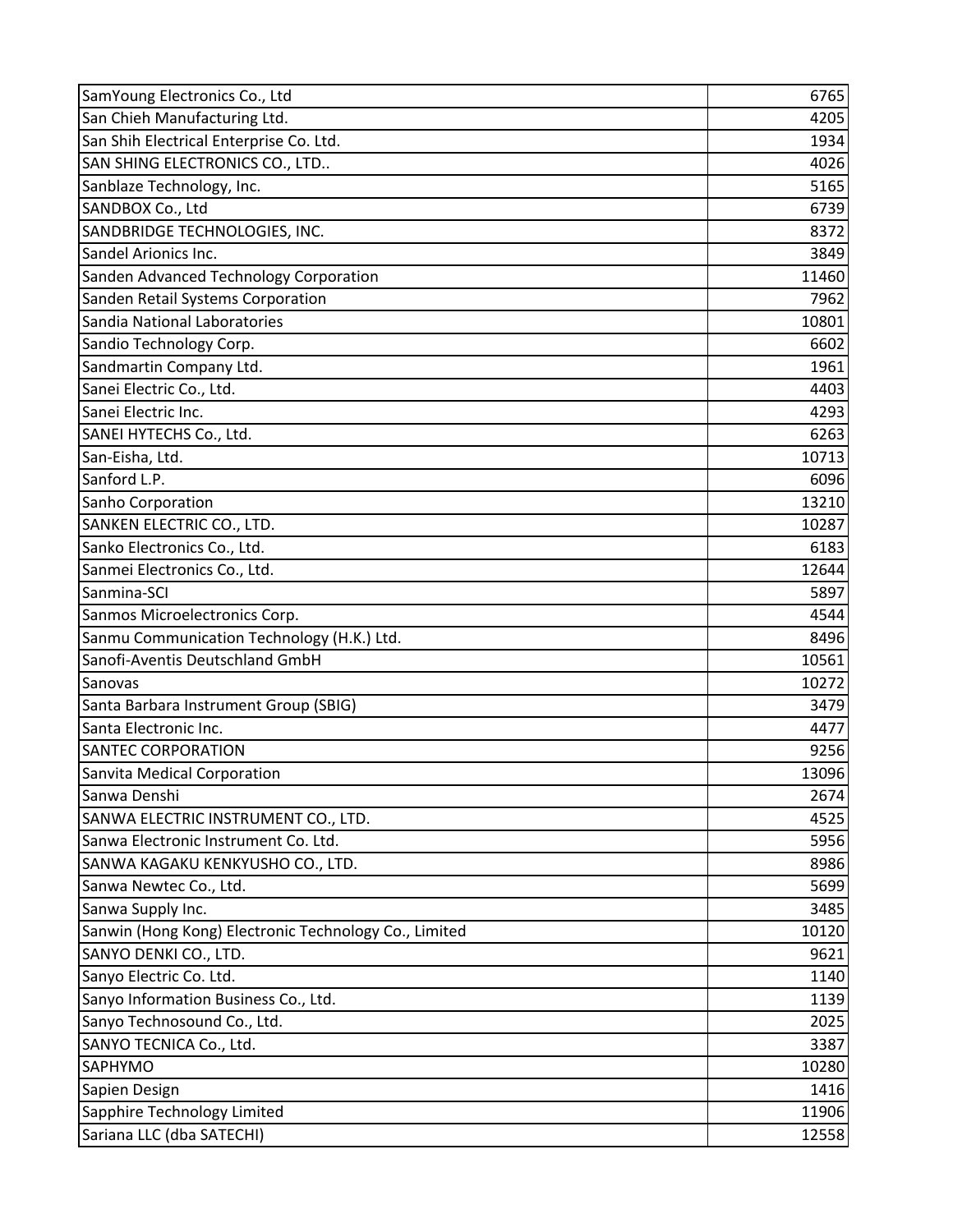| <b>Saris Cycling Group</b>        | 8891  |
|-----------------------------------|-------|
| <b>SARL XPLORER</b>               | 13166 |
| Sarotech Co., Ltd.                | 3809  |
| Sartorius AG                      | 9404  |
| Sasem Co., Ltd.                   | 4538  |
| SASKEN COMMUNICATION TECH LTD.    | 7985  |
| Sasse Elektronik GmbH             | 6670  |
| SAsync, LLC                       | 10861 |
| <b>SAT Corporation</b>            | 7773  |
| Sata Hi Tech Services             | 4991  |
| SATAKE USA INC.                   | 3363  |
| <b>SATEC</b>                      | 4612  |
| <b>SATEL Ltd.</b>                 | 9429  |
| <b>SATEL OY</b>                   | 8347  |
| Satlantic LP                      | 9913  |
| Satloc LLC (CSI Wireless)         | 5941  |
| Satmap Systems Ltd.               | 7092  |
| SATO KEIRYOKI MFG. CO., LTD.      | 5058  |
| Sato Corporation                  | 2088  |
| SATORI ELECTRIC CO., LTD.         | 11117 |
| Sauer-Danfoss                     | 5799  |
| Sauris GmbH                       | 6074  |
| SavaJe Technologies, Inc.         | 5828  |
| Savant Systems, LLC               | 6967  |
| SAVITECH CORP.                    | 9770  |
| <b>SAVIX srl</b>                  | 9278  |
| <b>Savox Communications OY AB</b> | 11004 |
| SAXA Inc.                         | 3075  |
| SB C&S Corp.                      | 12755 |
| SB Solutions, Inc                 | 6372  |
| <b>SBO HEARING A/S</b>            | 11910 |
| <b>SC GEMINI CAD SYSTEMS SRL</b>  | 12462 |
| SC&T International, Inc.          | 2121  |
| <b>Scalar Corporation</b>         | 2581  |
| Scale Master Technology, LLC.     | 2803  |
| <b>Scalex Corporation</b>         | 2246  |
| Scania CV AB                      | 2359  |
| Scanivalve Corp.                  | 6476  |
| <b>ScanLogic Corporation</b>      | 1230  |
| <b>SCANMATIK</b>                  | 8354  |
| <b>Scannx</b>                     | 9772  |
| Scanomat A/S                      | 10281 |
| Scan-Sense A.S.                   | 10394 |
| Scantech BV                       | 2943  |
| <b>Scantron Corporation</b>       | 2839  |
| <b>SCAPS GmbH</b>                 | 4987  |
| SCATT, ZAO                        | 4644  |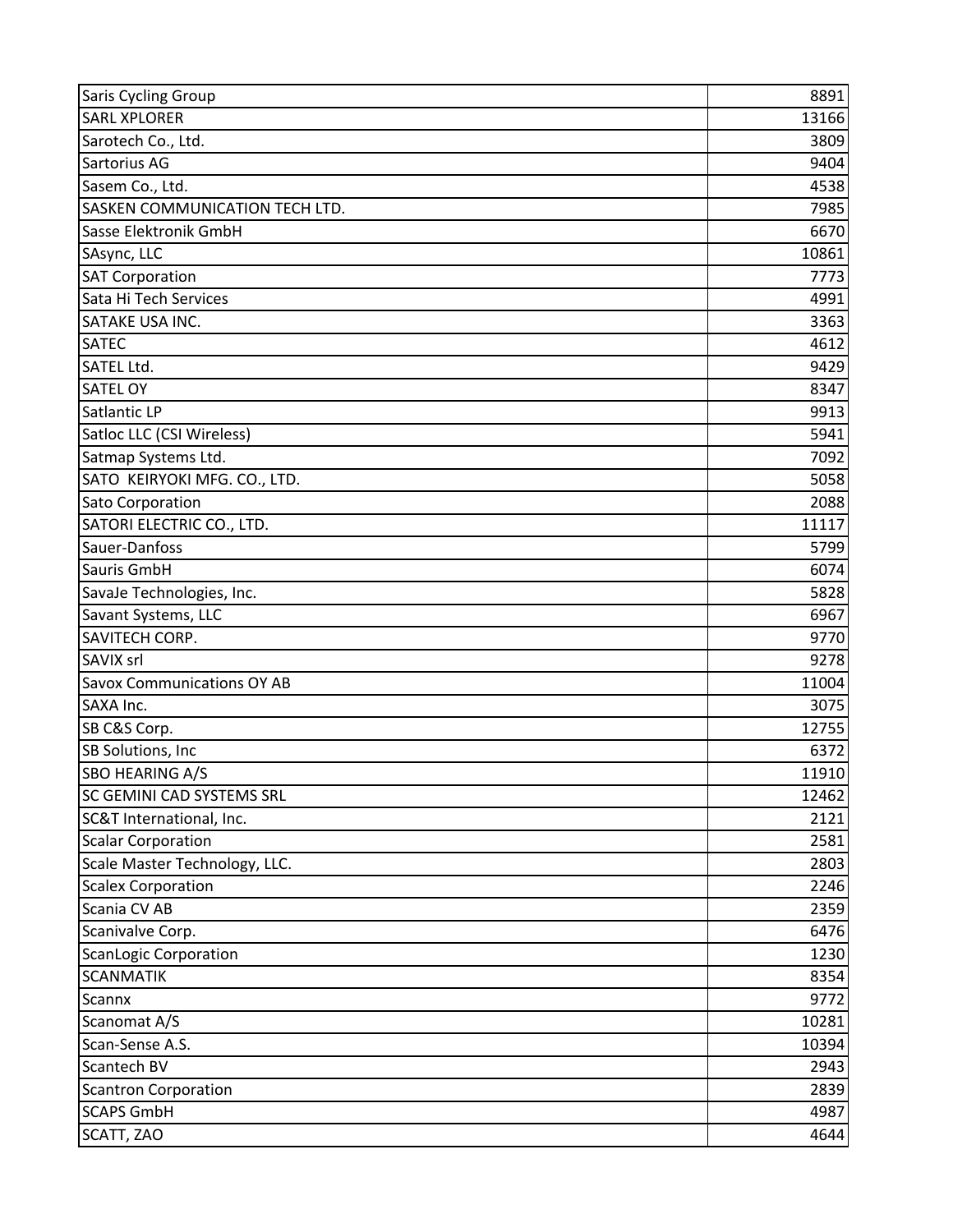| <b>SCC Research</b>                                 | 3183  |
|-----------------------------------------------------|-------|
| SCD Tech Inc.                                       | 4998  |
| <b>SCDi</b>                                         | 8404  |
| scemtec Transponder Technology GmbH                 | 6526  |
| Scene Double Ltd.                                   | 7978  |
| <b>Scent Sciences Corporation</b>                   | 10078 |
| Schaefter+Kirchhoff GmbH                            | 13423 |
| <b>Schatz AG</b>                                    | 10598 |
| Scheldt & Bachmann GmbH                             | 3286  |
| <b>Schick Technologies</b>                          | 4028  |
| <b>SCHILLER AG</b>                                  | 12663 |
| Schindler Aufzuge AG                                | 4741  |
| Schleissheimer Soft - und Hardwareentwicklung GmbH  | 12751 |
| Schlumberger Ltd.                                   | 8809  |
| Schmartz Inc.                                       | 7196  |
| Schmid & Partner Engineering AG                     | 6707  |
| SCHMID mme - electronic product engineering         | 9928  |
| Schmitt Industries Inc.                             | 7957  |
| Schneider Electric                                  | 5854  |
| Schneider Electric (China) Co. Ltd. Shenzhen Branch | 13329 |
| Schneider Electric Canada Inc. - Division of PCT    | 9739  |
| Schneider Electric Japan Holdings Ltd.              | 4430  |
| Schnick-Schnack-Systems GmbH                        | 8595  |
| Schultes Microcomputer-Vertriebs-GmbH & Co KG       | 9788  |
| <b>Schulze Elektronik GmbH</b>                      | 8185  |
| <b>Schwarzer GmbH</b>                               | 3697  |
| Schweers Informationstechnologie GmbH               | 8397  |
| Schweitzer Engineering Laboratories                 | 6875  |
| SCI Innovations Ltd.                                | 9699  |
| <b>SCIEN Co.</b>                                    | 6604  |
| <b>Scientec System</b>                              | 4486  |
| <b>SCIENTEX Inc.</b>                                | 5412  |
| Scientific Atlanta, Inc.                            | 1310  |
| Scientific Data Systems, Inc.                       | 3117  |
| Scientific Digital Imaging plc                      | 8423  |
| SciEssence, LLC                                     | 2794  |
| Scietera Technologies, Inc.                         | 11167 |
| SciLog, Inc.                                        | 7744  |
| Scintrex                                            | 2069  |
| sci-worx GmbH                                       | 1486  |
| SCM Microsystems Japan, Inc.                        | 1643  |
| <b>SCM PC-CARD GmbH</b>                             | 5254  |
| Scolis Technologies (India) Pvt. Ltd.               | 7311  |
| Scosche Industries                                  | 7969  |
| <b>ScottCare Corporation</b>                        | 2797  |
| <b>SCR Engineers Ltd.</b>                           | 9393  |
| <b>Scriptel Corporation</b>                         | 6395  |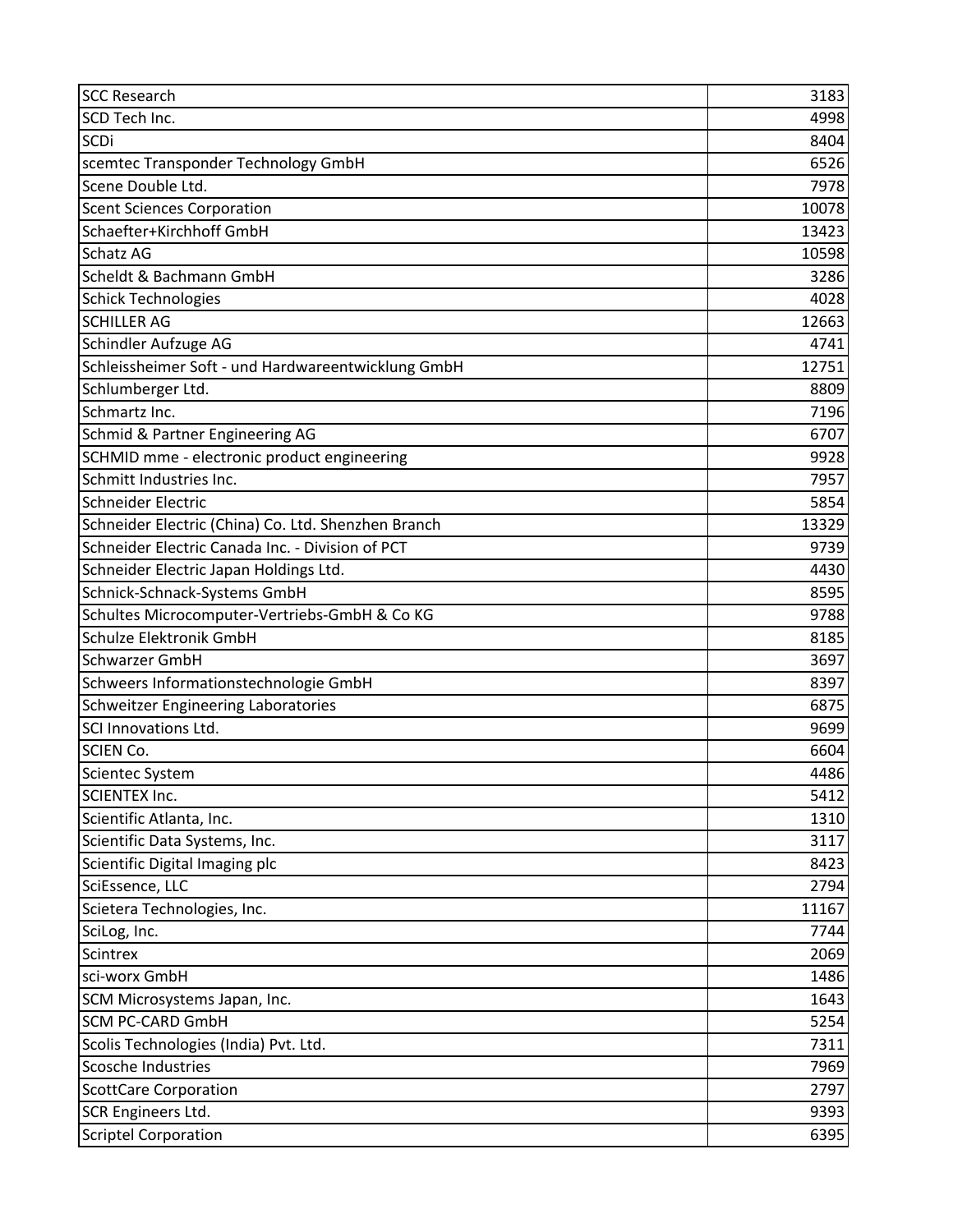| ScriptPro, LLC                      | 11067 |
|-------------------------------------|-------|
| SCS Engineering, Inc.               | 7339  |
| SCSpro Co., Ltd                     | 12345 |
| <b>SCT Performance, LLC</b>         | 5059  |
| Scuf Gaming International, LLC      | 11925 |
| SCVNGR, Inc.                        | 10432 |
| <b>Scy Manufacturing</b>            | 12087 |
| SDAN Tecchnology Co., Ltd.          | 11494 |
| SDI Technologies Inc.               | 11665 |
| SDJ Technologies, Inc.              | 10391 |
| SDK Co, Ltd.                        | 3525  |
| SDKM Fibres, Wires & Cables Berhad  | 4114  |
| SE Elektronische Systeme            | 9488  |
| Sea & Sun Technology GmbH           | 11484 |
| <b>SEA Signalisation</b>            | 7776  |
| Sea Tel, Inc.                       | 8516  |
| Sea-Bird Electronics                | 9974  |
| <b>SEAC BANCHE S.P.A.</b>           | 4050  |
| <b>Seagate Branded Solutions</b>    | 6698  |
| Seagate Technology                  | 1143  |
| <b>Seagate Technology LLC</b>       | 3010  |
| <b>SEAL ONE AG</b>                  | 8604  |
| Sealevel Systems, Inc.              | 3154  |
| <b>SeaSpace Corporation</b>         | 8529  |
| Seba Dynatronic GmbH                | 10578 |
| SECA GmbH & Co. KG                  | 7999  |
| Sechan Electronics, Inc.            | 13583 |
| <b>SECLAB</b>                       | 12408 |
| <b>SECO SpA</b>                     | 12598 |
| Seco Technology Co., Ltd.           | 7657  |
| SECOM Co., Ltd.                     | 7759  |
| Secret Labs LLC                     | 8881  |
| Sectra AB                           | 2047  |
| <b>Secugen Corporation</b>          | 4450  |
| <b>Secunet Security Networks AG</b> | 8928  |
| Secure Design Institute Co., Ltd.   | 6474  |
| Secure Electrans LTD.               | 9458  |
| <b>Secure Holdings Limited</b>      | 9305  |
| Secure Key LLC                      | 6600  |
| <b>Secure Systems Limited</b>       | 10163 |
| Secure T&S Co., Ltd.                | 12433 |
| Secure2Net, Inc. USA                | 3557  |
| SecureAT Co., Ltd.                  | 8593  |
| <b>Secured Mobility</b>             | 8434  |
| SecureEye, Inc.                     | 4460  |
| SecureKey Technologies Inc.         | 8309  |
| SECUREPIA Inc.                      | 3683  |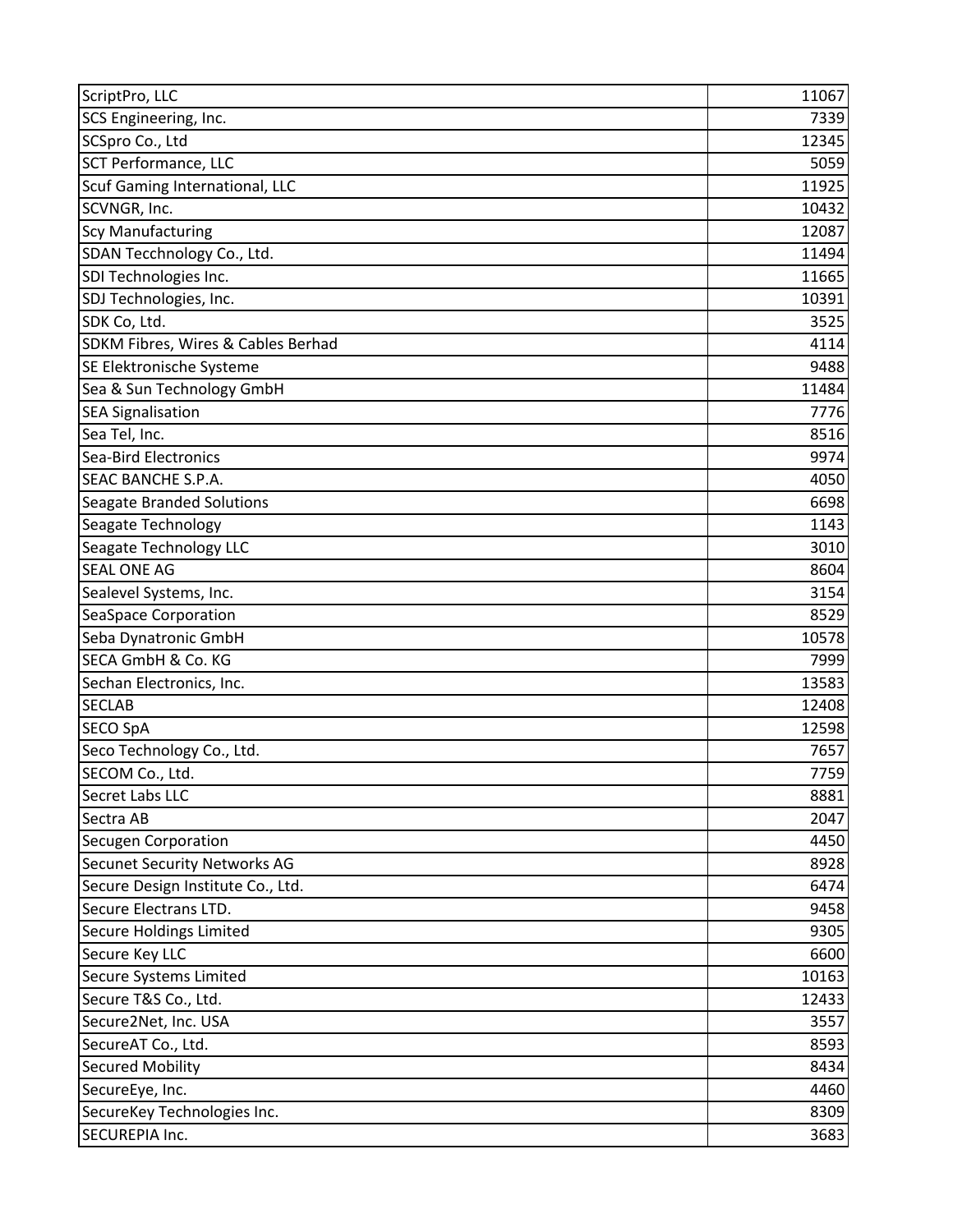| Securetec Detektions Systeme AG             | 9669  |
|---------------------------------------------|-------|
| SecureTech Corp.                            | 3926  |
| Securewave SA                               | 6328  |
| SecuriMetrics, Inc.                         | 6398  |
| Secutronix                                  | 6147  |
| SEDEMAC MECHATRONICS PVT. LTD.              | 13457 |
| Seed Industrial Designing Co., Ltd.         | 10897 |
| <b>Seedsware Corporation</b>                | 7011  |
| Seeed Technology Co., Ltd.                  | 10374 |
| <b>SEEFRONT GmbH</b>                        | 10479 |
| Seeker Technology Corp.                     | 8300  |
| SeekTech, Inc.                              | 7174  |
| <b>SE-Elektronic GmbH</b>                   | 8249  |
| Seemahale Telecoms                          | 11060 |
| <b>SEE-PLUS INDUSTRIAL LTD.</b>             | 10973 |
| SEER Technology, Inc.                       | 9138  |
| SEETECH CO., LTD.                           | 10220 |
| <b>SEF Roboter GmbH</b>                     | 7093  |
| <b>SEG Electronics GmbH</b>                 | 13158 |
| <b>SEGA CORPORATION</b>                     | 3235  |
| SegaSoft                                    | 1385  |
| SEGGER Microcontroller Systems GmbH         | 4966  |
| <b>SEI</b>                                  | 6510  |
| SEIDEL Elektronik GmbH Nfg. KG              | 6769  |
| SEIDENSHA ELECTRONICS Co., Ltd.             | 10293 |
| Seidl Technologies UG (haftungsbeschraenkt) | 13256 |
| Seiko Epson Corp.                           | 1208  |
| Seiko Epson Corp.- System Device            | 4616  |
| Seiko Instruments Inc.                      | 1561  |
| <b>SEIKO Precision Inc.</b>                 | 7930  |
| SEIKO SOLUTIONS Inc.                        | 10910 |
| Seiko S-Yard Co., Ltd                       | 3702  |
| SEIKO TIME SYSTEM INC.                      | 6209  |
| SEIKOSHA Co., Ltd.                          | 11554 |
| <b>SE-IR Corporation</b>                    | 5749  |
| Seiwa Electric Mfg. Co., Ltd                | 13141 |
| Sejin Electron Inc.                         | 1296  |
| <b>SEKONIC corporation</b>                  | 2625  |
| SEL Inc.                                    | 1882  |
| Selectron Systems AG                        | 12955 |
| Selectwireless Co., Ltd.                    | 7903  |
| <b>SELESTA INGEGNERIA SPA</b>               | 7980  |
| Seluxit                                     | 7535  |
| SEMA ELECTRONICS (H.K.) CO., Ltd.           | 7528  |
| Semi-High Technology Limited                | 13244 |
| SEMITEK INTERNATIONAL (HK) HOLDING LTD.     | 7847  |
| <b>SEMNTECH</b>                             | 8585  |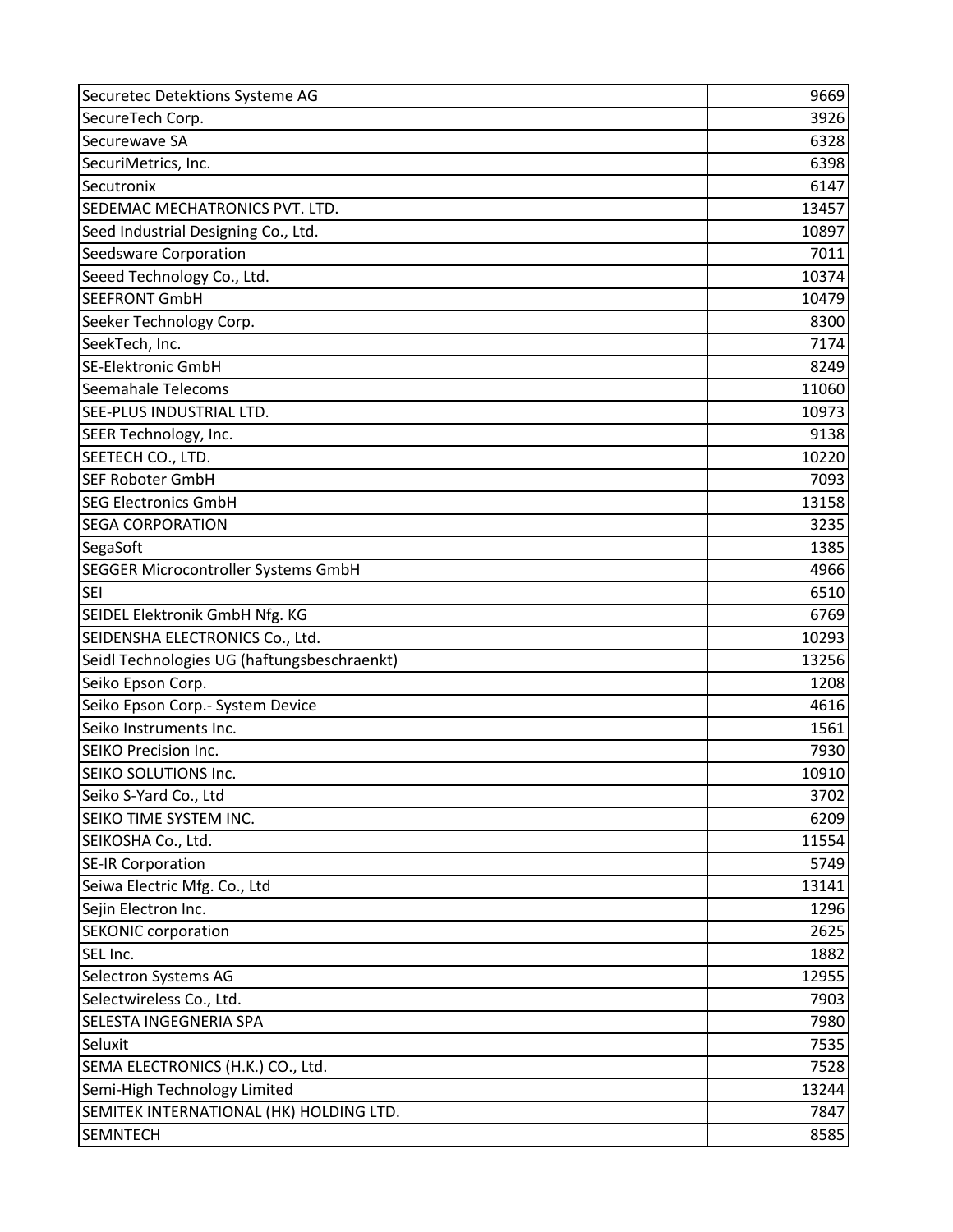| Semtech                                | 1481  |
|----------------------------------------|-------|
| <b>Semtech Corporation</b>             | 1146  |
| Sena Technologies, Inc.                | 2347  |
| Senao International Co., Ltd.          | 5952  |
| Sencore, Inc.                          | 4800  |
| SenDEC Corporation                     | 2920  |
| <b>SENDO</b>                           | 3269  |
| <b>Sendtek Corporation</b>             | 2901  |
| <b>SENECA srl</b>                      | 10214 |
| <b>SEnergy Corporation</b>             | 3323  |
| Seneye Ltd.                            | 9463  |
| Sengital Limited                       | 7505  |
| SENIOR INDUSTRIES, INC.                | 3874  |
| Senior Technologies                    | 6695  |
| Seniorsoft Development Co., Ltd.       | 9136  |
| Sennheiser Electronic                  | 4983  |
| Senorics GmbH                          | 13055 |
| Senova Systems, Inc.                   | 10199 |
| Sensara Technologies India Pvt. Ltd.   | 12440 |
| Senscomm Semiconductor Co., Ltd.       | 13412 |
| <b>SENSE INSIDE GmbH</b>               | 8078  |
| Sense Technology Inc.                  | 6922  |
| Sensel, Inc.                           | 11311 |
| Senselock Software Technology Co., Ltd | 7104  |
| Sensidyne, LP                          | 12224 |
| Sensitech Inc.                         | 8572  |
| <b>SENSITIVE OBJECT</b>                | 7188  |
| Senso Devices Inc                      | 12702 |
| Sensolutions Inc.                      | 9363  |
| SensoMotoric Instruments GmbH          | 10403 |
| Sensor Industries Limited              | 12012 |
| Sensor Switch, Inc.                    | 8876  |
| <b>Sensor Technology Limited</b>       | 9908  |
| Sensoray                               | 6467  |
| Sensory, Inc.                          | 7732  |
| Sensovation AG                         | 9878  |
| SENSYST Co., Ltd.                      | 12977 |
| Sentech Co., Ltd.                      | 5153  |
| Sentelic Corporation                   | 6270  |
| Sentio, LLC                            | 12274 |
| Sentons USA, Inc.                      | 10312 |
| SEOHWA TELECOM Co., LTD.               | 7166  |
| Seong Ji Industrial Co., Ltd.          | 5600  |
| Seoro Tech Co., Ltd.                   | 6406  |
| Seoul Commtech Co., Ltd.               | 7549  |
| seowonintech                           | 8245  |
| Sept Co., Ltd.                         | 10249 |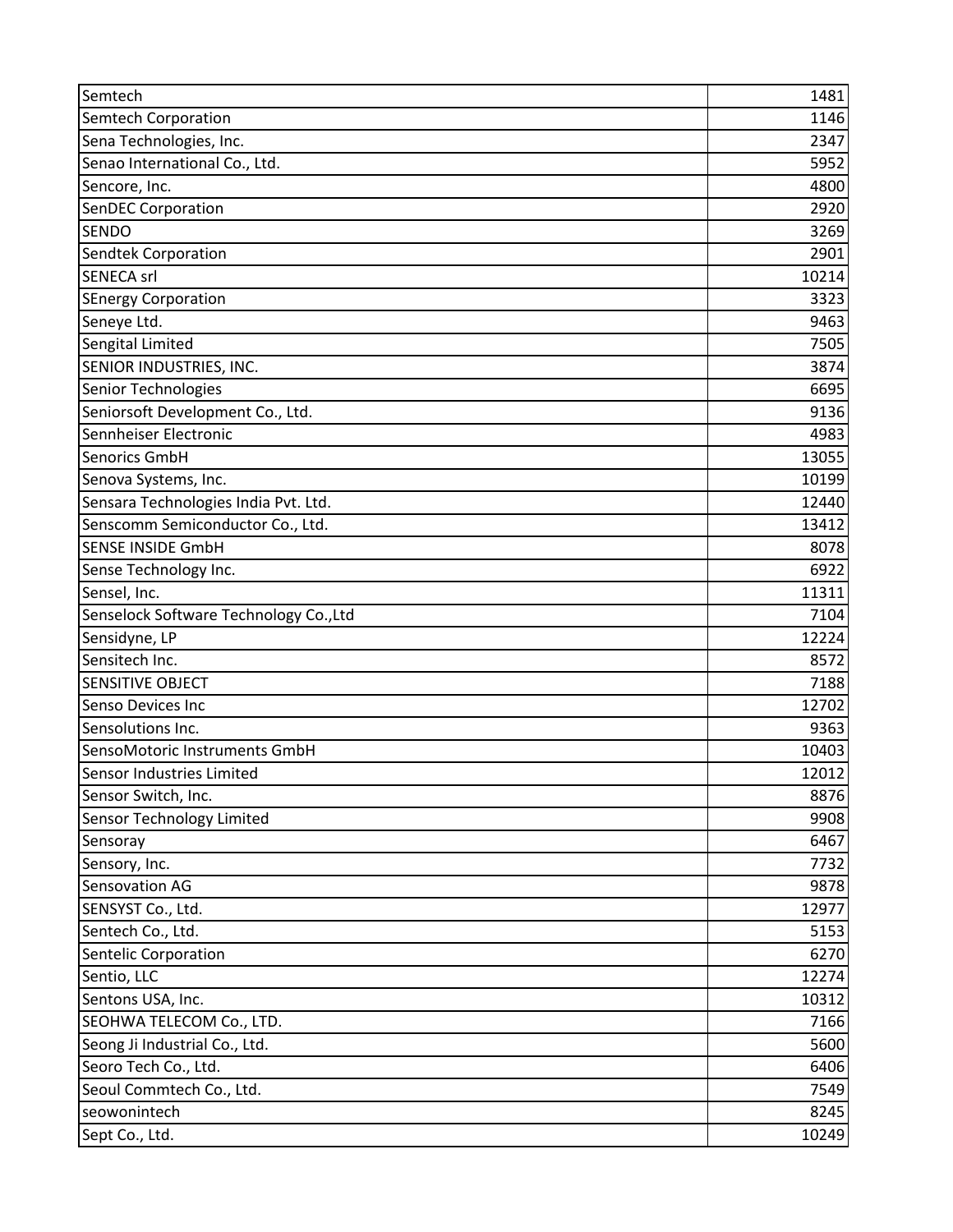| <b>SEPURA PLC</b>                                     | 8159  |
|-------------------------------------------------------|-------|
| <b>Sequans Communications</b>                         | 9613  |
| Sequel Imaging, Inc.                                  | 1648  |
| Sequoia Voting Systems Inc.                           | 4713  |
| Sercel, Inc.                                          | 5731  |
| <b>SerComm Corporation</b>                            | 5742  |
| <b>SERIAL SYSTEM LTD</b>                              | 3502  |
| SerialTek                                             | 9173  |
| Serious Integrated, Inc.                              | 9688  |
| Serious Labs Inc.                                     | 12788 |
| Seriprint-Ziprip UK Limited                           | 6416  |
| Serome Electronics, Inc.                              | 5560  |
| Servelec Technologies                                 | 11537 |
| Server Technology, Inc.                               | 11206 |
| ServerEngines LLC                                     | 6340  |
| Service & Quality Technology Co., Ltd.                | 2770  |
| <b>SERVOMEX Group Ltd.</b>                            | 10486 |
| Servotronix Motion Control Ltd.                       | 9419  |
| <b>SesKion GmbH</b>                                   | 9212  |
| <b>SETEK Elektronik AB</b>                            | 6058  |
| Seven 45 Studios                                      | 8296  |
| <b>SEW-EURODRIVE GmbH &amp; Co. KG</b>                | 7106  |
| <b>SEWON TELECOM</b>                                  | 2966  |
| Sextant Labs, Inc.                                    | 6805  |
| <b>SFC Smart Fuel Cell AG</b>                         | 8859  |
| S-Fifteen Instruments Pte. Ltd.                       | 12599 |
| SGB Group Ltd.                                        | 6083  |
| SGR Audio Pty Ltd.                                    | 9763  |
| SGS Taiwan Ltd.                                       | 6795  |
| Shachihata Inc.                                       | 5882  |
| SHAEFER GmbH                                          | 9289  |
| Shaghal Ltd.                                          | 9957  |
| Shamrock Technology Co., Ltd.                         | 1098  |
| Shanda Interactive Entertainment Limited              | 8971  |
| Shandong CVIC Software Engineering Co., Ltd.          | 3682  |
| Shandong New Beiyang Information Technology Co., Ltd. | 5455  |
| Shandong Sinochiptp Electronic Technology Co., Ltd.   | 10492 |
| Shandong Synthesis Electronic Technology Co., Ltd.    | 9754  |
| Shandong Yuanda Net & Multimedia Co., Ltd.            | 6144  |
| Shandong ZTop Microelectronics Co., Ltd.              | 13579 |
| Shanghai Ai Chip Technology                           | 13001 |
| Shanghai AisinoChip Electronics Technology Co., Ltd.  | 9537  |
| Shanghai Angel Trading Co., Ltd.                      | 12400 |
| Shanghai Awinic Technology Co., Ltd.                  | 13391 |
| SHANGHAI BASECOM LTD.                                 | 7694  |
| Shanghai Bell Company Limited                         | 2348  |
| Shanghai Bellmann Digital Source Co., Ltd.            | 8196  |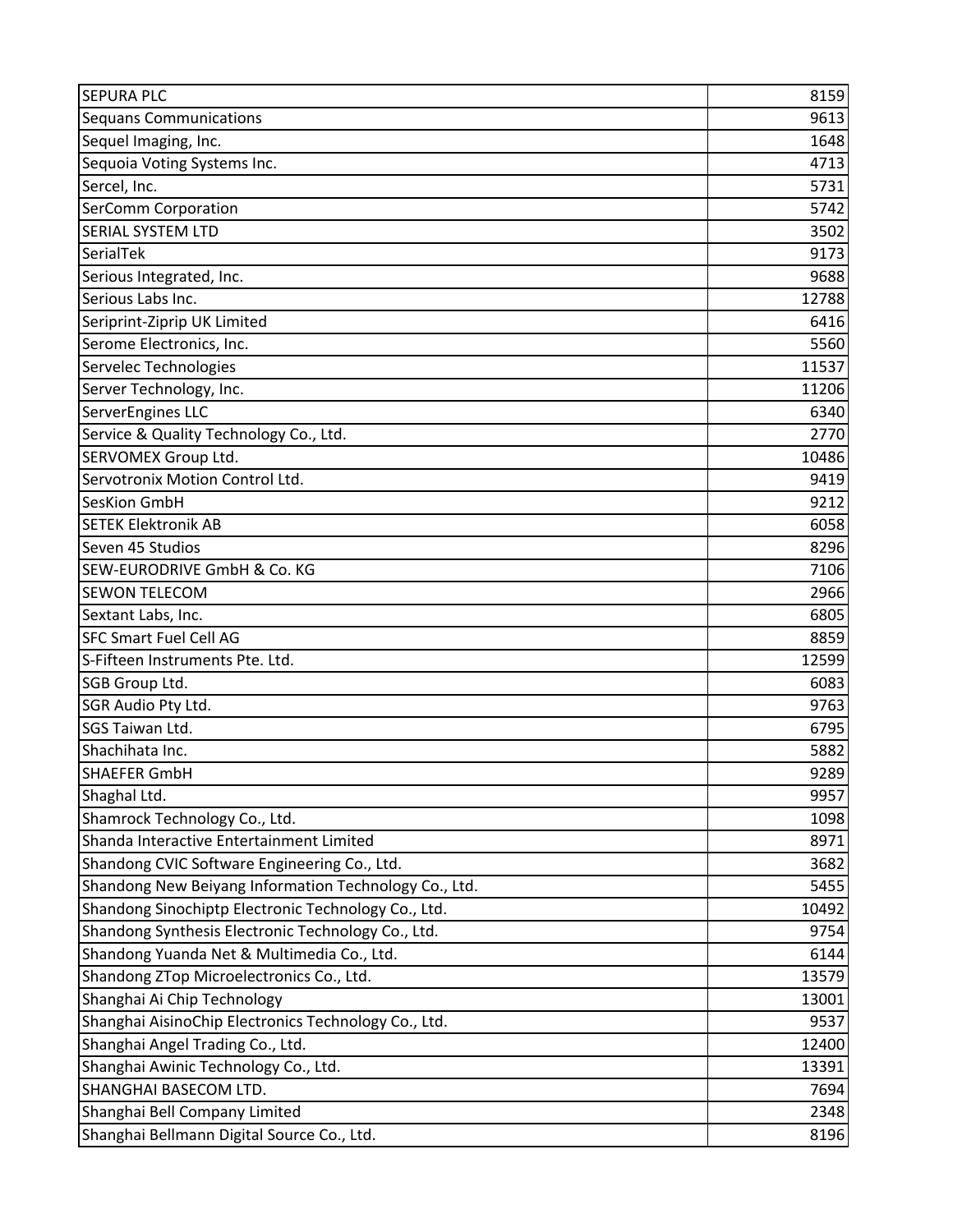| Shanghai BroadMobi Communication Technology Co., Ltd.  | 8224  |
|--------------------------------------------------------|-------|
| Shanghai Darong Electronics Co., Ltd.                  | 3259  |
| Shanghai Deepoon Technology Co., Ltd.                  | 11593 |
| Shanghai DynamiCode Company Ltd.                       | 10526 |
| Shanghai Eastsoft Microelectronics Co., Ltd            | 12492 |
| Shanghai Ewaytek Co., Ltd.                             | 4231  |
| Shanghai Fengtian Electronic Co., LTD.                 | 11666 |
| Shanghai Flexem Info Technology Co., Ltd.              | 13224 |
| Shanghai Fudan Microelectronics Co., Ltd.              | 9324  |
| Shanghai Fuyulong Auto Tech Co., Ltd.                  | 12092 |
| Shanghai Gatang Technology Co., Ltd.                   | 13115 |
| Shanghai Haiying Electronics Co., Ltd.                 | 7206  |
| Shanghai Hank Connection Co., Ltd.                     | 3353  |
| Shanghai Hinge Electronic Technologies Co., Ltd.       | 11893 |
| Shanghai HSIC Application System Co., Ltd.             | 7577  |
| Shanghai Huahong Integrated Circuit Co., Ltd.          | 5467  |
| Shanghai IC Technology & Industry Promotion Center     | 12096 |
| Shanghai Jueneng Electronic Technology Co., Ltd        | 13444 |
| Shanghai Jujo Electronics Co., Ltd.                    | 27253 |
| SHANGHAI LIGHTSURFING INFORMATION TECHNOLOGY CO., LTD. | 9403  |
| Shanghai Linguo Technology Co., Ltd.                   | 11422 |
| Shanghai Longcheer 3G Technology Co., Ltd.             | 7326  |
| Shanghai MindMotion Microelectronics Co., Ltd.         | 12161 |
| Shanghai Moshon Technology Co., Ltd.                   | 13116 |
| Shanghai Norwii Technology Co., Ltd.                   | 12867 |
| Shanghai Nufront Electronic Technology Co., Ltd.       | 10015 |
| Shanghai Oceanhood Opto-Electronics Tech Co., LTD.     | 12107 |
| Shanghai OXi Technology Co., Ltd                       | 11576 |
| Shanghai Shininger Electrical Co., Ltd.                | 12537 |
| Shanghai Simax Micro-electronics Co., Ltd.             | 5209  |
| Shanghai Sunmi Technology Co., Ltd.                    | 12879 |
| Shanghai TAIDU INTELLIGENT TECHNOLOGY CO., LTD.        | 11301 |
| Shanghai Tiananxin Information & Tech., Co., Ltd.      | 5644  |
| Shanghai Tricheer Technology Co., Ltd.                 | 12244 |
| Shanghai Tuzheng Information Technology Co., Ltd.      | 11963 |
| SHANGHAI VEI SHENG AUTO PARTS MANUFACTURING CO., LTD.  | 9351  |
| Shanghai Wingtech Electronic Technology Co., Ltd.      | 11126 |
| Shanghai Xiaoyi Technology Co., Ltd                    | 11709 |
| Shanghai Yanying Electronic Tech. Co., Ltd.            | 12179 |
| Shanghai Yitu Technology Co., Ltd.                     | 11747 |
| Shanghai Yuewen information technology Co., Ltd.       | 11615 |
| Shanghai Yuga Information Technology Co., Ltd.         | 9594  |
| Shanghai YVR Technology Co., Ltd.                      | 13538 |
| Shanghai Zhaoxin Semiconductor Co., Ltd                | 10798 |
| Shanghai Zhengyuan Technologies Co., Ltd.              | 9839  |
| Shantery Co., Ltd.                                     | 8920  |
| Shaoxing Devechip Microelectronics Co., Ltd.           | 13054 |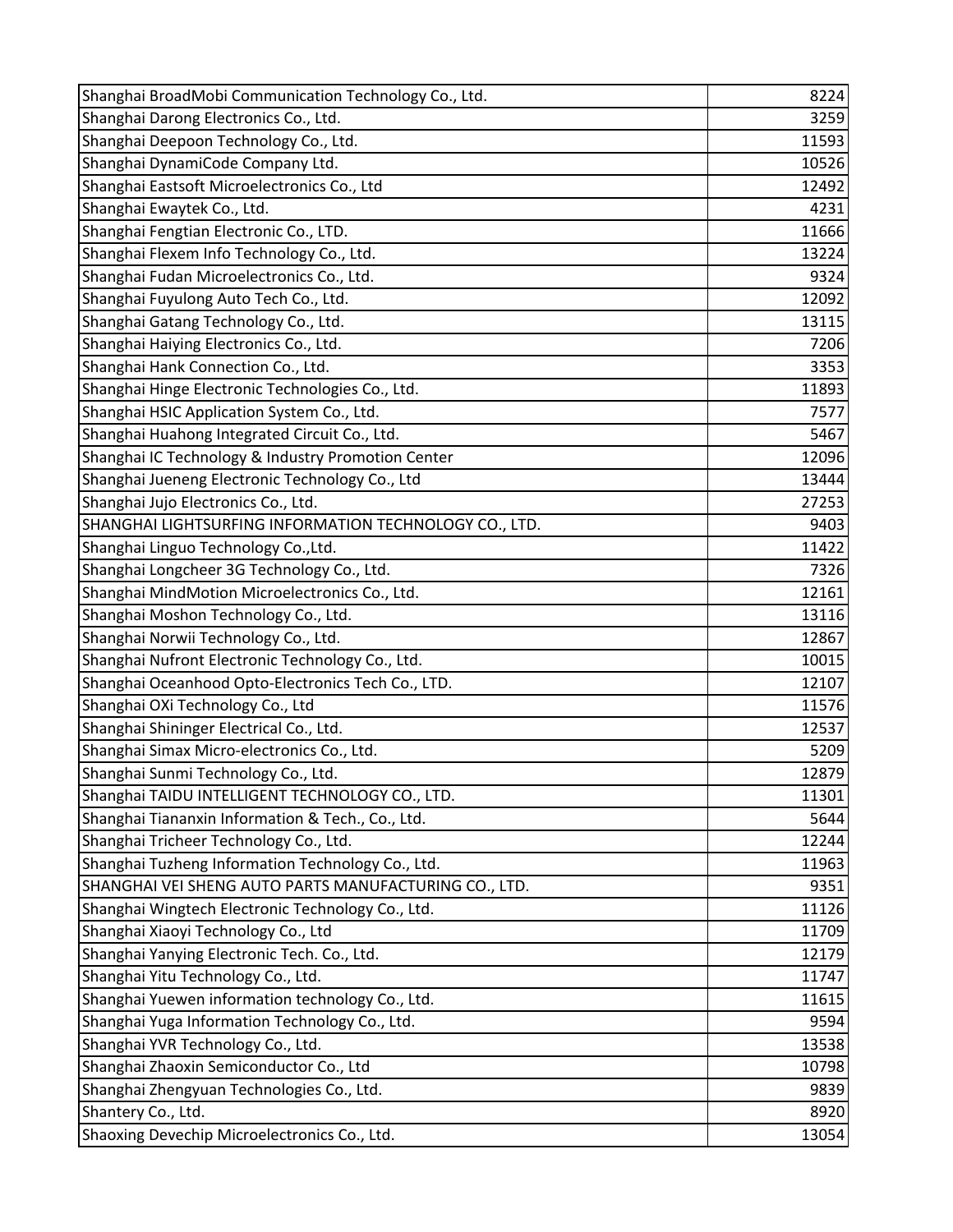| Shape Medical Systems, Inc.                               | 9186  |
|-----------------------------------------------------------|-------|
| Shaper Tools, Inc.                                        | 13459 |
| <b>ShareCall Technologies</b>                             | 2538  |
| ShareWave, Inc.                                           | 1990  |
| Shark Multimedia Inc.                                     | 1405  |
| Sharkbay Technologies Pte. Ltd.                           | 10415 |
| <b>Sharp Corporation</b>                                  | 1245  |
| <b>Sharp Display Technology Corporation</b>               | 21320 |
| <b>Sharp Korea Corporation</b>                            | 8454  |
| SheKel                                                    | 8118  |
| <b>Shell Electronic Limited</b>                           | 12057 |
| Shen Zhen Broway Electronic Co., Ltd                      | 13404 |
| Shen Zhen Farmer Technology Co., Limited                  | 11726 |
| SHEN ZHEN FORMAN PRECISION INDUSTRY CO., LTD.             | 7668  |
| Shen Zhen GLGNET Electronics Co., Ltd.                    | 12027 |
| Shen Zhen JRP Electronic Co. Ltd.                         | 12569 |
| Shen Zhen Klyde Electronics Co., Limited                  | 13559 |
| Shen Zhen Quantong Precision Co., Ltd.                    | 13065 |
| SHEN ZHEN REX TECHNOLOGY CO., LTD.                        | 6894  |
| Shen Zhen Shi Jue Bao Dong Li Ke Ji You Xian Gong Si      | 12255 |
| SHEN ZHEN SHI YUAN AI HARDWARE ELECTRONIC CO., LTD.       | 10475 |
| Shen Zhen Ynoda Digital Technology Co., Ltd.              | 13290 |
| Sheng San Electronics (Shen Zhen) Co., Ltd.               | 11908 |
| Sheng Ting Microelectronics (Shenzhen) Co., Ltd           | 12449 |
| Sheng Xiang Investment Ltd.                               | 3585  |
| Sheng Yih Technologies Co., Ltd.                          | 4469  |
| Shenglan Technology Co. Ltd                               | 11355 |
| SHENGZHEN MAYA ELECTRONICS CREATION CO. LTD.              | 9570  |
| ShenMing Electron (Dong Guan) Co., Ltd.                   | 7048  |
| Shenyang Tongzhen Precision Electronic Technology Co.     | 8932  |
| Shenzhen 8Bitdo Tech Co., Ltd.                            | 11720 |
| Shenzhen ABP Technology Co., Ltd.                         | 13003 |
| Shenzhen Adition Audio Science & Technology Co., Ltd.     | 11319 |
| Shenzhen Alex Connector Co., Ltd.                         | 6001  |
| Shenzhen Alex Technology Co., Ltd.                        | 11428 |
| Shenzhen Angstrong Technology Co., Ltd                    | 13442 |
| Shenzhen Anjieli New Technology Co., Ltd.                 | 13094 |
| Shenzhen AnNet Technology Co., Ltd.                       | 8292  |
| Shenzhen Aoni Electronic Industry Co., Ltd.               | 7010  |
| Shenzhen Aquilstar Technology Co., Ltd                    | 11757 |
| Shenzhen AraTek Biometrics Technology Co., Ltd.           | 10477 |
| Shenzhen Auto-Link World Information Technology Co., Ltd. | 11804 |
| Shenzhen Autone-Tronic Technology Co., Ltd.               | 9049  |
| Shenzhen Baisitai Computer Accessories Co., Ltd.          | 12239 |
| Shenzhen Bao Hing Electric Wire & Cable Mfr. Co.          | 3658  |
| Shenzhen Baojia Battery Technology Co., Ltd.              | 11811 |
| Shenzhen Baoling Electronic Co., Ltd.                     | 12679 |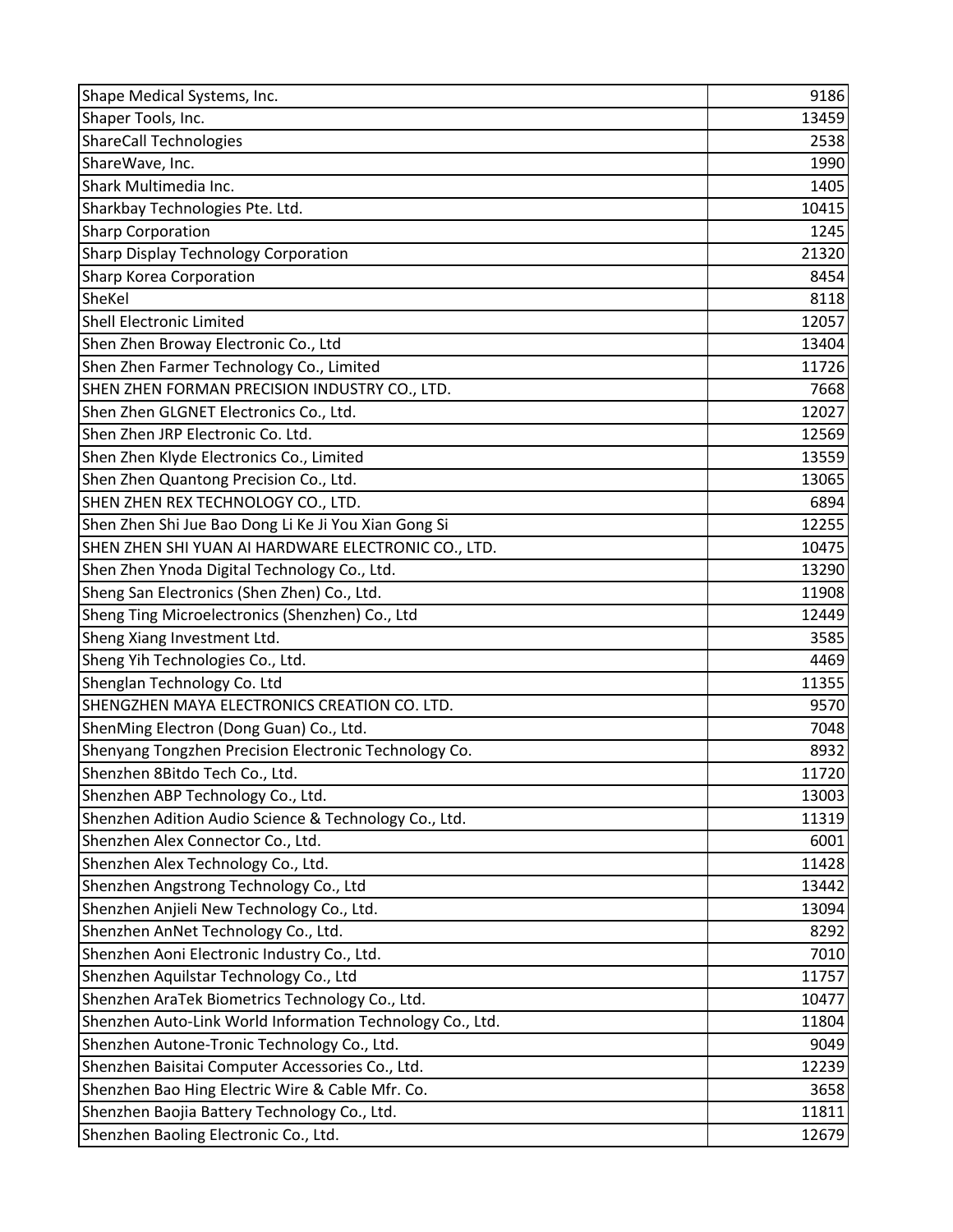| ShenZhen Baoyuanda Electronics Co., Ltd.                       | 11156 |
|----------------------------------------------------------------|-------|
| SHENZHEN BBJconn TECHNOLOGY CO., LTD                           | 13449 |
| Shenzhen Betterlife Electronic Science and Technology CO., LTD | 13437 |
| Shenzhen Bing Chuang Wei Technology Co., Ltd.                  | 11663 |
| Shenzhen Bitland Information Technology Co., Ltd.              | 3676  |
| Shenzhen Bojuxing Industrial Development Co., Ltd.             | 10362 |
| Shenzhen Bolin Image Science Technology Co., Ltd.              | 11443 |
| Shenzhen BTC Technology Co., Ltd.                              | 11871 |
| Shenzhen Cammus Electronic Technology Com. Ltd.                | 13334 |
| Shenzhen Carbetter Technology Co., Ltd.                        | 10676 |
| Shenzhen CARVE Electronics Co., Ltd.                           | 8367  |
| SHENZHEN CATIC INFORMATION TECHNOLOGY INDUSTRY CO., LTD        | 8326  |
| Shenzhen Changerich Electronic Industrial Co., Ltd             | 13416 |
| SHENZHEN CHANGXUNXING ELECTRONIC CO., LTD.                     | 4606  |
| Shenzhen Chengyue Innovation Technology Co., Ltd.              | 12784 |
| Shenzhen Chenyee Technology Co., Ltd                           | 12301 |
| Shenzhen Chip Hope Micro-Electronics Ltd.                      | 12725 |
| Shenzhen Chipsvision Microelectronics Co., Ltd.                | 13385 |
| Shenzhen Choseal Industrial Co., Ltd.                          | 10816 |
| Shenzhen ChuangCheng Microelectronic CO., LTD                  | 13367 |
| Shenzhen Chuangyitong Technology Co., Ltd                      | 9216  |
| Shenzhen City Techwin Semiconductor Company Limited            | 12736 |
| Shenzhen City Xiaoduan Electrical Co., LTD.                    | 11752 |
| Shenzhen Comix HST Cloud Computing Co., Ltd.                   | 13375 |
| Shenzhen Corechips Microelectronics Co., Ltd.                  | 13361 |
| Shenzhen Coship Software Co., Ltd.                             | 4947  |
| Shenzhen D&D Technology Co., Ltd                               | 11967 |
| Shenzhen Da Kai Industries Ltd.                                | 13298 |
| Shenzhen DAK Technology Co., Ltd                               | 11739 |
| Shenzhen Dayu Precision Industry Co., Ltd.                     | 12897 |
| Shenzhen DBK Electronics Co., Ltd.                             | 12024 |
| shenzhen dcard smart card tech. co., ltd.                      | 9595  |
| Shenzhen Decenta Technology Co., Ltd.                          | 12423 |
| Shenzhen Deren Electronic Co., Ltd.                            | 9422  |
| Shenzhen DLK Electronics Technology Co., Ltd.                  | 8843  |
| Shenzhen Dnine Technology Co., Ltd.                            | 9241  |
| SHENZHEN DNS INDUSTRIES CO., LTD.                              | 7207  |
| Shenzhen Dotu Technology Co., Ltd.                             | 12664 |
| Shenzhen DreamSource Technology Co., Ltd.                      | 10766 |
| Shenzhen DTEC Electronic Technology Co., Ltd.                  | 10622 |
| Shenzhen D-VITEC Industrial Co., Ltd.                          | 11391 |
| Shenzhen East-Toptech Electronic Technology Co., Ltd           | 11859 |
| Shenzhen Ebull Technology Limited                              | 11309 |
| SHENZHEN e-loam Technology Co., Ltd.                           | 6935  |
| Shenzhen EMEET Technology Co., Ltd.                            | 12943 |
| Shenzhen Ephone Communication Technology Co., Ltd.             | 8213  |
| Shenzhen Eternity Ju Electronic Co., Ltd.                      | 13222 |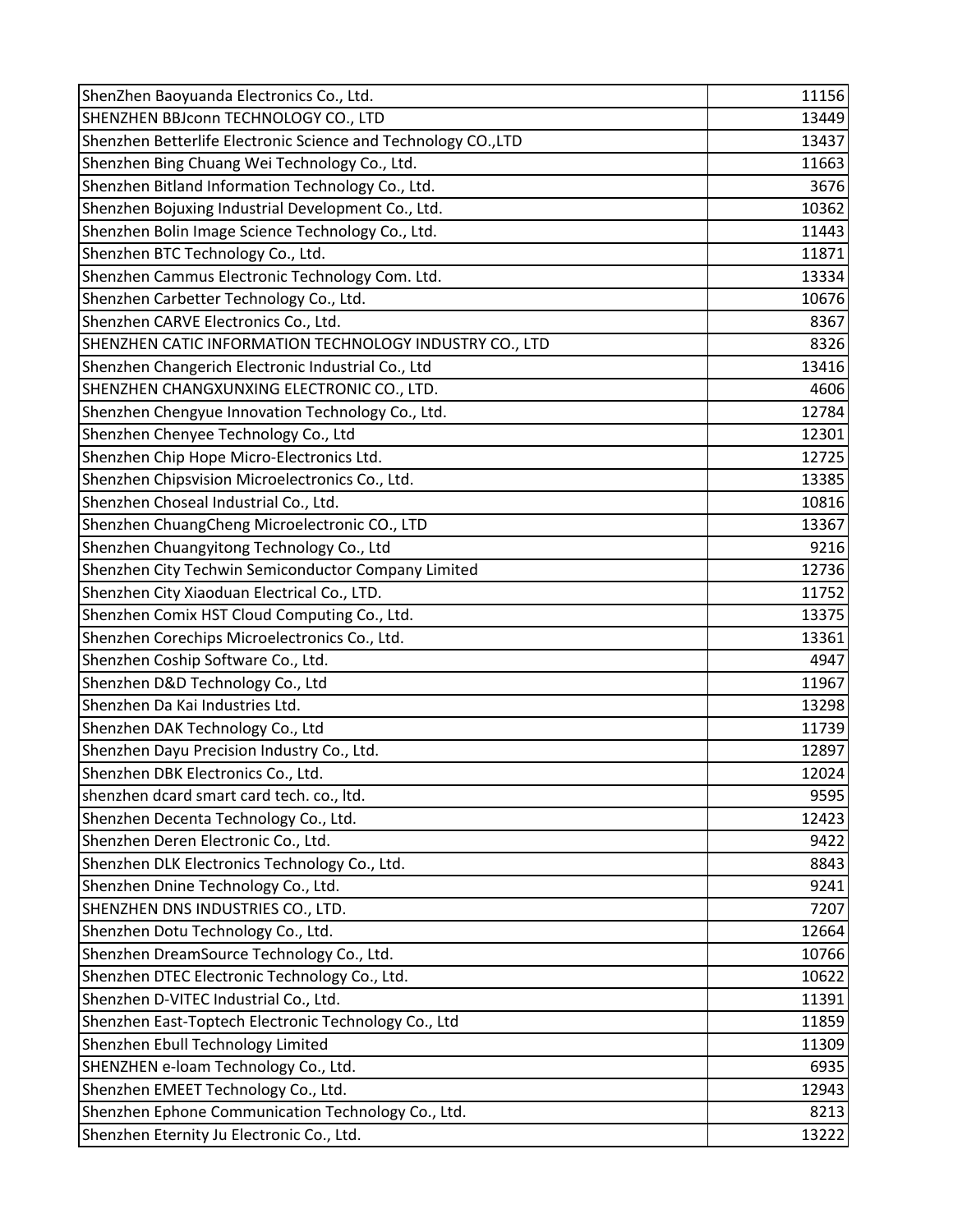| ShenZhen Etong Electronic Technology Co., Ltd.                | 12710 |
|---------------------------------------------------------------|-------|
| Shenzhen Euroway Technology Co., Ltd.                         | 12962 |
| Shenzhen Euse Techonology Co., Ltd                            | 13160 |
| SHENZHEN EVERWIN PRECISION TECHNOLOGY CO., LTD.               | 7910  |
| Shenzhen Evision Semiconductor Technology Co., Ltd.           | 12815 |
| SHENZHEN EXCEL DIGITAL TECHNOLOGY CO., LTD.                   | 9955  |
| Shenzhen Excelsecu Data Technology Co., Ltd.                  | 7848  |
| Shenzhen Excelstor Technology Ltd.                            | 7648  |
| Shenzhen Fametech Electronic Co., Ltd.                        | 7138  |
| Shenzhen FeiTianXia Technology Ltd.                           | 11171 |
| Shenzhen Fenda Technology Co., Ltd.                           | 13496 |
| Shenzhen Fine Made Electronics Group Co., Ltd.                | 12460 |
| Shenzhen Forwardvideo Technology Co., Ltd.                    | 13037 |
| Shenzhen Foxwell Technology Co., Ltd.                         | 13307 |
| Shenzhen Fuheng Auto Control Technology Co., Ltd.             | 12624 |
| Shenzhen Fukangsheng Electronic Packaging Materials Co., Ltd. | 13235 |
| SHENZHEN FUNDUN TECHNOLOGY CO., LTD.                          | 9246  |
| Shenzhen FuXin Industrial Co., Ltd.                           | 13135 |
| SHENZHEN GAMEWARE ELECTRONIC CO., LTD.                        | 6650  |
| SHENZHEN GENIATECH INC., LTD.                                 | 8013  |
| Shenzhen Genius Fashion Technologies Co., Ltd.                | 12078 |
| Shenzhen Giec Electronics Co., Ltd.                           | 10767 |
| Shenzhen Gongjin Electronics Co., Ltd.                        | 8311  |
| Shenzhen Goodix Technology Co., Ltd.                          | 10182 |
| Shenzhen GOOD-SHE Technology Co., Ltd.                        | 12732 |
| Shenzhen Goodwin Technology Co., Ltd.                         | 12018 |
| Shenzhen Gudsen Technology Co., Ltd                           | 13422 |
| Shenzhen HaiWei Technology Co., LTD                           | 11629 |
| Shenzhen Haizhitai Electronic Technology Co., Ltd.            | 12808 |
| Shenzhen Hali-Power Industrial Co., Ltd.                      | 10963 |
| ShenZhen Handin Tech Co., Ltd.                                | 9097  |
| Shenzhen Hangsheng Electronics Corp., Ltd.                    | 11323 |
| Shenzhen Hangshun Chip Technology Development Co., Ltd        | 13424 |
| Shenzhen Hansong Electronics Co., Ltd.                        | 13140 |
| Shenzhen Hazens Automotive Electronics (SZ) Co., Ltd.         | 10999 |
| SHENZHEN HDKING ELECTRONICS CO., LTD.                         | 12065 |
| Shenzhen He Xing Sheng Smart Link Technology Co., Ltd.        | 11962 |
| Shenzhen Heijin Industrial Manufacturing Co., Ltd             | 13296 |
| Shenzhen HengJia New Energy Auto Part Co., Ltd.               | 11172 |
| SHENZHEN HEXIN COM. TECH. CO., LTD.                           | 8209  |
| Shenzhen Hezon Lito Technology Co., Ltd.                      | 12267 |
| SHENZHEN Hitevision Technology Co., Ltd.                      | 10071 |
| ShenZhen Hogend Precision Technology Co., Ltd.                | 9525  |
| Shenzhen HOJY Technology Co., Ltd.                            | 7612  |
| Shenzhen Hongjixin Plastic & Electronics Co., Ltd             | 11617 |
| Shenzhen Hongsen Precision Electronics Co., Ltd.              | 12550 |
| Shenzhen Honor Electronic Co., Ltd.                           | 13234 |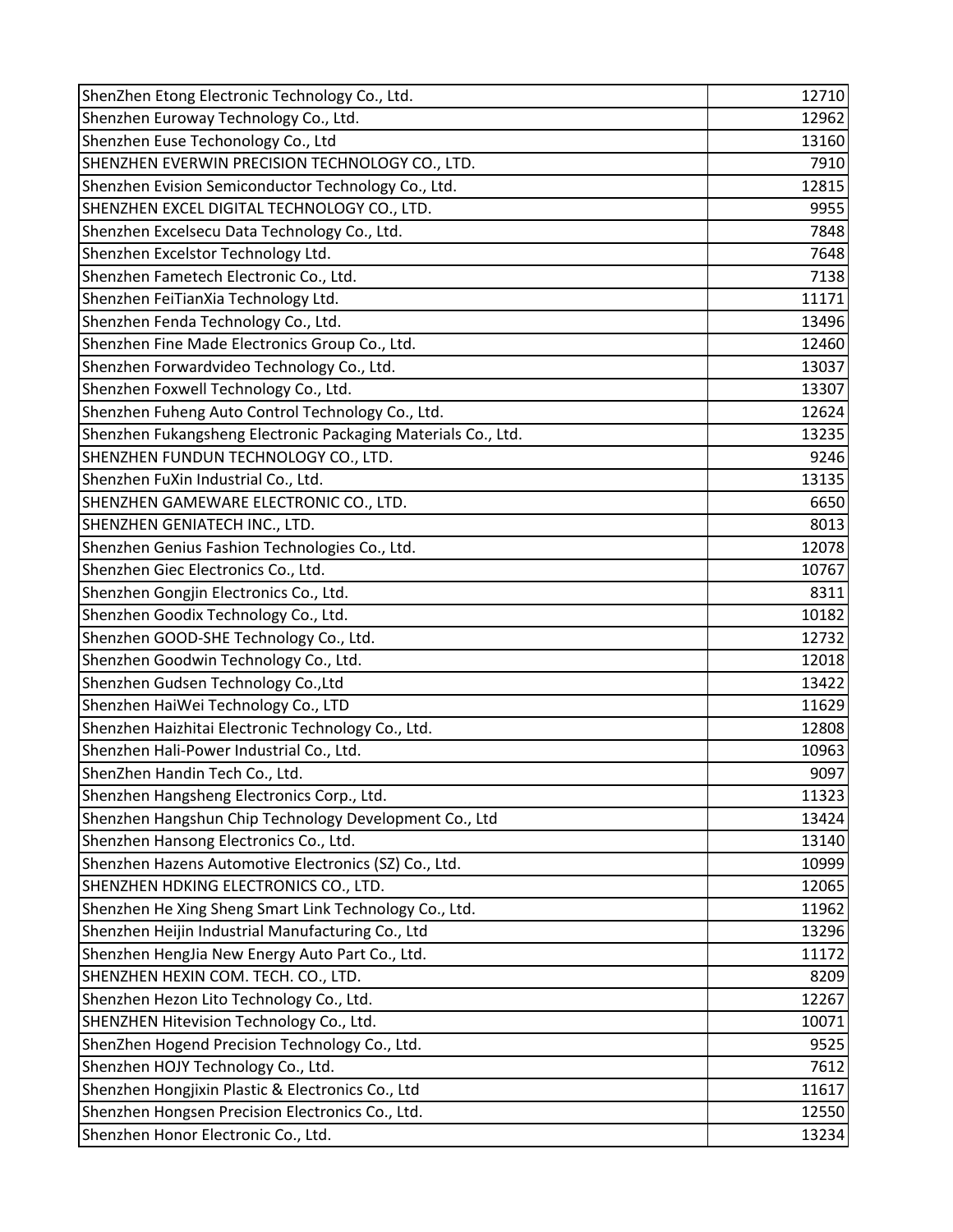| ShenZhen Houshuxia Technology Co., LTD                         | 13402 |
|----------------------------------------------------------------|-------|
| Shenzhen HSY Electronics Co., Ltd.                             | 12062 |
| Shenzhen Hua Wang Precision Electronics Co., Ltd.              | 13346 |
| Shenzhen Huabao Electronic Technology Co., Ltd.                | 13494 |
| Shenzhen Hualian Wei Electronic Technology Co., Ltd.           | 13109 |
| Shenzhen Huashengde Plastic Wire Co., Ltd.                     | 12485 |
| ShenZhen HuiJiaZhi Technology Co., Ltd.                        | 12068 |
| Shenzhen Huikeyuan Electronic Technology Co., Ltd.             | 11923 |
| Shenzhen Huntkey Electric Co., Ltd.                            | 11971 |
| Shenzhen iBoard Technology Co., Ltd.                           | 10715 |
| Shenzhen Icspring Technology Co., Ltd.                         | 13030 |
| Shenzhen Injoinic Technology Co., Ltd.                         | 11911 |
| Shenzhen Innosystem Technology Ltd.                            | 7545  |
| Shenzhen INNOTRIK Technology Co., Ltd.                         | 12189 |
| ShenZhen Innovate-link Precision Hardware Co., Ltd.            | 10437 |
| Shenzhen iSolution Technologies Co., Ltd.                      | 10465 |
| SHENZHEN JASON ELECTRONICS CO., LTD.                           | 8629  |
| Shenzhen Jialai Technology Co., Ltd                            | 12981 |
| Shenzhen Jiali Asia Industry Co., Ltd.                         | 10694 |
| Shenzhen Jiangda Technology Co., Ltd.                          | 12748 |
| Shenzhen jiayz photo industrial Itd                            | 12037 |
| Shenzhen Jin Shuo Yuan Technology Co., Ltd.                    | 12571 |
| Shenzhen Jinduan Electronics Co., Ltd.                         | 12721 |
| Shenzhen Jinfulian Technology Co., Ltd.                        | 12683 |
| Shenzhen Jing Tuo Jin Electronics Co., Ltd.                    | 11690 |
| Shenzhen JingQuanHua & Everrise Intelligent Electric Co., Ltd. | 13117 |
| Shenzhen Jingxinsheng Electronics Co., Ltd                     | 13318 |
| Shenzhen Jinlai Cable Co., Ltd.                                | 12197 |
| Shenzhen Jiuzhou Electric Co., Ltd.                            | 8865  |
| Shenzhen JSR Technology Co., Ltd.                              | 10569 |
| Shenzhen Junlan Electronic Ltd                                 | 11782 |
| Shenzhen Junyang Investment Technology Co., Ltd.               | 12091 |
| Shenzhen Justtide Tech Co., Ltd.                               | 10863 |
| Shenzhen Kaibao Technology Co., Ltd.                           | 11876 |
| Shenzhen Kejinming Electronic CO., Limited                     | 12054 |
| Shenzhen Kingcome Optoelectronic Co., Ltd.                     | 11134 |
| ShenZhen KingQuality Technology Co., LTD                       | 12271 |
| SHENZHEN KINSTONE D&T DEVELOP CO., LTD.                        | 7340  |
| Shenzhen Kosun Industrial Co., Ltd.                            | 12902 |
| ShenZhen KRCONN Technology Co., Ltd.                           | 12768 |
| Shenzhen KTC Commercial Display Technology CO., LTD.           | 12620 |
| Shenzhen Kunhong Intelligent Electronics Co., LTD              | 13516 |
| Shenzhen Lanjingshiji Technology Co., Ltd.                     | 13597 |
| Shenzhen Lannengshitong Electronics Co., Ltd.                  | 12693 |
| Shenzhen Lantaisi Technology Co., Ltd                          | 13354 |
| Shenzhen Legendary Technologies Co., LTD.                      | 11641 |
| Shenzhen Lianfaxun Electronic Technology Co., Ltd.             | 12912 |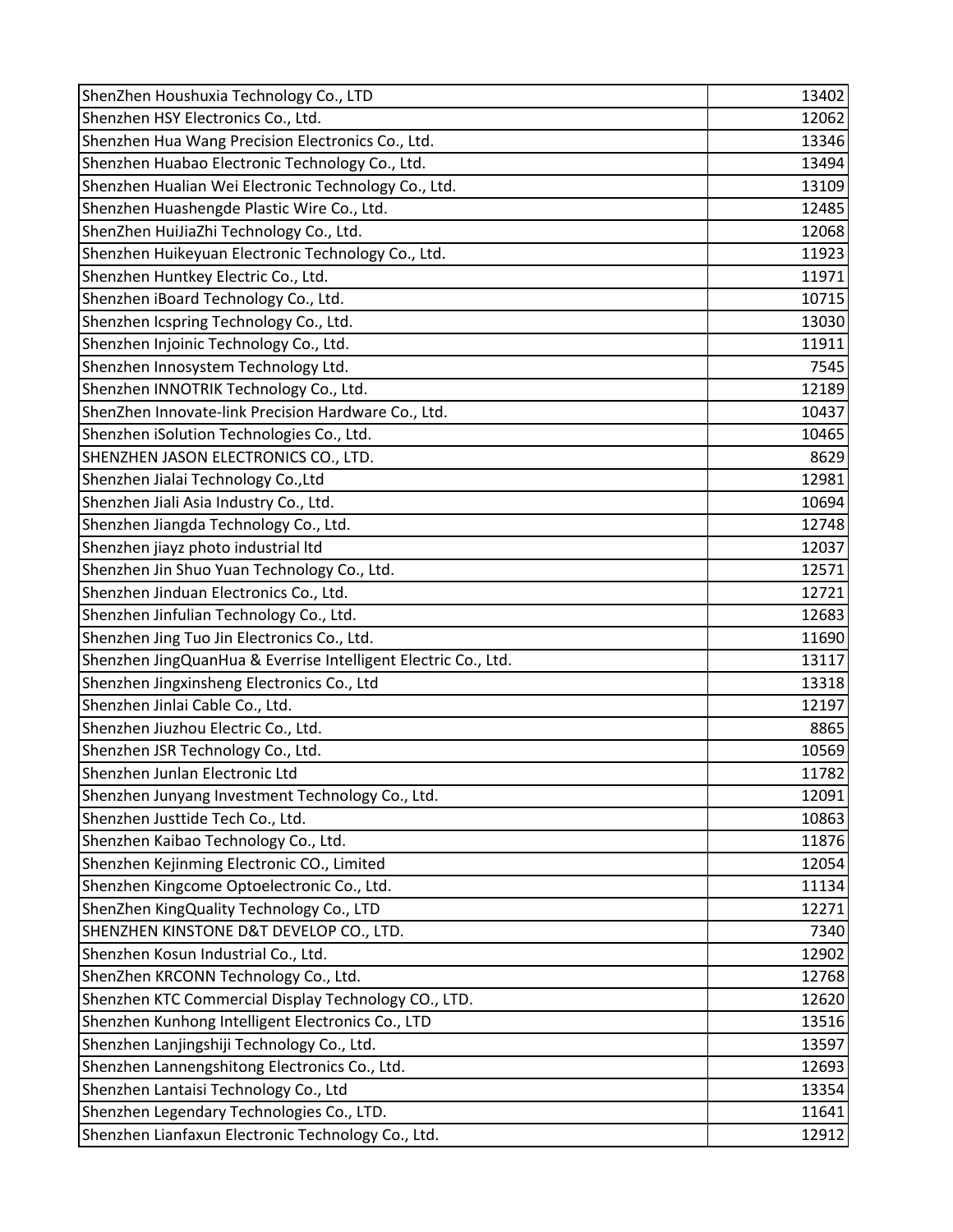| ShenZhen LiCheng Technology Co., Ltd                       | 12601 |
|------------------------------------------------------------|-------|
| Shenzhen Lidacheng Technology Co., Ltd.                    | 11017 |
| Shenzhen Lifeng Electronics Co., Ltd.                      | 12640 |
| Shenzhen Ling Kang Electronics Co., Ltd                    | 13231 |
| SHENZHEN LINKCONN ELECTRONICS CO., LTD.                    | 7497  |
| Shenzhen Lintop Technology Co., Ltd.                       | 12852 |
| ShenZhen Litkconn Technology Co., Ltd.                     | 6024  |
| Shenzhen ImagineVision Technology Limited                  | 13205 |
| Shenzhen Longqiang Precision Industry Co., Ltd             | 13168 |
| Shenzhen Longshengwei Technology, Co., Ltd.                | 121   |
| Shenzhen Luxshare Precision Industry Co., Ltd.             | 7291  |
| Shenzhen LVSUN Electronics Technology Co., Ltd             | 12049 |
| Shenzhen LZS Industrial Co., Ltd.                          | 12705 |
| Shenzhen Maxmade Auto Elec. Co., Ltd                       | 12333 |
| Shenzhen Maxmade Technology Co., Ltd.                      | 10155 |
| Shenzhen MD Electric Co., Ltd.                             | 6939  |
| Shenzhen MeiG Smart Technology Co., Ltd                    | 11758 |
| Shenzhen Mek Intellisys PTE Ltd                            | 11788 |
| Shenzhen Microconn Investment and Development Co., Ltd.    | 8342  |
| Shenzhen Microtest Automation Co., Ltd.                    | 11555 |
| Shenzhen MinDe Electronics Technology Ltd.                 | 10205 |
| Shenzhen MingWah Aohan High Technology Co., Ltd.           | 5251  |
| Shenzhen Minrray Industry Co., Ltd.                        | 13297 |
| Shenzhen MMUI Co., Ltd.                                    | 12398 |
| Shenzhen Mofhie Wireless Charging Technology Co., LTD      | 12591 |
| Shenzhen Monoko Technology Co., Limited                    | 12590 |
| Shenzhen Mooer Audio Co., Ltd.                             | 13531 |
| Shenzhen Motion Control Technology Co., Ltd.               | 4009  |
| Shenzhen MUP Industrial Co., Ltd.                          | 12413 |
| ShenZhen New Ourconn Technology Co., Ltd.                  | 12507 |
| Shenzhen New-Conn International Co., Ltd.                  | 9398  |
| Shenzhen N-Pass Mobile Technology, Ltd.                    | 10245 |
| Shenzhen Ntmer Technology Co., Ltd.                        | 13465 |
| Shenzhen Oneplus Science and Technology Co., Inc.          | 10864 |
| Shenzhen Orico Technologies Co., Ltd                       | 13501 |
| Shenzhen OTYPECO Technology Co., Ltd.                      | 12996 |
| Shenzhen Oversea Win Technology Co., Ltd.                  | 8839  |
| Shenzhen Pangngai Industrial Co., Ltd.                     | 9382  |
| Shenzhen Panhui Technologies Co., Ltd.                     | 12013 |
| SHENZHEN PCTX TECHNOLOGY DEVELOPMENT CO., LTD.             | 9451  |
| Shenzhen Promax Precise Subassembly Co., Ltd               | 13452 |
| Shenzhen Protruly Electronic Co., Ltd.                     | 11389 |
| Shenzhen Pu Ying Innovation Technology Corporation Limited | 12131 |
| Shenzhen Qianfenyi Intelligent Technology Co., Ltd.        | 13066 |
| Shenzhen Qinps Technology Co Limited                       | 11819 |
| Shenzhen RAKwireless Technology Co., Ltd.                  | 13537 |
| Shenzhen Rapoo Technology Co., Ltd.                        | 9390  |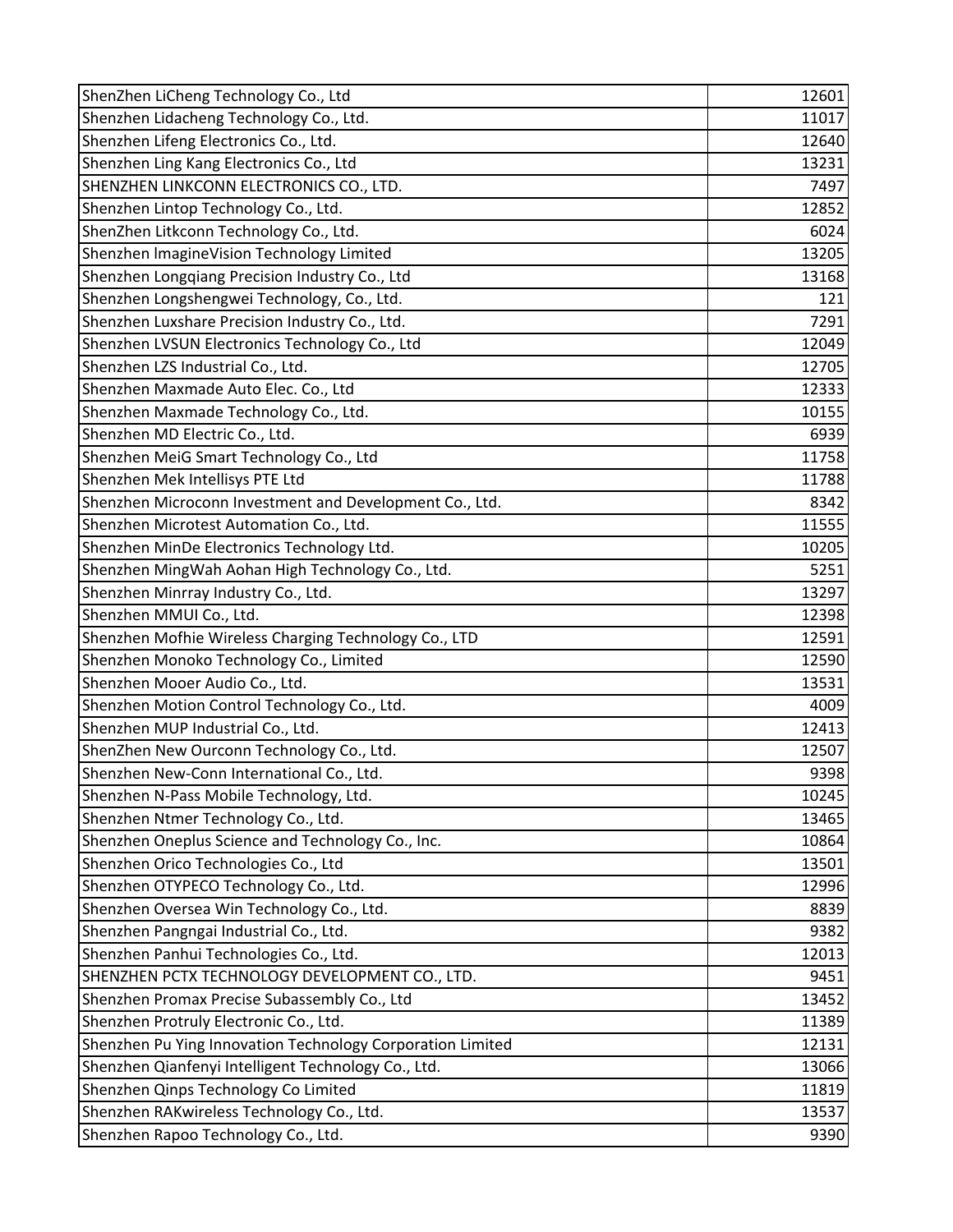| Shenzhen Red Star Electronics Co., Ltd.               | 11826 |
|-------------------------------------------------------|-------|
| Shenzhen Reflying Electronic Co., Ltd                 | 12163 |
| SHENZHEN REX ELECTRONICS CO., LTD.                    | 7651  |
| ShenZhen Rex Metal Manufacture Co., Ltd.              | 12809 |
| Shenzhen Reyun Industrial Co., Ltd.                   | 12609 |
| Shenzhen Richpath Technology Co., LTD.                | 11577 |
| Shenzhen RoadRover Technology Co., Ltd                | 12047 |
| ShenZhen RongTaiFeng Technology Co., Ltd              | 12494 |
| Shenzhen Ruiba New Energy Technology Co., Ltd.        | 12204 |
| Shenzhen Ruiming Technology Co., Ltd.                 | 11672 |
| Shenzhen Ruisicong Technology Co., Ltd                | 13291 |
| Shenzhen R-Way Technology Co., Ltd.                   | 8307  |
| Shenzhen Safedcar Technology Co., Ltd.                | 12711 |
| Shenzhen San Guan Si Yuan Technology Limited          | 11536 |
| Shenzhen San Jing Electronics Co., Ltd.               | 8554  |
| Shenzhen SanDiYiXin Electronic Co., LTD               | 13421 |
| Shenzhen SDMC Microelectronics Co., Ltd.              | 6337  |
| Shenzhen Seaory Technology Co., Ltd.                  | 12253 |
| Shenzhen Sen5 Technology Co., Ltd.                    | 10504 |
| Shenzhen Shadow Crown Technology Co., Ltd             | 12243 |
| Shenzhen ShanWan Technology Co., Ltd.                 | 9571  |
| Shenzhen Shenghongwei Precision Mould Co., Ltd.       | 12235 |
| ShenZhen ShengTianXia Technology Co., Ltd.            | 13127 |
| Shenzhen Shengu Microelectronics Technology Co., Ltd. | 12859 |
| ShenZhen ShenTai WeiXiang Electronics Co., Ltd        | 11793 |
| Shenzhen Shinning Electronic Co., Ltd.                | 11199 |
| Shenzhen Shixin Digital Co., Ltd.                     | 9952  |
| Shenzhen ShuYuan ke ji Co., Ltd.                      | 12658 |
| Shenzhen Silkway Technology Co., Ltd.                 | 11932 |
| Shenzhen Sinotek Technology Co., Ltd.                 | 11254 |
| Shenzhen SKY DRAGON Audio-Video Technology Co., Ltd.  | 9345  |
| Shenzhen Skyworth Automobile Intelligence Co., Ltd.   | 12463 |
| Shenzhen Skyworth Digital Technology Co., Ltd         | 13463 |
| Shenzhen Soling Industrial Co., Ltd.                  | 11451 |
| Shenzhen SOY Technology Co., Ltd.                     | 12347 |
| Shenzhen Strong Rising Electronics Co., Ltd.          | 8693  |
| Shenzhen Suncode Smart Technology Co., Ltd.           | 13214 |
| ShenZhen SunSonny Electronic Technology Co., Ltd.     | 10035 |
| Shenzhen Suofeixiang Technology Co., Ltd              | 13187 |
| Shenzhen SuperElectron Technology Co., Ltd.           | 12233 |
| Shenzhen Supernature Multimedia Co., Ltd.             | 11091 |
| Shenzhen Suprint Smart Technology Co., Ltd.           | 11921 |
| Shenzhen Sydixon Electronic Technology Co., Ltd.      | 11448 |
| ShenZhen Synergy Digital Co., Ltd.                    | 10704 |
| Shenzhen Taiden Industrial Co., Ltd.                  | 13338 |
| Shenzhen Taiji Electronics Co., Ltd.                  | 11637 |
| Shenzhen Taildie Science and Technology Co., Ltd.     | 12069 |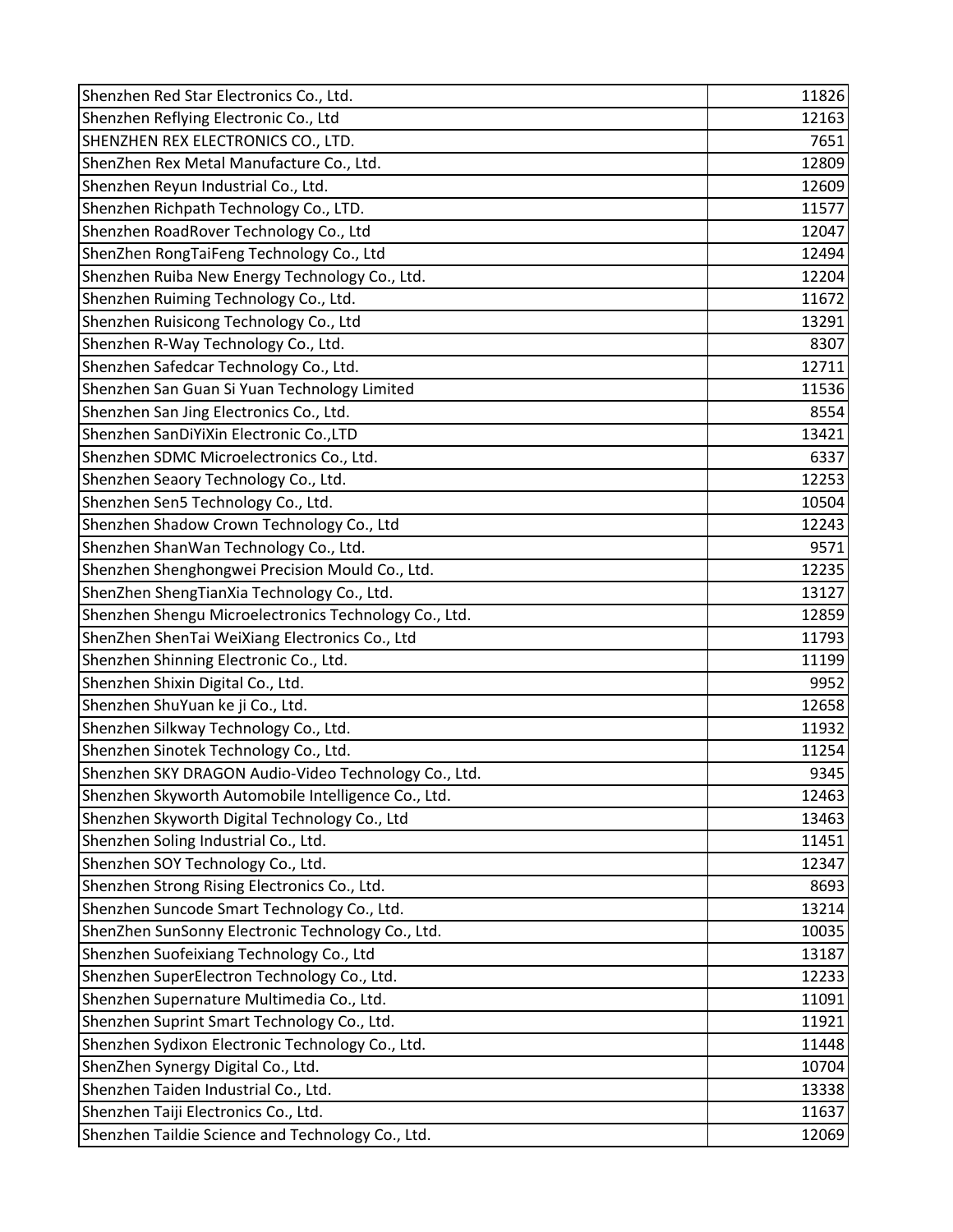| Shenzhen Taishan Online Technology Co., Ltd.                | 10537 |
|-------------------------------------------------------------|-------|
| Shenzhen Teada New Technology Co., Ltd                      | 12354 |
| Shenzhen Techaser Technologies Co., Ltd.                    | 9074  |
| Shenzhen Techoss Technology Co., Ltd.                       | 12040 |
| Shenzhen Tenda Technology, Ltd.                             | 9732  |
| Shenzhen Tenwei Electronics Co., Ltd.                       | 7968  |
| Shenzhen Theone Electronic Co., Ltd.                        | 12218 |
| Shenzhen Tianjuntong Technology Co., Ltd.                   | 12318 |
| Shenzhen Times Innovation Technology Co., Ltd               | 12635 |
| Shenzhen TMD Technology Co., Ltd.                           | 12763 |
| Shenzhen Tokwa Precision Technology Co., Ltd.               | 11955 |
| Shenzhen Tommox Technology Co., Ltd.                        | 12281 |
| Shenzhen TOMTOP Technology Co., Ltd.                        | 11950 |
| Shenzhen Tongyinhai Precision Electronics Co., Ltd.         | 12406 |
| Shenzhen Tongyuan Network-Communication Cables Co., Ltd     | 7151  |
| Shenzhen Topband Co., Ltd.                                  | 13595 |
| Shenzhen Tronixin Electronics Co., Ltd.                     | 8284  |
| Shenzhen Trusda Industrial Co., Ltd.                        | 12850 |
| Shenzhen Tuoshuo Electronics Co., Ltd.                      | 12159 |
| Shenzhen United Optical Technology Co., Ltd.                | 12383 |
| Shenzhen Velocity Technology Innovations Co., Ltd.          | 13341 |
| Shenzhen Vigorconn Precision Connector Co., Ltd.            | 13031 |
| Shenzhen V-Interface Technology Co., Ltd.                   | 8642  |
| Shenzhen Virtual Reality Technology Company Limited         | 11036 |
| SHENZHEN WAMAXLINK ELECTRONIC TECHNOLOGY CO., LTD           | 11670 |
| Shenzhen Wan Lian Tong Tai Science and Technology Co., Ltd. | 12477 |
| Shenzhen Wanxingda Electronic Technology Co., Ltd.          | 12410 |
| Shenzhen Weiduli Technology Co., Ltd.                       | 11919 |
| Shenzhen Welltech Cable Co., Ltd                            | 11696 |
| Shenzhen WFD Electronics Co., Ltd.                          | 11200 |
| Shenzhen Wireless Technology Co., Ltd.                      | 12674 |
| Shenzhen Wisepower Innovation Technology Co. Ltd.           | 12284 |
| Shenzhen Wuyishi Technology Co., Ltd.                       | 12399 |
| Shenzhen XDEEN Precision Tech Co., Ltd.                     | 13435 |
| Shenzhen Xfanic Technology Co., Ltd.                        | 12680 |
| Shenzhen Xianhe Technology Co., Ltd.                        | 6448  |
| Shenzhen Xin Kai Feng Electronics Factory                   | 11282 |
| Shenzhen Xin Yong Yang Technology Co., Ltd.                 | 11901 |
| Shenzhen Xinerchang Electronics Co., Ltd.                   | 8904  |
| Shenzhen Xinfenglei Electronics Co., Ltd                    | 13553 |
| Shenzhen Xinguodu Technology Co., Ltd.                      | 10570 |
| Shenzhen Xingwanlian Electronics Co., Ltd.                  | 12393 |
| Shenzhen Xinhongya Electronics Corporation                  | 11987 |
| Shenzhen Xinliyang Co., Ltd.                                | 11990 |
| Shenzhen Xinshenghua Electronic Co., Ltd.                   | 12266 |
| Shenzhen Xinspower Technology Co., Ltd.                     | 13104 |
| Shenzhen XinYonghui Precise Technology Co., Ltd.            | 7496  |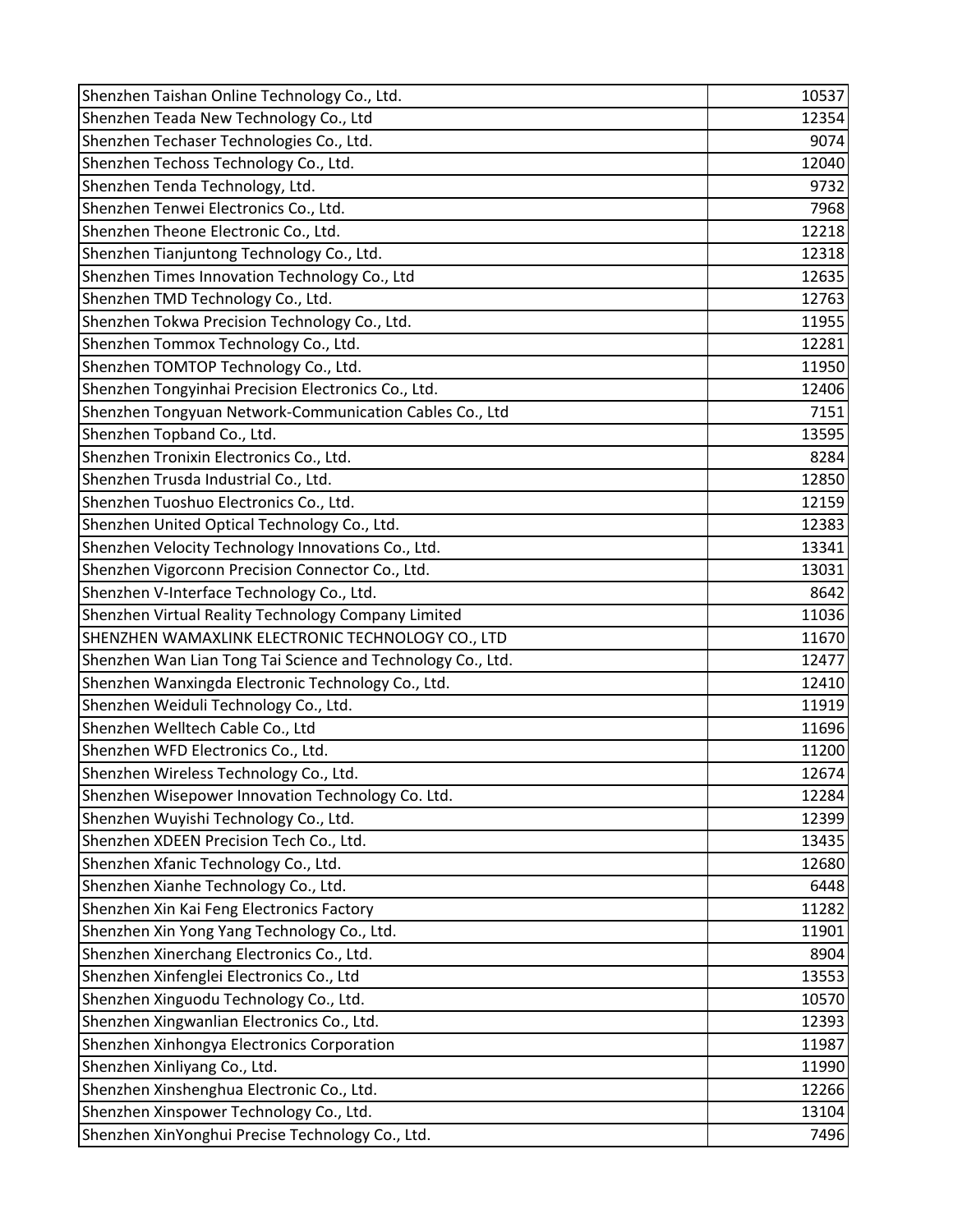| Shenzhen XinZhen Electronic Co., LTD.                | 13243 |
|------------------------------------------------------|-------|
| Shenzhen Xinzhensheng Electronics CO., LTD           | 12675 |
| Shenzhen XOX Electronics Co., Ltd.                   | 11268 |
| Shenzhen Xuanlongxin Electronic Technology Co., Ltd. | 12607 |
| Shenzhen Xunweijia Technology Development Co., Ltd   | 12610 |
| Shenzhen Ya'an Precision Connector Co., Ltd.         | 11610 |
| Shenzhen Yahui Yongxin Technology Co., Ltd.          | 12688 |
| Shenzhen Ye Yongtai Precision Manufacturing Co., Ltd | 13084 |
| Shenzhen YIJI Innovation Technology Co., Ltd         | 13324 |
| Shenzhen YishunTai Metal Factory                     | 10054 |
| Shenzhen Yiwanda Electronics Co., Ltd.               | 10560 |
| Shenzhen Yong Qiang Fu Industry Co., Ltd.            | 12895 |
| Shenzhen YongXunTong Technology Co., Ltd.            | 12778 |
| Shenzhen YOOBAO Technology Co., Ltd.                 | 11253 |
| Shenzhen Yoshuo Precision Components Co., Ltd.       | 10457 |
| Shenzhen Yuanchuan Electronic                        | 7065  |
| Shenzhen Yuwenfa Electronic Technology Co., Ltd.     | 9832  |
| Shenzhen YYW Tech. Co., Ltd.                         | 13056 |
| Shenzhen YZB Electronics Technology Co., Ltd         | 11692 |
| Shenzhen ZDT Technology Co., LTD                     | 11562 |
| Shenzhen Zhanhong Precision Co., Ltd.                | 13493 |
| Shenzhen Zhengerya Technology Co., Ltd.              | 5797  |
| Shenzhen Zhengruihuaxin Electronics Co., Ltd.        | 13384 |
| Shenzhen ZhengYangXing Technology Co., Ltd.          | 12580 |
| Shenzhen Zhinengpai Technology Co., Ltd.             | 12870 |
| Shenzhen Zhiyou Precise Electronics Co., Ltd.        | 12058 |
| Shenzhen Zhize Technology Co., Ltd.                  | 13477 |
| Shenzhen Zhongjiadongsheng Technology Co., Ltd.      | 13490 |
| SHENZHEN ZILI ELECTRONICS CO. LTD.                   | 8407  |
| Shenzhen Zongyi Technology Co., Ltd.                 | 12684 |
| Shenzhen Zowee Technology Co., Ltd.                  | 10615 |
| Shenzhou Rongan Technology (Beijing) Limited         | 11977 |
| <b>SHF Communication Technologies AG</b>             | 9550  |
| Shian Hwi Plug Parts, Plastic Factory                | 3506  |
| ShibaSoku Co., Ltd.                                  | 3006  |
| <b>SHIFT GmbH</b>                                    | 13152 |
| <b>SHIGA MEC Company Limited</b>                     | 10640 |
| SHIH HUA TECHNOLOGY LTD.                             | 10574 |
| Shikino High-Tech Co., Ltd.                          | 12067 |
| SHIMA SEIKI MFG., LTD.                               | 3808  |
| SHIMADEN CO., LTD.                                   | 5193  |
| SHIMADZU CORPORATION                                 | 5151  |
| Shimane SANYO Electric Co., Ltd.                     | 4422  |
| SHIMANO INC.                                         | 7748  |
| Shimizu Technology Inc.                              | 4589  |
| Shimizu Works, Hitachi Air Conditioning Systems Co   | 2840  |
| Shin An Wire & Cable Co.                             | 3715  |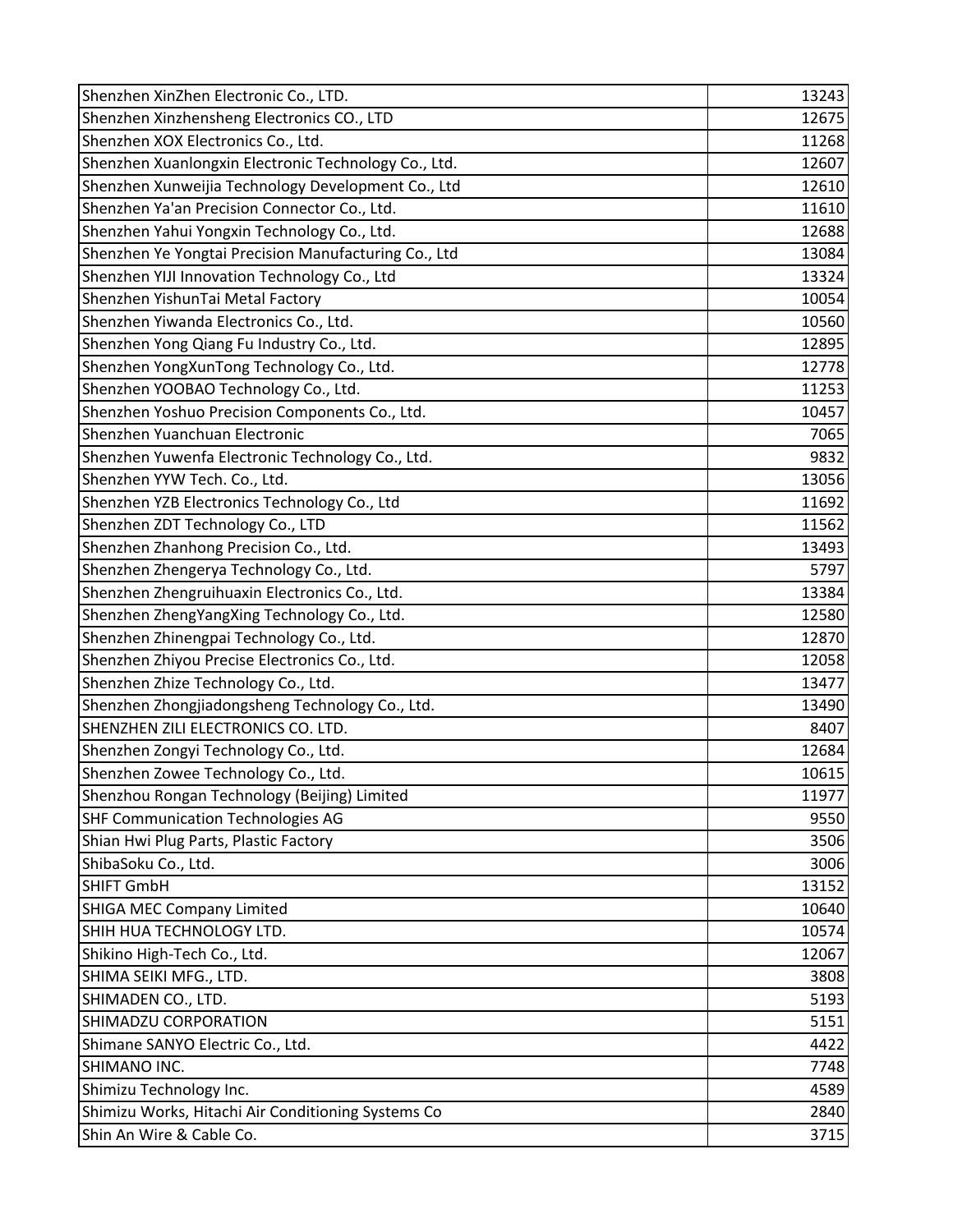| Shin Din Cable Ltd.                              | 3289  |
|--------------------------------------------------|-------|
| SHIN HEUNG PRECISION CO., LTD.                   | 7306  |
| Shin Hwa Contech Co., Ltd.                       | 10491 |
| Shin Shin Co., Ltd.                              | 8707  |
| Shin Tek Inc.                                    | 5878  |
| Shindengen Electric Mfg. Co., Ltd.               | 11263 |
| Shin-ei Electronic Measuring Co., Ltd.           | 12495 |
| SHIN-EI Sangyo Co., Ltd.                         | 2929  |
| Shin-Etsukaken Co., Ltd.                         | 4226  |
| SHING ECOBLUE CO., LTD.                          | 12022 |
| Shining 3D Tech Co., Ltd.                        | 12903 |
| Shining Technology, Inc.                         | 2318  |
| Shinka Information System Co., Ltd.              | 12227 |
| SHINKAWA Sensor Technology, Inc.                 | 8310  |
| Shinko Electric Co., Ltd.                        | 4302  |
| Shinko Seisakusho Co., LTD                       | 3074  |
| Shinko Shoji Co., Ltd.                           | 4130  |
| Shinko Technos Co., Ltd.                         | 13045 |
| Shinobiya.com Co., Ltd.                          | 11315 |
| Shintake Sangyo Co., Ltd.                        | 4698  |
| SHINWA INTERNATIONAL HOLDINGS LTD.               | 7546  |
| Shinwa Rules Co., Ltd.                           | 13258 |
| Shiroshita Industrial Co., Ltd.                  | 10213 |
| SHIUH CHI PRECISION INDUSTRY CO., LTD.           | 7659  |
| <b>Shokz Holding Limited</b>                     | 13585 |
| ShopGuard Ltd.                                   | 9294  |
| Shoto Technologies LLC                           | 8228  |
| Showa Electric Laboratory Co., Ltd.              | 6283  |
| ShuangHe (DongGuan) Metal & Plastic Co., Ltd.    | 13249 |
| Shure Inc.                                       | 5357  |
| Shuttle Inc.                                     | 1308  |
| Shyh Shiun Terminals Co. LTD                     | 1337  |
| Si14 SpA                                         | 9804  |
| SI2 MICROSYSTEMS, Ltd.                           | 8634  |
| SIA Ironlogic                                    | 12648 |
| Siam United Hi-Tech                              | 1280  |
| Siano Mobile Silicon Ltd.                        | 6271  |
| SIBATA SCIENTIFIC TECHNOLOGY, LTD.               | 4874  |
| SiBEAM, Inc.                                     | 9066  |
| Siblings Investment Inc. (dba vantecusa)         | 4029  |
| Sichuan AI-Link Technology Co., Ltd.             | 12942 |
| SiChuan By-Creat Technology Co., Ltd             | 12348 |
| Sichuan Jiuzhou Electric Group Co., Ltd.         | 8512  |
| Sichuan Keydom Smart Technology Co., Ltd.        | 13248 |
| SiChuan Rui Thai Electronic Technology Co., Ltd. | 11686 |
| <b>SICK AG</b>                                   | 6562  |
| Sicon International                              | 2300  |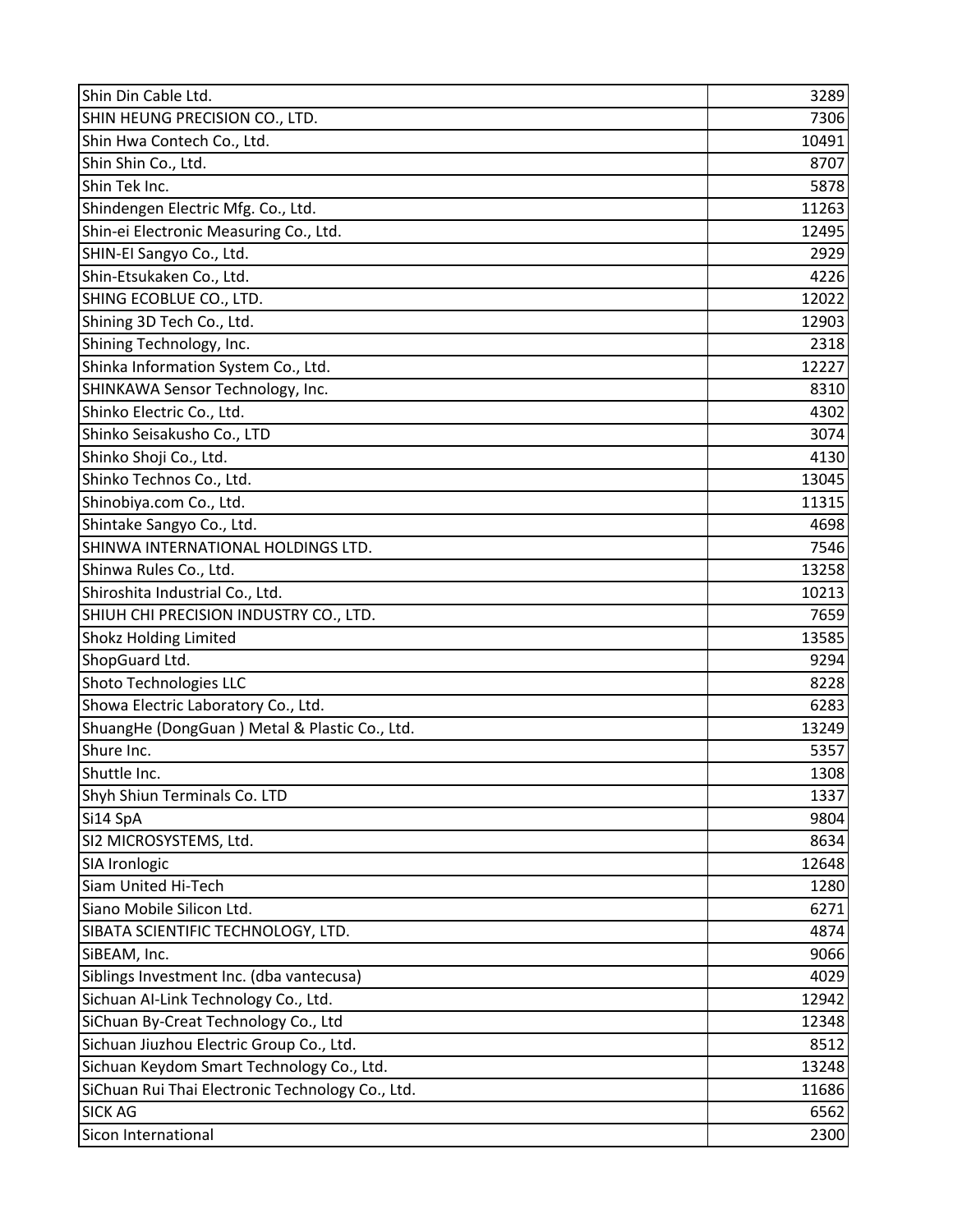| SiConnect Ltd.                                       | 2912  |
|------------------------------------------------------|-------|
| <b>SICPA Security Solutions SA</b>                   | 11538 |
| SIDACON Systemtechnik GmbH                           | 6203  |
| <b>SIDSA</b>                                         | 7877  |
| <b>SIEB &amp; MEYER AG</b>                           | 7211  |
| Siemens AG I & S Postal Automation                   | 7404  |
| <b>Siemens Automation &amp; Drives</b>               | 2312  |
| Siemens Electromechanical                            | 1013  |
| Siemens Healthcare Diagnostics Inc.                  | 4369  |
| Siemens Industry Software Inc.                       | 1238  |
| Siemens Information and Communication Products       | 1665  |
| Siemens Infrastructure & Cities                      | 10418 |
| Siemens LD-A                                         | 7407  |
| <b>Siemens Mobile Phones</b>                         | 4597  |
| <b>Siemens Nixdorf AG</b>                            | 1101  |
| Siemens PC Systeme GmbH                              | 2260  |
| Siemens Power Transmission & Dist. Energy Automation | 6657  |
| Siemens Telecommunications Systems Limited           | 1530  |
| <b>Siemens VDO Trading GmbH</b>                      | 5805  |
| Sierra Imaging, Inc.                                 | 1590  |
| Sierra Nevada Corporation                            | 9017  |
| Sierra Wireless Inc.                                 | 4505  |
| Sierra-Olympic Technologies, Inc.                    | 12992 |
| <b>SiFive</b>                                        | 9841  |
| Sifteo Inc.                                          | 8954  |
| sigboost, inc.                                       | 12626 |
| <b>SIGFOX</b>                                        | 11457 |
| SIGLEAD Inc.                                         | 9177  |
| Sigma Audio Research Ltd.                            | 5093  |
| <b>SIGMA CORPORATION</b>                             | 4099  |
| Sigma Design                                         | 12742 |
| Sigma Designs, Inc.                                  | 1624  |
| Sigma Elektro GmbH                                   | 7581  |
| Sigma Instruments, Inc.                              | 7069  |
| Sigma Itec, Inc.                                     | 1854  |
| Sigma Koki Co., Ltd. Technology Center               | 2952  |
| SIGMA TECH. CO., LTD                                 | 11573 |
| SIGMACOM CO., LTD.                                   | 4296  |
| Sigmaelectronics Co., Ltd.                           | 5565  |
| SigmaSense, LLC                                      | 12652 |
| SIGMATEK GmbH & Co. KG                               | 8847  |
| Signal Processing Devices Sweden AB                  | 7539  |
| SignalCore, Inc.                                     | 10108 |
| Signalcraft Technologies Inc.                        | 5948  |
| <b>Signalion GmbH</b>                                | 6186  |
| Signality System Engineering Co., Ltd.               | 3172  |
| Signami LLC                                          | 5372  |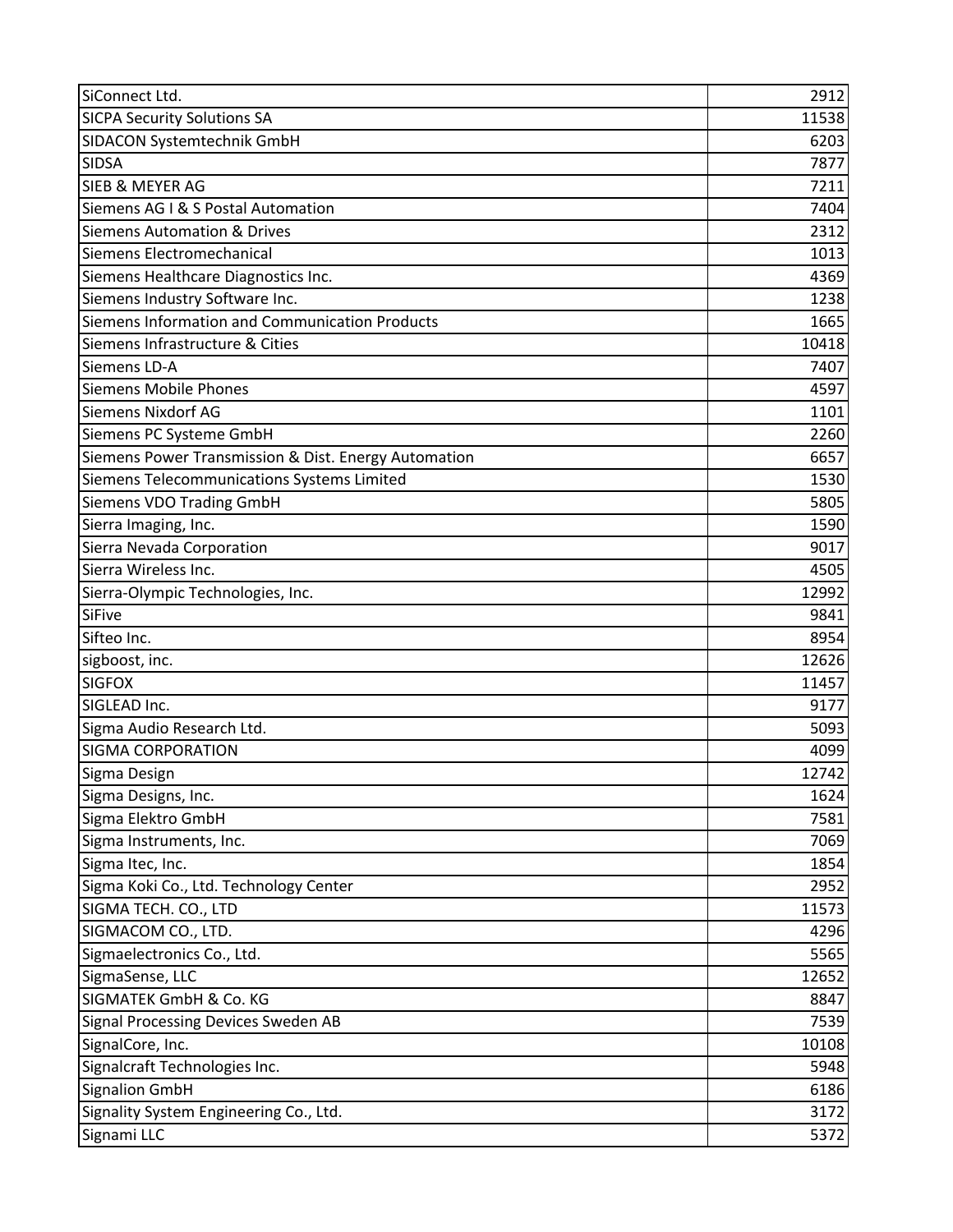| SigNET (AC) Ltd.                        | 10301 |
|-----------------------------------------|-------|
| Signify                                 | 12984 |
| Signostics Pty. Ltd.                    | 7615  |
| <b>SIGNOTEC GmbH</b>                    | 8499  |
| Signtech USA, Ltd.                      | 1713  |
| SIIG, Inc.                              | 1736  |
| <b>SIIX Corporation</b>                 | 2055  |
| <b>SILCOR</b>                           | 4711  |
| Silego Technology                       | 10860 |
| Silergy Corp.                           | 10957 |
| silex technology, Inc.                  | 5836  |
| Silicom LTD.                            | 1485  |
| Silicon 10 Technology Corp.             | 4463  |
| <b>Silicon Architect</b>                | 1341  |
| <b>Silicon Communication Technology</b> | 9457  |
| Silicon Designs, Inc.                   | 10366 |
| <b>Silicon Engines</b>                  | 6046  |
| <b>Silicon Graphics</b>                 | 1630  |
| Silicon Image                           | 6730  |
| Silicon Integrated Systems Corp.        | 1111  |
| Silicon Laboratories, Inc.              | 4292  |
| Silicon Line GmbH                       | 11139 |
| Silicon Magic Co., LTD                  | 3040  |
| Silicon Media Inc.                      | 4727  |
| Silicon Mitus Inc.                      | 11468 |
| Silicon Motion, Inc.                    | 3098  |
| Silicon Motion, Inc. - Taiwan           | 2316  |
| Silicon Mountain Design                 | 2556  |
| <b>Silicon Optix</b>                    | 5932  |
| Silicon Portals Inc.                    | 1527  |
| Silicon Vision Inc.                     | 1503  |
| Silicon Wave                            | 3088  |
| Silicon Works                           | 10685 |
| SiliConch Systems Private Limited       | 11638 |
| SiliconSystems, Inc.                    | 6823  |
| Silitek Corp.                           | 1147  |
| Silk ID Systems                         | 11189 |
| Silutia, Inc.                           | 2534  |
| Silvaco, Inc.                           | 12543 |
| SILVER I CO., LTD.                      | 2806  |
| Silver Invention Co., Ltd.              | 12514 |
| Silver Palm Technologies LLC            | 10038 |
| <b>SilverCreations Software AG</b>      | 6827  |
| SilverPAC, Inc.                         | 8216  |
| SilverPlus, Inc.                        | 10132 |
| <b>Silvershore Technology Partners</b>  | 9875  |
| SIM Security & Electronic System GmbH   | 5757  |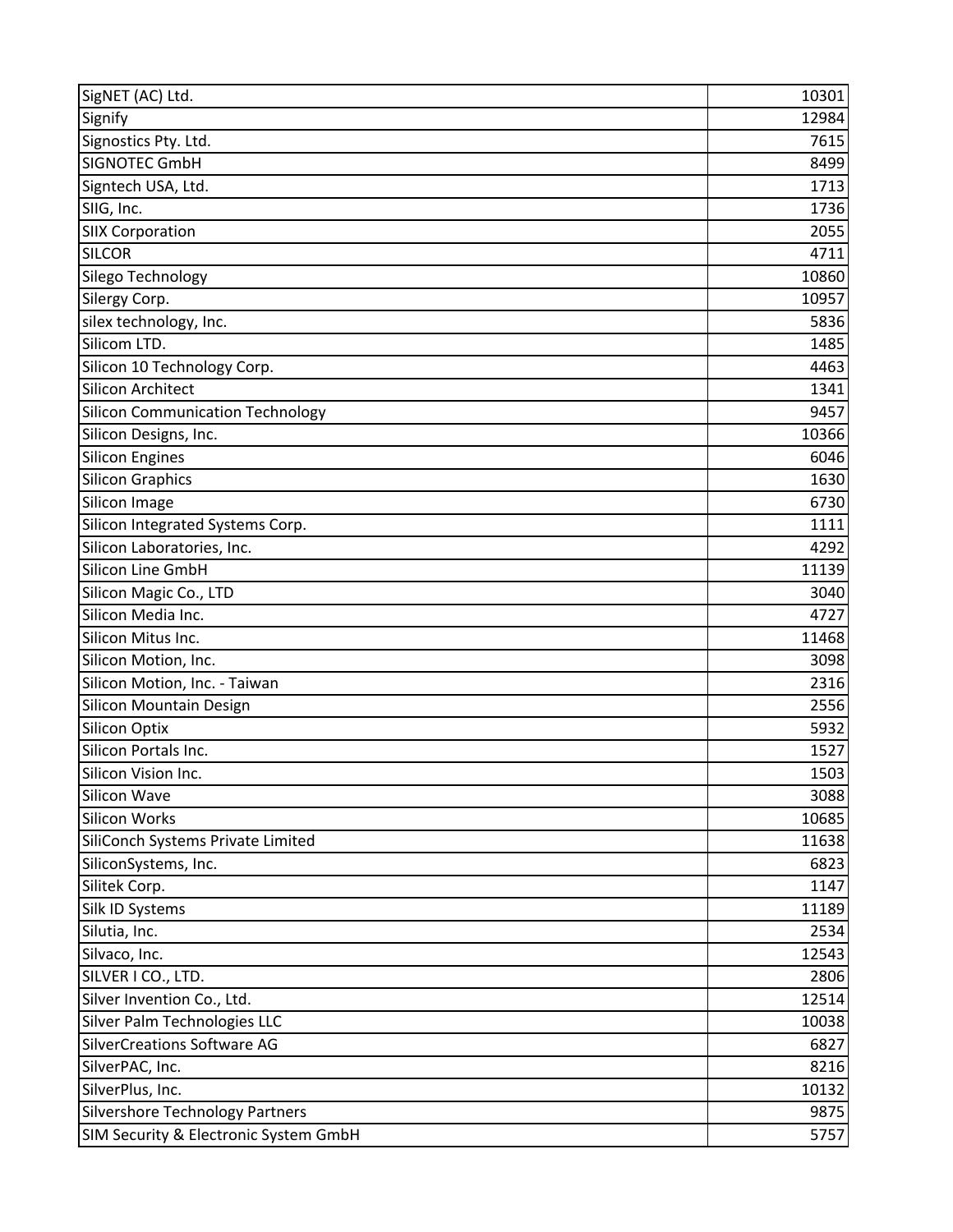| Sim-Addicts Design Group                              | 2719  |
|-------------------------------------------------------|-------|
| Simaudio Ltd.                                         | 9111  |
| Simavionics, Inc.                                     | 4826  |
| Simbex                                                | 8997  |
| Simbionix Ltd.                                        | 9395  |
| Simco-Ion an ITW Company                              | 13052 |
| SimonsVoss Technologies GmbH                          | 10952 |
| SimPhonics, Inc.                                      | 7397  |
| Simple Jet Technology Co., Ltd.                       | 2453  |
| <b>Simple Solutions</b>                               | 5776  |
| Simple Step LLC                                       | 7322  |
| Simple Systems, Ltd.                                  | 2799  |
| Simplex Solution Inc.                                 | 2483  |
| SIMPLO TECHNOLOGY CO., LTD.                           | 8170  |
| Simply Automated, Incorporated                        | 6109  |
| SIMS Corp.                                            | 6734  |
| SIMS Valley Co., Ltd.                                 | 3510  |
| <b>SIMTEC ELECTRONICS</b>                             | 8415  |
| <b>SIMTEC Elektronik GmbH</b>                         | 7630  |
| Simula Technology Inc.                                | 6794  |
| Sin Sheng Terminal & Machine Inc.                     | 1583  |
| <b>SINAR AG</b>                                       | 2962  |
| <b>Sinar Electronics Limited</b>                      | 5034  |
| Sinar Photography AG                                  | 11647 |
| Sinbon Electronics Co., Ltd.                          | 2900  |
| SindoRicoh Co., LTD.                                  | 6641  |
| Singatron Enterprise Co. Ltd.                         | 3255  |
| Singeen Electronics Technologies (Dongguan) Co., Ltd. | 10634 |
| Singing Electrons, Inc.                               | 2758  |
| Single Strand Co., Ltd.                               | 7547  |
| SingTrix LLC                                          | 10103 |
| Singular Technology Co., Ltd.                         | 10042 |
| Sino Lite Technology Corp.                            | 4933  |
| Sino Wealth Electronic Ltd.                           | 9610  |
| Sinosun Technology Ltd.                               | 7472  |
| Sinotronics Co., Ltd.                                 | 11280 |
| <b>SINTEF Energy Research</b>                         | 8179  |
| Sintefex Audio LDA                                    | 2738  |
| Sinter Information Corp.                              | 6071  |
| Sintermask GmbH                                       | 9816  |
| <b>SINUS Messtechnik GmbH</b>                         | 6606  |
| SiOnyx, LLC                                           | 12217 |
| Sioux Electronics B.V.                                | 9796  |
| SIP Simya Electronics Technology Co., Ltd.            | 11357 |
| <b>Sipex Corporation</b>                              | 1258  |
| <b>SIPIX GROUP LIMITED</b>                            | 3191  |
| Sirah Laser-und Plasmatechnik GmbH                    | 6119  |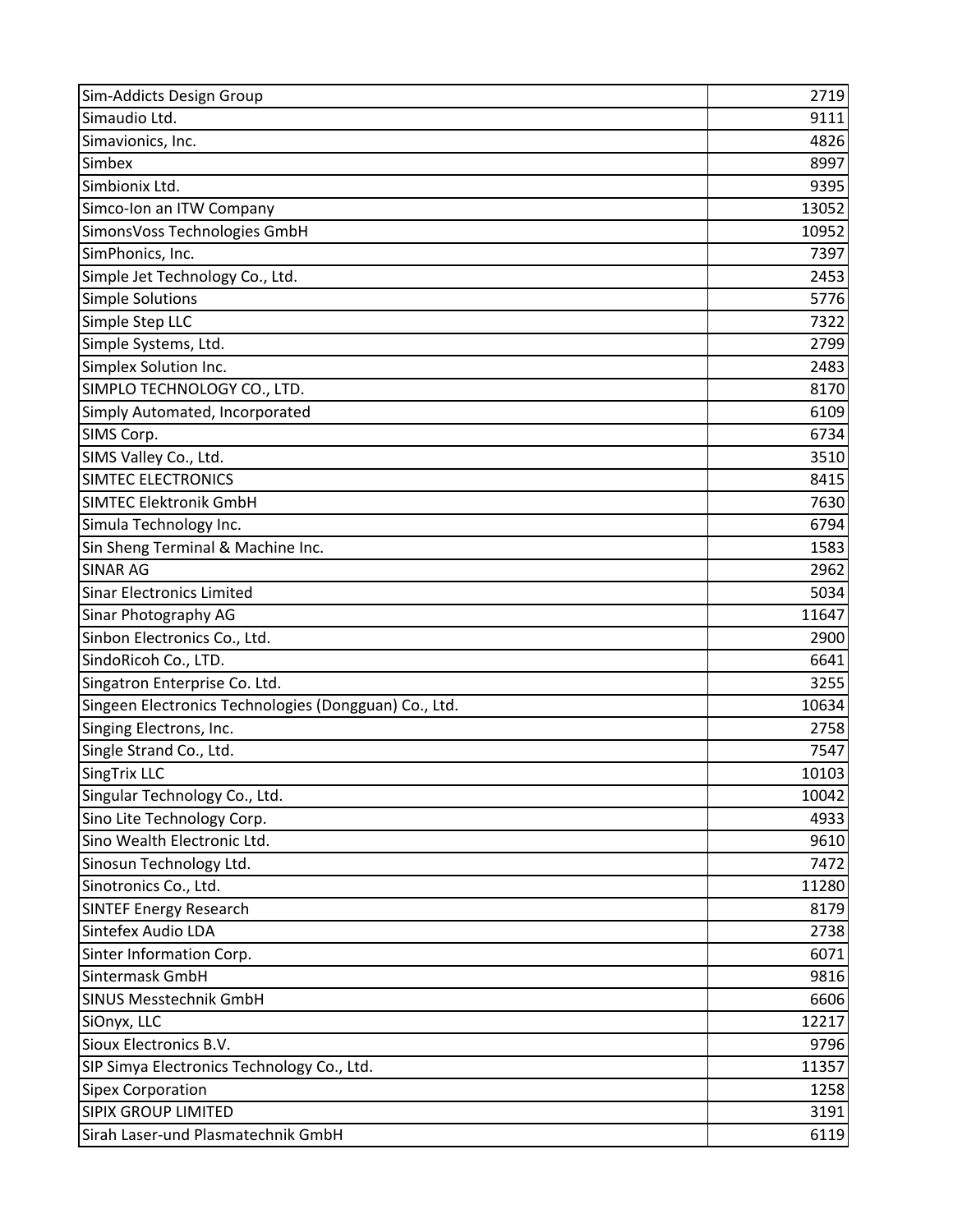| Sirf Technology, Inc                            | 1345  |
|-------------------------------------------------|-------|
| Sirin LABS AG                                   | 11360 |
| Sirit Inc.                                      | 8779  |
| Sirius Technologies Limited                     | 1770  |
| Sirius XM Radio                                 | 6081  |
| Sirona Dental Systems GmbH                      | 3732  |
| SISOUL.Co., Ltd.                                | 12747 |
| SISS Technology Inc.                            | 7327  |
| Sistel S.R.L.                                   | 3994  |
| Sistemas Y Redes Telematicas, Sire S.L.         | 2177  |
| Sistemi Elettronici Di Addonizio Luisa          | 9942  |
| Sitecom Europe B.V.                             | 3574  |
| SitecSoft Co., Ltd.                             | 4514  |
| SITEK S.p.a.                                    | 5248  |
| Sitronix Technology Corp.                       | 5123  |
| <b>Sivantos GmbH</b>                            | 11678 |
| Si-Ware Systems                                 | 11541 |
| Six 15 Technologies                             | 11716 |
| SIXENSE ENTERTAINMENT INC.                      | 8325  |
| SIXNET, LLC                                     | 7257  |
| <b>Sixth Avenue Designs</b>                     | 2883  |
| SK INTERFACES LTD.                              | 7412  |
| SK MEDICAL ELECTRONICS CO., LTD                 | 4508  |
| SK telesys                                      | 8019  |
| SK Teletech Co., Ltd.                           | 4265  |
| Skalar Analytical b.v.                          | 9002  |
| Skanhex Technology Inc.                         | 3478  |
| Skardin Industrial Corporation                  | 10327 |
| SK-Electronics Co. Ltd.                         | 6583  |
| <b>SKF Condition Monitoring</b>                 | 3629  |
| <b>SKIDATA AG</b>                               | 5137  |
| SKNET CORPORATION LTD.                          | 3275  |
| <b>SKS Welding Systems GmbH</b>                 | 12527 |
| Skullcandy Inc.                                 | 13552 |
| <b>SkuTek Instrumentation</b>                   | 5530  |
| Sky Deutschland GmbH & Co. KG                   | 9848  |
| <b>SKY Electronics</b>                          | 3769  |
| <b>Sky UK Limited</b>                           | 11614 |
| SKYCABLE ENTERPRISE CO., LTD.                   | 4643  |
| Skycoin                                         | 12602 |
| Skycom Tek Co., Ltd                             | 3685  |
| Sky-Convergence (Dongguan) Technology Co., Ltd. | 12805 |
| Skydigital Inc.                                 | 7276  |
| Skydio                                          | 12697 |
| Skyhawke Technologies, LLC                      | 8636  |
| <b>SKYLIGHT DIGITAL INC.</b>                    | 4952  |
| <b>Skymedi Corporation</b>                      | 5398  |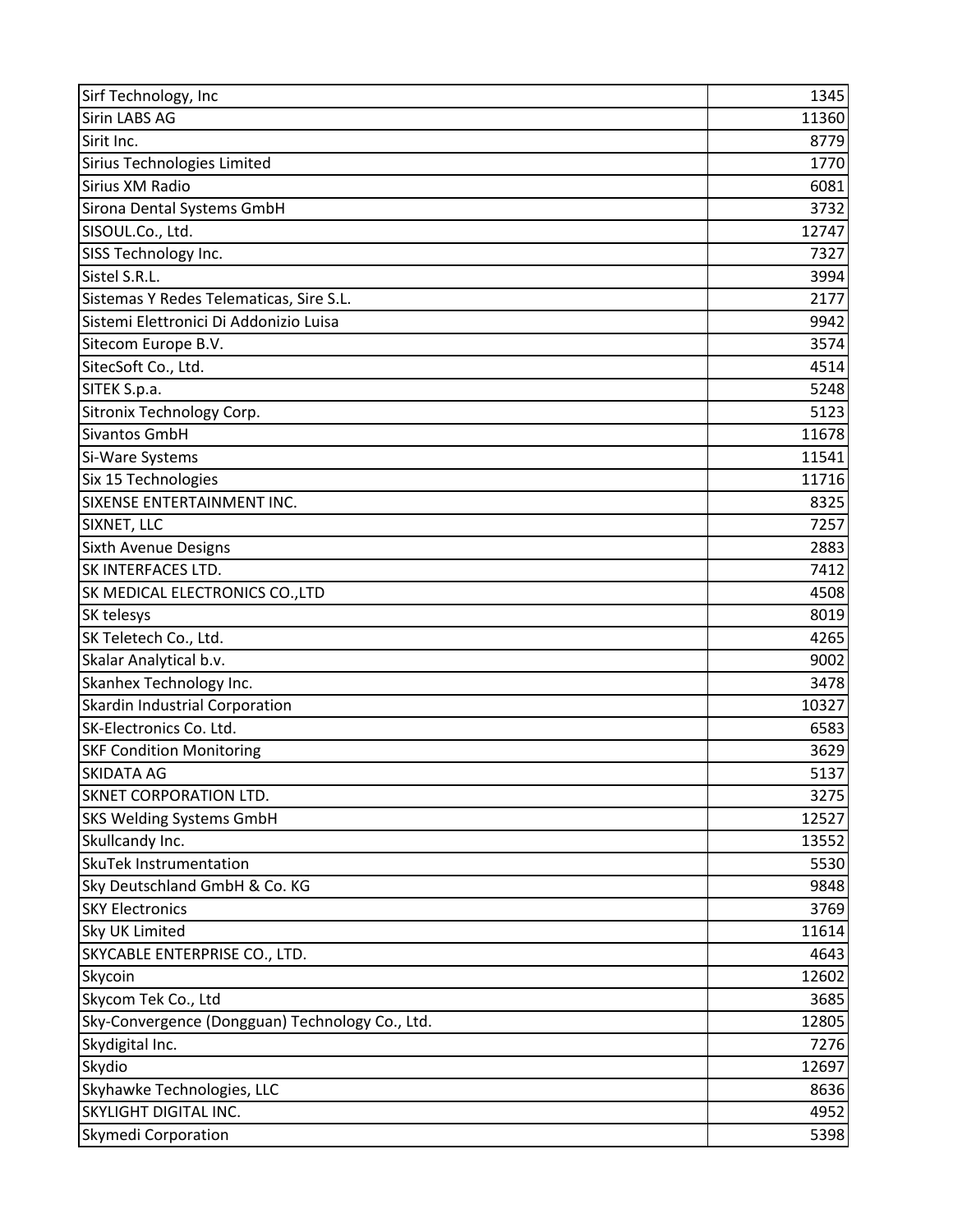| Skype Inc.                                                                       | 9037  |
|----------------------------------------------------------------------------------|-------|
| Skypine Electronics (Shenzhen) Co., Ltd.                                         | 8793  |
| Skyray Instrument Co., Ltd.                                                      | 6947  |
| Skyships Automotive Limited                                                      | 13332 |
| <b>SKYTEX Technology Inc.</b>                                                    | 9042  |
| <b>SKYUP TECHNOLOGY CORPORATION</b>                                              | 4262  |
| Skyviia Corporation                                                              | 9235  |
| <b>Skyworks Solutions</b>                                                        | 5688  |
| Skyworth Overseas Development Limited                                            | 8070  |
| SL International Ltd.                                                            | 6902  |
| Slacker                                                                          | 7132  |
| SLE quality engineering GmbH & Co. KG                                            | 9964  |
| Sling Media, Inc.                                                                | 8538  |
| <b>SLMED</b>                                                                     | 12938 |
| <b>SLOW CONTROL</b>                                                              | 10342 |
| SM Tech Co., Ltd.                                                                | 3831  |
| <b>SMA Solar Technology AG</b>                                                   | 5511  |
| SMAK Technologia e Automacao LTDA                                                | 12825 |
| SMaL Camera Technologies, Inc.                                                   | 3530  |
| Smar Research Corp.                                                              | 5289  |
| SmarAct GmbH                                                                     | 13190 |
| <b>SmarDTV Global SAS</b>                                                        | 6925  |
| Smart Card Technologies Co., Ltd.                                                | 2473  |
| Smart Card Technology, Inc.                                                      | 3500  |
| Smart Modular Technologies do Brasil - Industria e Comercio de Componentes Ltda. | 13889 |
| Smart Modular Technologies, Inc.                                                 | 3641  |
| smart optics Sensortechnik GmbH                                                  | 13436 |
| <b>Smart Point SA</b>                                                            | 6616  |
| <b>Smart Solution</b>                                                            | 9405  |
| Smart Solution Technology, Inc.                                                  | 12032 |
| Smart Start Inc.                                                                 | 10880 |
| Smart System Inc.                                                                | 4230  |
| <b>SMART Technologies Inc.</b>                                                   | 2956  |
| <b>SMART Temps LLC</b>                                                           | 8281  |
| Smartbridges Pte. Ltd.                                                           | 2257  |
| SmartCom                                                                         | 6506  |
| <b>SMARTCORE Inc.</b>                                                            | 9728  |
| Smartd Itd                                                                       | 8225  |
| <b>SmartDisk Corporation</b>                                                     | 2327  |
| SmartDV Techonologies India Private LTD                                          | 12875 |
| SmarTec                                                                          | 5818  |
| SMARTEH d.o.o.                                                                   | 9418  |
| smartek d.o.o.                                                                   | 9337  |
| Smarthome                                                                        | 4287  |
| <b>Smarthome Technology Limited</b>                                              | 6899  |
| <b>SMARTIO</b>                                                                   | 7702  |
| Smartisan Technology Co., Ltd.                                                   | 10665 |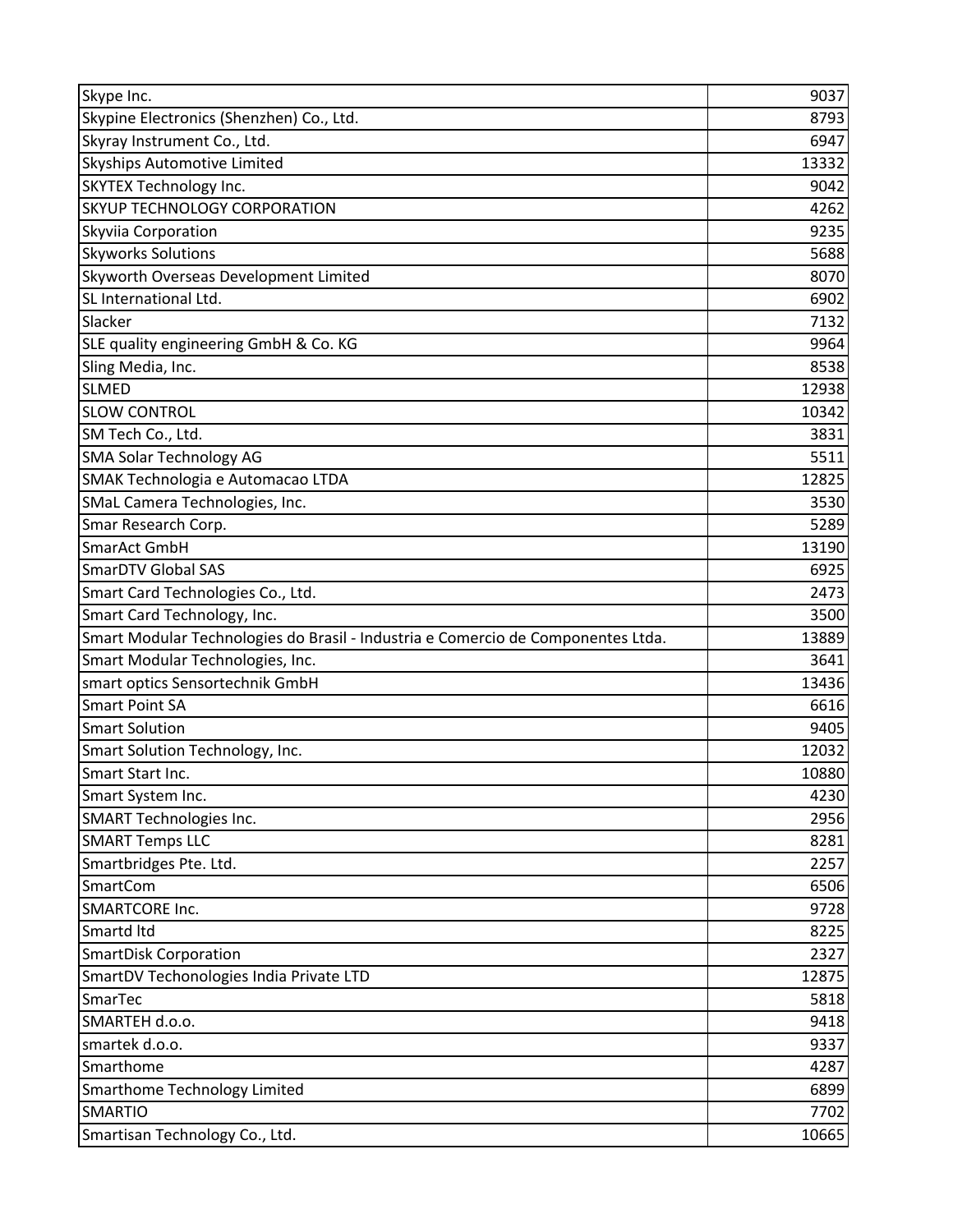| SMARTMATIC INTERNATIONAL CORP.            | 10445 |
|-------------------------------------------|-------|
| SmartRoom LLC                             | 9346  |
| SmartSwing, Inc.                          | 5534  |
| Smartware                                 | 5548  |
| <b>SMARTWI</b>                            | 7403  |
| <b>SMARTY Performance King SA</b>         | 11470 |
| <b>SMC Corporation</b>                    | 11085 |
| SMC Networks, Inc.                        | 1799  |
| <b>SMedia Technology Corporation</b>      | 7607  |
| Smile International, Inc.                 | 1175  |
| SMIT(HK) Limited                          | 10719 |
| Smith & Nephew Medical Limited            | 13337 |
| Smith + Nephew Inc.                       | 9666  |
| Smith Micro Software, Inc.                | 9424  |
| SmithMyers Communications Limited         | 2486  |
| <b>Smiths Detection</b>                   | 4020  |
| <b>Smiths Heimann Biometrics GmbH</b>     | 5701  |
| <b>Smiths Medical MD</b>                  | 6312  |
| Smiths US Innovation LLC                  | 13604 |
| <b>SMK Manufacturing Inc.</b>             | 1545  |
| SMMMPLUS ELECTRONIC TECHNOLOGY CO., LTD.  | 12142 |
| Smooth Cord & Connector Co., Ltd.         | 1722  |
| S-MOS Systems, Inc.                       | 1162  |
| <b>SMUFS Biometric Solutions</b>          | 10683 |
| SN Systems Ltd.                           | 3911  |
| snakebyte Asia Ltd.                       | 10571 |
| Snap-on Diagnostics                       | 1847  |
| SNAPSHIELD LTD.                           | 4519  |
| SND Electronics Co., Ltd.                 | 12517 |
| <b>SNIF Labs</b>                          | 7425  |
| Sniff Logic LTD                           | 13572 |
| snom technology AG                        | 9500  |
| Snowbush IP (a division of Gennum)        | 8237  |
| Sobal Corporation                         | 6576  |
| SoCChip (Wuxi Youxin IC Design Co., Ltd.) | 8366  |
| Socionext Inc.                            | 11144 |
| Socket Mobile, Inc.                       | 2299  |
| Socle Technology Corp.                    | 6787  |
| Soehnle Industrial Solutions GmbH         | 11334 |
| Soeks Limited                             | 10217 |
| Sofird, Inc.                              | 9198  |
| Soft DB Inc.                              | 5650  |
| SoftBaugh, Inc.                           | 3199  |
| Softcare Ltd.                             | 5890  |
| SoftConnex Technologies, Inc.             | 2552  |
| softDSP Co., Ltd.                         | 3496  |
| Softec Microsystems                       | 5705  |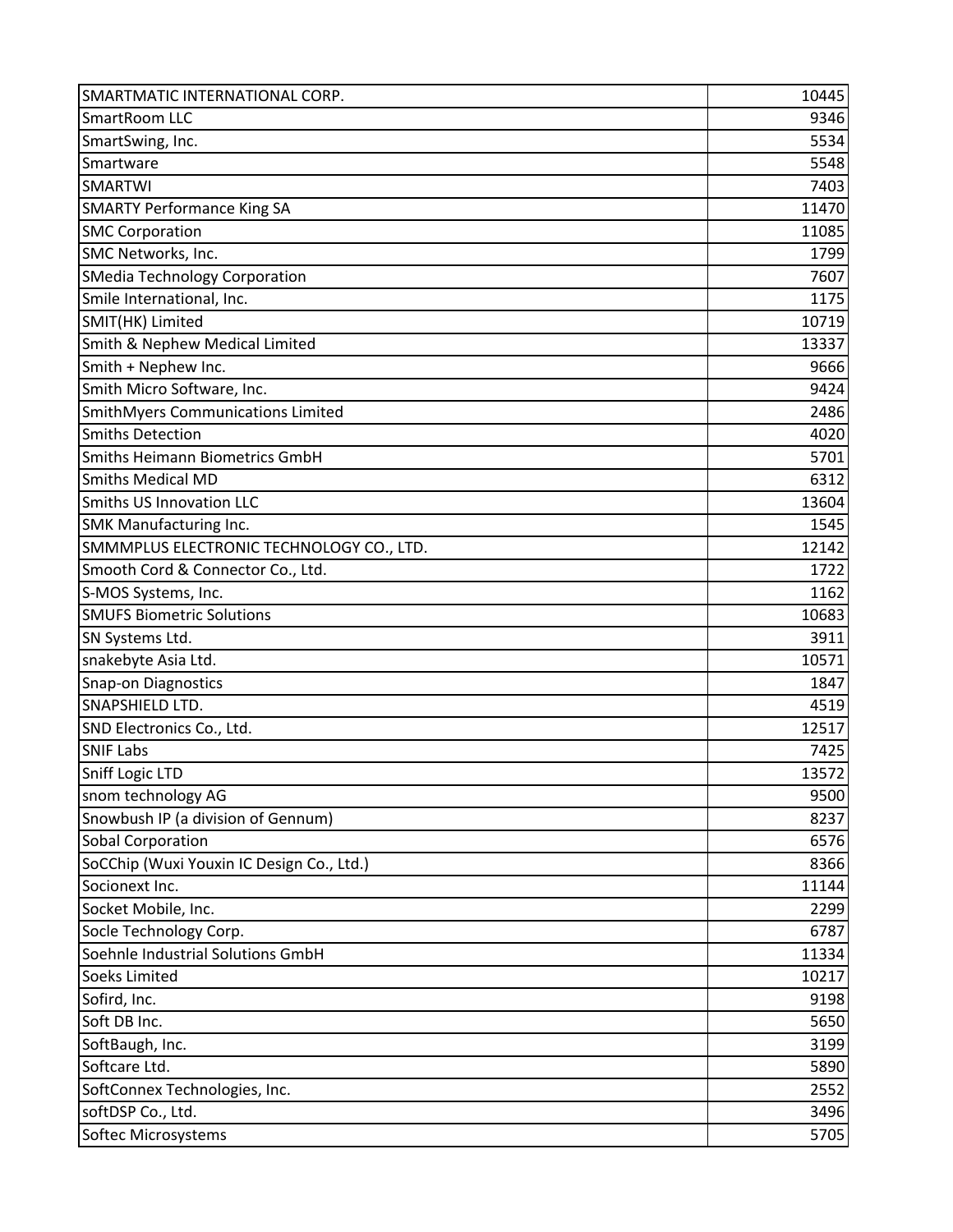| SoftEther Corporation                   | 9722  |
|-----------------------------------------|-------|
| SOFTIDEA s.r.o.                         | 4476  |
| Softing GmbH                            | 1918  |
| Softiron                                | 11778 |
| Softkinetic                             | 8467  |
| SoftLab - NSK                           | 10562 |
| Softlok International Limited           | 3844  |
| Softmark                                | 3250  |
| <b>SOFTMECHA</b>                        | 8738  |
| Softnautics LLP                         | 10226 |
| Softprotec Co.                          | 2973  |
| Softron Co., Ltd.                       | 6778  |
| Softronics Pty. Ltd.                    | 4117  |
| Software Bisque, Inc.                   | 9511  |
| Software Technologies Group, Inc.       | 5394  |
| SOGECLAIR aerospace                     | 3113  |
| SOHYA TECHNOLOGY CO., LTD.              | 5313  |
| SOKKIA Co., Ltd.                        | 6848  |
| Sola Electronics                        | 1316  |
| Sola/Hevi-Duty                          | 4773  |
| Solacia Inc.                            | 8861  |
| Solacom Inc.                            | 10421 |
| <b>Solar Components LLC</b>             | 8984  |
| SOLARAY, LLC dba SRP Companies          | 12959 |
| Solid State Logic                       | 12777 |
| Solid State System Co., Ltd.            | 3190  |
| Solid Year Co., LTD.                    | 1547  |
| Solid-Motion                            | 7431  |
| Soliton Systems K.K.                    | 1277  |
| SolitonWave Co., Ltd.                   | 4658  |
| SOLOMON Microtech Ltd.                  | 3415  |
| Solomon Systech Limited                 | 6626  |
| Solomon Technology Corp.                | 7638  |
| SOLU-M                                  | 12542 |
| <b>Solutions Cubed</b>                  | 2869  |
| <b>SOMA NETWORKS</b>                    | 3983  |
| SOMA OPTICS, LTD.                       | 5164  |
| Somagic, Inc.                           | 7304  |
| <b>SOMFY</b>                            | 8883  |
| Sonardyne International Ltd.            | 10101 |
| Sonatest Limited                        | 6751  |
| Sonavation, Inc.                        | 7223  |
| Sondex Limited                          | 3987  |
| SONEL S.A.                              | 6196  |
| SongPro, Inc.                           | 4243  |
| Sonic Innovations, Inc.                 | 3150  |
| Sonic Star Global Limited Taiwan Branch | 13203 |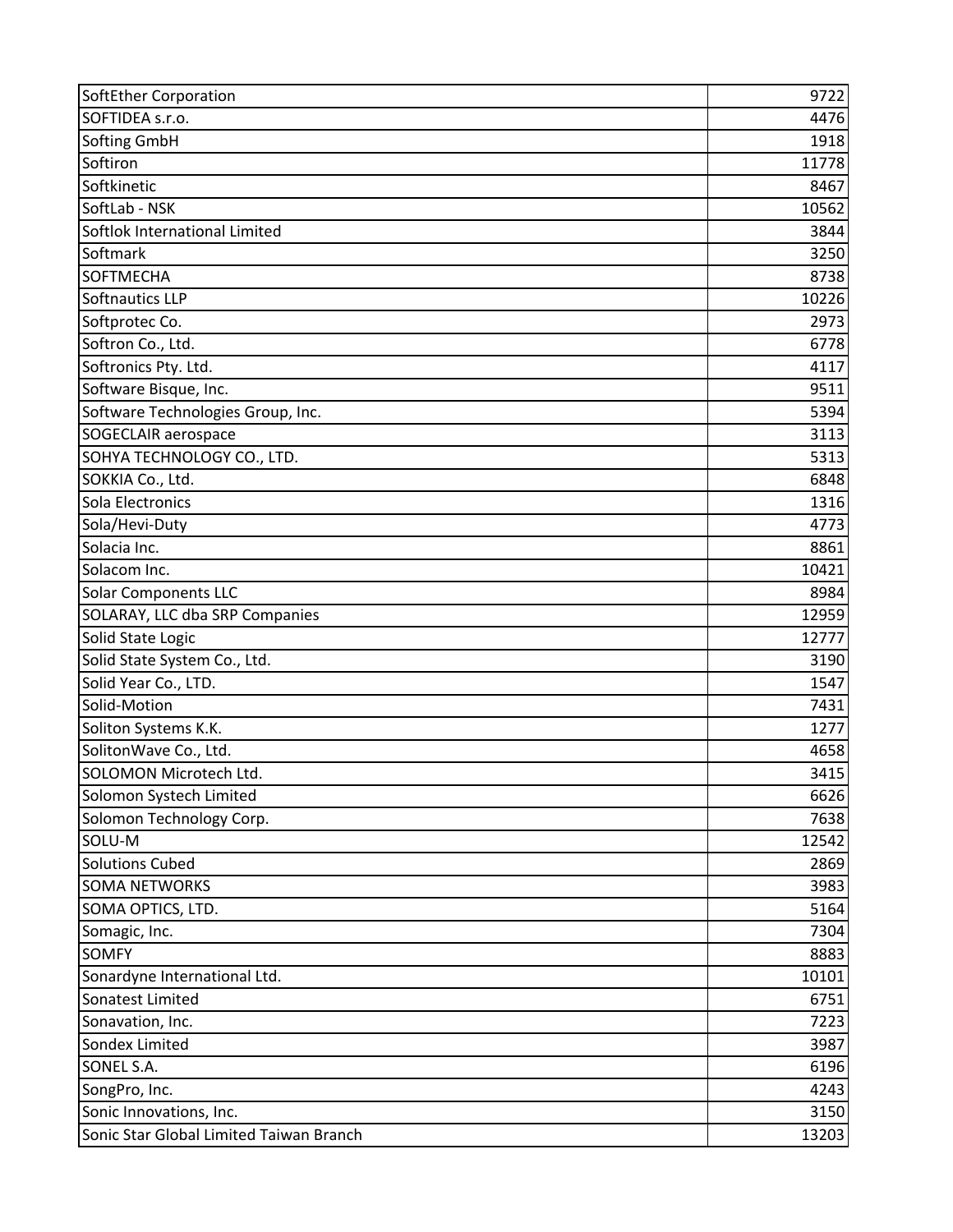| SONICblue Incorporated                 | 1114  |
|----------------------------------------|-------|
| Sonicbox, Inc.                         | 2539  |
| SONICWARE INC.                         | 12247 |
| Sonicweld                              | 9179  |
| SONIM TECHNOLOGIES, INC.               | 7580  |
| SoniqCast, LLC                         | 5091  |
| Sonix Technology (Shenzhen) Co., Ltd.  | 9336  |
| Sonix Technology Co., Ltd.             | 3141  |
| Sonnect                                | 13300 |
| Sonnet Technologies, Inc.              | 10892 |
| Sonoma Wire Works                      | 10484 |
| SonoSite, Inc.                         | 4543  |
| SONOTEC Ultraschallsensorik Halle GmbH | 11300 |
| <b>SONUUS LIMITED</b>                  | 8988  |
| Sony Computer Entertainment America    | 4794  |
| Sony Computer Entertainment Europe     | 5141  |
| Sony Electronics Inc.                  | 2641  |
| <b>Sony Group Corporation</b>          | 1356  |
| <b>Sony Mobile Communications</b>      | 4046  |
| Sopac Ltd.                             | 5213  |
| Sophia Systems Co., Ltd.               | 3307  |
| Sophisticated Circuits, Inc.           | 1883  |
| <b>SOPRO</b>                           | 7398  |
| <b>Sorenson Communications</b>         | 2228  |
| Sospita ASA                            | 4070  |
| SOTEC CO., LTD.                        | 4005  |
| SOtM                                   | 12470 |
| SougaSoft Co., Ltd.                    | 4288  |
| Sound Design Technologies              | 7934  |
| Sound Devices, LLC                     | 2342  |
| Sound ID                               | 8853  |
| Sound Technology (C.Q.) Co., Ltd       | 11806 |
| Sound Technology, Inc.                 | 2062  |
| Sound United                           | 12422 |
| Sound Vision Inc.                      | 2329  |
| SoundAI Technology Co., Ltd.           | 11934 |
| Soundec Co., Ltd.                      | 13095 |
| SoundGraph, Inc.                       | 5570  |
| SoundHawk Corporation                  | 10692 |
| Sounding Audio Industrial Limited      | 11080 |
| SoundNBox INC                          | 12862 |
| Soundspring Audio, Inc                 | 9801  |
| Source Audio LLC                       | 10660 |
| Source R & D Inc. (DBA WARPIA)         | 8276  |
| Source Technologies, LLC               | 6368  |
| <b>Sourcenext Corporation</b>          | 2099  |
| SourceQuest, Inc.                      | 5365  |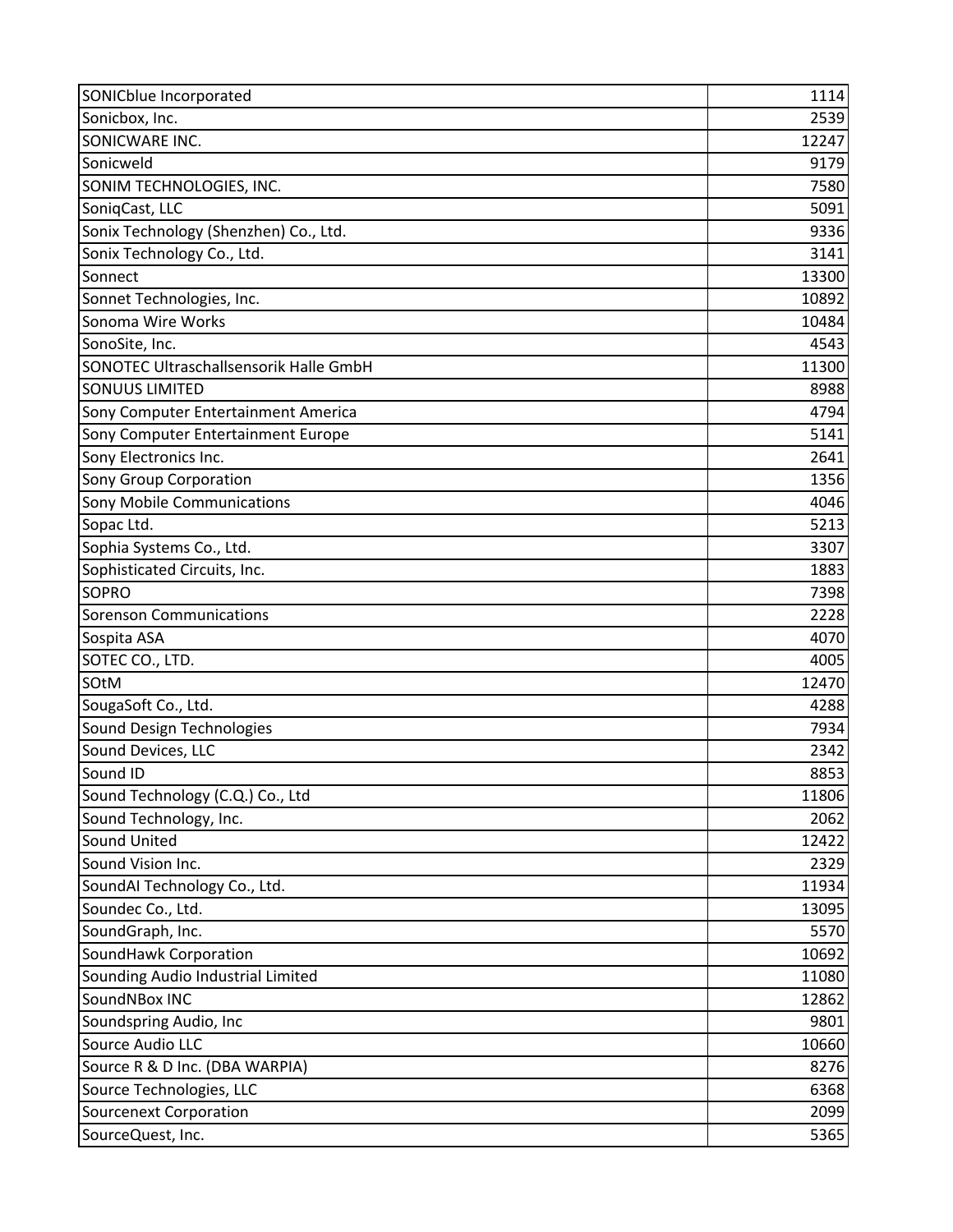| South Mountain Technologies, Ltd.                       | 6715  |
|---------------------------------------------------------|-------|
| South Sagittarius Integration Co., Ltd.                 | 13137 |
| Southchip Semiconductor Technology (Shanghai) Co., Ltd. | 12572 |
| Southern Data Comm, Inc.                                | 6145  |
| Southern Vision Systems, Inc.                           | 5000  |
| Southwest Research Institute                            | 6789  |
| SOUTHWING                                               | 6111  |
| Soyea Technology Co., Ltd                               | 13350 |
| Spa Design Ltd.                                         | 4098  |
| Space Shuttle Hi-Tech Co., Ltd.                         | 1621  |
| Spacelabs Healthcare                                    | 2580  |
| Spacetec IMC Corporation                                | 1448  |
| <b>Spark Dental Technology Limited</b>                  | 9539  |
| <b>Spark Fun Electronics</b>                            | 6991  |
| Spark Labs, Inc.                                        | 11012 |
| Spatial Freedom, Inc.                                   | 5598  |
| <b>SPC Gear</b>                                         | 12953 |
| Special Recording Systems Ltd.                          | 10364 |
| Specialix                                               | 1156  |
| SPECIM, Spectral Imaging Ltd.                           | 11419 |
| <b>SPECINFOSYSTEMS LLC</b>                              | 12654 |
| <b>SPECSOFT CONSULTING INC</b>                          | 4578  |
| Spectra Technologies Holdings Co., Ltd.                 | 4666  |
| Spectra, Inc.                                           | 5326  |
| Spectra7 Microsystems Corp.                             | 10818 |
| Spectral Applied Research                               | 7131  |
| <b>SpectraLink Corporation</b>                          | 6515  |
| Spectran LLC                                            | 11217 |
| Spectra-Physics                                         | 4480  |
| Spectronic Denmark A/S                                  | 4694  |
| <b>SPECTRONIC DEVICES LTD.</b>                          | 7570  |
| Spectrum Digital Inc.                                   | 3157  |
| Spectrum Signal Processing Inc.                         | 1434  |
| Spectrum Techniques, Inc                                | 3179  |
| Specwerkz                                               | 10375 |
| Speech Technology Center, Ltd.                          | 6233  |
| Speed Conn Electronics (Shenzhen) Co., Ltd.             | 9205  |
| Speed Dragon Multimedia Ltd.                            | 3669  |
| Speeder Electronics Co., Ltd.                           | 9298  |
| Speedtech Corp.                                         | 4096  |
| SPEEDY INDUSTRIAL SUPPLIES PTE. LTD.                    | 4119  |
| Spellman High Voltage Electronics Corp.                 | 4608  |
| <b>SPEMOT AG</b>                                        | 9738  |
| SPEX SamplePrep, LLC                                    | 6705  |
| <b>Sphairon Technologies GmbH</b>                       | 4427  |
| Sphericam Inc.                                          | 11628 |
| Spheron VR- Bonnet und Steuerwald GdbR                  | 1743  |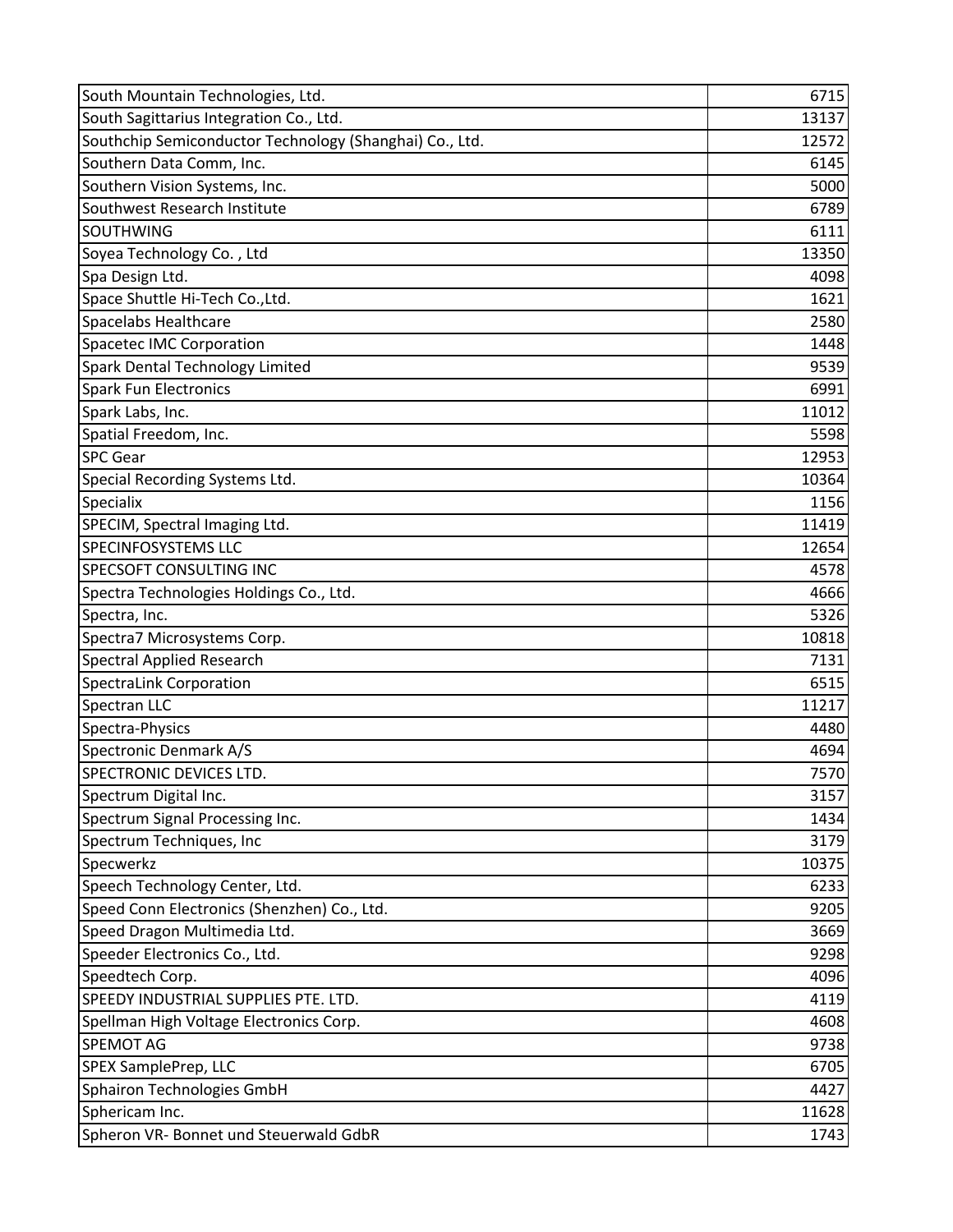| SPI ENGINEERING Co., Ltd.            | 10089 |
|--------------------------------------|-------|
| <b>SPIELO</b>                        | 4532  |
| Spigen Korea Co., Ltd.               | 12549 |
| Spin Master Far East Ltd.            | 11130 |
| Spin Semiconductor Inc.              | 6265  |
| SpinMaster Ltd.                      | 6878  |
| Spinnaker Systems Inc.               | 2654  |
| Spire Payments Holdings S.a.r.l.     | 10355 |
| <b>Spirent Communications</b>        | 2356  |
| Spirometrix, Inc.                    | 11030 |
| Spital Sangyo Co., Ltd.              | 1907  |
| SplitFish Ltd.                       | 9059  |
| <b>SPM INSTRUMENT AB</b>             | 9929  |
| Sportable Scoreboards, Inc.          | 10110 |
| Sportbug.com, Inc                    | 2887  |
| <b>SPoT LLC</b>                      | 8713  |
| <b>SPOTWAVE WIRELESS</b>             | 6579  |
| Spreadtrum Hong Kong Limited         | 6018  |
| Spring Soft K.K.                     | 7909  |
| Springer Design, Inc.                | 25600 |
| <b>Sprintek Corporation</b>          | 12646 |
| Spyrus Inc.                          | 2271  |
| Square Inc.                          | 10152 |
| Square Route Co., Ltd.               | 13543 |
| <b>Squarehead Technology</b>         | 11827 |
| Squirrels Inc                        | 12578 |
| <b>SQUSE Inc.</b>                    | 12584 |
| SR Research Ltd.                     | 11204 |
| SRAM, LLC                            | 10906 |
| SRI CABLE TECHNOLOGY LTD.            | 3388  |
| <b>SRT Marine Technology Limited</b> | 10181 |
| SRTechnologies                       | 5844  |
| <b>SSD COMPANY LIMITED</b>           | 6783  |
| SSD JAPAN CO., Ltd                   | 4859  |
| <b>SSE GmbH</b>                      | 7746  |
| SSI Computer Corp.                   | 11961 |
| ST Embedded Engineering, LLC         | 8542  |
| ST&T INSTRUMENT CORP.                | 3236  |
| St. Andrews Instrumentation Ltd.     | 10599 |
| St. John Technology Co., Ltd.        | 3915  |
| St. Jude Medical AB                  | 5874  |
| <b>Stable Imaging Solutions, LLC</b> | 9499  |
| <b>Staccato Communications</b>       | 5217  |
| <b>STACK LTD.</b>                    | 8125  |
| Staclar, Inc.                        | 13179 |
| <b>Stage Tec GmbH</b>                | 9023  |
| <b>STAIB INSTRUMENTE GmbH</b>        | 8631  |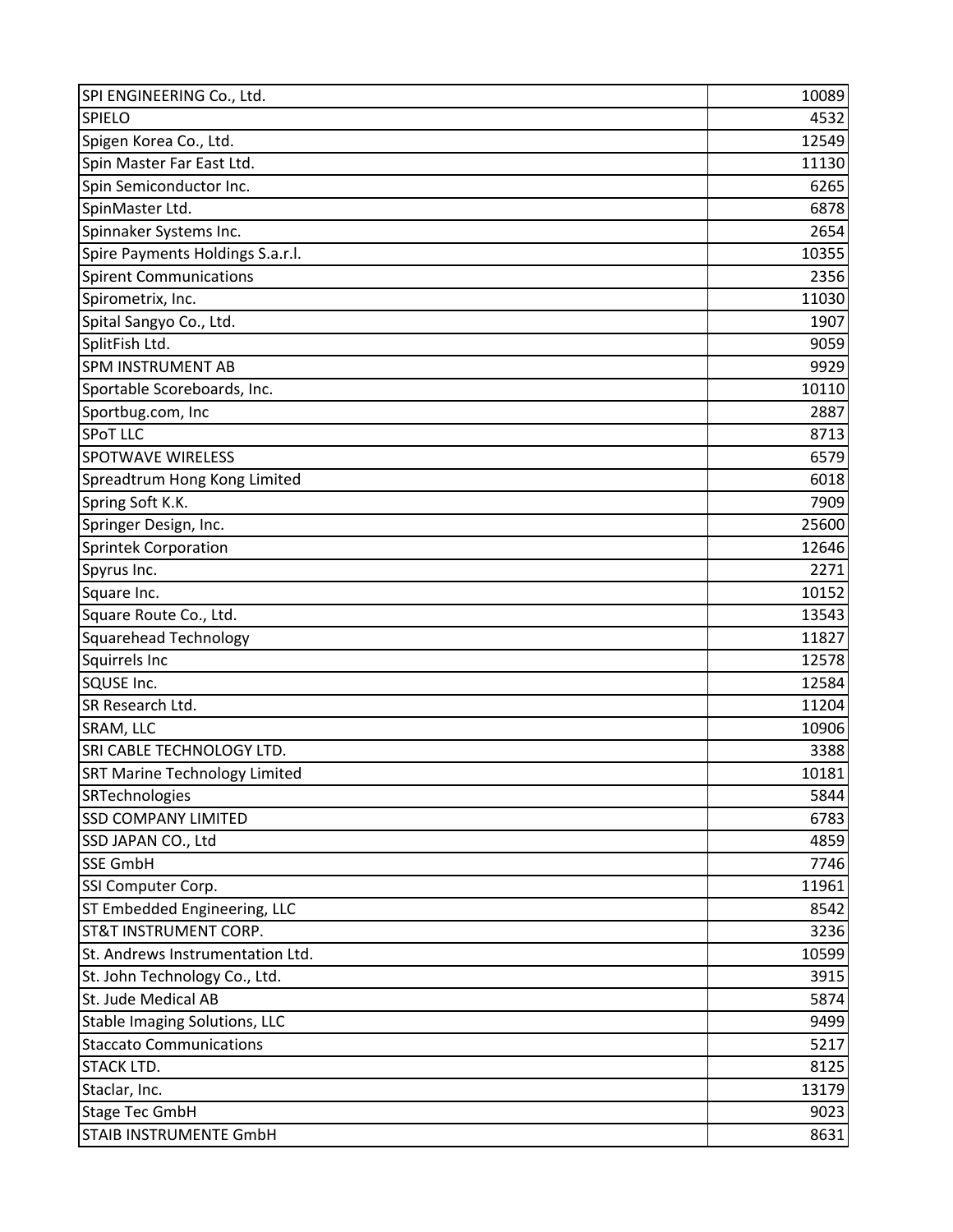| S-Takaya Electronics Industry Co., Ltd. | 4964  |
|-----------------------------------------|-------|
| Stamer Musikanlagen GmbH                | 5716  |
| Stamps.com                              | 9332  |
| STANDARD ELECTRONICS TELECOM INC.       | 4580  |
| Standard Microsystems Corp. (1)         | 1326  |
| <b>STANEO SAS</b>                       | 10347 |
| <b>Stanford Research Systems</b>        | 1717  |
| Stanton Magnetics, Inc.                 | 4157  |
| <b>STANTUM</b>                          | 8071  |
| Staples, Inc.                           | 4892  |
| Star Micronics Co., LTD                 | 1305  |
| STAr Technologies, Inc.                 | 7970  |
| <b>Star Vision Electronics Limited</b>  | 11533 |
| Star, Inc.                              | 2564  |
| StarBridge, Inc.                        | 11592 |
| <b>Starcover GmbH</b>                   | 3119  |
| Star-Dundee Ltd.                        | 6181  |
| Stargate Solutions, Inc.                | 1618  |
| <b>STARKEY LABORATORIES INC.</b>        | 7293  |
| <b>StarLeaf Limited</b>                 | 10026 |
| Starlight Marketing (H.K.) Ltd.         | 2896  |
| Starlight Xpress Ltd.                   | 4728  |
| Starline International Group Limited    | 6357  |
| <b>StarLine LLC</b>                     | 10243 |
| <b>Starlink Electronics Corp.</b>       | 10894 |
| STARRIVER TECHNOLOGY CO., LTD.          | 5232  |
| <b>Starseed Enterprises AG</b>          | 2198  |
| <b>StarShine Technology Corp.</b>       | 4504  |
| <b>Starsway Technology Limited</b>      | 12841 |
| StarTech.com Ltd.                       | 5296  |
| <b>Startek Engineering Incorporated</b> | 3018  |
| StationZ Inc.                           | 5060  |
| <b>STATSports</b>                       | 11432 |
| <b>Staveley Instruments</b>             | 4992  |
| Stayhealthy Inc.                        | 6711  |
| <b>STC Al Limited</b>                   | 13503 |
| STD Manufacturing Ltd.                  | 1533  |
| <b>STEAG ETA-Optik GmbH</b>             | 4392  |
| <b>STEC</b>                             | 4971  |
| <b>SteelSeries ApS</b>                  | 4152  |
| <b>Steinbauer Electronics GmbH</b>      | 9308  |
| Steinberg Soft-und Hardware GmbH        | 2638  |
| <b>STELECTRIC A/S</b>                   | 4572  |
| Stelulu Technology                      | 10208 |
| Stenograph L.L.C.                       | 4395  |
| StepOver GmbH                           | 8905  |
| StepOver Inc.                           | 9865  |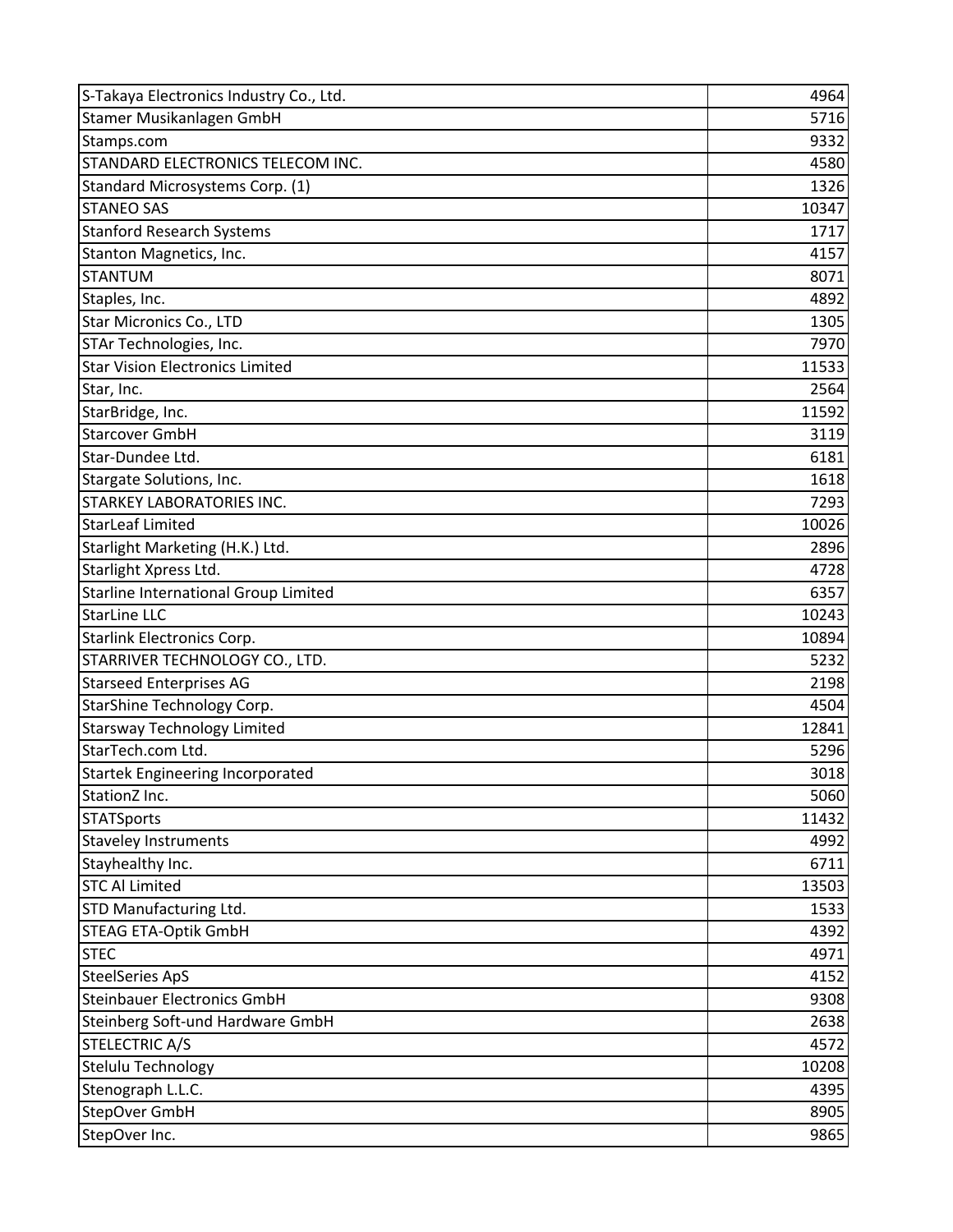| Steptechnica Co., Ltd.                                     | 8252  |
|------------------------------------------------------------|-------|
| <b>STEREOLABS</b>                                          | 11011 |
| STEREOLINK.COM                                             | 2750  |
| Stereotaxis, Inc.                                          | 7756  |
| ST-Ericsson                                                | 1228  |
| Sterilucent                                                | 8355  |
| steute Schaltgerate GmbH & Co. KG                          | 7902  |
| <b>Stewart Connector</b>                                   | 1159  |
| Stiger International Trade Investment Co., Ltd.            | 13017 |
| <b>STIL SA</b>                                             | 6974  |
| Stinger Systems Inc.                                       | 6239  |
| STK TECHNOLOGY CO., LTD.                                   | 11667 |
| <b>ST-MICHAEL STRATEGIES</b>                               | 5975  |
| STMicroelectronics                                         | 1155  |
| <b>STMicroelectronics Imaging Division</b>                 | 1363  |
| Stoelting Co.                                              | 4526  |
| <b>Stollmann EtV GmbH</b>                                  | 1858  |
| Stonestreet One, Inc.                                      | 5672  |
| Storage Appliance Corp.                                    | 6528  |
| <b>STORK PRINTS AUSTRIA GmbH</b>                           | 9327  |
| Storm Technology Inc.                                      | 1735  |
| Stormblue Co., Ltd.                                        | 4750  |
| <b>Strand Lighting Limited</b>                             | 5647  |
| Stratasys Inc.                                             | 9864  |
| <b>STRATEC Biomedical Systems AG</b>                       | 6316  |
| Strategic Vista Corp.                                      | 4821  |
| Stratitec, Inc.                                            | 3640  |
| <b>Strattec Advanced Logic, LLC</b>                        | 11259 |
| Straubtec GmbH & Co. KG                                    | 9139  |
| Strawberry Linux Co., Ltd.                                 | 6004  |
| Stray Electrons, LLC (DBA Creo)                            | 12390 |
| <b>Stream Labs</b>                                         | 5056  |
| StreamBuster                                               | 7526  |
| <b>StreamGear Inc</b>                                      | 13167 |
| StreamZap, Inc.                                            | 3740  |
| <b>Street Smart Security</b>                               | 3135  |
| Streetlogic, Inc.                                          | 13517 |
| Stresstech Oy                                              | 10056 |
| Stretch Inc.                                               | 5379  |
| Striiv, Inc.                                               | 9554  |
| Strike Technologies a Division of Penbro Kelnick (Pty) Ltd | 10915 |
| Strobe Data, Inc.                                          | 4718  |
| Strong Man Enterprise Co., Ltd.                            | 1864  |
| <b>Struck Innovative Systeme GmbH</b>                      | 5719  |
| Struers A/S                                                | 8942  |
| <b>Stryker Corporation</b>                                 | 10448 |
| <b>STT Emtec AB</b>                                        | 9520  |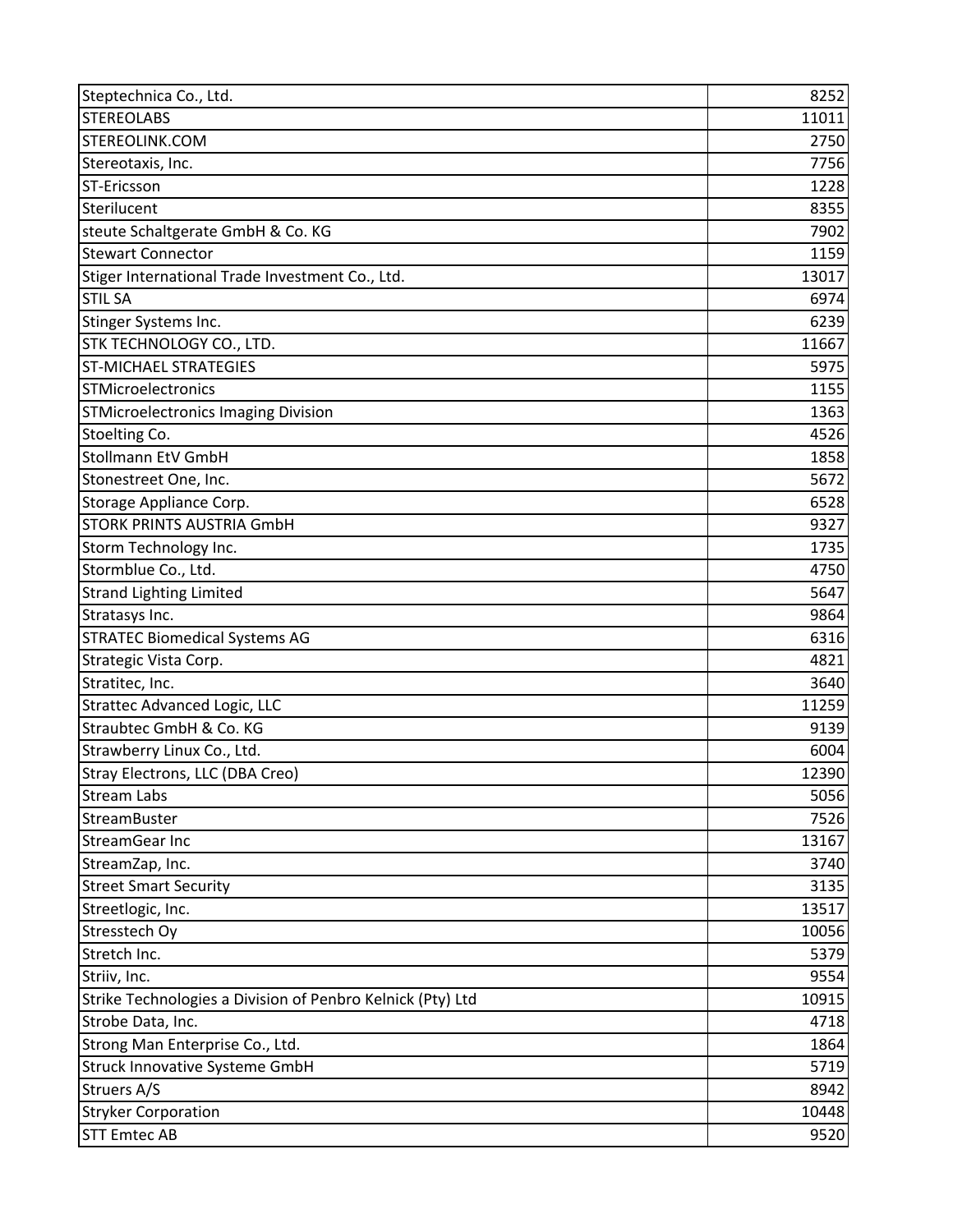| <b>Stuart Tyrrell Developments</b>                     | 3726  |
|--------------------------------------------------------|-------|
| Studio Technologies, Inc.                              | 4169  |
| Studio Zee                                             | 2209  |
| STWTECH Co., Ltd.                                      | 6804  |
| <b>STX-Med SPRL</b>                                    | 10024 |
| <b>STYL Solutions Pte Ltd</b>                          | 11563 |
| STZ QSBV Ilmenau                                       | 6960  |
| Su Zhou Song Qing Electronical Co., Ltd.               | 5886  |
| SUE "unicon.uz" Scientific, Engineering & Marketing RC | 9760  |
| <b>SUEZ's Water Technologies and Solutions</b>         | 10521 |
| Suga Digital Technology Limited                        | 6521  |
| <b>Sugar Creek Solutions LLC</b>                       | 7271  |
| <b>SUGIYAMA ELECTRIC SYSTEM INC.</b>                   | 10090 |
| Sugiyama Electron Co., Ltd.                            | 4839  |
| Suisei Electronics System Co., Ltd.                    | 4217  |
| Suitable Technologies, Inc.                            | 9633  |
| <b>Suite Technology Systems</b>                        | 2031  |
| Sulon Technologies Inc.                                | 11260 |
| Sumita Optical Glass, Inc.                             | 6125  |
| Sumitomo 3M Limited                                    | 4831  |
| Sumitomo Elec Ind Ltd. Lightwave Network Products Div. | 7000  |
| Sumitomo Electric Ind., Ltd., Optical Comm. R&D Lab    | 8386  |
| Sumitomo Electric Industries, Ltd.                     | 4194  |
| Sumitomo Electric Networks, Inc.                       | 7993  |
| Sumitomo Heavy Industries, Ltd.                        | 6264  |
| Sumix                                                  | 10601 |
| Summa N.V.                                             | 2463  |
| <b>Summit Microelectronics</b>                         | 6296  |
| Summit Semiconductor LLC                               | 9365  |
| Summus, Ltd.                                           | 2343  |
| SumUp Services GmbH                                    | 13403 |
| Sun Communications Inc.                                | 1948  |
| Sun Corporation                                        | 1499  |
| Sun Fair Electric Wire & Cable (HK) Co., Ltd.          | 8841  |
| Sun Light Application Co., Ltd.                        | 4797  |
| <b>SUN-A CORPORATION</b>                               | 7279  |
| <b>Suncom Technologies</b>                             | 1851  |
| SunCorp Industrial Limited                             | 5625  |
| Sundae PC, LLC                                         | 13336 |
| Sundtek                                                | 9817  |
| Sunf Pu Technology (Dong-Guan) Co., Ltd.               | 5480  |
| Sung Forn Co. LTD.                                     | 1487  |
| Sung Kyung Precision Co., Ltd.                         | 9931  |
| <b>SUNGIL TELECOM</b>                                  | 7037  |
| Sunhayato Corp.                                        | 5281  |
| Suni Imaging Microsystems, Inc.                        | 2094  |
| Sunix Co., Ltd.                                        | 1838  |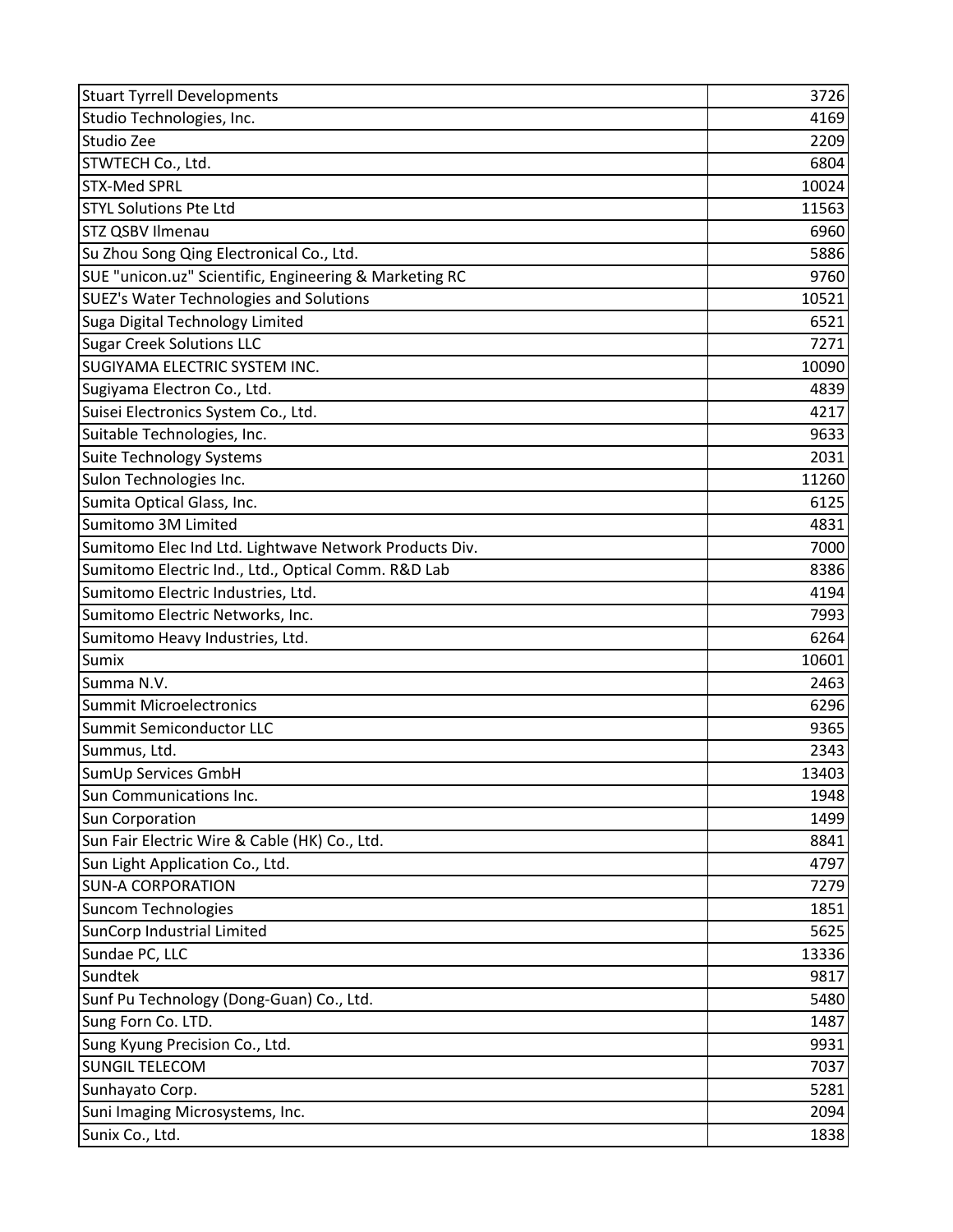| Sunkorea Electronics Co., Ltd.                    | 6668  |
|---------------------------------------------------|-------|
| Sun-Light Electronic Technologies Inc.            | 7286  |
| Sunlike Technology Co., Ltd.                      | 11289 |
| Sunlin Electronics Co., Ltd.                      | 12079 |
| Sunny Giken Inc.                                  | 3063  |
| Sunplus Innovation Technology Inc.                | 7119  |
| SUNPLUS TECHNOLOGY CO., LTD.                      | 1276  |
| Sunrex Technology Corp.                           | 1455  |
| Sunrich Technology (H.K.) Ltd.                    | 3812  |
| Sunrise Telecom, Inc.                             | 2937  |
| Sun-Riseful Technology Co., Ltd.                  | 3652  |
| SUN-S Co., Ltd.                                   | 12791 |
| SunTech Medical, Inc.                             | 10129 |
| SunTo Technology (Shen Zhen) Corporation Limited  | 11611 |
| Sunvalley (HK) Limited                            | 12497 |
| Sunwave Technology Corp.                          | 4777  |
| Sunwell Electronics Ltd.                          | 7205  |
| Sunwin (HuBei) Optoelectronic Technology Co., Ltd | 12694 |
| Sunwoda Electronic Co., Ltd.                      | 12734 |
| <b>SUNX Limited</b>                               | 4576  |
| Sunyking Technology Co., Ltd                      | 11609 |
| Super Duper Cellular Co., Ltd.                    | 12765 |
| Super Gate Technology Co., LTD                    | 1493  |
| Super Link Electronics Co., Ltd.                  | 3432  |
| Super Micro Computer Inc.                         | 11299 |
| Super Pioneer Co., Ltd.                           | 9091  |
| Super Talent Technology, Inc.                     | 7055  |
| Supercomal Wire & Cable SDN. BHD.                 | 1793  |
| <b>Supercomputing Systems AG</b>                  | 12173 |
| SuperD Co., Ltd.                                  | 9352  |
| SuperGate Technologies                            | 4017  |
| <b>Superior Communications</b>                    | 11683 |
| Superna Inc.                                      | 7221  |
| SuperPix Micro Technology Limited                 | 6896  |
| SuperSonic Inc.                                   | 8836  |
| SuperTop International Corp.                      | 6567  |
| Supra, A UTC Fire & Security Company              | 5472  |
| Suprema ID Inc.                                   | 5841  |
| Supreme Electronics Co., Ltd.                     | 12846 |
| <b>SURECOM Technology Corp.</b>                   | 1897  |
| <b>Sure-Fire Electrical Corporation</b>           | 3472  |
| Sureshotgps Pty. Ltd.                             | 7788  |
| Surface Imaging Systems (S.I.S.)                  | 2530  |
| <b>Surface Optics Corporation</b>                 | 4249  |
| Surgical-Science Sweden AB                        | 12033 |
| Suritel                                           | 10711 |
| Surplus Electronic Technology Co., Ltd.           | 10466 |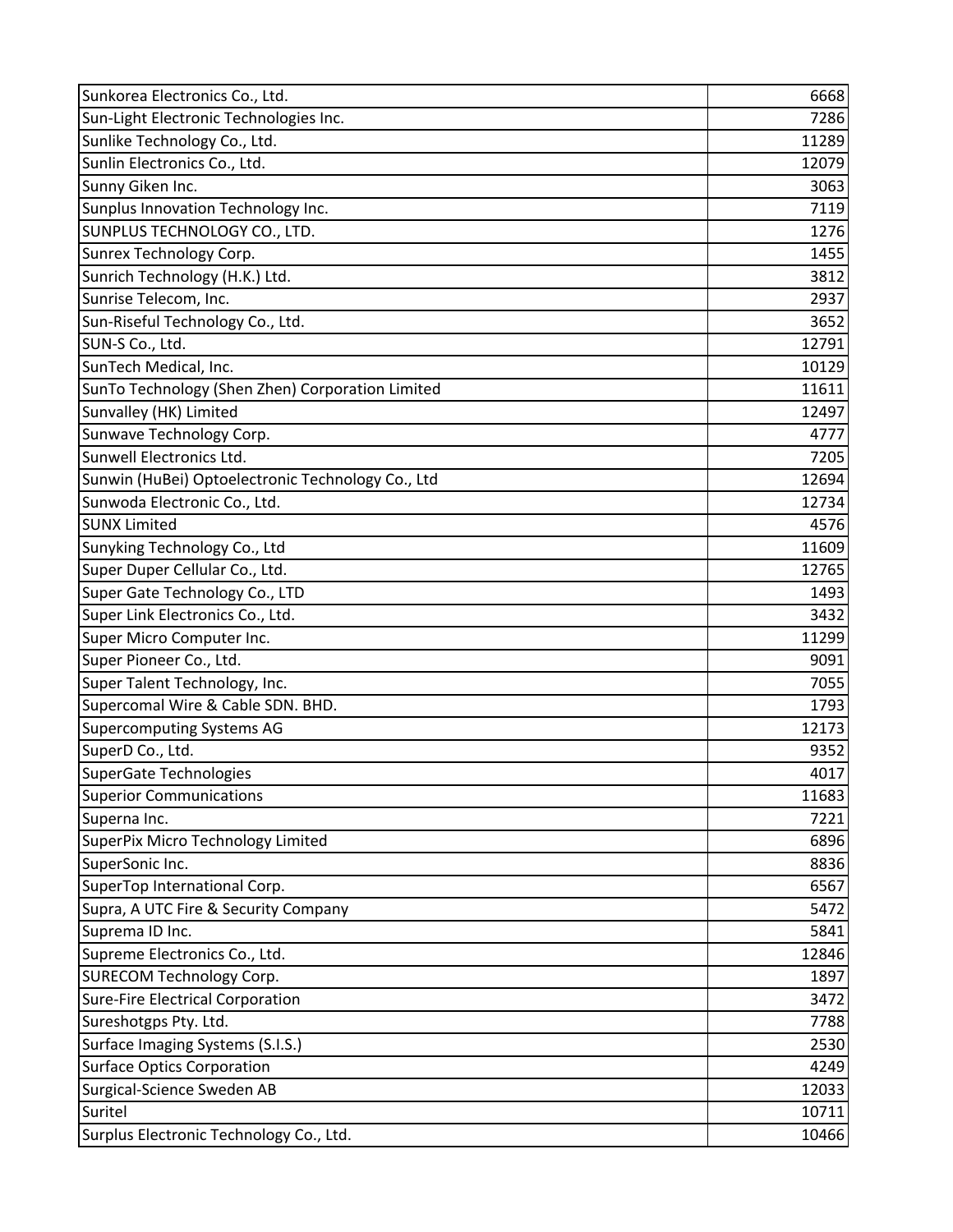| Suruga Seiki Co., Ltd.                              | 3581  |
|-----------------------------------------------------|-------|
| SUS Corp.                                           | 11445 |
| Susteen, Inc.                                       | 1841  |
| <b>Sutter Instrument Company</b>                    | 4930  |
| Suunto                                              | 5267  |
| <b>Suyin Corporation</b>                            | 1614  |
| <b>SUZA INTERNATIONAL FRANCE</b>                    | 8486  |
| Suzhou Astroasis Vision Technology Co., LTD.        | 13199 |
| Suzhou Colfly Electronic Technology Co., Ltd.       | 13046 |
| Suzhou FanglinTechnology Co., Ltd                   | 11789 |
| Suzhou GlowOne Technology Co., Ltd.                 | 12759 |
| Suzhou Huajie Electronic Co., Ltd                   | 12155 |
| Suzhou Jingshi Electronic Technology Co., Ltd.      | 11497 |
| Suzhou Jutze Technologies Co., Ltd                  | 9338  |
| Suzhou Keda Technology Co., Ltd.                    | 11724 |
| SUZHOU KELI TECHNOLOGY DEVELOPMENT CO., LTD.        | 9514  |
| Suzhou Peter's Precise Industrial Co., Ltd.         | 3489  |
| SuZhou QIWEI Electronic Co., Ltd.                   | 12118 |
| Suzhou SuperMax Smart System Co., Ltd.              | 11734 |
| Suzhou UCOAX Electronic Technology Co., Ltd.        | 13112 |
| Suzhou WEIJU Electronics Technology Co., Ltd.       | 10121 |
| SUZHOU XINYA ELECTRIC COMMUNICATION CO., LTD.       | 9513  |
| Suzhou Yourfriend Electronic Co., Ltd.              | 11547 |
| SuZhou ZhongXingLian Precision Industrial Co., Ltd. | 9831  |
| Suzuken Co., Ltd.                                   | 4043  |
| <b>SUZUKI Engineering</b>                           | 7512  |
| SUZUKI MUSICAL INST. MFG. CO., LTD.                 | 8495  |
| <b>SVS-VISTEK GmbH</b>                              | 11287 |
| <b>SWAC Automation Consult GmbH</b>                 | 10266 |
| Swecoin AB                                          | 2188  |
| <b>Swedect AB</b>                                   | 5072  |
| SweDeltaco AB                                       | 11639 |
| Sweetray Industrial Ltd.                            | 3778  |
| Sweex Europe B.V.                                   | 6015  |
| SWENC Technology Co., Ltd.                          | 8476  |
| SWFL Inc. dba: Filament                             | 11411 |
| <b>Swift Navigation Inc</b>                         | 11881 |
| <b>Swiftpoint Limited</b>                           | 8526  |
| Swirlnet A/S                                        | 7413  |
| Swiss Authentication Research & Development AG      | 10424 |
| Swiss Federal Institute of Technology               | 1559  |
| Swissbit AG                                         | 4976  |
| Swissonic AG                                        | 2623  |
| swissvoice ag                                       | 3246  |
| Switch Science, Incorporation                       | 10118 |
| <b>Swyx Solutions AG</b>                            | 9731  |
| Syba Multimedia, Inc.                               | 8966  |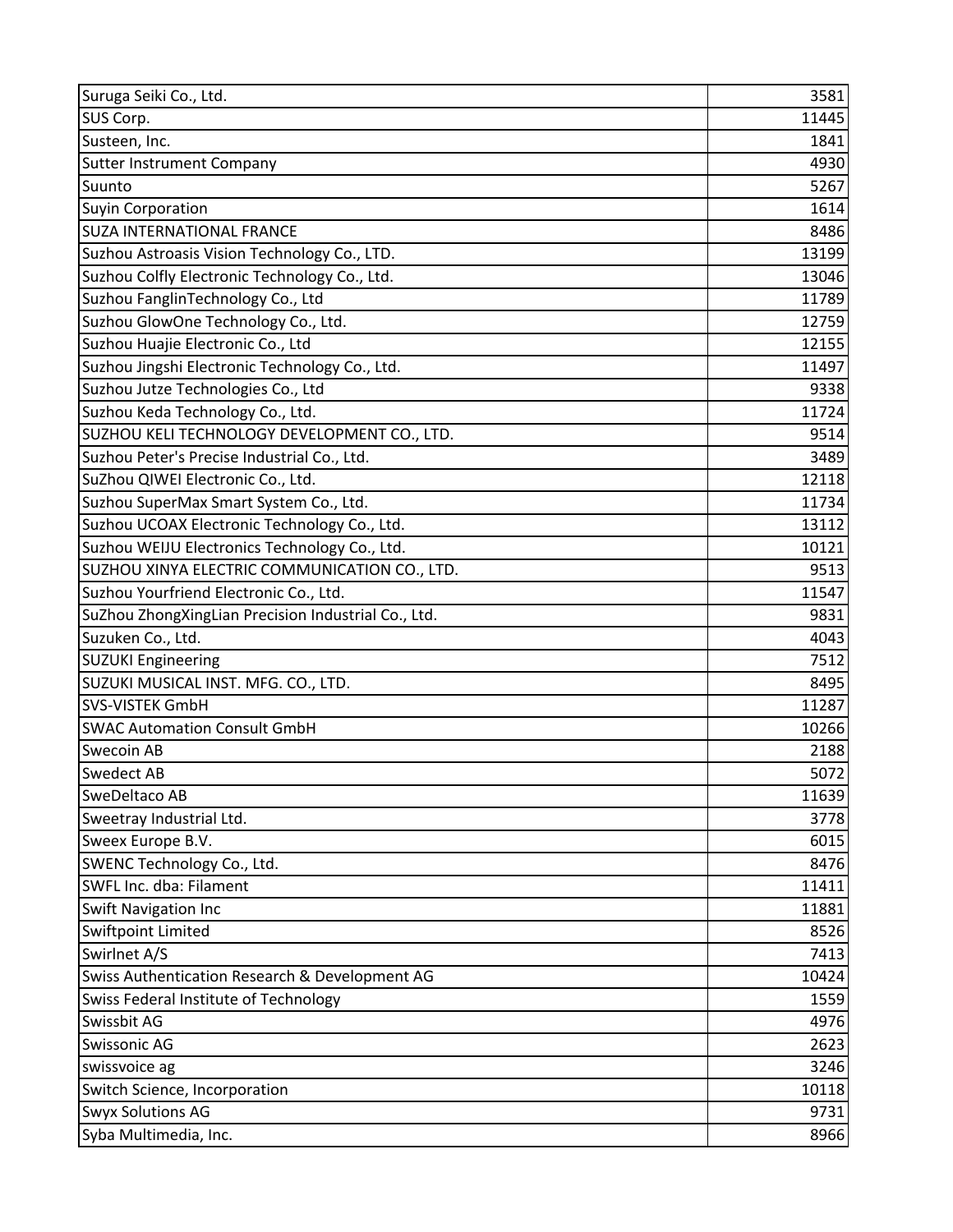| <b>Sycard Technology</b>                 | 1671  |
|------------------------------------------|-------|
| SYDEC N.V.                               | 2675  |
| SyGade Solutions (Pty) Ltd.              | 6222  |
| SYMAGERY MICROSYSTEMS INC.               | 4019  |
| Symbian Ltd.                             | 3618  |
| Symbios, Inc.                            | 1047  |
| <b>Symbium Corporation</b>               | 5366  |
| Symetrix, Inc.                           | 11777 |
| Symmetric Research                       | 5587  |
| Symphodia Phil                           | 10270 |
| Symplex Communications, Inc.             | 9480  |
| Symtx Inc.                               | 5802  |
| Symwave, Inc.                            | 7329  |
| Synaptics Inc.                           | 1739  |
| SyncMOS Technologies International, Inc. | 10307 |
| Syncomm Technology Corp.                 | 6685  |
| <b>Syncopated Engineering Inc</b>        | 13246 |
| <b>Syncrosoft GMBH</b>                   | 2073  |
| SynerTek Korea, Inc.                     | 3096  |
| SYNESTHESIA CORPORATION                  | 7453  |
| Syng, Inc.                               | 13207 |
| Synnix Technology Co.                    | 4614  |
| Synopsys, Inc.                           | 1343  |
| Synopsys, Inc.(2)                        | 1454  |
| Synox Tech Co., Ltd.                     | 11569 |
| Syntech Information Co., Ltd.            | 1861  |
| Syn-Tech Systems Inc.                    | 4440  |
| SYNTEK DEVELOPMENT LTD.                  | 8483  |
| Syntek Semiconductor Co., Ltd.           | 1505  |
| <b>SYN-TEK Technologies Inc.</b>         | 6146  |
| SyntheSys Research, Inc.                 | 6292  |
| SYNTHETIC PLANNING INDUSTRY CO., LTD.    | 6033  |
| <b>Syntronix Corporation</b>             | 10142 |
| Sypris Test and Measurement (FW Bell)    | 5794  |
| SyQuest Technology                       | 1876  |
| Syrinx Industrial Electronics b.v.       | 7726  |
| SYSACOM R&D Plus Inc.                    | 8173  |
| <b>SYSCAN</b>                            | 2690  |
| Sysgration                               | 1464  |
| Sysgration Ltd.                          | 1706  |
| <b>SYSMEX CORPORATION</b>                | 4397  |
| SYSTEC Co., Limited                      | 10130 |
| SYSTEC Co., Ltd.                         | 2293  |
| <b>SYSTEC Computer Gmbh</b>              | 2168  |
| <b>Systec Designs BV</b>                 | 10309 |
| <b>SYSTECH</b>                           | 7244  |
| <b>Systech Corporation</b>               | 1330  |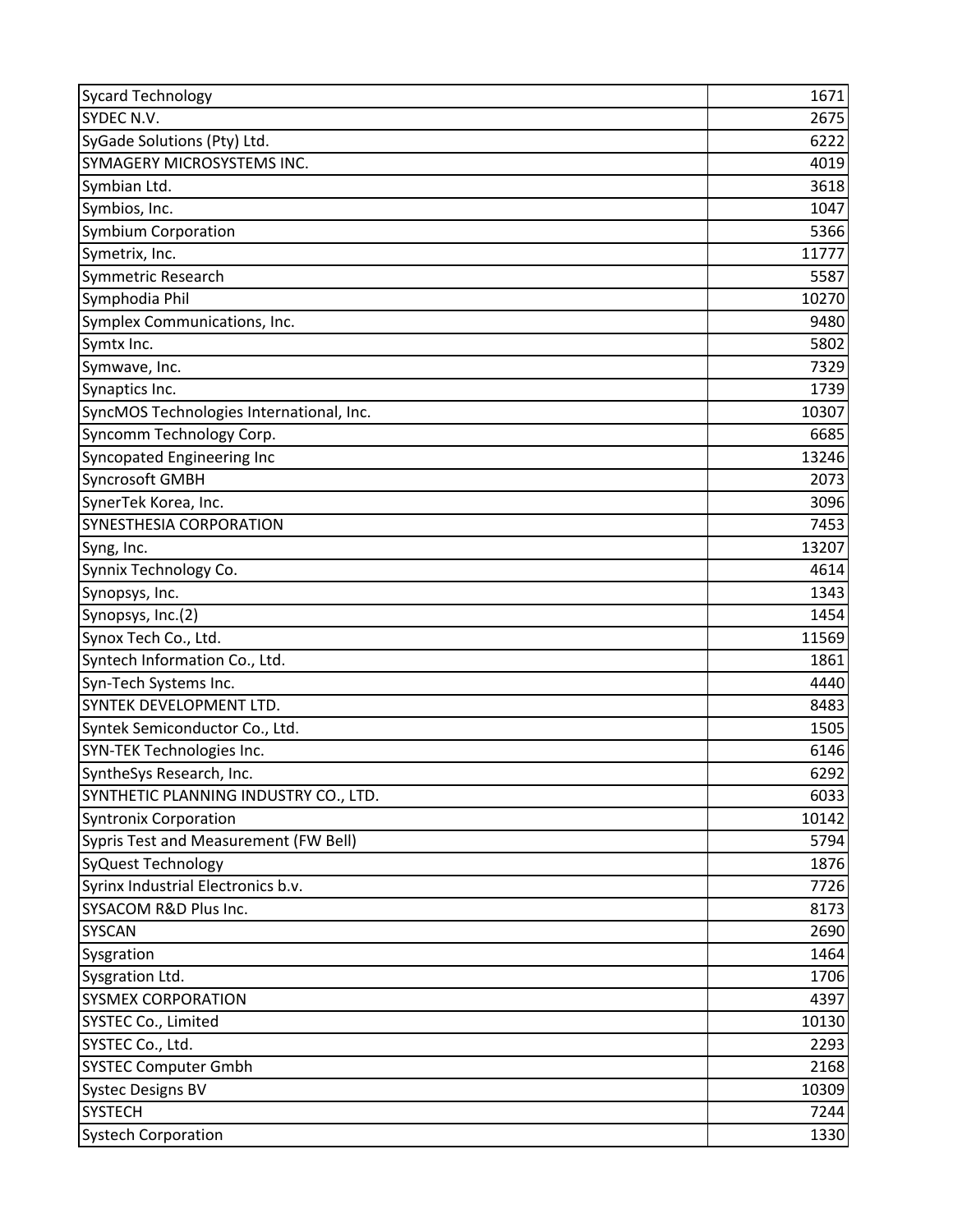| <b>Systech Group Corporation</b>              | 12548 |
|-----------------------------------------------|-------|
| SysTelPro                                     | 12681 |
| System Connection, Inc                        | 3005  |
| System Consultants Co., Ltd.                  | 3713  |
| System Dimensions, Inc.                       | 10325 |
| System General Corp.                          | 3659  |
| System In Frontier Inc.                       | 9127  |
| System Industrie Electronic GmbH              | 11338 |
| System Instruments Co., Ltd.                  | 6190  |
| System JD Co., Ltd                            | 11371 |
| System Level Solutions, Inc.                  | 6002  |
| SYSTEM S.P.A.                                 | 8305  |
| <b>System Sacom Industry Corporation</b>      | 9530  |
| System Support Co., Ltd.                      | 2792  |
| System TALKS Inc.                             | 2158  |
| System76                                      | 13188 |
| Systematic Development Group, LLC             | 8345  |
| SystemBase Co., Ltd.                          | 2592  |
| SYSTEMCORP Pty., Ltd.                         | 8393  |
| SystemGear Co., Ltd.                          | 1574  |
| Systemneeds, Inc.                             | 5126  |
| Systems & Electronic Development FZCO (SEDCO) | 8018  |
| Systems Integration Solutions Inc.            | 3953  |
| <b>SystemSoft Corporation</b>                 | 1185  |
| Systemware Inc.                               | 4994  |
| <b>Systex Corporation</b>                     | 6781  |
| SYSTRONIK Elektronik und Systemtechnik GmbH   | 7573  |
| <b>Syswave Corporation</b>                    | 12123 |
| <b>SyTech Corporation</b>                     | 8525  |
| SZ Power Technology Co., Ltd                  | 12659 |
| SZ TELSTAR CO., LTD.                          | 7762  |
| SZZT ELECTRONICS CO., LTD                     | 9131  |
| <b>T&amp;D CORPORATION</b>                    | 3279  |
| T.A.M. Co., Ltd.                              | 2779  |
| T.D. Technecon Ltd.                           | 5382  |
| T.I.T. ENG CO., LTD.                          | 10146 |
| T.N.C Industrial Co., Ltd.                    | 1776  |
| T+A Elektroakustik GmbH + Co. KG              | 10934 |
| T1Visions, Inc.                               | 10538 |
| T2M, LLC                                      | 12371 |
| T3 Innovation                                 | 10198 |
| T3 Robotics Co., Inc.                         | 12528 |
| Ta Horng Musical Instrument Co., Ltd.         | 6860  |
| TA HSING INDUSTRIES LTD.                      | 3738  |
| TA Instruments                                | 7642  |
| TA WEI TECHNOLOGY CO., LTD.                   | 8536  |
| Ta Yun Electronic Technology Co., Ltd.        | 3393  |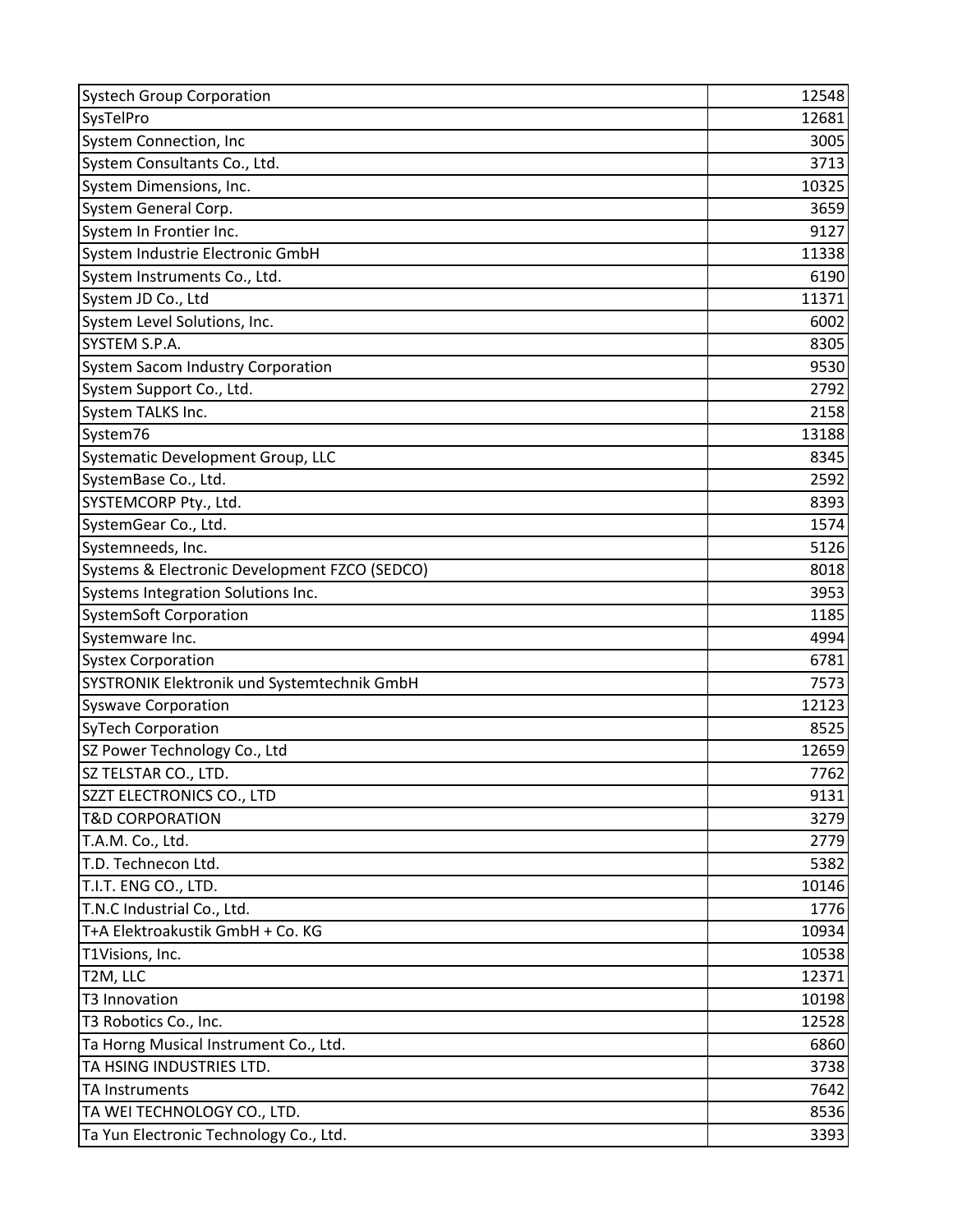| taberna pro medicum GmbH                             | 9019  |
|------------------------------------------------------|-------|
| Tableau, LLC                                         | 5079  |
| Tabor Electronics Ltd.                               | 5772  |
| Tactex Controls, Inc.                                | 2083  |
| Tad Radio of Canada Inc.                             | 7423  |
| TADANO LTD.                                          | 7749  |
| Tadiran Com. Ltd.                                    | 4464  |
| TAEWOONG MEDICAL. CO., LTD.                          | 9783  |
| TAG Systems Racing Products, Inc.                    | 4002  |
| Tai Guen Enterprise Co., Ltd.                        | 3793  |
| TAI TWUN ENTERPRISE CO., LTD.                        | 2247  |
| Tai Yip Electrical Co., Ltd.                         | 5519  |
| TAIAN TECHNOLOGY (WUXI) Co., Ltd.                    | 9578  |
| Taicang Zhigengniao Information Technology Co., Ltd. | 13073 |
| TaiDoc Technology Corp.                              | 9562  |
| Taiko Denki Co., Ltd.                                | 2939  |
| Taiko Electric Works, Ltd.                           | 2979  |
| Taipei EELY-ECW Co., Ltd.                            | 4540  |
| TaiSol Electronics Co., Ltd.                         | 3790  |
| <b>Taito Corporation</b>                             | 2788  |
| Taiwan Advanced Sensors Corporation                  | 6049  |
| Taiwan Carol Electronics Co., Ltd.                   | 10304 |
| Taiwan Line Tek Electronic Co., Ltd.                 | 3452  |
| Taiwan Regular Electronics Co., Ltd.                 | 2808  |
| Taiwan Semiconductor Co., Ltd.                       | 4611  |
| Taiwan Semiconductor Manufacturing Co.               | 1312  |
| Taiwan Silicon Electronics Corp.                     | 5088  |
| Taiwan Tai-Hao Enterprises Co. Ltd.                  | 1581  |
| Taiwan Testing and Certification Center              | 2511  |
| Taiwin Electronics Co., Ltd.                         | 6763  |
| Taiyo Cable (Dongguan) Co. Ltd.                      | 3923  |
| Taiyo Electric Wire & Cable Co., Ltd.                | 2028  |
| TAIYO SEIKI CO., LTD.                                | 10223 |
| Taiyo Yuden Co., Ltd.                                | 3108  |
| <b>Takacom Corporation</b>                           | 3814  |
| <b>TAKADA CORPORATION</b>                            | 12034 |
| TAKAMISAWA CYBERNETICS CO., LTD.                     | 4208  |
| TAKAOKA TOKO CO., LTD.                               | 3944  |
| Takaotec                                             | 3548  |
| <b>TAKARA</b>                                        | 8396  |
| TAKASAKI KYODO COMPUTING CENTER CO., LTD.            | 8618  |
| Takatsuki Electric Industry co Itd                   | 12141 |
| TAKAYA CORP.                                         | 3102  |
| Take Systems Co., Ltd.                               | 12206 |
| <b>TAKEBISHI CORPORATION</b>                         | 9967  |
| <b>TakeMS International AG</b>                       | 7670  |
| Takimaging                                           | 4655  |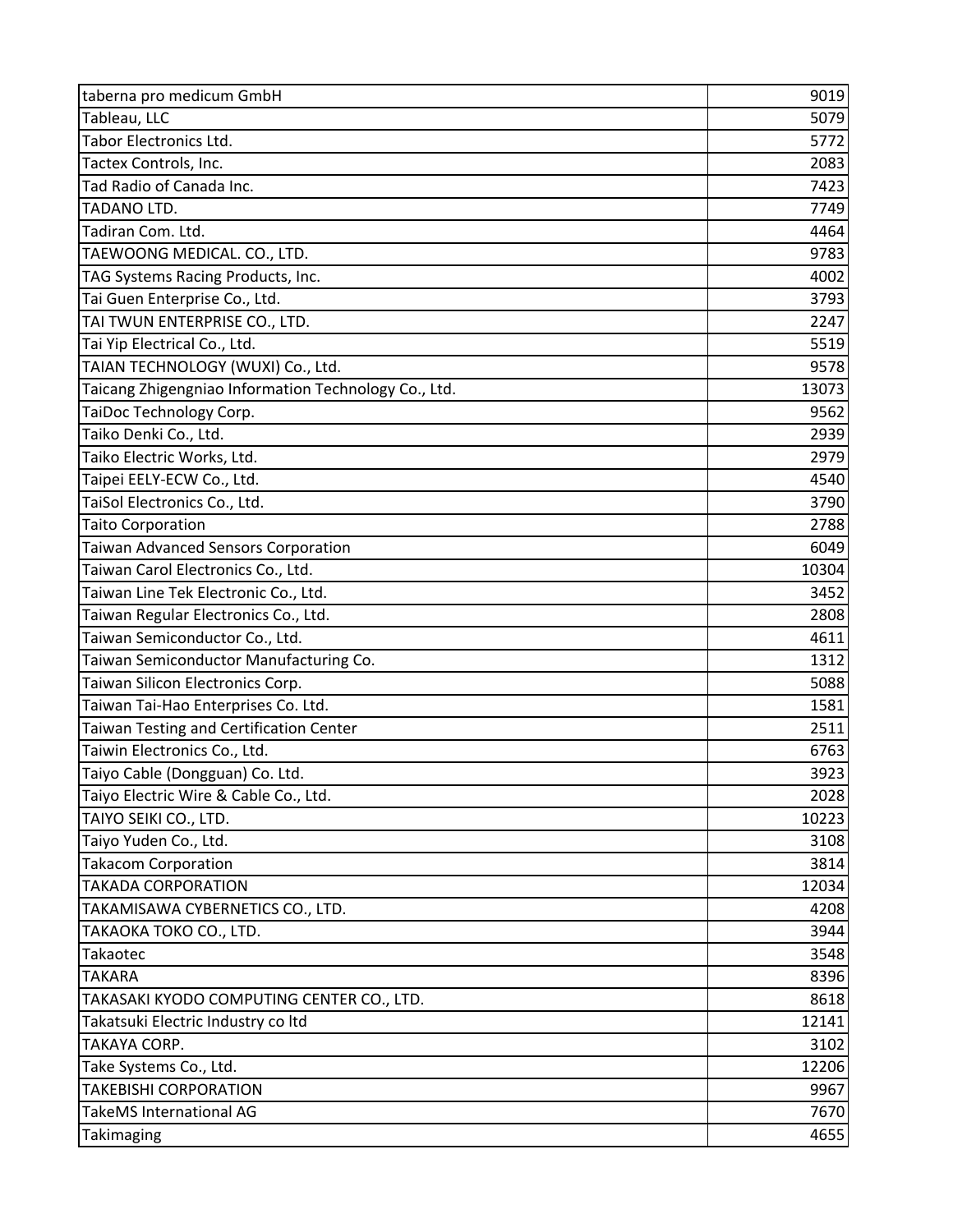| <b>Takuwa Corporation</b>                  | 13308 |
|--------------------------------------------|-------|
| takwak GmbH                                | 10216 |
| Tallahassee Technologies, Inc.             | 7302  |
| <b>TallyGenicom LP</b>                     | 3106  |
| <b>Talon Technology</b>                    | 2713  |
| Tama Electric (Suzhou) Co., Ltd.           | 11209 |
| TAMA TECH LAB CORP.                        | 4425  |
| Tamagawa Seiki Co., Ltd.                   | 3521  |
| Tamaggo                                    | 10008 |
| <b>Tamara Electronics Design</b>           | 9092  |
| Tamarack Inc.                              | 3547  |
| TAMCO Summit Vehicle Jiangmen Co., Ltd.    | 13189 |
| Tamron Co., Ltd.                           | 11473 |
| <b>TAMS Inc.</b>                           | 5166  |
| <b>TAMURA CORPORATION</b>                  | 3743  |
| Tanaka Electric Industry Co., Ltd.         | 11211 |
| Tanaka S/S Ltd.                            | 6275  |
| <b>Tandberg Data</b>                       | 6746  |
| <b>TANDBERG TELECOM AS</b>                 | 8066  |
| Tandy Electronics (China) Ltd.             | 1930  |
| TANGTOP TECHNOLOGY CO., LTD.               | 3389  |
| Tanic Electroics Ltd.                      | 5765  |
| <b>TANITA Corporation</b>                  | 17446 |
| <b>TANITA Corporation (1)</b>              | 4426  |
| Tanizawa Seisakusho, Ltd.                  | 13183 |
| Tankya Developing Co., Limited             | 11564 |
| Tanvas, Inc.                               | 12615 |
| Tapko Technologies GmbH                    | 10434 |
| Tapwave, Inc.                              | 4847  |
| <b>TARGA GmbH</b>                          | 6594  |
| Targa Systems Div. L-3 Communications      | 4659  |
| <b>TARGAMITE LLC</b>                       | 10794 |
| target-systemelectronic gmbh               | 4257  |
| Targetti Sankey S.P.A.                     | 6532  |
| <b>Targus International LLC</b>            | 4168  |
| Tasco Electronics Co., Inc.                | 2256  |
| TASER INTERNATIONAL INC.                   | 6451  |
| Tashang Semiconductor (Shanghai) Co., Ltd. | 13022 |
| Tasking Software Inc.                      | 1576  |
| Tat Shing Electrical Co.                   | 3483  |
| <b>TATA CONSULTANCY SERVICES</b>           | 8625  |
| TATA ELXSI LTD.                            | 7924  |
| Tateno Dennou, Inc.                        | 2813  |
| Tateyama Kagaku Co., LTD                   | 13486 |
| <b>TATUNG Company</b>                      | 5216  |
| Tatung Company of America, Inc.            | 1229  |
| Tatvik Biosystems Private Limited          | 12017 |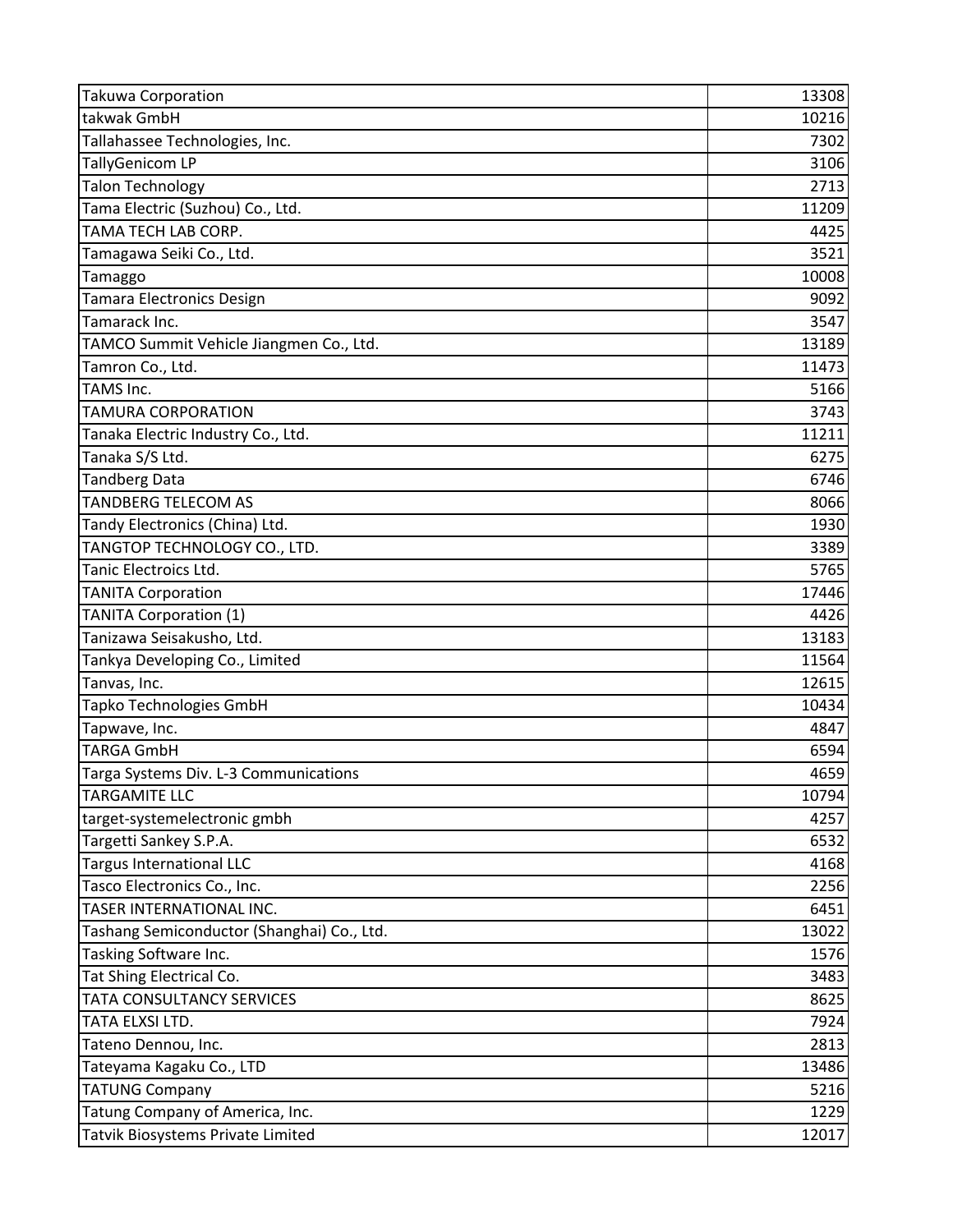| <b>Taugagreining HF</b>                       | 1078  |
|-----------------------------------------------|-------|
| Taugagreining HF (2)                          | 1595  |
| TAUREUS s.r.o.                                | 3335  |
| Taxan (Europe) Ltd.                           | 1737  |
| Taylor Associates/Communications, Inc.        | 6826  |
| Taylor Technologies, Co., Ltd.                | 8037  |
| <b>TazTag</b>                                 | 10689 |
| TC Group A/S                                  | 4640  |
| TC&C ELECTRONIC CO., LTD (SUNTECC, INC.)      | 4069  |
| TCI, Inc. d/b/a TCI Medical                   | 4932  |
| <b>TCL Communication Ltd</b>                  | 7099  |
| TCL MOBILE COMMUNICATION CO., LTD.            | 4981  |
| TCL Technoly Electronics (Hui Zhou) Co., Ltd. | 8104  |
| Tcom Technology Co., Ltd.                     | 8751  |
| <b>T-CONN PRECISION CORPORATION</b>           | 8756  |
| <b>TCS John Huxley</b>                        | 10405 |
| TDi GmbH TechnoData Interware                 | 3664  |
| <b>TDK Corporation</b>                        | 1215  |
| <b>TDK Marketing Europe GmbH</b>              | 7437  |
| TDK-Lambda Ltd.                               | 9476  |
| <b>TEAC Corporation</b>                       | 1604  |
| Tec.to                                        | 10011 |
| tec5 AG                                       | 4323  |
| <b>TECAN Group AG</b>                         | 3143  |
| <b>TECARRA CORPORATION</b>                    | 12421 |
| Tecella                                       | 8171  |
| <b>Tech Micro Corporation</b>                 | 5106  |
| <b>Tech Technology Industrial Company</b>     | 6241  |
| <b>TECHEYE SYSTEMS INC.</b>                   | 9661  |
| TechFaith Wireless Technology Limited         | 7433  |
| Techino Science Co., Ltd.                     | 5953  |
| <b>TECHKON GmbH</b>                           | 3542  |
| TechLab 2000 Ltd. Co., Sp Zo.o.               | 6791  |
| Technart Co. Ltd.                             | 12373 |
| Technetix Group Ltd.                          | 8315  |
| Technex Lab Co., Ltd.                         | 5616  |
| TechNexion Ltd.                               | 13319 |
| Technica Del Arte BV                          | 11582 |
| <b>Technical Corp.</b>                        | 1610  |
| Technical Marketing Research, Inc.            | 1752  |
| <b>Technicolor SA</b>                         | 1691  |
| Technics Global Electronics & JCE Co., Ltd.   | 11472 |
| Technik Industrial Company Limited            | 11998 |
| Technikos Sports Inc.                         | 11068 |
| <b>TechniSat Digital GmbH</b>                 | 5367  |
| TechniSat Sateliltenfernsehprodukte Gmbh      | 2384  |
| Technische Industrie TACX BV                  | 3561  |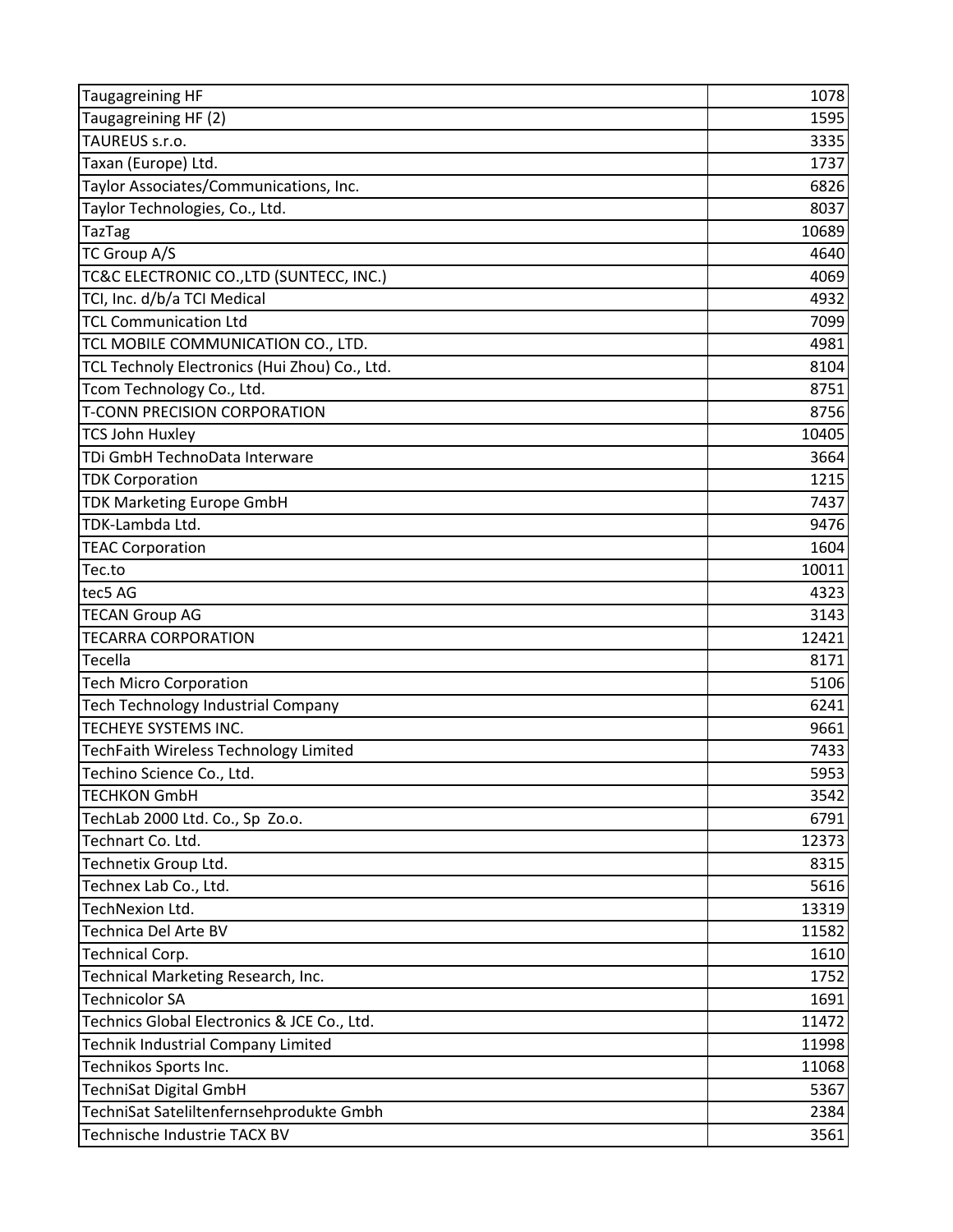| Technische Universiteit Eindhoven          | 5832  |
|--------------------------------------------|-------|
| Technisches Buero Koenig                   | 5291  |
| TECHNO ART CO., LTD                        | 2712  |
| <b>Techno Kit Corporation</b>              | 4845  |
| TECHNO ROAD Inc.                           | 8330  |
| TECHNO SOFT SYSTEMNICS INC.                | 4212  |
| <b>Techno Source</b>                       | 7579  |
| Techno Valley Co., Ltd.                    | 4487  |
| Techno Veins Co., Ltd.                     | 7020  |
| <b>TECHNO-AP Limited Company</b>           | 7334  |
| <b>Techno-Holon Corporation</b>            | 2817  |
| Technoimagia Co., Ltd.                     | 4503  |
| TechnoKom Ltd.                             | 10166 |
| Technol Seven Co., Ltd.                    | 5322  |
| <b>Technological Solutions Laboratory</b>  | 7324  |
| <b>Technology Driven Solutions Ltd</b>     | 5740  |
| Technology For Energy Corp.                | 3672  |
| Technology Innovation Holdings Ltd.        | 8890  |
| Technology Launch, LLC                     | 10989 |
| <b>Technology Link Corporation</b>         | 6490  |
| Technology Solutions (UK) Limited          | 11525 |
| <b>Technology Testing Lab</b>              | 4133  |
| Technomedica Co., Ltd.                     | 10449 |
| Techno-One Co., Ltd.                       | 4468  |
| TECHNOS JAPAN Co., LTD.                    | 3798  |
| TechnoScope Co., Ltd.                      | 5094  |
| Technosystem Co., Ltd.                     | 6154  |
| <b>Technotools Corporation</b>             | 3272  |
| <b>TechnoTrend AG</b>                      | 2888  |
| Technovas Co., Ltd.                        | 4515  |
| TechnoVision                               | 3457  |
| Technowave Ltd.                            | 4663  |
| Techpoint Electric Wire & Cable Co., Ltd.  | 4950  |
| TechRhythm, Inc.                           | 9207  |
| <b>TechTools</b>                           | 2186  |
| Tech-Top Technology Limited                | 11248 |
| TECHVIWIN INTERNATIONAL (HONGKONG) LIMITED | 11543 |
| Techways Co., Ltd.                         | 13227 |
| <b>Techwin Corporation</b>                 | 1594  |
| <b>TECMAG</b>                              | 4688  |
| Tecmar                                     | 2700  |
| Tecno Alarm S.R.L.                         | 11487 |
| TECNOMOTOR ELETRONICA DO BRASIL S/A        | 8387  |
| TECNOS CO., LTD.                           | 4511  |
| <b>Tecnova Corporation</b>                 | 4313  |
| TECO Electric & Machinery Co., Ltd.        | 1141  |
| TECO Image Systems Co., Ltd.               | 2061  |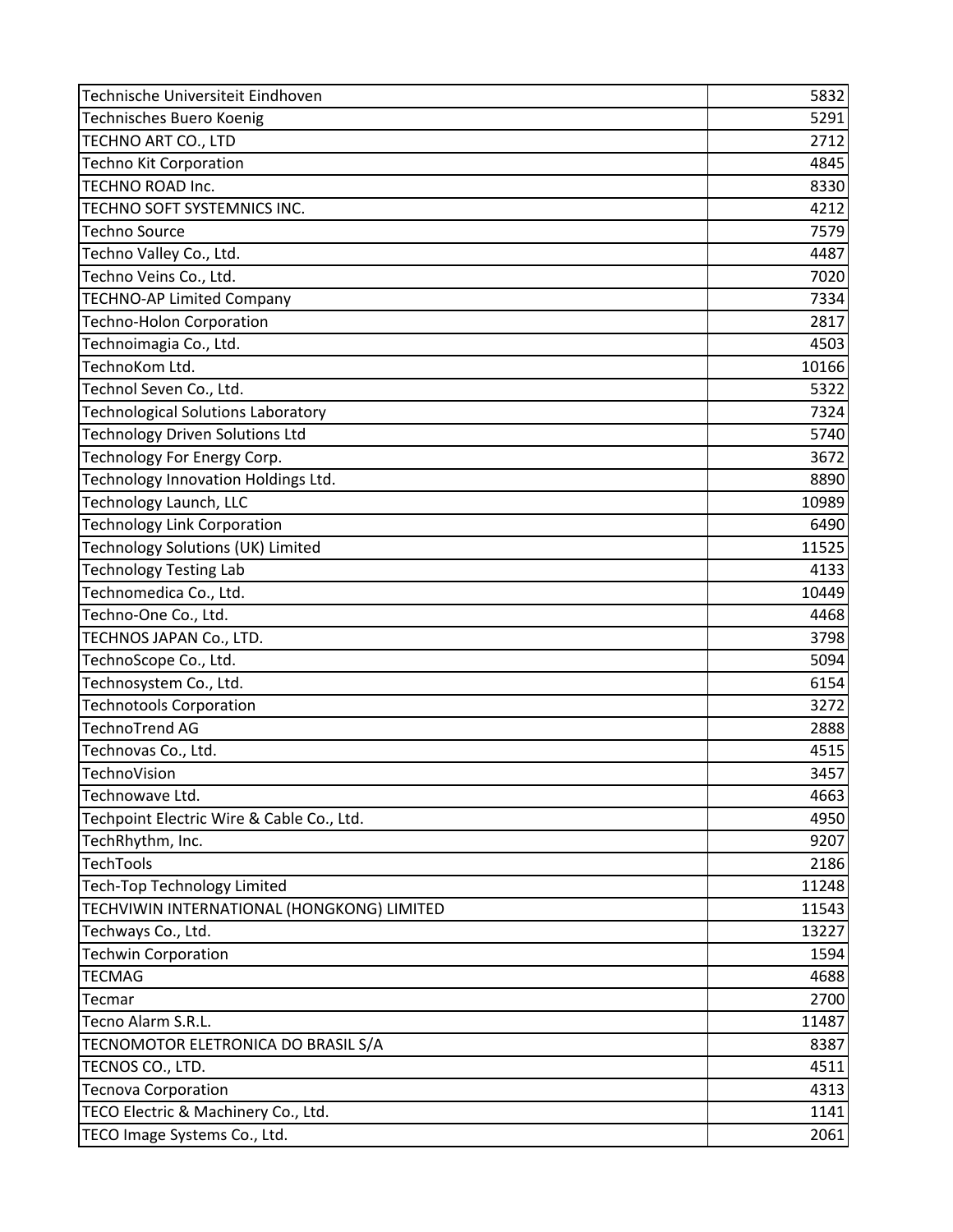| Tecom Co., Ltd.                                 | 4041  |
|-------------------------------------------------|-------|
| <b>TEControl</b>                                | 11014 |
| TecScan Systems Inc.                            | 10043 |
| Tectech inc.                                    | 4159  |
| Tectonica Australia Pty. Ltd.                   | 8208  |
| Tecvan Informatica LTDA                         | 5971  |
| Tecvox Connectivity, LLC                        | 10591 |
| <b>TEDAS AG</b>                                 | 3404  |
| <b>Teenage Engineering</b>                      | 9063  |
| TEGAM, Inc.                                     | 12715 |
| Teitsu Denshi Kenkyusho Co., Ltd.               | 6392  |
| Tekcon Electronics Corp.                        | 1623  |
| Tekinvest Holding Ltd.                          | 10663 |
| Teknic, Inc.                                    | 10384 |
| Tekom Technologies, Inc                         | 1323  |
| <b>TEKQ International Co Ltd</b>                | 12102 |
| Tekram Technology Co. Ltd.                      | 3507  |
| <b>Tekron International</b>                     | 10455 |
| Tekscan, Inc.                                   | 4570  |
| Tektronix, Inc.                                 | 1689  |
| <b>TEKWorx Limited</b>                          | 8145  |
| Teladin Co., Ltd.                               | 10515 |
| <b>TELE RADIO AB</b>                            | 11138 |
| Telebau GmbH                                    | 2823  |
| Telebyte Inc.                                   | 2579  |
| Telecam Technology Co., Ltd.                    | 12372 |
| Telechips, Inc.                                 | 5134  |
| Telecommunications Technology Association (TTA) | 7390  |
| Teledyne                                        | 9552  |
| <b>Teledyne Controls</b>                        | 8533  |
| <b>Teledyne Digital Imaging</b>                 | 13053 |
| Teleepoch Limited                               | 9024  |
| Telegate Co., Ltd.                              | 4466  |
| Telegent Systems Inc.                           | 6948  |
| <b>TEL-Electronics Ltd.</b>                     | 13380 |
| Telemann Co., Ltd.                              | 2466  |
| Telematics International, Inc.                  | 1109  |
| <b>Telenot Electronic GmbH</b>                  | 7998  |
| TeleOrbit GmbH                                  | 10158 |
| TelePaq Technology Inc.                         | 4968  |
| TelePath Technologies Co., Ltd.                 | 7880  |
| Telephone EST (HK) Co. Ltd.                     | 12504 |
| TelePhotogenics, Inc.                           | 2744  |
| <b>Telequip Corporation</b>                     | 5332  |
| <b>Teles AG</b>                                 | 1654  |
| Telesis Technologies, Inc.                      | 3421  |
| Teleste OYJ                                     | 6667  |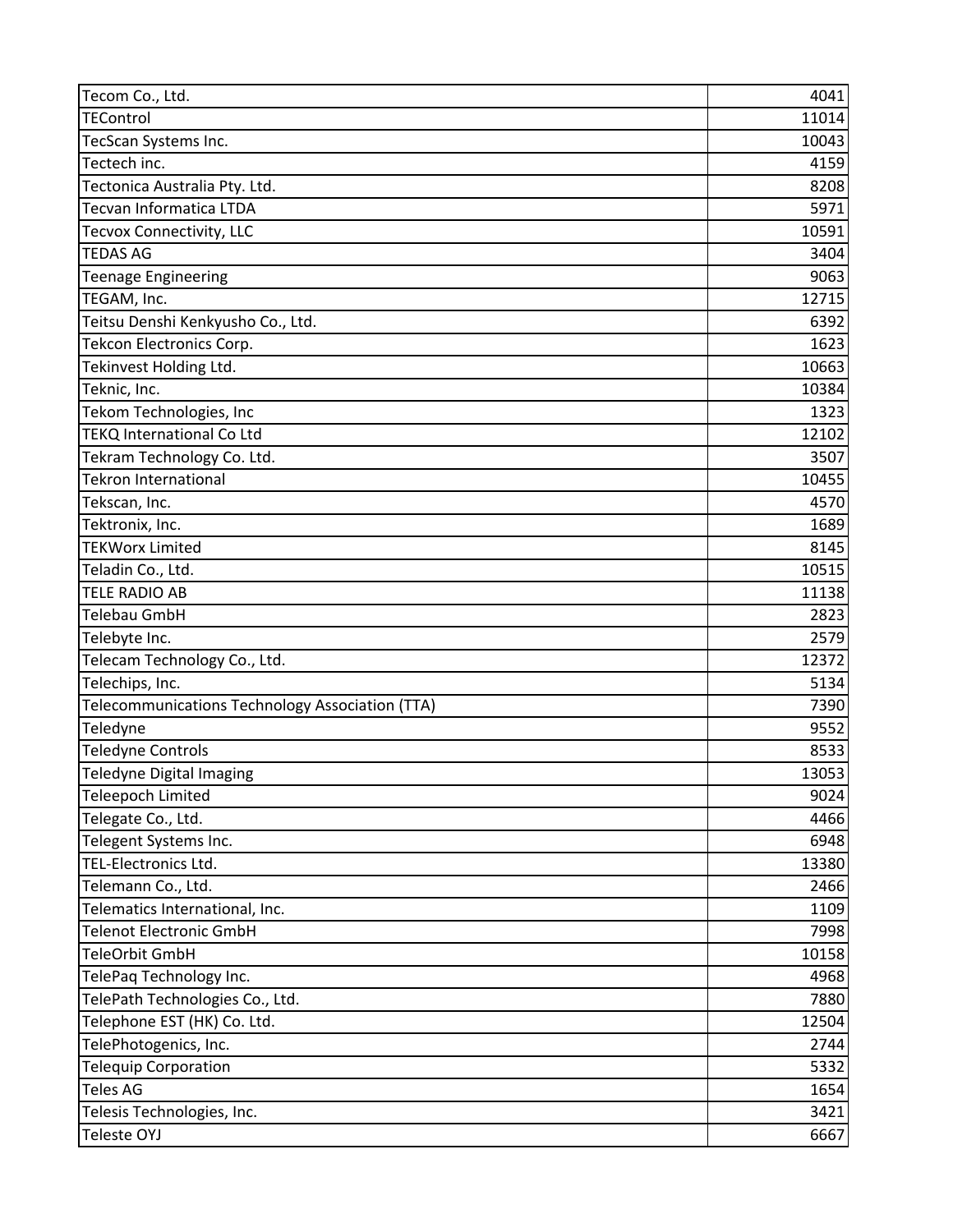| Teletrol Systems, Inc.                                 | 2146  |
|--------------------------------------------------------|-------|
| <b>Teletronic Rossendorf GmbH</b>                      | 7489  |
| Televes S.A.                                           | 11645 |
| <b>TeleWell Oy</b>                                     | 7189  |
| Telex Communications Inc.                              | 1378  |
| Telia ProSoft AB                                       | 2292  |
| <b>Telia Research AB</b>                               | 1214  |
| TeLink Semiconductor (Shanghai) Co., Ltd.              | 9354  |
| <b>Telit Wireless Solutions</b>                        | 7111  |
| <b>Tellabs</b>                                         | 3382  |
| <b>Tellert Elektronik GmbH</b>                         | 3605  |
| <b>Telmax Communications</b>                           | 3016  |
| <b>Telongo LLC</b>                                     | 9800  |
| Telonics                                               | 7575  |
| telos EDV Systementwicklung GmbH                       | 3334  |
| TELPA Telekomunikasyon Tic. A.S. Brand: General Mobile | 10953 |
| Telpar                                                 | 9018  |
| Telsey S.p.A.                                          | 5139  |
| Telson Electronics Co., Ltd.                           | 4453  |
| Telsource                                              | 6124  |
| Telspan Data, LLC                                      | 9065  |
| <b>Telsy SpA</b>                                       | 12899 |
| <b>Telular Corporation</b>                             | 5745  |
| <b>Temento Systems</b>                                 | 6862  |
| Temic MHS S.A.                                         | 1318  |
| TempoTec Corp                                          | 8929  |
| Ten X Technology Inc.                                  | 5786  |
| Tencent Technology (Shenzhen) Company Limited          | 10847 |
| <b>TENDYRON CORPORATION</b>                            | 6016  |
| Tenebraex Corp.                                        | 9232  |
| <b>Tennant Company</b>                                 | 10204 |
| <b>Tenovis Business Communication</b>                  | 3693  |
| Tenovis GmbH & Co., KG                                 | 4052  |
| Tensorcom, Inc.                                        | 9008  |
| TEN-TEC, INC.                                          | 9768  |
| Tenx Technology, Inc.                                  | 4400  |
| Terabee                                                | 12188 |
| Teradyne Diagnostic Solutions Ltd.                     | 4124  |
| Teramecs Co., Ltd.                                     | 4148  |
| Teraoka Seiko Co. Ltd                                  | 2440  |
| Terascala, Inc.                                        | 6131  |
| <b>TeraTron GmbH</b>                                   | 6592  |
| Teratronik elektronische Systeme GmbH                  | 10030 |
| Terawins                                               | 7613  |
| <b>Terayon Communication Systems</b>                   | 1740  |
| Teridian Semiconductor Corp.                           | 6242  |
| Terminus Circuits Pvt Ltd.                             | 10572 |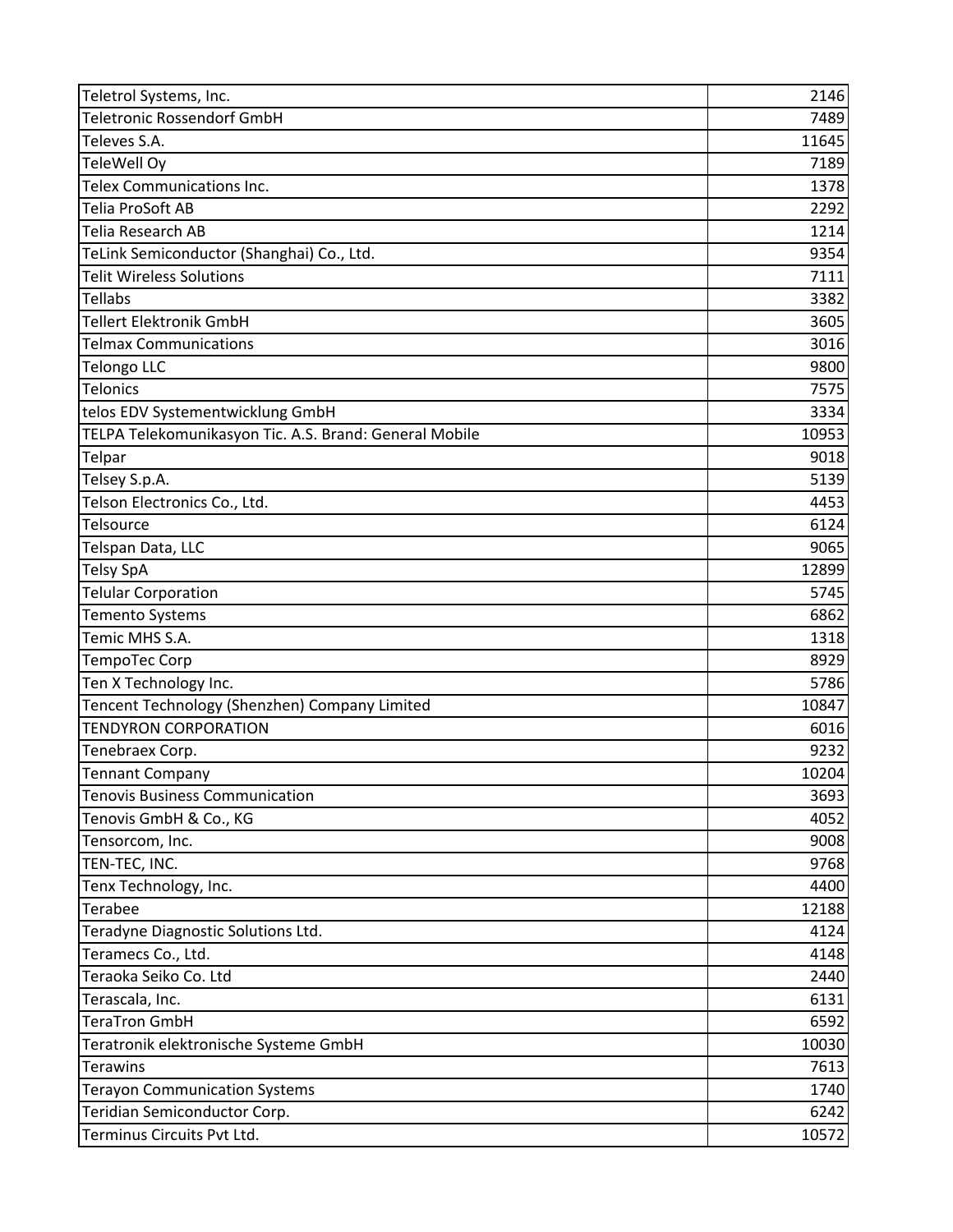| Terrada Music Score CO., Ltd.<br>11899<br>Terrafix Ltd.<br>11513<br>TerraTec Electronic GmbH<br>3277<br>Terumo Cardiovascular<br>13335<br>TERUMO Corporation (Suruga Factory)<br>3600<br><b>TERZ Industrial Electronics GmbH</b><br>12328<br><b>TES America</b><br>1430<br><b>TESA SA</b><br>12174<br>tesa scribos GmbH<br>6293<br>Tesco Co.<br>2591<br>Tesco Stores Ltd.<br>10929<br>Tescom Co., Ltd.<br>8781<br><b>Tescom-Emerson Process Management</b><br>10221<br><b>Teseq GmbH</b><br>7960<br>Tesselon, LLC<br>7318<br>TESSERA TECHNOLOGY INC.<br>9572<br>8189<br>TESSERA, INC. |
|---------------------------------------------------------------------------------------------------------------------------------------------------------------------------------------------------------------------------------------------------------------------------------------------------------------------------------------------------------------------------------------------------------------------------------------------------------------------------------------------------------------------------------------------------------------------------------------|
|                                                                                                                                                                                                                                                                                                                                                                                                                                                                                                                                                                                       |
|                                                                                                                                                                                                                                                                                                                                                                                                                                                                                                                                                                                       |
|                                                                                                                                                                                                                                                                                                                                                                                                                                                                                                                                                                                       |
|                                                                                                                                                                                                                                                                                                                                                                                                                                                                                                                                                                                       |
|                                                                                                                                                                                                                                                                                                                                                                                                                                                                                                                                                                                       |
|                                                                                                                                                                                                                                                                                                                                                                                                                                                                                                                                                                                       |
|                                                                                                                                                                                                                                                                                                                                                                                                                                                                                                                                                                                       |
|                                                                                                                                                                                                                                                                                                                                                                                                                                                                                                                                                                                       |
|                                                                                                                                                                                                                                                                                                                                                                                                                                                                                                                                                                                       |
|                                                                                                                                                                                                                                                                                                                                                                                                                                                                                                                                                                                       |
|                                                                                                                                                                                                                                                                                                                                                                                                                                                                                                                                                                                       |
|                                                                                                                                                                                                                                                                                                                                                                                                                                                                                                                                                                                       |
|                                                                                                                                                                                                                                                                                                                                                                                                                                                                                                                                                                                       |
|                                                                                                                                                                                                                                                                                                                                                                                                                                                                                                                                                                                       |
|                                                                                                                                                                                                                                                                                                                                                                                                                                                                                                                                                                                       |
|                                                                                                                                                                                                                                                                                                                                                                                                                                                                                                                                                                                       |
|                                                                                                                                                                                                                                                                                                                                                                                                                                                                                                                                                                                       |
| Tessonics Inc.<br>11880                                                                                                                                                                                                                                                                                                                                                                                                                                                                                                                                                               |
| <b>Test Equipment Plus</b><br>10263                                                                                                                                                                                                                                                                                                                                                                                                                                                                                                                                                   |
| <b>Testo AG</b><br>4749                                                                                                                                                                                                                                                                                                                                                                                                                                                                                                                                                               |
| 1983<br>TestQuest, Inc.                                                                                                                                                                                                                                                                                                                                                                                                                                                                                                                                                               |
| Tetradyne Software Inc.<br>6703                                                                                                                                                                                                                                                                                                                                                                                                                                                                                                                                                       |
| tetralux S.a.r.l.<br>11972                                                                                                                                                                                                                                                                                                                                                                                                                                                                                                                                                            |
| TEXA S.p.A.<br>12979                                                                                                                                                                                                                                                                                                                                                                                                                                                                                                                                                                  |
| <b>Texas Instruments</b><br>1105                                                                                                                                                                                                                                                                                                                                                                                                                                                                                                                                                      |
| Texas Instruments - Stellaris<br>7358                                                                                                                                                                                                                                                                                                                                                                                                                                                                                                                                                 |
| 8263<br>Texas Instruments Incorporated (MSP430 Group)                                                                                                                                                                                                                                                                                                                                                                                                                                                                                                                                 |
| 2235<br>Texas Instruments Japan                                                                                                                                                                                                                                                                                                                                                                                                                                                                                                                                                       |
| <b>TEXIO CORPORATION</b><br>2447                                                                                                                                                                                                                                                                                                                                                                                                                                                                                                                                                      |
| 5578<br>TEXTECH INTERNATIONAL LTD.                                                                                                                                                                                                                                                                                                                                                                                                                                                                                                                                                    |
| TFL LAN, Inc<br>1906                                                                                                                                                                                                                                                                                                                                                                                                                                                                                                                                                                  |
| TG3 Electronics, Inc.<br>2612                                                                                                                                                                                                                                                                                                                                                                                                                                                                                                                                                         |
| Thai Wonderful Wire Cable Co., Ltd.<br>5017                                                                                                                                                                                                                                                                                                                                                                                                                                                                                                                                           |
| <b>Thales</b><br>6519                                                                                                                                                                                                                                                                                                                                                                                                                                                                                                                                                                 |
| Thales Alenia Space - Italia<br>10326                                                                                                                                                                                                                                                                                                                                                                                                                                                                                                                                                 |
| THALES DIS IBS ITALIA S.p.A.<br>6073                                                                                                                                                                                                                                                                                                                                                                                                                                                                                                                                                  |
| Thales Norway AS<br>6041                                                                                                                                                                                                                                                                                                                                                                                                                                                                                                                                                              |
| THALES TRANSPORTATION SYSTEMS<br>8379                                                                                                                                                                                                                                                                                                                                                                                                                                                                                                                                                 |
| Thales-e-Transactions<br>5162                                                                                                                                                                                                                                                                                                                                                                                                                                                                                                                                                         |
| Thalmic Labs Inc.<br>10751                                                                                                                                                                                                                                                                                                                                                                                                                                                                                                                                                            |
| THE BOEING CO.<br>7781                                                                                                                                                                                                                                                                                                                                                                                                                                                                                                                                                                |
| 11742<br>The Chamberlain Group, Inc.                                                                                                                                                                                                                                                                                                                                                                                                                                                                                                                                                  |
| The Charles Machine Works, Inc.<br>7672                                                                                                                                                                                                                                                                                                                                                                                                                                                                                                                                               |
| 10846<br>The Chemours Company                                                                                                                                                                                                                                                                                                                                                                                                                                                                                                                                                         |
| The Crypto Group<br>11094                                                                                                                                                                                                                                                                                                                                                                                                                                                                                                                                                             |
| The Eye Tribe<br>10667                                                                                                                                                                                                                                                                                                                                                                                                                                                                                                                                                                |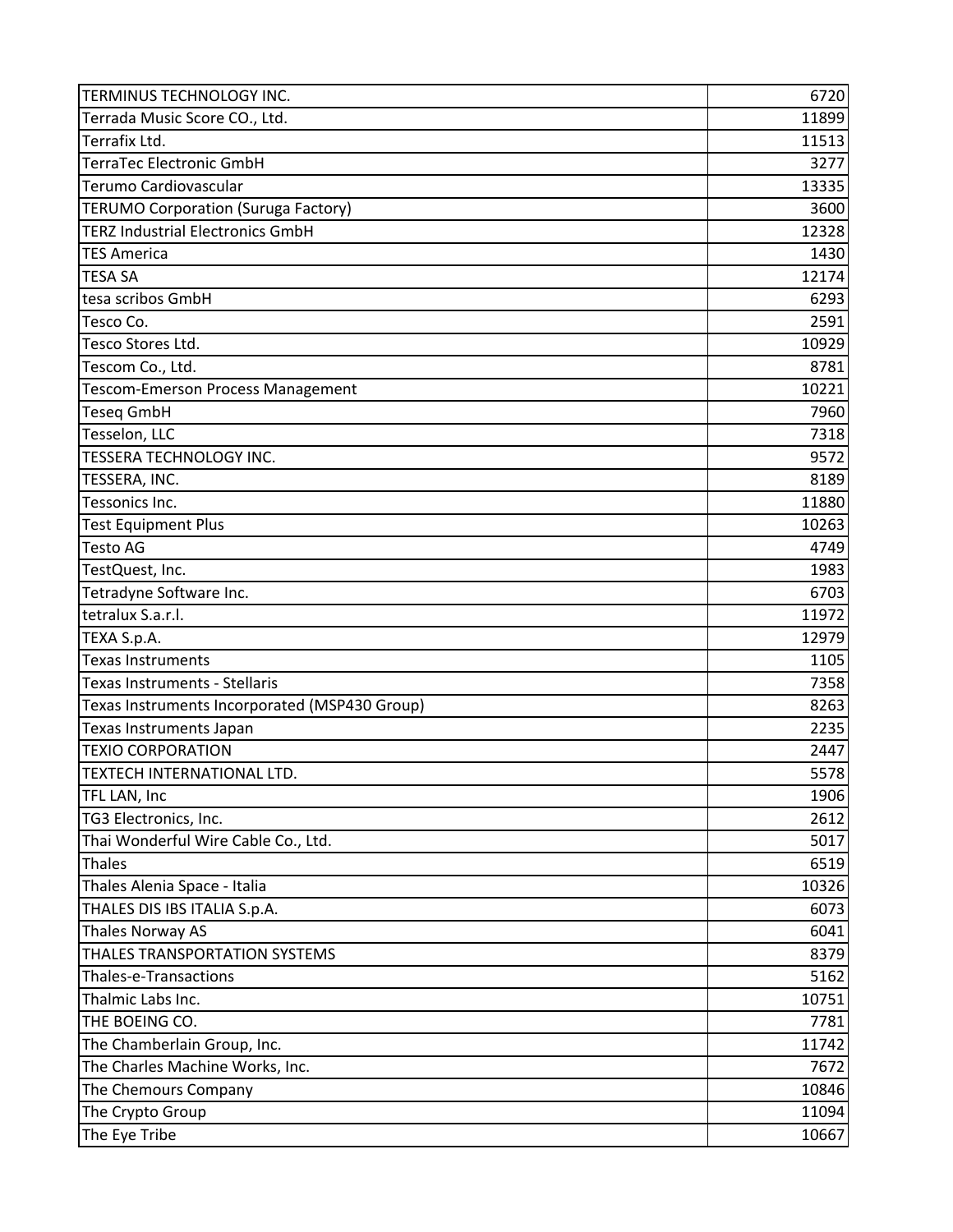| The Fredericks Company                          | 11153 |
|-------------------------------------------------|-------|
| THE FURUKAWA ELECTRIC CO., LTD.                 | 4516  |
| The Gate Technologies                           | 9935  |
| The Graphics Network Limited                    | 2925  |
| The Guitammer Company                           | 13217 |
| The Hong Kong Standards and Testing Centre Ltd. | 7013  |
| The Imaging Source Europe GmbH                  | 6558  |
| The IVOXX Corp.                                 | 7626  |
| The Japan Steel Works, Ltd.                     | 2124  |
| The LEGO Company                                | 1684  |
| The LightCo, Inc.                               | 11751 |
| The Linux Foundation                            | 7531  |
| The MITRE Corporation                           | 2477  |
| The Modal Shop                                  | 10714 |
| The Nippon Signal Co., Ltd.                     | 4378  |
| The NOCO Company                                | 13069 |
| The Open Group                                  | 2762  |
| The Rotel Co., Ltd.                             | 10123 |
| The SCO Group                                   | 1336  |
| The Silanna Group Pty. Ltd.                     | 9242  |
| The SmartPill Corporation                       | 6486  |
| The SmarTV Company                              | 10554 |
| The Soundbeam Project                           | 4967  |
| The Source                                      | 12061 |
| The Technology Partnership (TTP)                | 4731  |
| THE TINTOMETER LTD.                             | 7337  |
| The Toro Company                                | 5465  |
| The Trane Company                               | 7270  |
| The Tsurumi-Seiki Company, Limited              | 7802  |
| The Vehicle Group LTD                           | 11958 |
| The Whistler Group                              | 10841 |
| The Wild Divine Project                         | 5370  |
| Theragen Inc.                                   | 13161 |
| Therapy Information & Communication System Inc. | 3665  |
| THERMALTAKE Technology Co., Ltd.                | 9802  |
| <b>THERMO KING</b>                              | 9631  |
| Thermo Nicolet Corp.                            | 3771  |
| <b>Thermo Process Instruments</b>               | 8139  |
| ThermoQuest Corporation                         | 2645  |
| Thermoteknix Systems Ltd.                       | 6108  |
| Thesycon Systemsoftware & Consulting GmbH       | 5418  |
| <b>Thesys Microelectronics</b>                  | 1001  |
| Theta Link Corporation                          | 3783  |
| Thine Electronics, Inc.                         | 11825 |
| ThingM Corporation                              | 10168 |
| ThingMagic, Inc.                                | 8200  |
| Think Outside, Inc.                             | 3459  |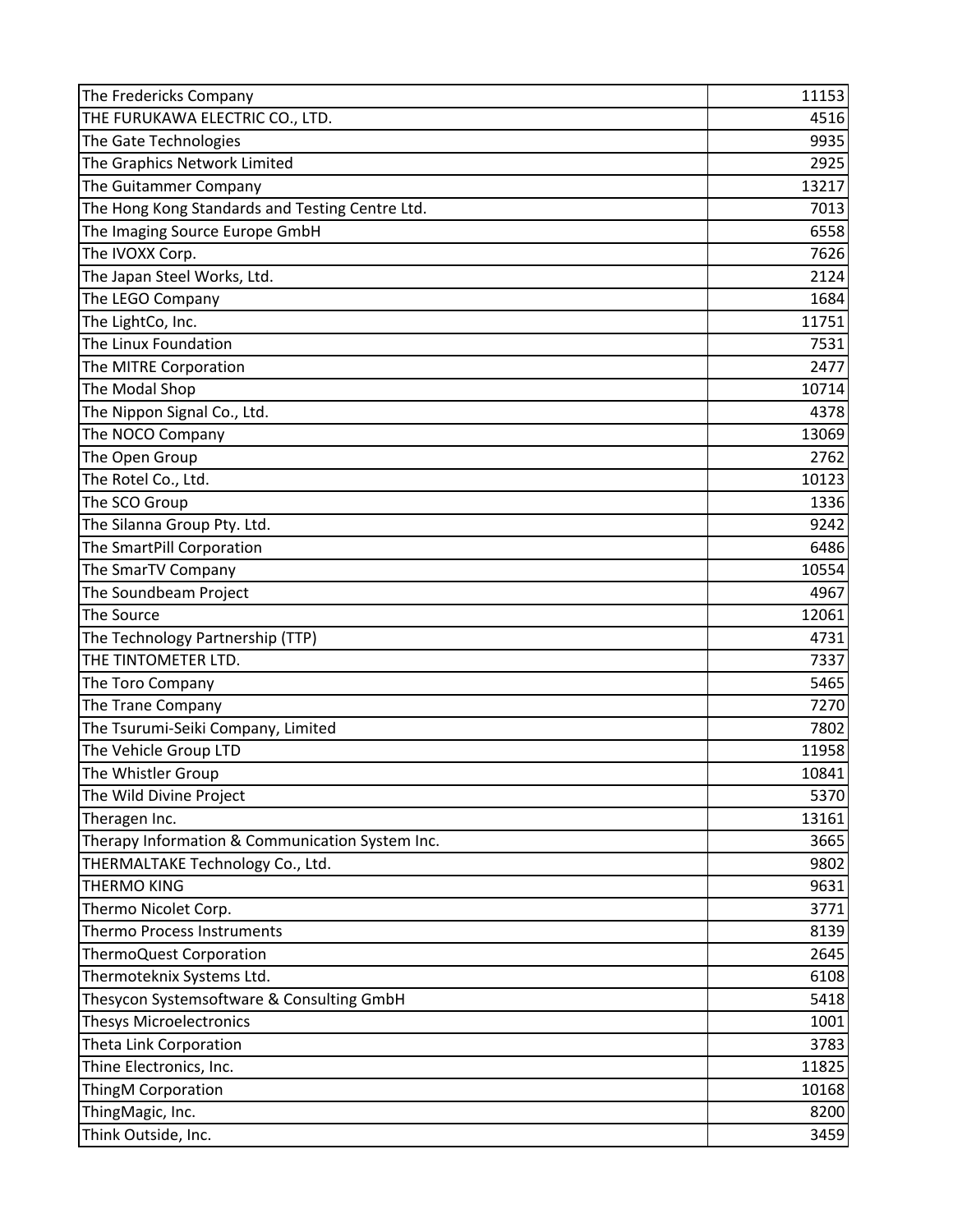| Thinktel Korea Co., Ltd.                                    | 4961  |
|-------------------------------------------------------------|-------|
| <b>Thinkware Corporation</b>                                | 7852  |
| ThinkWrite                                                  | 10780 |
| Third Reality, Inc.                                         | 12726 |
| THK Co., Ltd.                                               | 9178  |
| Thomas & Betts                                              | 1495  |
| Thomas Enterprises, Inc.                                    | 5019  |
| <b>Thomson Telecom</b>                                      | 1721  |
| THORLABS LTD.                                               | 9937  |
| THORLABS, INC                                               | 4883  |
| Thrane & Thrane A/S                                         | 4350  |
| threeRivers 3D, Inc.                                        | 10826 |
| <b>Thrimona Corporation</b>                                 | 10045 |
| ThrustMaster, Inc.                                          | 1103  |
| Thum + Mahr GmbH                                            | 8700  |
| <b>Thunder Island Limited</b>                               | 3623  |
| Thunder Tiger Corp.                                         | 7920  |
| Thunderbird International DBA Spectec                       | 11252 |
| <b>Thuris Corporation</b>                                   | 3038  |
| Thurlby-Thandar Instruments Ltd.                            | 4158  |
| <b>THX Ltd</b>                                              | 13176 |
| Thyracont Vacuum Instruments GmbH                           | 8885  |
| Tianjin C*Core Technology Co., Ltd.                         | 12240 |
| Tianjin China-Silicon Microelectronics Co., Ltd.            | 6938  |
| Tianjin Qihua Huanyu Technology Co., Ltd                    | 12468 |
| Tianjin SharpNow Technology Co., Ltd.                       | 10828 |
| TIANJIN SHENNAN INFORMATION SECURITY CO., LTD.              | 8553  |
| Tianjin Wavecreating Micro Intelligent Technology Co., Ltd. | 13547 |
| Tibbo Technology Inc.                                       | 12911 |
| TiePie engineering                                          | 3638  |
| Tietech Co., Ltd.                                           | 1957  |
| Tiger Jet Network, Inc.                                     | 1766  |
| TIGEREX ENTERPRISE CO., LTD.                                | 2772  |
| <b>TIGRIS Elektronik GmbH</b>                               | 8431  |
| <b>TILERA CORPORATION</b>                                   | 8924  |
| Tilt Five, Inc.                                             | 13048 |
| Time & Data Systems International Ltd.                      | 9787  |
| <b>Time Domain</b>                                          | 4135  |
| TIME Interconnect Ltd.                                      | 1975  |
| Time Management, Inc.                                       | 4129  |
| Timecode Systems Limited                                    | 12261 |
| TiMedia Technology Co., Ltd.                                | 1573  |
| TimeKeeping Systems, Inc.                                   | 4634  |
| TimeLink Inc.                                               | 8969  |
| Timestep Electronics Ltd.                                   | 2241  |
| <b>Timex Corporation</b>                                    | 3266  |
| Tinius Olsen Testing Machine Co., Inc.                      | 4428  |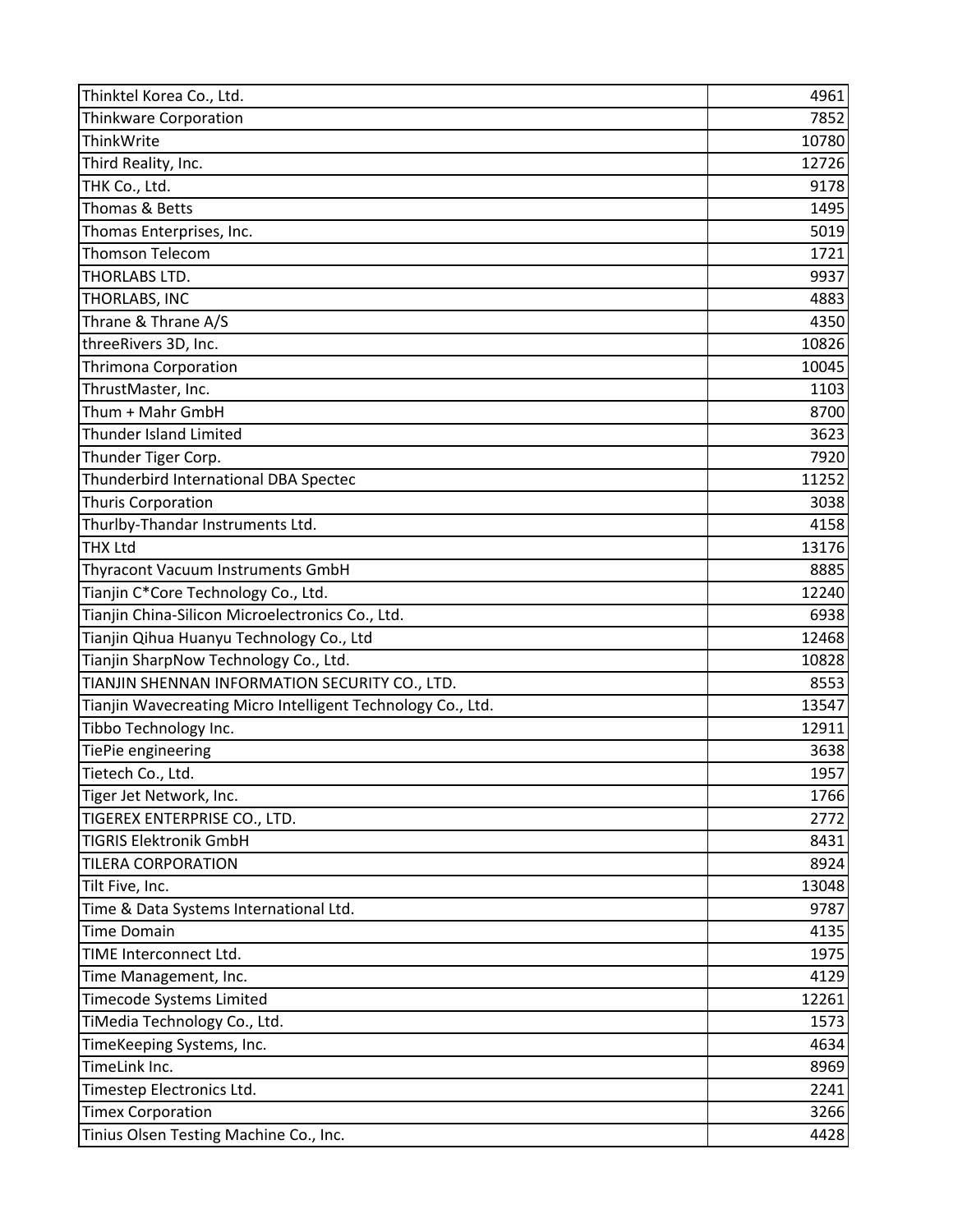| tinnos                                           | 11313 |
|--------------------------------------------------|-------|
| Tipro Keyboards D.O.O.                           | 4642  |
| <b>TIPTEL AG</b>                                 | 3881  |
| <b>Titan Automotive Solutions NV</b>             | 12802 |
| <b>Titan Electronics Inc.</b>                    | 1804  |
| titel++                                          | 5420  |
| TiVo Inc.                                        | 5386  |
| <b>TL Industries</b>                             | 7385  |
| Tlab West Systems AB                             | 9374  |
| TLAY Technologies Co., Ltd.                      | 8377  |
| <b>TLS Communication GmbH</b>                    | 7797  |
| TLS Corp.                                        | 10396 |
| TM Technology Inc.                               | 4283  |
| Tmax Digital Inc.                                | 10551 |
| <b>TMC - Allion Test Labs</b>                    | 8566  |
| T-Metrics, Inc.                                  | 2834  |
| <b>TMG TE GmbH</b>                               | 10311 |
| TM-Research, Inc.                                | 6505  |
| <b>TMS International BV</b>                      | 3196  |
| <b>TMT</b>                                       | 3430  |
| TMT TECHNOLOGY, INC.                             | 4285  |
| T-Nova Deutsche Telekom Innovationsgesellschaft  | 2589  |
| <b>TOA Corporation</b>                           | 4356  |
| TOA Musendenki Co., Ltd.                         | 5339  |
| <b>TOACK Corporation</b>                         | 10420 |
| <b>Tobii AB</b>                                  | 8452  |
| Tobii Dynavox                                    | 11631 |
| TOD Co., Ltd.                                    | 3806  |
| <b>Todos Data System AB</b>                      | 2828  |
| Togami Electric Mfg. Co., Ltd.                   | 5064  |
| TOHAN DENSHI KIKI Co., Ltd.                      | 8748  |
| Tohken Co., Ltd.                                 | 4769  |
| Tohnichi Mfg. Co., Ltd.                          | 12164 |
| <b>TOHO Electronics Inc.</b>                     | 10716 |
| Toho System Co., Ltd.                            | 13047 |
| Tohoku Ricoh Co., Ltd.                           | 1491  |
| Tokai Rika Co., Ltd                              | 13575 |
| Tokai Rika Create Corporation                    | 11685 |
| TOKAI RIKEN CO., LTD.                            | 8089  |
| TOKAI RUBBER INDUSTRIES, LTD.                    | 9925  |
| Tokai University Educational System              | 4304  |
| TOKAI-DENSHI Inc.                                | 9681  |
| Token2 Sàrl                                      | 13470 |
| TokenWorks Inc.                                  | 11668 |
| <b>Tokheim Corporation</b>                       | 1895  |
| <b>Tokin Corporation</b>                         | 1950  |
| Tokin Corporation, Card Media Systems Department | 1676  |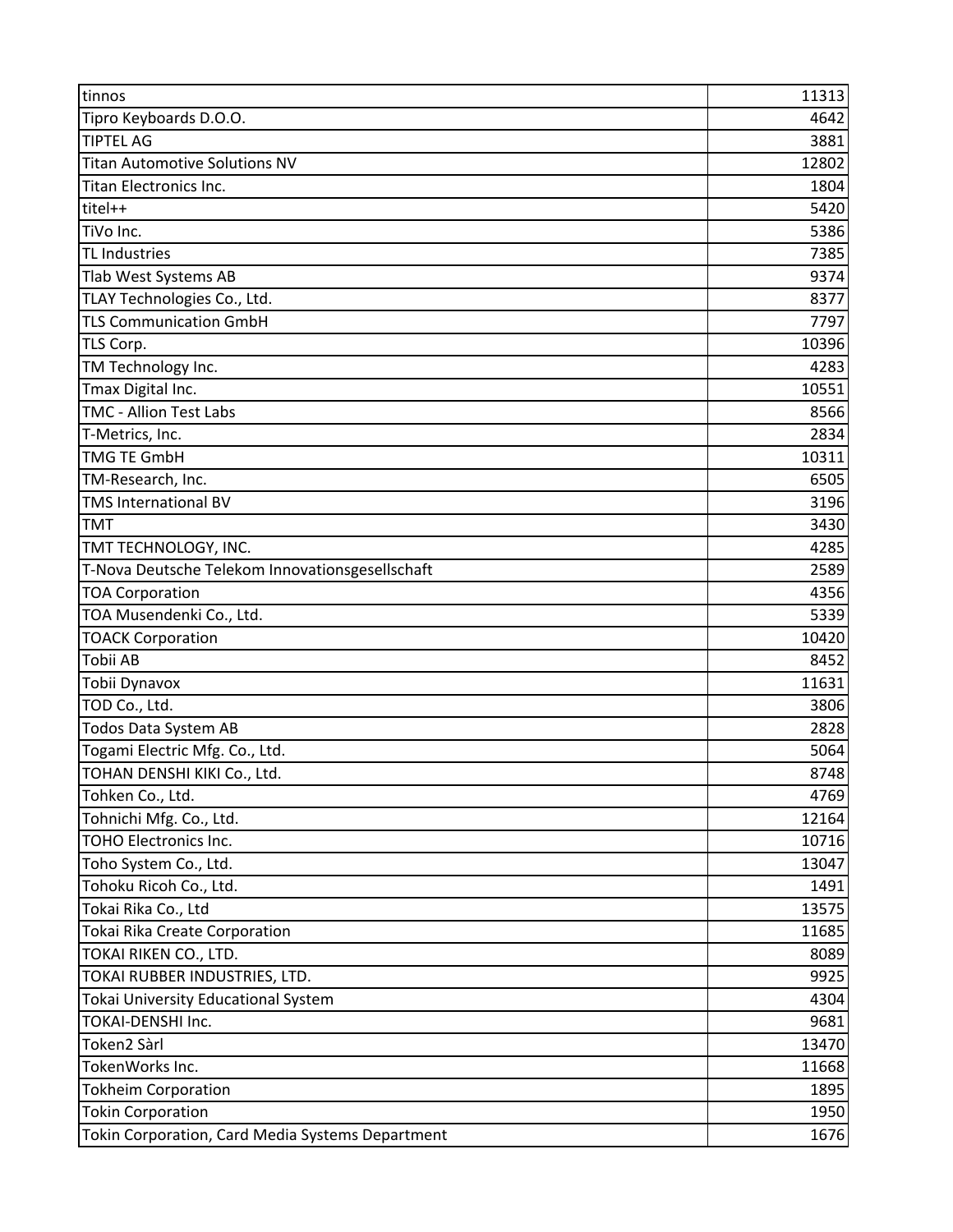| TOKIWA WEST Co., Ltd.                                   | 4187  |
|---------------------------------------------------------|-------|
| Toko, Inc.                                              | 3171  |
| Tokushu Denshi Kairo, Inc.                              | 8489  |
| Tokyo Devices, Inc.                                     | 13038 |
| Tokyo Drawing Ltd.                                      | 5522  |
| Tokyo Electron Device Limited                           | 1260  |
| Tokyo Electronic Industry Co, LTD.                      | 3696  |
| TOKYO KEIKI INC.                                        | 4213  |
| TOKYO KEIKI RAIL TECHNO INC.                            | 5861  |
| Tokyo Keiso Co., LTD.                                   | 12458 |
| TOKYO MAGNETIC PRINTING CO., LTD.                       | 3493  |
| TOKYO RIKAKIKAI CO., LTD.                               | 4517  |
| TOKYO SEIMITSU CO., LTD.                                | 6729  |
| TOKYO SOKKI KENKYUJO CO., LTD.                          | 3754  |
| TOKYO SOKUSHIN CO., LTD.                                | 3989  |
| Tokyo Sokuteikizai Co., Ltd.                            | 5501  |
| Tokyo System Development Co., Ltd.                      | 7571  |
| Toledo do Brasil Industria de Balancas Ltda.            | 10954 |
| Tolomatic Inc.                                          | 10497 |
| <b>Tolt Technologies LLC</b>                            | 13535 |
| Tom Communication Industrial Co., Ltd.                  | 9250  |
| <b>Tomahawk Robotics</b>                                | 13252 |
| Tomei Tsushin Kogyo Co., Ltd.                           | 7484  |
| <b>TOMEY</b>                                            | 5842  |
| <b>ToMiTec GmbH</b>                                     | 9388  |
| tommis gmbh, Ingenieurburo f. Nachrichtentechnik u. Aut | 10031 |
| TOMMYCA HONG KONG LIMITED                               | 7831  |
| Tomra Systems ASA                                       | 5819  |
| TomTom International B.V.                               | 5008  |
| TOMY Company, Ltd.                                      | 9285  |
| TonerHead.com                                           | 5276  |
| Tonetron Electronic Ltd.                                | 10958 |
| TongFang HongKong Limited                               | 12966 |
| Tongling Tongfeng Precision Technology Co., Ltd.        | 12275 |
| <b>Tonium AB</b>                                        | 7518  |
| <b>TOP Corporation</b>                                  | 12552 |
| Top Eight Industrial Corp.                              | 6465  |
| TOP Exactitude Industry (ShenZhen) Co., Ltd.            | 9515  |
| Top Victory Investments Ltd. (HK)                       | 9642  |
| Top Yang Technology Enterprise Co., Ltd.                | 9050  |
| Topaz Systems, Inc.                                     | 1704  |
| TOPCON CORPORATION, Opthalmic & Medical Instrument Dept | 4560  |
| <b>TOPCON Positioning Systems</b>                       | 3222  |
| <b>TOPDEK Semiconductor Inc.</b>                        | 4242  |
| Topdisk Technology Limited                              | 6710  |
| Topfield Co., Ltd.                                      | 4571  |
| <b>Topland Corporation</b>                              | 11687 |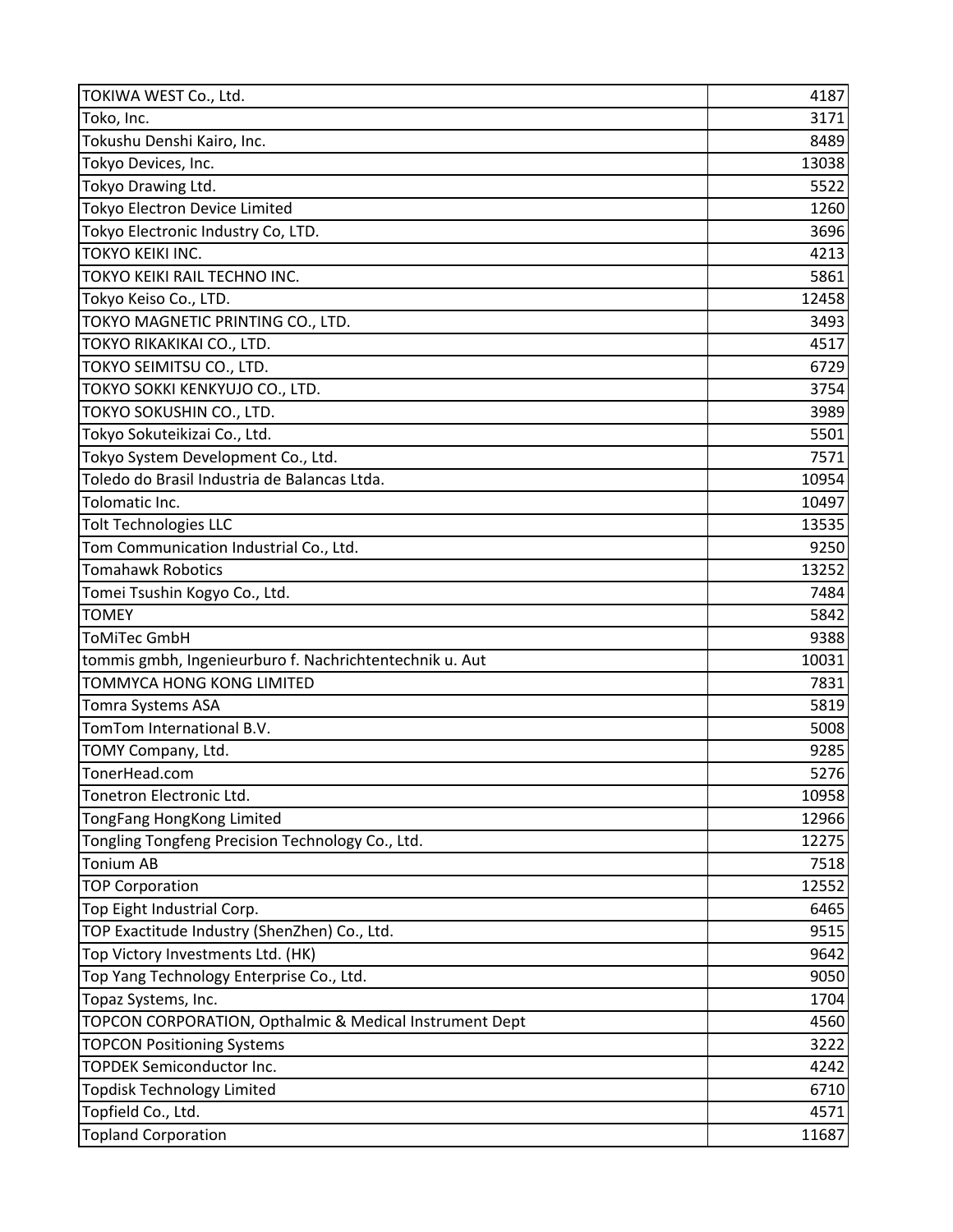| Topmax Electronic Co., Ltd.                          | 1635  |
|------------------------------------------------------|-------|
| TOPPAN FORMS CO., LTD.                               | 9195  |
| Toppan Printing Co., Ltd.                            | 5335  |
| <b>Topre Corporation</b>                             | 2131  |
| Topro Technology Inc.                                | 1698  |
| TopScan Ltd.                                         | 7116  |
| TopSeed Technology Corp.                             | 6020  |
| Toptest Technologies Co., Ltd.                       | 11503 |
| <b>TOPTICA Photonics AG</b>                          | 10682 |
| Toptronic Industrial Co., Ltd.                       | 10393 |
| <b>Toradex AG</b>                                    | 7015  |
| Torcon Instruments Inc.                              | 4870  |
| Toreck Co., Ltd.                                     | 10946 |
| Torian Wireless Ltd.                                 | 6941  |
| Torrey Pines Logic, Inc.                             | 8562  |
| Torus Networks Co., Ltd.                             | 7705  |
| <b>Tosei Corporation</b>                             | 13241 |
| <b>TOSEI ENGINEERING CORP.</b>                       | 10721 |
| Toshiba America Electronic Components                | 1222  |
| Toshiba America Electronic Components, Inc.          | 1749  |
| <b>Toshiba Carrier Corporation</b>                   | 12920 |
| <b>Toshiba Corporation</b>                           | 2352  |
| Toshiba Corporation, Digital Media Network Company   | 1132  |
| Toshiba Electric Device & Storage Corporation (TDSC) | 1152  |
| Toshiba Electronics Taiwan Corp.                     | 1213  |
| <b>Toshiba Global Commerce Solutions</b>             | 3942  |
| Toshiba Information & Industrial Sys. And Services   | 2346  |
| TOSHIBA MACHINE CO., LTD.                            | 11413 |
| TOSHIBA MITSUBISHI-ELECTRIC INDUSTRIAL SYSTEMS CORP. | 9465  |
| <b>Toshiba Tec Corporation</b>                       | 2214  |
| <b>Tosoh Corporation</b>                             | 5245  |
| <b>Total Phase</b>                                   | 5753  |
| Total Technologies, Ltd.                             | 1642  |
| Totoku Electric Co., Ltd.                            | 12209 |
| Totsu Engineering, Inc.                              | 2079  |
| <b>Toucan Systems Limited</b>                        | 1210  |
| Touch Explorer Photoelectric Co., Ltd.               | 13142 |
| <b>Touch International</b>                           | 7774  |
| <b>Touche Technologies</b>                           | 12532 |
| TouchNetworks, Inc.                                  | 7127  |
| Touchplus information Corp.                          | 8848  |
| <b>Touchstone Software</b>                           | 2270  |
| Touchstone Technology Co., Ltd.                      | 4295  |
| TouchTable, Inc.                                     | 8344  |
| Toughbuilt Industries Inc                            | 11858 |
| <b>Towa Engineering Corporation</b>                  | 4629  |
| Towitoko AG                                          | 2682  |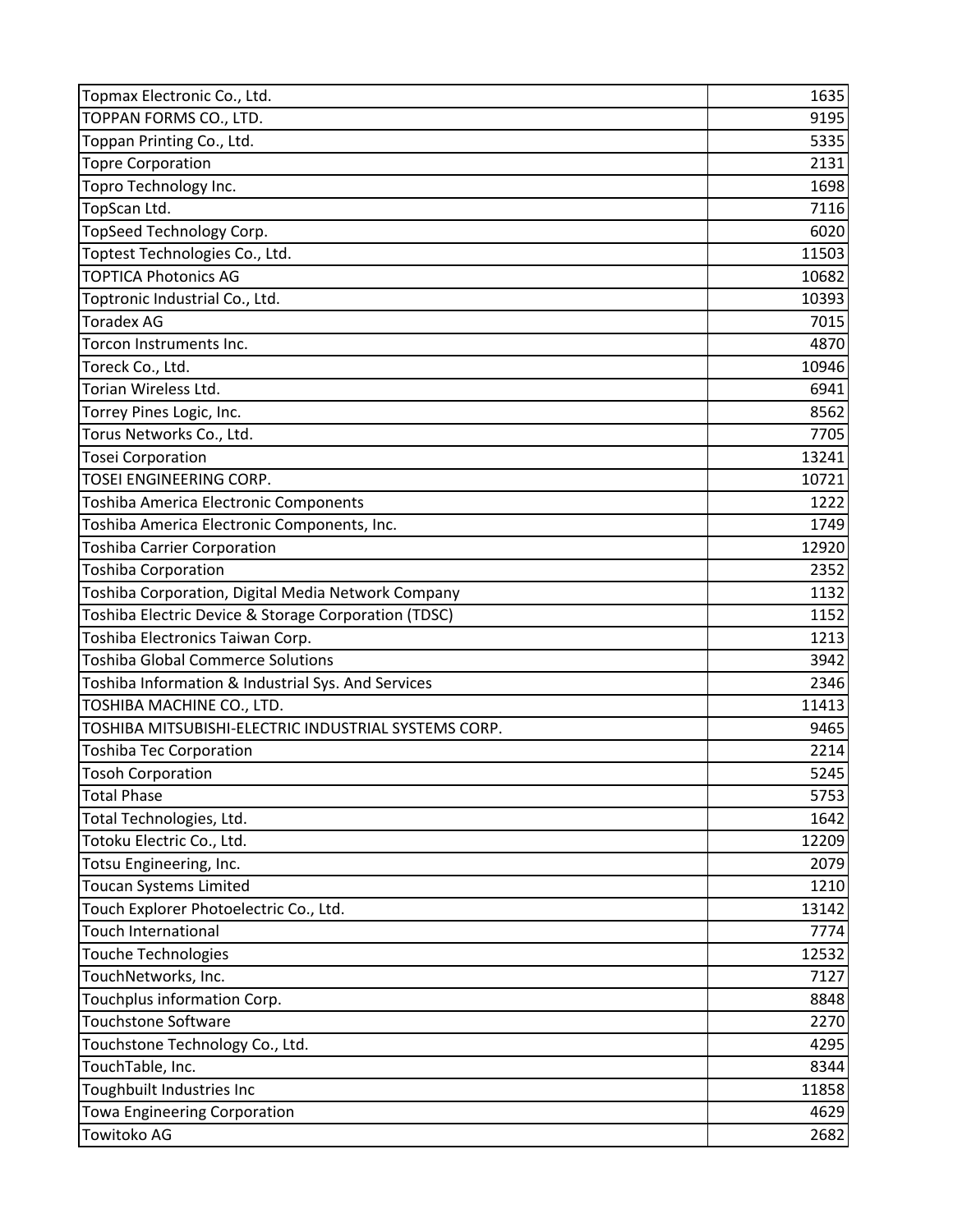| Toy Toy Toy Ltd.                                | 9547  |
|-------------------------------------------------|-------|
| <b>TOYO Corporation</b>                         | 3043  |
| TOYO JIKI INDUSTRY CO., LTD.                    | 4965  |
| Toyo Networks & System Integration Co., Ltd.    | 3578  |
| <b>Toyota Industries Corporation</b>            | 6856  |
| Toyota Technical Development Corporation (TTDC) | 2221  |
| <b>TP RADIO</b>                                 | 8574  |
| TPG IPB, Inc.                                   | 1497  |
| TPK Touch Solutions Inc.                        | 8603  |
| TP-LINK Technologies Co., Ltd.                  | 9047  |
| TQ Systems GmbH                                 | 13024 |
| TRA Company Ltd.                                | 12854 |
| T-RAC INTERNATIONAL, INC.                       | 4647  |
| Trace Lighting Ltd.                             | 8532  |
| Trace Systems, Inc.                             | 7272  |
| <b>TRACESPAN Communications Ltd.</b>            | 4681  |
| <b>Tracewell Systems</b>                        | 1627  |
| TrackMan A/S                                    | 9325  |
| <b>TRACTEL SAS</b>                              | 7161  |
| TrafficSim Co., Ltd.                            | 6813  |
| Traficon N.V.                                   | 5690  |
| Tragant International Co., Ltd.                 | 10790 |
| <b>TRANIT</b>                                   | 10018 |
| Trans New Technology, Inc.                      | 7710  |
| TransAct Technologies Incorporated              | 1555  |
| Transact24 Limited                              | 12730 |
| Transbit Sp. z o.o.                             | 11116 |
| Transcell Technology, Inc.                      | 7082  |
| Transcend Information, Inc.                     | 8564  |
| TransChip Israel Ltd.                           | 6274  |
| Transcom Instruments Co., Ltd.                  | 10476 |
| <b>TransDimension Inc.</b>                      | 2848  |
| <b>TransDimension-NH LLC</b>                    | 1443  |
| <b>Transiciel Technologies</b>                  | 4165  |
| <b>TRANSICS</b>                                 | 7620  |
| TRANSISTOR DEVICES INC.                         | 8203  |
| <b>Transition Networks</b>                      | 8336  |
| TransluSense, LLC                               | 10183 |
| <b>Trans-Lux Corporation &amp; Subsidiaries</b> | 4324  |
| <b>Transmeta Corporation</b>                    | 21581 |
| Transmonde Technologies, Inc.                   | 1550  |
| Transonic Systems, Inc.                         | 3961  |
| Transwitch (Israel) Ltd.                        | 7892  |
| Trantek Electronics Co., Ltd.                   | 9231  |
| TRANWO TECHNOLOGY CORP.                         | 5171  |
| TRANZFINITY, INC.                               | 8429  |
| Trapeze Software Group, Inc.                    | 10068 |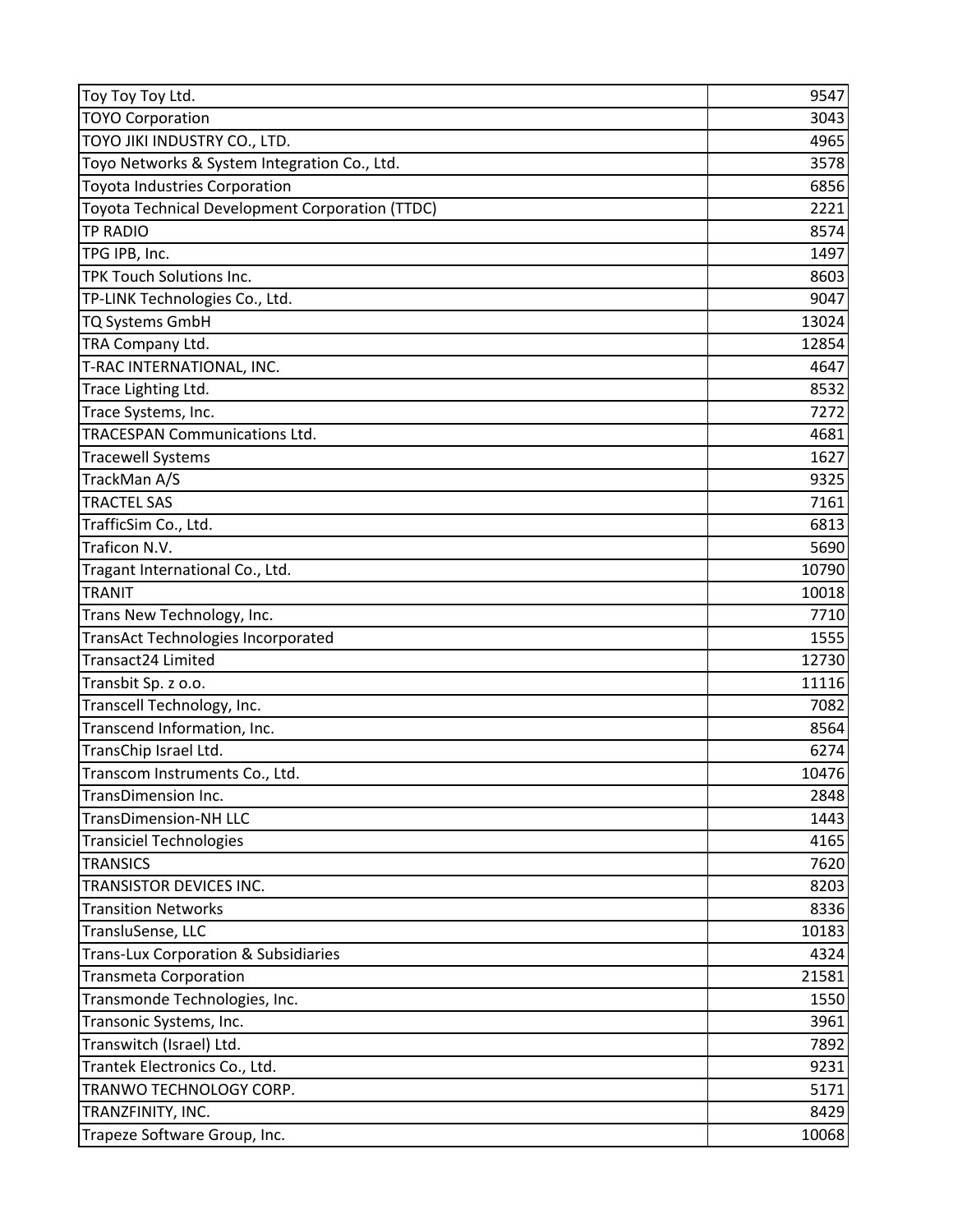| <b>Trapper Data AB</b>                        | 3364  |
|-----------------------------------------------|-------|
| TravRoute, a division of ALK Associates, Inc. | 2946  |
| <b>Travsys BV</b>                             | 2747  |
| Trax Softworks, Inc.                          | 3153  |
| Traxon Technologies Europe GmbH               | 10192 |
| Trazer Technologies Inc.                      | 3481  |
| TRE INNOVATORER AB                            | 10654 |
| <b>TREBLEET</b>                               | 13352 |
| Trek Inc.                                     | 4111  |
| Trek Technology (S) Pte Ltd                   | 2582  |
| TrekStor GmbH & Co. KG                        | 7784  |
| TrellisWare Technologies, Inc.                | 7410  |
| Tremon Enterprises Co., Ltd.                  | 1817  |
| <b>Trend Control Systems Limited</b>          | 9331  |
| Trendchip Technologies Corp.                  | 4775  |
| TRENDnet                                      | 8436  |
| <b>Trenz Electronic</b>                       | 3024  |
| Tri Works                                     | 8093  |
| Triad Semiconductor, Inc.                     | 5252  |
| Triad Spectrum Ltd.                           | 3331  |
| TRIASX Pty Ltd.                               | 8537  |
| <b>Trice Medical</b>                          | 11362 |
| TRICKLESTAR LIMITED                           | 7664  |
| TRICOM TECHNOLOGIES, INC.                     | 5884  |
| TRIDENT MICROSYSTEMS (Far East) Ltd.          | 24576 |
| Trident Microsystems Inc.                     | 1187  |
| TRIDENT SYSTEMS, INC.                         | 6023  |
| TridonicAtco                                  | 7646  |
| Triex Technologies, Inc.                      | 9104  |
| Trigaudio, Inc.                               | 9090  |
| TriGem Computer, Inc.                         | 2728  |
| Trigence Semiconductor, Inc.                  | 8875  |
| Trigon Components, Inc.                       | 5318  |
| Tri-L Data Systems, Inc.                      | 4404  |
| Trillium Technology PTY LTD.                  | 6549  |
| Trimax Electronics Co., Ltd.                  | 6299  |
| Trimble                                       | 2462  |
| <b>Trimos SA</b>                              | 4307  |
| TRINAMIC Motion Control GmbH & Co. KG         | 10812 |
| Trinity Co., Ltd.                             | 12908 |
| Trinity Security Systems, Inc.                | 7461  |
| Trinity, Inc.                                 | 32800 |
| <b>Trio Motion Technology Limited</b>         | 1762  |
| <b>TRIOC AB</b>                               | 6061  |
| <b>Tripace</b>                                | 4496  |
| Tripath Technology Inc.                       | 1422  |
| TRIPHOS Co., Ltd.                             | 8394  |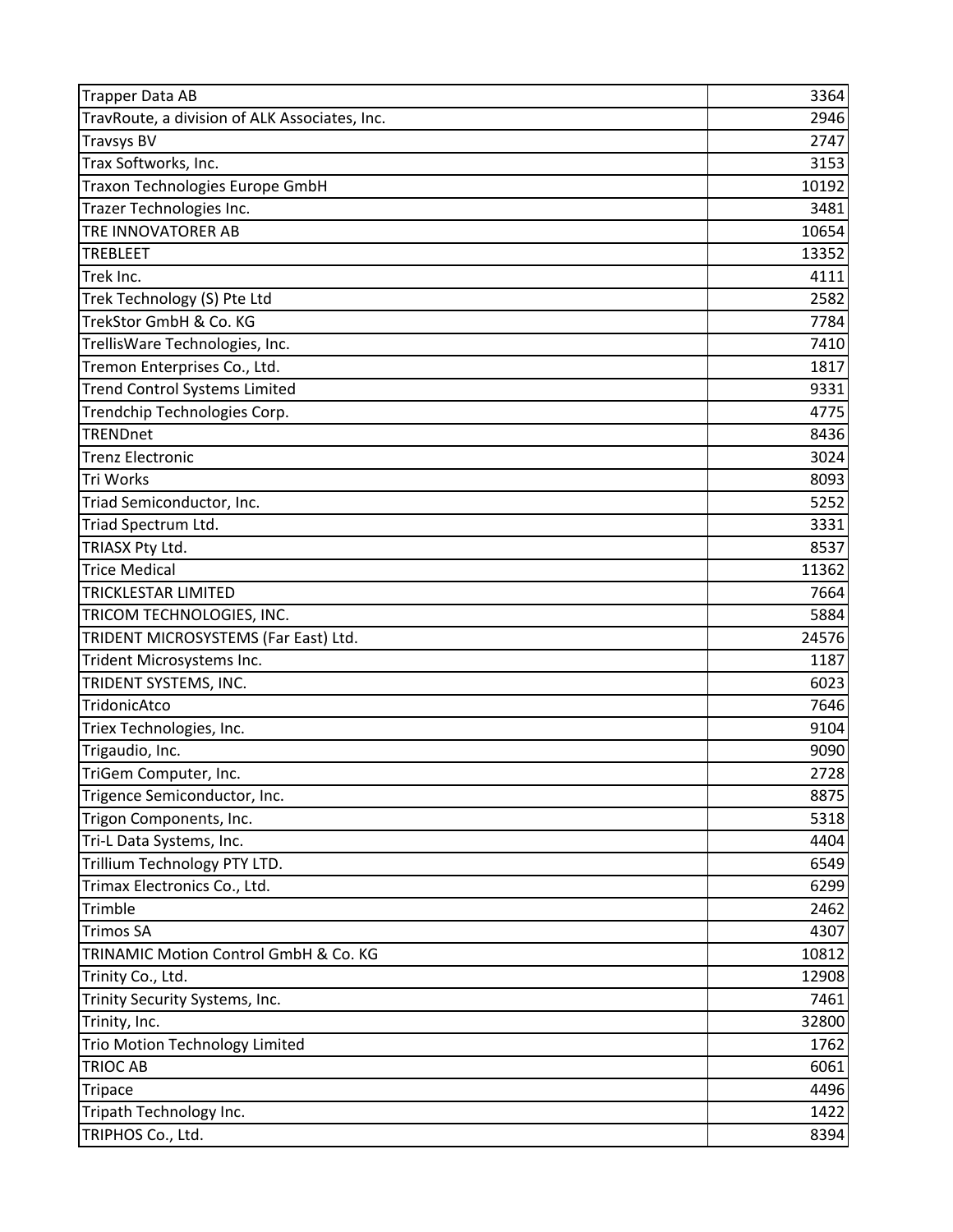| <b>Triple Eye</b>                                | 8570  |
|--------------------------------------------------|-------|
| Triple Win Precision Technology Co., Ltd.        | 11275 |
| <b>Tripp Lite</b>                                | 2478  |
| TriQuint Semiconductor                           | 9626  |
| Trisat IndTry Computer Co. LTD.ustrial Co., Ltd. | 4489  |
| <b>Trisignal Communications</b>                  | 1431  |
| Tritec Co., Ltd.                                 | 4435  |
| Tri-Tech Manufacturing Inc.                      | 9532  |
| <b>TriTech Microelectronics Ltd</b>              | 1613  |
| Tritek Co., Ltd.                                 | 3820  |
| Triton                                           | 6527  |
| <b>TRITTON TECHNOLOGIES</b>                      | 4000  |
| Triumph Technology Corp.                         | 3746  |
| <b>Triz Communications Group</b>                 | 3816  |
| Trojan Technologies Private Limited              | 6072  |
| Tron b.v.                                        | 1695  |
| <b>Tronical Components GmbH</b>                  | 9126  |
| TrophyTrex                                       | 2091  |
| Troy XCD, Inc.                                   | 1935  |
| TRS International Mfg., Inc.                     | 3162  |
| <b>TRS Star GmbH</b>                             | 9103  |
| <b>Truesense Imaging</b>                         | 9940  |
| TrueVision Systems, Inc.                         | 10377 |
| Truevision, Inc.                                 | 1368  |
| <b>Trulife</b>                                   | 8290  |
| TRUMPF Medizin Systeme GmbH                      | 8283  |
| <b>Trumpion Microelectronics Inc</b>             | 2314  |
| <b>Truscott Designs</b>                          | 6375  |
| Trust Electronic (Shanghai) Co., Ltd.            | 3258  |
| <b>Trust International BV</b>                    | 5215  |
| TRX Systems, Inc.                                | 10209 |
| Try Computer Co. LTD.                            | 3440  |
| <b>Try Corporation</b>                           | 1357  |
| Trysys Co., Ltd.                                 | 7058  |
| TSANSUN TECH. CO., LTD.                          | 8786  |
| TSAY-E (BVI) International Inc.                  | 1632  |
| TSB LAO COMPANY LIMITED                          | 8295  |
| TSI Incorporated                                 | 2196  |
| TSIEN (UK) LTD.                                  | 7966  |
| Tsinghua Tongfang Co., Ltd.                      | 8899  |
| TSR Silicon Resources, Inc.                      | 6184  |
| <b>TSS AB</b>                                    | 10126 |
| TST-Touchless Sensor Technology AG               | 4115  |
| <b>TSUME S.A.</b>                                | 11946 |
| TTAF Elektronik Sanayi ve Ticaret Ltd. Sti.      | 10390 |
| <b>TTE Corporation</b>                           | 10097 |
| TTE Systems Ltd.                                 | 9695  |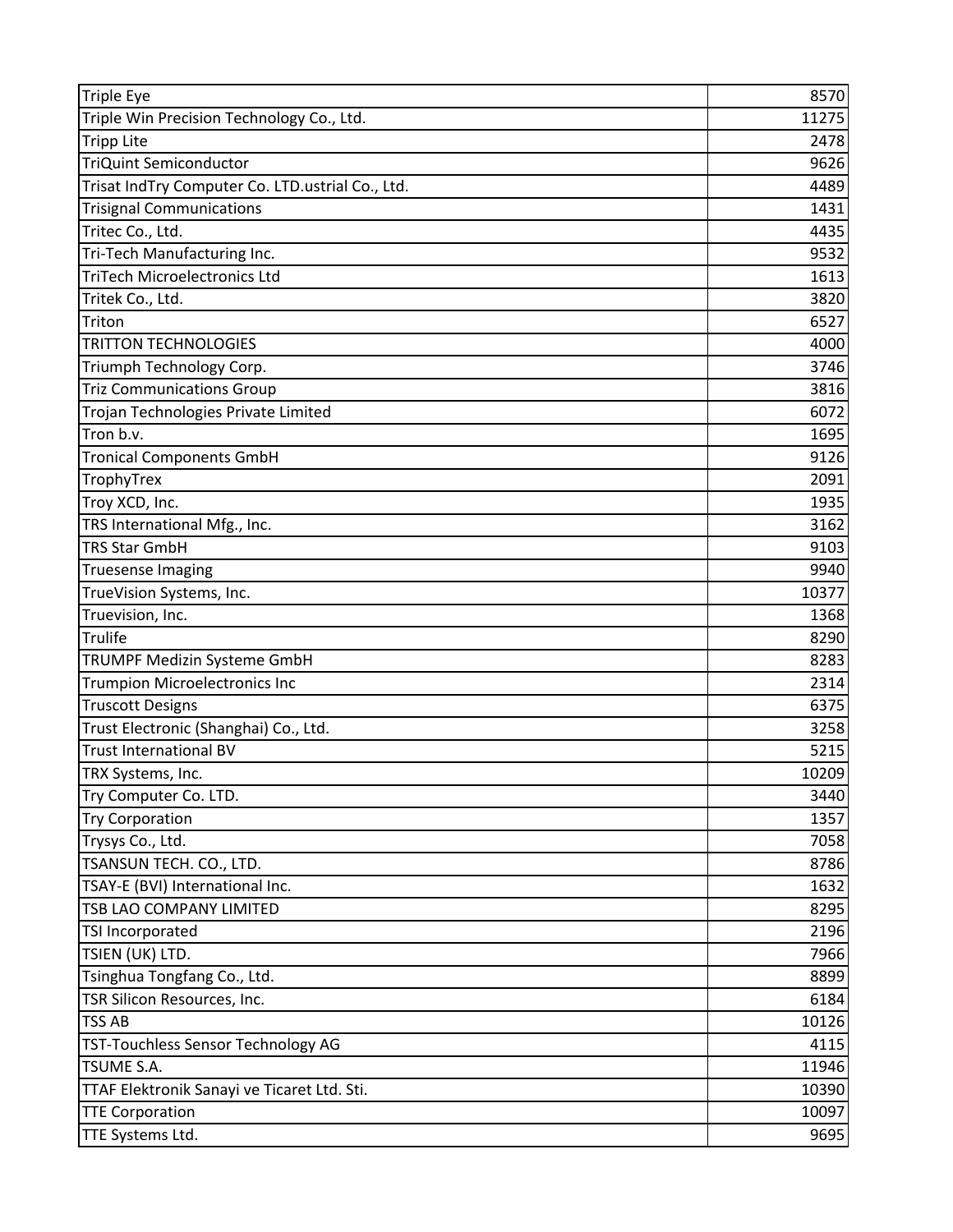| <b>TTO Engineering</b>                                  | 2399  |
|---------------------------------------------------------|-------|
| TTP Communications Ltd.                                 | 2795  |
| TTS Inc.                                                | 10114 |
| <b>TUBITAK UEKAE</b>                                    | 7691  |
| Tucker-Davis Technologies, Inc.                         | 2695  |
| <b>Tul Corporation</b>                                  | 11711 |
| Tula Microphones LLC                                    | 13147 |
| <b>Tulip Computers International</b>                    | 1015  |
| Tung Shu Mei Industrial Co., Ltd.                       | 6351  |
| Tunstall Healthcare (UK) Ltd.                           | 10295 |
| Tunturi Oy Ltd.                                         | 5270  |
| TurboComm Tech. Inc.                                    | 4072  |
| TurboLinux                                              | 2628  |
| Turbolinux, Inc.                                        | 6876  |
| <b>Turn Racing LLC</b>                                  | 13275 |
| <b>Turner Technology</b>                                | 5103  |
| <b>Turning Technologies</b>                             | 10136 |
| Turnkey Ltd.                                            | 5606  |
| Turtle Industry Co., Ltd.                               | 2976  |
| <b>Tutus Data AB</b>                                    | 12327 |
| TUV Rheinland Taiwan Ltd.                               | 12379 |
| TV Interactive Corp.                                    | 1554  |
| TV One                                                  | 9281  |
| <b>TVS Electronics Limited</b>                          | 3701  |
| <b>TVS REGZA Corporation</b>                            | 12340 |
| <b>TVU Networks</b>                                     | 12369 |
| Twig Com Oy                                             | 6444  |
| Twin Development S.A.                                   | 10708 |
| Twinhead International Corp.                            | 5375  |
| TwinMOS Technologies ME FZE                             | 4719  |
| Twisted Melon Inc.                                      | 9622  |
| <b>TX Keyboard</b>                                      | 12597 |
| <b>TXTR GmbH</b>                                        | 8922  |
| Tyan Computer Corp.                                     | 1352  |
| Tyco Electronics Corp., a TE Connectivity Ltd. company  | 1470  |
| <b>Tyco Safety Products</b>                             | 6381  |
| TYI Systems Ltd.                                        | 2902  |
| TYPE TECHNOLOGY INC.                                    | 6040  |
| Typecs Industrial (Shenzhen) Co., Ltd.                  | 13103 |
| TypeMatrix Inc.                                         | 7764  |
| Typhoon HIL, Inc.                                       | 10352 |
| Tyrian Systems, Inc.                                    | 10397 |
| TZ Medical, Inc.                                        | 9115  |
| <b>Tzumi Electronics LLC</b>                            | 12106 |
| TZYR HWEY ENTERPRISE CO., LTD.                          | 8552  |
| U.S. Army Aviation & Missile R & D & Engineering Center | 8288  |
| U.S. Digital Corp.                                      | 2505  |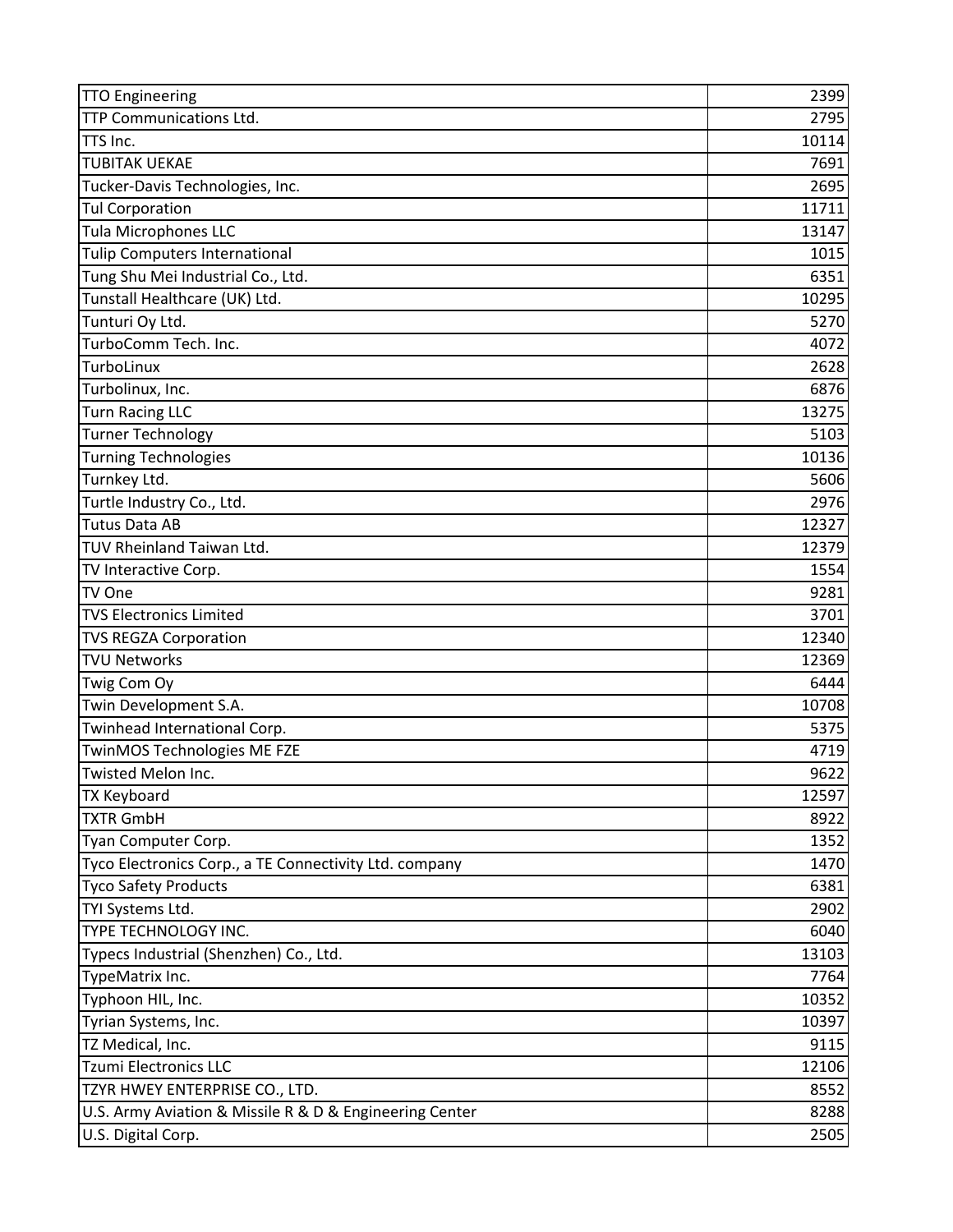| U.S. Digital Television, LLC                                      | 6432  |
|-------------------------------------------------------------------|-------|
| <b>U.S. Music Corporation</b>                                     | 6464  |
| <b>U.S. Robotics</b>                                              | 2991  |
| U3, LLC                                                           | 6157  |
| <b>UAB "TELTONIKA"</b>                                            | 7442  |
| <b>UAB Brolis Semiconductors</b>                                  | 13286 |
| UBeacon Technologies, Inc.                                        | 6821  |
| UbiBro Technolgies Inc.                                           | 5903  |
| <b>UBICOM, INC</b>                                                | 3550  |
| <b>UBINETICS LIMITED</b>                                          | 4541  |
| UBIQUAM CO., LTD.                                                 | 5417  |
| <b>UBIQUITI Networks, Inc.</b>                                    | 8091  |
| <b>Ubisense Limited</b>                                           | 8996  |
| <b>Ubisoft Entertainment SA</b>                                   | 11773 |
| <b>UBISYS TECHNOLOGIES</b>                                        | 6566  |
| <b>Ubisys Technology</b>                                          | 9032  |
| Ubisys Technology Co., Ltd.                                       | 9526  |
| UbiVelox                                                          | 9335  |
| Ubixum, Inc.                                                      | 8161  |
| u-blox AG                                                         | 5446  |
| UCA Technology Inc.                                               | 5613  |
| UC-Logic Technology Corp.                                         | 21827 |
| UD electronic corp.                                               | 5998  |
| <b>UDEA Electronic Ltd.</b>                                       | 10775 |
| Ueda Japan Radio Co., Ltd.                                        | 6032  |
| Ugobe, Inc.                                                       | 6962  |
| <b>Ugreen Group Limited</b>                                       | 11145 |
| <b>UGtizer Corp.</b>                                              | 8569  |
| uHDevice Technology Ltd.                                          | 9781  |
| UICO, Inc.                                                        | 8507  |
| <b>Ulworks Electronics</b>                                        | 9215  |
| U-JIN Mesco Co., Ltd.                                             | 2335  |
| UL LLC                                                            | 11552 |
| UL TS B.V.                                                        | 11055 |
| Ulan Co., Ltd.                                                    | 1884  |
| ULi Electronics Inc.                                              | 5272  |
| Ultima Electronics Corp.                                          | 1496  |
| UltiMachine                                                       | 10161 |
| <b>Ultimaker BV</b>                                               | 10439 |
| Ultimate Technology Corp.                                         | 5887  |
| Ultra Electronics Precision Air & Land Systems                    | 4915  |
| Ultra Electronics, EMS Development Corporation - MSI/DNE Products | 27908 |
| ULTRACHIP Inc.                                                    | 10440 |
| Ultraflux                                                         | 11398 |
| <b>Ultrahaptics Limited</b>                                       | 10951 |
| <b>Ultra-Scan Corporation</b>                                     | 4416  |
| ULTRASONIC ENGINEERING CO., LTD.                                  | 6225  |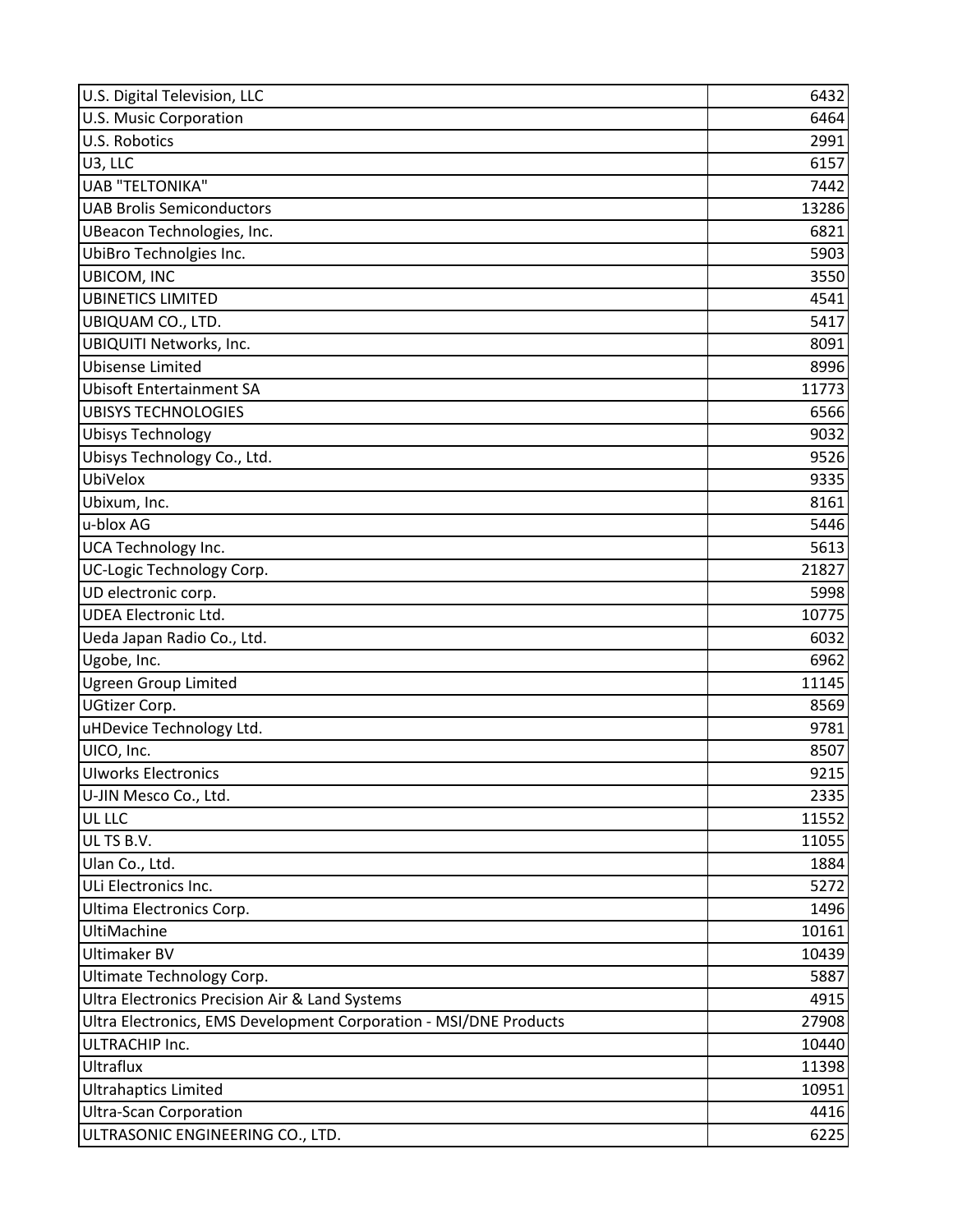| Ultravision Ltd.                                | 4013  |
|-------------------------------------------------|-------|
| ULVAC-PHI, Inc.                                 | 4774  |
| U-MARQ Ltd.                                     | 12367 |
| UMAX Data Systems Inc.                          | 5638  |
| UMC Electronics Co., Ltd.                       | 4076  |
| U-MEDIA Communications, Inc.                    | 5502  |
| U-Medica Inc.                                   | 4178  |
| Umicore Galvanotechnik GmbH                     | 13263 |
| <b>Umlaut communications GmbH</b>               | 10769 |
| <b>Unfors Instruments AB</b>                    | 9433  |
| UNH Interoperability Laboratory                 | 9322  |
| Unholtz-Dickie Corp.                            | 8798  |
| Unhuman Inc.                                    | 12947 |
| Uni Class Technology Co., Ltd.                  | 4309  |
| <b>UniAccess AB</b>                             | 1344  |
| <b>UNIBRAIN S.A.</b>                            | 5439  |
| UNICARD S.A.                                    | 8061  |
| Unication Co., Ltd                              | 6143  |
| Unicept GmbH                                    | 11775 |
| Unicomp, Inc                                    | 6134  |
| Unicore Software, Inc.                          | 1327  |
| Unicorn Electronics Components Co., Ltd.        | 8294  |
| <b>Unicos Corporation</b>                       | 5542  |
| Unidata                                         | 2532  |
| <b>Uniden Corporation</b>                       | 6501  |
| UniDisplay Inc.                                 | 8556  |
| <b>Unified Information Devices</b>              | 12743 |
| Uniform Industrial Corp.                        | 6352  |
| Unify Software and Solutions GmbH & Co. KG      | 8117  |
| <b>Unigen Corporation</b>                       | 7289  |
| <b>UNIGRAF OY</b>                               | 5798  |
| UNIMTEC Co., Ltd.                               | 7185  |
| <b>Union Biometrica</b>                         | 3026  |
| Union Community Co., Ltd.                       | 6246  |
| <b>Union Data Corporation</b>                   | 3397  |
| Union Electric Plug & Connector Corp.           | 10657 |
| Union Genius Computer Co., Ltd                  | 3263  |
| Union Power Information Industrial Co., Ltd.    | 3675  |
| UNION TOOL CO.                                  | 8056  |
| Unipolar Optics-Electrical Technology Co., Ltd. | 9348  |
| <b>UNIPULSE Corporation</b>                     | 3985  |
| Unique Medical Co., Ltd.                        | 6564  |
| Unique Secure Limited                           | 11406 |
| UniquelCs, LLC                                  | 4944  |
| UNIREX CORPORATION                              | 9896  |
| Unisoku Co., Ltd.                               | 8647  |
| Unisplendour Co., Ltd.                          | 13036 |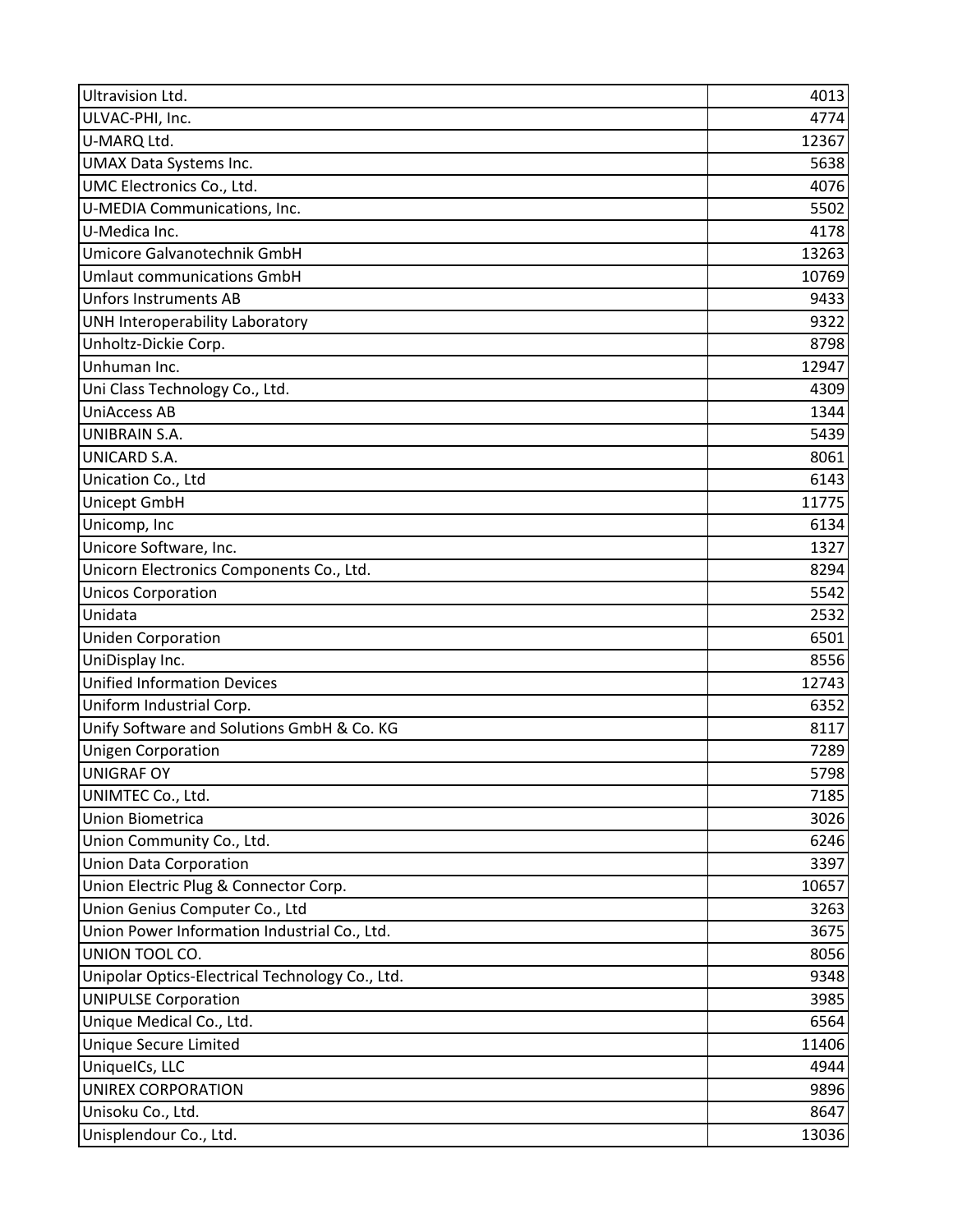| UNISTO Ltd.                                           | 8052  |
|-------------------------------------------------------|-------|
| Unisun Innovation Incorporated                        | 9988  |
| Unisys Corp.                                          | 1074  |
| Unitac Co., Ltd.                                      | 4564  |
| Unitec Co., Ltd.                                      | 8829  |
| Unitech Electronics Co., Ltd.                         | 10053 |
| United Computer Accessories                           | 4074  |
| United Keys, Inc.                                     | 5863  |
| United Microelectronic Corporation (UMC)              | 1168  |
| United Radio-Electronic Technologies Co., Ltd.        | 9558  |
| United RadioTek Inc.                                  | 5785  |
| United Sciences, LLC                                  | 12288 |
| United Technologies Research Cntr.                    | 2204  |
| UNITEK TECHNOLOGY CORPORATION                         | 5304  |
| <b>UNITEX Corporation</b>                             | 9774  |
| Unitop New Technology Co., Ltd.                       | 6615  |
| UNITRO-Fleischmann                                    | 8590  |
| <b>Unitron Group</b>                                  | 6988  |
| Unitronics (1989) (R'G) Ltd.                          | 12064 |
| Unity Electrical Ind. Ltd.                            | 5231  |
| Universal Audio, Inc.                                 | 11098 |
| Universal Biosensors, Inc.                            | 11105 |
| UNIVERSAL CHAMPION ELECTROACOUSTIC TECHNOLOGY COMPANY | 8308  |
| Universal Electronics Inc.                            | 1767  |
| Universal Electronics Inc. (dba: TVIEW)               | 10022 |
| Universal Global Scientific Industrial Co., Ltd.      | 4267  |
| <b>Universal Laser Systems</b>                        | 4291  |
| Universal Remote Control, Inc.                        | 7669  |
| Universal Sats Ltd.                                   | 8952  |
| University of Cambridge                               | 9951  |
| University of Central Florida                         | 9282  |
| University of Geneva                                  | 2746  |
| University of Kansas                                  | 2565  |
| University of Southampton                             | 7130  |
| University of Stirling                                | 5080  |
| <b>UNIWIDE Technologies</b>                           | 3608  |
| Uniwill Computer Corp.                                | 3981  |
| Unixtar Technology Inc.                               | 1525  |
| Unjo AB                                               | 8887  |
| <b>UNOWHY</b>                                         | 10825 |
| UNPARALLEL Innovation, Lda                            | 12482 |
| Ununpentium, LLC                                      | 5097  |
| UPEK Inc.                                             | 5246  |
| UPI Semiconductor Corp.                               | 12319 |
| UPOS SYSTEM SP. Z O.O.                                | 7983  |
| <b>UPS Manufacturing</b>                              | 2669  |
| uQontrol                                              | 11454 |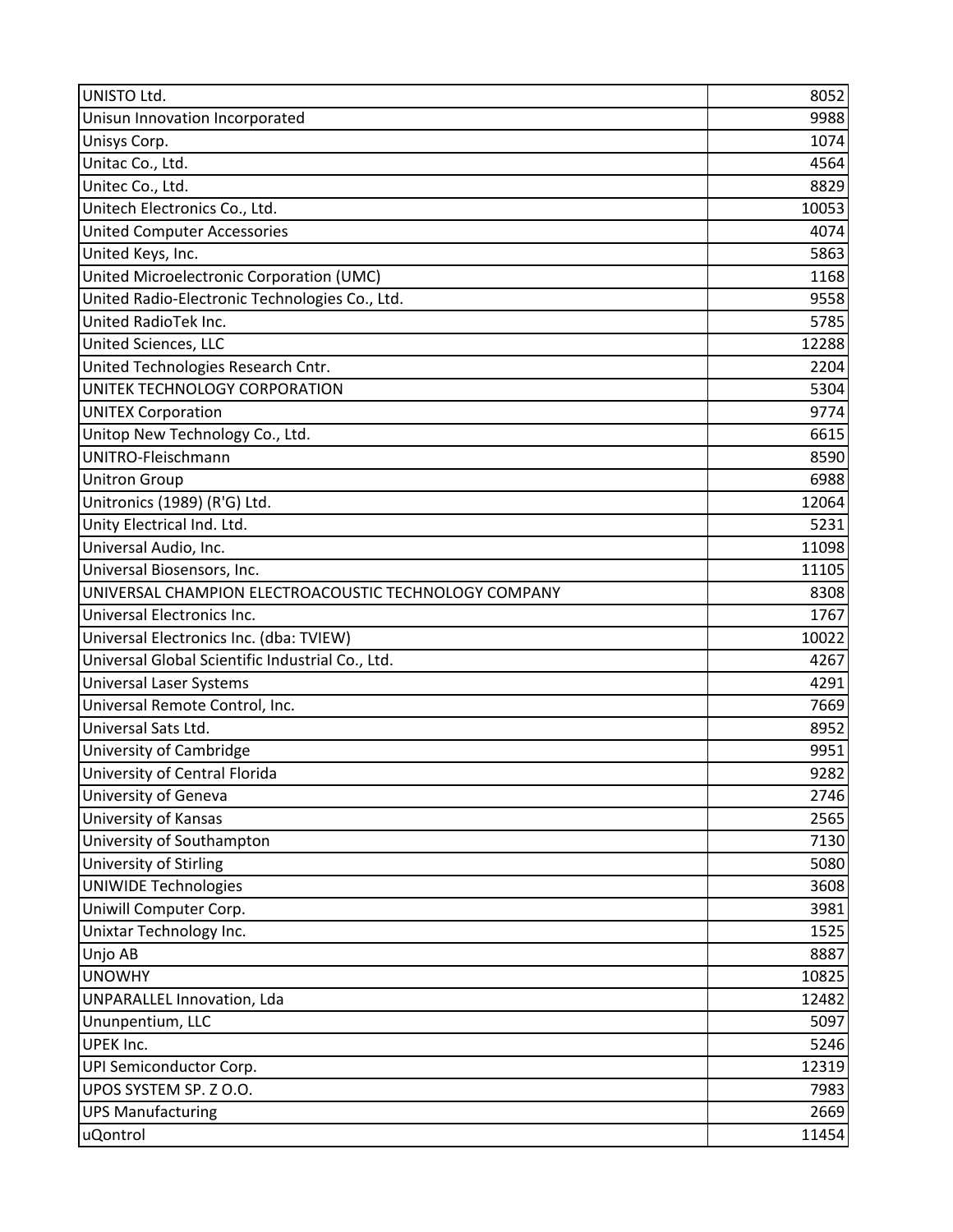| Uriver Inc.                                | 7778  |
|--------------------------------------------|-------|
| URMET S.p.a.                               | 10332 |
| URMET TLC S.p.A. - Servizio Amministrativo | 4954  |
| URTEK TECHNOLOGIES INC.                    | 6028  |
| <b>US Army Benet Laboratories</b>          | 10002 |
| US Army Electronic Proving Ground          | 7929  |
| <b>US ARMY RDECOM-ARDEC</b>                | 8239  |
| <b>USAF</b>                                | 5987  |
| <b>USB Design By Example</b>               | 16962 |
| <b>USB Design Labs</b>                     | 2398  |
| <b>USB Implementers Forum</b>              |       |
| <b>USB KITS</b>                            | 2897  |
| <b>USB Memory Direct</b>                   | 11467 |
| <b>USB NET</b>                             | 4481  |
| <b>USB Systems</b>                         | 2180  |
| <b>USB Systems Design</b>                  | 1696  |
| <b>USBest Technology Inc.</b>              | 4871  |
| <b>USBmicro</b>                            | 3559  |
| <b>USBPARTNER</b>                          | 8343  |
| <b>USBWARE</b>                             | 5754  |
| <b>USD Corporation</b>                     | 5561  |
| uSens Inc                                  | 11835 |
| USHIO INC.                                 | 12801 |
| Uster Technologies, Inc.                   | 6912  |
| UTECH Electronic (D.G.) Co., Ltd.          | 3562  |
| Utilux South China Ltd.                    | 1450  |
| <b>Utrecht University MBF</b>              | 2866  |
| <b>UTRONIX Elektronikutreckling AB</b>     | 8321  |
| UTStarcom (Hangzhou) Telecom Co., Ltd      | 3336  |
| UV Networks, Inc.                          | 8968  |
| <b>UV Partners</b>                         | 11214 |
| <b>Uwatec AG</b>                           | 11884 |
| UWE (Weihai) Technologies Corp., Ltd       | 12165 |
| V ONE MULTIMEDIA PTE LTD                   | 4417  |
| V.I.O., Inc.                               | 6998  |
| Vacon Plc                                  | 3958  |
| Vaddio                                     | 9665  |
| Vaillant GmbH                              | 5250  |
| <b>VAIO Corporation</b>                    | 10878 |
| Vaisala                                    | 6211  |
| Valence Semiconductor                      | 4527  |
| Valence Semiconductor Design Limited       | 4190  |
| Valiant Technology Ltd.                    | 4160  |
| Validata LLC                               | 11185 |
| Validity Inc.                              | 5002  |
| <b>VALKEE OY</b>                           | 8606  |
| Vallen Systeme GmbH                        | 8849  |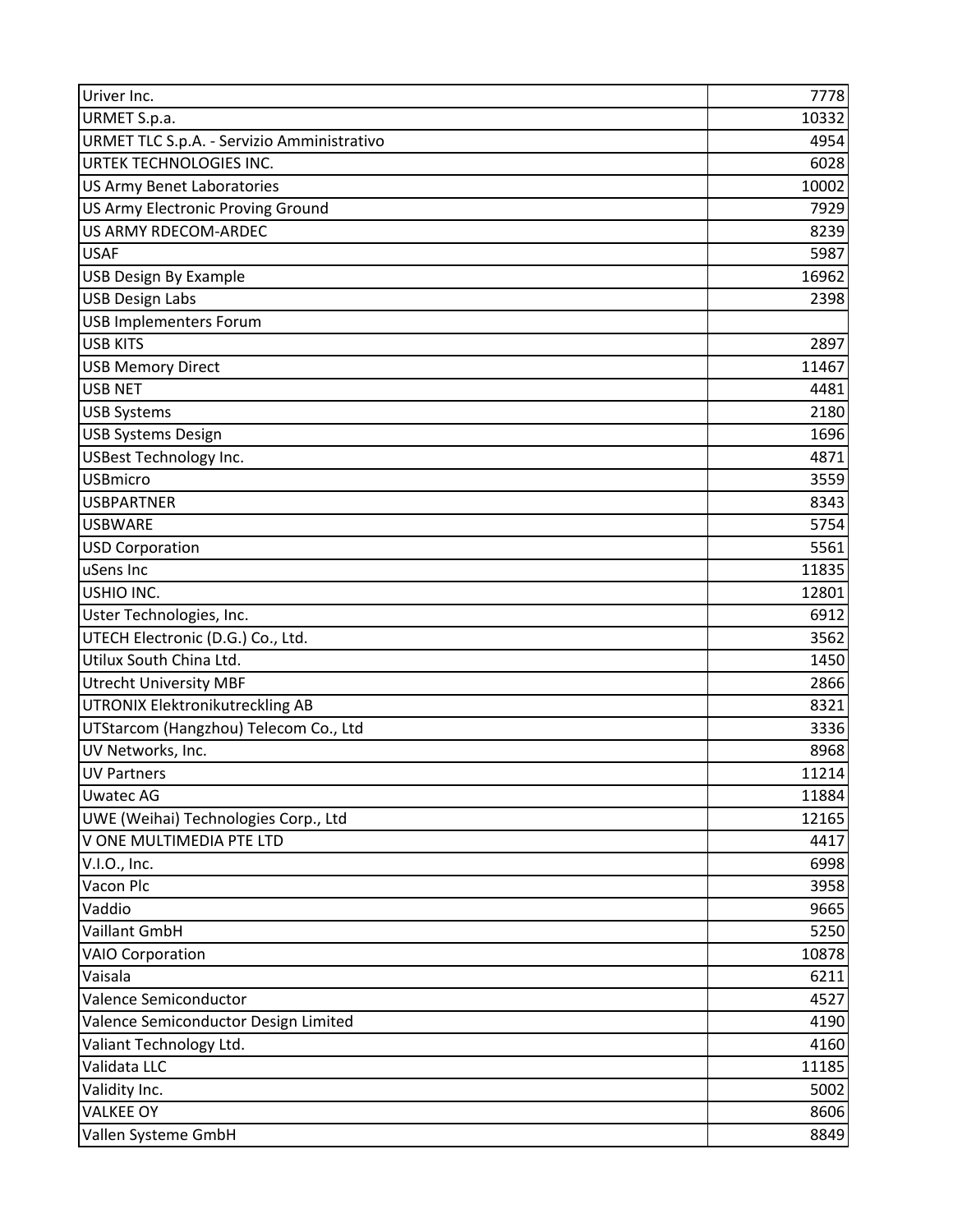| Valor Auto Companion, Inc.                              | 8666  |
|---------------------------------------------------------|-------|
| Valor Communication, Inc.                               | 8873  |
| <b>ValueHD Corporation</b>                              | 11902 |
| Valueplus Inc.                                          | 5022  |
| Valuest Co., Ltd.                                       | 9582  |
| Valups Corp.                                            | 9347  |
| <b>Valve Corporation</b>                                | 10462 |
| Van Ooijen Technische Informatica                       | 5824  |
| Vanderbilt International                                | 6245  |
| Vanguard Instruments Co., Inc.                          | 5734  |
| Vanguard International Semiconductor-America            | 1830  |
| Vanguard Rugged Storage, LLC                            | 8297  |
| <b>VaniOs Consulting</b>                                | 9039  |
| Vansco Electronics Ltd.                                 | 5356  |
| <b>Vanson Electronics Ltd</b>                           | 12623 |
| Vanstone Electronic (Beijing) Co., Ltd.                 | 12122 |
| Vantage Controls, Inc.                                  | 6050  |
| Vapor Bus Int'l Div of Westinghouse Air Brake Tech Corp | 7740  |
| Varatouch Technology Inc.                               | 1986  |
| <b>Varex Imaging Deutschland AG</b>                     | 12530 |
| Varian Inc.                                             | 3937  |
| Variscite Ltd.                                          | 4997  |
| <b>VARISYS LIMITED</b>                                  | 7533  |
| Varjo Technologies                                      | 12186 |
| Varo Vision                                             | 2621  |
| Vast Technologies Inc.                                  | 4332  |
| VAT Vakuumventile AG                                    | 10027 |
| Vayyar Imaging LTD.                                     | 11420 |
| <b>VCON Telecommunications</b>                          | 2469  |
| VDO Cyclecomputing, Cycle Parts GmbH                    | 11520 |
| Vectawave Technology Ltd.                               | 10286 |
| Vector Co., Ltd.                                        | 8349  |
| <b>Vector Informatik GmbH</b>                           | 4680  |
| Vector International byba                               | 5523  |
| Vectron Systems AG                                      | 9767  |
| <b>VECTRONIC Aerospace GmbH</b>                         | 10062 |
| <b>Vectronix AG</b>                                     | 9466  |
| <b>VECTRUX DISTRIBUTORS LLC</b>                         | 9603  |
| <b>Veeco Instruments</b>                                | 5770  |
| Veetone Technologies Limited                            | 11425 |
| <b>VEGA Grieshaber KG</b>                               | 6874  |
| Vega Technologies Industrial (Austria) Co.              | 5161  |
| VEGATECH CO., LTD.                                      | 7376  |
| Vehicle Camera Systems Ltd                              | 7027  |
| <b>Velleman Components</b>                              | 4303  |
| Velocity Micro, Inc.                                    | 9950  |
| Velosti Technology Limited                              | 9300  |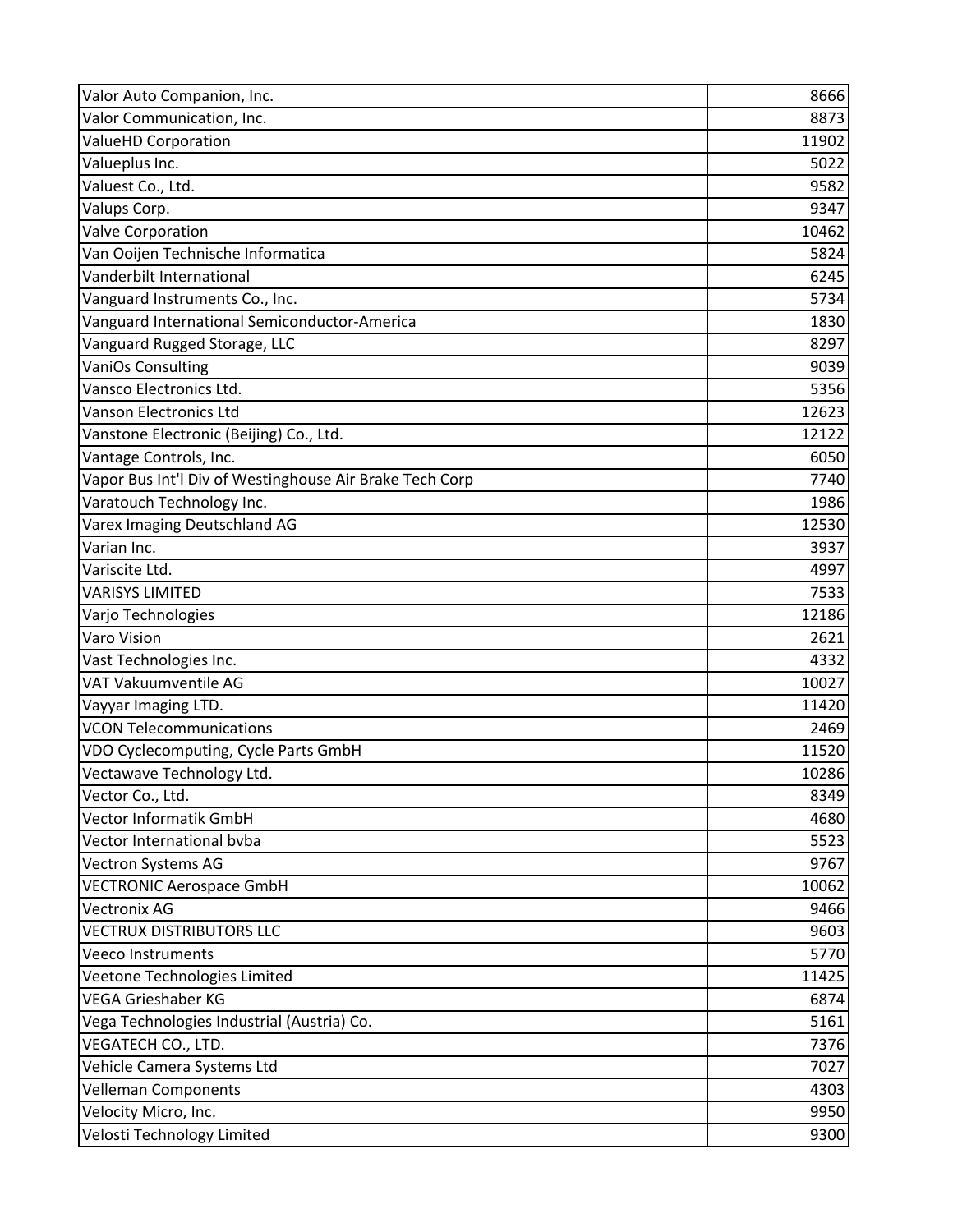| VELUX A/S                                               | 9708  |
|---------------------------------------------------------|-------|
| Venetex Co., Ltd.                                       | 6431  |
| <b>Ventev Mobile</b>                                    | 11246 |
| <b>Venture Corporation Limited</b>                      | 4482  |
| VentureCraft, Ltd.                                      | 11367 |
| Venym                                                   | 13377 |
| Veo                                                     | 1349  |
| Verari Systems, Inc.                                    | 6810  |
| <b>Verax Engineering</b>                                | 2080  |
| <b>Verbatim Americas LLC</b>                            | 6309  |
| Verbatim GmbH                                           | 13101 |
| Vercel Development Inc.                                 | 4339  |
| <b>VERCET LLC</b>                                       | 7234  |
| Verico International Co., Ltd.                          | 7510  |
| Vericon Co., Ltd./Jinn Shyang Precision Industrial Co., | 6272  |
| Veridian Systems                                        | 4715  |
| Veridicom                                               | 1982  |
| Veridicom2                                              | 1562  |
| Verification Technology, Inc.                           | 8665  |
| VeriFone                                                | 4554  |
| Verifone Systems (China) Inc.                           | 13273 |
| Verint Video Technology GmbH                            | 6706  |
| VeriSilicon Holdings Co., Ltd.                          | 5404  |
| Verisity Design Inc.                                    | 5108  |
| VeriTek Co., Ltd.                                       | 3571  |
| Veri-Tek International                                  | 6313  |
| Verity Instruments, Inc.                                | 1810  |
| Verizon                                                 | 11909 |
| Verizon Telematics, Inc.                                | 11326 |
| Vernier Software                                        | 2295  |
| VerNova, Inc.                                           | 4317  |
| Versus Technology, Inc.                                 | 5873  |
| Vertex Aquaristik GmbH                                  | 10074 |
| Vertex Standard Co., Ltd.                               | 5131  |
| VERTEX WIRELESS CO., LTD.                               | 8167  |
| <b>VERTU Corporation Limited</b>                        | 10225 |
| Vertu International Corporation Limited                 | 12439 |
| VERYWELL CO., LTD.                                      | 4890  |
| <b>Vesta Solutions</b>                                  | 5780  |
| <b>Vestax Corporation</b>                               | 6817  |
| <b>Vestibular Technolgies</b>                           | 3330  |
| <b>Vetronix Corporation</b>                             | 1440  |
| VEX Robotics, Inc.                                      | 10376 |
| VG Electracon, Inc.                                     | 4225  |
| V-General Technology Co., Ltd.                          | 13075 |
| VIA Labs, Inc.                                          | 8457  |
| <b>VIA Medical Corporation</b>                          | 1602  |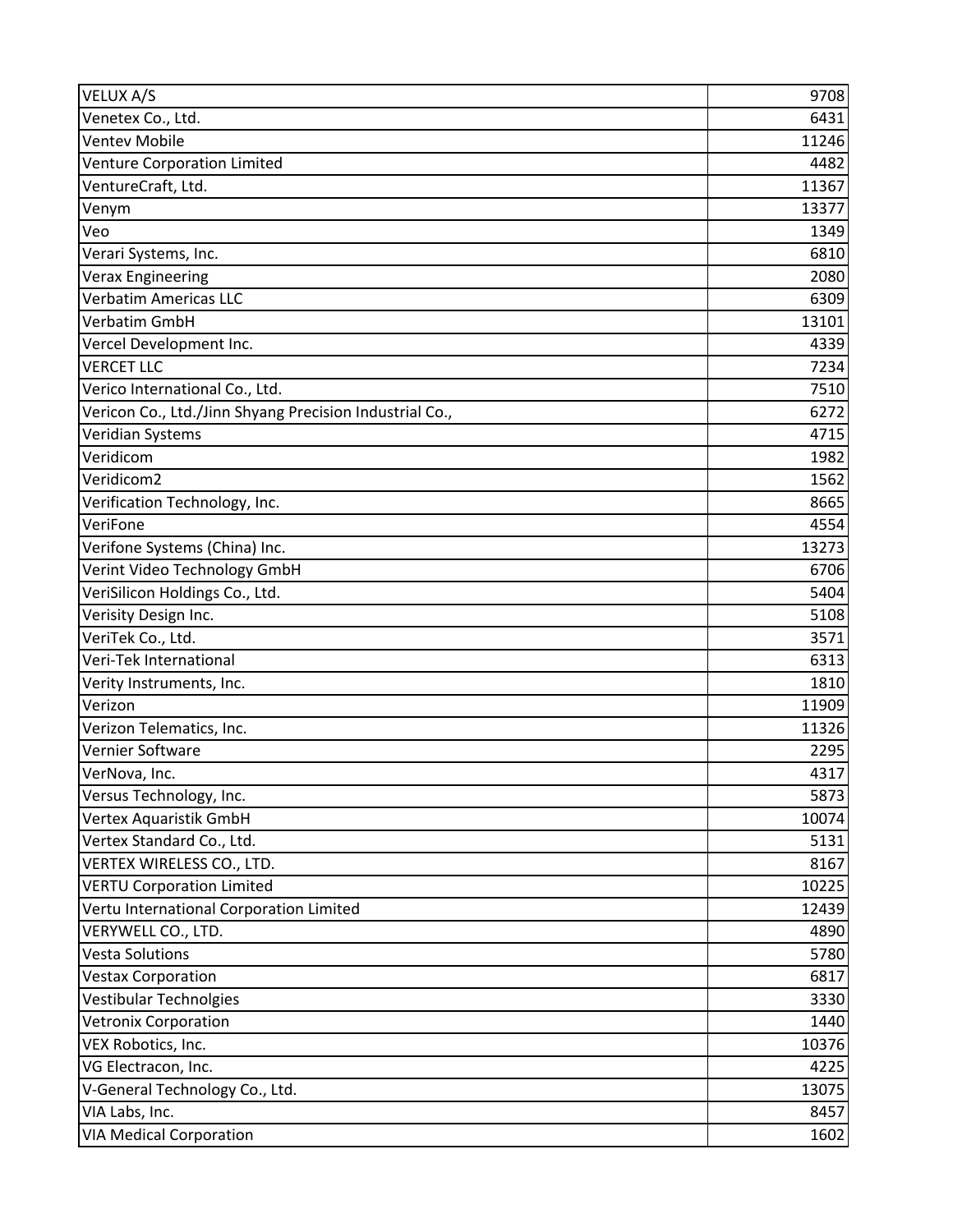| VIA Networking Technologies, Inc.          | 5642  |
|--------------------------------------------|-------|
| VIA Technologies, Inc.                     | 1037  |
| <b>VIA Telecom</b>                         | 5611  |
| ViA, Inc.                                  | 2561  |
| VIALUX GmbH                                | 4911  |
| ViaMichelin SAS                            | 6969  |
| Vianet, Inc.                               | 5624  |
| ViaSat UK                                  | 5669  |
| ViaSat, Inc.                               | 6065  |
| <b>VIAVI Solutions</b>                     | 5793  |
| VIBRATION INSTRUMENTS CO., LTD.            | 9939  |
| Vibren Technologies Inc.                   | 3946  |
| ViCentra B.V.                              | 11583 |
| Viconn Technology (HK) Co., Ltd.           | 10329 |
| <b>Vicor Corporation</b>                   | 10453 |
| Victor Company of Japan, Limited           | 1265  |
| <b>Victor Hasselblad AB</b>                | 10070 |
| <b>Victorinox AG</b>                       | 8518  |
| Victron                                    | 1417  |
| Victron Energy B.V.                        | 7973  |
| <b>Vidar Systems Corporation</b>           | 3160  |
| VIDBOX Inc.                                | 12051 |
| Videa Technology Inc.                      | 5758  |
| Video Associates Labs, Inc.                | 5493  |
| Video Simplex, Inc.                        | 5957  |
| Videology Imaging Solutions, Inc.          | 7101  |
| Videonics, Inc.                            | 2375  |
| <b>VIDEOTEC SpA</b>                        | 8271  |
| <b>VIDEX</b>                               | 4699  |
| Vidicode Datacommunicatie BV               | 3553  |
| <b>ViDisys GmbH</b>                        | 6097  |
| Viditec Inc.                               | 3104  |
| VidUS, Inc.                                | 1235  |
| Vidyo, Inc.                                | 9185  |
| ViE Technologies Sdn Bhd                   | 12330 |
| Viet Nam Broad Telecommunication Co., Ltd. | 12617 |
| <b>VIETTEL GROUP</b>                       | 8802  |
| <b>VIEWCON ELECTRONIC LTD.</b>             | 5119  |
| Vieworks Co., Ltd.                         | 12045 |
| ViewPLUS Inc.                              | 3155  |
| VIEWPLUS TECHNOLOGIES, INC.                | 4850  |
| ViewQuest Technologies, Inc.               | 1843  |
| <b>ViewSonic Corporation</b>               | 1347  |
| Viewtek Co., Ltd                           | 3591  |
| VIGO System S.A.                           | 9516  |
| <b>Vigor Electric Corporation</b>          | 10712 |
| VIGORHOOD PHOTOELECTRIC SHENZHEN CO., LTD. | 7872  |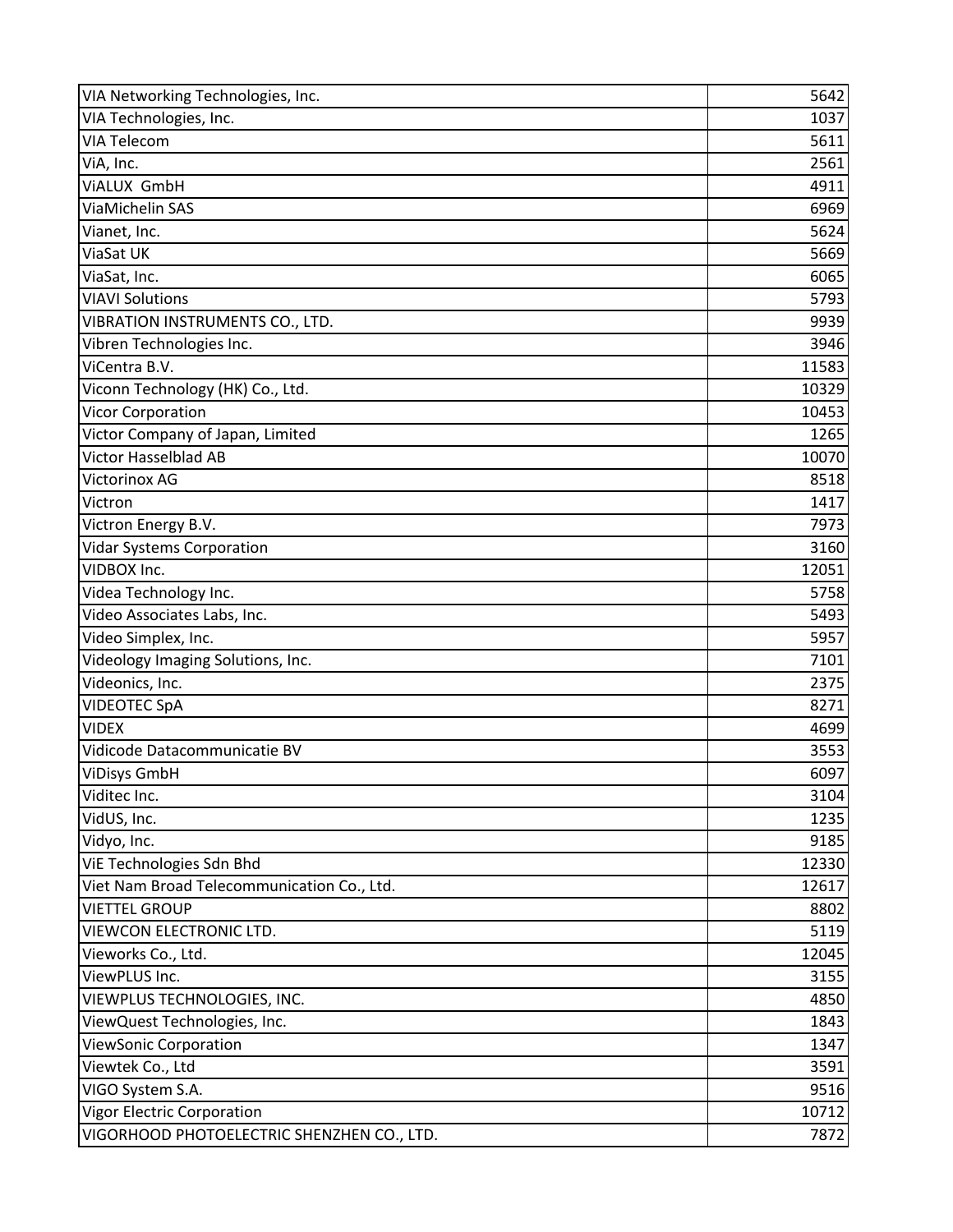| <b>VIKING GmbH</b>               | 10341 |
|----------------------------------|-------|
| <b>Viking Sewing Machines AB</b> | 2541  |
| <b>Viking Technology</b>         | 11104 |
| Viking360.com LLC                | 9421  |
| Village Center, Inc.             | 2860  |
| <b>VILTECHMEDA UAB</b>           | 7760  |
| <b>VIMAR SPA</b>                 | 9376  |
| <b>Vimicro Corporation</b>       | 2760  |
| Vimtron Electronics Co., Ltd.    | 4982  |
| Vina International Holdings Ltd. | 12570 |
| VinChip Systems, Inc.            | 3621  |
| VINCIAMO, Inc.                   | 8663  |
| <b>Vinghog AS</b>                | 11344 |
| Vinpower, Inc.                   | 11853 |
| Viola Audio Laboratories         | 9921  |
| <b>VIOLET</b>                    | 7592  |
| <b>Vionics</b>                   | 5756  |
| VIPColor Technologies USA, Inc.  | 2673  |
| ViPower, Inc.                    | 3885  |
| Viprinet GmbH                    | 7567  |
| <b>VIPS France</b>               | 2573  |
| <b>ViQuest Technology</b>        | 2526  |
| Vir A/S                          | 2774  |
| <b>VIRAGE LOGIC</b>              | 7953  |
| Virata Ltd.                      | 1663  |
| Vircion Inc.                     | 7922  |
| Virgin HealthMiles, Inc.         | 5547  |
| <b>VIRPIL, UAB</b>               | 13124 |
| Virrata AB                       | 2707  |
| Virtium Technology, Inc.         | 10922 |
| VirTouch Ltd.                    | 4352  |
| Virtual Console, LLC             | 10322 |
| Virtual DSP Corporation          | 2360  |
| Virtual Ink                      | 2259  |
| Virtuix Inc.                     | 10731 |
| Viscell, LLC                     | 11731 |
| Vishay Measurements Group, Inc.  | 10079 |
| Vision & Control GmbH            | 7264  |
| Vision Electronics Co., Ltd.     | 3376  |
| Vision Engineering Limited       | 12168 |
| Vision Shape Europe SA.          | 2731  |
| Visionary Solutions, Inc.        | 13220 |
| Visionee S.R.L.                  | 6120  |
| Visioneer                        | 1191  |
| VisionTek Products, LLC          | 12948 |
| <b>VISIOWAVE SA</b>              | 6084  |
| Visoduck discount GmbH           | 4402  |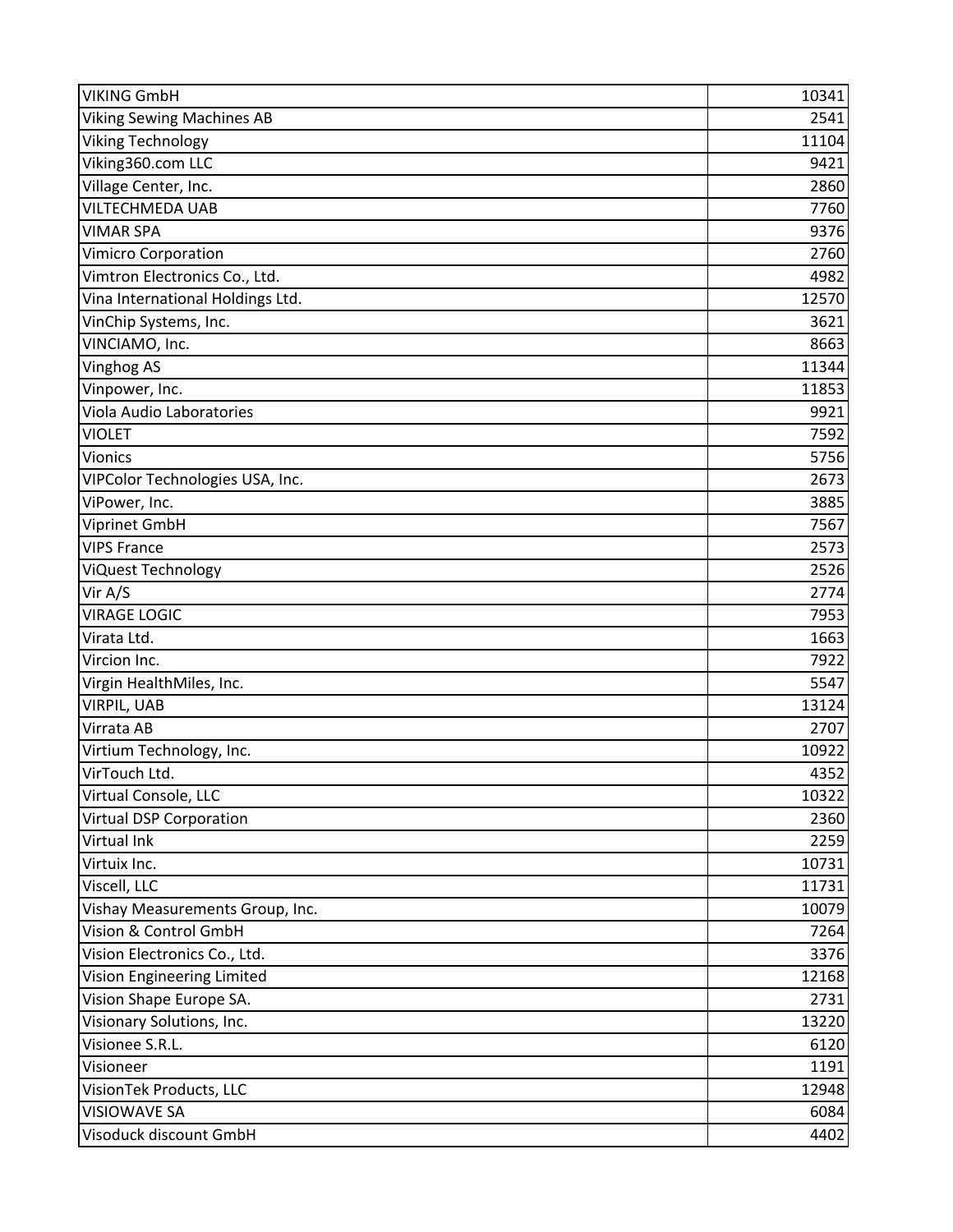| Vista Imaging Inc.                      | 1538  |
|-----------------------------------------|-------|
| Vista Medical Ltd.                      | 12583 |
| Vistec AG                               | 8241  |
| <b>Visteon Corporation</b>              | 7434  |
| Visteon Sistemas Automotives Ltda.      | 8520  |
| <b>Visual Environment</b>               | 2959  |
| Visual Frontier Precision Corp.         | 3846  |
| <b>Visual Interaction</b>               | 2153  |
| Visual Land Inc.                        | 11256 |
| <b>Visual Robotics</b>                  | 12964 |
| Visualplanet Ltd.                       | 9672  |
| Vitalograph Ltd.                        | 8450  |
| <b>Vita-Mix Corporation</b>             | 5649  |
| Vitana Corporation                      | 2444  |
| <b>Vitec Imaging Solutions Spa</b>      | 13009 |
| <b>VITEC Multimedia</b>                 | 8240  |
| Vitesse Semiconductor Corp.             | 6140  |
| Vitetech Int'l Co., Ltd.                | 10431 |
| <b>VITY</b>                             | 9743  |
| Viva Electronics Incorporated           | 12455 |
| Vivanco GmbH                            | 8794  |
| <b>VIVAX CORPORATION</b>                | 7812  |
| Vivitar Corporation                     | 5057  |
| Vivo Mobile Communication Co., Ltd.     | 11669 |
| ViVOtech, Inc.                          | 7519  |
| Vix Technology (Aust) Ltd.              | 9014  |
| ViXS Systems, Inc.                      | 6966  |
| Vizimax Inc.                            | 8939  |
| VIZIO, Inc.                             | 9956  |
| <b>VK Corporation</b>                   | 5989  |
| VL CENTRUM SP Z O O                     | 12508 |
| Vlatacom d.o.o.                         | 9072  |
| VlerZwo Software GbR                    | 2077  |
| <b>VLSI Solution Oy</b>                 | 6651  |
| VLSI Technology, Inc.                   | 1181  |
| Vmarker                                 | 9586  |
| <b>VMC Consulting Corporation</b>       | 9748  |
| <b>VME Microsystems</b>                 | 1475  |
| <b>VMETRO</b> asa                       | 1951  |
| VMWare, Inc.                            | 3599  |
| Vobis Microcomputer AGO                 | 1108  |
| Vodafone Ltd.                           | 8651  |
| <b>VogDUO International Corporation</b> | 12183 |
| Voice It Worldwide, Inc.                | 2227  |
| Voice Technologies Group                | 1081  |
| VoiceBox Technologies Inc.              | 4215  |
| Voim Technologies Inc.                  | 10916 |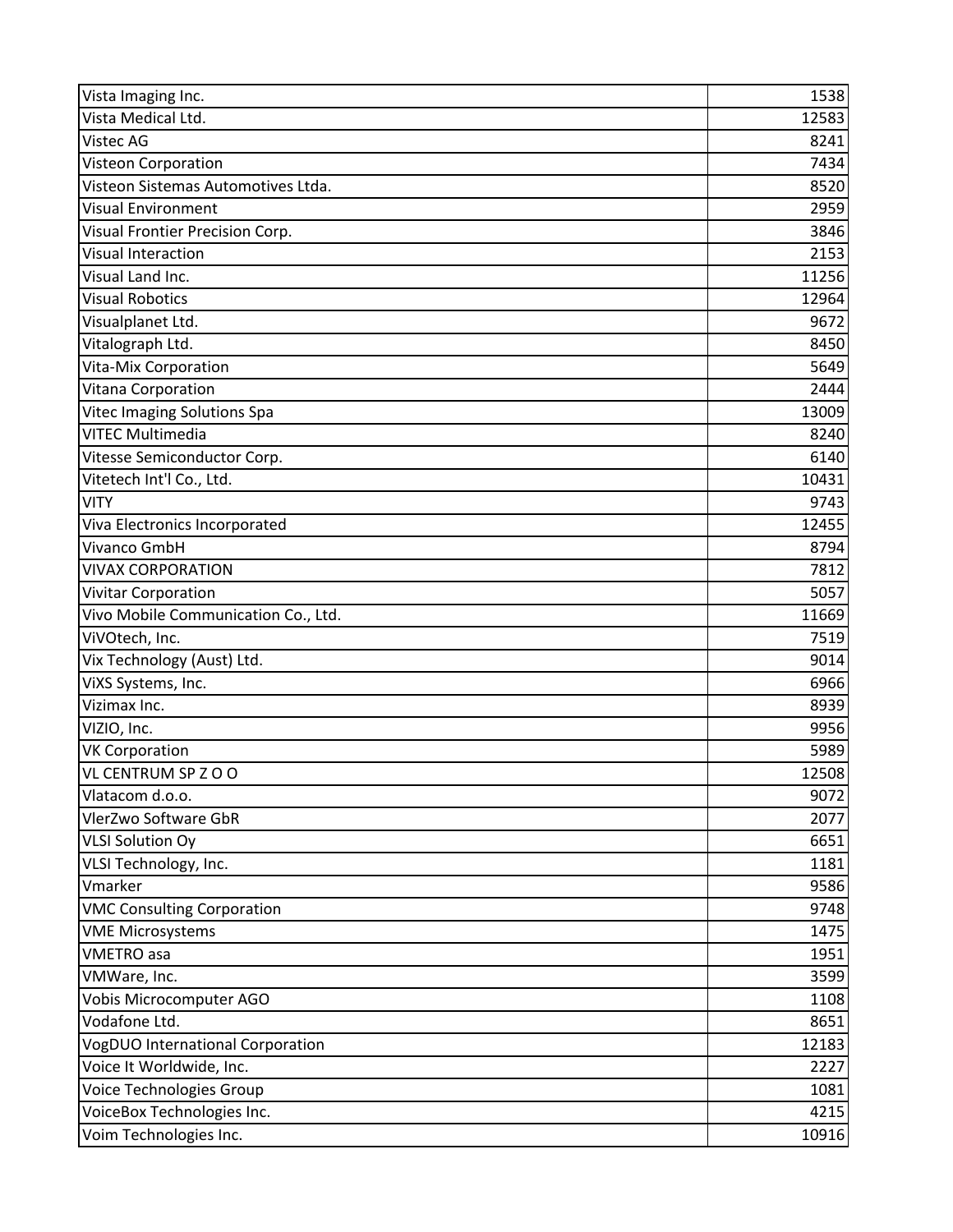| Voipac, s.r.o.                                         | 4384  |
|--------------------------------------------------------|-------|
| Volex (Asia) Pte Ltd                                   | 3409  |
| Volex, Inc.                                            | 1912  |
| Volkswagen of America, Inc.                            | 7195  |
| Vollsun Ltd.                                           | 10276 |
| VoltEdge, LLC                                          | 12772 |
| Voltopia e.U.                                          | 8060  |
| VOLTRONIC POWER TECHNOLOGY CORP.                       | 11816 |
| Volucris, Inc.                                         | 7478  |
| <b>Volvo Car Corporation</b>                           | 3694  |
| Voquette, Inc.                                         | 2322  |
| Vortran Laser Technology, Inc.                         | 8218  |
| Vorum Research Corporation                             | 1796  |
| Vossloh-Schwabe Deutschland GmbH                       | 9262  |
| voxeljet technology GmbH                               | 9133  |
| <b>VOXELLE LTD.</b>                                    | 5315  |
| <b>VOXTRONIC TECHNOLOGY</b>                            | 7770  |
| Voxx Accessories Corp.                                 | 10383 |
| Voyetra Turtle Beach, Inc.                             | 4341  |
| Vprime                                                 | 10531 |
| Vreelin Engineering Inc.                               | 2514  |
| Vreo Limited                                           | 10770 |
| VRGINEERS, INC.                                        | 12257 |
| <b>VRmagic GmbH</b>                                    | 4518  |
| VSM Medtech Ltd.                                       | 4279  |
| <b>VSN Mobil</b>                                       | 10859 |
| VSO ELECTRONICS CO., LTD.                              | 4382  |
| <b>VST Technologies</b>                                | 2305  |
| Vstone Corp.                                           | 6498  |
| VTEC TEST, INC.                                        | 5783  |
| Vtech Communications Ltd.                              | 2720  |
| <b>VTech Computers Ltd</b>                             | 1036  |
| VTech Engineering Canada Ltd.                          | 3729  |
| <b>Vtech Engineering Corporation</b>                   | 6388  |
| VTech Holdings Ltd.                                    | 3976  |
| <b>VTECH INFORMATIONS LTD.</b>                         | 3257  |
| VTech Innovation L.P. dba Advanced American Telephones | 4587  |
| <b>VTECH Technology Corp.</b>                          | 10488 |
| Vtion Information Technology (Fujian) Co., Ltd.        | 7817  |
| Vubiq, Inc.                                            | 7578  |
| Vukic Computer Instruments GmbH                        | 8645  |
| Vulcan Portals Inc.                                    | 6439  |
| <b>Vuzix Corporation</b>                               | 7086  |
| <b>VVETEK DOO</b>                                      | 11341 |
| <b>VWEB Corporation</b>                                | 3774  |
| <b>VXi Corporation</b>                                 | 10978 |
| Vyyo Inc.                                              | 4922  |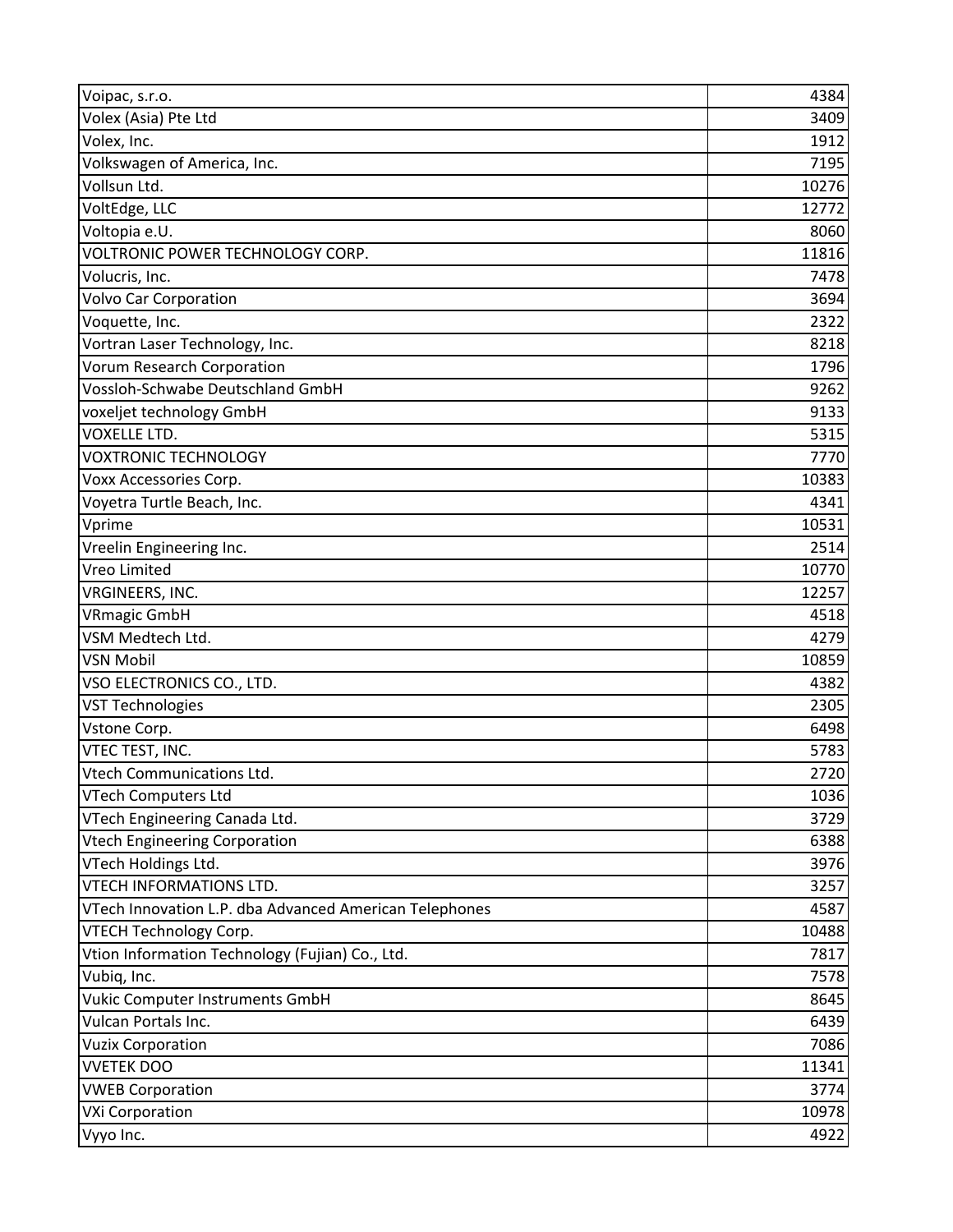| W & D, LLC                              | 8599  |
|-----------------------------------------|-------|
| W B Electronics                         | 4175  |
| W&W Communications Inc.                 | 7815  |
| W.E.M. INC.                             | 8223  |
| W.O.M. World of Medicine AG             | 8501  |
| WABCO GmbH & Co., OHG                   | 4650  |
| <b>WACOH Corporation</b>                | 4170  |
| WACOM Co., Ltd.                         | 1386  |
| Wacom Taiwan Information Co. Ltd.       | 11551 |
| Wacom Technology Corp.                  | 1329  |
| <b>WADAX SA</b>                         | 12320 |
| Wadia Digital                           | 9843  |
| <b>Wagner Owen Corporation</b>          | 6441  |
| WAGO Kontakttechnik GmbH & Co. KG       | 7139  |
| Wako Giken Kogyo Co., Ltd.              | 4545  |
| Wako Pure Chemical Industries, Ltd      | 4419  |
| Wako Rubber Industries Co., Ltd.        | 2749  |
| <b>Waldorf-Music AG</b>                 | 4838  |
| Walex Electronic (Wu Xi) Co., Ltd.      | 8706  |
| <b>Walex Electronic Ltd.</b>            | 3607  |
| Walletex Microelectronics Ltd.          | 6300  |
| <b>Wallner Automation GmbH</b>          | 13267 |
| Walmart Stores, Inc                     | 12041 |
| Walta Electronic Co., Ltd.              | 7529  |
| <b>WALTHER Data GmbH Scan-Solutions</b> | 7044  |
| <b>WALTON CHAINTECH CORPORATION</b>     | 8328  |
| <b>WALTOP International Corporation</b> | 5935  |
| WAN SHIH ELECTRONIC (H.K.) CO., LTD.    | 7789  |
| Wanshih Electronic Co., Ltd.            | 6160  |
| Warm Audio, LLC                         | 13254 |
| Warn Industries                         | 11013 |
| Wartsila Voyage Limited                 | 12928 |
| <b>Warwick Audio Technologies Ltd</b>   | 11556 |
| <b>Wasatch Photonics</b>                | 9386  |
| Watchdata System Co., Ltd.              | 5692  |
| WatchGuard Technologies Inc.            | 13454 |
| WatchGuardVideo                         | 12100 |
| Watec Co., Ltd.                         | 7263  |
| WaterGate Software, Inc.                | 1657  |
| Water-i.d. GmbH                         | 13011 |
| Watermark Medical, Inc.                 | 9727  |
| Watlow                                  | 7940  |
| Watson Marlow Ltd.                      | 6987  |
| Watthour Engineering Co., Inc.          | 3718  |
| <b>WAVE Corporation</b>                 | 5280  |
| Wave Systems Corp.                      | 1490  |
| Wave Technology Co., Ltd.               | 6243  |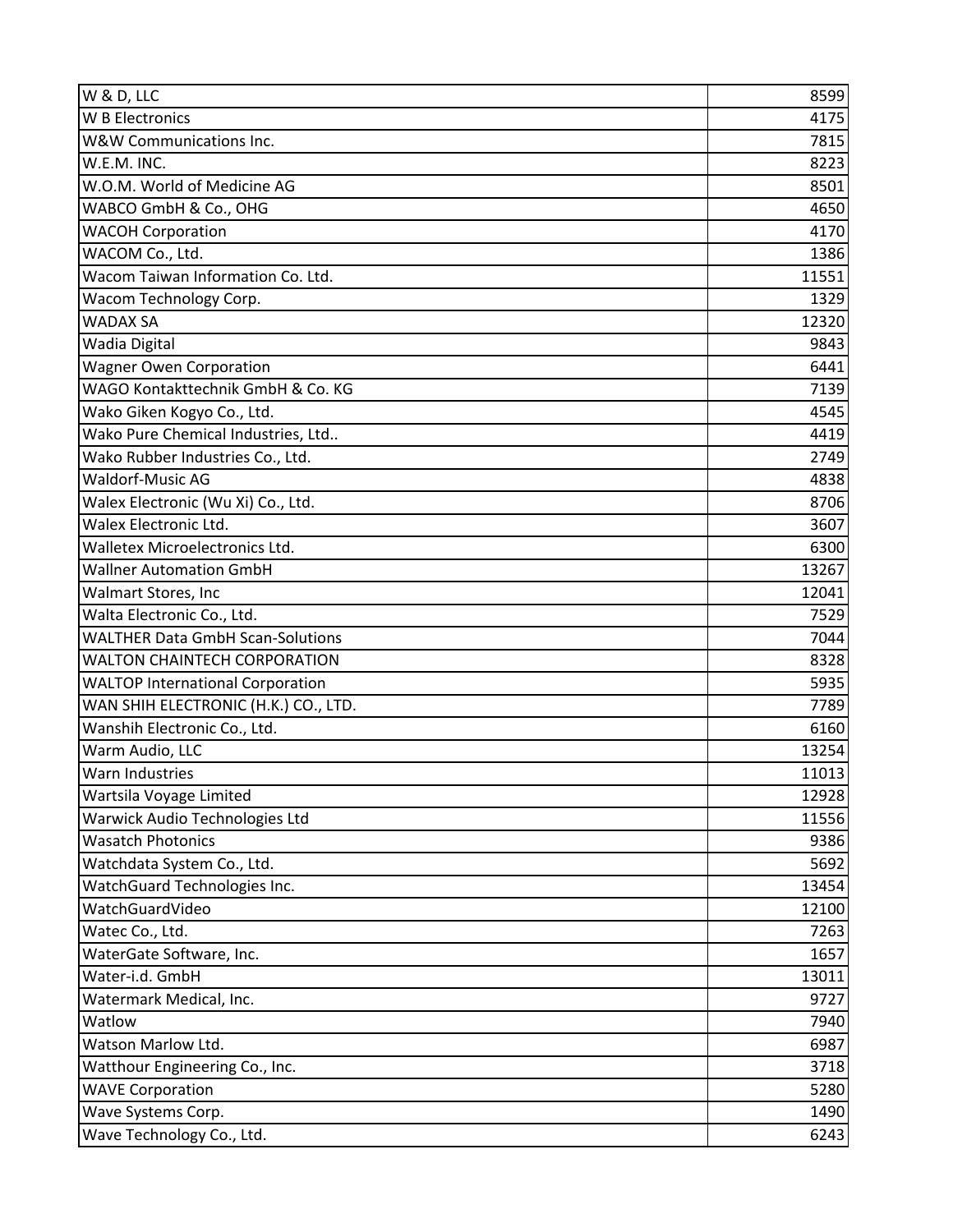| WAVECOM                                       | 4431  |
|-----------------------------------------------|-------|
| <b>Wavefly Corporation</b>                    | 3211  |
| Wavelength Audio, Ltd.                        | 8628  |
| Wavelength Electronics Inc.                   | 6725  |
| <b>WaveLynx Technologies Corporation</b>      | 11040 |
| WavePlus Tech. Co., Ltd.                      | 3927  |
| <b>Wavepod Technologies LLC</b>               | 9053  |
| <b>WaveRider Communications, Inc</b>          | 3142  |
| Waves Audio Ltd.                              | 6824  |
| WAVES SYSTEM / SONAMIX                        | 7155  |
| <b>WAVESAT</b>                                | 7550  |
| WAVESYSTEMS                                   | 3167  |
| Wavetrend                                     | 4409  |
| WAWGD, Inc. (DBA: Foresight Sports)           | 11385 |
| <b>WAW-Tronics</b>                            | 2608  |
| Way Systems Inc.                              | 6523  |
| <b>Way2Call Communications</b>                | 3055  |
| Wayne Dalton Corp.                            | 7007  |
| WayTech Development, Inc.                     | 1637  |
| WCE, Inc.                                     | 8976  |
| Weatherford                                   | 5778  |
| <b>Weatronic GmbH</b>                         | 8113  |
| WEAVERSMIND Inc.                              | 9170  |
| Web Technology Corp                           | 6122  |
| <b>WebAthletics BV</b>                        | 9183  |
| <b>Webcloak LLC</b>                           | 11271 |
| Webgear Inc.                                  | 1981  |
| <b>WEBSCAN Inc.</b>                           | 8142  |
| WEBSYNC Co., Ltd.                             | 6701  |
| WEG Equipamentos Elétricos S.A. - Automação   | 6599  |
| <b>Wegener Communications</b>                 | 6468  |
| Wei Sheng Industrial Company                  | 12111 |
| Weibel Scientific A/S                         | 3122  |
| Weida Hi-Tech Co., Ltd.                       | 9589  |
| Weide Electronics Co., Ltd.                   | 9510  |
| Weidmueller Interface GmbH & Co. KG           | 10191 |
| WeiDuan Electronic Accessory (S.Z.) Co., Ltd. | 6625  |
| Weifang Genius Electronics Co., Ltd.          | 11618 |
| Weihai Dongxing Electronics Co., Ltd.         | 6075  |
| WEILI Electronic Technology Co., Ltd.         | 12518 |
| Weinmann Geraete fuer Medizen GmbH+Co. KG     | 6064  |
| Weintek Labs, Inc.                            | 8111  |
| <b>Weinzierl Engineering GmbH</b>             | 3703  |
| WEISS ENGINEERING LTD.                        | 9869  |
| Weistech Technology Co., Ltd.                 | 8534  |
| <b>Weitek Corporation</b>                     | 1023  |
| Welch Allyn, Inc - Medical Division           | 1904  |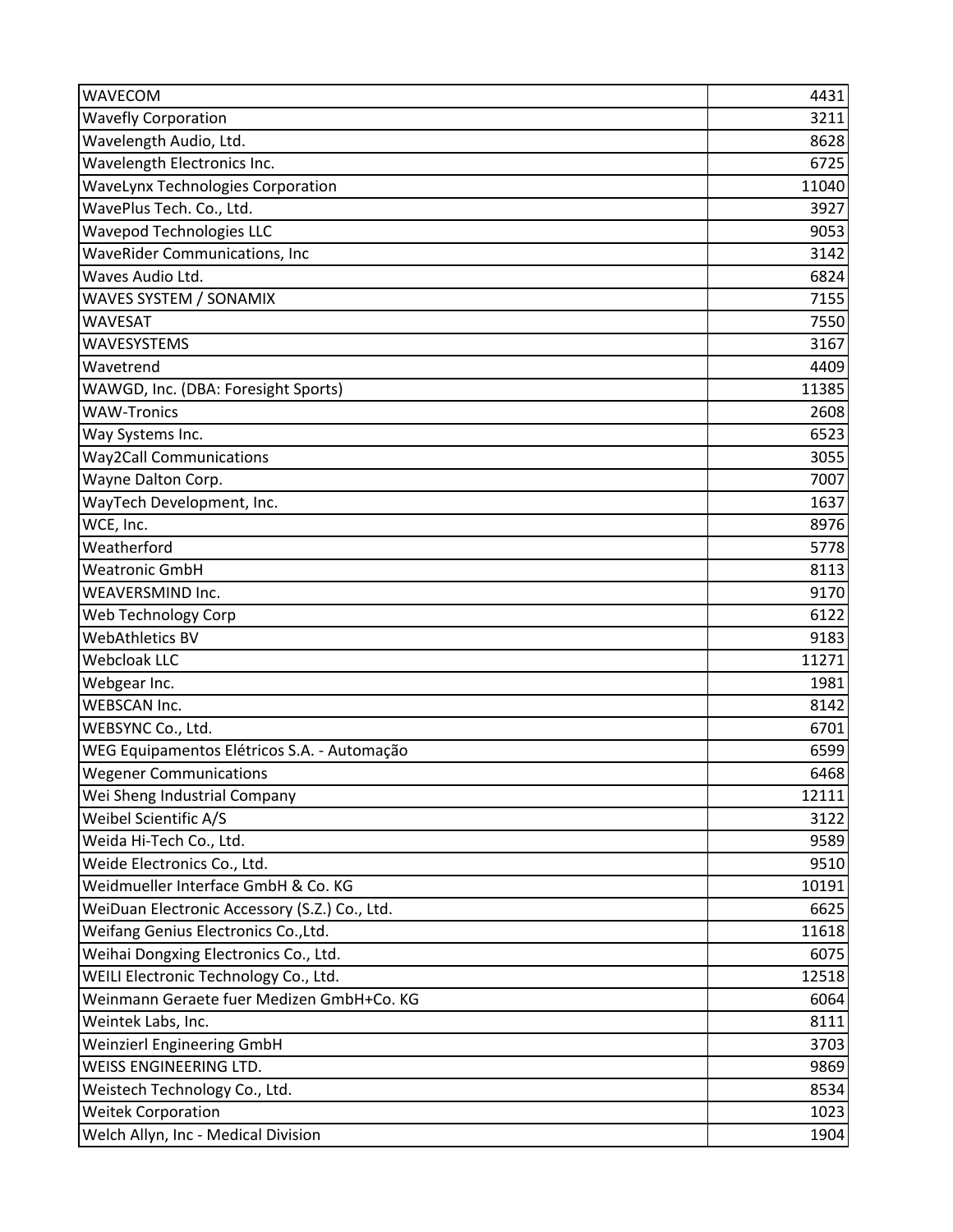| Weldon Technologies, Inc.                                 | 4986  |
|-----------------------------------------------------------|-------|
| Weli Science Co., Ltd                                     | 1609  |
| Well Excellent & Most Corp.                               | 1919  |
| Well Force Electronic Co., Ltd                            | 3724  |
| Welland Industrial Co., Ltd.                              | 2116  |
| Wellco Technology Co., Ltd.                               | 3451  |
| <b>Wellitec Development Limited</b>                       | 10541 |
| <b>Weltrend Semiconductor</b>                             | 1035  |
| WEM TECHNOLOGY INC.                                       | 3838  |
| Wen Te Electronics Co., Ltd.                              | 3505  |
| Wen zhou Hesheng Electronics Company Limited              | 12718 |
| <b>Wenco International Mining Systems</b>                 | 13393 |
| wenglor sensoric gmbh                                     | 5930  |
| Wenngo Inc.                                               | 10340 |
| <b>Wentronic Holding GmbH</b>                             | 12344 |
| Wenzhou Changjiang Automobile Electronic System Co., Ltd. | 12790 |
| Wenzhou Haitong Communication Electronics Co., Ltd.       | 11994 |
| Wenzhou Liyang Electronics Co., Ltd                       | 12461 |
| WENZHOU YIHUA CONNECTOR CO., LTD.                         | 4143  |
| <b>Wep Peripherals</b>                                    | 7230  |
| Wescor Inc.                                               | 8248  |
| <b>Wessa Engineering</b>                                  | 7280  |
| Wessex Advanced Switching Products Ltd.                   | 7215  |
| <b>Westar Corporation</b>                                 | 5198  |
| Westberry Technology (ChangZhou) Corp., Ltd               | 13357 |
| Westech Korea Inc.                                        | 5238  |
| Westell                                                   | 1705  |
| Western Digital, Branded                                  | 4184  |
| Western Digital, G-Tech                                   | 18321 |
| Western Digital, HGST                                     | 9999  |
| Western Digital, Sandisk                                  | 1921  |
| <b>Westover Scientific</b>                                | 3501  |
| Westunitis Co., Ltd.                                      | 13266 |
| WeTelecom                                                 | 8926  |
| <b>WEY Technology AG</b>                                  | 6919  |
| Wha Shin Co., Ltd.                                        | 7357  |
| Wha Yu Industrial Co., Ltd.                               | 1939  |
| Whanam Electronics Co., Ltd.                              | 3176  |
| WHANAM ELECTRONICS CO., Ltd. MS division                  | 12662 |
| Whelen Engineering Company Inc.                           | 4220  |
| Whisper.ai Inc.                                           | 12553 |
| WhiteOak Controls Inc.                                    | 8058  |
| WHOOP Inc.                                                | 12031 |
| WIBU-Systems AG                                           | 1615  |
| <b>WIDE Corporation</b>                                   | 6614  |
| WideView Technology Inc.                                  | 5290  |
| Widex A/S                                                 | 11845 |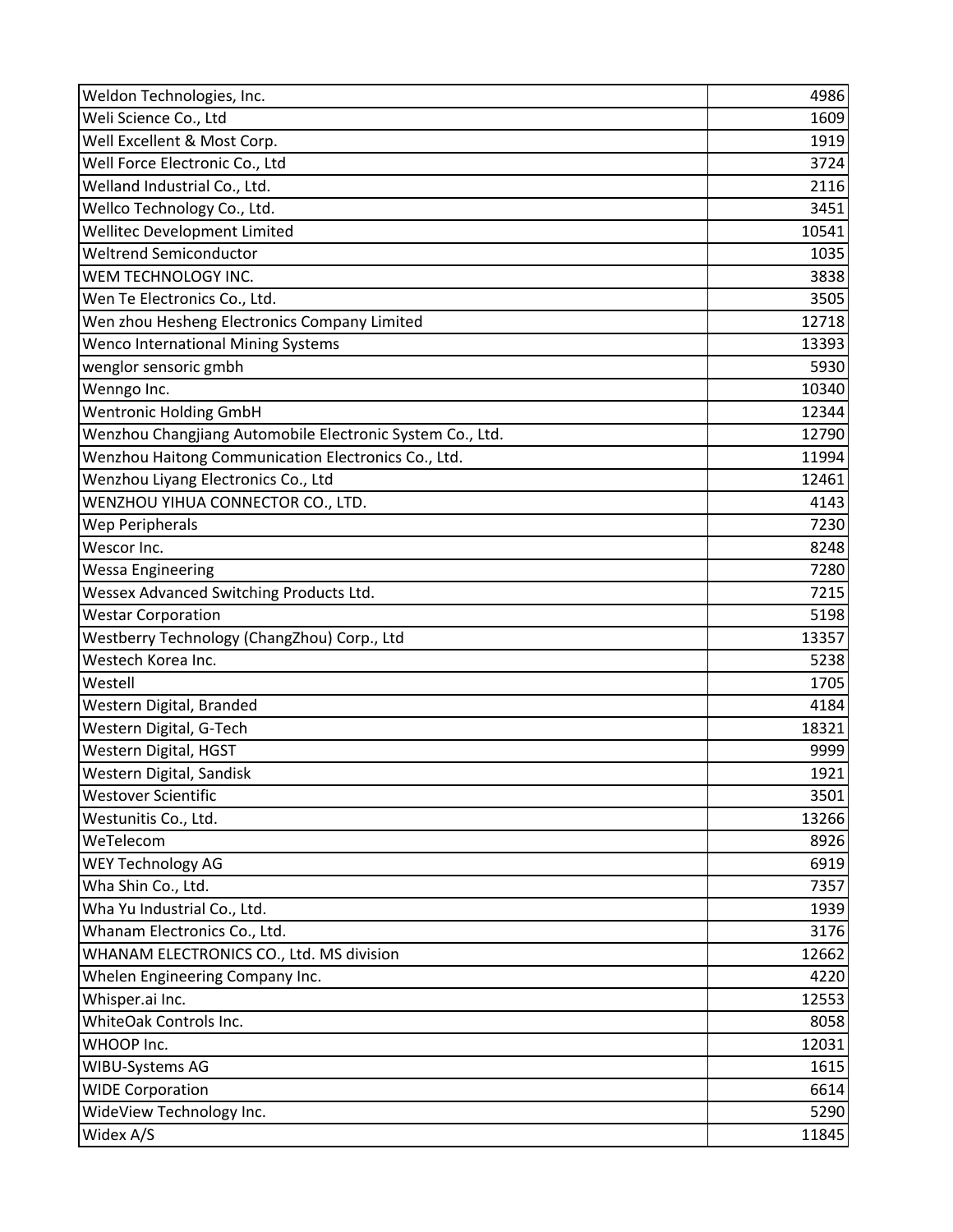| W-IE-NE-R, Plein & Baus GmbH               | 5852  |
|--------------------------------------------|-------|
| Wieson Technologies Co., Ltd.              | 1128  |
| Wifx Sarl                                  | 13590 |
| Wikipad, Inc.                              | 10232 |
| Wild Elektronik & Kunststoff GmbH & Co. KG | 10611 |
| <b>Wilder Technologies</b>                 | 10829 |
| Wilderness Labs Inc.                       | 11882 |
| Wildfire, Inc.                             | 11076 |
| Wildlife Acoustics, Inc.                   | 10534 |
| Wildseed Ltd.                              | 4866  |
| Wilhelm Mikroelektronik GmbH               | 8081  |
| WiLinx Corp.                               | 6946  |
| Wilk Elektronik S.A.                       | 10037 |
| WILL BEST (ELECTRONICS) LTD.               | 8257  |
| Will Semiconductor Co., LTD                | 11874 |
| Will Semiconductor Co., Ltd. Shanghai      | 13520 |
| William Demant Holding A/S                 | 3818  |
| Williams Sound, LLC                        | 10617 |
| Willnet Inc.                               | 1925  |
| WillPoD Co., Ltd.                          | 3949  |
| Wilocity Ltd.                              | 10594 |
| <b>WIMM Labs</b>                           | 9201  |
| WIN ACCORD LTD.                            | 5478  |
| WIN TONG ELECTRONICS CO., LTD.             | 5324  |
| WIN WIN PRECISION INDUSTRIAL CO., LTD.     | 7863  |
| Winbest Technology Co., Ltd.               | 3592  |
| Winbond Systems Lab.                       | 1089  |
| Wincan Technology Co., Ltd.                | 4585  |
| Wincor Nixdorf GmbH & Co KG                | 2727  |
| Wind River Systems Inc.                    | 5177  |
| <b>Winegard Company</b>                    | 9847  |
| Wing Kei Electrical Production Ltd.        | 3922  |
| Wing-Span Enterprise Co., Ltd.             | 3194  |
| WingsTek, Inc.                             | 7033  |
| Wing-Tech Enterprise Co., Ltd.             | 3795  |
| <b>Winic Corporation</b>                   | 4141  |
| Winkelmann UK Ltd.                         | 9255  |
| Winmate Communication Inc.                 | 3442  |
| winner story Co., Ltd.                     | 8987  |
| Winnov L.P.                                | 1199  |
| Winpoint Electronic Corp.                  | 4015  |
| Winpos System Co., Ltd.                    | 8864  |
| Winpower & Qmadix Technology Co., Ltd.     | 11502 |
| <b>WinProbe Corporation</b>                | 6234  |
| <b>Winradio Communications</b>             | 5344  |
| Wins-Fulljet Electronics Co., Ltd.         | 13132 |
| Winskon Cabling Specialist Co., Ltd.       | 3593  |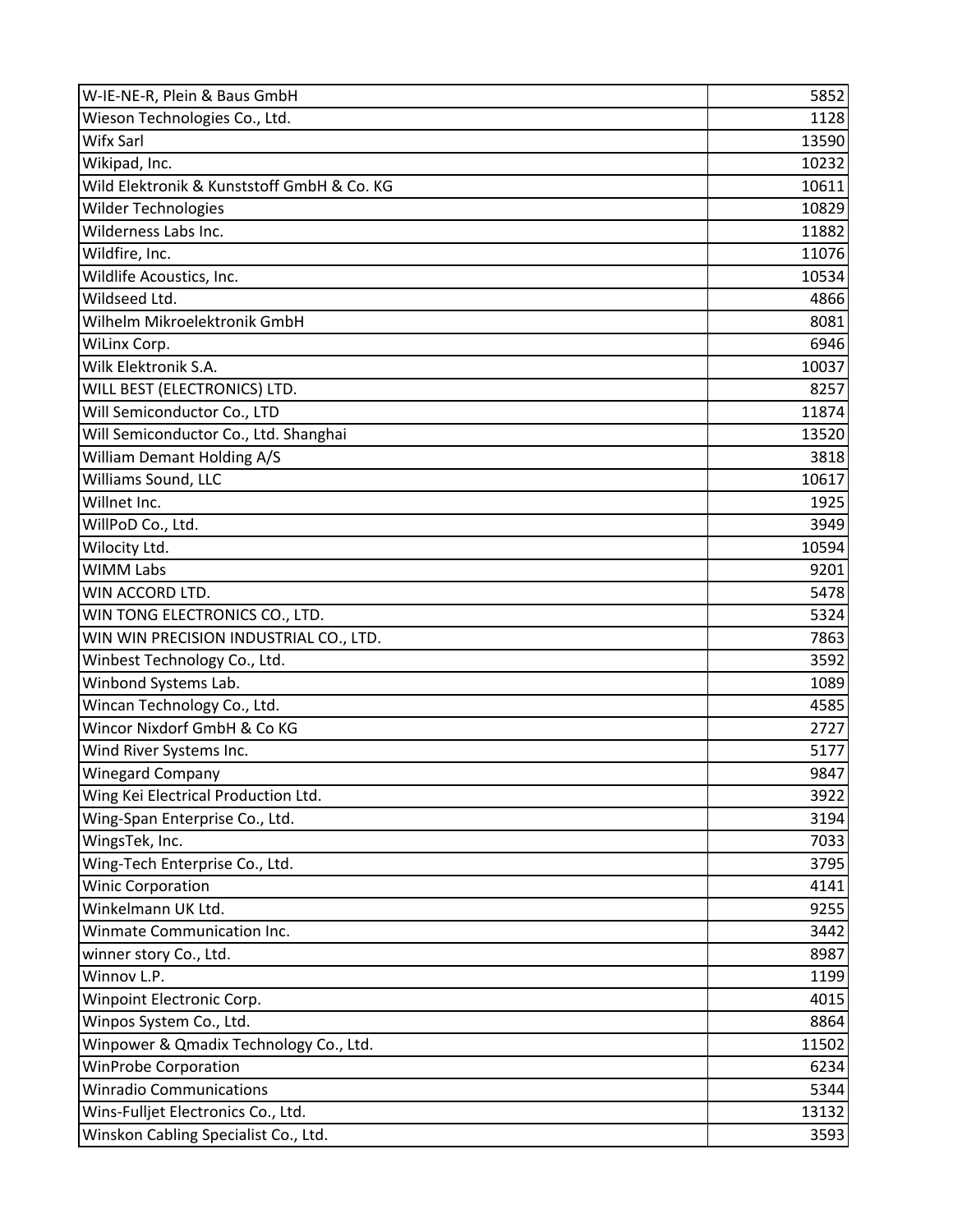| <b>Winstars Technology Limited</b>                     | 9769  |
|--------------------------------------------------------|-------|
| WinSystems, Inc.                                       | 12940 |
| <b>WINTEC Corporation</b>                              | 3528  |
| <b>Wintek Corporation</b>                              | 8364  |
| Winterhalter GmbH                                      | 9288  |
| Wintest Corp.                                          | 4618  |
| Wintime Electronics Corp.                              | 2291  |
| WINTOUCH Co., Ltd.                                     | 10652 |
| Wintrend Technology Co., Ltd.                          | 1782  |
| <b>Wionics Research</b>                                | 5665  |
| Wipotec GmbH                                           | 5283  |
| <b>Wipro Limited</b>                                   | 2122  |
| Wipro Technologies                                     | 2297  |
| WiQuest Communications, Inc.                           | 5679  |
| Wireless Cables Inc.                                   | 5834  |
| Wireless Matrix Corp.                                  | 7869  |
| Wireless Media Tech CO., Limited                       | 11920 |
| WirePath Home Systems dba Snap AV                      | 10736 |
| Wiretek International Investment Ltd.                  | 8710  |
| WIS Technologies, Inc.                                 | 3761  |
| Wisair Ltd.                                            | 5071  |
| Wisecube Co., Ltd.                                     | 7249  |
| <b>WISECURE Technologies</b>                           | 13138 |
| WIseKey                                                | 9222  |
| Wish Technologies                                      | 1783  |
| Wispro Technology Inc.                                 | 6507  |
| <b>Wistron Corporation</b>                             | 4024  |
| Wistron NeWeb Corp.                                    | 5173  |
| WISYCOM UNIPERSONALE s.r.l.                            | 10336 |
| WITec Wissenschaftliche Instrumente & Technologie GmbH | 9658  |
| Witek System                                           | 8548  |
| <b>WITHINGS</b>                                        | 8114  |
| Wits Technologies Pte. Ltd.                            | 5279  |
| Witschi Electronic AG                                  | 6828  |
| WIZnet                                                 | 2531  |
| WMS Gaming Inc.                                        | 5434  |
| Wobbegong Fitness and Therapy Products Pty. Ltd.       | 8621  |
| Woehler Messgeraete Kehrgeraete GmbH                   | 4865  |
| Wolf & Associates, Inc. (dba Airwolf 3D)               | 12139 |
| Wolfrum Elektronik & Avionik                           | 9805  |
| <b>Wolfson Microelectronics Plc.</b>                   | 10493 |
| <b>Wolfvision GmbH</b>                                 | 2587  |
| WonATech Co., Ltd.                                     | 9107  |
| Wonde Proud Technology Co., Ltd.                       | 8600  |
| Wonderful Photoelectricity (DongGuan), Co., Ltd.       | 3046  |
| Wonderful Wire Cable Co., Ltd                          | 2916  |
| WonTen Technology Co., Ltd.                            | 7391  |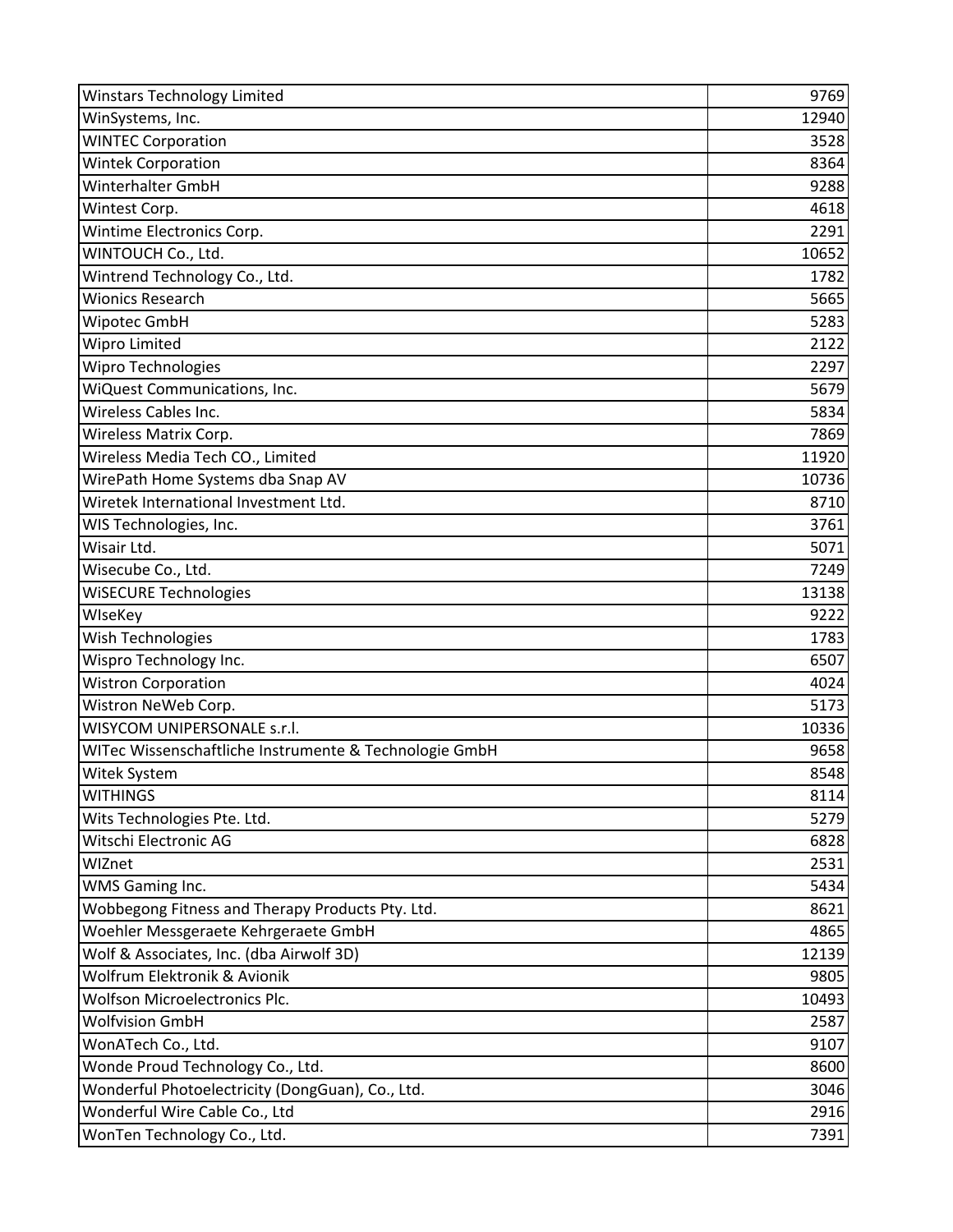| Wood Head Software & Electronics                             | 5704  |
|--------------------------------------------------------------|-------|
| Woods Industries, Inc.                                       | 1601  |
| Woodward Inc.                                                | 10498 |
| Wooju Communications Co., Ltd.                               | 5101  |
| Woosim Systems Inc.                                          | 10898 |
| Wooting Technologies B.V.                                    | 12771 |
| WordWand                                                     | 1640  |
| <b>Work Microwave GmbH</b>                                   | 8459  |
| <b>Workaround GmbH</b>                                       | 13107 |
| <b>Workbit Corporation</b>                                   | 2508  |
| World Touch Gaming, Inc.                                     | 4789  |
| World Wide Licenses Limited                                  | 4433  |
| <b>WorldCast Systems</b>                                     | 9825  |
| WORLDWIDE CABLE OPTO CORP.                                   | 3916  |
| <b>Worldwide Electronics Limited</b>                         | 13257 |
| <b>Worldwide Productions Inc.</b>                            | 6191  |
| Worth Data, Inc.                                             | 1546  |
| Worth-Pfaff Innovations, Inc.                                | 5801  |
| WoundVision                                                  | 8757  |
| WowWee Limited                                               | 6792  |
| WPG System Pte. Ltd.                                         | 8255  |
| Wrenchman, Inc.                                              | 8813  |
| <b>WSI</b>                                                   | 1099  |
| Wuerth-Elektronik eiSos GmbH & Co. KG                        | 8695  |
| Wuhan Bluestar Technology Co., Ltd.                          | 12474 |
| WUHAN JINGCHEN INTELLIGENT IDENTIFICATION TECHNOLOGY CO, LTD | 13587 |
| Wuhan Tianyu Information Industry Co., Ltd.                  | 42533 |
| Wuhan XinAn LuoJia Technologies Co., Ltd.                    | 10036 |
| Wuhu Hongjing Electronic Co., Ltd                            | 12498 |
| Wurtec, Inc.                                                 | 8560  |
| Wuxi AlphaScale IC Systems, Inc.                             | 7564  |
| Wuxi China Resources Semico Co., Ltd.                        | 6700  |
| Wuxi Chipown Microelectronics Co., Ltd                       | 13390 |
| Wuxi Hongxiang Electronics Co., Ltd.                         | 13586 |
| Wuxi Instant Microelectronics Co., Ltd.                      | 12538 |
| WuXi Si-Power Micro-Electronics Co., Ltd.                    | 13221 |
| <b>WWPass Corporation</b>                                    | 8635  |
| WYMA Tecnologia Ltda.                                        | 8243  |
| <b>WYPLAY</b>                                                | 7763  |
| Wyred 4 Sound                                                | 10231 |
| <b>WyreStorm Technologies</b>                                | 13371 |
| <b>WYSE Technology</b>                                       | 1306  |
| <b>WYSE Technology Taiwan</b>                                | 1359  |
| X E Systems Inc.                                             | 4219  |
| X.J. Group Ltd.                                              | 5190  |
| X.O.Ware, Inc.                                               | 10679 |
| X10 Wireless Technology, Inc.                                | 3015  |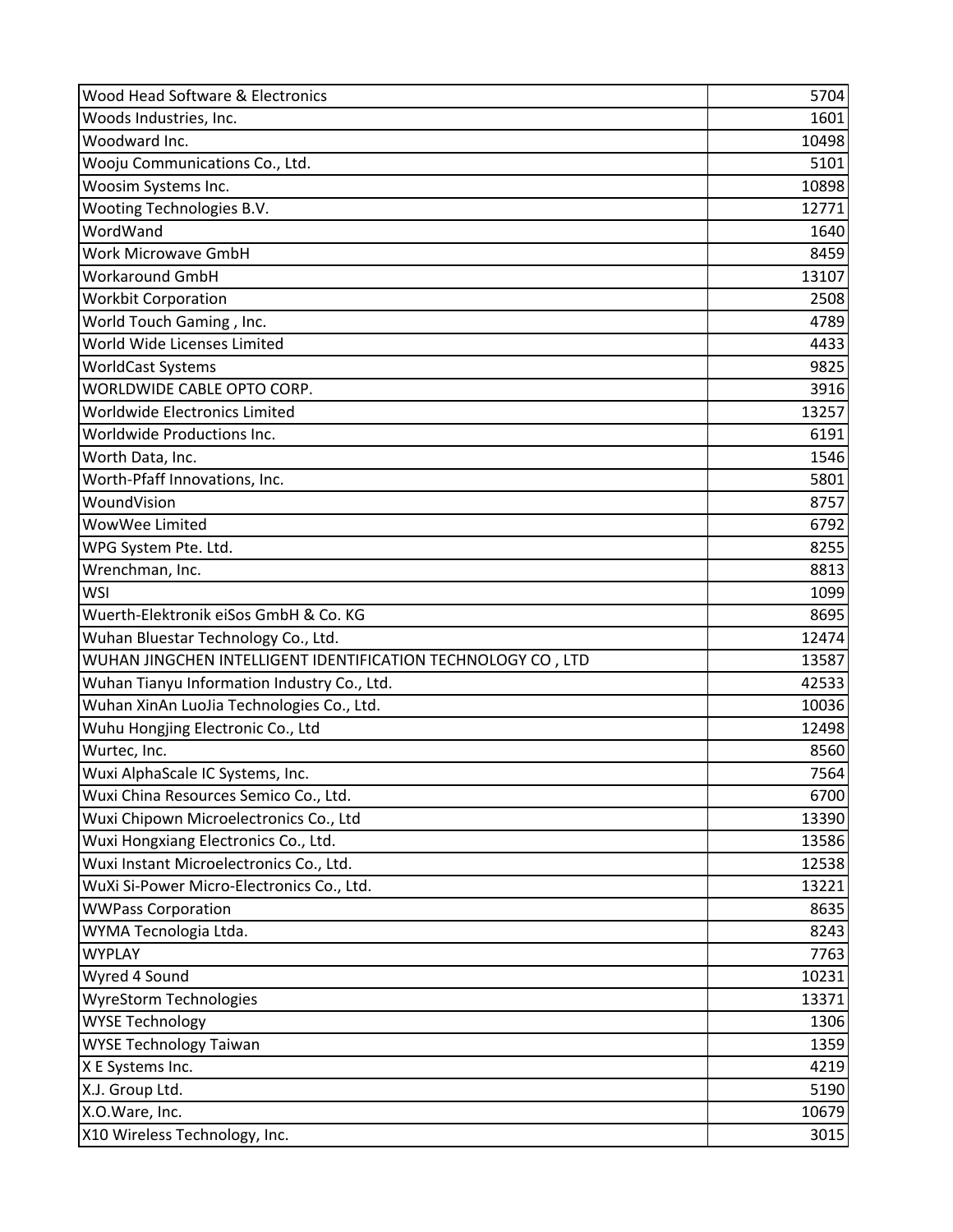| X6D Limited                                               | 9548  |
|-----------------------------------------------------------|-------|
| <b>XAC Automation Corp.</b>                               | 8578  |
| <b>Xactex Corporation</b>                                 | 3061  |
| Xacti Corporation                                         | 10603 |
| <b>Xanaly Products LLC</b>                                | 12924 |
| <b>Xantech Corporation</b>                                | 7079  |
| Xaptum, Inc.                                              | 12256 |
| XAVi Technologies Corp.                                   | 3680  |
| Xaxero Marine Software Engineering Ltd.                   | 4725  |
| <b>Xbox 3rd Party Partners</b>                            | 9414  |
| <b>XceedID Corporation</b>                                | 8555  |
| Xcellen Co., Ltd.                                         | 8676  |
| XCN Intelligent Technology (Shenzhen) Co., Ltd.           | 13086 |
| XECURENEXUS Co., LTD.                                     | 7481  |
| <b>XEL SOLUTIONS LTD.</b>                                 | 8323  |
| Xeltek Inc.                                               | 6022  |
| Xema, Inc.                                                | 13505 |
| XEMAX Co., Ltd.                                           | 5629  |
| <b>XEMICS SA</b>                                          | 3883  |
| Xenics nv                                                 | 6945  |
| Xenoma Inc.                                               | 13192 |
| Xentec Incorporated                                       | 2577  |
| <b>Xentris Wireless</b>                                   | 11285 |
| Xerox Business Services (Switzerland) AG                  | 11316 |
| <b>Xerox Corporation</b>                                  | 2340  |
| Xerox Corporation/Non-Networked Products                  | 2455  |
| X-ES, Inc.                                                | 12196 |
| <b>XFX Creation Inc.</b>                                  | 2891  |
| <b>XIA LLC</b>                                            | 4329  |
| Xiamen Doowell Electron Co., Ltd.                         | 1700  |
| XiaMen GaoLuChang Electronics Co. Ltd.                    | 8816  |
| Xiamen Hanin Electronic Technology Co., Ltd.              | 10927 |
| Xiamen Home Meitu Technology Co., Ltd.                    | 11099 |
| Xiamen Hung's Enterprise Co., Ltd.                        | 4118  |
| Xiamen Jinhaode Electronic Co., Ltd                       | 11850 |
| Xiamen Paperang Technology Co., Ltd.                      | 13526 |
| Xiamen VBeT Electronics Co., Ltd                          | 13323 |
| Xi'an Egar Intelligent Technology Co., Ltd                | 13593 |
| Xi'an Tomorrow Blueprint Information Technology Co., Ltd. | 12713 |
| Xi'an Tongshi Data Co., Ltd.                              | 5966  |
| Xi'an YEP Telecommunication Technology Co., Ltd.          | 9850  |
| Xiangde Electronic Technologies (Shenzhen) Co., Ltd.      | 9208  |
| Xiaomi Communications Co., Ltd.                           | 10007 |
| Xilica                                                    | 13507 |
| Xilinx Inc.                                               | 1021  |
| Xima Software                                             | 10699 |
| XIMEA s.r.o.                                              | 8439  |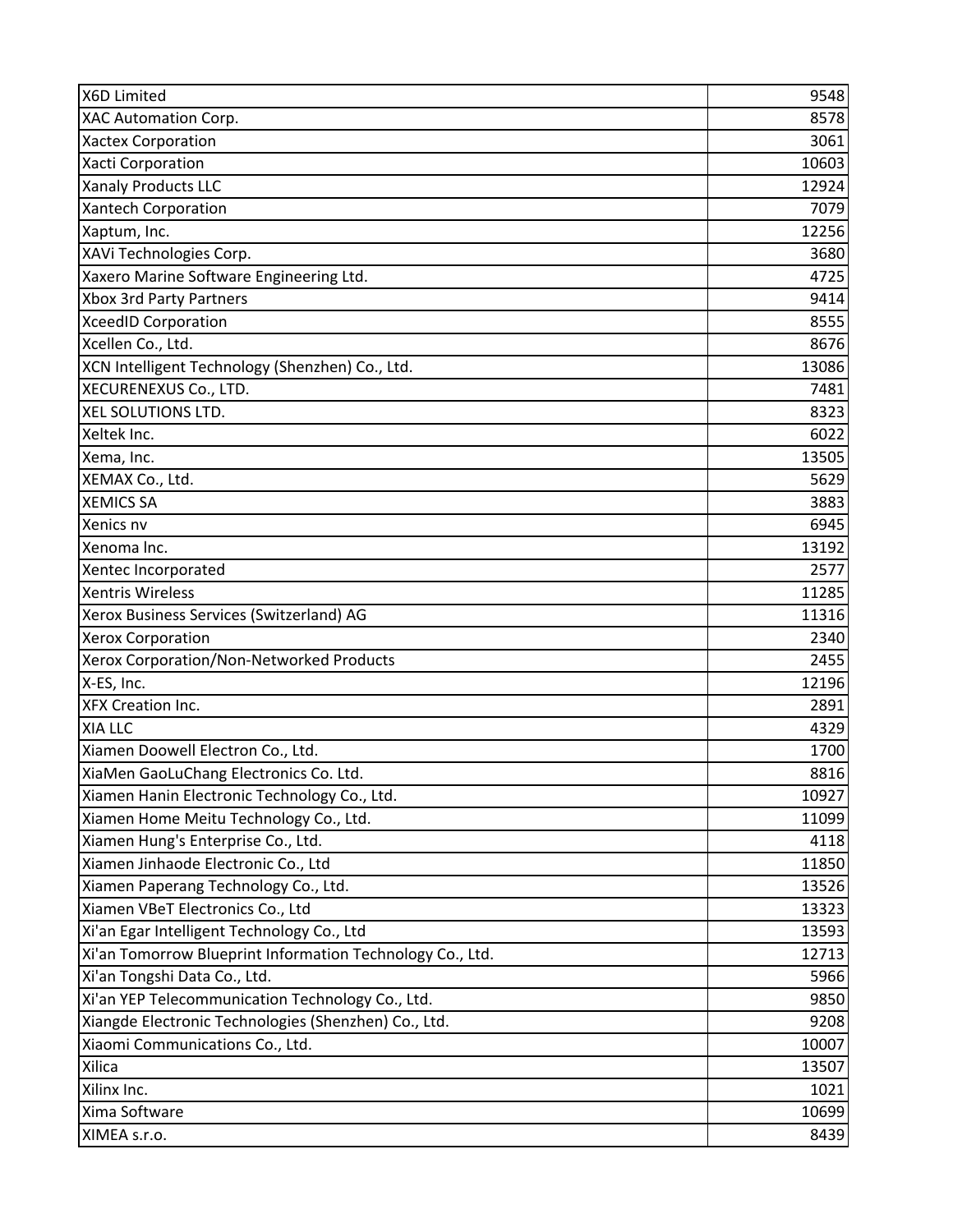| XiMeta Inc.                                     | 4808  |
|-------------------------------------------------|-------|
| XINETWORKS CO., LTD.                            | 8479  |
| Xinglian Precision Industry (Shenzhen) Co., Ltd | 13475 |
| XinJi Technologies Ltd.                         | 11181 |
| <b>XINTRONIX LIMITED</b>                        | 7473  |
| <b>XION GmbH</b>                                | 13292 |
| Xionics Document Technologies, Inc.             | 1820  |
| Xircom                                          | 2138  |
| <b>XIRING</b>                                   | 3860  |
| Xiroku Accupoint Technology Inc.                | 9477  |
| XITEL PTY Limited                               | 2543  |
| Xitron Inc.                                     | 6182  |
| XiTRON Technologies                             | 6798  |
| XL Microwave, Inc.                              | 4990  |
| XLNT IDEA, INC.                                 | 8096  |
| XLR8, Inc.                                      | 1393  |
| XM Satellite Radio Inc.                         | 6807  |
| X-Media Tech, Inc.                              | 11847 |
| XMOS Ltd.                                       | 8369  |
| Xmultiple Technologies Inc.                     | 6130  |
| XN Technologies, Inc.                           | 4805  |
| x-odos GmbH                                     | 10835 |
| Xpeed Inc.                                      | 2163  |
| <b>XPMOBILE</b>                                 | 8598  |
| Xprinter Co., Ltd                               | 11575 |
| X-Rite Incorporated                             | 1893  |
| Xrosstech, Inc.                                 | 4298  |
| <b>XS Embedded GmbH</b>                         | 10051 |
| XS Technology, Inc.                             | 10020 |
| Xsens Technologies B.V.                         | 9785  |
| <b>XSENSOR Technology Corp.</b>                 | 6289  |
| Xsido Corporation                               | 4078  |
| X-TEL Communications, Inc.                      | 5109  |
| <b>X-TEMPO DESIGNS LLC</b>                      | 6482  |
| Xtend Technologies Pvt. Ltd.                    | 7441  |
| <b>Xtralis</b>                                  | 9102  |
| <b>XTRAMUS TECHNOLOGIES</b>                     | 9219  |
| XtremeMac Sarl                                  | 11635 |
| Xycosmos Holding Co., Ltd.                      | 12604 |
| Xyratex                                         | 1383  |
| Xytronix Research & Design                      | 3166  |
| xyzmo Software GmbH                             | 9870  |
| Y MAX WIRELESS LLC                              | 13026 |
| Y Media Corporation                             | 3036  |
| Y Soft Corporation                              | 8524  |
| Y.C. Cable U.S.A., Inc                          | 1453  |
| Y.H.S. Co., Ltd                                 | 11868 |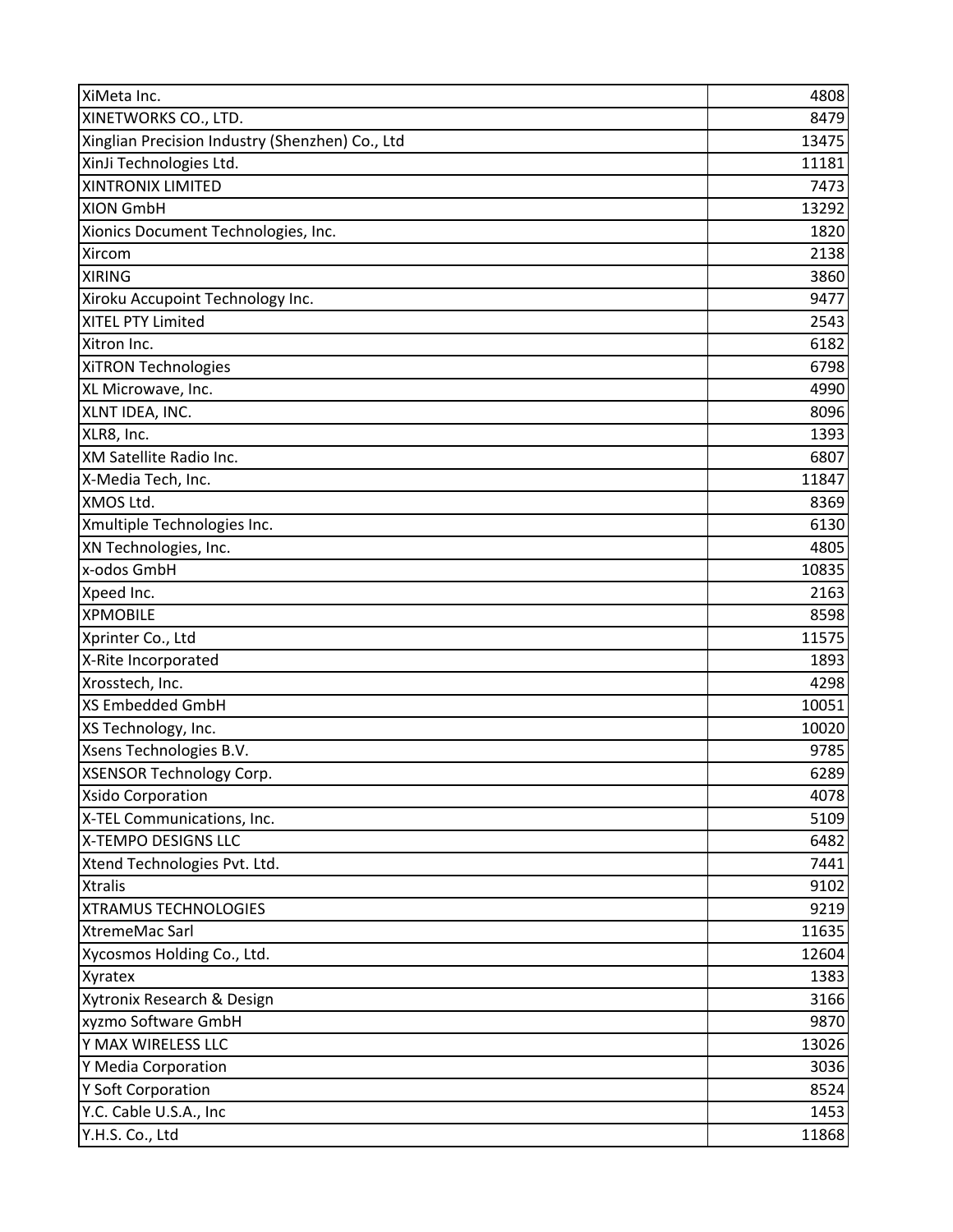| <b>Y2 Corporation</b>                                 | 5331  |
|-------------------------------------------------------|-------|
| YA HORNG ELECTRONIC CO., LTD.                         | 6415  |
| YAESU MUSEN CO., LTD.                                 | 9898  |
| Yakel Enterprises LLC                                 | 9637  |
| Yamaha Corporation                                    | 1177  |
| YAMAHA Motor Co., Ltd                                 | 3410  |
| Yamaichi Electronics Co., Ltd. (Sakura)               | 1596  |
| Yamaki Electric Corporation                           | 9829  |
| Yamamoto Works Ltd.                                   | 12735 |
| YAMAMOTO-MS CO., LTD.                                 | 5033  |
| YAMASA Tokei-Keiki Co, Ltd                            | 6414  |
| Yamatake Corporation                                  | 3573  |
| Yamato Electric Industry Co., Ltd.                    | 4036  |
| Yamazaki Co., Ltd.                                    | 9265  |
| YaMu Solutions                                        | 4539  |
| Yanago Design Inc.                                    | 6475  |
| Yanfeng Visteon (Chongqing) Automotive Electronics Co | 11490 |
| YanFeng Visteon Automotive Electronics Co., Ltd.      | 11177 |
| Yangtze Optical Fibre and Cable Company Ltd.          | 10314 |
| Yankee Robotics, LLC                                  | 4502  |
| Yano Electric Co., Ltd.                               | 2383  |
| Yantai Raytron Technology Co., Ltd.                   | 13428 |
| <b>YANtide Corporation</b>                            | 7700  |
| <b>YARC Systems Corporation</b>                       | 2954  |
| Yaskawa Electric Corporation                          | 4988  |
| <b>Yasunaga Corporation</b>                           | 10815 |
| YAWATA Electric Industrial Co., Ltd.                  | 11303 |
| Yazaki Corporation                                    | 3979  |
| YAZAKI PARTS CO., LTD.                                | 5839  |
| Y-E Data, Inc.                                        | 1403  |
| YEC Co., Ltd.                                         | 4740  |
| Yeestor Microelectronics Co., Ltd.                    | 9129  |
| Yellow Soft Co., Ltd.                                 | 8917  |
| YEM Inc.                                              | 4686  |
| YEONG DER (SUM-EM) Enterprises Co., Ltd.              | 9824  |
| Yeonho Electronics                                    | 11725 |
| YESCNC CO., LTD.                                      | 7854  |
| Yesin Electronics Technology Co., Ltd.                | 7658  |
| YET Co., Ltd.                                         | 12221 |
| YFC-BonEagle Electric Co., Ltd.                       | 3890  |
| Yichip Microelectronics (Hangzhou) Co., Ltd           | 12625 |
| YICHUN YILIAN PRINT TECH CO., LTD.                    | 11141 |
| <b>YiDu Technology</b>                                | 9543  |
| Yield Microelectronics Corp.                          | 3830  |
| Yin Run Precise Metal Products CO., LTD.              | 11860 |
| Yingtong Telecommunication Co., Ltd.                  | 13157 |
| <b>YIS Corporation</b>                                | 7737  |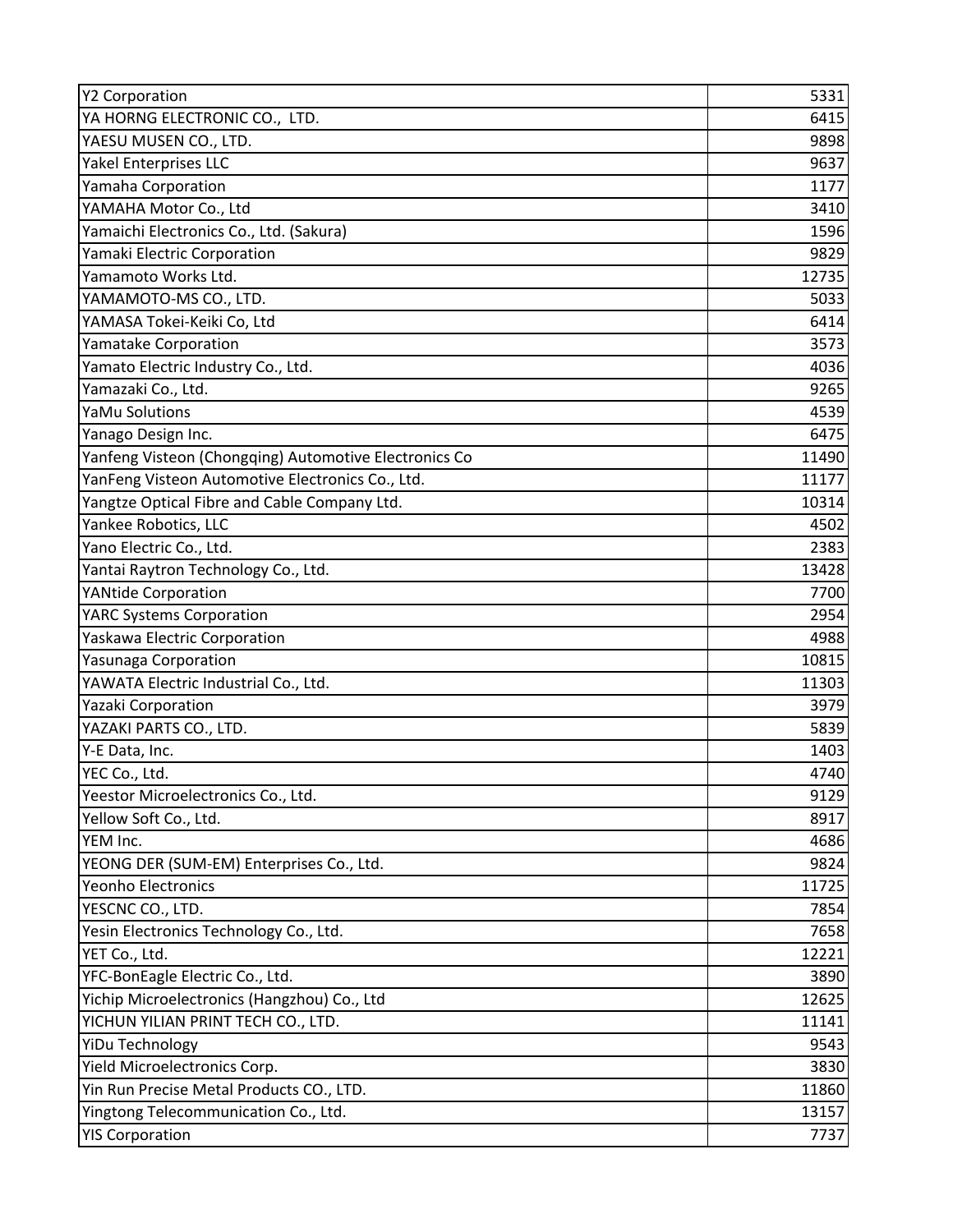| <b>Yiso Telecom</b>                                 | 3755  |
|-----------------------------------------------------|-------|
| <b>YMax Communications Corp.</b>                    | 7064  |
| <b>Yoctopuce Sarl</b>                               | 9440  |
| <b>Yoggie Security Systems</b>                      | 7060  |
| Yokogawa Digital Computer Corporation               | 11002 |
| Yokogawa Electric Corporation                       | 2849  |
| YongXin Plastic & Hardware Co., Ltd.                | 7553  |
| YOODS Co., Ltd.                                     | 11359 |
| YOOSAMFLUTE CO., LTD.                               | 7389  |
| Yoostar Entertainment Group, Inc.                   | 8340  |
| <b>York Electronics Centre</b>                      | 2844  |
| Yosan Electronics Technology (Dongguan) Co., Ltd.   | 12503 |
| YOSHIDA SEIKI CO., LTD.                             | 5853  |
| Yost Engineering Inc.                               | 9334  |
| Yota Devices Ltd.                                   | 10518 |
| You Yang Technology Co., Ltd.                       | 4495  |
| Youjie                                              | 9168  |
| YOUNCTA S.R.L.                                      | 13062 |
| Younes Medical Technologies                         | 11401 |
| Young at Heart International Ltd.                   | 8032  |
| Young Chang Co. Ltd.                                | 2703  |
| Young Fast Optoelectronics Co., Ltd.                | 11290 |
| Young Generation International Corp.                | 3980  |
| YOZAN Inc.                                          | 3952  |
| Y-S ELECTRONIC CO., LTD.                            | 3762  |
| Y'S Lab Inc.                                        | 12782 |
| YSC Science Technique Electron (Yi Chun) Co., Ltd   | 11917 |
| YSI, Inc.                                           | 5773  |
| <b>YSTEK Technology Company</b>                     | 10093 |
| <b>YTG Smartech Inc.</b>                            | 2212  |
| YTOP Electronics Technical (Kunshan) Co., Ltd.      | 9771  |
| Yu Jeong System Co., Ltd.                           | 8869  |
| YUAN High-Tech Development Co., Ltd.                | 4452  |
| Yuanfeng Technology Co., Ltd.                       | 11069 |
| Yubico AB                                           | 4176  |
| YUDU EASON ELECTRONIC CO., LTD.                     | 11176 |
| Yueguan Network Technology (Shanghai) Co., Ltd.     | 11173 |
| YUEN DA ELECTRONIC PRODUCTS FACTORY                 | 10006 |
| YUENTAI ELECTRICAL CO., LTD                         | 13417 |
| Yueqing Changling Electronic Instrument Corp., Ltd. | 7543  |
| Yueqing Huaxin Electronic Co., Ltd.                 | 11082 |
| Yueqing Longhua Electronics Factory                 | 4765  |
| Yueqing Nuode Electronic Technology Co., Ltd.       | 11960 |
| YUEQING ZHONGLI COMPUTER ELECTRONICS CO., LTD.      | 7936  |
| YuhDing Precision Industry (KunShan) Co., Ltd.      | 7860  |
| <b>YUKAI Engineering</b>                            | 9083  |
| Yukyung Technologies Co, Ltd                        | 6418  |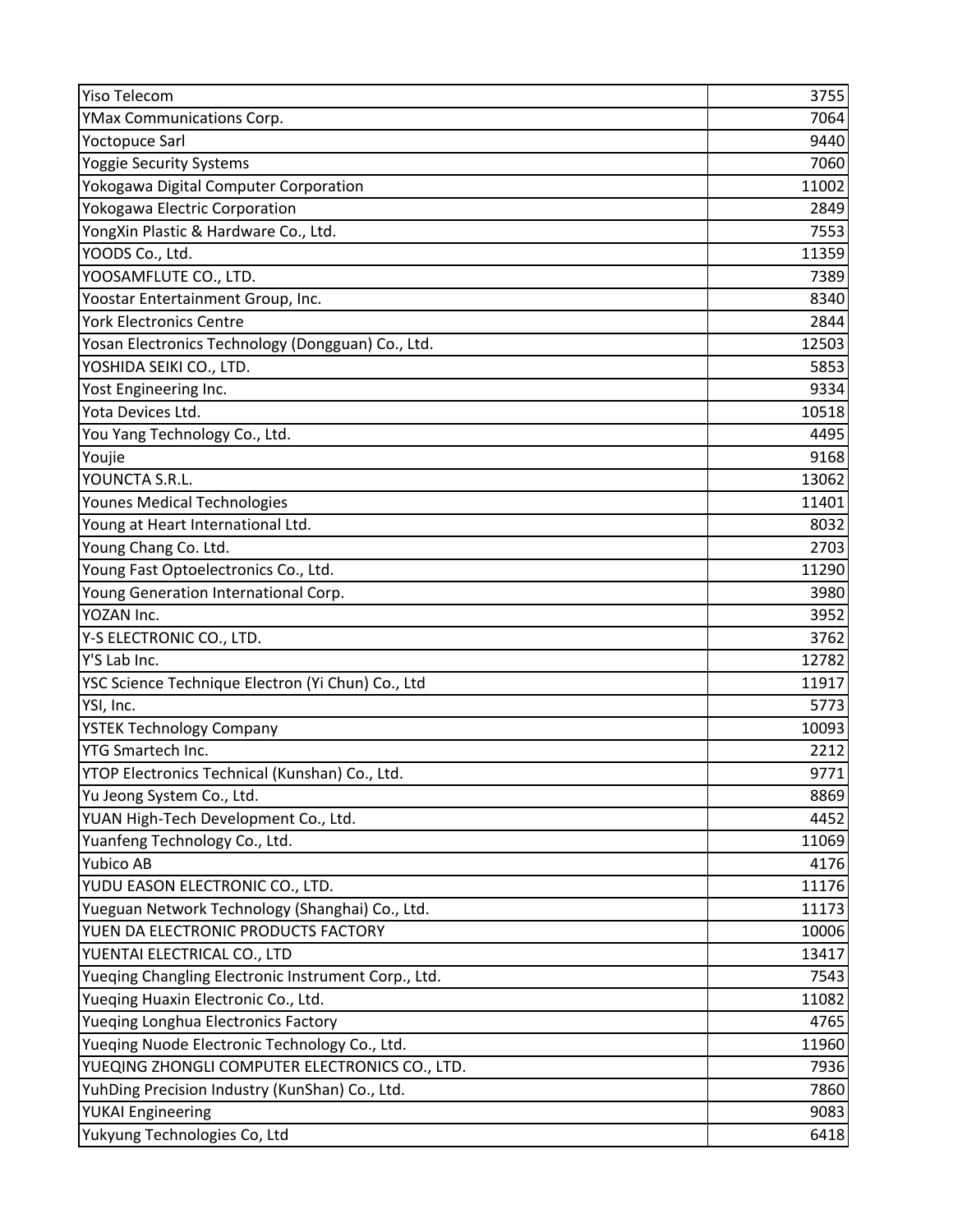| Yullin Technologies Co., Ltd.                    | 7914  |
|--------------------------------------------------|-------|
| Yulong Computer Telecommunication Scientific     | 7871  |
| Yuneec International (China) Co., Ltd.           | 11945 |
| Yung Ray Technology Co., Ltd.                    | 5050  |
| YUNNAN NANTIAN ELECTRONICS INFORMATION CO., LTD. | 7676  |
| YUPITERU CORPORATION                             | 8614  |
| Yurex, Inc.                                      | 7110  |
| Yuryo Teaching Material Co., Ltd.                | 12937 |
| Yushakobo Co., Ltd.                              | 12901 |
| Yuyama Mfg. Co., Ltd.                            | 4061  |
| Z/I Imaging                                      | 4898  |
| Zaber Technologies Inc.                          | 10553 |
| <b>ZACCESS Systems</b>                           | 3002  |
| ZAE Research, Inc.                               | 3940  |
| <b>ZAFENA AB</b>                                 | 7016  |
| <b>ZAFFER BVBA</b>                               | 8935  |
| ZAGG Inc.                                        | 10563 |
| Zalman Tech Co., Ltd.                            | 7255  |
| Zamzee Co.                                       | 9011  |
| <b>ZAN Messgeraete</b>                           | 4840  |
| Zanthic Technologies Inc.                        | 3047  |
| ZAO MIRCOM                                       | 8302  |
| ZAO Papillon                                     | 9182  |
| ZAPEX Research Ltd.                              | 3296  |
| Zaptronix Ltd                                    | 2812  |
| ZARAM TECHNOLOGY, Inc.                           | 7508  |
| Zarlink Semiconductor                            | 5536  |
| Zastron Electronic (Shenzhen) Co. Ltd.           | 5083  |
| Zaxus Limited                                    | 3182  |
| Z-Com INC.                                       | 3294  |
| Zealtek electronic Co. Ltd.                      | 9360  |
| <b>ZEBEX INDUSTRIES INC.</b>                     | 9450  |
| Zebra Technologies                               | 1504  |
| Zebra Technologies Corporation                   | 2655  |
| zebris Medizintechnik GmbH                       | 4739  |
| <b>ZEDEL</b>                                     | 8482  |
| Zeebo, Inc.                                      | 7850  |
| Zeecraft Tech.                                   | 6561  |
| Zeevo, Inc.                                      | 2938  |
| Zefatek Co., Ltd.                                | 6287  |
| ZeitControl GmbH                                 | 8913  |
| ZEITEC Semiconductor Co., Ltd.                   | 11133 |
| ZEN FACTORY GROUP (ASIA) LTD.                    | 9453  |
| Zenith Data Systems                              | 1153  |
| Zenverge Inc.                                    | 9036  |
| <b>ZEON CORPORATION</b>                          | 9993  |
| Zephyr Project                                   | 12259 |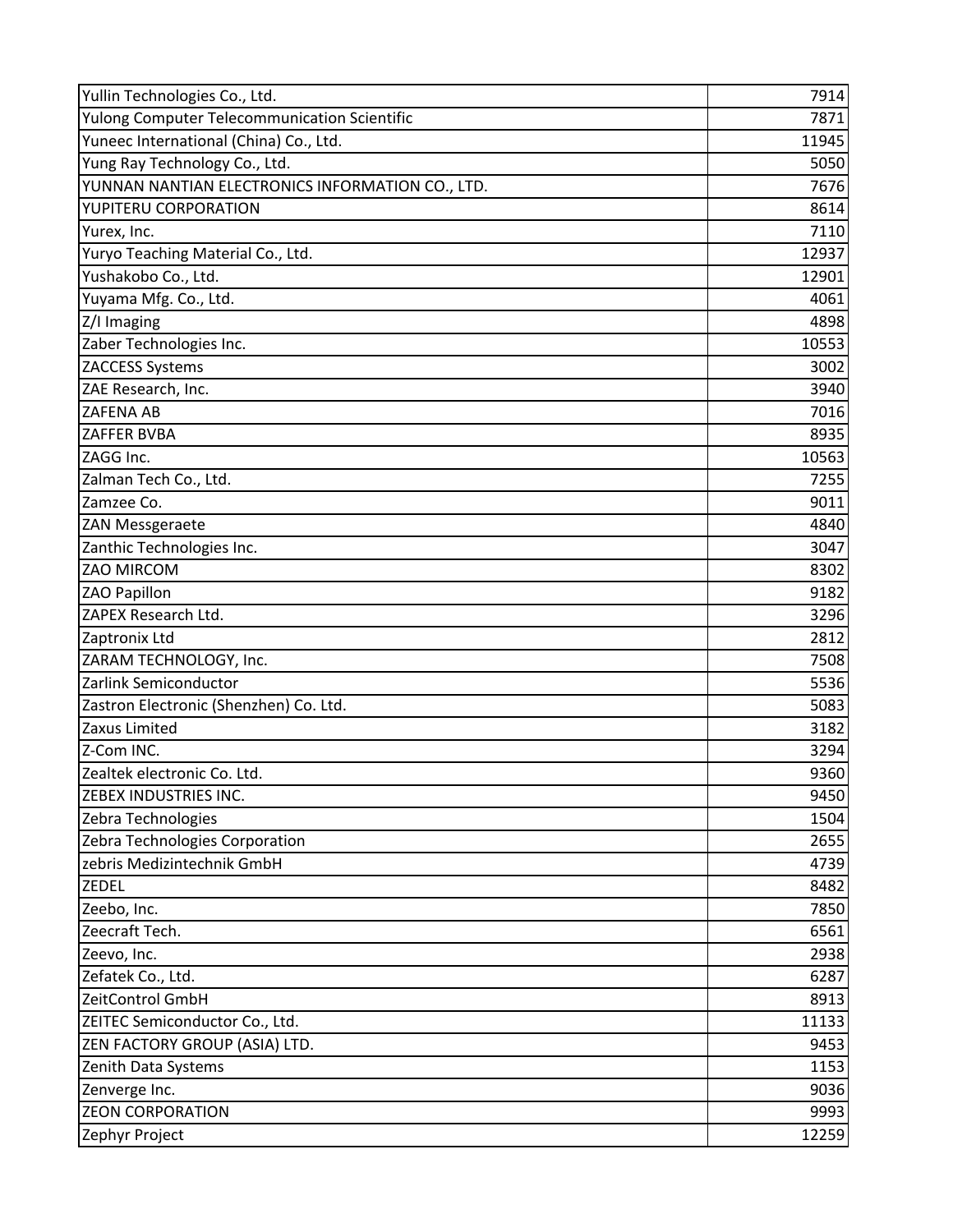| Zephyr Technology Corporation                           | 8947  |
|---------------------------------------------------------|-------|
| Zermatt Systems Inc                                     | 6390  |
| Zero Mass Products Inc.                                 | 3068  |
| Zeroplus Technology Co; LTD                             | 3090  |
| Zeta Broadband Inc.                                     | 3921  |
| Zetec                                                   | 12176 |
| <b>ZETLAB</b>                                           | 12285 |
| Zetron, Inc.                                            | 9073  |
| <b>ZETT OPTICS GmbH</b>                                 | 8914  |
| Zeustech Company Limited                                | 4899  |
| ZF Micro Mobility GmbH                                  | 13464 |
| Zhe Jiang Huasheng Technology Co., Ltd.                 | 9683  |
| ZheJiang Chunsheng Electronics Co., Ltd.                | 9068  |
| Zhejiang Dahua Technology Co., Ltd.                     | 11779 |
| Zhejiang Flashforge 3D Technology Co., Ltd.             | 11121 |
| Zhejiang Fousine Science & Technology Co., Ltd.         | 8551  |
| Zhejiang Hechuan Technology Co., Ltd.                   | 12781 |
| Zhejiang Jinjia Electronics Co. Ltd.                    | 13240 |
| Zhejiang Quzhou Gelinte Wire and Cable Co., Ltd.        | 11979 |
| ZheJiang SEENSUN Communication&Electronic Equipment Co. | 8358  |
| Zhejiang Senda Electronics Co., Ltd.                    | 9904  |
| Zhejiang Songcheng Electronics Co., Ltd.                | 10852 |
| Zhejiang Uniview Technology Co., Ltd.                   | 12138 |
| Zhejiang Wanli Jo Ju Automation Technonolgy Co., Ltd.   | 10845 |
| Zhejiang Wellcom Technology Co., Ltd.                   | 10134 |
| Zhejiang Xinya Electronic Technology Co., Ltd.          | 4792  |
| ZHEJIANG YONGCHENGGONG DIANSU.CO., LTD.                 | 8409  |
| Zhejiang Yuesui Electron Stock Co., Ltd.                | 10992 |
| Zhengzhou Xin Da Jie An Information Technology Co., Ltd | 9840  |
| Zhi Sheng Electronics Technology Co., Ltd.              | 11522 |
| Zhihe Electronics Technology Co., Ltd.                  | 8770  |
| Zhiwei Robotics Corp                                    | 13123 |
| Zhong Ming Wire Cable Technology (Xiamen) Co., Ltd.     | 6784  |
| Zhong Shan City Li Tai Electronic Industrial Co., Ltd.  | 8106  |
| Zhong Shan City Richsound Electronic Industrial Ltd.    | 11498 |
| Zhongshan Aute Electronics Technology Co., Ltd.         | 11163 |
| Zhongshan Auxus Electronic Technology Co., Ltd.         | 12016 |
| ZHONGSHAN CHIANG YU ELECTRIC CO., LTD.                  | 7202  |
| Zhongshan Dumei Weite Electronics Co., Ltd              | 11784 |
| Zhongshan Glory Manufacturing Ltd.                      | 12896 |
| Zhongshan Ingwell Technology Co., Ltd.                  | 13474 |
| Zhongshan K-Mate General Electronics Co., Ltd.          | 10671 |
| Zhongshan Sinseader Electronic Co., Ltd                 | 11194 |
| Zhongshan Sunny Electronics Co., Ltd.                   | 12376 |
| Zhongshan Winner Electronic Technology CO., LTD         | 11632 |
| Zhongyitong Technology Co., Ltd.                        | 13302 |
| Zhuhai EEasy Technology Co., Ltd                        | 12334 |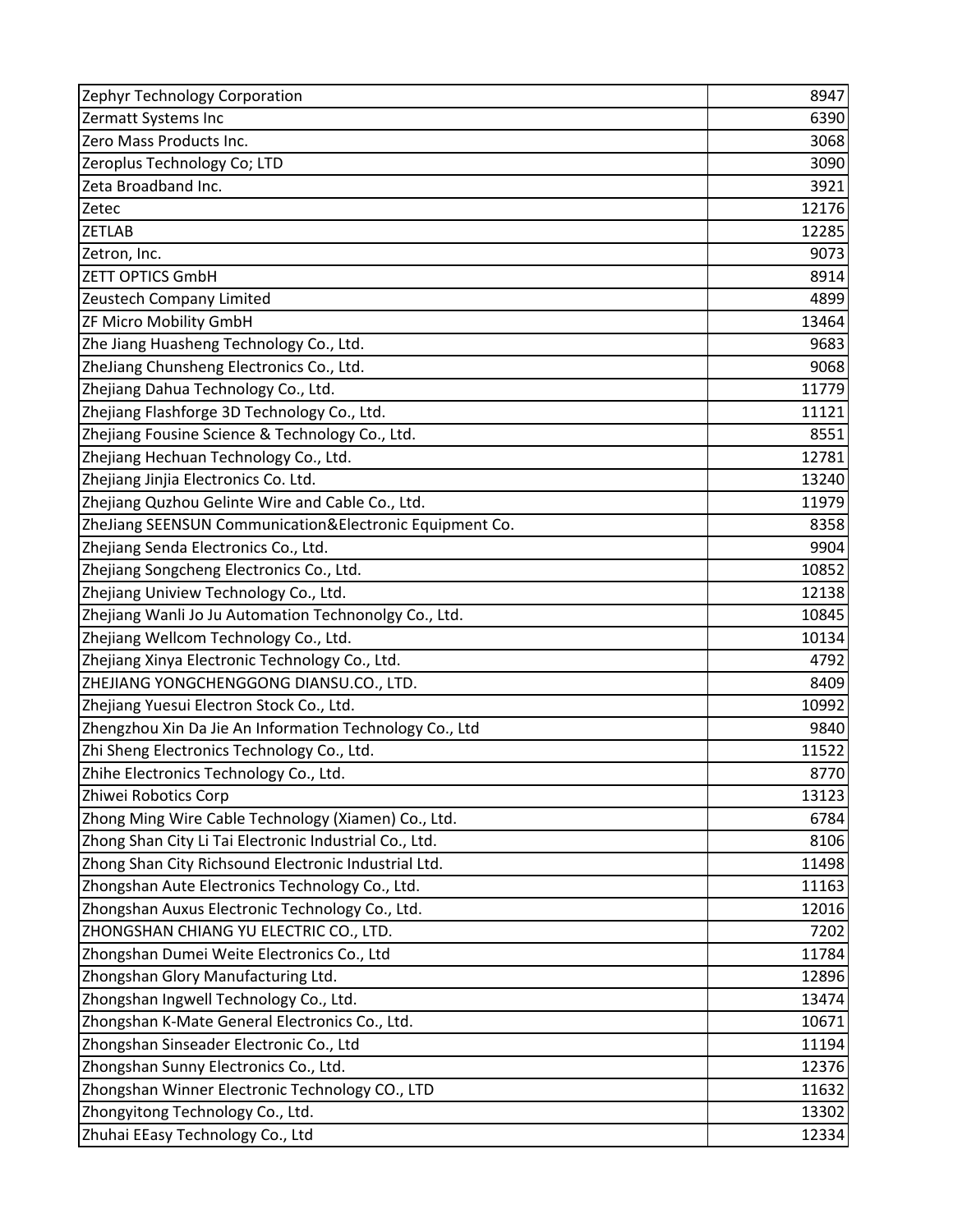| Zhuhai Hoksi Technology Co., Ltd.                          | 12136 |
|------------------------------------------------------------|-------|
| Zhuhai Hongxin Technology Co., Ltd                         | 13468 |
| Zhuhai iSmartWare Technology Co., Ltd.                     | 12262 |
| Zhuhai J-Speed Technology Co., Ltd.                        | 11652 |
| Zhuhai Pantum Technology Co., Ltd.                         | 9003  |
| Zhuhai POSKEY Technology Co., Ltd.                         | 13245 |
| Zhuhai Smartlink Technology Co., Ltd                       | 12314 |
| Zhuhai Spark Electronic Equipment Co., Ltd                 | 11655 |
| Zhuhai Y&Y Technology Co., Ltd.                            | 13443 |
| Zhuhai Zorosy Technology Co., Ltd.                         | 12544 |
| Zi Zheng Huang (Shanghai) Information Technology Co., Ltd. | 12110 |
| <b>Zicplay SA</b>                                          | 7057  |
| Zida Technologies Limited                                  | 1577  |
| Zight Corporation                                          | 2898  |
| ZiiLABS Ltd.                                               | 7927  |
| ZiiLABS Pte. Ltd.                                          | 9040  |
| Zilog                                                      | 1251  |
| Zimi Corporation                                           | 11009 |
| Zinitix Co., Ltd                                           | 5349  |
| ZINK Imaging, Inc.                                         | 9873  |
| Ziotech Corp                                               | 10169 |
| ZIPPY TECHNOLOGY CORP.                                     | 2458  |
| ZIT Ltd.                                                   | 11528 |
| Zitte Corporation                                          | 5531  |
| Zivix, LLC                                                 | 10666 |
| Zixsys Inc.                                                | 9307  |
| Zizzle, LLC                                                | 7356  |
| ZK Celltest, Inc.                                          | 9936  |
| ZKSoftware Inc.                                            | 6997  |
| ZMM Ltd.                                                   | 6548  |
| ZNi Technology Co., Ltd                                    | 11756 |
| <b>ZNK Corporation</b>                                     | 1815  |
| Zodiac Inflight Innovations                                | 11905 |
| <b>ZOLL Medical Corporation</b>                            | 6819  |
| Zong Cable Technology Co., Ltd.                            | 11947 |
| <b>ZOOM Corporation</b>                                    | 5766  |
| Zoom Telephonics, Inc.                                     | 2051  |
| Zoom Video Communications, Inc.                            | 12812 |
| Zoran Corporation                                          | 1395  |
| Zoran Microelectronics Ltd.                                | 1429  |
| ZOTAC International (Macao Commercial Offshore) Limited    | 7913  |
| Zotek Electronic Co., Ltd.                                 | 6327  |
| Zound Industries International AB                          | 10969 |
| Zounds Hearing Inc.                                        | 11207 |
| <b>ZOWIE GEAR</b>                                          | 9029  |
| ZP ENGINEERING s.r.l.                                      | 8633  |
| ZPE Systems, Inc.                                          | 12103 |